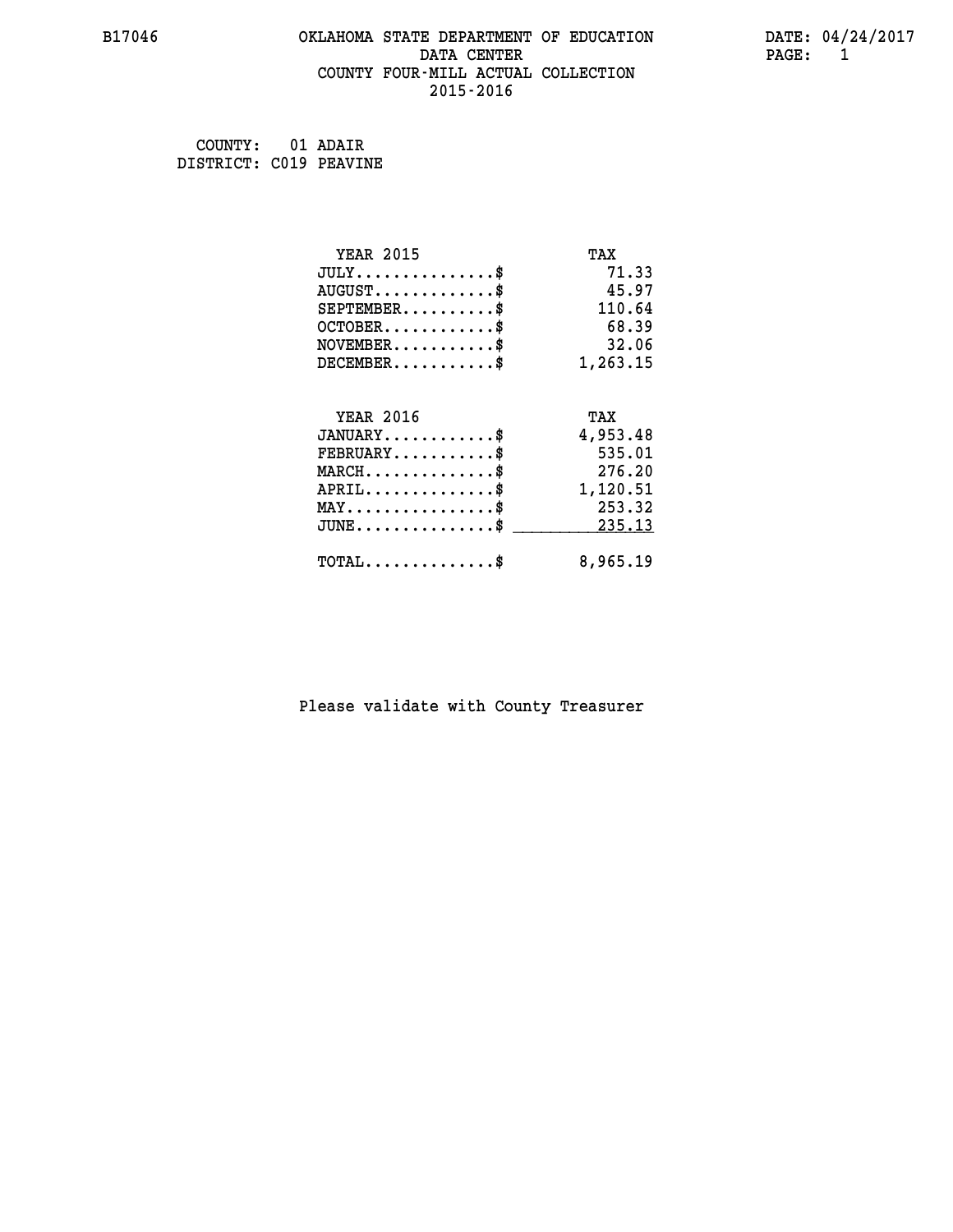## **B17046 OKLAHOMA STATE DEPARTMENT OF EDUCATION DATE: 04/24/2017 DATA CENTER PAGE: 2 COUNTY FOUR-MILL ACTUAL COLLECTION 2015-2016**

 **COUNTY: 01 ADAIR DISTRICT: C022 MARYETTA**

| <b>YEAR 2015</b>                                 | TAX       |
|--------------------------------------------------|-----------|
| $JULY$ \$                                        | 340.13    |
| $AUGUST$ \$                                      | 219.20    |
| $SEPTEMBER$ \$                                   | 527.61    |
| $OCTOBER$ \$                                     | 326.11    |
| $\texttt{NOVEMBER} \dots \dots \dots \$          | 152.92    |
| $DECEMBER$ \$                                    | 6,608.45  |
|                                                  |           |
| <b>YEAR 2016</b>                                 | TAX       |
| $JANUARY$ \$                                     | 25,915.12 |
| $FEBRUARY$                                       | 2,798.98  |
| $\texttt{MARCH}\ldots\ldots\ldots\ldots\text{*}$ | 1,444.97  |
| ${\tt APRIL} \dots \dots \dots \dots \$          | 5,862.18  |
| $\texttt{MAX} \dots \dots \dots \dots \dots \$$  | 1,325.32  |
| $JUNE$ \$                                        | 1,230.15  |
| $\texttt{TOTAL} \dots \dots \dots \dots \$       | 46,751.14 |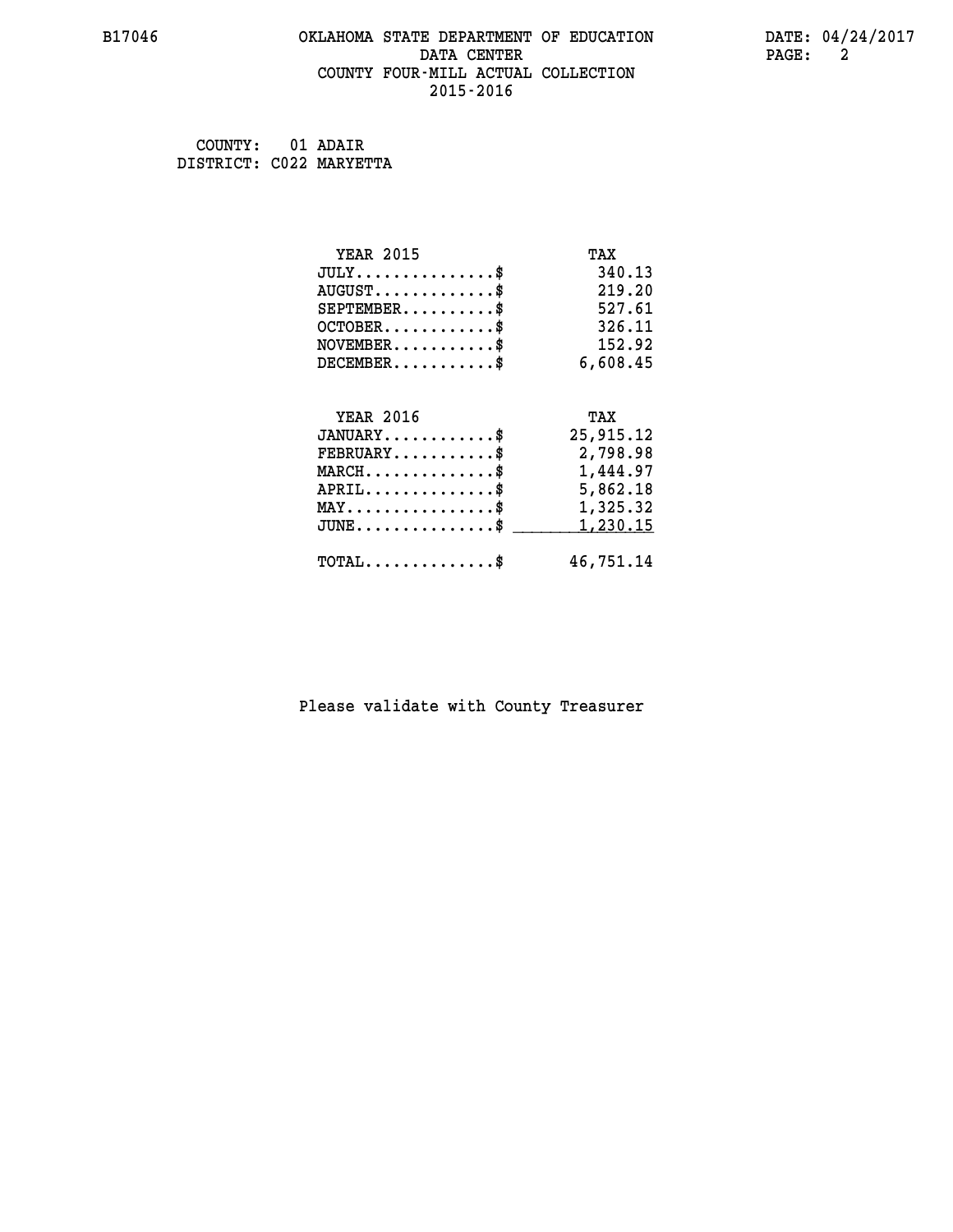## **B17046 OKLAHOMA STATE DEPARTMENT OF EDUCATION DATE: 04/24/2017 DATA CENTER** PAGE: 3  **COUNTY FOUR-MILL ACTUAL COLLECTION 2015-2016**

 **COUNTY: 01 ADAIR DISTRICT: C024 ROCKY MOUNTAIN**

| <b>YEAR 2015</b>                           | TAX        |
|--------------------------------------------|------------|
| $JULY$ \$                                  | 94.51      |
| $AUGUST$ \$                                | 60.91      |
| $SEPTEMBER$ \$                             | 146.61     |
| $OCTOBER$ \$                               | 90.62      |
| $NOVEMBER$ \$                              | 42.49      |
| $DECEMBER$ \$                              | 1,713.27   |
| <b>YEAR 2016</b>                           | TAX        |
| $JANUARY$ \$                               | 6,718.65   |
|                                            |            |
| $FEBRUARY$ \$                              | 725.65     |
| $MARCH$ \$                                 | 374.61     |
| $APRIL$ \$                                 | 1,519.80   |
| $MAX \dots \dots \dots \dots \$            | 343.60     |
| $JUNE$                                     | 318.93     |
| $\texttt{TOTAL} \dots \dots \dots \dots \$ | 12, 149.65 |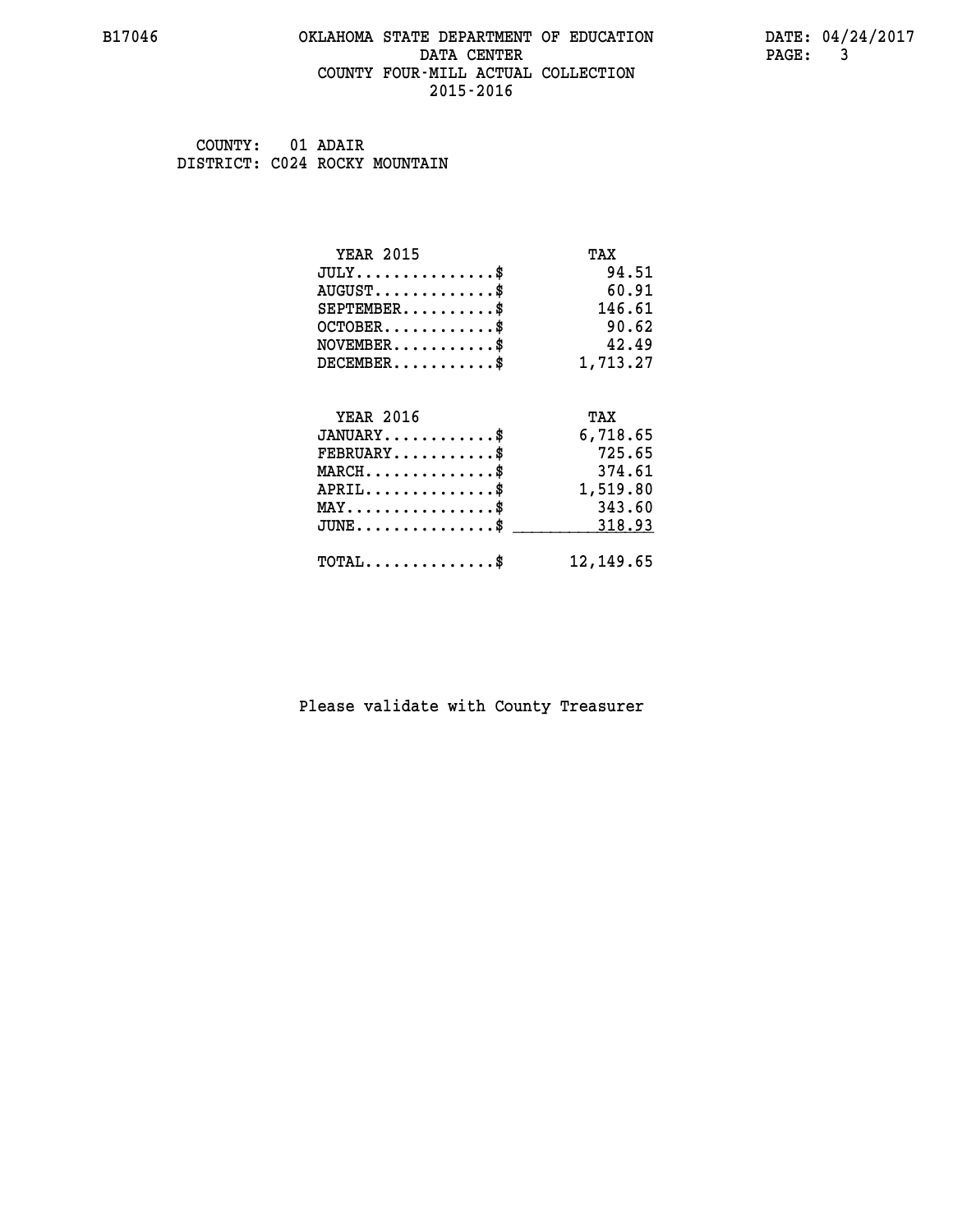## **B17046 OKLAHOMA STATE DEPARTMENT OF EDUCATION DATE: 04/24/2017 DATA CENTER PAGE: 4 COUNTY FOUR-MILL ACTUAL COLLECTION 2015-2016**

 **COUNTY: 01 ADAIR DISTRICT: C028 ZION**

| <b>YEAR 2015</b>                | TAX       |
|---------------------------------|-----------|
| $JULY$ \$                       | 157.85    |
| $AUGUST$ \$                     | 101.74    |
| $SEPTEMENT.$ \$                 | 244.86    |
| $OCTOBER$ \$                    | 151.35    |
| $NOVEMBER$ \$                   | 70.97     |
| $DECEMBER$ \$                   | 3,476.75  |
|                                 |           |
| <b>YEAR 2016</b>                | TAX       |
| $JANUARY$ \$                    | 13,634.12 |
| $FEBRUARY$                      | 1,472.57  |
| $MARCH$ \$                      | .00       |
| $APRIL$ \$                      | 3,084.13  |
| $MAX \dots \dots \dots \dots \$ | 697.26    |
| $JUNE$                          | 647.19    |
| $TOTAL$ \$                      | 23,738.79 |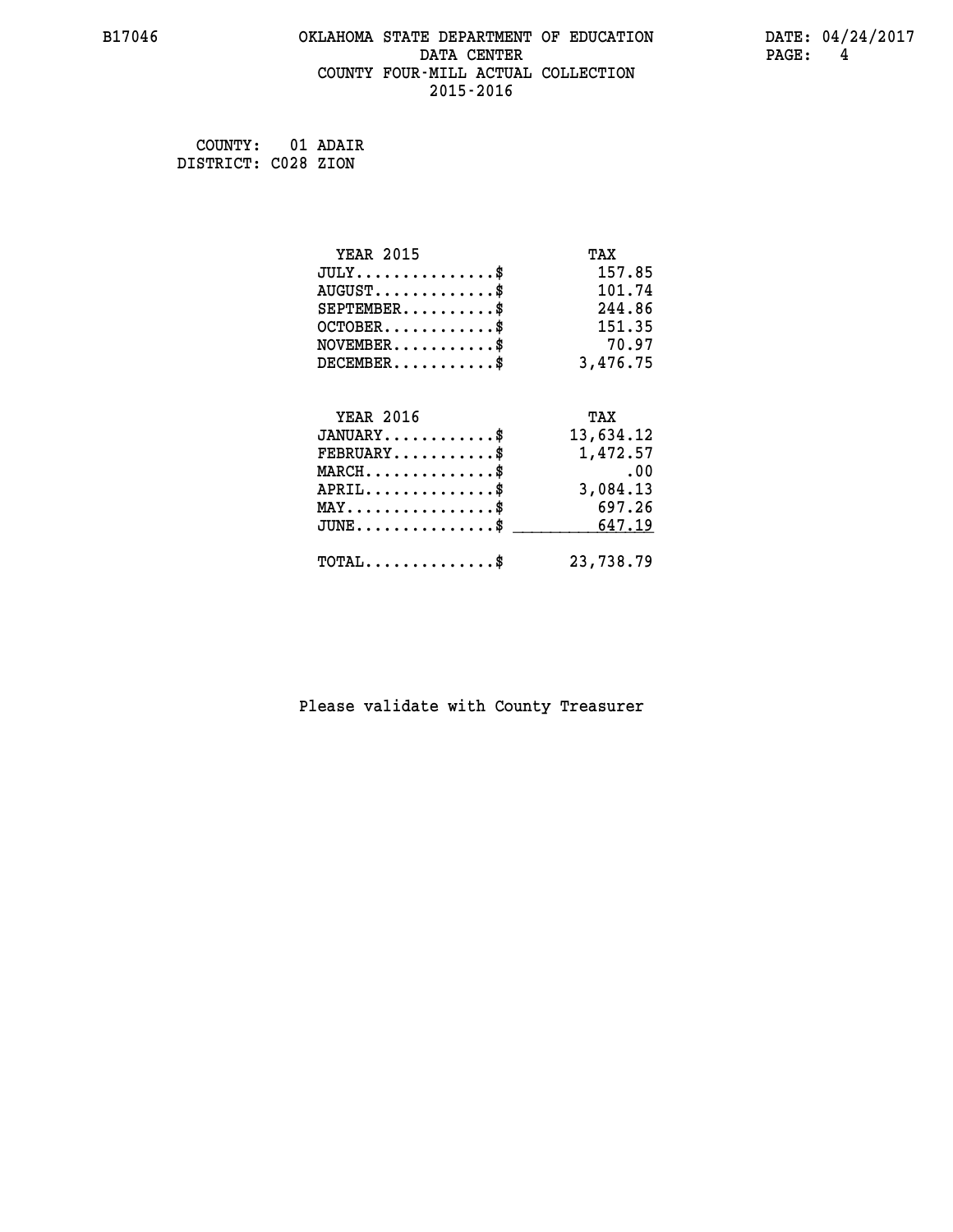## **B17046 OKLAHOMA STATE DEPARTMENT OF EDUCATION DATE: 04/24/2017 DATA CENTER PAGE:** 5  **COUNTY FOUR-MILL ACTUAL COLLECTION 2015-2016**

 **COUNTY: 01 ADAIR DISTRICT: C029 DAHLONEGAH**

| <b>YEAR 2015</b>                         | TAX       |
|------------------------------------------|-----------|
| $JULY$ \$                                | 1,943.03  |
| $AUGUST$ \$                              | 42.55     |
| $SEPTEMENT.$ \$                          | 102.42    |
| $OCTOBER$ \$                             | 63.30     |
| $NOVEMBER$ \$                            | 29.68     |
| $DECEMBER$ \$                            | 1,284.65  |
|                                          |           |
| <b>YEAR 2016</b>                         | TAX       |
| $JANUARY$ \$                             | 5,037.78  |
| $FEBRUARY$ \$                            | 544.12    |
| $MARCH$ \$                               | 280.90    |
| $APRIL$ \$                               | 1,139.58  |
| $MAX \dots \dots \dots \dots \dots$      | 257.64    |
| $JUNE$                                   | 239.14    |
| $\texttt{TOTAL} \dots \dots \dots \dots$ | 10,964.79 |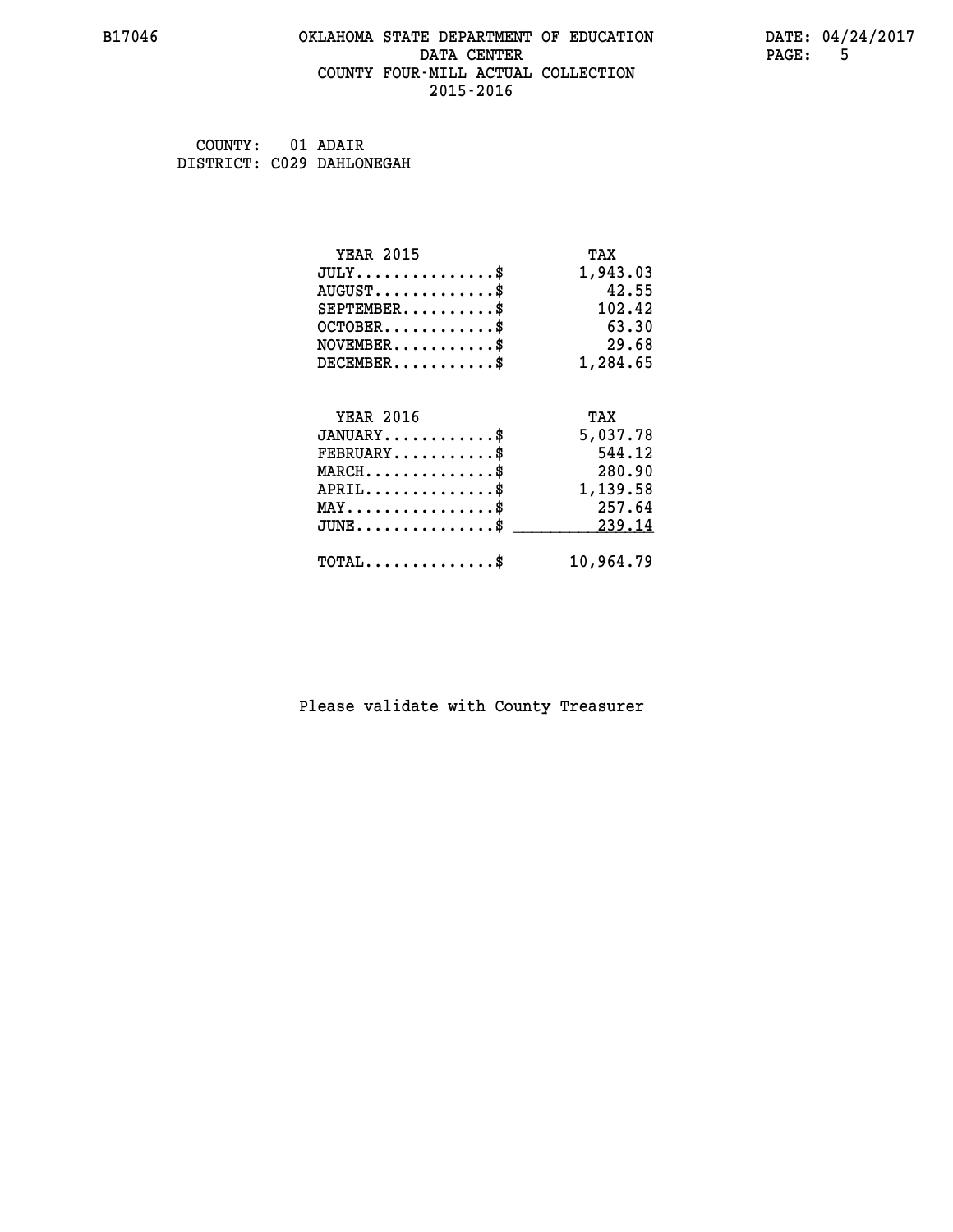## **B17046 OKLAHOMA STATE DEPARTMENT OF EDUCATION DATE: 04/24/2017 DATA CENTER** PAGE: 6  **COUNTY FOUR-MILL ACTUAL COLLECTION 2015-2016**

 **COUNTY: 01 ADAIR DISTRICT: C032 GREASY**

| <b>YEAR 2015</b>                           | TAX       |
|--------------------------------------------|-----------|
| $JULY$ \$                                  | 45.70     |
| $AUGUST$ \$                                | 29.44     |
| $SEPTEMENT.$ \$                            | 70.87     |
| $OCTOBER$ \$                               | 43.81     |
| $NOVEMBER$ \$                              | 20.54     |
| $DECEMBER$ \$                              | 869.19    |
|                                            |           |
| <b>YEAR 2016</b>                           | TAX       |
| $JANUARY$ \$                               | 3,408.53  |
| $FEBRUARY$                                 | 368.14    |
| $MARCH$ \$                                 | 190.05    |
| $APRIL$ \$                                 | 771.04    |
| $MAX \dots \dots \dots \dots \$            | 174.31    |
| $JUNE$ \$                                  | 161.80    |
| $\texttt{TOTAL} \dots \dots \dots \dots \$ | 6, 153.42 |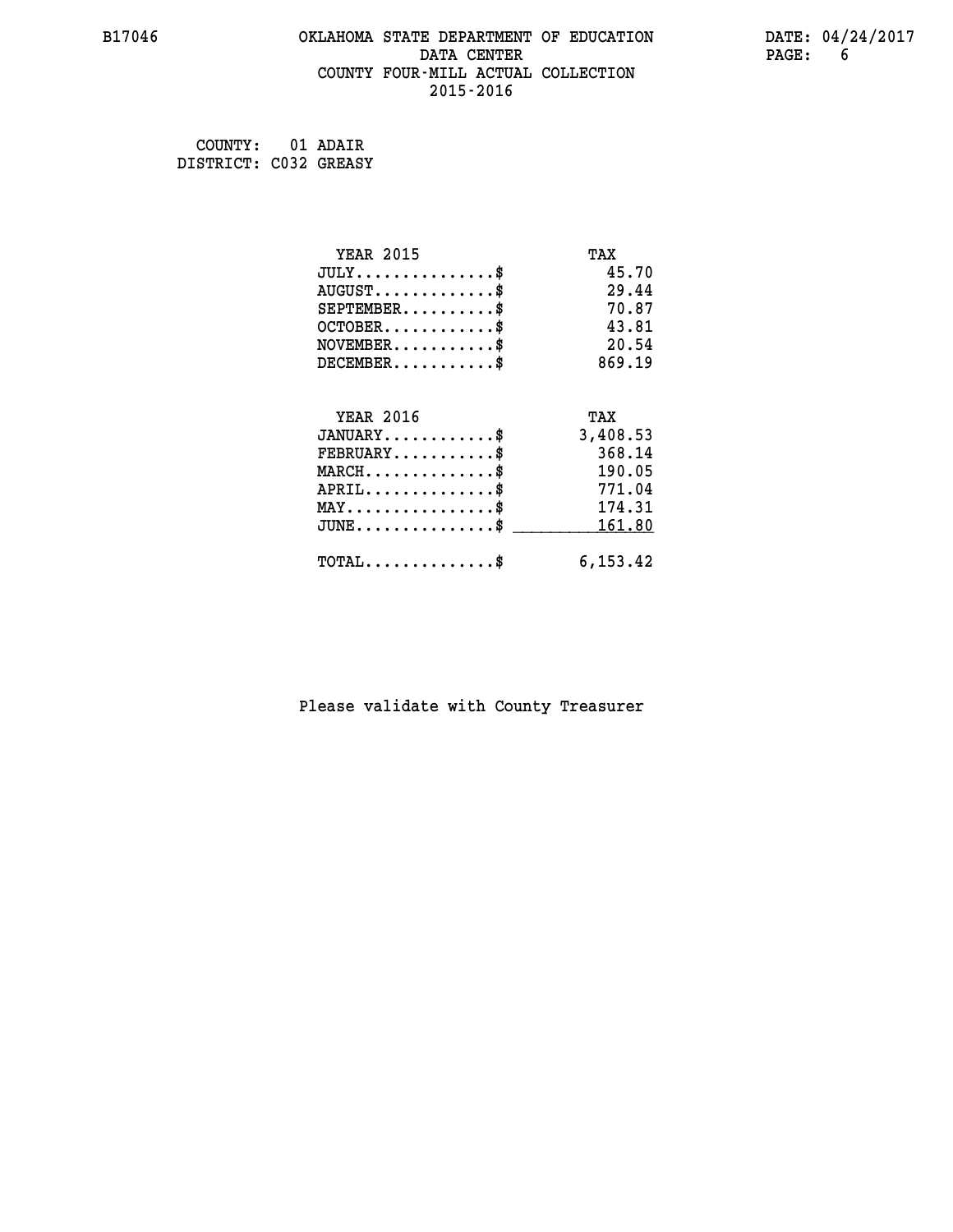## **B17046 OKLAHOMA STATE DEPARTMENT OF EDUCATION DATE: 04/24/2017 DATA CENTER PAGE: 7 COUNTY FOUR-MILL ACTUAL COLLECTION 2015-2016**

 **COUNTY: 01 ADAIR DISTRICT: I004 WATTS**

| <b>YEAR 2015</b>                           | TAX        |
|--------------------------------------------|------------|
| $JULY$ \$                                  | 5,857.63   |
| $AUGUST$ \$                                | 114.45     |
| $SEPTEMBER$ \$                             | 275.54     |
| $OCTOBER$ \$                               | 170.31     |
| $NOVEMBER$ \$                              | 79.88      |
| $DECEMBER$ \$                              | 3,191.22   |
|                                            |            |
| <b>YEAR 2016</b>                           | TAX        |
| $JANUARY$ \$                               | 12,514.45  |
| $FEBRUARY$                                 | 1,351.61   |
| $MARCH$ \$                                 | 697.78     |
| $APRIL$ \$                                 | 2,830.86   |
| $MAX \dots \dots \dots \dots \$            | 640.00     |
| $JUNE$ \$                                  | 594.05     |
| $\texttt{TOTAL} \dots \dots \dots \dots \$ | 28, 317.78 |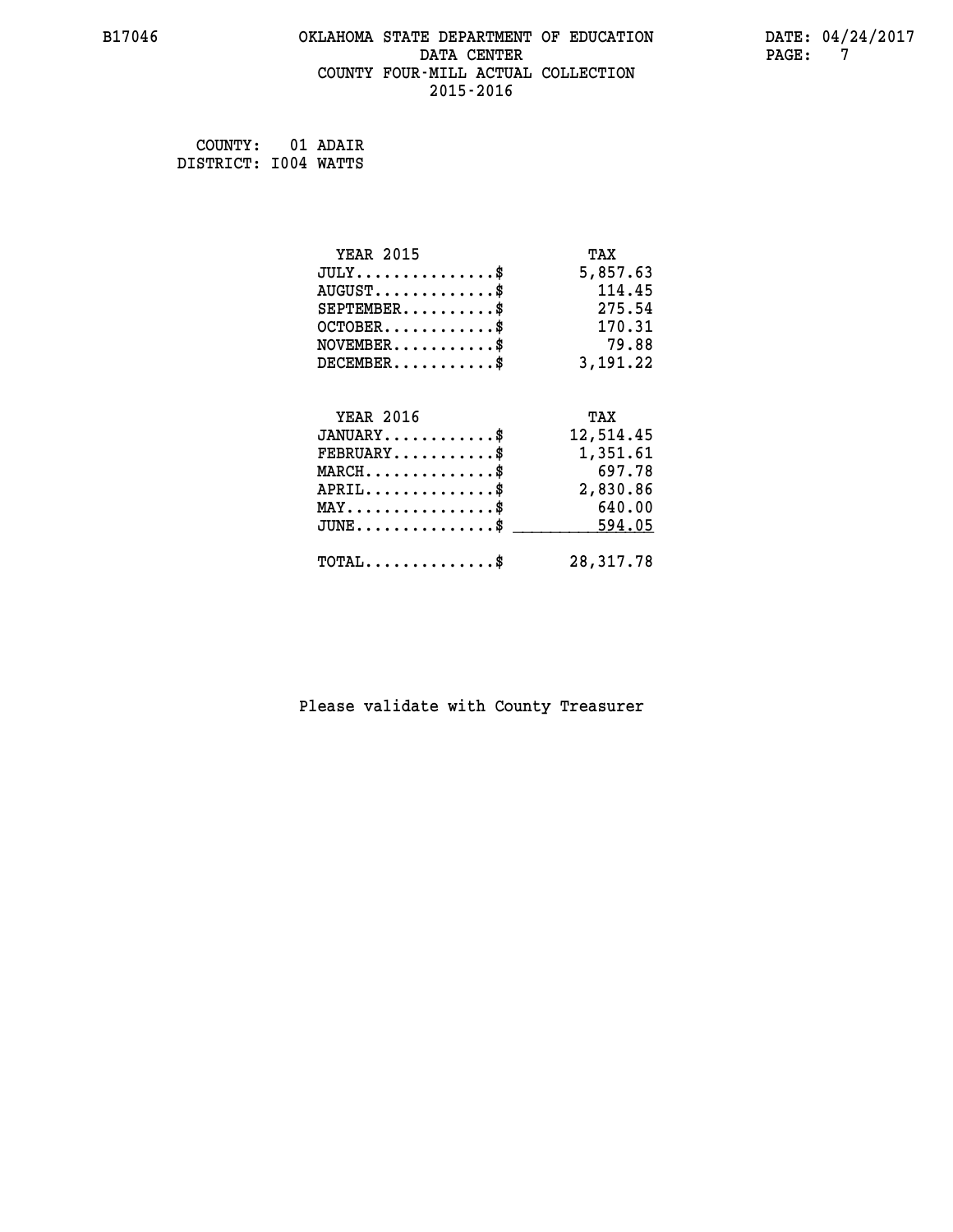## **B17046 OKLAHOMA STATE DEPARTMENT OF EDUCATION DATE: 04/24/2017 DATA CENTER** PAGE: 8  **COUNTY FOUR-MILL ACTUAL COLLECTION 2015-2016**

 **COUNTY: 01 ADAIR DISTRICT: I011 WESTVILLE**

| <b>YEAR 2015</b>                           | TAX       |
|--------------------------------------------|-----------|
| $JULY$ \$                                  | 552.06    |
| $AUGUST$ \$                                | 355.79    |
| $SEPTEMBER$ \$                             | 856.36    |
| $OCTOBER$ \$                               | 529.30    |
| $NOVEMBER$ \$                              | 248.20    |
| $DECEMBER$ \$                              | 10,926.56 |
|                                            |           |
| <b>YEAR 2016</b>                           | TAX       |
| $JANUARY$ \$                               | 42,848.68 |
| $FEBRUARY$                                 | 4,627.91  |
| $MARCH$ \$                                 | 2,389.15  |
| $APRIL$ \$                                 | 9,692.68  |
| $MAX \dots \dots \dots \dots \dots$        | 2,191.32  |
| $JUNE$                                     | 2,033.97  |
| $\texttt{TOTAL} \dots \dots \dots \dots \$ | 77,251.98 |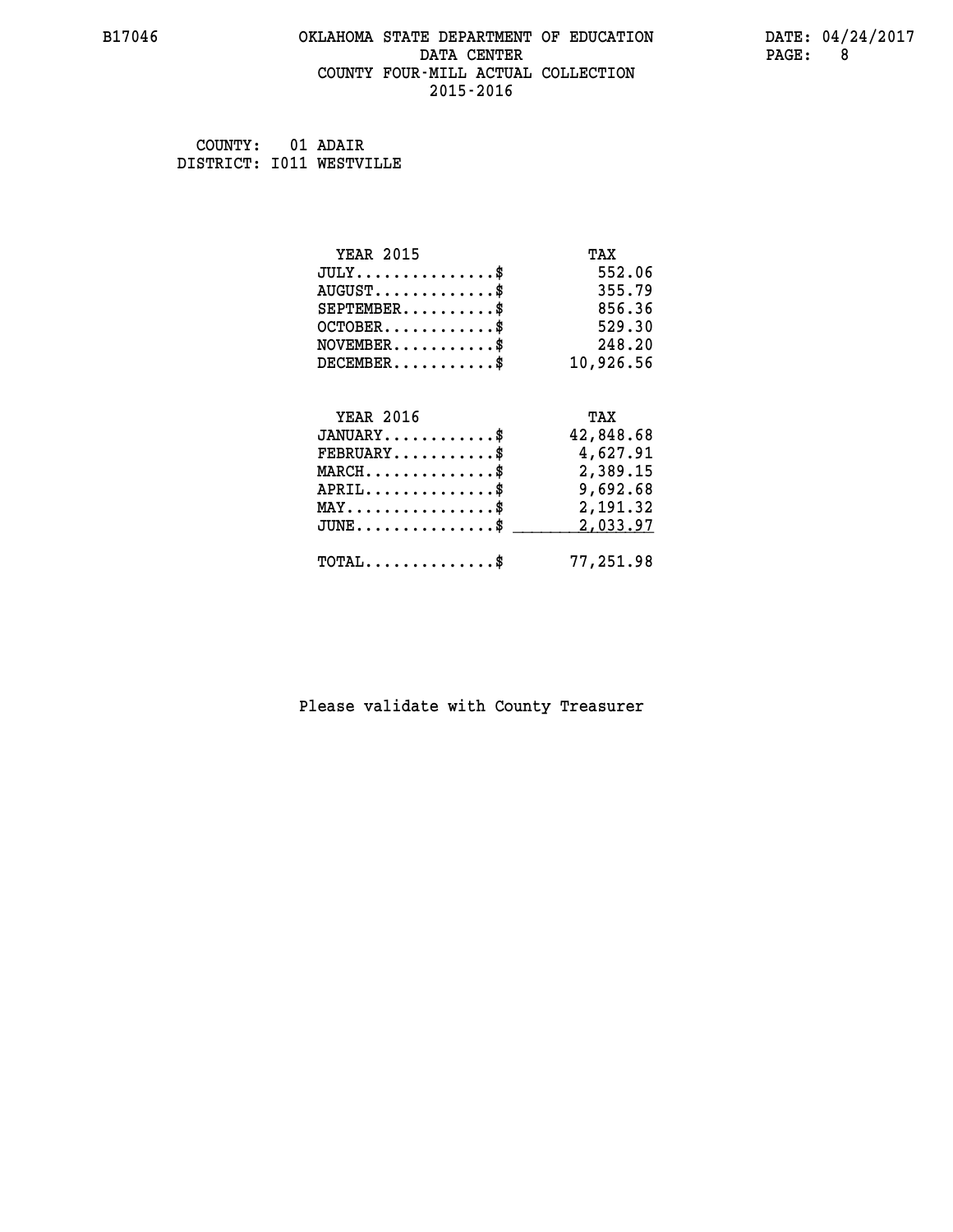## **B17046 OKLAHOMA STATE DEPARTMENT OF EDUCATION DATE: 04/24/2017 DATA CENTER PAGE: 9 COUNTY FOUR-MILL ACTUAL COLLECTION 2015-2016**

 **COUNTY: 01 ADAIR DISTRICT: I025 STILWELL**

| <b>YEAR 2015</b>                               | TAX       |
|------------------------------------------------|-----------|
| $JULY$ \$                                      | 655.72    |
| $AUGUST$ \$                                    | 422.58    |
| $SEPTEMBER$ \$                                 | 1,017.13  |
| $OCTOBER$ \$                                   | 628.68    |
| $NOVEMBER$ \$                                  | 294.80    |
| $DECEMBER$ \$                                  | 12,725.09 |
|                                                |           |
| <b>YEAR 2016</b>                               | TAX       |
| $JANUARY$ \$                                   | 49,901.61 |
| $FEBRUARY$                                     | 5,389.67  |
| $MARCH$ \$                                     | 2,782.41  |
| $APRIL$ \$                                     | 11,288.10 |
| $\texttt{MAX} \dots \dots \dots \dots \dots \$ | 2,552.00  |
| $JUNE$ \$                                      | 2,368.76  |
| $TOTAL$ \$                                     | 90,026.55 |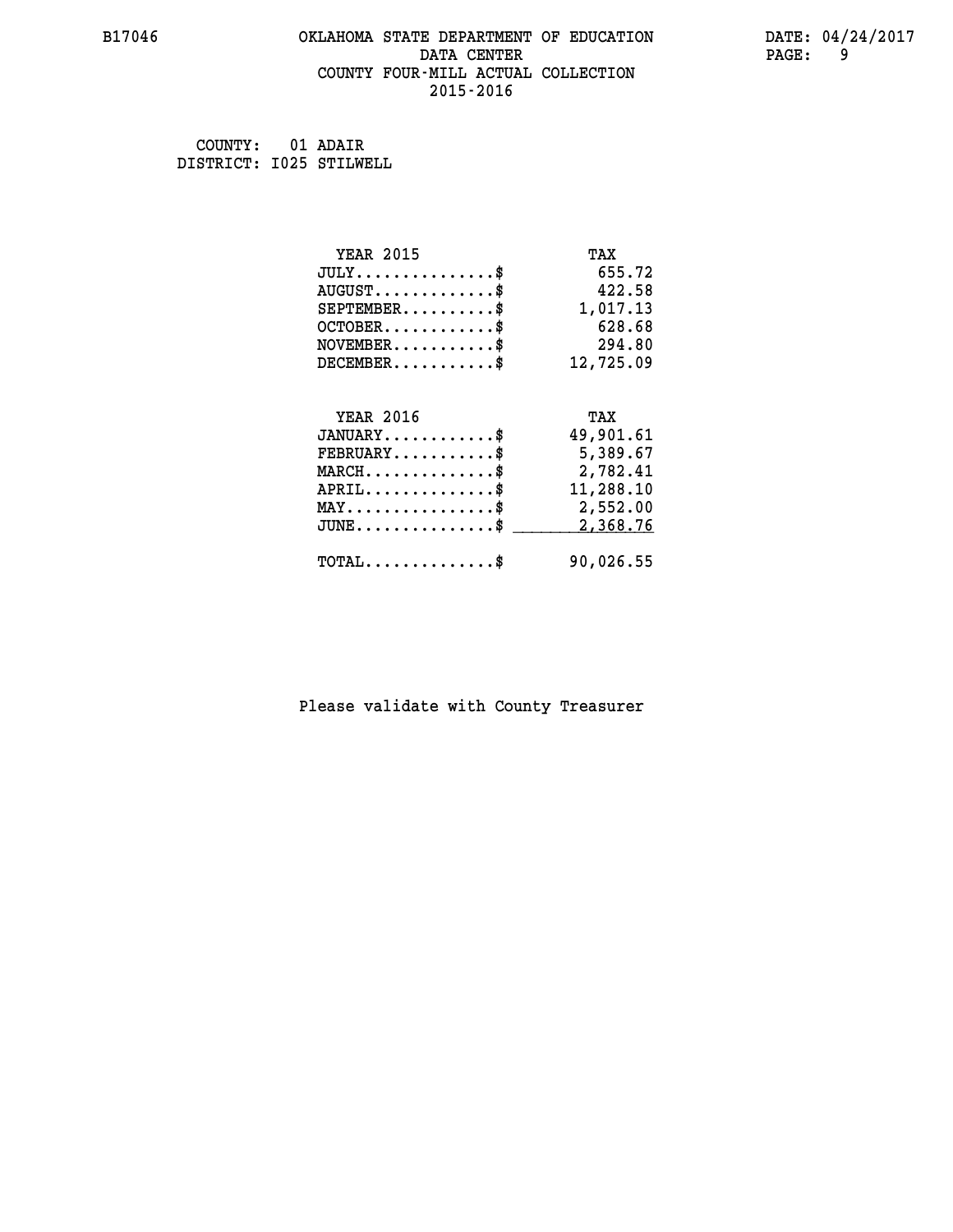## **B17046 OKLAHOMA STATE DEPARTMENT OF EDUCATION DATE: 04/24/2017 DATA CENTER** PAGE: 10  **COUNTY FOUR-MILL ACTUAL COLLECTION 2015-2016**

 **COUNTY: 01 ADAIR DISTRICT: I030 CAVE SPRINGS**

| <b>YEAR 2015</b>                           | TAX       |
|--------------------------------------------|-----------|
| $JULY$ \$                                  | 88.30     |
| $AUGUST$ \$                                | 56.91     |
| $SEPTEMENT.$ \$                            | 136.98    |
| $OCTOBER$ \$                               | 84.66     |
| $NOVEMBER$ \$                              | 39.70     |
| $DECEMBER$ \$                              | 1,813.40  |
| <b>YEAR 2016</b>                           | TAX       |
| $JANUARY$ \$                               | 7,111.26  |
| $FEBRUARY$                                 | 768.05    |
| $MARCH$ \$                                 | 396.51    |
| $APRIL \ldots \ldots \ldots \ldots *$      | 1,608.62  |
| $MAX \dots \dots \dots \dots \$            | 363.68    |
| $JUNE$                                     | 337.56    |
| $\texttt{TOTAL} \dots \dots \dots \dots \$ | 12,805.63 |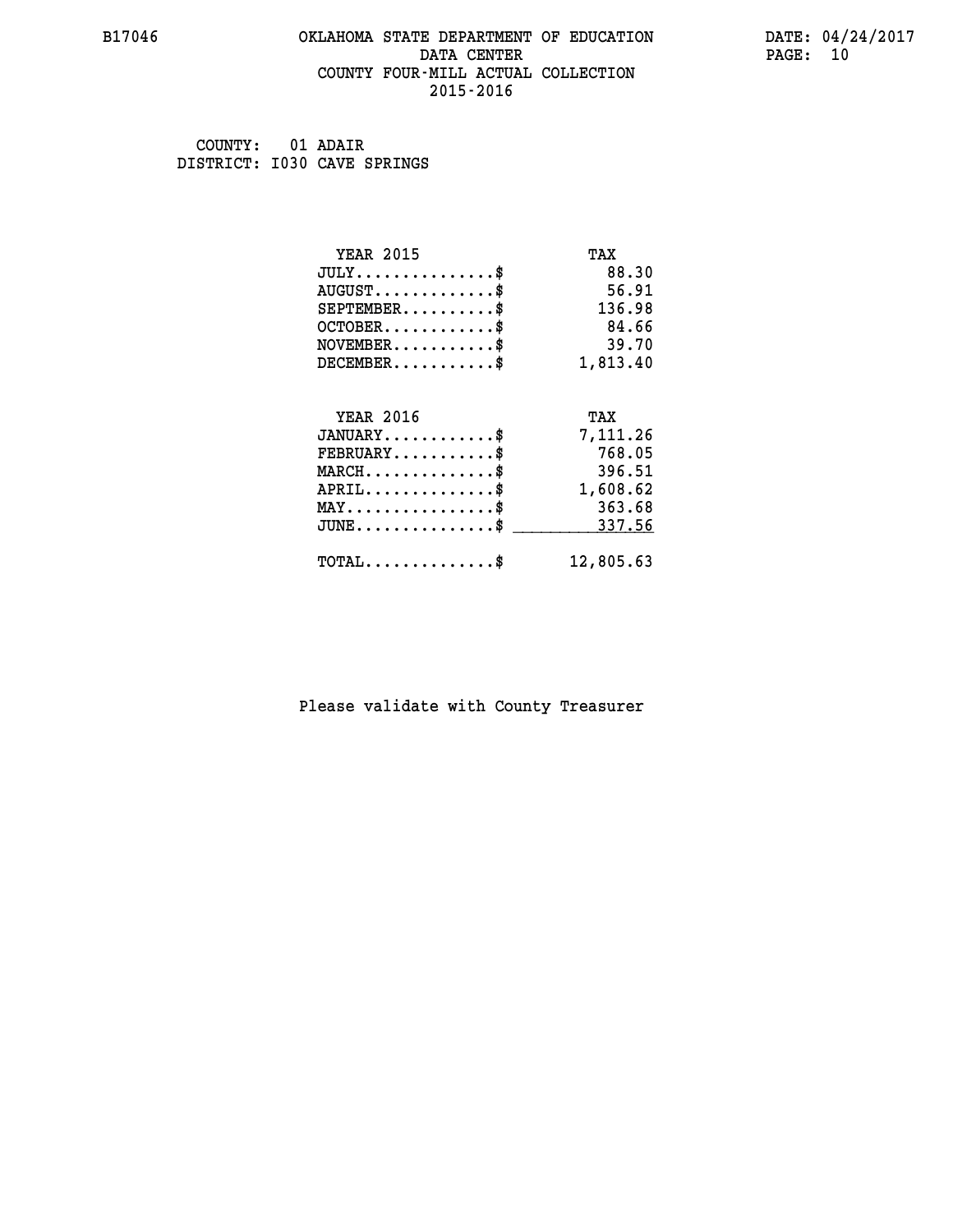#### **B17046 OKLAHOMA STATE DEPARTMENT OF EDUCATION DATE: 04/24/2017 DATA CENTER PAGE: 11 COUNTY FOUR-MILL ACTUAL COLLECTION 2015-2016**

 **COUNTY: 01 ADAIR**

 **\*\*\*\*\*\* TOTALS \*\*\*\*\*\***

| <b>YEAR 2015</b>                 | TAX       |
|----------------------------------|-----------|
| $JULY \ldots \ldots \ldots \$    | 9,806.26  |
| $AUGUST \ldots \ldots \ldots$ \$ | 1,449.54  |
| $SEPTEMBER$                      | 3,489.02  |
| $OCTOBER$ \$                     | 2,156.53  |
| $NOVEMBER$ $\$                   | 1,011.24  |
| $DECEMBER$                       | 43,871.73 |

# **YEAR 2016 TAX JANUARY............\$ 172,043.68 FEBRUARY...........\$ 18,581.71 MARCH..............\$ 8,832.58 APRIL..............\$ 38,917.50 MAY................\$ 8,798.45 JUNE................\$** \_\_\_\_\_\_\_\_\_<u>\_8,166.68</u>  **TOTAL..............\$ 317,124.92**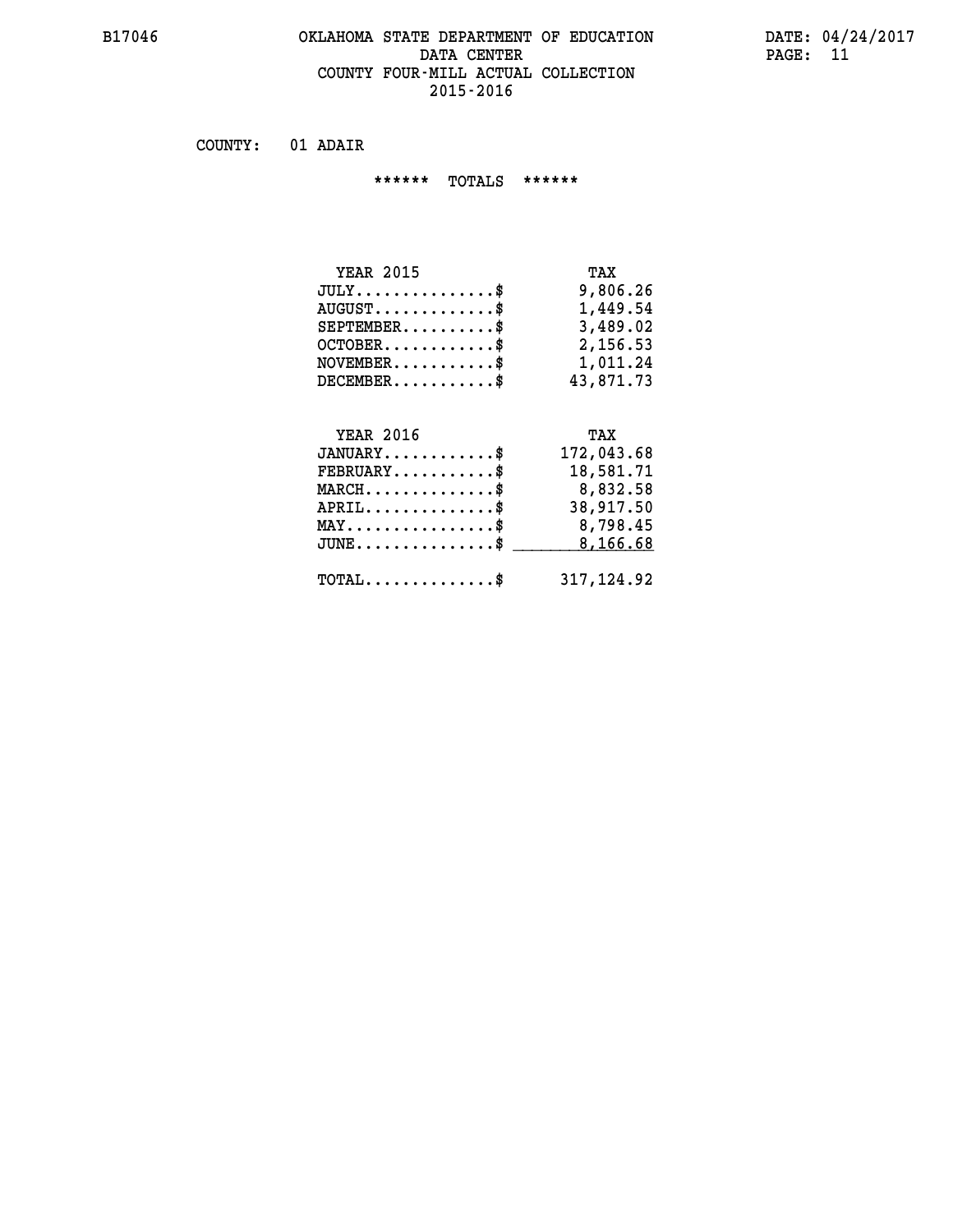## **B17046 OKLAHOMA STATE DEPARTMENT OF EDUCATION DATE: 04/24/2017 DATA CENTER** PAGE: 12  **COUNTY FOUR-MILL ACTUAL COLLECTION 2015-2016**

 **COUNTY: 02 ALFALFA DISTRICT: I001 BURLINGTON**

| <b>YEAR 2015</b>                                 | TAX       |
|--------------------------------------------------|-----------|
| $JULY$ \$                                        | 26.14     |
| $AUGUST$ \$                                      | 119.66    |
| $SEPTEMBER$ \$                                   | 109.27    |
| $OCTOBER$ \$                                     | 27.92     |
| $NOVEMBER$ \$                                    | 190.94    |
| $DECEMBER$ \$                                    | 59,662.57 |
| <b>YEAR 2016</b>                                 |           |
|                                                  | TAX       |
| $JANUARY$ \$                                     | 12,908.79 |
| $FEBRUARY$                                       | 3,050.28  |
| $MARCH$ \$                                       | 17,480.78 |
| $APRIL \ldots \ldots \ldots \ldots \$            | 3,830.28  |
| $\texttt{MAX} \dots \dots \dots \dots \dots \$   | 820.26    |
| $\texttt{JUNE} \dots \dots \dots \dots \dots \$$ | 109.18    |
| $\texttt{TOTAL} \dots \dots \dots \dots \$       | 98,336.07 |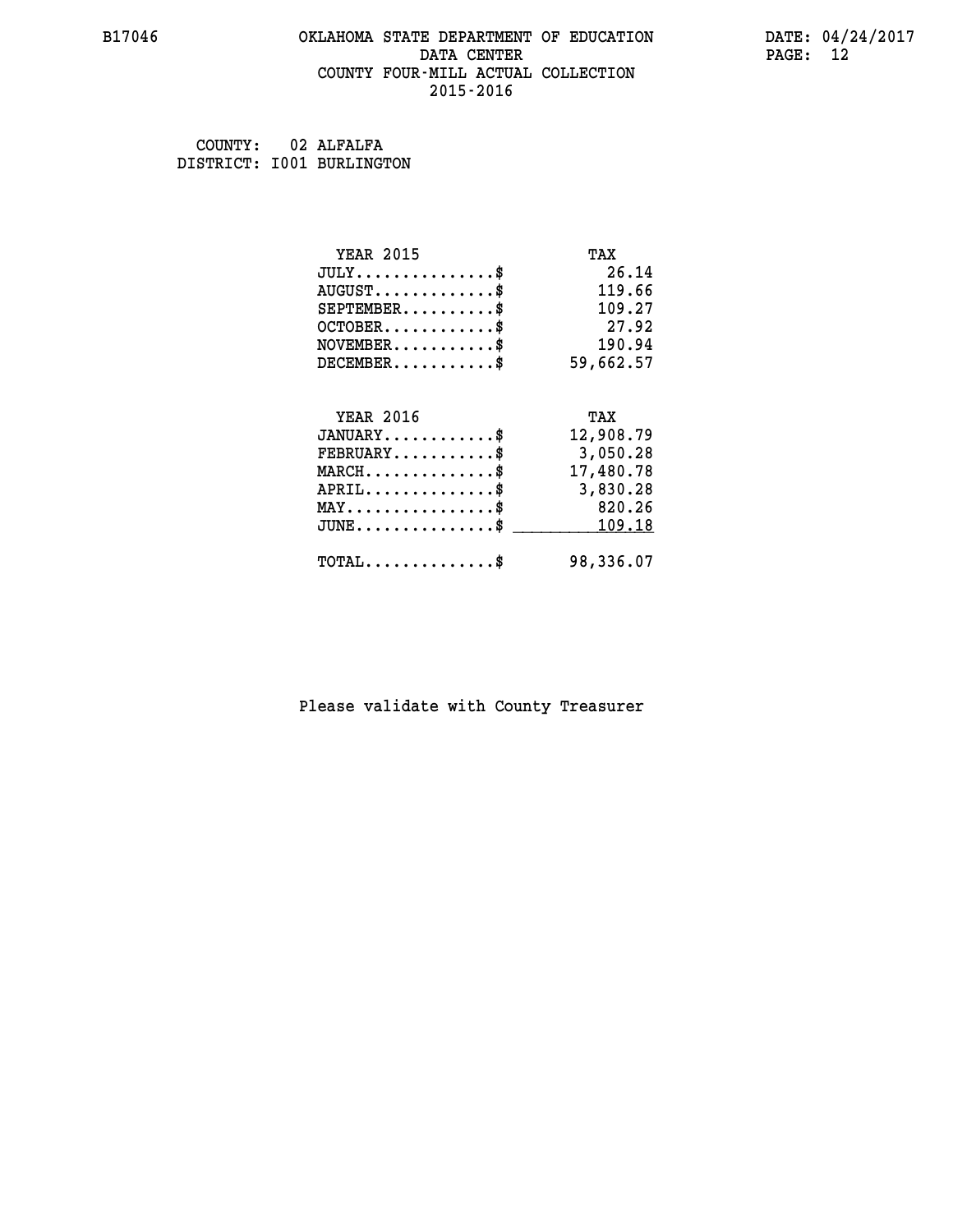## **B17046 OKLAHOMA STATE DEPARTMENT OF EDUCATION DATE: 04/24/2017 DATA CENTER** PAGE: 13  **COUNTY FOUR-MILL ACTUAL COLLECTION 2015-2016**

 **COUNTY: 02 ALFALFA DISTRICT: I046 CHEROKEE**

| <b>YEAR 2015</b>                           | TAX        |
|--------------------------------------------|------------|
| $JULY$ \$                                  | 460.44     |
| $AUGUST$ \$                                | 66.06      |
| $SEPTEMBER$ \$                             | 299.81     |
| $OCTOBER$ \$                               | 274.86     |
| $NOVEMBER$ \$                              | 68.62      |
| $DECEMBER$ \$                              | 476.73     |
|                                            |            |
|                                            |            |
| <b>YEAR 2016</b>                           | TAX        |
| $JANUARY$ \$                               | 149,032.83 |
| $FEBRUARY$                                 | 27,756.76  |
| $MARCH$ \$                                 | 7,619.37   |
| $APRIL$ \$                                 | 43,667.41  |
| $MAX \dots \dots \dots \dots \dots$        | 9,566.32   |
| $JUNE$ $$$                                 | 2,040.90   |
| $\texttt{TOTAL} \dots \dots \dots \dots \$ | 241,330.11 |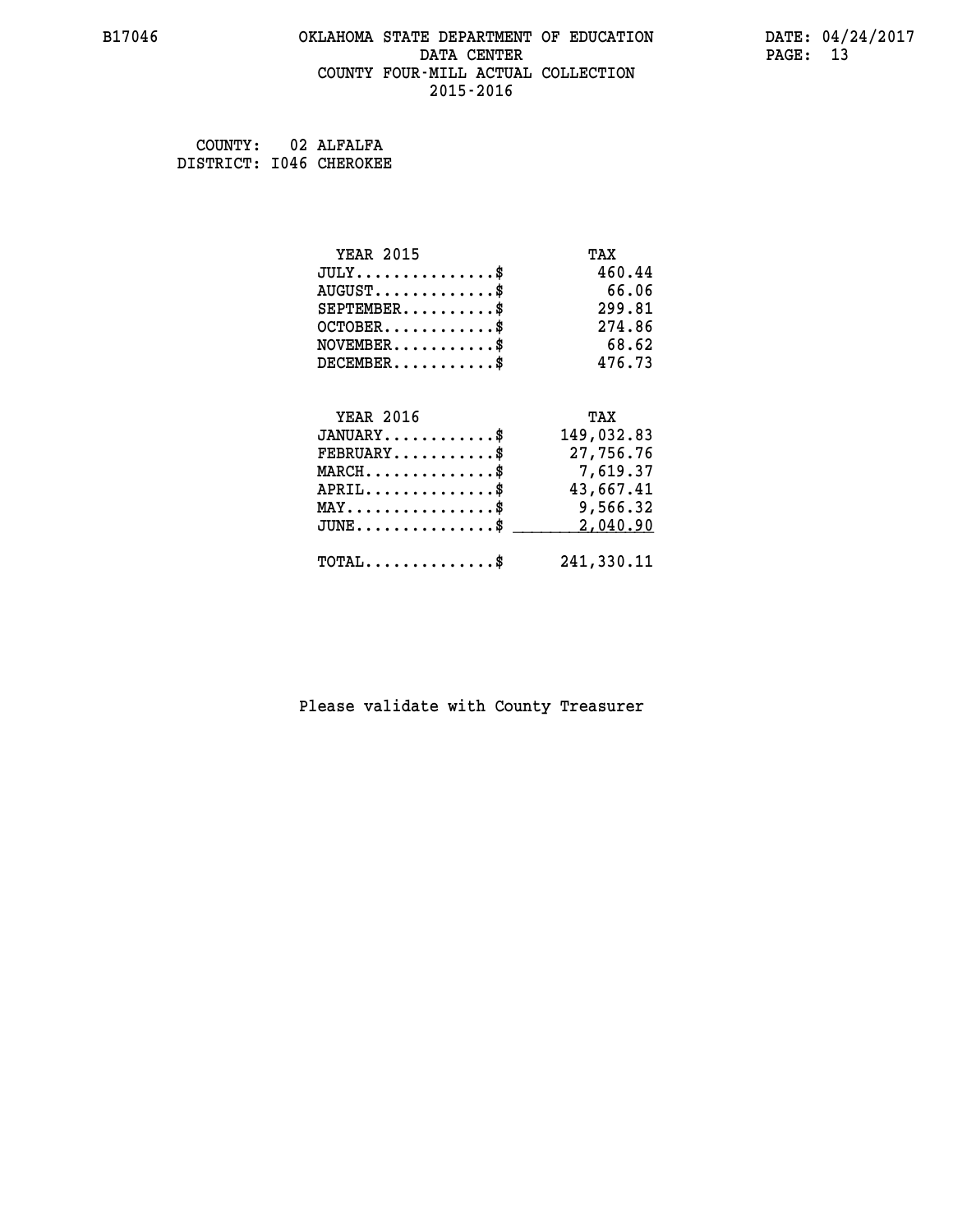## **B17046 OKLAHOMA STATE DEPARTMENT OF EDUCATION DATE: 04/24/2017 DATA CENTER PAGE: 14 COUNTY FOUR-MILL ACTUAL COLLECTION 2015-2016**

 **COUNTY: 02 ALFALFA DISTRICT: I093 TIMBERLAKE**

| <b>YEAR 2015</b>                                   | TAX         |
|----------------------------------------------------|-------------|
| $JULY$ \$                                          | 339.66      |
| $AUGUST$ \$                                        | 48.27       |
| $SEPTEMBER$ \$                                     | 219.09      |
| $OCTOBER$ \$                                       | 200.83      |
| $NOVEMBER.$ \$                                     | 50.15       |
| $DECEMBER$ \$                                      | 346.62      |
| <b>YEAR 2016</b>                                   | TAX         |
| $JANUARY$ \$                                       | 108, 177.83 |
| $\texttt{FEBRUARY} \dots \dots \dots \$            | 20,148.08   |
| $MARCH \ldots \ldots \ldots \ldots \$              | 5,530.89    |
| $APRIL \ldots \ldots \ldots \ldots \$              | 31,696.81   |
| $\texttt{MAX} \dots \dots \dots \dots \$           | 6,943.87    |
|                                                    |             |
| $\texttt{JUNE} \dots \dots \dots \dots \texttt{S}$ | 1,481.83    |
| $\texttt{TOTAL} \dots \dots \dots \dots \$         | 175, 183.93 |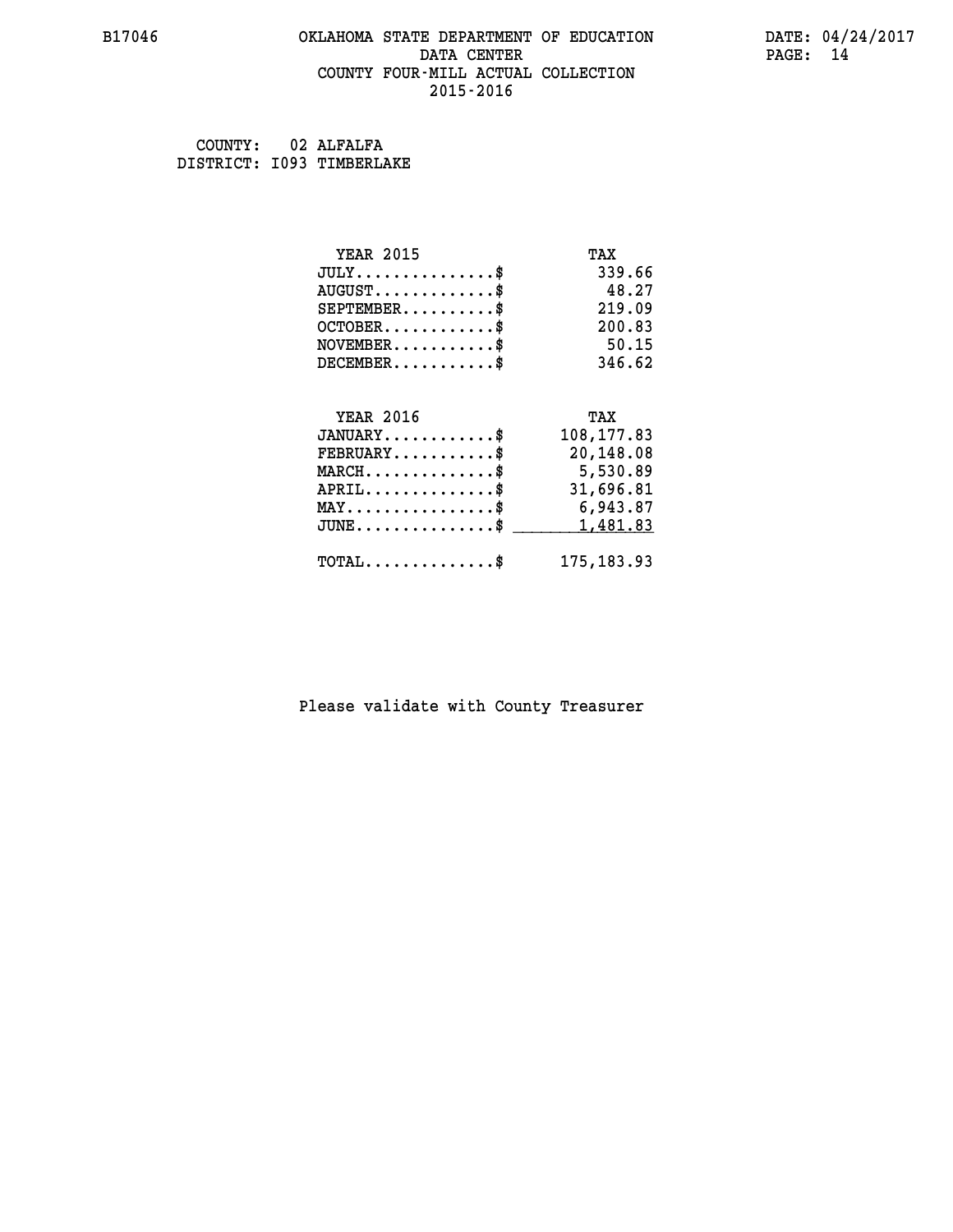## **B17046 OKLAHOMA STATE DEPARTMENT OF EDUCATION DATE: 04/24/2017 DATA CENTER PAGE: 15 COUNTY FOUR-MILL ACTUAL COLLECTION 2015-2016**

 **COUNTY: 02 ALFALFA**

 **\*\*\*\*\*\* TOTALS \*\*\*\*\*\***

| <b>YEAR 2015</b> | TAX       |
|------------------|-----------|
| $JULY$           | 826.24    |
| $AUGUST$         | 233.99    |
| $SEPTEMBER$      | 628.17    |
| $OCTOBER$ \$     | 503.61    |
| $NOVEMBER$ \$    | 309.71    |
| $DECEMBER$ \$    | 60,485.92 |

## **YEAR 2016 TAX**

| $JANUARY$<br>$\texttt{FEBRUARY} \dots \dots \dots \$ | 270, 119.45<br>50,955.12 |
|------------------------------------------------------|--------------------------|
| $MARCH$ \$                                           | 30,631.04                |
| $APRIL$                                              | 79,194.50                |
| $MAX \dots \dots \dots \dots \dots \$                | 17,330.45                |
| JUNE\$ 3,631.91                                      |                          |
| $\text{TOTAL} \dots \dots \dots \dots \dots$         | 514,850.11               |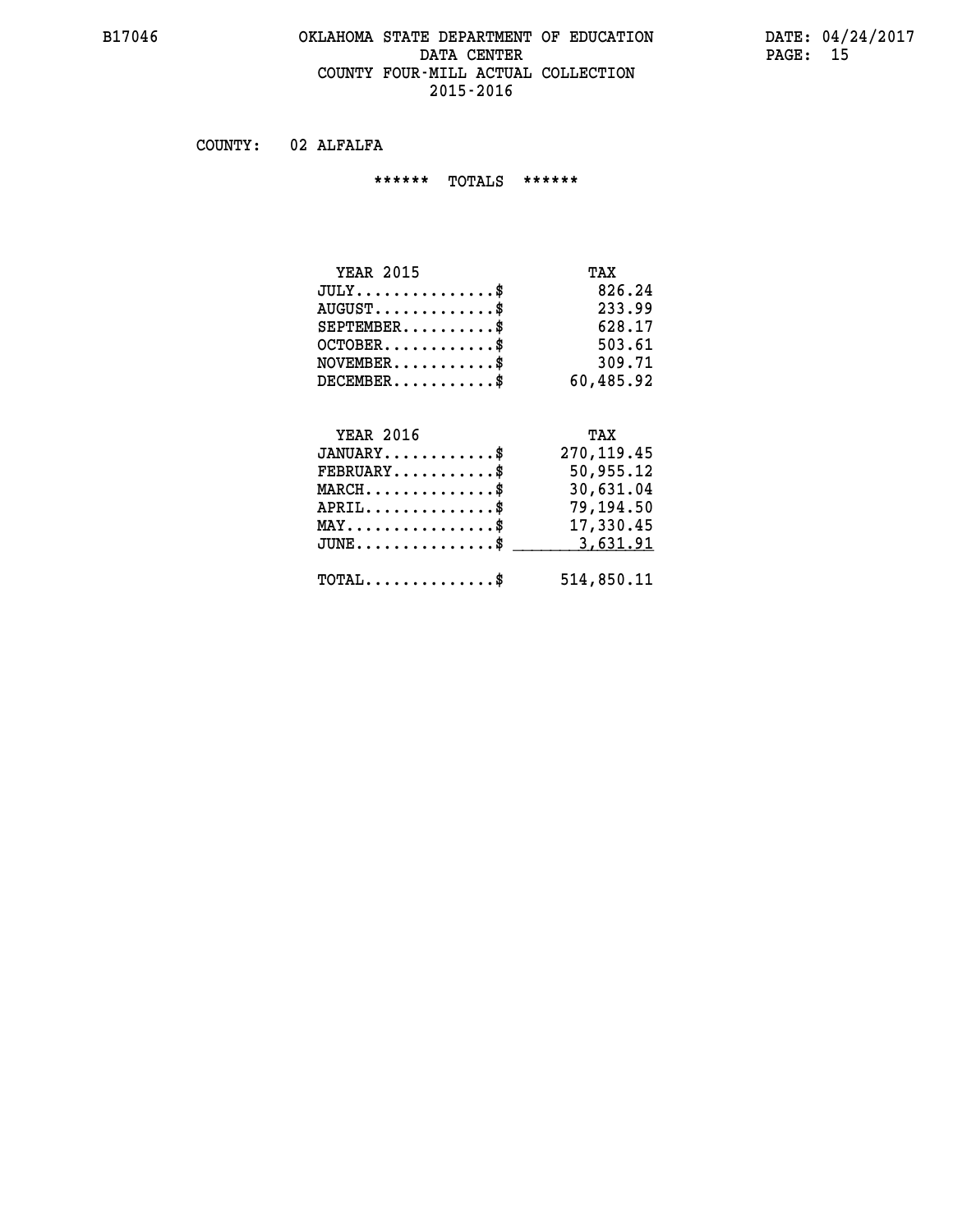## **B17046 OKLAHOMA STATE DEPARTMENT OF EDUCATION DATE: 04/24/2017 DATA CENTER** PAGE: 16  **COUNTY FOUR-MILL ACTUAL COLLECTION 2015-2016**

 **COUNTY: 03 ATOKA DISTRICT: C021 HARMONY**

| <b>YEAR 2015</b>                               | TAX       |
|------------------------------------------------|-----------|
| $JULY$ \$                                      | 319.76    |
| $AUGUST$ \$                                    | 222.92    |
| $SEPTEMBER$ \$                                 | 263.57    |
| $OCTOBER$ \$                                   | 124.92    |
| $NOVEMBER.$ \$                                 | 147.40    |
| $DECEMBER$ \$                                  | 18.64     |
|                                                |           |
| <b>YEAR 2016</b>                               | TAX       |
| $JANUARY$                                      | 8,793.31  |
| $FEBRUARY$                                     | 12,544.72 |
| $MARCH$ \$                                     | 1,150.34  |
| $APRIL \ldots \ldots \ldots \ldots \$          | 4,758.07  |
| $\texttt{MAX} \dots \dots \dots \dots \dots \$ | 684.15    |
| $\texttt{JUNE}\dots\dots\dots\dots\dots\$      | 572.39    |
| $\texttt{TOTAL} \dots \dots \dots \dots$ \$    | 29,600.19 |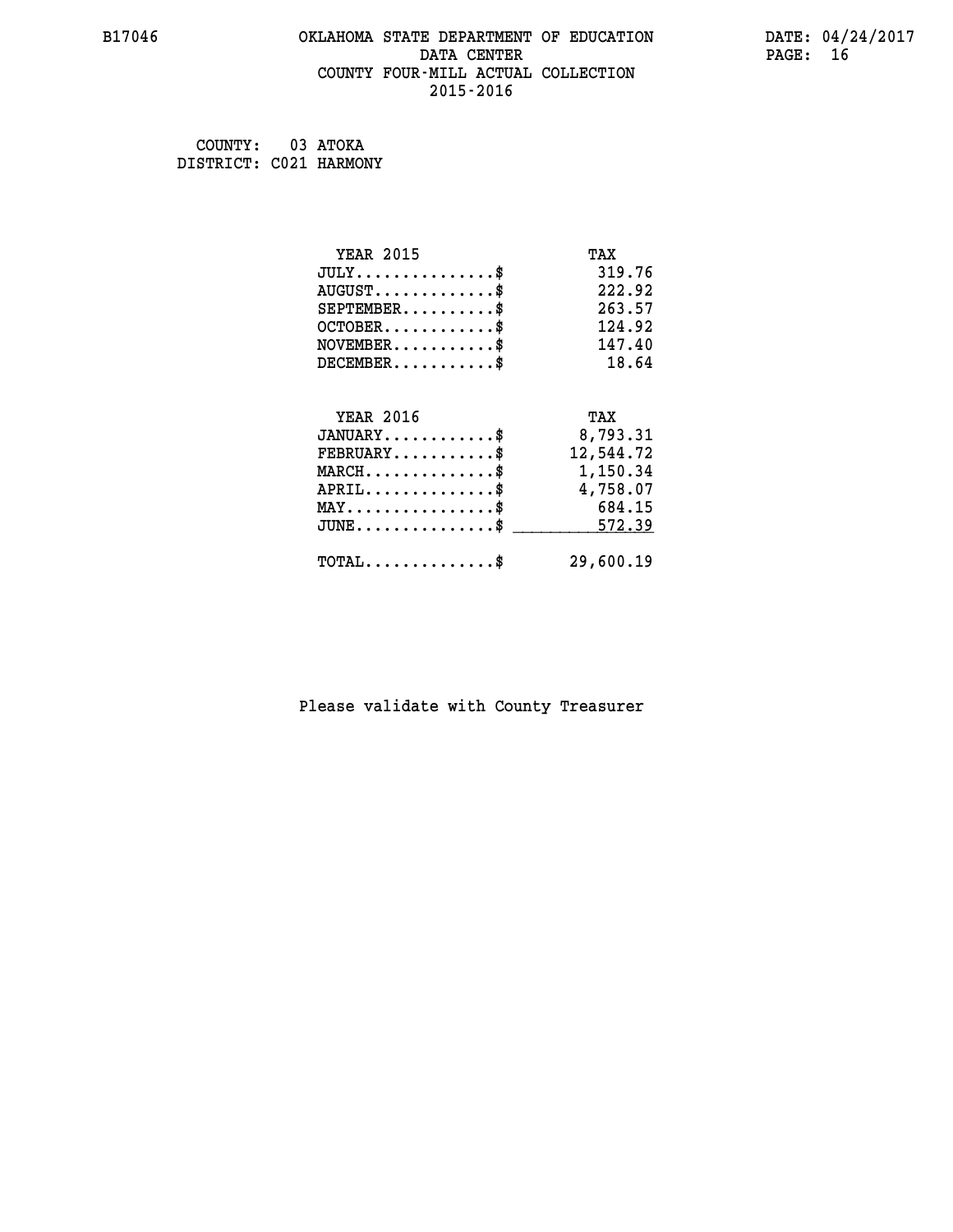## **B17046 OKLAHOMA STATE DEPARTMENT OF EDUCATION DATE: 04/24/2017 DATA CENTER** PAGE: 17  **COUNTY FOUR-MILL ACTUAL COLLECTION 2015-2016**

 **COUNTY: 03 ATOKA DISTRICT: C022 LANE**

| <b>YEAR 2015</b>                                 | TAX       |
|--------------------------------------------------|-----------|
| $JULY$ \$                                        | 416.42    |
| $AUGUST$ \$                                      | 289.73    |
| $SEPTEMBER$ \$                                   | 342.73    |
| $OCTOBER$ \$                                     | 163.16    |
| $NOVEMBER.$ \$                                   | 192.04    |
| $DECEMBER$ \$                                    | 58.94     |
|                                                  |           |
| <b>YEAR 2016</b>                                 | TAX       |
| $JANUARY$                                        | 8,563.87  |
| $FEBRUARY$                                       | 12,069.86 |
| $\texttt{MARCH}\ldots\ldots\ldots\ldots\text{*}$ | 1,778.66  |
| $APRIL \ldots \ldots \ldots \ldots *$            | 2,938.46  |
| $MAX \dots \dots \dots \dots \dots$              | 749.43    |
| $JUNE$ \$                                        | 278.93    |
| $\texttt{TOTAL} \dots \dots \dots \dots \$       | 27,842.23 |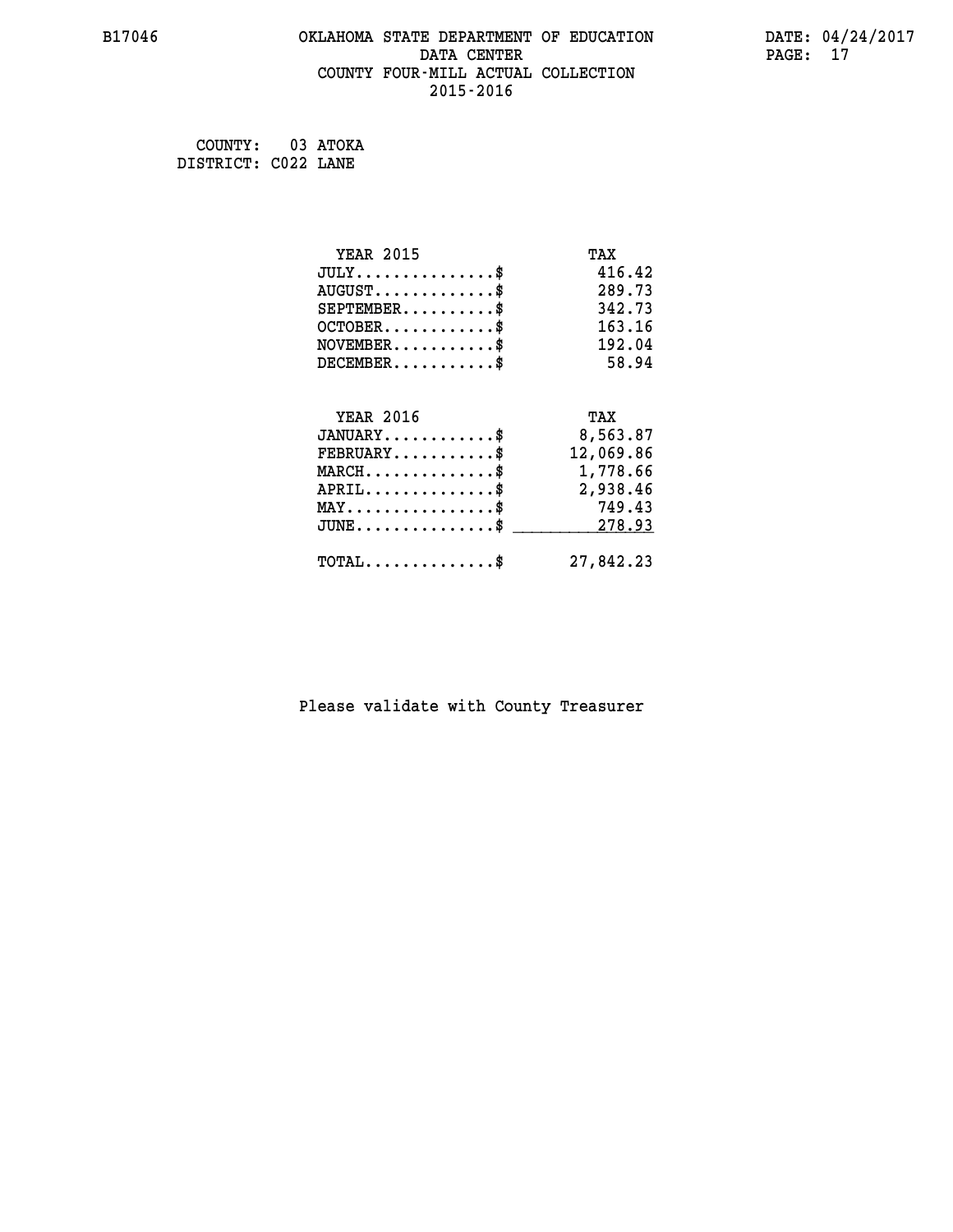## **B17046 OKLAHOMA STATE DEPARTMENT OF EDUCATION DATE: 04/24/2017 DATA CENTER** PAGE: 18  **COUNTY FOUR-MILL ACTUAL COLLECTION 2015-2016**

 **COUNTY: 03 ATOKA DISTRICT: I007 STRINGTOWN**

| <b>YEAR 2015</b>                                   | TAX       |
|----------------------------------------------------|-----------|
| $JULY$ \$                                          | 333.55    |
| $AUGUST$ \$                                        | 233.35    |
| $SEPTEMENT.$ \$                                    | 273.92    |
| $OCTOBER$ \$                                       | 129.71    |
| $NOVEMBER.$ \$                                     | 152.12    |
| $DECEMBER$ \$                                      | 74.37     |
| <b>YEAR 2016</b>                                   | TAX       |
| $JANUARY$ \$                                       | 3,991.24  |
| $\texttt{FEBRUARY} \dots \dots \dots \$            | 15,503.28 |
| $MARCH$ \$                                         | 1,472.97  |
| $APRIL \dots \dots \dots \dots$ \$                 | 2,907.43  |
| $\texttt{MAX} \dots \dots \dots \dots \dots \$     | 1,116.09  |
| $\texttt{JUNE} \dots \dots \dots \dots \texttt{S}$ | 167.95    |
| $TOTAL$ \$                                         | 26,355.98 |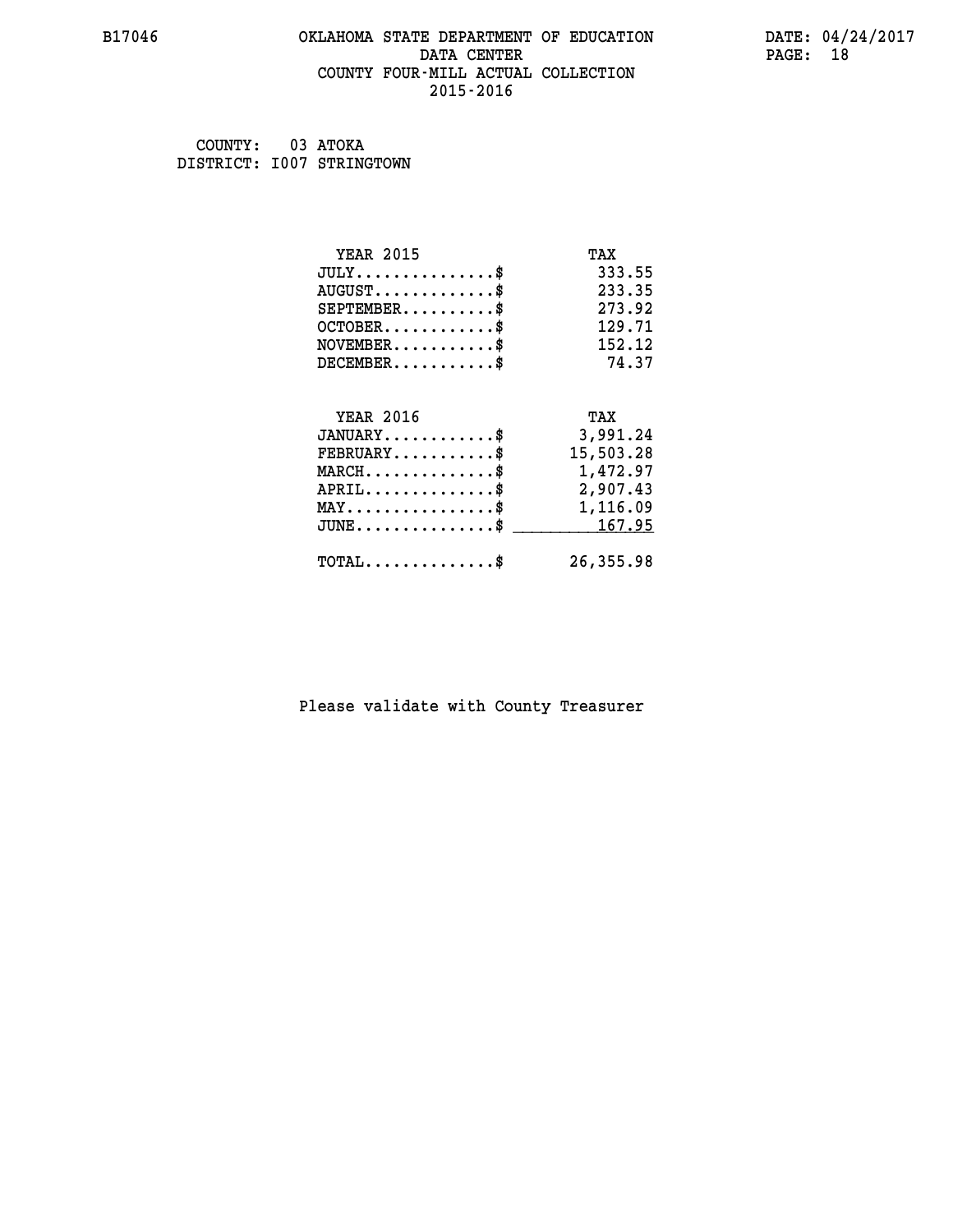## **B17046 OKLAHOMA STATE DEPARTMENT OF EDUCATION DATE: 04/24/2017 DATA CENTER** PAGE: 19  **COUNTY FOUR-MILL ACTUAL COLLECTION 2015-2016**

 **COUNTY: 03 ATOKA DISTRICT: I015 ATOKA**

| <b>YEAR 2015</b>                               | TAX        |
|------------------------------------------------|------------|
| $JULY$ \$                                      | 1,135.36   |
| $AUGUST$ \$                                    | 786.99     |
| $SEPTEMBER$ \$                                 | 928.60     |
| $OCTOBER$ \$                                   | 443.18     |
| $NOVEMBER$ \$                                  | 519.59     |
| $DECEMBER$ \$                                  | 44.97      |
|                                                |            |
| <b>YEAR 2016</b>                               | TAX        |
| $JANUARY$ \$                                   | 34,064.00  |
| $FEBRUARY$                                     | 47,346.75  |
| $MARCH$ \$                                     | 5,229.60   |
| $APRIL$ \$                                     | 19,428.93  |
| $\texttt{MAX} \dots \dots \dots \dots \dots \$ | 3,510.90   |
| $JUNE$                                         | 1,253.94   |
| $\texttt{TOTAL} \dots \dots \dots \dots \$     | 114,692.81 |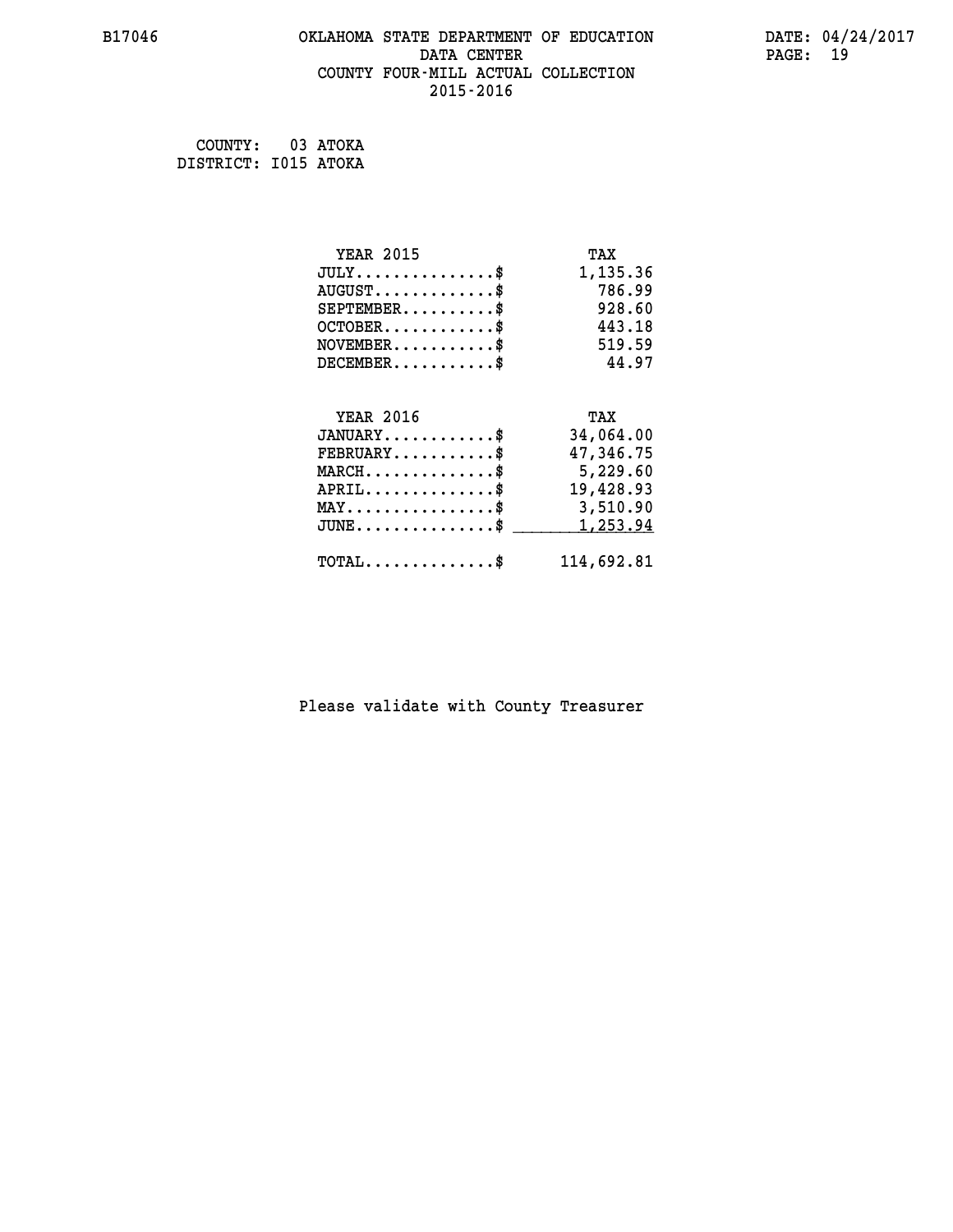## **B17046 OKLAHOMA STATE DEPARTMENT OF EDUCATION DATE: 04/24/2017 DATA CENTER** PAGE: 20  **COUNTY FOUR-MILL ACTUAL COLLECTION 2015-2016**

 **COUNTY: 03 ATOKA DISTRICT: I019 TUSHKA**

| <b>YEAR 2015</b>                               | TAX       |
|------------------------------------------------|-----------|
| $JULY$ \$                                      | 610.94    |
| $AUGUST$ \$                                    | 423.85    |
| $SEPTEMBER$ \$                                 | 502.40    |
| $OCTOBER$ \$                                   | 239.17    |
| $NOVEMBER$ \$                                  | 282.04    |
| $DECEMBER$ \$                                  | 34.53     |
|                                                |           |
| <b>YEAR 2016</b>                               | TAX       |
| $JANUARY$ \$                                   | 16,941.45 |
| $FEBRUARY$                                     | 17,463.17 |
| $MARCH$ \$                                     | 1,065.30  |
| $APRIL$ \$                                     | 15,626.96 |
| $\texttt{MAX} \dots \dots \dots \dots \dots \$ | 2,698.58  |
| $JUNE$ $\text{\$}$                             | 176.75    |
| $\texttt{TOTAL} \dots \dots \dots \dots \$     | 56,065.14 |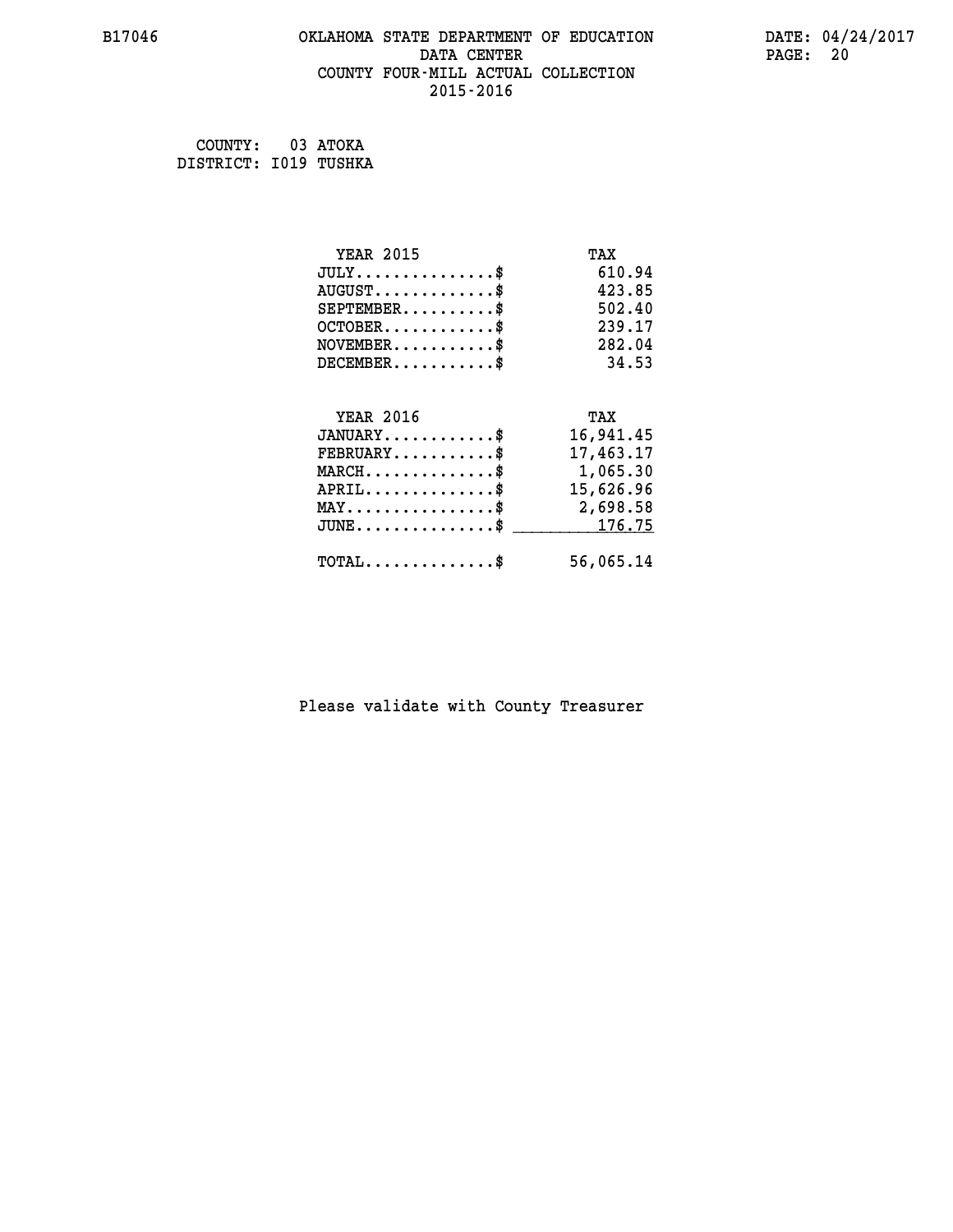## **B17046 OKLAHOMA STATE DEPARTMENT OF EDUCATION DATE: 04/24/2017 DATA CENTER** PAGE: 21  **COUNTY FOUR-MILL ACTUAL COLLECTION 2015-2016**

 **COUNTY: 03 ATOKA DISTRICT: I026 CANEY**

| <b>YEAR 2015</b>                           | TAX       |
|--------------------------------------------|-----------|
| $JULY$ \$                                  | 350.65    |
| $AUGUST$ \$                                | 244.12    |
| $SEPTEMENT.$ \$                            | 287.82    |
| $OCTOBER$ \$                               | 137.40    |
| $NOVEMBER$ \$                              | 160.95    |
| $DECEMBER$ \$                              | 28.23     |
|                                            |           |
| <b>YEAR 2016</b>                           | TAX       |
| $JANUARY$ \$                               | 12,869.57 |
| $FEBRUARY$ \$                              | 13,678.78 |
| $MARCH$ \$                                 | 1,483.35  |
| $APRIL$ \$                                 | 10,712.46 |
| $MAX \dots \dots \dots \dots \dots$        | 955.20    |
| $JUNE$ \$                                  | 297.21    |
| $\texttt{TOTAL} \dots \dots \dots \dots \$ | 41,205.74 |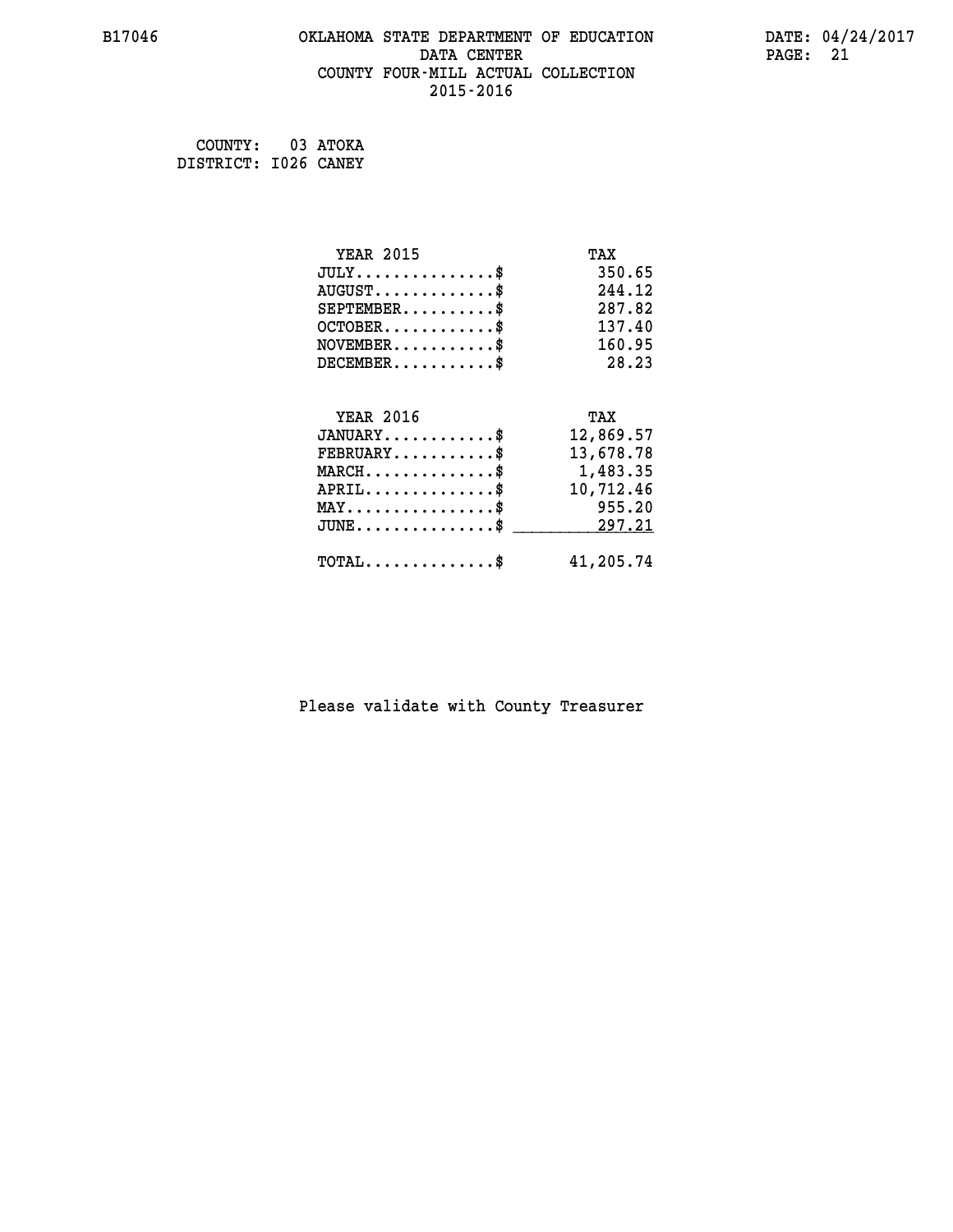#### **B17046 OKLAHOMA STATE DEPARTMENT OF EDUCATION DATE: 04/24/2017 DATA CENTER PAGE: 22 COUNTY FOUR-MILL ACTUAL COLLECTION 2015-2016**

 **COUNTY: 03 ATOKA**

 **\*\*\*\*\*\* TOTALS \*\*\*\*\*\***

| <b>YEAR 2015</b>                 | TAX      |
|----------------------------------|----------|
| $JULY \ldots \ldots \ldots \$    | 3,166.68 |
| $AUGUST \ldots \ldots \ldots$ \$ | 2,200.96 |
| $SEPTEMBER$ \$                   | 2,599.04 |
| $OCTOBER$                        | 1,237.54 |
| $NOVEMBER$ $\$                   | 1,454.14 |
| $DECEMBER$                       | 259.68   |

# **YEAR 2016 TAX JANUARY............\$ 85,223.44 FEBRUARY...........\$ 118,606.56 MARCH..............\$ 12,180.22 APRIL..............\$ 56,372.31 MAY................\$ 9,714.35 JUNE...............\$ 2,747.17 \_\_\_\_\_\_\_\_\_\_\_\_\_\_\_ TOTAL..............\$ 295,762.09**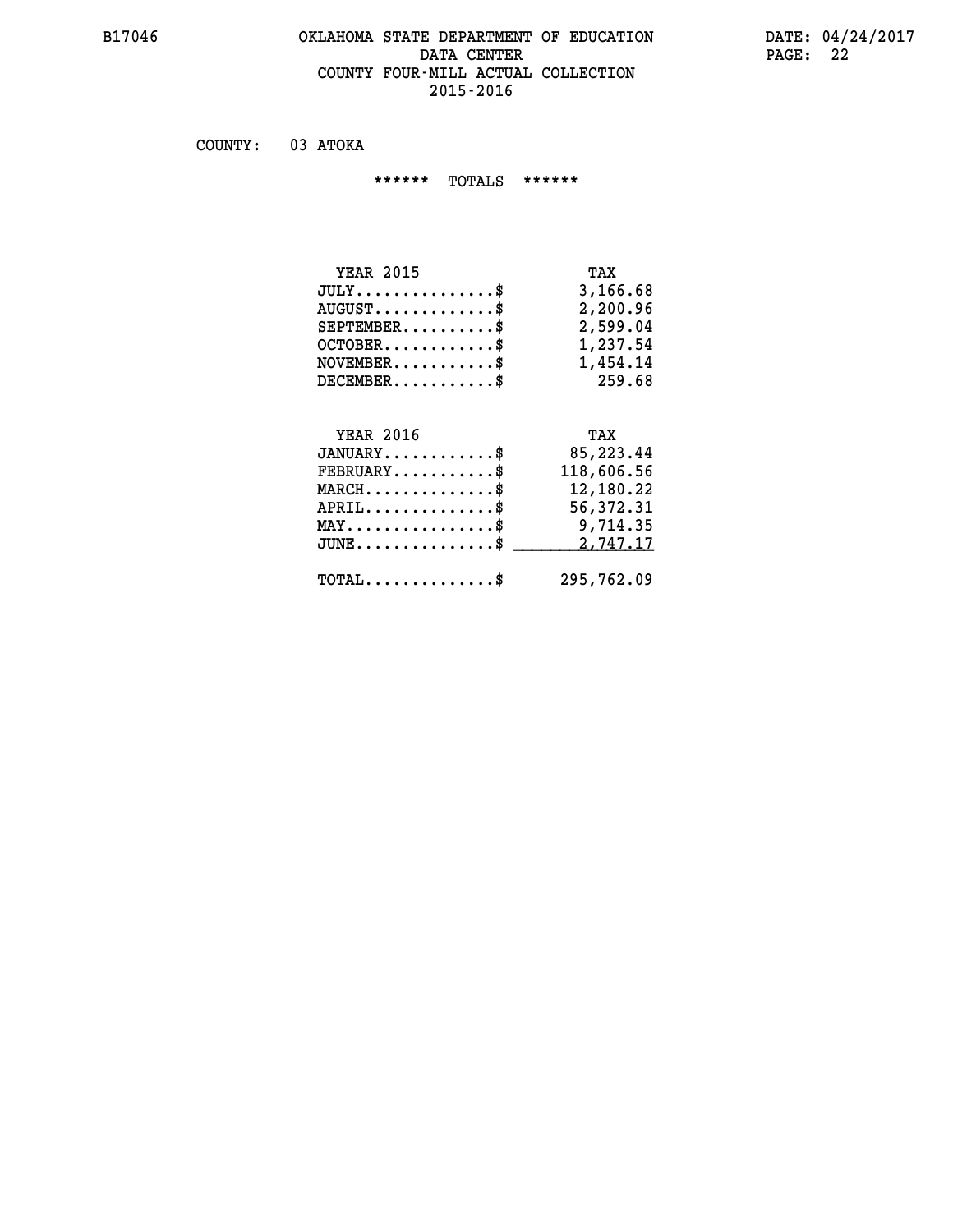## **B17046 OKLAHOMA STATE DEPARTMENT OF EDUCATION DATE: 04/24/2017 DATA CENTER** PAGE: 23  **COUNTY FOUR-MILL ACTUAL COLLECTION 2015-2016**

 **COUNTY: 04 BEAVER DISTRICT: I022 BEAVER**

| <b>YEAR 2015</b>                               | TAX        |
|------------------------------------------------|------------|
| $JULY$ \$                                      | 466.55     |
| $AUGUST$ \$                                    | 274.02     |
| $SEPTEMBER$ \$                                 | 623.91     |
| $OCTOBER$ \$                                   | 289.12     |
| $NOVEMBER$ \$                                  | 106.21     |
| $DECEMBER$ \$                                  | 301.53     |
|                                                |            |
| <b>YEAR 2016</b>                               | TAX        |
| $JANUARY$ \$                                   | 115,952.48 |
| $FEBRUARY$ \$                                  | 16,044.53  |
| $MARCH$ \$                                     | 4,123.42   |
| $APRIL \ldots \ldots \ldots \ldots$ \$         | 17,700.99  |
| $\texttt{MAX} \dots \dots \dots \dots \dots \$ | 14,954.25  |
| $JUNE \dots \dots \dots \dots \$ 677.74        |            |
| $\texttt{TOTAL} \dots \dots \dots \dots \$     | 171,514.75 |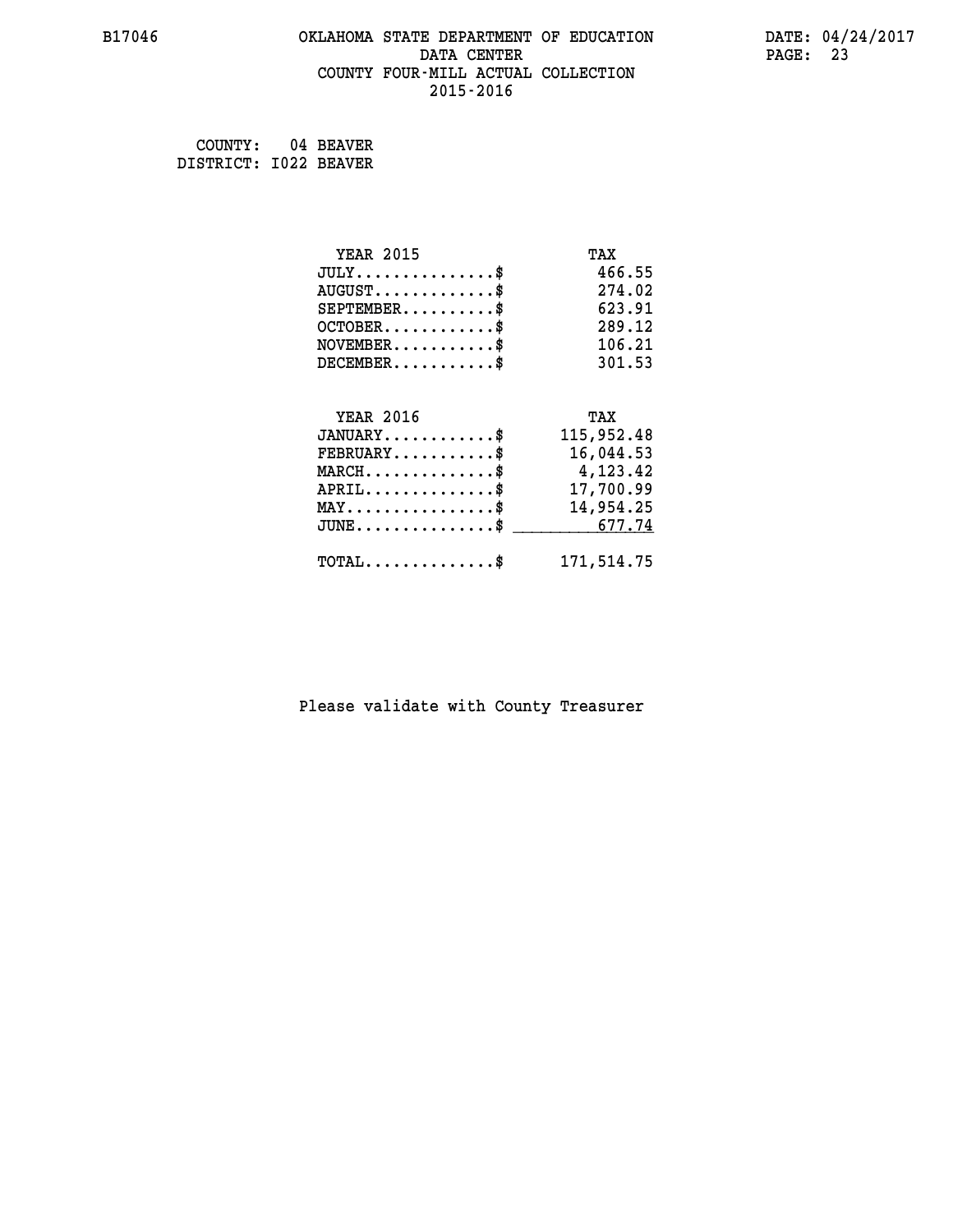## **B17046 OKLAHOMA STATE DEPARTMENT OF EDUCATION DATE: 04/24/2017 DATA CENTER** PAGE: 24  **COUNTY FOUR-MILL ACTUAL COLLECTION 2015-2016**

 **COUNTY: 04 BEAVER DISTRICT: I075 BALKO**

| <b>YEAR 2015</b>                                 | TAX       |
|--------------------------------------------------|-----------|
| $JULY$ \$                                        | 196.49    |
| $AUGUST$ \$                                      | 113.95    |
| $SEPTEMBER$ \$                                   | 260.92    |
| $OCTOBER$ \$                                     | 120.51    |
| $NOVEMBER$ \$                                    | 43.49     |
| $DECEMBER$ \$                                    | 126.06    |
|                                                  |           |
| <b>YEAR 2016</b>                                 | TAX       |
| $JANUARY$ \$                                     | 47,698.22 |
| $FEBRUARY$                                       | 6,619.80  |
| $\texttt{MARCH}\ldots\ldots\ldots\ldots\text{*}$ | 1,708.29  |
| $APRIL \ldots \ldots \ldots \ldots \$            | 7,281.32  |
| MAY\$ 6,149.78                                   |           |
| $\texttt{JUNE} \dots \dots \dots \dots \dots \$$ | 270.87    |
| $\texttt{TOTAL} \dots \dots \dots \dots$         | 70,589.70 |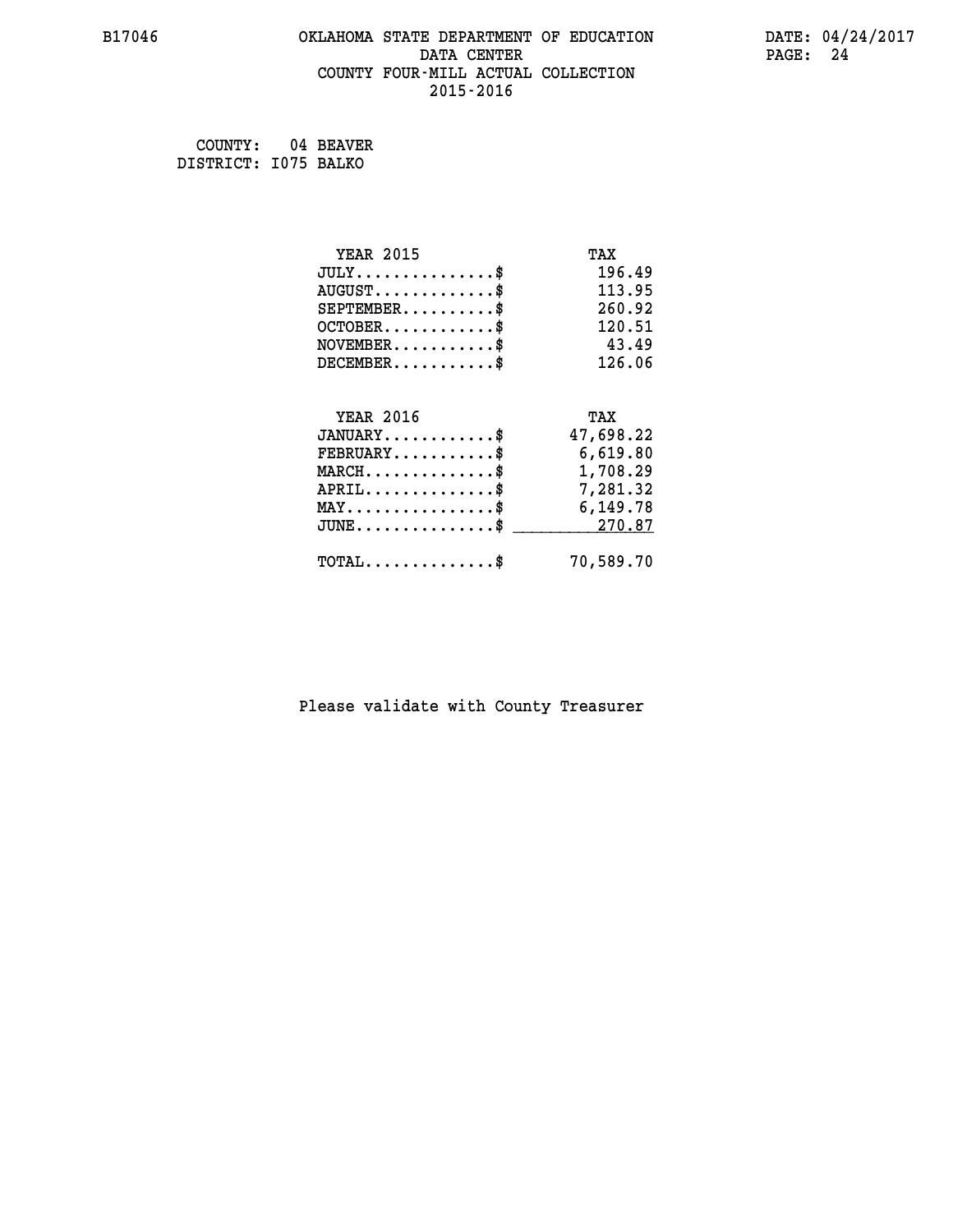## **B17046 OKLAHOMA STATE DEPARTMENT OF EDUCATION DATE: 04/24/2017 DATA CENTER** PAGE: 25  **COUNTY FOUR-MILL ACTUAL COLLECTION 2015-2016**

 **COUNTY: 04 BEAVER DISTRICT: I123 FORGAN**

| <b>YEAR 2015</b>                                 | TAX       |
|--------------------------------------------------|-----------|
| $JULY$ \$                                        | 192.25    |
| $AUGUST$ \$                                      | 110.27    |
| $SEPTEMBER$ \$                                   | 253.68    |
| $OCTOBER$ \$                                     | 116.82    |
| $NOVEMBER$ \$                                    | 43.70     |
| $DECEMBER$ \$                                    | 123.66    |
| <b>YEAR 2016</b>                                 |           |
|                                                  | TAX       |
| $JANUARY$                                        | 43,546.50 |
| $FEBRUARY$                                       | 6, 149.10 |
| $\texttt{MARCH}\ldots\ldots\ldots\ldots\$        | 1,616.46  |
| $APRIL \ldots \ldots \ldots \ldots \$            | 6,647.26  |
| $\texttt{MAX} \dots \dots \dots \dots \dots \$   | 5,668.79  |
| $\texttt{JUNE} \dots \dots \dots \dots \dots \$$ | 268.28    |
| $\texttt{TOTAL} \dots \dots \dots \dots \$       | 64,736.77 |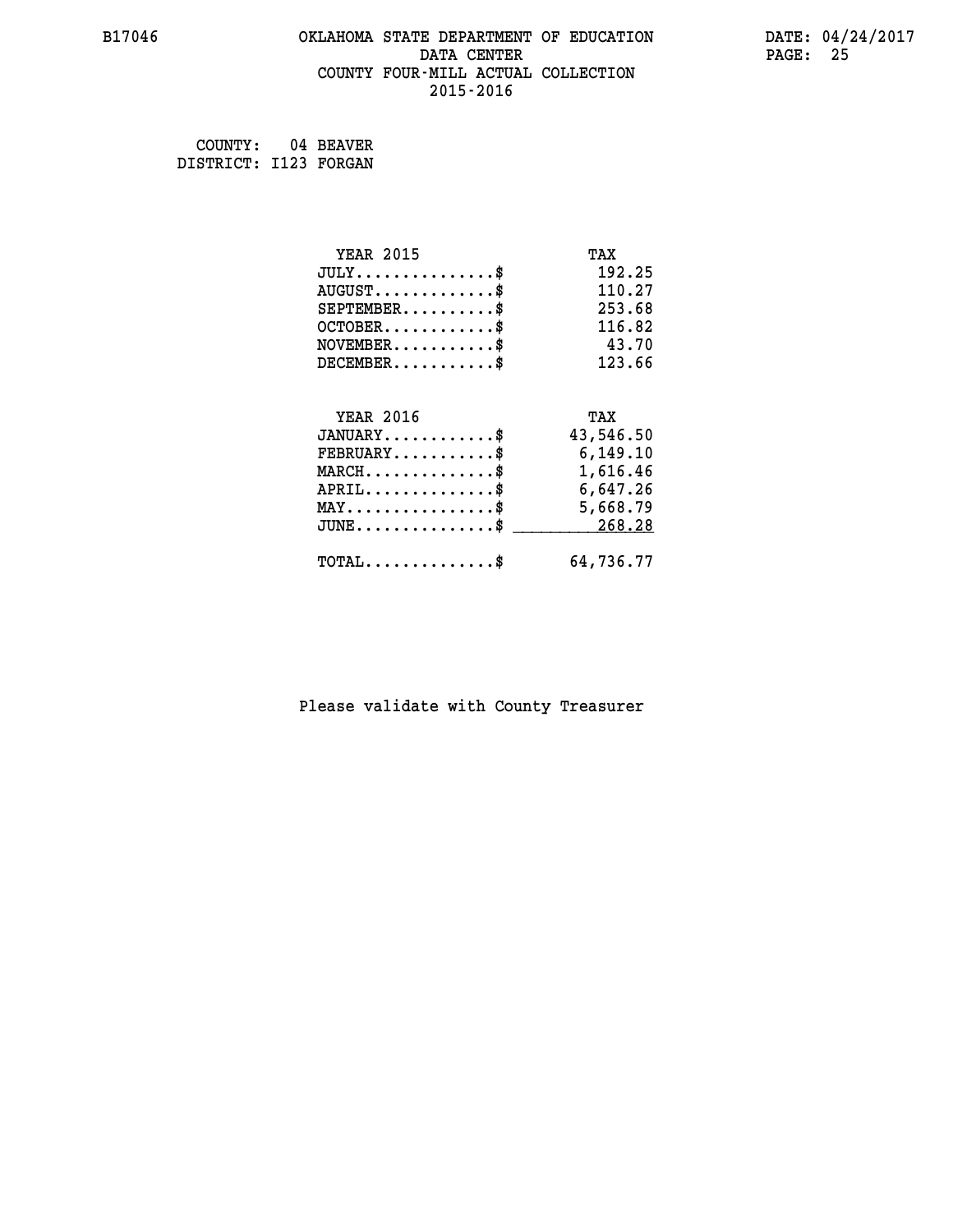## **B17046 OKLAHOMA STATE DEPARTMENT OF EDUCATION DATE: 04/24/2017 DATA CENTER** PAGE: 26  **COUNTY FOUR-MILL ACTUAL COLLECTION 2015-2016**

 **COUNTY: 04 BEAVER DISTRICT: I128 TURPIN**

| <b>YEAR 2015</b>                                   | TAX        |
|----------------------------------------------------|------------|
| $JULY$ \$                                          | 537.89     |
| $AUGUST$ \$                                        | 315.51     |
| $SEPTEMENT.$ \$                                    | 718.91     |
| $OCTOBER$ \$                                       | 333.06     |
| $NOVEMBER$ \$                                      | 121.77     |
| $DECEMBER$ \$                                      | 347.46     |
|                                                    |            |
| <b>YEAR 2016</b>                                   | TAX        |
| $JANUARY$ \$                                       | 130,942.41 |
| $FEBRUARY$                                         | 18,221.28  |
| $MARCH$ \$                                         | 4,712.15   |
| $APRIL$ \$                                         | 19,989.07  |
| $\texttt{MAX} \dots \dots \dots \dots \dots \$     | 16,916.21  |
| $\texttt{JUNE} \dots \dots \dots \dots \texttt{S}$ | 769.63     |
| $\texttt{TOTAL} \dots \dots \dots \dots \$         | 193,925.35 |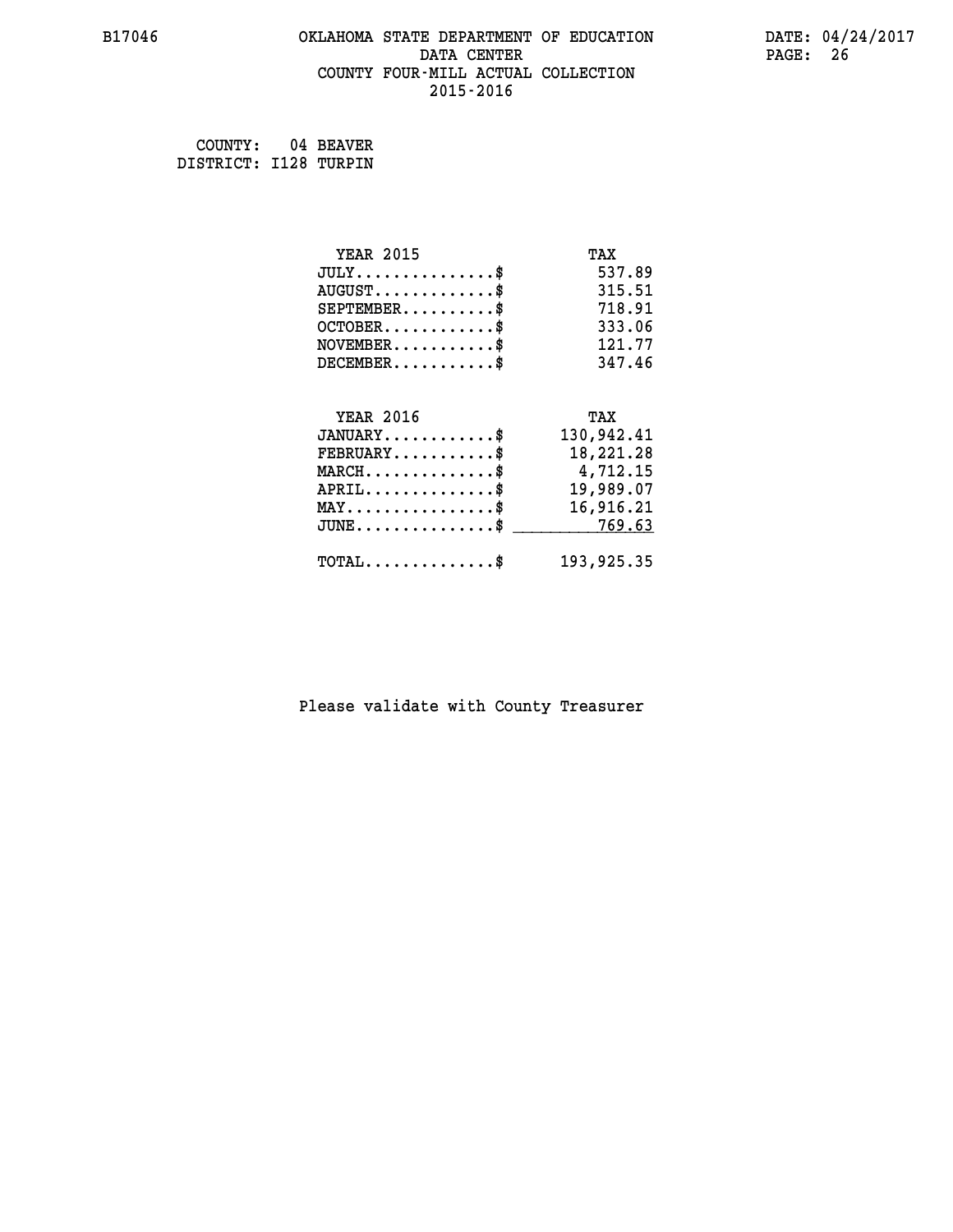#### **B17046 OKLAHOMA STATE DEPARTMENT OF EDUCATION DATE: 04/24/2017 DATA CENTER PAGE: 27 COUNTY FOUR-MILL ACTUAL COLLECTION 2015-2016**

 **COUNTY: 04 BEAVER**

 **\*\*\*\*\*\* TOTALS \*\*\*\*\*\***

| <b>YEAR 2015</b><br>TAX                          |  |
|--------------------------------------------------|--|
| 1,393.18<br>$JULY \ldots \ldots \ldots \ldots \$ |  |
| 813.75<br>$AUGUST$                               |  |
| 1,857.42<br>$SEPTEMBER$                          |  |
| 859.51<br>$OCTOBER$                              |  |
| 315.17<br>$NOVEMBER$ \$                          |  |
| 898.71<br>$DECEMBER$                             |  |

# **YEAR 2016 TAX JANUARY............\$ 338,139.61 FEBRUARY...........\$ 47,034.71 MARCH..............\$ 12,160.32 APRIL..............\$ 51,618.64 MAY................\$ 43,689.03 JUNE................\$** <u>1,986.52</u>  **TOTAL..............\$ 500,766.57**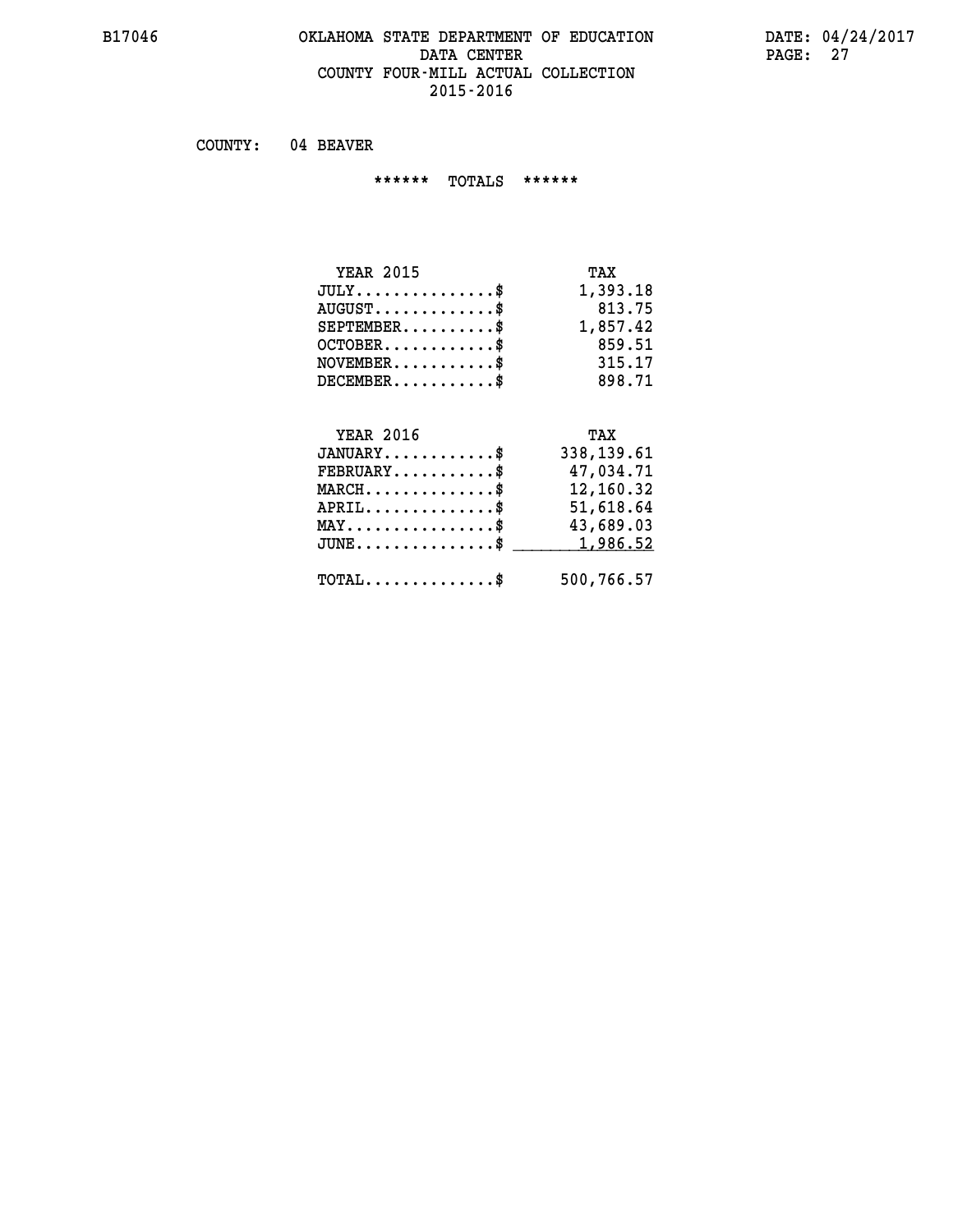## **B17046 OKLAHOMA STATE DEPARTMENT OF EDUCATION DATE: 04/24/2017 DATA CENTER** PAGE: 28  **COUNTY FOUR-MILL ACTUAL COLLECTION 2015-2016**

 **COUNTY: 05 BECKHAM DISTRICT: I002 MERRITT**

| <b>YEAR 2015</b>                               | TAX          |
|------------------------------------------------|--------------|
| $JULY$ \$                                      | 4,449.40     |
| $AUGUST$ \$                                    | 862.20       |
| $SEPTEMBER$ \$                                 | 1,078.82     |
| $OCTOBER$ \$                                   | 353.49       |
| $NOVEMBER$ \$                                  | 561.86       |
| $DECEMBER$ \$                                  | 179.61       |
|                                                |              |
| <b>YEAR 2016</b>                               | TAX          |
| $JANUARY$ \$                                   | 118, 186. 73 |
| $FEBRUARY$                                     | 35,447.17    |
| $MARCH$ \$                                     | 8,085.99     |
| $APRIL$ \$                                     | 22,091.69    |
| $\texttt{MAX} \dots \dots \dots \dots \dots \$ | 7,422.42     |
| $JUNE$ $\text{\$}$                             | 3,033.99     |
| $\texttt{TOTAL} \dots \dots \dots \dots \$     | 201,753.37   |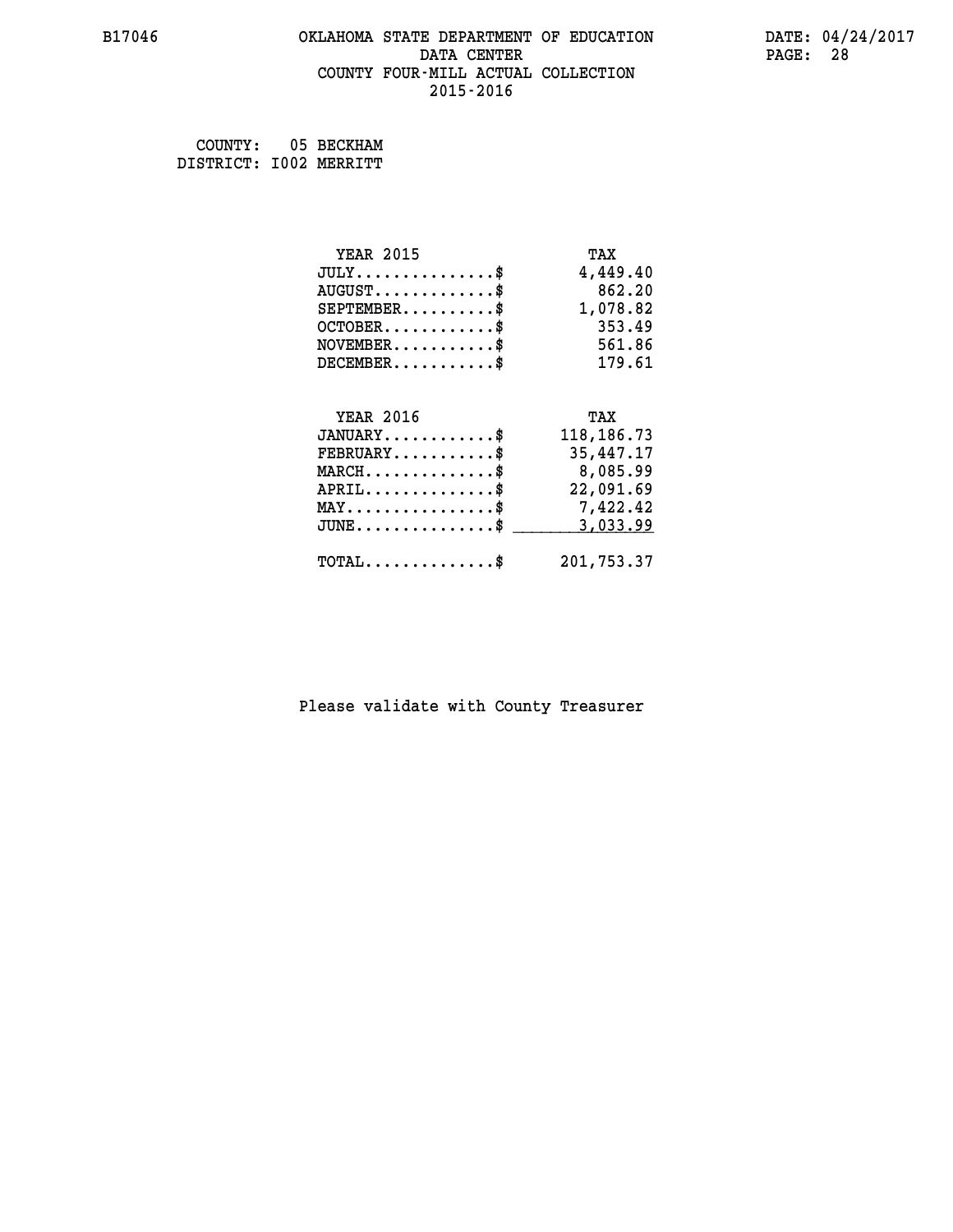## **B17046 OKLAHOMA STATE DEPARTMENT OF EDUCATION DATE: 04/24/2017 DATA CENTER** PAGE: 29  **COUNTY FOUR-MILL ACTUAL COLLECTION 2015-2016**

 **COUNTY: 05 BECKHAM DISTRICT: I006 ELK CITY**

| <b>YEAR 2015</b>                               | TAX         |
|------------------------------------------------|-------------|
| $JULY$ \$                                      | 14,287.50   |
| $AUGUST$ \$                                    | 2,820.71    |
| $SEPTEMBER$ \$                                 | 3,484.86    |
| $OCTOBER$ \$                                   | 1,191.05    |
| $\texttt{NOVEMBER} \dots \dots \dots \$        | 1,803.19    |
| $DECEMBER$ \$                                  | 594.10      |
|                                                |             |
| <b>YEAR 2016</b>                               | TAX         |
| $JANUARY$ \$                                   | 339,787.44  |
| $FEBRUARY$                                     | 102,611.68  |
| $MARCH$ \$                                     | 23,299.22   |
| $APRIL$ \$                                     | 63,556.26   |
| $\texttt{MAX} \dots \dots \dots \dots \dots \$ | 21,369.25   |
| $JUNE$ $$$                                     | 8,745.91    |
| $\texttt{TOTAL} \dots \dots \dots \dots \$     | 583, 551.17 |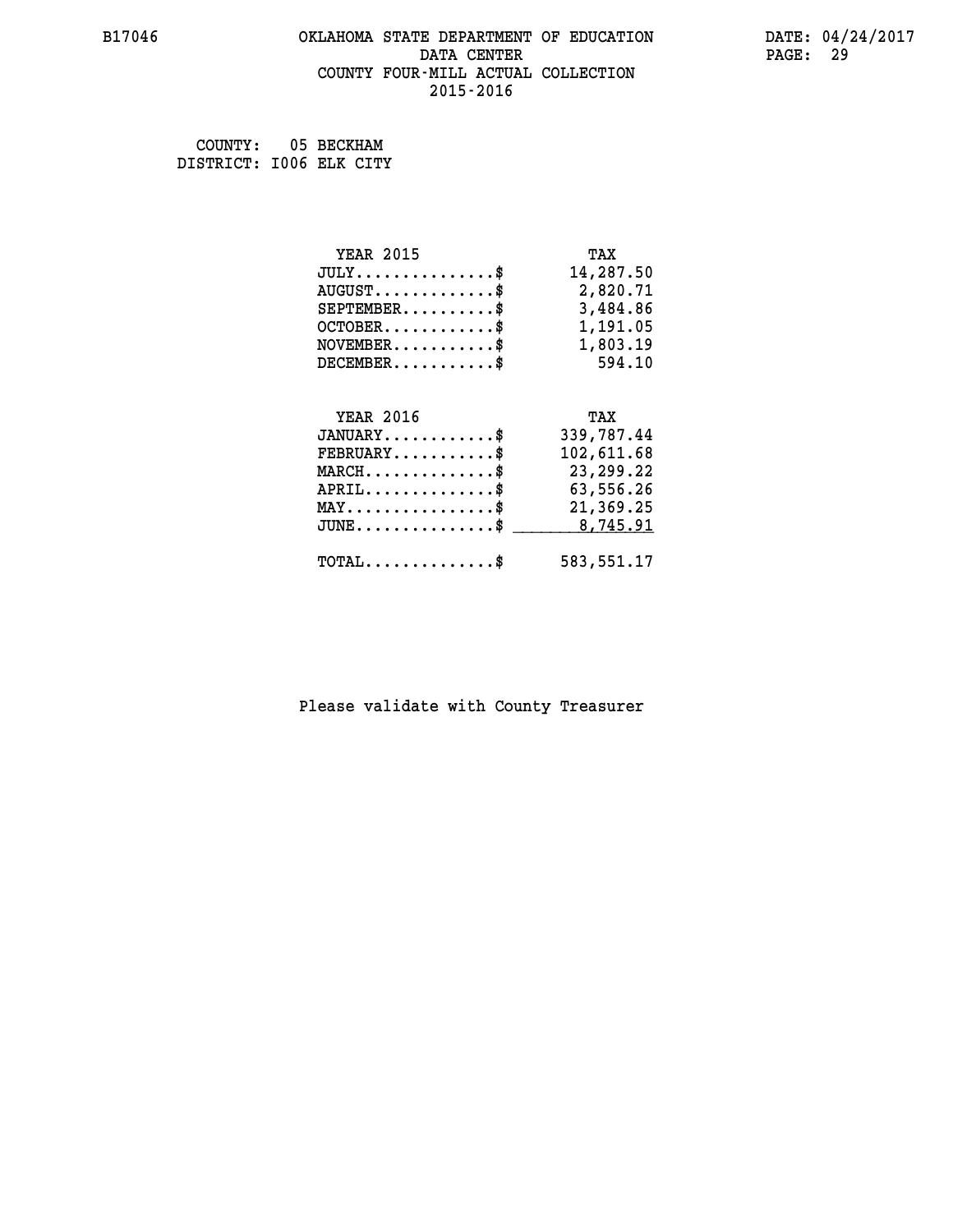## **B17046 OKLAHOMA STATE DEPARTMENT OF EDUCATION DATE: 04/24/2017 DATA CENTER** PAGE: 30  **COUNTY FOUR-MILL ACTUAL COLLECTION 2015-2016**

 **COUNTY: 05 BECKHAM DISTRICT: I031 SAYRE**

| <b>YEAR 2015</b>                           | TAX        |
|--------------------------------------------|------------|
| $JULY$ \$                                  | 4,677.13   |
| $AUGUST$ \$                                | 913.29     |
| $SEPTEMBER$ \$                             | 1,137.10   |
| $OCTOBER$ \$                               | 382.35     |
| $\texttt{NOVEMBER} \dots \dots \dots \$    | 590.38     |
| $DECEMBER$ \$                              | 191.15     |
|                                            |            |
| <b>YEAR 2016</b>                           | TAX        |
| $JANUARY$ \$                               | 116,576.14 |
| $FEBRUARY$                                 | 35,100.42  |
| $MARCH$ \$                                 | 7,984.79   |
| $APRIL$ \$                                 | 21,798.10  |
| MAY\$ 7,326.35                             |            |
| $JUNE$ \$                                  | 2,997.08   |
| $\texttt{TOTAL} \dots \dots \dots \dots \$ | 199,674.28 |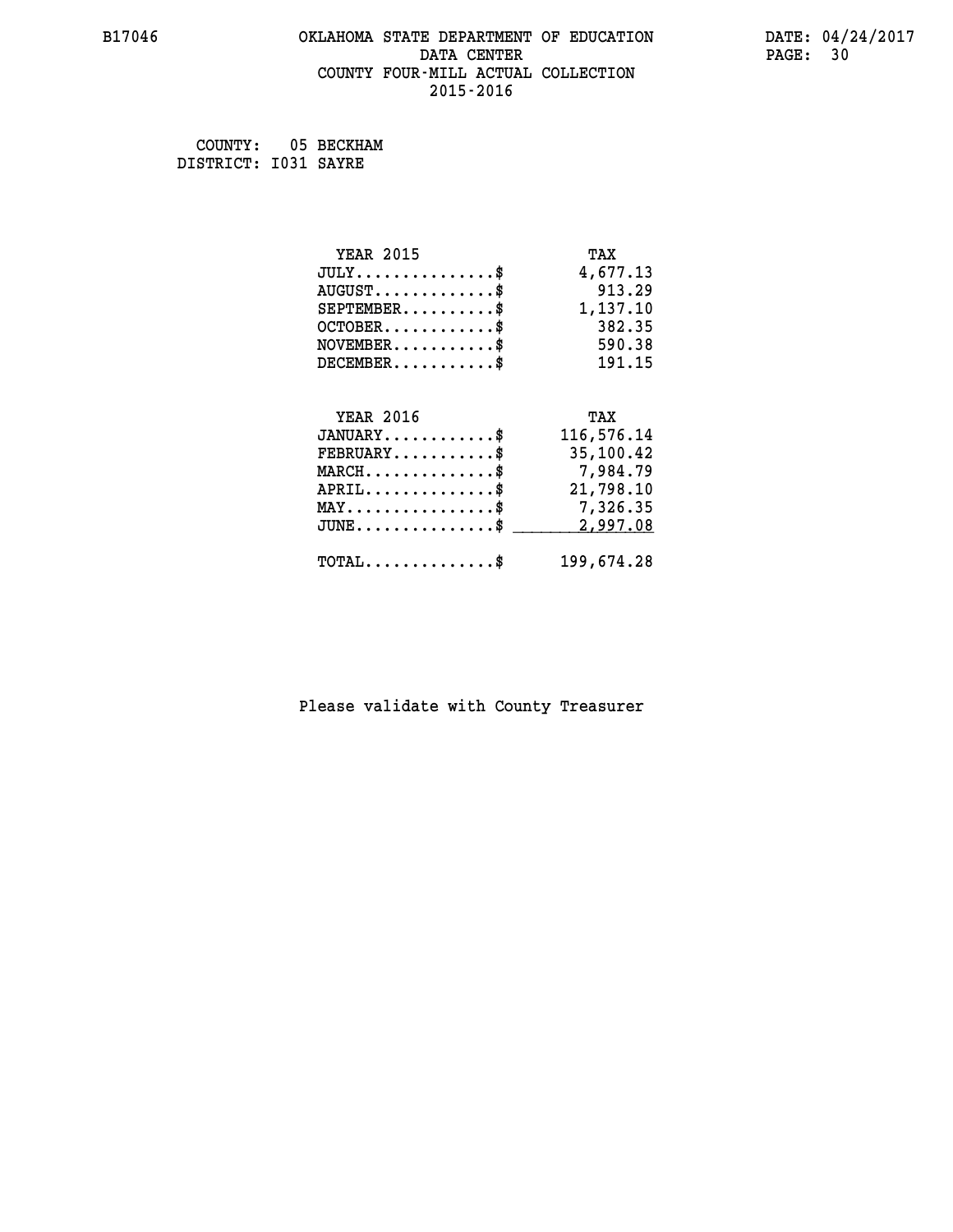## **B17046 OKLAHOMA STATE DEPARTMENT OF EDUCATION DATE: 04/24/2017 DATA CENTER** PAGE: 31  **COUNTY FOUR-MILL ACTUAL COLLECTION 2015-2016**

 **COUNTY: 05 BECKHAM DISTRICT: I051 ERICK**

| <b>YEAR 2015</b>                               | TAX       |
|------------------------------------------------|-----------|
| $JULY$ \$                                      | 1,618.81  |
| $AUGUST$ \$                                    | 320.27    |
| $SEPTEMBER$ \$                                 | 395.41    |
| $OCTOBER$ \$                                   | 134.15    |
| $\texttt{NOVEMBER} \dots \dots \dots \$        | 204.37    |
| $DECEMBER$ \$                                  | 67.58     |
|                                                |           |
| <b>YEAR 2016</b>                               | TAX       |
| $JANUARY$ \$                                   | 38,899.38 |
| $FEBRUARY$                                     | 11,738.83 |
| $MARCH$ \$                                     | 2,667.16  |
| $APRIL \ldots \ldots \ldots \ldots \$          | 7,275.76  |
| $\texttt{MAX} \dots \dots \dots \dots \dots \$ | 2,446.35  |
| $JUNE$ \$                                      | 1,001.00  |
| $\texttt{TOTAL} \dots \dots \dots \dots \$     | 66,769.07 |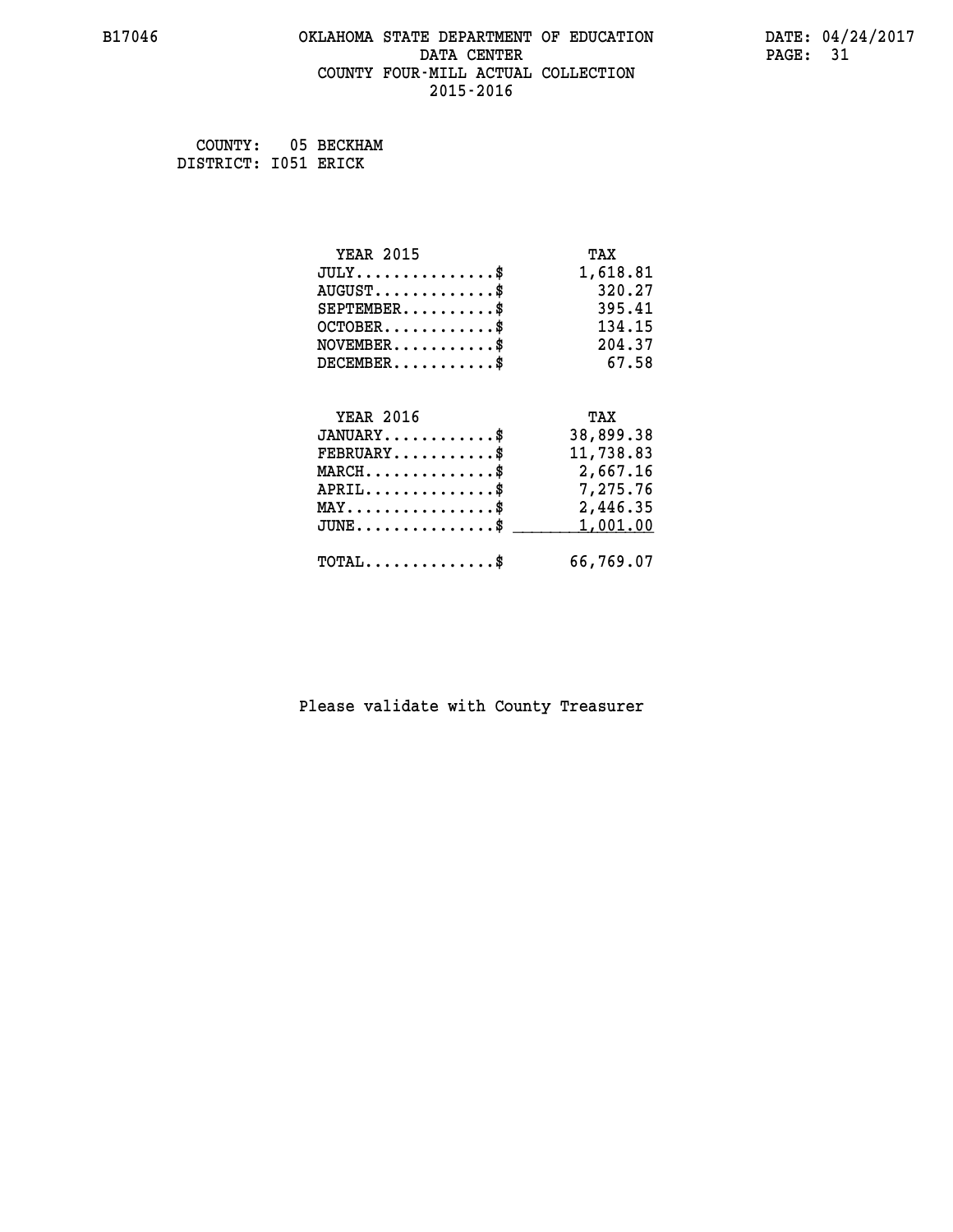## **B17046 OKLAHOMA STATE DEPARTMENT OF EDUCATION DATE: 04/24/2017 DATA CENTER** PAGE: 32  **COUNTY FOUR-MILL ACTUAL COLLECTION 2015-2016**

 **COUNTY: 05 BECKHAM**

 **\*\*\*\*\*\* TOTALS \*\*\*\*\*\***

| <b>YEAR 2015</b>                 | TAX       |
|----------------------------------|-----------|
| $JULY$                           | 25,032.84 |
| $AUGUST \ldots \ldots \ldots$ \$ | 4,916.47  |
| $SEPTEMBER$ \$                   | 6,096.19  |
| $OCTOBER$ \$                     | 2,061.04  |
| $NOVEMENTER$ \$                  | 3,159.80  |
| $DECEMBER$                       | 1,032.44  |

# **YEAR 2016 TAX**

| $JANUARY$<br>$FEBRUARY$                                 | 613,449.69<br>184,898.10 |
|---------------------------------------------------------|--------------------------|
| $MARCH$ \$                                              | 42,037.16                |
| $APRIL$                                                 | 114,721.81               |
| $MAX \dots \dots \dots \dots \dots \$                   | 38,564.37                |
| JUNE\$ 15,777.98                                        |                          |
| $\texttt{TOTAL} \dots \dots \dots \dots \$ 1,051,747.89 |                          |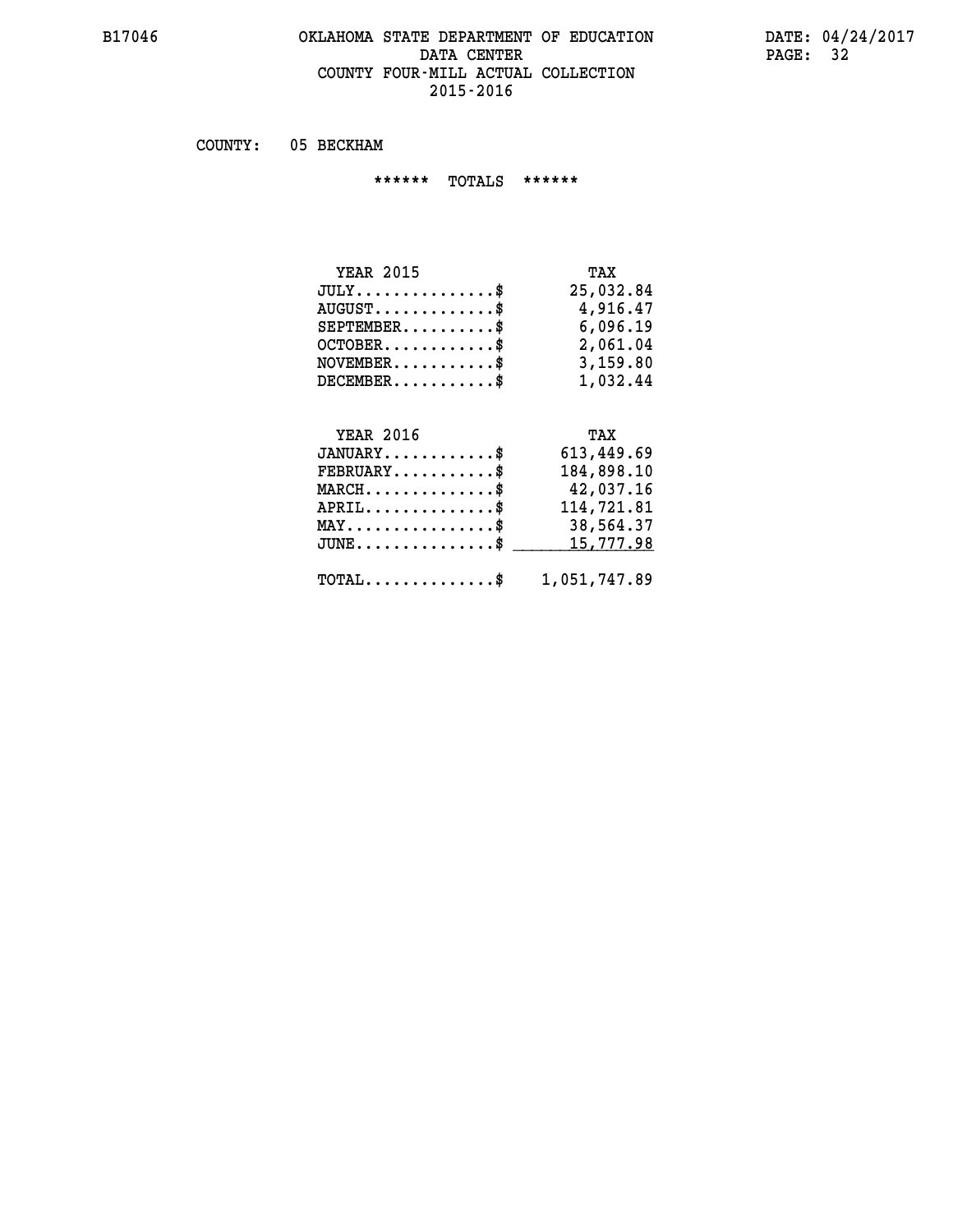## **B17046 OKLAHOMA STATE DEPARTMENT OF EDUCATION DATE: 04/24/2017 DATA CENTER** PAGE: 33  **COUNTY FOUR-MILL ACTUAL COLLECTION 2015-2016**

 **COUNTY: 06 BLAINE DISTRICT: I009 OKEENE**

| <b>YEAR 2015</b>                               | TAX        |
|------------------------------------------------|------------|
| $JULY$ \$                                      | 722.74     |
| $AUGUST$ \$                                    | 396.54     |
| $SEPTEMBER$ \$                                 | 216.94     |
| $OCTOBER$ \$                                   | 130.44     |
| $\texttt{NOVEMBER} \dots \dots \dots \$        | 63.96      |
| $DECEMBER$ \$                                  | 22, 271.47 |
|                                                |            |
| <b>YEAR 2016</b>                               | TAX        |
| $JANUARY$ \$                                   | 20,280.61  |
| $FEBRUARY$                                     | 20,638.17  |
| $MARCH$ \$                                     | 9,264.02   |
| $APRIL$ \$                                     | 10,498.87  |
| $\texttt{MAX} \dots \dots \dots \dots \dots \$ | 9,913.15   |
| $JUNE$ \$                                      | 8,853.37   |
| $\texttt{TOTAL} \dots \dots \dots \dots \$     | 103,250.28 |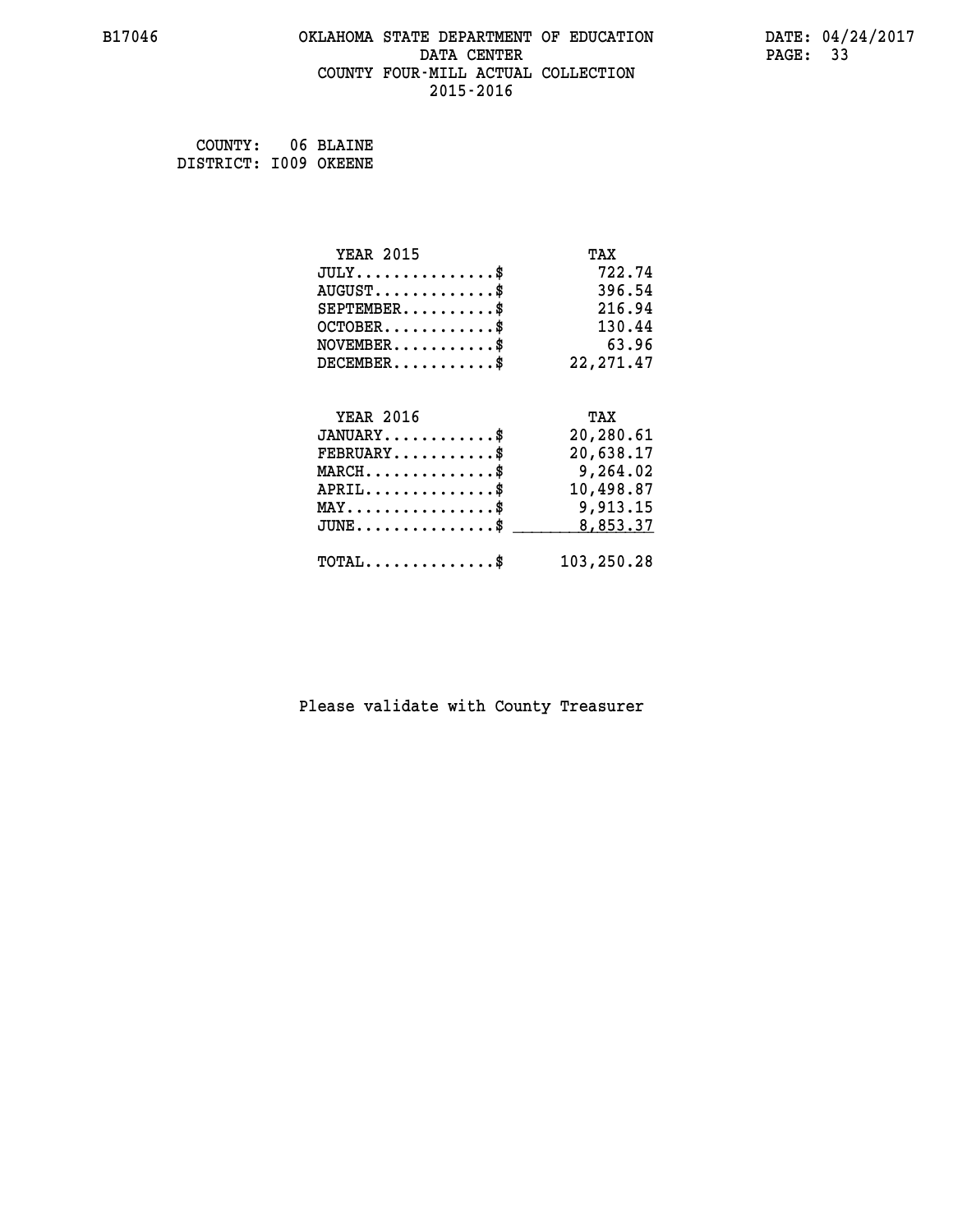## **B17046 OKLAHOMA STATE DEPARTMENT OF EDUCATION DATE: 04/24/2017 DATA CENTER** PAGE: 34  **COUNTY FOUR-MILL ACTUAL COLLECTION 2015-2016**

 **COUNTY: 06 BLAINE DISTRICT: I042 WATONGA**

| <b>YEAR 2015</b>                           | TAX          |
|--------------------------------------------|--------------|
| $JULY$ \$                                  | 930.59       |
| $AUGUST$ \$                                | 508.91       |
| $SEPTEMBER$ \$                             | 306.01       |
| $OCTOBER$ \$                               | 150.05       |
| $NOVEMBER$ \$                              | 10,743.46    |
| $DECEMBER$ \$                              | 89,080.77    |
|                                            |              |
| <b>YEAR 2016</b>                           | TAX          |
| $JANUARY$ \$                               | 48, 415. 73  |
| $FEBRUARY$                                 | 21,732.72    |
| $MARCH$ \$                                 | 24,629.64    |
| $APRIL$ \$                                 | 23, 255.59   |
| $MAX \dots \dots \dots \dots \dots$        | 14, 128. 44  |
| $JUNE$ \$                                  | 7,230.23     |
| $\texttt{TOTAL} \dots \dots \dots \dots \$ | 241, 112. 14 |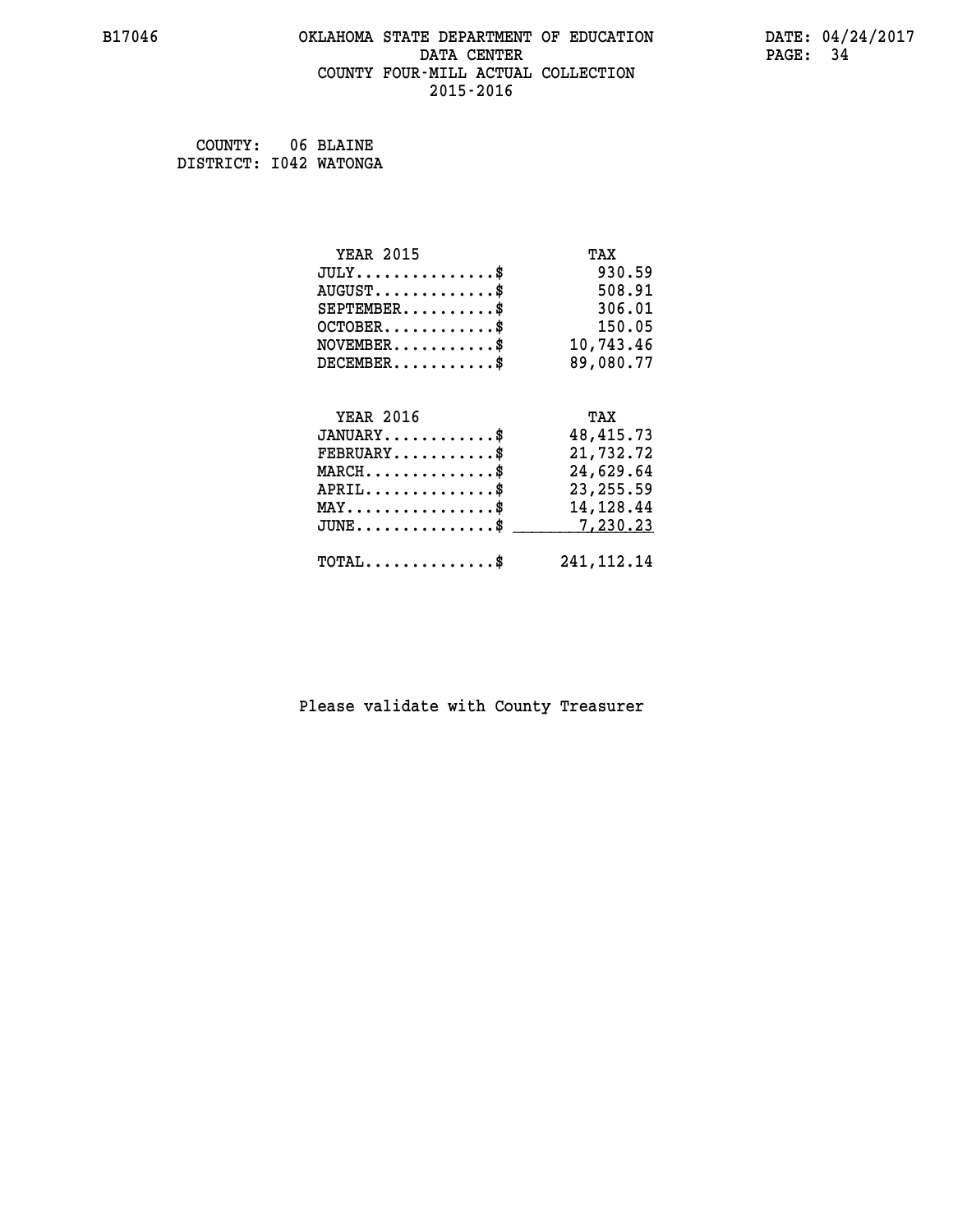## **B17046 OKLAHOMA STATE DEPARTMENT OF EDUCATION DATE: 04/24/2017 DATA CENTER** PAGE: 35  **COUNTY FOUR-MILL ACTUAL COLLECTION 2015-2016**

 **COUNTY: 06 BLAINE DISTRICT: I080 GEARY**

| <b>YEAR 2015</b>                                 | TAX        |
|--------------------------------------------------|------------|
| $JULY$ \$                                        | 897.79     |
| $AUGUST$ \$                                      | 486.70     |
| $SEPTEMBER$ \$                                   | 266.23     |
| $OCTOBER$ \$                                     | 160.09     |
| $\texttt{NOVEMBER} \dots \dots \dots \$          | 78.50      |
| $DECEMBER$ \$                                    | 27,332.67  |
|                                                  |            |
| <b>YEAR 2016</b>                                 | TAX        |
| $JANUARY$ \$                                     | 24,889.41  |
| $FEBRUARY$ \$                                    | 25,328.23  |
| $MARCH$ \$                                       | 11,369.27  |
| $APRIL \ldots \ldots \ldots \ldots \$            | 12,884.76  |
| $\texttt{MAX} \dots \dots \dots \dots \dots \$$  | 12,165.96  |
| $\texttt{JUNE} \dots \dots \dots \dots \dots \$$ | 10,865.32  |
| $\texttt{TOTAL} \dots \dots \dots \dots \$       | 126,724.93 |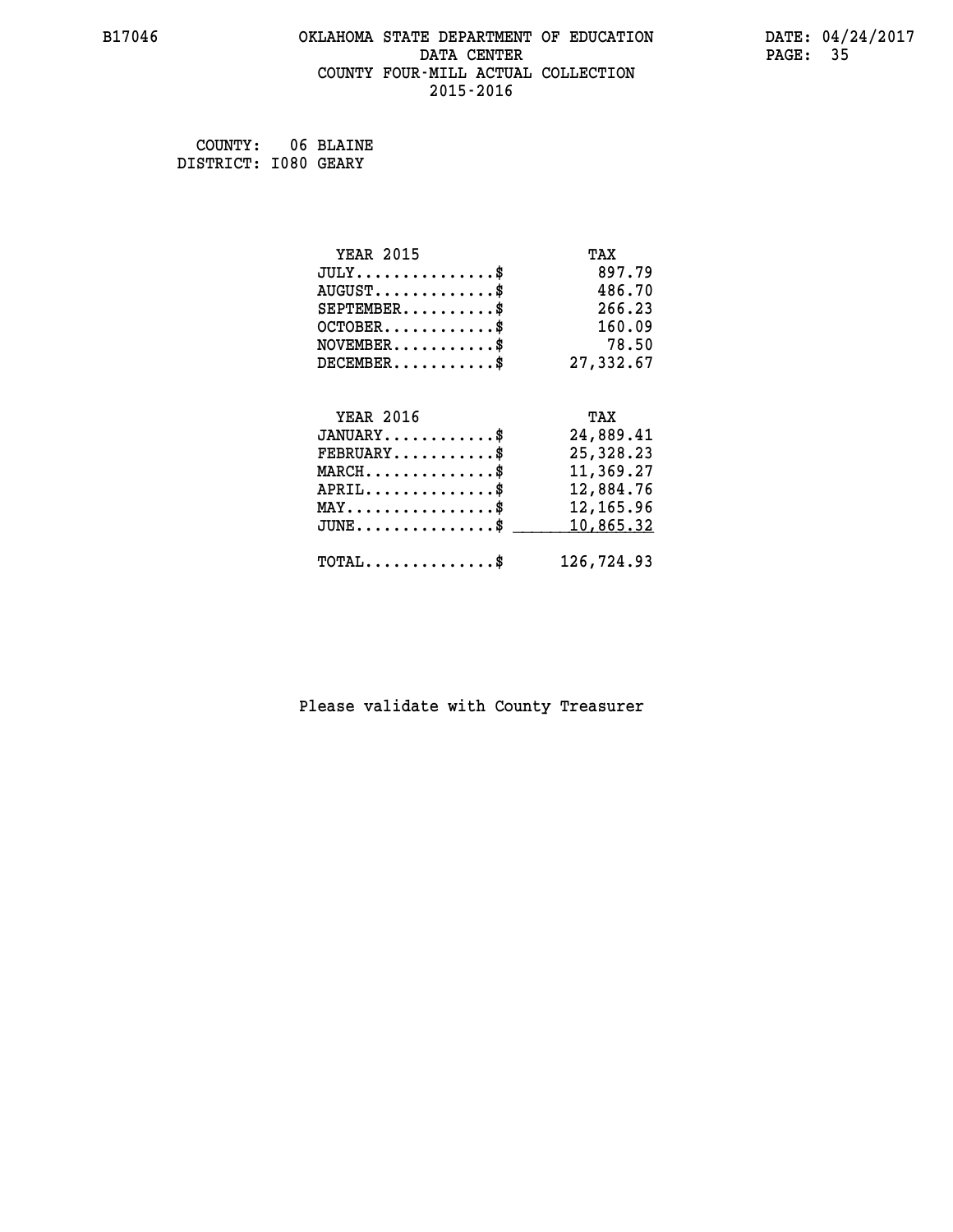## **B17046 OKLAHOMA STATE DEPARTMENT OF EDUCATION DATE: 04/24/2017 DATA CENTER** PAGE: 36  **COUNTY FOUR-MILL ACTUAL COLLECTION 2015-2016**

 **COUNTY: 06 BLAINE DISTRICT: I105 CANTON**

| <b>YEAR 2015</b>                           | TAX        |
|--------------------------------------------|------------|
| $JULY$ \$                                  | 842.82     |
| $AUGUST$ \$                                | 477.88     |
| $SEPTEMBER$                                | 261.56     |
| $OCTOBER$ \$                               | 157.28     |
| $NOVEMBER$ \$                              | 77.13      |
| $DECEMBER$ \$                              | 26,852.44  |
|                                            |            |
| <b>YEAR 2016</b>                           | TAX        |
| $JANUARY$ \$                               | 24,452.09  |
| $FEBRUARY$                                 | 24,883.19  |
| $MARCH$ \$                                 | 11, 169.49 |
| $APRIL$ \$                                 | 12,658.37  |
| $MAX \dots \dots \dots \dots \dots$        | 11,952.19  |
| $JUNE$                                     | 10,674.40  |
| $\texttt{TOTAL} \dots \dots \dots \dots \$ | 124,458.84 |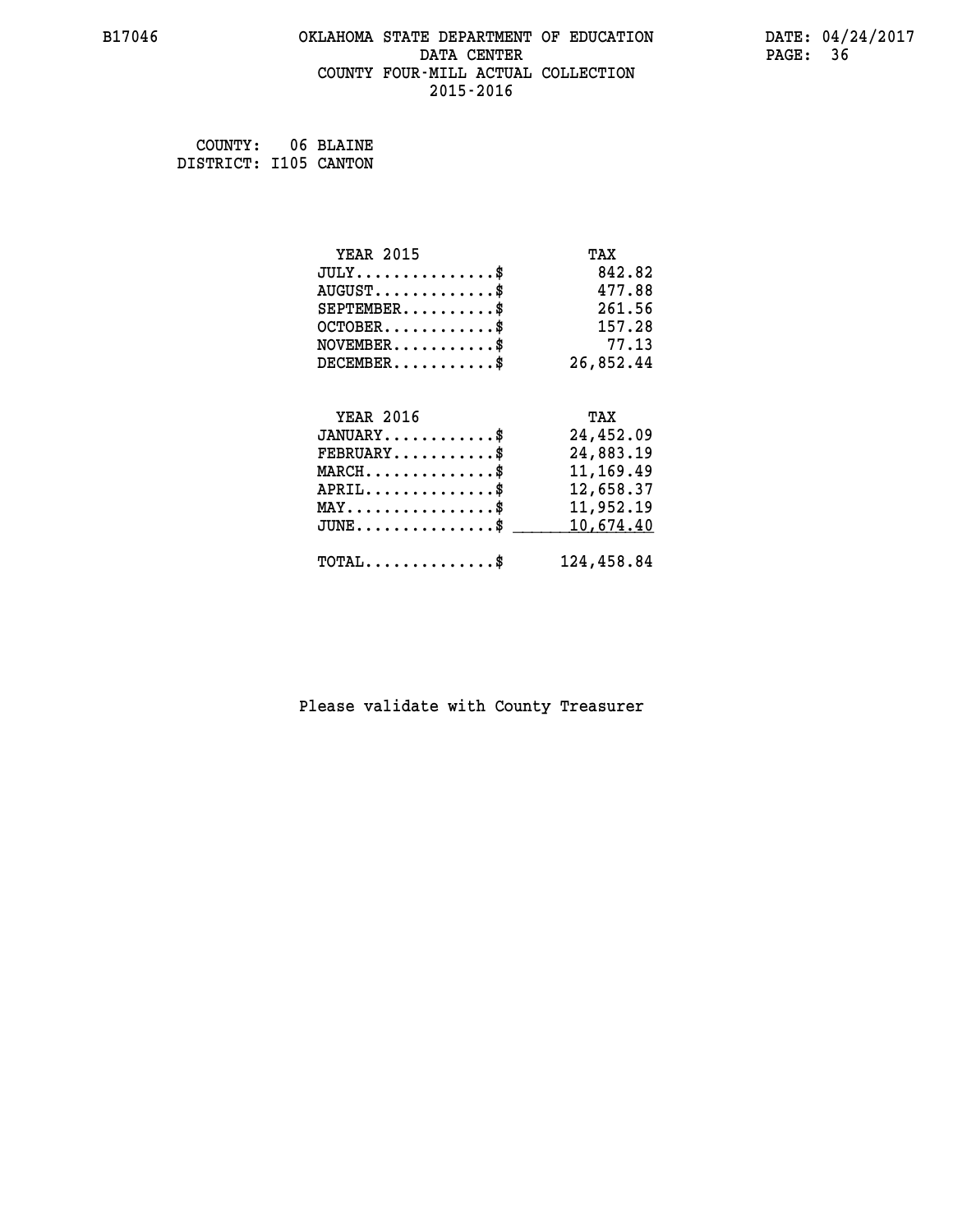#### **B17046 OKLAHOMA STATE DEPARTMENT OF EDUCATION DATE: 04/24/2017 DATA CENTER** PAGE: 37  **COUNTY FOUR-MILL ACTUAL COLLECTION 2015-2016**

 **COUNTY: 06 BLAINE**

 **\*\*\*\*\*\* TOTALS \*\*\*\*\*\***

| <b>YEAR 2015</b>                 | TAX        |
|----------------------------------|------------|
| $JULY$                           | 3,393.94   |
| $AUGUST \ldots \ldots \ldots$ \$ | 1,870.03   |
| $SEPTEMBER$                      | 1,050.74   |
| $OCTOBER$ \$                     | 597.86     |
| $NOVEMBER$ \$                    | 10,963.05  |
| $DECEMBER$ \$                    | 165,537.35 |

### **YEAR 2016 TAX**

| $JANUARY$<br>$\texttt{FEBRUARY} \dots \dots \dots \$ | 118,037.84<br>92,582.31 |
|------------------------------------------------------|-------------------------|
| $MARCH$ \$                                           | 56,432.42               |
| $APRIL$ \$                                           | 59,297.59               |
| $MAX \dots \dots \dots \dots \dots \$                | 48, 159. 74             |
| $JUNE$ \$                                            | 37,623.32               |
| $\text{TOTAL} \dots \dots \dots \dots \dots$         | 595,546.19              |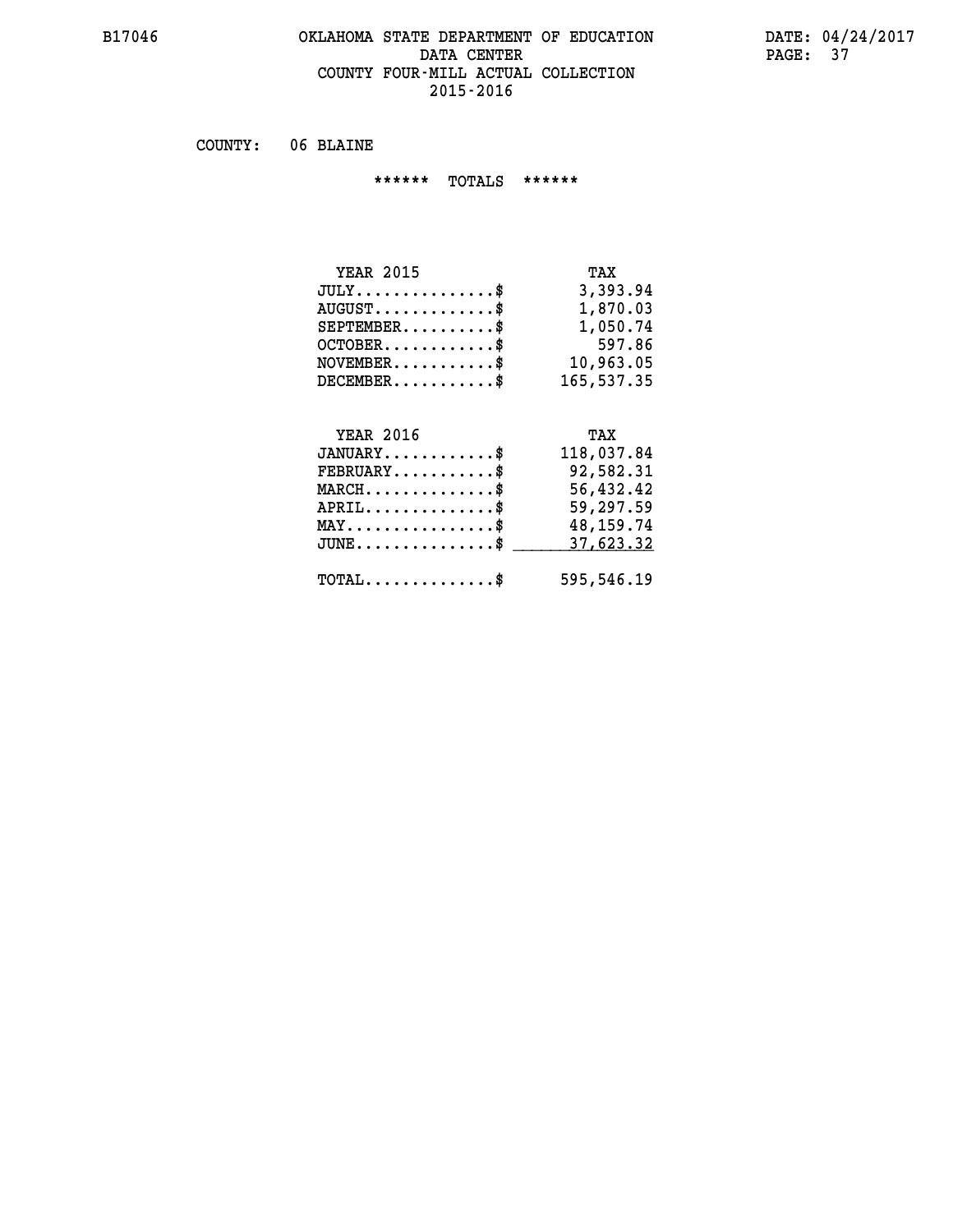#### **B17046 OKLAHOMA STATE DEPARTMENT OF EDUCATION DATE: 04/24/2017 DATA CENTER** PAGE: 38  **COUNTY FOUR-MILL ACTUAL COLLECTION 2015-2016**

 **COUNTY: 07 BRYAN DISTRICT: I001 SILO**

| <b>YEAR 2015</b>                               | TAX        |
|------------------------------------------------|------------|
| $JULY$ \$                                      | 812.55     |
| $AUGUST$ \$                                    | 655.37     |
| $SEPTEMBER$ \$                                 | 1,373.18   |
| $OCTOBER$ \$                                   | 714.02     |
| $\texttt{NOVEMBER} \dots \dots \dots \$        | 609.71     |
| $DECEMBER$ \$                                  | 1,908.30   |
|                                                |            |
| <b>YEAR 2016</b>                               | TAX        |
| $JANUARY$ \$                                   | 72,628.79  |
| $FEBRUARY$                                     | 41,803.55  |
| $MARCH$ \$                                     | 3,836.43   |
| $APRIL$ \$                                     | 19,170.40  |
| $\texttt{MAX} \dots \dots \dots \dots \dots \$ | 5,069.84   |
| $JUNE$ \$                                      | 1,503.58   |
| $\texttt{TOTAL} \dots \dots \dots \dots \$     | 150,085.72 |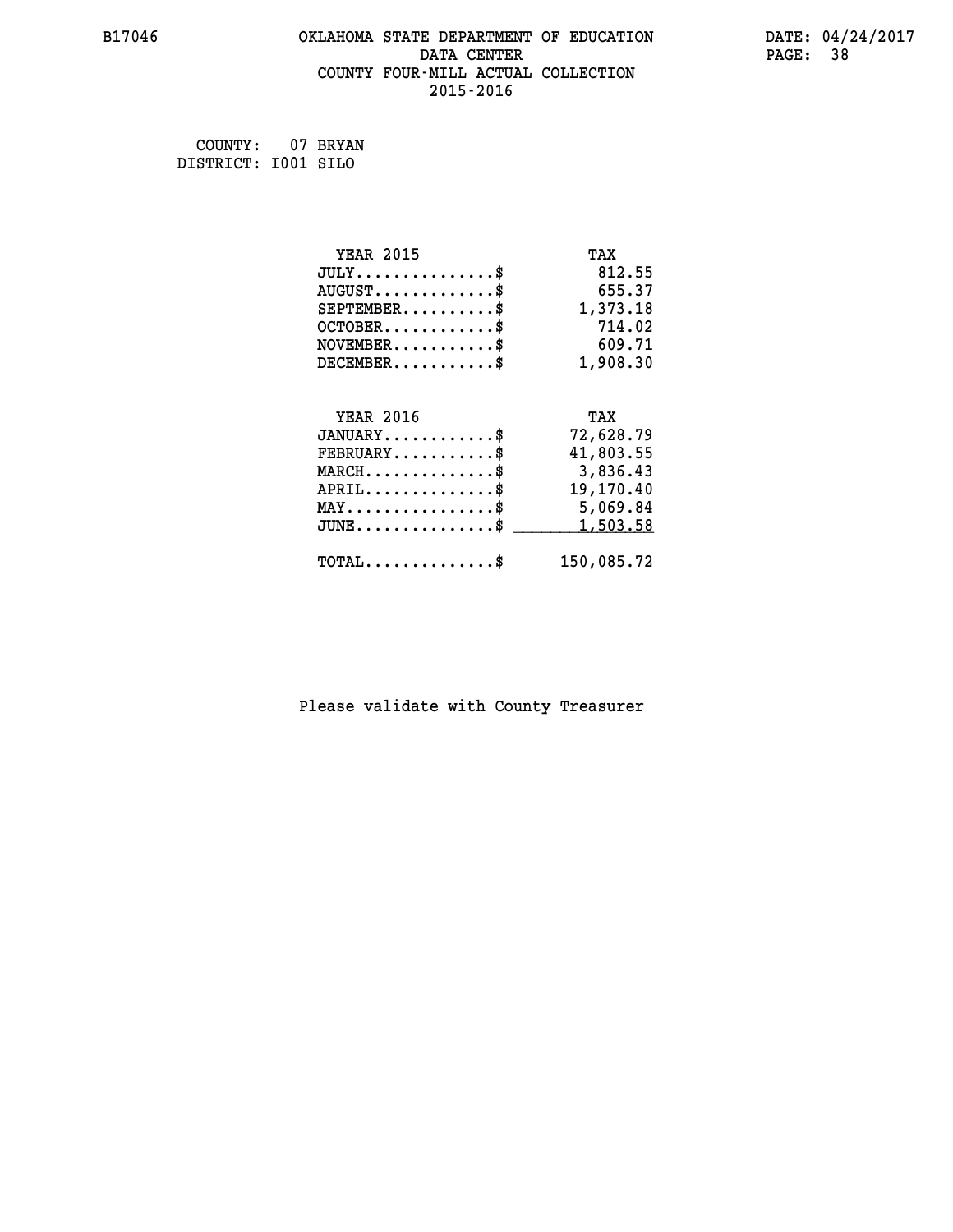#### **B17046 OKLAHOMA STATE DEPARTMENT OF EDUCATION DATE: 04/24/2017 DATA CENTER** PAGE: 39  **COUNTY FOUR-MILL ACTUAL COLLECTION 2015-2016**

 **COUNTY: 07 BRYAN DISTRICT: I002 ROCK CREEK**

| <b>YEAR 2015</b>                                 | TAX       |
|--------------------------------------------------|-----------|
| $JULY$ \$                                        | 480.06    |
| $AUGUST$ \$                                      | 384.89    |
| $SEPTEMBER$ \$                                   | 806.12    |
| $OCTOBER$ \$                                     | 419.80    |
| $NOVEMBER$ \$                                    | 357.99    |
| $DECEMBER$ \$                                    | 1,080.92  |
| <b>YEAR 2016</b>                                 | TAX       |
| $JANUARY$ \$                                     | 40,865.77 |
| $FEBRUARY$                                       | 23,523.92 |
| $MARCH$ \$                                       | 2,163.00  |
| $APRIL$ \$                                       | 10,792.73 |
| $\texttt{MAX} \dots \dots \dots \dots \dots \$   | 2,858.70  |
| $\texttt{JUNE} \dots \dots \dots \dots \dots \$$ | 850.48    |
| $\texttt{TOTAL} \dots \dots \dots \dots \$       | 84,584.38 |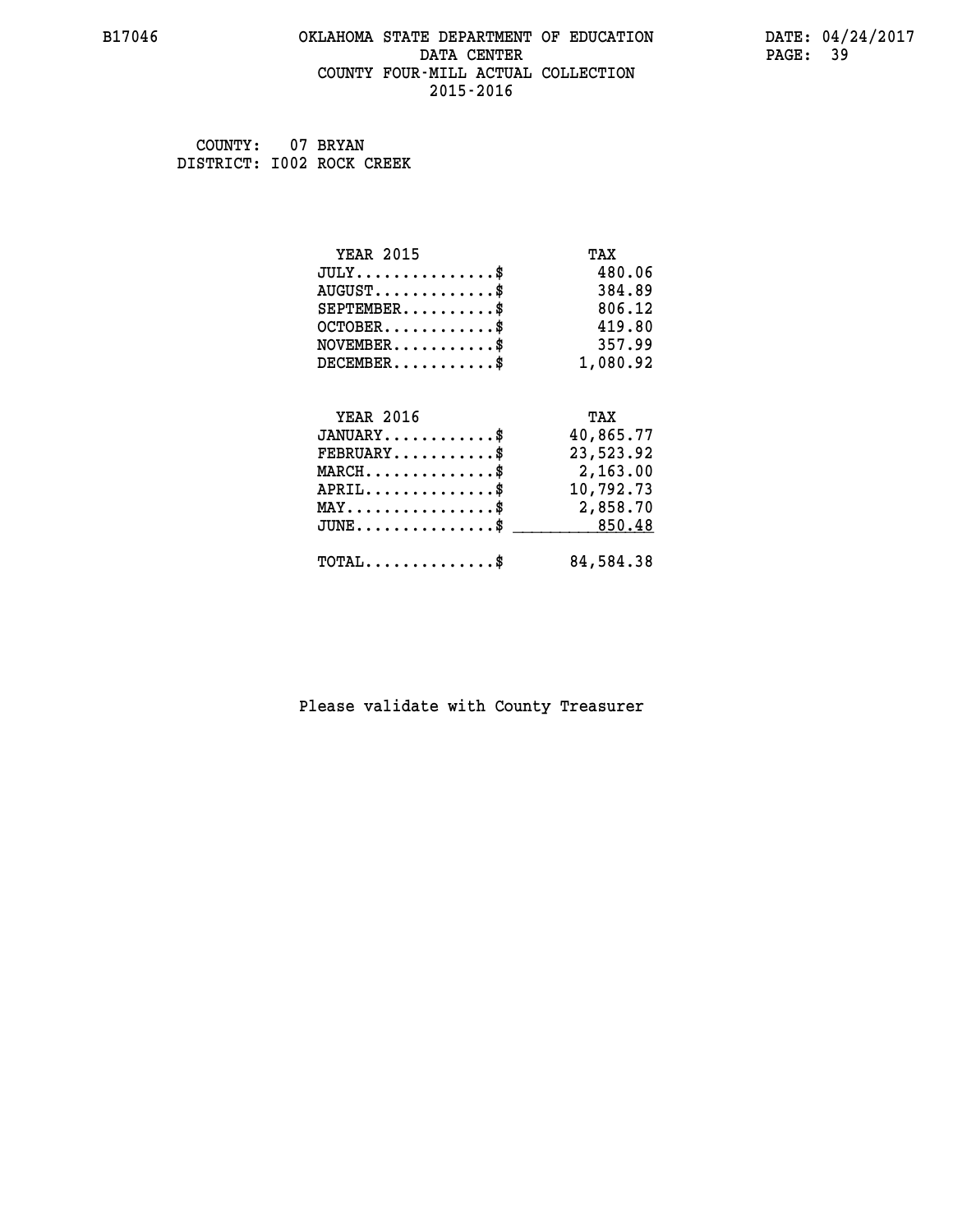#### **B17046 OKLAHOMA STATE DEPARTMENT OF EDUCATION DATE: 04/24/2017 DATA CENTER** PAGE: 40  **COUNTY FOUR-MILL ACTUAL COLLECTION 2015-2016**

 **COUNTY: 07 BRYAN DISTRICT: I003 ACHILLE**

| <b>YEAR 2015</b>                                       | TAX       |
|--------------------------------------------------------|-----------|
| $JULY$ \$                                              | 319.01    |
| $AUGUST$ \$                                            | 247.33    |
| $SEPTEMENT.$ \$                                        | 514.27    |
| $OCTOBER$ \$                                           | 269.08    |
| $NOVEMBER$ \$                                          | 229.31    |
| $DECEMBER$ \$                                          | 680.99    |
|                                                        |           |
| <b>YEAR 2016</b>                                       | TAX       |
| $JANUARY$ \$                                           | 25,542.99 |
| $FEBRUARY$                                             | 14,705.64 |
| $MARCH$ \$                                             | 1,354.88  |
| $APRIL$ \$                                             | 6,748.98  |
| $\texttt{MAX} \dots \dots \dots \dots \dots \$         | 1,793.81  |
| $\texttt{JUNE} \dots \dots \dots \dots \dots \text{*}$ | 535.23    |
| $\texttt{TOTAL} \dots \dots \dots \dots \$             | 52,941.52 |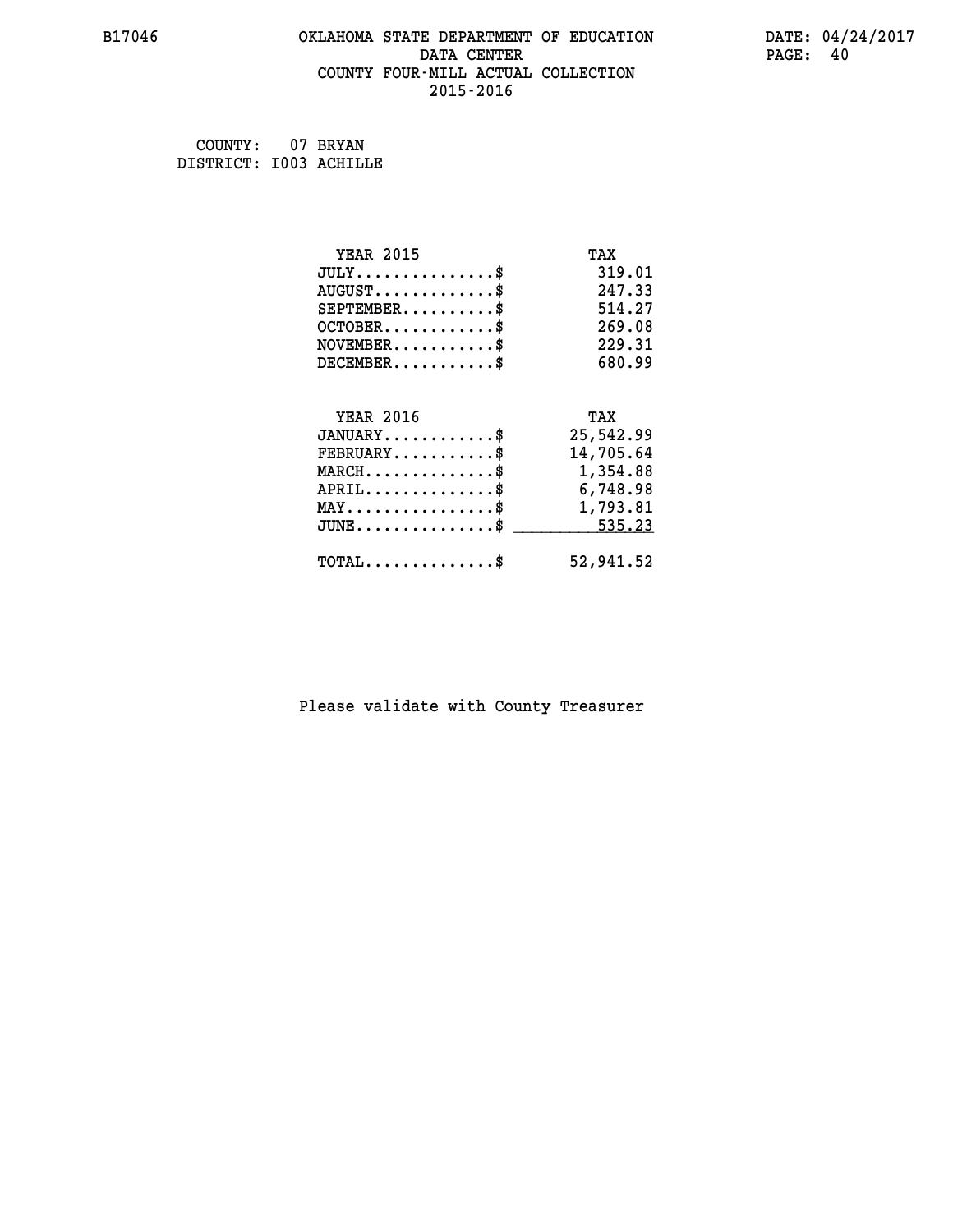#### **B17046 OKLAHOMA STATE DEPARTMENT OF EDUCATION DATE: 04/24/2017 DATA CENTER** PAGE: 41  **COUNTY FOUR-MILL ACTUAL COLLECTION 2015-2016**

 **COUNTY: 07 BRYAN DISTRICT: I004 COLBERT**

| <b>YEAR 2015</b>                               | TAX        |
|------------------------------------------------|------------|
| $JULY$ \$                                      | 878.63     |
| $AUGUST$ \$                                    | 702.64     |
| $SEPTEMBER$ \$                                 | 1,471.12   |
| $OCTOBER$ \$                                   | 765.74     |
| $NOVEMBER.$ \$                                 | 653.06     |
| $DECEMBER$ \$                                  | 1,856.87   |
|                                                |            |
| <b>YEAR 2016</b>                               | TAX        |
| $JANUARY$ \$                                   | 69,613.81  |
| $FEBRUARY$ \$                                  | 40,079.63  |
| $MARCH \ldots \ldots \ldots \ldots \$          | 3,696.62   |
| $APRIL$ \$                                     | 18,401.73  |
| $\texttt{MAX} \dots \dots \dots \dots \dots \$ | 4,884.95   |
| $JUNE$ \$                                      | 1,459.75   |
| $\texttt{TOTAL} \dots \dots \dots \dots \$     | 144,464.55 |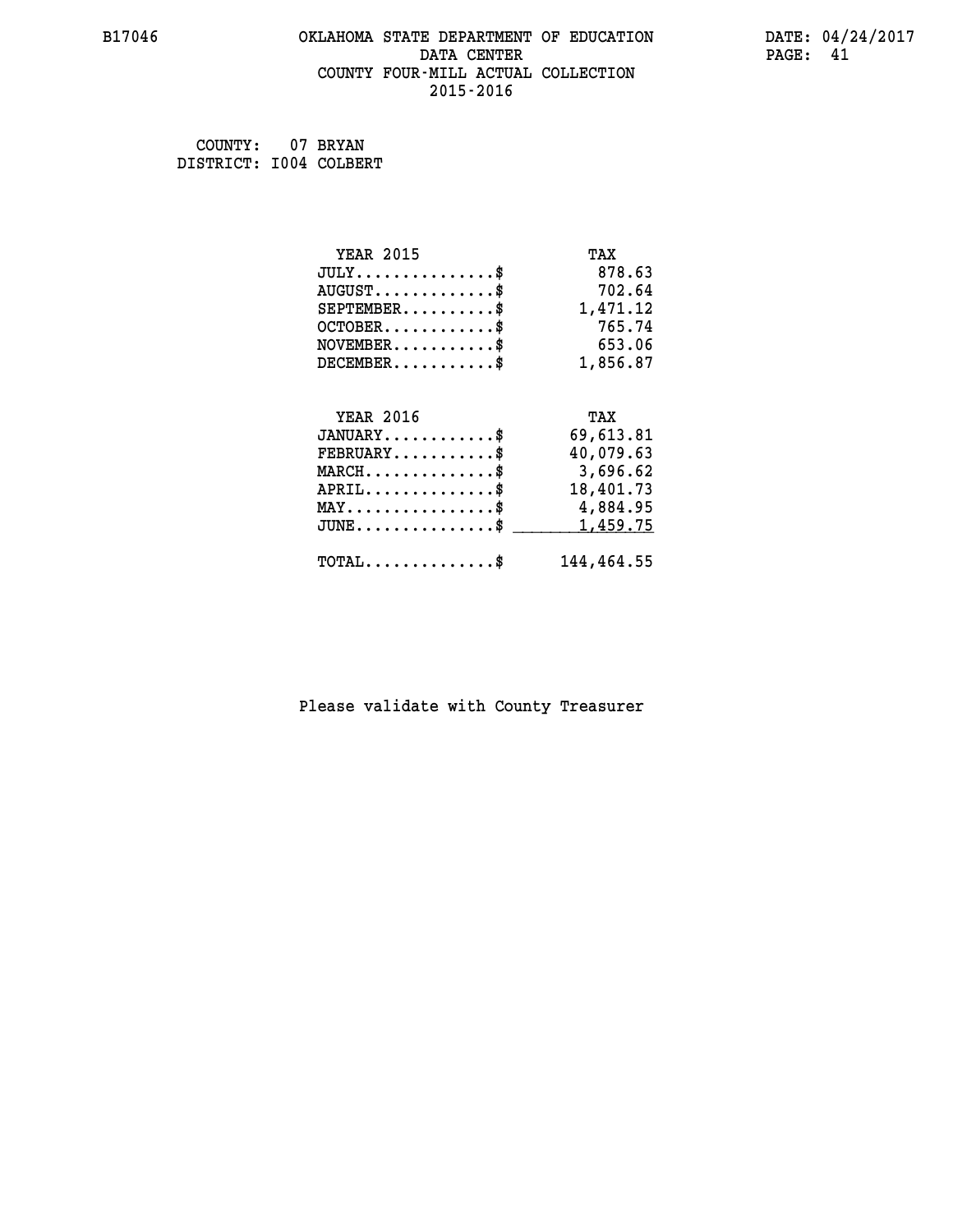#### **B17046 OKLAHOMA STATE DEPARTMENT OF EDUCATION DATE: 04/24/2017 DATA CENTER** PAGE: 42  **COUNTY FOUR-MILL ACTUAL COLLECTION 2015-2016**

 **COUNTY: 07 BRYAN DISTRICT: I005 CADDO**

| <b>YEAR 2015</b>                               | TAX        |
|------------------------------------------------|------------|
| $JULY$ \$                                      | 477.76     |
| $AUGUST$ \$                                    | 377.27     |
| $SEPTEMENT.$ \$                                | 786.19     |
| $OCTOBER$ \$                                   | 409.88     |
| $NOVEMBER$ \$                                  | 350.02     |
| $DECEMBER$ \$                                  | 1,044.45   |
|                                                |            |
| <b>YEAR 2016</b>                               | TAX        |
| $JANUARY$ \$                                   | 39, 371.88 |
| $FEBRUARY$                                     | 22,666.04  |
| $MARCH$ \$                                     | 2,086.49   |
| $APRIL$ \$                                     | 10,400.44  |
| $\texttt{MAX} \dots \dots \dots \dots \dots \$ | 2,759.99   |
| $JUNE$ \$                                      | 822.11     |
| $\texttt{TOTAL} \dots \dots \dots \dots \$     | 81,552.52  |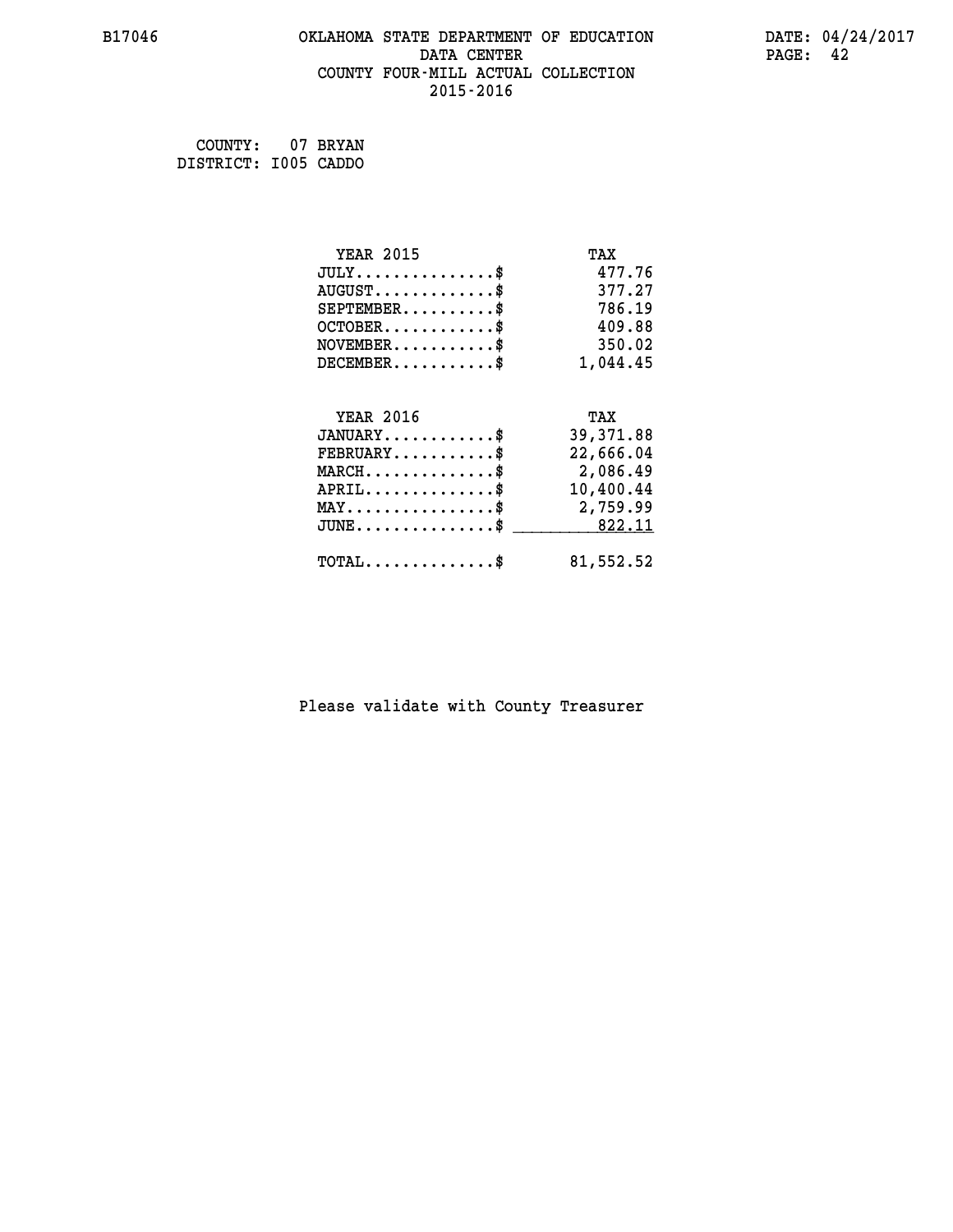#### **B17046 OKLAHOMA STATE DEPARTMENT OF EDUCATION DATE: 04/24/2017 DATA CENTER** PAGE: 43  **COUNTY FOUR-MILL ACTUAL COLLECTION 2015-2016**

 **COUNTY: 07 BRYAN DISTRICT: I040 BENNINGTON**

| <b>YEAR 2015</b>                                 | TAX         |
|--------------------------------------------------|-------------|
| $JULY$ \$                                        | 274.33      |
| $AUGUST$ \$                                      | 219.60      |
| $SEPTEMBER$ \$                                   | 460.17      |
| $OCTOBER$ \$                                     | 239.47      |
| $NOVEMBER.$ \$                                   | 203.77      |
| $DECEMBER$ \$                                    | 646.89      |
|                                                  |             |
| <b>YEAR 2016</b>                                 | TAX         |
| $JANUARY$ \$                                     | 24,619.81   |
| $FEBRUARY$                                       | 14, 171. 11 |
| $MARCH$ \$                                       | 1,300.15    |
| $APRIL \ldots \ldots \ldots \ldots \$            | 6,497.91    |
| $\texttt{MAX} \dots \dots \dots \dots \dots \$   | 1,720.32    |
| $\texttt{JUNE} \dots \dots \dots \dots \dots \$$ | 509.59      |
| $\texttt{TOTAL} \dots \dots \dots \dots \$       | 50,863.12   |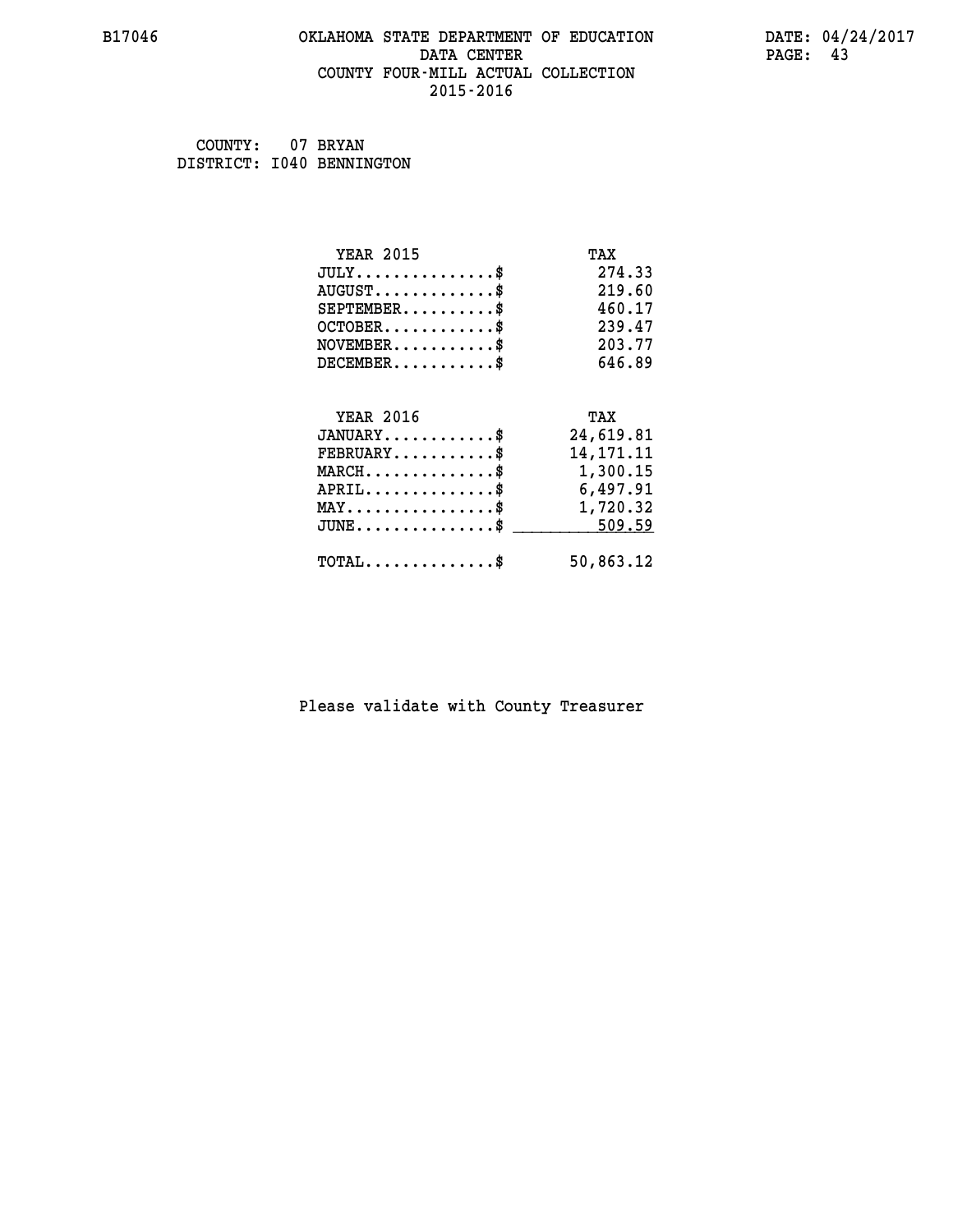#### **B17046 OKLAHOMA STATE DEPARTMENT OF EDUCATION DATE: 04/24/2017 DATA CENTER** PAGE: 44  **COUNTY FOUR-MILL ACTUAL COLLECTION 2015-2016**

 **COUNTY: 07 BRYAN DISTRICT: I048 CALERA**

| <b>YEAR 2015</b>                               | TAX        |
|------------------------------------------------|------------|
| $JULY$ \$                                      | 651.70     |
| $AUGUST$ \$                                    | 524.53     |
| $SEPTEMBER$ \$                                 | 1,101.54   |
| $OCTOBER$ \$                                   | 572.85     |
| $\texttt{NOVEMBER} \dots \dots \dots \$        | 487.61     |
| $DECEMBER$ \$                                  | 1,534.53   |
|                                                |            |
| <b>YEAR 2016</b>                               | TAX        |
| $JANUARY$ \$                                   | 58,408.73  |
| $FEBRUARY$ \$                                  | 33,619.06  |
| $\texttt{MARCH}\ldots\ldots\ldots\ldots\$      | 3,084.57   |
| $APRIL \ldots \ldots \ldots \ldots$            | 15,416.73  |
| $\texttt{MAX} \dots \dots \dots \dots \dots \$ | 4,078.00   |
| $JUNE$ \$                                      | 1,208.78   |
| $\texttt{TOTAL} \dots \dots \dots \dots \$     | 120,688.63 |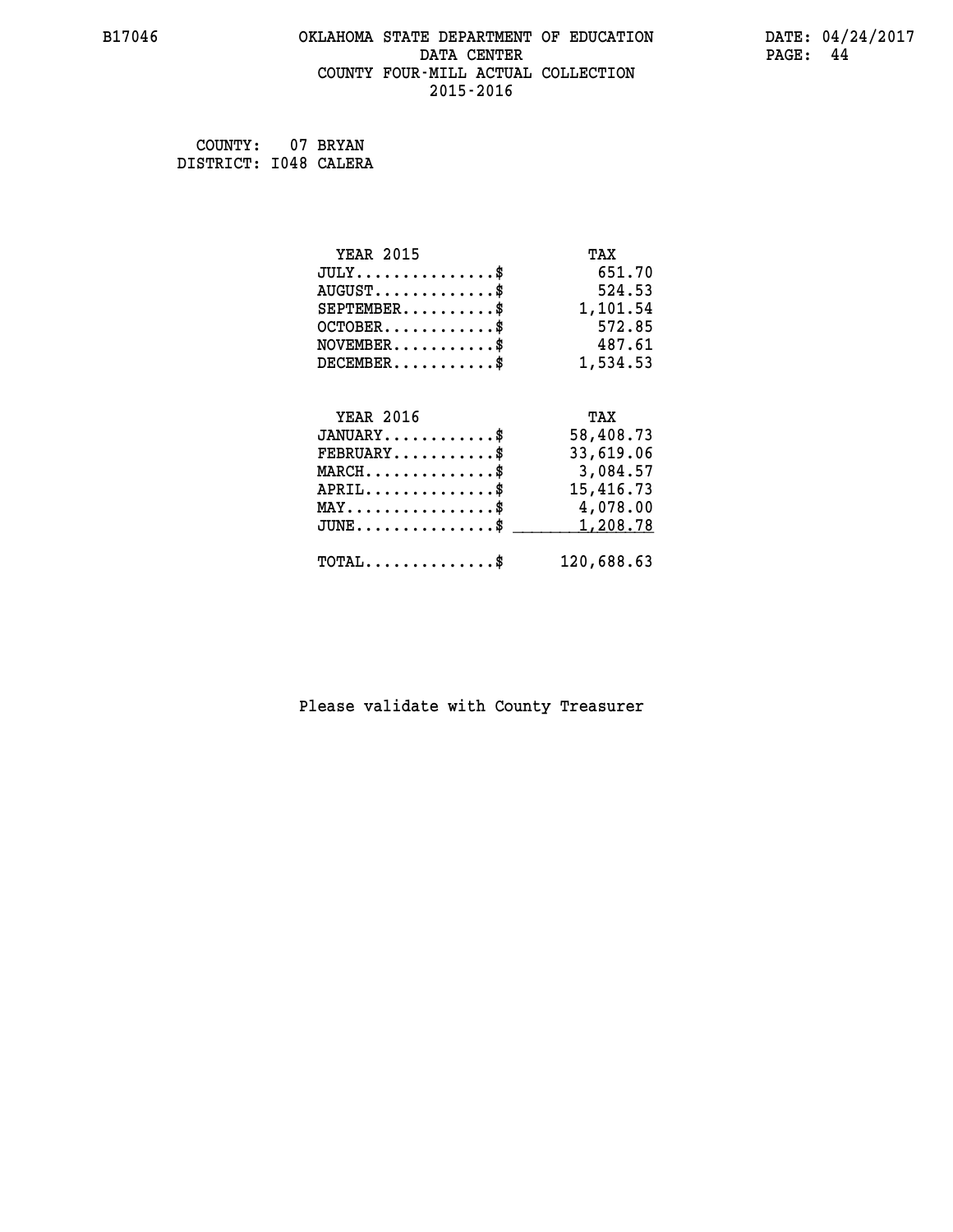#### **B17046 OKLAHOMA STATE DEPARTMENT OF EDUCATION DATE: 04/24/2017 DATA CENTER** PAGE: 45  **COUNTY FOUR-MILL ACTUAL COLLECTION 2015-2016**

 **COUNTY: 07 BRYAN DISTRICT: I072 DURANT**

| <b>YEAR 2015</b>                               | TAX        |
|------------------------------------------------|------------|
| $JULY$ \$                                      | 3,496.63   |
| $AUGUST$ \$                                    | 2,805.94   |
| $SEPTEMBER$ \$                                 | 5,883.03   |
| $OCTOBER$ \$                                   | 3,060.47   |
| $NOVEMBER.$ \$                                 | 2,607.01   |
| $DECEMBER$ \$                                  | 8,006.95   |
|                                                |            |
| <b>YEAR 2016</b>                               | TAX        |
| $JANUARY$ \$                                   | 303,658.71 |
| $FEBRUARY$                                     | 174,794.08 |
| $MARCH$ \$                                     | 16,058.52  |
| $APRIL$ \$                                     | 80,177.54  |
| $\texttt{MAX} \dots \dots \dots \dots \dots \$ | 21,231.60  |
| $JUNE$ \$                                      | 6,305.03   |
| $\texttt{TOTAL} \dots \dots \dots \dots \$     | 628,085.51 |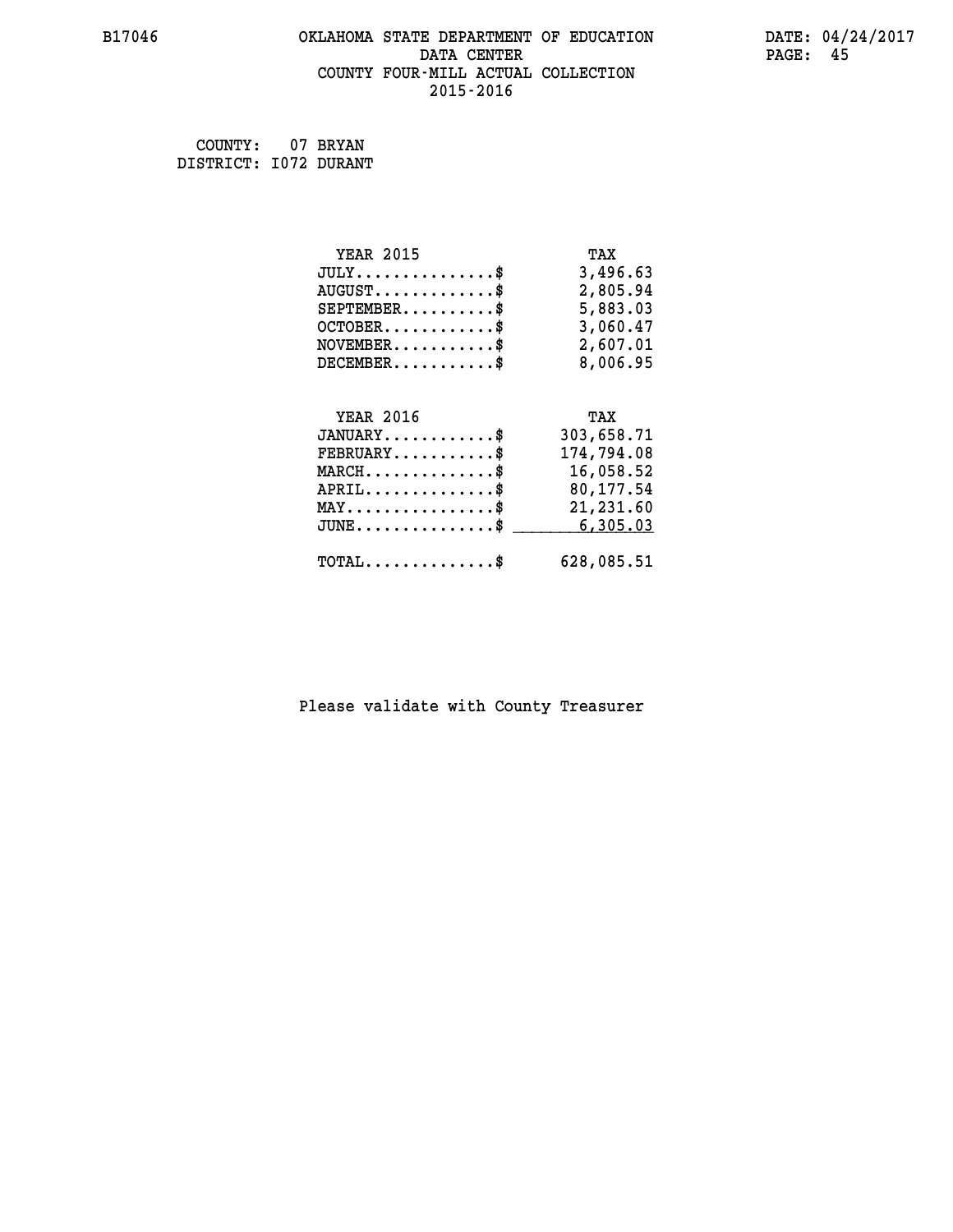#### **B17046 OKLAHOMA STATE DEPARTMENT OF EDUCATION DATE: 04/24/2017 DATA CENTER PAGE: 46 COUNTY FOUR-MILL ACTUAL COLLECTION 2015-2016**

 **COUNTY: 07 BRYAN**

 **\*\*\*\*\*\* TOTALS \*\*\*\*\*\***

| <b>YEAR 2015</b>                 | TAX       |
|----------------------------------|-----------|
| $JULY \ldots \ldots \ldots \$    | 7,390.67  |
| $AUGUST \ldots \ldots \ldots$ \$ | 5,917.57  |
| $SEPTEMBER$                      | 12,395.62 |
| $OCTOBER$                        | 6,451.31  |
| $NOVEMBER$ \$                    | 5,498.48  |
| $DECEMBER$                       | 16,759.90 |

## **YEAR 2016 TAX**

| $JANUARY$                               | 634,710.49                                              |
|-----------------------------------------|---------------------------------------------------------|
| $\texttt{FEBRUARY} \dots \dots \dots \$ | 365, 363.03                                             |
| $MARCH$ \$                              | 33,580.66                                               |
| $APRIL$ \$                              | 167,606.46                                              |
| $MAX \dots \dots \dots \dots \dots \$   | 44,397.21                                               |
|                                         | $JUNE \ldots \ldots \ldots \ldots$ \$ 13, 194.55        |
|                                         | $\texttt{TOTAL} \dots \dots \dots \dots \$ 1,313,265.95 |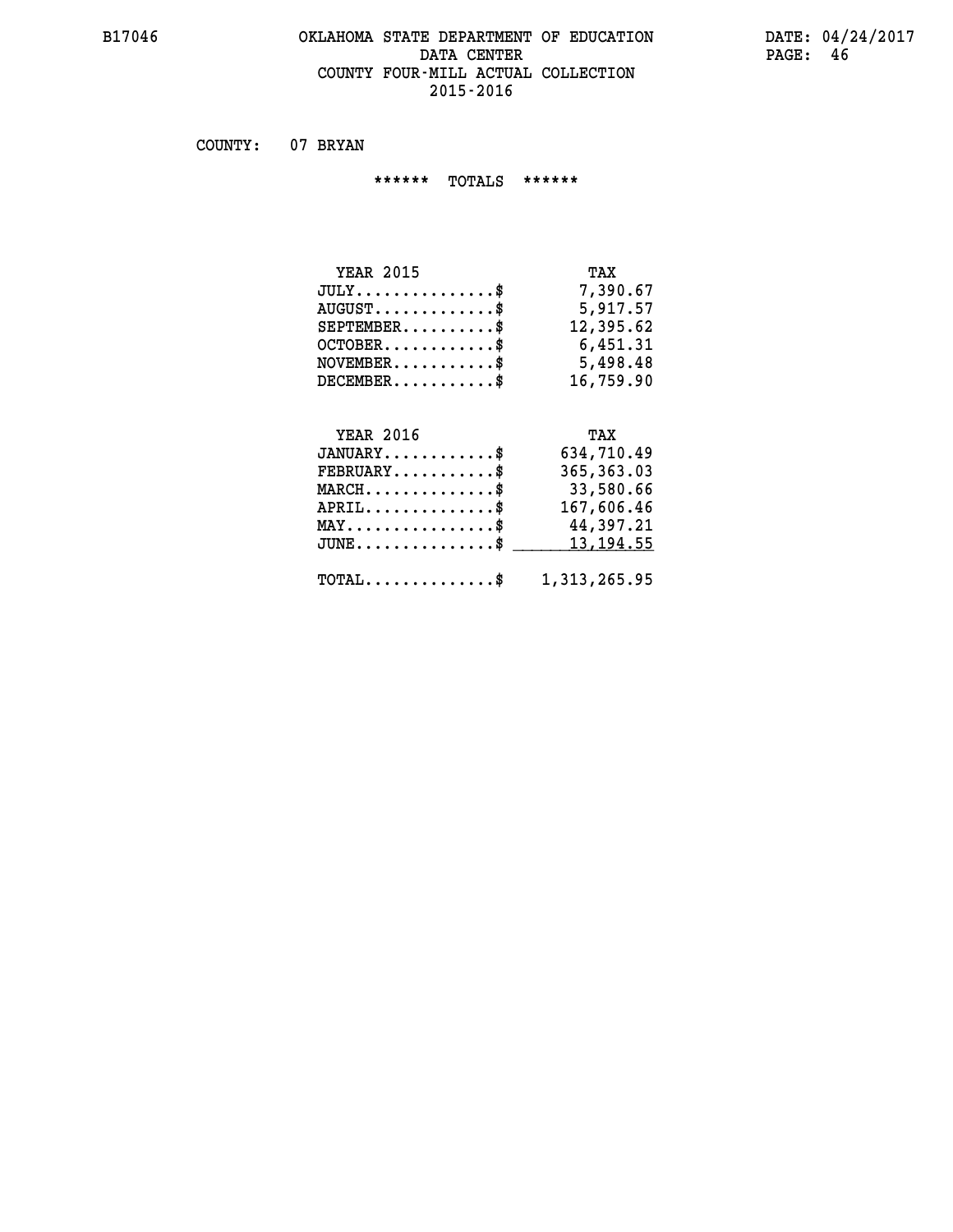#### **B17046 OKLAHOMA STATE DEPARTMENT OF EDUCATION DATE: 04/24/2017 DATA CENTER** PAGE: 47  **COUNTY FOUR-MILL ACTUAL COLLECTION 2015-2016**

 **COUNTY: 08 CADDO DISTRICT: I011 HYDRO-EAKLY**

| <b>YEAR 2015</b>                                 | TAX       |
|--------------------------------------------------|-----------|
| $JULY$ \$                                        | 3,248.96  |
| $AUGUST$ \$                                      | 285.10    |
| $SEPTEMBER$ \$                                   | 311.77    |
| $OCTOBER$ \$                                     | 98.35     |
| $NOVEMBER$ \$                                    | 33.70     |
| $DECEMBER$ \$                                    | 4,379.60  |
|                                                  |           |
| <b>YEAR 2016</b>                                 | TAX       |
| $JANUARY$ \$                                     | 22,608.97 |
| $FEBRUARY$                                       | 9,514.31  |
| $MARCH$ \$                                       | 2,073.63  |
| $APRIL$ \$                                       | 7,734.00  |
| $\texttt{MAX} \dots \dots \dots \dots \dots \$   | 2,519.97  |
| $\texttt{JUNE} \dots \dots \dots \dots \dots \$$ | 967.37    |
| $\texttt{TOTAL} \dots \dots \dots \dots \$       | 53,775.73 |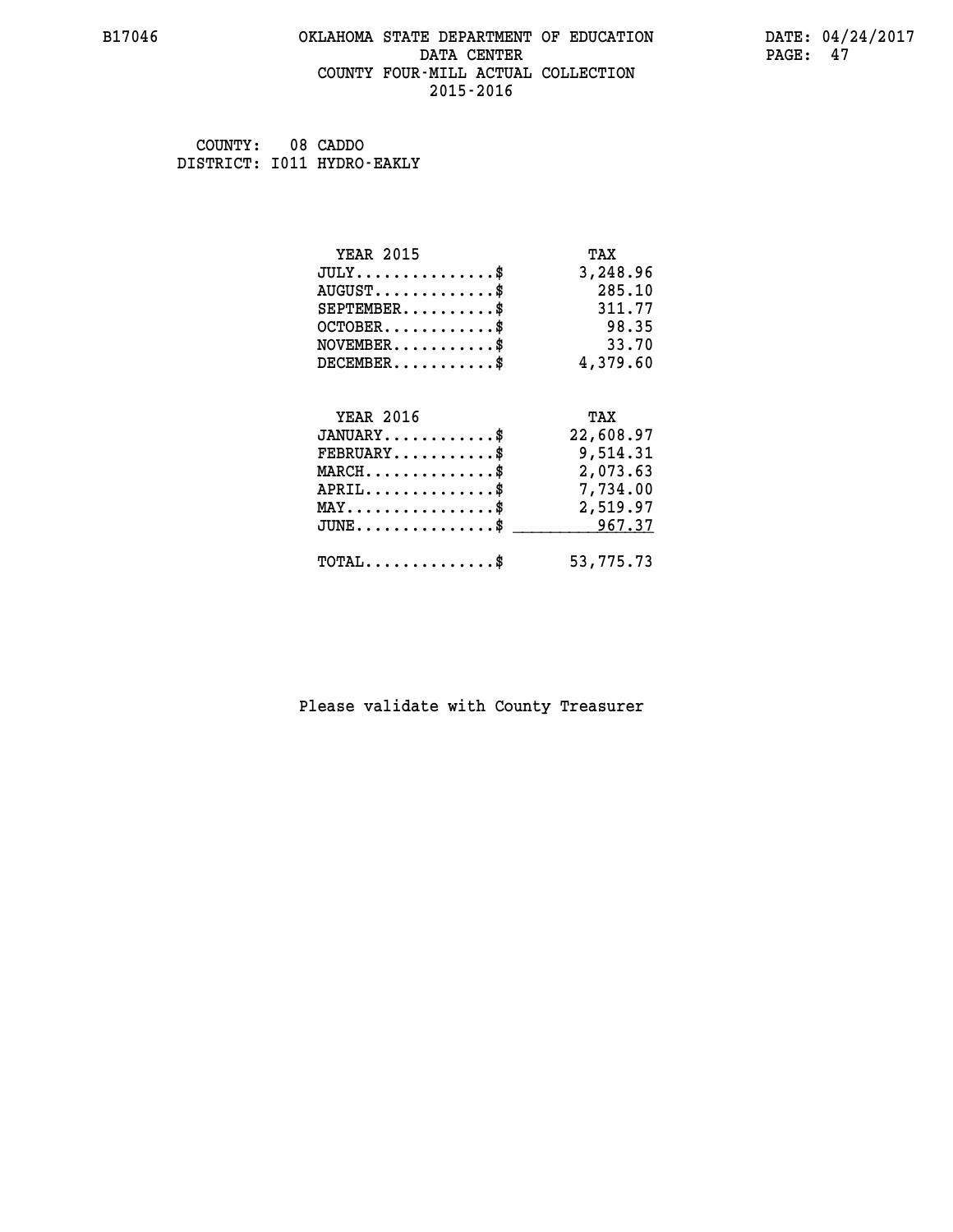#### **B17046 OKLAHOMA STATE DEPARTMENT OF EDUCATION DATE: 04/24/2017 DATA CENTER** PAGE: 48  **COUNTY FOUR-MILL ACTUAL COLLECTION 2015-2016**

 **COUNTY: 08 CADDO DISTRICT: I012 LOOKEBA SICKLES**

| <b>YEAR 2015</b>                               | TAX       |
|------------------------------------------------|-----------|
| $JULY$ \$                                      | 1,950.24  |
| $AUGUST$ \$                                    | 170.76    |
| $SEPTEMBER$                                    | 185.73    |
| $OCTOBER$ \$                                   | 57.71     |
| $NOVEMBER$ \$                                  | 19.94     |
| $DECEMBER$ \$                                  | 2,759.27  |
| <b>YEAR 2016</b>                               | TAX       |
| $JANUARY$ \$                                   | 14,353.85 |
| $FEBRUARY$ \$                                  | 6,001.22  |
| $MARCH$ \$                                     | 1,304.61  |
| $APRIL$ \$                                     | 4,877.81  |
| $\texttt{MAX} \dots \dots \dots \dots \dots \$ | 1,587.49  |
| $JUNE$ \$                                      | 606.91    |
| $\texttt{TOTAL} \dots \dots \dots \dots \$     | 33,875.54 |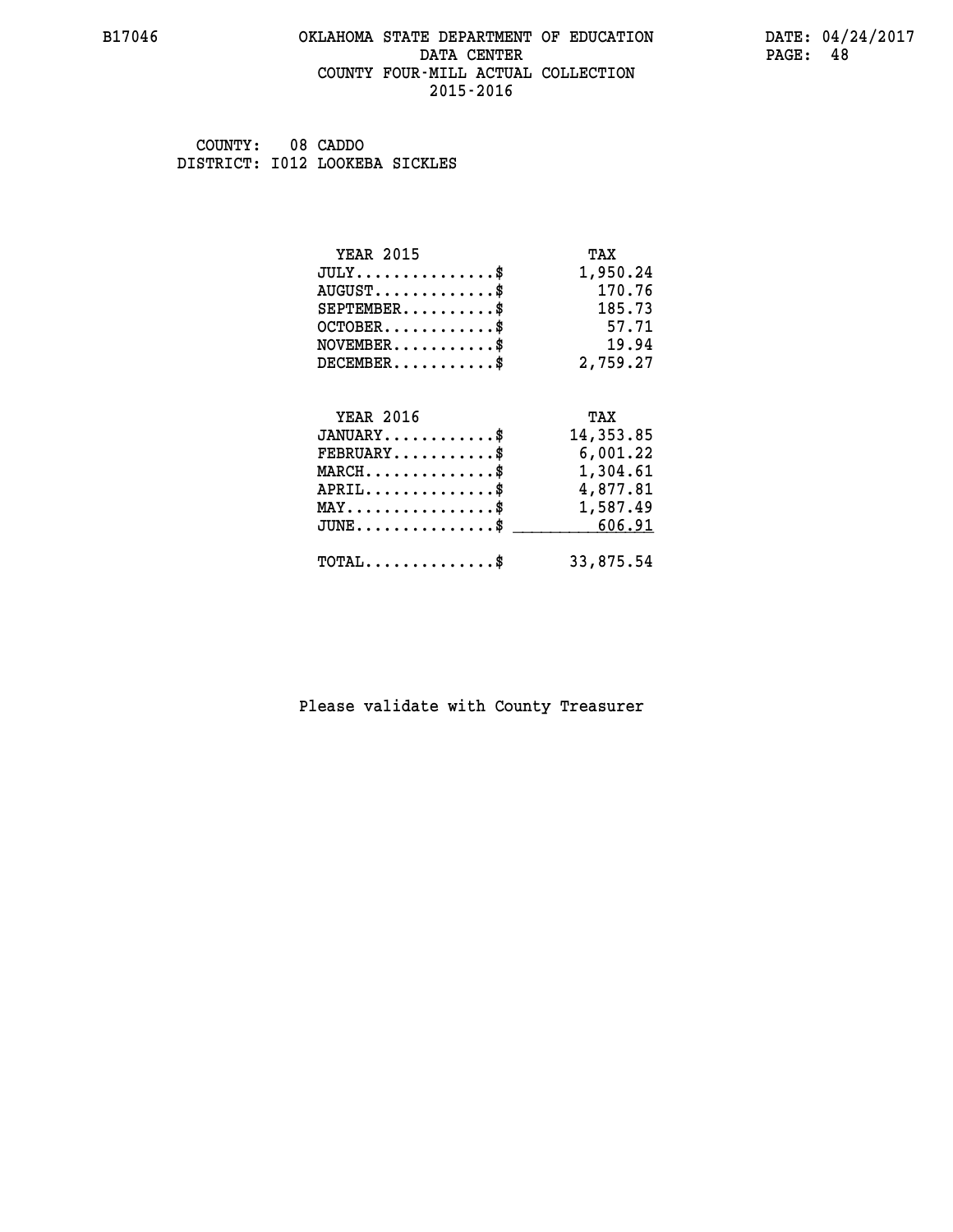#### **B17046 OKLAHOMA STATE DEPARTMENT OF EDUCATION DATE: 04/24/2017 DATA CENTER** PAGE: 49  **COUNTY FOUR-MILL ACTUAL COLLECTION 2015-2016**

 **COUNTY: 08 CADDO DISTRICT: I020 ANADARKO**

| <b>YEAR 2015</b>                               | TAX        |
|------------------------------------------------|------------|
| $JULY$ \$                                      | 14,024.42  |
| $AUGUST$ \$                                    | 1,229.78   |
| $SEPTEMBER$ \$                                 | 1,342.37   |
| $OCTOBER$ \$                                   | 420.41     |
| $NOVEMBER.$ \$                                 | 144.71     |
| $DECEMBER$ \$                                  | 19,189.24  |
|                                                |            |
| <b>YEAR 2016</b>                               | TAX        |
| $JANUARY$ \$                                   | 99,111.84  |
| $FEBRUARY$                                     | 41,705.29  |
| $MARCH$ \$                                     | 9,069.22   |
| $APRIL$ \$                                     | 33,899.80  |
| $\texttt{MAX} \dots \dots \dots \dots \dots \$ | 11,040.57  |
| $JUNE$ $$$                                     | 4,231.41   |
| $\texttt{TOTAL} \dots \dots \dots \dots \$     | 235,409.06 |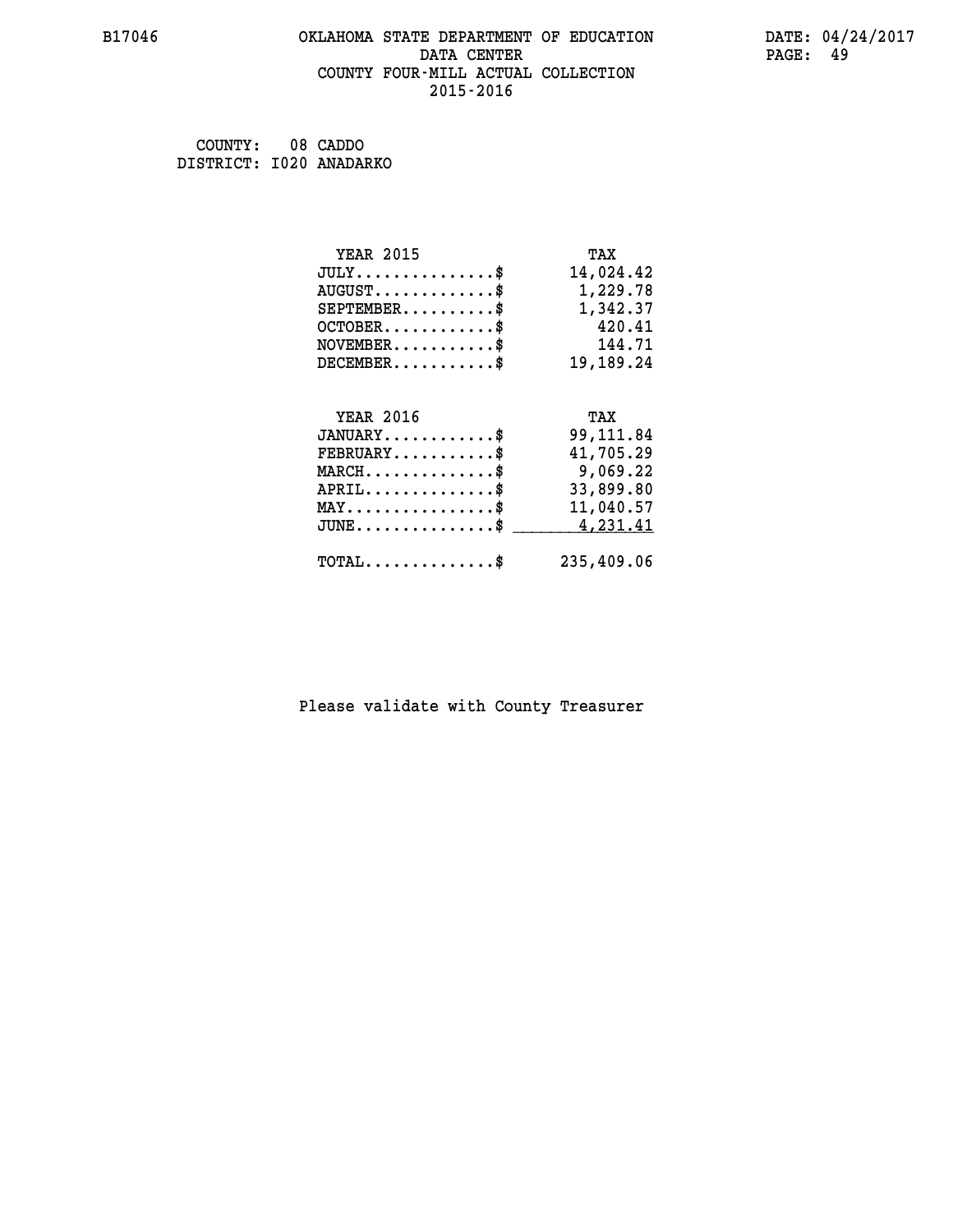#### **B17046 OKLAHOMA STATE DEPARTMENT OF EDUCATION DATE: 04/24/2017 DATA CENTER** PAGE: 50  **COUNTY FOUR-MILL ACTUAL COLLECTION 2015-2016**

 **COUNTY: 08 CADDO DISTRICT: I033 CARNEGIE**

| <b>YEAR 2015</b>                               | TAX       |
|------------------------------------------------|-----------|
| $JULY$ \$                                      | 4,165.60  |
| $AUGUST$ \$                                    | 7,295.69  |
| $SEPTEMBER$ \$                                 | 398.46    |
| $OCTOBER$ \$                                   | 124.67    |
| $NOVEMBER$ \$                                  | 42.93     |
| $DECEMBER$ \$                                  | 5,826.56  |
| <b>YEAR 2016</b>                               | TAX       |
| $JANUARY$ \$                                   |           |
|                                                | 37,299.98 |
| $FEBRUARY$                                     | 12,666.16 |
| $MARCH$ \$                                     | 2,756.16  |
| $APRIL$ \$                                     | 10,295.53 |
| $\texttt{MAX} \dots \dots \dots \dots \dots \$ | 3,352.26  |
| $JUNE$ \$                                      | 10,494.73 |
| $\texttt{TOTAL} \dots \dots \dots \dots \$     | 94,718.73 |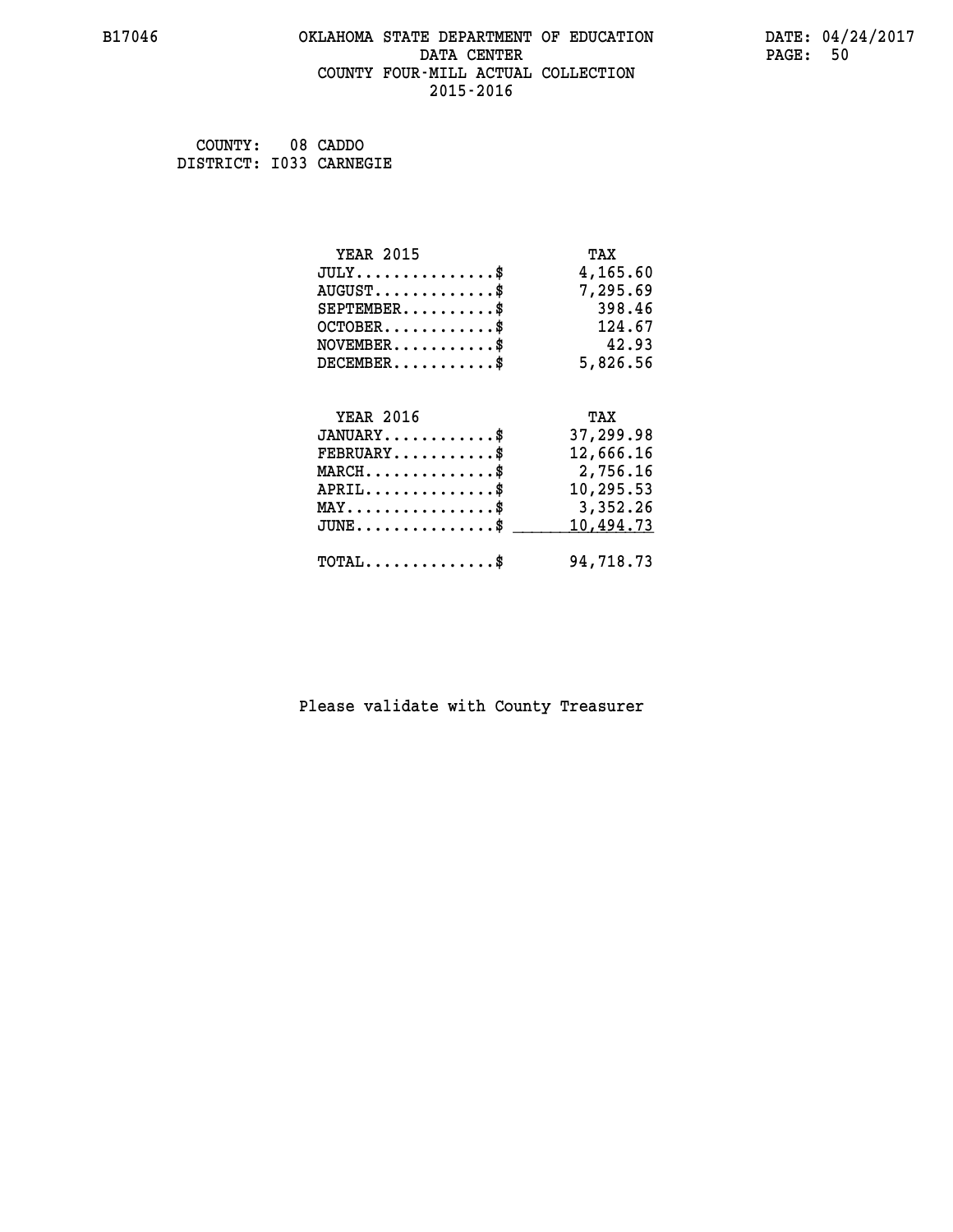#### **B17046 OKLAHOMA STATE DEPARTMENT OF EDUCATION DATE: 04/24/2017 DATA CENTER** PAGE: 51  **COUNTY FOUR-MILL ACTUAL COLLECTION 2015-2016**

 **COUNTY: 08 CADDO DISTRICT: I056 BOONE-APACHE**

| <b>YEAR 2015</b>                           | TAX        |
|--------------------------------------------|------------|
| $JULY$ \$                                  | 4,330.78   |
| $AUGUST$ \$                                | 7,309.59   |
| $SEPTEMBER$ \$                             | 412.42     |
| $OCTOBER$ \$                               | 128.43     |
| $NOVEMBER$ \$                              | 44.32      |
| $DECEMBER$ \$                              | 6,011.77   |
|                                            |            |
| <b>YEAR 2016</b>                           | TAX        |
| $JANUARY$                                  | 51,592.64  |
| $FEBRUARY$                                 | 13,071.95  |
| $MARCH$ \$                                 | 2,843.41   |
| $APRIL$ \$                                 | 10,625.05  |
| $MAX \dots \dots \dots \dots \dots$        | 3,458.82   |
| $JUNE$ \$                                  | 10,829.95  |
| $\texttt{TOTAL} \dots \dots \dots \dots \$ | 110,659.13 |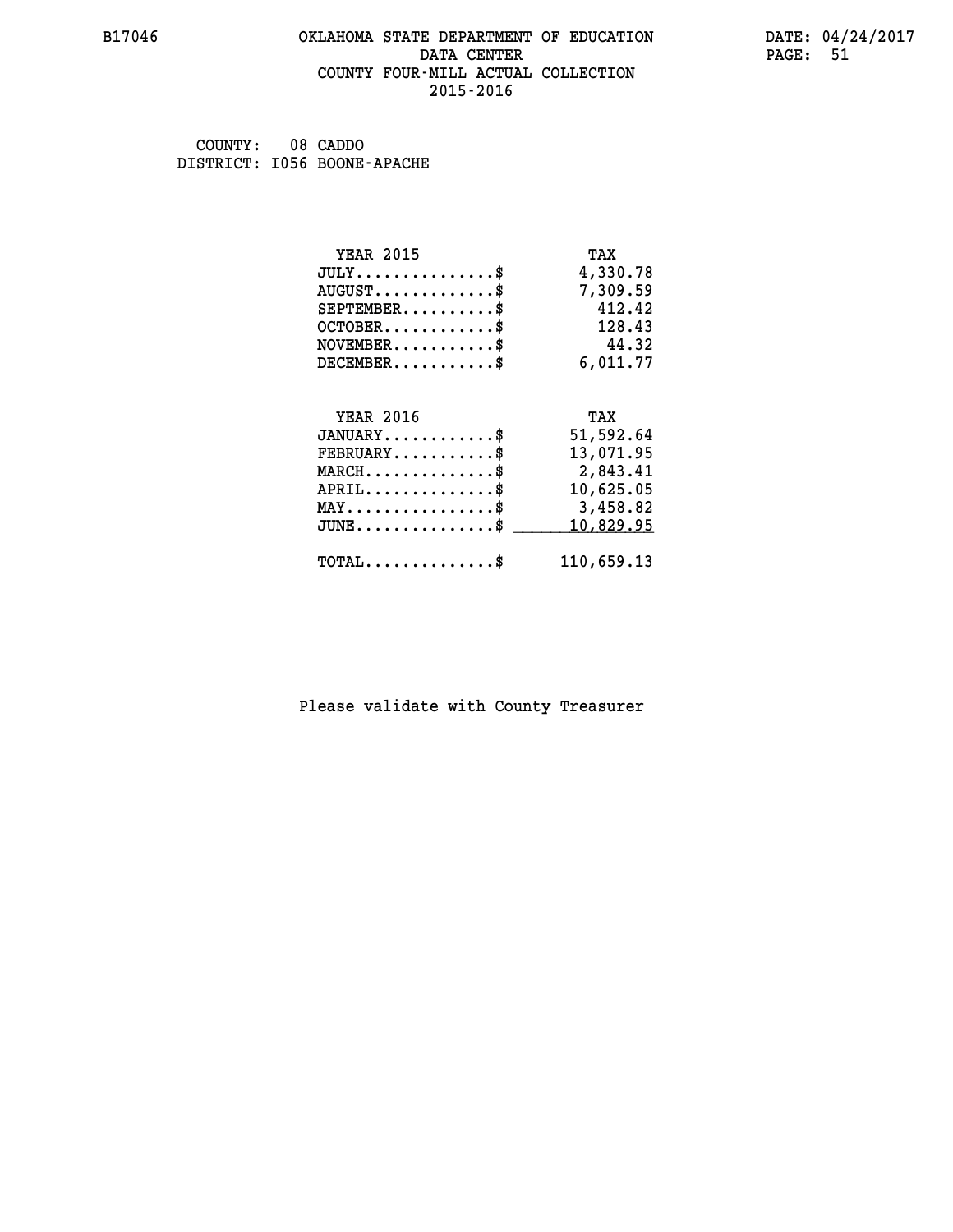#### **B17046 OKLAHOMA STATE DEPARTMENT OF EDUCATION DATE: 04/24/2017 DATA CENTER** PAGE: 52  **COUNTY FOUR-MILL ACTUAL COLLECTION 2015-2016**

 **COUNTY: 08 CADDO DISTRICT: I064 CYRIL**

| <b>YEAR 2015</b>                                 | TAX       |
|--------------------------------------------------|-----------|
| $JULY$ \$                                        | 2,540.09  |
| $AUGUST$ \$                                      | 222.48    |
| $SEPTEMBER$ \$                                   | 242.45    |
| $OCTOBER$ \$                                     | 75.80     |
| $\texttt{NOVEMBER} \dots \dots \dots \$          | 26.11     |
| $DECEMBER$ \$                                    | 3,845.07  |
|                                                  |           |
| <b>YEAR 2016</b>                                 | TAX       |
| $JANUARY$ \$                                     | 19,884.22 |
| $FEBRUARY$ \$                                    | 8,365.17  |
| $\texttt{MARCH}\ldots\ldots\ldots\ldots\text{*}$ | 1,816.78  |
| $APRIL \ldots \ldots \ldots \ldots \$            | 6,799.54  |
| $\texttt{MAX} \dots \dots \dots \dots \dots \$   | 2,212.24  |
| $\texttt{JUNE} \dots \dots \dots \dots \dots \$$ | 844.89    |
| $\texttt{TOTAL} \dots \dots \dots \dots \$       | 46,874.84 |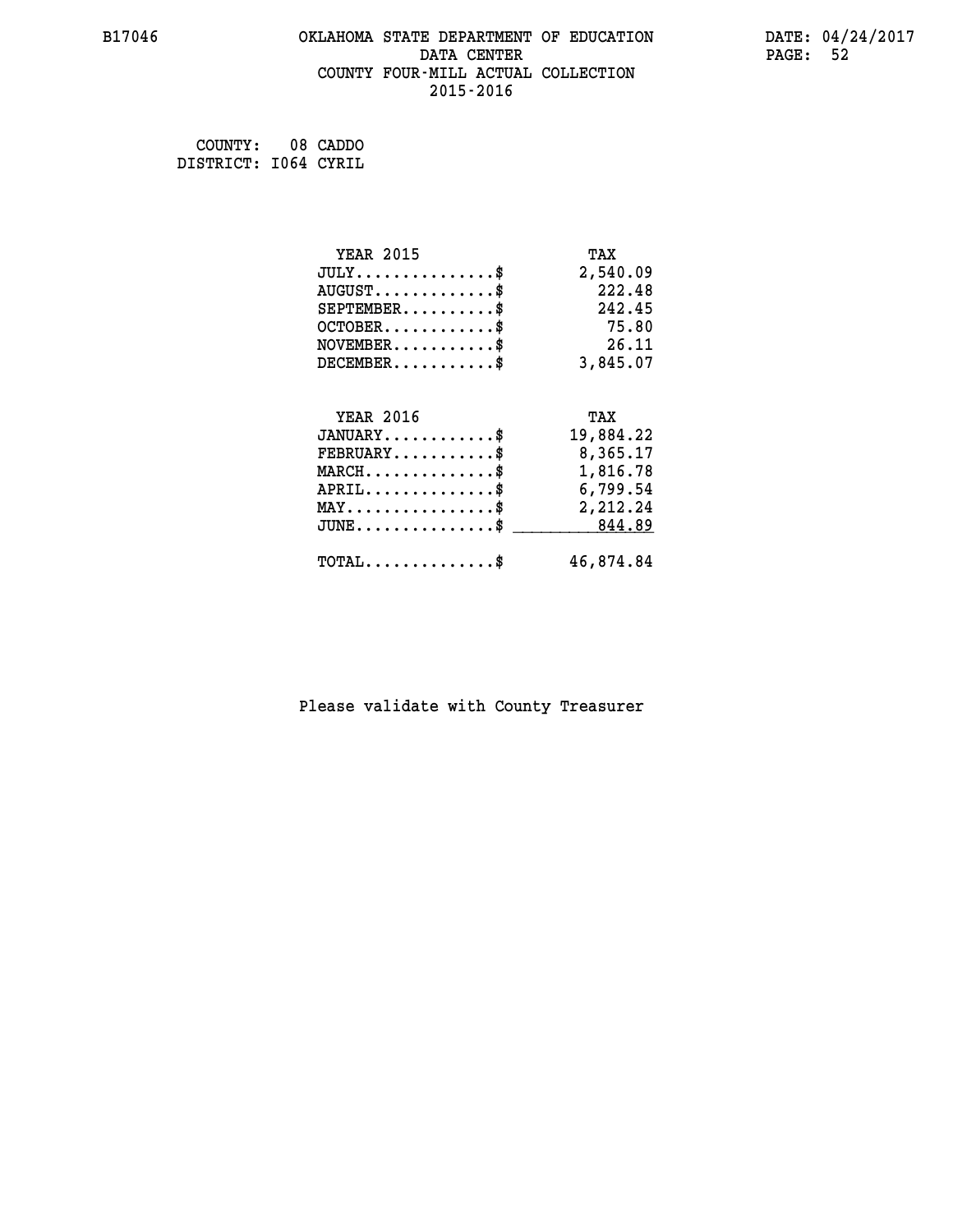#### **B17046 OKLAHOMA STATE DEPARTMENT OF EDUCATION DATE: 04/24/2017 DATA CENTER** PAGE: 53  **COUNTY FOUR-MILL ACTUAL COLLECTION 2015-2016**

 **COUNTY: 08 CADDO DISTRICT: I086 GRACEMONT**

| <b>YEAR 2015</b>                | TAX       |
|---------------------------------|-----------|
| $JULY$ \$                       | 1,105.03  |
| $AUGUST$ \$                     | 96.72     |
| $SEPTEMBER$ \$                  | 105.40    |
| $OCTOBER$ \$                    | 33.13     |
| $NOVEMBER$ \$                   | 11.36     |
| $DECEMBER$ \$                   | 1,514.18  |
|                                 |           |
| <b>YEAR 2016</b>                | TAX       |
| $JANUARY$ \$                    | 7,821.29  |
| $FEBRUARY$ \$                   | 3,291.08  |
| $MARCH$ \$                      | 716.58    |
| $APRIL$ \$                      | 2,675.18  |
| $MAX \dots \dots \dots \dots \$ | 871.24    |
| $JUNE$                          | 333.93    |
| $TOTAL$ \$                      | 18,575.12 |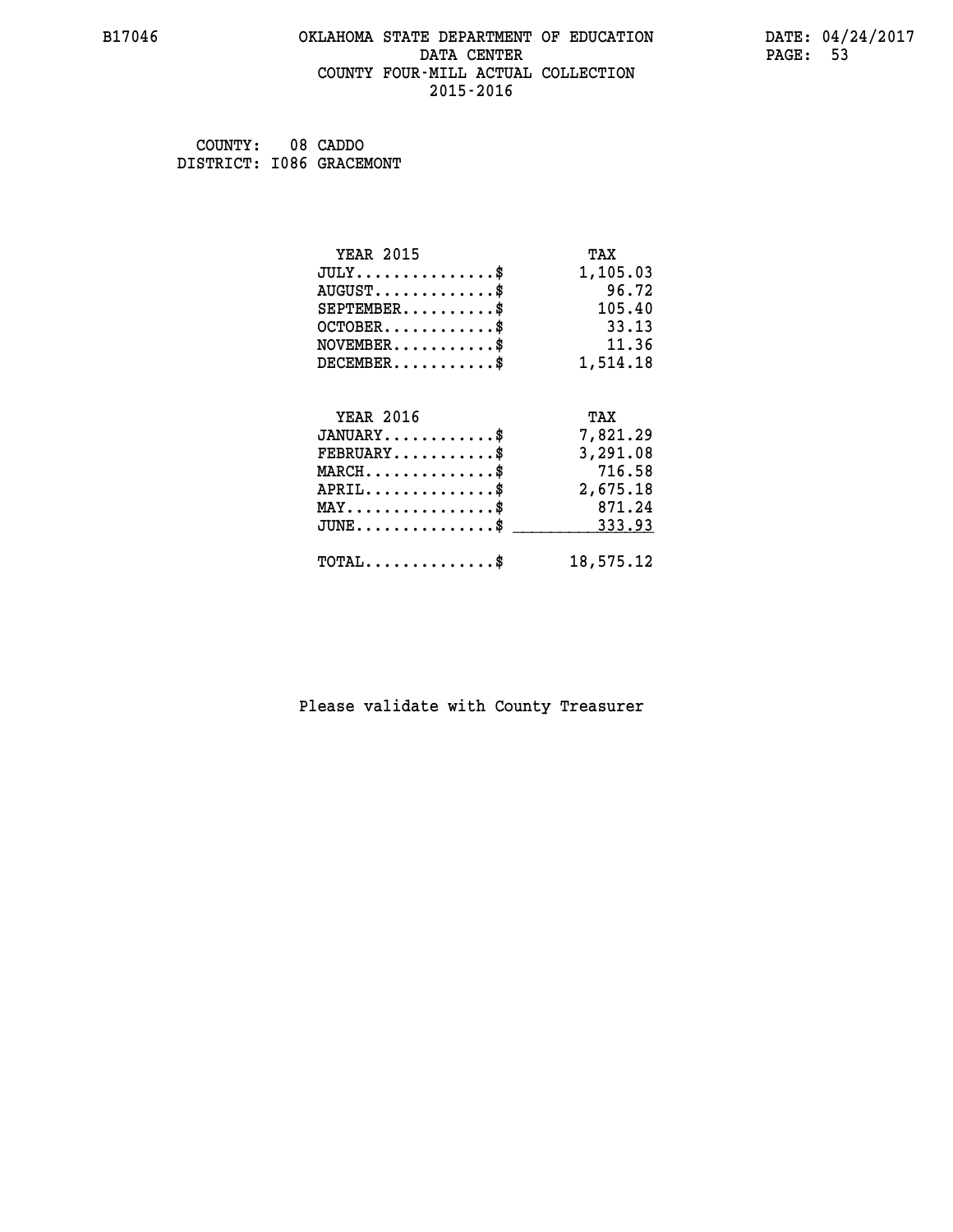#### **B17046 OKLAHOMA STATE DEPARTMENT OF EDUCATION DATE: 04/24/2017 DATA CENTER** PAGE: 54  **COUNTY FOUR-MILL ACTUAL COLLECTION 2015-2016**

 **COUNTY: 08 CADDO DISTRICT: I160 CEMENT**

| <b>YEAR 2015</b>                                | TAX       |
|-------------------------------------------------|-----------|
| $JULY$ \$                                       | 1,769.31  |
| $AUGUST$ \$                                     | 155.17    |
| $SEPTEMENT.$ \$                                 | 169.77    |
| $OCTOBER$ \$                                    | 53.40     |
| $\texttt{NOVEMBER} \dots \dots \dots \$         | 18.34     |
| $DECEMBER$ \$                                   | 2,390.41  |
|                                                 |           |
| <b>YEAR 2016</b>                                | TAX       |
| $JANUARY$ \$                                    | 12,341.06 |
| $FEBRUARY$                                      | 5,193.31  |
| $MARCH$ \$                                      | 1,131.61  |
| $APRIL \ldots \ldots \ldots \ldots \$           | 4,221.46  |
| $\texttt{MAX} \dots \dots \dots \dots \dots \$$ | 1,375.32  |
| $JUNE \ldots \ldots \ldots \ldots$ \$ 527.70    |           |
| $\texttt{TOTAL} \dots \dots \dots \dots \$      | 29,346.86 |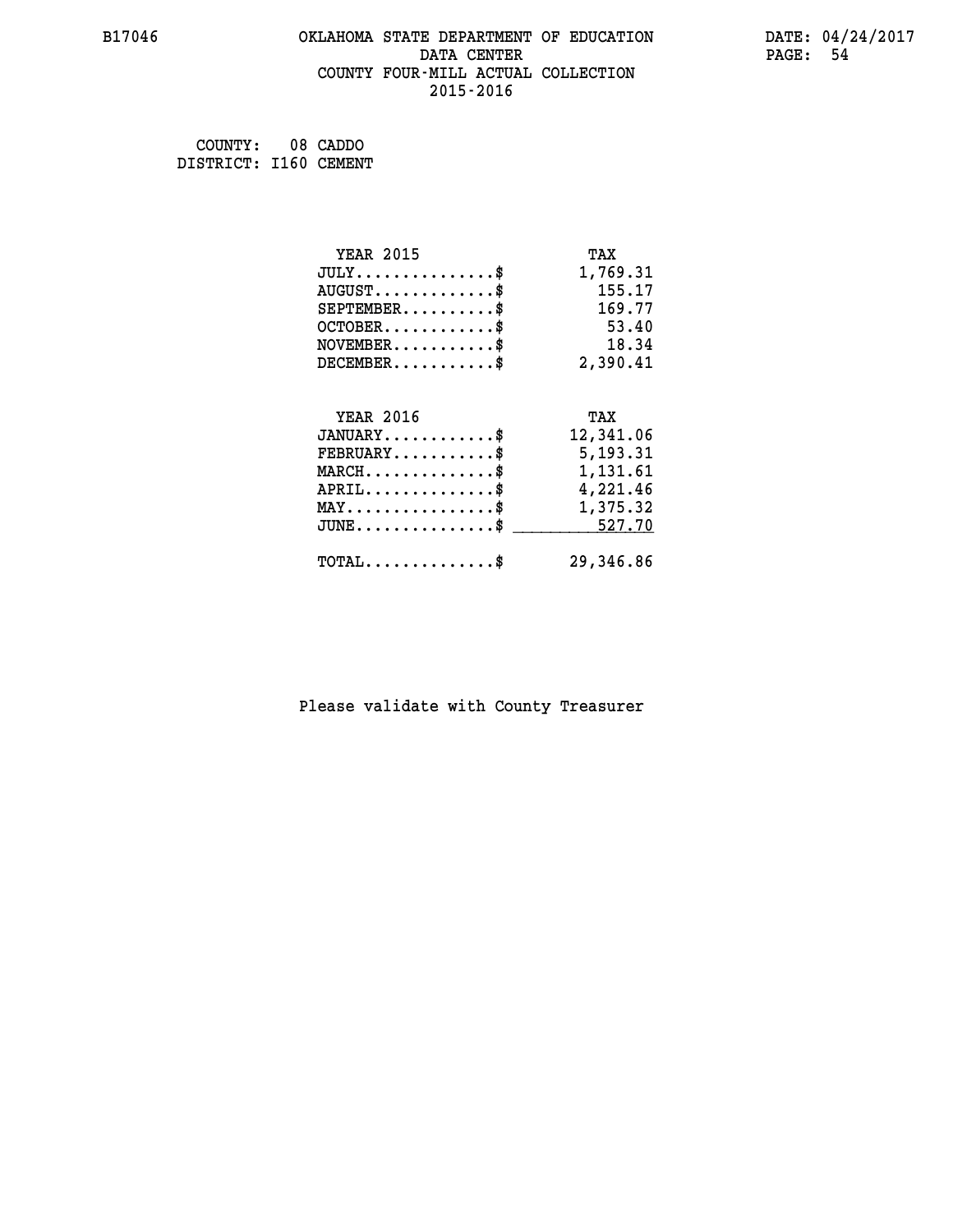#### **B17046 OKLAHOMA STATE DEPARTMENT OF EDUCATION DATE: 04/24/2017 DATA CENTER** PAGE: 55  **COUNTY FOUR-MILL ACTUAL COLLECTION 2015-2016**

 **COUNTY: 08 CADDO DISTRICT: I161 HINTON**

| <b>YEAR 2015</b>                           | TAX       |
|--------------------------------------------|-----------|
| $JULY$ \$                                  | 5,078.01  |
| $AUGUST$ \$                                | 444.84    |
| $SEPTEMENT.$ \$                            | 485.17    |
| $OCTOBER$ \$                               | 151.68    |
| $NOVEMBER$ \$                              | 52.26     |
| $DECEMBER$ \$                              | 7,027.33  |
|                                            |           |
| <b>YEAR 2016</b>                           | TAX       |
| $JANUARY$                                  | 36,305.01 |
| $FEBRUARY$                                 | 15,276.18 |
| $MARCH$ \$                                 | 3,324.53  |
| $APRIL$ \$                                 | 12,416.98 |
| $MAX \dots \dots \dots \dots \dots$        | 4,043.13  |
| $JUNE$ \$                                  | 1,548.18  |
| $\texttt{TOTAL} \dots \dots \dots \dots \$ | 86,153.30 |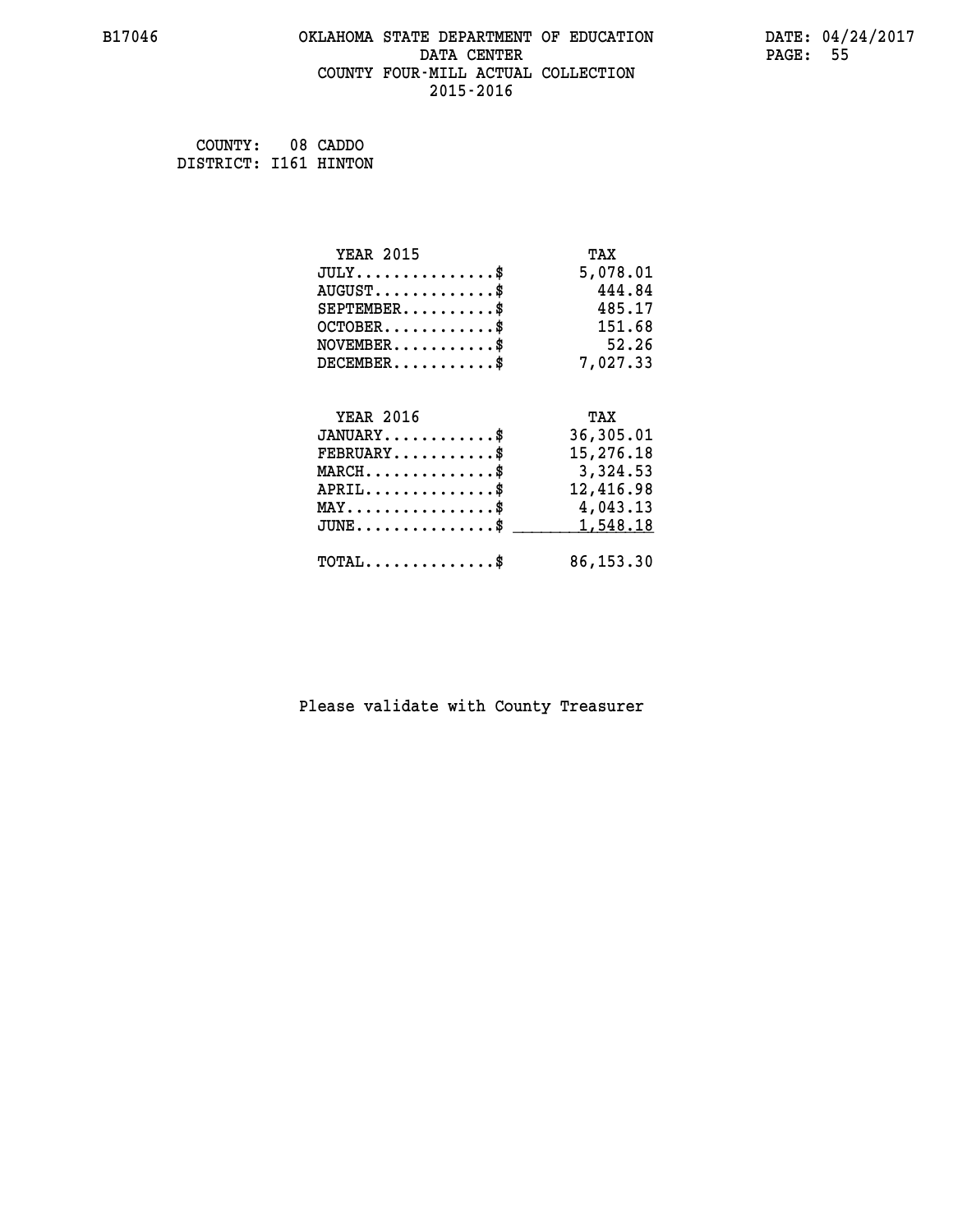#### **B17046 OKLAHOMA STATE DEPARTMENT OF EDUCATION DATE: 04/24/2017 DATA CENTER** PAGE: 56  **COUNTY FOUR-MILL ACTUAL COLLECTION 2015-2016**

 **COUNTY: 08 CADDO DISTRICT: I167 FORT COBB-BROXTON**

| <b>YEAR 2015</b>                                   | TAX       |
|----------------------------------------------------|-----------|
| $JULY$ \$                                          | 2,436.32  |
| $AUGUST$ \$                                        | 213.82    |
| $SEPTEMBER$ \$                                     | 233.87    |
| $OCTOBER$ \$                                       | 73.55     |
| $NOVEMBER$ \$                                      | 25.27     |
| $DECEMBER$ \$                                      | 3,351.55  |
|                                                    |           |
| <b>YEAR 2016</b>                                   | TAX       |
| $JANUARY$                                          | 17,307.02 |
| $FEBRUARY$                                         | 7,282.78  |
| $MARCH$ \$                                         | 1,586.19  |
| $APRIL \ldots \ldots \ldots \ldots \$              | 5,919.91  |
| $\texttt{MAX} \dots \dots \dots \dots \dots \$     | 1,928.34  |
| $\texttt{JUNE} \dots \dots \dots \dots \texttt{S}$ | 739.78    |
| $\texttt{TOTAL} \dots \dots \dots \dots \$         | 41,098.40 |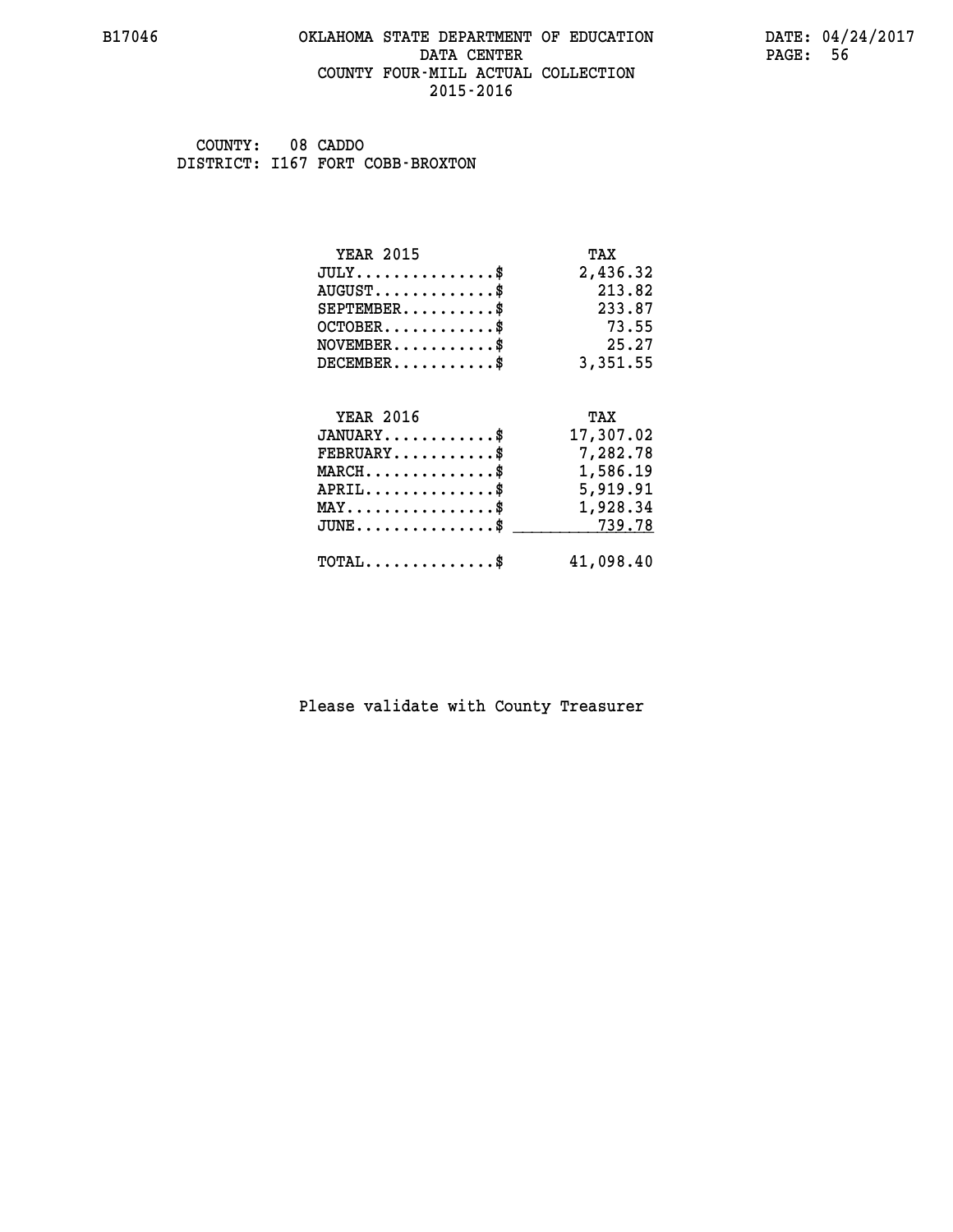#### **B17046 OKLAHOMA STATE DEPARTMENT OF EDUCATION DATE: 04/24/2017 DATA CENTER** PAGE: 57  **COUNTY FOUR-MILL ACTUAL COLLECTION 2015-2016**

 **COUNTY: 08 CADDO DISTRICT: I168 BINGER-ONEY**

| <b>YEAR 2015</b>                                                           | TAX        |
|----------------------------------------------------------------------------|------------|
| $JULY$ \$                                                                  | 2,914.79   |
| $AUGUST$ \$                                                                | 14, 116.53 |
| $SEPTEMBER$ \$                                                             | 277.77     |
| $OCTOBER$ \$                                                               | 85.59      |
| $\verb NOVEMBER , \verb , \verb , \verb , \verb , \verb , \verb , \verb }$ | 29.74      |
| $DECEMBER$ \$                                                              | 4,048.99   |
| <b>YEAR 2016</b>                                                           | TAX        |
| $JANUARY$ \$                                                               | 20,930.33  |
|                                                                            |            |
| $FEBRUARY$                                                                 | 8,806.33   |
| $\texttt{MARCH}\ldots\ldots\ldots\ldots\text{*}$                           | 1,914.25   |
| $APRIL \ldots \ldots \ldots \ldots \$                                      | 7,157.41   |
| $\texttt{MAX} \dots \dots \dots \dots \dots \$                             | 2,329.28   |
| $\texttt{JUNE} \dots \dots \dots \dots \dots \$$                           | 7,294.80   |
| $\texttt{TOTAL} \dots \dots \dots \dots$ \$                                | 69,905.81  |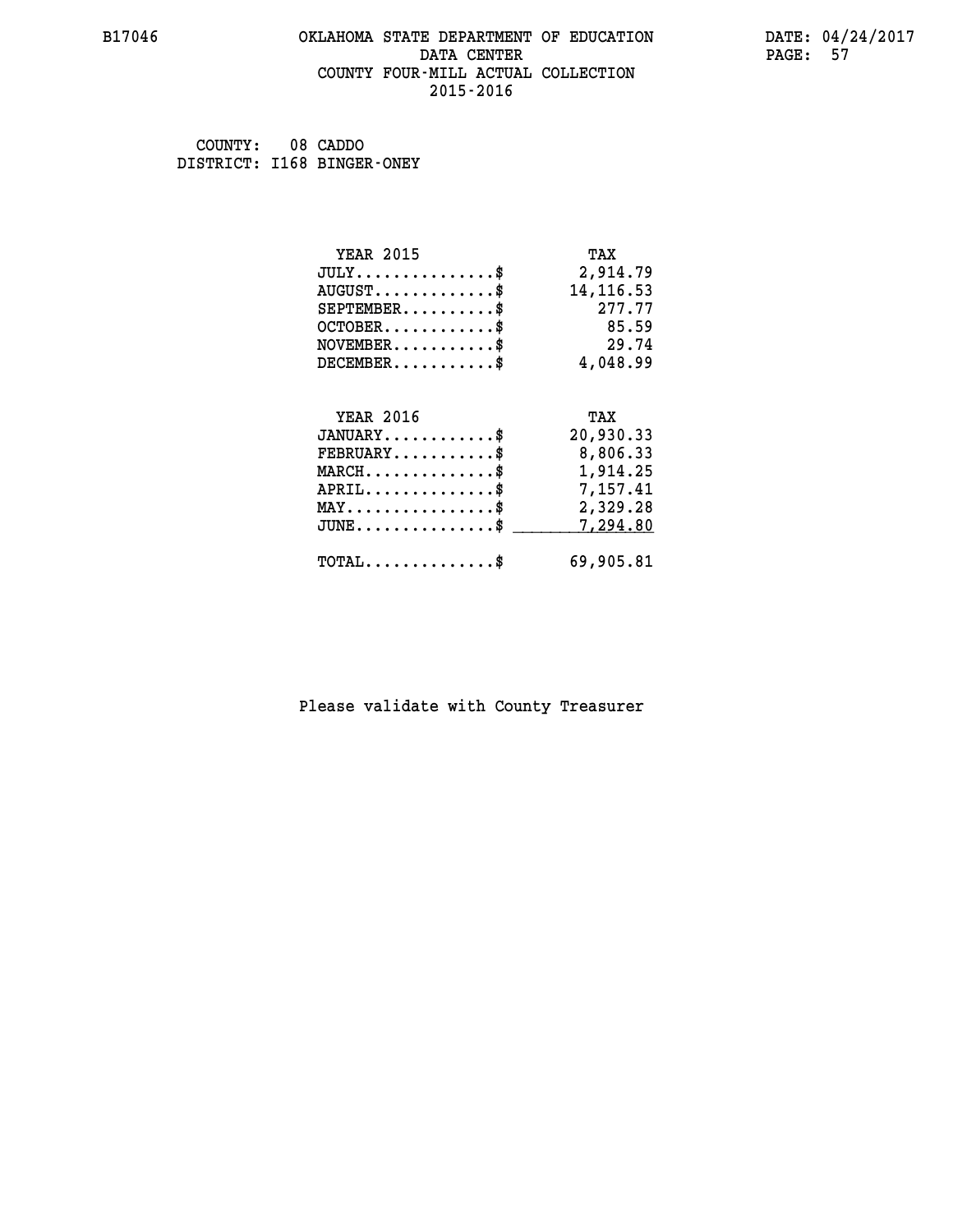#### **B17046 OKLAHOMA STATE DEPARTMENT OF EDUCATION DATE: 04/24/2017 DATA CENTER** PAGE: 58  **COUNTY FOUR-MILL ACTUAL COLLECTION 2015-2016**

 **COUNTY: 08 CADDO**

 **\*\*\*\*\*\* TOTALS \*\*\*\*\*\***

| <b>YEAR 2015</b>                     | TAX       |
|--------------------------------------|-----------|
| $JULY \ldots \ldots \ldots \ldots \$ | 43,563.55 |
| $AUGUST$ \$                          | 31,540.48 |
| $SEPTEMBER$ \$                       | 4,165.18  |
| $OCTOBER$ \$                         | 1,302.72  |
| $NOVEMBER$ \$                        | 448.68    |
| $DECEMBER$                           | 60,343.97 |

# **YEAR 2016**

| <b>YEAR 2016</b>                                    | TAX          |
|-----------------------------------------------------|--------------|
| $JANUARY$ \$                                        | 339,556.21   |
| $FEBRUARY$                                          | 131, 173. 78 |
| $MARCH$ \$                                          | 28,536.97    |
| $APRIL$ \$                                          | 106,622.67   |
| $\texttt{MAX} \dots \dots \dots \dots \dots \$      | 34,718.66    |
| $JUNE \ldots \ldots \ldots \ldots$ \$ 38,419.65     |              |
|                                                     |              |
| $\texttt{TOTAL} \dots \dots \dots \dots \texttt{S}$ | 820,392.52   |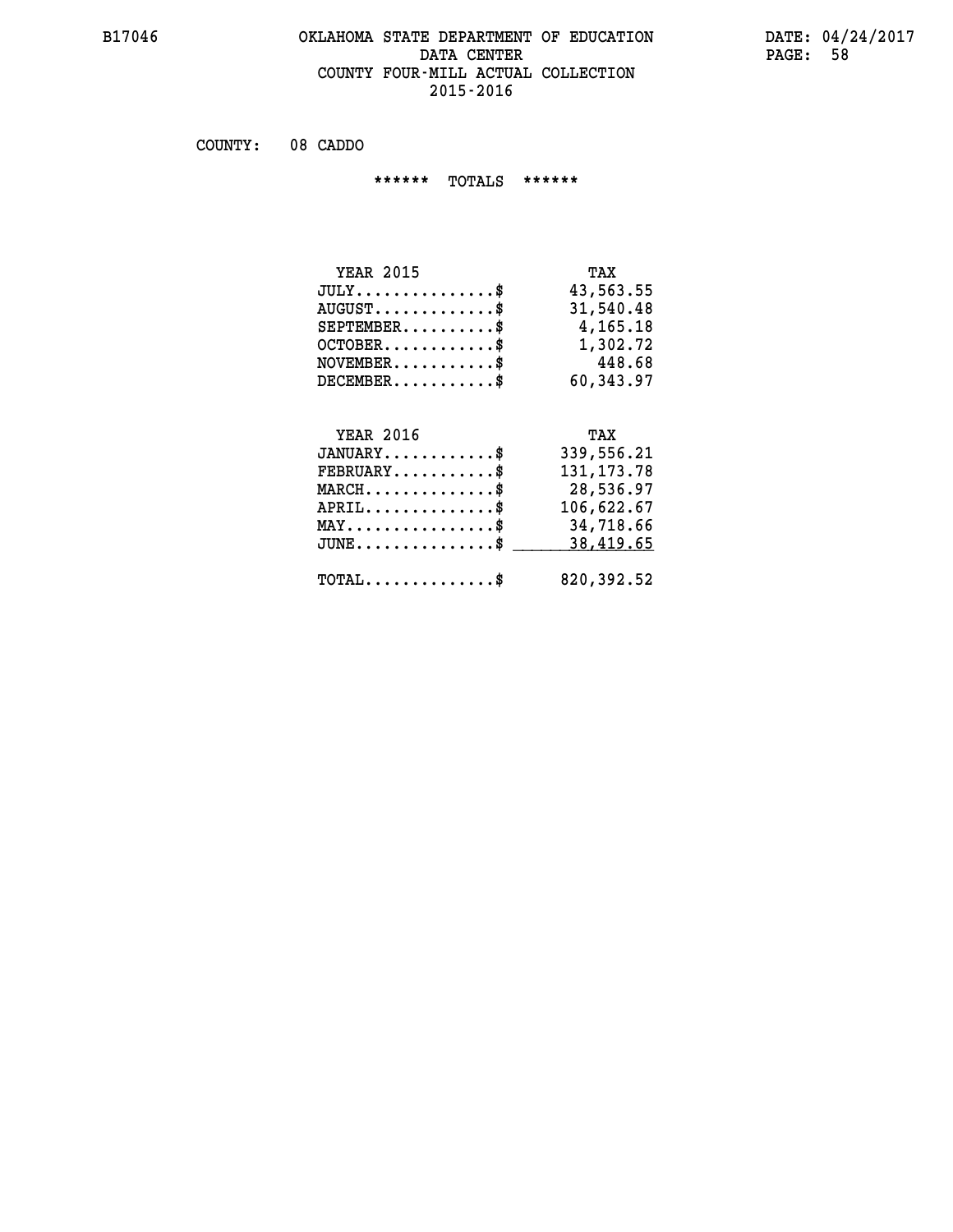#### **B17046 OKLAHOMA STATE DEPARTMENT OF EDUCATION DATE: 04/24/2017 DATA CENTER** PAGE: 59  **COUNTY FOUR-MILL ACTUAL COLLECTION 2015-2016**

| COUNTY: | 09 CANADIAN              |
|---------|--------------------------|
|         | DISTRICT: C029 RIVERSIDE |

| <b>YEAR 2015</b>                           | TAX       |
|--------------------------------------------|-----------|
| $JULY$ \$                                  | 132.66    |
| $AUGUST$ \$                                | 56.91     |
| $SEPTEMENT.$ \$                            | 36.94     |
| $OCTOBER$ \$                               | 36.06     |
| $NOVEMBER$ \$                              | 82.64     |
| $DECEMBER$ \$                              | 18,458.45 |
|                                            |           |
| <b>YEAR 2016</b>                           | TAX       |
| $JANUARY$ \$                               | 6,180.96  |
| $FEBRUARY$                                 | 436.02    |
| $MARCH$ \$                                 | 2,540.69  |
| $APRIL$ \$                                 | 1,354.85  |
| $MAX \dots \dots \dots \dots \dots$        | 149.41    |
| $JUNE$ \$                                  | 2,106.28  |
| $\texttt{TOTAL} \dots \dots \dots \dots \$ | 31,571.87 |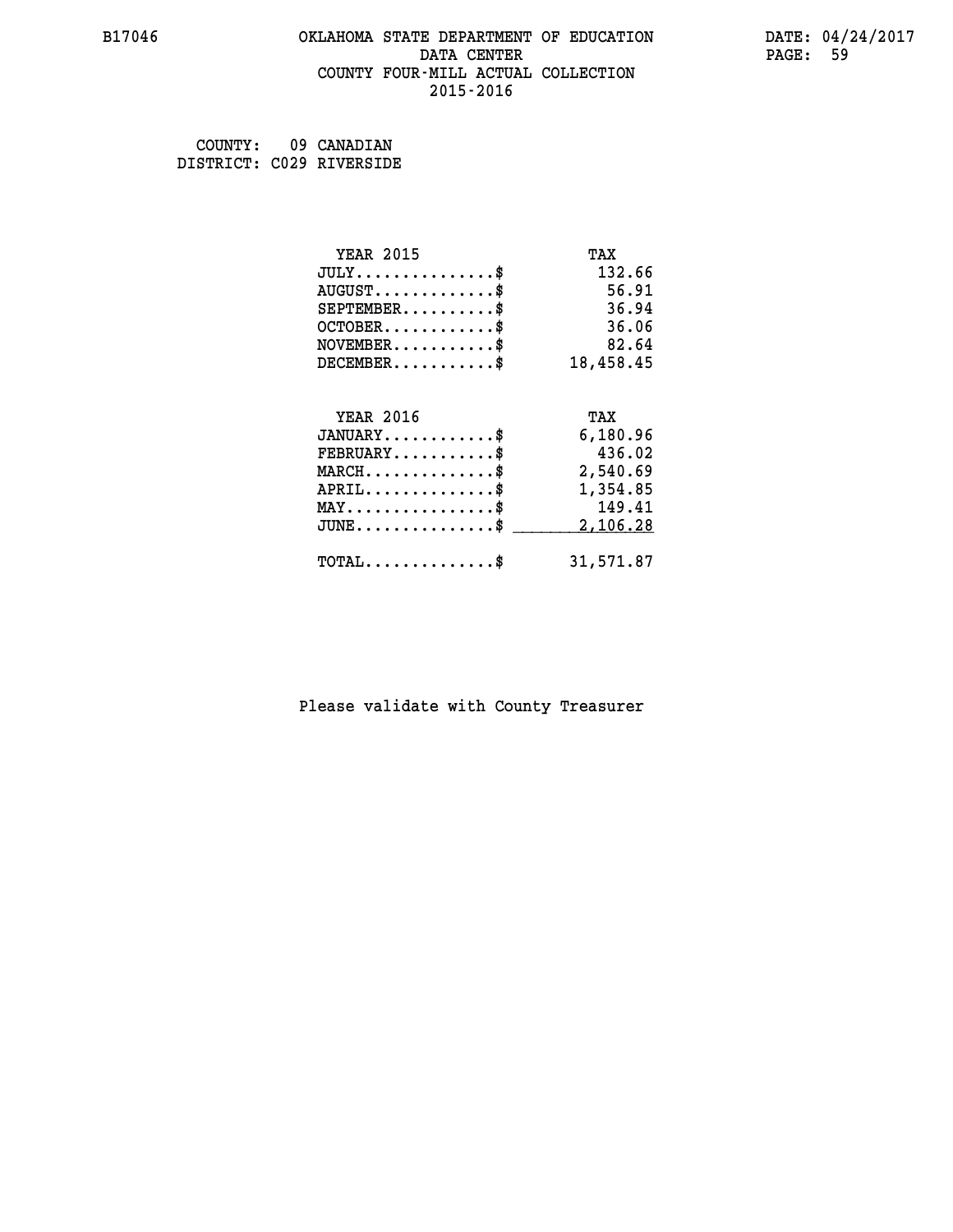#### **B17046 OKLAHOMA STATE DEPARTMENT OF EDUCATION DATE: 04/24/2017 DATA CENTER** PAGE: 60  **COUNTY FOUR-MILL ACTUAL COLLECTION 2015-2016**

 **COUNTY: 09 CANADIAN DISTRICT: C031 BANNER**

| <b>YEAR 2015</b>                               | TAX       |
|------------------------------------------------|-----------|
| $JULY$ \$                                      | 139.17    |
| $AUGUST$ \$                                    | 161.15    |
| $SEPTEMBER$                                    | 72.93     |
| $OCTOBER$ \$                                   | 47.33     |
| $NOVEMBER$ \$                                  | 46.20     |
| $DECEMBER$ \$                                  | 105.88    |
|                                                |           |
| <b>YEAR 2016</b>                               | TAX       |
| $JANUARY$ \$                                   | 23,649.63 |
| $FEBRUARY$                                     | 7,919.26  |
| $MARCH$ \$                                     | 558.65    |
| $APRIL$ \$                                     | 3,255.20  |
| $\texttt{MAX} \dots \dots \dots \dots \dots \$ | 1,735.88  |
| $JUNE$ \$                                      | 2,708.05  |
| $\texttt{TOTAL} \dots \dots \dots \dots \$     | 40,399.33 |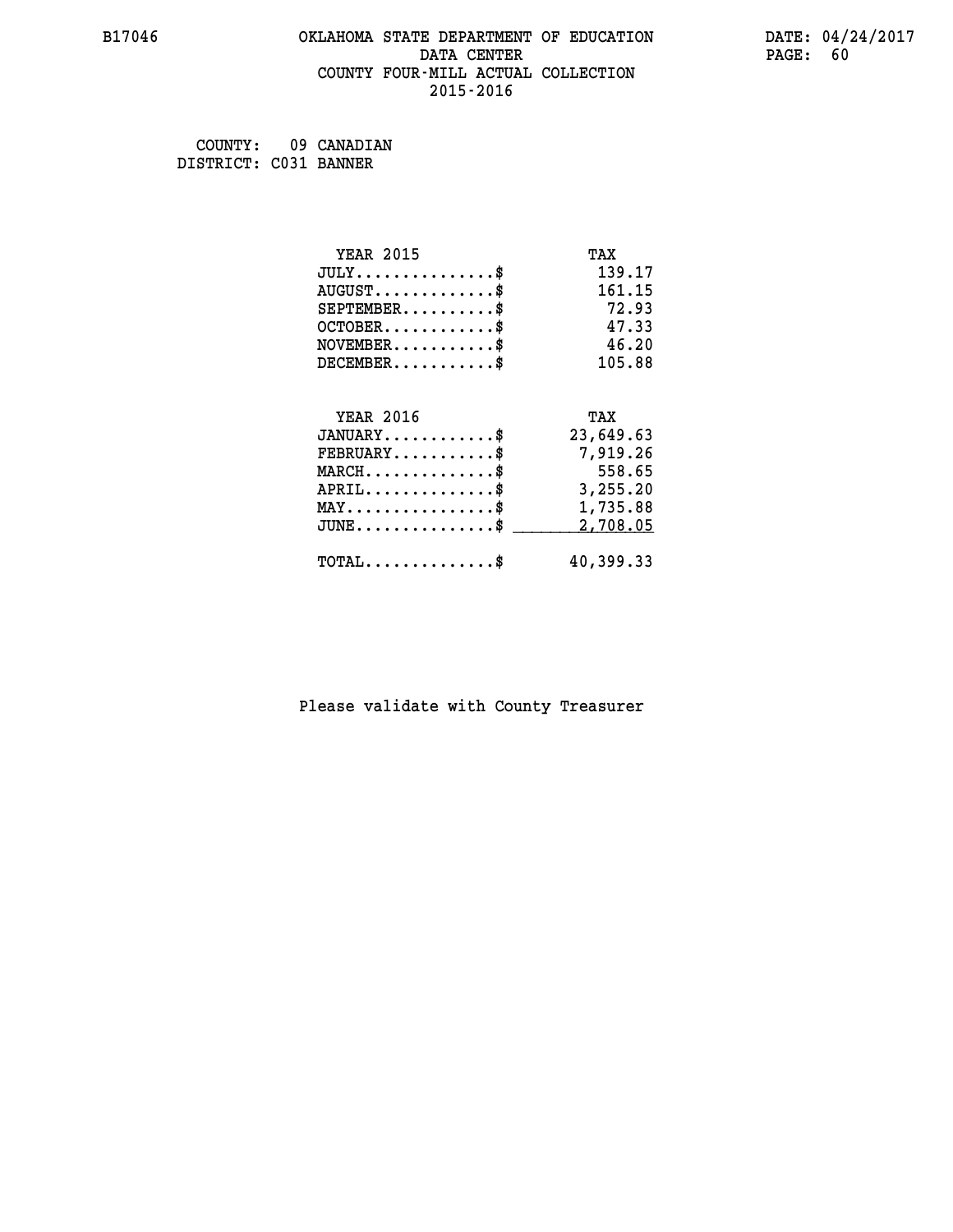#### **B17046 OKLAHOMA STATE DEPARTMENT OF EDUCATION DATE: 04/24/2017 DATA CENTER** PAGE: 61  **COUNTY FOUR-MILL ACTUAL COLLECTION 2015-2016**

| COUNTY: | 09 CANADIAN               |
|---------|---------------------------|
|         | DISTRICT: C070 DARLINGTON |

| <b>YEAR 2015</b>                                 | TAX        |
|--------------------------------------------------|------------|
| $JULY$ \$                                        | 190.42     |
| $AUGUST$ \$                                      | 81.15      |
| $SEPTEMENT.$ \$                                  | 52.65      |
| $OCTOBER$ \$                                     | 51.39      |
| $NOVEMBER.$ \$                                   | 117.80     |
| $DECEMBER$ \$                                    | 26, 311.16 |
|                                                  |            |
| <b>YEAR 2016</b>                                 | TAX        |
| $JANUARY$ \$                                     | 8,810.50   |
| $FEBRUARY$                                       | 621.52     |
| $\texttt{MARCH}\ldots\ldots\ldots\ldots\text{*}$ | 3,621.55   |
| $APRIL \ldots \ldots \ldots \ldots$              | 1,931.24   |
| $\texttt{MAX} \dots \dots \dots \dots \dots \$   | 212.98     |
| $JUNE$ \$                                        | 3,002.36   |
| $\texttt{TOTAL} \dots \dots \dots \dots \$       | 45,004.72  |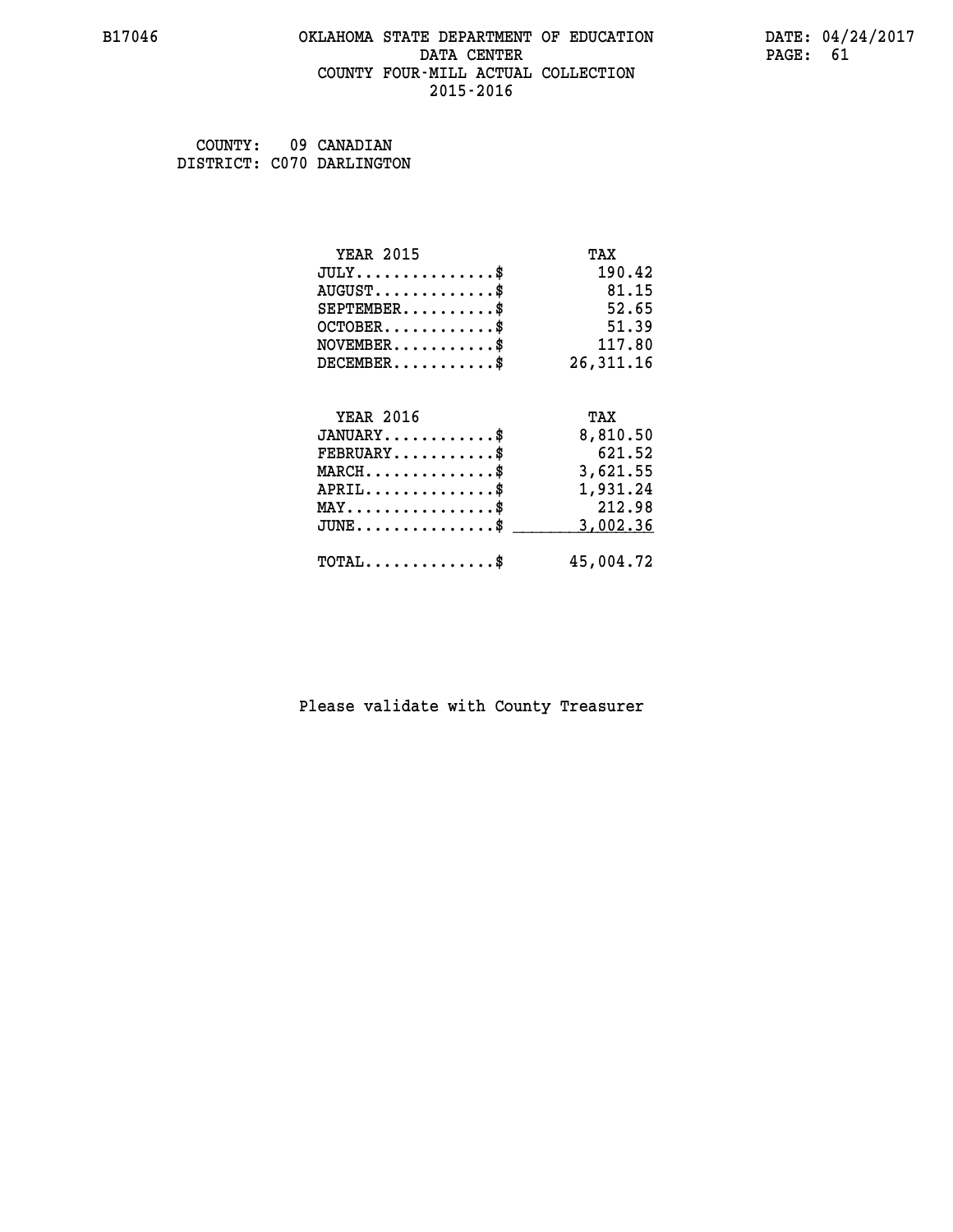#### **B17046 OKLAHOMA STATE DEPARTMENT OF EDUCATION DATE: 04/24/2017 DATA CENTER** PAGE: 62  **COUNTY FOUR-MILL ACTUAL COLLECTION 2015-2016**

 **COUNTY: 09 CANADIAN DISTRICT: C162 MAPLE**

| <b>YEAR 2015</b>                           | TAX       |
|--------------------------------------------|-----------|
| $JULY$ \$                                  | 127.02    |
| $AUGUST$ \$                                | 55.72     |
| $SEPTEMBER$                                | 36.17     |
| $OCTOBER$ \$                               | 35.29     |
| $NOVEMBER$ \$                              | 80.88     |
| $DECEMBER$ \$                              | 18,068.74 |
|                                            |           |
| <b>YEAR 2016</b>                           | TAX       |
| $JANUARY$ \$                               | 6,050.50  |
| $FEBRUARY$                                 | 426.84    |
| $MARCH$ \$                                 | 2,487.02  |
| $APRIL$ \$                                 | 1,326.25  |
| $MAX \dots \dots \dots \dots \dots$        | 146.25    |
| $JUNE$ \$                                  | 2,061.83  |
| $\texttt{TOTAL} \dots \dots \dots \dots \$ | 30,902.51 |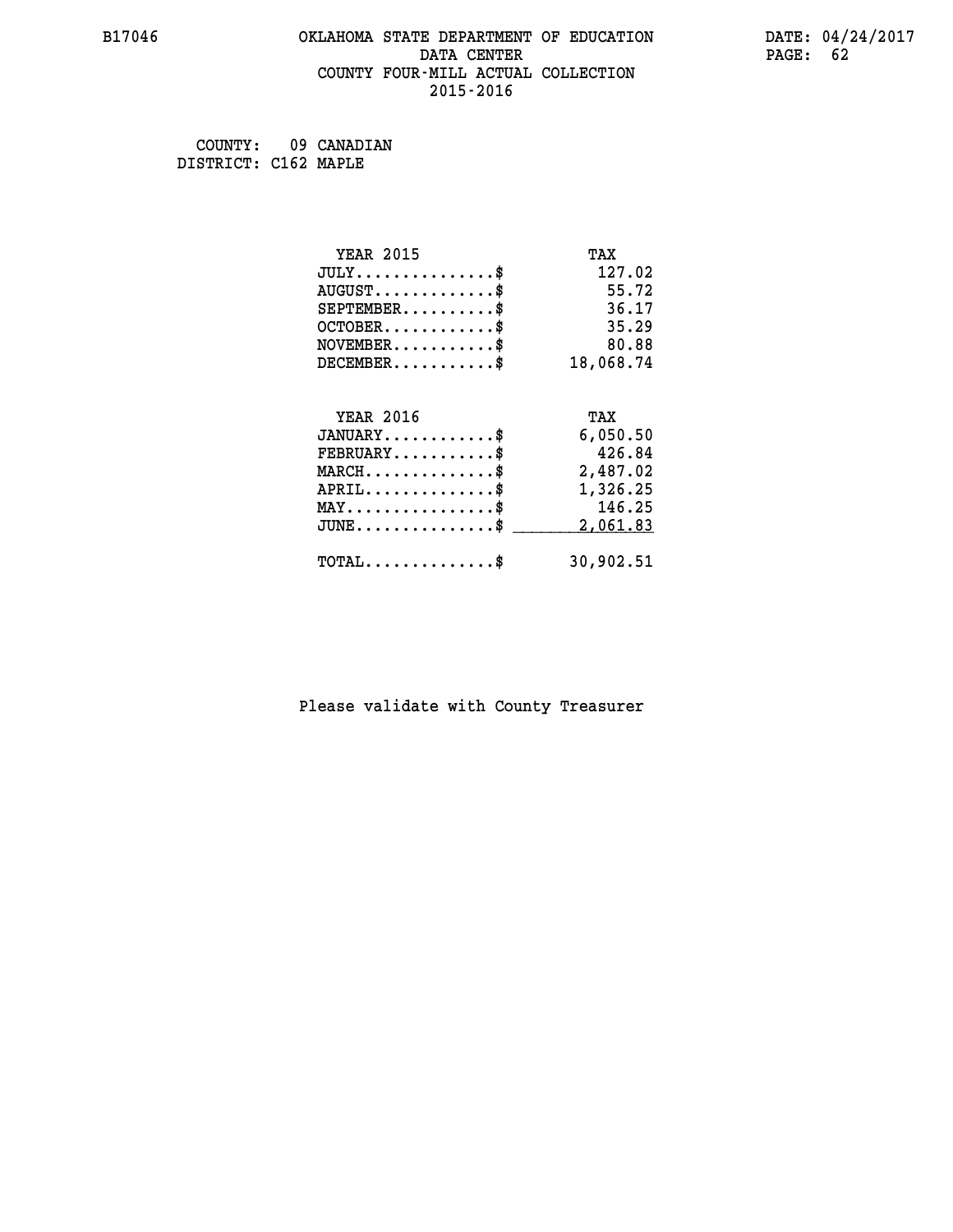#### **B17046 OKLAHOMA STATE DEPARTMENT OF EDUCATION DATE: 04/24/2017 DATA CENTER** PAGE: 63  **COUNTY FOUR-MILL ACTUAL COLLECTION 2015-2016**

 **COUNTY: 09 CANADIAN DISTRICT: I022 PIEDMONT**

| <b>YEAR 2015</b>                                | TAX         |
|-------------------------------------------------|-------------|
| $JULY$                                          | 2,456.10    |
| $AUGUST$ \$                                     | 2,718.29    |
| $SEPTEMBER$ \$                                  | 1,197.51    |
| $OCTOBER$ \$                                    | 777.14      |
| $NOVEMBER$ \$                                   | 758.46      |
| $DECEMBER$                                      | 1,738.51    |
| <b>YEAR 2016</b>                                | TAX         |
| $JANUARY$ \$                                    | 388, 310.74 |
| $FEBRUARY$ \$                                   | 130,028.95  |
| $MARCH$ \$                                      | 9,172.68    |
| $APRIL$ \$                                      | 53,448.32   |
| $\texttt{MAX} \dots \dots \dots \dots \text{*}$ | 28,502.02   |
| $J\texttt{UNE} \dots \dots \dots \dots \dots \$ | 44,464.28   |
| $\texttt{TOTAL} \dots \dots \dots \dots \$      | 663,573.00  |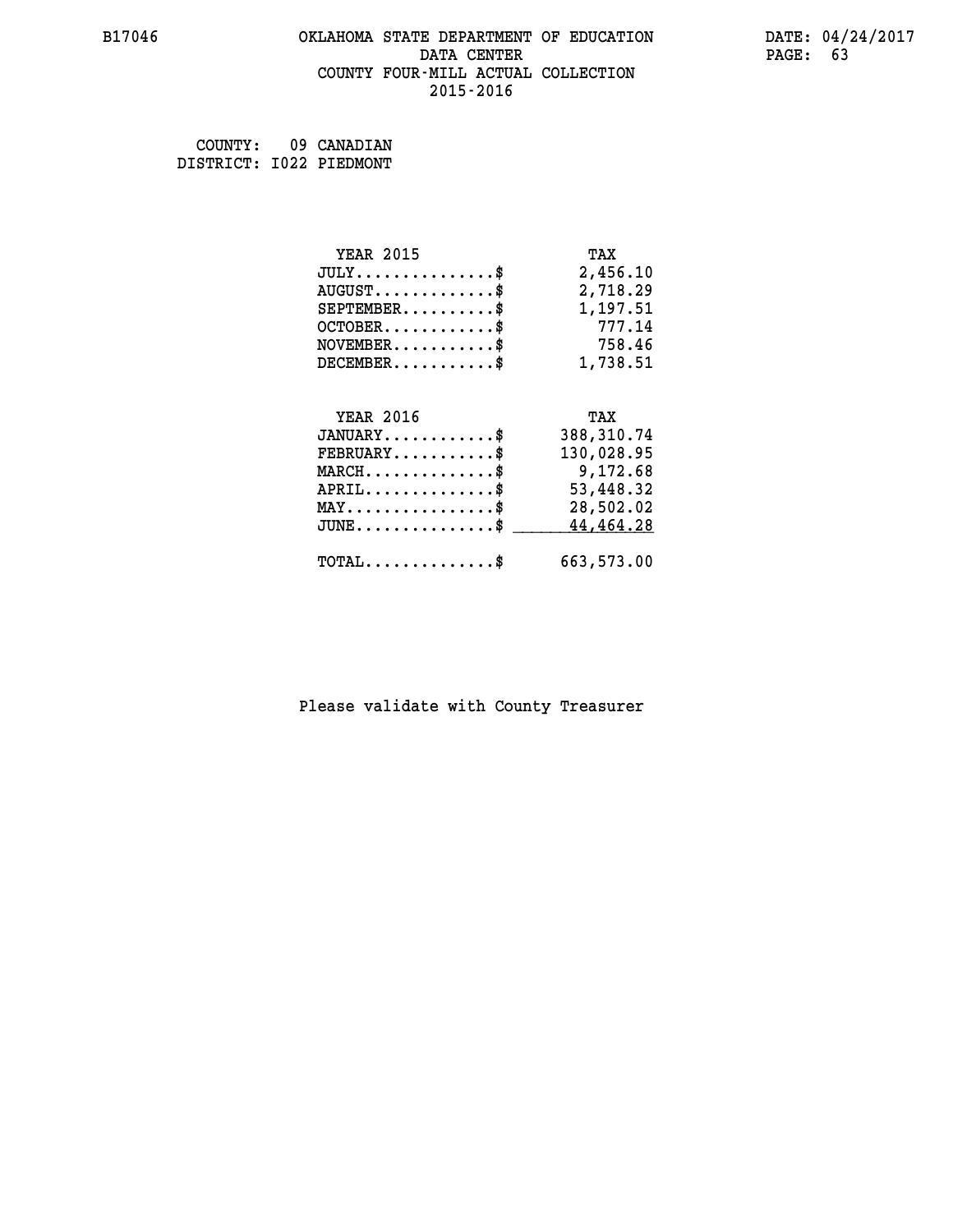#### **B17046 OKLAHOMA STATE DEPARTMENT OF EDUCATION DATE: 04/24/2017 DATA CENTER** PAGE: 64  **COUNTY FOUR-MILL ACTUAL COLLECTION 2015-2016**

 **COUNTY: 09 CANADIAN DISTRICT: I027 YUKON**

| <b>YEAR 2015</b>                               | TAX          |
|------------------------------------------------|--------------|
| $JULY$ \$                                      | 6,106.96     |
| $AUGUST$ \$                                    | 6,557.70     |
| $SEPTEMBER$ \$                                 | 2,834.18     |
| $OCTOBER$ \$                                   | 1,839.28     |
| $NOVEMBER.$ \$                                 | 1,795.06     |
| $DECEMBER$ \$                                  | 4,114.57     |
|                                                |              |
| <b>YEAR 2016</b>                               | TAX          |
| $JANUARY$ \$                                   | 919,024.28   |
| $FEBRUARY$                                     | 307,742.59   |
| $MARCH$ \$                                     | 21,709.23    |
| $APRIL$ \$                                     | 126,497.41   |
| $\texttt{MAX} \dots \dots \dots \dots \dots \$ | 67,456.39    |
| $JUNE$ \$                                      | 105,261.16   |
|                                                |              |
| $\texttt{TOTAL} \dots \dots \dots \dots$ \$    | 1,570,938.81 |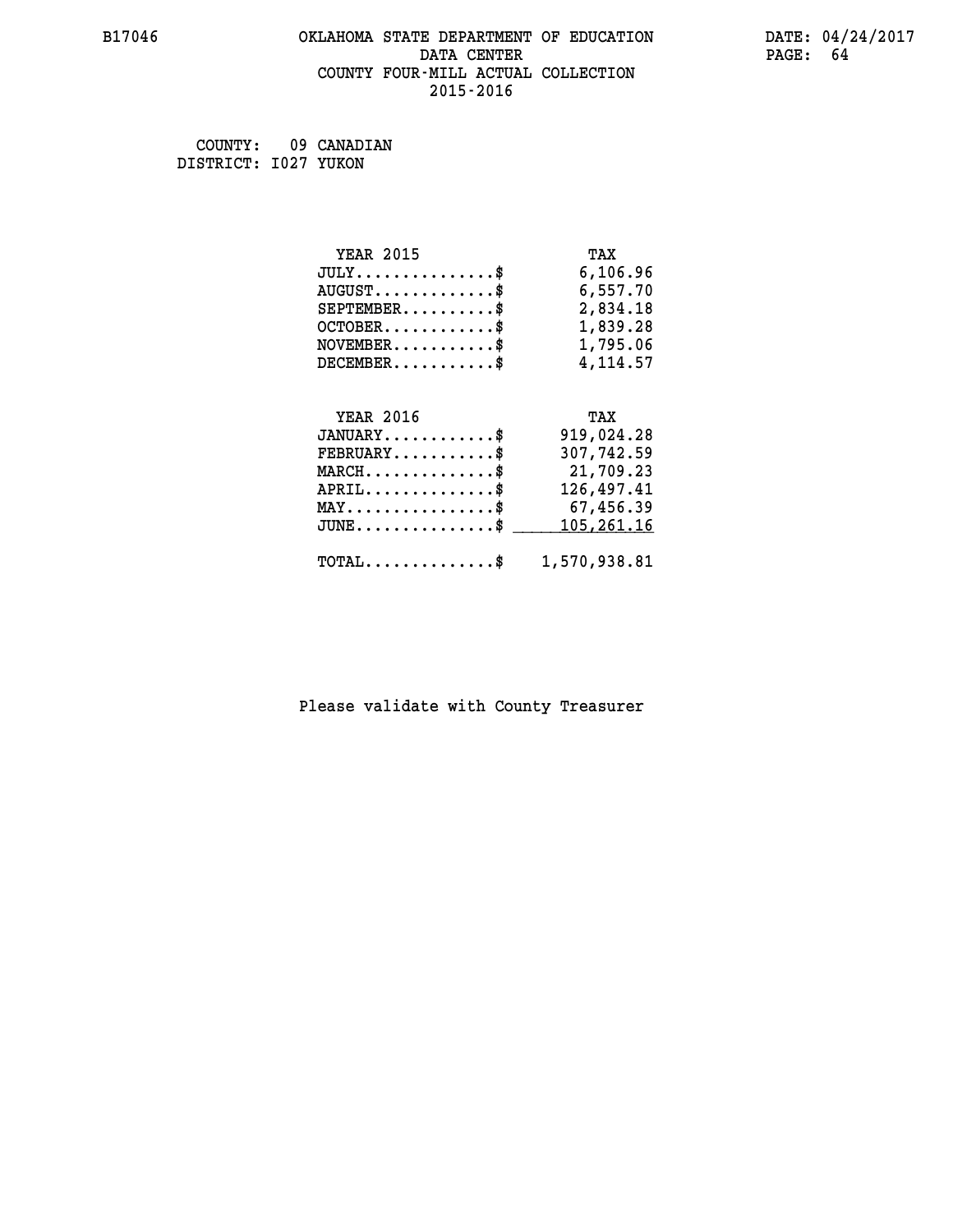#### **B17046 OKLAHOMA STATE DEPARTMENT OF EDUCATION DATE: 04/24/2017 DATA CENTER** PAGE: 65  **COUNTY FOUR-MILL ACTUAL COLLECTION 2015-2016**

 **COUNTY: 09 CANADIAN DISTRICT: I034 EL RENO**

| <b>YEAR 2015</b>                           | TAX         |
|--------------------------------------------|-------------|
| $JULY$ \$                                  | 1,816.31    |
| $AUGUST$ \$                                | 2,011.07    |
| $SEPTEMBER$ \$                             | 886.21      |
| $OCTOBER$ \$                               | 575.12      |
| $NOVEMBER$ \$                              | 561.29      |
| $DECEMBER$ \$                              | 1,286.57    |
|                                            |             |
| <b>YEAR 2016</b>                           | TAX         |
| $JANUARY$ \$                               | 287, 364.93 |
| $FEBRUARY$                                 | 96,226.43   |
| $MARCH$ \$                                 | 6,788.14    |
| $APRIL$ \$                                 | 39,553.81   |
| $MAX \dots \dots \dots \dots \dots$        | 21,092.58   |
| $JUNE$ \$                                  | 33, 243.67  |
| $\texttt{TOTAL} \dots \dots \dots \dots \$ | 491,406.13  |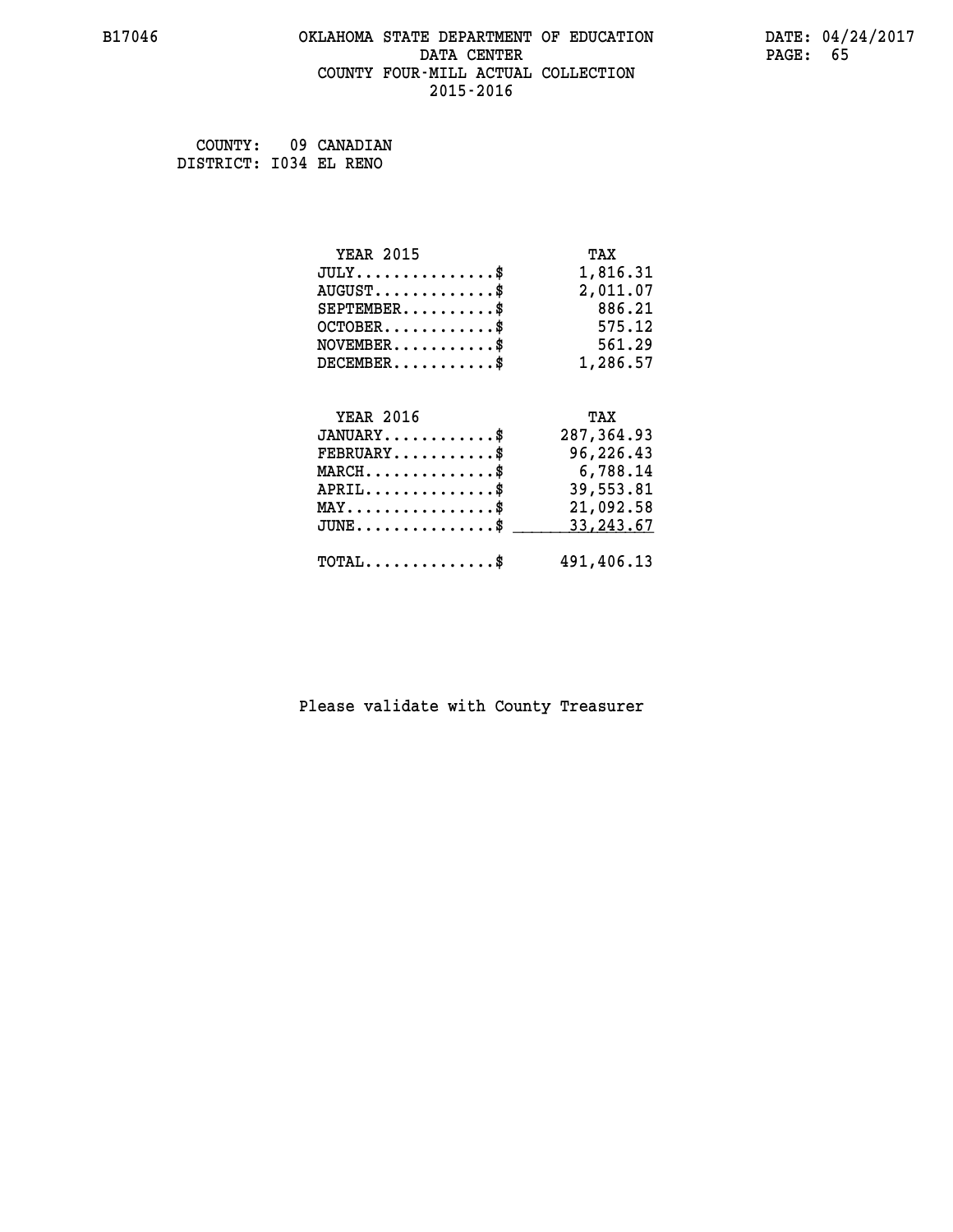#### **B17046 OKLAHOMA STATE DEPARTMENT OF EDUCATION DATE: 04/24/2017 DATA CENTER** PAGE: 66  **COUNTY FOUR-MILL ACTUAL COLLECTION 2015-2016**

 **COUNTY: 09 CANADIAN DISTRICT: I057 UNION CITY**

| <b>YEAR 2015</b>                               | TAX         |
|------------------------------------------------|-------------|
| $JULY$ \$                                      | 223.80      |
| $AUGUST$ \$                                    | 239.27      |
| $SEPTEMBER$ \$                                 | 103.12      |
| $OCTOBER$ \$                                   | 66.92       |
| $NOVEMBER$ \$                                  | 65.32       |
| $DECEMBER$ \$                                  | 149.72      |
|                                                |             |
| <b>YEAR 2016</b>                               | TAX         |
| $JANUARY$ \$                                   | 33,440.28   |
| $FEBRUARY$                                     | 11, 197. 73 |
| $MARCH$ \$                                     | 789.93      |
| $APRIL$ \$                                     | 4,602.83    |
| $\texttt{MAX} \dots \dots \dots \dots \dots \$ | 2,454.51    |
| $JUNE \ldots \ldots \ldots \ldots \bullet$     | 3,829.14    |
| $\texttt{TOTAL} \dots \dots \dots \dots \$     | 57, 162.57  |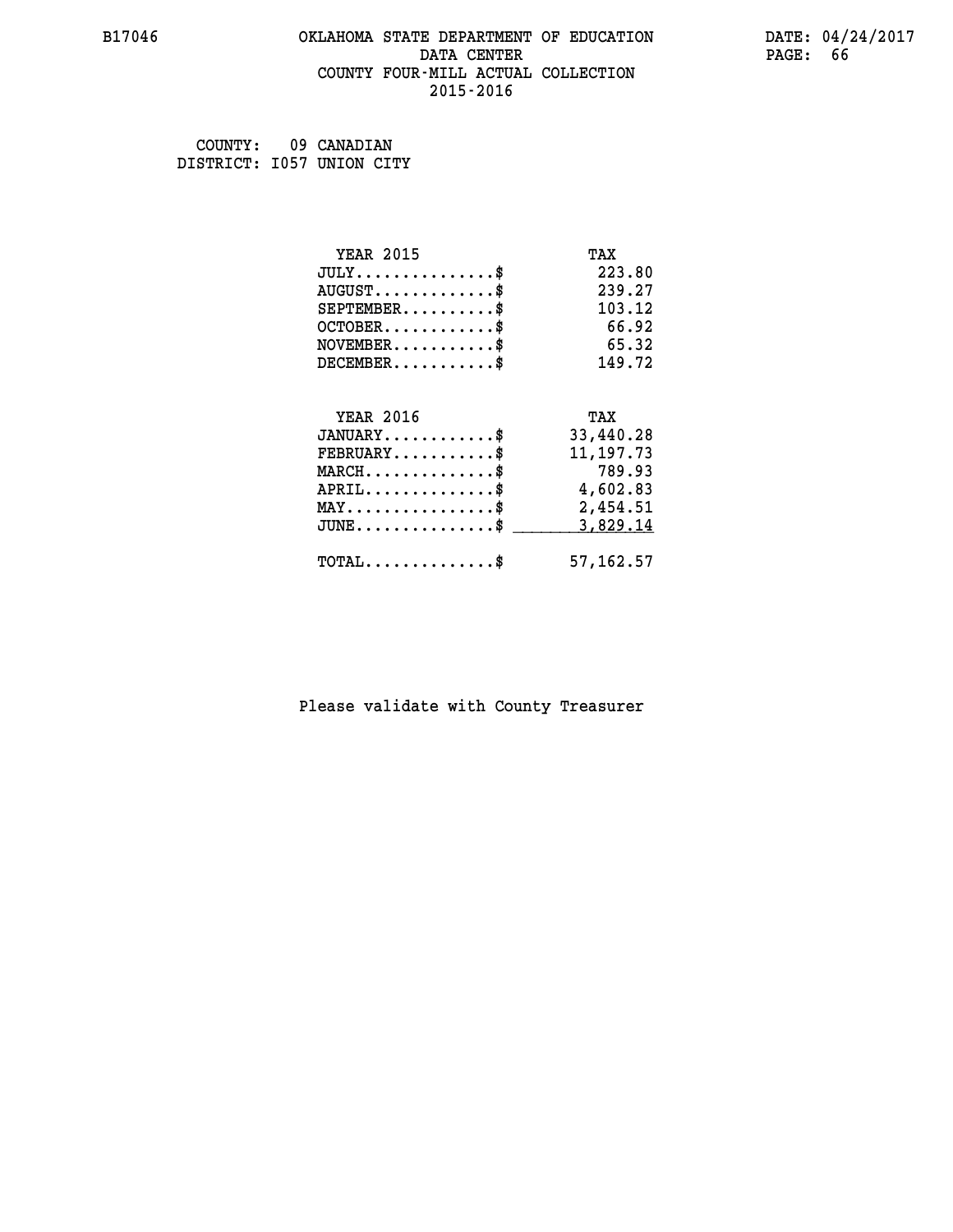#### **B17046 OKLAHOMA STATE DEPARTMENT OF EDUCATION DATE: 04/24/2017 DATA CENTER** PAGE: 67  **COUNTY FOUR-MILL ACTUAL COLLECTION 2015-2016**

 **COUNTY: 09 CANADIAN DISTRICT: I069 MUSTANG**

| <b>YEAR 2015</b>              | TAX      |
|-------------------------------|----------|
| $JULY \ldots \ldots \ldots \$ | 7,427.73 |
| $AUGUST$ \$                   | 8,193.26 |
| $SEPTEMENT.$ \$               | 3,602.02 |
| $OCTOBER$ \$                  | 2,337.57 |
| $NOVEMBER$ \$                 | 2,281.40 |
| $DECEMBER$ \$                 | 5,229,29 |
|                               |          |
|                               |          |

| <b>YEAR 2016</b>                                        | TAX          |
|---------------------------------------------------------|--------------|
| $JANUARY$ \$                                            | 1,168,008.45 |
| $FEBRUARY$ \$                                           | 391, 116.92  |
| $MARCH$ \$                                              | 27,590.75    |
| $APRIL$                                                 | 160,768.39   |
| $\texttt{MAX} \dots \dots \dots \dots \dots \$          | 85,731.83    |
| JUNE\$ 133,745.06                                       |              |
| $\texttt{TOTAL} \dots \dots \dots \dots \$ 1,996,032.67 |              |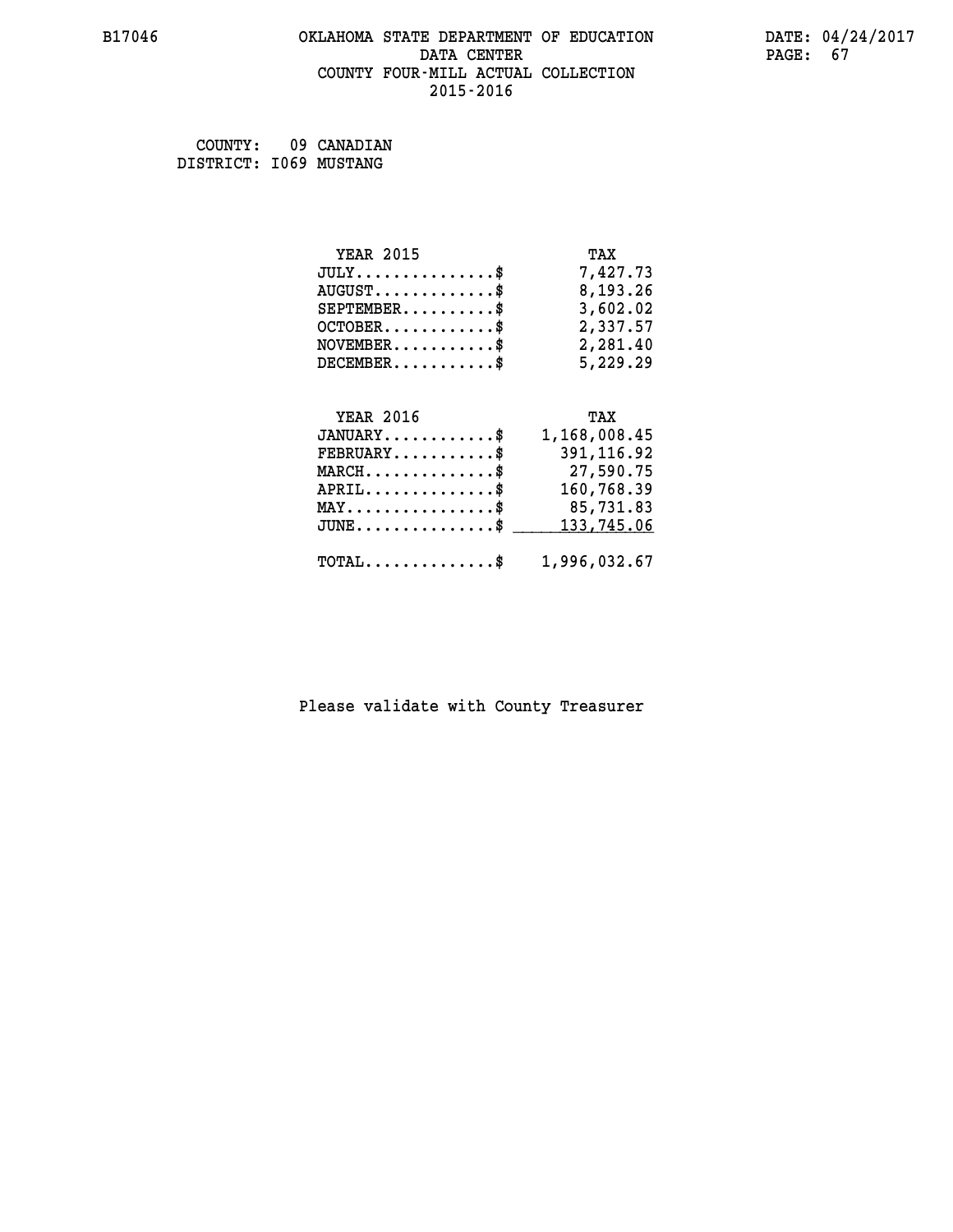#### **B17046 OKLAHOMA STATE DEPARTMENT OF EDUCATION DATE: 04/24/2017 DATA CENTER** PAGE: 68  **COUNTY FOUR-MILL ACTUAL COLLECTION 2015-2016**

 **COUNTY: 09 CANADIAN DISTRICT: I076 CALUMET**

| <b>YEAR 2015</b>                           | TAX        |
|--------------------------------------------|------------|
| $JULY$ \$                                  | 217.53     |
| $AUGUST$ \$                                | 228.81     |
| $SEPTEMENT.$                               | 97.56      |
| $OCTOBER$                                  | 63.30      |
| $NOVEMBER$ \$                              | 61.78      |
| $DECEMBER$ \$                              | 141.61     |
| <b>YEAR 2016</b>                           | TAX        |
| $JANUARY$ \$                               | 31,630.68  |
| $FEBRUARY$ \$                              | 10,591.78  |
| $MARCH$ \$                                 | 747.18     |
| $APRIL$ \$                                 | 4,353.75   |
| $MAX \dots \dots \dots \dots \dots$        | 2,321.70   |
| $JUNE$                                     | 3,669.97   |
| $\texttt{TOTAL} \dots \dots \dots \dots \$ | 54, 125.65 |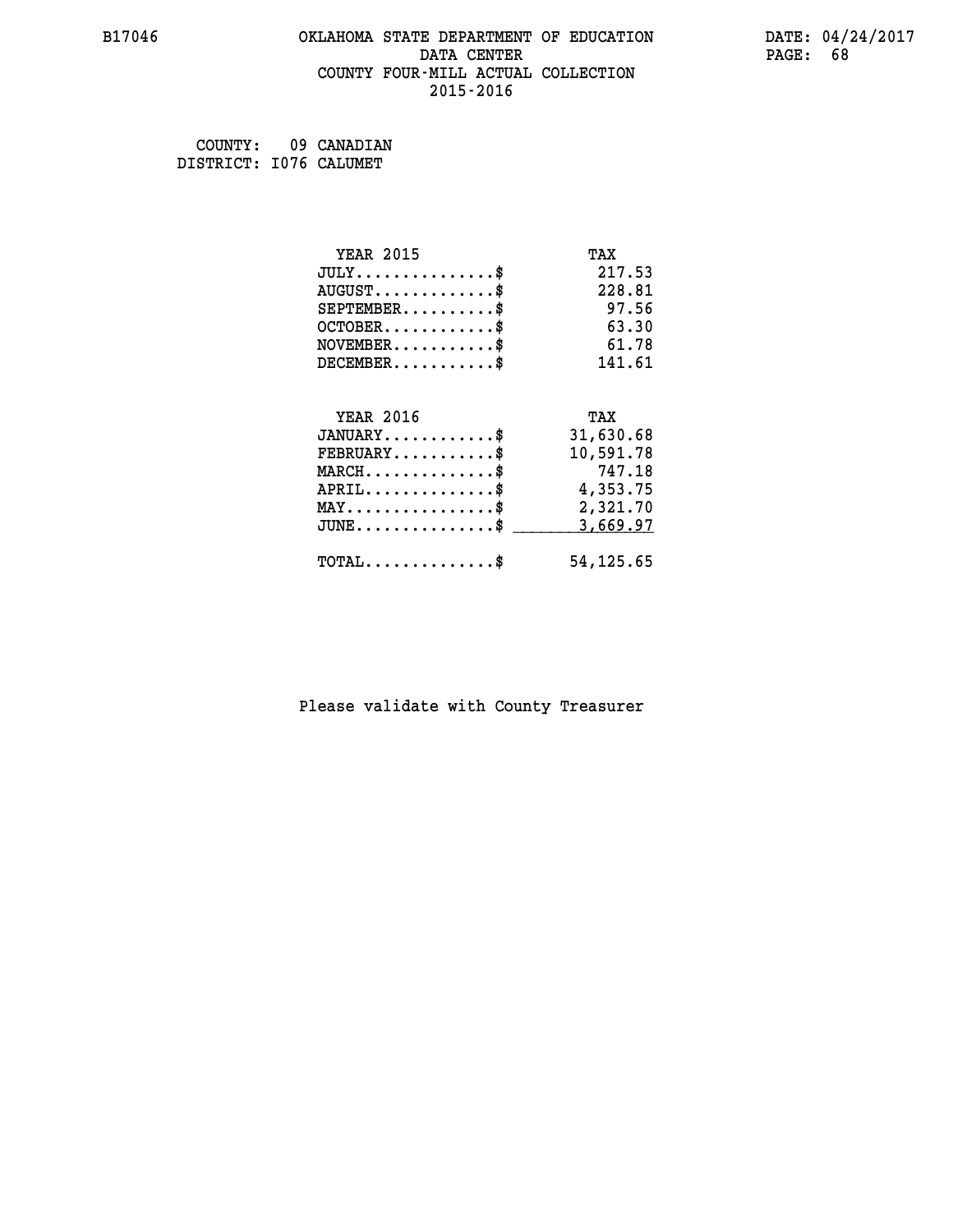#### **B17046 OKLAHOMA STATE DEPARTMENT OF EDUCATION DATE: 04/24/2017 DATA CENTER** PAGE: 69  **COUNTY FOUR-MILL ACTUAL COLLECTION 2015-2016**

 **COUNTY: 09 CANADIAN**

 **\*\*\*\*\*\* TOTALS \*\*\*\*\*\***

| <b>YEAR 2015</b>                 | TAX       |
|----------------------------------|-----------|
| $JULY$                           | 18,837.70 |
| $AUGUST \ldots \ldots \ldots$ \$ | 20,303.33 |
| $SEPTEMBER$ $\$                  | 8,919.29  |
| $OCTOBER$ \$                     | 5,829.40  |
| $NOVEMBER$ \$                    | 5,850.83  |
| $DECEMBER$                       | 75,604.50 |

## **YEAR 2016 TAX**

| $JANUARY$ \$                                            | 2,872,470.95 |
|---------------------------------------------------------|--------------|
| $FEBRUARY$                                              | 956,308.04   |
| $MARCH$ \$                                              | 76,005.82    |
| $APRIL$ \$                                              | 397,092.05   |
| $MAX \dots \dots \dots \dots \dots \$                   | 209,803.55   |
| $JUNE \dots \dots \dots \dots \$ 334,091.80             |              |
| $\texttt{TOTAL} \dots \dots \dots \dots \$ 4,981,117.26 |              |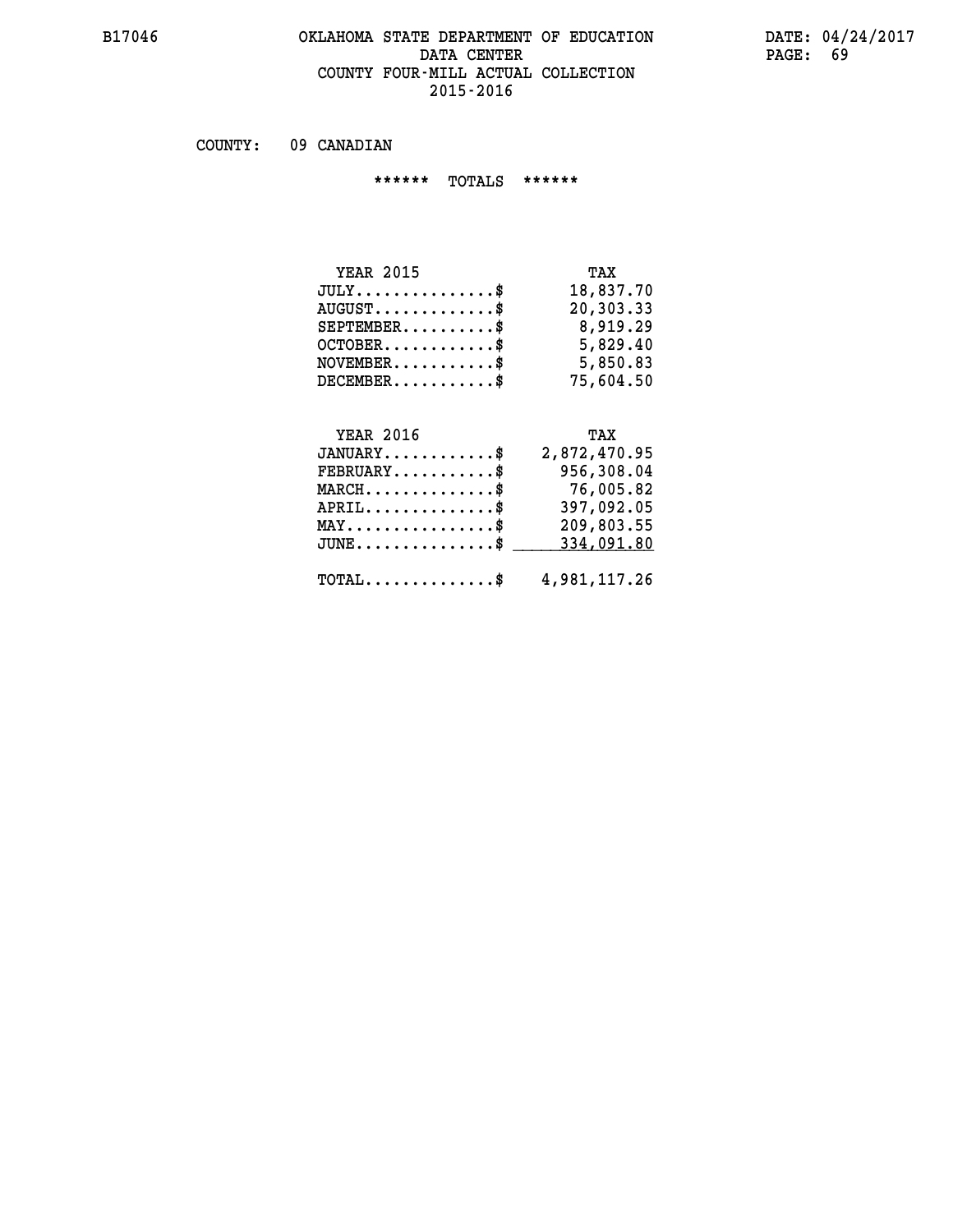#### **B17046 OKLAHOMA STATE DEPARTMENT OF EDUCATION DATE: 04/24/2017 DATA CENTER** PAGE: 70  **COUNTY FOUR-MILL ACTUAL COLLECTION 2015-2016**

 **COUNTY: 10 CARTER DISTRICT: C072 ZANEIS**

| <b>YEAR 2015</b>                                 | TAX        |
|--------------------------------------------------|------------|
| $JULY$ \$                                        | 233.95     |
| $AUGUST$ \$                                      | 180.69     |
| $SEPTEMBER$ \$                                   | 271.96     |
| $OCTOBER$ \$                                     | 130.29     |
| $\texttt{NOVEMBER} \dots \dots \dots \$          | 104.26     |
| $DECEMBER$ \$                                    | 7,101.27   |
|                                                  |            |
| <b>YEAR 2016</b>                                 | TAX        |
| $JANUARY$ \$                                     | 22,288.24  |
| $FEBRUARY$                                       | 8,321.39   |
| $\texttt{MARCH}\ldots\ldots\ldots\ldots\text{*}$ | 1,150.09   |
| $APRIL \ldots \ldots \ldots \ldots \$            | 7,519.42   |
| $\texttt{MAX} \dots \dots \dots \dots \dots \$   | 3,248.62   |
| $\texttt{JUNE} \dots \dots \dots \dots \dots \$$ | 1,586.61   |
| $\texttt{TOTAL} \dots \dots \dots \dots \$       | 52, 136.79 |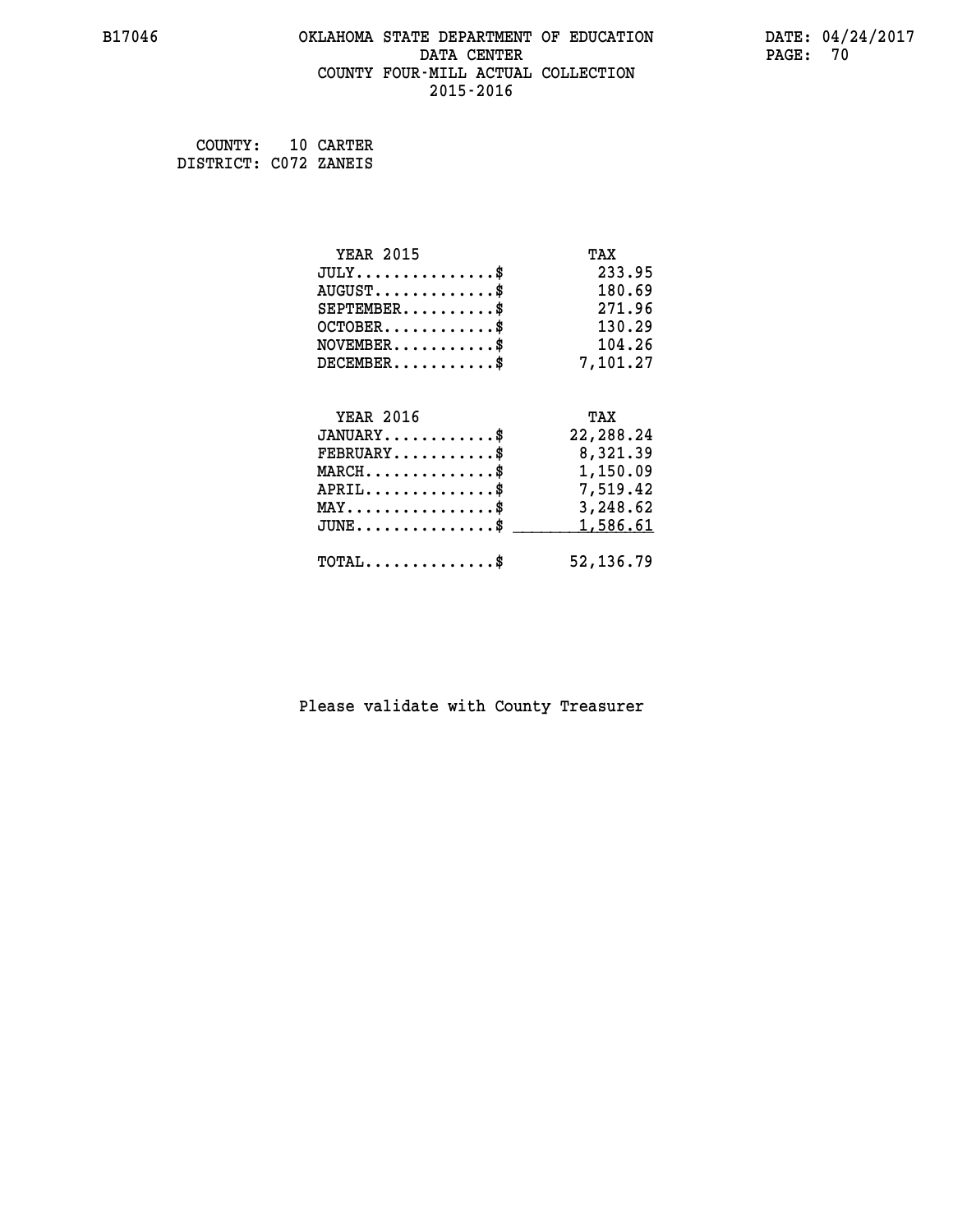#### **B17046 OKLAHOMA STATE DEPARTMENT OF EDUCATION DATE: 04/24/2017 DATA CENTER** PAGE: 71  **COUNTY FOUR-MILL ACTUAL COLLECTION 2015-2016**

| COUNTY:                | 10 CARTER |
|------------------------|-----------|
| DISTRICT: I019 ARDMORE |           |

| <b>YEAR 2015</b>                                                           | TAX        |
|----------------------------------------------------------------------------|------------|
| $JULY$ \$                                                                  | 2,552.87   |
| $AUGUST$ \$                                                                | 1,949.51   |
| $SEPTEMBER$ \$                                                             | 2,934.31   |
| $OCTOBER$ \$                                                               | 1,405.72   |
| $\verb NOVEMBER , \verb , \verb , \verb , \verb , \verb , \verb , \verb }$ | 1,124.89   |
| $DECEMBER$ \$                                                              | 76,619.21  |
|                                                                            |            |
| <b>YEAR 2016</b>                                                           | TAX        |
|                                                                            |            |
| $JANUARY$ \$                                                               | 240,479.29 |
| $FEBRUARY$                                                                 | 89,783.94  |
| $\texttt{MARCH}\ldots\ldots\ldots\ldots\$                                  | 12,408.89  |
| $APRIL \ldots \ldots \ldots \ldots *$                                      | 81,130.88  |
| $\texttt{MAX} \dots \dots \dots \dots \dots \$                             | 35,051.00  |
| $\texttt{JUNE} \dots \dots \dots \dots \dots \$$                           | 17,118.89  |
| $\texttt{TOTAL} \dots \dots \dots \dots \$                                 | 562,559.40 |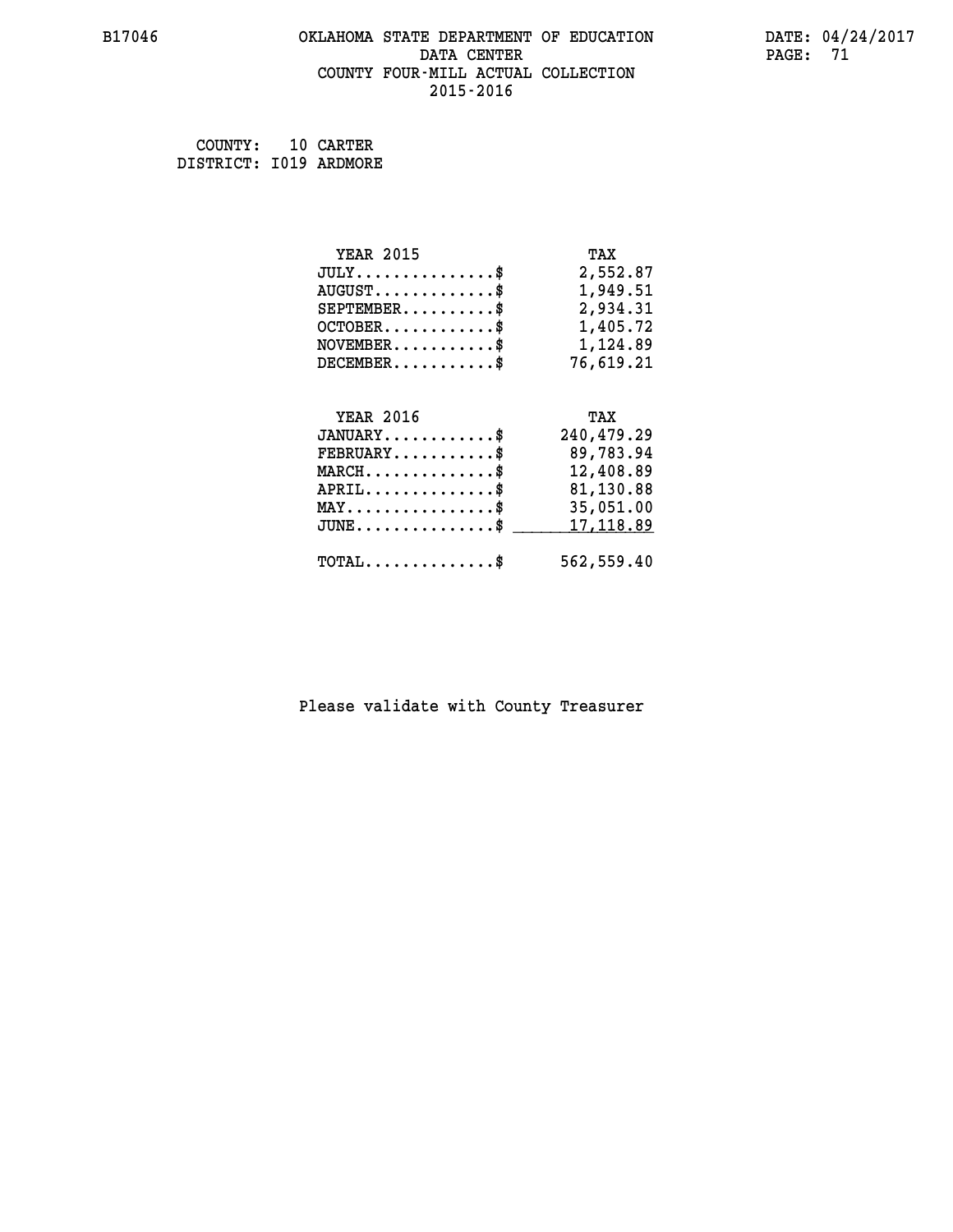#### **B17046 OKLAHOMA STATE DEPARTMENT OF EDUCATION DATE: 04/24/2017 DATA CENTER** PAGE: 72  **COUNTY FOUR-MILL ACTUAL COLLECTION 2015-2016**

 **COUNTY: 10 CARTER DISTRICT: I021 SPRINGER**

| <b>YEAR 2015</b>                               | TAX       |
|------------------------------------------------|-----------|
| $JULY$ \$                                      | 179.32    |
| $AUGUST$ \$                                    | 130.12    |
| $SEPTEMBER$ \$                                 | 195.84    |
| $OCTOBER$ \$                                   | 93.83     |
| $\texttt{NOVEMBER} \dots \dots \dots \$        | 75.07     |
| $DECEMBER$ \$                                  | 5, 113.57 |
|                                                |           |
| <b>YEAR 2016</b>                               | TAX       |
| $JANUARY$ \$                                   | 16,049.61 |
| $\texttt{FEBRUARY} \dots \dots \dots \$        | 5,992.19  |
| $MARCH$ \$                                     | 828.17    |
| $APRIL \ldots \ldots \ldots \ldots \$          | 5,414.67  |
| $\texttt{MAX} \dots \dots \dots \dots \dots \$ | 2,339.29  |
| $JUNE$ \$                                      | 1,142.51  |
| $\texttt{TOTAL} \dots \dots \dots \dots \$     | 37,554.19 |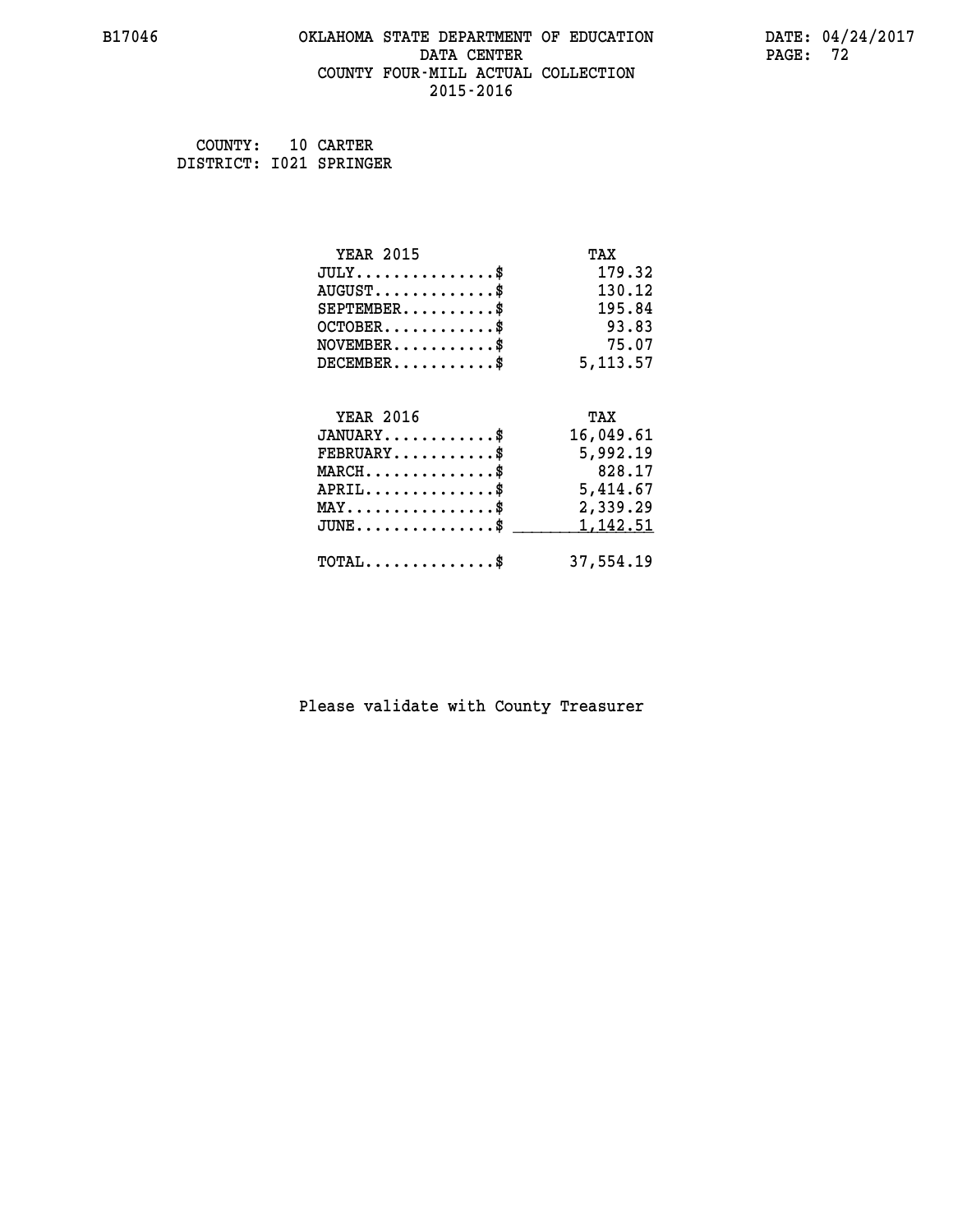#### **B17046 OKLAHOMA STATE DEPARTMENT OF EDUCATION DATE: 04/24/2017 DATA CENTER** PAGE: 73  **COUNTY FOUR-MILL ACTUAL COLLECTION 2015-2016**

 **COUNTY: 10 CARTER DISTRICT: I027 PLAINVIEW**

| <b>YEAR 2015</b>                               | TAX         |
|------------------------------------------------|-------------|
| $JULY$ \$                                      | 1,259.74    |
| $AUGUST$ \$                                    | 975.66      |
| $SEPTEMBER$ \$                                 | 1,468.53    |
| $OCTOBER$ \$                                   | 703.51      |
| $NOVEMBER$ \$                                  | 562.97      |
| $DECEMBER$ \$                                  | 38, 345. 35 |
|                                                |             |
| <b>YEAR 2016</b>                               | TAX         |
| $JANUARY$ \$                                   | 120,351.86  |
| $FEBRUARY$                                     | 44,933.88   |
| $MARCH$ \$                                     | 6,210.22    |
| $APRIL$ \$                                     | 40,603.31   |
| $\texttt{MAX} \dots \dots \dots \dots \dots \$ | 17,541.87   |
| $JUNE$ \$                                      | 8,567.43    |
| $\texttt{TOTAL} \dots \dots \dots \dots$ \$    | 281,524.33  |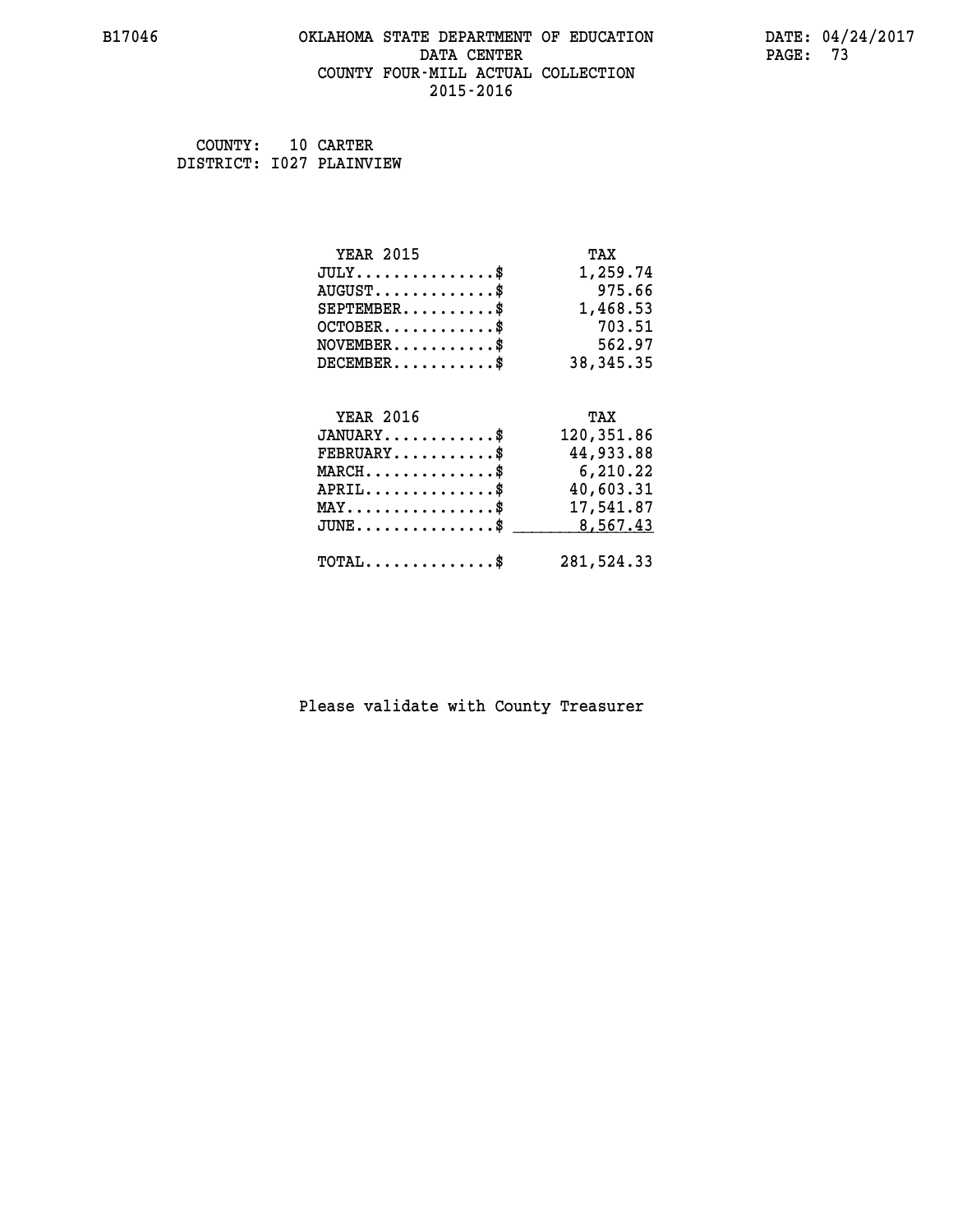#### **B17046 OKLAHOMA STATE DEPARTMENT OF EDUCATION DATE: 04/24/2017 DATA CENTER PAGE: 74 COUNTY FOUR-MILL ACTUAL COLLECTION 2015-2016**

 **COUNTY: 10 CARTER DISTRICT: I032 LONE GROVE**

| <b>YEAR 2015</b>                               | TAX        |
|------------------------------------------------|------------|
| $JULY$ \$                                      | 1,219.19   |
| $AUGUST$ \$                                    | 947.97     |
| $SEPTEMBER$ \$                                 | 1,426.83   |
| $OCTOBER$ \$                                   | 683.53     |
| $\texttt{NOVEMBER} \dots \dots \dots \$        | 546.97     |
| $DECEMBER$ \$                                  | 37,256.68  |
|                                                |            |
| <b>YEAR 2016</b>                               | TAX        |
| $JANUARY$ \$                                   | 116,934.93 |
| $FEBRUARY$                                     | 43,658.14  |
| $MARCH$ \$                                     | 6,033.92   |
| $APRIL$ \$                                     | 39,450.52  |
| $\texttt{MAX} \dots \dots \dots \dots \dots \$ | 17,043.83  |
| $JUNE$ \$                                      | 8,324.19   |
| $\texttt{TOTAL} \dots \dots \dots \dots \$     | 273,526.70 |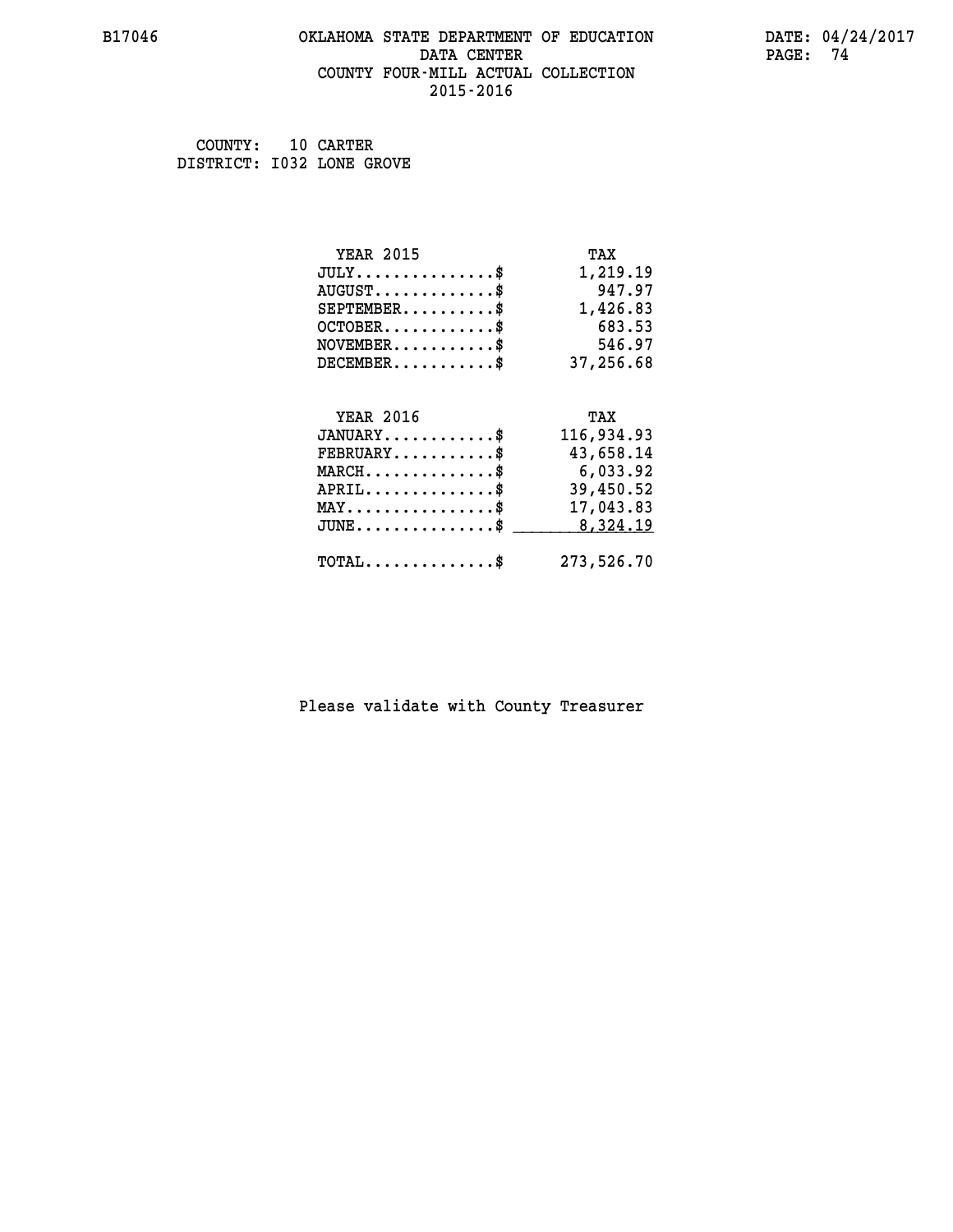#### **B17046 OKLAHOMA STATE DEPARTMENT OF EDUCATION DATE: 04/24/2017 DATA CENTER** PAGE: 75  **COUNTY FOUR-MILL ACTUAL COLLECTION 2015-2016**

 **COUNTY: 10 CARTER DISTRICT: I043 WILSON**

| <b>YEAR 2015</b>                               | TAX       |
|------------------------------------------------|-----------|
| $JULY$ \$                                      | 421.39    |
| $AUGUST$ \$                                    | 306.48    |
| $SEPTEMENT.$ \$                                | 461.30    |
| $OCTOBER$ \$                                   | 221.00    |
| $NOVEMBER$ \$                                  | 176.84    |
| $DECEMBER$ \$                                  | 12,045.34 |
|                                                |           |
| <b>YEAR 2016</b>                               | TAX       |
| $JANUARY$                                      | 37,805.89 |
| $FEBRUARY$                                     | 14,115.00 |
| $MARCH$ \$                                     | 1,950.80  |
| $APRIL$ \$                                     | 12,754.63 |
| $\texttt{MAX} \dots \dots \dots \dots \dots \$ | 5,510.39  |
| $JUNE \dots \dots \dots \dots \$               | 2,691.27  |
|                                                |           |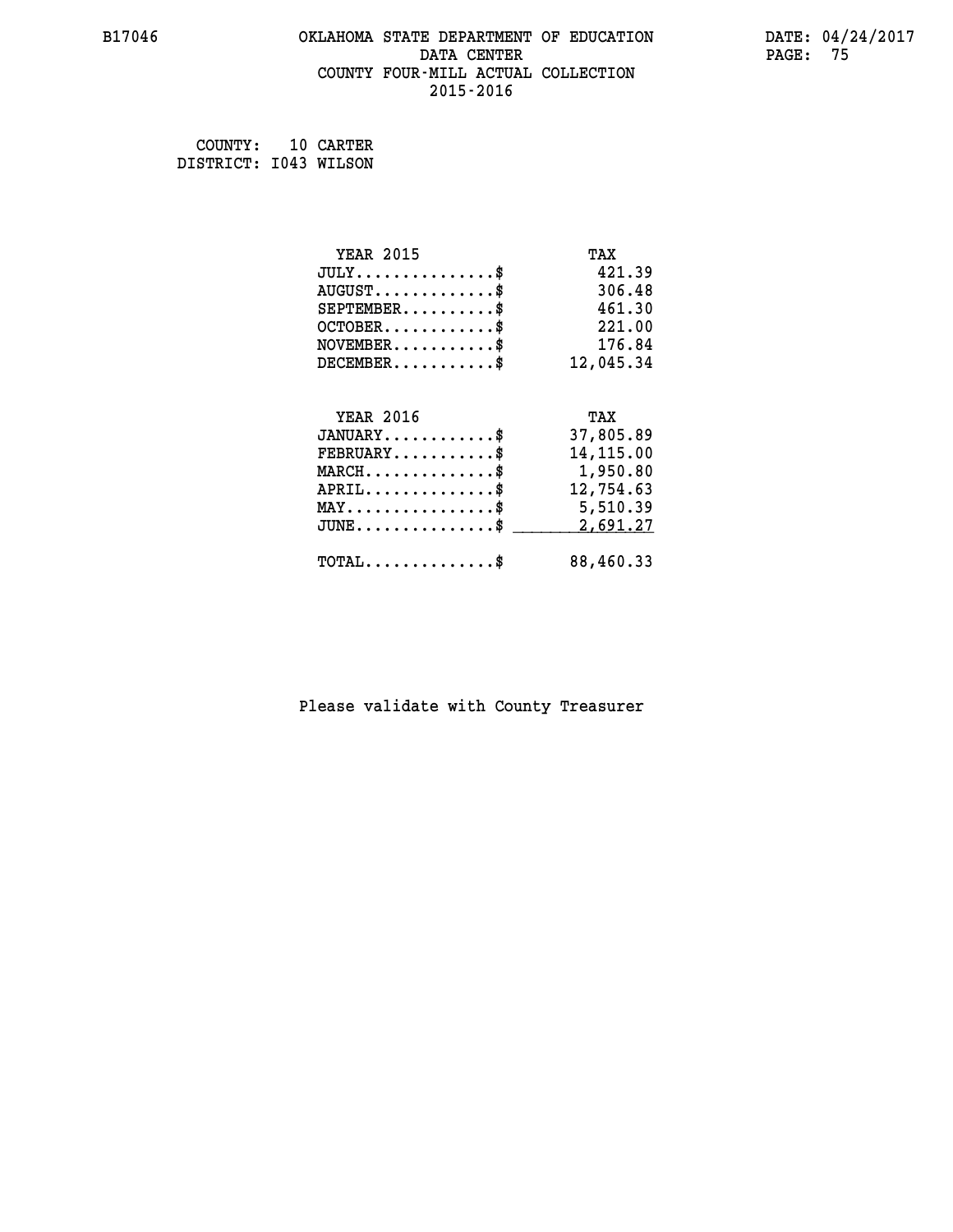#### **B17046 OKLAHOMA STATE DEPARTMENT OF EDUCATION DATE: 04/24/2017 DATA CENTER** PAGE: 76  **COUNTY FOUR-MILL ACTUAL COLLECTION 2015-2016**

 **COUNTY: 10 CARTER DISTRICT: I055 HEALDTON**

| <b>YEAR 2015</b>                               | TAX       |
|------------------------------------------------|-----------|
| $JULY$ \$                                      | 459.31    |
| $AUGUST$ \$                                    | 329.19    |
| $SEPTEMENT.$ \$                                | 495.49    |
| $OCTOBER$ \$                                   | 237.36    |
| $NOVEMBER$ \$                                  | 189.95    |
| $DECEMBER$ \$                                  | 12,937.83 |
|                                                |           |
| <b>YEAR 2016</b>                               | TAX       |
| $JANUARY$ \$                                   | 40,607.04 |
| $FEBRUARY$                                     | 15,160.81 |
| $MARCH$ \$                                     | 2,095.36  |
| $APRIL$ \$                                     | 13,699.65 |
| $\texttt{MAX} \dots \dots \dots \dots \dots \$ | 5,918.66  |
| $JUNE$ \$                                      | 2,890.67  |
| $\texttt{TOTAL} \dots \dots \dots \dots \$     | 95,021.32 |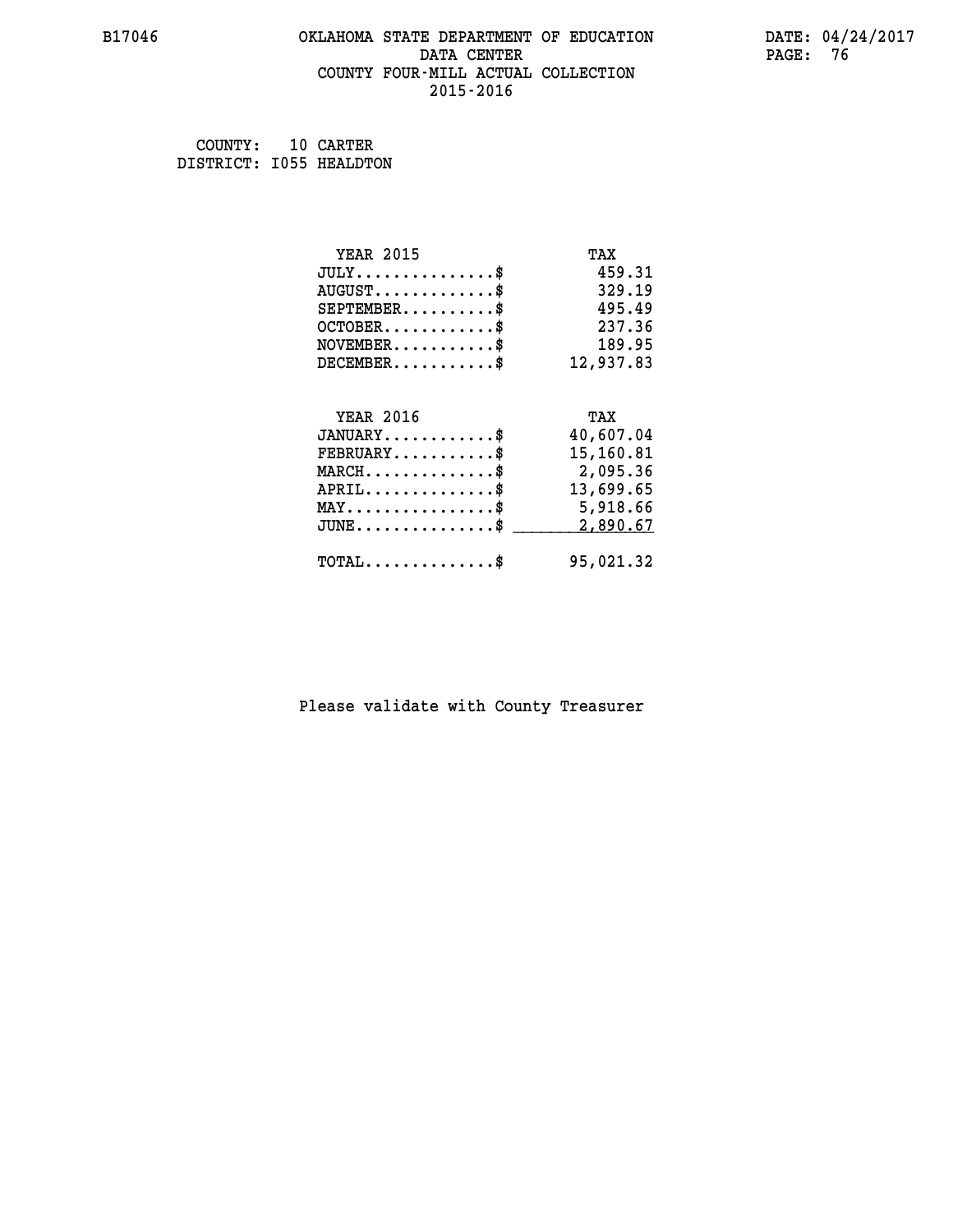#### **B17046 OKLAHOMA STATE DEPARTMENT OF EDUCATION DATE: 04/24/2017 DATA CENTER** PAGE: 77  **COUNTY FOUR-MILL ACTUAL COLLECTION 2015-2016**

 **COUNTY: 10 CARTER DISTRICT: I074 FOX**

| <b>YEAR 2015</b>                               | TAX       |
|------------------------------------------------|-----------|
| $JULY$ \$                                      | 261.96    |
| $AUGUST$ \$                                    | 200.77    |
| $SEPTEMBER$ \$                                 | 302.20    |
| $OCTOBER$ \$                                   | 144.78    |
| $\texttt{NOVEMBER} \dots \dots \dots \$        | 115.86    |
| $DECEMBER$ \$                                  | 7,890.77  |
|                                                |           |
| <b>YEAR 2016</b>                               | TAX       |
| $JANUARY$ \$                                   | 24,766.26 |
| $FEBRUARY$                                     | 9,246.58  |
| $MARCH$ \$                                     | 1,277.95  |
| $APRIL$                                        | 8,355.44  |
| $\texttt{MAX} \dots \dots \dots \dots \dots \$ | 3,609.81  |
| $JUNE \ldots \ldots \ldots \ldots \ldots$ \$   | 1,763.03  |
| $\texttt{TOTAL} \dots \dots \dots \dots \$     | 57,935.41 |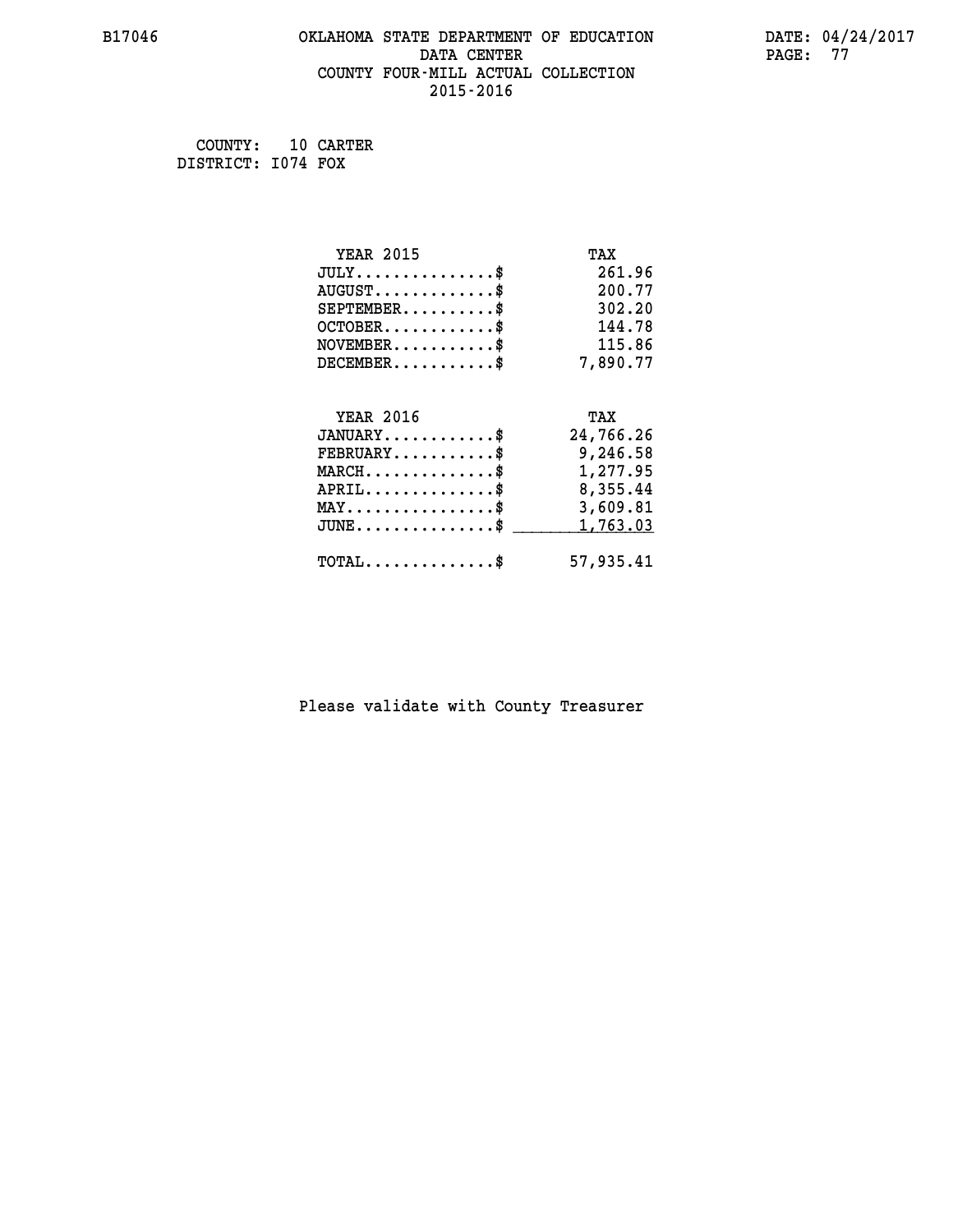#### **B17046 OKLAHOMA STATE DEPARTMENT OF EDUCATION DATE: 04/24/2017 DATA CENTER** PAGE: 78  **COUNTY FOUR-MILL ACTUAL COLLECTION 2015-2016**

 **COUNTY: 10 CARTER DISTRICT: I077 DICKSON**

| <b>YEAR 2015</b>                                   | TAX        |
|----------------------------------------------------|------------|
| $JULY$ \$                                          | 1,109.49   |
| $AUGUST$ \$                                        | 832.69     |
| $SEPTEMBER$ \$                                     | 1,253.30   |
| $OCTOBER$ \$                                       | 600.40     |
| $NOVEMBER$ \$                                      | 480.46     |
| $DECEMBER$ \$                                      | 32,725.99  |
|                                                    |            |
| <b>YEAR 2016</b>                                   | TAX        |
| $JANUARY$ \$                                       | 102,714.62 |
| $FEBRUARY$                                         | 38,348.94  |
| $MARCH$ \$                                         | 5,300.14   |
| $APRIL$ \$                                         | 34,653.03  |
| $\texttt{MAX} \dots \dots \dots \dots \dots \$     | 14,971.16  |
| $\texttt{JUNE} \dots \dots \dots \dots \texttt{S}$ | 7,311.91   |
| $TOTAL$ \$                                         | 240,302.13 |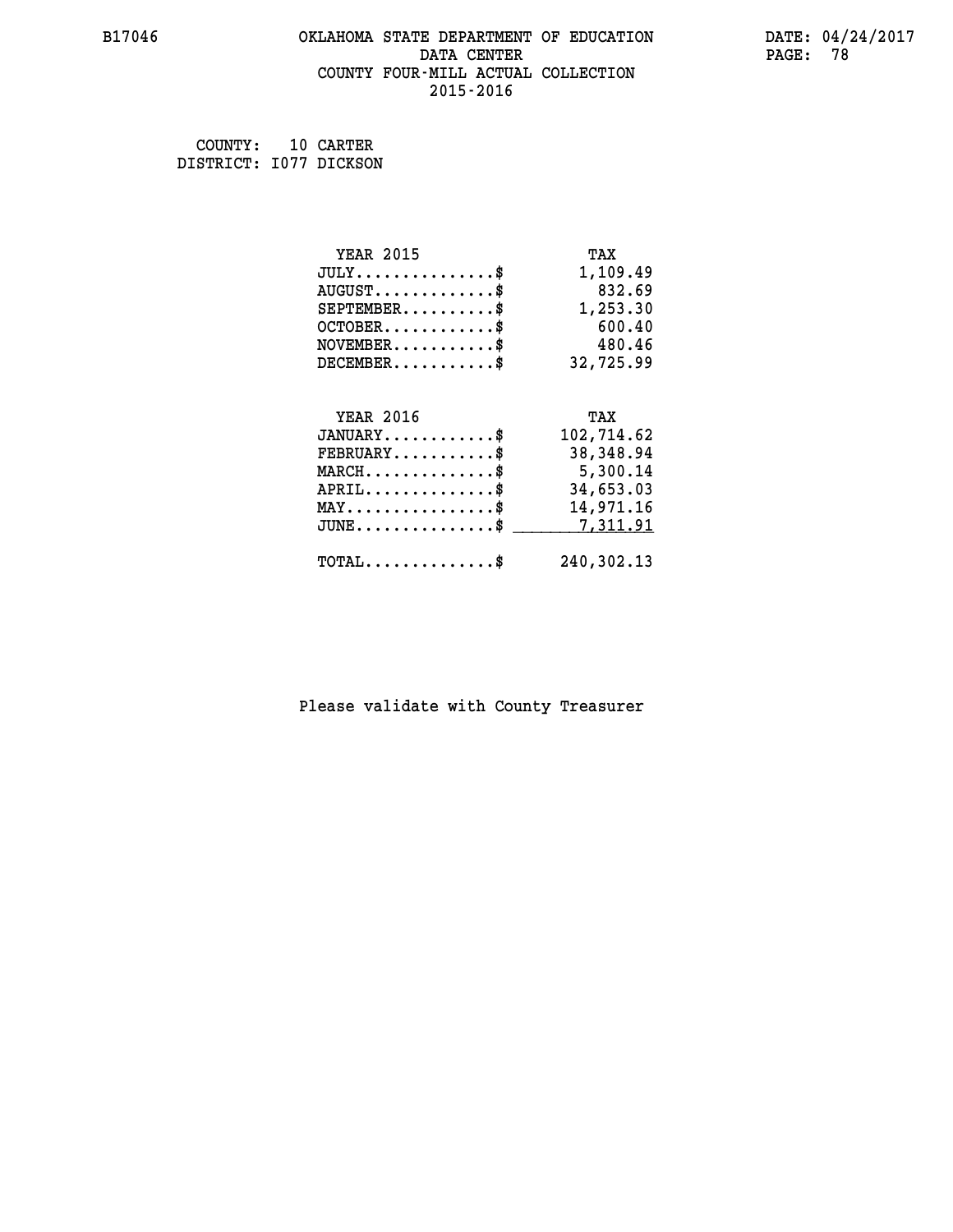#### **B17046 OKLAHOMA STATE DEPARTMENT OF EDUCATION DATE: 04/24/2017 DATA CENTER** PAGE: 79  **COUNTY FOUR-MILL ACTUAL COLLECTION 2015-2016**

 **COUNTY: 10 CARTER**

 **\*\*\*\*\*\* TOTALS \*\*\*\*\*\***

| <b>YEAR 2015</b>                 | TAX        |
|----------------------------------|------------|
| $JULY \ldots \ldots \ldots \$    | 7,697.22   |
| $AUGUST \ldots \ldots \ldots$ \$ | 5,853.08   |
| $SEPTEMBER$                      | 8,809.76   |
| $OCTOBER$ \$                     | 4,220.42   |
| $NOVEMBER$ \$                    | 3,377.27   |
| DECEMENT.                        | 230,036.01 |

### **YEAR 2016**

| <b>YEAR 2016</b>                                        | TAX        |
|---------------------------------------------------------|------------|
| $JANUARY$ \$                                            | 721,997.74 |
| $FEBRUARY$                                              | 269,560.87 |
| $MARCH$ \$                                              | 37,255.54  |
| $APRIL$ \$                                              | 243,581.55 |
| $MAX \dots \dots \dots \dots \dots \$                   | 105,234.63 |
| JUNE\$ 51,396.51                                        |            |
| $\texttt{TOTAL} \dots \dots \dots \dots \$ 1,689,020.60 |            |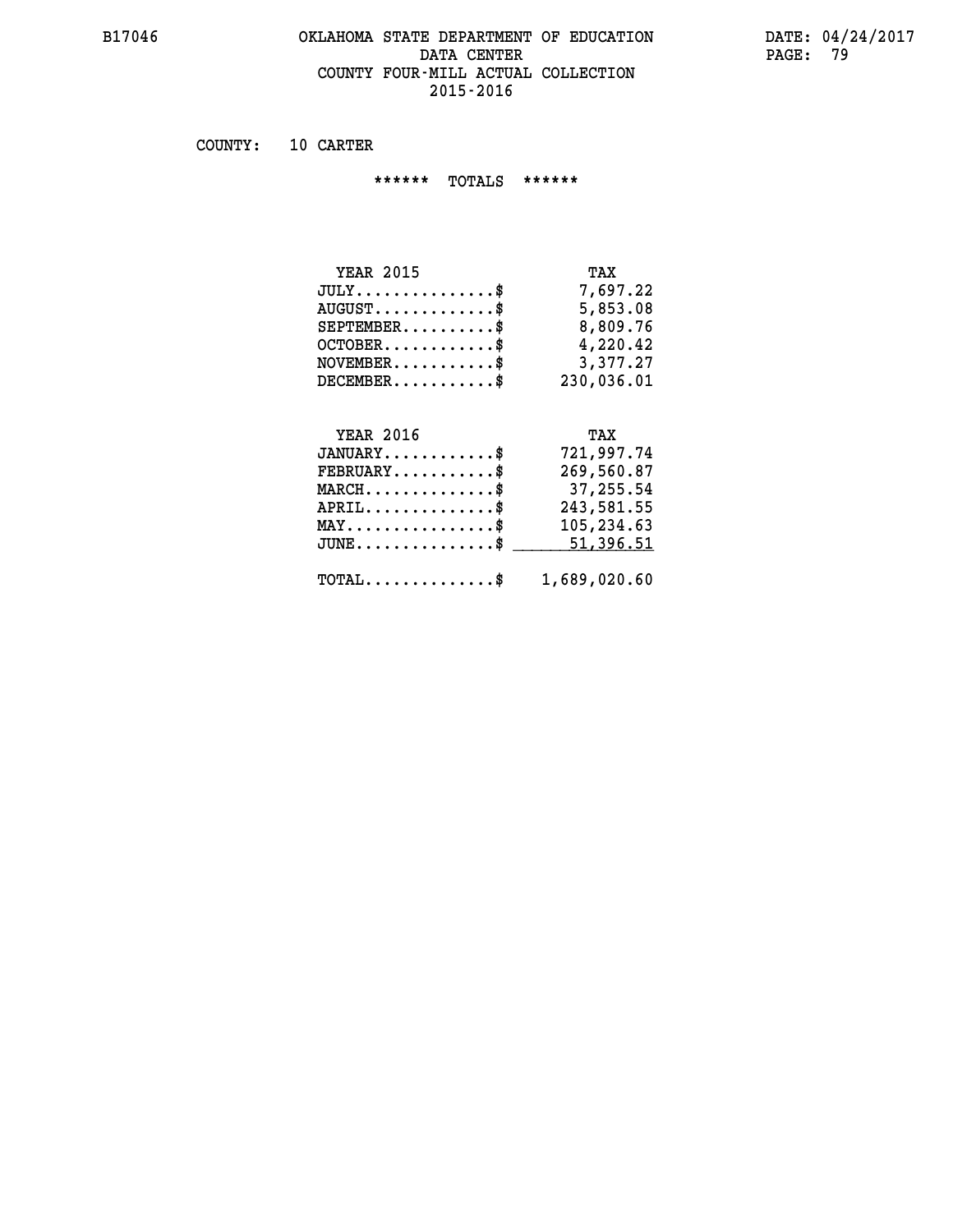#### **B17046 OKLAHOMA STATE DEPARTMENT OF EDUCATION DATE: 04/24/2017 DATA CENTER** PAGE: 80  **COUNTY FOUR-MILL ACTUAL COLLECTION 2015-2016**

 **COUNTY: 11 CHEROKEE DISTRICT: C010 LOWREY**

| <b>YEAR 2015</b>                           | TAX       |
|--------------------------------------------|-----------|
| $JULY$ \$                                  | 116.02    |
| $AUGUST$ \$                                | 121.91    |
| $SEPTEMBER$ \$                             | 102.67    |
| $OCTOBER$ \$                               | 76.81     |
| $NOVEMBER$ \$                              | 49.69     |
| $DECEMBER$ \$                              | 28.90     |
|                                            |           |
| <b>YEAR 2016</b>                           | TAX       |
| $JANUARY$ \$                               | 7,392.83  |
| $FEBRUARY$                                 | 3,746.22  |
| $MARCH$ \$                                 | 480.91    |
| $APRIL \ldots \ldots \ldots \$             | 1,376.54  |
| $MAX \dots \dots \dots \dots \dots$        | 373.33    |
| $JUNE$ \$                                  | 133.81    |
| $\texttt{TOTAL} \dots \dots \dots \dots \$ | 13,999.64 |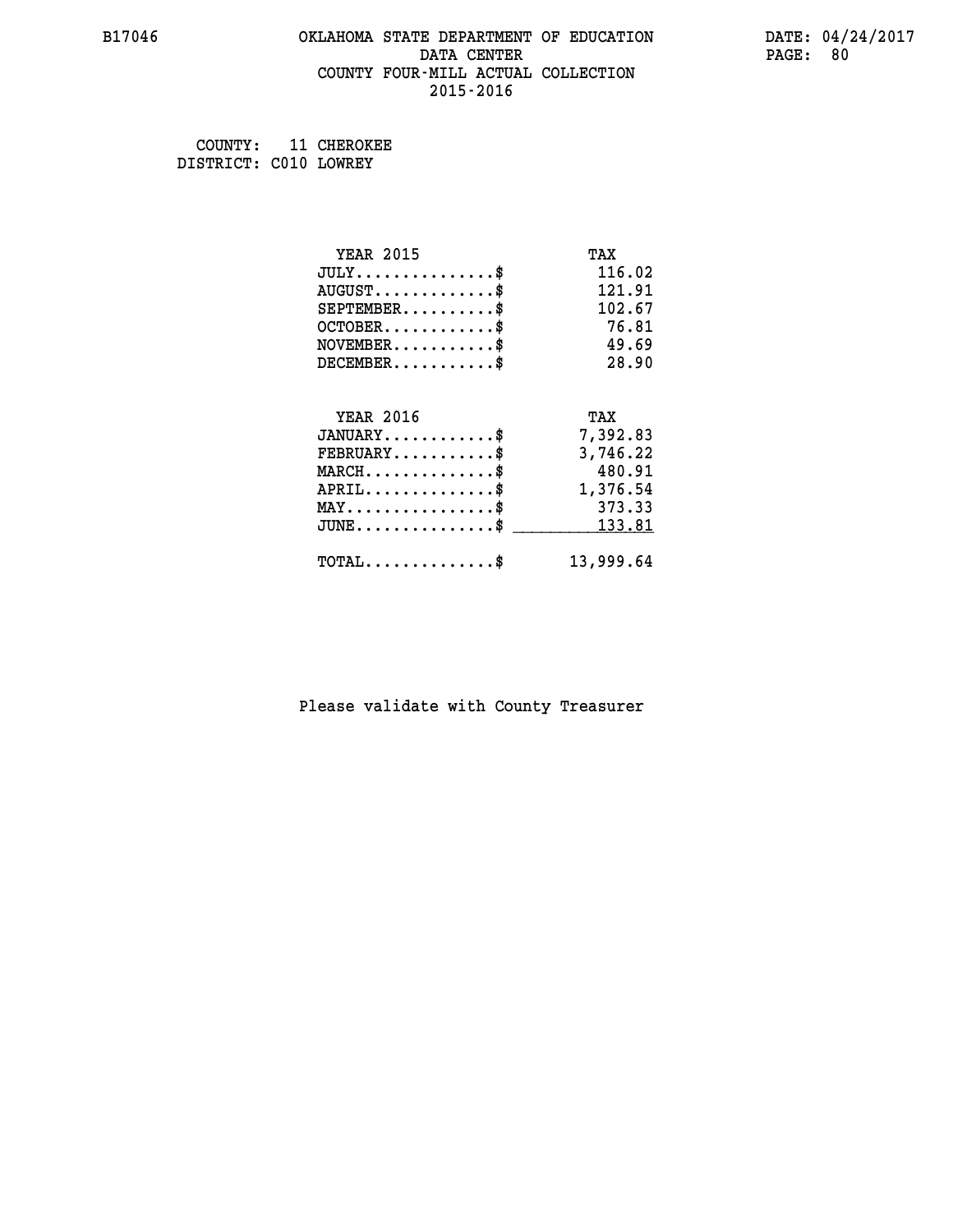#### **B17046 OKLAHOMA STATE DEPARTMENT OF EDUCATION DATE: 04/24/2017 DATA CENTER** PAGE: 81  **COUNTY FOUR-MILL ACTUAL COLLECTION 2015-2016**

 **COUNTY: 11 CHEROKEE DISTRICT: C014 NORWOOD**

| <b>YEAR 2015</b>                             | TAX       |
|----------------------------------------------|-----------|
| $JULY$ \$                                    | 146.44    |
| $AUGUST$ \$                                  | 481.12    |
| $SEPTEMBER$ \$                               | 129.59    |
| $OCTOBER$ \$                                 | 96.94     |
| $NOVEMBER$ \$                                | 62.72     |
| $DECEMBER$ \$                                | 66.22     |
|                                              |           |
| <b>YEAR 2016</b>                             | TAX       |
| $JANUARY$                                    | 9,331.30  |
| $FEBRUARY$                                   | 4,728.52  |
| $MARCH$ \$                                   | 606.40    |
| $APRIL$ \$                                   | 1,737.48  |
| $MAX \dots \dots \dots \dots \dots$          | 471.22    |
| $JUNE \ldots \ldots \ldots \ldots \ldots$ \$ | 168.88    |
| $\texttt{TOTAL} \dots \dots \dots \dots \$   | 18,026.83 |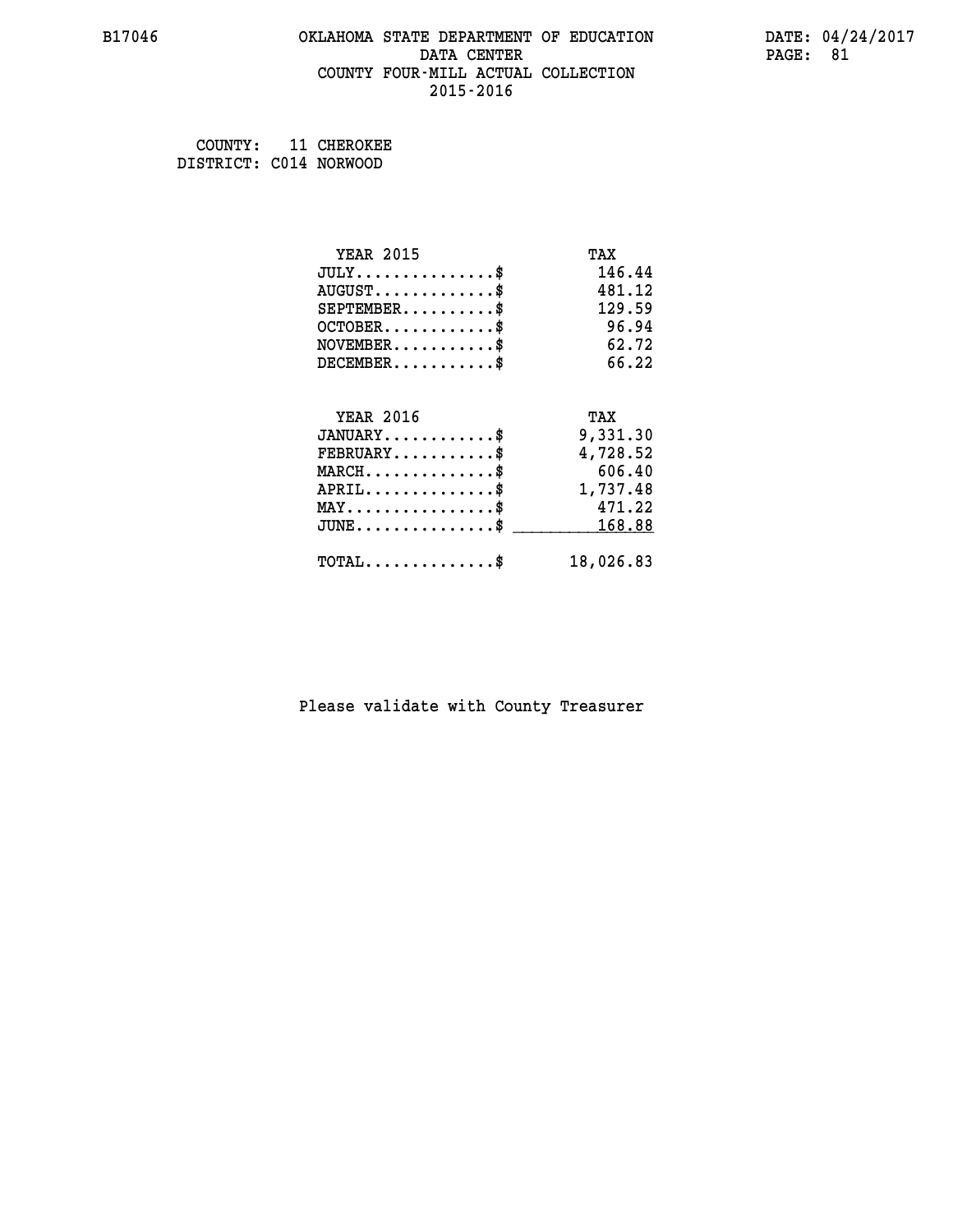#### **B17046 OKLAHOMA STATE DEPARTMENT OF EDUCATION DATE: 04/24/2017 DATA CENTER** PAGE: 82  **COUNTY FOUR-MILL ACTUAL COLLECTION 2015-2016**

 **COUNTY: 11 CHEROKEE DISTRICT: C021 WOODALL**

| <b>YEAR 2015</b>                                                          | TAX       |
|---------------------------------------------------------------------------|-----------|
| $JULY$ \$                                                                 | 385.04    |
| $AUGUST$ \$                                                               | 404.62    |
| $SEPTEMBER$ \$                                                            | 340.76    |
| $OCTOBER$ \$                                                              | 254.90    |
| $\verb NOVEMBER , \verb , \verb , \verb , \verb , \verb , \verb , \verb $ | 164.91    |
| $DECEMBER$ \$                                                             | 95.90     |
| <b>YEAR 2016</b>                                                          | TAX       |
| $JANUARY$                                                                 | 24,535.57 |
| $\texttt{FEBRUARY} \dots \dots \dots \$                                   | 12,433.12 |
|                                                                           |           |
| MARCH\$ 1,594.29                                                          |           |
| $APRIL \ldots \ldots \ldots \ldots \$                                     | 4,568.51  |
| MAY\$ 1,239.03                                                            |           |
| $JUNE \dots \dots \dots \dots \$ 444.08                                   |           |
| $\texttt{TOTAL} \dots \dots \dots \dots$ \$                               | 46,460.73 |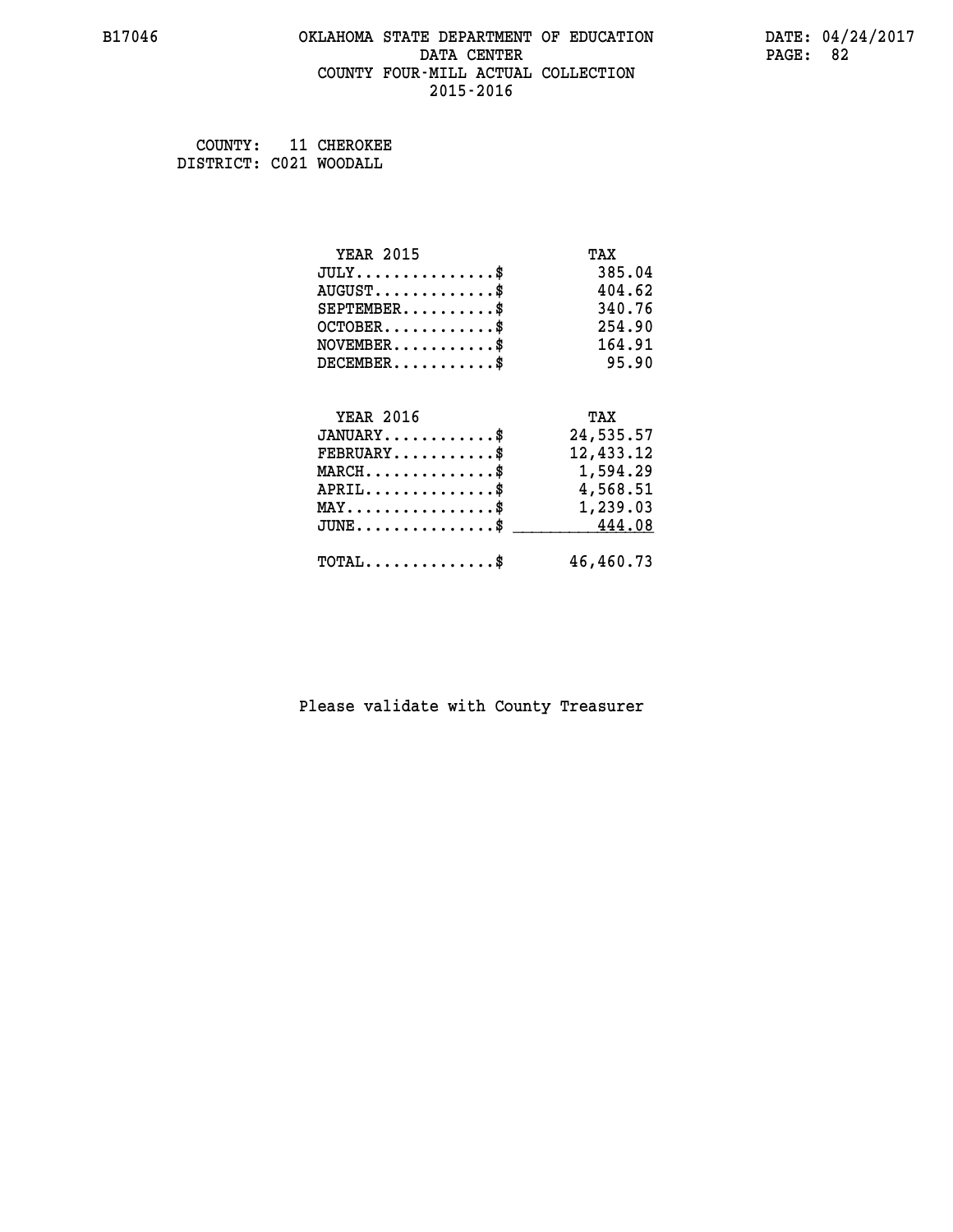#### **B17046 OKLAHOMA STATE DEPARTMENT OF EDUCATION DATE: 04/24/2017 DATA CENTER** PAGE: 83  **COUNTY FOUR-MILL ACTUAL COLLECTION 2015-2016**

 **COUNTY: 11 CHEROKEE DISTRICT: C026 SHADY GROVE**

| <b>YEAR 2015</b>                            | TAX       |
|---------------------------------------------|-----------|
| $JULY$ \$                                   | 115.79    |
| $AUGUST$ \$                                 | 121.66    |
| $SEPTEMENT.$ \$                             | 102.48    |
| $OCTOBER$ \$                                | 76.66     |
| $NOVEMBER$ \$                               | 49.56     |
| $DECEMBER$ \$                               | 28.84     |
|                                             |           |
| <b>YEAR 2016</b>                            | TAX       |
| $JANUARY$                                   | 7,377.52  |
| $FEBRUARY$                                  | 3,738.48  |
| $MARCH$ \$                                  | 479.37    |
| $APRIL$ \$                                  | 1,373.68  |
| $MAX \dots \dots \dots \dots \dots$         | 372.58    |
| $JUNE$ \$                                   | 133.52    |
| $\texttt{TOTAL} \dots \dots \dots \dots$ \$ | 13,970.14 |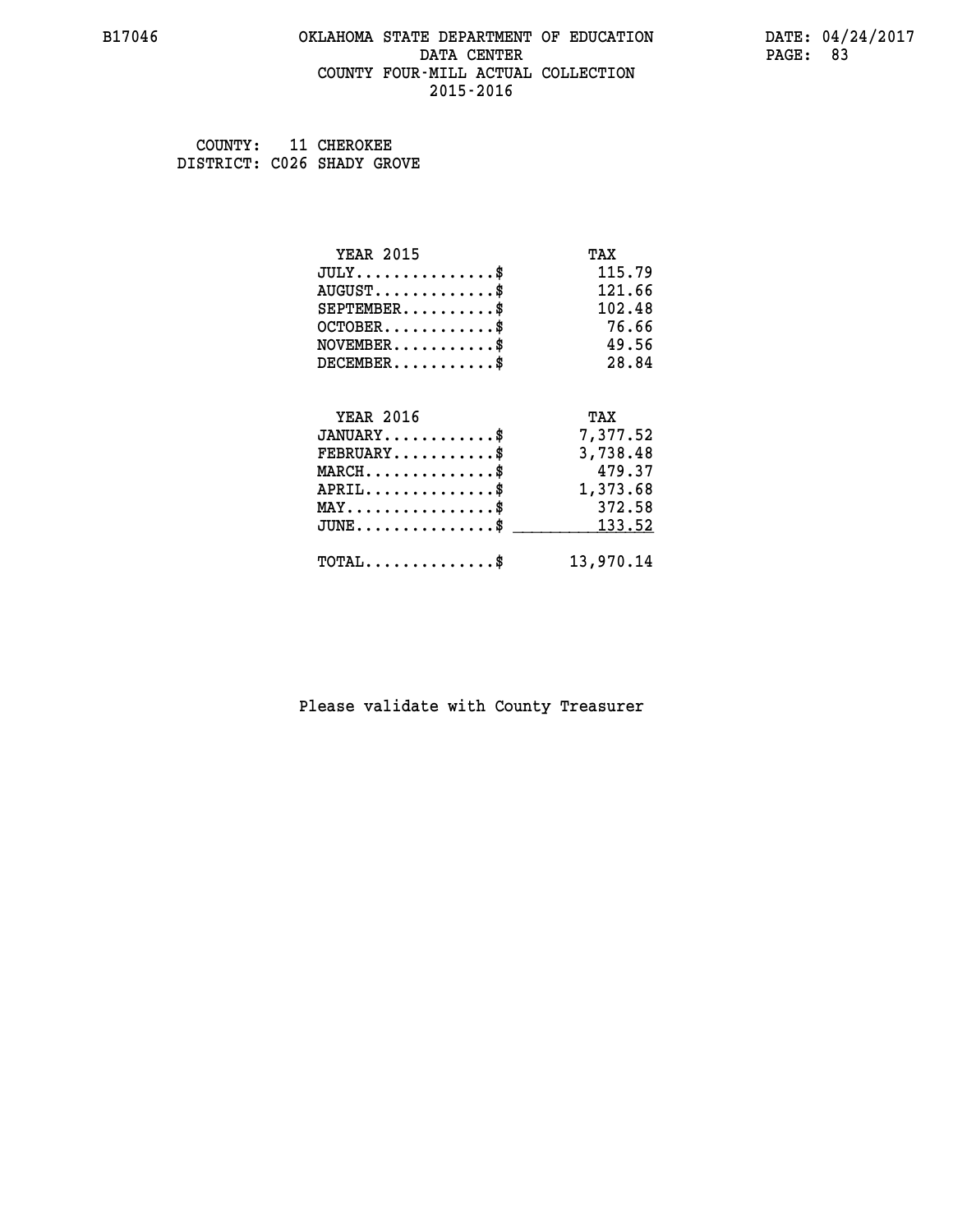#### **B17046 OKLAHOMA STATE DEPARTMENT OF EDUCATION DATE: 04/24/2017 DATA CENTER** PAGE: 84  **COUNTY FOUR-MILL ACTUAL COLLECTION 2015-2016**

 **COUNTY: 11 CHEROKEE DISTRICT: C031 PEGGS**

| <b>YEAR 2015</b>                           | TAX       |
|--------------------------------------------|-----------|
| $JULY$ \$                                  | 198.41    |
| $AUGUST$ \$                                | 208.49    |
| $SEPTEMBER$ \$                             | 175.59    |
| $OCTOBER$ \$                               | 131.35    |
| $NOVEMBER$ \$                              | 84.98     |
| $DECEMBER$ \$                              | 49.41     |
|                                            |           |
| <b>YEAR 2016</b>                           | TAX       |
| $JANUARY$ \$                               | 12,642.88 |
| $FEBRUARY$                                 | 6,406.63  |
| $MARCH$ \$                                 | 821.51    |
| $APRIL$ \$                                 | 2,354.09  |
| $MAX \dots \dots \dots \dots \dots$        | 638.46    |
| $JUNE$ \$                                  | 228.83    |
| $\texttt{TOTAL} \dots \dots \dots \dots \$ | 23,940.63 |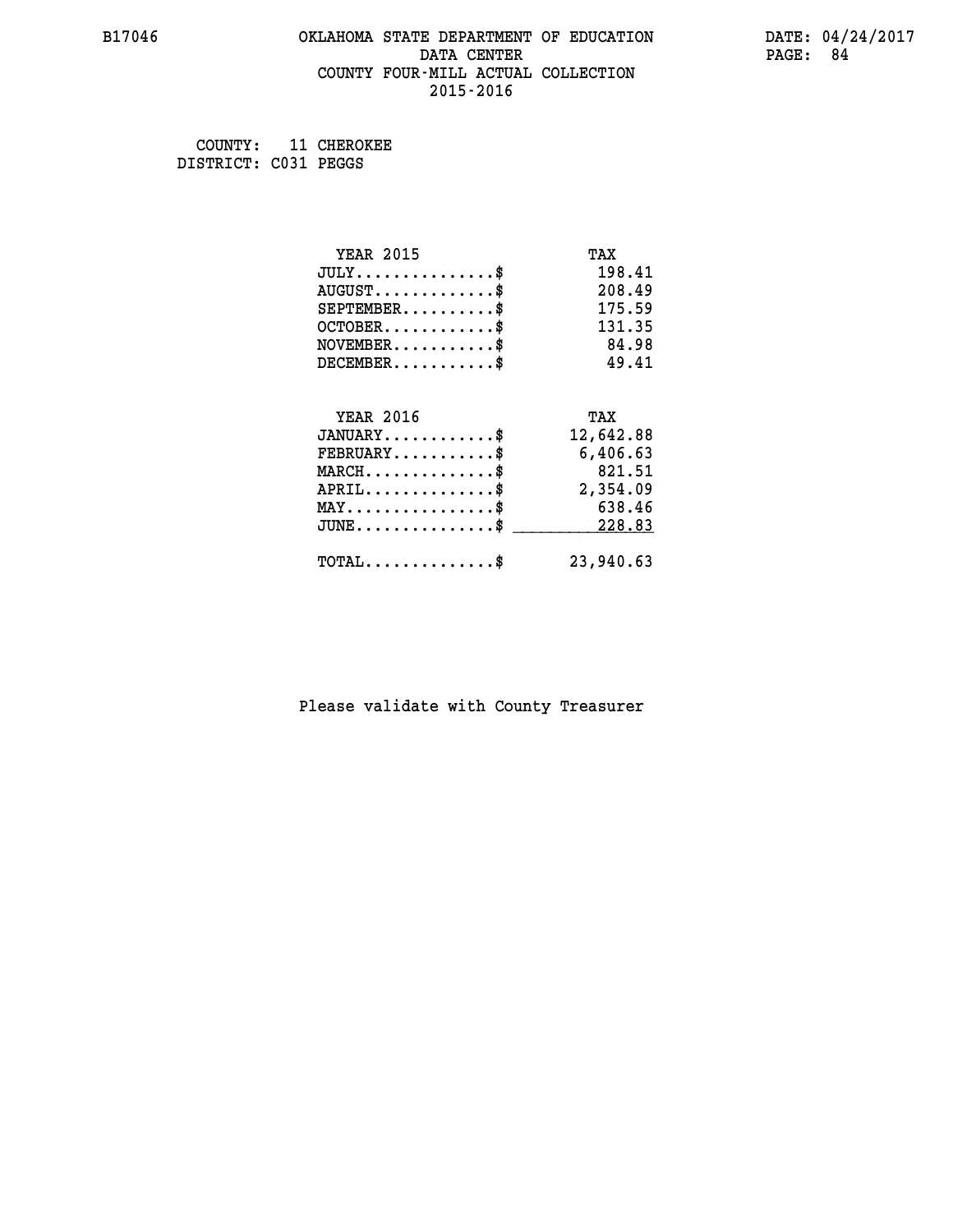#### **B17046 OKLAHOMA STATE DEPARTMENT OF EDUCATION DATE: 04/24/2017 DATA CENTER** PAGE: 85  **COUNTY FOUR-MILL ACTUAL COLLECTION 2015-2016**

 **COUNTY: 11 CHEROKEE DISTRICT: C034 GRAND VIEW**

| <b>YEAR 2015</b>                               | TAX       |
|------------------------------------------------|-----------|
| $JULY$ \$                                      | 447.86    |
| $AUGUST$ \$                                    | 470.63    |
| $SEPTEMBER$ \$                                 | 396.35    |
| $OCTOBER$ \$                                   | 296.49    |
| $NOVEMBER$ \$                                  | 191.81    |
| $DECEMBER$ \$                                  | 111.54    |
|                                                |           |
| <b>YEAR 2016</b>                               | TAX       |
| $JANUARY$ \$                                   | 28,538.17 |
| $FEBRUARY$ \$                                  | 14,461.37 |
| $MARCH$ \$                                     | 1,854.76  |
| $APRIL \ldots \ldots \ldots \ldots \$          | 5,313.80  |
| $\texttt{MAX} \dots \dots \dots \dots \dots \$ | 1,441.16  |
| $JUNE \ldots \ldots \ldots \ldots$ \$ 516.53   |           |
| $\texttt{TOTAL} \dots \dots \dots \dots \$     | 54,040.47 |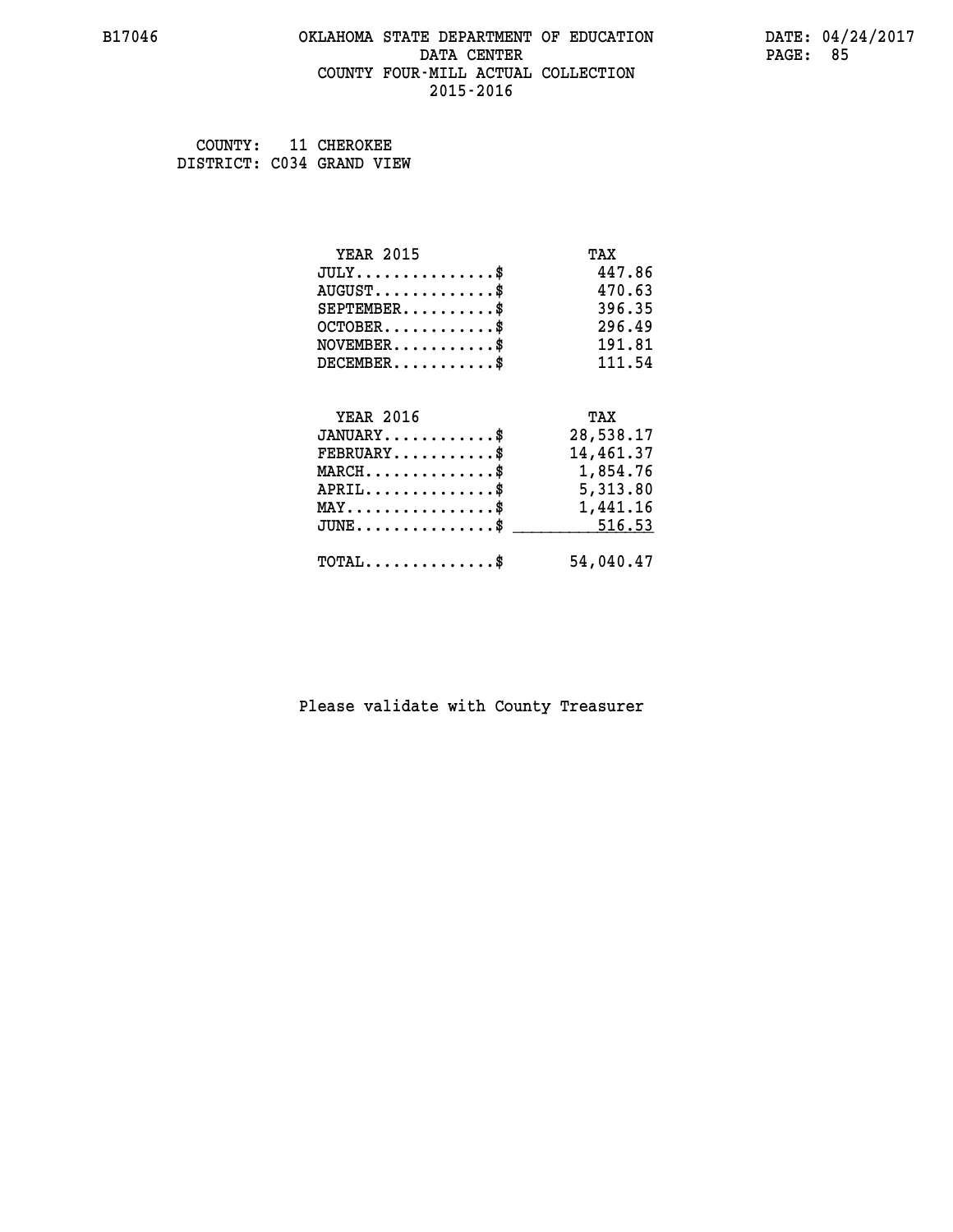#### **B17046 OKLAHOMA STATE DEPARTMENT OF EDUCATION DATE: 04/24/2017 DATA CENTER** PAGE: 86  **COUNTY FOUR-MILL ACTUAL COLLECTION 2015-2016**

 **COUNTY: 11 CHEROKEE DISTRICT: C044 BRIGGS**

| <b>YEAR 2015</b>                           | TAX       |
|--------------------------------------------|-----------|
| $JULY$ \$                                  | 354.32    |
| $AUGUST$ \$                                | 372.34    |
| $SEPTEMBER$ \$                             | 313.57    |
| $OCTOBER$ \$                               | 234.57    |
| $NOVEMBER$ \$                              | 151.75    |
| $DECEMBER$ \$                              | 88.24     |
|                                            |           |
| <b>YEAR 2016</b>                           | TAX       |
| $JANUARY$ \$                               | 22,578.09 |
| $FEBRUARY$                                 | 11,441.17 |
| MARCH\$ 1,467.16                           |           |
| $APRIL \ldots \ldots \ldots \ldots *$      | 4,204.03  |
| MAY\$ 1,140.19                             |           |
| $JUNE \dots \dots \dots \dots \$ 408.65    |           |
| $\texttt{TOTAL} \dots \dots \dots \dots \$ | 42,754.08 |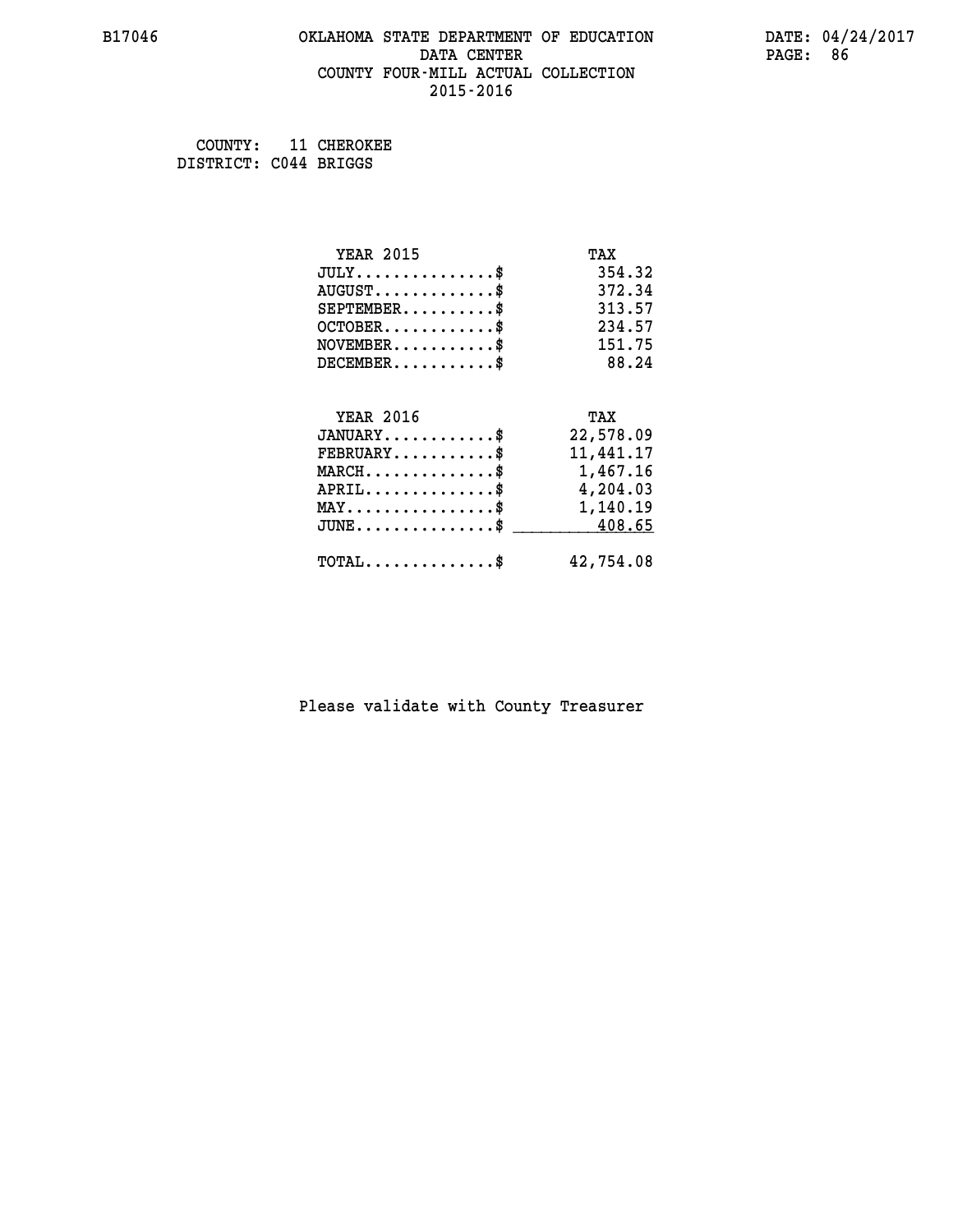#### **B17046 OKLAHOMA STATE DEPARTMENT OF EDUCATION DATE: 04/24/2017 DATA CENTER** PAGE: 87  **COUNTY FOUR-MILL ACTUAL COLLECTION 2015-2016**

 **COUNTY: 11 CHEROKEE DISTRICT: C066 TENKILLER**

| <b>YEAR 2015</b>                           | TAX       |
|--------------------------------------------|-----------|
| $JULY$ \$                                  | 227.64    |
| $AUGUST$ \$                                | 557.99    |
| $SEPTEMBER$ \$                             | 201.46    |
| $OCTOBER$ \$                               | 150.70    |
| $NOVEMBER$ \$                              | 97.49     |
| $DECEMBER$ \$                              | 83.87     |
|                                            |           |
| <b>YEAR 2016</b>                           | TAX       |
| $JANUARY$                                  | 14,505.32 |
| $FEBRUARY$                                 | 7,350.40  |
| $MARCH$ \$                                 | 964.94    |
| $APRIL$ \$                                 | 2,700.89  |
| $MAX \dots \dots \dots \dots \dots$        | 732.51    |
| $JUNE$ \$                                  | 262.53    |
| $\texttt{TOTAL} \dots \dots \dots \dots \$ | 27,835.74 |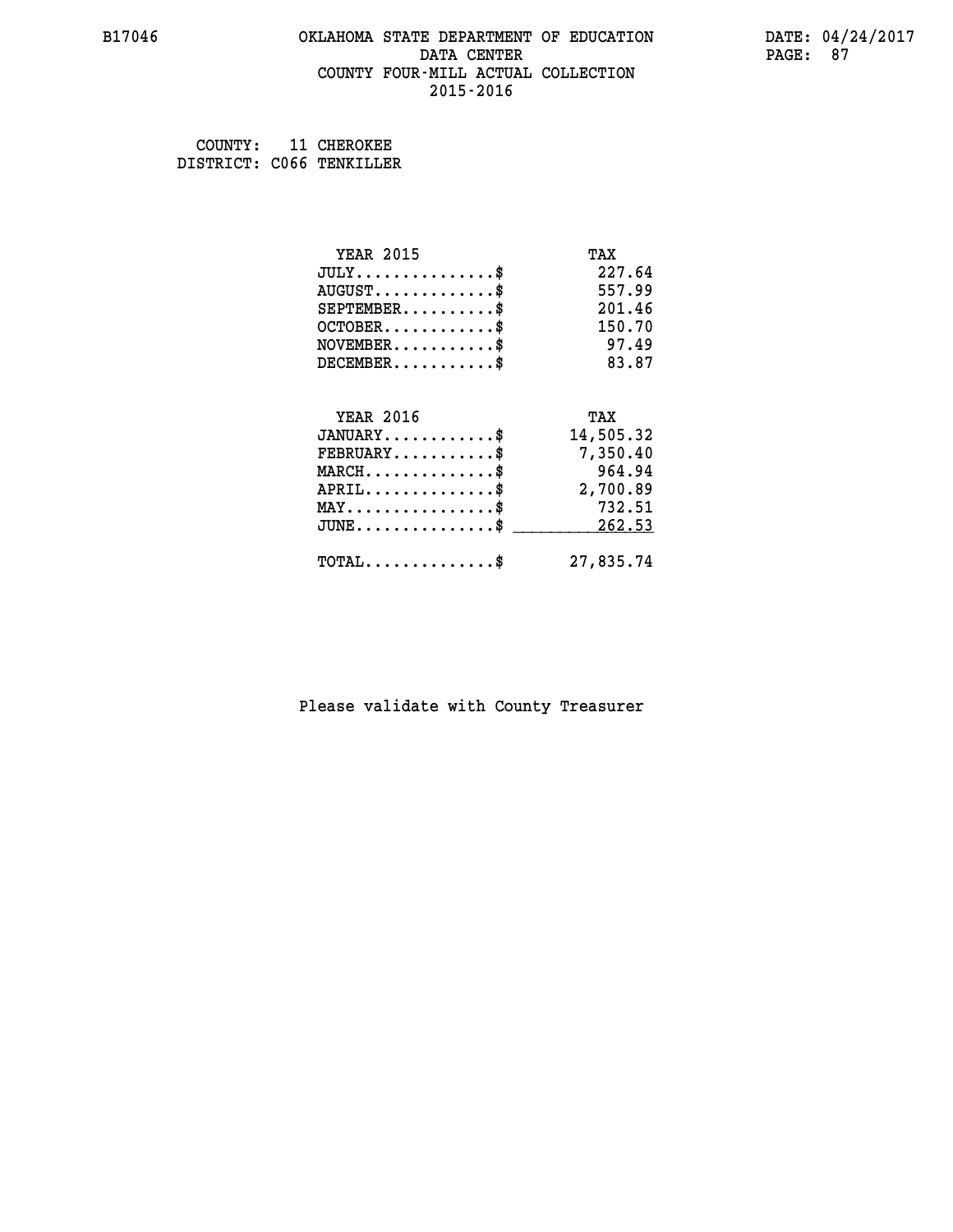#### **B17046 OKLAHOMA STATE DEPARTMENT OF EDUCATION DATE: 04/24/2017 DATA CENTER** PAGE: 88  **COUNTY FOUR-MILL ACTUAL COLLECTION 2015-2016**

 **COUNTY: 11 CHEROKEE DISTRICT: I006 KEYS**

| <b>YEAR 2015</b>                                 | TAX       |
|--------------------------------------------------|-----------|
| $JULY$ \$                                        | 695.39    |
| $AUGUST$ \$                                      | 2,398.64  |
| $SEPTEMBER$ \$                                   | 615.40    |
| $OCTOBER$ \$                                     | 460.36    |
| $\texttt{NOVEMBER} \dots \dots \dots \$          | 297.81    |
| $DECEMBER$ \$                                    | 315.37    |
|                                                  |           |
| <b>YEAR 2016</b>                                 | TAX       |
| $JANUARY$ \$                                     | 44,310.49 |
| $FEBRUARY$                                       | 22,453.82 |
| $\texttt{MARCH}\ldots\ldots\ldots\ldots\text{*}$ | 2,895.65  |
| $APRIL \ldots \ldots \ldots \ldots \$            | 8,250.58  |
| $\texttt{MAX} \dots \dots \dots \dots \dots \$   | 2,237.66  |
| $JUNE$ \$                                        | 801.99    |
| $\texttt{TOTAL} \dots \dots \dots \dots$         | 85,733.16 |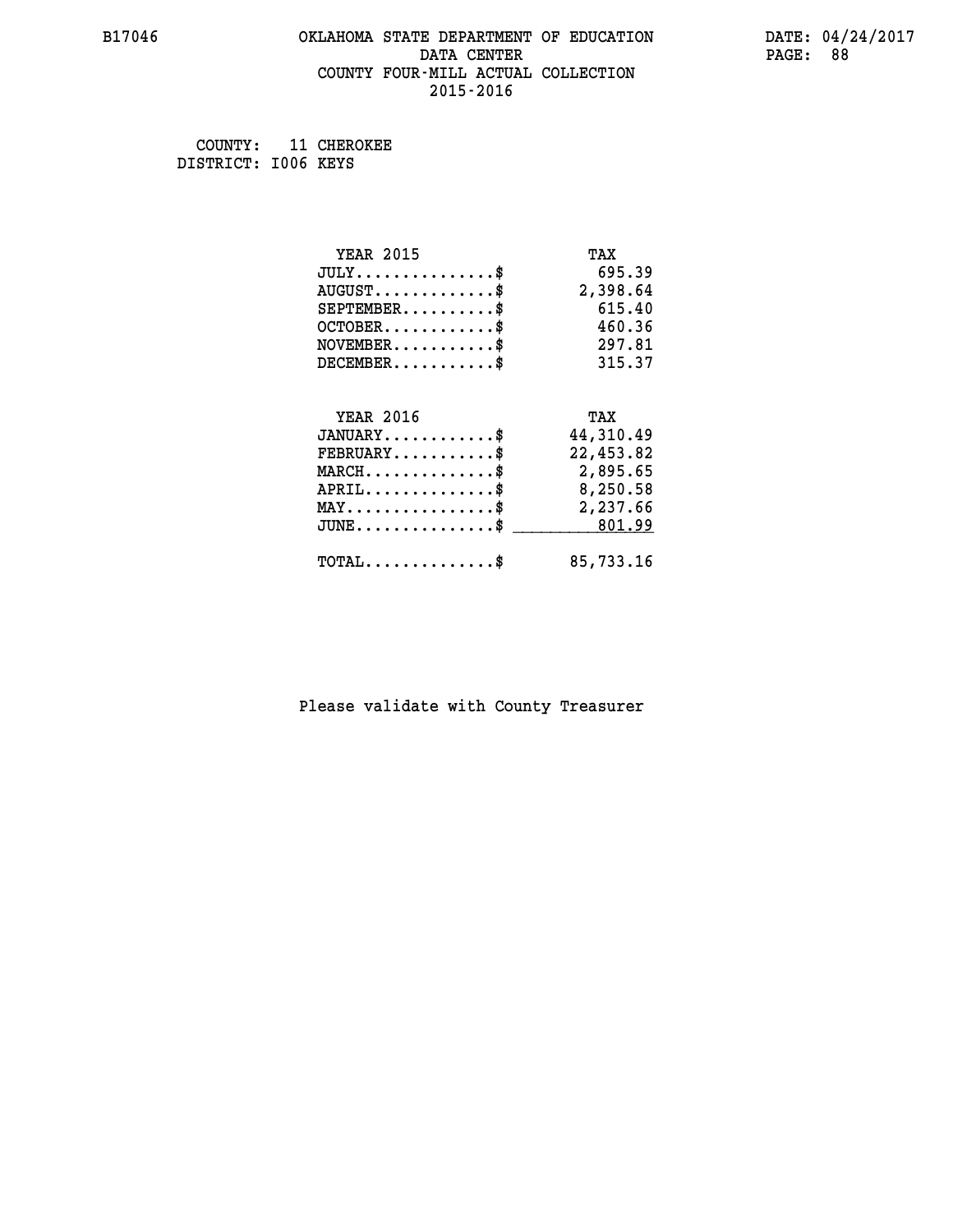#### **B17046 OKLAHOMA STATE DEPARTMENT OF EDUCATION DATE: 04/24/2017 DATA CENTER** PAGE: 89  **COUNTY FOUR-MILL ACTUAL COLLECTION 2015-2016**

 **COUNTY: 11 CHEROKEE DISTRICT: I016 HULBERT**

| <b>YEAR 2015</b>                                   | TAX       |
|----------------------------------------------------|-----------|
| $JULY$ \$                                          | 482.57    |
| $AUGUST$ \$                                        | 1,825.77  |
| $SEPTEMBER$ \$                                     | 427.08    |
| $OCTOBER$ \$                                       | 319.48    |
| $\texttt{NOVEMBER} \dots \dots \dots \$            | 206.68    |
| $DECEMBER$ \$                                      | 232.60    |
|                                                    |           |
| <b>YEAR 2016</b>                                   | TAX       |
| $JANUARY$ \$                                       | 30,750.65 |
| $FEBRUARY$ \$                                      | 15,582.53 |
| $\texttt{MARCH}\ldots\ldots\ldots\ldots\text{*}$   | 1,998.81  |
| $APRIL \ldots \ldots \ldots \ldots \$              | 5,725.74  |
| $\texttt{MAX} \dots \dots \dots \dots \dots \$     | 1,552.89  |
| $\texttt{JUNE} \dots \dots \dots \dots \texttt{S}$ | 556.57    |
| $\texttt{TOTAL} \dots \dots \dots \dots \$         | 59,661.37 |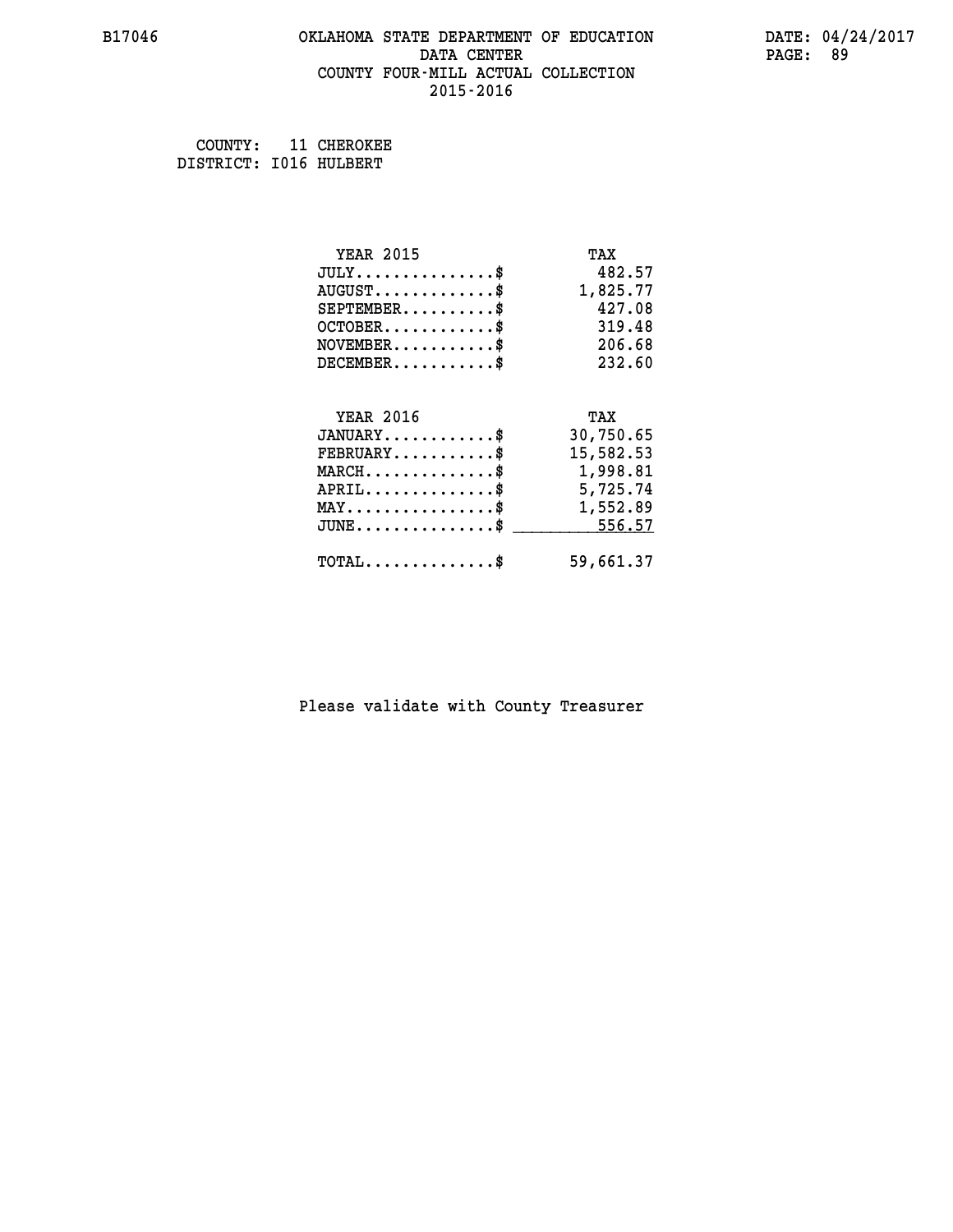#### **B17046 OKLAHOMA STATE DEPARTMENT OF EDUCATION DATE: 04/24/2017 DATA CENTER** PAGE: 90  **COUNTY FOUR-MILL ACTUAL COLLECTION 2015-2016**

 **COUNTY: 11 CHEROKEE DISTRICT: I035 TAHLEQUAH**

| <b>YEAR 2015</b>                           | TAX        |
|--------------------------------------------|------------|
| $JULY$ \$                                  | 2,719.77   |
| $AUGUST$ \$                                | 3,423.66   |
| $SEPTEMBER$ \$                             | 2,406.96   |
| $OCTOBER$ \$                               | 1,800.53   |
| $NOVEMBER.$ \$                             | 1,164.81   |
| $DECEMBER$ \$                              | 725.62     |
|                                            |            |
| <b>YEAR 2016</b>                           | TAX        |
| $JANUARY$ \$                               | 173,306.40 |
| $FEBRUARY$ \$                              | 87,820.95  |
| $MARCH$ \$                                 | 11,263.93  |
| $APRIL \ldots \ldots \ldots \ldots \$      | 32,269.54  |
| MAY\$ 8,751.88                             |            |
| $\texttt{JUNE} \dots \dots \dots \dots \$  | 3,136.73   |
| $\texttt{TOTAL} \dots \dots \dots \dots \$ | 328,790.78 |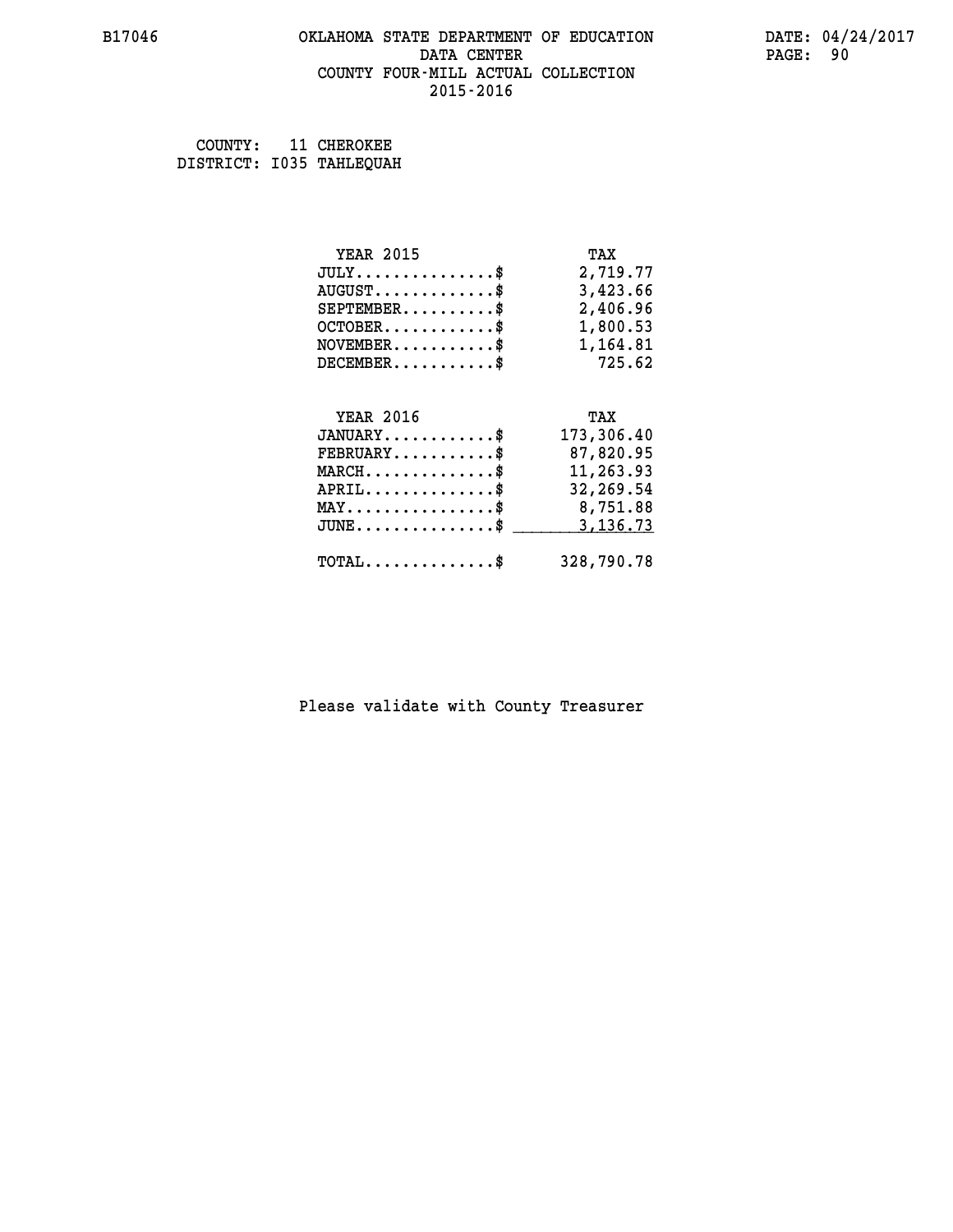#### **B17046 OKLAHOMA STATE DEPARTMENT OF EDUCATION DATE: 04/24/2017 DATA CENTER** PAGE: 91  **COUNTY FOUR-MILL ACTUAL COLLECTION 2015-2016**

 **COUNTY: 11 CHEROKEE**

 **\*\*\*\*\*\* TOTALS \*\*\*\*\*\***

| <b>YEAR 2015</b>                 | TAX       |
|----------------------------------|-----------|
| $JULY \ldots \ldots \ldots \$    | 5,889.25  |
| $AUGUST \ldots \ldots \ldots$ \$ | 10,386.83 |
| $SEPTEMBER$                      | 5,211.91  |
| $OCTOBER$ \$                     | 3,898.79  |
| $NOVEMBER$ \$                    | 2,522.21  |
| $DECEMBER$                       | 1,826.51  |

## **YEAR 2016 TAX**

| $JANUARY$                                    | 375,269.22 |
|----------------------------------------------|------------|
| $FEBRUARY$ \$                                | 190,163.21 |
| $MARCH$ \$                                   | 24,427.73  |
| $APRIL$ \$                                   | 69,874.88  |
| $MAX \dots \dots \dots \dots \$              | 18,950.91  |
| $JUNE \dots \dots \dots \dots \$ 6,792.12    |            |
| $\text{TOTAL} \dots \dots \dots \dots \dots$ | 715,213.57 |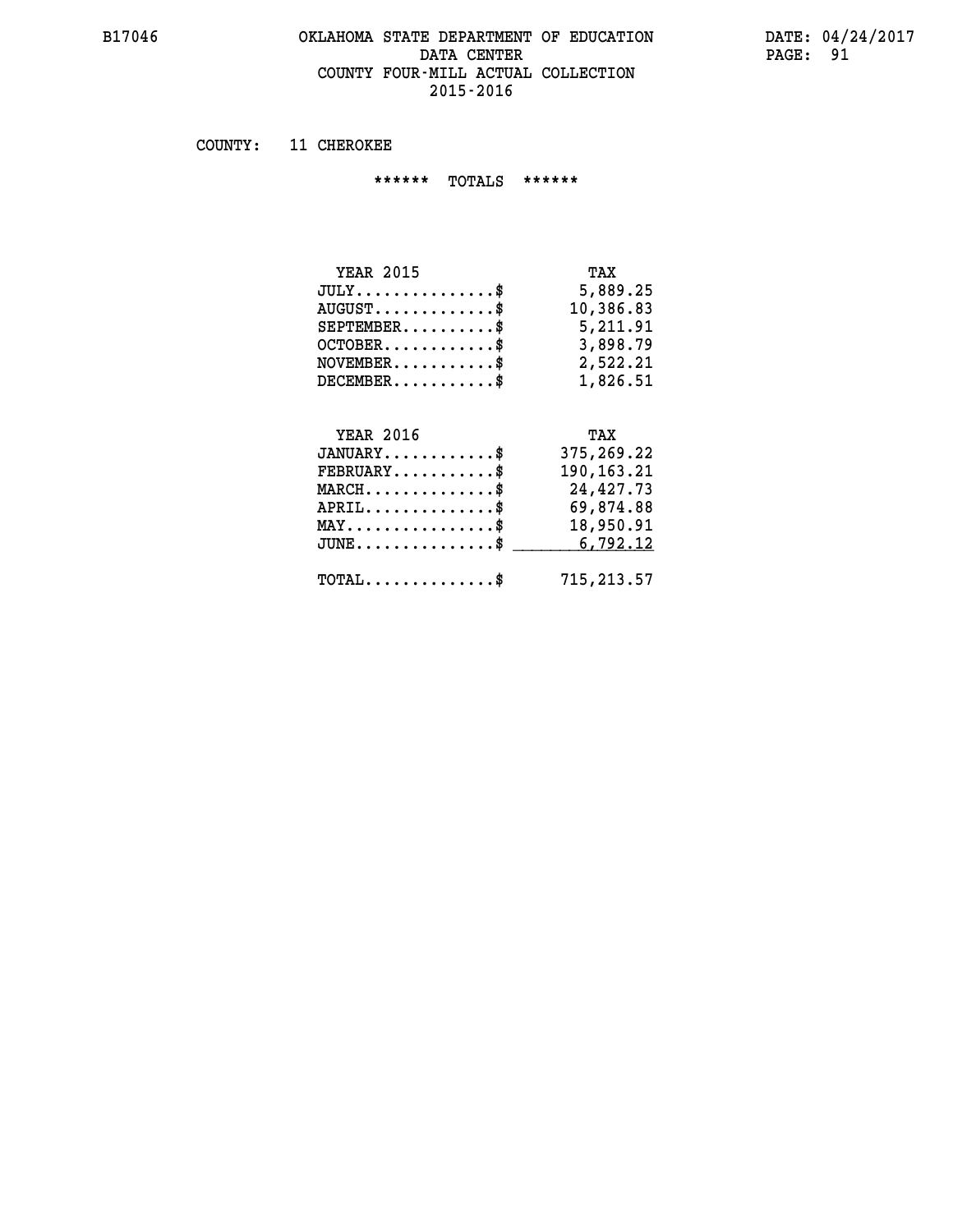#### **B17046 OKLAHOMA STATE DEPARTMENT OF EDUCATION DATE: 04/24/2017 DATA CENTER** PAGE: 92  **COUNTY FOUR-MILL ACTUAL COLLECTION 2015-2016**

 **COUNTY: 12 CHOCTAW DISTRICT: C003 GRANT**

| <b>YEAR 2015</b>                                 | TAX       |
|--------------------------------------------------|-----------|
| $JULY$ \$                                        | 84.21     |
| $AUGUST$ \$                                      | 155.33    |
| $SEPTEMBER$ \$                                   | 155.23    |
| $OCTOBER$ \$                                     | 48.48     |
| $NOVEMBER.$ \$                                   | 122.17    |
| $DECEMBER$ \$                                    | 27.13     |
|                                                  |           |
| <b>YEAR 2016</b>                                 | TAX       |
| $JANUARY$ \$                                     | 6,395.57  |
| $FEBRUARY$                                       | 6,628.26  |
| $\texttt{MARCH}\ldots\ldots\ldots\ldots\text{*}$ | 1,220.02  |
| $APRIL \ldots \ldots \ldots \ldots \$            | 1,636.50  |
| $\texttt{MAX} \dots \dots \dots \dots \dots \$   | 1,909.05  |
| $\mathtt{JUNE} \ldots \ldots \ldots \ldots \ast$ | 251.41    |
| $\texttt{TOTAL} \dots \dots \dots \dots$ \$      | 18,633.36 |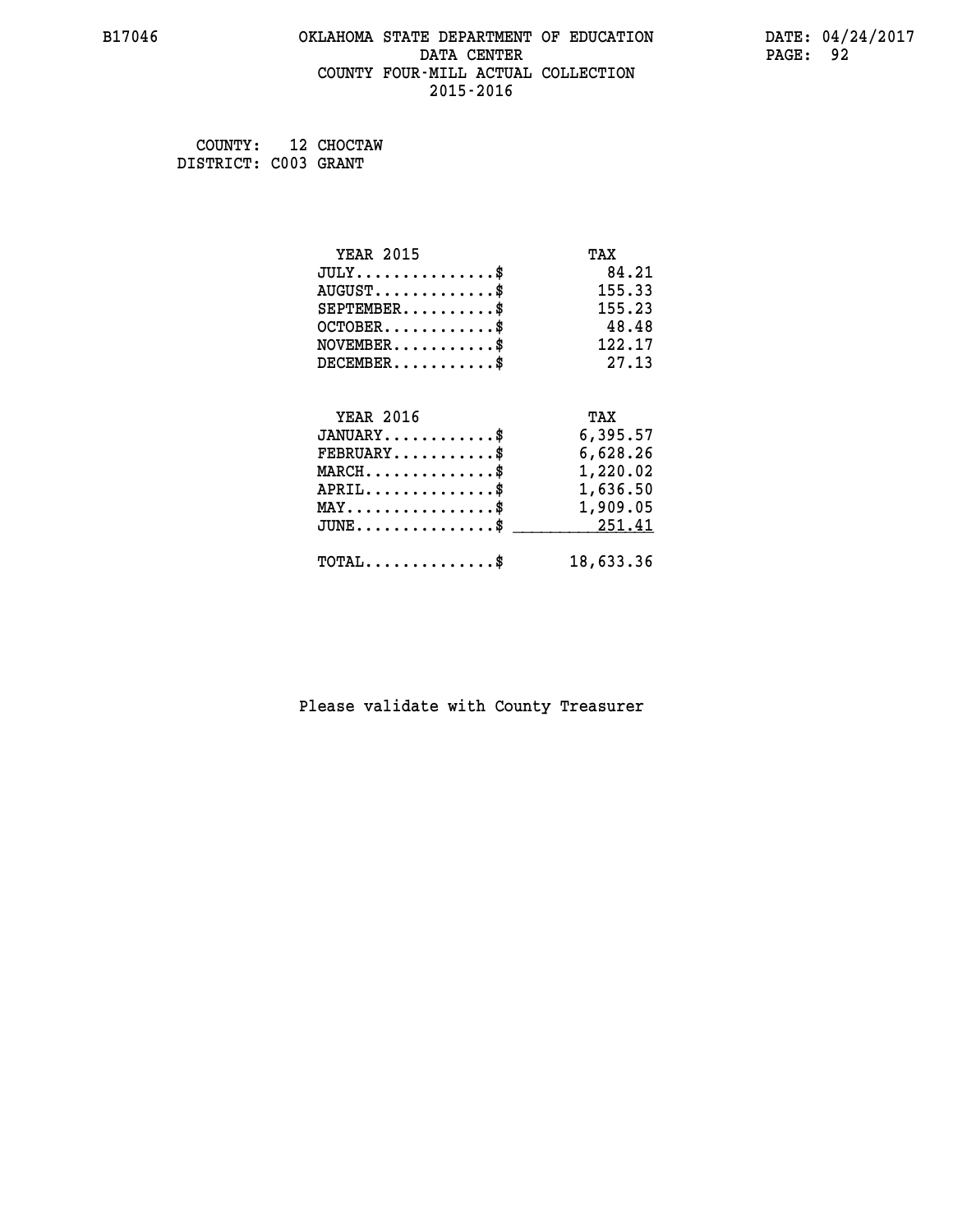#### **B17046 OKLAHOMA STATE DEPARTMENT OF EDUCATION DATE: 04/24/2017 DATA CENTER** PAGE: 93  **COUNTY FOUR-MILL ACTUAL COLLECTION 2015-2016**

 **COUNTY: 12 CHOCTAW DISTRICT: C021 SWINK**

| <b>YEAR 2015</b>                           | TAX       |
|--------------------------------------------|-----------|
| $JULY$ \$                                  | 66.02     |
| $AUGUST$ \$                                | 6.57      |
| $SEPTEMBER$ \$                             | 179.94    |
| $OCTOBER$ \$                               | 10.60     |
| $NOVEMBER$ \$                              | .00       |
| $DECEMBER$ \$                              | 4.24      |
|                                            |           |
| <b>YEAR 2016</b>                           | TAX       |
| $JANUARY$ \$                               | 3,855.64  |
| $FEBRUARY$                                 | 3,647.20  |
| $MARCH$ \$                                 | 543.01    |
| $APRIL$ \$                                 | 4,128.01  |
| $MAX \dots \dots \dots \dots \dots$        | 90.47     |
| $JUNE$                                     | 21.49     |
| $\texttt{TOTAL} \dots \dots \dots \dots \$ | 12,553.19 |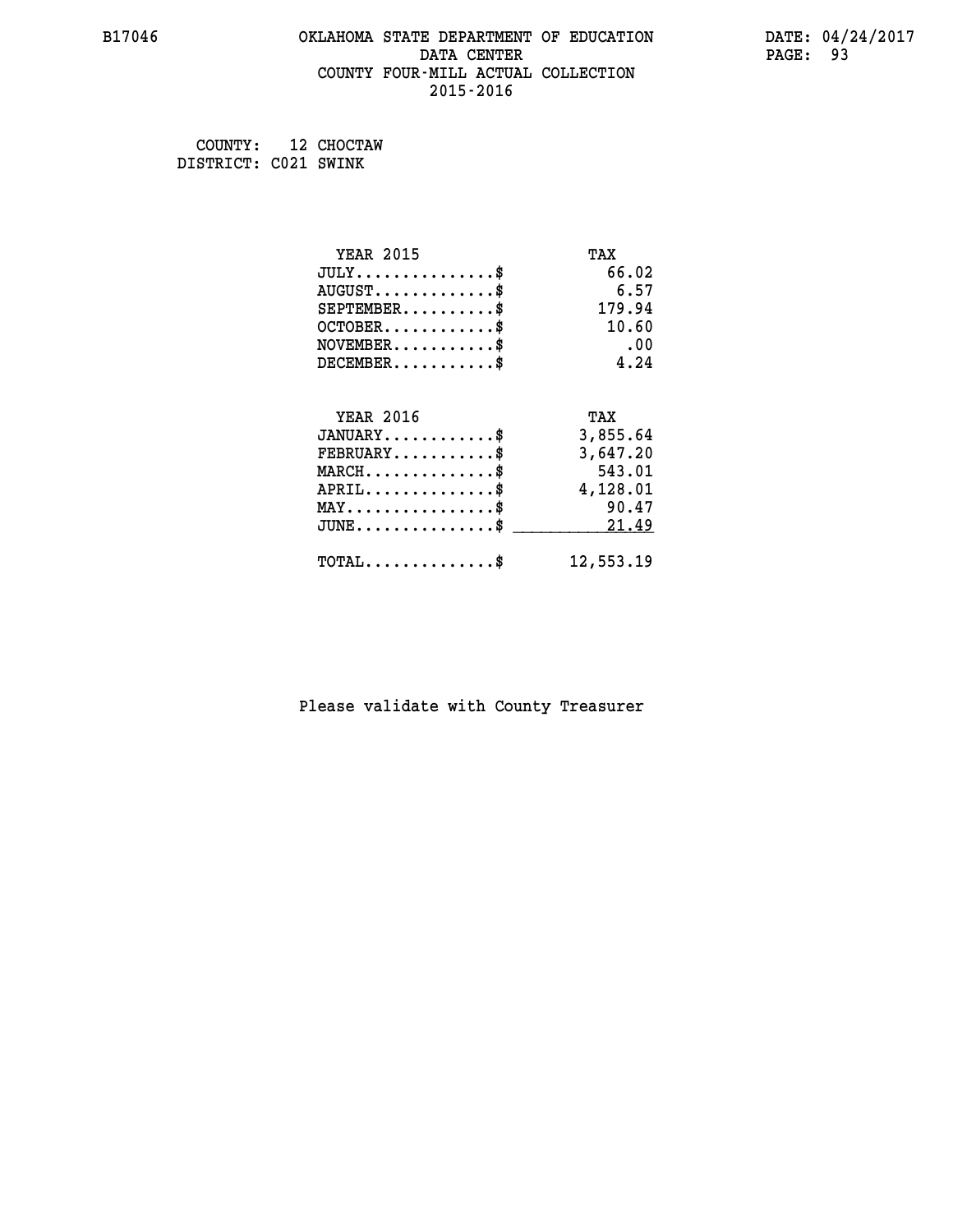#### **B17046 OKLAHOMA STATE DEPARTMENT OF EDUCATION DATE: 04/24/2017 DATA CENTER** PAGE: 94  **COUNTY FOUR-MILL ACTUAL COLLECTION 2015-2016**

 **COUNTY: 12 CHOCTAW DISTRICT: I001 BOSWELL**

| <b>YEAR 2015</b>                                | TAX       |
|-------------------------------------------------|-----------|
| $JULY$ \$                                       | 141.42    |
| $AUGUST$ \$                                     | 71.63     |
| $SEPTEMBER$ \$                                  | 377.07    |
| $OCTOBER$ \$                                    | 189.77    |
| $NOVEMBER$ \$                                   | 10.82     |
| $DECEMBER$ \$                                   | .00       |
| <b>YEAR 2016</b>                                | TAX       |
| $JANUARY$ \$                                    |           |
|                                                 | 9,403.87  |
| $FEBRUARY$                                      | 12,400.84 |
| $\texttt{MARCH}\ldots\ldots\ldots\ldots\cdots\$ | 1,742.25  |
| $APRIL \ldots \ldots \ldots$ \$                 | 2,251.78  |
| $\texttt{MAX} \dots \dots \dots \dots \dots \$  | 3,287.25  |
| $JUNE$ \$                                       | 555.00    |
| $TOTAL$ \$                                      | 30,431.70 |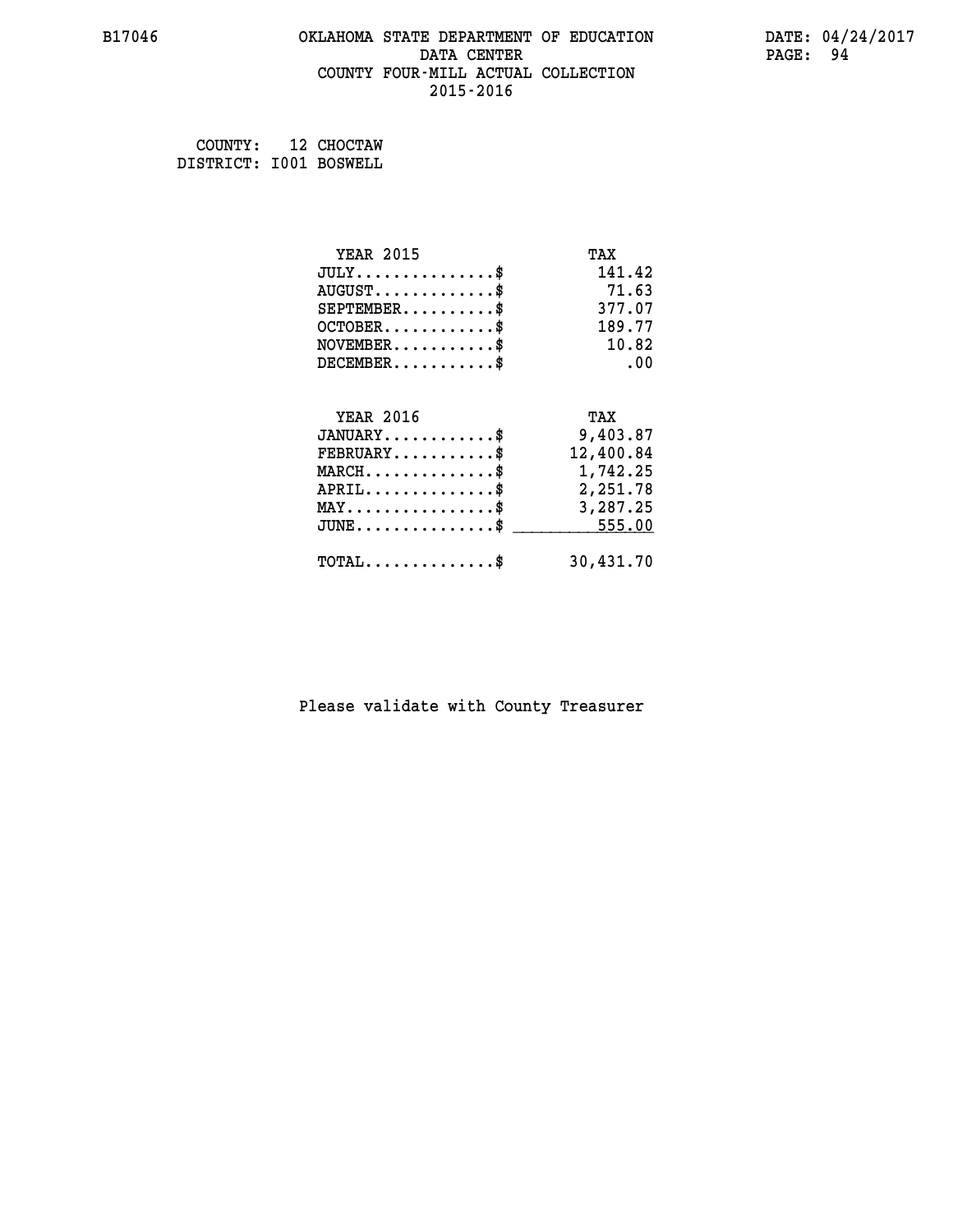#### **B17046 OKLAHOMA STATE DEPARTMENT OF EDUCATION DATE: 04/24/2017 DATA CENTER** PAGE: 95  **COUNTY FOUR-MILL ACTUAL COLLECTION 2015-2016**

 **COUNTY: 12 CHOCTAW DISTRICT: I002 FORT TOWSON**

| <b>YEAR 2015</b>                           | TAX       |
|--------------------------------------------|-----------|
| $JULY$ \$                                  | 1,543.87  |
| $AUGUST$ \$                                | 38.67     |
| $SEPTEMBER$ \$                             | 295.95    |
| $OCTOBER$ \$                               | 200.82    |
| $NOVEMBER$ \$                              | 63.47     |
| $DECEMBER$ \$                              | 42.65     |
|                                            |           |
| <b>YEAR 2016</b>                           | TAX       |
| $JANUARY$ \$                               | 13,997.07 |
| $FEBRUARY$                                 | 28,288.21 |
| $MARCH$ \$                                 | 2,273.53  |
| $APRIL \ldots \ldots \ldots \ldots$ \$     | 12,794.15 |
| MAY\$ 1,506.48                             |           |
| $\texttt{JUNE}\dots\dots\dots\dots\dots\$  | 379.61    |
| $\texttt{TOTAL} \dots \dots \dots \dots \$ | 61,424.48 |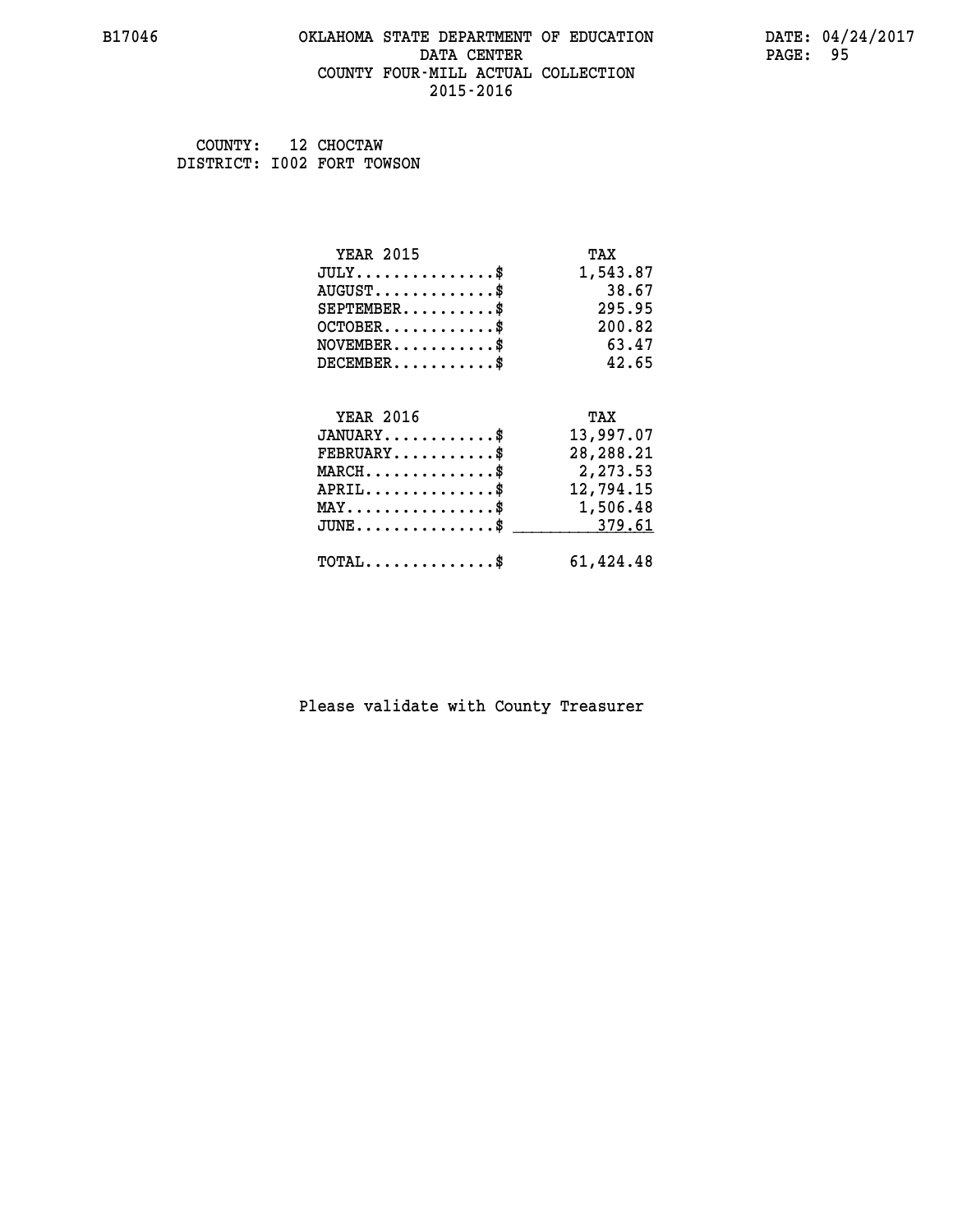#### **B17046 OKLAHOMA STATE DEPARTMENT OF EDUCATION DATE: 04/24/2017 DATA CENTER** PAGE: 96  **COUNTY FOUR-MILL ACTUAL COLLECTION 2015-2016**

 **COUNTY: 12 CHOCTAW DISTRICT: I004 SOPER**

| <b>YEAR 2015</b>                    | TAX       |
|-------------------------------------|-----------|
| $JULY$ \$                           | 175.21    |
| $AUGUST$ \$                         | 38.62     |
| $SEPTEMBER$ \$                      | 194.54    |
| $OCTOBER$ \$                        | 244.74    |
| $NOVEMBER$ \$                       | 43.70     |
| $DECEMBER$ \$                       | 7.53      |
|                                     |           |
| <b>YEAR 2016</b>                    | TAX       |
| $JANUARY$ \$                        | 7,316.48  |
| $FEBRUARY$                          | 6,965.76  |
| $MARCH$ \$                          | 1,147.08  |
| $APRIL \ldots \ldots \ldots \$      | 1,461.65  |
| $MAX \dots \dots \dots \dots \dots$ | 933.48    |
| $JUNE$ \$                           | 273.54    |
| $TOTAL$ \$                          | 18,802.33 |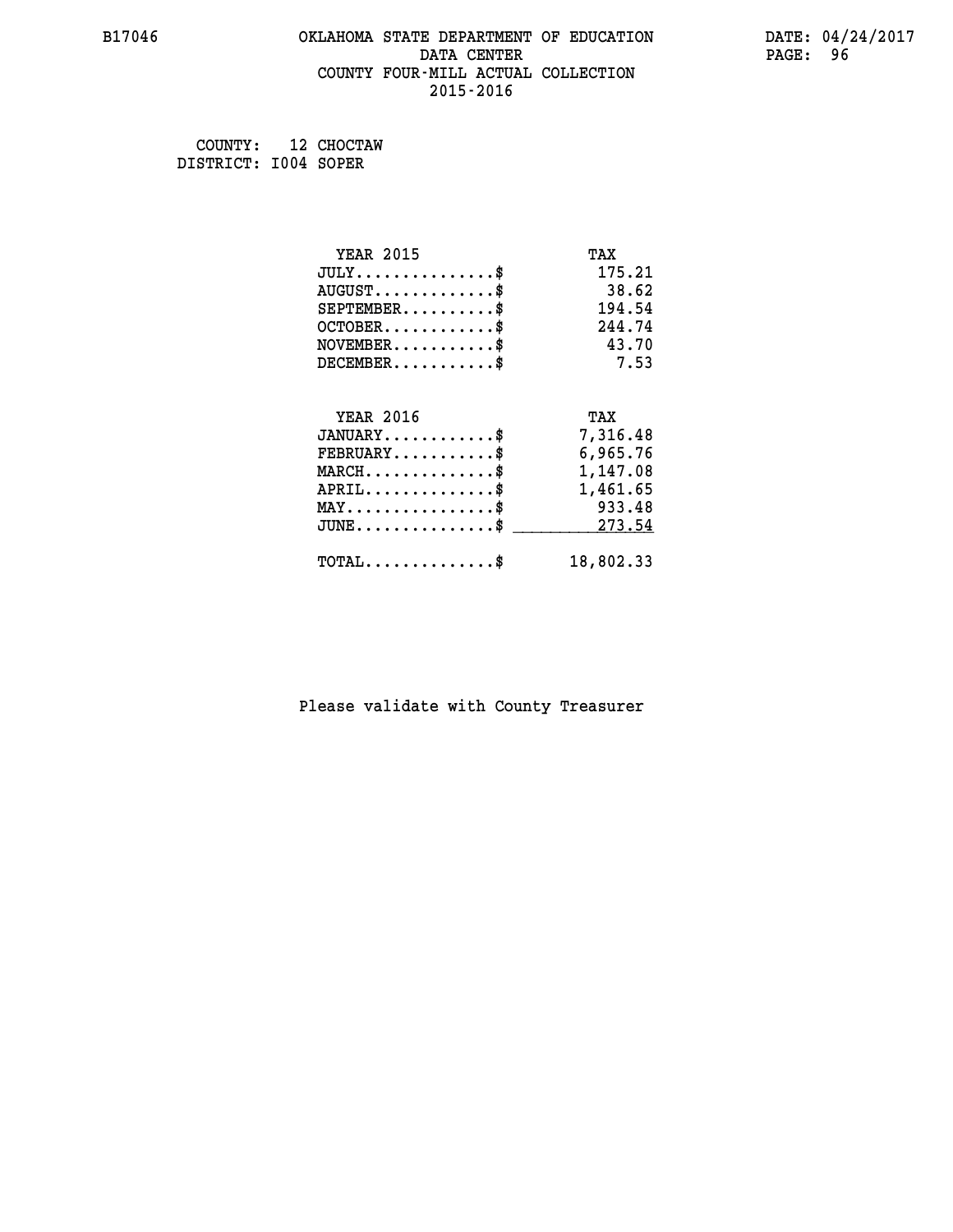#### **B17046 OKLAHOMA STATE DEPARTMENT OF EDUCATION DATE: 04/24/2017 DATA CENTER** PAGE: 97  **COUNTY FOUR-MILL ACTUAL COLLECTION 2015-2016**

 **COUNTY: 12 CHOCTAW DISTRICT: I039 HUGO**

| <b>YEAR 2015</b>                                 | TAX        |
|--------------------------------------------------|------------|
| $JULY$ \$                                        | 3,327.80   |
| $AUGUST$ \$                                      | 234.18     |
| $SEPTEMBER$ \$                                   | 1,321.98   |
| $OCTOBER$ \$                                     | 451.96     |
| $\texttt{NOVEMBER} \dots \dots \dots \$          | 315.52     |
| $DECEMBER$ \$                                    | 83.94      |
|                                                  |            |
| <b>YEAR 2016</b>                                 | TAX        |
| $JANUARY$ \$                                     | 44,040.30  |
| $FEBRUARY$ \$                                    | 37,386.37  |
| $\texttt{MARCH}\ldots\ldots\ldots\ldots\text{*}$ | 7,243.23   |
| $APRIL \ldots \ldots \ldots \ldots$              | 11,244.75  |
| $\texttt{MAX} \dots \dots \dots \dots \dots \$   | 5,866.61   |
| $JUNE$ \$                                        | 2,983.11   |
| $\texttt{TOTAL} \dots \dots \dots \dots \$       | 114,499.75 |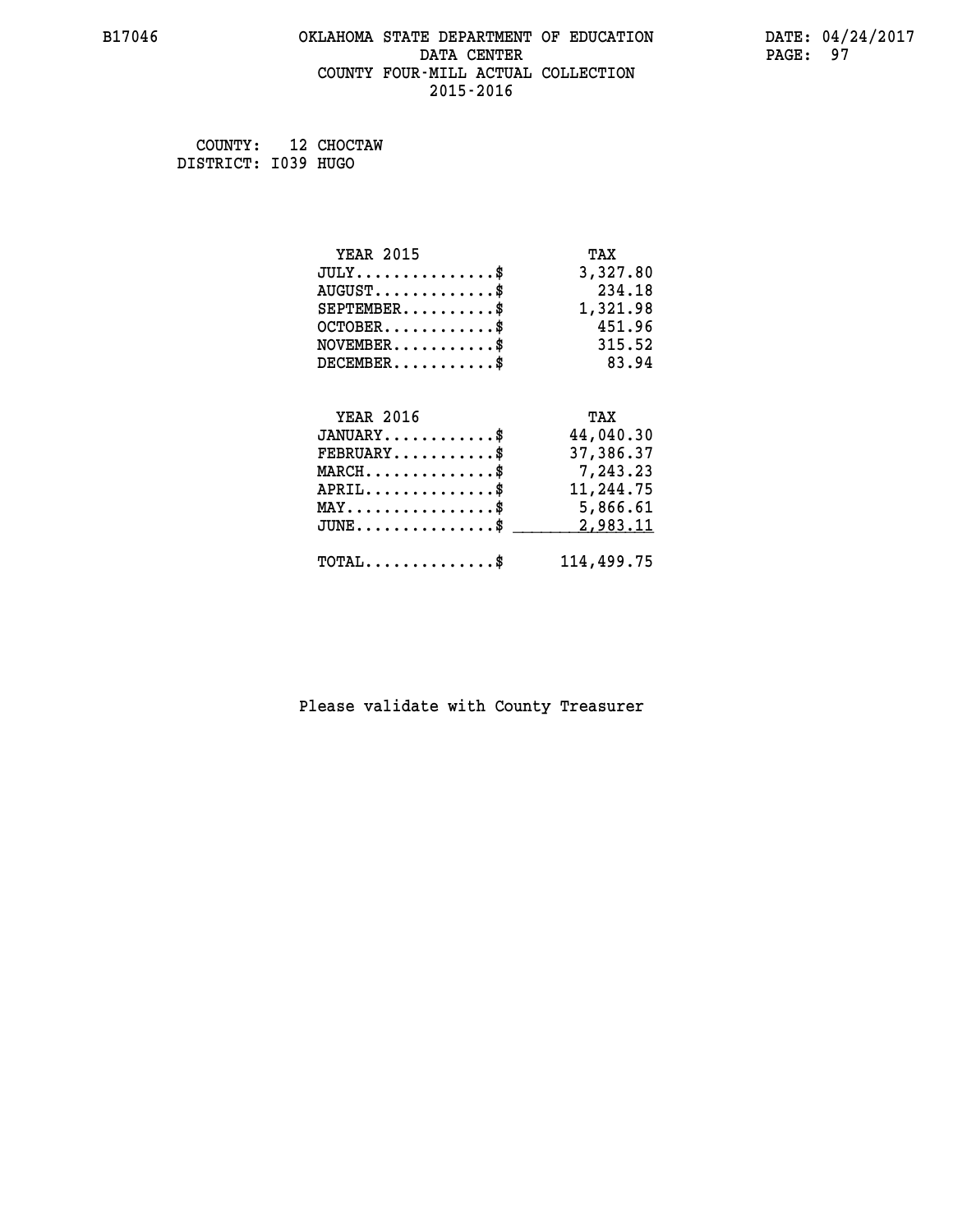#### **B17046 OKLAHOMA STATE DEPARTMENT OF EDUCATION DATE: 04/24/2017 DATA CENTER** PAGE: 98  **COUNTY FOUR-MILL ACTUAL COLLECTION 2015-2016**

 **COUNTY: 12 CHOCTAW**

 **\*\*\*\*\*\* TOTALS \*\*\*\*\*\***

| <b>YEAR 2015</b><br>TAX          |
|----------------------------------|
| 5,338.53<br>$JULY$               |
| 545.00<br>$AUGUST$ $\frac{1}{2}$ |
| 2,524.71<br>$SEPTEMBER$          |
| 1,146.37<br>$OCTOBER$ \$         |
| 555.68<br>$NOVEMBER$ \$          |
| 165.49<br>$DECEMBER$ \$          |

# **YEAR 2016 TAX**

| $JANUARY$                                             | 85,008.93  |
|-------------------------------------------------------|------------|
| $\texttt{FEBRUARY} \dots \dots \dots \$               | 95,316.64  |
| $MARCH$ \$                                            | 14,169.12  |
| $APRIL$ \$                                            | 33,516.84  |
| $\texttt{MAX} \dots \dots \dots \dots \dots \text{*}$ | 13,593.34  |
| $JUNE \dots \dots \dots \dots \$ 4,464.16             |            |
| $\texttt{TOTAL} \dots \dots \dots \dots \dots$        | 256,344.81 |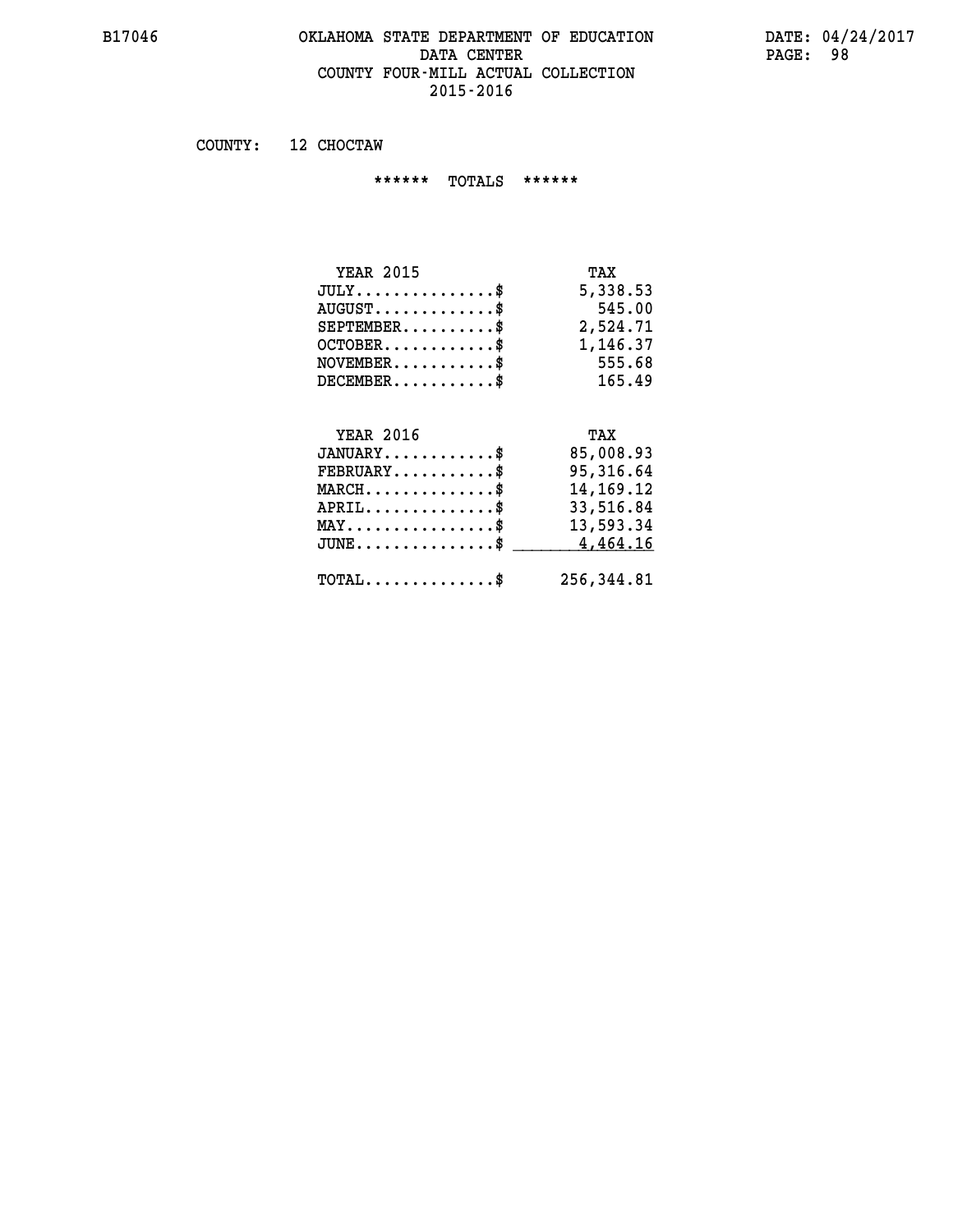#### **B17046 OKLAHOMA STATE DEPARTMENT OF EDUCATION DATE: 04/24/2017 DATA CENTER** PAGE: 99  **COUNTY FOUR-MILL ACTUAL COLLECTION 2015-2016**

 **COUNTY: 13 CIMARRON DISTRICT: I002 BOISE CITY**

| <b>YEAR 2015</b>                               | TAX        |
|------------------------------------------------|------------|
| $JULY$ \$                                      | 1,431.11   |
| $AUGUST$ \$                                    | 171.02     |
| $SEPTEMBER$ \$                                 | 538.09     |
| $OCTOBER$ \$                                   | 205.01     |
| $\texttt{NOVEMBER} \dots \dots \dots \$        | 118.50     |
| $DECEMBER$ \$                                  | 12,519.48  |
|                                                |            |
| <b>YEAR 2016</b>                               | TAX        |
|                                                |            |
| $JANUARY$ \$                                   | 104,738.53 |
| $FEBRUARY$                                     | 8,878.08   |
| $MARCH$ \$                                     | 1,934.82   |
| $APRIL$                                        | 27,471.22  |
| $\texttt{MAX} \dots \dots \dots \dots \dots \$ | 2,490.96   |
| $JUNE$ $$$                                     | 461.24     |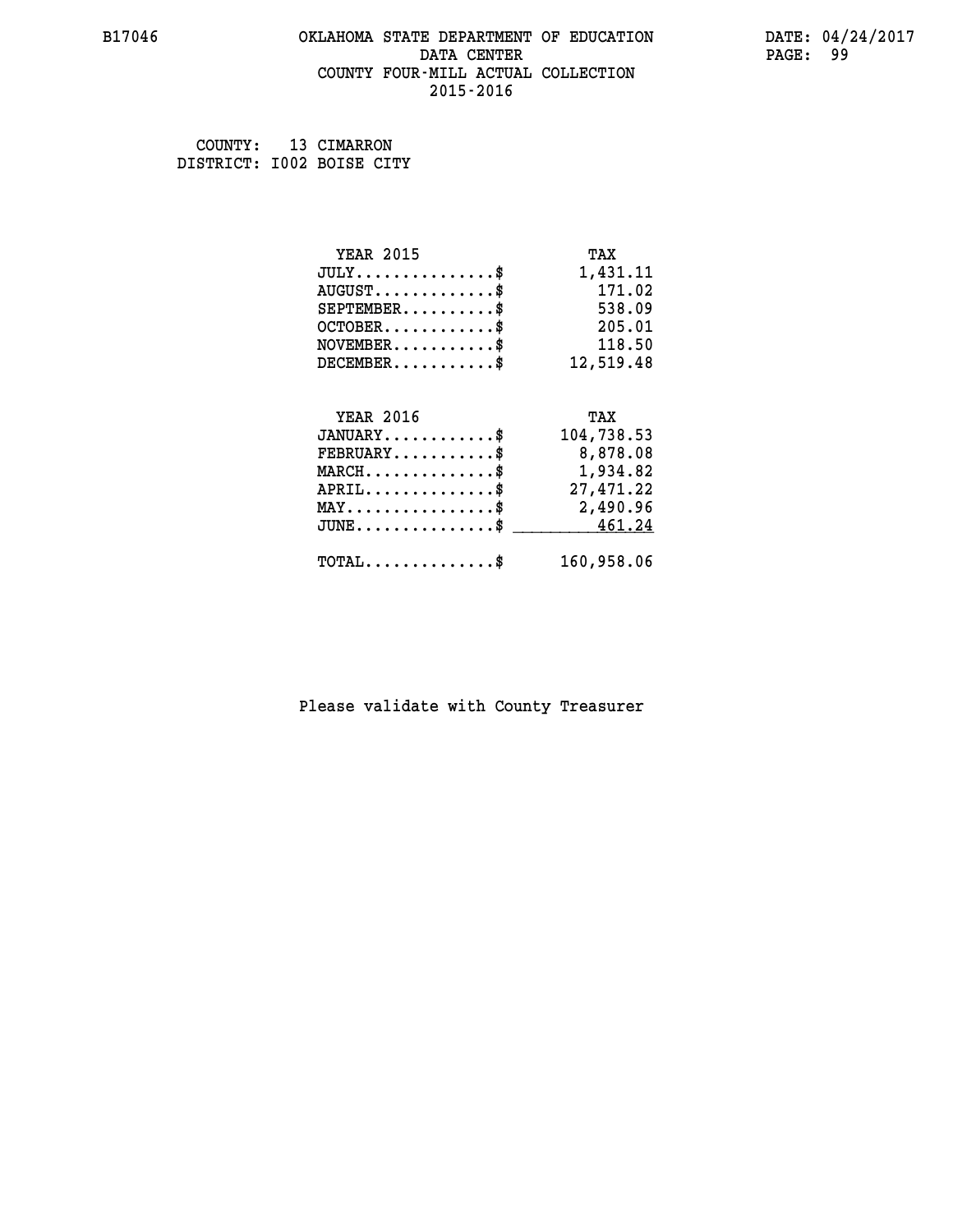#### **B17046 OKLAHOMA STATE DEPARTMENT OF EDUCATION DATE: 04/24/2017 DATA CENTER** PAGE: 100  **COUNTY FOUR-MILL ACTUAL COLLECTION 2015-2016**

 **COUNTY: 13 CIMARRON DISTRICT: I010 FELT**

| <b>YEAR 2015</b>                          | TAX       |
|-------------------------------------------|-----------|
| $JULY$ \$                                 | 52.71     |
| $AUGUST$ \$                               | 162.10    |
| $SEPTEMBER$ \$                            | 63.14     |
| $OCTOBER$ \$                              | 36.50     |
| $\texttt{NOVEMBER} \dots \dots \dots \$   | 3,611.55  |
| $DECEMBER$ \$                             | 30,204.19 |
|                                           |           |
| <b>YEAR 2016</b>                          | TAX       |
| $JANUARY$ \$                              | 2,560.16  |
| $FEBRUARY$                                | 559.56    |
| $\texttt{MARCH}\ldots\ldots\ldots\ldots\$ | 7,922.08  |
| $APRIL$ \$                                | 718.31    |
| $MAX \dots \dots \dots \dots \dots$       | 133.05    |
| $JUNE$ \$                                 | 455.61    |
| $TOTAL$ \$                                | 46,478.96 |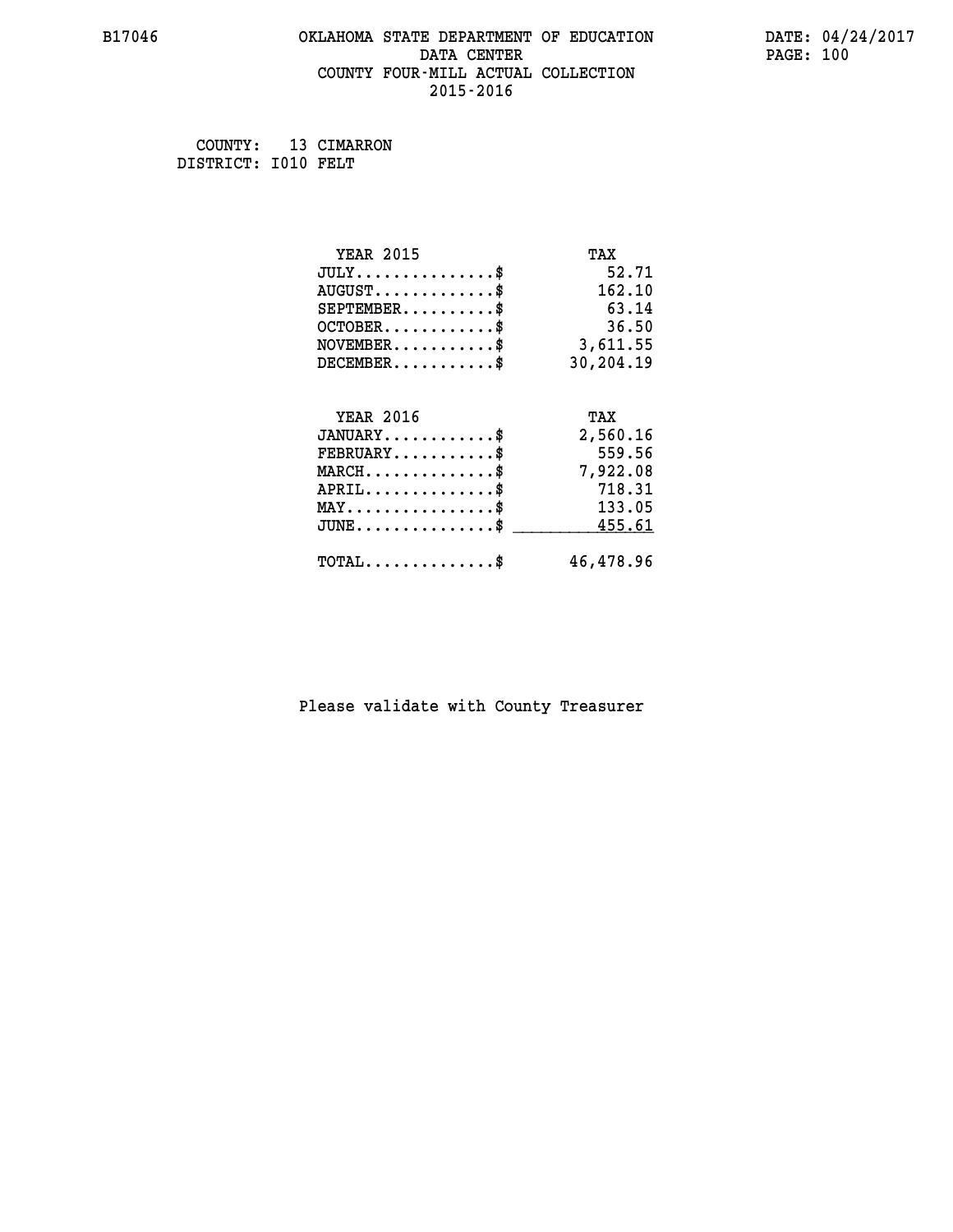#### **B17046 OKLAHOMA STATE DEPARTMENT OF EDUCATION DATE: 04/24/2017 DATA CENTER PAGE: 101 COUNTY FOUR-MILL ACTUAL COLLECTION 2015-2016**

 **COUNTY: 13 CIMARRON DISTRICT: I011 KEYES**

> **YEAR 2015 TAX JULY...............\$ 350.72 AUGUST.............\$ 41.96 SEPTEMBER..........\$ 139.02 OCTOBER............\$ 50.24 NOVEMBER...........\$ 29.04 DECEMBER...........\$ 3,287.62 YEAR 2016 TAX JANUARY............\$ 27,513.64 FEBRUARY...........\$ 2,332.38 MARCH..............\$ 505.89 APRIL..............\$ 7,216.33 MAY................\$ 654.38 JUNE................\$** \_\_\_\_\_\_\_\_\_\_<u>\_\_121.13</u>

### **TOTAL..............\$ 42,242.35**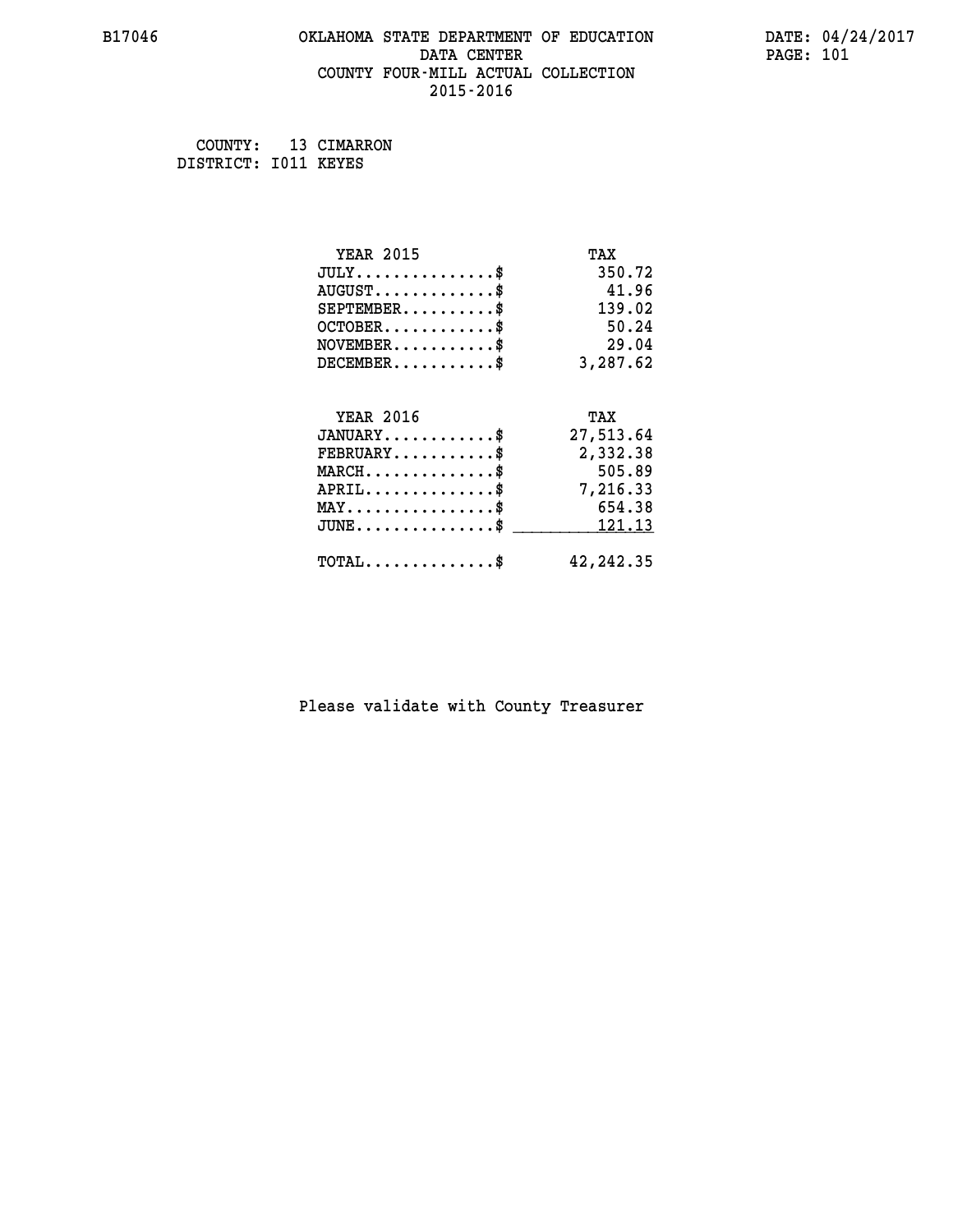#### **B17046 OKLAHOMA STATE DEPARTMENT OF EDUCATION DATE: 04/24/2017 DATA CENTER** PAGE: 102  **COUNTY FOUR-MILL ACTUAL COLLECTION 2015-2016**

 **COUNTY: 13 CIMARRON**

 **\*\*\*\*\*\* TOTALS \*\*\*\*\*\***

| <b>YEAR 2015</b>                 | TAX       |
|----------------------------------|-----------|
| $JULY$                           | 1,834.54  |
| $AUGUST \ldots \ldots \ldots$ \$ | 375.08    |
| $SEPTEMBER$                      | 740.25    |
| $OCTOBER$ \$                     | 291.75    |
| $NOVEMBER$ \$                    | 3,759.09  |
| $DECEMBER$ \$                    | 46,011.29 |

#### **YEAR 2016 TAX JANUARY............\$ 134,812.33 FEBRUARY...........\$ 11,770.02**

| $MARCH$ \$                                     | 10,362.79  |
|------------------------------------------------|------------|
| $APRIL$ \$                                     | 35,405.86  |
| $\texttt{MAX} \dots \dots \dots \dots \dots \$ | 3,278.39   |
| $JUNE \dots \dots \dots \dots \$ 1,037.98      |            |
| $\texttt{TOTAL} \dots \dots \dots \dots \$     | 249,679.37 |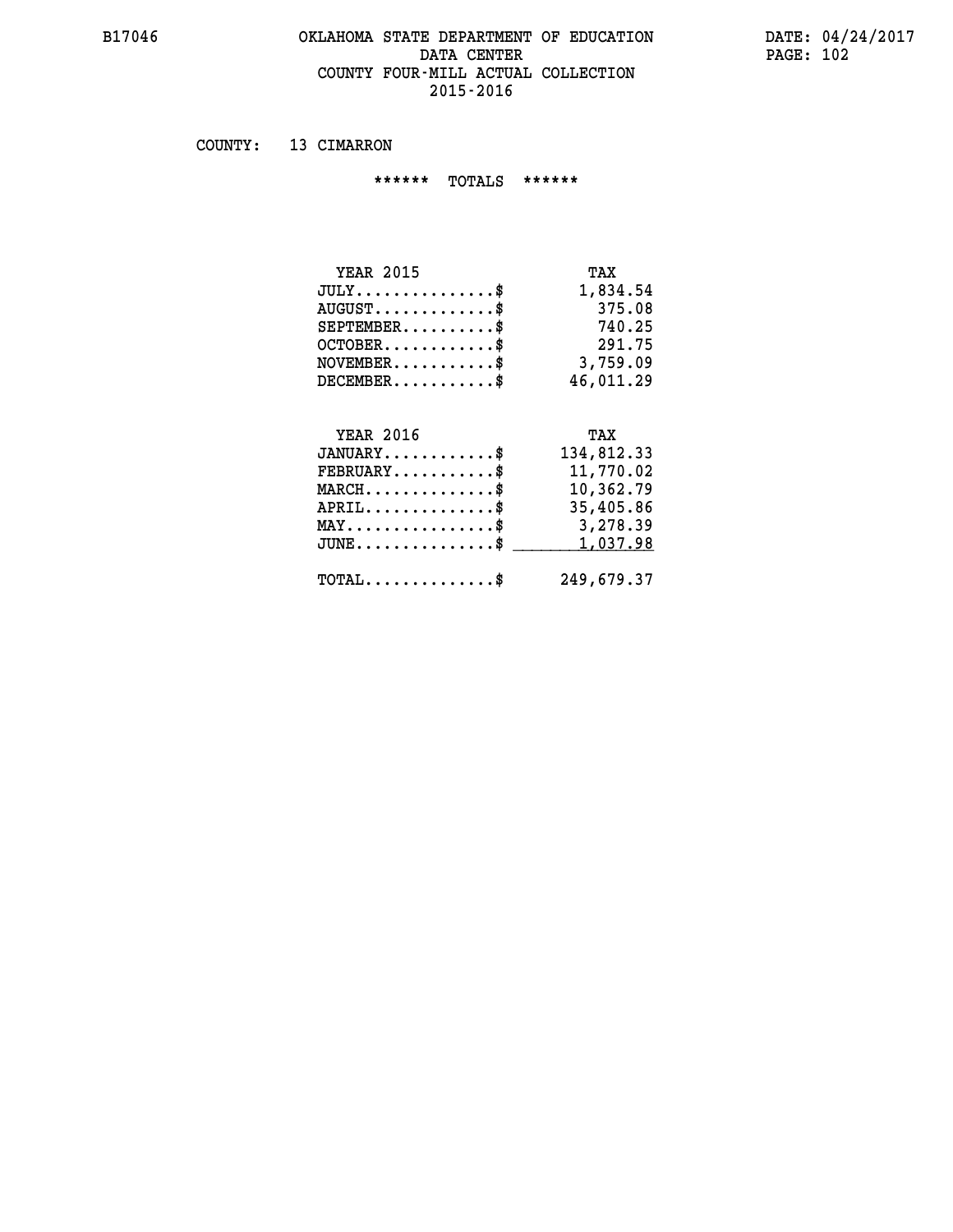#### **B17046 OKLAHOMA STATE DEPARTMENT OF EDUCATION DATE: 04/24/2017 DATA CENTER** PAGE: 103  **COUNTY FOUR-MILL ACTUAL COLLECTION 2015-2016**

 **COUNTY: 14 CLEVELAND DISTRICT: C016 ROBIN HILL**

| <b>YEAR 2015</b>                           | TAX         |
|--------------------------------------------|-------------|
| $JULY$ \$                                  | 118.32      |
| $AUGUST$ \$                                | 148.14      |
| $SEPTEMENT.$ \$                            | 72.79       |
| $OCTOBER$ \$                               | 59.39       |
| $NOVEMBER$ \$                              | 90.56       |
| $DECEMBER$ \$                              | 8,323.40    |
| <b>YEAR 2016</b>                           | TAX         |
|                                            |             |
| $JANUARY$ \$                               | 37,561.19   |
| $FEBRUARY$                                 | 656.54      |
| $MARCH$ \$                                 | 1,116.32    |
| $APRIL$ \$                                 | 3,308.29    |
| $MAX \dots \dots \dots \dots \$            | 446.75      |
| $JUNE$                                     | 236.07      |
| $\texttt{TOTAL} \dots \dots \dots \dots \$ | 52, 137. 76 |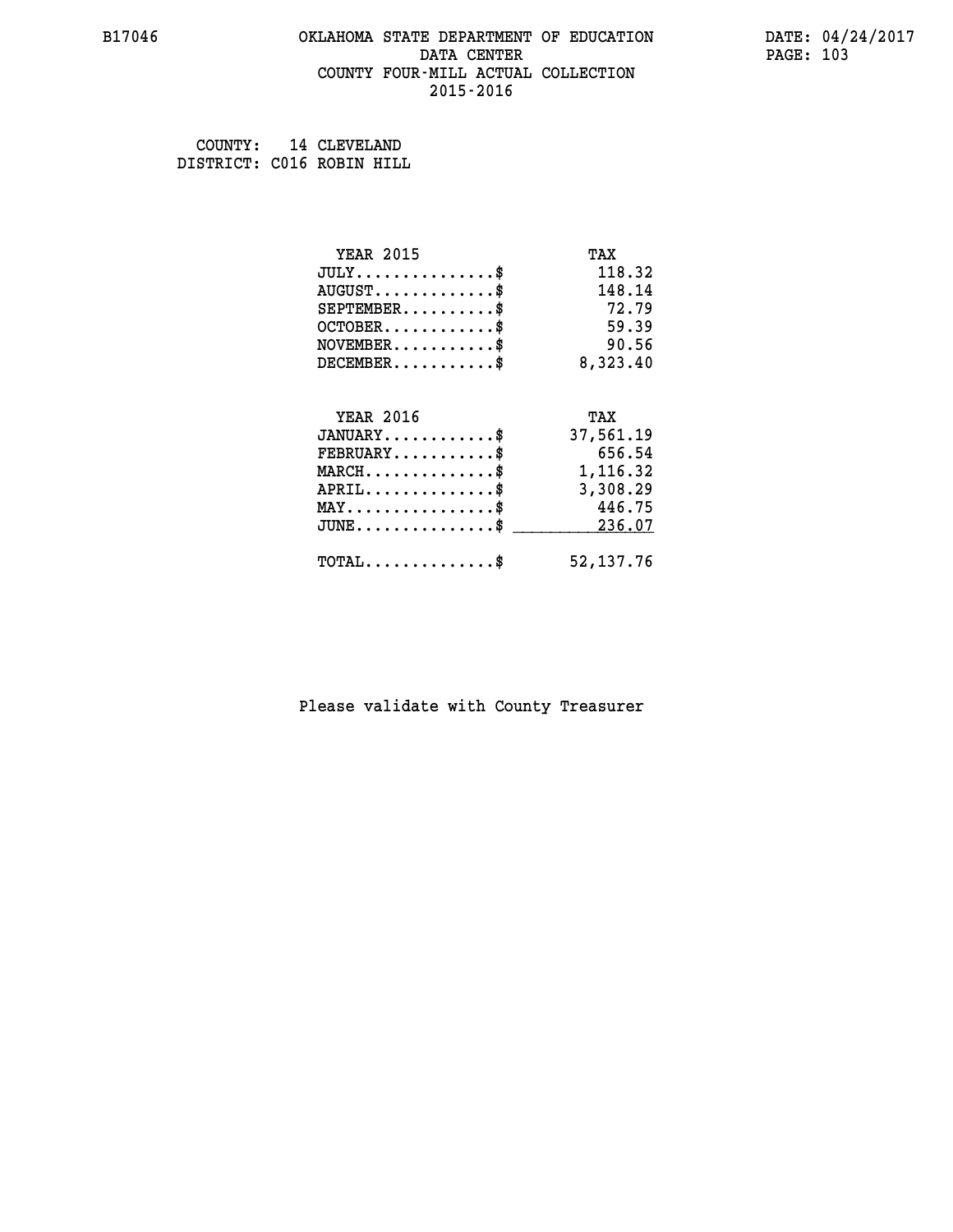#### **B17046 OKLAHOMA STATE DEPARTMENT OF EDUCATION DATE: 04/24/2017 DATA CENTER** PAGE: 104  **COUNTY FOUR-MILL ACTUAL COLLECTION 2015-2016**

 **COUNTY: 14 CLEVELAND DISTRICT: I002 MOORE**

| <b>YEAR 2015</b>              | TAX        |
|-------------------------------|------------|
| $JULY \ldots \ldots \ldots \$ | 10,613.79  |
| $AUGUST$ \$                   | 13, 317.83 |
| $SEPTEMBER$ \$                | 6,534.52   |
| $OCTOBER$ \$                  | 5,367.52   |
| $NOVEMBER$ \$                 | 7,802.48   |
| $DECEMBER$ \$                 | 699,591.05 |
| YEAR 2016                     | TAX        |

| $+11111$ $+11$                                          | .            |
|---------------------------------------------------------|--------------|
| $JANUARY$ \$                                            | 3,156,391.59 |
| $\mathtt{FERUARY} \dots \dots \dots \ast$               | 55,408.90    |
| $MARCH$ \$                                              | 94,012.05    |
| $APRIL$ \$                                              | 278,257.48   |
| $\texttt{MAX} \dots \dots \dots \dots \dots \$          | 37,692.19    |
| $JUNE \ldots \ldots \ldots \ldots$ \$ 20,226.03         |              |
|                                                         |              |
| $\texttt{TOTAL} \dots \dots \dots \dots \$ 4,385,215.43 |              |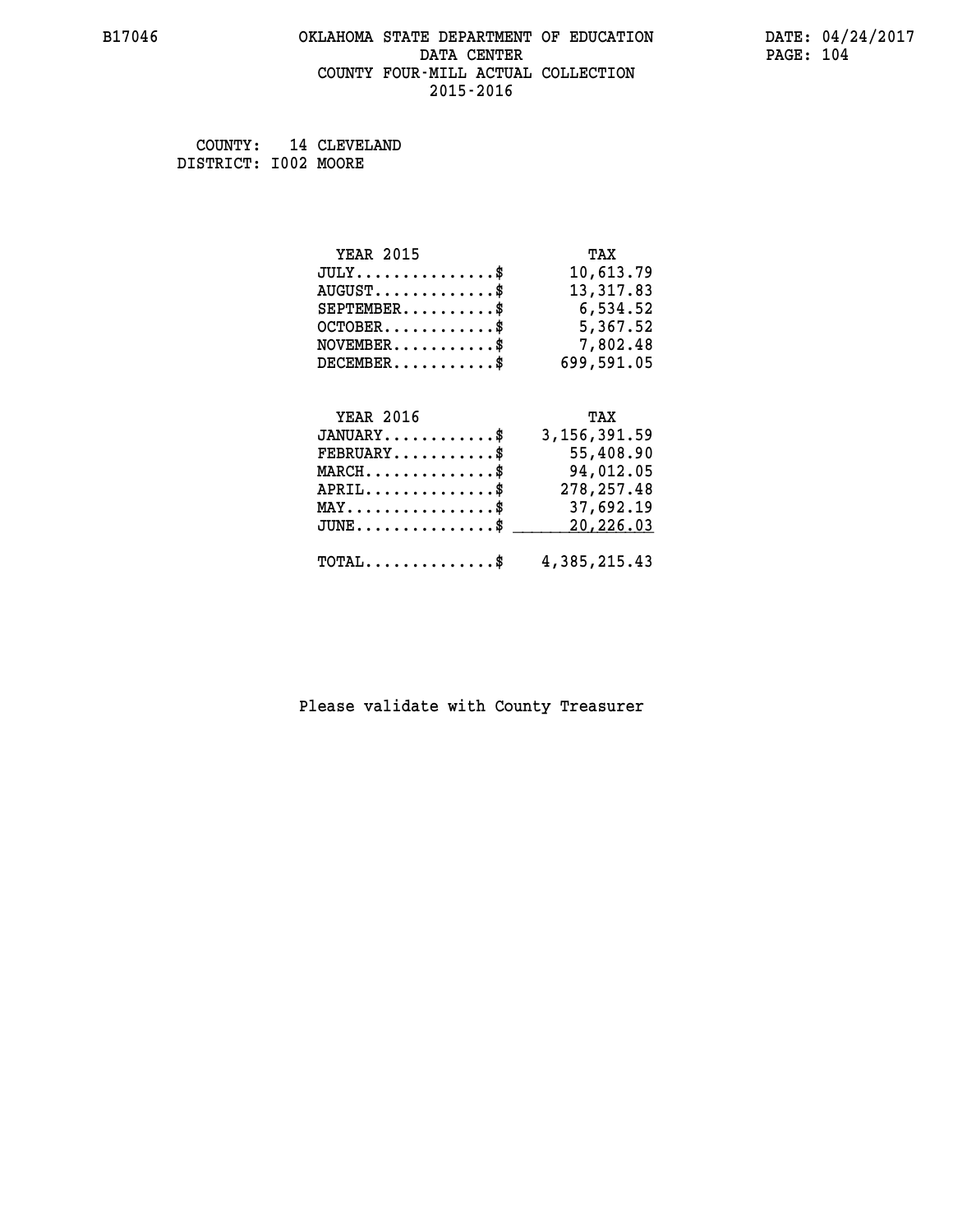#### **B17046 OKLAHOMA STATE DEPARTMENT OF EDUCATION DATE: 04/24/2017 DATA CENTER** PAGE: 105  **COUNTY FOUR-MILL ACTUAL COLLECTION 2015-2016**

 **COUNTY: 14 CLEVELAND DISTRICT: I029 NORMAN**

| <b>YEAR 2015</b> | TAX        |
|------------------|------------|
| JULY             | 7,063.88   |
| $AUGUST$ \$      | 8,855.16   |
| $SEPTEMBER$ \$   | 4,347.61   |
| $OCTOBER$ \$     | 3,564.11   |
| $NOVEMBER$ \$    | 5,185.86   |
| $DECEMBER$ \$    | 465,598.21 |
|                  |            |
|                  |            |

| <b>YEAR 2016</b>                                        | TAX          |
|---------------------------------------------------------|--------------|
| $JANUARY$ \$                                            | 2,100,684.96 |
| $\texttt{FEBRUARY} \dots \dots \dots \$                 | 36,864.37    |
| $\texttt{MARCH}\ldots\ldots\ldots\ldots\text{*}$        | 62,558.69    |
| $APRIL$ \$                                              | 185, 171.83  |
| $\texttt{MAX} \dots \dots \dots \dots \dots \$          | 25,078.34    |
| JUNE\$ 13,436.58                                        |              |
| $\texttt{TOTAL} \dots \dots \dots \dots \$ 2,918,409.60 |              |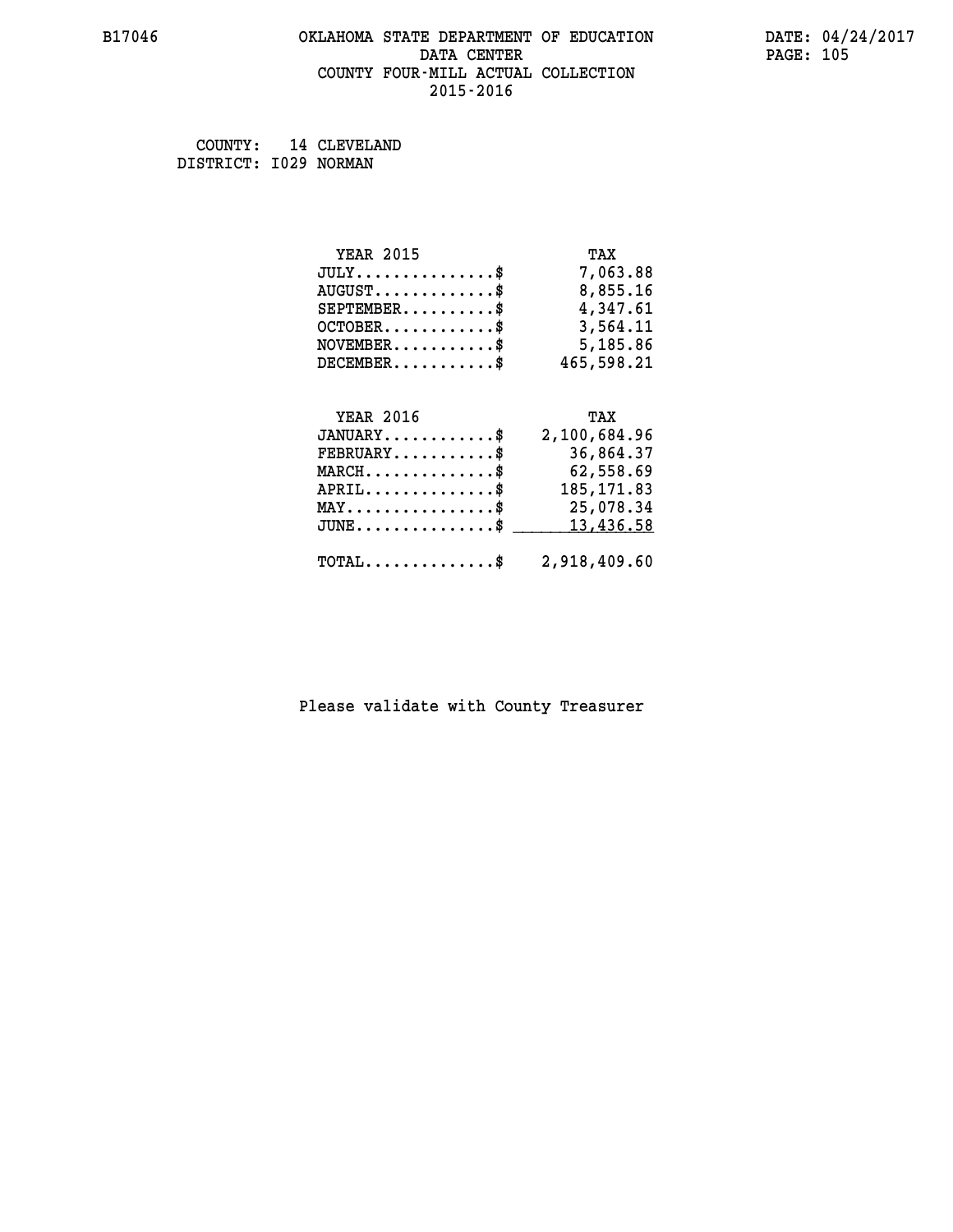#### **B17046 OKLAHOMA STATE DEPARTMENT OF EDUCATION DATE: 04/24/2017 DATA CENTER** PAGE: 106  **COUNTY FOUR-MILL ACTUAL COLLECTION 2015-2016**

 **COUNTY: 14 CLEVELAND DISTRICT: I040 NOBLE**

| <b>YEAR 2015</b>                               | TAX        |
|------------------------------------------------|------------|
| $JULY$ \$                                      | 1,300.01   |
| $AUGUST$ \$                                    | 1,630.74   |
| $SEPTEMBER$ \$                                 | 800.34     |
| $OCTOBER$ \$                                   | 657.35     |
| $NOVEMBER.$ \$                                 | 947.23     |
| $DECEMBER$ \$                                  | 84,551.95  |
|                                                |            |
| <b>YEAR 2016</b>                               | TAX        |
| $JANUARY$ \$                                   | 381,464.54 |
| $FEBRUARY$                                     | 6,701.35   |
| $MARCH$ \$                                     | 11,366.13  |
| $APRIL$ \$                                     | 33,634.89  |
| $\texttt{MAX} \dots \dots \dots \dots \dots \$ | 4,558.29   |
| $JUNE$ $\text{\$}$                             | 2,451.24   |
| $\texttt{TOTAL} \dots \dots \dots \dots \$     | 530,064.06 |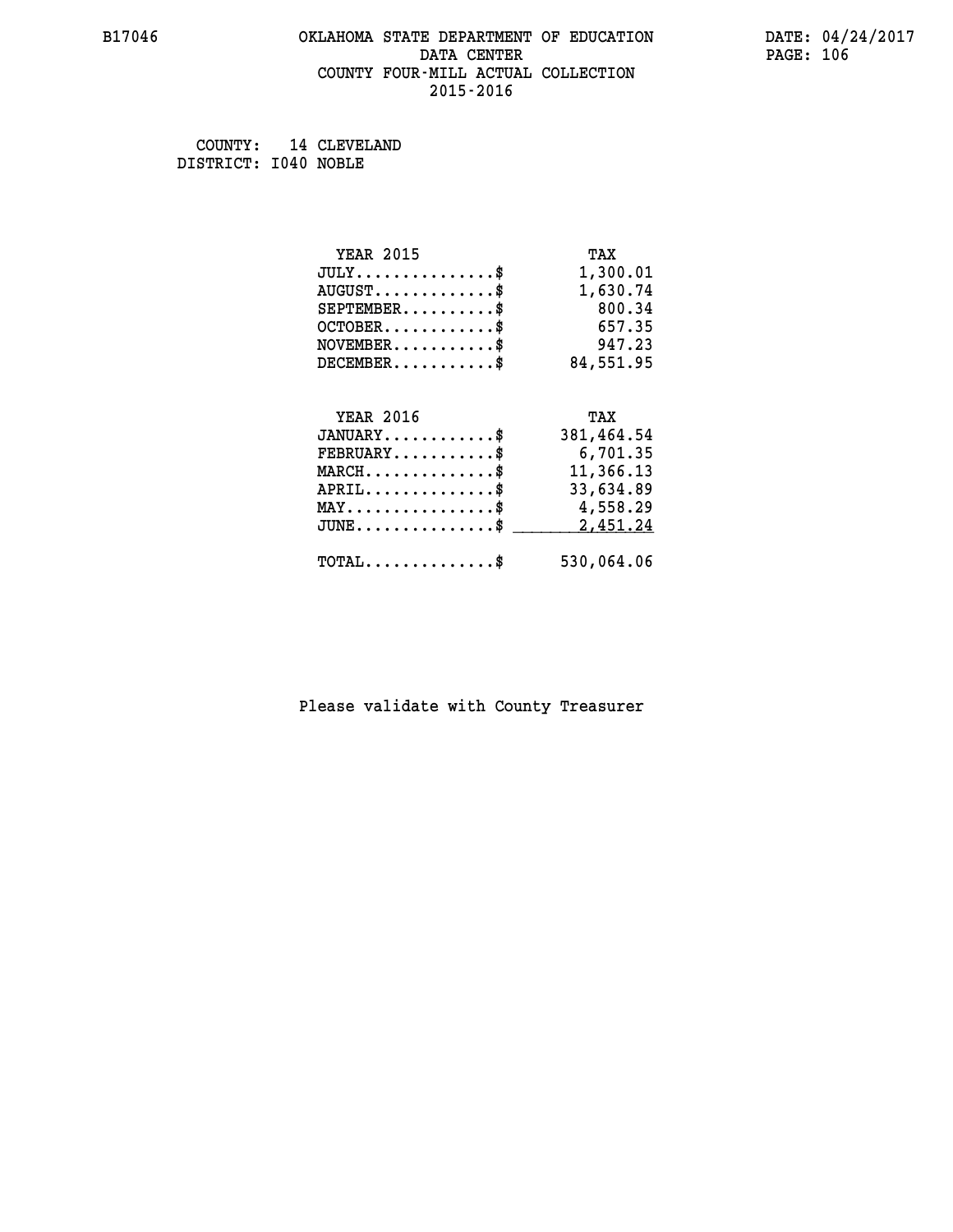#### **B17046 OKLAHOMA STATE DEPARTMENT OF EDUCATION DATE: 04/24/2017 DATA CENTER** PAGE: 107  **COUNTY FOUR-MILL ACTUAL COLLECTION 2015-2016**

 **COUNTY: 14 CLEVELAND DISTRICT: I057 LEXINGTON**

| <b>YEAR 2015</b>                                                          | TAX        |
|---------------------------------------------------------------------------|------------|
| $JULY$ \$                                                                 | 511.53     |
| $AUGUST$ \$                                                               | 641.32     |
| $SEPTEMBER$ \$                                                            | 314.84     |
| $OCTOBER$ \$                                                              | 258.28     |
| $\verb NOVEMBER , \verb , \verb , \verb , \verb , \verb , \verb + \verb $ | 378.24     |
| $DECEMBER$ \$                                                             | 34,049.38  |
|                                                                           |            |
| <b>YEAR 2016</b>                                                          | TAX        |
| $JANUARY$                                                                 | 153,627.88 |
| $FEBRUARY$                                                                | 2,694.81   |
| $\texttt{MARCH}\ldots\ldots\ldots\ldots\$                                 | 4,573.87   |
| $APRIL \ldots \ldots \ldots \ldots \$                                     | 13,541.82  |
| MAY\$ 1,833.21                                                            |            |
| $JUNE$ \$                                                                 | 980.59     |
| $\texttt{TOTAL} \dots \dots \dots \dots$ \$                               | 213,405.77 |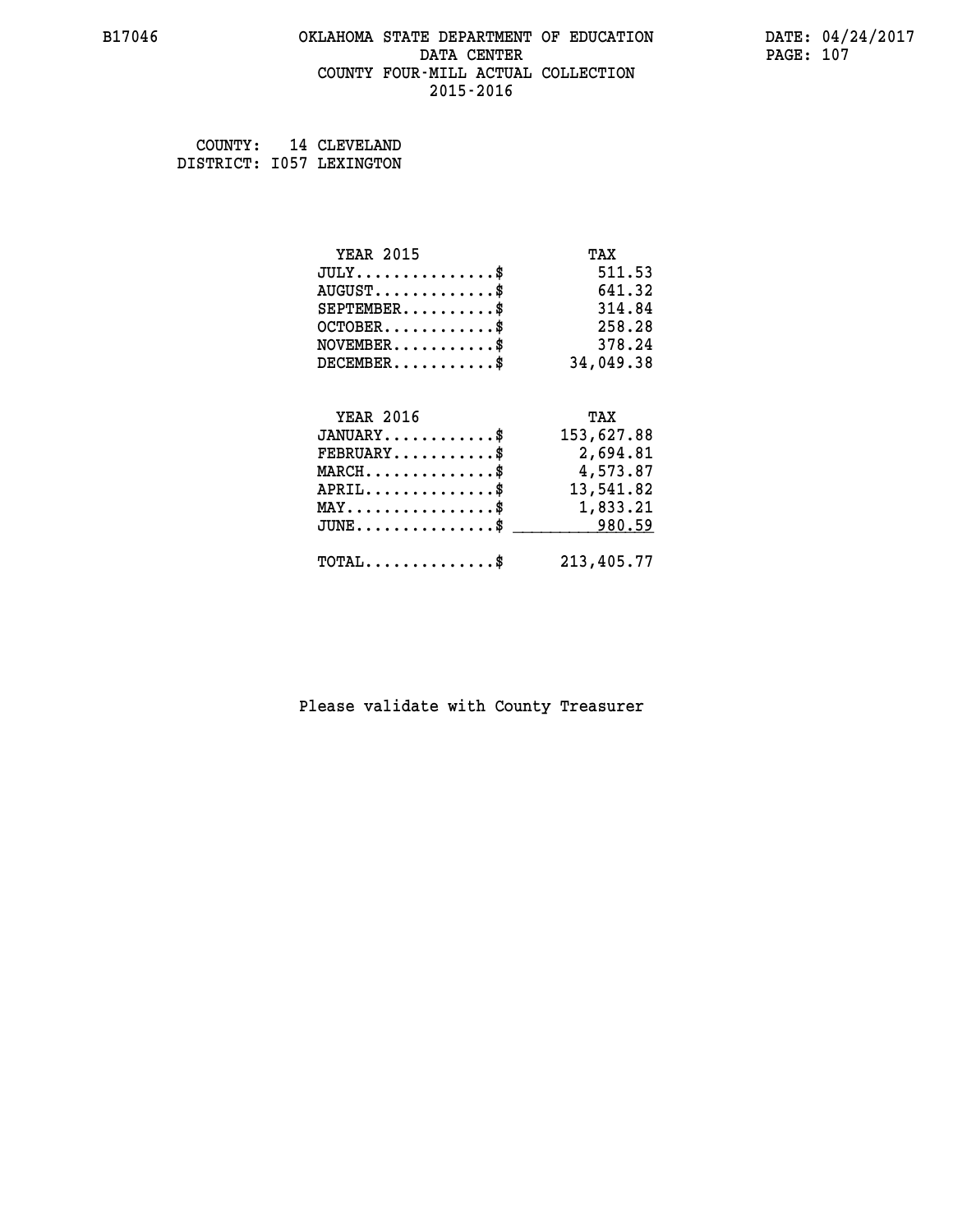#### **B17046 OKLAHOMA STATE DEPARTMENT OF EDUCATION DATE: 04/24/2017 DATA CENTER** PAGE: 108  **COUNTY FOUR-MILL ACTUAL COLLECTION 2015-2016**

 **COUNTY: 14 CLEVELAND DISTRICT: I070 LITTLE AXE**

| <b>YEAR 2015</b>                           | TAX        |
|--------------------------------------------|------------|
| $JULY$ \$                                  | 554.90     |
| $AUGUST$ \$                                | 695.19     |
| $SEPTEMBER$ \$                             | 341.43     |
| $OCTOBER$ \$                               | 279.76     |
| $\texttt{NOVEMBER} \dots \dots \dots \$    | 407.01     |
| $DECEMBER$ \$                              | 36,547.35  |
|                                            |            |
| <b>YEAR 2016</b>                           | TAX        |
| $JANUARY$ \$                               | 164,894.11 |
| $FEBRUARY$                                 | 2,893.24   |
| $MARCH$ \$                                 | 4,910.25   |
| $APRIL$ \$                                 | 14,535.75  |
| MAY\$ 1,968.26                             |            |
| $JUNE$ $\text{\$}$                         | 1,054.28   |
| $\texttt{TOTAL} \dots \dots \dots \dots \$ | 229,081.53 |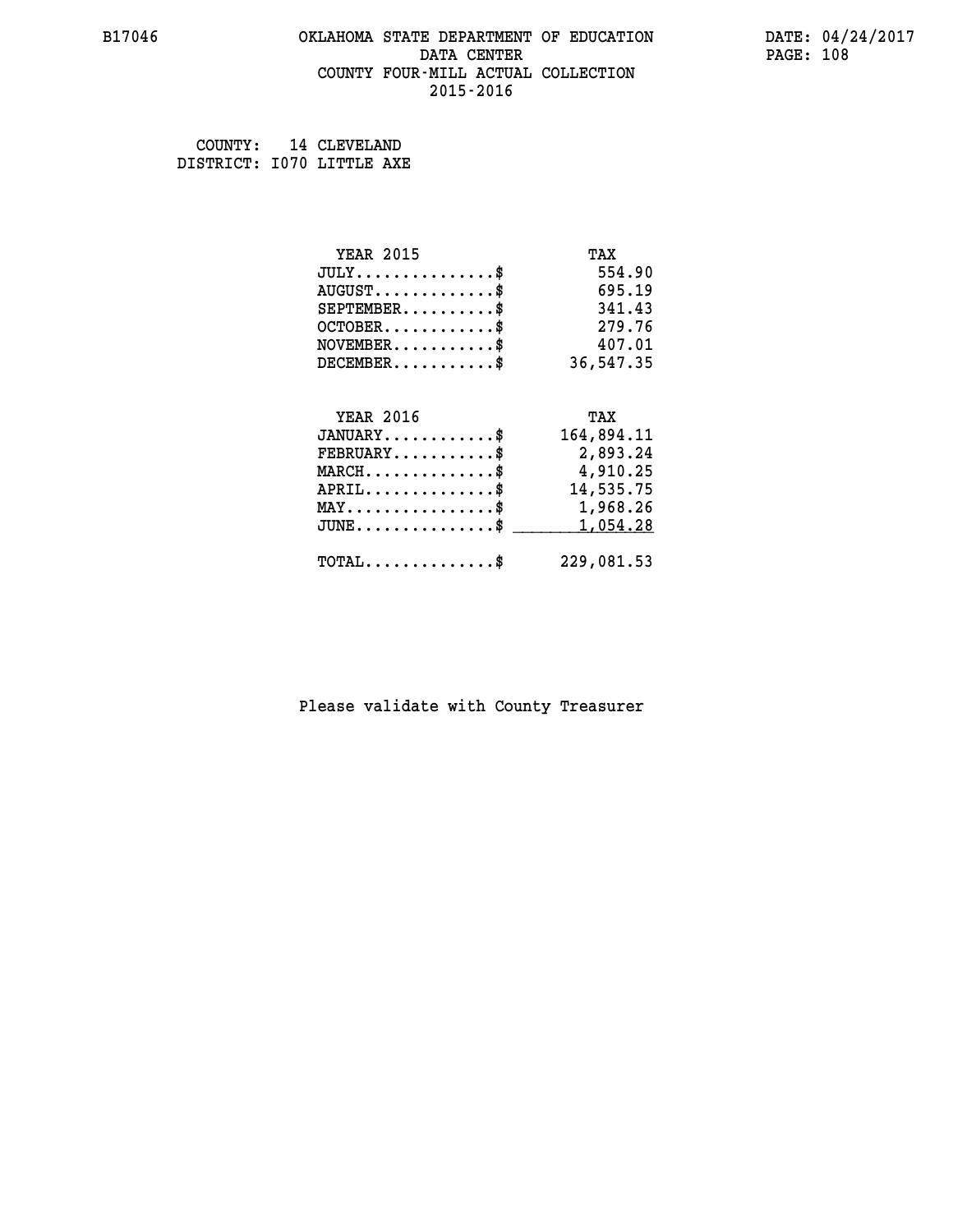### **B17046 OKLAHOMA STATE DEPARTMENT OF EDUCATION DATE: 04/24/2017 DATA CENTER** PAGE: 109  **COUNTY FOUR-MILL ACTUAL COLLECTION 2015-2016**

 **COUNTY: 14 CLEVELAND**

 **\*\*\*\*\*\* TOTALS \*\*\*\*\*\***

| <b>YEAR 2015</b>                          | TAX          |
|-------------------------------------------|--------------|
| $JULY$                                    | 20,162.43    |
| $\text{AUGUST} \dots \dots \dots \dots \$ | 25,288.38    |
| $SEPTEMENT.$ \$                           | 12,411.53    |
| $OCTOBER.$ \$                             | 10,186.41    |
| $NOVEMBER.$ \$                            | 14,811.38    |
| $DECEMBER$ \$                             | 1,328,661.34 |

## **YEAR 2016 TAX**

| $JANUARY$ \$                                            | 5,994,624.27 |
|---------------------------------------------------------|--------------|
| $\texttt{FEBRUARY} \dots \dots \dots \$                 | 105,219.21   |
| $MARCH$ \$                                              | 178,537.31   |
| $APRIL$ \$                                              | 528,450.06   |
| $MAX \dots \dots \dots \dots \dots \$                   | 71,577.04    |
| $JUNE \dots \dots \dots \dots \$ 38,384.79              |              |
| $\texttt{TOTAL} \dots \dots \dots \dots \$ 8,328,314.15 |              |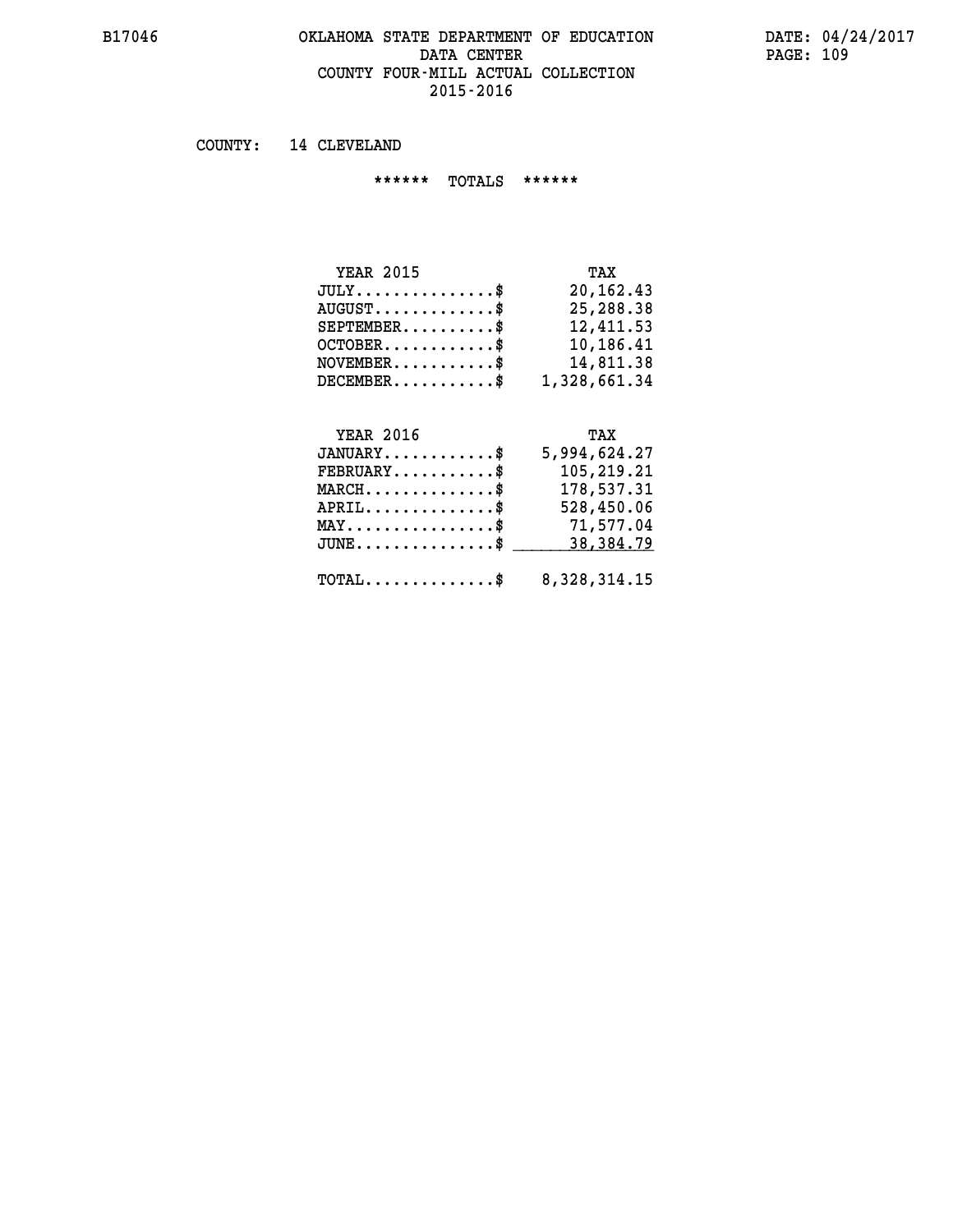### **B17046 OKLAHOMA STATE DEPARTMENT OF EDUCATION DATE: 04/24/2017 DATA CENTER** PAGE: 110  **COUNTY FOUR-MILL ACTUAL COLLECTION 2015-2016**

| COUNTY: | 15 COAL                   |
|---------|---------------------------|
|         | DISTRICT: C004 COTTONWOOD |

| <b>YEAR 2015</b>                           | TAX       |
|--------------------------------------------|-----------|
| $JULY$ \$                                  | 1,111.07  |
| $AUGUST$ \$                                | 166.16    |
| $SEPTEMBER$ \$                             | 262.46    |
| $OCTOBER$ \$                               | 128.30    |
| $NOVEMBER.$ \$                             | 236.16    |
| $DECEMBER$ \$                              | 3,658.65  |
|                                            |           |
| <b>YEAR 2016</b>                           | TAX       |
| $JANUARY$ \$                               | 23,019.09 |
| $FEBRUARY$                                 | 8,407.77  |
| $MARCH$ \$                                 | 977.77    |
| $APRIL$ \$                                 | 16,348.35 |
| $MAX \dots \dots \dots \dots \$            | 751.68    |
| $JUNE$ $\$\$                               | 5,395.41  |
| $\texttt{TOTAL} \dots \dots \dots \dots \$ | 60,462.87 |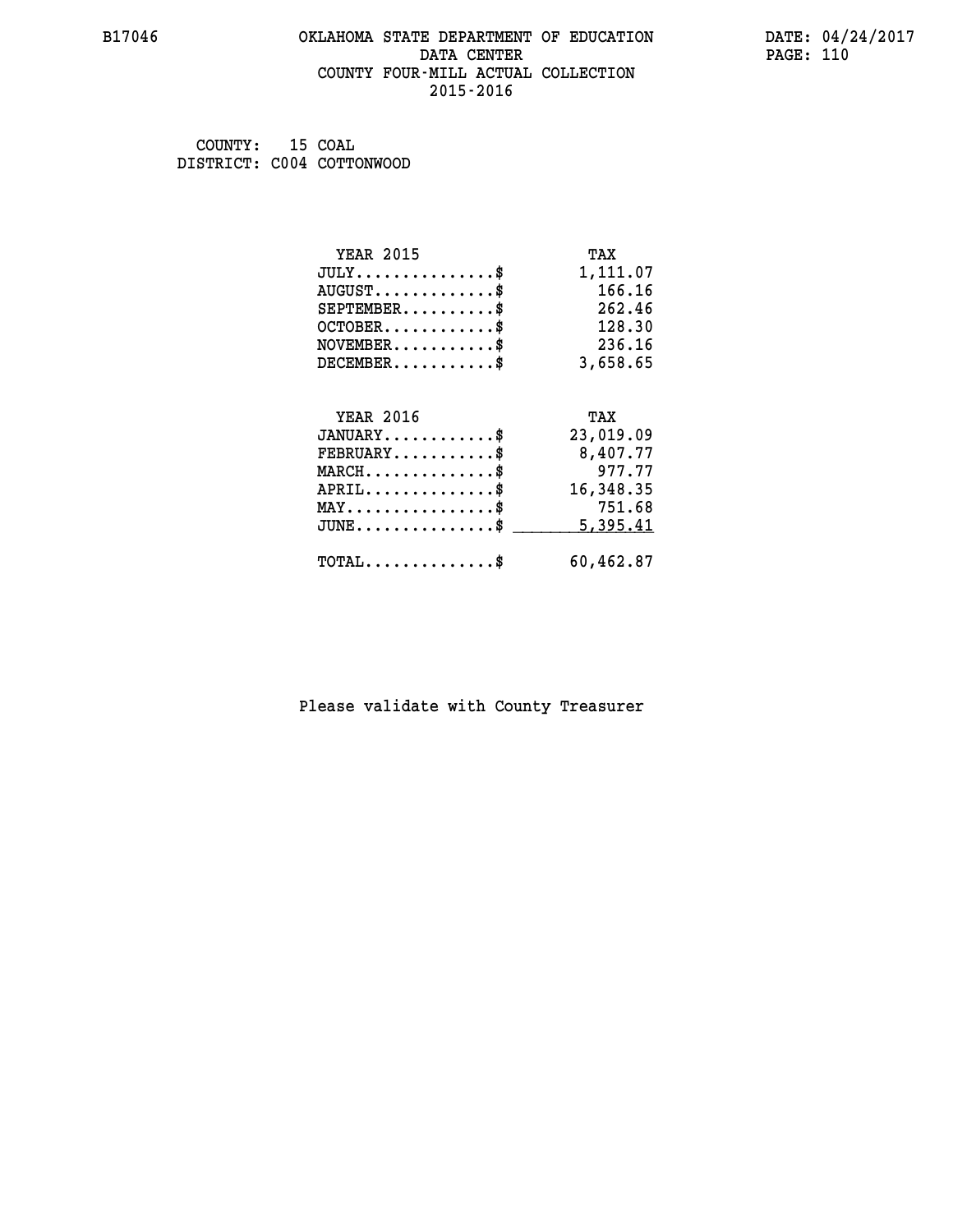## **B17046 OKLAHOMA STATE DEPARTMENT OF EDUCATION DATE: 04/24/2017 DATA CENTER** PAGE: 111  **COUNTY FOUR-MILL ACTUAL COLLECTION 2015-2016**

 **COUNTY: 15 COAL DISTRICT: I001 COALGATE**

| <b>YEAR 2015</b>                           | TAX        |
|--------------------------------------------|------------|
| $JULY$ \$                                  | 4,037.82   |
| $AUGUST$ \$                                | 622.39     |
| $SEPTEMENT.$ \$                            | 950.80     |
| $OCTOBER$ \$                               | 470.99     |
| $\texttt{NOVEMBER} \dots \dots \dots \$    | 862.75     |
| $DECEMBER$ \$                              | 14,931.21  |
|                                            |            |
| <b>YEAR 2016</b>                           | TAX        |
| $JANUARY$ \$                               | 94,464.49  |
| $FEBRUARY$                                 | 34,439.46  |
| $MARCH$ \$                                 | 3,935.63   |
| $APRIL$ \$                                 | 67,074.27  |
| $\texttt{MAX} \dots \dots \dots \dots \$   | 3,052.87   |
| $JUNE$ \$                                  | 22,064.28  |
| $\texttt{TOTAL} \dots \dots \dots \dots \$ | 246,906.96 |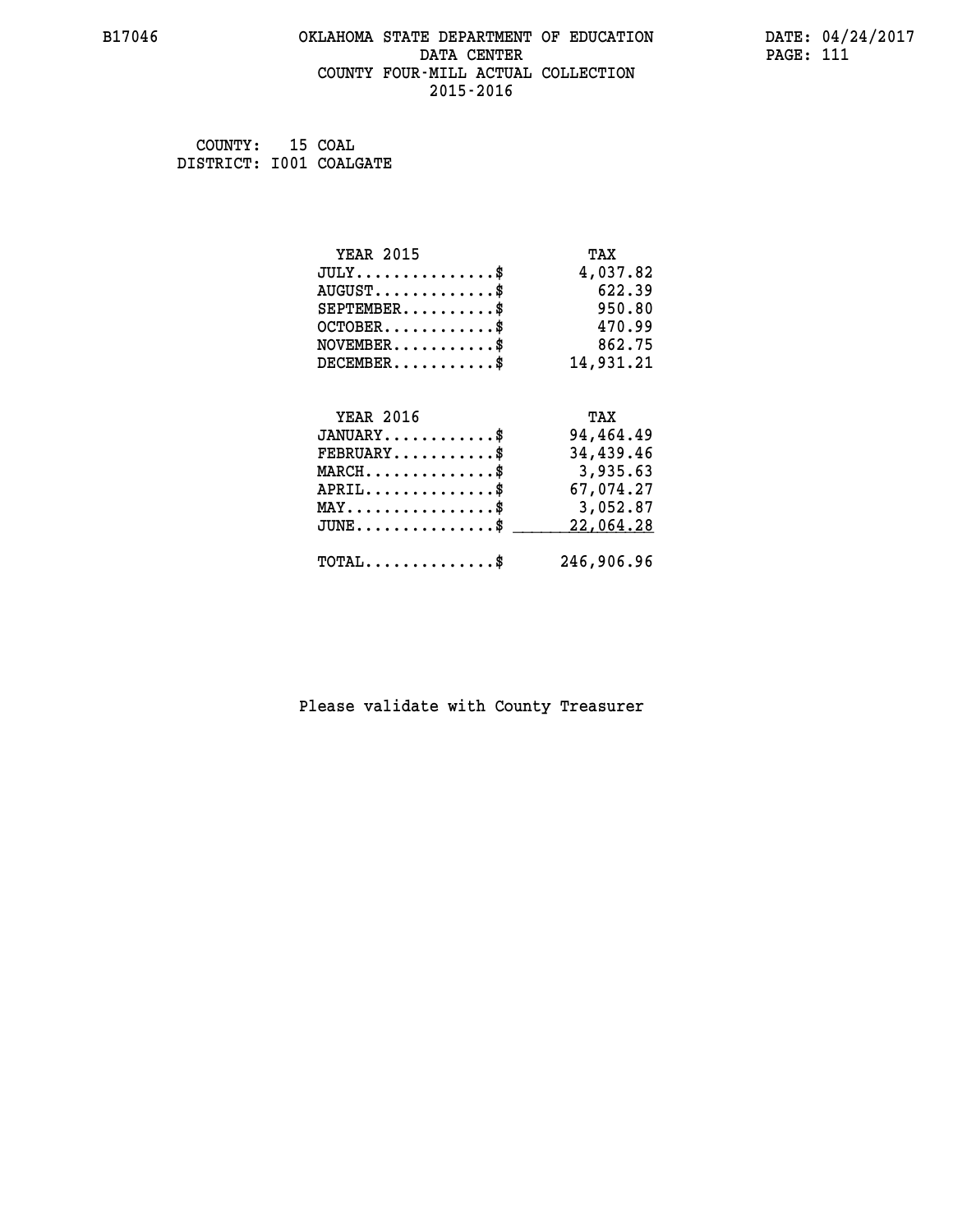## **B17046 OKLAHOMA STATE DEPARTMENT OF EDUCATION DATE: 04/24/2017 DATA CENTER** PAGE: 112  **COUNTY FOUR-MILL ACTUAL COLLECTION 2015-2016**

 **COUNTY: 15 COAL DISTRICT: I002 TUPELO**

| <b>YEAR 2015</b>                           | TAX       |
|--------------------------------------------|-----------|
| $JULY$ \$                                  | 1,492.05  |
| $AUGUST$ \$                                | 226.39    |
| $SEPTEMENT.$ \$                            | 348.93    |
| $OCTOBER$ \$                               | 172.43    |
| $\texttt{NOVEMBER} \dots \dots \dots \$    | 319.23    |
| $DECEMBER$ \$                              | 5,391.53  |
|                                            |           |
| <b>YEAR 2016</b>                           | TAX       |
| $JANUARY$ \$                               | 34,075.37 |
| $FEBRUARY$                                 | 12,426.95 |
| $MARCH$ \$                                 | 1,424.92  |
| $APRIL$ \$                                 | 24,193.00 |
| MAY\$ 1,102.98                             |           |
| $JUNE$ \$                                  | 7,956.59  |
| $\texttt{TOTAL} \dots \dots \dots \dots \$ | 89,130.37 |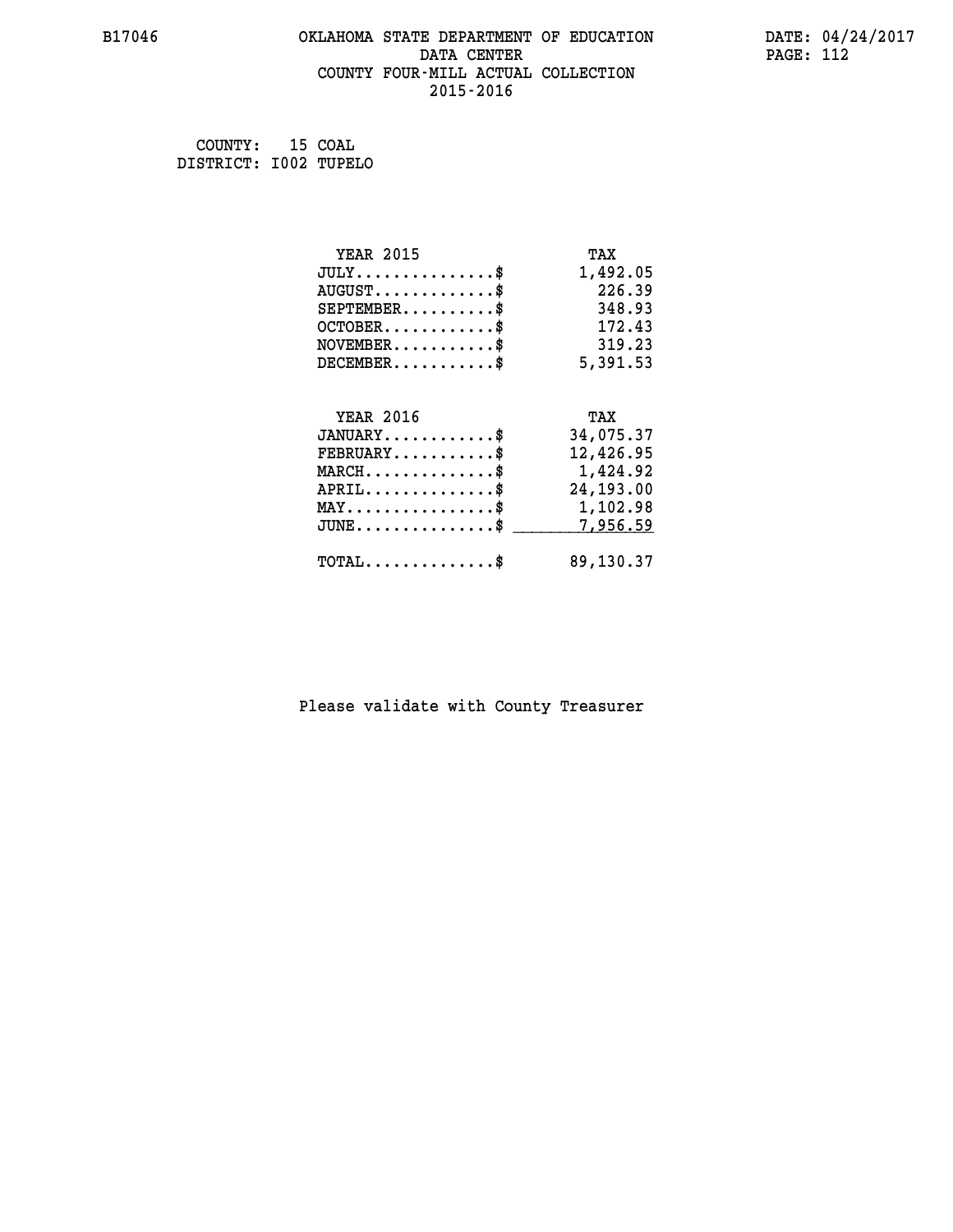### **B17046 OKLAHOMA STATE DEPARTMENT OF EDUCATION DATE: 04/24/2017 DATA CENTER PAGE: 113 COUNTY FOUR-MILL ACTUAL COLLECTION 2015-2016**

 **COUNTY: 15 COAL**

 **\*\*\*\*\*\* TOTALS \*\*\*\*\*\***

| <b>YEAR 2015</b>                | TAX       |
|---------------------------------|-----------|
| $JULY$                          | 6,640.94  |
| $AUGUST \ldots \ldots \ldots \$ | 1,014.94  |
| $SEPTEMBER$                     | 1,562.19  |
| $OCTOBER$ \$                    | 771.72    |
| $NOVEMBER$ \$                   | 1,418.14  |
| $DECEMBER$ \$                   | 23,981.39 |

# **YEAR 2016 TAX JANUARY............\$ 151,558.95 FEBRUARY...........\$ 55,274.18 MARCH..............\$ 6,338.32 APRIL..............\$ 107,615.62 MAY................\$ 4,907.53 JUNE...............\$ 35,416.28 \_\_\_\_\_\_\_\_\_\_\_\_\_\_\_ TOTAL..............\$ 396,500.20**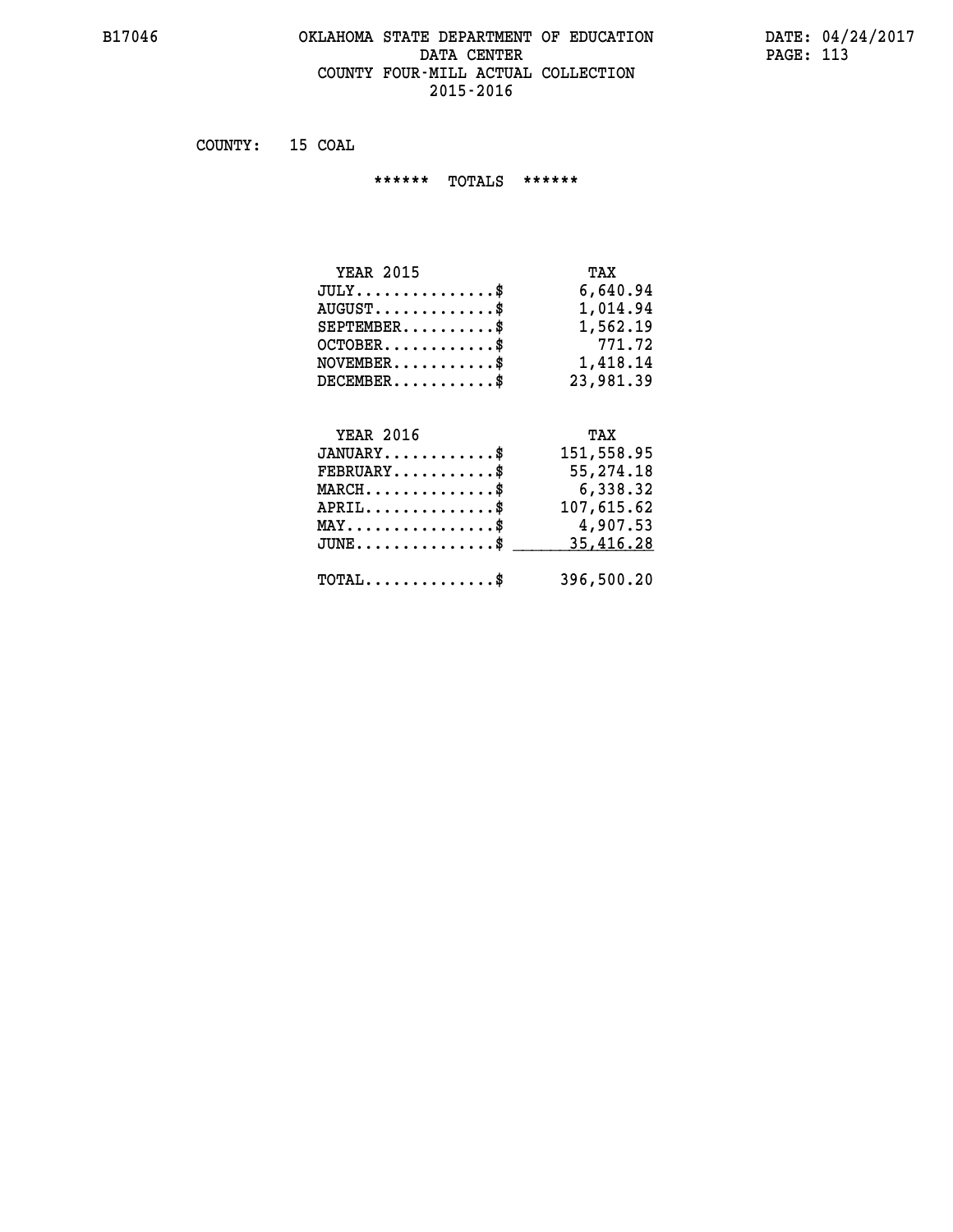### **B17046 OKLAHOMA STATE DEPARTMENT OF EDUCATION DATE: 04/24/2017 DATA CENTER** PAGE: 114  **COUNTY FOUR-MILL ACTUAL COLLECTION 2015-2016**

 **COUNTY: 16 COMANCHE DISTRICT: C048 FLOWER MOUND**

| <b>YEAR 2015</b>                           | TAX         |
|--------------------------------------------|-------------|
| $JULY$ \$                                  | 290.50      |
| $AUGUST$ \$                                | 164.04      |
| $SEPTEMBER$                                | 109.25      |
| $OCTOBER$ \$                               | 77.68       |
| $NOVEMBER$ \$                              | 3,371.45    |
| $DECEMBER$ \$                              | 28, 113. 20 |
|                                            |             |
| <b>YEAR 2016</b>                           | TAX         |
| $JANUARY$ \$                               | 3,388.45    |
| $FEBRUARY$                                 | 848.85      |
| $MARCH$ \$                                 | 4,799.38    |
| $APRIL$ \$                                 | 967.95      |
| $MAX \dots \dots \dots \dots \dots$        | 289.69      |
| $JUNE$                                     | 1,500.41    |
| $\texttt{TOTAL} \dots \dots \dots \dots \$ | 43,920.85   |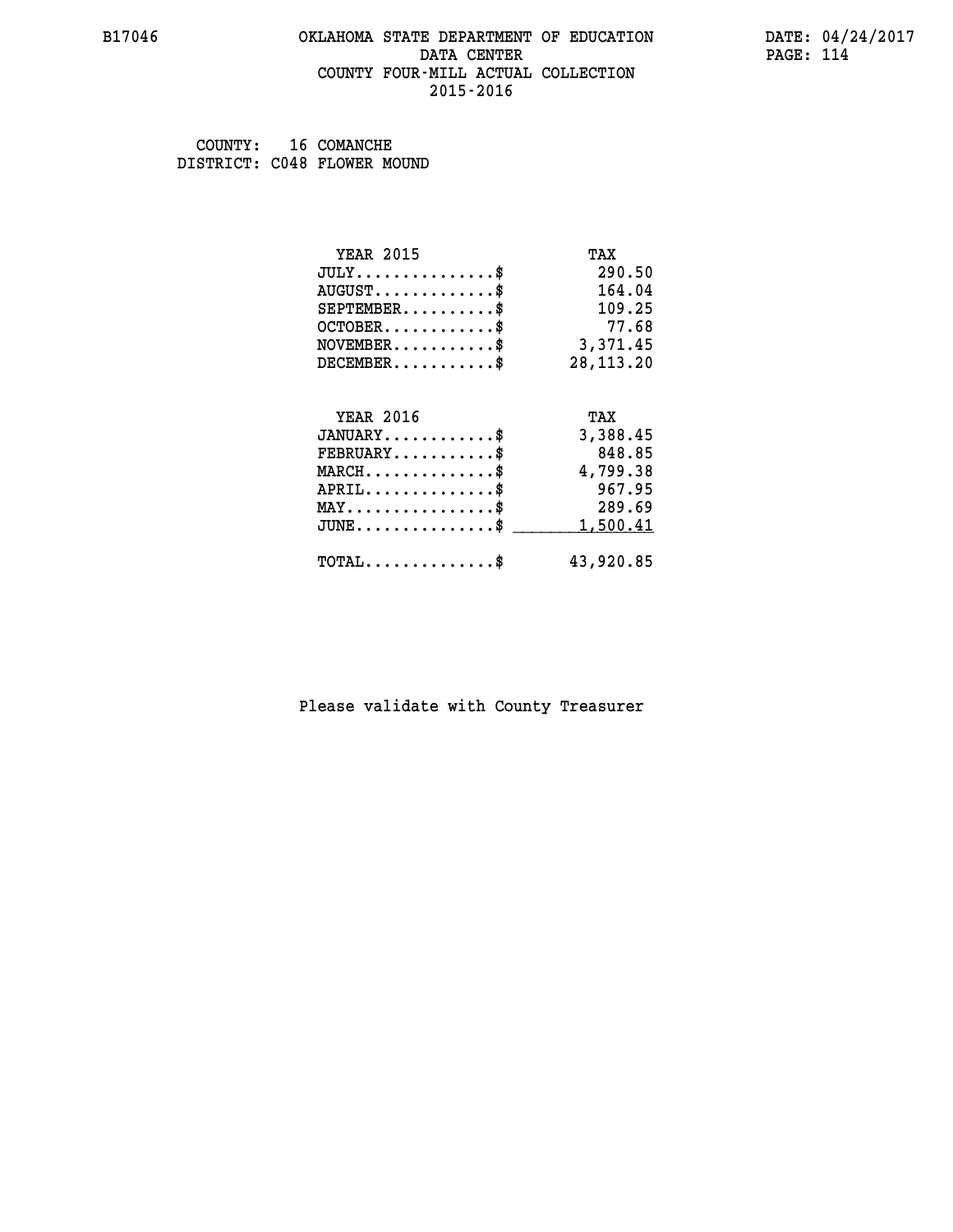## **B17046 OKLAHOMA STATE DEPARTMENT OF EDUCATION DATE: 04/24/2017 DATA CENTER** PAGE: 115  **COUNTY FOUR-MILL ACTUAL COLLECTION 2015-2016**

 **COUNTY: 16 COMANCHE DISTRICT: C049 BISHOP**

| <b>YEAR 2015</b>                                 | TAX       |
|--------------------------------------------------|-----------|
| $JULY$ \$                                        | 460.61    |
| $AUGUST$ \$                                      | 456.14    |
| $SEPTEMBER$ \$                                   | 257.04    |
| $OCTOBER$ \$                                     | 171.19    |
| $\texttt{NOVEMBER} \dots \dots \dots \$          | 121.72    |
| $DECEMBER$ \$                                    | 5,282.97  |
|                                                  |           |
| <b>YEAR 2016</b>                                 | TAX       |
| $JANUARY$ \$                                     | 44,052.67 |
| $FEBRUARY$                                       | 5,309.61  |
| $\texttt{MARCH}\ldots\ldots\ldots\ldots\text{*}$ | 1,330.12  |
| $APRIL \ldots \ldots \ldots \ldots \$            | 7,520.50  |
| $\texttt{MAX} \dots \dots \dots \dots \dots \$   | 1,516.75  |
| $J\texttt{UNE} \dots \dots \dots \dots \dots \$$ | 2,543.67  |
| $\texttt{TOTAL} \dots \dots \dots \dots \$       | 69,022.99 |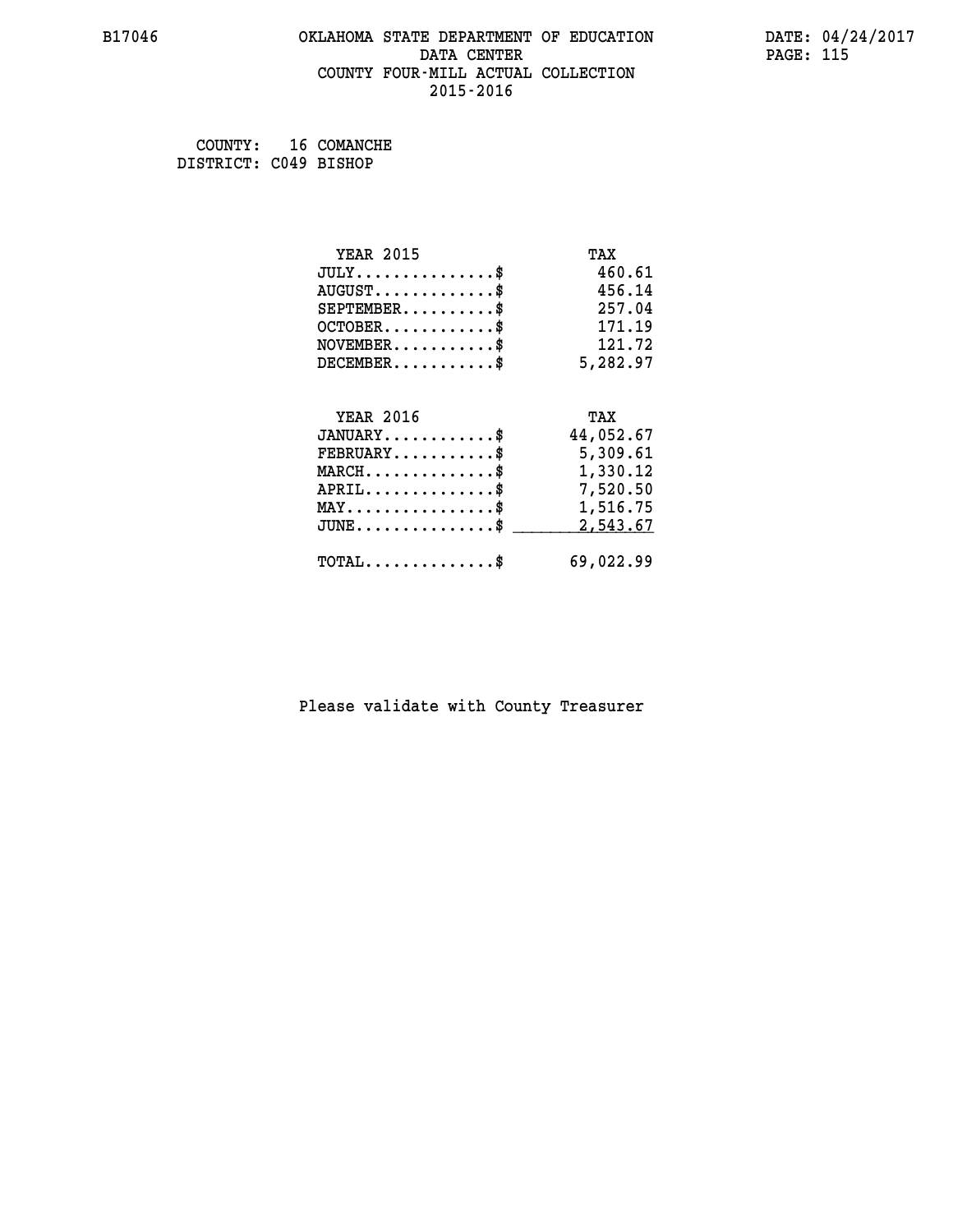## **B17046 OKLAHOMA STATE DEPARTMENT OF EDUCATION DATE: 04/24/2017 DATA CENTER** PAGE: 116  **COUNTY FOUR-MILL ACTUAL COLLECTION 2015-2016**

 **COUNTY: 16 COMANCHE DISTRICT: I001 CACHE**

| <b>YEAR 2015</b>                           | TAX        |
|--------------------------------------------|------------|
| $JULY$ \$                                  | 1,598.21   |
| $AUGUST$ \$                                | 1,617.87   |
| $SEPTEMBER$ \$                             | 913.15     |
| $OCTOBER$ \$                               | 608.16     |
| $\texttt{NOVEMBER} \dots \dots \dots \$    | 432.43     |
| $DECEMBER$ \$                              | 18,768.35  |
|                                            |            |
| <b>YEAR 2016</b>                           | TAX        |
| $JANUARY$ \$                               | 156,501.93 |
| $FEBRUARY$                                 | 18,862.98  |
| $MARCH$ \$                                 | 4,725.43   |
| $APRIL$ \$                                 | 26,717.39  |
| MAY\$ 5,388.41                             |            |
| $JUNE$ \$                                  | 9,036.69   |
| $\texttt{TOTAL} \dots \dots \dots \dots \$ | 245,171.00 |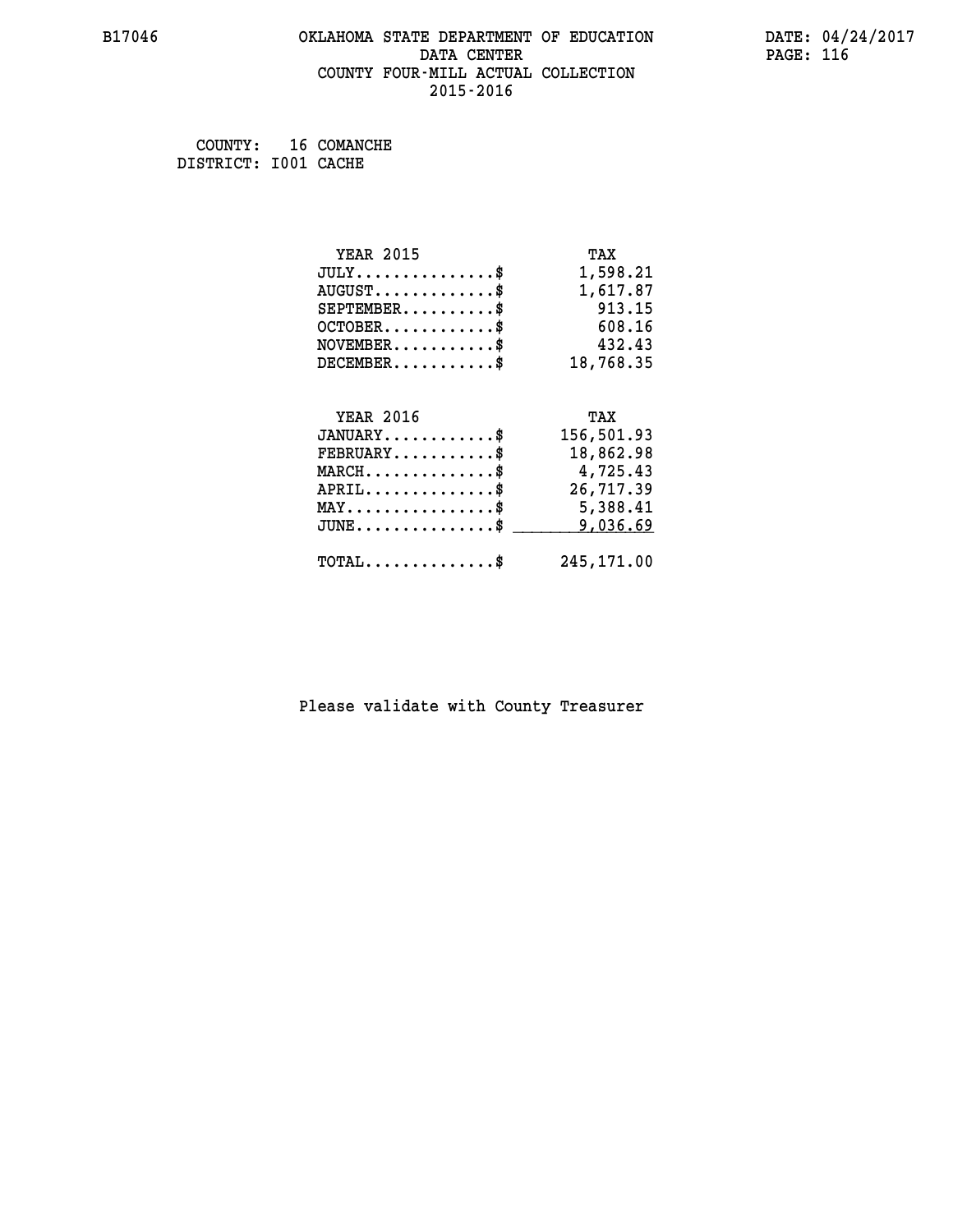### **B17046 OKLAHOMA STATE DEPARTMENT OF EDUCATION DATE: 04/24/2017 DATA CENTER** PAGE: 117  **COUNTY FOUR-MILL ACTUAL COLLECTION 2015-2016**

| COUNTY: | 16 COMANCHE              |
|---------|--------------------------|
|         | DISTRICT: I002 INDIAHOMA |

| <b>YEAR 2015</b>                           | TAX         |
|--------------------------------------------|-------------|
| $JULY$ \$                                  | 189.35      |
| $AUGUST$ \$                                | 192.75      |
| $SEPTEMBER$ \$                             | 108.84      |
| $OCTOBER$ \$                               | 72.46       |
| $NOVEMBER$ \$                              | 51.52       |
| $DECEMBER$ \$                              | 2,236.58    |
|                                            |             |
| <b>YEAR 2016</b>                           | TAX         |
| $JANUARY$ \$                               | 18,649.93   |
| $FEBRUARY$                                 | 2,247.85    |
| $MARCH$ \$                                 | 563.15      |
| $APRIL \ldots \ldots \ldots \ldots \$      | 3,183.83    |
| $MAX \dots \dots \dots \dots \dots$        | 642.14      |
| $JUNE$ \$                                  | 1,076.88    |
| $\texttt{TOTAL} \dots \dots \dots \dots \$ | 29, 215. 28 |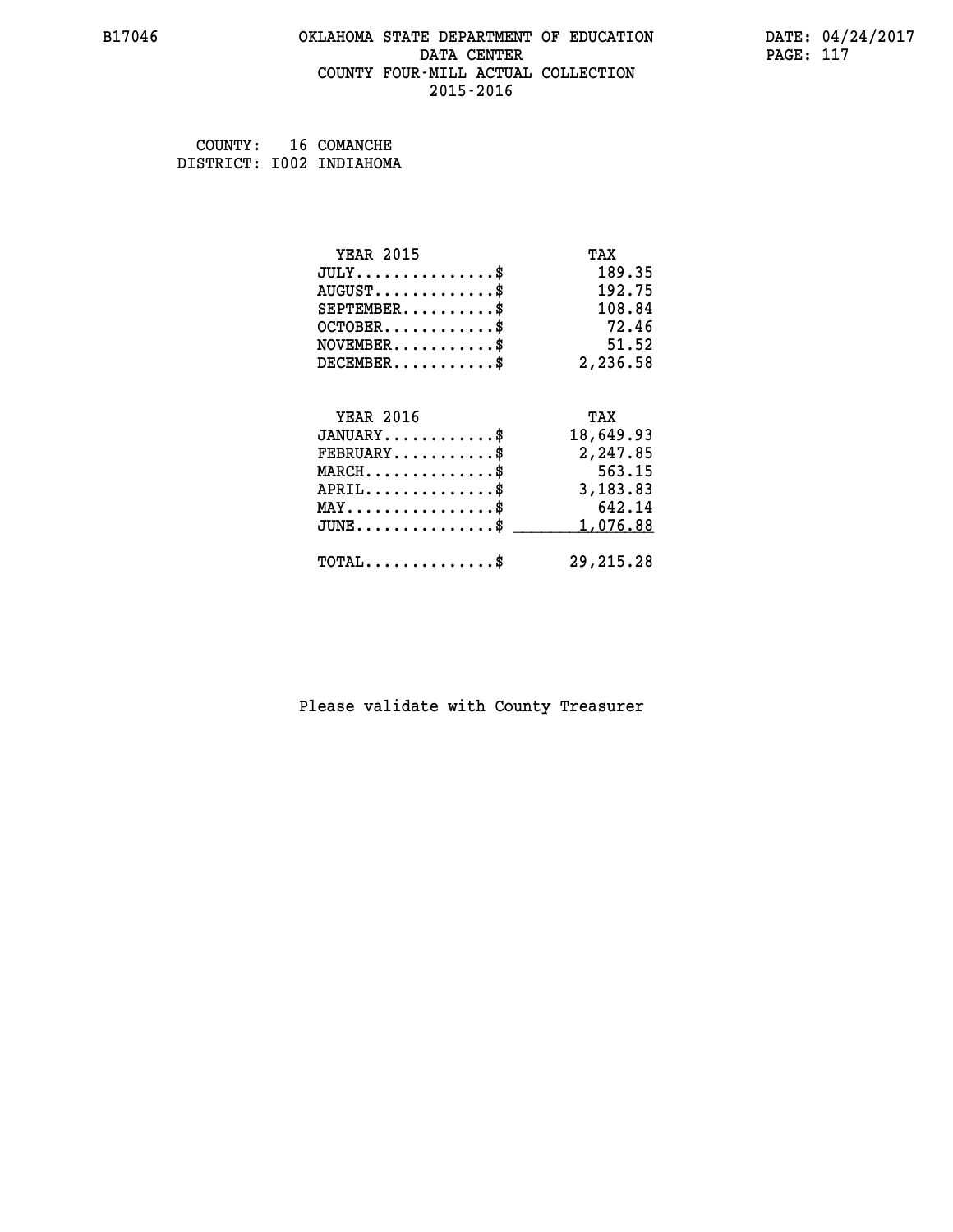## **B17046 OKLAHOMA STATE DEPARTMENT OF EDUCATION DATE: 04/24/2017 DATA CENTER** PAGE: 118  **COUNTY FOUR-MILL ACTUAL COLLECTION 2015-2016**

 **COUNTY: 16 COMANCHE DISTRICT: I003 STERLING**

| <b>YEAR 2015</b>                                                          | TAX       |
|---------------------------------------------------------------------------|-----------|
| $JULY$ \$                                                                 | 376.78    |
| $AUGUST$ \$                                                               | 362.94    |
| $SEPTEMBER$ \$                                                            | 204.08    |
| $OCTOBER$ \$                                                              | 135.91    |
| $\verb NOVEMBER , \verb , \verb , \verb , \verb , \verb , \verb , \verb $ | 96.65     |
| $DECEMBER$ \$                                                             | 4,194.49  |
|                                                                           |           |
| <b>YEAR 2016</b>                                                          | TAX       |
| $JANUARY$ \$                                                              | 34,976.16 |
| $FEBRUARY$                                                                | 4,215.63  |
| $\texttt{MARCH} \dots \dots \dots \dots \$$                               | 1,056.07  |
| $APRIL \ldots \ldots \ldots \ldots \$                                     | 5,970.99  |
| $\texttt{MAX} \dots \dots \dots \dots \dots \$                            | 1,204.24  |
| $\texttt{JUNE} \dots \dots \dots \dots \texttt{S}$                        | 2,019.58  |
| $\texttt{TOTAL} \dots \dots \dots \dots \$                                | 54,813.52 |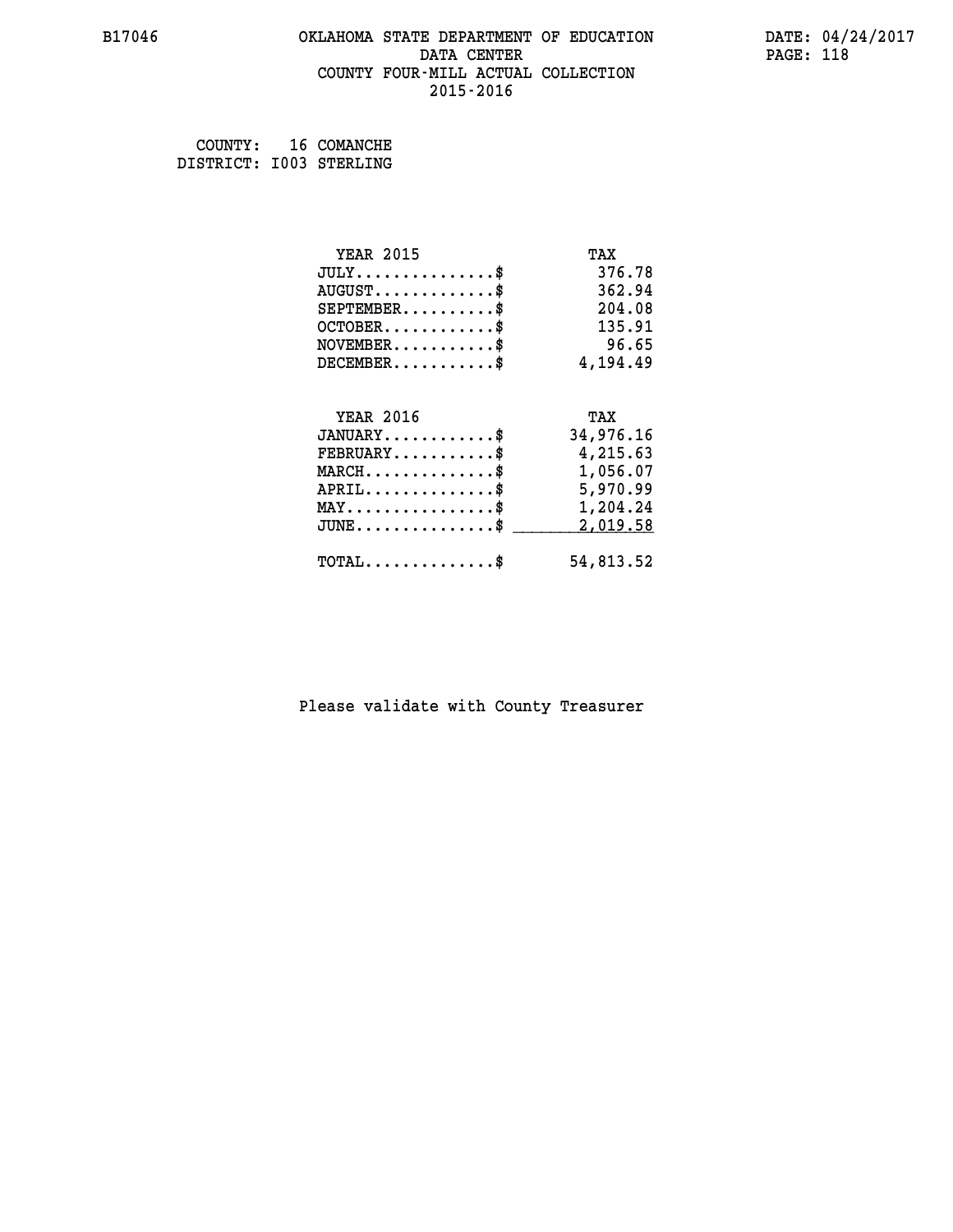## **B17046 OKLAHOMA STATE DEPARTMENT OF EDUCATION DATE: 04/24/2017 DATA CENTER** PAGE: 119  **COUNTY FOUR-MILL ACTUAL COLLECTION 2015-2016**

 **COUNTY: 16 COMANCHE DISTRICT: I004 GERONIMO**

| <b>YEAR 2015</b>                           | TAX       |
|--------------------------------------------|-----------|
| $JULY$ \$                                  | 317.53    |
| $AUGUST$ \$                                | 296.22    |
| $SEPTEMBER$ \$                             | 166.15    |
| $OCTOBER$ \$                               | 110.65    |
| $\texttt{NOVEMBER} \dots \dots \dots \$    | 78.68     |
| $DECEMBER$ \$                              | 3,414.85  |
|                                            |           |
| <b>YEAR 2016</b>                           | TAX       |
| $JANUARY$ \$                               | 28,475.03 |
| $FEBRUARY$                                 | 3,432.06  |
| $MARCH$ \$                                 | 859.78    |
| $APRIL$ \$                                 | 4,861.14  |
| $MAX \dots \dots \dots \dots \dots$        | 980.41    |
| $JUNE$ \$                                  | 1,644.20  |
| $\texttt{TOTAL} \dots \dots \dots \dots \$ | 44,636.70 |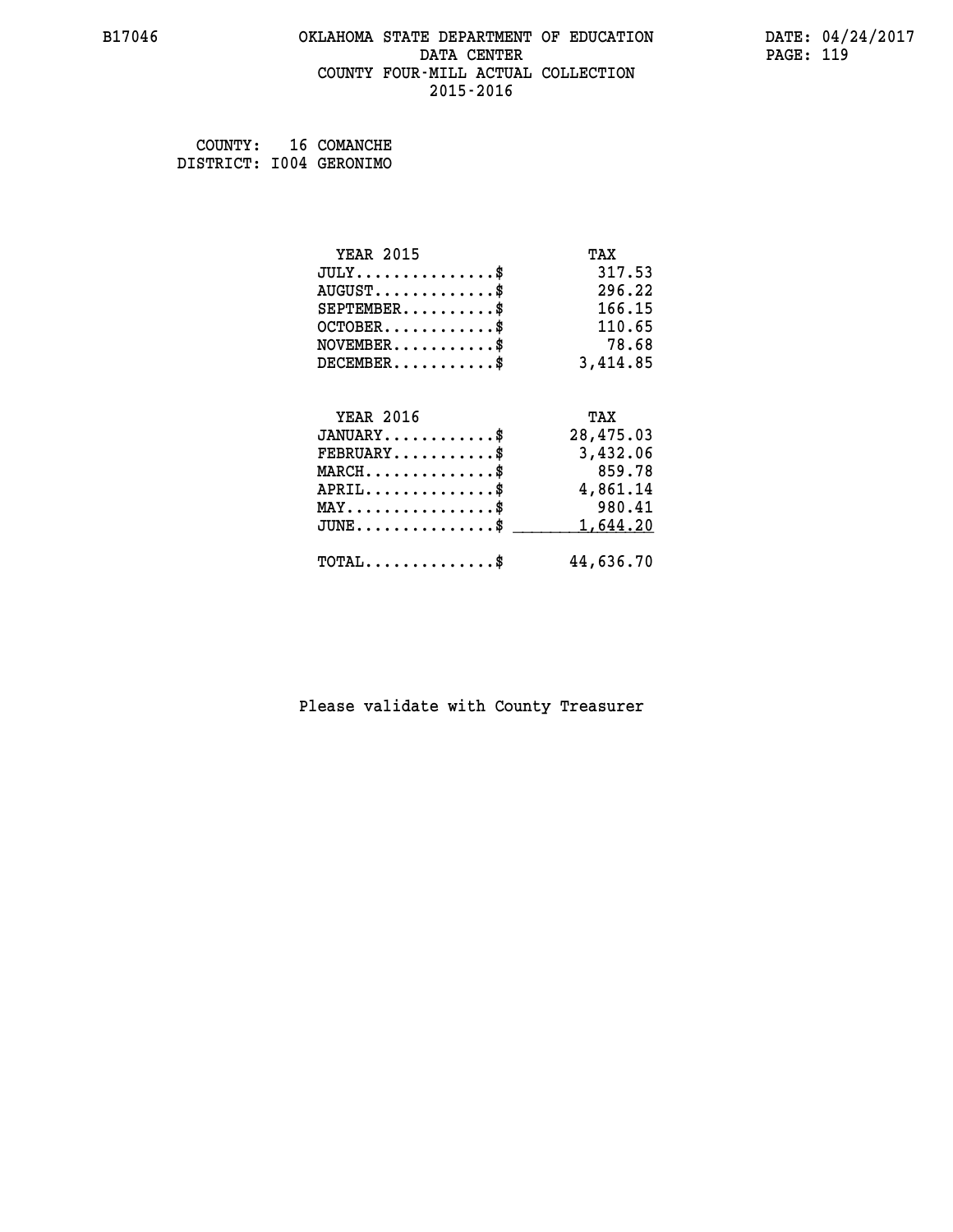## **B17046 OKLAHOMA STATE DEPARTMENT OF EDUCATION DATE: 04/24/2017 DATA CENTER** PAGE: 120  **COUNTY FOUR-MILL ACTUAL COLLECTION 2015-2016**

 **COUNTY: 16 COMANCHE DISTRICT: I008 LAWTON**

| <b>YEAR 2015</b>              | TAX        |
|-------------------------------|------------|
| $JULY \ldots \ldots \ldots \$ | 13,380.88  |
| $AUGUST$ \$                   | 13,059.52  |
| $SEPTEMBER$ \$                | 7,350.87   |
| $OCTOBER.$ \$                 | 4,895.56   |
| $NOVEMBER.$ \$                | 3,481.04   |
| $DECEMBER$ \$                 | 151,083.78 |
| <b>YEAR 2016</b>              | TAX        |
| $JANUARY$ \$ 1,259,828.63     |            |
|                               |            |

| $\texttt{FEBRUARY} \dots \dots \dots \$                 | 151,845.60 |
|---------------------------------------------------------|------------|
| $MARCH$ \$                                              | 38,039.38  |
| $APRIL$ \$                                              | 215,072.93 |
| $MAX \dots \dots \dots \dots \dots \$                   | 43,376.38  |
| $JUNE \dots \dots \dots \dots \$ 72,744.63              |            |
| $\texttt{TOTAL} \dots \dots \dots \dots \$ 1,974,159.20 |            |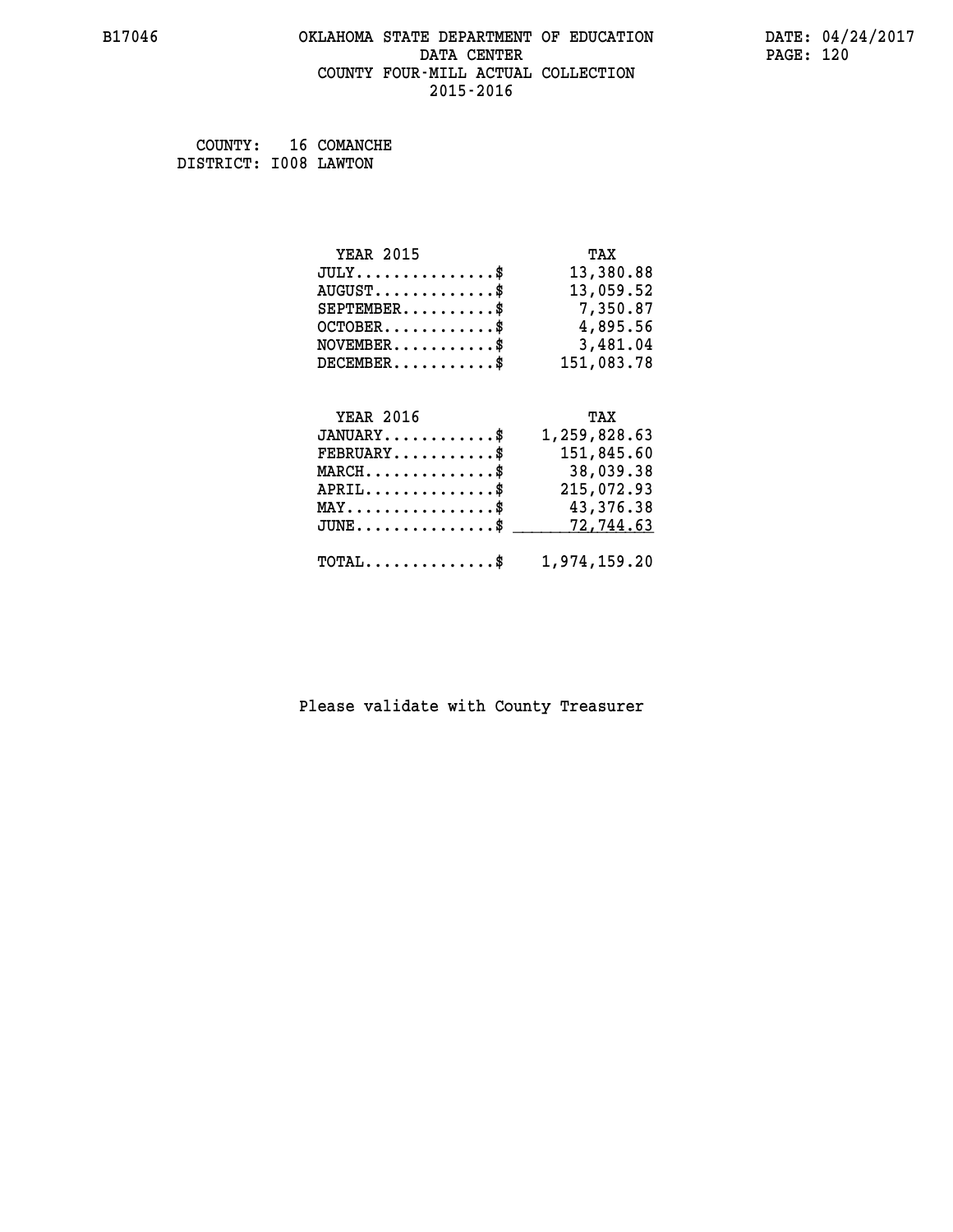#### **B17046 OKLAHOMA STATE DEPARTMENT OF EDUCATION DATE: 04/24/2017 DATA CENTER PAGE: 121 COUNTY FOUR-MILL ACTUAL COLLECTION 2015-2016**

 **COUNTY: 16 COMANCHE DISTRICT: I009 FLETCHER**

> **YEAR 2015 TAX JULY...............\$ 426.96 AUGUST.............\$ 415.59 SEPTEMBER..........\$ 233.89 OCTOBER.............\$** 155.77<br>NOVEMBER...........\$ 110.76  **NOVEMBER............\$ DECEMBER...........\$ 4,807.07 YEAR 2016 TAX JANUARY............\$ 40,084.26 FEBRUARY...........\$ 4,831.30 MARCH..............\$ 1,210.31 APRIL..............\$ 6,843.03 MAY................\$ 1,380.12 JUNE...............\$ 2,314.54 \_\_\_\_\_\_\_\_\_\_\_\_\_\_\_ TOTAL..............\$ 62,813.60**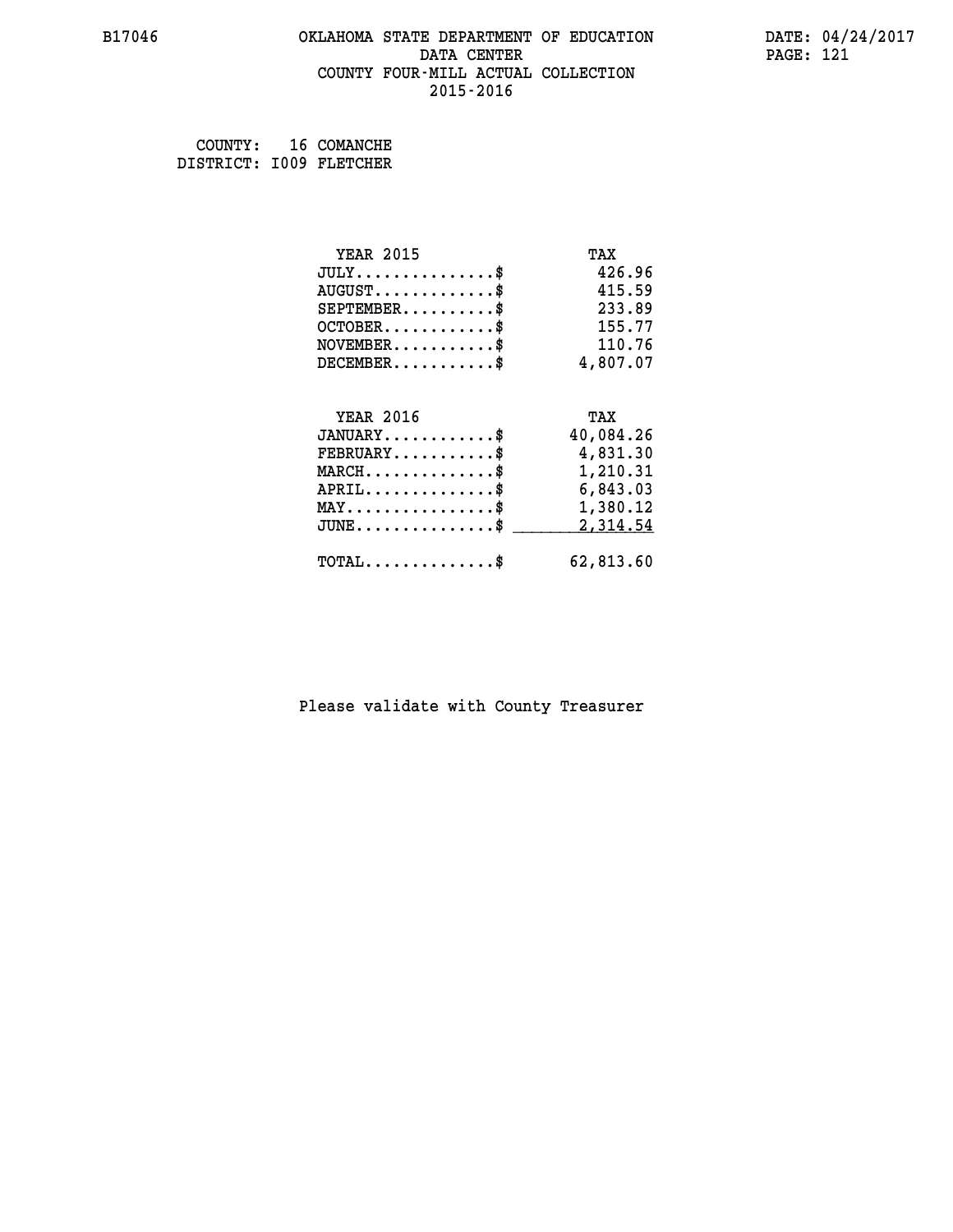## **B17046 OKLAHOMA STATE DEPARTMENT OF EDUCATION DATE: 04/24/2017 DATA CENTER** PAGE: 122  **COUNTY FOUR-MILL ACTUAL COLLECTION 2015-2016**

 **COUNTY: 16 COMANCHE DISTRICT: I016 ELGIN**

| <b>YEAR 2015</b>                               | TAX          |
|------------------------------------------------|--------------|
| $JULY$ \$                                      | 1,860.24     |
| $AUGUST$ \$                                    | 1,911.66     |
| $SEPTEMBER$ \$                                 | 1,080.17     |
| $OCTOBER$ \$                                   | 719.37       |
| $\texttt{NOVEMBER} \dots \dots \dots \$        | 511.52       |
| $DECEMBER$ \$                                  | 22,201.09    |
|                                                |              |
| <b>YEAR 2016</b>                               | TAX          |
| $JANUARY$ \$                                   | 185, 126. 29 |
| $FEBRUARY$                                     | 22, 313, 05  |
| $MARCH$ \$                                     | 5,589.72     |
| $APRIL$ \$                                     | 31,604.02    |
| $\texttt{MAX} \dots \dots \dots \dots \dots \$ | 6,373.96     |
|                                                |              |
| $JUNE$ \$                                      | 10,689.49    |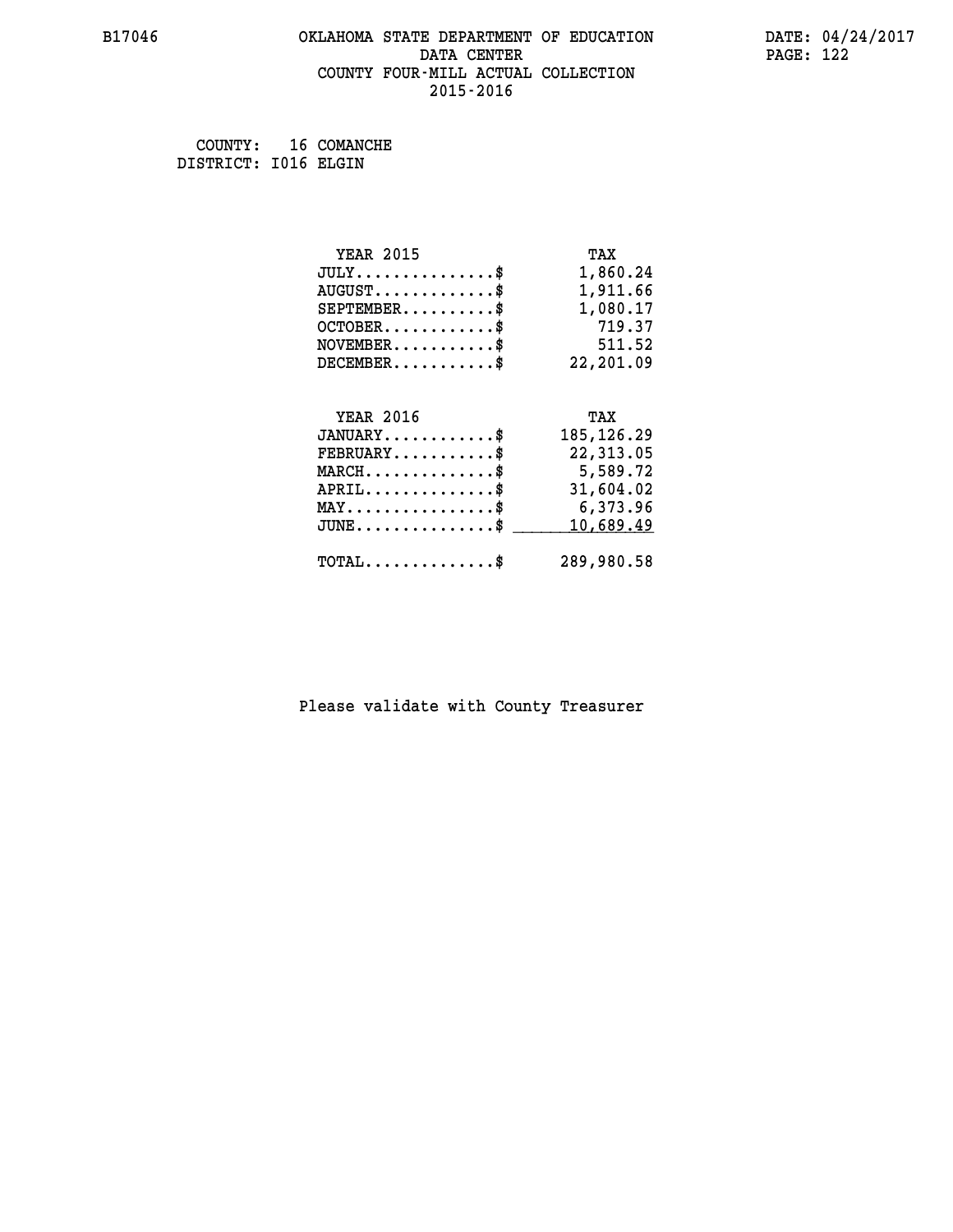## **B17046 OKLAHOMA STATE DEPARTMENT OF EDUCATION DATE: 04/24/2017 DATA CENTER** PAGE: 123  **COUNTY FOUR-MILL ACTUAL COLLECTION 2015-2016**

 **COUNTY: 16 COMANCHE DISTRICT: I132 CHATTANOOGA**

| <b>YEAR 2015</b>                           | TAX       |
|--------------------------------------------|-----------|
| $JULY$ \$                                  | 204.62    |
| $AUGUST$ \$                                | 196.36    |
| $SEPTEMBER$ \$                             | 110.37    |
| $OCTOBER$ \$                               | 73.51     |
| $NOVEMBER$ \$                              | 52.27     |
| $DECEMBER$ \$                              | 2,268.56  |
|                                            |           |
| <b>YEAR 2016</b>                           | TAX       |
| $JANUARY$ \$                               | 18,916.68 |
| $FEBRUARY$                                 | 2,280.00  |
| $MARCH$ \$                                 | 571.17    |
| $APRIL$ \$                                 | 3,229.38  |
| $MAX \dots \dots \dots \dots \$            | 651.30    |
| $JUNE$ \$                                  | 1,092.27  |
| $\texttt{TOTAL} \dots \dots \dots \dots \$ | 29,646.49 |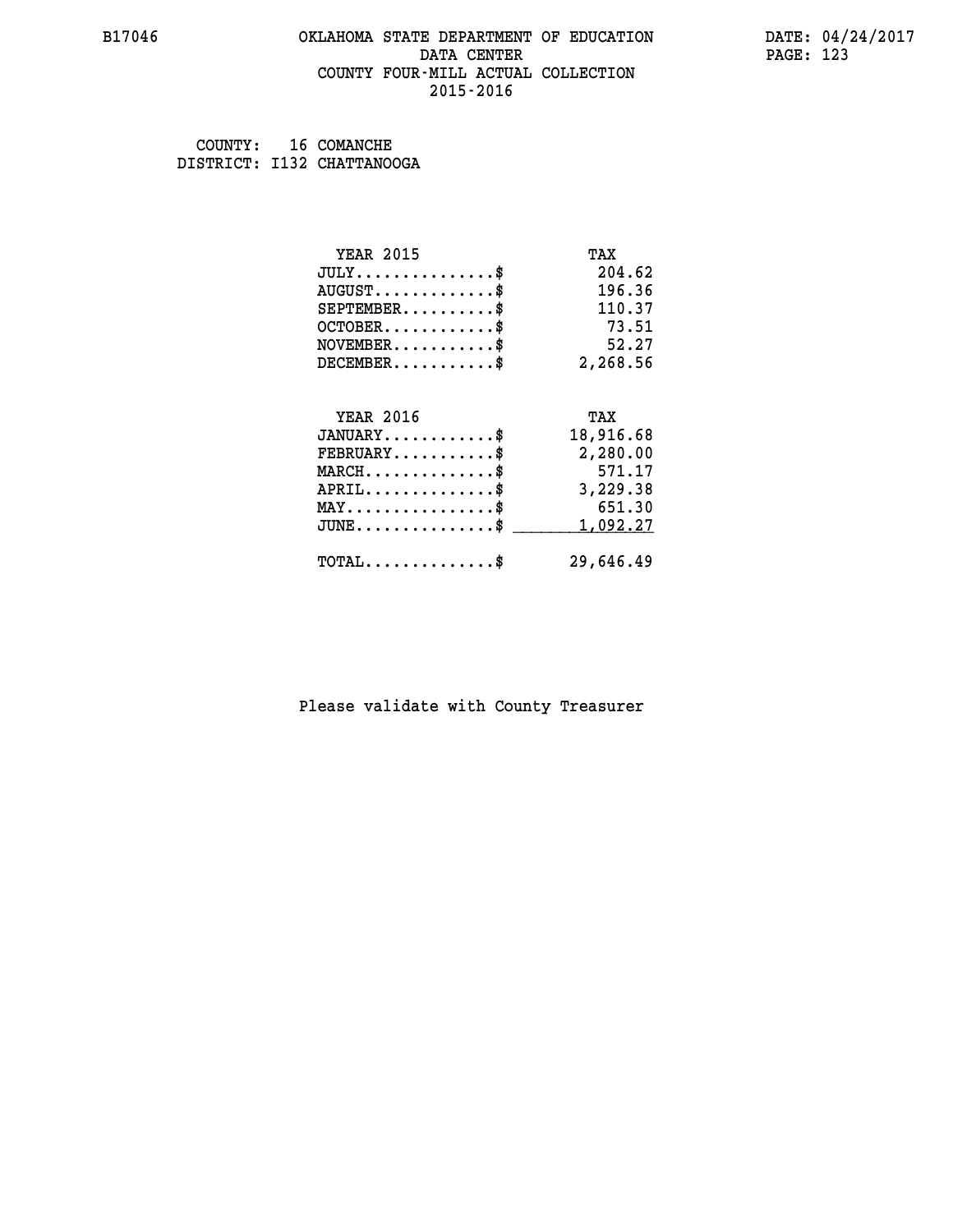### **B17046 OKLAHOMA STATE DEPARTMENT OF EDUCATION DATE: 04/24/2017 DATA CENTER** PAGE: 124  **COUNTY FOUR-MILL ACTUAL COLLECTION 2015-2016**

 **COUNTY: 16 COMANCHE**

 **\*\*\*\*\*\* TOTALS \*\*\*\*\*\***

| <b>YEAR 2015</b>                          | TAX        |
|-------------------------------------------|------------|
| $JULY$                                    | 19,105.68  |
| $\text{AUGUST} \dots \dots \dots \dots \$ | 18,673.09  |
| $SEPTEMENT.$ \$                           | 10,533.81  |
| $OCTOBER$ $\$                             | 7,020.26   |
| $NOVEMBER$ \$                             | 8,308.04   |
| $DECEMBER$ \$                             | 242,370.94 |

## **YEAR 2016 TAX**

| $JANUARY$                                               | 1,790,000.03 |
|---------------------------------------------------------|--------------|
| $FEBRUARY$ \$                                           | 216, 186.93  |
| $MARCH$ \$                                              | 58,744.51    |
| $APRIL$                                                 | 305,971.16   |
| $MAX \dots \dots \dots \dots \dots \$                   | 61,803.40    |
| JUNE\$ 104,662.36                                       |              |
| $\texttt{TOTAL} \dots \dots \dots \dots \$ 2,843,380.21 |              |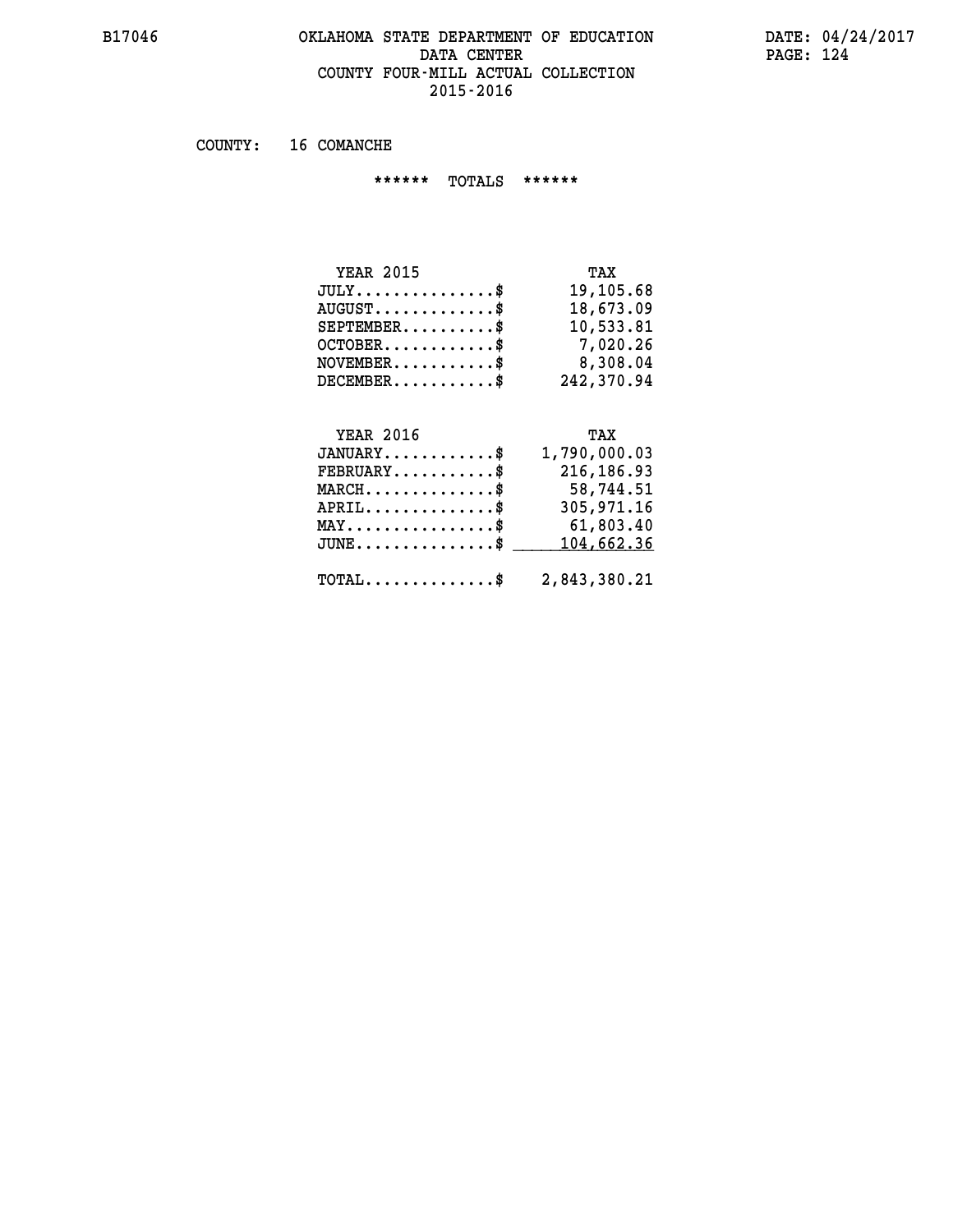## **B17046 OKLAHOMA STATE DEPARTMENT OF EDUCATION DATE: 04/24/2017 DATA CENTER** PAGE: 125  **COUNTY FOUR-MILL ACTUAL COLLECTION 2015-2016**

 **COUNTY: 17 COTTON DISTRICT: I001 WALTERS**

| <b>YEAR 2015</b>                               | TAX        |
|------------------------------------------------|------------|
| $JULY$ \$                                      | 1,247.81   |
| $AUGUST$ \$                                    | 1,070.91   |
| $SEPTEMBER$ \$                                 | 802.46     |
| $OCTOBER$ \$                                   | 1,477.81   |
| $\texttt{NOVEMBER} \dots \dots \dots \$        | 121.95     |
| $DECEMBER$ \$                                  | 6, 279.10  |
|                                                |            |
| <b>YEAR 2016</b>                               | TAX        |
| $JANUARY$ \$                                   | 61,087.76  |
| $FEBRUARY$                                     | 13,852.29  |
| $MARCH$ \$                                     | 3,239.02   |
| $APRIL \ldots \ldots \ldots \ldots \$          | 8,797.19   |
| $\texttt{MAX} \dots \dots \dots \dots \dots \$ | 3,252.70   |
| $JUNE$ \$                                      | 1,273.78   |
| $\texttt{TOTAL} \dots \dots \dots \dots \$     | 102,502.78 |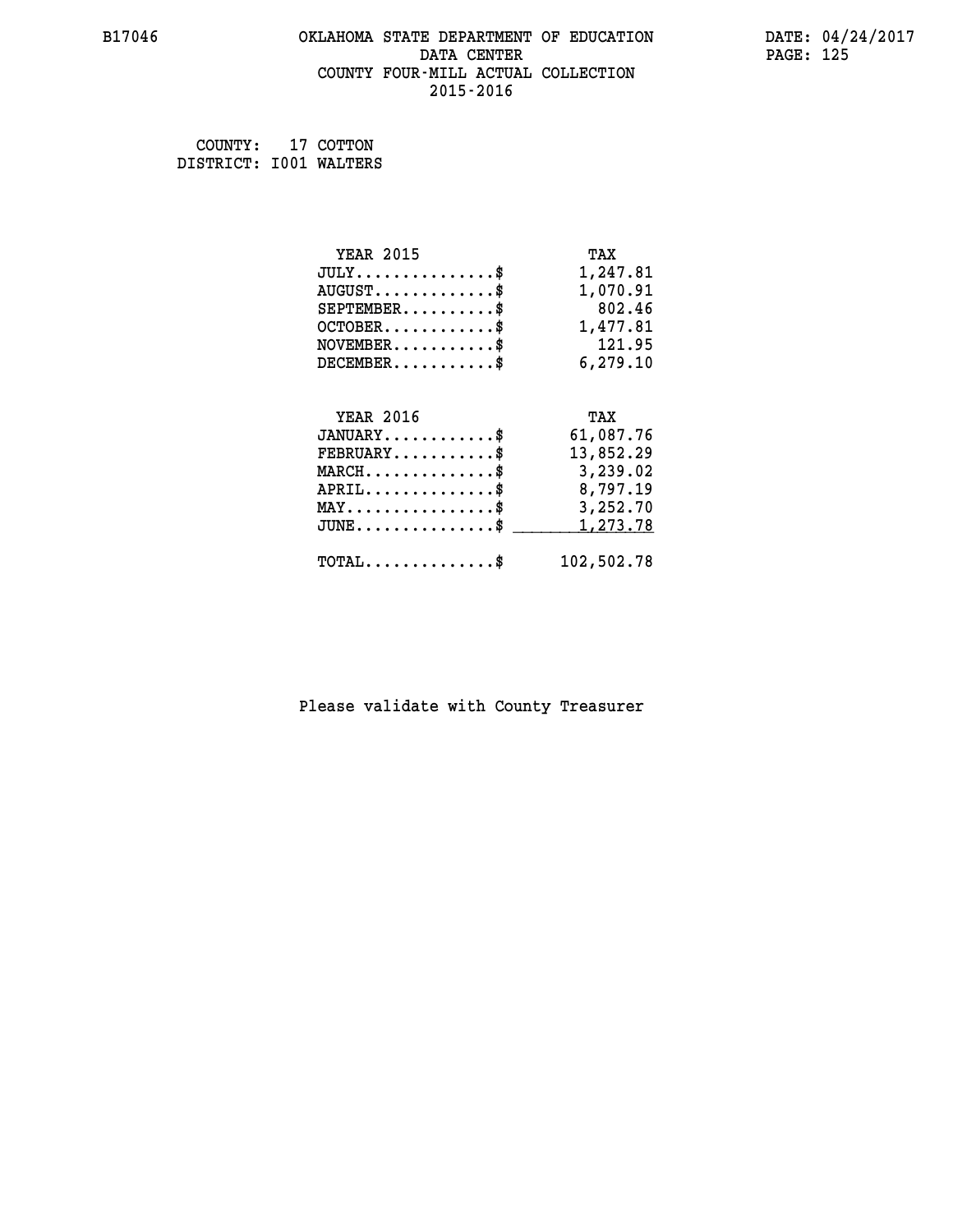## **B17046 OKLAHOMA STATE DEPARTMENT OF EDUCATION DATE: 04/24/2017 DATA CENTER** PAGE: 126  **COUNTY FOUR-MILL ACTUAL COLLECTION 2015-2016**

 **COUNTY: 17 COTTON DISTRICT: I101 TEMPLE**

| <b>YEAR 2015</b>                           | TAX       |
|--------------------------------------------|-----------|
| $JULY$ \$                                  | 302.00    |
| $AUGUST$ \$                                | 248.60    |
| $SEPTEMBER$ \$                             | 186.14    |
| $OCTOBER$ \$                               | 338.72    |
| $NOVEMBER.$ \$                             | 28.56     |
| $DECEMBER$ \$                              | 1,505.18  |
|                                            |           |
| <b>YEAR 2016</b>                           | TAX       |
| $JANUARY$                                  | 14,625.02 |
| $FEBRUARY$                                 | 3,318.93  |
| $MARCH$ \$                                 | 778.07    |
| $APRIL$ \$                                 | 2,108.02  |
| $MAX \dots \dots \dots \dots \$            | 779.99    |
| $JUNE$ \$                                  | 304.99    |
| $\texttt{TOTAL} \dots \dots \dots \dots \$ | 24,524.22 |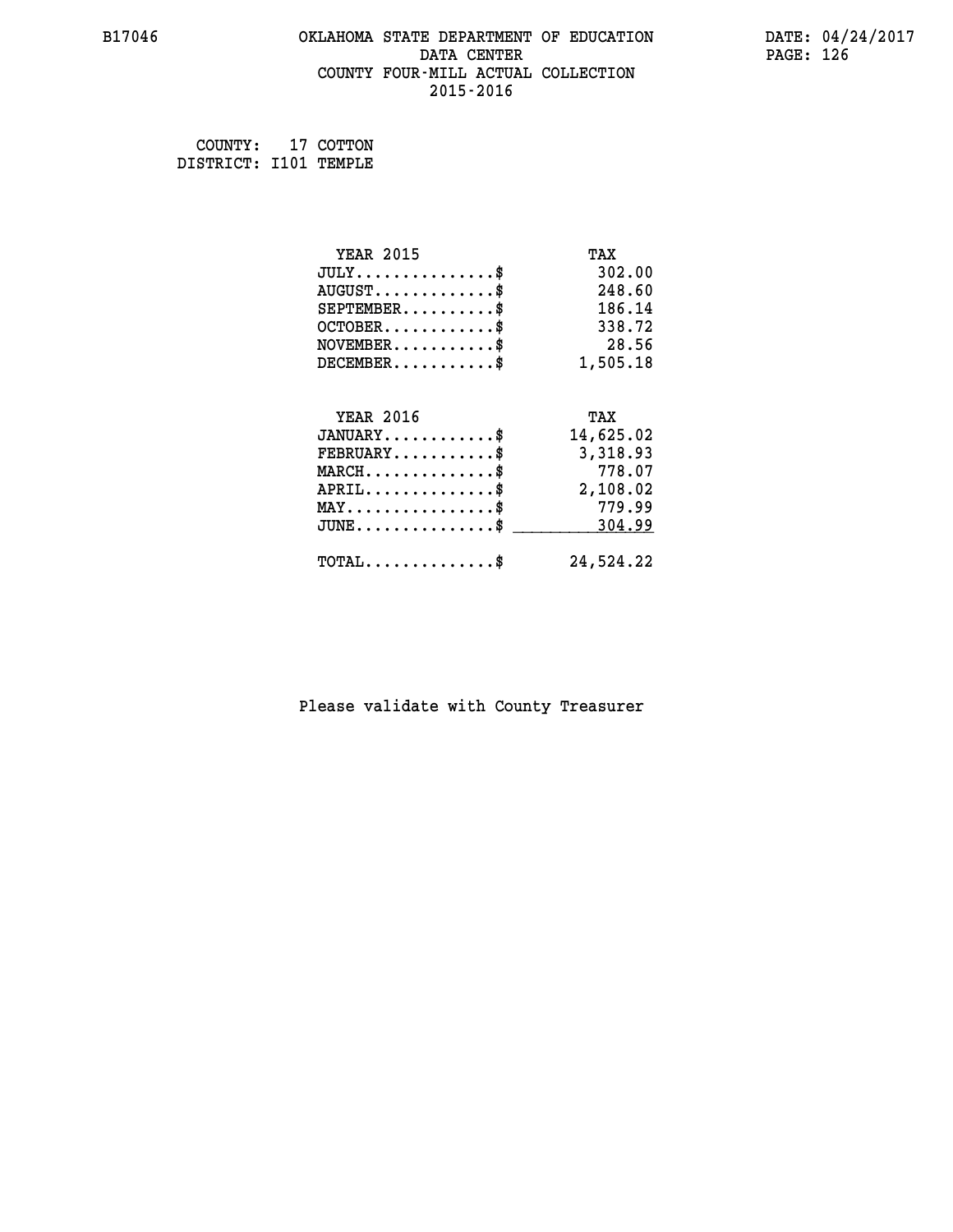### **B17046 OKLAHOMA STATE DEPARTMENT OF EDUCATION DATE: 04/24/2017 DATA CENTER** PAGE: 127  **COUNTY FOUR-MILL ACTUAL COLLECTION 2015-2016**

 **COUNTY: 17 COTTON DISTRICT: I333 BIG PASTURE**

| <b>YEAR 2015</b>                           | TAX       |
|--------------------------------------------|-----------|
| $JULY$ \$                                  | 367.82    |
| $AUGUST$ \$                                | 315.29    |
| $SEPTEMBER$ \$                             | 236.43    |
| $OCTOBER$ \$                               | 434.91    |
| $NOVEMBER$ \$                              | 35.90     |
| $DECEMBER$ \$                              | 1,753.95  |
|                                            |           |
| <b>YEAR 2016</b>                           | TAX       |
| $JANUARY$ \$                               | 17,045.42 |
| $FEBRUARY$                                 | 3,867.60  |
| $MARCH$ \$                                 | 906.26    |
| $APRIL$ \$                                 | 2,457.70  |
| $MAX \dots \dots \dots \dots \dots$        | 909.80    |
| $JUNE$ \$                                  | 356.97    |
| $\texttt{TOTAL} \dots \dots \dots \dots \$ | 28,688.05 |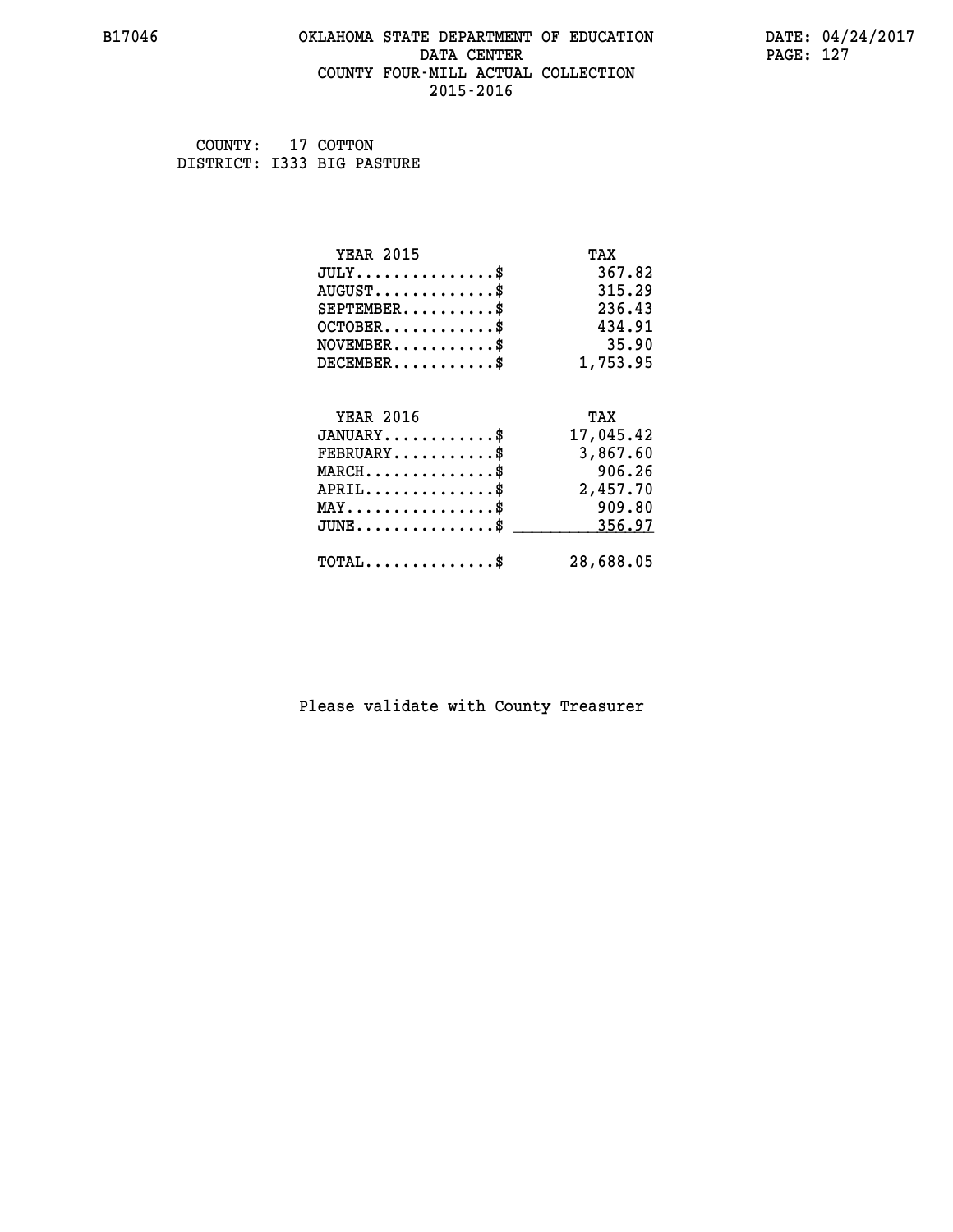### **B17046 OKLAHOMA STATE DEPARTMENT OF EDUCATION DATE: 04/24/2017 DATA CENTER PAGE: 128 COUNTY FOUR-MILL ACTUAL COLLECTION 2015-2016**

 **COUNTY: 17 COTTON**

 **\*\*\*\*\*\* TOTALS \*\*\*\*\*\***

| <b>YEAR 2015</b>                     | TAX      |
|--------------------------------------|----------|
| $JULY \ldots \ldots \ldots \ldots \$ | 1,917.63 |
| $AUGUST$ $\$\$                       | 1,634.80 |
| $SEPTEMBER$ $\$                      | 1,225.03 |
| $OCTOBER$ \$                         | 2,251.44 |
| $NOVEMBER$ \$                        | 186.41   |
| $DECEMBER$ \$                        | 9,538.23 |
|                                      |          |

# **YEAR 2016 TAX JANUARY............\$ 92,758.20 FEBRUARY...........\$ 21,038.82 MARCH..............\$ 4,923.35 APRIL..............\$ 13,362.91 MAY................\$ 4,942.49 JUNE................\$** <u>1,935.74</u>  **TOTAL..............\$ 155,715.05**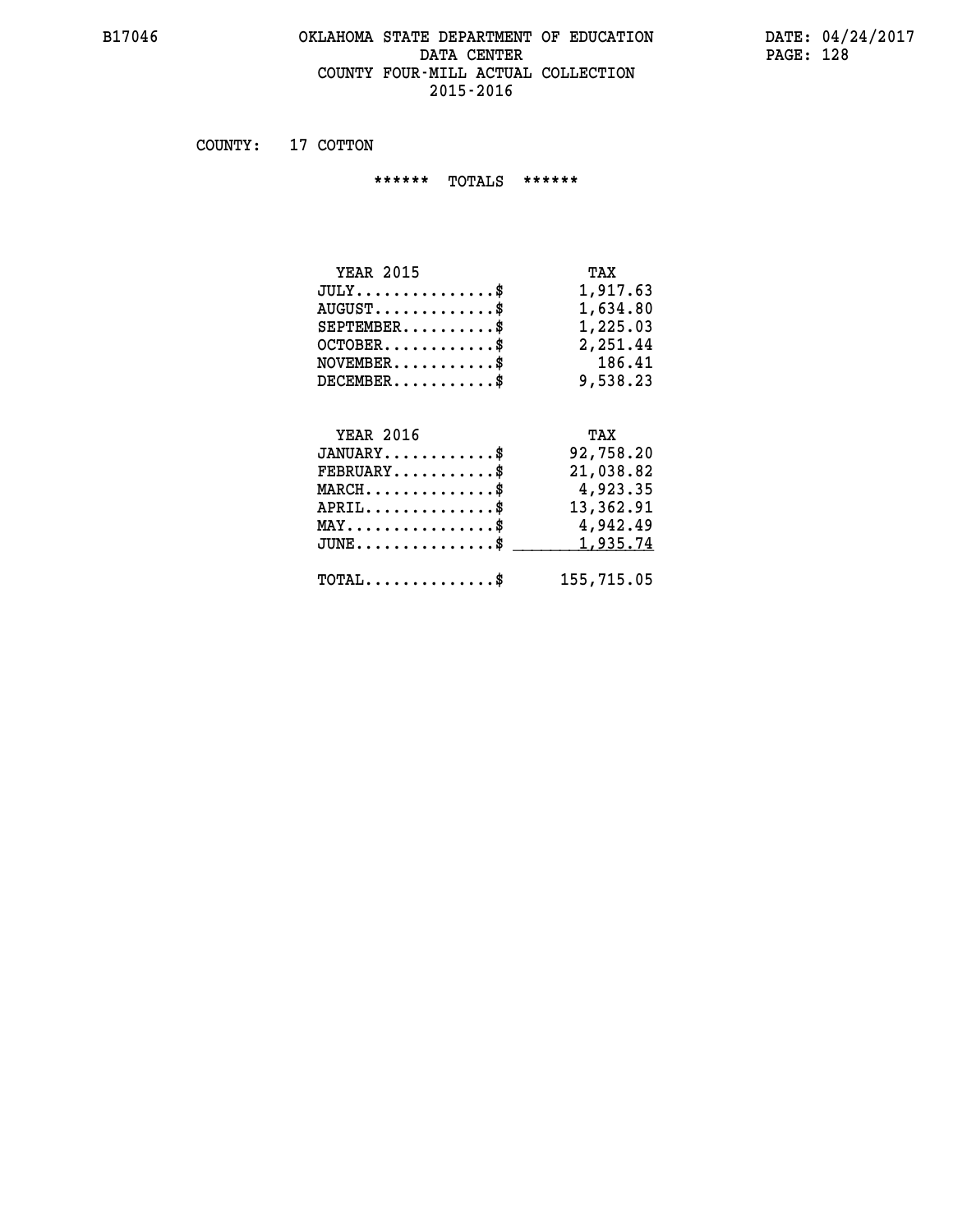## **B17046 OKLAHOMA STATE DEPARTMENT OF EDUCATION DATE: 04/24/2017 DATA CENTER** PAGE: 129  **COUNTY FOUR-MILL ACTUAL COLLECTION 2015-2016**

 **COUNTY: 18 CRAIG DISTRICT: C001 WHITE OAK**

| <b>YEAR 2015</b>                           | TAX      |
|--------------------------------------------|----------|
| $JULY$ \$                                  | 116.59   |
| $AUGUST$ \$                                | 84.05    |
| $SEPTEMENT.$ \$                            | 34.11    |
| $OCTOBER$ \$                               | 18.38    |
| $NOVEMBER$ \$                              | 16.51    |
| $DECEMBER$                                 | 297.65   |
|                                            |          |
| <b>YEAR 2016</b>                           | TAX      |
| $JANUARY$ \$                               | 3,310.29 |
| $FEBRUARY$ \$                              | 2,022.75 |
| $MARCH$ \$                                 | 801.41   |
| $APRIL$ \$                                 | 728.27   |
| $MAX \dots \dots \dots \dots \$            | 522.39   |
| $JUNE$ \$                                  | 192.64   |
| $\texttt{TOTAL} \dots \dots \dots \dots \$ | 8,145.04 |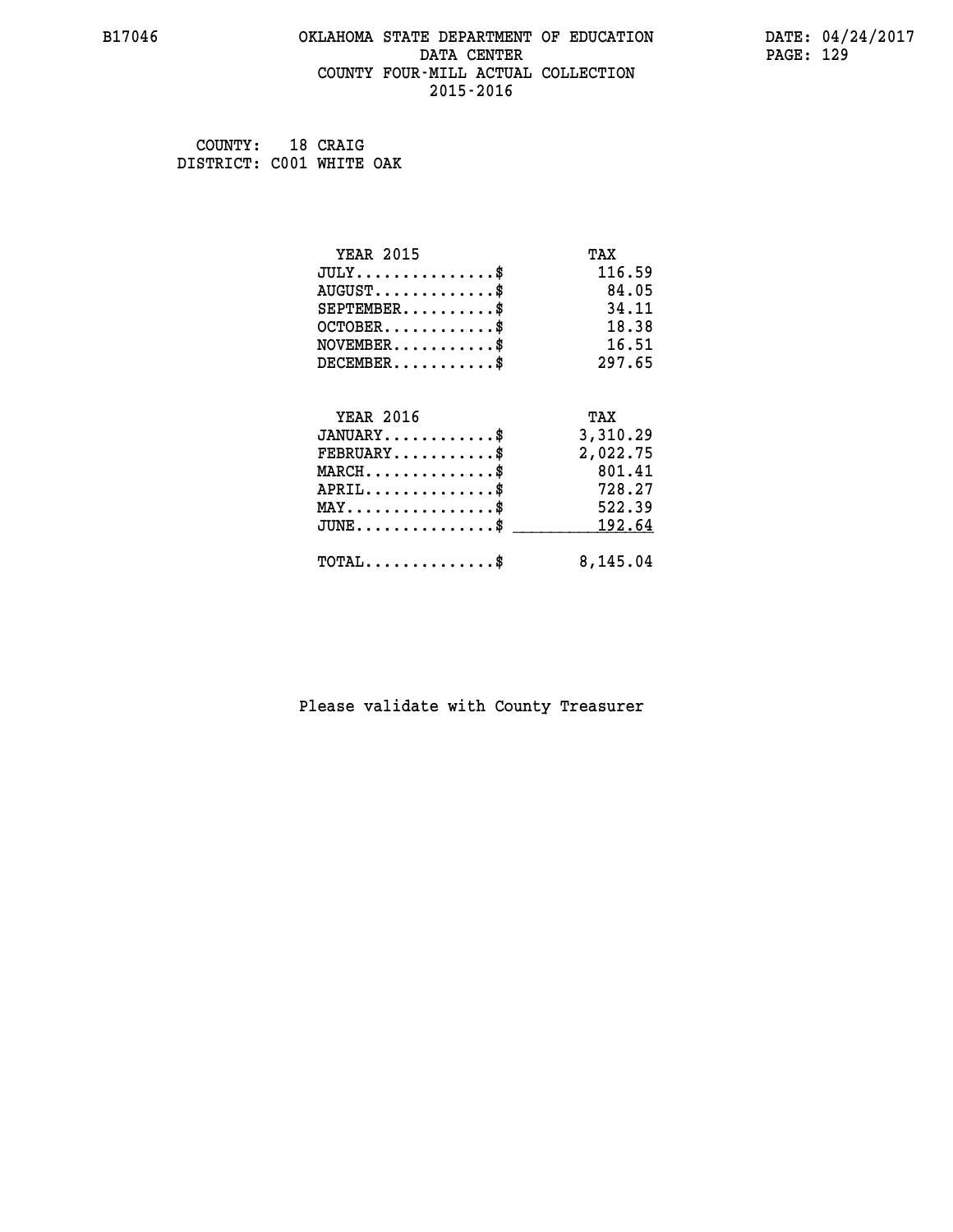### **B17046 OKLAHOMA STATE DEPARTMENT OF EDUCATION DATE: 04/24/2017 DATA CENTER** PAGE: 130  **COUNTY FOUR-MILL ACTUAL COLLECTION 2015-2016**

| COUNTY:                | 18 CRAIG |
|------------------------|----------|
| DISTRICT: 1006 KETCHUM |          |

| <b>YEAR 2015</b>                           | TAX        |
|--------------------------------------------|------------|
| $JULY$ \$                                  | 1,276.96   |
| $AUGUST$ \$                                | 1,227.13   |
| $SEPTEMENT.$ \$                            | 500.19     |
| $OCTOBER$ \$                               | 269.41     |
| $\texttt{NOVEMBER} \dots \dots \dots \$    | 242.15     |
| $DECEMBER$ \$                              | 4,364.71   |
|                                            |            |
| <b>YEAR 2016</b>                           | TAX        |
| $JANUARY$ \$                               | 48,541.63  |
| $FEBRUARY$                                 | 29,661.34  |
| $MARCH$ \$                                 | 11,751.73  |
| $APRIL \ldots \ldots \ldots \ldots$        | 10,679.32  |
| MAY\$ 7,660.41                             |            |
| $JUNE$ \$                                  | 2,824.93   |
| $\texttt{TOTAL} \dots \dots \dots \dots \$ | 118,999.91 |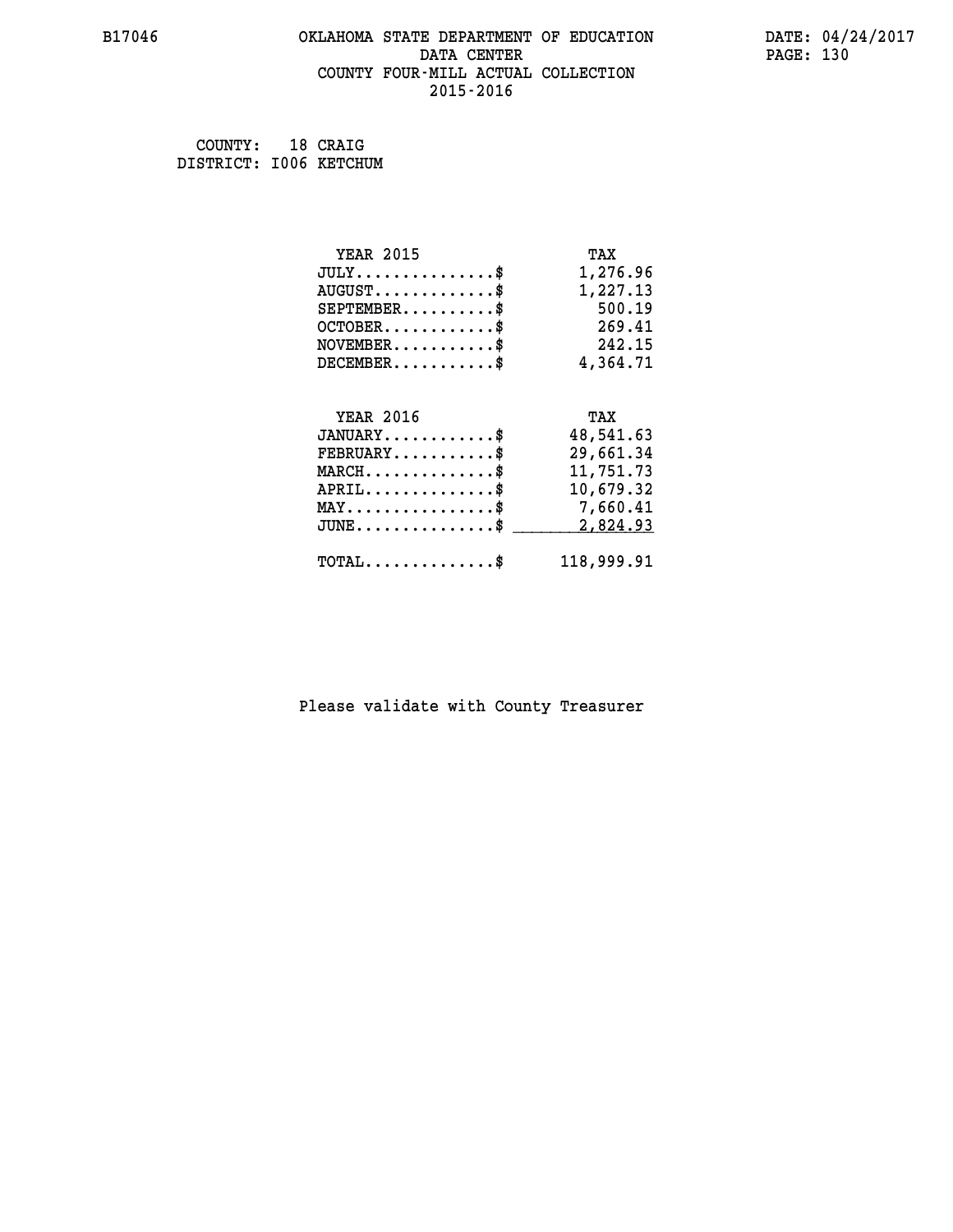## **B17046 OKLAHOMA STATE DEPARTMENT OF EDUCATION DATE: 04/24/2017 DATA CENTER** PAGE: 131  **COUNTY FOUR-MILL ACTUAL COLLECTION 2015-2016**

 **COUNTY: 18 CRAIG DISTRICT: I017 WELCH**

| <b>YEAR 2015</b>                                                          | TAX       |
|---------------------------------------------------------------------------|-----------|
| $JULY$ \$                                                                 | 666.06    |
| $AUGUST$ \$                                                               | 673.46    |
| $SEPTEMENT.$ \$                                                           | 274.69    |
| $OCTOBER$ \$                                                              | 147.95    |
| $\verb NOVEMBER , \verb , \verb , \verb , \verb , \verb , \verb , \verb $ | 132.98    |
| $DECEMBER$ \$                                                             | 2,397.01  |
|                                                                           |           |
| <b>YEAR 2016</b>                                                          | TAX       |
| $JANUARY$ \$                                                              | 26,658.17 |
| $FEBRUARY$                                                                | 16,289.45 |
| $MARCH$ \$                                                                | 6,453.84  |
| $APRIL \ldots \ldots \ldots \ldots$ \$                                    | 5,864.89  |
| $\texttt{MAX} \dots \dots \dots \dots \dots \$                            | 4,206.96  |
| $JUNE$ \$                                                                 | 1,551.39  |
| $\texttt{TOTAL} \dots \dots \dots \dots \$                                | 65,316.85 |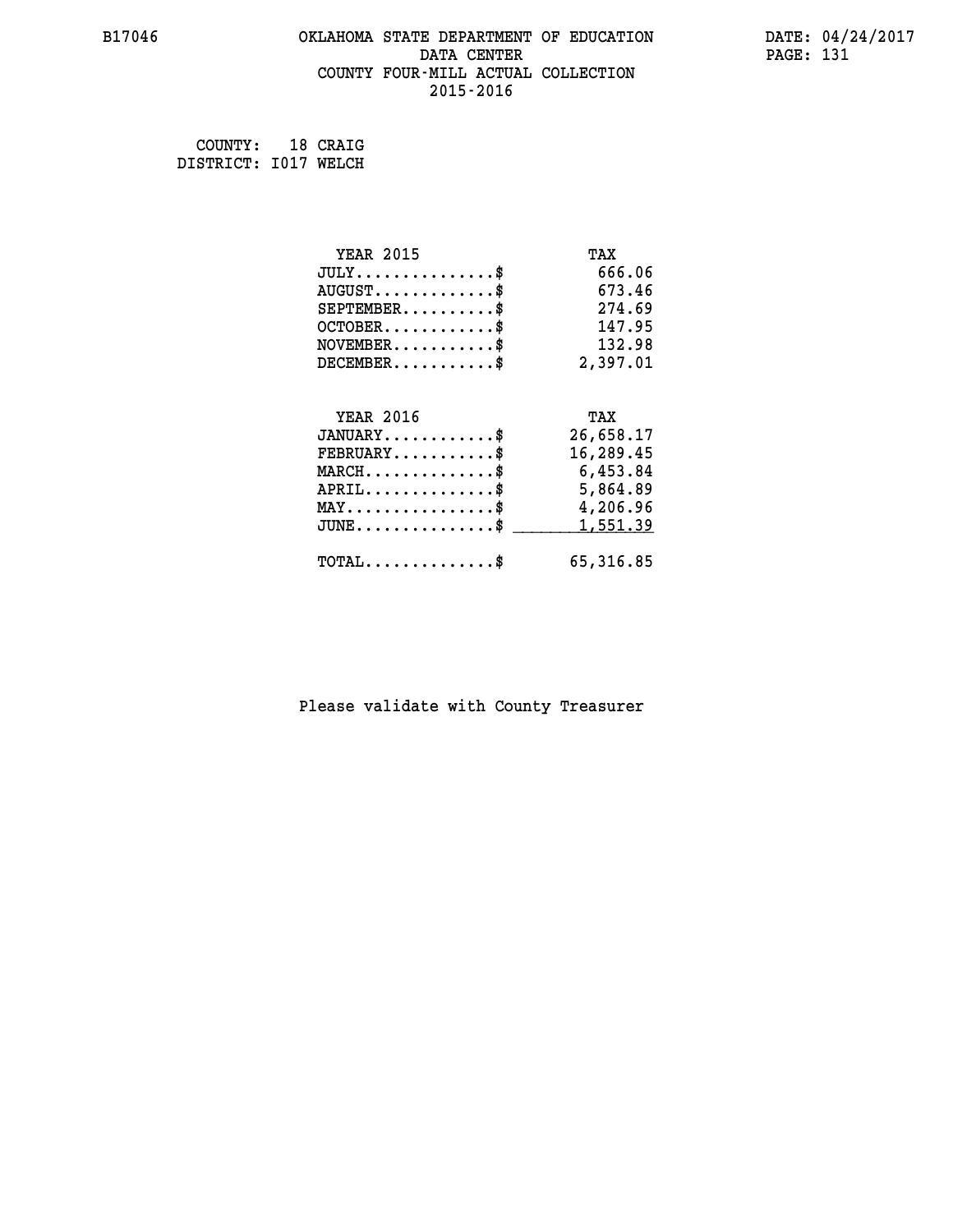## **B17046 OKLAHOMA STATE DEPARTMENT OF EDUCATION DATE: 04/24/2017 DATA CENTER** PAGE: 132  **COUNTY FOUR-MILL ACTUAL COLLECTION 2015-2016**

 **COUNTY: 18 CRAIG DISTRICT: I020 BLUEJACKET**

| <b>YEAR 2015</b>                                 | TAX       |
|--------------------------------------------------|-----------|
| $JULY$ \$                                        | 409.12    |
| $AUGUST$ \$                                      | 391.28    |
| $SEPTEMBER$ \$                                   | 159.48    |
| $OCTOBER$ \$                                     | 85.90     |
| $NOVEMBER.$ \$                                   | 77.21     |
| $DECEMBER$ \$                                    | 1,391.63  |
|                                                  |           |
| <b>YEAR 2016</b>                                 | TAX       |
| $JANUARY$ \$                                     | 15,476.80 |
| $\texttt{FEBRUARY} \dots \dots \dots \$          | 9,457.08  |
| $\texttt{MARCH} \dots \dots \dots \dots \$$      | 3,746.86  |
| $APRIL$ \$                                       | 3,404.95  |
| $\texttt{MAX} \dots \dots \dots \dots \dots$     | 2,442.41  |
| $\texttt{JUNE} \dots \dots \dots \dots \dots \$$ | 900.70    |
| $TOTAL$ \$                                       | 37,943.42 |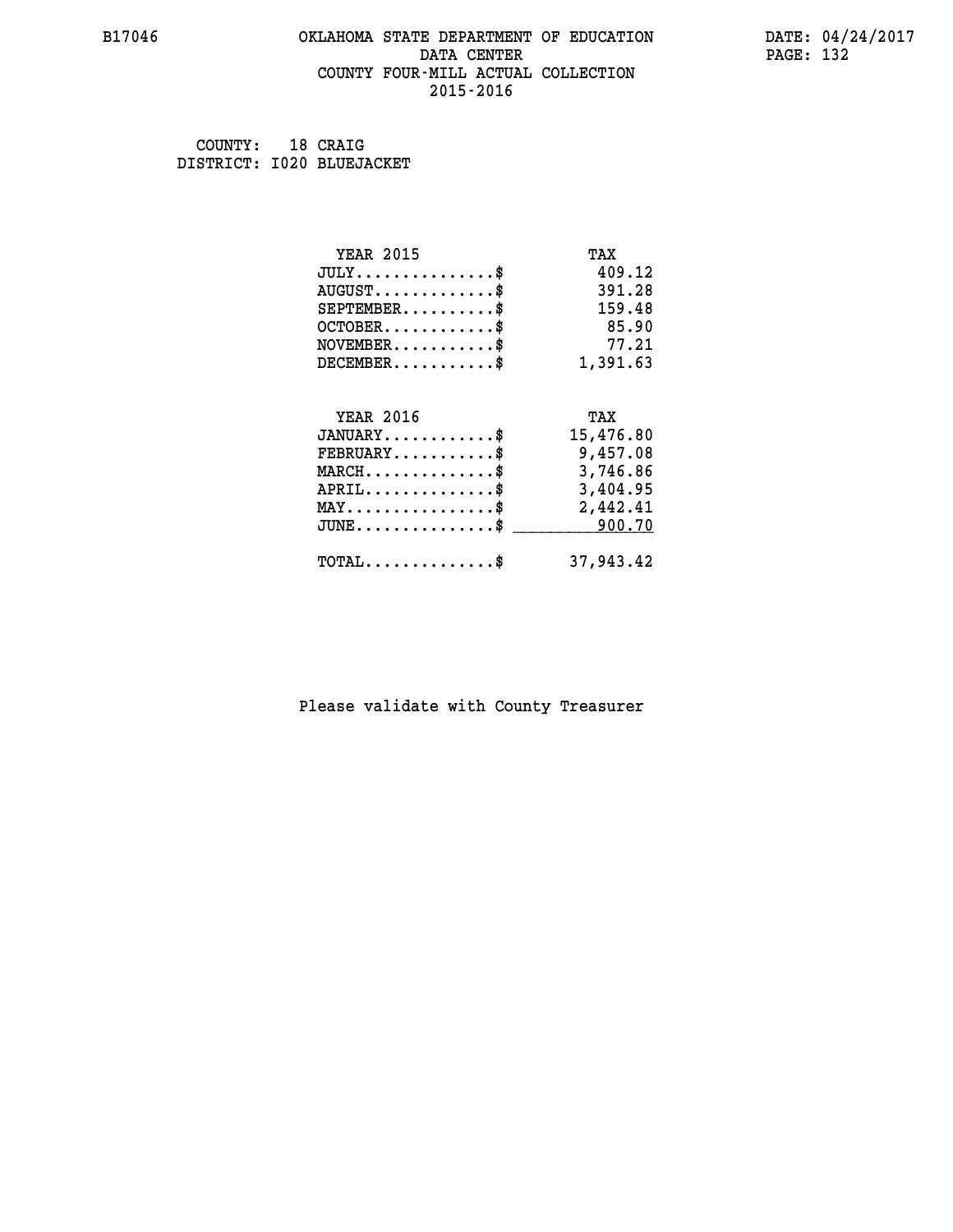## **B17046 OKLAHOMA STATE DEPARTMENT OF EDUCATION DATE: 04/24/2017 DATA CENTER** PAGE: 133  **COUNTY FOUR-MILL ACTUAL COLLECTION 2015-2016**

 **COUNTY: 18 CRAIG DISTRICT: I065 VINITA**

| <b>YEAR 2015</b>                               | TAX        |
|------------------------------------------------|------------|
| $JULY$ \$                                      | 3,245.29   |
| $AUGUST$ \$                                    | 3,182.74   |
| $SEPTEMBER$ \$                                 | 1,297.66   |
| $OCTOBER$ \$                                   | 698.96     |
| $NOVEMBER.$ \$                                 | 628.23     |
| $DECEMBER$ \$                                  | 11,323.67  |
|                                                |            |
| <b>YEAR 2016</b>                               | TAX        |
| $JANUARY$ \$                                   | 125,935.59 |
| $FEBRUARY$                                     | 76,952.83  |
| $MARCH$ \$                                     | 30,488.47  |
| $APRIL$ \$                                     | 27,706.28  |
| $\texttt{MAX} \dots \dots \dots \dots \dots \$ | 19,874.08  |
| $JUNE$ $$$                                     | 7,328.95   |
| $\texttt{TOTAL} \dots \dots \dots \dots \$     | 308,662.75 |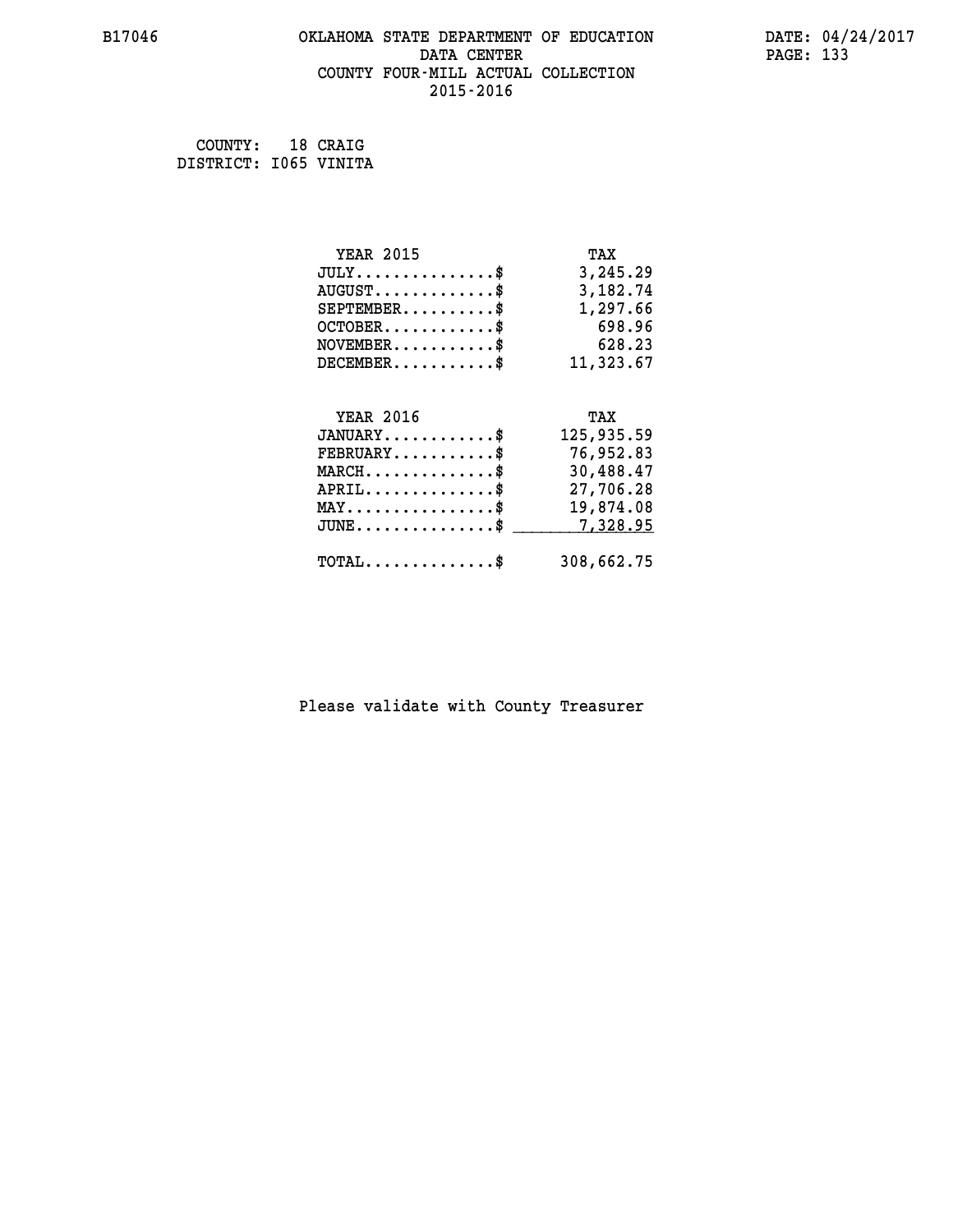### **B17046 OKLAHOMA STATE DEPARTMENT OF EDUCATION DATE: 04/24/2017 DATA CENTER** PAGE: 134  **COUNTY FOUR-MILL ACTUAL COLLECTION 2015-2016**

 **COUNTY: 18 CRAIG**

 **\*\*\*\*\*\* TOTALS \*\*\*\*\*\***

| TAX       |
|-----------|
| 5,714.02  |
| 5,558.66  |
| 2,266.13  |
| 1,220.60  |
| 1,097.08  |
| 19,774.67 |
|           |

#### **YEAR 2016 TAX JANUARY............\$ 219,922.48**

| $\texttt{FEBRUARY} \dots \dots \dots \$                    | 134,383.45 |
|------------------------------------------------------------|------------|
| $MARCH$ \$                                                 | 53,242.31  |
| $APRIL$ \$                                                 | 48,383.71  |
| $MAX \dots \dots \dots \dots \dots \$                      | 34,706.25  |
| $JUNE \dots \dots \dots \dots \$ 12,798.61                 |            |
|                                                            |            |
| $\texttt{TOTAL} \dots \dots \dots \dots \dots \texttt{\$}$ | 539,067.97 |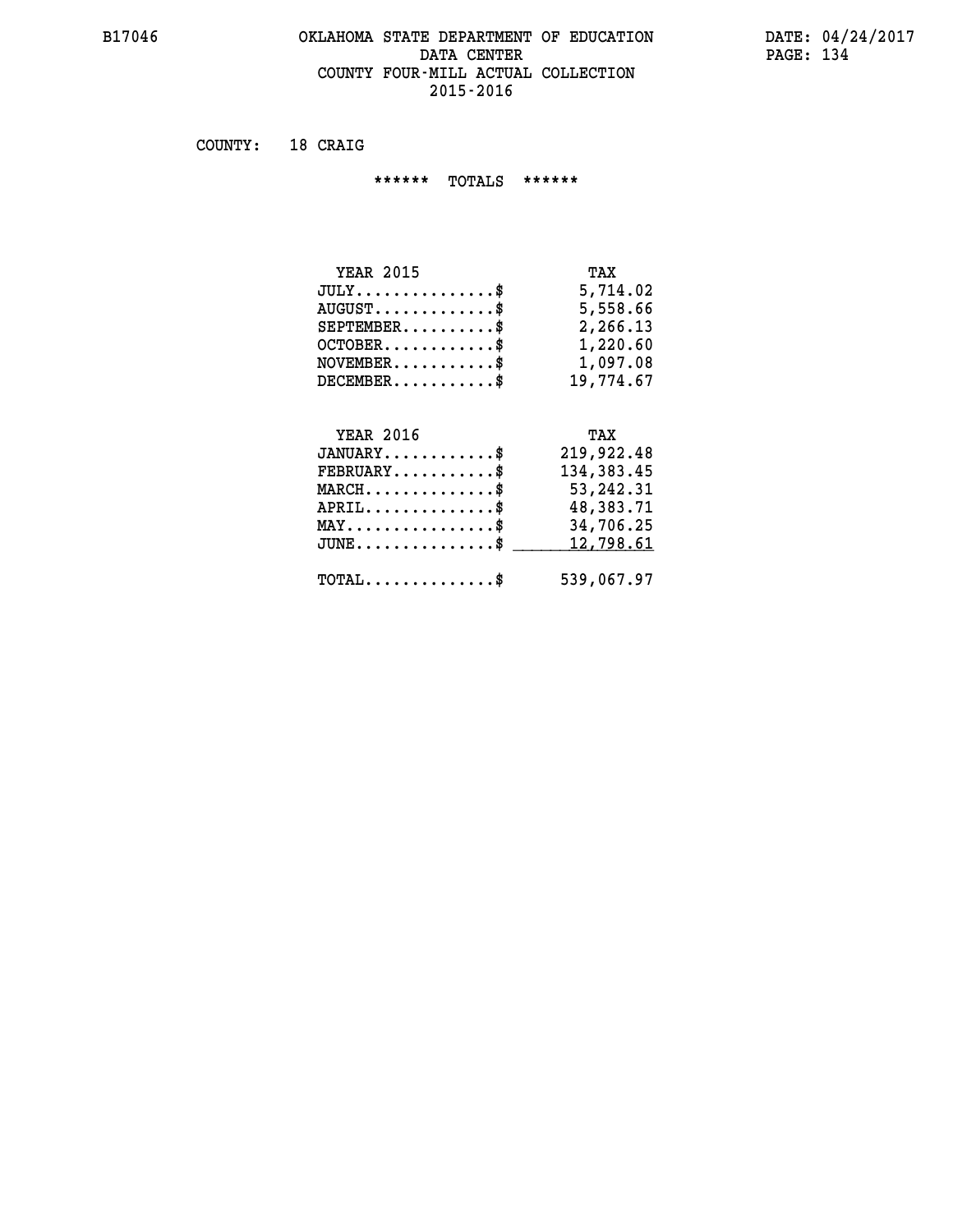## **B17046 OKLAHOMA STATE DEPARTMENT OF EDUCATION DATE: 04/24/2017 DATA CENTER** PAGE: 135  **COUNTY FOUR-MILL ACTUAL COLLECTION 2015-2016**

 **COUNTY: 19 CREEK DISTRICT: C008 LONE STAR**

| <b>YEAR 2015</b>                               | TAX        |
|------------------------------------------------|------------|
| $JULY$ \$                                      | 824.44     |
| $AUGUST$ \$                                    | 798.19     |
| $SEPTEMENT.$ \$                                | 604.48     |
| $OCTOBER$ \$                                   | 332.54     |
| $\texttt{NOVEMBER} \dots \dots \dots \$        | 185.12     |
| $DECEMBER$ \$                                  | 2,035.07   |
|                                                |            |
| <b>YEAR 2016</b>                               | TAX        |
| $JANUARY$ \$                                   | 69,846.17  |
| $FEBRUARY$                                     | 22,525.49  |
| $MARCH$ \$                                     | 3,543.66   |
| $APRIL \ldots \ldots \ldots \ldots \$          | 13,272.72  |
| $\texttt{MAX} \dots \dots \dots \dots \dots \$ | 5,850.53   |
| $JUNE$ \$                                      | 1,202.73   |
| $\texttt{TOTAL} \dots \dots \dots \dots \$     | 121,021.14 |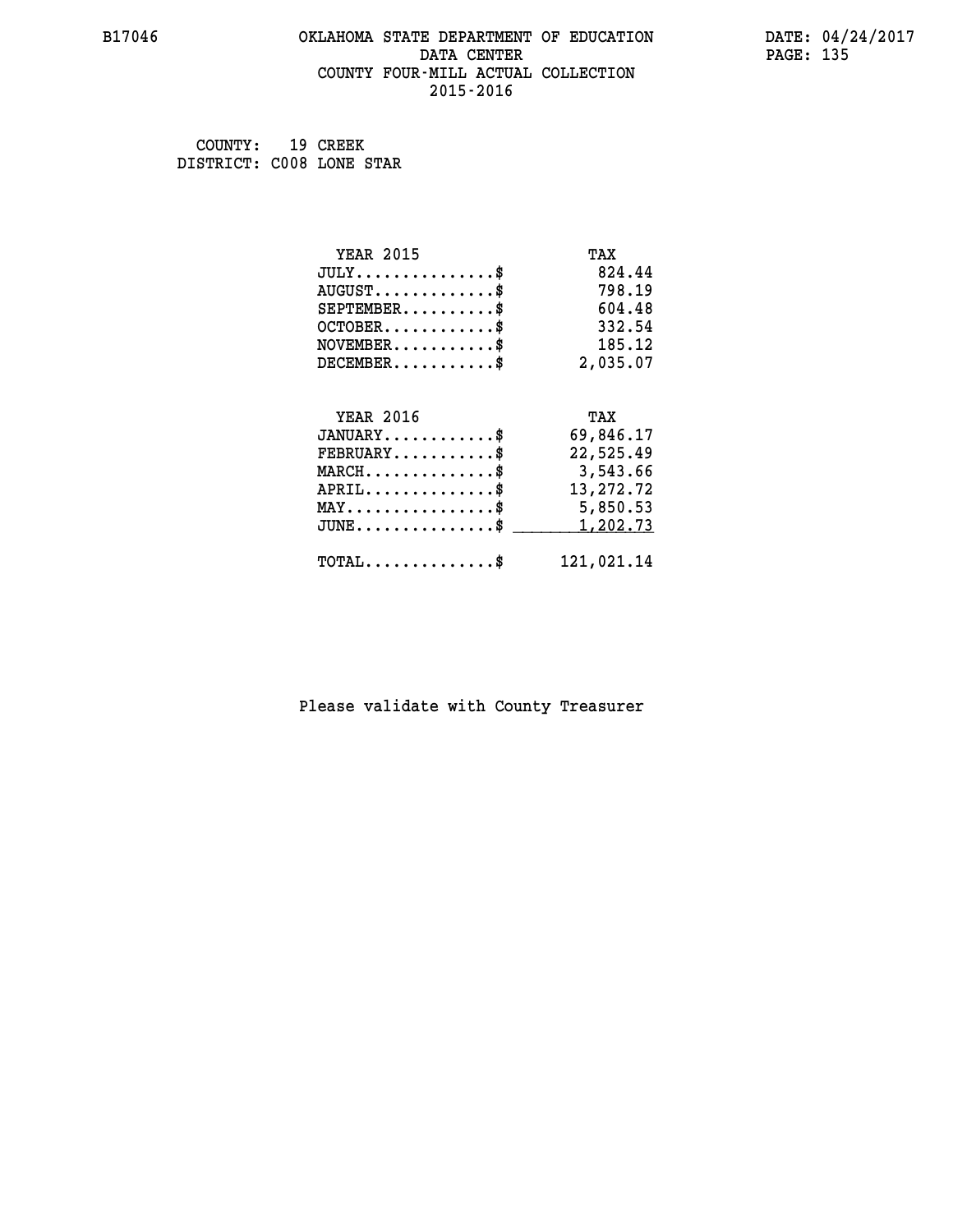## **B17046 OKLAHOMA STATE DEPARTMENT OF EDUCATION DATE: 04/24/2017 DATA CENTER** PAGE: 136  **COUNTY FOUR-MILL ACTUAL COLLECTION 2015-2016**

 **COUNTY: 19 CREEK DISTRICT: C012 GYPSY**

| <b>YEAR 2015</b>                                 | TAX       |
|--------------------------------------------------|-----------|
| $JULY$ \$                                        | 113.03    |
| $AUGUST$ \$                                      | 80.99     |
| $SEPTEMENT.$ \$                                  | 61.34     |
| $OCTOBER$ \$                                     | 33.75     |
| $NOVEMBER$ \$                                    | 18.78     |
| $DECEMBER$ \$                                    | 206.49    |
| <b>YEAR 2016</b>                                 |           |
|                                                  | TAX       |
| $JANUARY$                                        | 7,086.90  |
| $FEBRUARY$                                       | 2,285.53  |
| $MARCH$ \$                                       | 359.56    |
| $APRIL$ \$                                       | 1,346.71  |
| $MAX \dots \dots \dots \dots \dots$              | 593.62    |
| $\texttt{JUNE} \dots \dots \dots \dots \dots \$$ | 122.04    |
| $\texttt{TOTAL} \dots \dots \dots \dots$         | 12,308.74 |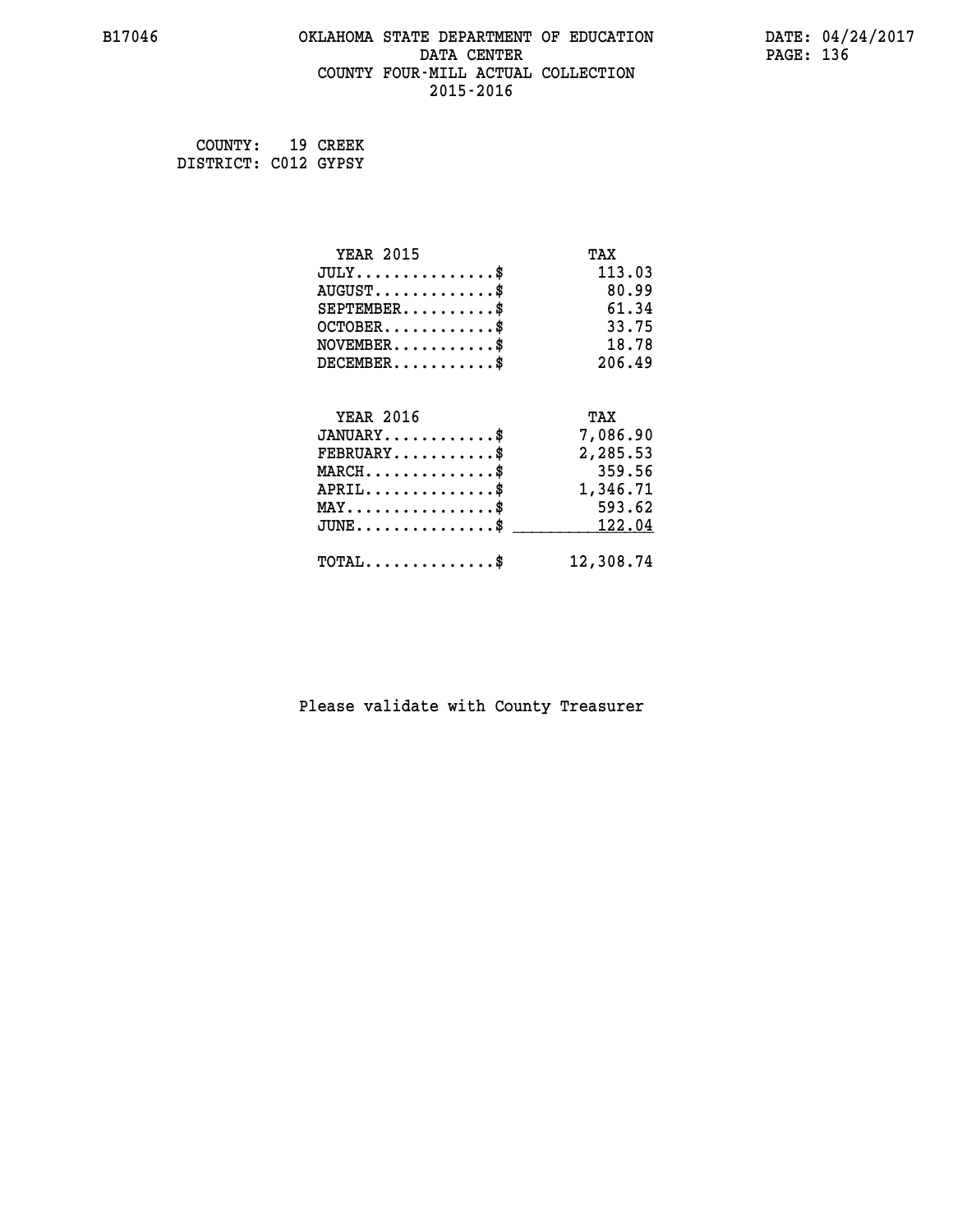## **B17046 OKLAHOMA STATE DEPARTMENT OF EDUCATION DATE: 04/24/2017 DATA CENTER** PAGE: 137  **COUNTY FOUR-MILL ACTUAL COLLECTION 2015-2016**

 **COUNTY: 19 CREEK DISTRICT: C034 PRETTY WATER**

| <b>YEAR 2015</b>                                | TAX       |
|-------------------------------------------------|-----------|
| $JULY$ \$                                       | 237.95    |
| $AUGUST$ \$                                     | 232.47    |
| $SEPTEMENT.$ \$                                 | 176.05    |
| $OCTOBER$ \$                                    | 96.81     |
| $NOVEMBER$ \$                                   | 53.92     |
| $DECEMBER$ \$                                   | 592.70    |
|                                                 |           |
| <b>YEAR 2016</b>                                | TAX       |
| $JANUARY$ \$                                    | 20,341.49 |
| $FEBRUARY$                                      | 6,560.17  |
| $MARCH$ \$                                      | 1,032.04  |
| $APRIL \ldots \ldots \ldots \ldots \$           | 3,865.48  |
| $\texttt{MAX} \dots \dots \dots \dots \dots \$$ | 1,703.85  |
| $JUNE \ldots \ldots \ldots \ldots \ast$         | 350.31    |
|                                                 |           |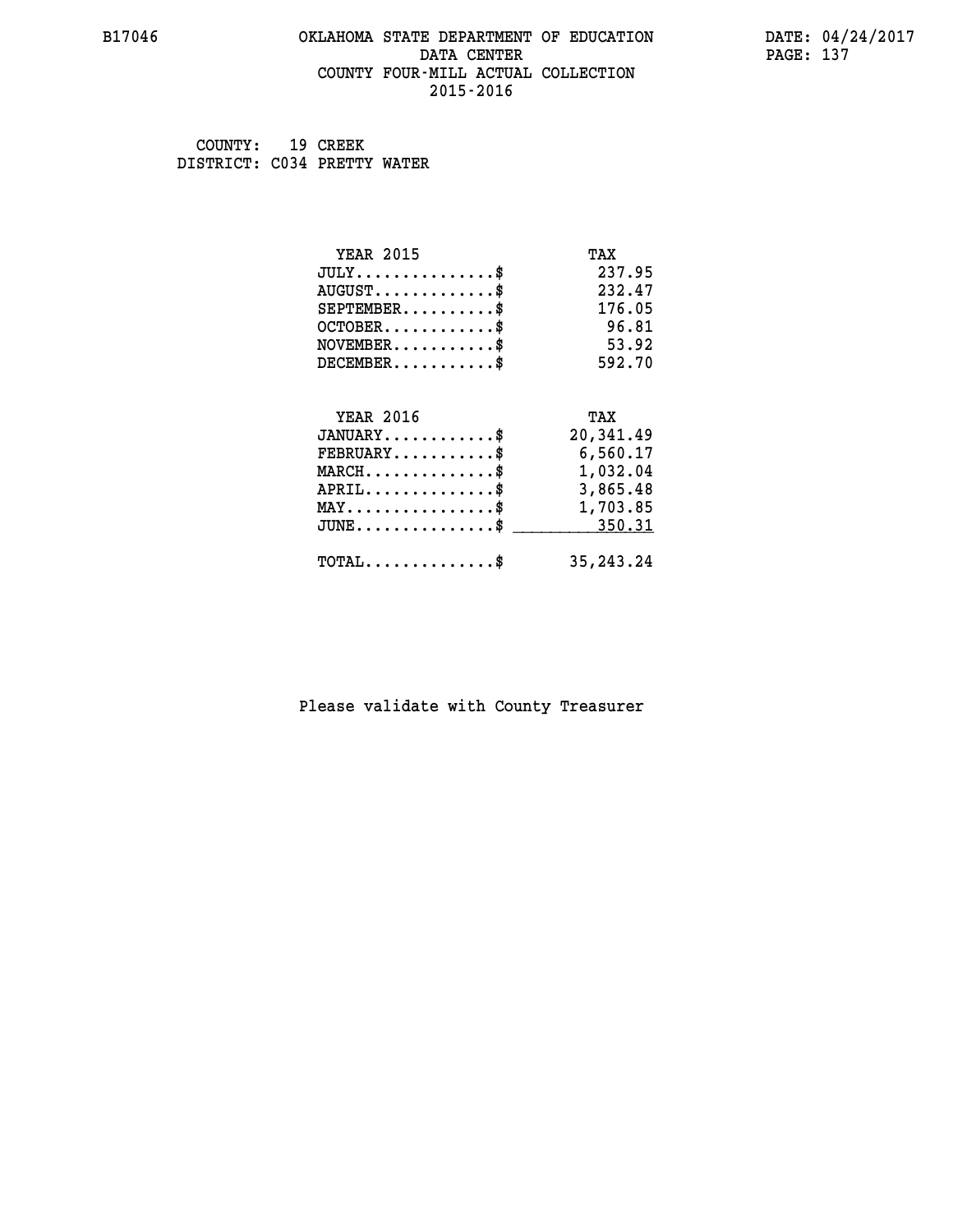### **B17046 OKLAHOMA STATE DEPARTMENT OF EDUCATION DATE: 04/24/2017 DATA CENTER** PAGE: 138  **COUNTY FOUR-MILL ACTUAL COLLECTION 2015-2016**

 **COUNTY: 19 CREEK DISTRICT: C035 ALLEN-BOWDEN**

| <b>YEAR 2015</b>                                   | TAX       |
|----------------------------------------------------|-----------|
| $JULY$ \$                                          | 361.55    |
| $AUGUST$ \$                                        | 316.27    |
| $SEPTEMBER$ \$                                     | 239.51    |
| $OCTOBER$ \$                                       | 131.77    |
| $\texttt{NOVEMBER} \dots \dots \dots \$            | 73.35     |
| $DECEMBER$ \$                                      | 806.35    |
| <b>YEAR 2016</b>                                   |           |
|                                                    | TAX       |
| $JANUARY$                                          | 27,674.95 |
| $FEBRUARY$                                         | 8,925.22  |
| $\texttt{MARCH}\ldots\ldots\ldots\ldots\text{*}$   | 1,404.09  |
| $APRIL \ldots \ldots \ldots \ldots$                | 5,259.01  |
| $\texttt{MAX} \dots \dots \dots \dots \dots \$     | 2,318.13  |
| $\texttt{JUNE} \dots \dots \dots \dots \texttt{S}$ | 476.56    |
| $\texttt{TOTAL} \dots \dots \dots \dots \$         | 47,986.76 |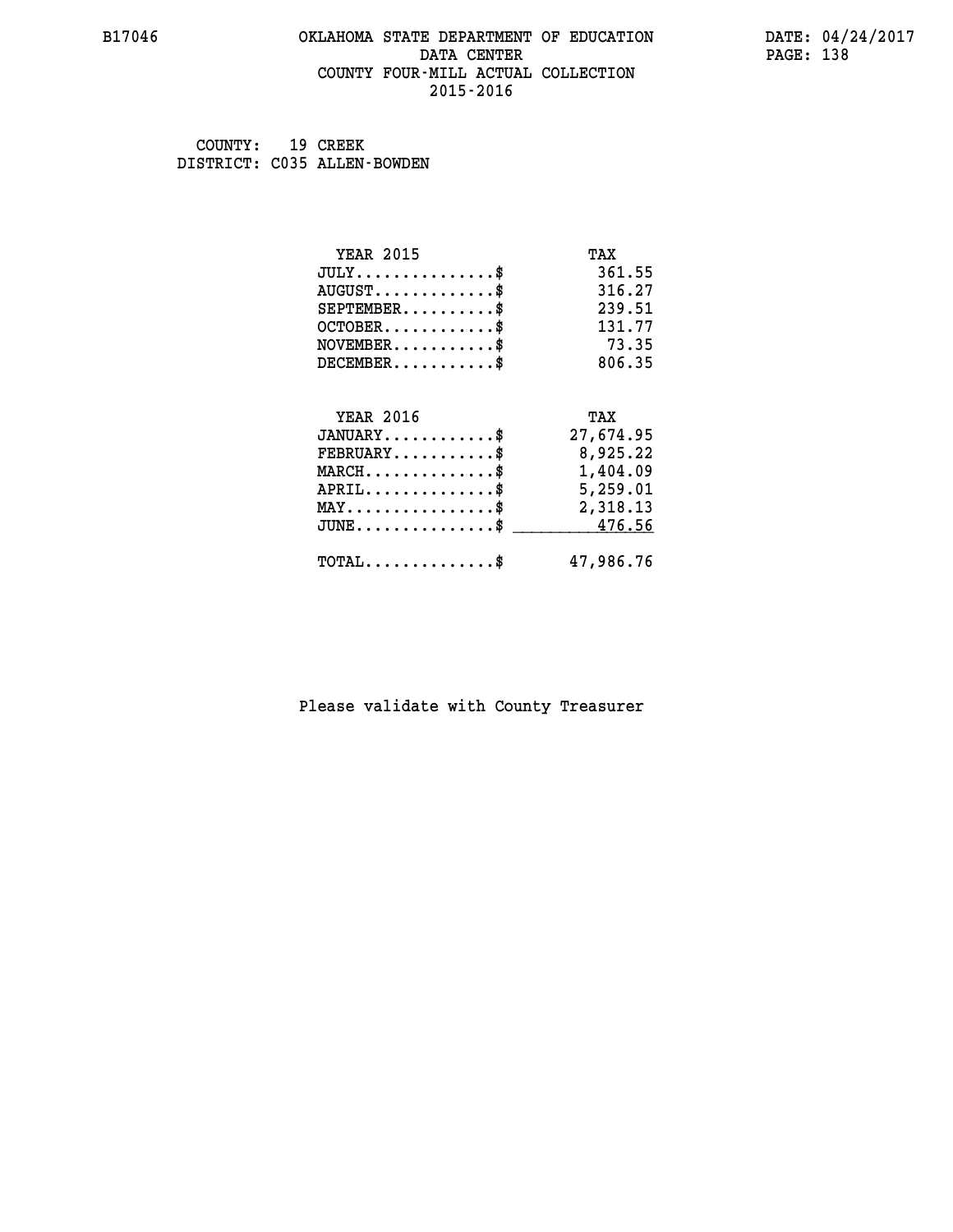### **B17046 OKLAHOMA STATE DEPARTMENT OF EDUCATION DATE: 04/24/2017 DATA CENTER** PAGE: 139  **COUNTY FOUR-MILL ACTUAL COLLECTION 2015-2016**

| COUNTY:                | 19 CREEK |
|------------------------|----------|
| DISTRICT: 1002 BRISTOW |          |

| <b>YEAR 2015</b>                               | TAX        |
|------------------------------------------------|------------|
| $JULY$ \$                                      | 1,592.06   |
| $AUGUST$ \$                                    | 1,504.19   |
| $SEPTEMBER$ \$                                 | 1,139.14   |
| $OCTOBER$ \$                                   | 626.68     |
| $\texttt{NOVEMBER} \dots \dots \dots \$        | 348.84     |
| $DECEMBER$ \$                                  | 3,835.07   |
|                                                |            |
| <b>YEAR 2016</b>                               | TAX        |
|                                                |            |
| $JANUARY$ \$                                   | 131,623.34 |
| $FEBRUARY$                                     | 42,448.71  |
| $MARCH$ \$                                     | 6,677.95   |
| $APRIL$ \$                                     | 25,012.11  |
| $\texttt{MAX} \dots \dots \dots \dots \dots \$ | 11,025.17  |
| $JUNE$ \$                                      | 2,266.53   |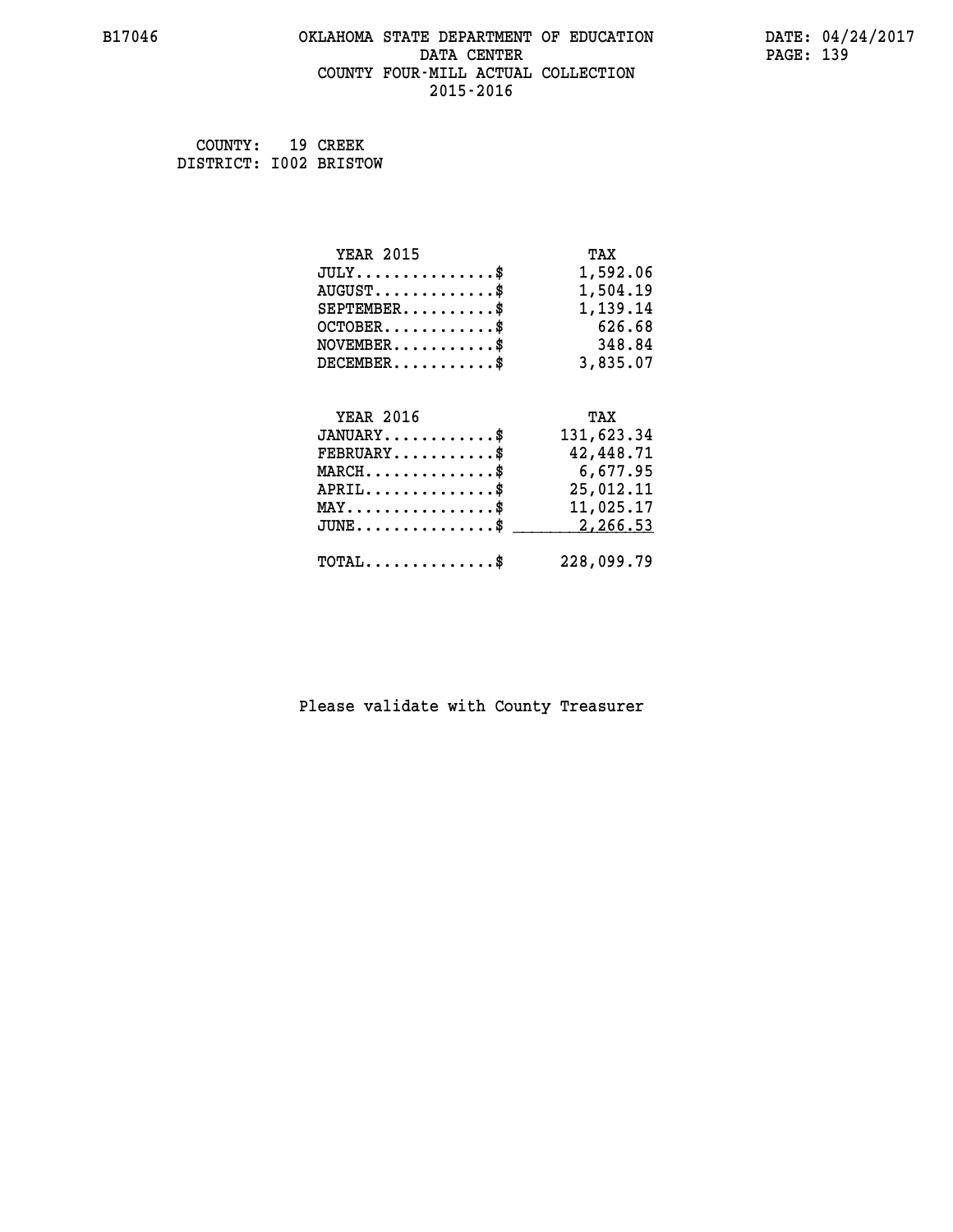## **B17046 OKLAHOMA STATE DEPARTMENT OF EDUCATION DATE: 04/24/2017 DATA CENTER** PAGE: 140  **COUNTY FOUR-MILL ACTUAL COLLECTION 2015-2016**

 **COUNTY: 19 CREEK DISTRICT: I003 MANNFORD**

| <b>YEAR 2015</b>                           | TAX        |
|--------------------------------------------|------------|
| $JULY$ \$                                  | 1,433.89   |
| $AUGUST$ \$                                | 1,374.77   |
| $SEPTEMENT.$ \$                            | 1,041.13   |
| $OCTOBER$ \$                               | 572.75     |
| $NOVEMBER$ \$                              | 318.84     |
| $DECEMBER$ \$                              | 3,505.11   |
|                                            |            |
|                                            |            |
| <b>YEAR 2016</b>                           | TAX        |
| $JANUARY$ \$                               | 120,298.65 |
| $FEBRUARY$                                 | 38,796.48  |
| $MARCH$ \$                                 | 6, 103.40  |
| $APRIL$ \$                                 | 22,860.10  |
| $MAX \dots \dots \dots \dots \dots$        | 10,076.57  |
| $JUNE$ \$                                  | 2,071.51   |
| $\texttt{TOTAL} \dots \dots \dots \dots \$ | 208,453.20 |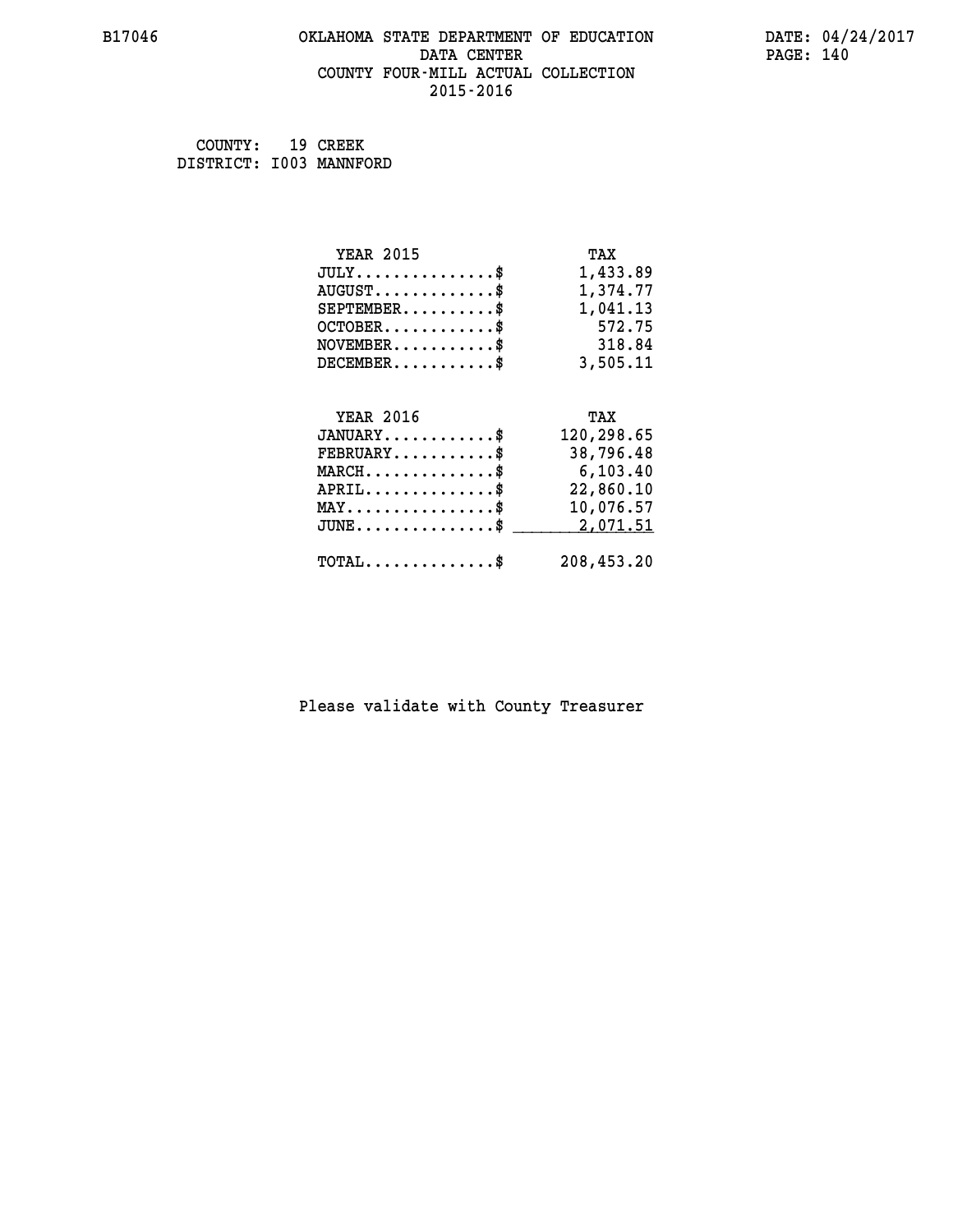## **B17046 OKLAHOMA STATE DEPARTMENT OF EDUCATION DATE: 04/24/2017 DATA CENTER** PAGE: 141  **COUNTY FOUR-MILL ACTUAL COLLECTION 2015-2016**

 **COUNTY: 19 CREEK DISTRICT: I005 MOUNDS**

| <b>YEAR 2015</b>                                 | TAX       |
|--------------------------------------------------|-----------|
| $JULY$ \$                                        | 559.73    |
| $AUGUST$ \$                                      | 506.63    |
| $SEPTEMBER$ \$                                   | 383.67    |
| $OCTOBER$ \$                                     | 211.08    |
| $\texttt{NOVEMBER} \dots \dots \dots \$          | 117.50    |
| $DECEMBER$ \$                                    | 1,291.69  |
|                                                  |           |
| <b>YEAR 2016</b>                                 | TAX       |
| $JANUARY$ \$                                     | 44,332.16 |
| $FEBRUARY$                                       | 14,297.19 |
| $MARCH$ \$                                       | 2,249.22  |
| $APRIL \ldots \ldots \ldots \ldots \$            | 8,424.35  |
| $\texttt{MAX} \dots \dots \dots \dots \dots \$   | 3,713.39  |
| $\texttt{JUNE} \dots \dots \dots \dots \dots \$$ | 763.40    |
| $\texttt{TOTAL} \dots \dots \dots \dots \$       | 76,850.01 |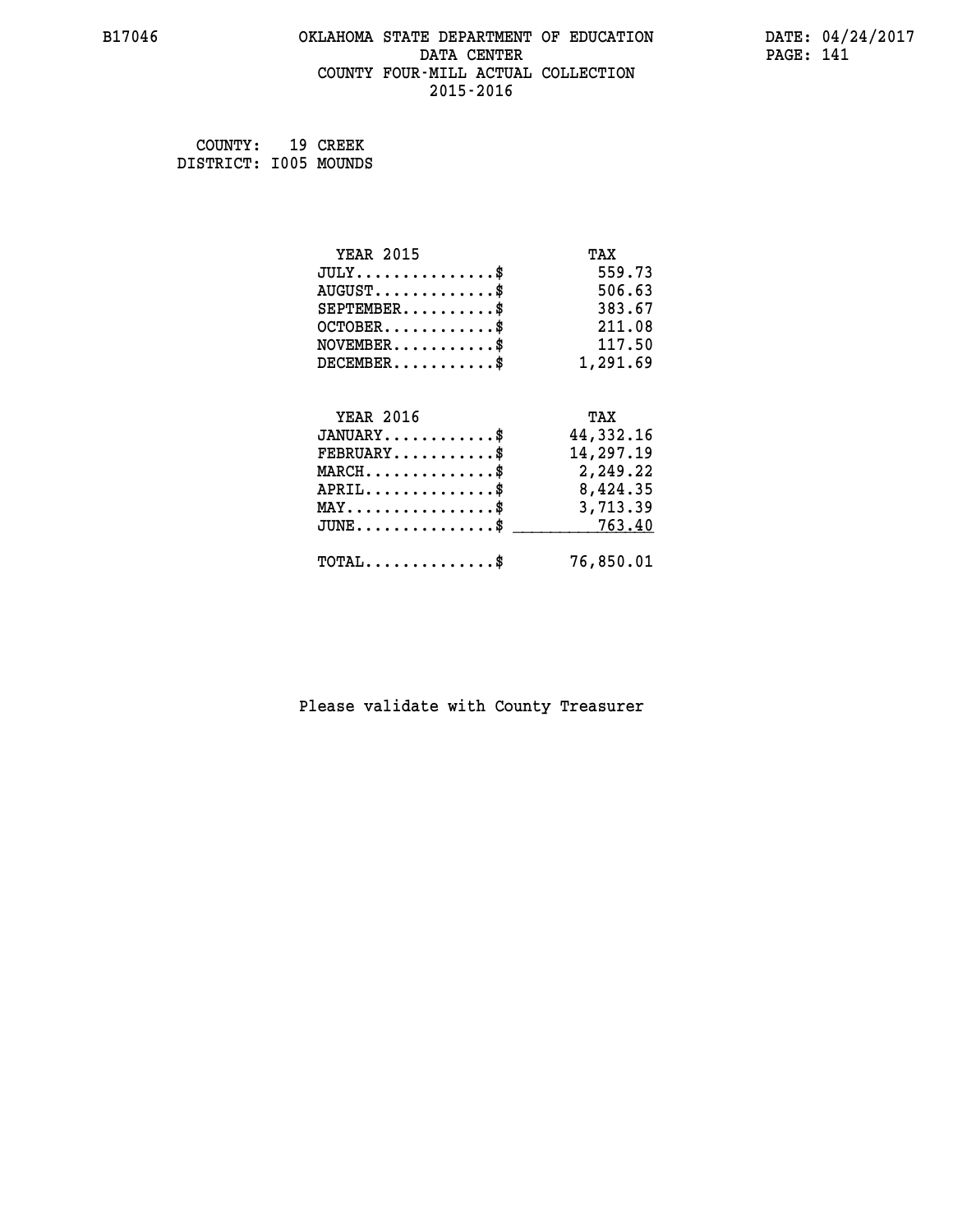## **B17046 OKLAHOMA STATE DEPARTMENT OF EDUCATION DATE: 04/24/2017 DATA CENTER** PAGE: 142  **COUNTY FOUR-MILL ACTUAL COLLECTION 2015-2016**

 **COUNTY: 19 CREEK DISTRICT: I017 OLIVE**

| <b>YEAR 2015</b>                               | TAX       |
|------------------------------------------------|-----------|
| $JULY$ \$                                      | 358.65    |
| $AUGUST$ \$                                    | 326.00    |
| $SEPTEMBER$ \$                                 | 246.89    |
| $OCTOBER$ \$                                   | 135.82    |
| $\texttt{NOVEMBER} \dots \dots \dots \$        | 75.61     |
| $DECEMBER$ \$                                  | 831.19    |
|                                                |           |
| <b>YEAR 2016</b>                               | TAX       |
| $JANUARY$ \$                                   | 28,527.23 |
| $FEBRUARY$                                     | 9,200.08  |
| $MARCH$ \$                                     | 1,447.33  |
| $APRIL \ldots \ldots \ldots \ldots \$          | 5,420.98  |
| $\texttt{MAX} \dots \dots \dots \dots \dots \$ | 2,389.53  |
| $JUNE \ldots \ldots \ldots \ldots$ \$ 491.23   |           |
| $\texttt{TOTAL} \dots \dots \dots \dots$ \$    | 49,450.54 |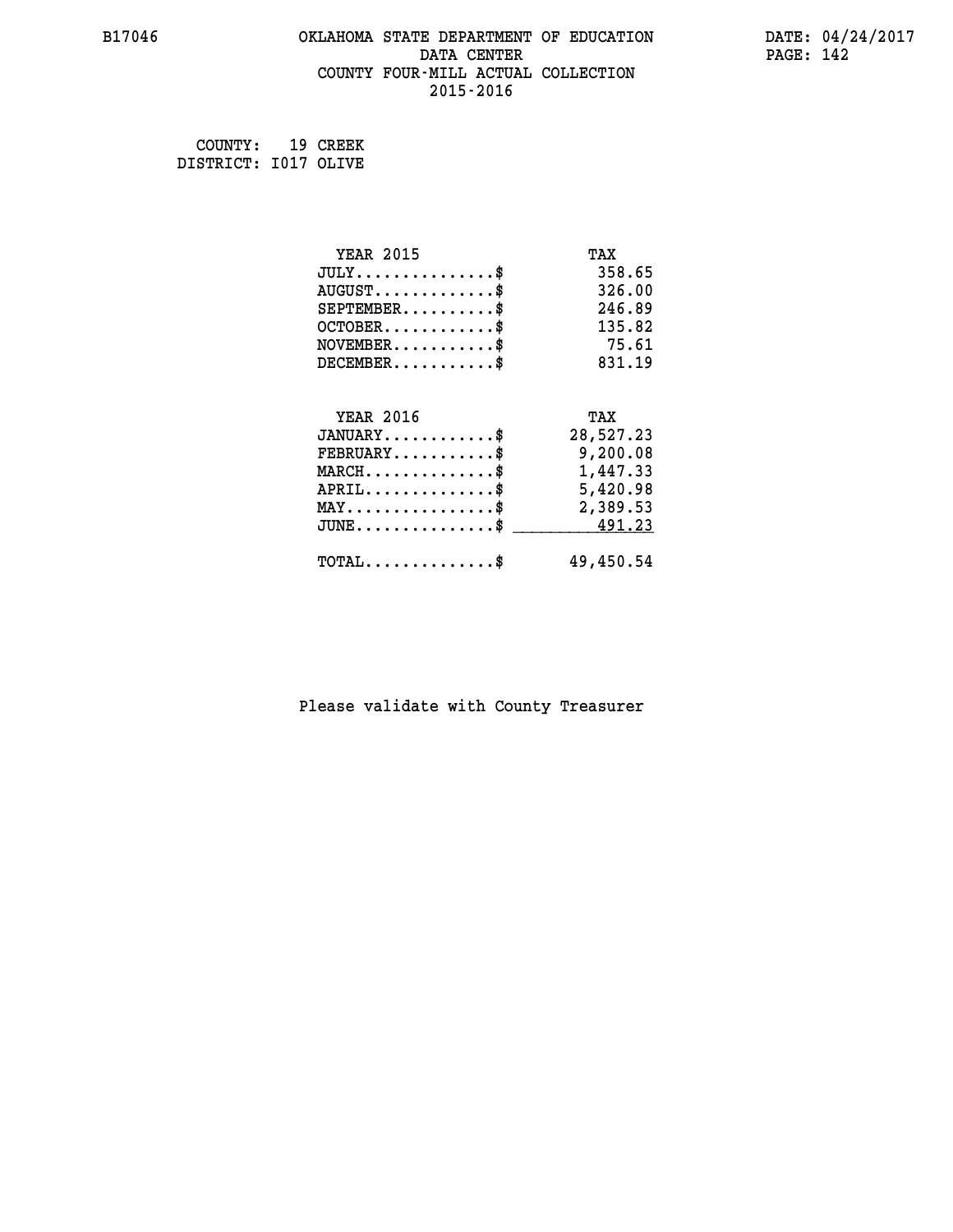## **B17046 OKLAHOMA STATE DEPARTMENT OF EDUCATION DATE: 04/24/2017 DATA CENTER** PAGE: 143  **COUNTY FOUR-MILL ACTUAL COLLECTION 2015-2016**

 **COUNTY: 19 CREEK DISTRICT: I018 KIEFER**

| <b>YEAR 2015</b>                                                          | TAX       |
|---------------------------------------------------------------------------|-----------|
| $JULY$ \$                                                                 | 630.34    |
| $AUGUST$ \$                                                               | 627.05    |
| $SEPTEMBER$ \$                                                            | 474.87    |
| $OCTOBER$ \$                                                              | 261.25    |
| $\verb NOVEMBER , \verb , \verb , \verb , \verb , \verb , \verb , \verb $ | 145.42    |
| $DECEMBER$ \$                                                             | 1,598.73  |
|                                                                           |           |
| <b>YEAR 2016</b>                                                          | TAX       |
| $JANUARY$ \$                                                              | 54,869.86 |
| $FEBRUARY$                                                                | 17,695.61 |
| $\texttt{MARCH}\ldots\ldots\ldots\ldots\clubsuit$                         | 2,783.84  |
| $APRIL \ldots \ldots \ldots \ldots \$                                     | 10,426.80 |
| $\texttt{MAX} \dots \dots \dots \dots \dots \$                            | 4,596.07  |
| $JUNE$ \$                                                                 | 944.84    |
| $\texttt{TOTAL} \dots \dots \dots \dots$ \$                               | 95,054.68 |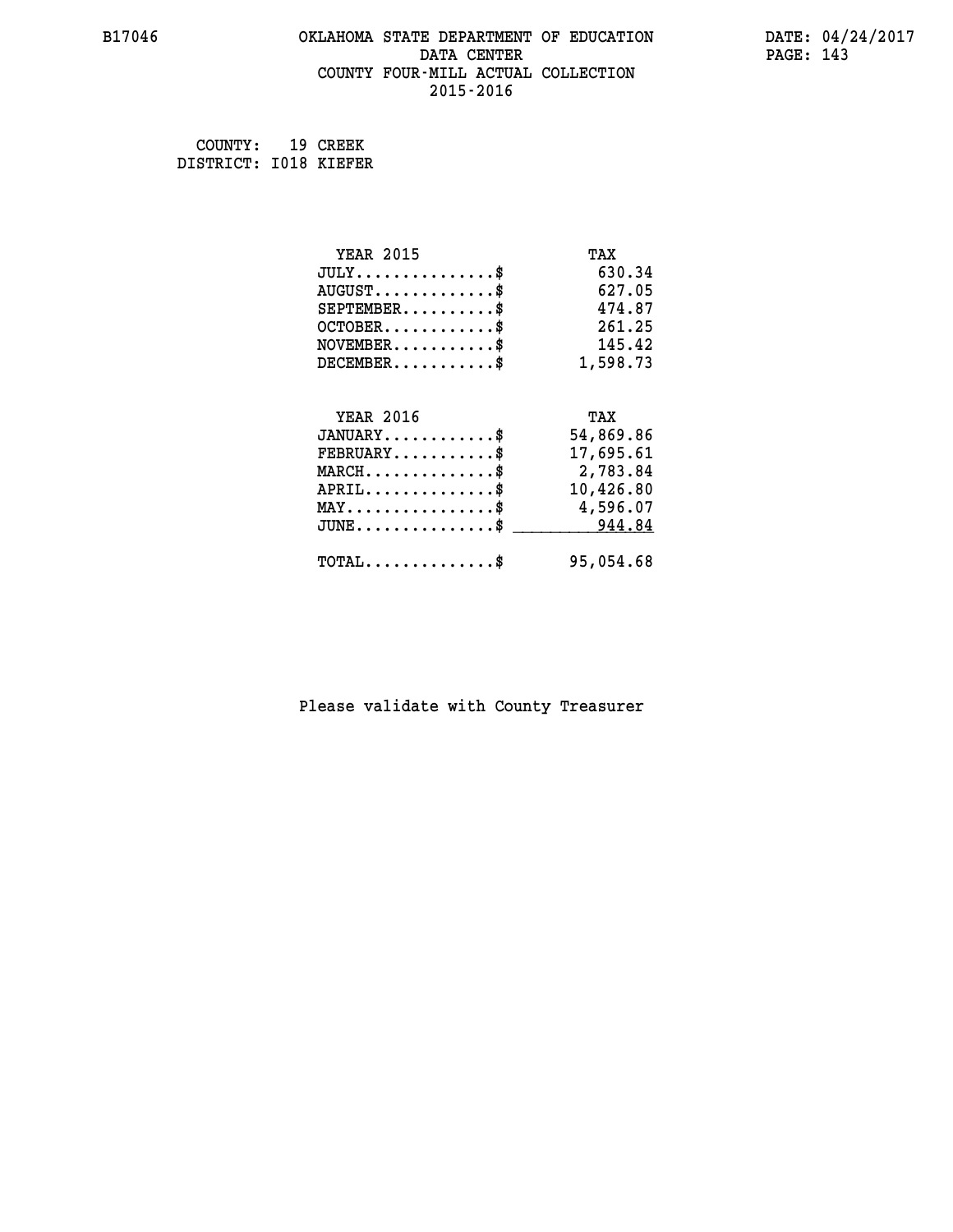## **B17046 OKLAHOMA STATE DEPARTMENT OF EDUCATION DATE: 04/24/2017 DATA CENTER** PAGE: 144  **COUNTY FOUR-MILL ACTUAL COLLECTION 2015-2016**

 **COUNTY: 19 CREEK DISTRICT: I020 OILTON**

| <b>YEAR 2015</b>                               | TAX       |
|------------------------------------------------|-----------|
| $JULY$ \$                                      | 242.25    |
| $AUGUST$ \$                                    | 240.63    |
| $SEPTEMBER$ \$                                 | 182.24    |
| $OCTOBER$ \$                                   | 100.25    |
| $NOVEMBER$ \$                                  | 55.80     |
| $DECEMBER$ \$                                  | 613.53    |
|                                                |           |
| <b>YEAR 2016</b>                               | TAX       |
| $JANUARY$ \$                                   | 21,056.63 |
| $FEBRUARY$ \$                                  | 6,790.79  |
| $MARCH$ \$                                     | 1,068.32  |
| $APRIL \ldots \ldots \ldots \ldots \$          | 4,001.33  |
| $\texttt{MAX} \dots \dots \dots \dots \dots \$ | 1,763.76  |
| $JUNE$ \$                                      | 362.59    |
| $\texttt{TOTAL} \dots \dots \dots \dots$       | 36,478.12 |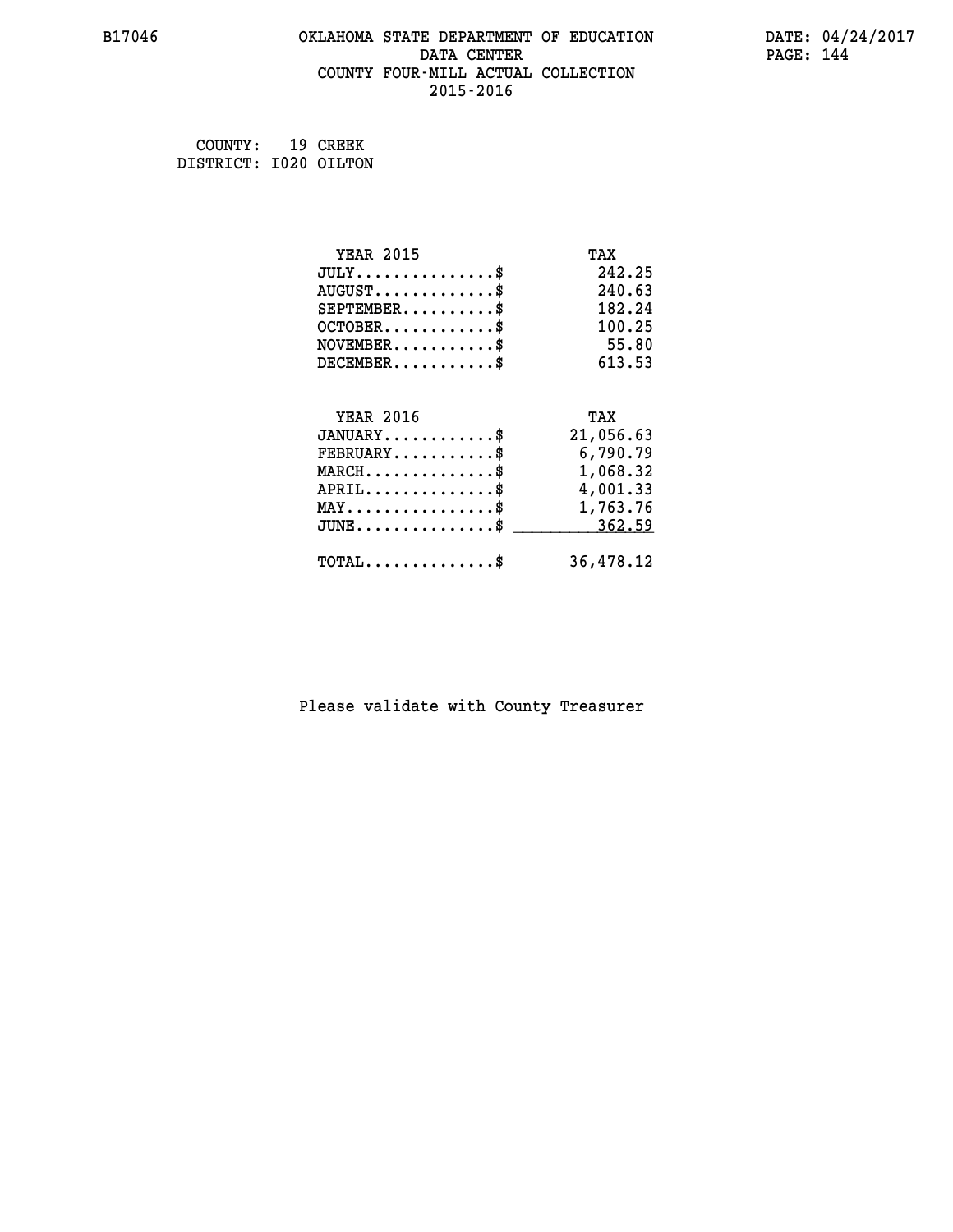### **B17046 OKLAHOMA STATE DEPARTMENT OF EDUCATION DATE: 04/24/2017 DATA CENTER** PAGE: 145  **COUNTY FOUR-MILL ACTUAL COLLECTION 2015-2016**

 **COUNTY: 19 CREEK DISTRICT: I021 DEPEW**

| <b>YEAR 2015</b>                                 | TAX         |
|--------------------------------------------------|-------------|
| $JULY$ \$                                        | 371.26      |
| $AUGUST$ \$                                      | 332.93      |
| $SEPTEMBER$ \$                                   | 252.11      |
| $OCTOBER$ \$                                     | 138.71      |
| $NOVEMBER$ \$                                    | 77.21       |
| $DECEMBER$ \$                                    | 848.81      |
|                                                  |             |
| <b>YEAR 2016</b>                                 | TAX         |
| $JANUARY$ \$                                     | 29, 132. 16 |
| $FEBRUARY$                                       | 9,395.16    |
| $\texttt{MARCH}\ldots\ldots\ldots\ldots\$        | 1,478.03    |
| $APRIL \ldots \ldots \ldots \ldots \$            | 5,535.92    |
| $\texttt{MAX} \dots \dots \dots \dots \dots \$   | 2,440.19    |
| $\mathtt{JUNE} \ldots \ldots \ldots \ldots \ast$ | 501.65      |
| $\texttt{TOTAL} \dots \dots \dots \dots \$       | 50,504.14   |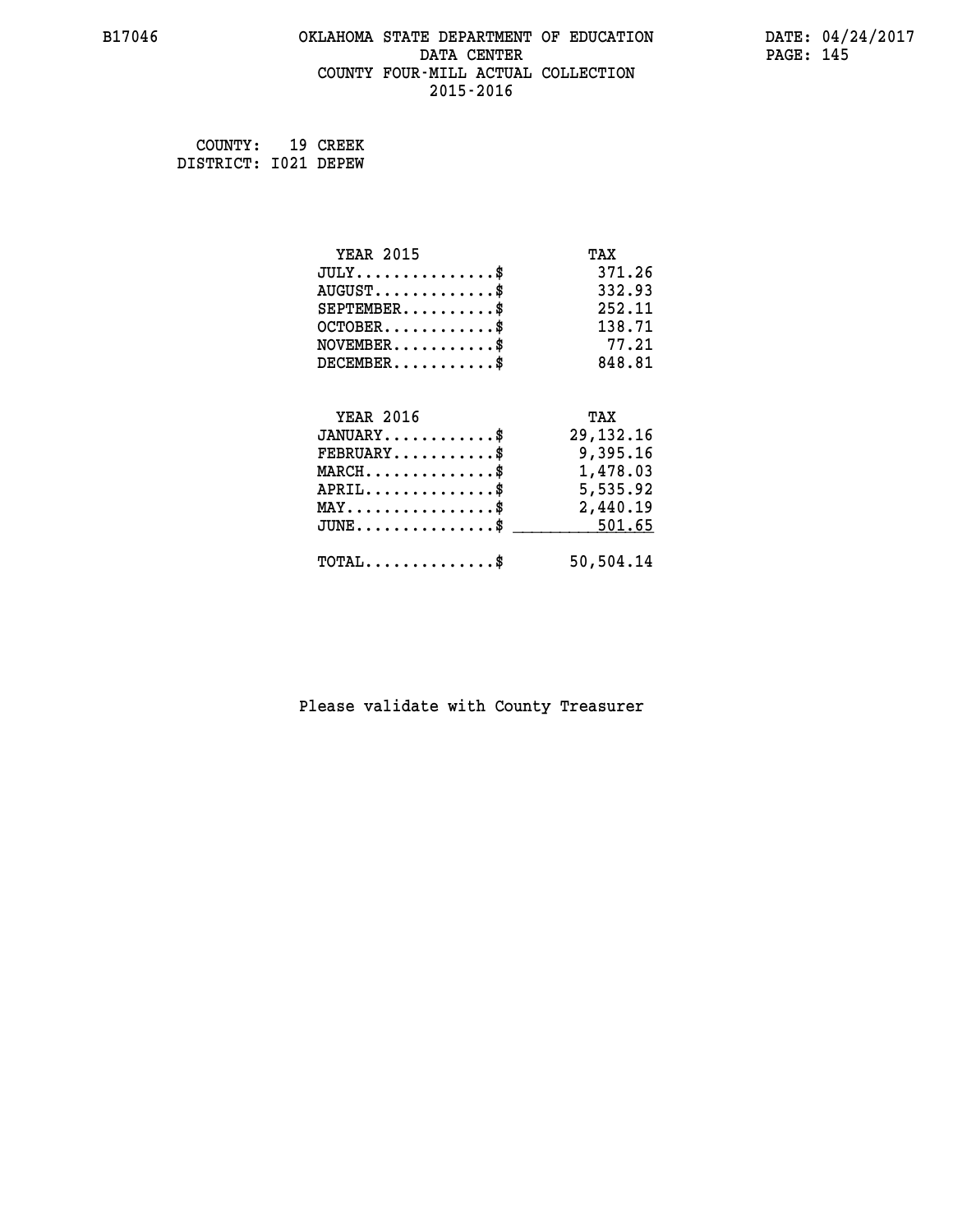### **B17046 OKLAHOMA STATE DEPARTMENT OF EDUCATION DATE: 04/24/2017 DATA CENTER** PAGE: 146  **COUNTY FOUR-MILL ACTUAL COLLECTION 2015-2016**

 **COUNTY: 19 CREEK DISTRICT: I031 KELLYVILLE**

| <b>YEAR 2015</b>                    | TAX        |
|-------------------------------------|------------|
| $JULY$ \$                           | 1,035.46   |
| $AUGUST$ \$                         | 957.43     |
| $SEPTEMBER$ \$                      | 725.08     |
| $OCTOBER$ \$                        | 398.88     |
| $NOVEMBER$ \$                       | 222.04     |
| $DECEMBER$ \$                       | 2,441.07   |
|                                     |            |
| <b>YEAR 2016</b>                    | TAX        |
| $JANUARY$ \$                        | 83,779.97  |
| $FEBRUARY$                          | 27,019.17  |
| $MARCH$ \$                          | 4,250.60   |
| $APRIL$ \$                          | 15,920.55  |
| $MAX \dots \dots \dots \dots \dots$ | 7,017.66   |
| $JUNE$ \$                           | 1,442.68   |
| $TOTAL$ \$                          | 145,210.59 |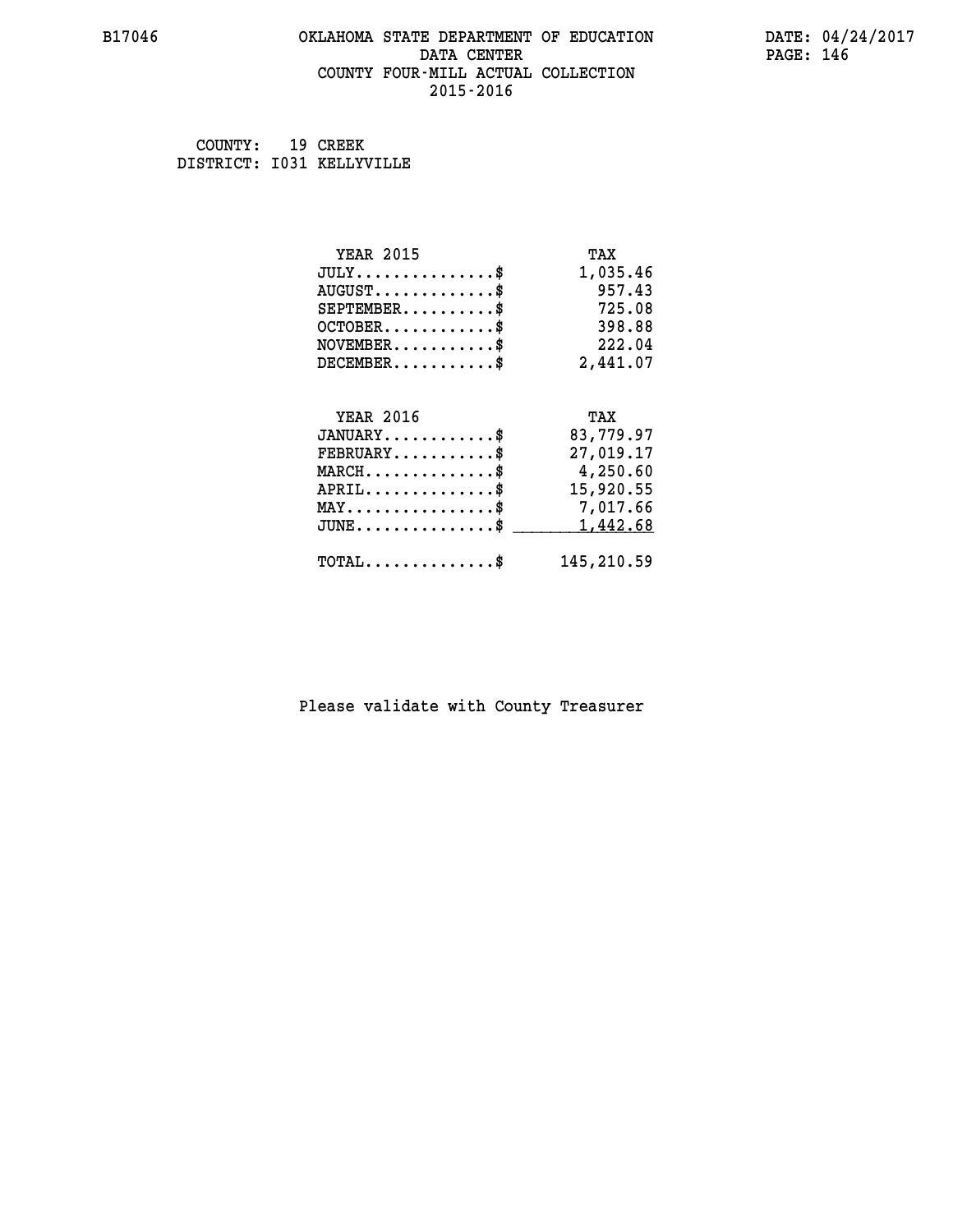### **B17046 OKLAHOMA STATE DEPARTMENT OF EDUCATION DATE: 04/24/2017 DATA CENTER** PAGE: 147  **COUNTY FOUR-MILL ACTUAL COLLECTION 2015-2016**

 **COUNTY: 19 CREEK DISTRICT: I033 SAPULPA**

| <b>YEAR 2015</b>                               | TAX        |
|------------------------------------------------|------------|
| $JULY$ \$                                      | 3,668.98   |
| $AUGUST$ \$                                    | 3,511.06   |
| $SEPTEMENT.$ \$                                | 2,658.97   |
| $OCTOBER$ \$                                   | 1,462.77   |
| $NOVEMBER$ \$                                  | 814.28     |
| $DECEMBER$ \$                                  | 8,951.80   |
|                                                |            |
|                                                |            |
| <b>YEAR 2016</b>                               | TAX        |
| $JANUARY$ \$                                   | 307,234.31 |
| $FEBRUARY$                                     | 99,083.50  |
| $MARCH$ \$                                     | 15,587.64  |
| $APRIL$ \$                                     | 58,383.10  |
| $\texttt{MAX} \dots \dots \dots \dots \dots \$ | 25,734.86  |
| $JUNE$ $$$                                     | 5,290.50   |
| $\texttt{TOTAL} \dots \dots \dots \dots \$     | 532,381.77 |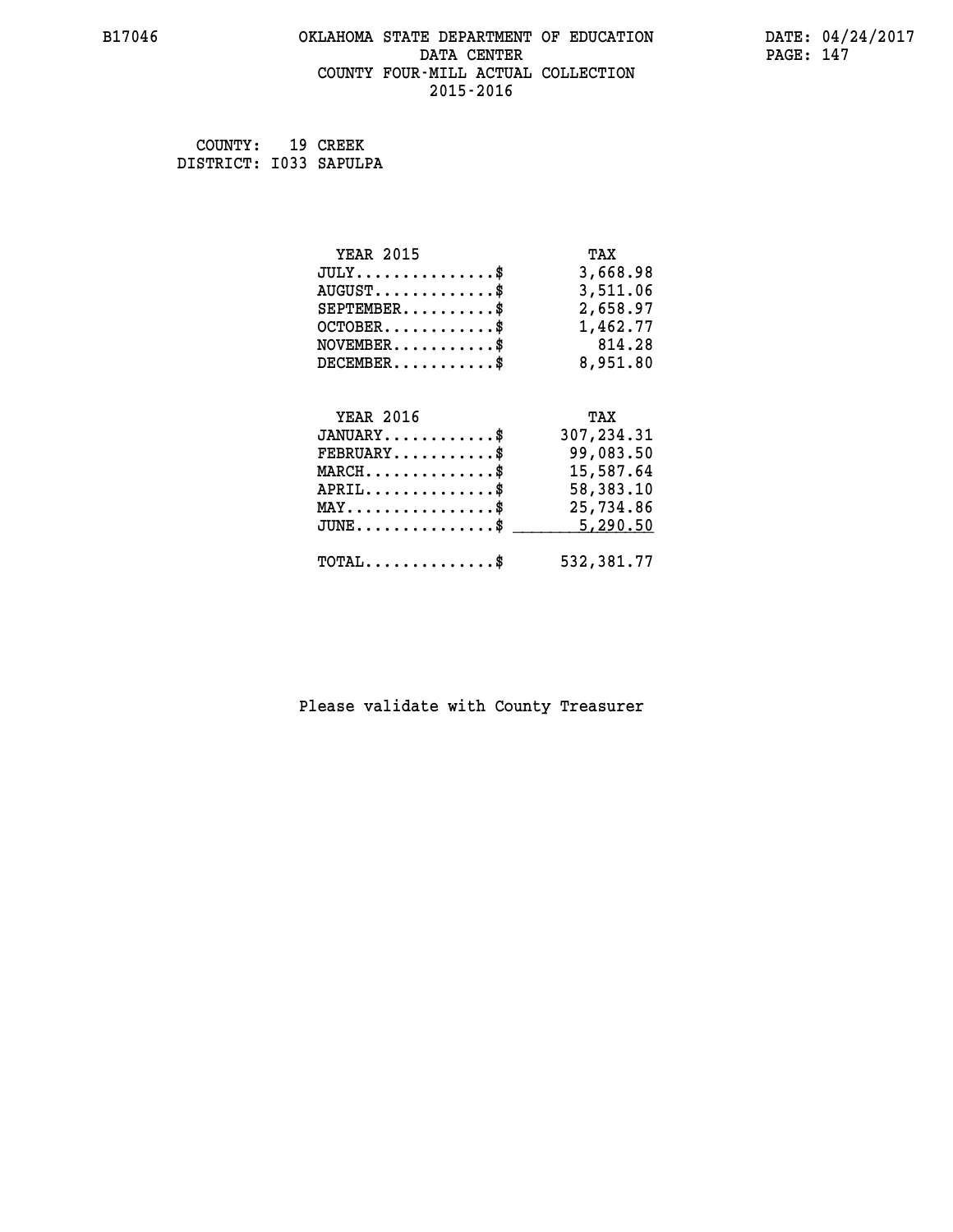### **B17046 OKLAHOMA STATE DEPARTMENT OF EDUCATION DATE: 04/24/2017 DATA CENTER** PAGE: 148  **COUNTY FOUR-MILL ACTUAL COLLECTION 2015-2016**

 **COUNTY: 19 CREEK DISTRICT: I039 DRUMRIGHT**

| <b>YEAR 2015</b>                                 | TAX       |
|--------------------------------------------------|-----------|
| $JULY$ \$                                        | 566.03    |
| $AUGUST$ \$                                      | 516.43    |
| $SEPTEMBER$ \$                                   | 391.10    |
| $OCTOBER$ \$                                     | 215.16    |
| $\texttt{NOVEMBER} \dots \dots \dots \$          | 119.77    |
| $DECEMBER$ \$                                    | 1,316.69  |
|                                                  |           |
| <b>YEAR 2016</b>                                 | TAX       |
| $JANUARY$ \$                                     | 45,190.16 |
| $FEBRUARY$                                       | 14,573.90 |
| $\texttt{MARCH}\ldots\ldots\ldots\ldots\text{*}$ | 2,292.73  |
| $APRIL \ldots \ldots \ldots \ldots \$            | 8,587.39  |
| $\texttt{MAX} \dots \dots \dots \dots \dots \$   | 3,785.27  |
| $JUNE \ldots \ldots \ldots \ldots$ \$ 778.16     |           |
| $\texttt{TOTAL} \dots \dots \dots \dots \$       | 78,332.79 |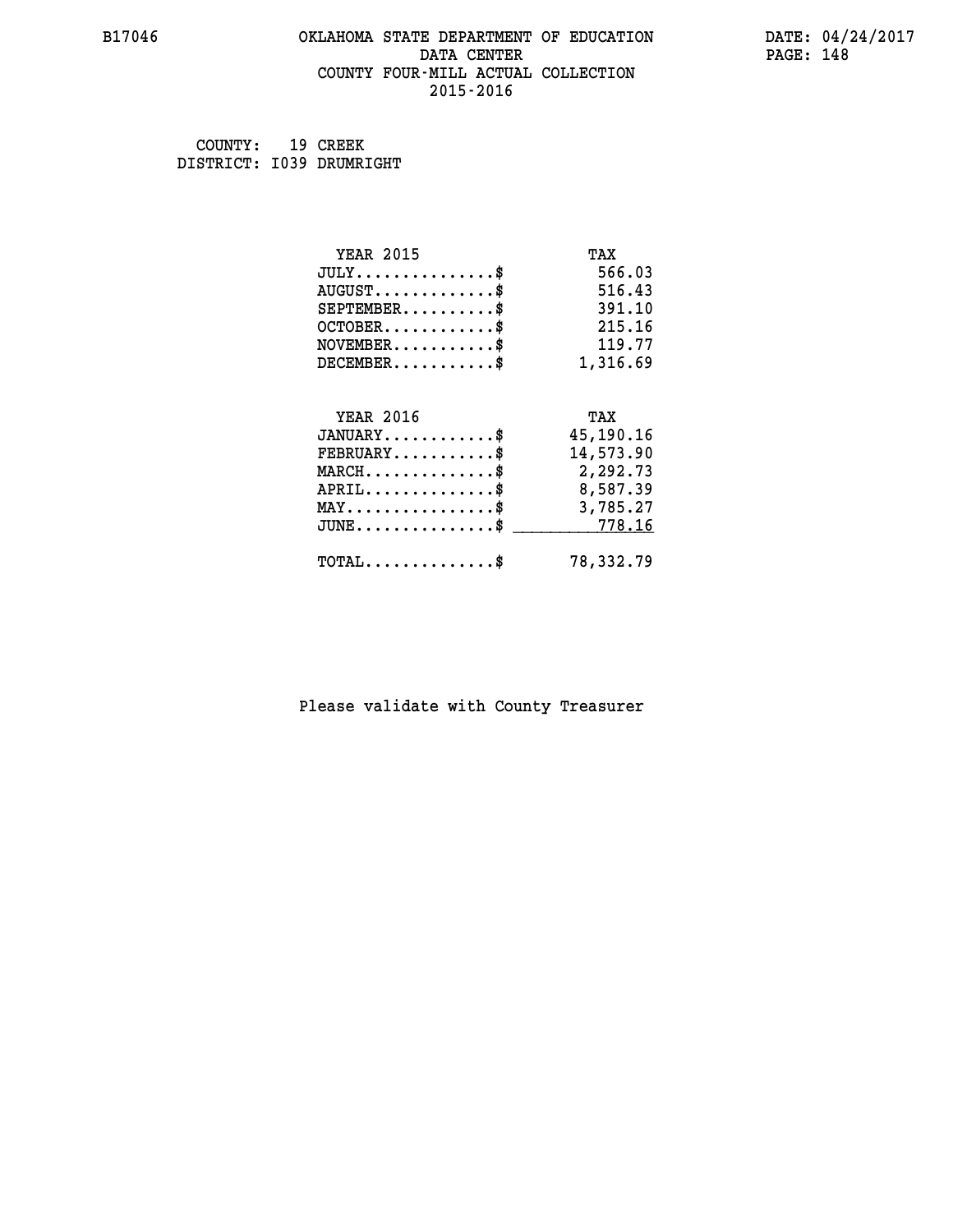### **B17046 OKLAHOMA STATE DEPARTMENT OF EDUCATION DATE: 04/24/2017 DATA CENTER** PAGE: 149  **COUNTY FOUR-MILL ACTUAL COLLECTION 2015-2016**

 **COUNTY: 19 CREEK**

 **\*\*\*\*\*\* TOTALS \*\*\*\*\*\***

| <b>YEAR 2015</b>                 | TAX       |
|----------------------------------|-----------|
| $JULY$                           | 11,995.62 |
| $AUGUST \ldots \ldots \ldots$ \$ | 11,325.04 |
| $SEPTEMBER$ $\$                  | 8,576.58  |
| $OCTOBER$ \$                     | 4,718.22  |
| $NOVEMBER$ \$                    | 2,626.48  |
| $DECEMBER$                       | 28,874.30 |

# **YEAR 2016 TAX**

| $JANUARY$                                      | 990,993.98                                              |
|------------------------------------------------|---------------------------------------------------------|
| $\texttt{FEBRUARY} \dots \dots \dots \$        | 319,597.00                                              |
| $MARCH$ \$                                     | 50,278.41                                               |
| $APRIL$ \$                                     | 188,316.55                                              |
| $\texttt{MAX} \dots \dots \dots \dots \dots \$ | 83,008.60                                               |
|                                                | $JUNE \dots \dots \dots \dots \$ 17,064.73              |
|                                                | $\texttt{TOTAL} \dots \dots \dots \dots \$ 1,717,375.51 |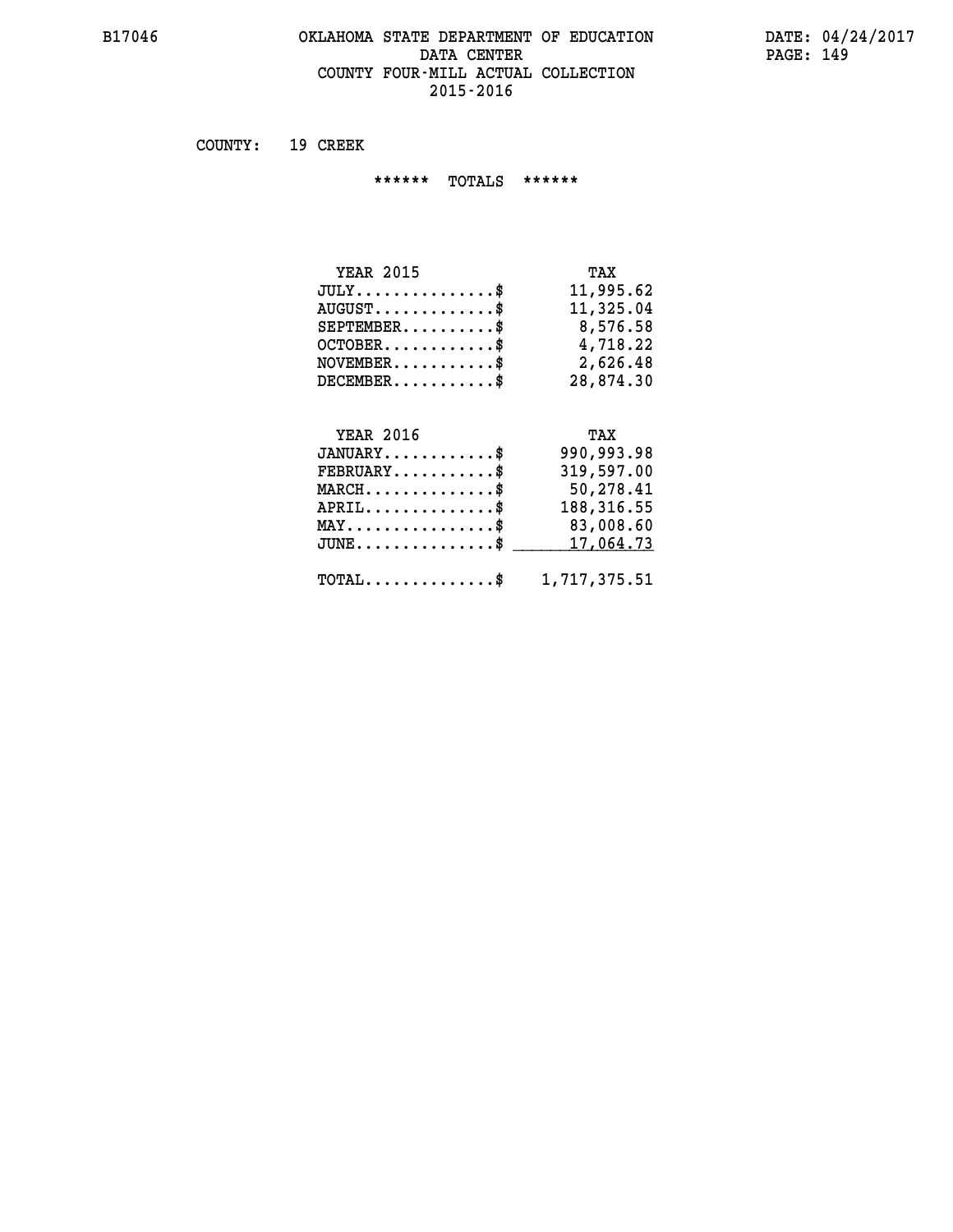### **B17046 OKLAHOMA STATE DEPARTMENT OF EDUCATION DATE: 04/24/2017 DATA CENTER** PAGE: 150  **COUNTY FOUR-MILL ACTUAL COLLECTION 2015-2016**

 **COUNTY: 20 CUSTER DISTRICT: I005 ARAPAHO-BUTLER**

| <b>YEAR 2015</b>                           | TAX       |
|--------------------------------------------|-----------|
| $JULY$ \$                                  | 666.66    |
| $AUGUST$ \$                                | 1,792.84  |
| $SEPTEMBER$ \$                             | 160.57    |
| $OCTOBER$ \$                               | 127.62    |
| $NOVEMBER$ \$                              | 50.03     |
| $DECEMBER$ \$                              | 6,831.46  |
| <b>YEAR 2016</b>                           | TAX       |
| $JANUARY$ \$                               | 33,928.00 |
| $FEBRUARY$                                 | 11,700.28 |
| $MARCH$ \$                                 | 3,196.41  |
| $APRIL$ \$                                 | 9,708.61  |
| $MAX \dots \dots \dots \dots \dots$        | 4,068.14  |
| $JUNE$ \$                                  | 2,392.90  |
| $\texttt{TOTAL} \dots \dots \dots \dots \$ | 74,623.52 |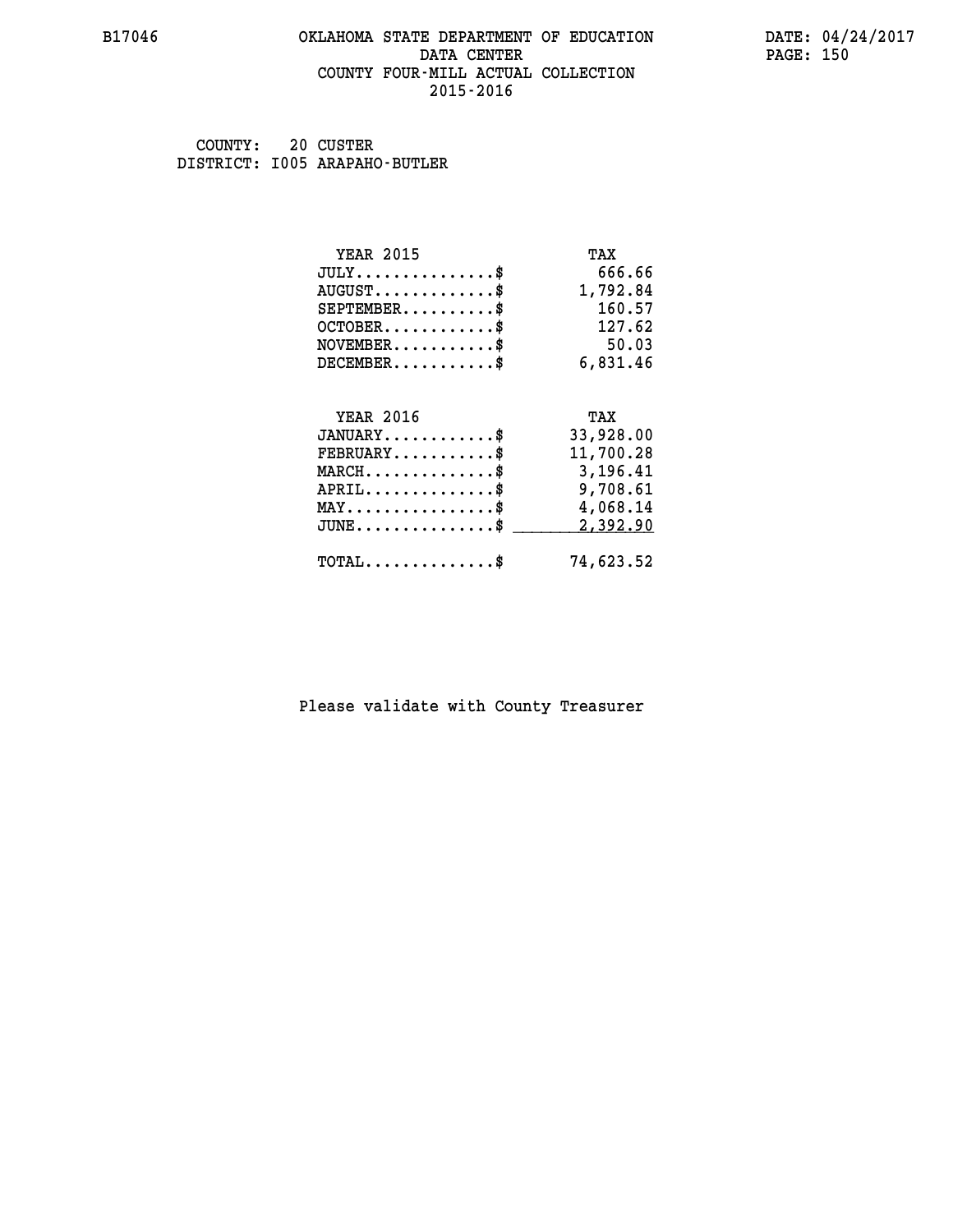### **B17046 OKLAHOMA STATE DEPARTMENT OF EDUCATION DATE: 04/24/2017 DATA CENTER** PAGE: 151  **COUNTY FOUR-MILL ACTUAL COLLECTION 2015-2016**

 **COUNTY: 20 CUSTER DISTRICT: I007 THOMAS-FAY-CUSTER UNIFIED DIST**

| <b>YEAR 2015</b>                               | TAX       |
|------------------------------------------------|-----------|
| $JULY$ \$                                      | 791.82    |
| $AUGUST$ \$                                    | 2,129.43  |
| $SEPTEMENT.$ \$                                | 190.69    |
| $OCTOBER$ \$                                   | 151.58    |
| $NOVEMBER$ \$                                  | 61.38     |
| $DECEMBER$ \$                                  | 8,376.77  |
|                                                |           |
| <b>YEAR 2016</b>                               | TAX       |
|                                                |           |
| $JANUARY$ \$                                   | 41,602.61 |
| $FEBRUARY$ \$                                  | 14,346.92 |
| $MARCH$ \$                                     | 3,919.47  |
| $APRIL$ \$                                     | 11,904.71 |
| $\texttt{MAX} \dots \dots \dots \dots \dots \$ | 4,988.37  |
| $JUNE$ \$                                      | 2,934.19  |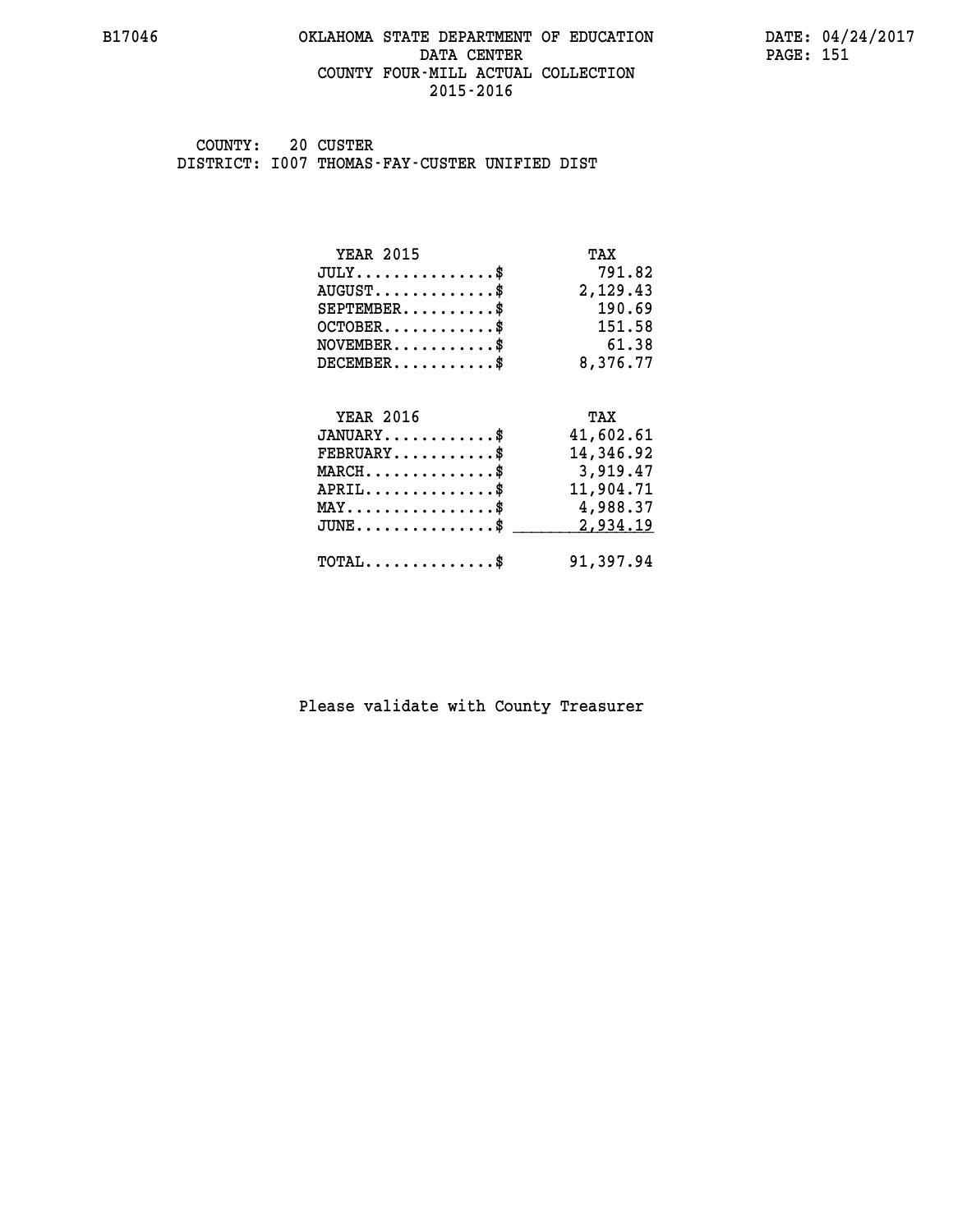### **B17046 OKLAHOMA STATE DEPARTMENT OF EDUCATION DATE: 04/24/2017 DATA CENTER** PAGE: 152  **COUNTY FOUR-MILL ACTUAL COLLECTION 2015-2016**

 **COUNTY: 20 CUSTER DISTRICT: I026 WEATHERFORD**

| <b>YEAR 2015</b>                           | TAX        |
|--------------------------------------------|------------|
| $JULY$ \$                                  | 3,620.52   |
| $AUGUST$ \$                                | 9,736.55   |
| $SEPTEMBER$ \$                             | 871.94     |
| $OCTOBER$ \$                               | 693.09     |
| $NOVEMBER$ \$                              | 279.71     |
| $DECEMBER$ \$                              | 38,178.19  |
|                                            |            |
| <b>YEAR 2016</b>                           | TAX        |
| $JANUARY$ \$                               | 189,609.38 |
| $FEBRUARY$                                 | 65,387.99  |
| $MARCH$ \$                                 | 17,863.48  |
| $APRIL$ \$                                 | 54,257.36  |
| $MAX \dots \dots \dots \dots \$            | 22,735.15  |
| $JUNE$ \$                                  | 13,372.97  |
|                                            |            |
| $\texttt{TOTAL} \dots \dots \dots \dots \$ | 416,606.33 |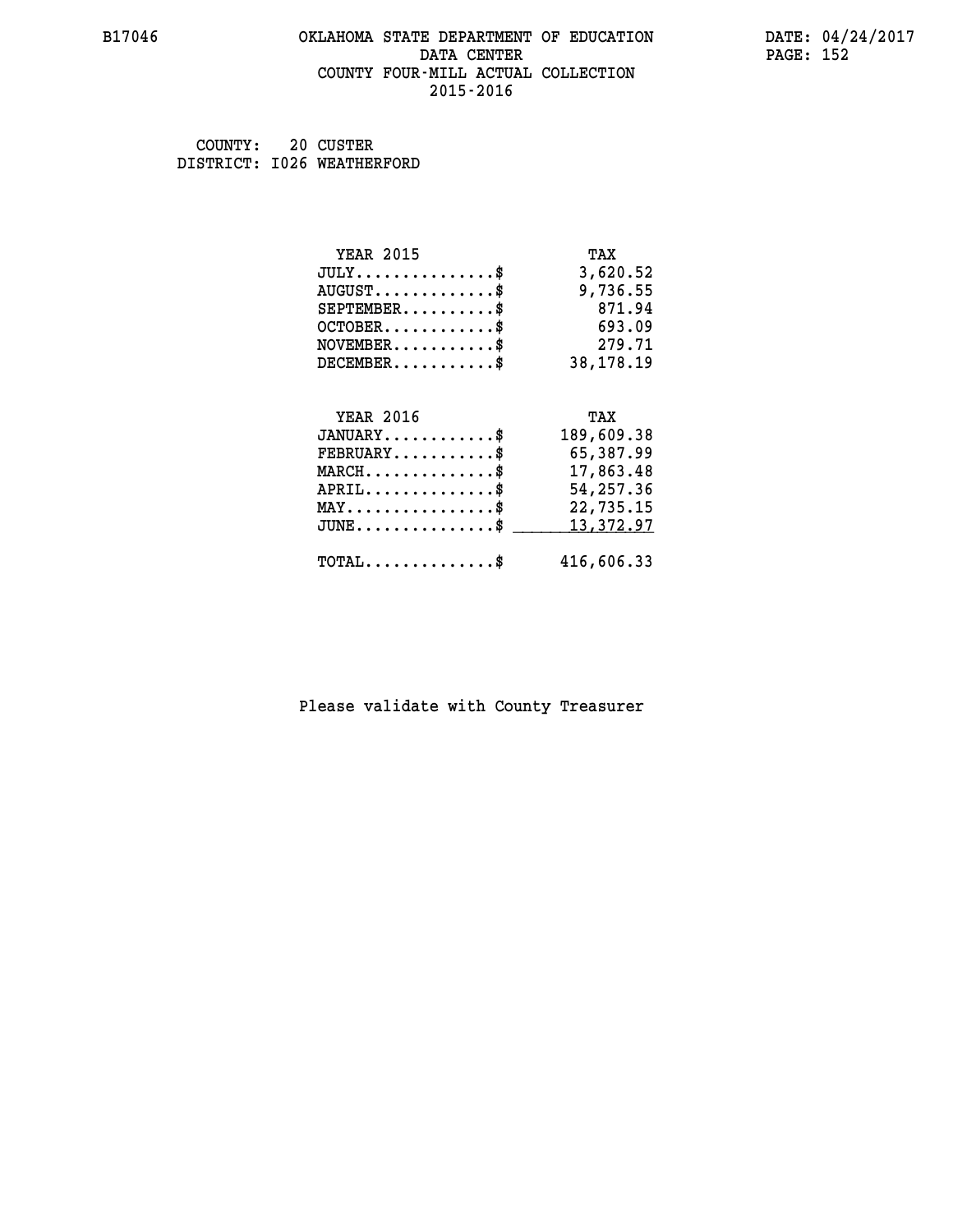### **B17046 OKLAHOMA STATE DEPARTMENT OF EDUCATION DATE: 04/24/2017 DATA CENTER** PAGE: 153  **COUNTY FOUR-MILL ACTUAL COLLECTION 2015-2016**

| COUNTY:                | 20 CUSTER |
|------------------------|-----------|
| DISTRICT: 1099 CLINTON |           |

| <b>YEAR 2015</b>                               | TAX        |
|------------------------------------------------|------------|
| $JULY$ \$                                      | 3,867.53   |
| $AUGUST$ \$                                    | 10,400.84  |
| $SEPTEMBER$ \$                                 | 931.43     |
| $OCTOBER$ \$                                   | 740.35     |
| $\texttt{NOVEMBER} \dots \dots \dots \$        | 287.25     |
| $DECEMBER$ \$                                  | 39,207.69  |
|                                                |            |
| <b>YEAR 2016</b>                               | TAX        |
| $JANUARY$ \$                                   | 194,722.24 |
| $FEBRUARY$                                     | 67,151.21  |
| $\texttt{MARCH}\ldots\ldots\ldots\ldots\$      | 18,345.17  |
| $APRIL \ldots \ldots \ldots \ldots \$          | 55,720.41  |
| $\texttt{MAX} \dots \dots \dots \dots \dots \$ | 23,348.21  |
|                                                |            |
| $JUNE$ \$                                      | 13,733.58  |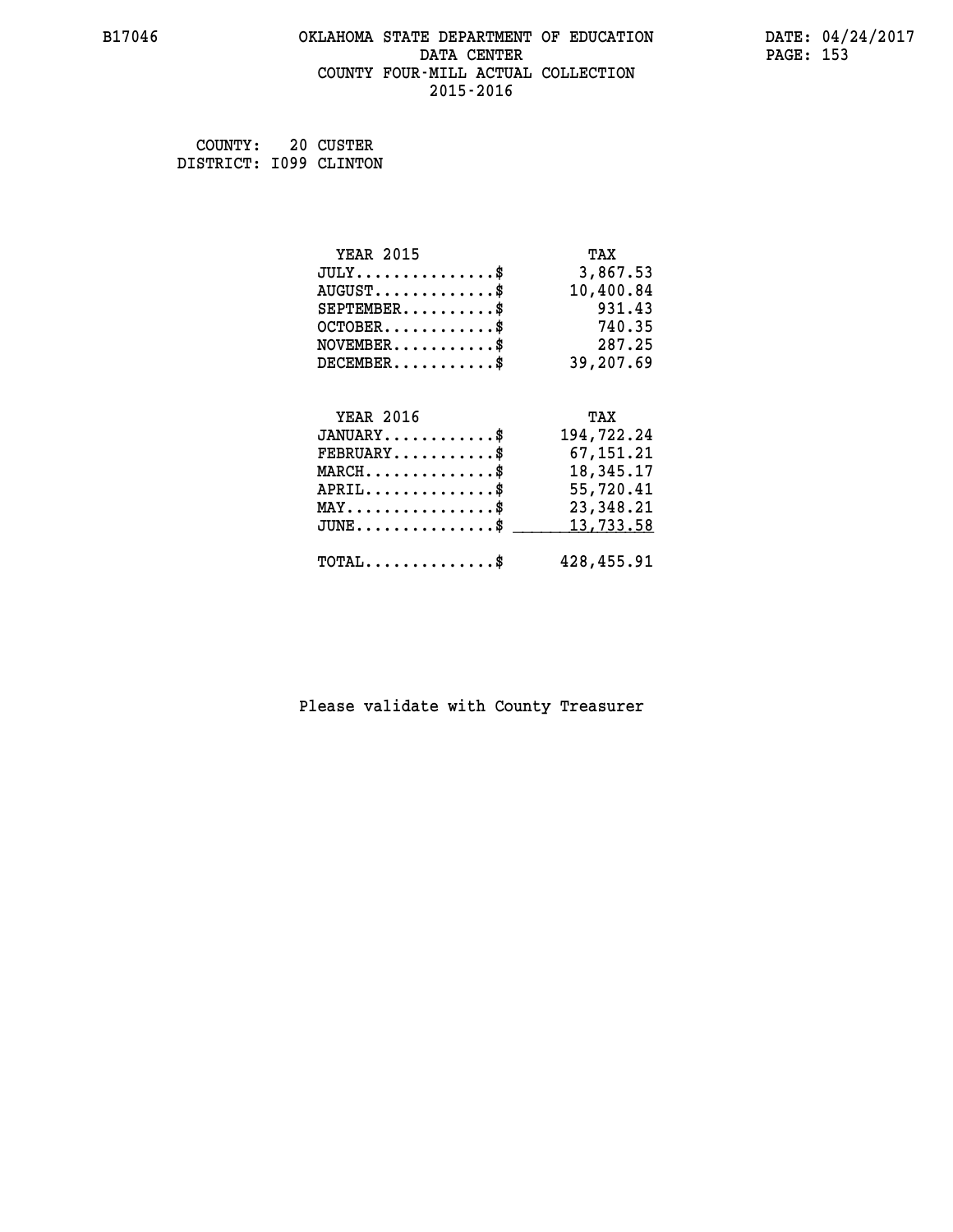### **B17046 OKLAHOMA STATE DEPARTMENT OF EDUCATION DATE: 04/24/2017 DATA CENTER** PAGE: 154  **COUNTY FOUR-MILL ACTUAL COLLECTION 2015-2016**

 **COUNTY: 20 CUSTER**

 **\*\*\*\*\*\* TOTALS \*\*\*\*\*\***

| <b>YEAR 2015</b> | TAX       |
|------------------|-----------|
| $JULY$           | 8,946.53  |
| $AUGUST$         | 24,059.66 |
| $SEPTEMBER$ $\$  | 2,154.63  |
| $OCTOBER$ \$     | 1,712.64  |
| $NOVEMBER$ \$    | 678.37    |
| $DECEMBER$ \$    | 92,594.11 |

## **YEAR 2016 TAX**

| $JANUARY$                                               | 459,862.23 |
|---------------------------------------------------------|------------|
| $FEBRUARY$ \$                                           | 158,586.40 |
| $MARCH$ \$                                              | 43,324.53  |
| $APRIL$ \$                                              | 131,591.09 |
| $MAX \dots \dots \dots \dots \dots \$                   | 55, 139.87 |
| $JUNE \dots \dots \dots \dots \$ 32,433.64              |            |
| $\texttt{TOTAL} \dots \dots \dots \dots \$ 1,011,083.70 |            |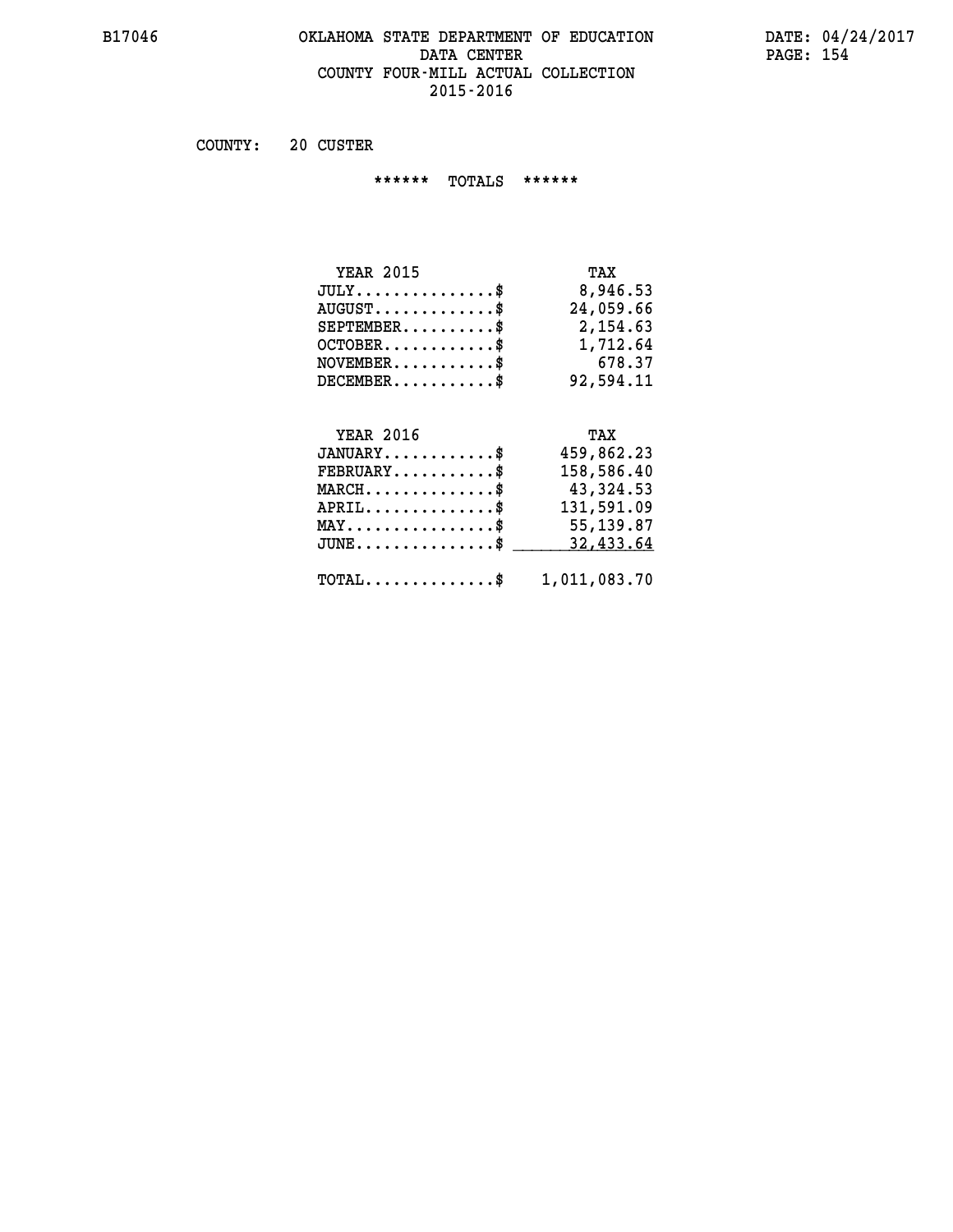### **B17046 OKLAHOMA STATE DEPARTMENT OF EDUCATION DATE: 04/24/2017 DATA CENTER** PAGE: 155  **COUNTY FOUR-MILL ACTUAL COLLECTION 2015-2016**

 **COUNTY: 21 DELAWARE DISTRICT: C006 CLEORA**

| <b>YEAR 2015</b>                                   | TAX       |
|----------------------------------------------------|-----------|
| $JULY$ \$                                          | 238.57    |
| $AUGUST$ \$                                        | 231.04    |
| $SEPTEMBER$ \$                                     | 140.67    |
| $OCTOBER$ \$                                       | 113.15    |
| $NOVEMBER$ \$                                      | 82.37     |
| $DECEMBER$ \$                                      | 2,702.13  |
|                                                    |           |
| <b>YEAR 2016</b>                                   | TAX       |
| $JANUARY$                                          | 9,568.68  |
| $FEBRUARY$                                         | 8,089.65  |
| $MARCH$ \$                                         | 909.74    |
| $APRIL$ \$                                         | 2,385.53  |
| $\texttt{MAX} \dots \dots \dots \dots \dots \$     | 1,062.01  |
| $\texttt{JUNE} \dots \dots \dots \dots \texttt{S}$ | 195.85    |
| $\texttt{TOTAL} \dots \dots \dots \dots \$         | 25,719.39 |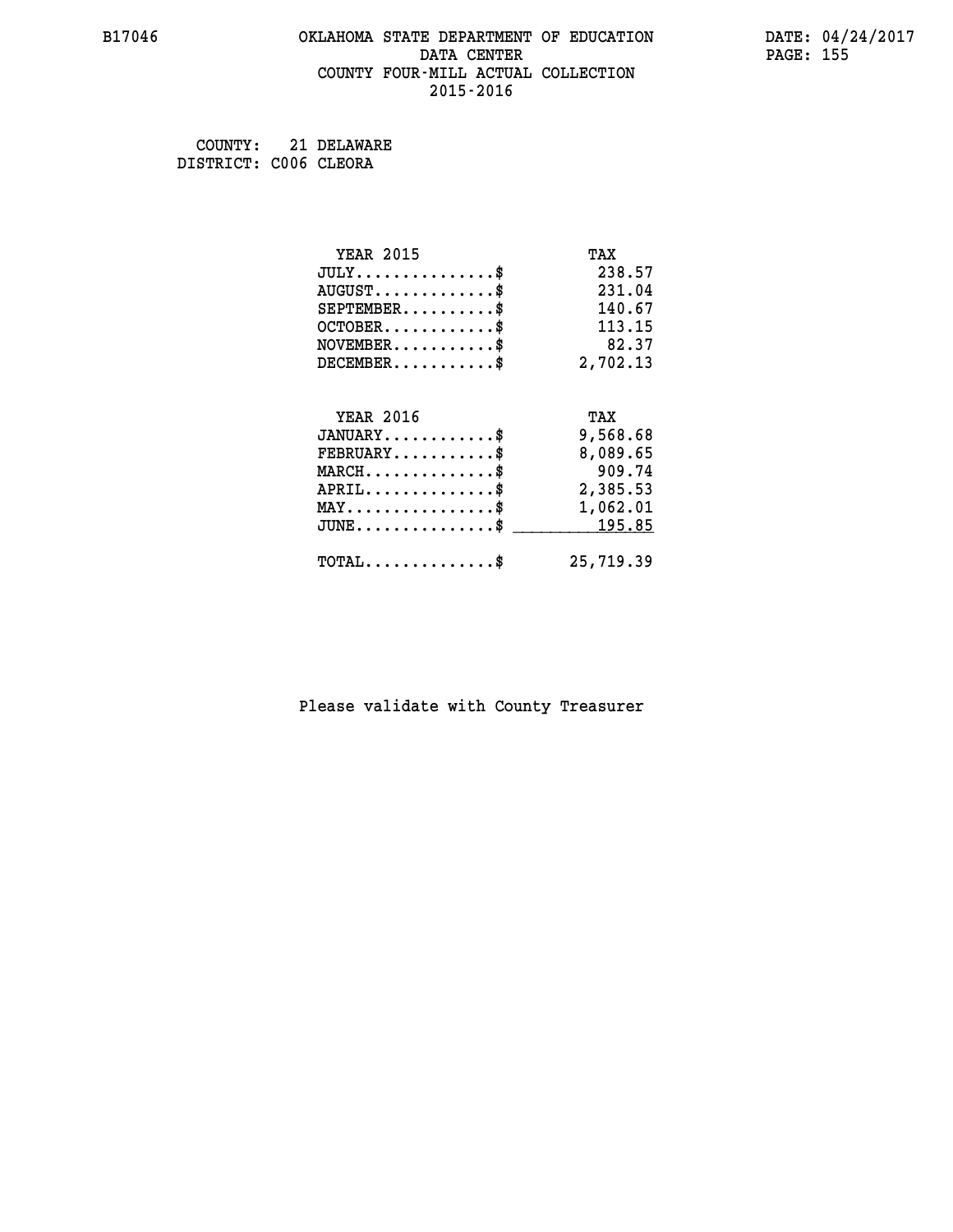### **B17046 OKLAHOMA STATE DEPARTMENT OF EDUCATION DATE: 04/24/2017 DATA CENTER** PAGE: 156  **COUNTY FOUR-MILL ACTUAL COLLECTION 2015-2016**

 **COUNTY: 21 DELAWARE DISTRICT: C014 LEACH**

| <b>YEAR 2015</b>                           | TAX       |
|--------------------------------------------|-----------|
| $JULY$                                     | 322.18    |
| $AUGUST$ \$                                | 294.79    |
| $SEPTEMBER$ \$                             | 179.49    |
| $OCTOBER$ \$                               | 144.37    |
| $NOVEMBER$ \$                              | 105.11    |
| $DECEMENT.$                                | 3,447.65  |
| <b>YEAR 2016</b>                           | TAX       |
| $JANUARY$ \$                               | 12,208.73 |
| $FEBRUARY$ \$                              | 10,321.62 |
| $MARCH$ \$                                 | 1,160.73  |
| $APRIL$ \$                                 | 3,043.72  |
| $MAX \dots \dots \dots \dots \dots$        | 1,355.01  |
| $JUNE$                                     | 249.90    |
| $\texttt{TOTAL} \dots \dots \dots \dots \$ | 32,833.30 |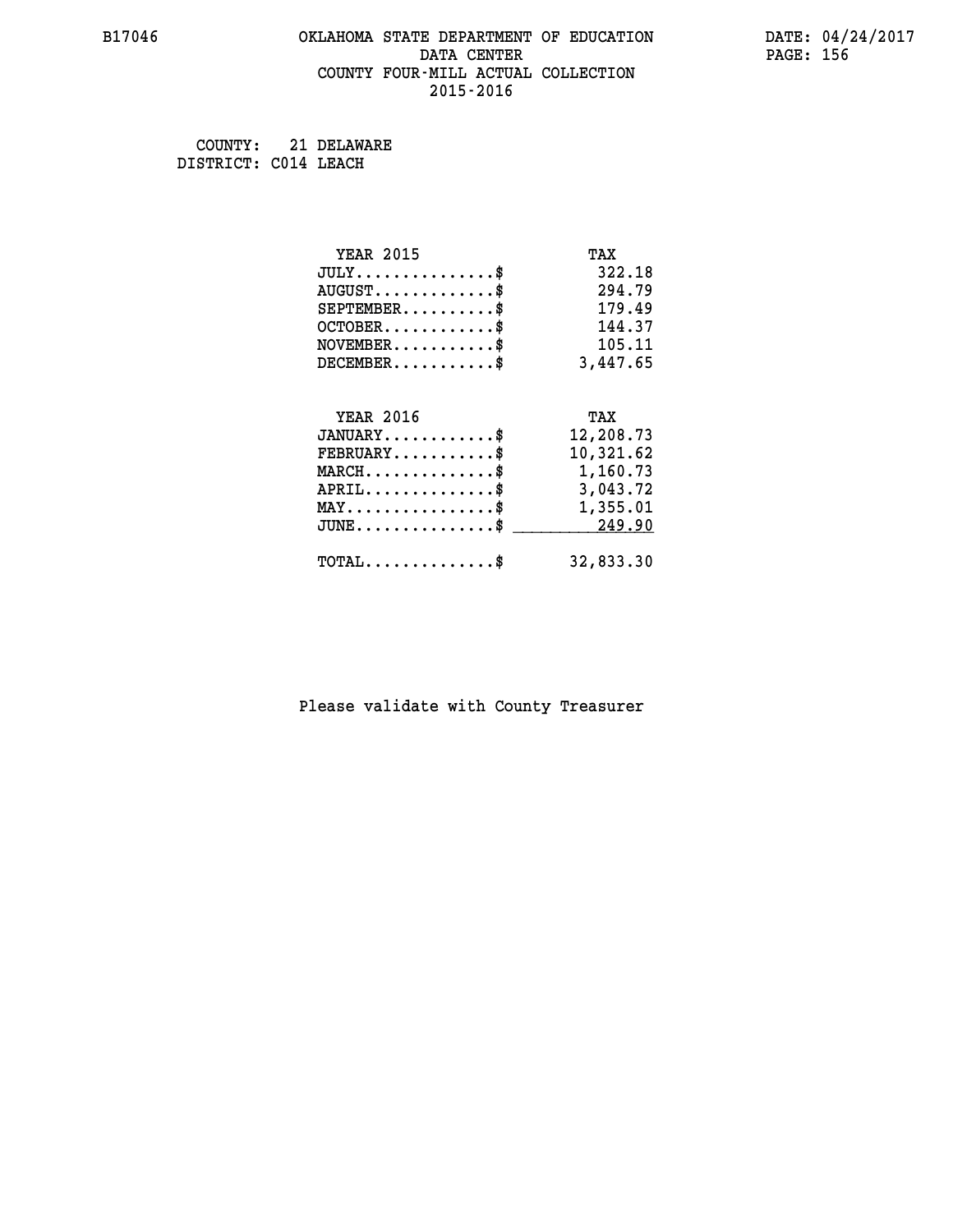### **B17046 OKLAHOMA STATE DEPARTMENT OF EDUCATION DATE: 04/24/2017 DATA CENTER** PAGE: 157  **COUNTY FOUR-MILL ACTUAL COLLECTION 2015-2016**

 **COUNTY: 21 DELAWARE DISTRICT: C030 KENWOOD**

| <b>YEAR 2015</b>                           | TAX       |
|--------------------------------------------|-----------|
| $JULY$ \$                                  | 222.25    |
| $AUGUST$ \$                                | 181.12    |
| $SEPTEMBER$ \$                             | 110.27    |
| $OCTOBER$ \$                               | 88.68     |
| $\texttt{NOVEMBER} \dots \dots \dots \$    | 64.57     |
| $DECEMBER$ \$                              | 2,118.09  |
| <b>YEAR 2016</b>                           | TAX       |
| $JANUARY$ \$                               | 7,500.50  |
| $FEBRUARY$ \$                              | 6,341.15  |
| $MARCH$ \$                                 | 713.12    |
| $APRIL \ldots \ldots \ldots \ldots$        | 1,869.92  |
|                                            |           |
| $MAX \dots \dots \dots \dots \dots$        | 832.47    |
| $JUNE$ \$                                  | 153.52    |
| $\texttt{TOTAL} \dots \dots \dots \dots \$ | 20,195.66 |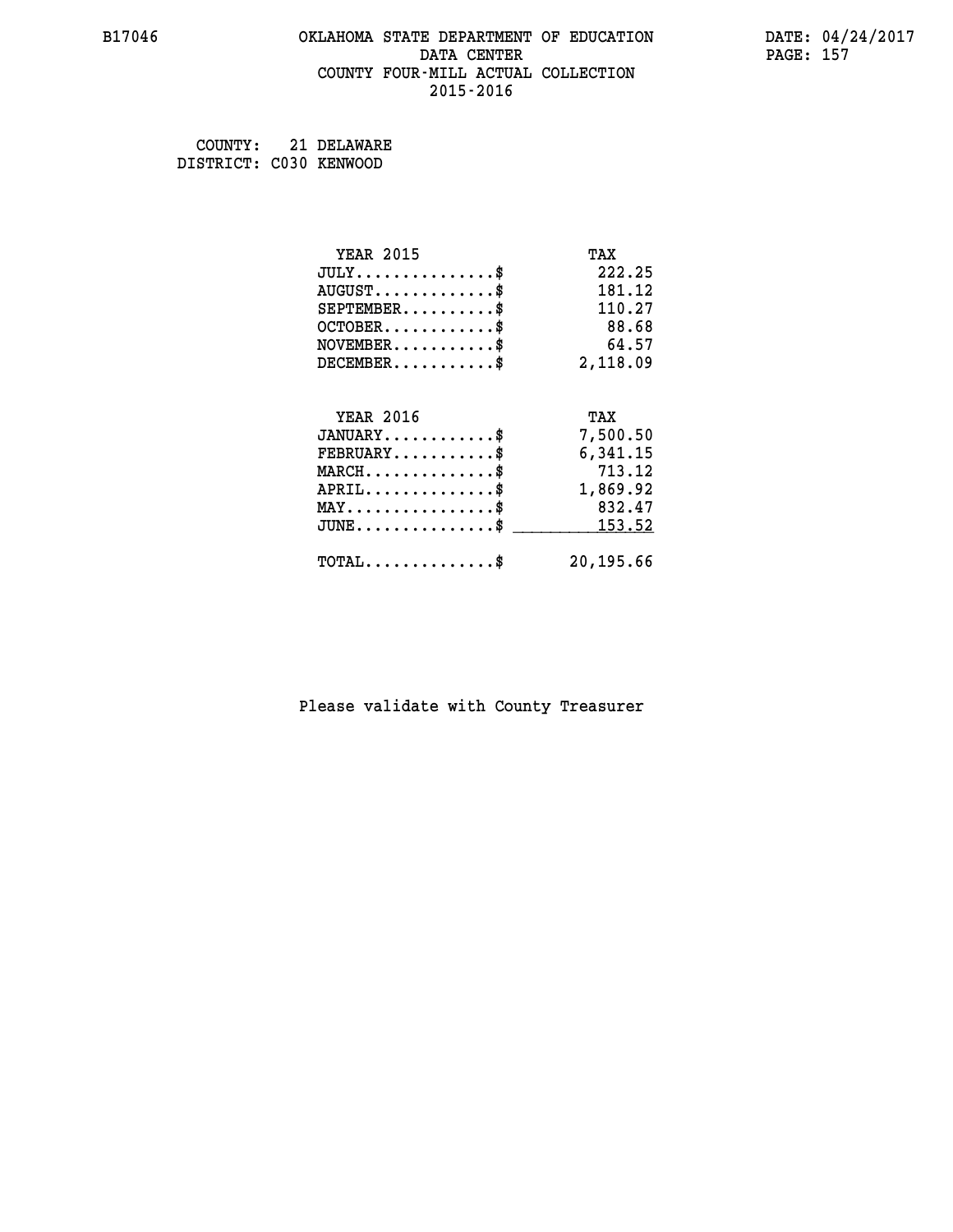### **B17046 OKLAHOMA STATE DEPARTMENT OF EDUCATION DATE: 04/24/2017 DATA CENTER** PAGE: 158  **COUNTY FOUR-MILL ACTUAL COLLECTION 2015-2016**

 **COUNTY: 21 DELAWARE DISTRICT: C034 MOSELEY**

| <b>YEAR 2015</b>                               | TAX         |
|------------------------------------------------|-------------|
| $JULY$ \$                                      | 466.62      |
| $AUGUST$ \$                                    | 452.91      |
| $SEPTEMENT.$ \$                                | 251.74      |
| $OCTOBER$ \$                                   | 202.51      |
| $\texttt{NOVEMBER} \dots \dots \dots \$        | 147.41      |
| $DECEMBER$ \$                                  | 4,835.84    |
|                                                |             |
| <b>YEAR 2016</b>                               | TAX         |
| $JANUARY$ \$                                   | 17, 124, 63 |
| $FEBRUARY$                                     | 14,477.72   |
| $MARCH$ \$                                     | 1,628.11    |
| $APRIL \ldots \ldots \ldots \ldots \$          | 4,269.30    |
| $\texttt{MAX} \dots \dots \dots \dots \dots \$ | 1,900.63    |
| $JUNE \ldots \ldots \ldots \ldots \ast$        | 350.50      |
| $\texttt{TOTAL} \dots \dots \dots \dots \$     | 46,107.92   |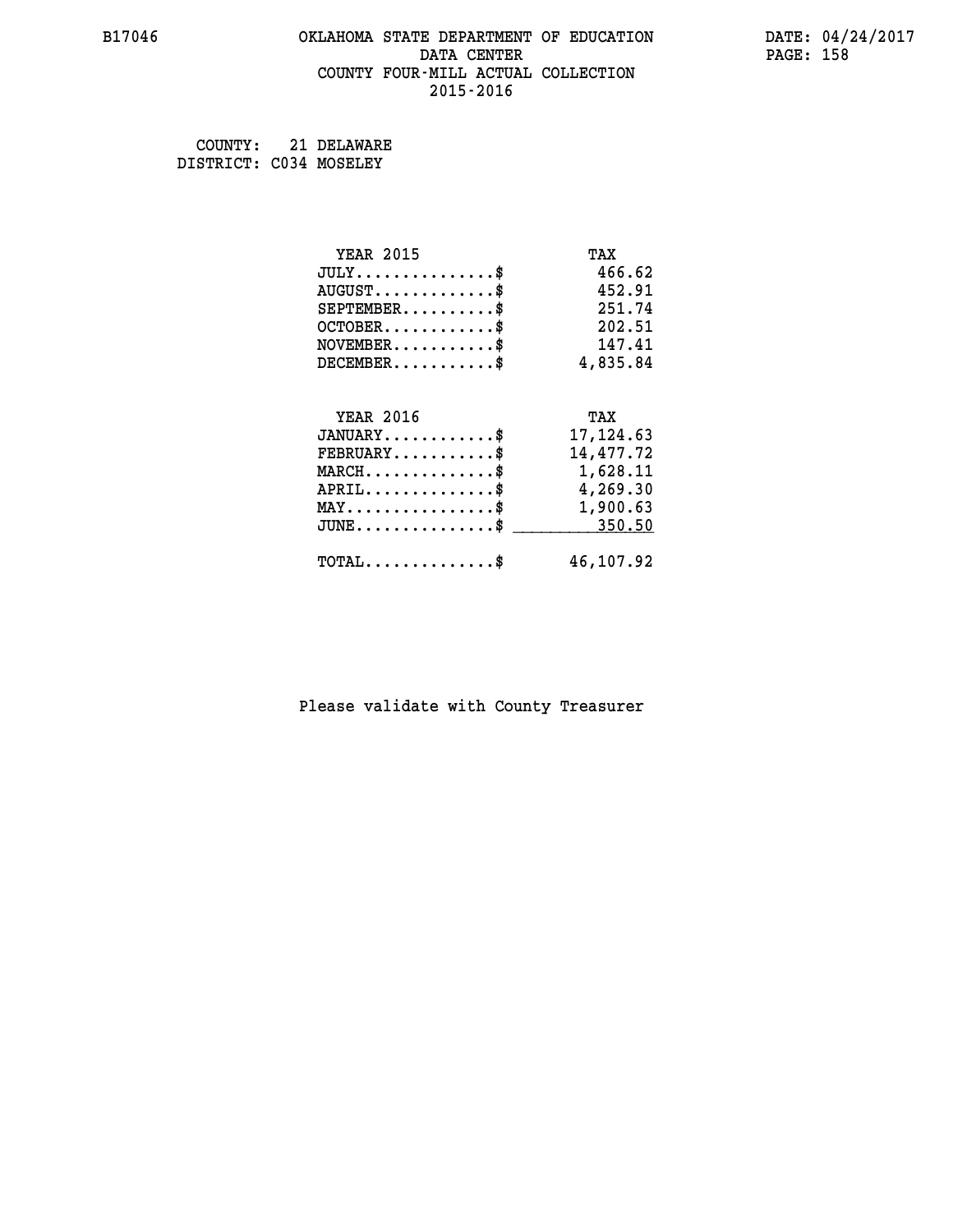### **B17046 OKLAHOMA STATE DEPARTMENT OF EDUCATION DATE: 04/24/2017 DATA CENTER** PAGE: 159  **COUNTY FOUR-MILL ACTUAL COLLECTION 2015-2016**

 **COUNTY: 21 DELAWARE DISTRICT: I001 JAY**

| <b>YEAR 2015</b>                               | TAX        |
|------------------------------------------------|------------|
| $JULY$ \$                                      | 3,546.74   |
| $AUGUST$ \$                                    | 3,128.74   |
| $SEPTEMBER$ \$                                 | 1,904.95   |
| $OCTOBER$ \$                                   | 1,532.23   |
| $\texttt{NOVEMBER} \dots \dots \dots \$        | 1,115.45   |
| $DECEMBER$ \$                                  | 36,591.34  |
|                                                |            |
| <b>YEAR 2016</b>                               | TAX        |
| $JANUARY$ \$                                   | 129,576.06 |
| $FEBRUARY$ \$                                  | 109,547.59 |
| $MARCH$ \$                                     | 12,319.37  |
| $APRIL \ldots \ldots \ldots \ldots$ \$         | 32,304.16  |
| $\texttt{MAX} \dots \dots \dots \dots \dots \$ | 14,381.37  |
| $JUNE$ \$                                      | 2,652.23   |
| $\texttt{TOTAL} \dots \dots \dots \dots \$     | 348,600.23 |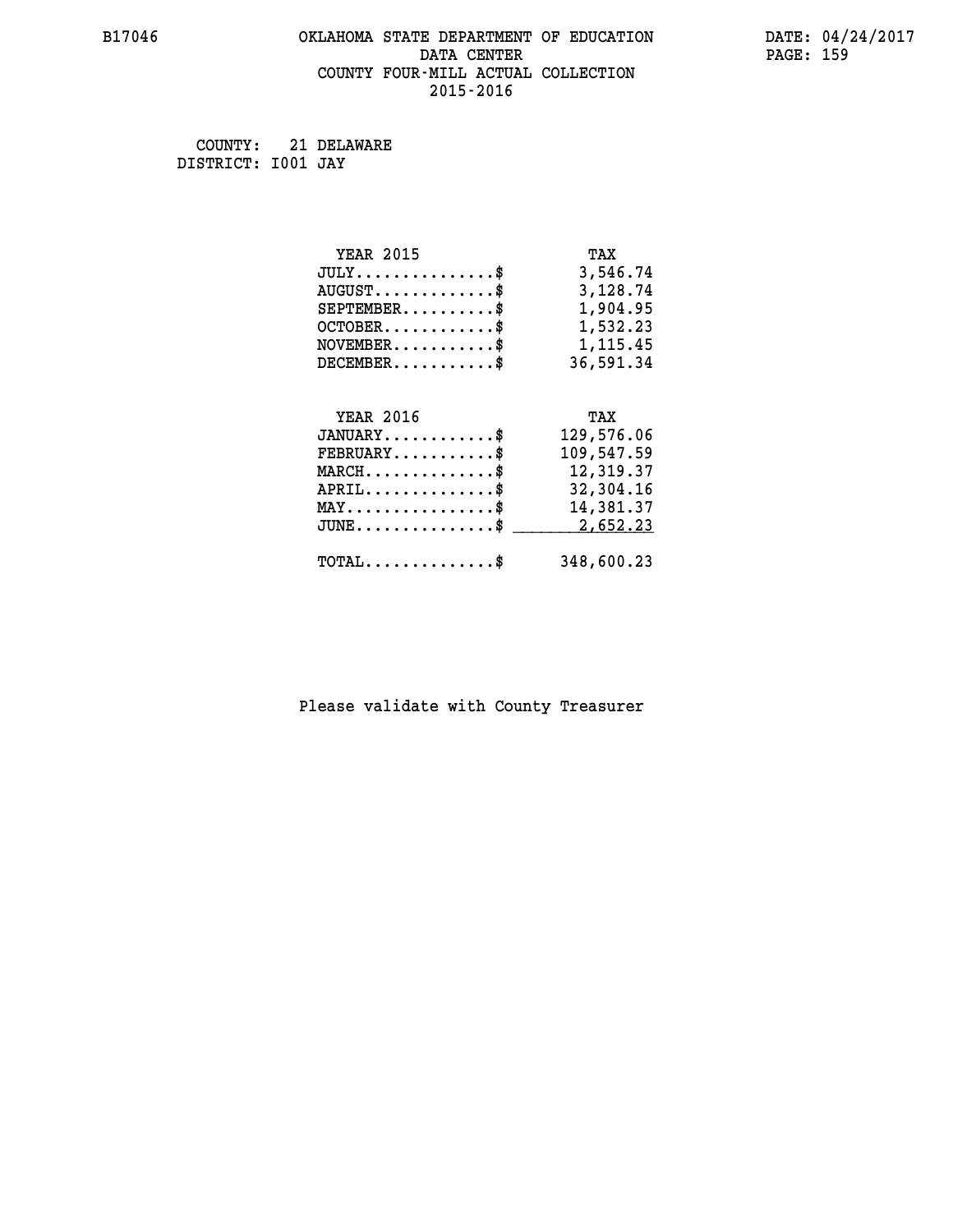### **B17046 OKLAHOMA STATE DEPARTMENT OF EDUCATION DATE: 04/24/2017 DATA CENTER** PAGE: 160  **COUNTY FOUR-MILL ACTUAL COLLECTION 2015-2016**

 **COUNTY: 21 DELAWARE DISTRICT: I002 GROVE**

| <b>YEAR 2015</b>                                   | TAX          |
|----------------------------------------------------|--------------|
| $JULY$ \$                                          | 5,190.07     |
| $AUGUST$ \$                                        | 4,660.15     |
| $SEPTEMBER$ \$                                     | 2,837.35     |
| $OCTOBER$ \$                                       | 2,282.22     |
| $\texttt{NOVEMBER} \dots \dots \dots \$            | 1,661.45     |
| $DECEMBER$ \$                                      | 54,501.74    |
|                                                    |              |
| <b>YEAR 2016</b>                                   | TAX          |
| $JANUARY$ \$                                       | 192,999.79   |
| $\texttt{FEBRUARY} \dots \dots \dots \$            | 163, 167.94  |
| $\texttt{MARCH}\ldots\ldots\ldots\ldots\clubsuit$  | 18,349.36    |
| $APRIL \ldots \ldots \ldots \ldots$                | 48,116.15    |
| $\texttt{MAX} \dots \dots \dots \dots \dots \$     | 21,420.64    |
| $\texttt{JUNE} \dots \dots \dots \dots \texttt{S}$ | 3,950.42     |
| $\texttt{TOTAL} \dots \dots \dots \dots \$         | 519, 137. 28 |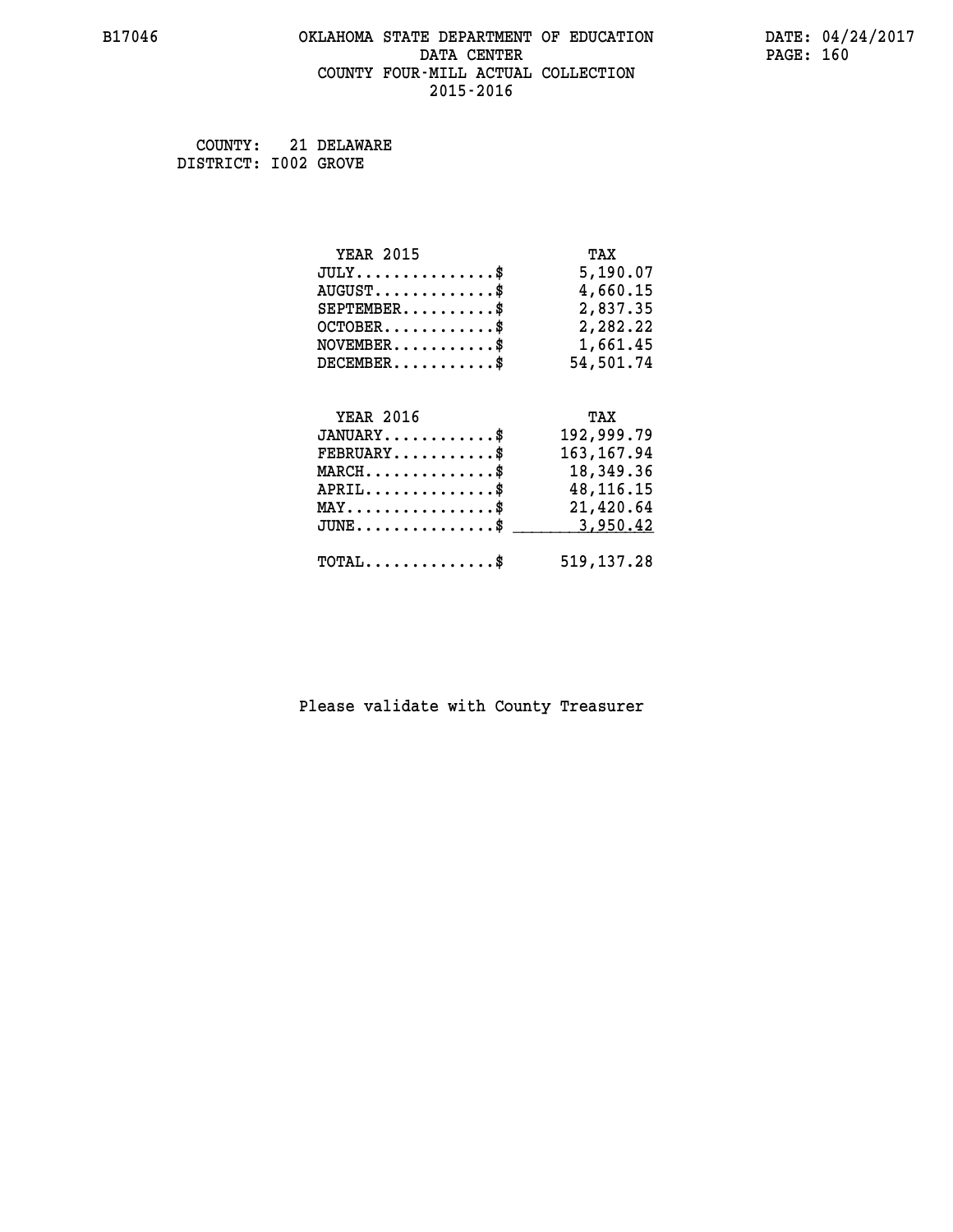### **B17046 OKLAHOMA STATE DEPARTMENT OF EDUCATION DATE: 04/24/2017 DATA CENTER** PAGE: 161  **COUNTY FOUR-MILL ACTUAL COLLECTION 2015-2016**

 **COUNTY: 21 DELAWARE DISTRICT: I003 KANSAS**

| <b>YEAR 2015</b>                               | TAX        |
|------------------------------------------------|------------|
| $JULY$ \$                                      | 1,836.19   |
| $AUGUST$ \$                                    | 1,666.90   |
| $SEPTEMBER$ \$                                 | 1,007.03   |
| $OCTOBER$ \$                                   | 810.00     |
| $NOVEMBER.$ \$                                 | 589.69     |
| $DECEMBER$ \$                                  | 19,343.74  |
|                                                |            |
| <b>YEAR 2016</b>                               | TAX        |
| $JANUARY$ \$                                   | 68,499.38  |
| $FEBRUARY$ \$                                  | 57,911.49  |
| $MARCH$ \$                                     | 6,512.54   |
| $APRIL \ldots \ldots \ldots \ldots$            | 17,077.35  |
| $\texttt{MAX} \dots \dots \dots \dots \dots \$ | 7,602.60   |
| $JUNE$ \$                                      | 1,402.09   |
|                                                |            |
| $\texttt{TOTAL} \dots \dots \dots \dots \$     | 184,259.00 |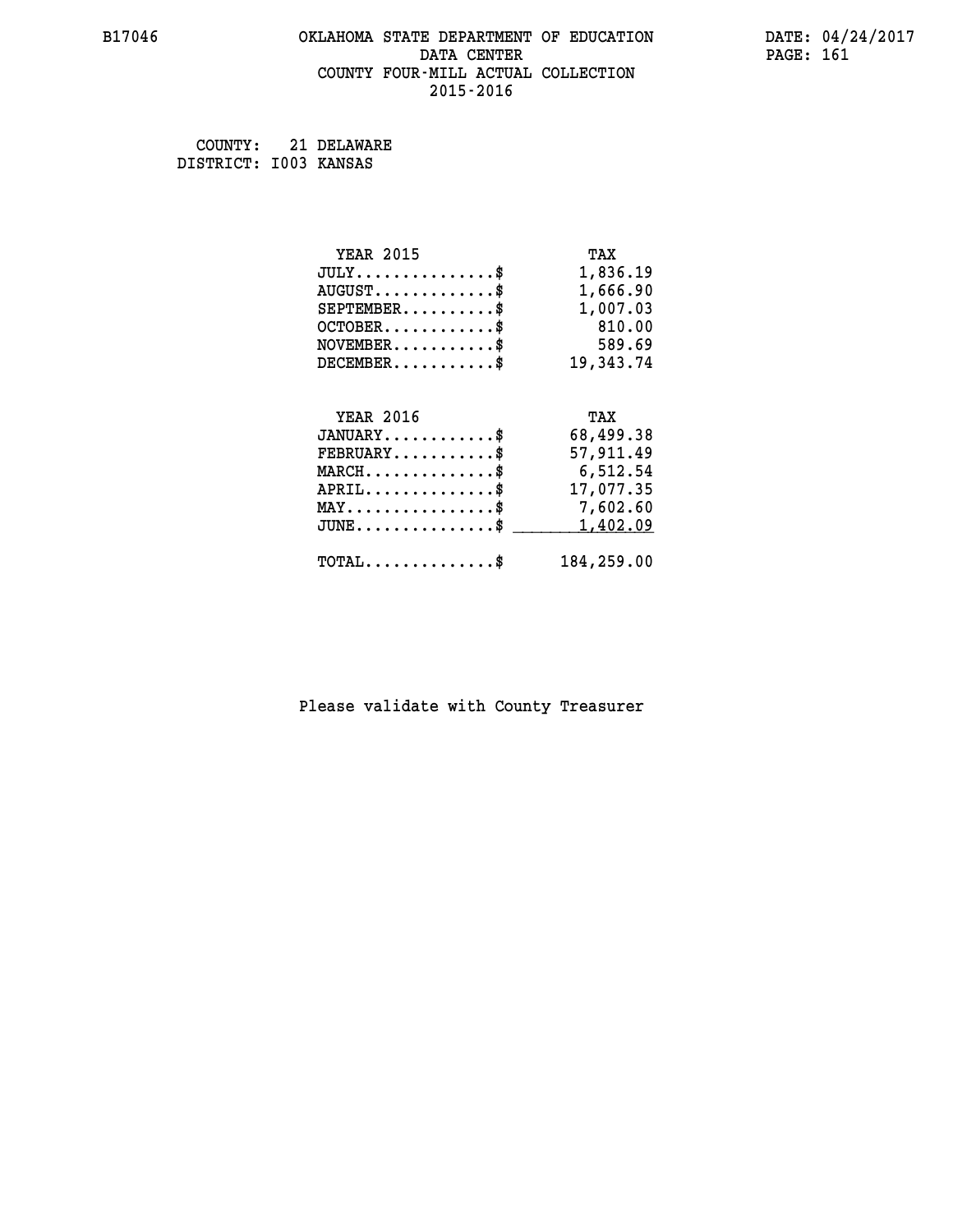### **B17046 OKLAHOMA STATE DEPARTMENT OF EDUCATION DATE: 04/24/2017 DATA CENTER** PAGE: 162  **COUNTY FOUR-MILL ACTUAL COLLECTION 2015-2016**

 **COUNTY: 21 DELAWARE DISTRICT: I004 COLCORD**

| <b>YEAR 2015</b>                                 | TAX         |
|--------------------------------------------------|-------------|
| $JULY$ \$                                        | 1,241.09    |
| $AUGUST$ \$                                      | 1,065.51    |
| $SEPTEMBER$ \$                                   | 648.73      |
| $OCTOBER$ \$                                     | 521.80      |
| $NOVEMBER.$ \$                                   | 379.87      |
| $DECEMBER$ \$                                    | 12,461.28   |
|                                                  |             |
| <b>YEAR 2016</b>                                 | TAX         |
| $JANUARY$ \$                                     | 44, 127, 49 |
| $FEBRUARY$                                       | 37,306.72   |
| $MARCH$ \$                                       | 4,195.41    |
| $APRIL \ldots \ldots \ldots \ldots *$            | 11,001.27   |
| MAY\$ 4,897.61                                   |             |
| $\texttt{JUNE} \dots \dots \dots \dots \dots \$$ | 903.23      |
| $\texttt{TOTAL} \dots \dots \dots \dots$ \$      | 118,750.01  |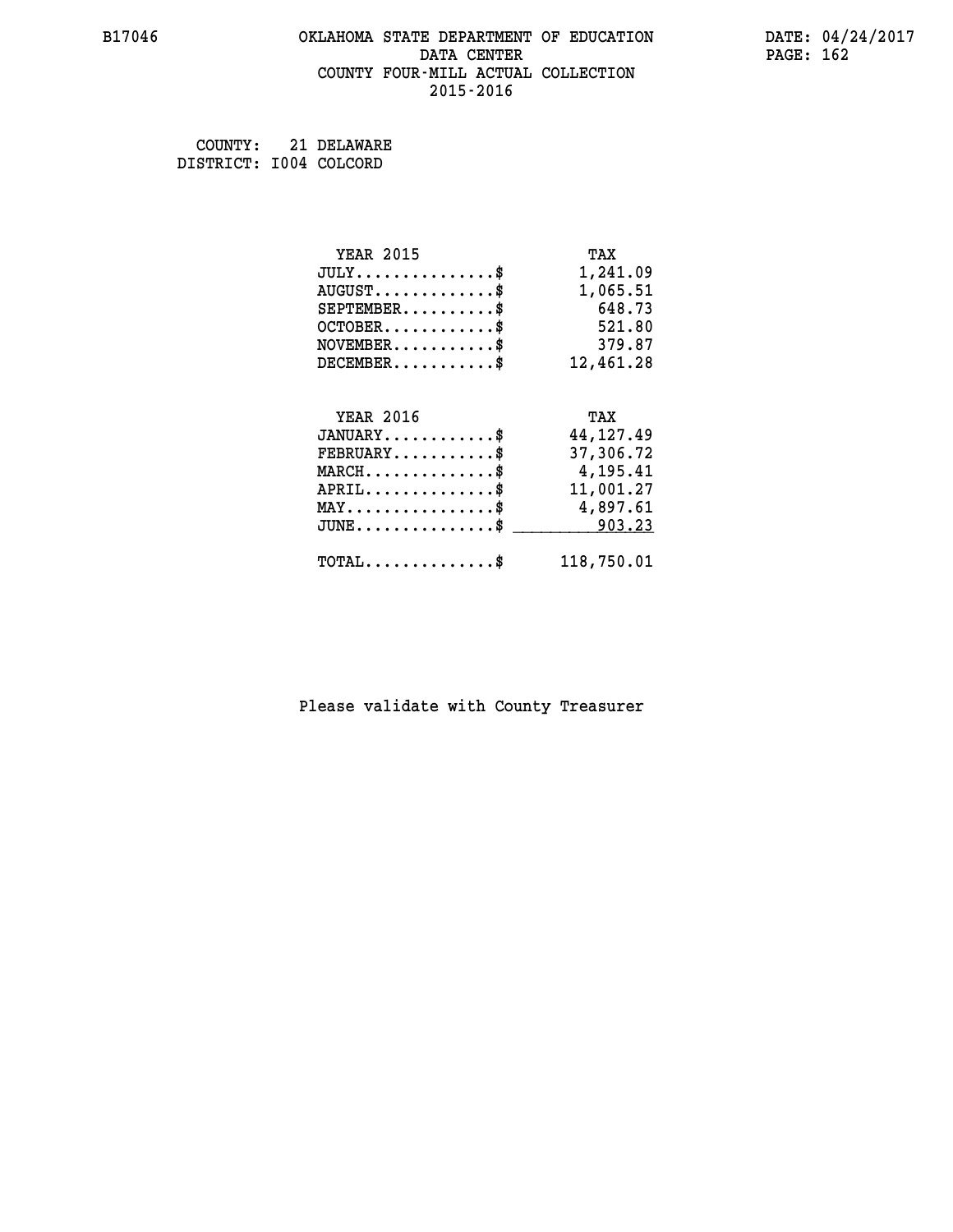### **B17046 OKLAHOMA STATE DEPARTMENT OF EDUCATION DATE: 04/24/2017 DATA CENTER** PAGE: 163  **COUNTY FOUR-MILL ACTUAL COLLECTION 2015-2016**

 **COUNTY: 21 DELAWARE DISTRICT: I005 OAKS-MISSION**

| <b>YEAR 2015</b>                               | TAX       |
|------------------------------------------------|-----------|
| $JULY$ \$                                      | 511.53    |
| $AUGUST$ \$                                    | 526.73    |
| $SEPTEMBER$ \$                                 | 281.70    |
| $OCTOBER$ \$                                   | 226.58    |
| $\texttt{NOVEMBER} \dots \dots \dots \$        | 164.96    |
| $DECEMBER$ \$                                  | 5,411.03  |
|                                                |           |
| <b>YEAR 2016</b>                               | TAX       |
| $JANUARY$ \$                                   | 19,161.36 |
| $FEBRUARY$                                     | 16,199.59 |
| MARCH\$ 1,821.75                               |           |
| $APRIL \ldots \ldots \ldots \ldots \$          | 4,777.05  |
| $\texttt{MAX} \dots \dots \dots \dots \dots \$ | 2,126.68  |
| $JUNE$ \$                                      | 392.21    |
| $\texttt{TOTAL} \dots \dots \dots \dots \$     | 51,601.17 |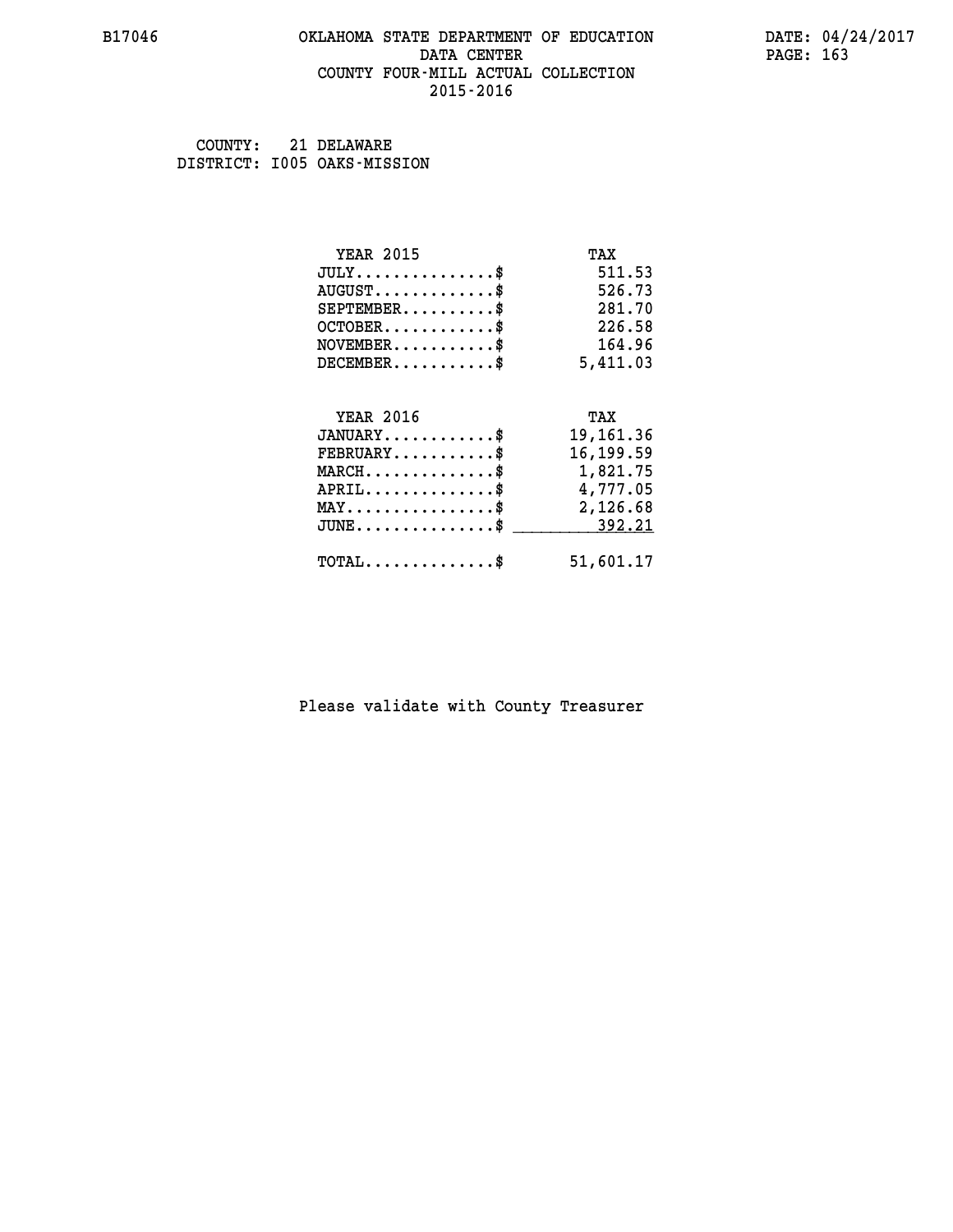### **B17046 OKLAHOMA STATE DEPARTMENT OF EDUCATION DATE: 04/24/2017 DATA CENTER** PAGE: 164  **COUNTY FOUR-MILL ACTUAL COLLECTION 2015-2016**

 **COUNTY: 21 DELAWARE**

 **\*\*\*\*\*\* TOTALS \*\*\*\*\*\***

| <b>YEAR 2015</b>                 | TAX        |
|----------------------------------|------------|
| $JULY \ldots \ldots \ldots \$    | 13,575.24  |
| $AUGUST \ldots \ldots \ldots$ \$ | 12,207.89  |
| $SEPTEMBER$ $\$                  | 7,361.93   |
| $OCTOBER$ \$                     | 5,921.54   |
| $NOVEMBER$ \$                    | 4,310.88   |
| $DECEMBER$ \$                    | 141,412.84 |

### **YEAR 2016**

| <b>YEAR 2016</b>                                        | TAX          |
|---------------------------------------------------------|--------------|
| $JANUARY$ \$                                            | 500,766.62   |
| $FEBRUARY$ \$                                           | 423, 363. 47 |
| $MARCH$ \$                                              | 47,610.13    |
| $APRIL$ \$                                              | 124,844.45   |
| $MAX \dots \dots \dots \dots \$                         | 55,579.02    |
| JUNE\$ 10,249.95                                        |              |
|                                                         |              |
| $\texttt{TOTAL} \dots \dots \dots \dots \$ 1,347,203.96 |              |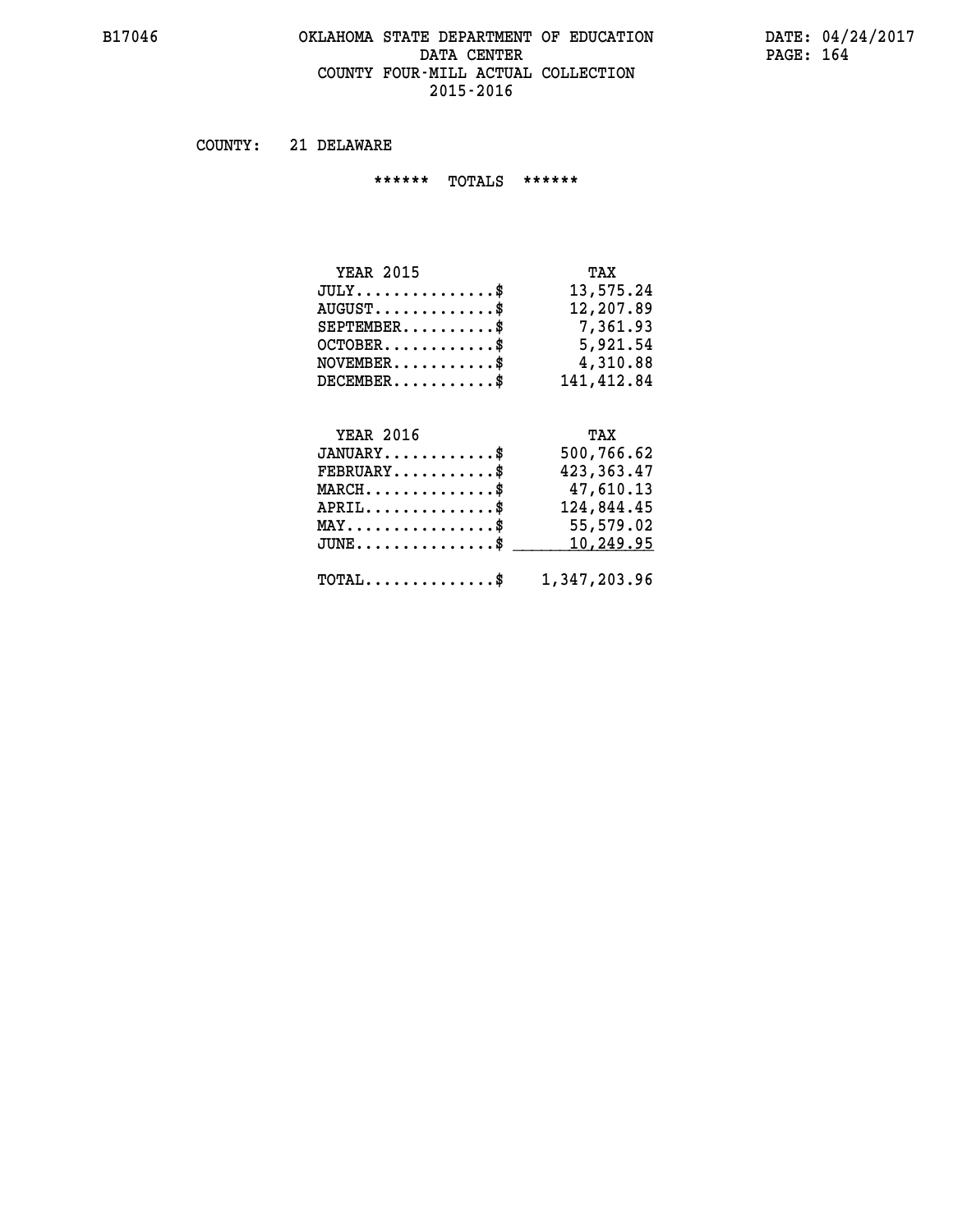### **B17046 OKLAHOMA STATE DEPARTMENT OF EDUCATION DATE: 04/24/2017 DATA CENTER** PAGE: 165  **COUNTY FOUR-MILL ACTUAL COLLECTION 2015-2016**

 **COUNTY: 22 DEWEY DISTRICT: I005 VICI**

| <b>YEAR 2015</b>                           | TAX        |
|--------------------------------------------|------------|
| $JULY$ \$                                  | 23,961.90  |
| $AUGUST$ \$                                | 676.54     |
| $SEPTEMBER$ \$                             | 353.65     |
| $OCTOBER$ \$                               | 175.52     |
| $NOVEMBER$ \$                              | 49.31      |
| $DECEMBER$ \$                              | 1,018.09   |
|                                            |            |
| <b>YEAR 2016</b>                           | TAX        |
| $JANUARY$ \$                               | 51,395.81  |
| $FEBRUARY$                                 | 51,824.68  |
| $MARCH$ \$                                 | 2,399.76   |
| $APRIL$ \$                                 | 5,834.41   |
| $MAX \dots \dots \dots \dots \dots$        | 43,281.49  |
| $JUNE$ \$                                  | 125,044.52 |
| $\texttt{TOTAL} \dots \dots \dots \dots \$ | 306,015.68 |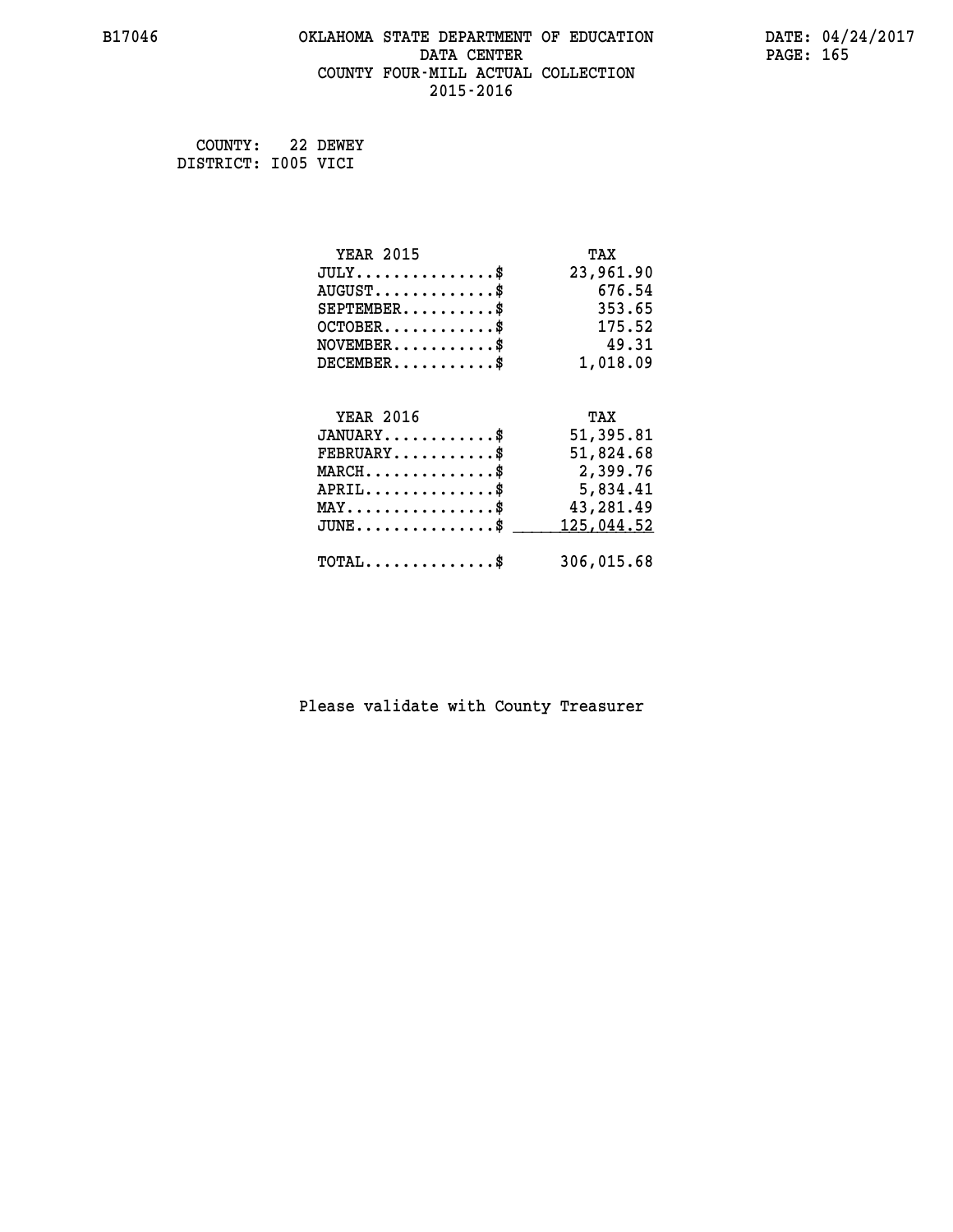### **B17046 OKLAHOMA STATE DEPARTMENT OF EDUCATION DATE: 04/24/2017 DATA CENTER** PAGE: 166  **COUNTY FOUR-MILL ACTUAL COLLECTION 2015-2016**

 **COUNTY: 22 DEWEY DISTRICT: I008 SEILING**

| <b>YEAR 2015</b>                           | TAX        |
|--------------------------------------------|------------|
| $JULY$ \$                                  | 29,141.02  |
| $AUGUST$ \$                                | 849.57     |
| $SEPTEMBER$ \$                             | 460.40     |
| $OCTOBER$ \$                               | 228.52     |
| $NOVEMBER.$ \$                             | 64.18      |
| $DECEMBER$ \$                              | 1,325.47   |
|                                            |            |
| <b>YEAR 2016</b>                           | TAX        |
| $JANUARY$ \$                               | 66,912.96  |
| $FEBRUARY$                                 | 67,471.29  |
| $MARCH$ \$                                 | 3,124.26   |
| $APRIL$ \$                                 | 7,595.91   |
| $MAX \dots \dots \dots \dots \dots$        | 56,348.80  |
| $JUNE$ \$                                  | 162,797.29 |
|                                            |            |
| $\texttt{TOTAL} \dots \dots \dots \dots \$ | 396,319.67 |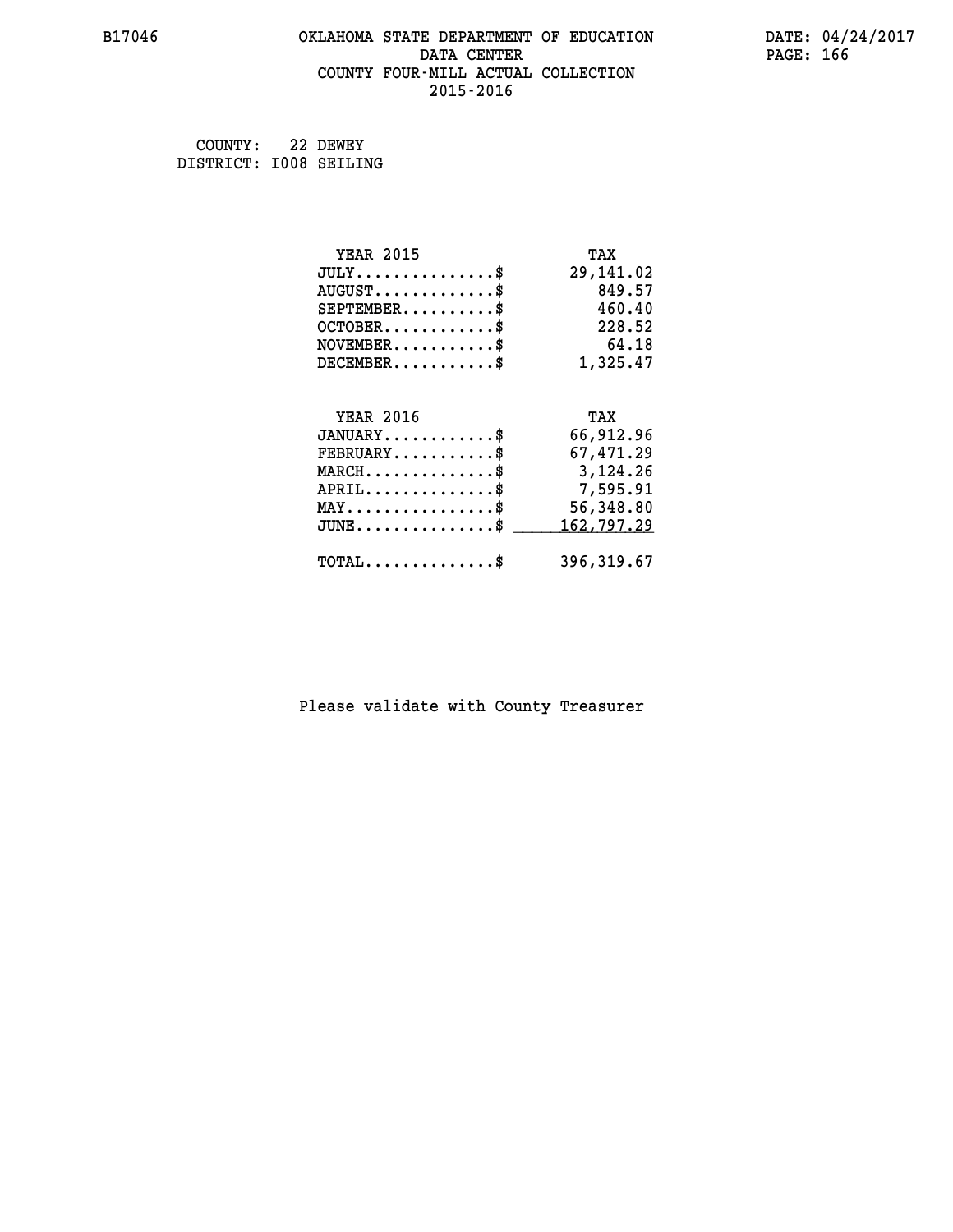### **B17046 OKLAHOMA STATE DEPARTMENT OF EDUCATION DATE: 04/24/2017 DATA CENTER** PAGE: 167  **COUNTY FOUR-MILL ACTUAL COLLECTION 2015-2016**

 **COUNTY: 22 DEWEY DISTRICT: I010 TALOGA**

| <b>YEAR 2015</b>                               | TAX       |
|------------------------------------------------|-----------|
| $JULY$ \$                                      | 4,719.23  |
| $AUGUST$ \$                                    | 140.05    |
| $SEPTEMENT.$ \$                                | 77.36     |
| $OCTOBER$ \$                                   | 38.40     |
| $NOVEMBER$ \$                                  | 10.79     |
| $DECEMBER$ \$                                  | 222.69    |
|                                                |           |
| <b>YEAR 2016</b>                               | TAX       |
| $JANUARY$ \$                                   | 11,242.16 |
| $FEBRUARY$                                     | 11,335.96 |
| $MARCH$ \$                                     | 524.92    |
| $APRIL \ldots \ldots \ldots \ldots \$          | 1,276.20  |
|                                                |           |
| $\texttt{MAX} \dots \dots \dots \dots \dots \$ | 9,467.25  |
| $JUNE$ \$                                      | 27,351.84 |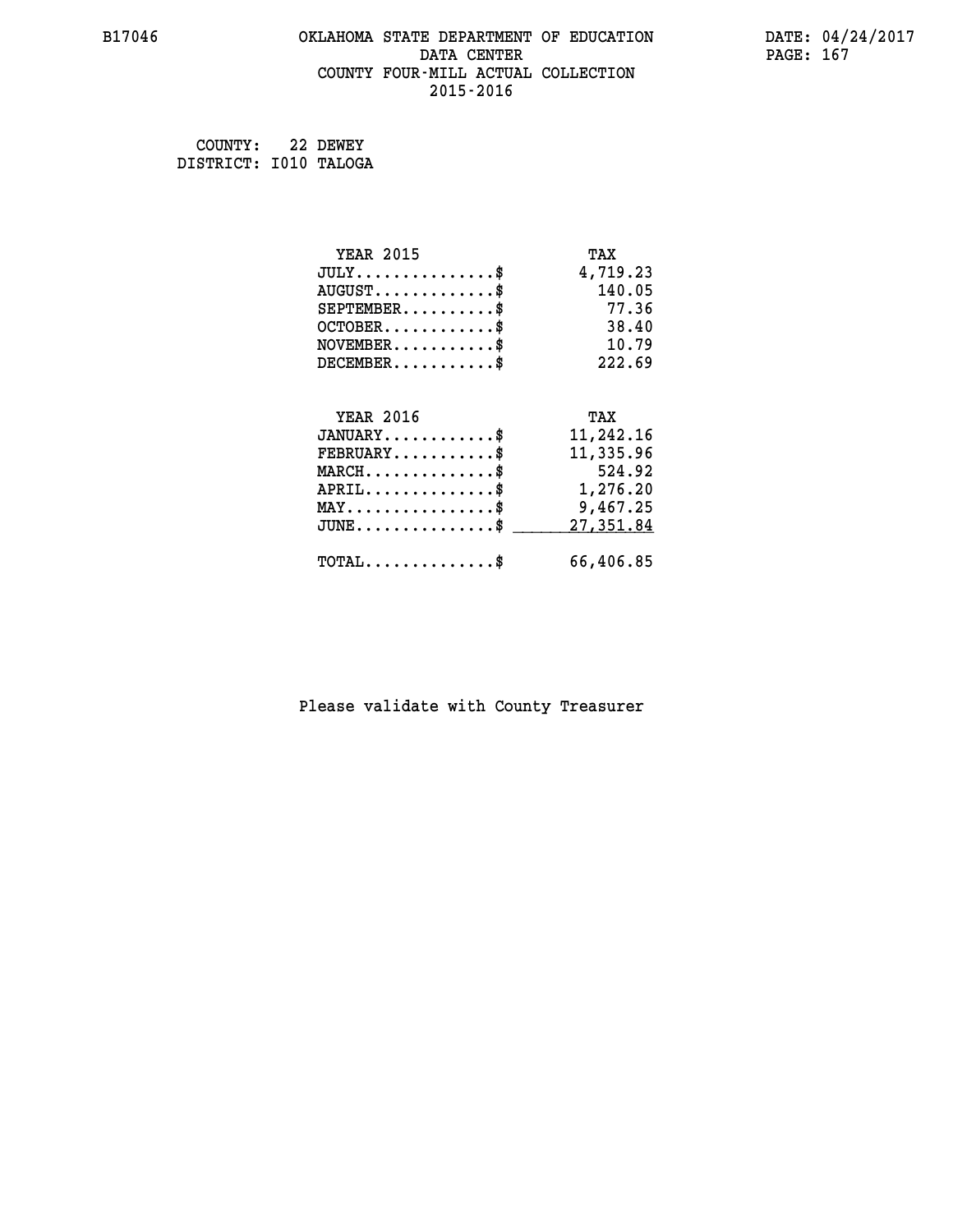### **B17046 OKLAHOMA STATE DEPARTMENT OF EDUCATION DATE: 04/24/2017 DATA CENTER PAGE: 168 COUNTY FOUR-MILL ACTUAL COLLECTION 2015-2016**

 **COUNTY: 22 DEWEY**

 **\*\*\*\*\*\* TOTALS \*\*\*\*\*\***

| <b>YEAR 2015</b> | TAX       |
|------------------|-----------|
| $JULY$           | 57,822.15 |
| $AUGUST$ \$      | 1,666.16  |
| $SEPTEMBER$      | 891.41    |
| $OCTOBER$ \$     | 442.44    |
| $NOVEMBER$ \$    | 124.28    |
| $DECEMBER$ \$    | 2,566.25  |

## **YEAR 2016 TAX**

| $JANUARY$                                         | 129,550.93 |
|---------------------------------------------------|------------|
| $\texttt{FEBRUARY} \dots \dots \dots \$           | 130,631.93 |
| $MARCH$ \$                                        | 6,048.94   |
| APRIL                                             | 14,706.52  |
| $MAX \dots \dots \dots \dots \dots \$             | 109,097.54 |
| $JUNE \dots \dots \dots \dots \dots$ \$           | 315,193.65 |
| $\texttt{TOTAL} \dots \dots \dots \dots \text{*}$ | 768,742.20 |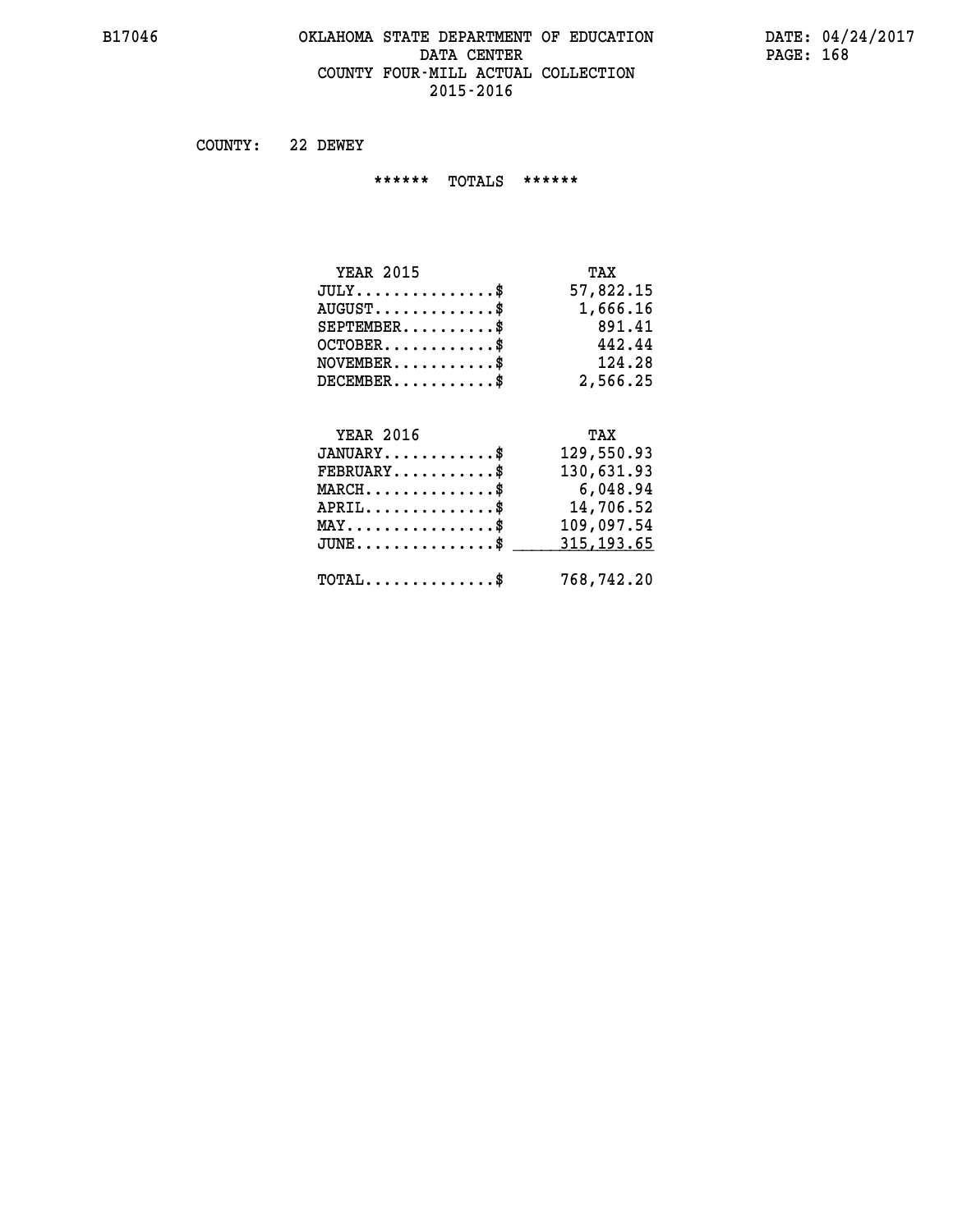### **B17046 OKLAHOMA STATE DEPARTMENT OF EDUCATION DATE: 04/24/2017 DATA CENTER** PAGE: 169  **COUNTY FOUR-MILL ACTUAL COLLECTION 2015-2016**

 **COUNTY: 23 ELLIS DISTRICT: I002 FARGO**

| <b>YEAR 2015</b>                               | TAX        |
|------------------------------------------------|------------|
| $JULY$ \$                                      | 1,140.60   |
| $AUGUST$ \$                                    | 6,861.08   |
| $SEPTEMBER$ \$                                 | 427.34     |
| $OCTOBER$ \$                                   | 144.90     |
| $\texttt{NOVEMBER} \dots \dots \dots \$        | 62.78      |
| $DECEMBER$ \$                                  | 6,031.43   |
|                                                |            |
| <b>YEAR 2016</b>                               | TAX        |
| $JANUARY$ \$                                   | 41,343.31  |
| $FEBRUARY$                                     | 15,335.12  |
| $\texttt{MARCH}\ldots\ldots\ldots\ldots\$      | 8,079.17   |
| $APRIL$ \$                                     | 10,930.64  |
| $\texttt{MAX} \dots \dots \dots \dots \dots \$ | 7,422.70   |
| $JUNE$ \$                                      | 9,811.42   |
| $\texttt{TOTAL} \dots \dots \dots \dots \$     | 107,590.49 |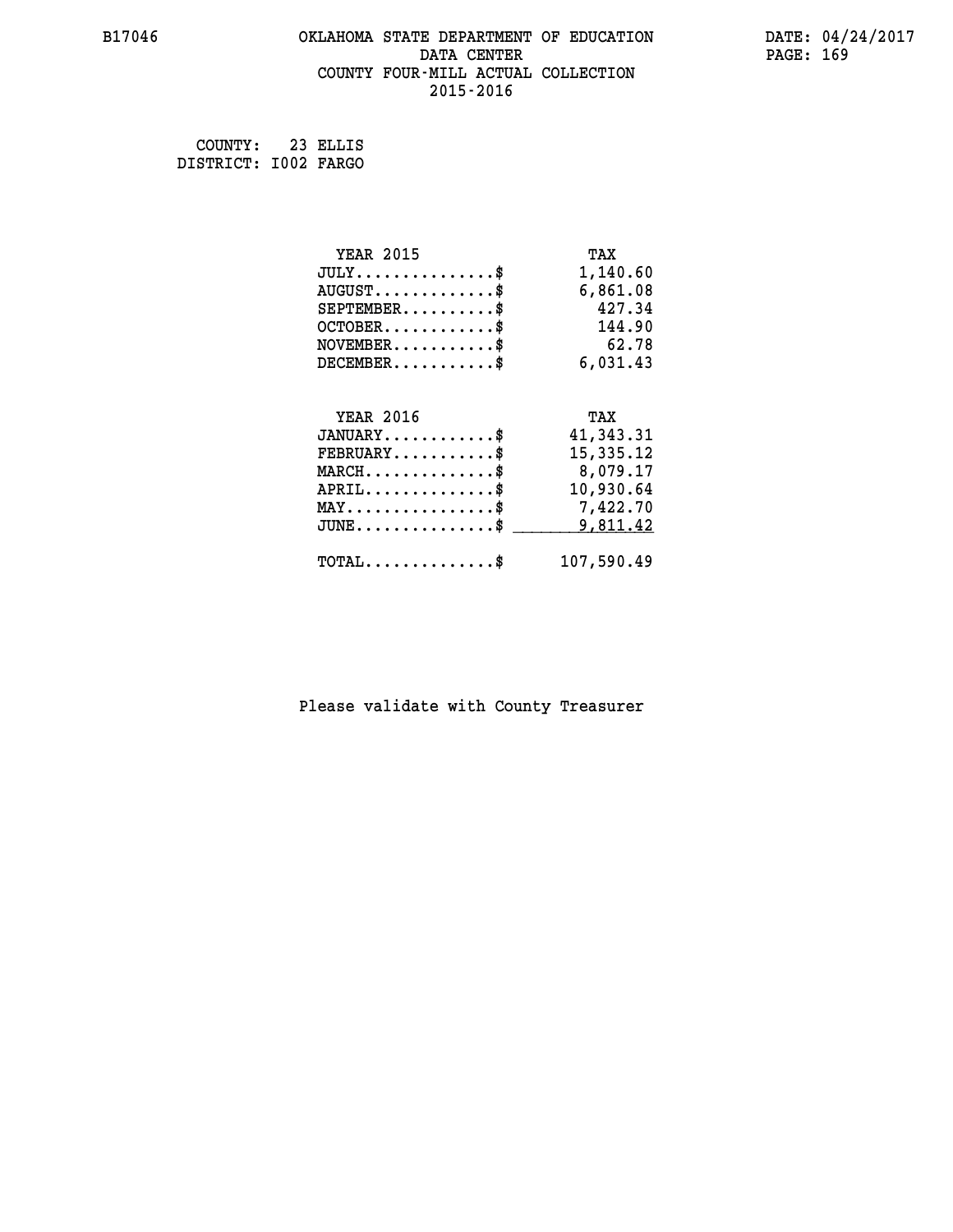### **B17046 OKLAHOMA STATE DEPARTMENT OF EDUCATION DATE: 04/24/2017 DATA CENTER** PAGE: 170  **COUNTY FOUR-MILL ACTUAL COLLECTION 2015-2016**

 **COUNTY: 23 ELLIS DISTRICT: I003 ARNETT**

| <b>YEAR 2015</b>                               | TAX         |
|------------------------------------------------|-------------|
| $JULY$ \$                                      | 1,064.18    |
| $AUGUST$ \$                                    | 6,403.77    |
| $SEPTEMBER$ \$                                 | 399.56      |
| $OCTOBER$ \$                                   | 135.66      |
| $\texttt{NOVEMBER} \dots \dots \dots \$        | 58.72       |
| $DECEMBER$ \$                                  | 6,438.77    |
|                                                |             |
| <b>YEAR 2016</b>                               | TAX         |
| $JANUARY$ \$                                   | 44, 167. 41 |
| $FEBRUARY$                                     | 16,380.46   |
| $MARCH$ \$                                     | 8,620.46    |
| $APRIL$ \$                                     | 11,676.24   |
| $\texttt{MAX} \dots \dots \dots \dots \dots \$ | 5,659.10    |
| $JUNE$ \$                                      | 7,481.73    |
| $\texttt{TOTAL} \dots \dots \dots \dots \$     | 108,486.06  |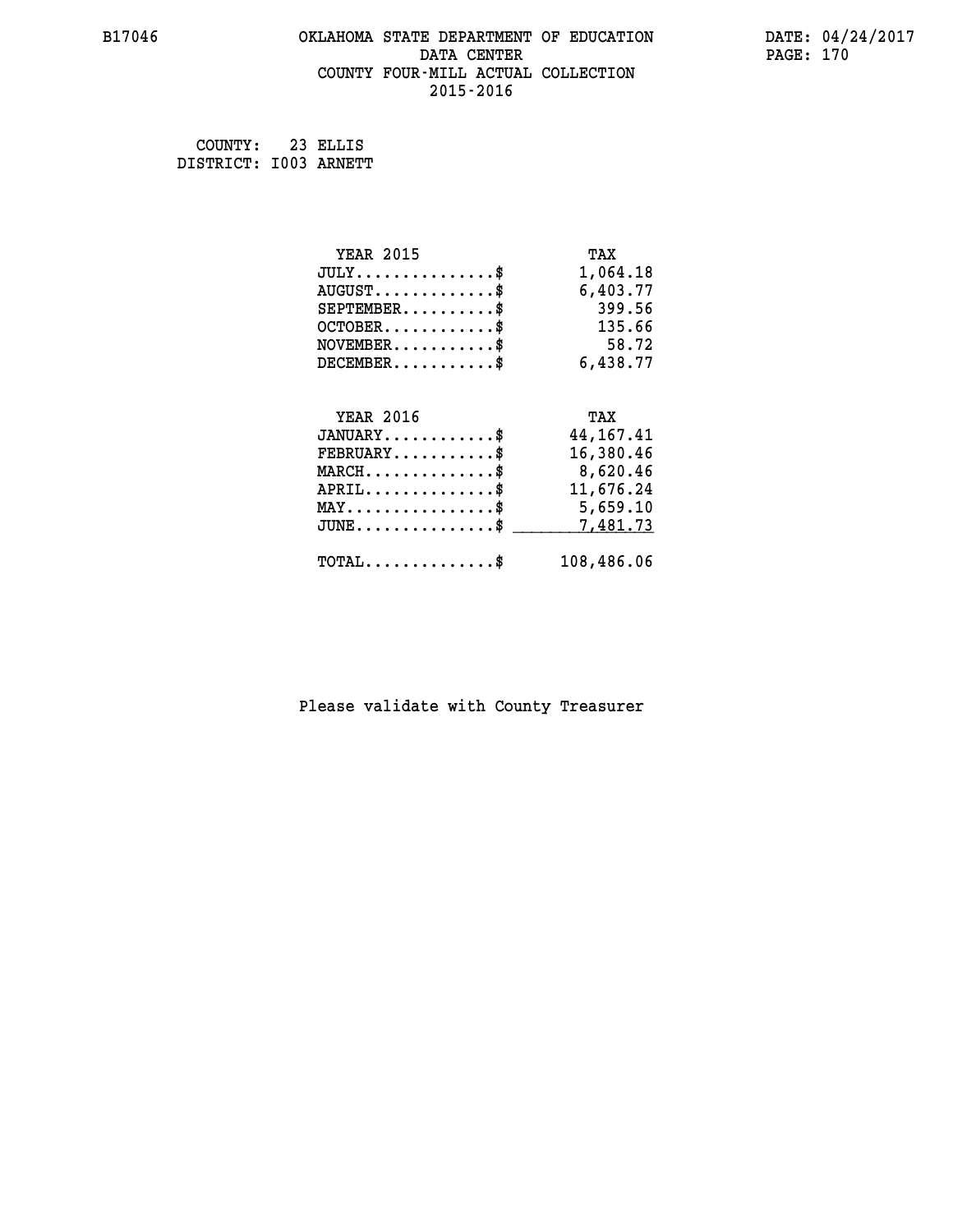### **B17046 OKLAHOMA STATE DEPARTMENT OF EDUCATION DATE: 04/24/2017 DATA CENTER** PAGE: 171  **COUNTY FOUR-MILL ACTUAL COLLECTION 2015-2016**

 **COUNTY: 23 ELLIS DISTRICT: I039 GAGE**

| <b>YEAR 2015</b>                           | TAX       |
|--------------------------------------------|-----------|
| $JULY$ \$                                  | 495.03    |
| $AUGUST$ \$                                | 2,975.22  |
| $SEPTEMBER$ \$                             | 185.50    |
| $OCTOBER$ \$                               | 62.96     |
| $\texttt{NOVEMBER} \dots \dots \dots \$    | 27.26     |
| $DECEMBER$ \$                              | 2,418.78  |
| <b>YEAR 2016</b>                           | TAX       |
| $JANUARY$ \$                               | 16,701.58 |
|                                            |           |
| $FEBRUARY$ \$                              | 6,147.81  |
| $\texttt{MARCH}\ldots\ldots\ldots\ldots\$  | 3,112.40  |
| $APRIL$ \$                                 | 4,381.83  |
| $MAX \dots \dots \dots \dots \$            | .00       |
| $JUNE$ \$                                  | .00       |
| $\texttt{TOTAL} \dots \dots \dots \dots \$ | 36,508.37 |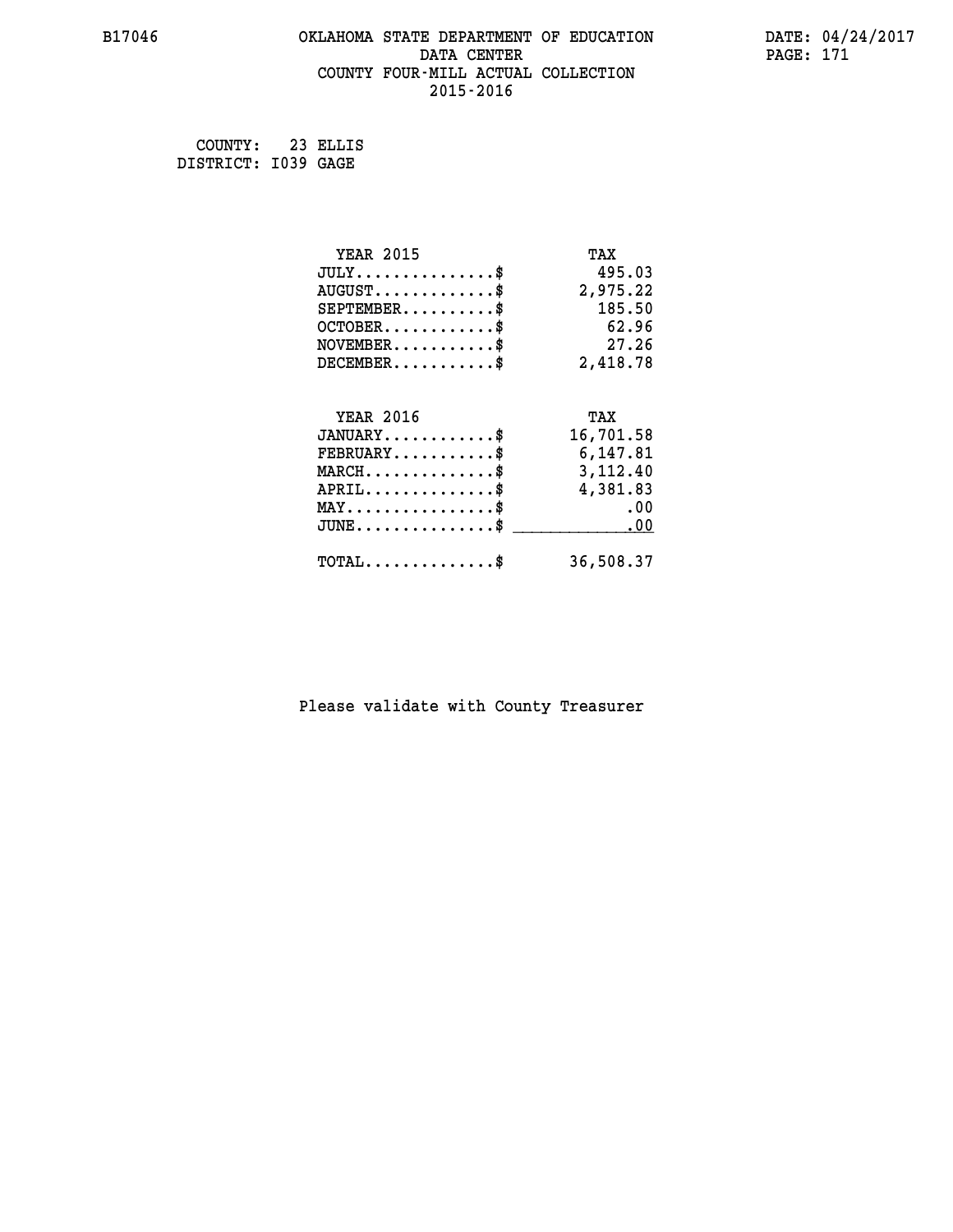### **B17046 OKLAHOMA STATE DEPARTMENT OF EDUCATION DATE: 04/24/2017 DATA CENTER** PAGE: 172  **COUNTY FOUR-MILL ACTUAL COLLECTION 2015-2016**

 **COUNTY: 23 ELLIS DISTRICT: I042 SHATTUCK**

| <b>YEAR 2015</b>                               | TAX        |
|------------------------------------------------|------------|
| $JULY$ \$                                      | 2,045.01   |
| $AUGUST$ \$                                    | 12,316.50  |
| $SEPTEMBER$ \$                                 | 765.81     |
| $OCTOBER$ \$                                   | 259.33     |
| $\texttt{NOVEMBER} \dots \dots \dots \$        | 112.39     |
| $DECEMBER$ \$                                  | 11,477.94  |
|                                                |            |
| <b>YEAR 2016</b>                               | TAX        |
| $JANUARY$ \$                                   | 78,702.62  |
| $FEBRUARY$                                     | 29, 189.63 |
| $MARCH$ \$                                     | 15,367.72  |
| $APRIL$ \$                                     | 20,806.66  |
| $\texttt{MAX} \dots \dots \dots \dots \dots \$ | 10,084.53  |
| $JUNE$ $$$                                     | 13,331.68  |
| $\texttt{TOTAL} \dots \dots \dots \dots \$     | 194,459.82 |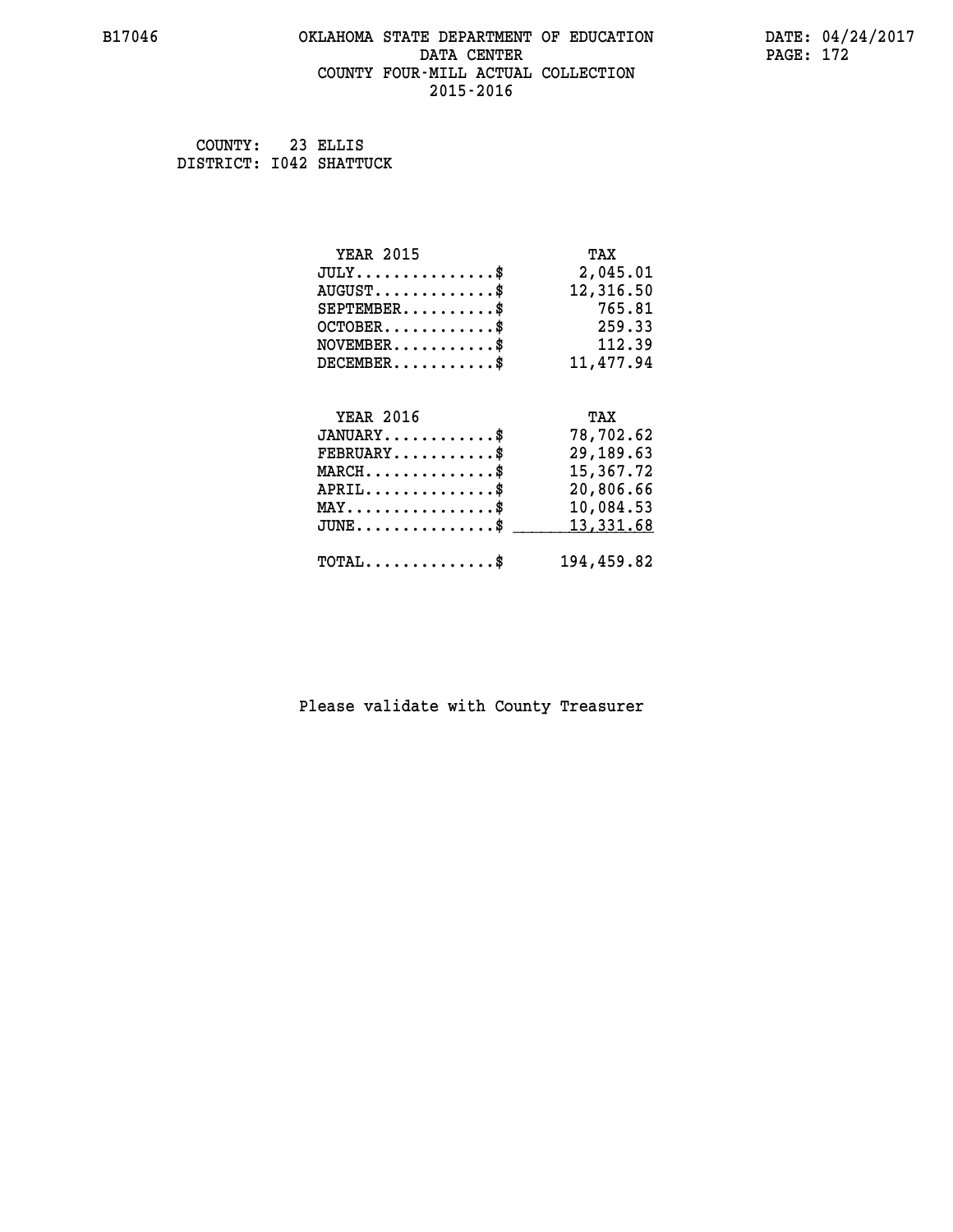### **B17046 OKLAHOMA STATE DEPARTMENT OF EDUCATION DATE: 04/24/2017 DATA CENTER PAGE: 173 COUNTY FOUR-MILL ACTUAL COLLECTION 2015-2016**

 **COUNTY: 23 ELLIS**

 **\*\*\*\*\*\* TOTALS \*\*\*\*\*\***

| <b>YEAR 2015</b>                   | TAX       |
|------------------------------------|-----------|
| $JULY \ldots \ldots \ldots \ldots$ | 4,744.82  |
| $AUGUST$ $\frac{1}{2}$             | 28,556.57 |
| $SEPTEMBER$ $\$                    | 1,778.21  |
| $OCTOBER$ \$                       | 602.85    |
| $NOVEMBER$ $\$                     | 261.15    |
| $DECEMBER$                         | 26,366.92 |

### **YEAR 2016 TAX JANUARY............\$ 180,914.92 FEBRUARY...........\$ 67,053.02 MARCH..............\$ 35,179.75 APRIL..............\$ 47,795.37 MAY................\$ 23,166.33 JUNE...............\$ 30,624.83 \_\_\_\_\_\_\_\_\_\_\_\_\_\_\_**

 **TOTAL..............\$ 447,044.74**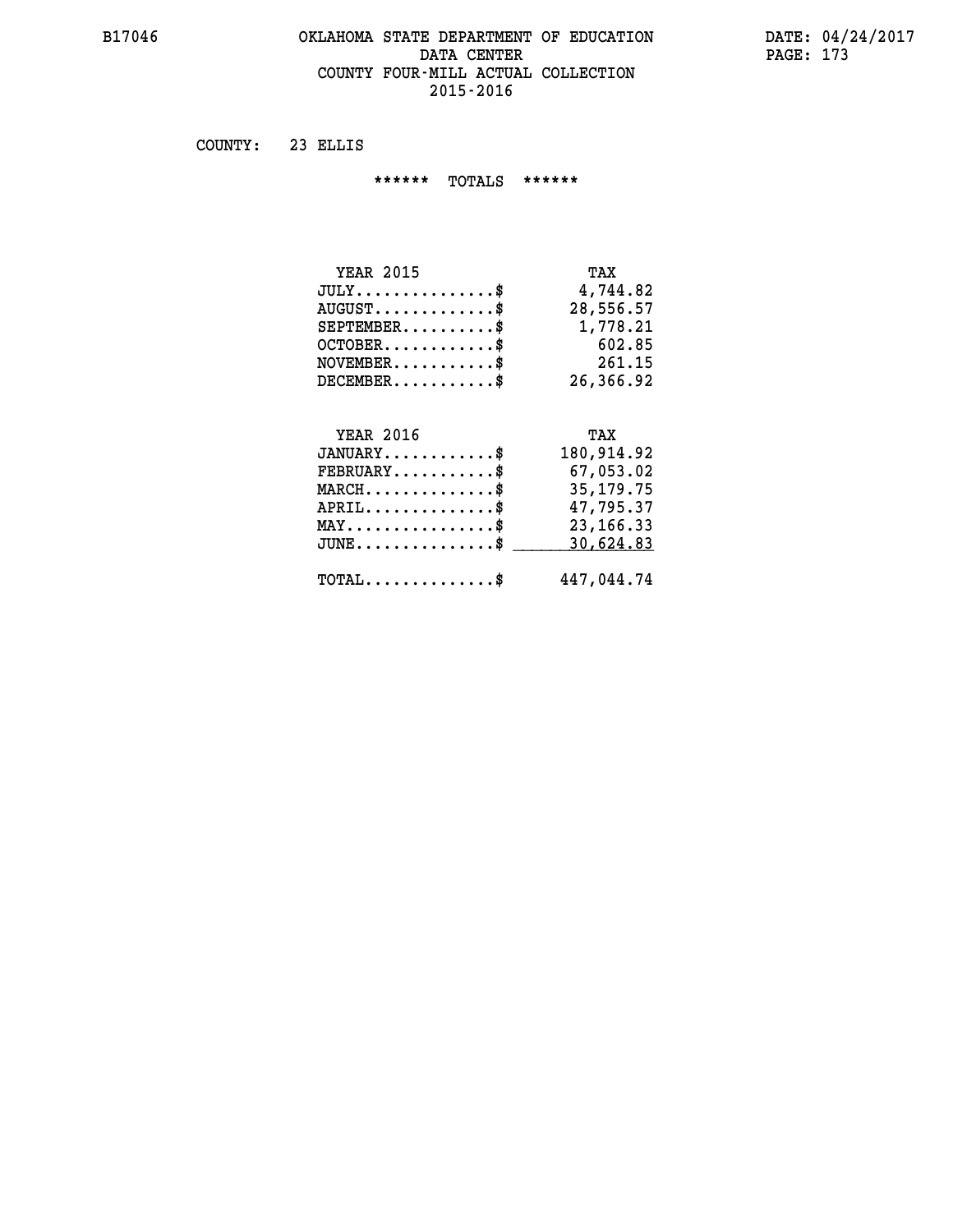### **B17046 OKLAHOMA STATE DEPARTMENT OF EDUCATION DATE: 04/24/2017 DATA CENTER PAGE: 174 COUNTY FOUR-MILL ACTUAL COLLECTION 2015-2016**

 **COUNTY: 24 GARFIELD DISTRICT: I001 WAUKOMIS**

| <b>YEAR 2015</b>                            | TAX       |
|---------------------------------------------|-----------|
| $JULY$ \$                                   | 718.88    |
| $AUGUST$ \$                                 | 130.20    |
| $SEPTEMBER$ \$                              | 149.62    |
| $OCTOBER$ \$                                | 236.95    |
| $\texttt{NOVEMBER} \dots \dots \dots \$     | 175.33    |
| $DECEMBER$ \$                               | 12,019.62 |
| <b>YEAR 2016</b>                            | TAX       |
| $JANUARY$ \$                                | 31,690.77 |
| $FEBRUARY$                                  | 16,395.75 |
| $MARCH$ \$                                  | 1,297.18  |
| $APRIL \ldots \ldots \ldots \ldots \$       | 12,071.98 |
| MAY\$ 4,920.13                              |           |
| $JUNE \ldots \ldots \ldots \ldots \$ 669.06 |           |
|                                             | 80,475.47 |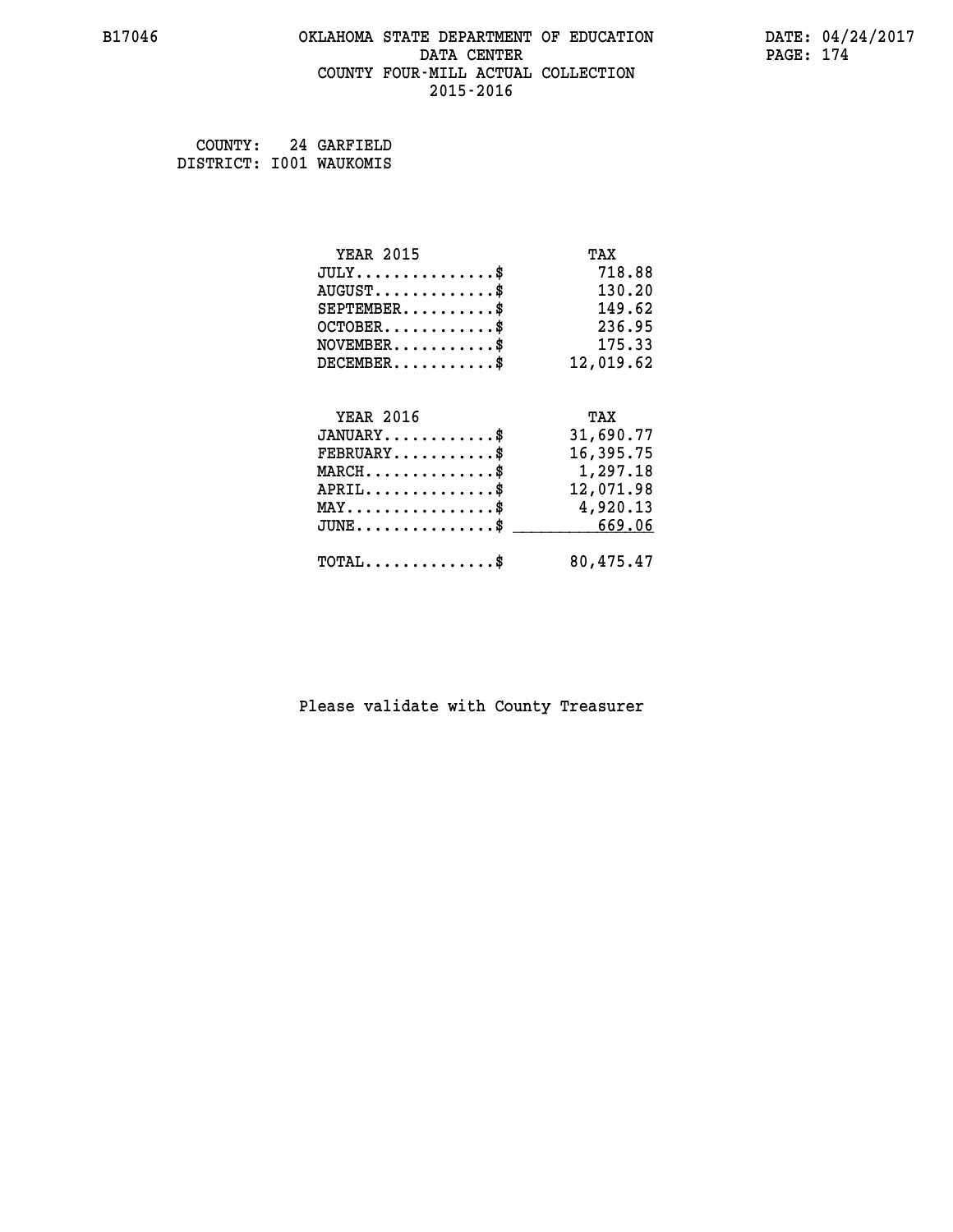### **B17046 OKLAHOMA STATE DEPARTMENT OF EDUCATION DATE: 04/24/2017 DATA CENTER** PAGE: 175  **COUNTY FOUR-MILL ACTUAL COLLECTION 2015-2016**

 **COUNTY: 24 GARFIELD DISTRICT: I018 KREMLIN-HILLSDALE**

| <b>YEAR 2015</b>                                 | TAX       |
|--------------------------------------------------|-----------|
| $JULY$ \$                                        | 595.94    |
| $AUGUST$ \$                                      | 97.07     |
| $SEPTEMBER$ \$                                   | 111.56    |
| $OCTOBER$ \$                                     | 176.65    |
| $\texttt{NOVEMBER} \dots \dots \dots \$          | 130.71    |
| $DECEMBER$ \$                                    | 8,960.67  |
|                                                  |           |
| <b>YEAR 2016</b>                                 | TAX       |
| $JANUARY$ \$                                     | 23,625.53 |
| $FEBRUARY$                                       | 12,223.06 |
| $MARCH$ \$                                       | 967.06    |
| $APRIL$ \$                                       | 8,999.68  |
| $\texttt{MAX} \dots \dots \dots \dots \dots \$   | 3,667.97  |
| $\texttt{JUNE} \dots \dots \dots \dots \dots \$$ | 498.78    |
| $\texttt{TOTAL} \dots \dots \dots \dots \$       | 60,054.68 |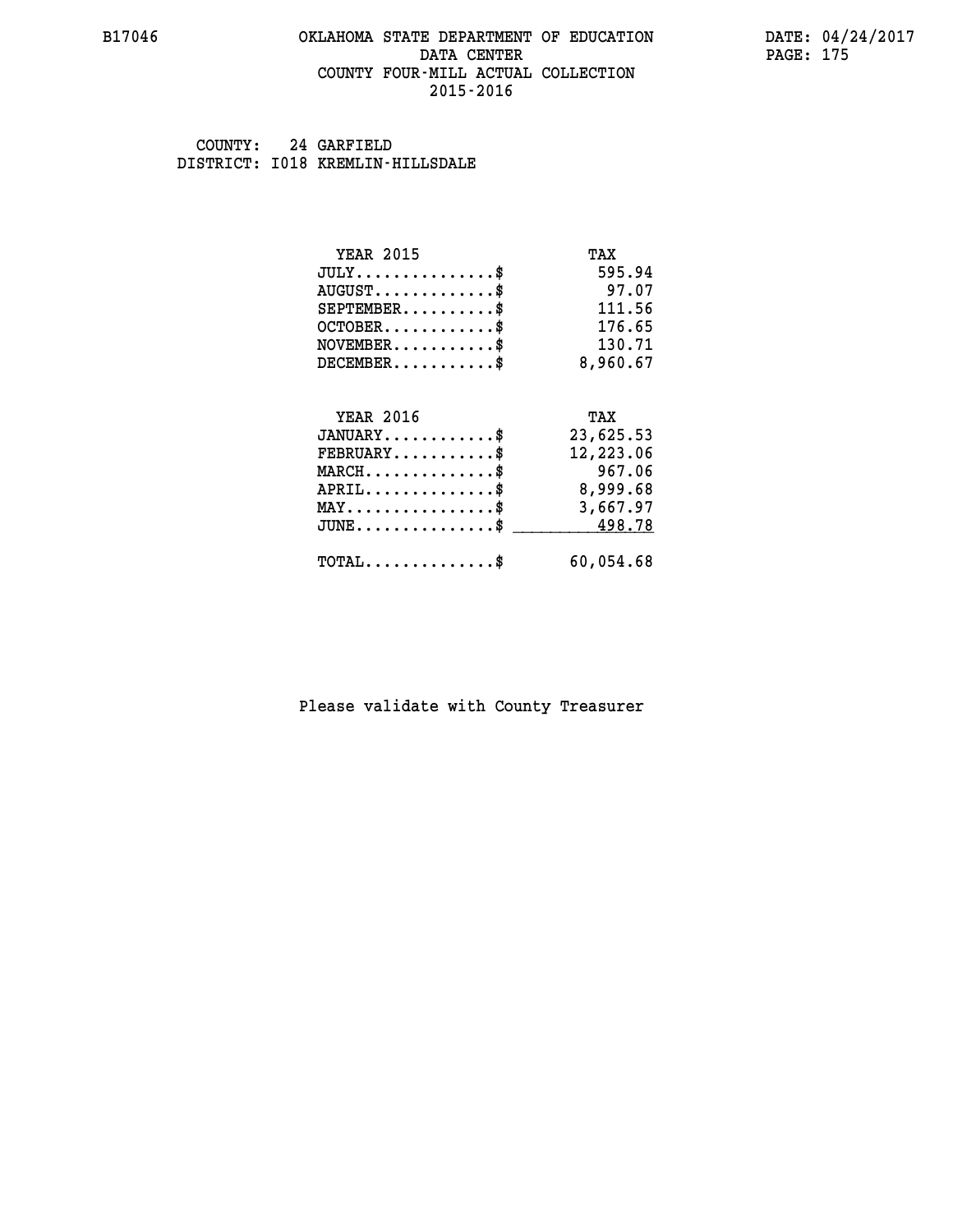### **B17046 OKLAHOMA STATE DEPARTMENT OF EDUCATION DATE: 04/24/2017 DATA CENTER** PAGE: 176  **COUNTY FOUR-MILL ACTUAL COLLECTION 2015-2016**

 **COUNTY: 24 GARFIELD DISTRICT: I042 CHISHOLM**

| <b>YEAR 2015</b>                                 | TAX         |
|--------------------------------------------------|-------------|
| $JULY$ \$                                        | 1,858.41    |
| $AUGUST$ \$                                      | 340.03      |
| $SEPTEMBER$ \$                                   | 390.76      |
| $OCTOBER$ \$                                     | 618.82      |
| $\texttt{NOVEMBER} \dots \dots \dots \$$         | 457.90      |
| $DECEMBER$ \$                                    | 31,391.08   |
|                                                  |             |
| <b>YEAR 2016</b>                                 | TAX         |
| $JANUARY$ \$                                     | 82,765.30   |
| $FEBRUARY$                                       | 42,820.03   |
| $\texttt{MARCH}\ldots\ldots\ldots\ldots\text{*}$ | 3,387.80    |
| $APRIL \ldots \ldots \ldots \ldots *$            | 31,527.87   |
| $\texttt{MAX} \dots \dots \dots \dots \dots \$$  | 12,849.69   |
| $\texttt{JUNE} \dots \dots \dots \dots \dots \$$ | 1,747.35    |
| $\texttt{TOTAL} \dots \dots \dots \dots$ \$      | 210, 155.04 |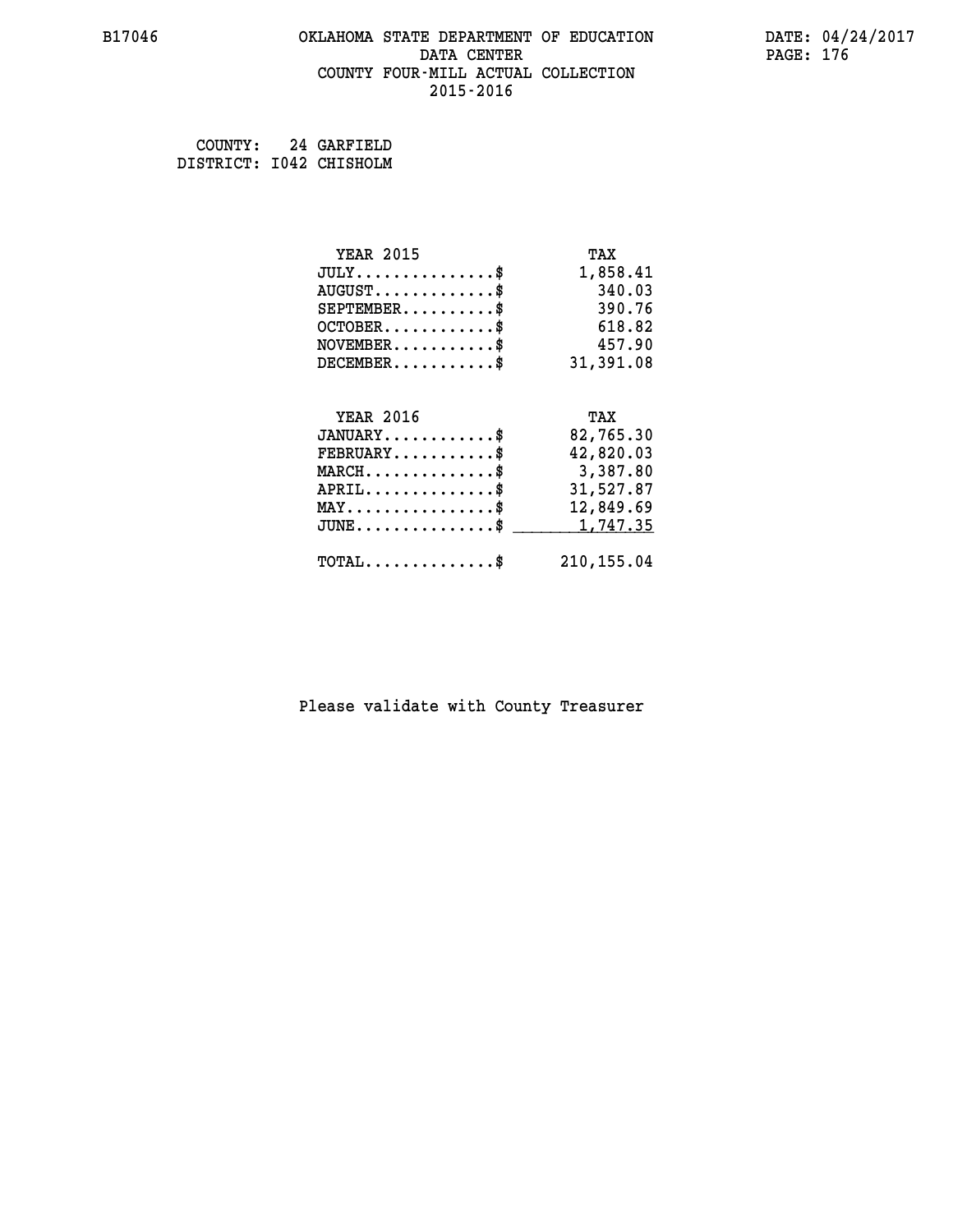### **B17046 OKLAHOMA STATE DEPARTMENT OF EDUCATION DATE: 04/24/2017 DATA CENTER** PAGE: 177  **COUNTY FOUR-MILL ACTUAL COLLECTION 2015-2016**

 **COUNTY: 24 GARFIELD DISTRICT: I047 GARBER**

| <b>YEAR 2015</b>                                                          | TAX       |
|---------------------------------------------------------------------------|-----------|
| $JULY$ \$                                                                 | 684.35    |
| $AUGUST$ \$                                                               | 122.86    |
| $SEPTEMBER$ \$                                                            | 141.19    |
| $OCTOBER$ $\frac{1}{2}$                                                   | 223.59    |
| $\verb NOVEMBER , \verb , \verb , \verb , \verb , \verb , \verb , \verb $ | 165.45    |
| $DECEMBER$ \$                                                             | 11,342.05 |
|                                                                           |           |
| <b>YEAR 2016</b>                                                          | TAX       |
| $JANUARY$ \$                                                              | 29,904.24 |
| $\texttt{FEBRUARY} \dots \dots \dots \$                                   | 15,471.45 |
| MARCH\$ 1,224.08                                                          |           |
| $APRIL \ldots \ldots \ldots \ldots$                                       | 11,391.45 |
| MAY\$ 4,642.78                                                            |           |
| $JUNE \dots \dots \dots \dots$ \$ 631.35                                  |           |
| $\texttt{TOTAL} \dots \dots \dots \dots$ \$                               | 75,944.84 |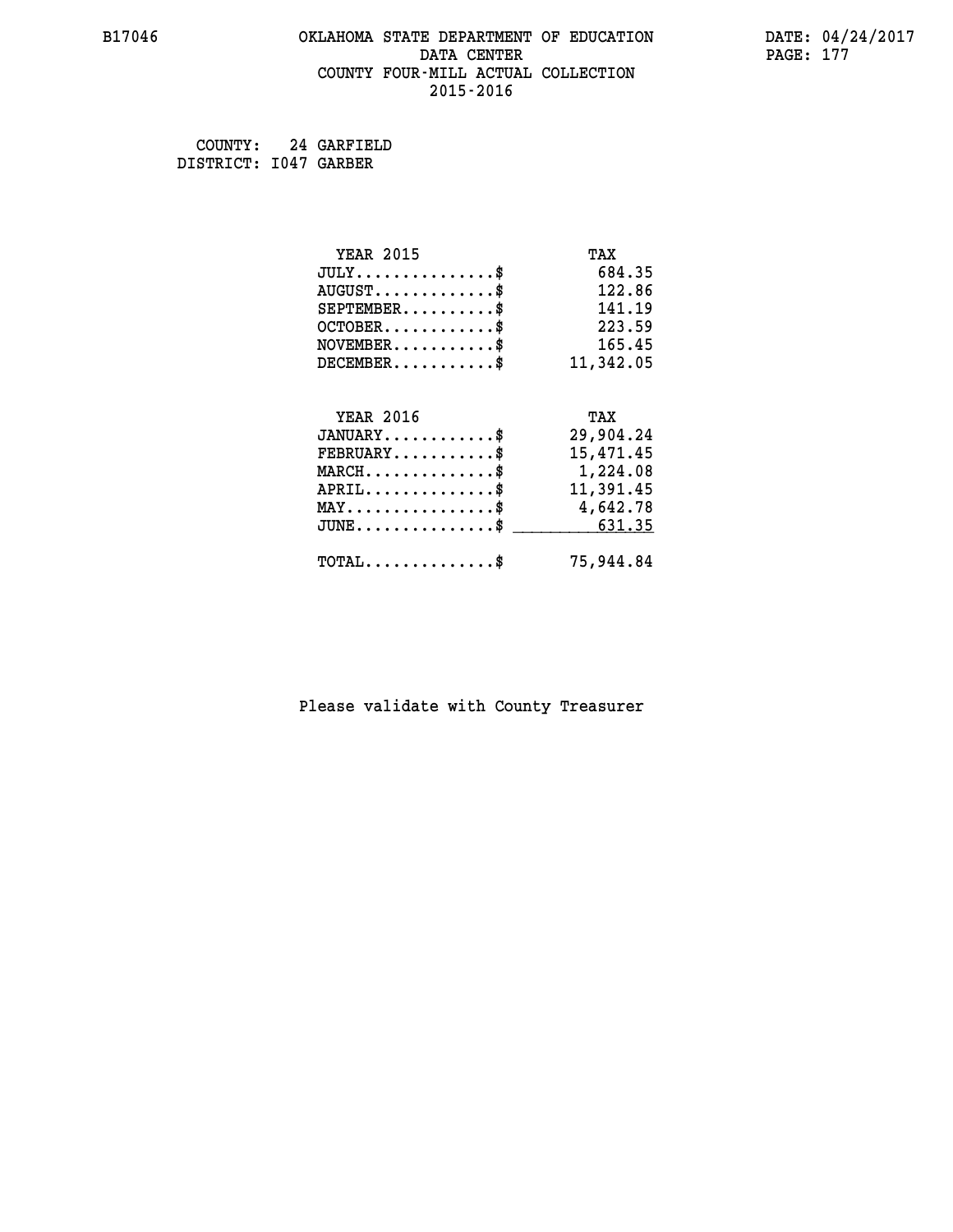### **B17046 OKLAHOMA STATE DEPARTMENT OF EDUCATION DATE: 04/24/2017 DATA CENTER** PAGE: 178  **COUNTY FOUR-MILL ACTUAL COLLECTION 2015-2016**

 **COUNTY: 24 GARFIELD DISTRICT: I056 PIONEER-PLEASANT VALE**

| <b>YEAR 2015</b>                               | TAX        |
|------------------------------------------------|------------|
| $JULY$ \$                                      | 1,092.06   |
| $AUGUST$ \$                                    | 177.58     |
| $SEPTEMBER$ \$                                 | 204.05     |
| $OCTOBER$ \$                                   | 323.15     |
| $\texttt{NOVEMBER} \dots \dots \dots \$        | 239.12     |
| $DECEMBER$ \$                                  | 16,392.60  |
|                                                |            |
| <b>YEAR 2016</b>                               | TAX        |
| $JANUARY$ \$                                   | 43,220.52  |
| $FEBRUARY$                                     | 22,360.86  |
| $MARCH$ \$                                     | 1,769.14   |
| $APRIL$ \$                                     | 16,464.03  |
| $\texttt{MAX} \dots \dots \dots \dots \dots \$ | 6,710.19   |
| $JUNE$ \$                                      | 912.48     |
| $\texttt{TOTAL} \dots \dots \dots \dots \$     | 109,865.78 |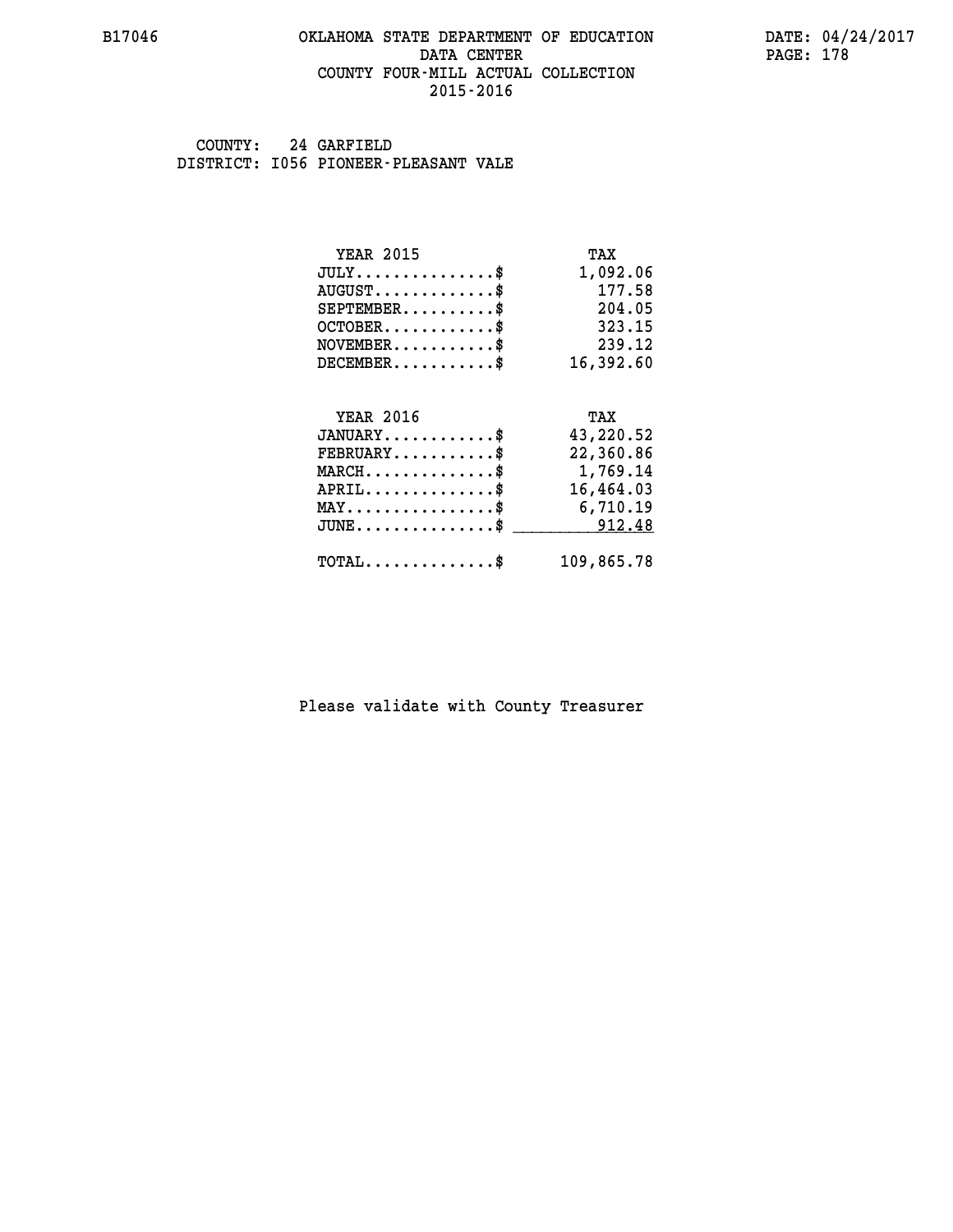### **B17046 OKLAHOMA STATE DEPARTMENT OF EDUCATION DATE: 04/24/2017 DATA CENTER** PAGE: 179  **COUNTY FOUR-MILL ACTUAL COLLECTION 2015-2016**

 **COUNTY: 24 GARFIELD DISTRICT: I057 ENID**

| <b>YEAR 2015</b>                                                                                                              | TAX          |
|-------------------------------------------------------------------------------------------------------------------------------|--------------|
| $JULY$ \$                                                                                                                     | 14,517.09    |
| $AUGUST$ \$                                                                                                                   | 2,558.38     |
| $SEPTEMBER$ \$                                                                                                                | 2,940.03     |
| $OCTOBER$ \$                                                                                                                  | 4,655.84     |
| $NOVEMBER.$ \$                                                                                                                | 3,445.21     |
| $DECEMBER$ \$                                                                                                                 | 236,179.05   |
|                                                                                                                               |              |
| <b>YEAR 2016</b>                                                                                                              | TAX          |
| $JANUARY$ \$                                                                                                                  | 622,706.20   |
| $\texttt{FEBRUARY} \dots \dots \dots \$                                                                                       | 322, 167.48  |
| $\texttt{MARCH}\ldots\ldots\ldots\ldots\overset{\hspace{0.1em}\mathsf{\scriptscriptstyle\$}}{\mathsf{\scriptscriptstyle\$}}}$ | 25,489.14    |
| $APRIL$ \$                                                                                                                    | 237,208.01   |
| $\texttt{MAX} \dots \dots \dots \dots \dots$                                                                                  | 96,678.01    |
| $JUNE$ \$                                                                                                                     | 13,146.65    |
| $TOTAL$ \$                                                                                                                    | 1,581,691.09 |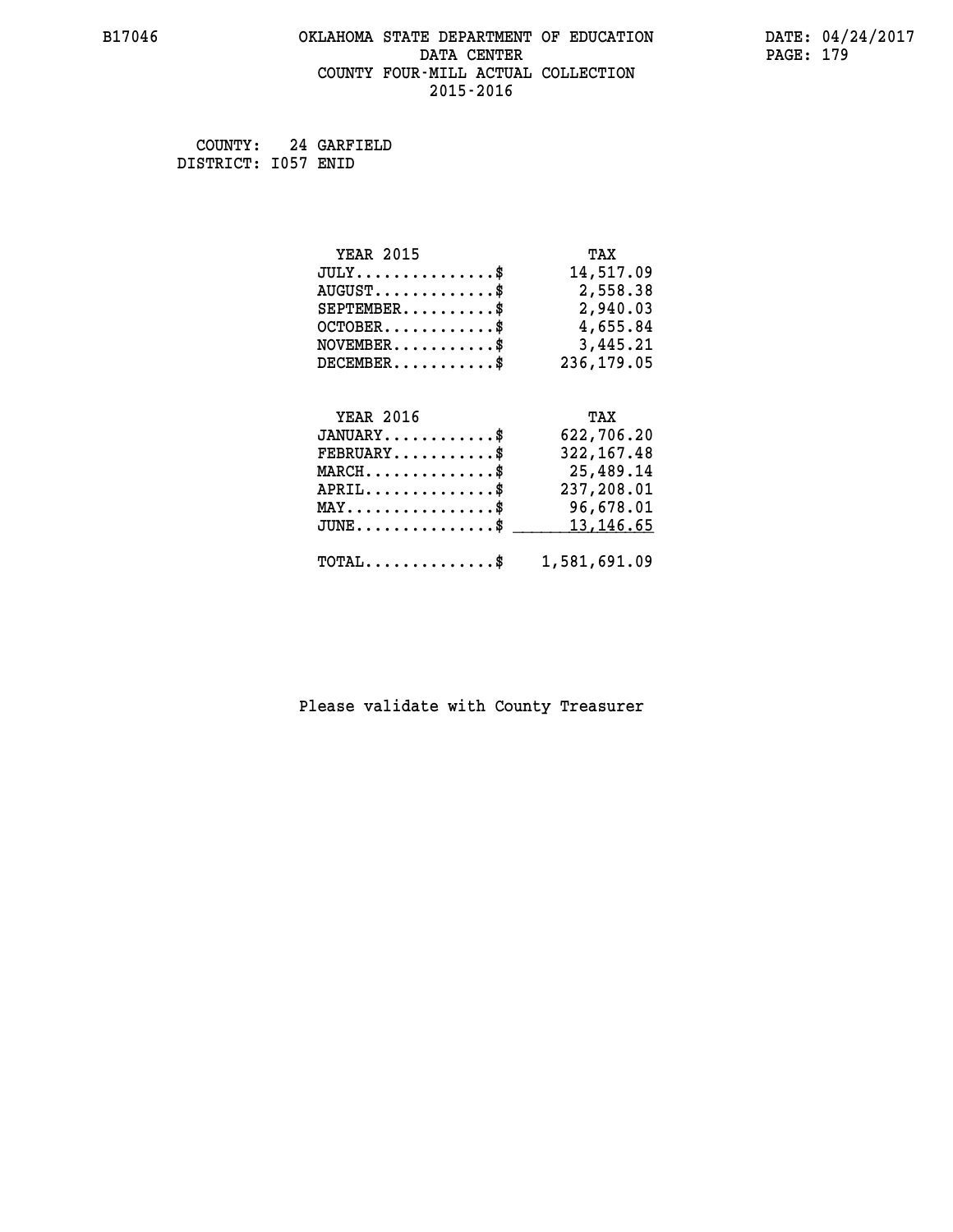### **B17046 OKLAHOMA STATE DEPARTMENT OF EDUCATION DATE: 04/24/2017 DATA CENTER** PAGE: 180  **COUNTY FOUR-MILL ACTUAL COLLECTION 2015-2016**

 **COUNTY: 24 GARFIELD DISTRICT: I085 DRUMMOND**

| <b>YEAR 2015</b>                                  | TAX        |
|---------------------------------------------------|------------|
| $JULY$ \$                                         | 631.72     |
| $AUGUST$ \$                                       | 104.15     |
| $SEPTEMBER$ \$                                    | 119.69     |
| $OCTOBER$ \$                                      | 189.53     |
| $\texttt{NOVEMBER} \dots \dots \dots \$           | 140.25     |
| $DECEMBER$ \$                                     | 9,614.50   |
| <b>YEAR 2016</b>                                  |            |
|                                                   | TAX        |
| $JANUARY$ \$                                      | 25, 349.42 |
| $FEBRUARY$ \$                                     | 13, 114.95 |
| $\texttt{MARCH}\ldots\ldots\ldots\ldots\clubsuit$ | 1,037.62   |
| $APRIL \ldots \ldots \ldots \ldots \$             | 9,656.39   |
| $\texttt{MAX} \dots \dots \dots \dots \dots \$$   | 3,935.62   |
| $\texttt{JUNE} \dots \dots \dots \dots \dots \$$  | 535.17     |
| $TOTAL$ \$                                        | 64,429.01  |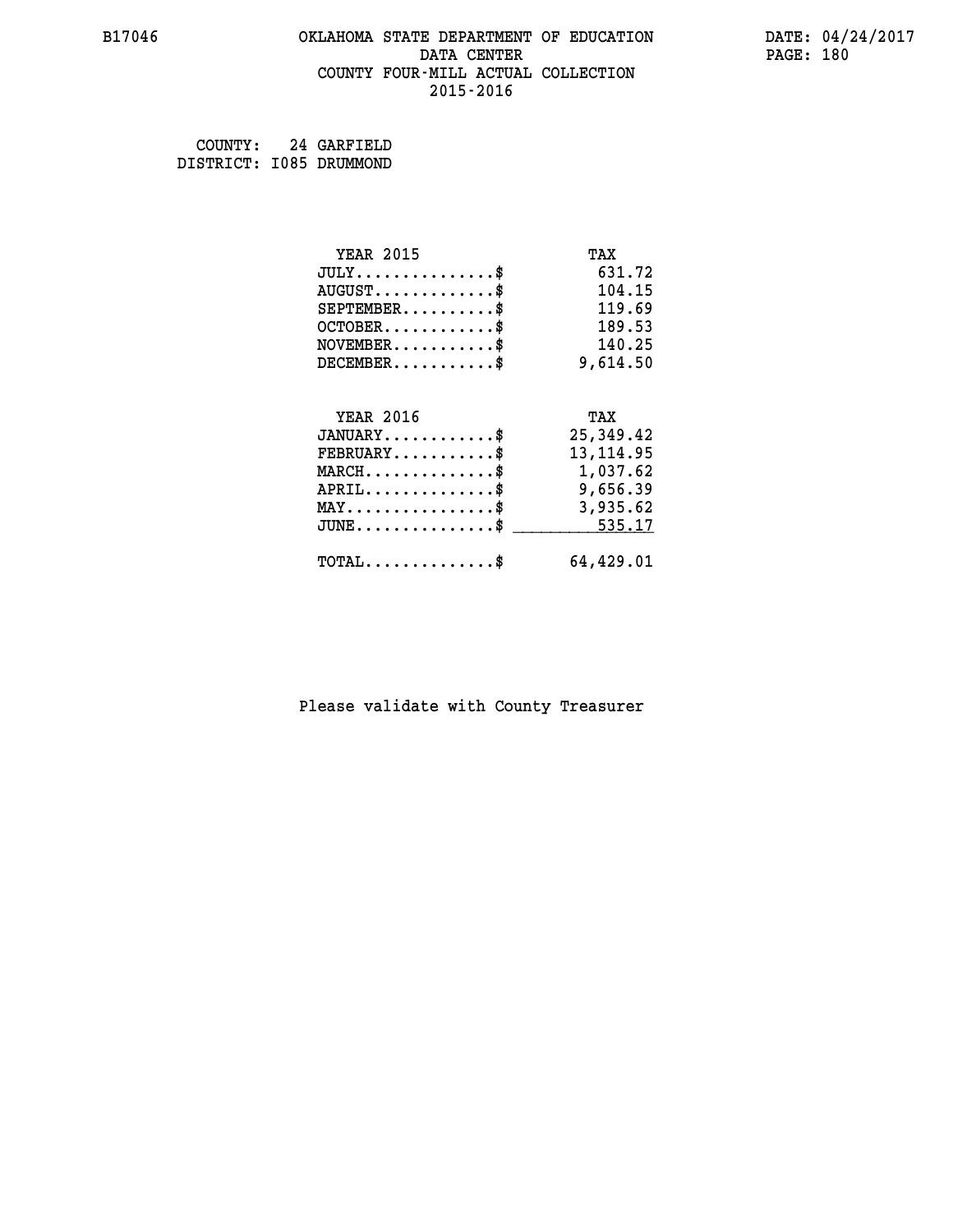#### **B17046 OKLAHOMA STATE DEPARTMENT OF EDUCATION DATE: 04/24/2017 DATA CENTER** PAGE: 181  **COUNTY FOUR-MILL ACTUAL COLLECTION 2015-2016**

 **COUNTY: 24 GARFIELD DISTRICT: I094 COVINGTON-DOUGLAS**

| <b>YEAR 2015</b>                               | TAX       |
|------------------------------------------------|-----------|
| $JULY$ \$                                      | 530.98    |
| $AUGUST$ \$                                    | 89.16     |
| $SEPTEMENT.$ \$                                | 102.46    |
| $OCTOBER$ \$                                   | 162.25    |
| $NOVEMBER$ \$                                  | 120.09    |
| $DECEMBER$ \$                                  | 8,231.47  |
|                                                |           |
| <b>YEAR 2016</b>                               | TAX       |
| $JANUARY$ \$                                   | 21,702.93 |
| $FEBRUARY$                                     | 11,228.37 |
| $MARCH$ \$                                     | 888.37    |
| $APRIL$ \$                                     | 8,267.31  |
| $\texttt{MAX} \dots \dots \dots \dots \dots \$ | 3,369.49  |
| $JUNE \ldots \ldots \ldots \ldots \ast$        | 458.21    |
| $\texttt{TOTAL} \dots \dots \dots \dots \$     | 55,151.09 |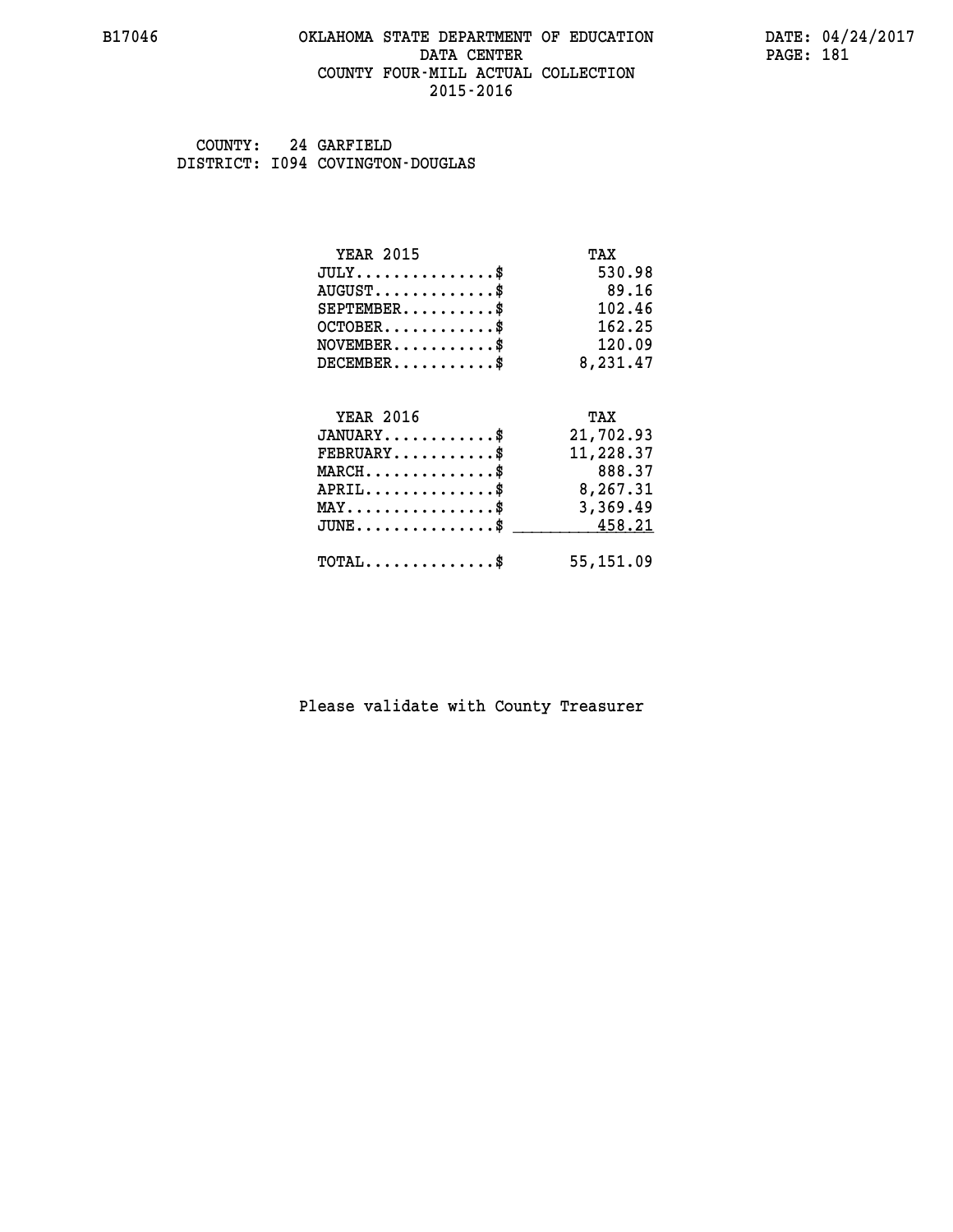#### **B17046 OKLAHOMA STATE DEPARTMENT OF EDUCATION DATE: 04/24/2017 DATA CENTER** PAGE: 182  **COUNTY FOUR-MILL ACTUAL COLLECTION 2015-2016**

 **COUNTY: 24 GARFIELD**

 **\*\*\*\*\*\* TOTALS \*\*\*\*\*\***

| <b>YEAR 2015</b>                     | TAX        |
|--------------------------------------|------------|
| $JULY \ldots \ldots \ldots \ldots \$ | 20,629.43  |
| $AUGUST \ldots \ldots \ldots$ \$     | 3,619.43   |
| $SEPTEMBER$ $\$                      | 4,159.36   |
| $OCTOBER$ \$                         | 6,586.78   |
| $NOVEMBER$ \$                        | 4,874.06   |
| $DECEMBER$ \$                        | 334,131.04 |

# **YEAR 2016 TAX**

| $JANUARY$                                               | 880,964.91 |
|---------------------------------------------------------|------------|
| $FEBRUARY$                                              | 455,781.95 |
| $MARCH$ \$                                              | 36,060.39  |
| $APRIL$ \$                                              | 335,586.72 |
| $MAX \dots \dots \dots \dots \dots \$                   | 136,773.88 |
| $JUNE \ldots \ldots \ldots \ldots$ \$ 18,599.05         |            |
| $\texttt{TOTAL} \dots \dots \dots \dots \$ 2,237,767.00 |            |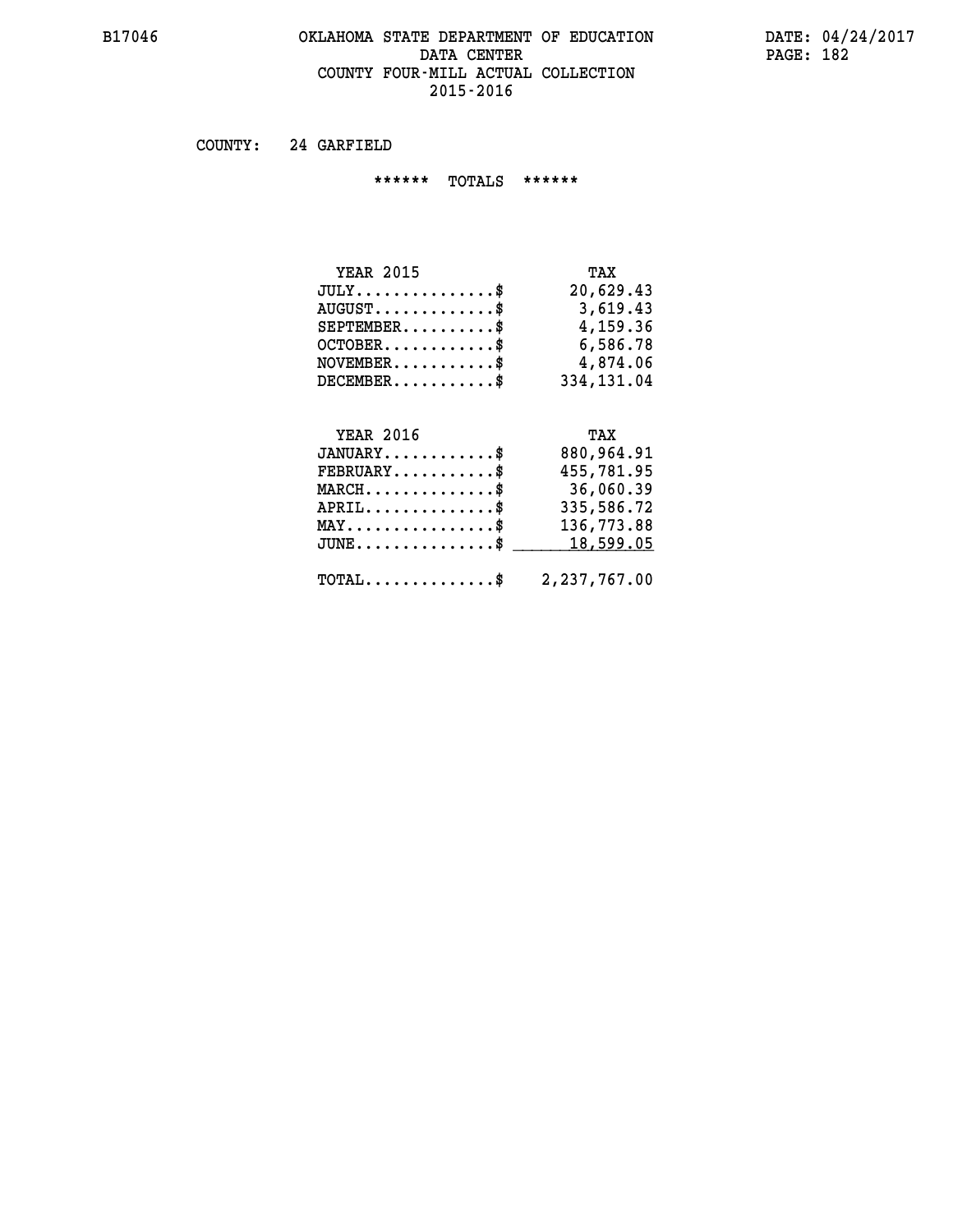#### **B17046 OKLAHOMA STATE DEPARTMENT OF EDUCATION DATE: 04/24/2017 DATA CENTER** PAGE: 183  **COUNTY FOUR-MILL ACTUAL COLLECTION 2015-2016**

 **COUNTY: 25 GARVIN DISTRICT: C016 WHITEBEAD**

| <b>YEAR 2015</b>                                | TAX       |
|-------------------------------------------------|-----------|
| $JULY$ \$                                       | 385.96    |
| $AUGUST$ \$                                     | 299.29    |
| $SEPTEMENT.$ \$                                 | 336.46    |
| $OCTOBER$ \$                                    | 100.58    |
| $\texttt{NOVEMBER} \dots \dots \dots \$         | 143.10    |
| $DECEMBER$ \$                                   | 6,994.58  |
|                                                 |           |
| <b>YEAR 2016</b>                                | TAX       |
| $JANUARY$ \$                                    | 28,015.69 |
| $FEBRUARY$                                      | 14,548.97 |
| $MARCH$ \$                                      | 1,802.49  |
| $APRIL$ \$                                      | 13,050.54 |
| $\texttt{MAX} \dots \dots \dots \dots \dots$ \$ | 7,028.00  |
| $JUNE \ldots \ldots \ldots \ldots \ldots$ \$    | 10,806.74 |
| $\texttt{TOTAL} \dots \dots \dots \dots \$      | 83,512.40 |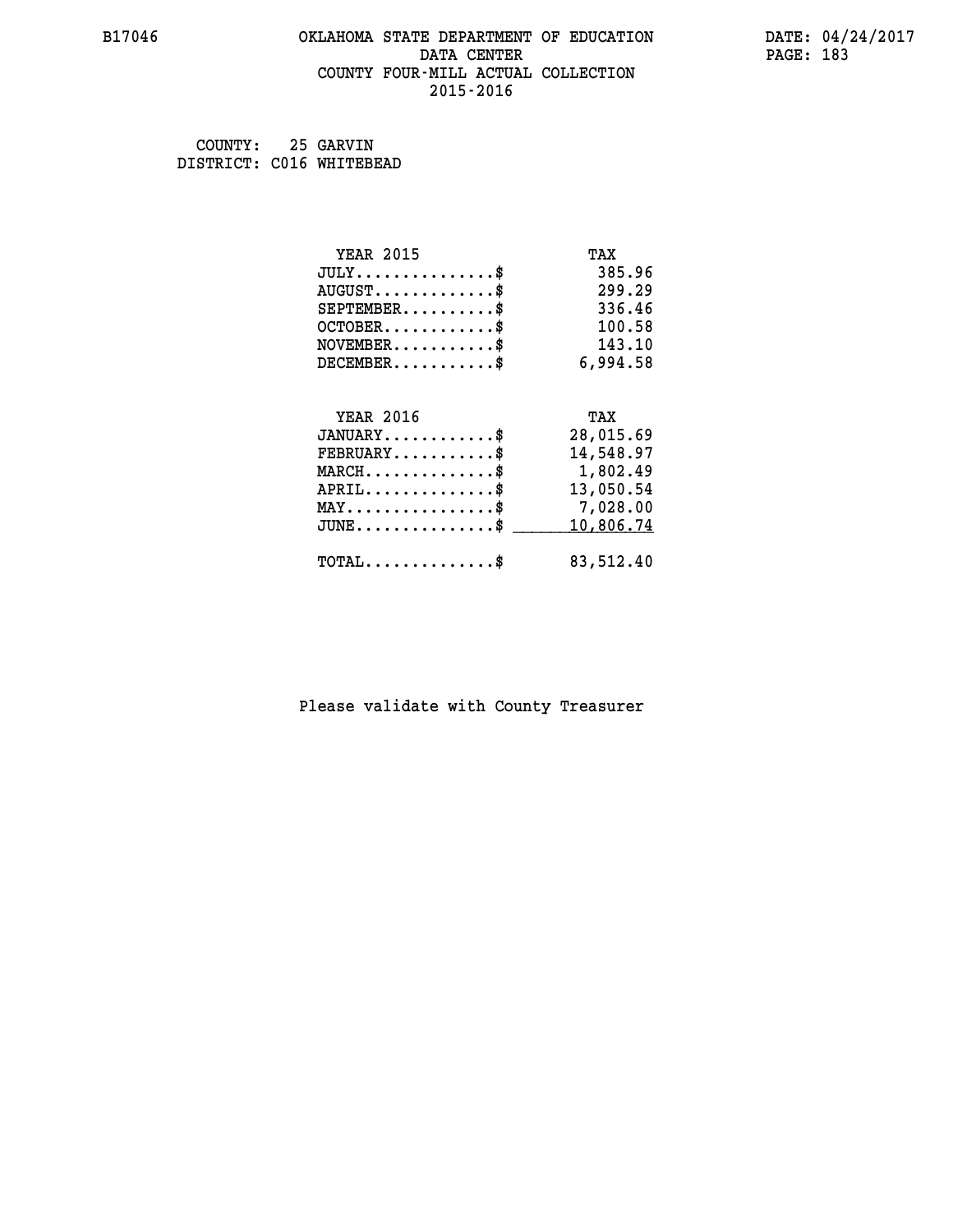#### **B17046 OKLAHOMA STATE DEPARTMENT OF EDUCATION DATE: 04/24/2017 DATA CENTER** PAGE: 184  **COUNTY FOUR-MILL ACTUAL COLLECTION 2015-2016**

 **COUNTY: 25 GARVIN DISTRICT: I002 STRATFORD**

| <b>YEAR 2015</b>                                | TAX        |
|-------------------------------------------------|------------|
| $JULY$ \$                                       | 656.18     |
| $AUGUST$ \$                                     | 515.04     |
| $SEPTEMBER$ \$                                  | 576.81     |
| $OCTOBER$ \$                                    | 171.63     |
| $\texttt{NOVEMBER} \dots \dots \dots \$         | 249.35     |
| $DECEMBER$ \$                                   | 12,468.64  |
|                                                 |            |
| <b>YEAR 2016</b>                                | TAX        |
| $JANUARY$ \$                                    | 49,945.30  |
| $FEBRUARY$                                      | 25,936.19  |
| MARCH\$ 3,209.58                                |            |
| $APRIL \ldots \ldots \ldots \ldots *$           | 23,260.80  |
| $\texttt{MAX} \dots \dots \dots \dots \dots \$$ | 12,439.95  |
| $J\texttt{UNE} \dots \dots \dots \dots \dots \$ | 19,256.26  |
| $\texttt{TOTAL} \dots \dots \dots \dots$        | 148,685.73 |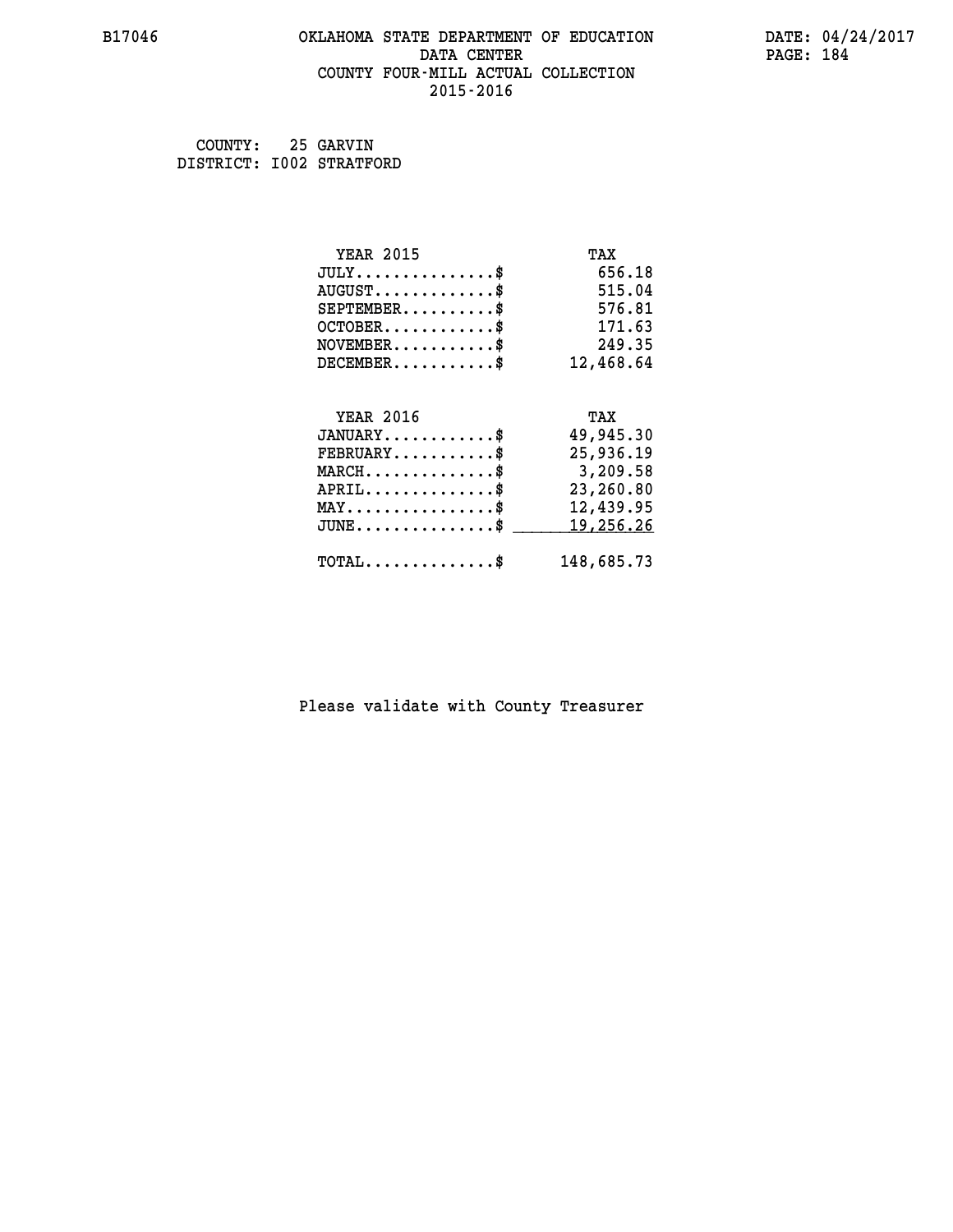#### **B17046 OKLAHOMA STATE DEPARTMENT OF EDUCATION DATE: 04/24/2017 DATA CENTER** PAGE: 185  **COUNTY FOUR-MILL ACTUAL COLLECTION 2015-2016**

 **COUNTY: 25 GARVIN DISTRICT: I005 PAOLI**

| <b>YEAR 2015</b>                               | TAX       |
|------------------------------------------------|-----------|
| $JULY$ \$                                      | 248.87    |
| $AUGUST$ \$                                    | 195.35    |
| $SEPTEMENT.$ \$                                | 218.55    |
| $OCTOBER$ \$                                   | 65.05     |
| $\texttt{NOVEMBER} \dots \dots \dots \$        | 91.75     |
| $DECEMBER$ \$                                  | 4,454.30  |
|                                                |           |
| <b>YEAR 2016</b>                               | TAX       |
| $JANUARY$ \$                                   | 17,838.16 |
| $FEBRUARY$                                     | 9,263.24  |
| $MARCH$ \$                                     | 1,148.07  |
| $APRIL \ldots \ldots \ldots \ldots \$          | 8,308.69  |
| $\texttt{MAX} \dots \dots \dots \dots \dots \$ | 4,466.29  |
| $JUNE$ \$                                      | 6,879.82  |
|                                                |           |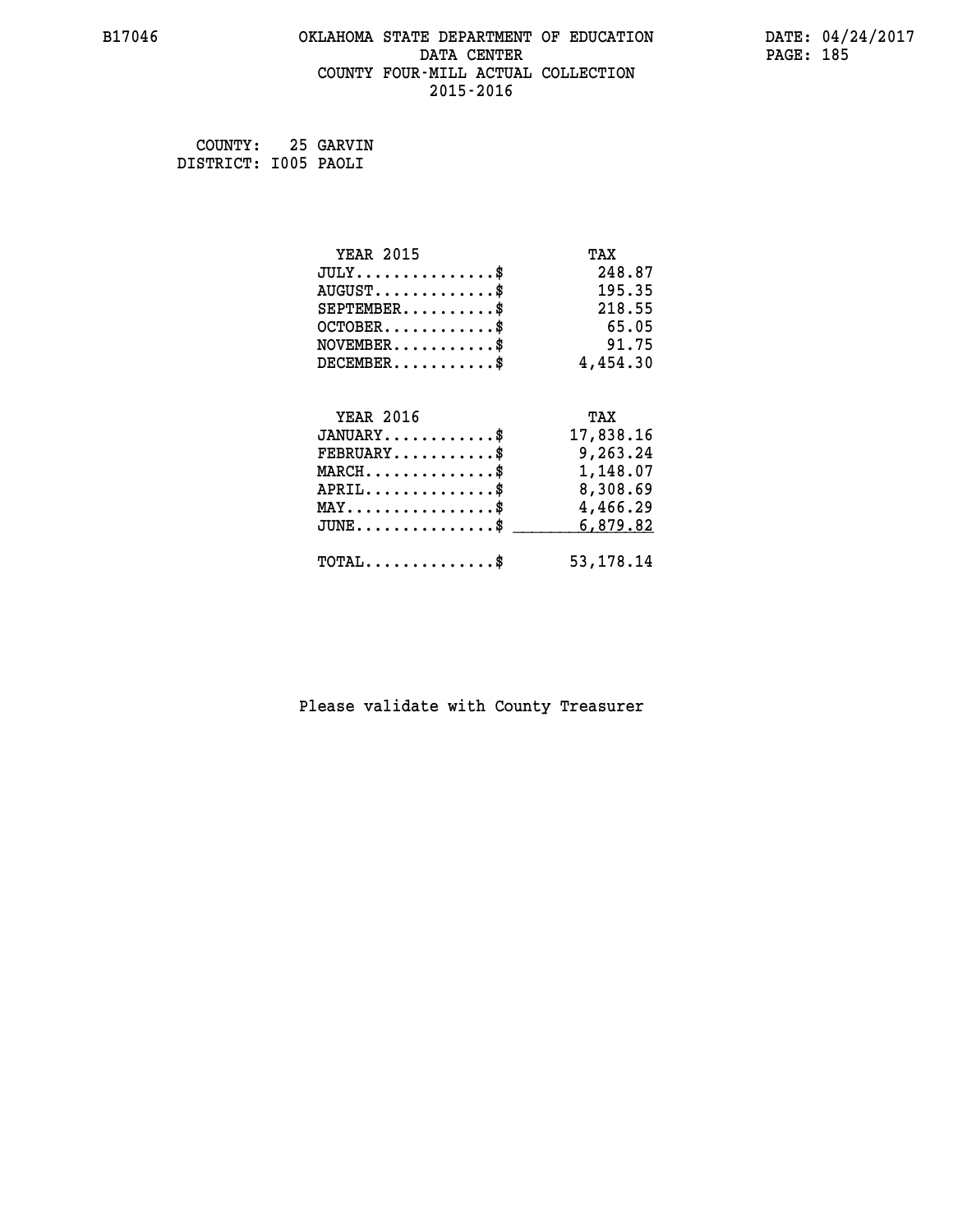#### **B17046 OKLAHOMA STATE DEPARTMENT OF EDUCATION DATE: 04/24/2017 DATA CENTER** PAGE: 186  **COUNTY FOUR-MILL ACTUAL COLLECTION 2015-2016**

 **COUNTY: 25 GARVIN DISTRICT: I007 MAYSVILLE**

| <b>YEAR 2015</b>                           | TAX        |
|--------------------------------------------|------------|
| $JULY$ \$                                  | 354.55     |
| $AUGUST$ \$                                | 275.08     |
| $SEPTEMENT.$ \$                            | 308.76     |
| $OCTOBER$ \$                               | 92.10      |
| $NOVEMBER$ \$                              | 130.37     |
| $DECEMBER$ \$                              | 6,320.13   |
|                                            |            |
| <b>YEAR 2016</b>                           | TAX        |
| $JANUARY$ \$                               | 25, 312.34 |
| $FEBRUARY$                                 | 13,145.00  |
| $MARCH$ \$                                 | 1,629.27   |
| $APRIL$ \$                                 | 11,791.46  |
| MAY\$ 6,356.68                             |            |
| $JUNE$ \$                                  | 9,764.86   |
| $\texttt{TOTAL} \dots \dots \dots \dots \$ | 75,480.60  |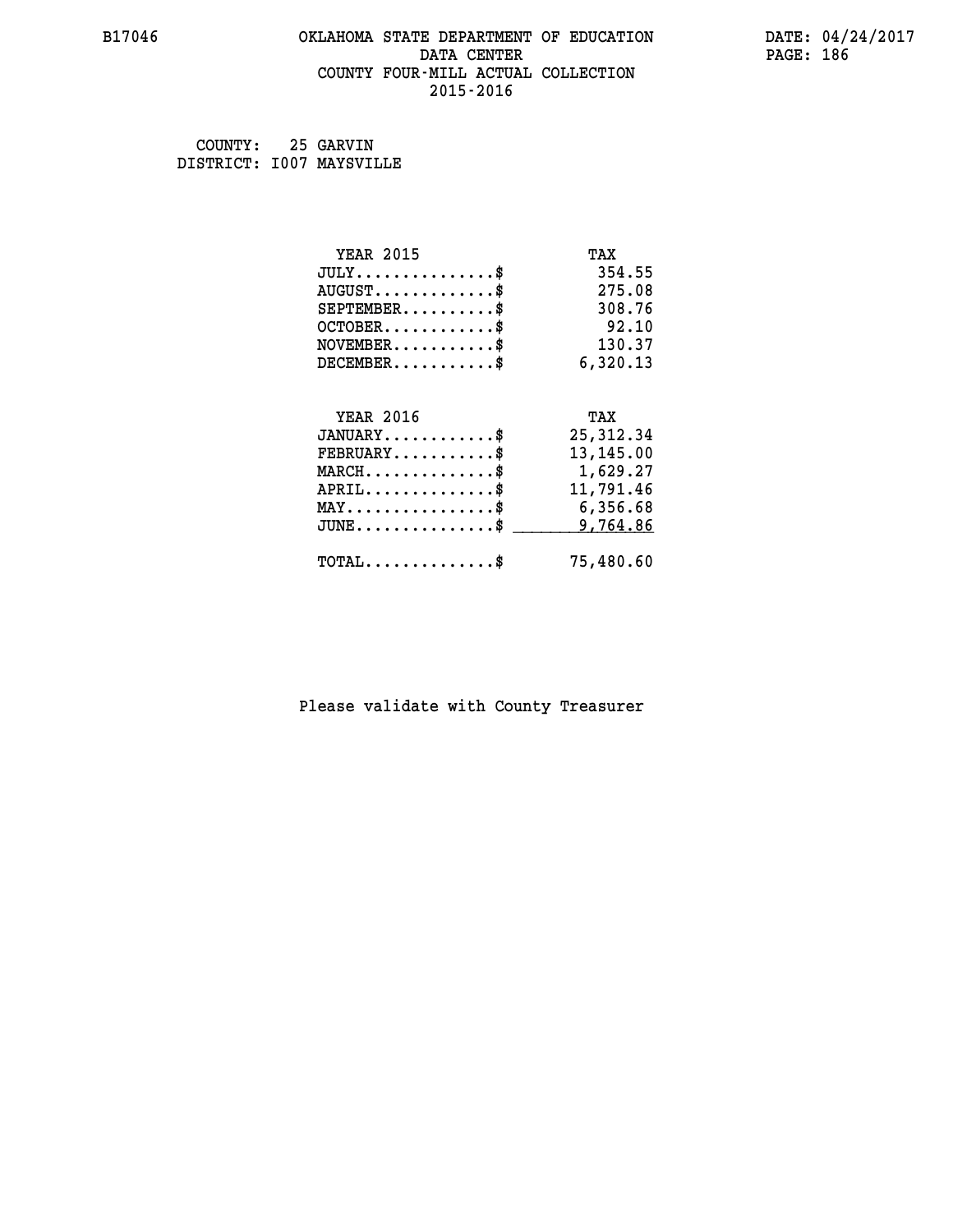#### **B17046 OKLAHOMA STATE DEPARTMENT OF EDUCATION DATE: 04/24/2017 DATA CENTER** PAGE: 187  **COUNTY FOUR-MILL ACTUAL COLLECTION 2015-2016**

| COUNTY:                | 25 GARVIN |
|------------------------|-----------|
| DISTRICT: 1009 LINDSAY |           |

| <b>YEAR 2015</b>                               | TAX        |
|------------------------------------------------|------------|
| $JULY$ \$                                      | 1,162.14   |
| $AUGUST$ \$                                    | 909.88     |
| $SEPTEMBER$ \$                                 | 1,019.57   |
| $OCTOBER$ \$                                   | 303.73     |
| $NOVEMBER.$ \$                                 | 440.22     |
| $DECEMBER$ \$                                  | 21,974.24  |
|                                                |            |
| <b>YEAR 2016</b>                               | TAX        |
| $JANUARY$ \$                                   | 88,021.08  |
| $\texttt{FEBRUARY} \dots \dots \dots \$        | 45,708.99  |
| $MARCH$ \$                                     | 5,656.81   |
| $APRIL$ \$                                     | 40,994.59  |
| $\texttt{MAX} \dots \dots \dots \dots \dots \$ | 21,938.44  |
| $JUNE$ \$                                      | 33,938.15  |
| $\texttt{TOTAL} \dots \dots \dots \dots$       | 262,067.84 |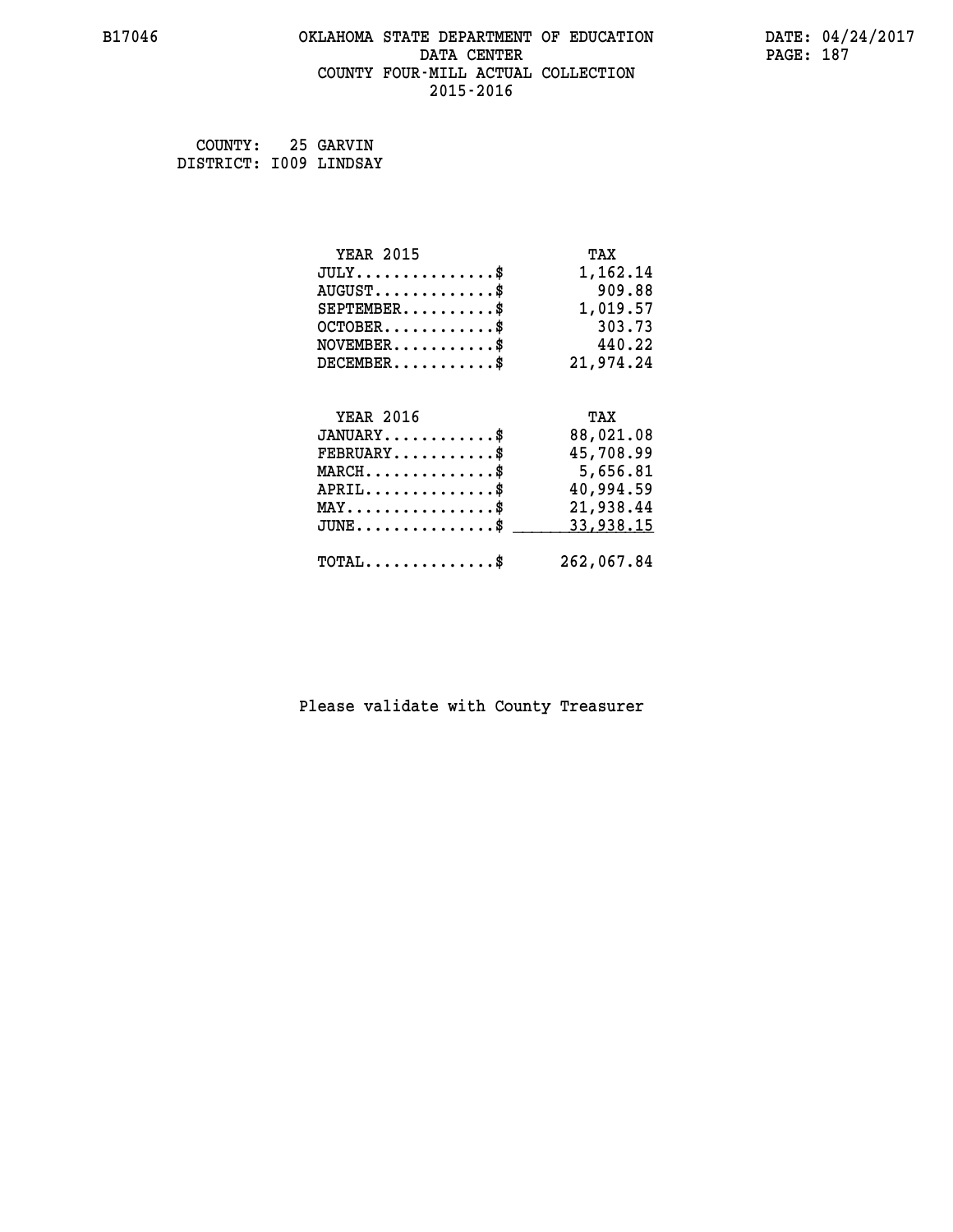#### **B17046 OKLAHOMA STATE DEPARTMENT OF EDUCATION DATE: 04/24/2017 DATA CENTER** PAGE: 188  **COUNTY FOUR-MILL ACTUAL COLLECTION 2015-2016**

 **COUNTY: 25 GARVIN DISTRICT: I018 PAULS VALLEY**

| <b>YEAR 2015</b>                               | TAX       |
|------------------------------------------------|-----------|
| $JULY$ \$                                      | 1,245.46  |
| $AUGUST$ \$                                    | 972.59    |
| $SEPTEMBER$ \$                                 | 1,090.13  |
| $OCTOBER$ \$                                   | 324.61    |
| $\texttt{NOVEMBER} \dots \dots \dots \$        | 466.97    |
| $DECEMBER$ \$                                  | 23,071.90 |
|                                                |           |
| <b>YEAR 2016</b>                               | TAX       |
| $JANUARY$                                      | 92,412.55 |
| $FEBRUARY$                                     | 47,989.88 |
| $MARCH$ \$                                     | 5,942.49  |
| $APRIL \ldots \ldots \ldots \ldots \$          | 43,043.23 |
| $\texttt{MAX} \dots \dots \dots \dots \dots \$ | 23,095.23 |
| $J\texttt{UNE} \dots \dots \dots \dots \$      | 35,638.31 |
|                                                |           |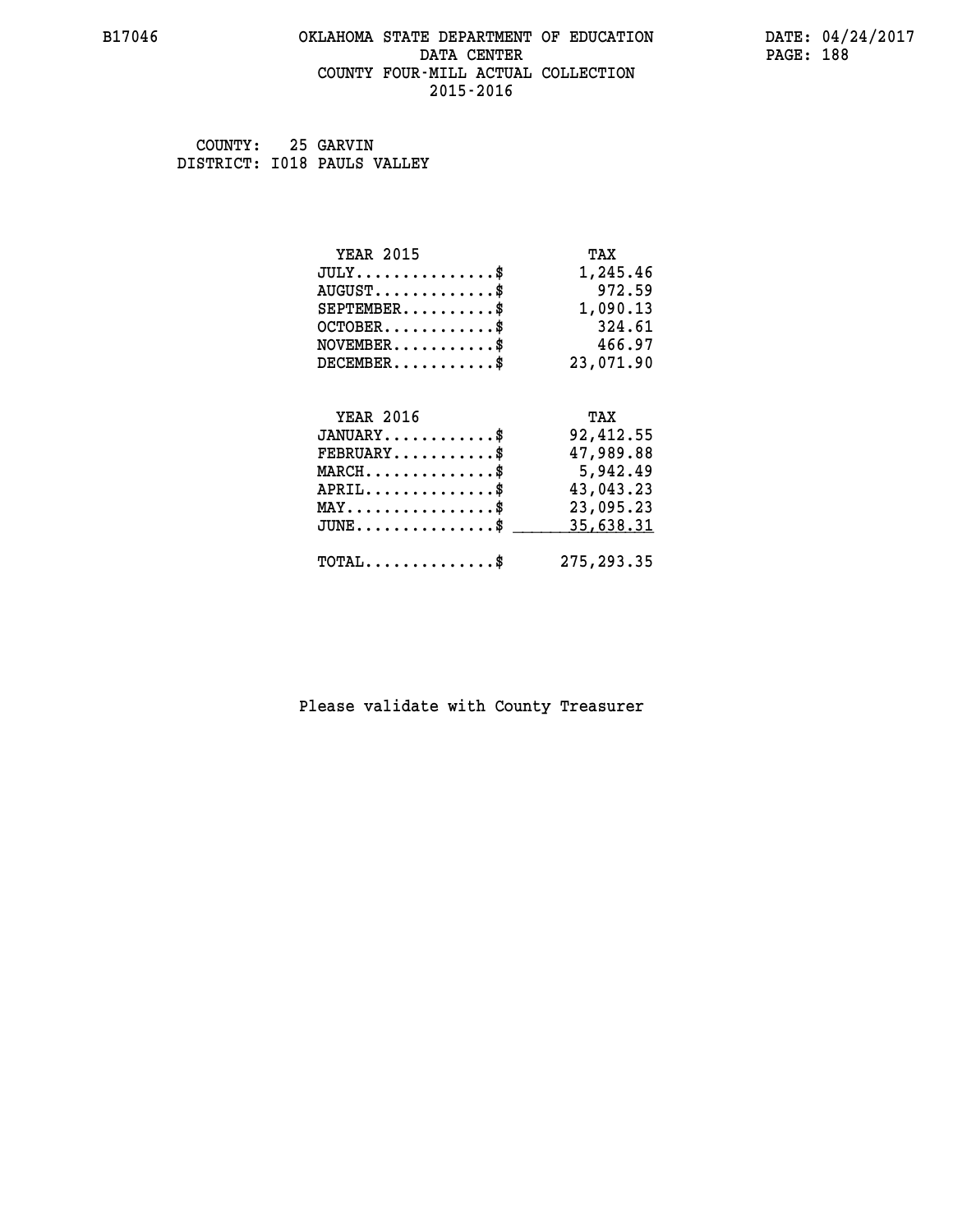#### **B17046 OKLAHOMA STATE DEPARTMENT OF EDUCATION DATE: 04/24/2017 DATA CENTER** PAGE: 189  **COUNTY FOUR-MILL ACTUAL COLLECTION 2015-2016**

 **COUNTY: 25 GARVIN DISTRICT: I038 WYNNEWOOD**

| <b>YEAR 2015</b>                                 | TAX        |
|--------------------------------------------------|------------|
| $JULY$ \$                                        | 673.10     |
| $AUGUST$ \$                                      | 526.76     |
| $SEPTEMENT.$ \$                                  | 590.10     |
| $OCTOBER$ \$                                     | 175.57     |
| $NOVEMBER.$ \$                                   | 250.99     |
| $DECEMBER$ \$                                    | 12,299.32  |
|                                                  |            |
| <b>YEAR 2016</b>                                 | TAX        |
| $JANUARY$ \$                                     | 49,260.79  |
| $FEBRUARY$                                       | 25,581.00  |
| $\texttt{MARCH}\ldots\ldots\ldots\ldots\text{*}$ | 3,169.02   |
| $APRIL \ldots \ldots \ldots \ldots \$            | 22,945.13  |
| $\texttt{MAX} \dots \dots \dots \dots \dots \$   | 12,328.17  |
| $JUNE$ \$                                        | 18,998.49  |
| $\texttt{TOTAL} \dots \dots \dots \dots \$       | 146,798.44 |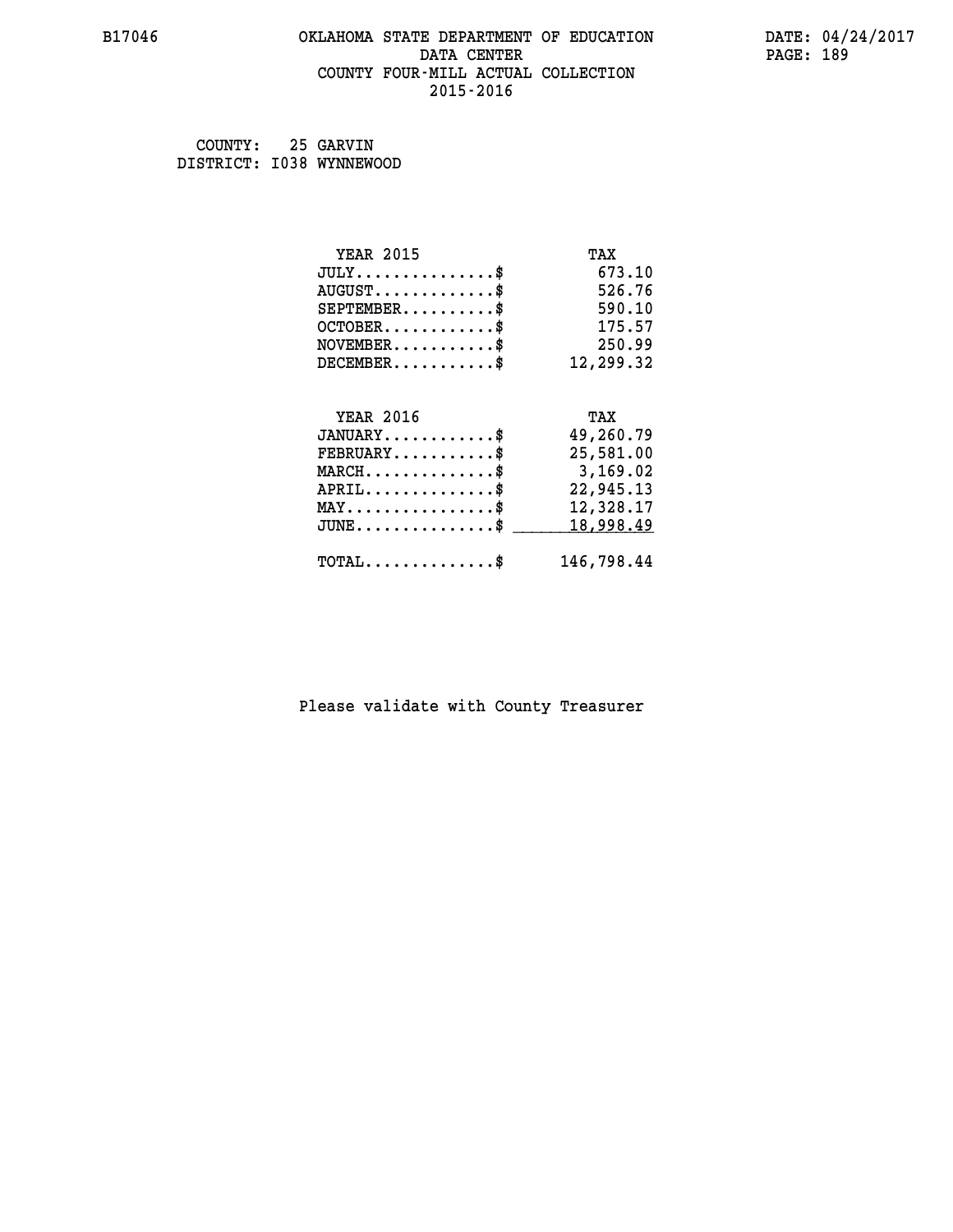#### **B17046 OKLAHOMA STATE DEPARTMENT OF EDUCATION DATE: 04/24/2017 DATA CENTER** PAGE: 190  **COUNTY FOUR-MILL ACTUAL COLLECTION 2015-2016**

 **COUNTY: 25 GARVIN DISTRICT: I072 ELMORE CITY-PERNELL**

| <b>YEAR 2015</b>                           | TAX         |
|--------------------------------------------|-------------|
| $JULY$ \$                                  | 481.53      |
| $AUGUST$ \$                                | 375.82      |
| $SEPTEMENT.$ \$                            | 421.30      |
| $OCTOBER$ \$                               | 125.44      |
| $NOVEMBER$ \$                              | 177.03      |
| $DECEMBER$ \$                              | 8,562.14    |
|                                            |             |
| <b>YEAR 2016</b>                           | TAX         |
| $JANUARY$ \$                               | 34,289.59   |
| $FEBRUARY$                                 | 17,806.68   |
| $MARCH$ \$                                 | 2,207.51    |
| $APRIL$ \$                                 | 15,973.00   |
| $MAX \dots \dots \dots \dots \dots$        | 8,607.16    |
| $JUNE$                                     | 13, 227. 33 |
| $\texttt{TOTAL} \dots \dots \dots \dots \$ | 102,254.53  |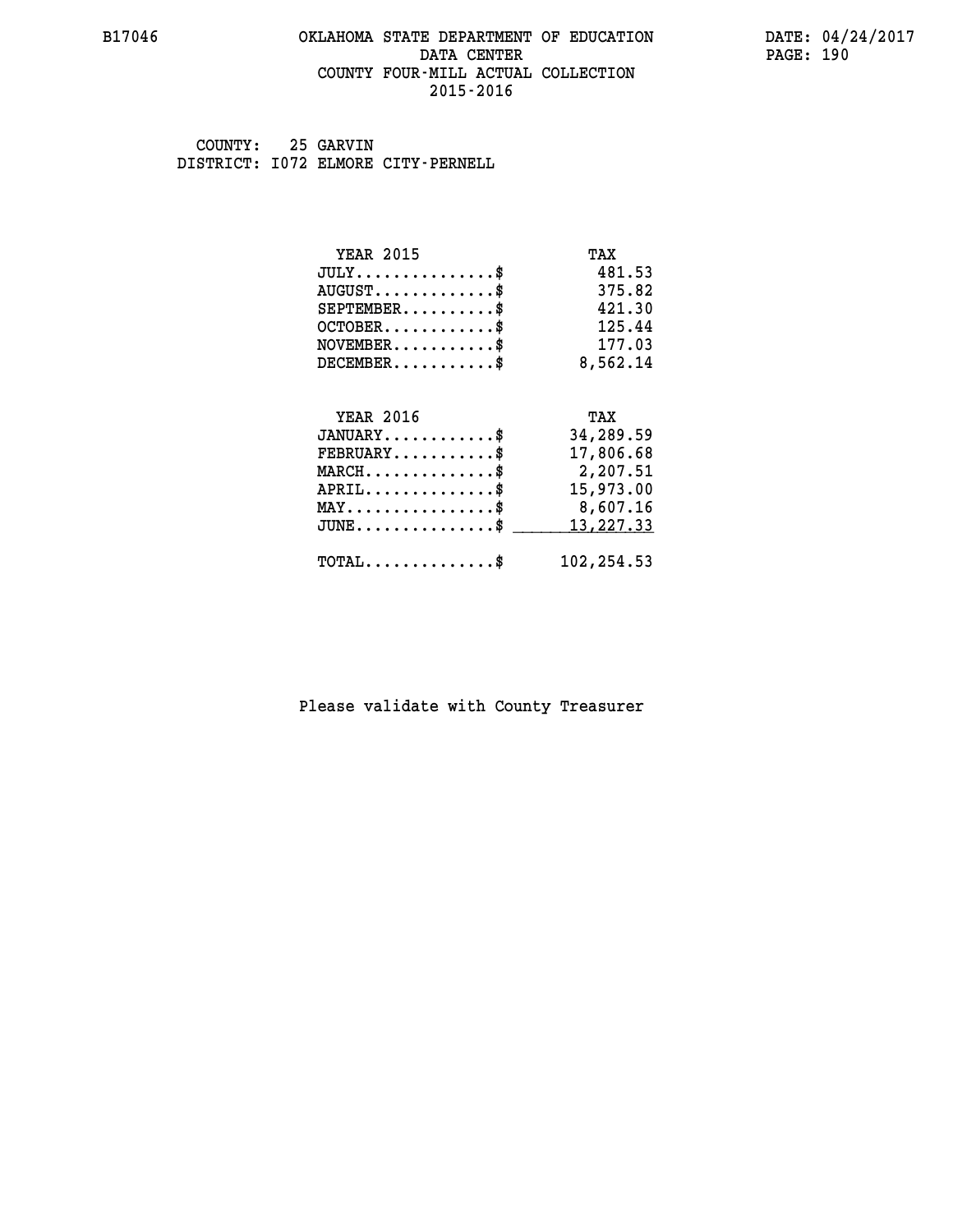#### **B17046 OKLAHOMA STATE DEPARTMENT OF EDUCATION DATE: 04/24/2017 DATA CENTER** PAGE: 191  **COUNTY FOUR-MILL ACTUAL COLLECTION 2015-2016**

 **COUNTY: 25 GARVIN**

 **\*\*\*\*\*\* TOTALS \*\*\*\*\*\***

| TAX       |
|-----------|
| 5,207.79  |
| 4,069.81  |
| 4,561.68  |
| 1,358.71  |
| 1,949.78  |
| 96,145.25 |
|           |

#### **YEAR 2016 TAX JANUARY............\$ 385,095.50**

|                                                           | ,,,,,,,,,,, |
|-----------------------------------------------------------|-------------|
| $FEBRUARY$                                                | 199,979.95  |
| $MARCH$ \$                                                | 24,765.24   |
| $APRIL$ \$                                                | 179,367.44  |
| $MAX \dots \dots \dots \dots \dots \$                     | 96,259.92   |
| $JUNE \ldots \ldots \ldots \ldots$ \$ 148,509.96          |             |
|                                                           |             |
| $\texttt{TOTAL} \dots \dots \dots \dots \$ 1, 147, 271.03 |             |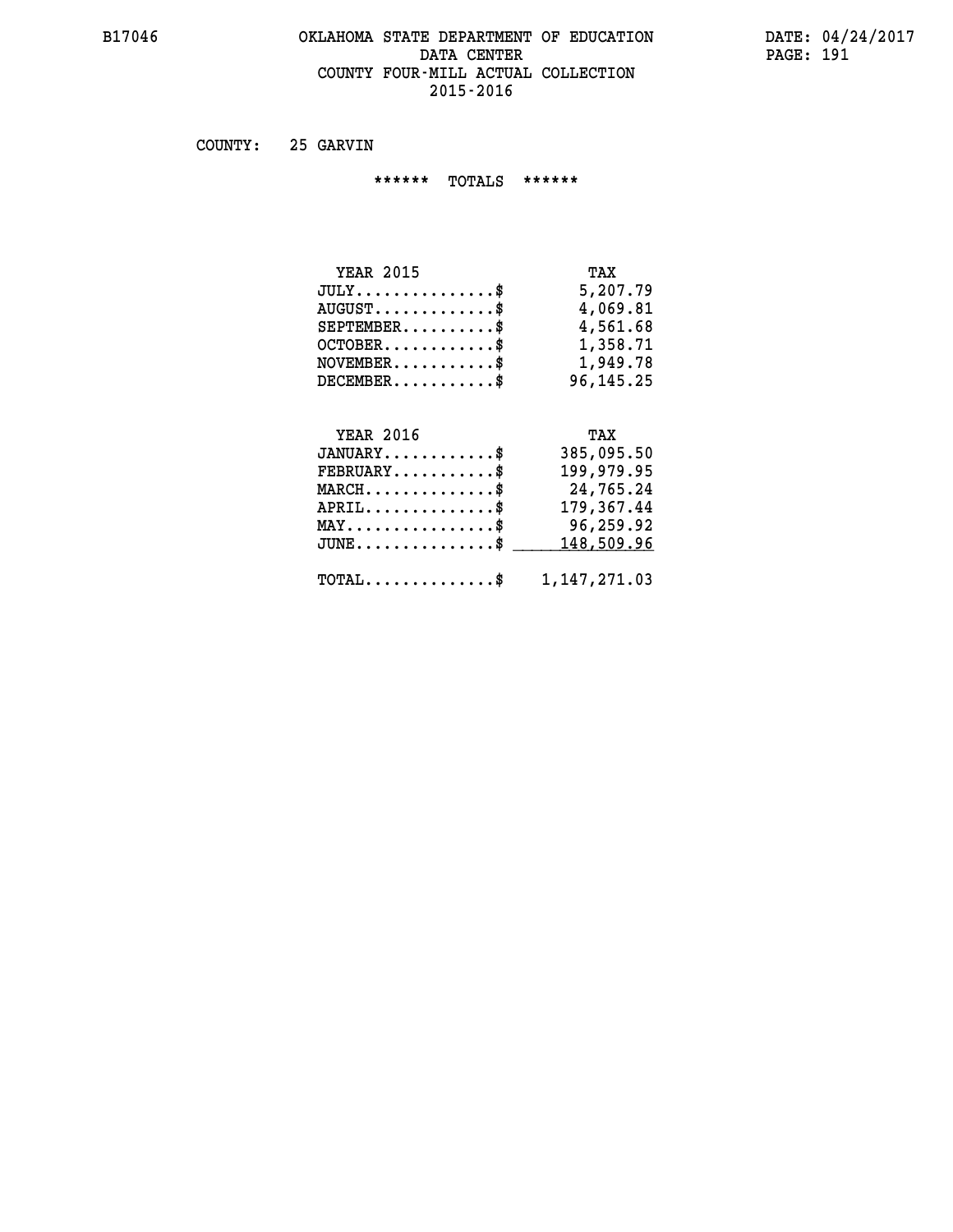#### **B17046 OKLAHOMA STATE DEPARTMENT OF EDUCATION DATE: 04/24/2017 DATA CENTER** PAGE: 192  **COUNTY FOUR-MILL ACTUAL COLLECTION 2015-2016**

 **COUNTY: 26 GRADY DISTRICT: C037 FRIEND**

| <b>YEAR 2015</b>                           | TAX       |
|--------------------------------------------|-----------|
| $JULY$ \$                                  | 2,505.31  |
| $AUGUST$ \$                                | 290.20    |
| $SEPTEMBER$ \$                             | 559.52    |
| $OCTOBER$ \$                               | 98.75     |
| $NOVEMBER.$ \$                             | 39.81     |
| $DECEMBER$ \$                              | 2,843.42  |
|                                            |           |
| <b>YEAR 2016</b>                           | TAX       |
| $JANUARY$ \$                               | 21,425.76 |
| $FEBRUARY$                                 | 10,782.78 |
| $MARCH$ \$                                 | 1,215.57  |
| $APRIL$ \$                                 | 3,733.00  |
| $MAX \dots \dots \dots \dots \dots$        | 4,185.57  |
| $JUNE$ \$                                  | 4,689.31  |
| $\texttt{TOTAL} \dots \dots \dots \dots \$ | 52,369.00 |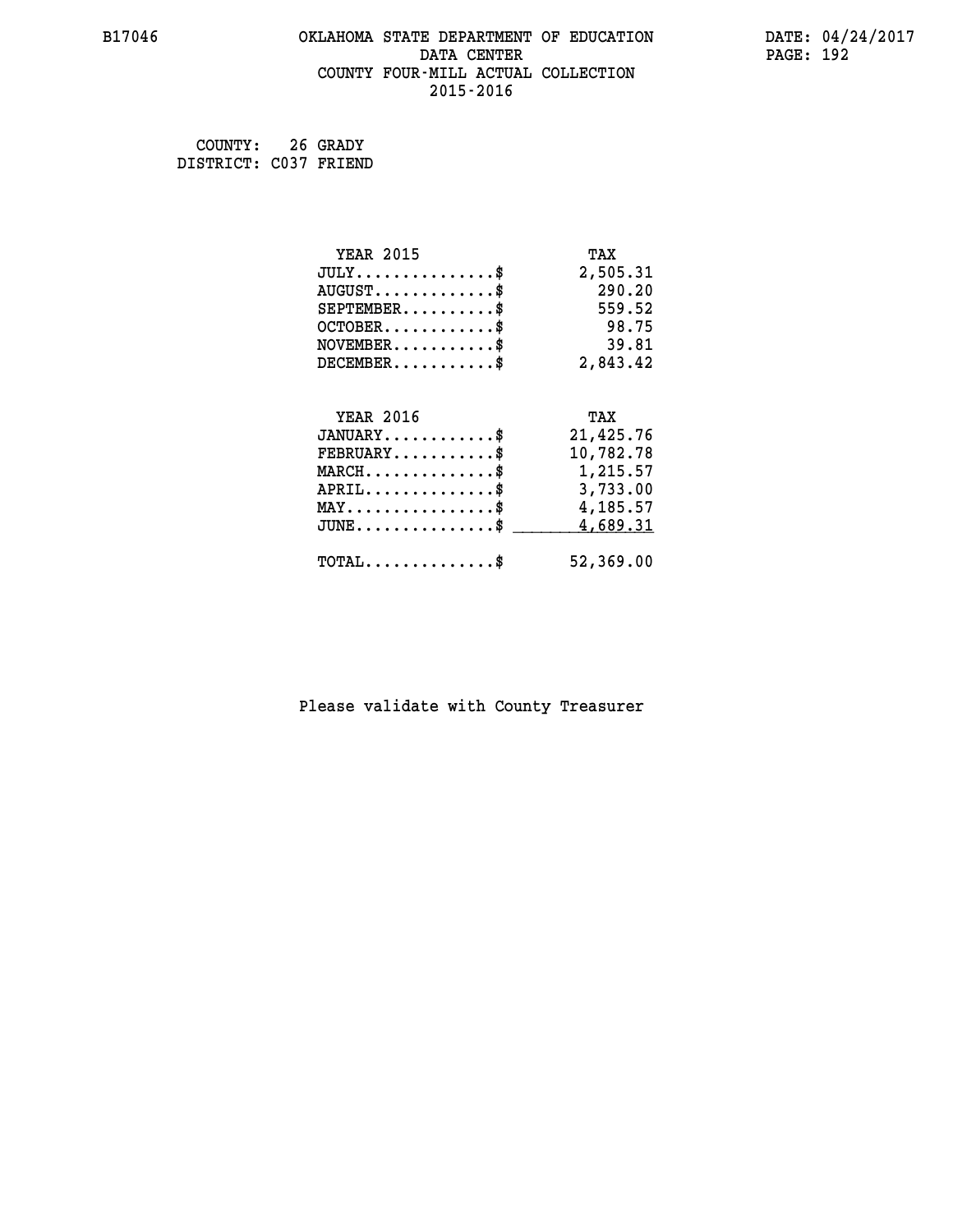#### **B17046 OKLAHOMA STATE DEPARTMENT OF EDUCATION DATE: 04/24/2017 DATA CENTER** PAGE: 193  **COUNTY FOUR-MILL ACTUAL COLLECTION 2015-2016**

 **COUNTY: 26 GRADY DISTRICT: C096 MIDDLEBERG**

| <b>YEAR 2015</b>                               | TAX       |
|------------------------------------------------|-----------|
| $JULY$ \$                                      | 2,336.26  |
| $AUGUST$ \$                                    | 221.91    |
| $SEPTEMBER$ \$                                 | 401.44    |
| $OCTOBER$ \$                                   | 70.85     |
| $NOVEMBER.$ \$                                 | 28.56     |
| $DECEMBER$ \$                                  | 2,040.09  |
|                                                |           |
| <b>YEAR 2016</b>                               | TAX       |
| $JANUARY$ \$                                   | 15,372.51 |
| $FEBRUARY$                                     | 7,736.41  |
| $MARCH$ \$                                     | 872.15    |
| $APRIL \ldots \ldots \ldots \ldots \$          | 2,678.34  |
| $\texttt{MAX} \dots \dots \dots \dots \dots \$ | 3,003.07  |
| $JUNE$ \$                                      | 3,364.48  |
| $\texttt{TOTAL} \dots \dots \dots \dots \$     | 38,126.07 |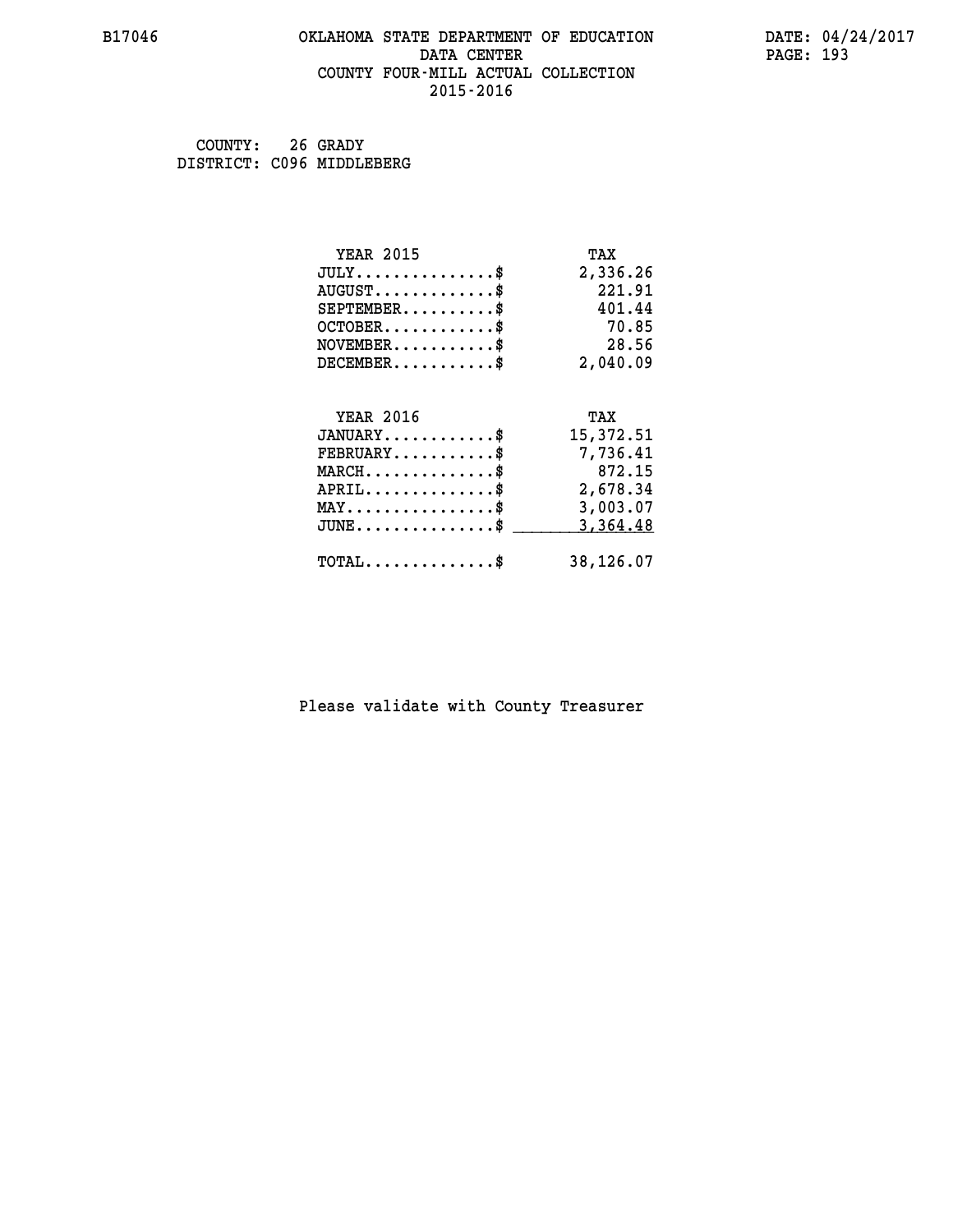#### **B17046 OKLAHOMA STATE DEPARTMENT OF EDUCATION DATE: 04/24/2017 DATA CENTER** PAGE: 194  **COUNTY FOUR-MILL ACTUAL COLLECTION 2015-2016**

 **COUNTY: 26 GRADY DISTRICT: C131 PIONEER**

| <b>YEAR 2015</b>                                 | TAX       |
|--------------------------------------------------|-----------|
| $JULY$ \$                                        | 4,410.81  |
| $AUGUST$ \$                                      | 432.34    |
| $SEPTEMBER$ \$                                   | 791.02    |
| $OCTOBER$ \$                                     | 139.62    |
| $\texttt{NOVEMBER} \dots \dots \dots \$          | 56.28     |
| $DECEMBER$ \$                                    | 4,019.87  |
|                                                  |           |
| <b>YEAR 2016</b>                                 | TAX       |
| $JANUARY$ \$                                     | 30,290.48 |
| $FEBRUARY$                                       | 15,244.08 |
| $\texttt{MARCH}\ldots\ldots\ldots\ldots\text{*}$ | 1,718.51  |
| $APRIL \ldots \ldots \ldots \ldots \$            | 5,277.48  |
| $\texttt{MAX} \dots \dots \dots \dots \dots \$   | 5,917.32  |
| $JUNE$ \$                                        | 6,629.48  |
| $\texttt{TOTAL} \dots \dots \dots \dots \$       | 74,927.29 |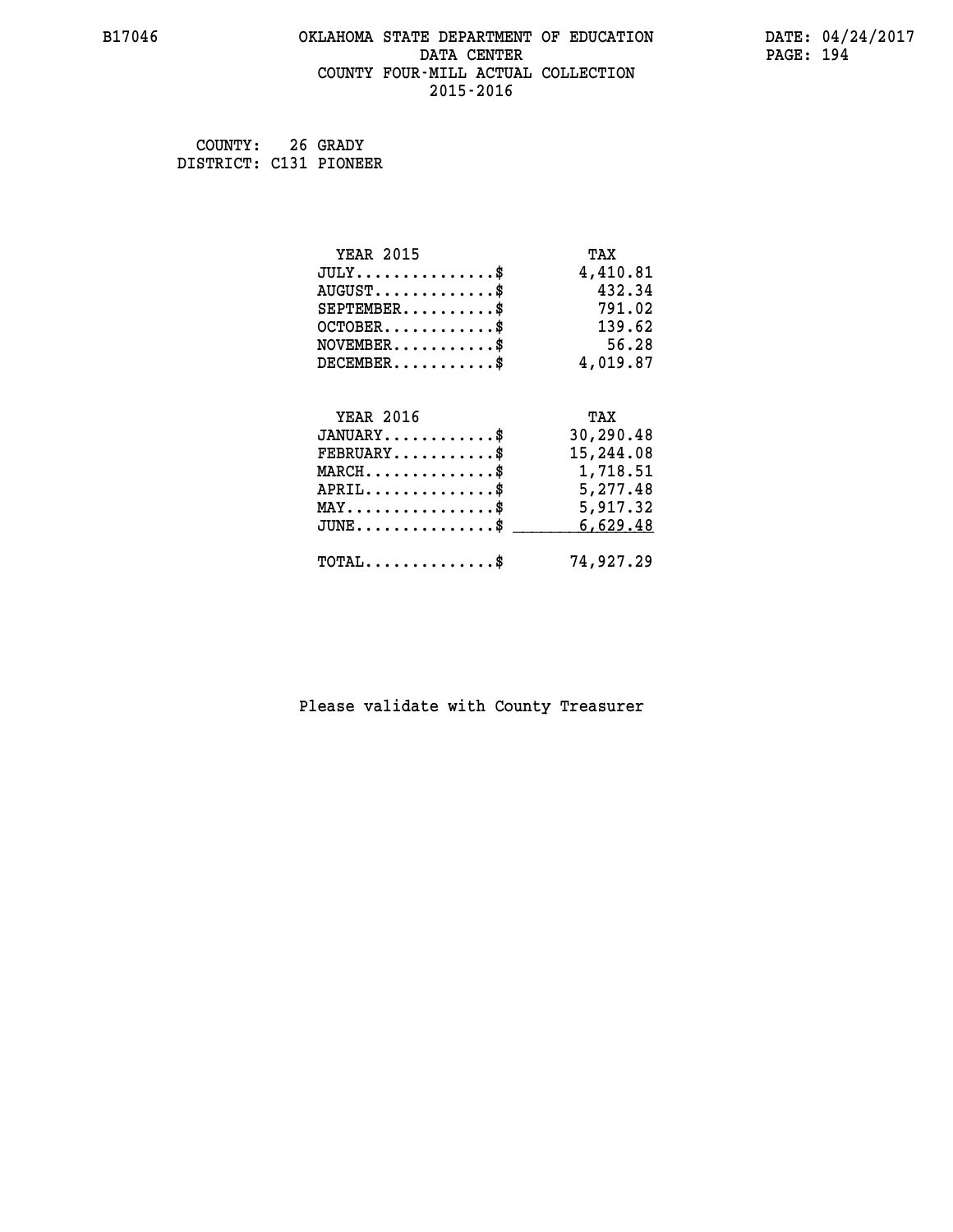#### **B17046 OKLAHOMA STATE DEPARTMENT OF EDUCATION DATE: 04/24/2017 DATA CENTER** PAGE: 195  **COUNTY FOUR-MILL ACTUAL COLLECTION 2015-2016**

 **COUNTY: 26 GRADY DISTRICT: I001 CHICKASHA**

| <b>YEAR 2015</b>                                | TAX        |
|-------------------------------------------------|------------|
| $JULY$ \$                                       | 26,789.48  |
| $AUGUST$ \$                                     | 2,642.01   |
| $SEPTEMBER$ \$                                  | 4,844.01   |
| $OCTOBER$ \$                                    | 854.98     |
| $\texttt{NOVEMBER} \dots \dots \dots \$         | 344.65     |
| $DECEMBER$ \$                                   | 24,616.83  |
|                                                 |            |
| <b>YEAR 2016</b>                                | TAX        |
| $JANUARY$ \$                                    | 185,492.53 |
| $FEBRUARY$                                      | 93,351.46  |
| $MARCH$ \$                                      | 10,523.80  |
| $APRIL \ldots \ldots \ldots \ldots$ \$          | 32,318.22  |
| $\texttt{MAX} \dots \dots \dots \dots \dots \$$ | 36,236.44  |
| $JUNE$ \$                                       | 40,597.56  |
| $\texttt{TOTAL} \dots \dots \dots \dots \$      | 458,611.97 |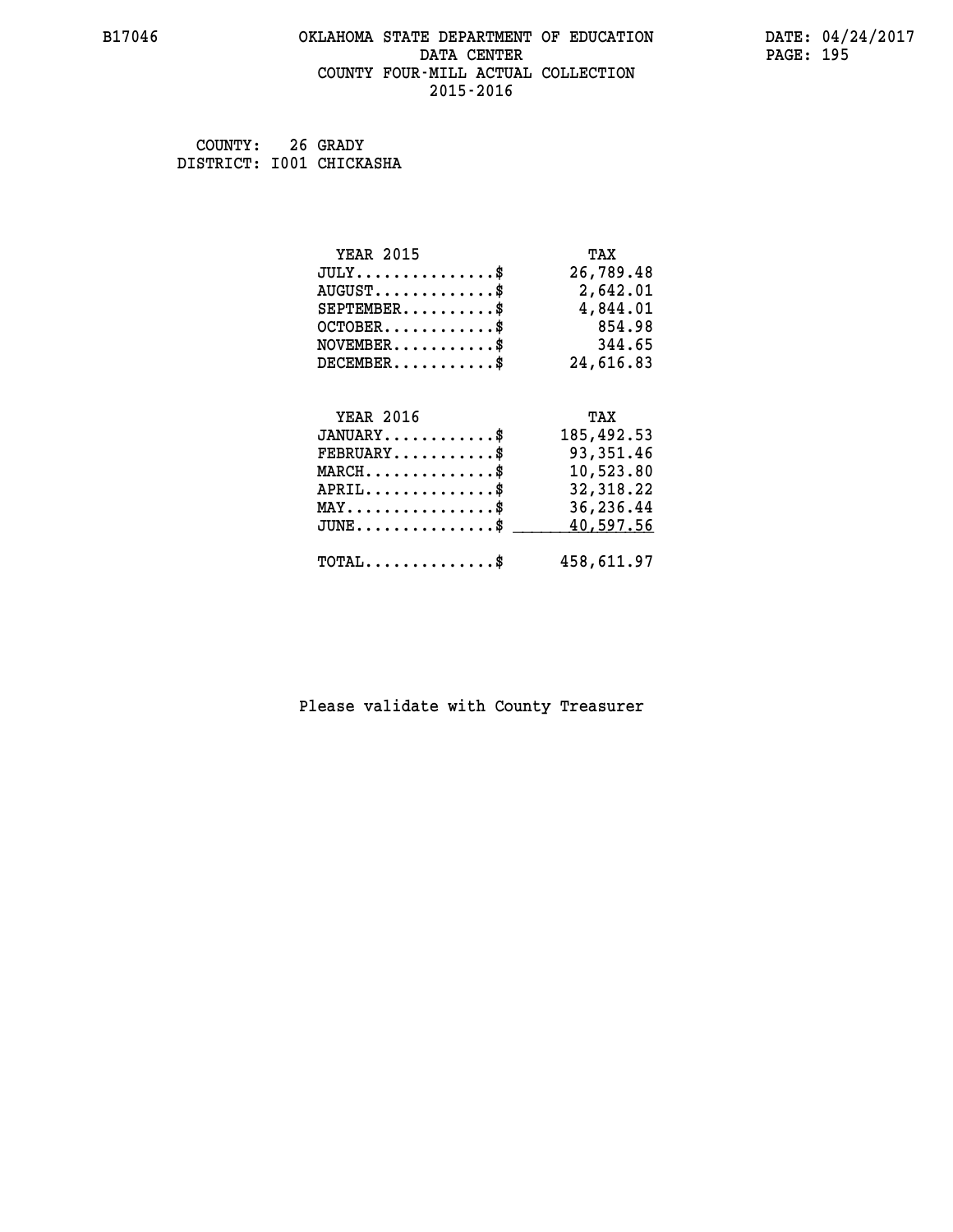#### **B17046 OKLAHOMA STATE DEPARTMENT OF EDUCATION DATE: 04/24/2017 DATA CENTER** PAGE: 196  **COUNTY FOUR-MILL ACTUAL COLLECTION 2015-2016**

 **COUNTY: 26 GRADY DISTRICT: I002 MINCO**

| <b>YEAR 2015</b>                                | TAX        |
|-------------------------------------------------|------------|
| $JULY$ \$                                       | 2,244.41   |
| $AUGUST$ \$                                     | 641.05     |
| $SEPTEMBER$ \$                                  | 1,168.59   |
| $OCTOBER$ \$                                    | 206.25     |
| $NOVEMBER$ \$                                   | 83.15      |
| $DECEMBER$ \$                                   | 5,938.67   |
|                                                 |            |
| <b>YEAR 2016</b>                                | TAX        |
| $JANUARY$ \$                                    | 44,749.01  |
| $FEBRUARY$ \$                                   | 22,520.51  |
| $MARCH$ \$                                      | 2,538.81   |
| $APRIL$ \$                                      | 7,796.58   |
| $\texttt{MAX} \dots \dots \dots \dots \dots$ \$ | 8,741.83   |
| $JUNE$ \$                                       | 9,793.93   |
| $TOTAL$ \$                                      | 106,422.79 |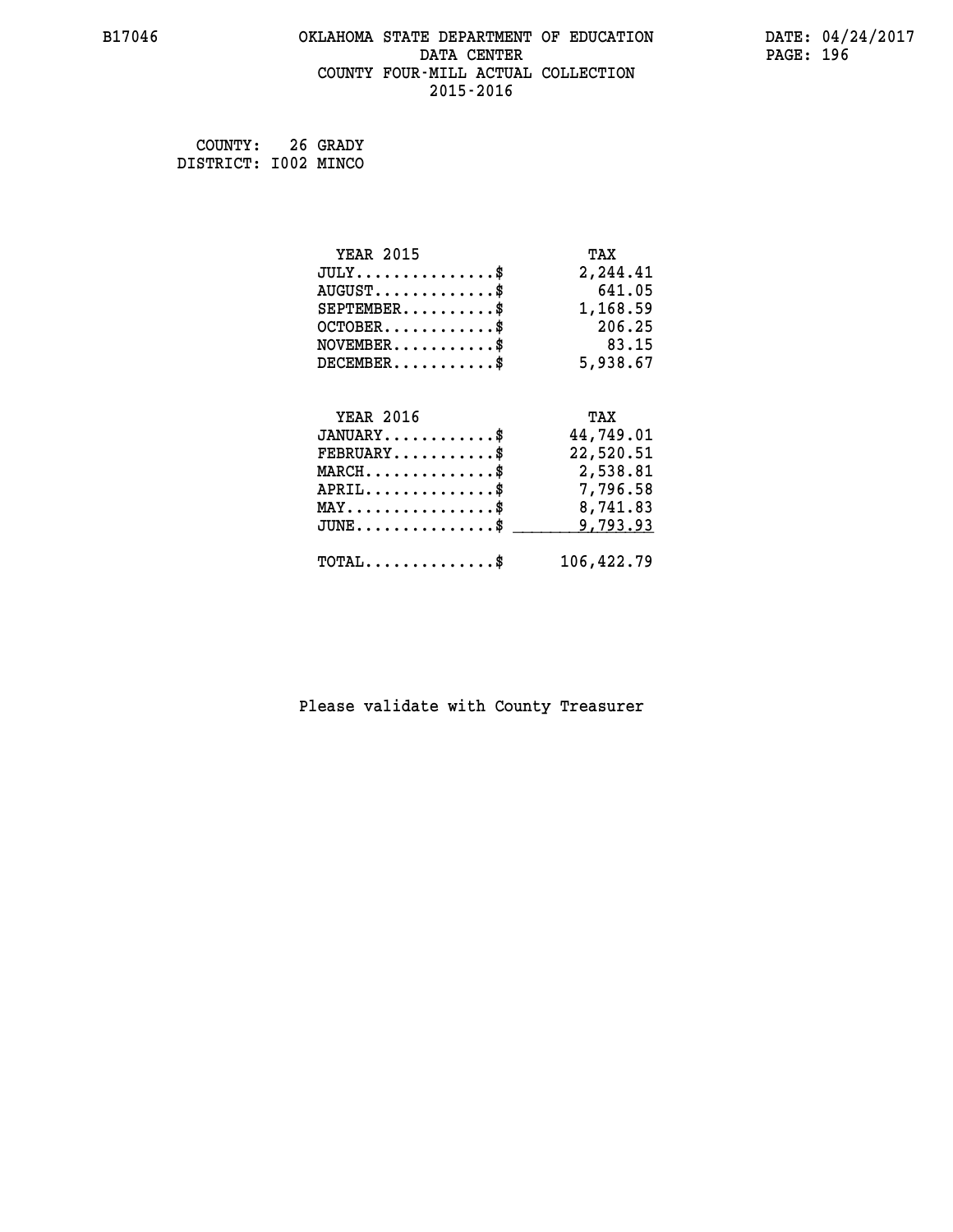#### **B17046 OKLAHOMA STATE DEPARTMENT OF EDUCATION DATE: 04/24/2017 DATA CENTER** PAGE: 197  **COUNTY FOUR-MILL ACTUAL COLLECTION 2015-2016**

 **COUNTY: 26 GRADY DISTRICT: I051 NINNEKAH**

| <b>YEAR 2015</b>                               | TAX        |
|------------------------------------------------|------------|
| $JULY$ \$                                      | 5,891.09   |
| $AUGUST$ \$                                    | 591.08     |
| $SEPTEMBER$ \$                                 | 1,090.17   |
| $OCTOBER$ \$                                   | 192.42     |
| $NOVEMBER$ \$                                  | 77.57      |
| $DECEMBER$ \$                                  | 5,540.11   |
|                                                |            |
| <b>YEAR 2016</b>                               | TAX        |
| $JANUARY$ \$                                   | 41,745.85  |
| $FEBRUARY$ \$                                  | 21,009.13  |
| $MARCH$ \$                                     | 2,368.42   |
| $APRIL$ \$                                     | 7,273.35   |
| $\texttt{MAX} \dots \dots \dots \dots \dots \$ | 8,155.17   |
| $JUNE$ \$                                      | 9,136.64   |
| $\texttt{TOTAL} \dots \dots \dots \dots$       | 103,071.00 |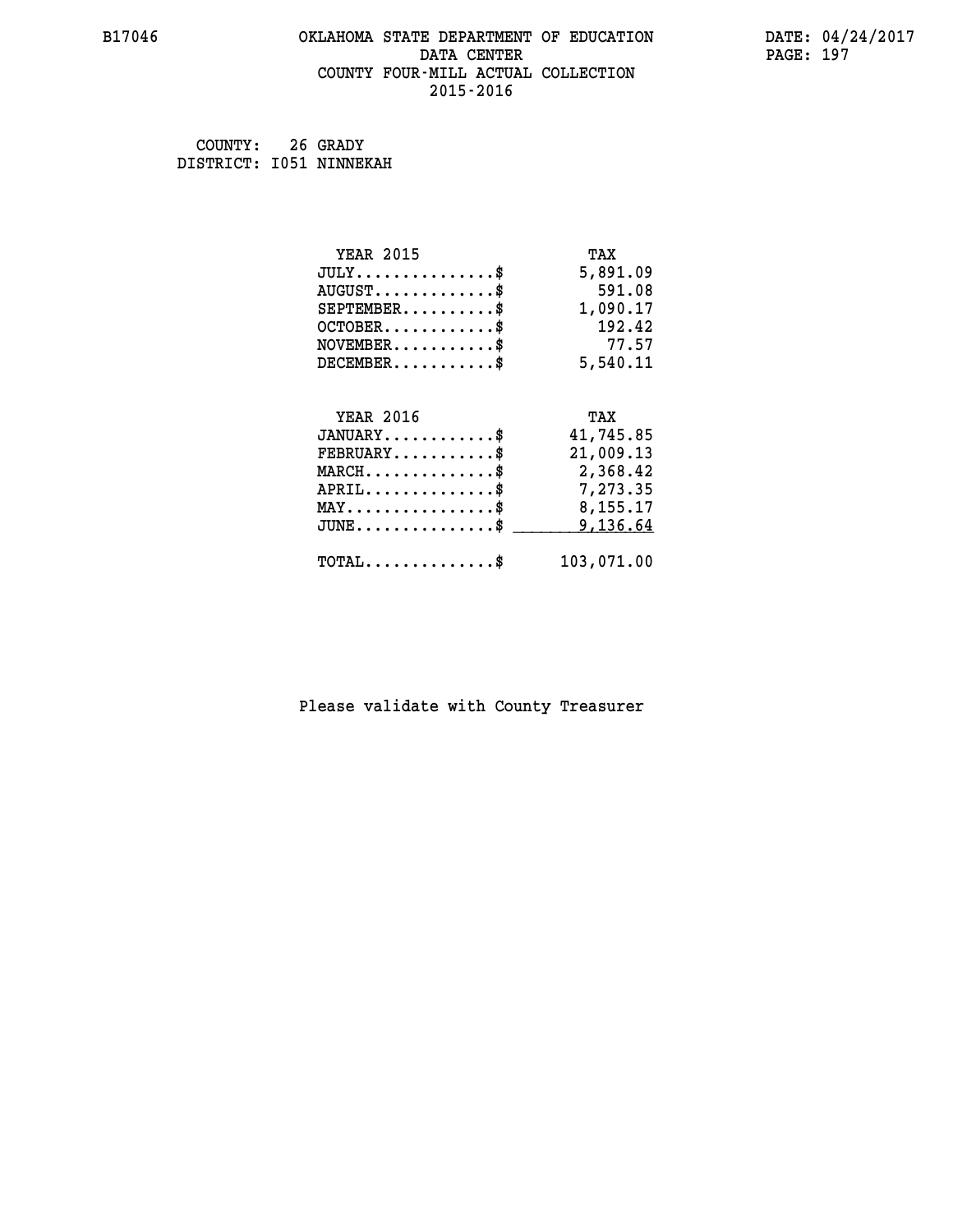#### **B17046 OKLAHOMA STATE DEPARTMENT OF EDUCATION DATE: 04/24/2017 DATA CENTER** PAGE: 198  **COUNTY FOUR-MILL ACTUAL COLLECTION 2015-2016**

 **COUNTY: 26 GRADY DISTRICT: I056 ALEX**

| <b>YEAR 2015</b>                               | TAX        |
|------------------------------------------------|------------|
| $JULY$ \$                                      | 3,520.29   |
| $AUGUST$ \$                                    | 337.96     |
| $SEPTEMBER$ \$                                 | 613.80     |
| $OCTOBER$ \$                                   | 108.32     |
| $\texttt{NOVEMBER} \dots \dots \dots \$        | 43.68      |
| $DECEMBER$ \$                                  | 3,119.28   |
|                                                |            |
| <b>YEAR 2016</b>                               | TAX        |
| $JANUARY$ \$                                   | 23,504.46  |
| $FEBRUARY$                                     | 11,828.92  |
| $MARCH$ \$                                     | 1,333.50   |
| $APRIL \ldots \ldots \ldots \ldots \$          | 4,095.18   |
| $\texttt{MAX} \dots \dots \dots \dots \dots \$ | 4,591.65   |
| $JUNE$ \$                                      | 5, 144. 27 |
| $\texttt{TOTAL} \dots \dots \dots \dots \$     | 58,241.31  |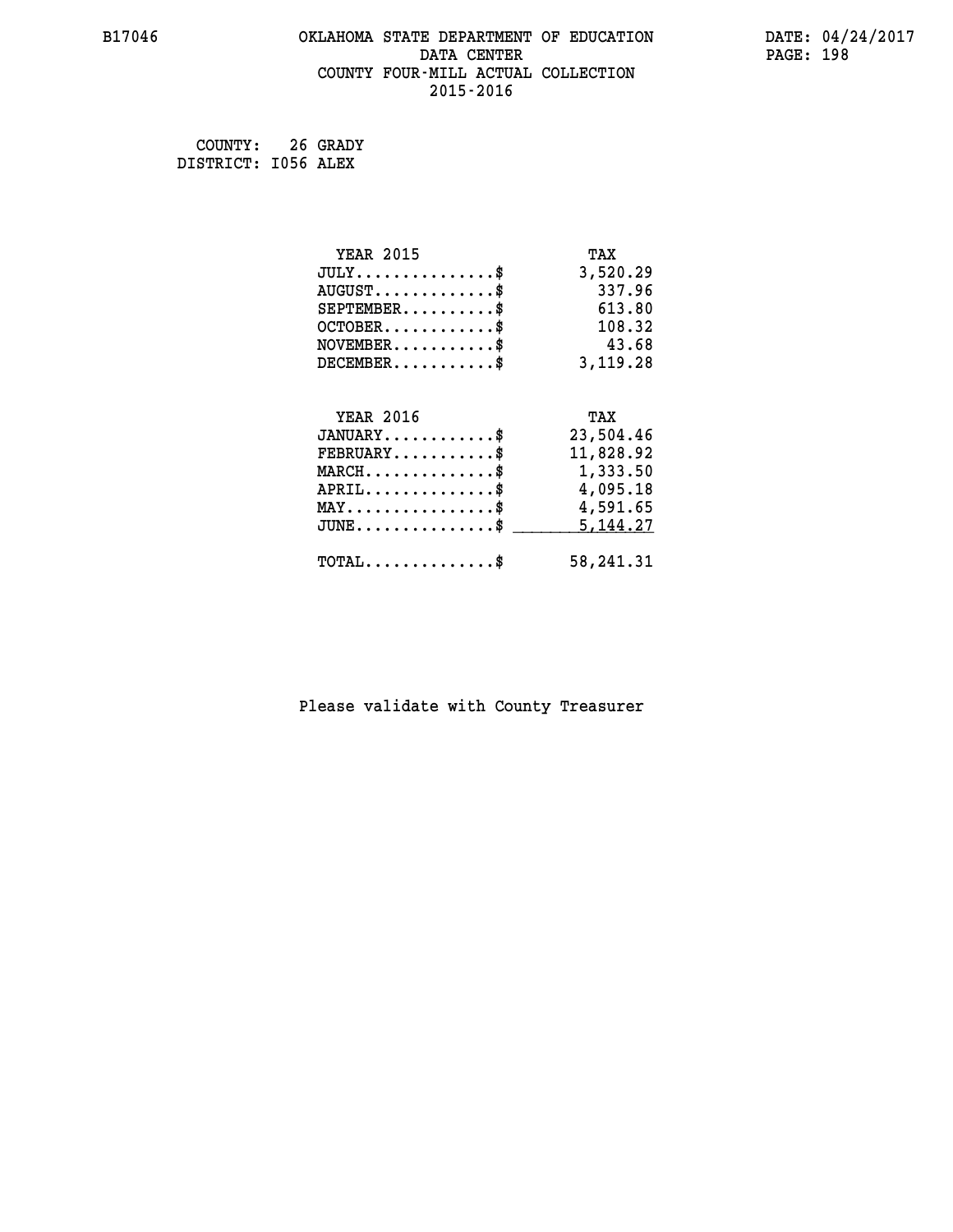#### **B17046 OKLAHOMA STATE DEPARTMENT OF EDUCATION DATE: 04/24/2017 DATA CENTER** PAGE: 199  **COUNTY FOUR-MILL ACTUAL COLLECTION 2015-2016**

 **COUNTY: 26 GRADY DISTRICT: I068 RUSH SPRINGS**

| <b>YEAR 2015</b>                                 | TAX        |
|--------------------------------------------------|------------|
| $JULY$ \$                                        | 6,591.83   |
| $AUGUST$ \$                                      | 623.95     |
| $SEPTEMBER$ \$                                   | 1,127.33   |
| $OCTOBER$ \$                                     | 198.98     |
| $\texttt{NOVEMBER} \dots \dots \dots \$          | 80.22      |
| $DECEMBER$ \$                                    | 5,729.03   |
|                                                  |            |
| <b>YEAR 2016</b>                                 | TAX        |
| $JANUARY$ \$                                     | 43,169.38  |
| $FEBRUARY$                                       | 21,725.54  |
| $\texttt{MARCH}\ldots\ldots\ldots\ldots\text{*}$ | 2,449.19   |
| $APRIL \ldots \ldots \ldots \ldots \$            | 7,521.36   |
| $\texttt{MAX} \dots \dots \dots \dots \dots \$   | 8,433.25   |
| $JUNE$ \$                                        | 9,448.20   |
| $\texttt{TOTAL} \dots \dots \dots \dots$ \$      | 107,098.26 |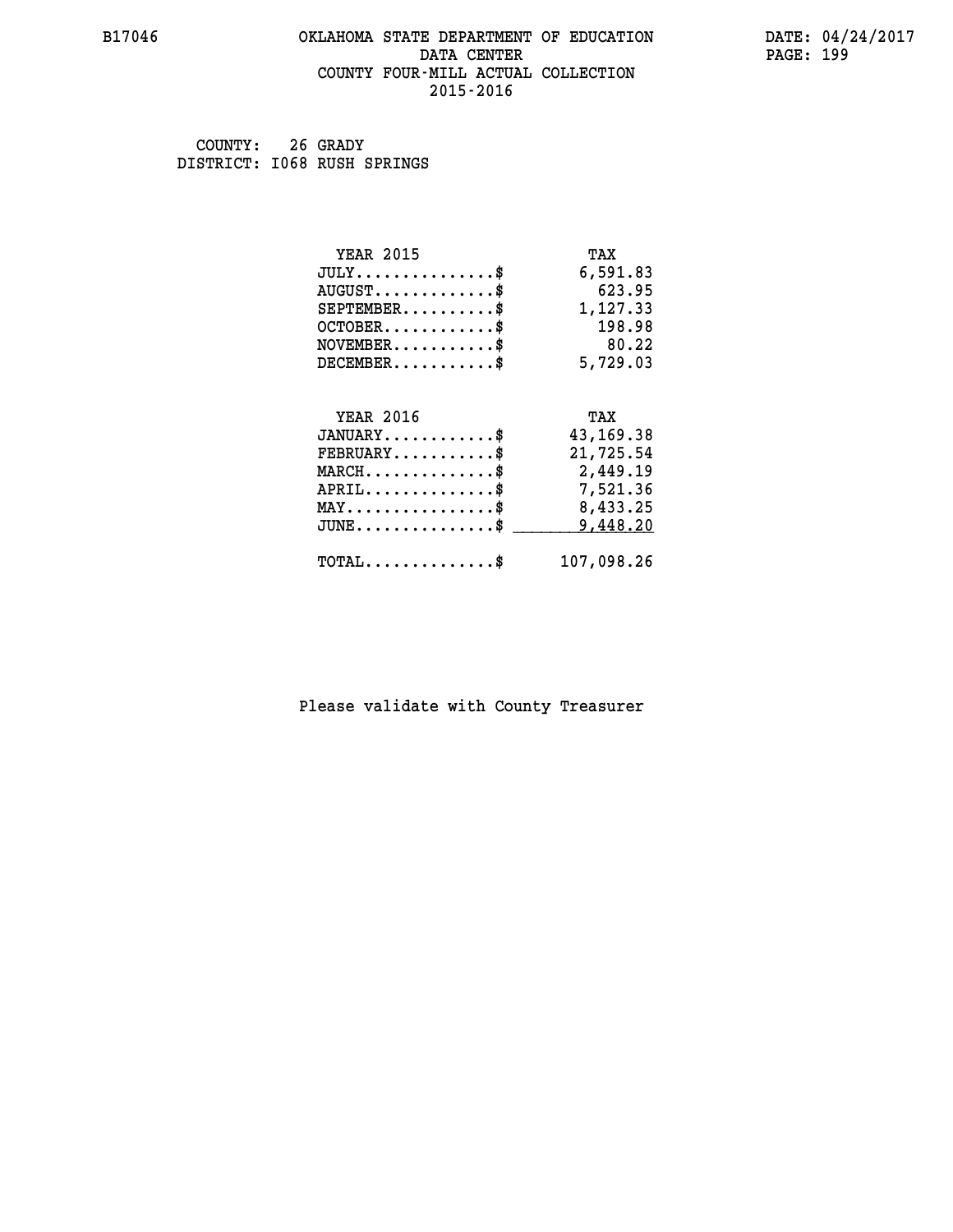#### **B17046 OKLAHOMA STATE DEPARTMENT OF EDUCATION DATE: 04/24/2017 DATA CENTER** PAGE: 200  **COUNTY FOUR-MILL ACTUAL COLLECTION 2015-2016**

 **COUNTY: 26 GRADY DISTRICT: I095 BRIDGE CREEK**

| <b>YEAR 2015</b>                                | TAX        |
|-------------------------------------------------|------------|
| $JULY$ \$                                       | 16, 113.59 |
| $AUGUST$ \$                                     | 1,615.49   |
| $SEPTEMBER$ \$                                  | 2,978.74   |
| $OCTOBER$ \$                                    | 525.76     |
| $NOVEMBER.$ \$                                  | 211.94     |
| $DECEMBER$ \$                                   | 15, 137.68 |
|                                                 |            |
| <b>YEAR 2016</b>                                | TAX        |
| $JANUARY$ \$                                    | 114,065.26 |
| $FEBRUARY$ \$                                   | 57,404.79  |
| $MARCH$ \$                                      | 6,471.42   |
| $APRIL$ \$                                      | 19,873.50  |
| $\texttt{MAX} \dots \dots \dots \dots \dots$ \$ | 22,282.94  |
| $JUNE$ \$                                       | 24,964.73  |
| $\texttt{TOTAL} \dots \dots \dots \dots \$      | 281,645.84 |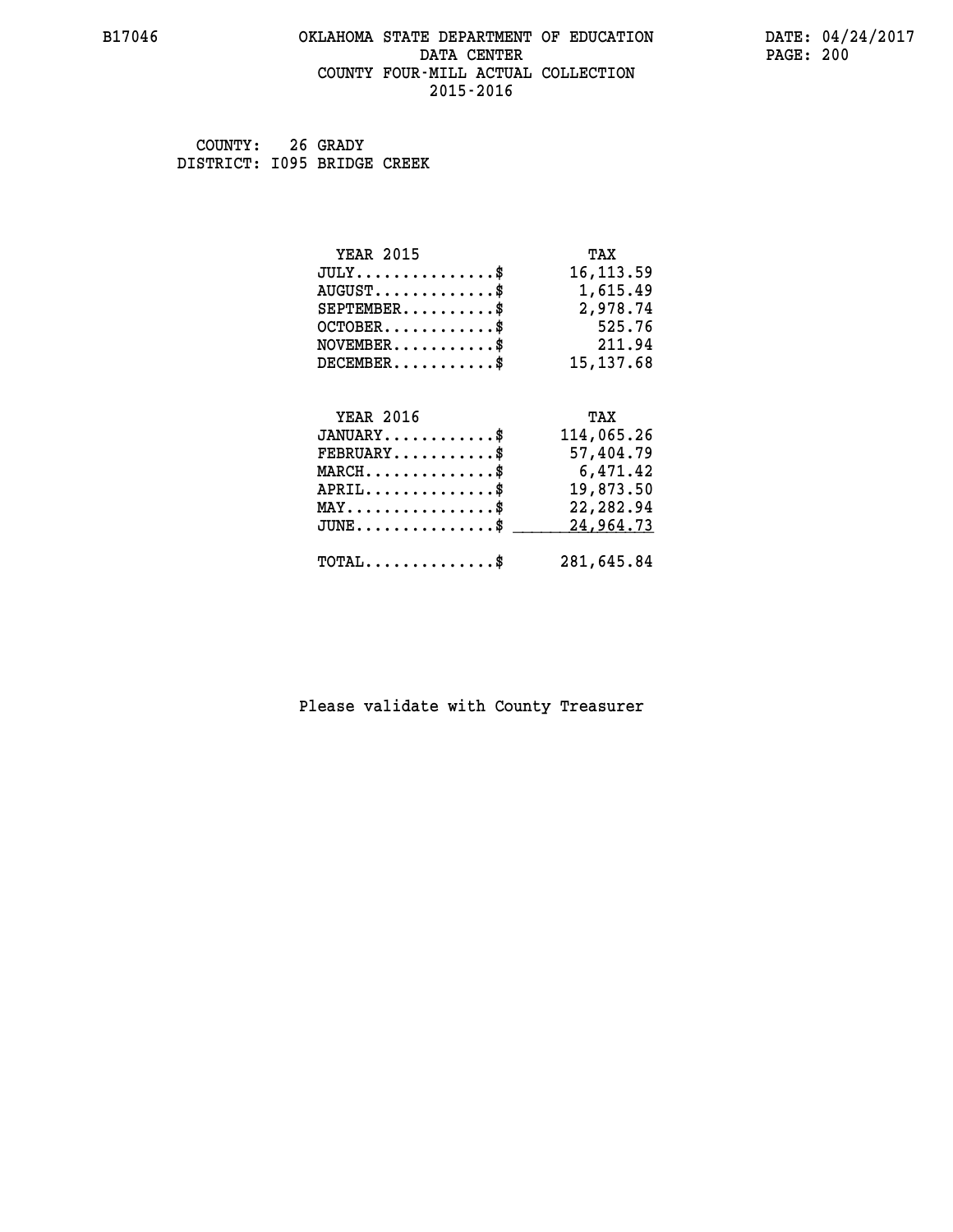#### **B17046 OKLAHOMA STATE DEPARTMENT OF EDUCATION DATE: 04/24/2017 DATA CENTER** PAGE: 201  **COUNTY FOUR-MILL ACTUAL COLLECTION 2015-2016**

 **COUNTY: 26 GRADY DISTRICT: I097 TUTTLE**

| <b>YEAR 2015</b>                               | TAX        |
|------------------------------------------------|------------|
| $JULY$ \$                                      | 19,943.61  |
| $AUGUST$ \$                                    | 1,995.29   |
| $SEPTEMBER$ \$                                 | 3,676.41   |
| $OCTOBER$ \$                                   | 648.89     |
| $\texttt{NOVEMBER} \dots \dots \dots \$        | 261.58     |
| $DECEMBER$ \$                                  | 18,683.20  |
|                                                |            |
| <b>YEAR 2016</b>                               | TAX        |
| $JANUARY$ \$                                   | 140,781.52 |
| $FEBRUARY$                                     | 70,850.09  |
| $MARCH$ \$                                     | 7,987.16   |
| $APRIL$ \$                                     | 24,528.25  |
| $\texttt{MAX} \dots \dots \dots \dots \dots \$ | 27,502.02  |
| $JUNE$ \$                                      | 30,811.94  |
| $\texttt{TOTAL} \dots \dots \dots \dots \$     | 347,669.96 |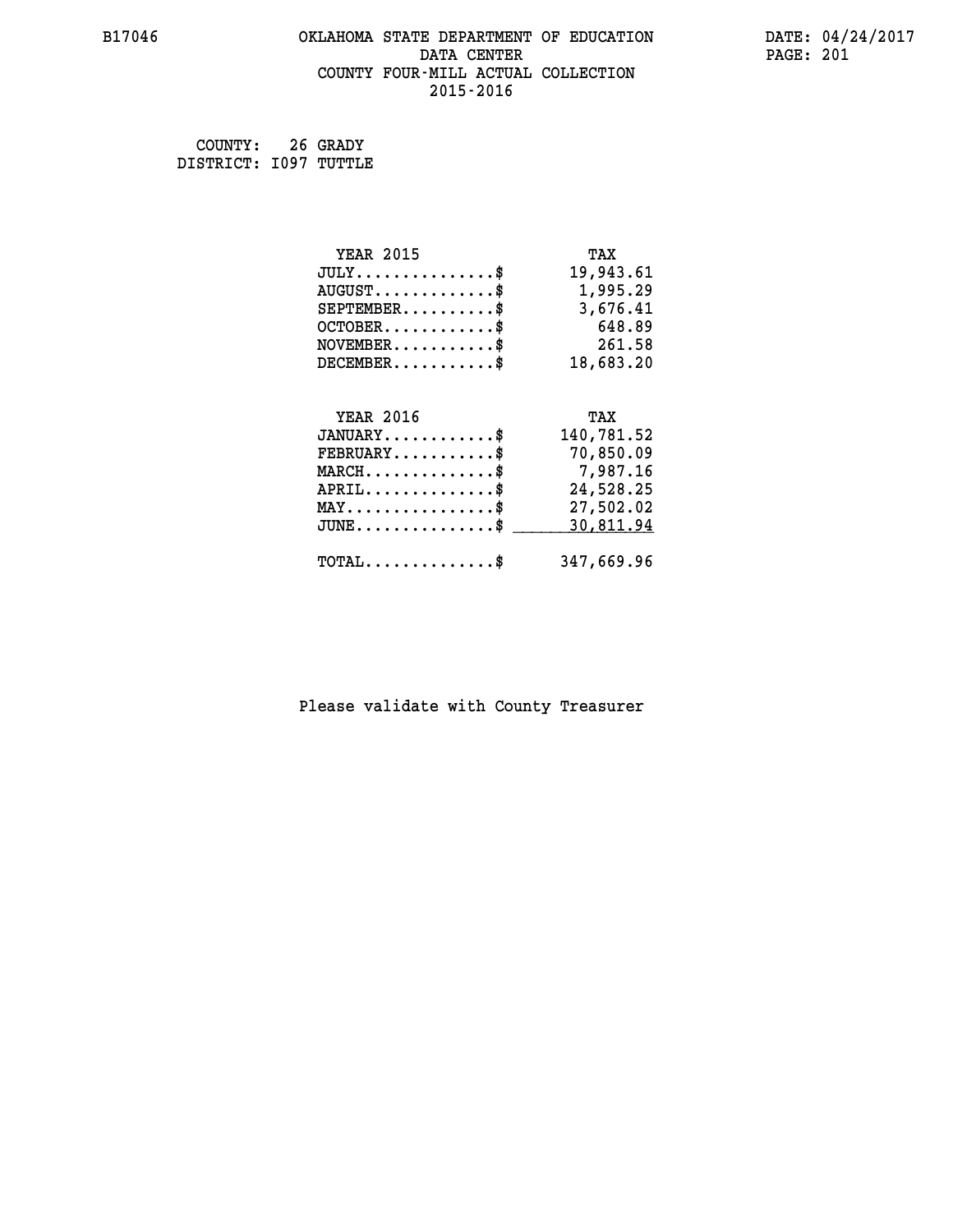#### **B17046 OKLAHOMA STATE DEPARTMENT OF EDUCATION DATE: 04/24/2017 DATA CENTER** PAGE: 202  **COUNTY FOUR-MILL ACTUAL COLLECTION 2015-2016**

 **COUNTY: 26 GRADY DISTRICT: I099 VERDEN**

| <b>YEAR 2015</b>                                 | TAX         |
|--------------------------------------------------|-------------|
| $JULY$ \$                                        | 2,824.26    |
| $AUGUST$ \$                                      | 284.85      |
| $SEPTEMBER$ \$                                   | 526.30      |
| $OCTOBER$ \$                                     | 92.90       |
| $\texttt{NOVEMBER} \dots \dots \dots \$          | 37.44       |
| $DECEMBER$ \$                                    | 2,674.59    |
|                                                  |             |
| <b>YEAR 2016</b>                                 | TAX         |
| $JANUARY$ \$                                     | 20, 153. 48 |
| $FEBRUARY$                                       | 10,142.49   |
| MARCH\$ 1,143.40                                 |             |
| $APRIL \ldots \ldots \ldots \ldots \$            | 3,511.31    |
| $\texttt{MAX} \dots \dots \dots \dots \dots \$   | 3,937.03    |
| $\texttt{JUNE} \dots \dots \dots \dots \dots \$$ | 4,410.86    |
| $\texttt{TOTAL} \dots \dots \dots \dots \$       | 49,738.91   |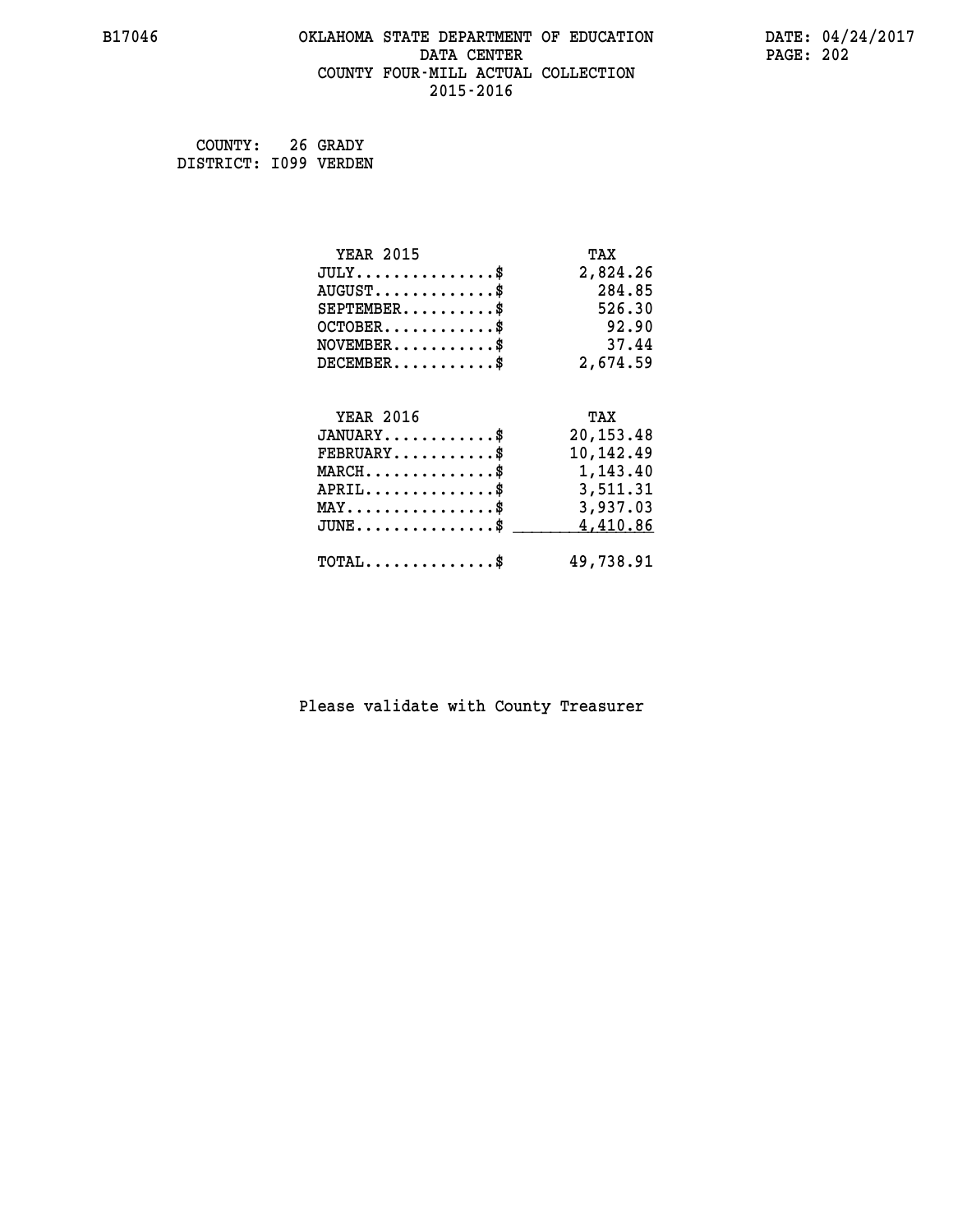#### **B17046 OKLAHOMA STATE DEPARTMENT OF EDUCATION DATE: 04/24/2017 DATA CENTER** PAGE: 203  **COUNTY FOUR-MILL ACTUAL COLLECTION 2015-2016**

 **COUNTY: 26 GRADY DISTRICT: I128 AMBER-POCASSET**

| <b>YEAR 2015</b>                               | TAX       |
|------------------------------------------------|-----------|
| $JULY$ \$                                      | 5,512.89  |
| $AUGUST$ \$                                    | 533.74    |
| $SEPTEMENT.$ \$                                | 972.25    |
| $OCTOBER$ \$                                   | 171.61    |
| $NOVEMBER$ \$                                  | 69.18     |
| $DECEMBER$ \$                                  | 4,940.85  |
| <b>YEAR 2016</b>                               | TAX       |
| $JANUARY$ \$                                   | 37,230.17 |
| $FEBRUARY$                                     | 18,736.55 |
| $MARCH$ \$                                     | 2,112.23  |
| $APRIL$ \$                                     | 6,486.59  |
| $\texttt{MAX} \dots \dots \dots \dots \dots \$ | 7,273.01  |
| $JUNE$                                         | 8,148.32  |
| $\texttt{TOTAL} \dots \dots \dots \dots \$     | 92,187.39 |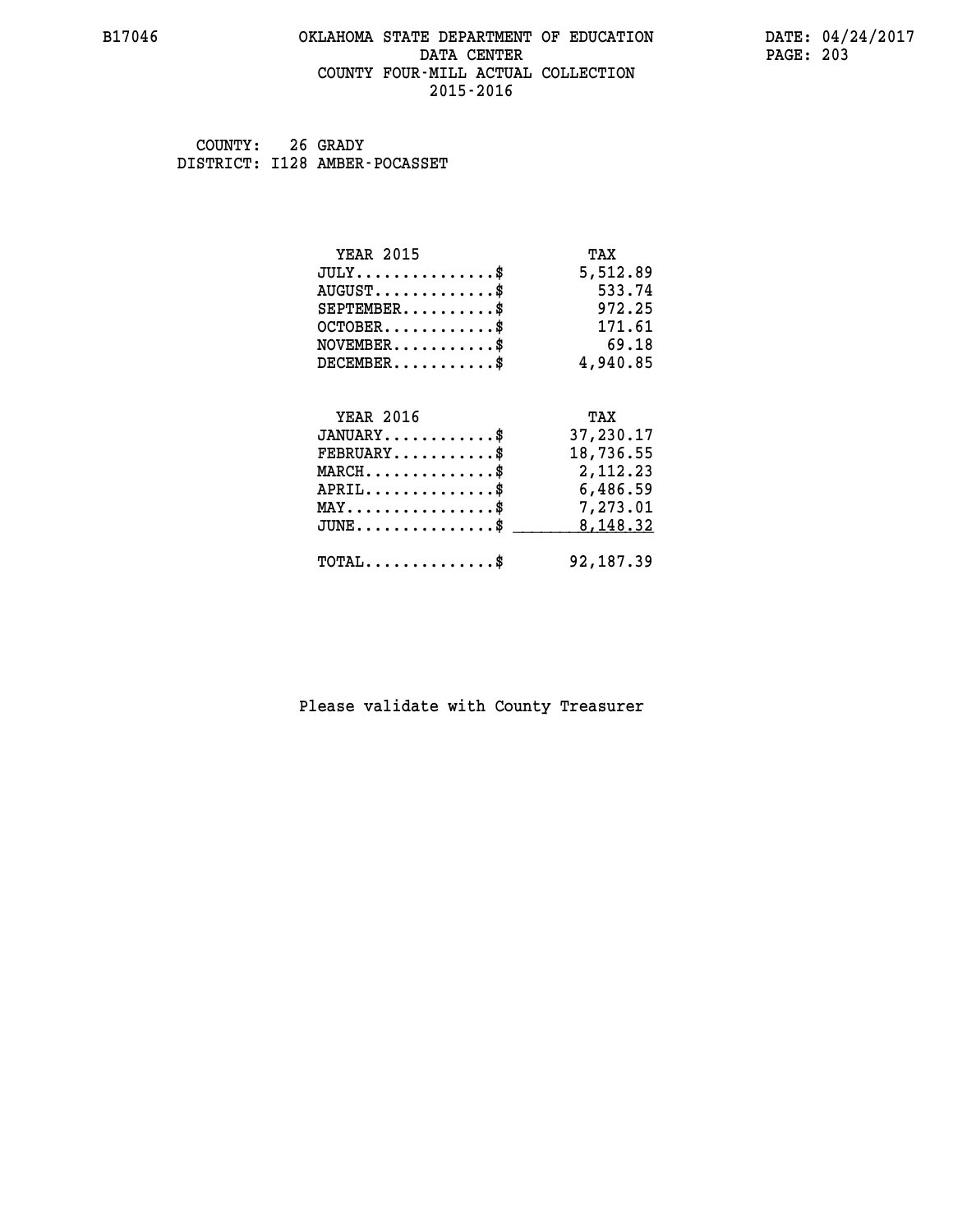#### **B17046 OKLAHOMA STATE DEPARTMENT OF EDUCATION DATE: 04/24/2017 DATA CENTER** PAGE: 204  **COUNTY FOUR-MILL ACTUAL COLLECTION 2015-2016**

 **COUNTY: 26 GRADY**

 **\*\*\*\*\*\* TOTALS \*\*\*\*\*\***

| <b>YEAR 2015</b>                     | TAX       |
|--------------------------------------|-----------|
| $JULY \ldots \ldots \ldots \ldots \$ | 98,683.83 |
| $AUGUST \ldots \ldots \ldots$ \$     | 10,209.87 |
| $SEPTEMBER$ $\$                      | 18,749.58 |
| $OCTOBER$ \$                         | 3,309.33  |
| $NOVEMBER.$ $\frac{\$}{}$            | 1,334.06  |
| $DECEMENTER$ \$                      | 95,283.62 |

## **YEAR 2016**

| <b>YEAR 2016</b>                                        | TAX         |
|---------------------------------------------------------|-------------|
| $JANUARY$ \$                                            | 717,980.41  |
| $FEBRUARY$ \$                                           | 361, 332.75 |
| $MARCH$                                                 | 40,734.16   |
| $APRIL$                                                 | 125,093.16  |
| $MAX \dots \dots \dots \dots \dots$                     | 140,259.30  |
| JUNE\$ 157,139.72                                       |             |
|                                                         |             |
| $\texttt{TOTAL} \dots \dots \dots \dots \$ 1,770,109.79 |             |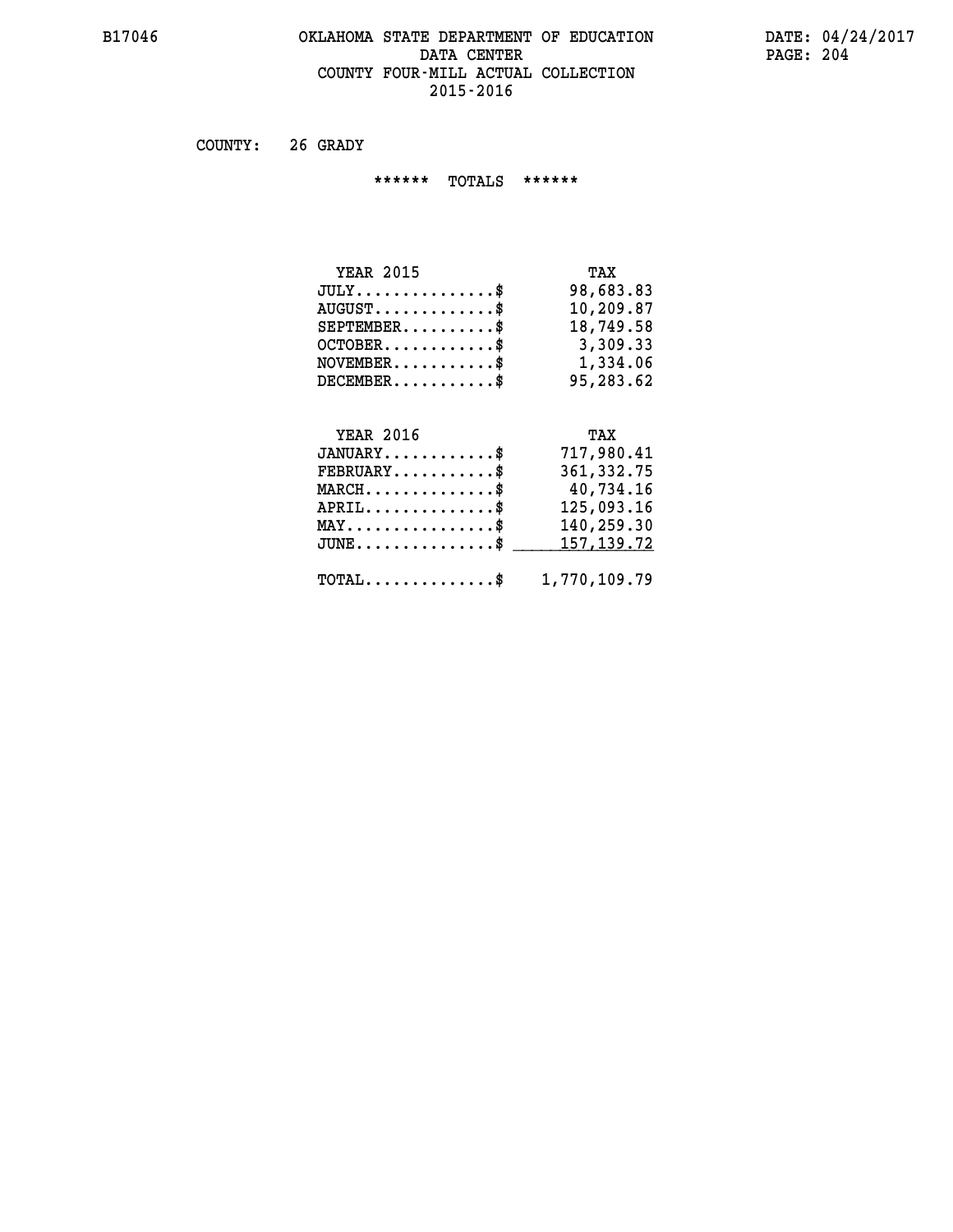### **B17046 OKLAHOMA STATE DEPARTMENT OF EDUCATION DATE: 04/24/2017 DATA CENTER PAGE: 205 COUNTY FOUR-MILL ACTUAL COLLECTION 2015-2016**

 **COUNTY: 27 GRANT DISTRICT: I054 MEDFORD**

| <b>YEAR 2015</b>                                  | TAX          |
|---------------------------------------------------|--------------|
| $JULY$ \$                                         | 13,328.55    |
| $AUGUST$ \$                                       | 29,530.15    |
| $SEPTEMBER$ \$                                    | 1,556.29     |
| $OCTOBER$ \$                                      | 2,525.85     |
| $NOVEMBER.$ \$                                    | 1,692.02     |
| $DECEMBER$ \$                                     | 6,806.00     |
|                                                   |              |
| <b>YEAR 2016</b>                                  | TAX          |
| $JANUARY$ \$                                      | 93,968.04    |
| $\texttt{FEBRUARY} \dots \dots \dots \$           | 52,770.68    |
| $\texttt{MARCH}\ldots\ldots\ldots\ldots\clubsuit$ | 4,638.81     |
| $APRIL \ldots \ldots \ldots \ldots \$             | 56,955.66    |
| $\texttt{MAX} \dots \dots \dots \dots \dots \$$   | 10,091.30    |
| $\texttt{JUNE} \dots \dots \dots \dots \dots \$$  | 1,381.91     |
| $\texttt{TOTAL} \dots \dots \dots \dots \$        | 275, 245. 26 |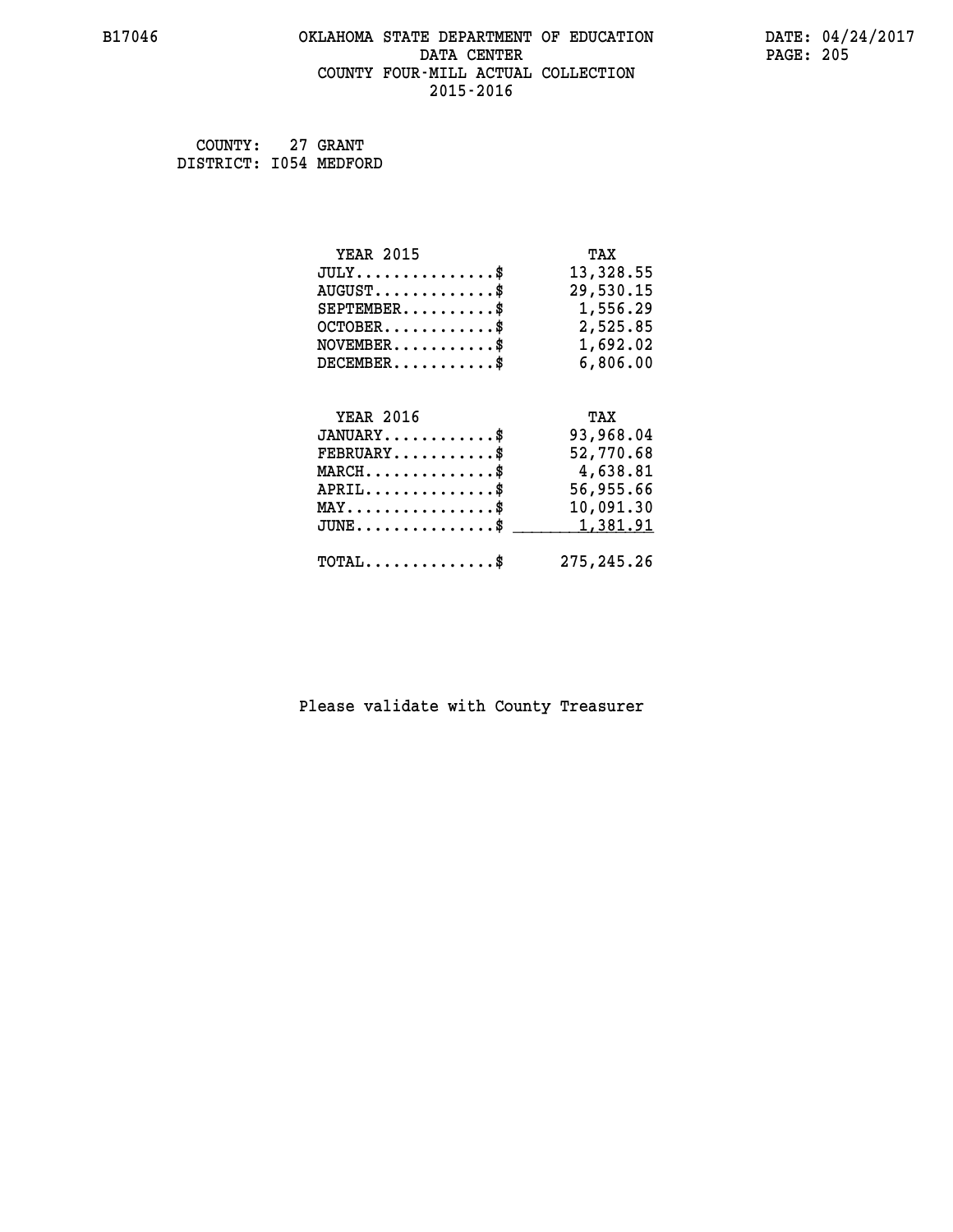#### **B17046 OKLAHOMA STATE DEPARTMENT OF EDUCATION DATE: 04/24/2017 DATA CENTER** PAGE: 206  **COUNTY FOUR-MILL ACTUAL COLLECTION 2015-2016**

 **COUNTY: 27 GRANT DISTRICT: I090 POND CREEK-HUNTER**

| <b>YEAR 2015</b>                                   | TAX          |
|----------------------------------------------------|--------------|
| $JULY$ \$                                          | 5,389.12     |
| $AUGUST$ \$                                        | 33,279.96    |
| $SEPTEMBER$ \$                                     | 1,773.79     |
| $OCTOBER$ \$                                       | 2,877.72     |
| $\texttt{NOVEMBER} \dots \dots \dots \$            | 1,926.68     |
| $DECEMBER$ \$                                      | 8,024.98     |
|                                                    |              |
| <b>YEAR 2016</b>                                   | TAX          |
| $JANUARY$ \$                                       | 117,601.92   |
| $FEBRUARY$ \$                                      | 66,045.14    |
| $\texttt{MARCH}\ldots\ldots\ldots\ldots\text{*}$   | 5,798.82     |
| $APRIL \ldots \ldots \ldots \ldots \$              | 71,279.23    |
| $\texttt{MAX} \dots \dots \dots \dots \dots \$     | 12,625.86    |
| $\texttt{JUNE} \dots \dots \dots \dots \texttt{S}$ | 14,525.96    |
| $\texttt{TOTAL} \dots \dots \dots \dots \$         | 341, 149. 18 |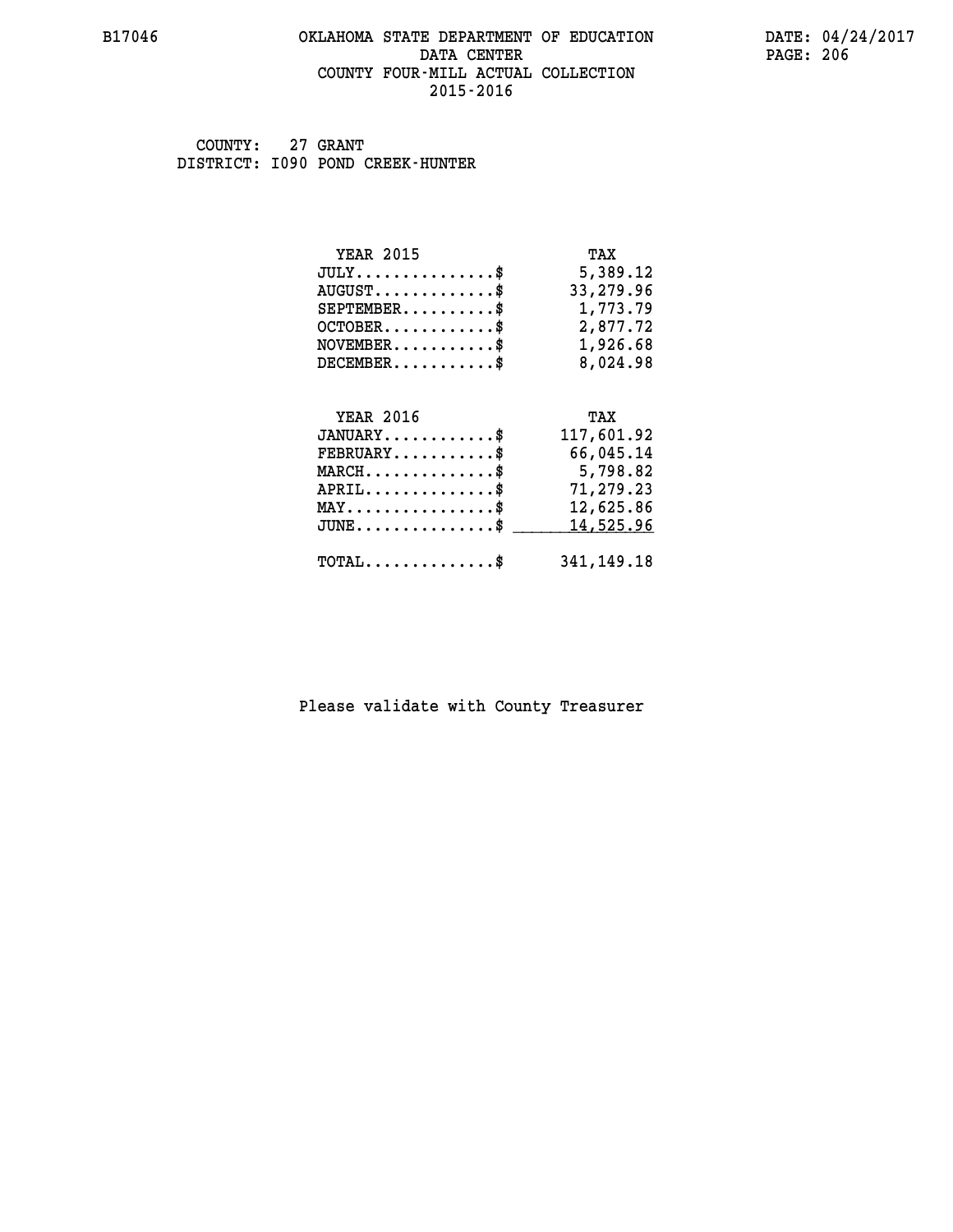#### **B17046 OKLAHOMA STATE DEPARTMENT OF EDUCATION DATE: 04/24/2017 DATA CENTER** PAGE: 207  **COUNTY FOUR-MILL ACTUAL COLLECTION 2015-2016**

 **COUNTY: 27 GRANT DISTRICT: I095 DEER CREEK-LAMONT**

| <b>YEAR 2015</b>                               | TAX        |
|------------------------------------------------|------------|
| $JULY$ \$                                      | 7,880.81   |
| $AUGUST$ \$                                    | 17,458.66  |
| $SEPTEMBER$ \$                                 | 920.10     |
| $OCTOBER$ \$                                   | 1,493.42   |
| $\texttt{NOVEMBER} \dots \dots \dots \$        | 1,000.71   |
| $DECEMBER$ \$                                  | 4,158.04   |
|                                                |            |
| <b>YEAR 2016</b>                               | TAX        |
| $JANUARY$ \$                                   | 60,780.78  |
| $FEBRUARY$                                     | 34, 133.84 |
| $MARCH$ \$                                     | 2,997.68   |
| $APRIL$ \$                                     | 36,841.15  |
| $\texttt{MAX} \dots \dots \dots \dots \dots \$ | 6,525.92   |
| $JUNE$ $\text{\$}$                             | 7,619.18   |
| $\texttt{TOTAL} \dots \dots \dots \dots \$     | 181,810.29 |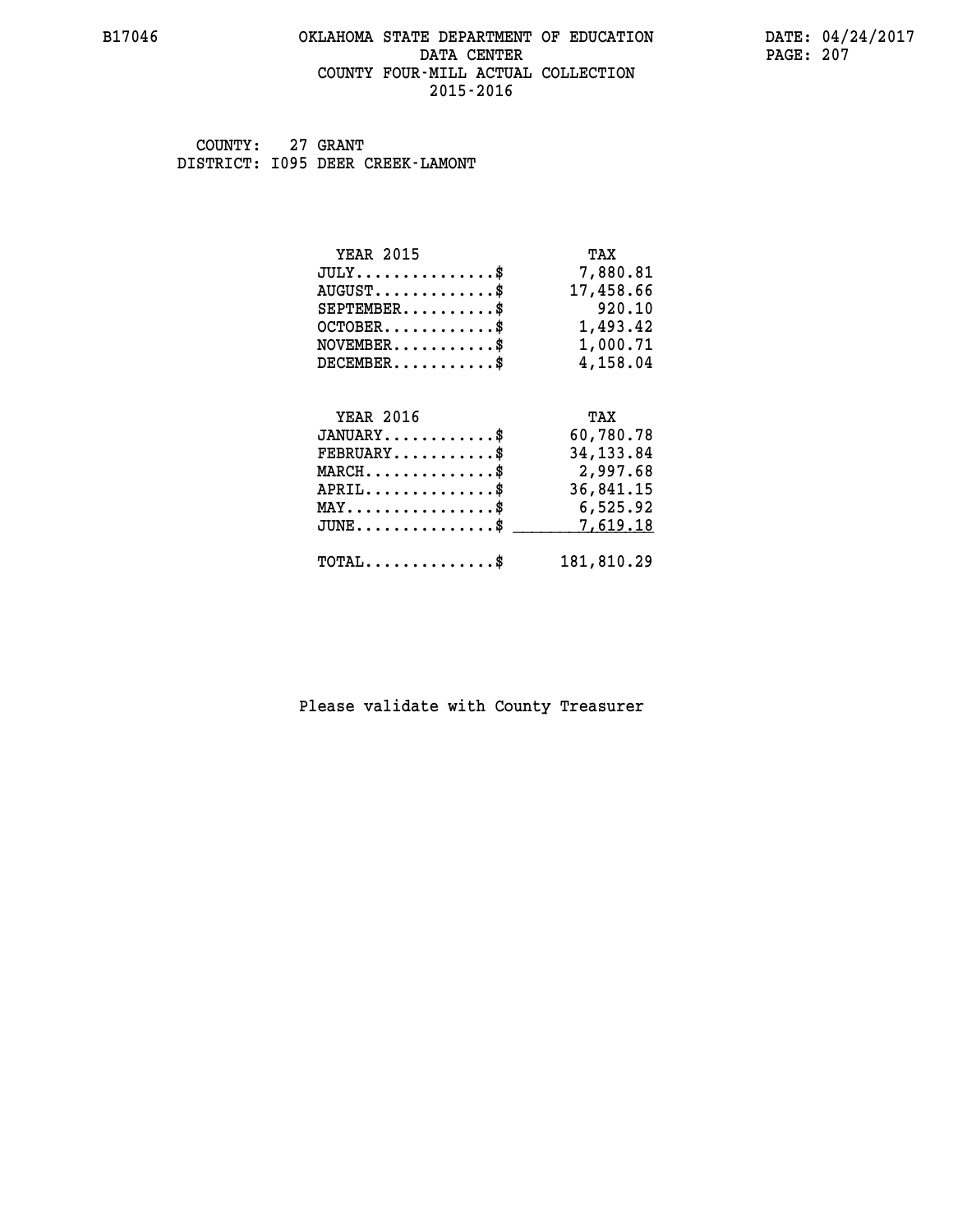#### **B17046 OKLAHOMA STATE DEPARTMENT OF EDUCATION DATE: 04/24/2017 DATA CENTER** PAGE: 208  **COUNTY FOUR-MILL ACTUAL COLLECTION 2015-2016**

 **COUNTY: 27 GRANT**

 **\*\*\*\*\*\* TOTALS \*\*\*\*\*\***

| <b>YEAR 2015</b>                       | TAX       |
|----------------------------------------|-----------|
| $JULY \ldots \ldots \ldots \mathbb{S}$ | 26,598.48 |
| $AUGUST$ \$                            | 80,268.77 |
| $SEPTEMBER$ \$                         | 4,250.18  |
| $OCTOBER$ \$                           | 6,896.99  |
| $NOVEMBER$ $\$                         | 4,619.41  |
| $DECEMBER$ $\$                         | 18,989.02 |

## **YEAR 2016**

| <b>YEAR 2016</b>                           | TAX        |
|--------------------------------------------|------------|
| $JANUARY$ \$                               | 272,350.74 |
| $FEBRUARY$ \$                              | 152,949.66 |
| $MARCH$ \$                                 | 13,435.31  |
| $APRIL$ \$                                 | 165,076.04 |
| $MAX \dots \dots \dots \dots \dots \$      | 29,243.08  |
| $JUNE$ \$                                  | 23,527.05  |
| $\texttt{TOTAL} \dots \dots \dots \dots \$ | 798,204.73 |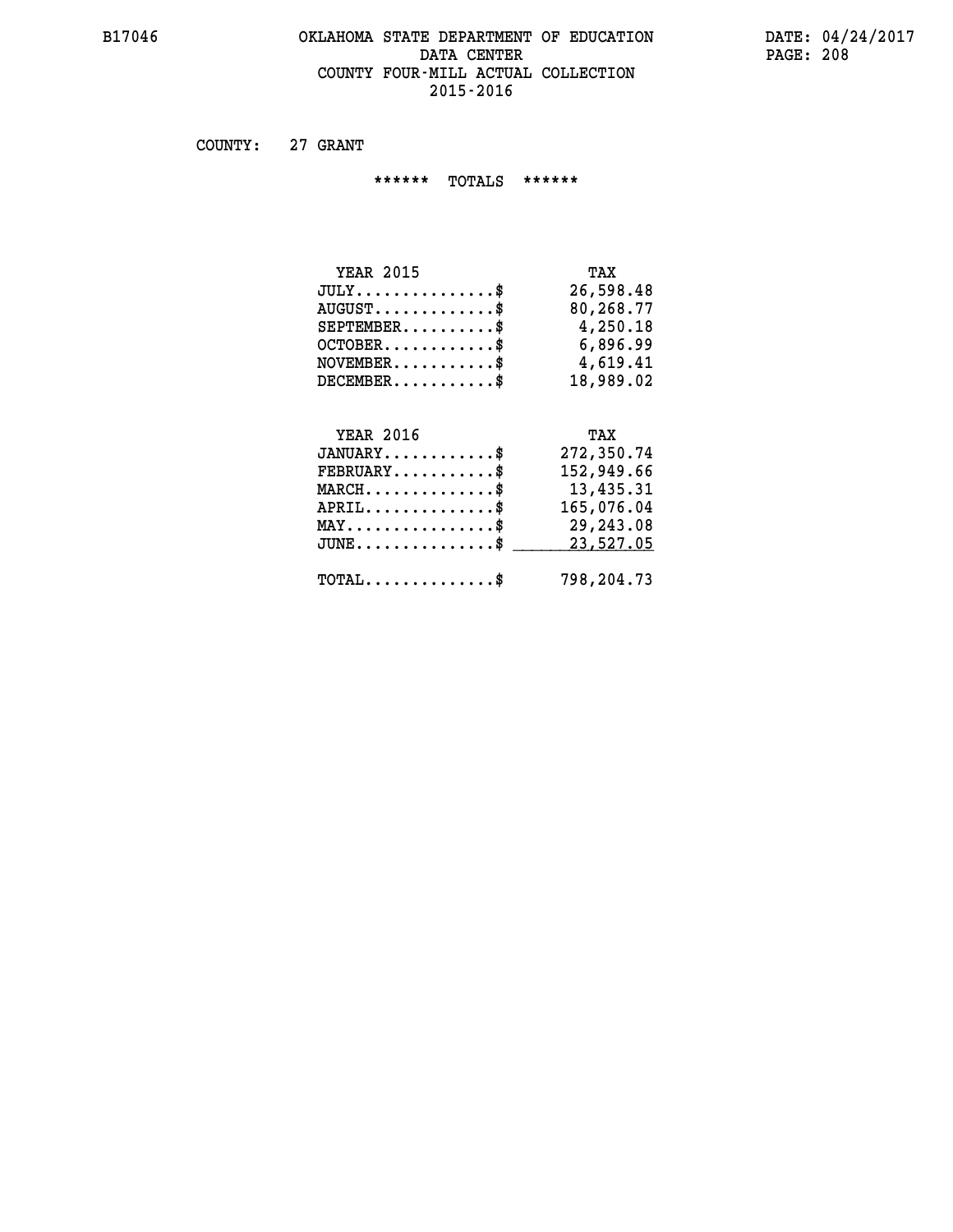#### **B17046 OKLAHOMA STATE DEPARTMENT OF EDUCATION DATE: 04/24/2017 DATA CENTER** PAGE: 209  **COUNTY FOUR-MILL ACTUAL COLLECTION 2015-2016**

 **COUNTY: 28 GREER DISTRICT: I001 MANGUM**

| <b>YEAR 2015</b>                               | TAX        |
|------------------------------------------------|------------|
| $JULY$ \$                                      | 815.59     |
| $AUGUST$ \$                                    | 1,343.44   |
| $SEPTEMENT.$ \$                                | 905.47     |
| $OCTOBER$ \$                                   | 226.69     |
| $NOVEMBER$ \$                                  | 63.54      |
| $DECEMBER$ \$                                  | 559.70     |
|                                                |            |
| <b>YEAR 2016</b>                               | TAX        |
| $JANUARY$ \$                                   | 47,990.31  |
| $FEBRUARY$                                     | 12, 116.54 |
| $MARCH$ \$                                     | 1,969.21   |
| $APRIL$ \$                                     | 5,019.50   |
| $\texttt{MAX} \dots \dots \dots \dots \dots \$ | 2,976.32   |
|                                                |            |
| $JUNE$ \$                                      | 2,320.50   |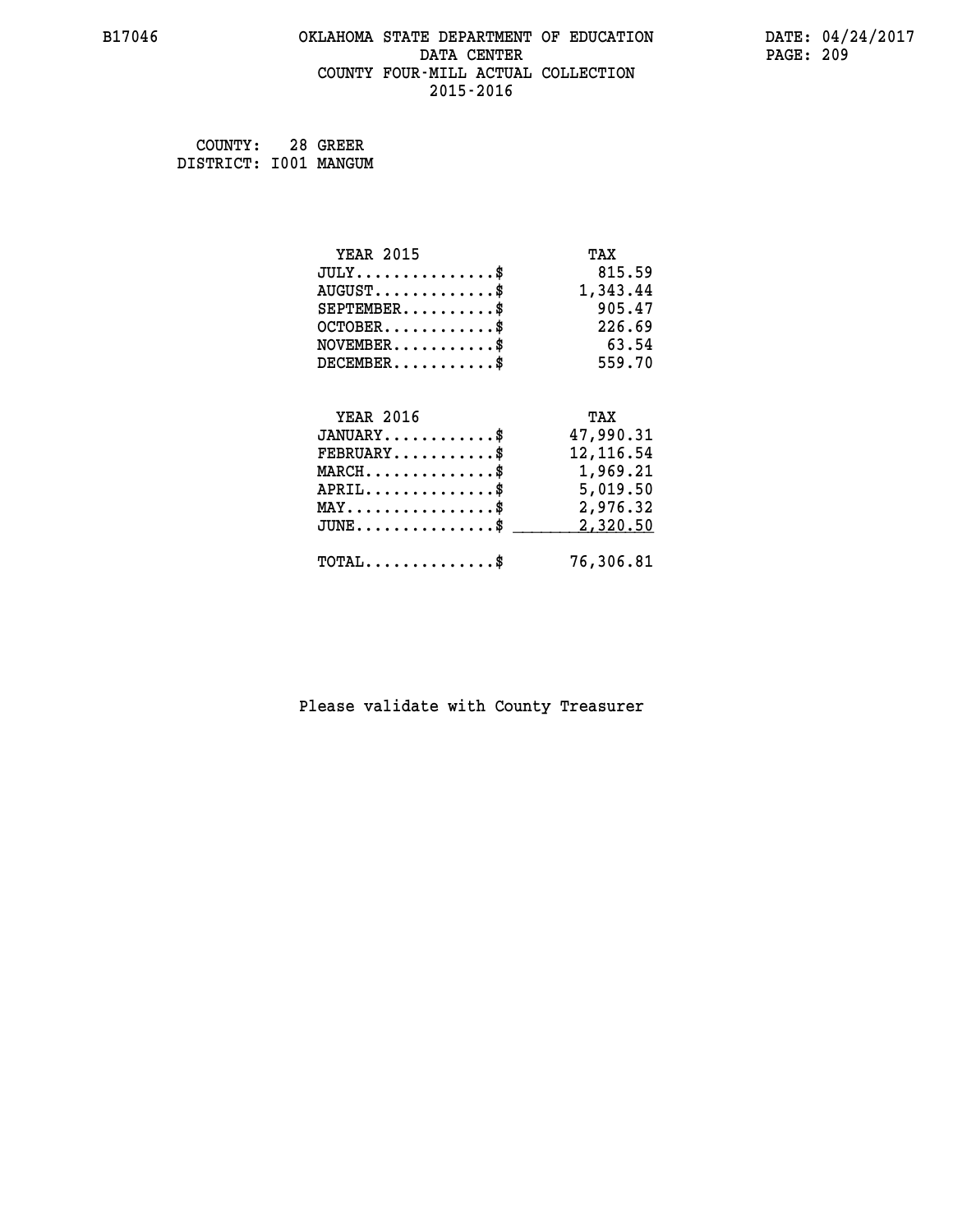#### **B17046 OKLAHOMA STATE DEPARTMENT OF EDUCATION DATE: 04/24/2017 DATA CENTER** PAGE: 210  **COUNTY FOUR-MILL ACTUAL COLLECTION 2015-2016**

 **COUNTY: 28 GREER DISTRICT: I003 GRANITE**

| <b>YEAR 2015</b>                               | TAX       |
|------------------------------------------------|-----------|
| $JULY$ \$                                      | 334.84    |
| $AUGUST$ \$                                    | 537.69    |
| $SEPTEMBER$ \$                                 | 351.66    |
| $OCTOBER$ \$                                   | 87.26     |
| $NOVEMBER$ \$                                  | 24.16     |
| $DECEMBER$ \$                                  | 252.19    |
|                                                |           |
| <b>YEAR 2016</b>                               | TAX       |
| $JANUARY$ \$                                   | 19,877.67 |
| $FEBRUARY$ \$                                  | 5,036.66  |
| $MARCH$ \$                                     | 802.10    |
| $APRIL$ \$                                     | 2,056.55  |
| $\texttt{MAX} \dots \dots \dots \dots \dots \$ | 1,229.70  |
| $JUNE$ \$                                      | 949.24    |
| $\texttt{TOTAL} \dots \dots \dots \dots$ \$    | 31,539.72 |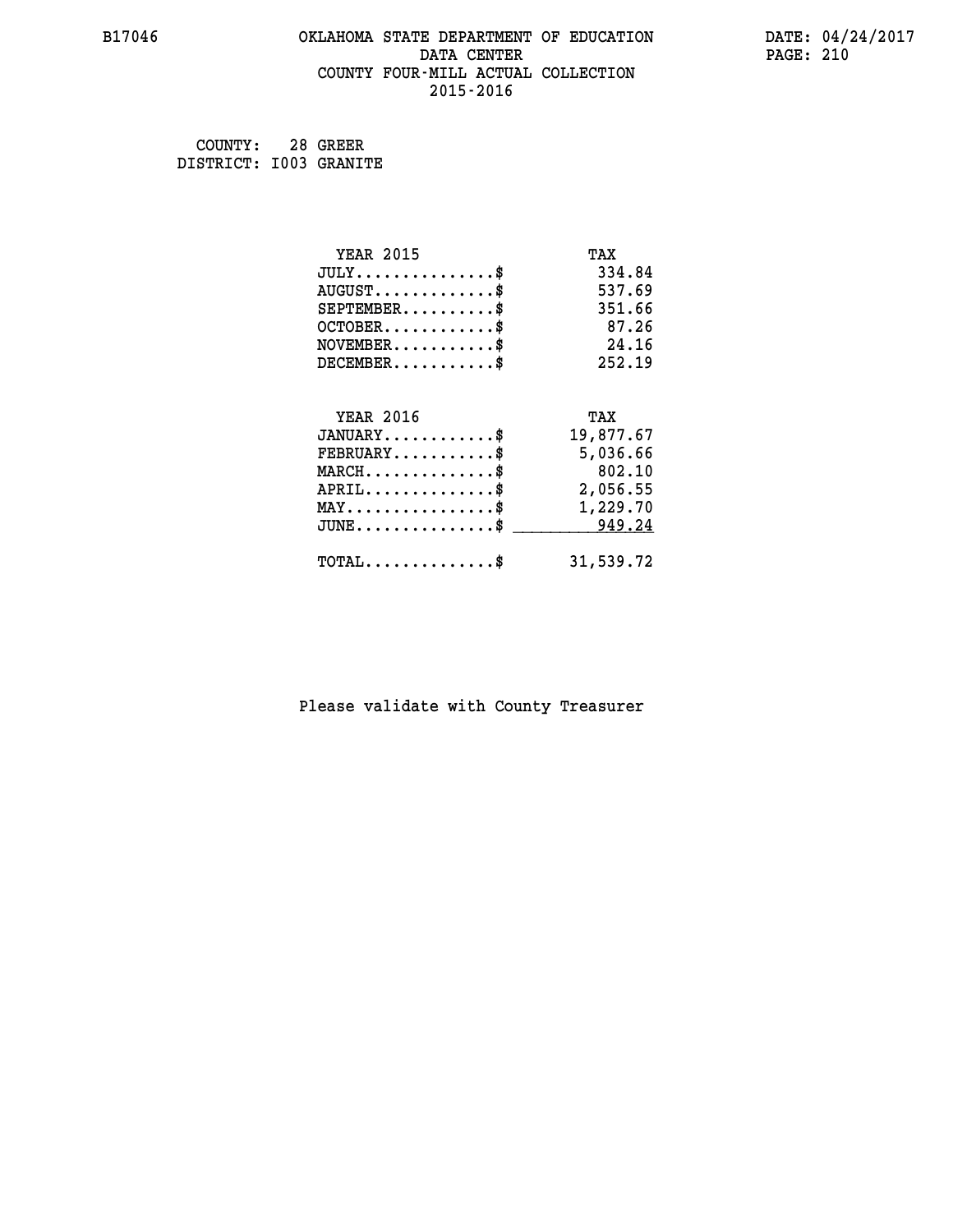#### **B17046 OKLAHOMA STATE DEPARTMENT OF EDUCATION DATE: 04/24/2017 DATA CENTER** PAGE: 211  **COUNTY FOUR-MILL ACTUAL COLLECTION 2015-2016**

 **COUNTY: 28 GREER**

 **\*\*\*\*\*\* TOTALS \*\*\*\*\*\***

| <b>YEAR 2015</b>                   | TAX      |
|------------------------------------|----------|
| $JULY \ldots \ldots \ldots \ldots$ | 1,150.43 |
| $AUGUST$ \$                        | 1,881.13 |
| $SEPTEMBER$                        | 1,257.13 |
| $OCTOBER$ \$                       | 313.95   |
| $NOVEMBER$ $\$                     | 87.70    |
| $DECEMBER$ \$                      | 811.89   |

## **YEAR 2016 TAX JANUARY............\$ 67,867.98 FEBRUARY...........\$ 17,153.20 MARCH..............\$ 2,771.31 APRIL..............\$ 7,076.05 MAY................\$ 4,206.02 JUNE...............\$ 3,269.74 \_\_\_\_\_\_\_\_\_\_\_\_\_\_\_ TOTAL..............\$ 107,846.53**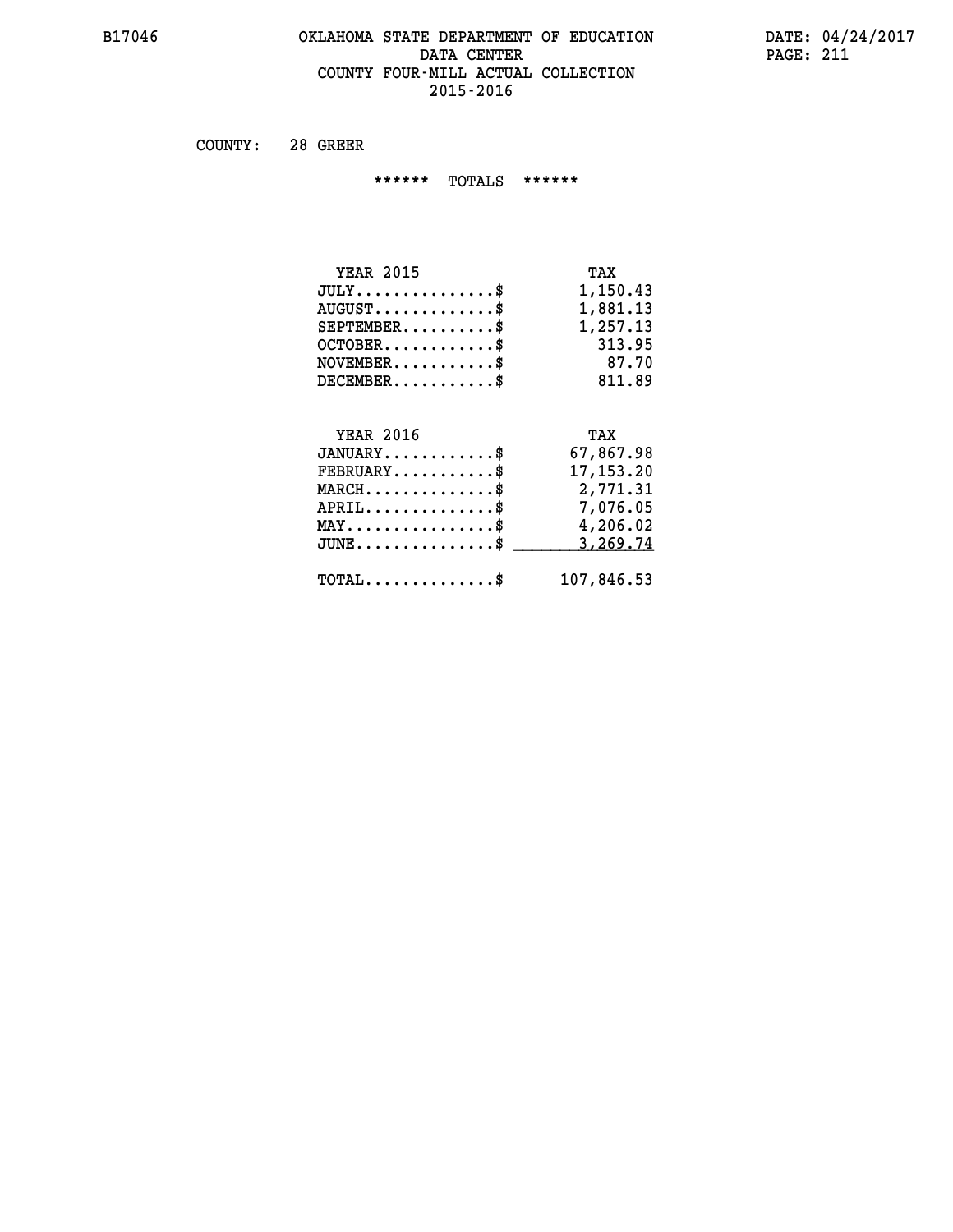#### **B17046 OKLAHOMA STATE DEPARTMENT OF EDUCATION DATE: 04/24/2017 DATA CENTER** PAGE: 212  **COUNTY FOUR-MILL ACTUAL COLLECTION 2015-2016**

 **COUNTY: 29 HARMON DISTRICT: I066 HOLLIS**

| <b>YEAR 2015</b>                    | TAX       |
|-------------------------------------|-----------|
| $JULY$ \$                           | 191.87    |
| $AUGUST$ \$                         | 45.57     |
| $SEPTEMENT.$ \$                     | 17.68     |
| $OCTOBER$ \$                        | 7.42      |
| $NOVEMBER$ \$                       | 1,373.98  |
| $DECEMBER$ \$                       | 44,761.74 |
|                                     |           |
| <b>YEAR 2016</b>                    | TAX       |
| $JANUARY$ \$                        | 17,993.09 |
| $FEBRUARY$                          | 1,823.96  |
| $MARCH$ \$                          | 8,298.95  |
| $APRIL$ \$                          | 1,332.14  |
| $MAX \dots \dots \dots \dots \dots$ | 600.77    |
| $JUNE$                              | .00       |
| $TOTAL$ \$                          | 76,447.17 |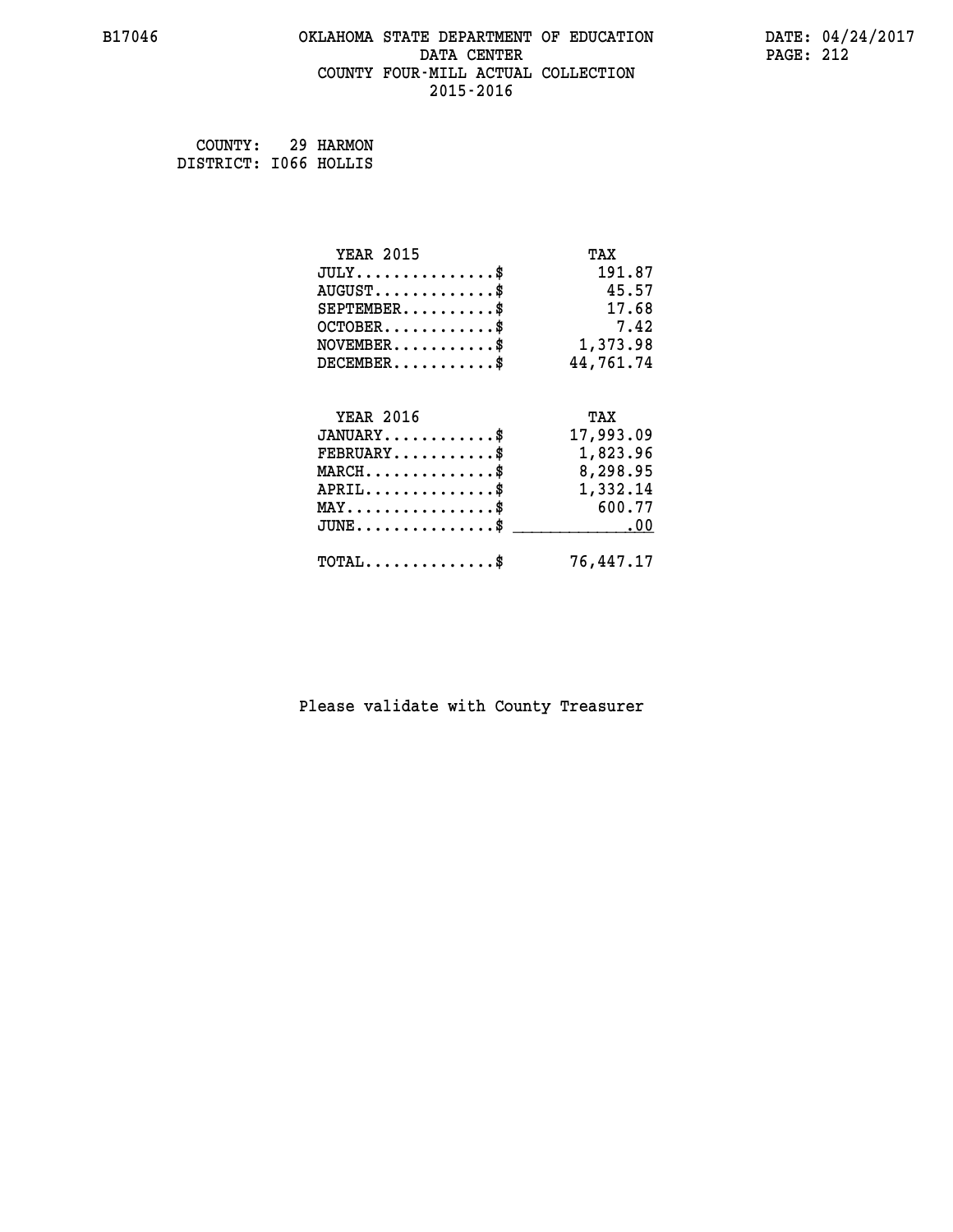#### **B17046 OKLAHOMA STATE DEPARTMENT OF EDUCATION DATE: 04/24/2017 DATA CENTER** PAGE: 213  **COUNTY FOUR-MILL ACTUAL COLLECTION 2015-2016**

 **COUNTY: 29 HARMON**

 **\*\*\*\*\*\* TOTALS \*\*\*\*\*\***

| <b>YEAR 2015</b>                           | TAX       |
|--------------------------------------------|-----------|
| $JULY$ \$                                  | 191.87    |
| $AUGUST$ \$                                | 45.57     |
| $SEPTEMBER$ \$                             | 17.68     |
| $OCTOBER$ \$                               | 7.42      |
| $NOVEMBER$ \$                              | 1,373.98  |
| $DECEMBER$ \$                              | 44,761.74 |
| <b>YEAR 2016</b>                           | TAX       |
| $JANUARY$ \$                               | 17,993.09 |
| $FEBRUARY$                                 | 1,823.96  |
| $MARCH$ \$                                 | 8,298.95  |
| $APRIL$ \$                                 | 1,332.14  |
| $MAX \dots \dots \dots \dots \$            | 600.77    |
| $JUNE$ \$                                  | .00       |
| $\texttt{TOTAL} \dots \dots \dots \dots \$ | 76,447.17 |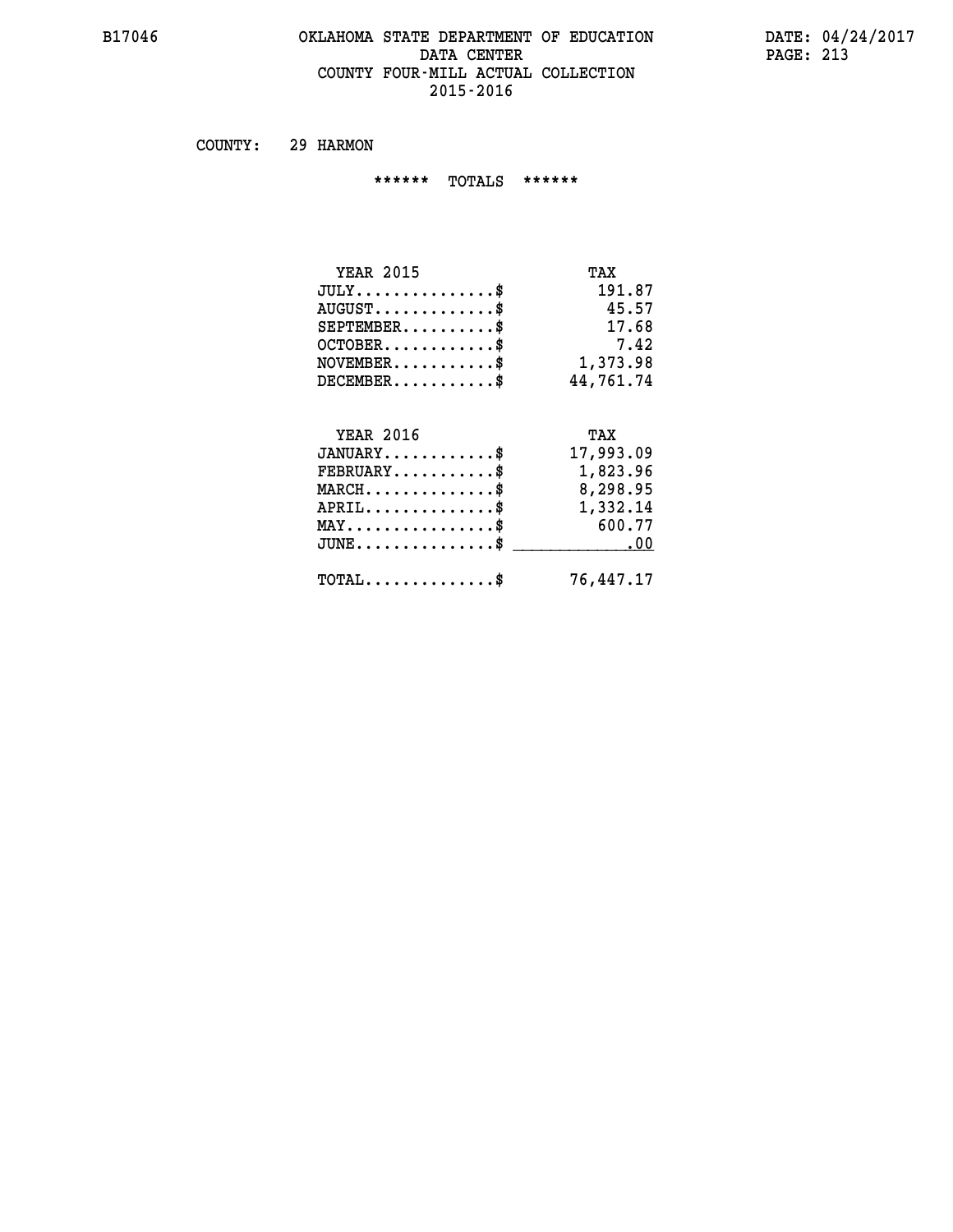#### **B17046 OKLAHOMA STATE DEPARTMENT OF EDUCATION DATE: 04/24/2017 DATA CENTER** PAGE: 214  **COUNTY FOUR-MILL ACTUAL COLLECTION 2015-2016**

 **COUNTY: 30 HARPER DISTRICT: I001 LAVERNE**

| <b>YEAR 2015</b>                                 | TAX        |
|--------------------------------------------------|------------|
| $JULY$ \$                                        | 476.81     |
| $AUGUST$ \$                                      | 735.50     |
| $SEPTEMBER$ \$                                   | 330.38     |
| $OCTOBER$ \$                                     | 527.30     |
| $NOVEMBER$ \$ 84.87                              |            |
| $DECEMBER$ \$                                    | 569.72     |
|                                                  |            |
| <b>YEAR 2016</b>                                 | TAX        |
| $JANUARY$                                        | 73,560.84  |
| $FEBRUARY$                                       | 48,522.59  |
| $\texttt{MARCH}\ldots\ldots\ldots\ldots\text{*}$ | 9,120.60   |
| $APRIL \ldots \ldots \ldots \ldots \$            | 15,255.64  |
| $\texttt{MAX} \dots \dots \dots \dots \dots \$   | 13,530.12  |
| $\texttt{JUNE} \dots \dots \dots \dots \dots \$$ | 8, 474.03  |
| $\texttt{TOTAL} \dots \dots \dots \dots$         | 171,188.40 |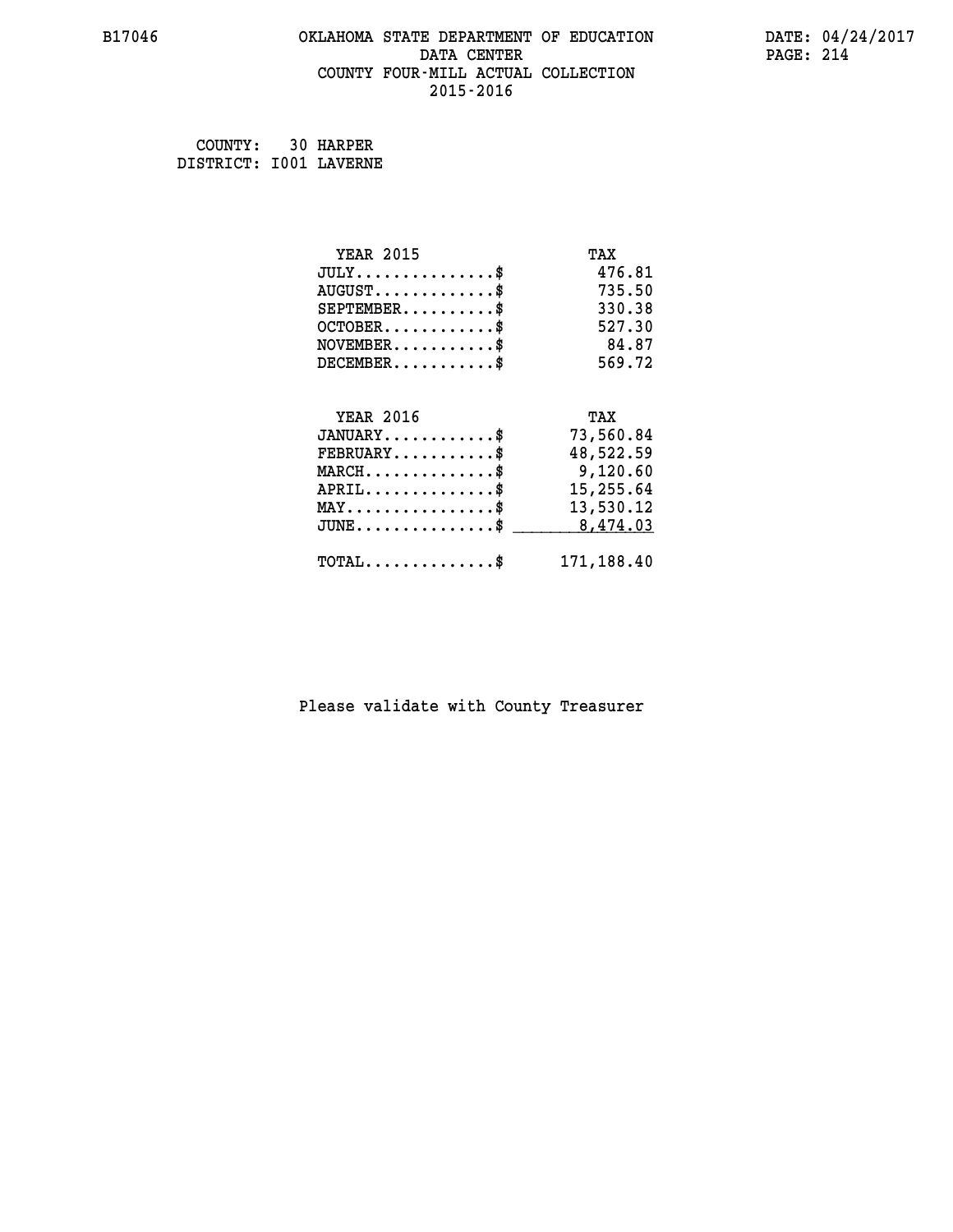#### **B17046 OKLAHOMA STATE DEPARTMENT OF EDUCATION DATE: 04/24/2017 DATA CENTER** PAGE: 215  **COUNTY FOUR-MILL ACTUAL COLLECTION 2015-2016**

| COUNTY:                | 30 HARPER |
|------------------------|-----------|
| DISTRICT: I004 BUFFALO |           |

| <b>YEAR 2015</b>                                 | TAX        |
|--------------------------------------------------|------------|
| $JULY$ \$                                        | 290.46     |
| $AUGUST$ \$                                      | 468.27     |
| $SEPTEMBER$ \$                                   | 198.81     |
| $OCTOBER$ \$                                     | 326.62     |
| $NOVEMBER$ \$                                    | 52.30      |
| $DECEMBER$ \$                                    | 127.31     |
|                                                  |            |
| <b>YEAR 2016</b>                                 | TAX        |
| $JANUARY$                                        | 47,732.89  |
| $FEBRUARY$                                       | 31, 323.78 |
| $MARCH$ \$                                       | 5,884.09   |
| $APRIL \ldots \ldots \ldots \ldots \$            | 9,848.04   |
| $\texttt{MAX} \dots \dots \dots \dots \dots \$   | 8,735.20   |
| $\texttt{JUNE} \dots \dots \dots \dots \dots \$$ | 5,471.00   |
| $\texttt{TOTAL} \dots \dots \dots \dots$         | 110,458.77 |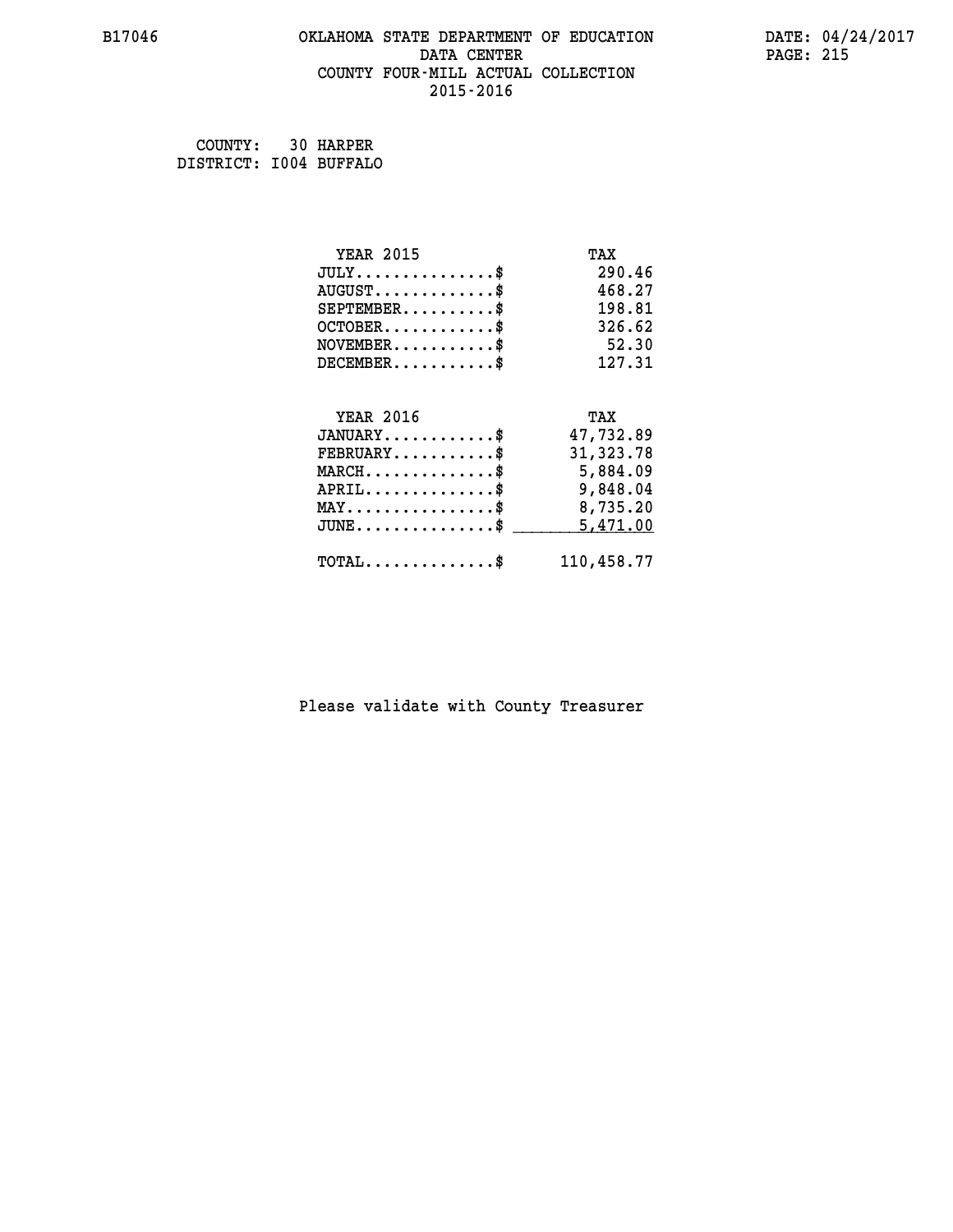### **B17046 OKLAHOMA STATE DEPARTMENT OF EDUCATION DATE: 04/24/2017 DATA CENTER** PAGE: 216  **COUNTY FOUR-MILL ACTUAL COLLECTION 2015-2016**

 **COUNTY: 30 HARPER**

 **\*\*\*\*\*\* TOTALS \*\*\*\*\*\***

| <b>YEAR 2015</b>                 | TAX      |
|----------------------------------|----------|
| $JULY$                           | 767.27   |
| $AUGUST \ldots \ldots \ldots$ \$ | 1,203.77 |
| $SEPTEMBER$                      | 529.19   |
| $OCTOBER$ \$                     | 853.92   |
| $NOVEMBER$ \$                    | 137.17   |
| $DECEMBER$                       | 697.03   |

## **YEAR 2016 TAX**

| $JANUARY$                                        | 121,293.73 |
|--------------------------------------------------|------------|
| $FEBRUARY$                                       | 79,846.37  |
| $MARCH$ \$                                       | 15,004.69  |
| $APRIL$ \$                                       | 25,103.68  |
| $MAX \dots \dots \dots \dots \dots \$            | 22,265.32  |
| JUNE\$ 13,945.03                                 |            |
| $\texttt{TOTAL} \dots \dots \dots \dots \dots \$ | 281,647.17 |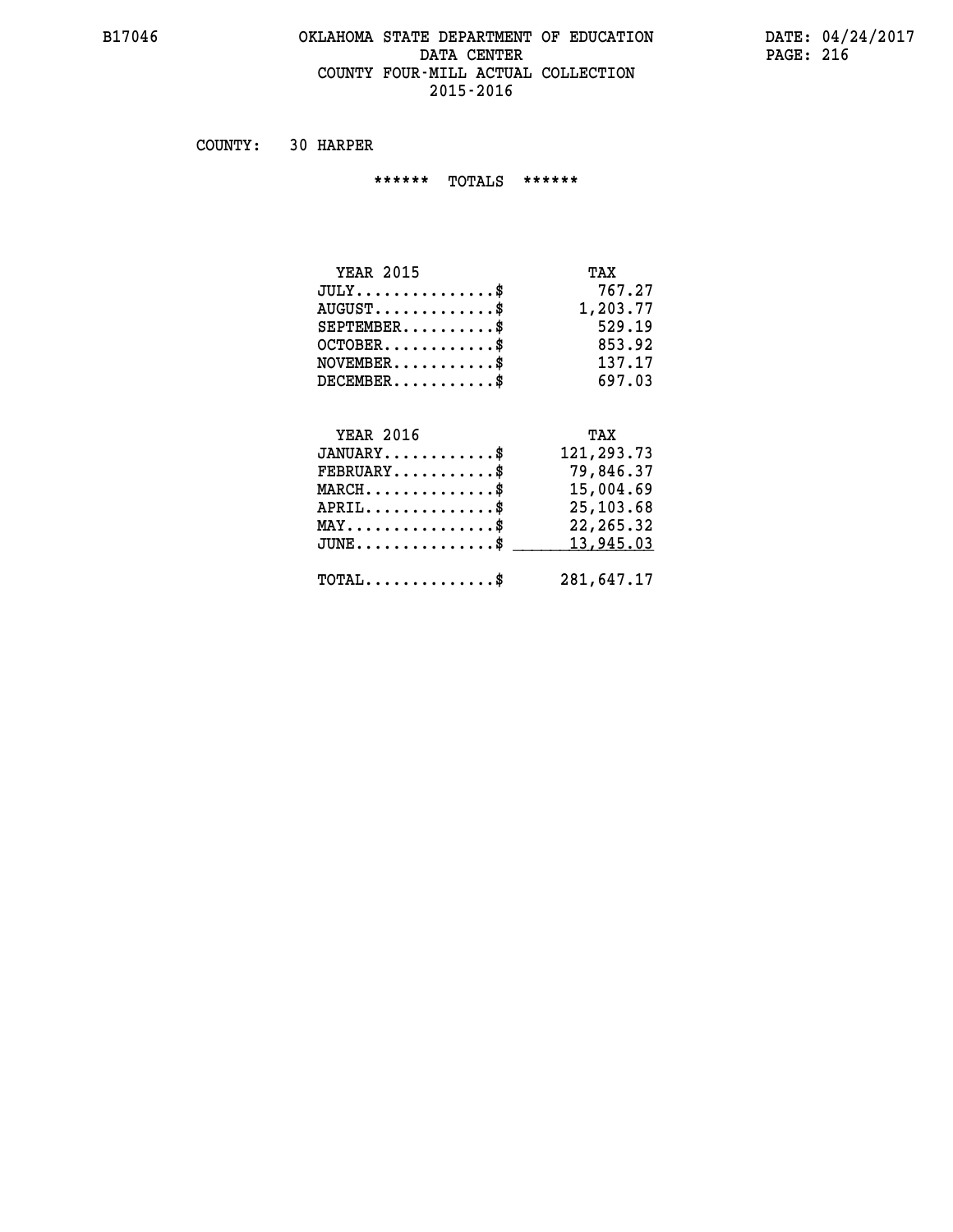### **B17046 OKLAHOMA STATE DEPARTMENT OF EDUCATION DATE: 04/24/2017 DATA CENTER** PAGE: 217  **COUNTY FOUR-MILL ACTUAL COLLECTION 2015-2016**

 **COUNTY: 31 HASKELL DISTRICT: C010 WHITEFIELD**

| <b>YEAR 2015</b>                                | TAX       |
|-------------------------------------------------|-----------|
| $JULY$ \$                                       | 58.69     |
| $AUGUST$ \$                                     | 258.49    |
| $SEPTEMENT.$ \$                                 | 48.39     |
| $OCTOBER$ \$                                    | 29.02     |
| $\texttt{NOVEMBER} \dots \dots \dots \$         | 29.50     |
| $DECEMBER$ \$                                   | 340.04    |
| <b>YEAR 2016</b>                                | TAX       |
| $JANUARY$ \$                                    | 8,324.92  |
| $FEBRUARY$                                      | 1,037.67  |
| $MARCH$ \$                                      | 305.66    |
| $APRIL \ldots \ldots \ldots \ldots \$           | 1,288.62  |
| $\texttt{MAX} \dots \dots \dots \dots \dots \$  | 269.17    |
| $\texttt{JUNE} \dots \dots \dots \dots \dots *$ | 74.28     |
| $\texttt{TOTAL} \dots \dots \dots \dots \$      | 12,064.45 |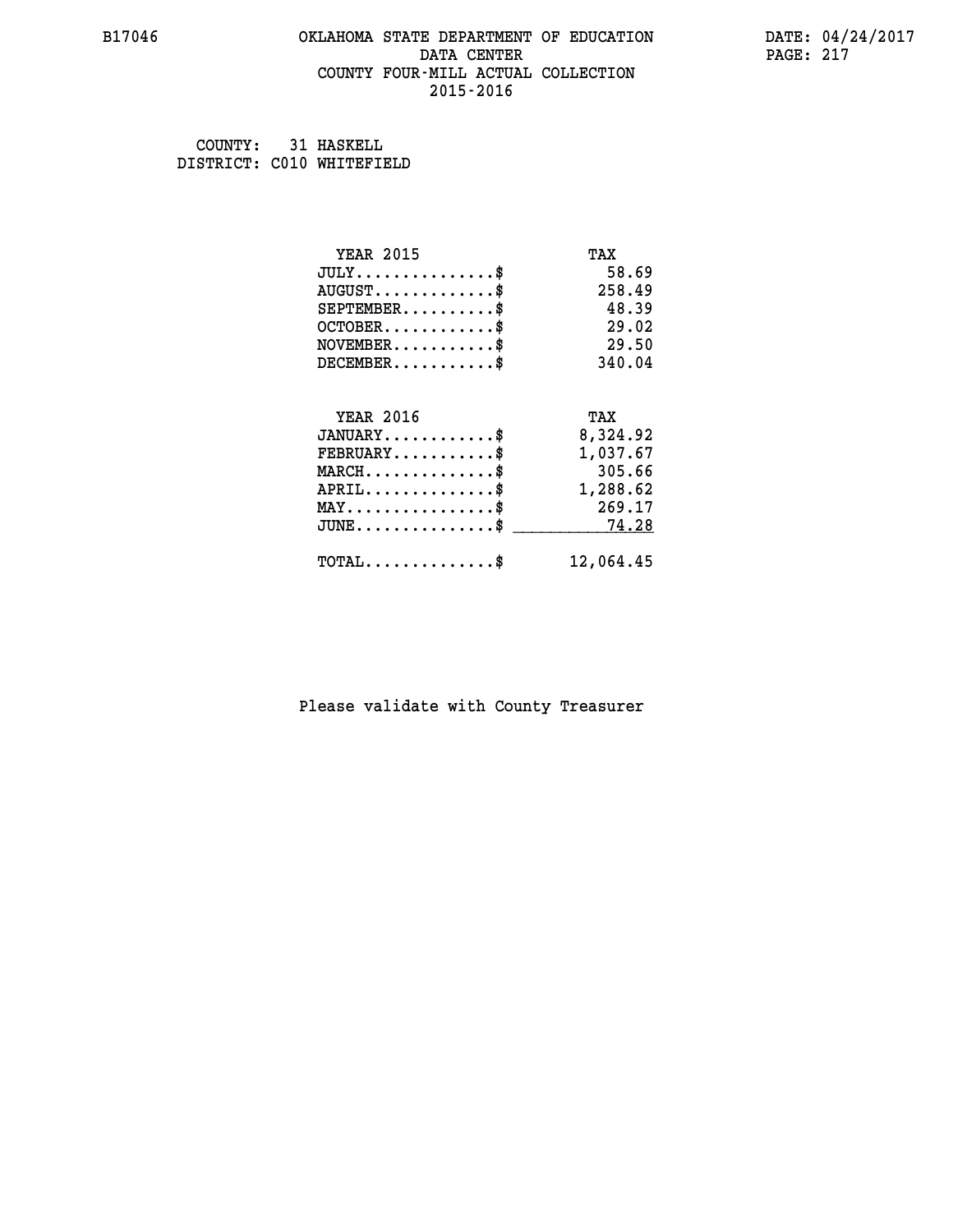### **B17046 OKLAHOMA STATE DEPARTMENT OF EDUCATION DATE: 04/24/2017 DATA CENTER** PAGE: 218  **COUNTY FOUR-MILL ACTUAL COLLECTION 2015-2016**

 **COUNTY: 31 HASKELL DISTRICT: I013 KINTA**

| <b>YEAR 2015</b>                           | TAX         |
|--------------------------------------------|-------------|
| $JULY$                                     | 92.65       |
| $AUGUST$ \$                                | 407.43      |
| $SEPTEMENT.$                               | 76.28       |
| $OCTOBER$                                  | 45.44       |
| NOVEMENT.                                  | 46.79       |
| $DECEMBER$ \$                              | 512.57      |
| <b>YEAR 2016</b>                           | TAX         |
| $JANUARY$ \$                               | 12,513.80   |
| $FEBRUARY$ \$                              | 1,560.07    |
| $MARCH$ \$                                 | 460.36      |
| $APRIL$ \$                                 | 1,938.78    |
| $MAX \dots \dots \dots \dots \dots$        | 405.28      |
| $JUNE$ \$                                  | 112.66      |
| $\texttt{TOTAL} \dots \dots \dots \dots \$ | 18, 172. 11 |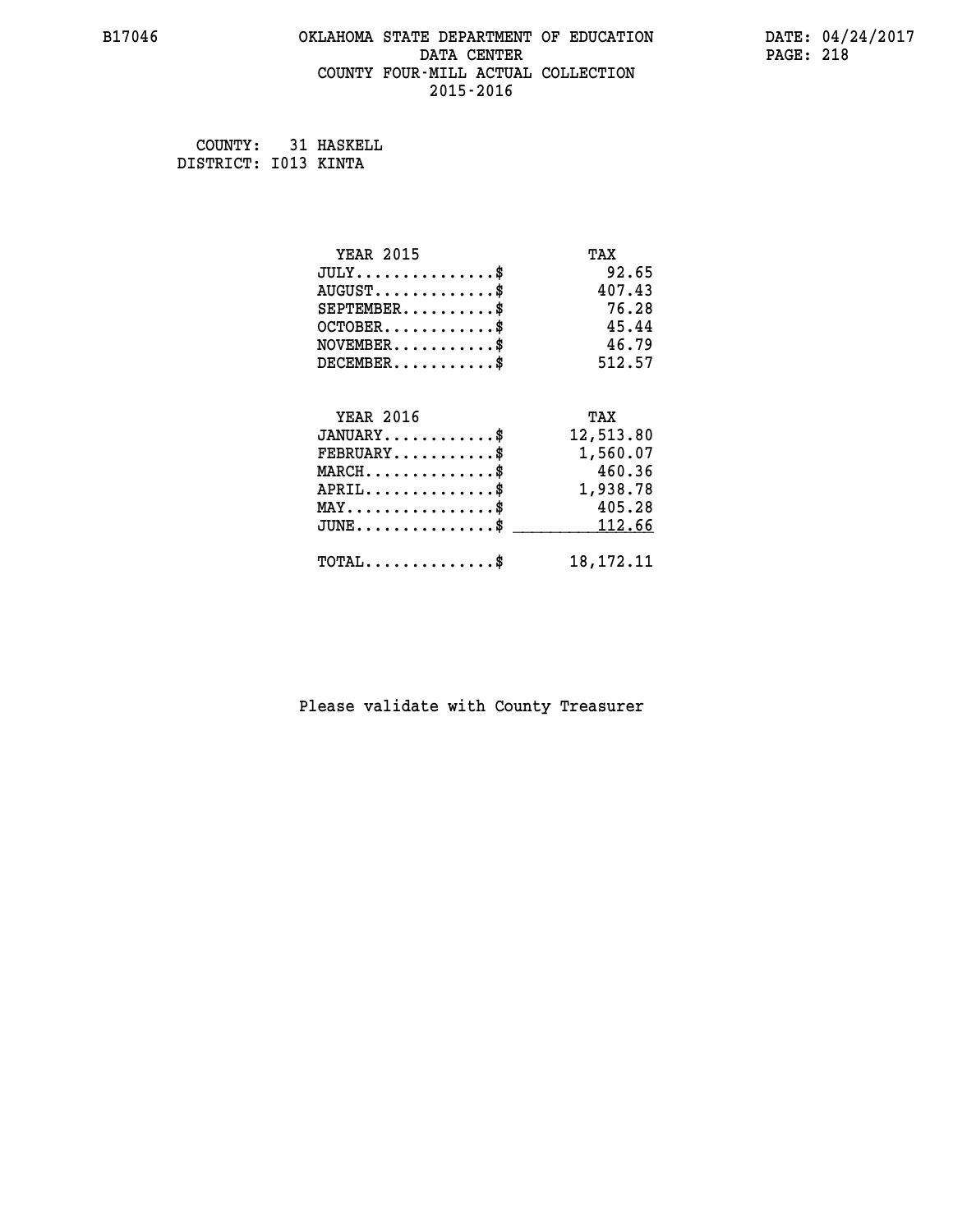### **B17046 OKLAHOMA STATE DEPARTMENT OF EDUCATION DATE: 04/24/2017 DATA CENTER** PAGE: 219  **COUNTY FOUR-MILL ACTUAL COLLECTION 2015-2016**

 **COUNTY: 31 HASKELL DISTRICT: I020 STIGLER**

| <b>YEAR 2015</b>                                 | TAX        |
|--------------------------------------------------|------------|
| $JULY$ \$                                        | 643.86     |
| $AUGUST$ \$                                      | 2,856.95   |
| $SEPTEMENT.$ \$                                  | 531.55     |
| $OCTOBER$ \$                                     | 317.74     |
| $NOVEMBER$ \$                                    | 321.55     |
| $DECEMBER$ \$                                    | 3,571.16   |
|                                                  |            |
| <b>YEAR 2016</b>                                 | TAX        |
| $JANUARY$ \$                                     | 87,126.98  |
| $FEBRUARY$                                       | 10,861.79  |
| $MARCH$ \$                                       | 3,201.92   |
| $APRIL$ \$                                       | 13,489.84  |
| $\texttt{MAX} \dots \dots \dots \dots \dots \$   | 2,817.84   |
| $\texttt{JUNE} \dots \dots \dots \dots \dots \$$ | 781.41     |
| $\texttt{TOTAL} \dots \dots \dots \dots \$       | 126,522.59 |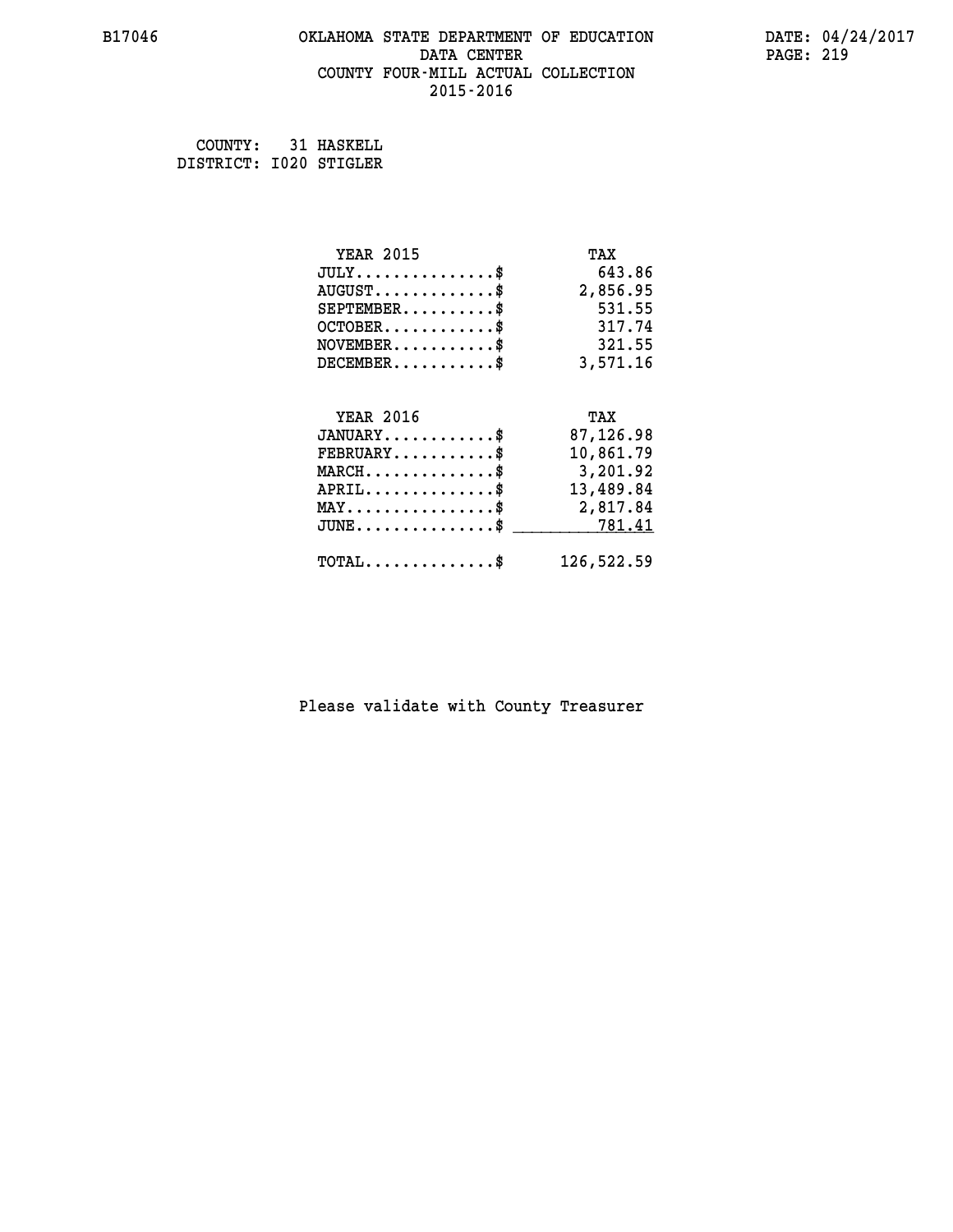### **B17046 OKLAHOMA STATE DEPARTMENT OF EDUCATION DATE: 04/24/2017 DATA CENTER** PAGE: 220  **COUNTY FOUR-MILL ACTUAL COLLECTION 2015-2016**

 **COUNTY: 31 HASKELL DISTRICT: I037 MCCURTAIN**

| <b>YEAR 2015</b>                           | TAX       |
|--------------------------------------------|-----------|
| $JULY$ \$                                  | 116.06    |
| $AUGUST$ \$                                | 515.39    |
| $SEPTEMBER$ \$                             | 95.33     |
| $OCTOBER$ \$                               | 56.83     |
| $NOVEMBER$ \$                              | 57.83     |
| $DECEMBER$ \$                              | 605.52    |
|                                            |           |
| <b>YEAR 2016</b>                           | TAX       |
| $JANUARY$                                  | 14,708.64 |
| $FEBRUARY$                                 | 1,834.09  |
| $MARCH$ \$                                 | 541.56    |
| $APRIL \ldots \ldots \ldots$ \$            | 2,279.41  |
| $MAX \dots \dots \dots \dots \dots$        | 476.38    |
| $JUNE$ \$                                  | 133.23    |
| $\texttt{TOTAL} \dots \dots \dots \dots \$ | 21,420.27 |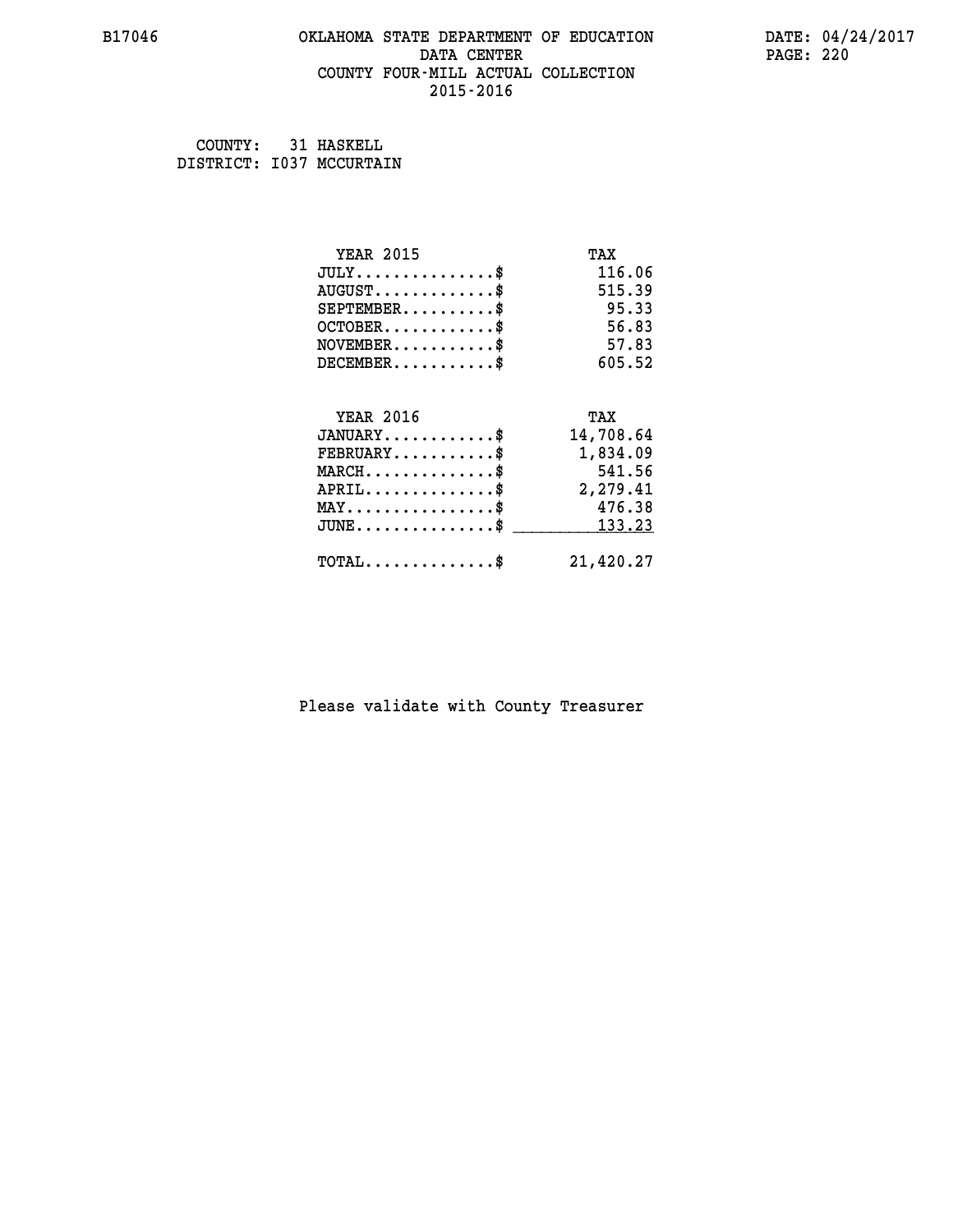### **B17046 OKLAHOMA STATE DEPARTMENT OF EDUCATION DATE: 04/24/2017 DATA CENTER** PAGE: 221  **COUNTY FOUR-MILL ACTUAL COLLECTION 2015-2016**

 **COUNTY: 31 HASKELL DISTRICT: I043 KEOTA**

| <b>YEAR 2015</b>                                 | TAX       |
|--------------------------------------------------|-----------|
| $JULY$ \$                                        | 202.84    |
| $AUGUST$ \$                                      | 898.43    |
| $SEPTEMENT.$ \$                                  | 168.19    |
| $OCTOBER$ \$                                     | 99.52     |
| $NOVEMBER$ \$                                    | 102.24    |
| $DECEMBER$ \$                                    | 1,100.15  |
|                                                  |           |
| <b>YEAR 2016</b>                                 | TAX       |
| $JANUARY$ \$                                     | 26,809.58 |
| $FEBRUARY$                                       | 3,342.51  |
| $MARCH$ \$                                       | 986.95    |
| $APRIL$ \$                                       | 4,153.51  |
| $MAX \dots \dots \dots \dots \dots$              | 867.94    |
| $\texttt{JUNE} \dots \dots \dots \dots \dots \$$ | 241.92    |
| $\texttt{TOTAL} \dots \dots \dots \dots \$       | 38,973.78 |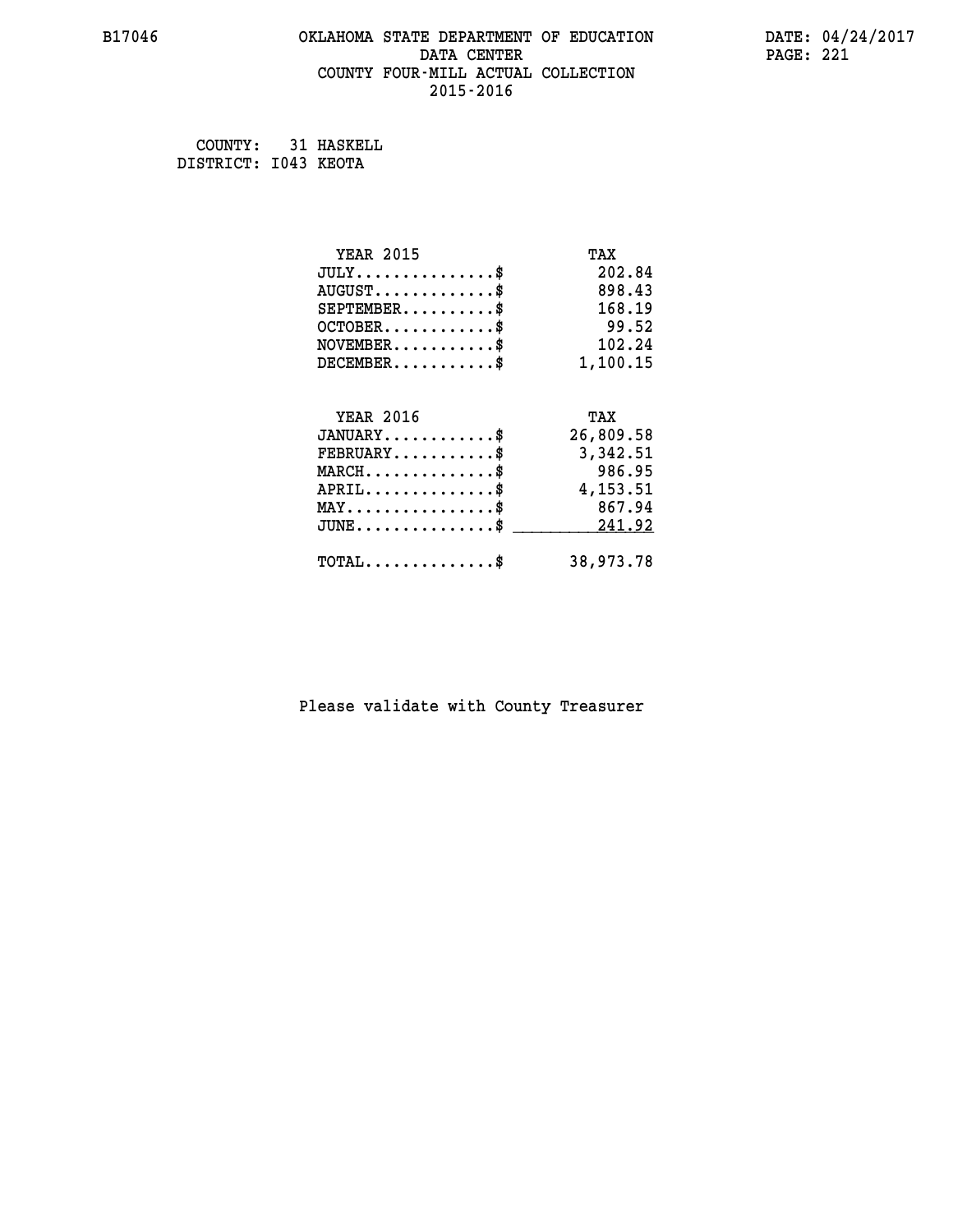### **B17046 OKLAHOMA STATE DEPARTMENT OF EDUCATION DATE: 04/24/2017 DATA CENTER PAGE: 222 COUNTY FOUR-MILL ACTUAL COLLECTION 2015-2016**

 **COUNTY: 31 HASKELL**

 **\*\*\*\*\*\* TOTALS \*\*\*\*\*\***

| <b>YEAR 2015</b>                       | TAX      |
|----------------------------------------|----------|
| $JULY \ldots \ldots \ldots \mathbb{S}$ | 1,114,10 |
| $AUGUST$                               | 4,936.69 |
| $SEPTEMBER$                            | 919.74   |
| $OCTOBER$ \$                           | 548.55   |
| $NOVEMBER$ $\$                         | 557.91   |
| $DECEMBER$ \$                          | 6,129.44 |

#### **TAX**<br>ANUARY............\$ 149,483.92<br>BRUARY...........\$ 18,636.13  **JANUARY...........\$ FEBRUARY...........\$ 18,636.13 MARCH..............\$ 5,496.45**

| $APRIL$<br>$\texttt{MAX} \dots \dots \dots \dots \dots \$<br>$JUNE \ldots \ldots \ldots \ldots \$ 1,343.50 | 23,150.16<br>4,836.61 |
|------------------------------------------------------------------------------------------------------------|-----------------------|
| $\texttt{TOTAL} \dots \dots \dots \dots \$ 217,153.20                                                      |                       |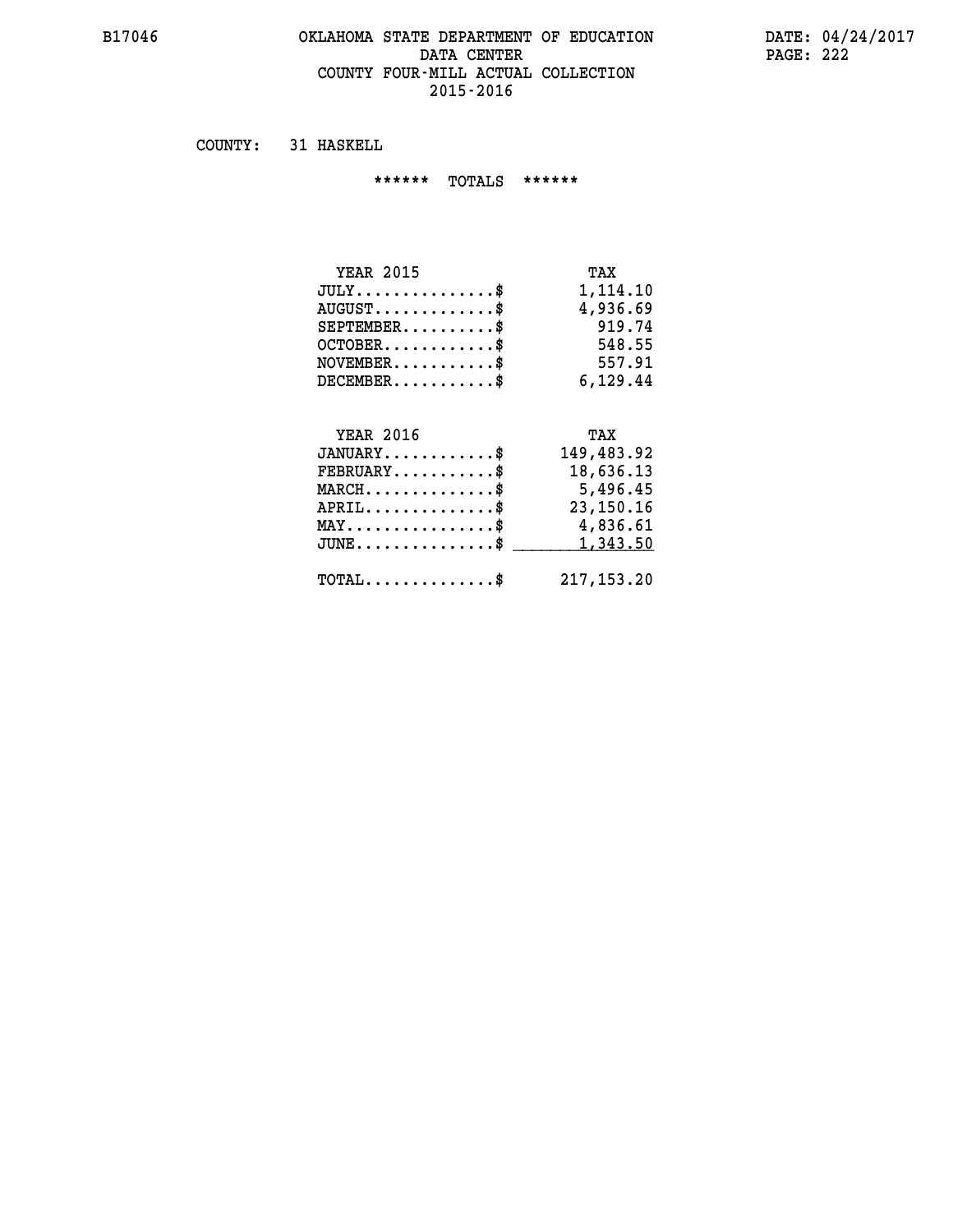### **B17046 OKLAHOMA STATE DEPARTMENT OF EDUCATION DATE: 04/24/2017 DATA CENTER** PAGE: 223  **COUNTY FOUR-MILL ACTUAL COLLECTION 2015-2016**

 **COUNTY: 32 HUGHES DISTRICT: I001 MOSS**

| <b>YEAR 2015</b>                                 | TAX       |
|--------------------------------------------------|-----------|
| $JULY$ \$                                        | 197.81    |
| $AUGUST$ \$                                      | 126.09    |
| $SEPTEMENT.$ \$                                  | 237.75    |
| $OCTOBER$ \$                                     | 151.07    |
| $NOVEMBER$ \$                                    | 53.74     |
| $DECEMBER$ \$                                    | 1,403.00  |
| <b>YEAR 2016</b>                                 | TAX       |
| $JANUARY$ \$                                     | 37,739.03 |
|                                                  |           |
| $FEBRUARY$ \$                                    | 5,247.12  |
| $MARCH$ \$                                       | 3,003.90  |
| $APRIL$ \$                                       | 14,274.73 |
| $\texttt{MAX} \dots \dots \dots \dots \dots \$   | 4,150.40  |
| $\texttt{JUNE} \dots \dots \dots \dots \dots \$$ | 272.34    |
| $\texttt{TOTAL} \dots \dots \dots \dots \$       | 66,856.98 |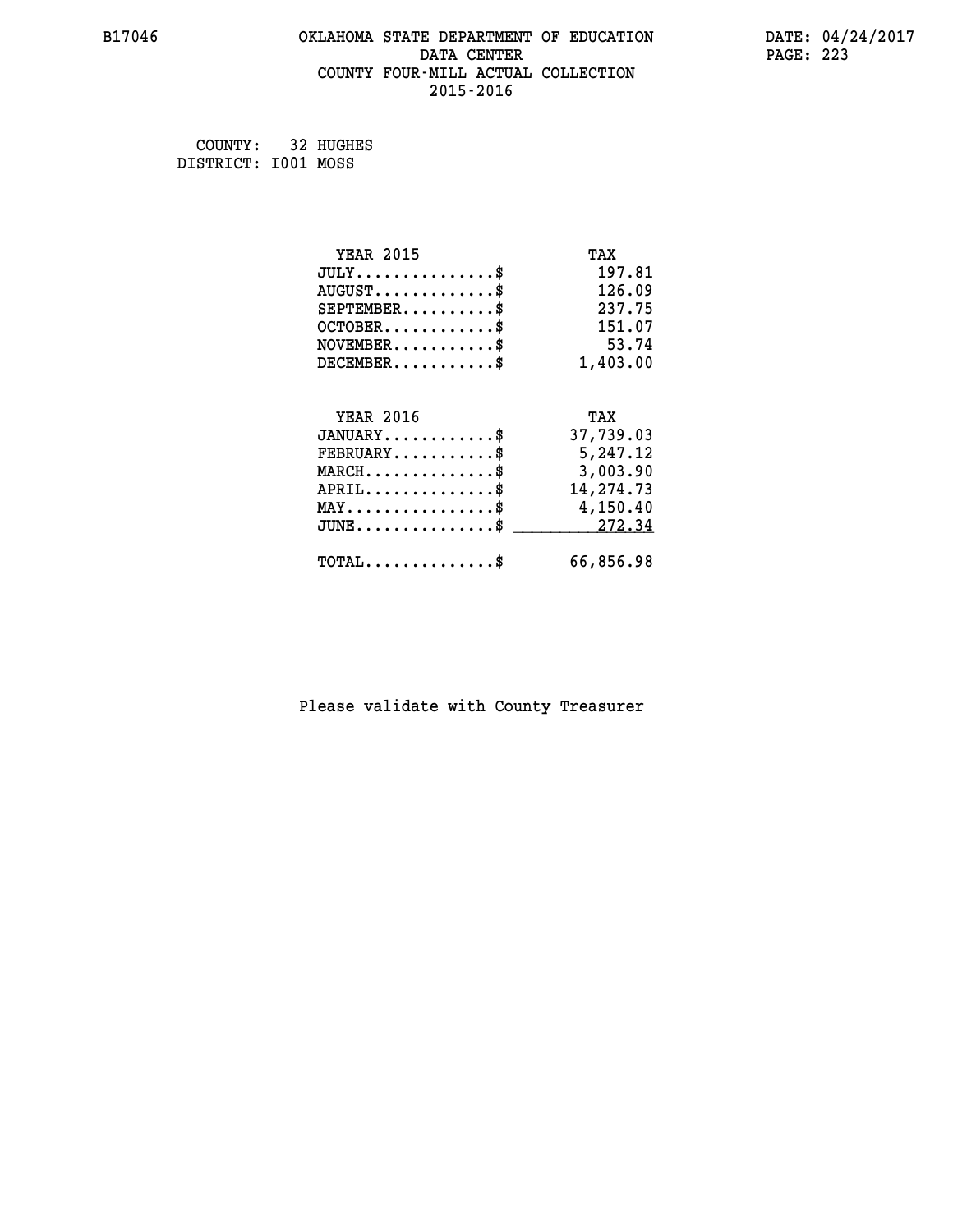### **B17046 OKLAHOMA STATE DEPARTMENT OF EDUCATION DATE: 04/24/2017 DATA CENTER** PAGE: 224  **COUNTY FOUR-MILL ACTUAL COLLECTION 2015-2016**

 **COUNTY: 32 HUGHES DISTRICT: I005 WETUMKA**

| <b>YEAR 2015</b>                                 | TAX        |
|--------------------------------------------------|------------|
| $JULY$ \$                                        | 353.84     |
| $AUGUST$ \$                                      | 225.13     |
| $SEPTEMBER$ \$                                   | 425.35     |
| $OCTOBER$ \$                                     | 271.06     |
| $NOVEMBER$ \$                                    | 96.51      |
| $DECEMBER$ \$                                    | 2,231.60   |
| <b>YEAR 2016</b>                                 | TAX        |
| $JANUARY$ \$                                     | 59,968.55  |
| $FEBRUARY$ \$                                    | 8,341.10   |
| $\texttt{MARCH} \dots \dots \dots \dots \$       | 4,782.13   |
| $APRIL$ \$                                       | 22,685.97  |
| $\texttt{MAX} \dots \dots \dots \dots \dots \$   | 6,607.13   |
| $\texttt{JUNE} \dots \dots \dots \dots \dots \$$ | 451.04     |
|                                                  |            |
| $TOTAL$ \$                                       | 106,439.41 |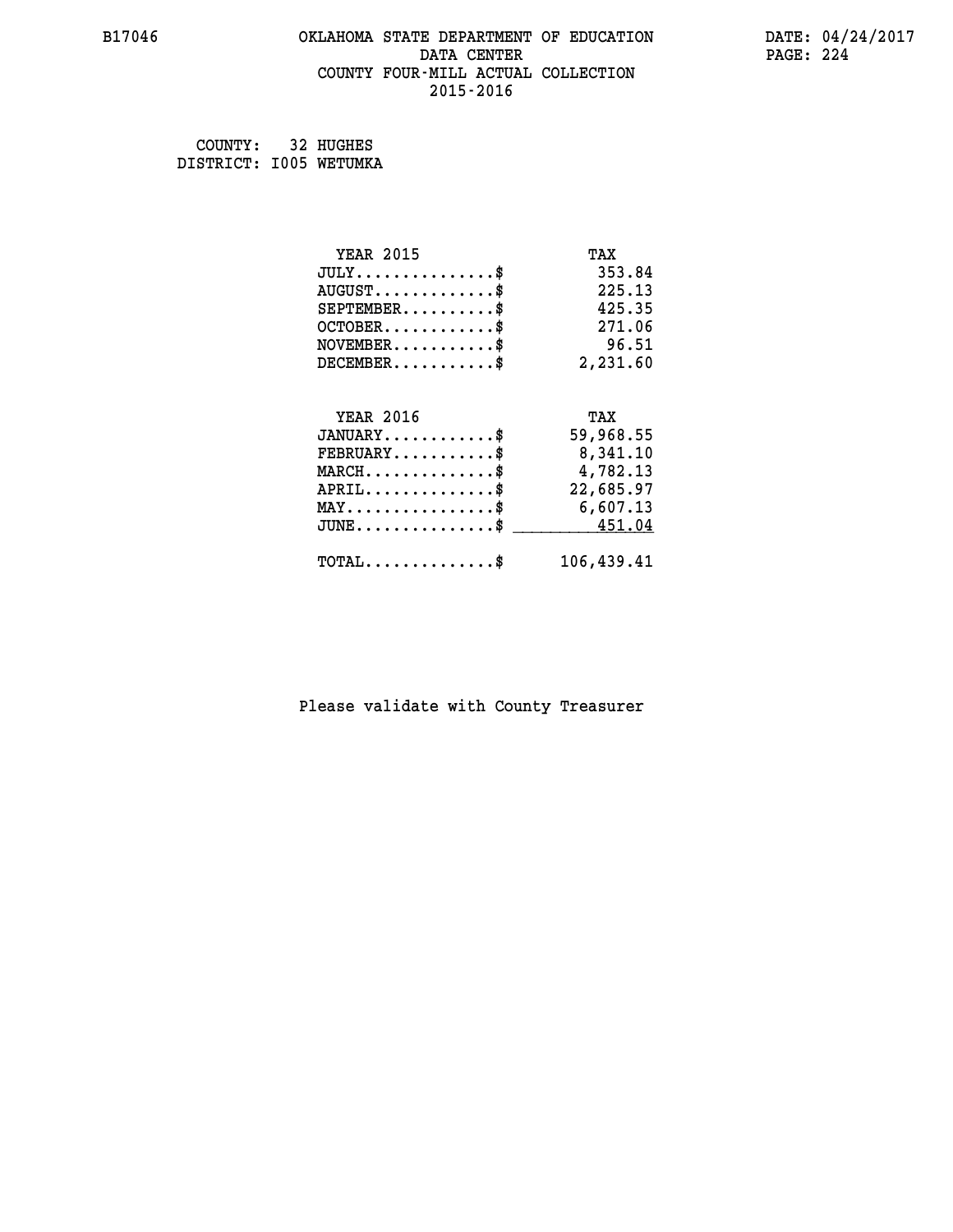#### **B17046 OKLAHOMA STATE DEPARTMENT OF EDUCATION DATE: 04/24/2017 DATA CENTER** PAGE: 225  **COUNTY FOUR-MILL ACTUAL COLLECTION 2015-2016**

 **COUNTY: 32 HUGHES DISTRICT: I035 HOLDENVILLE**

| <b>YEAR 2015</b>                                | TAX          |
|-------------------------------------------------|--------------|
| $JULY$ \$                                       | 790.16       |
| $AUGUST$ \$                                     | 501.90       |
| $SEPTEMBER$ \$                                  | 950.17       |
| $OCTOBER$ \$                                    | 605.88       |
| $\texttt{NOVEMBER} \dots \dots \dots \$         | 215.97       |
| $DECEMBER$ \$                                   | 5,075.37     |
|                                                 |              |
| <b>YEAR 2016</b>                                | TAX          |
| $JANUARY$ \$                                    | 136, 126. 20 |
| $FEBRUARY$                                      | 18,933.84    |
| $MARCH$ \$                                      | 10,853.34    |
| $APRIL \ldots \ldots \ldots \ldots \$           | 51,496.45    |
|                                                 |              |
| $\texttt{MAX} \dots \dots \dots \dots \dots \$$ | 14,995.10    |
| $JUNE$ \$                                       | 1,020.89     |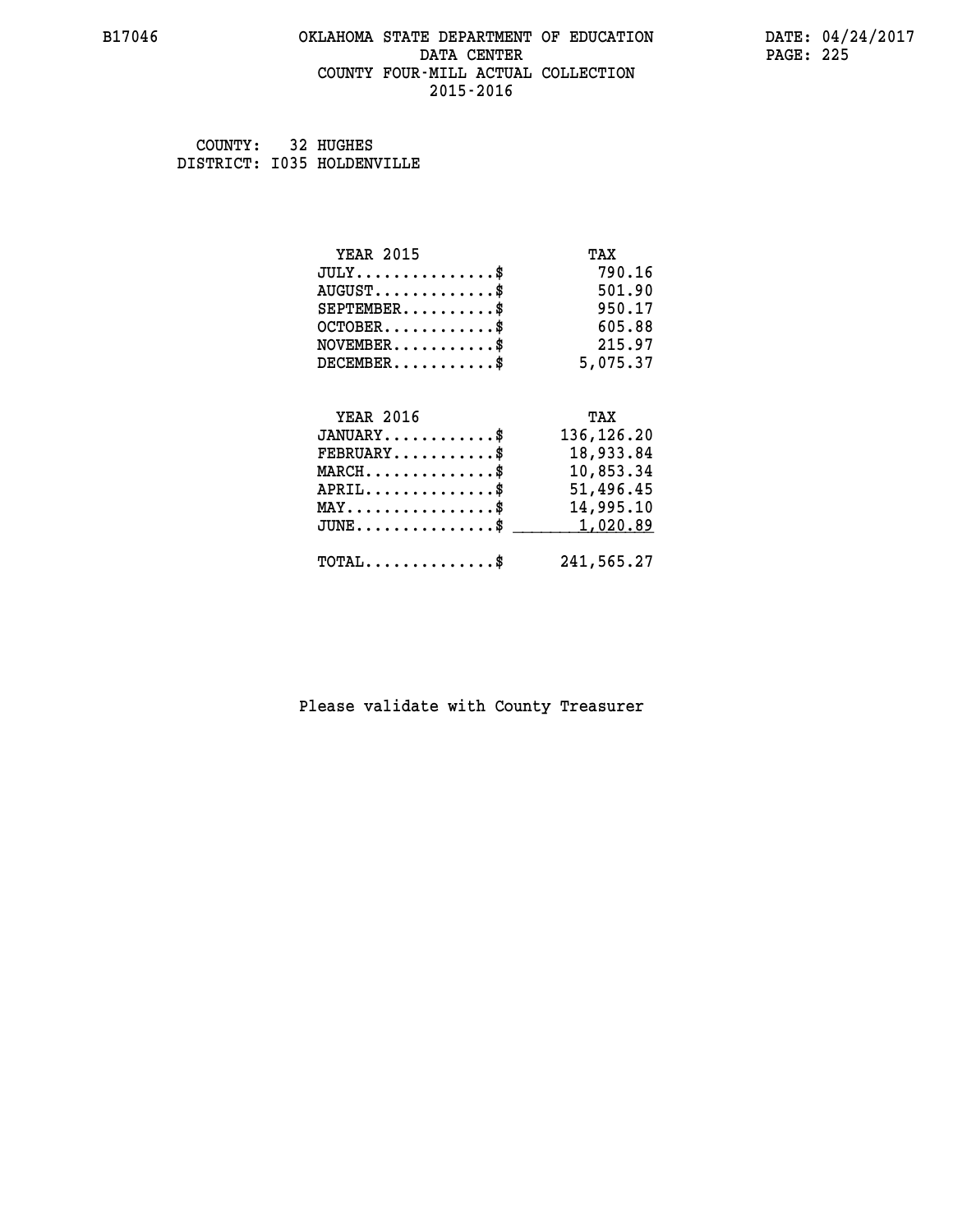### **B17046 OKLAHOMA STATE DEPARTMENT OF EDUCATION DATE: 04/24/2017 DATA CENTER** PAGE: 226  **COUNTY FOUR-MILL ACTUAL COLLECTION 2015-2016**

 **COUNTY: 32 HUGHES DISTRICT: I048 CALVIN**

| <b>YEAR 2015</b>                               | TAX        |
|------------------------------------------------|------------|
| $JULY$ \$                                      | 122.57     |
| $AUGUST$ \$                                    | 77.42      |
| $SEPTEMBER$ \$                                 | 145.93     |
| $OCTOBER$ \$                                   | 92.89      |
| $NOVEMBER$ \$                                  | 33.08      |
| $DECEMBER$ \$                                  | 828.43     |
|                                                |            |
| <b>YEAR 2016</b>                               | TAX        |
| $JANUARY$                                      | 22, 229.44 |
| $FEBRUARY$                                     | 3,091.03   |
| $MARCH$ \$                                     | 1,770.43   |
| $APRIL \ldots \ldots \ldots \ldots *$          | 8,408.46   |
| $\texttt{MAX} \dots \dots \dots \dots \dots \$ | 2,446.26   |
| $JUNE \ldots \ldots \ldots \ldots \ast$        | 163.61     |
| $TOTAL$ \$                                     | 39,409.55  |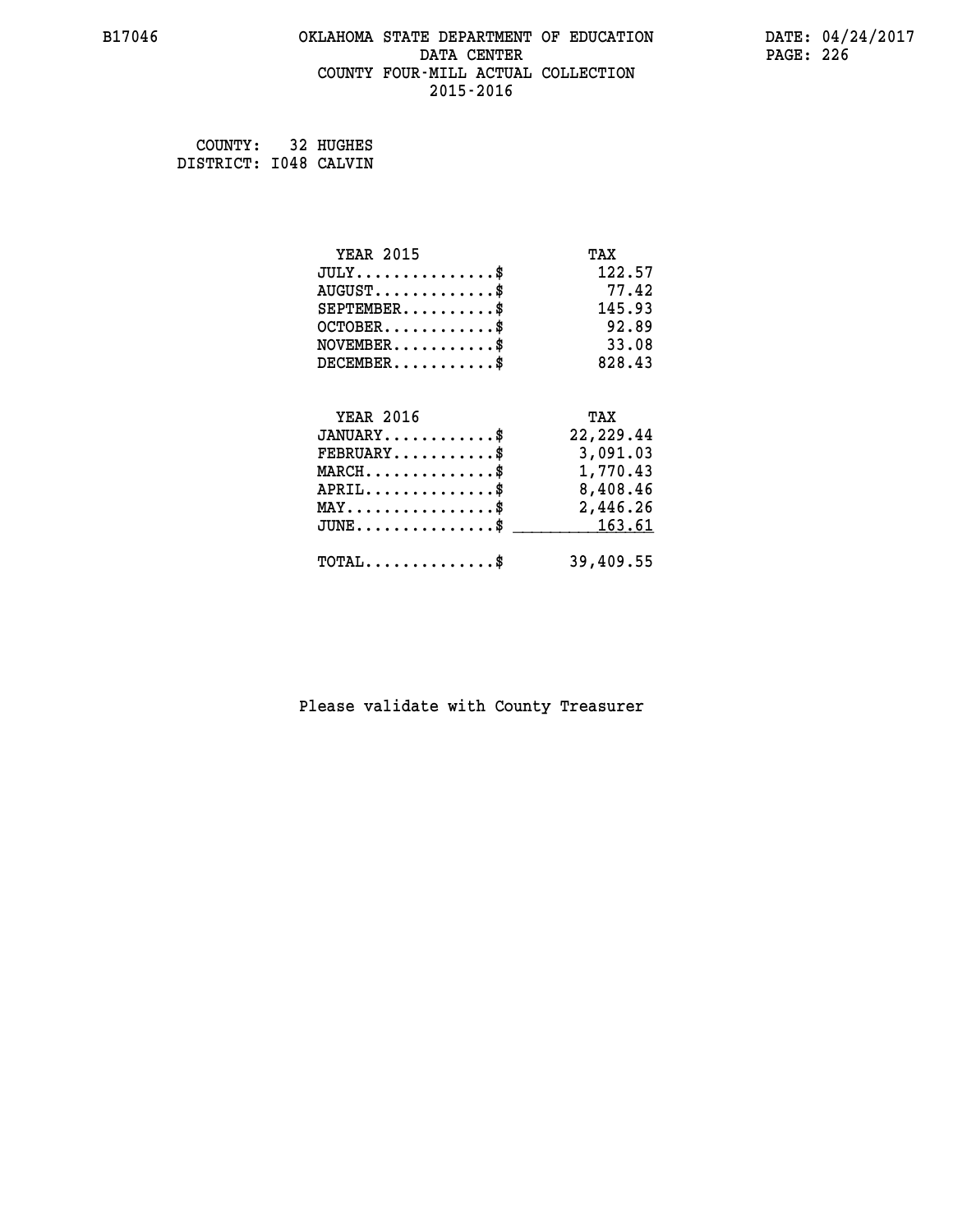### **B17046 OKLAHOMA STATE DEPARTMENT OF EDUCATION DATE: 04/24/2017 DATA CENTER** PAGE: 227  **COUNTY FOUR-MILL ACTUAL COLLECTION 2015-2016**

 **COUNTY: 32 HUGHES DISTRICT: I054 STUART**

| <b>YEAR 2015</b>                                 | TAX         |
|--------------------------------------------------|-------------|
| $JULY$ \$                                        | 193.73      |
| $AUGUST$ \$                                      | 122.78      |
| $SEPTEMBER$ \$                                   | 232.90      |
| $OCTOBER$ \$                                     | 148.27      |
| $NOVEMBER$ \$                                    | 54.05       |
| $DECEMBER$ \$                                    | 1,368.71    |
|                                                  |             |
| <b>YEAR 2016</b>                                 | TAX         |
| $JANUARY$ \$                                     | 36,755.55   |
| $FEBRUARY$                                       | 5,110.65    |
| $\texttt{MARCH}\ldots\ldots\ldots\ldots\text{*}$ | 2,926.42    |
| $APRIL \ldots \ldots \ldots \ldots$ \$           | 13,904.25   |
| MAY\$ 4,045.17                                   |             |
| $JUNE \dots \dots \dots \dots \$ 269.63          |             |
| $\texttt{TOTAL} \dots \dots \dots \dots \$       | 65, 132. 11 |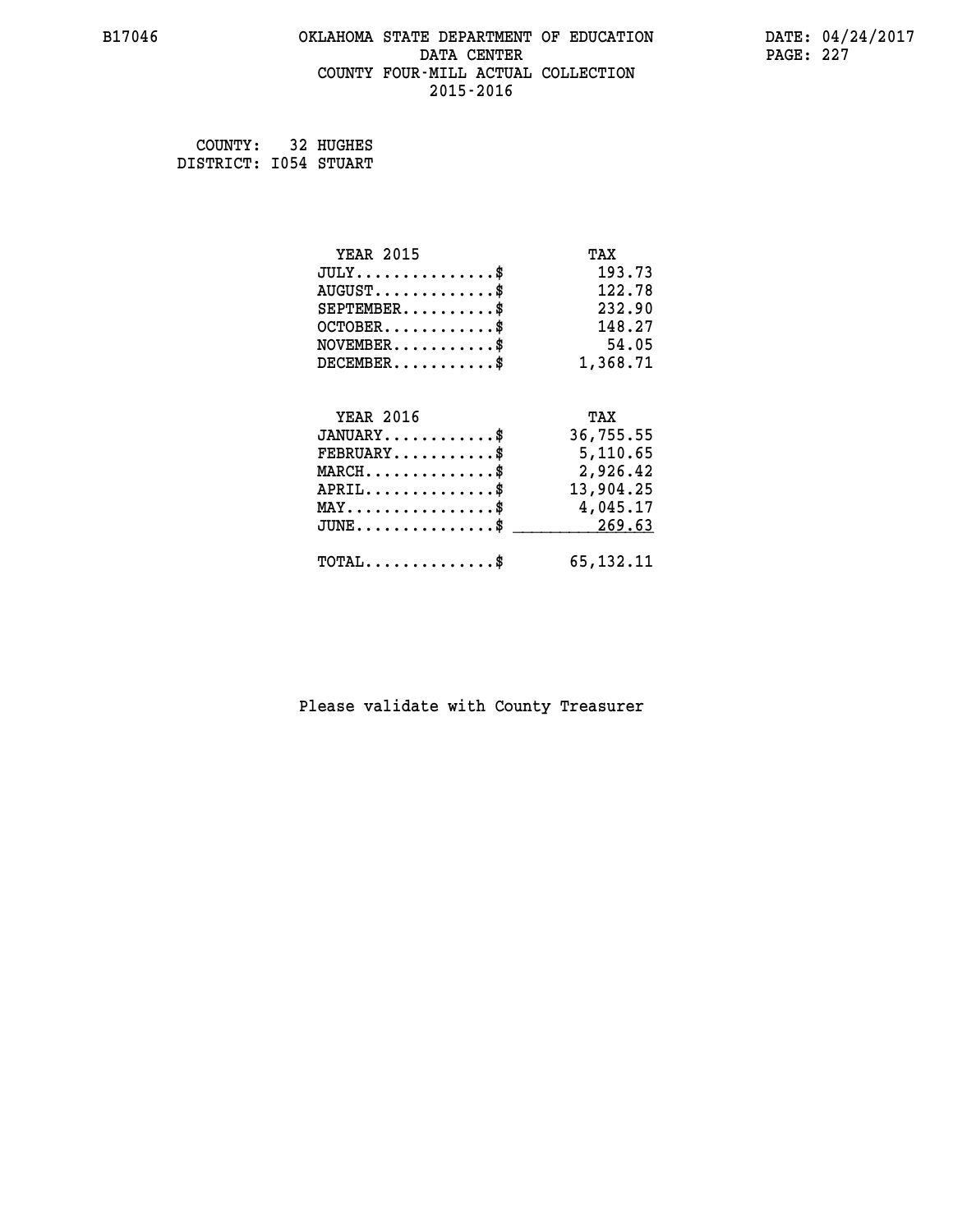### **B17046 OKLAHOMA STATE DEPARTMENT OF EDUCATION DATE: 04/24/2017** DATA CENTER PAGE: 228  **COUNTY FOUR-MILL ACTUAL COLLECTION 2015-2016**

 **COUNTY: 32 HUGHES**

 **\*\*\*\*\*\* TOTALS \*\*\*\*\*\***

| <b>YEAR 2015</b> | TAX       |
|------------------|-----------|
| $JULY$           | 1,658.11  |
| $AUGUST$ $\$\$   | 1,053.32  |
| $SEPTEMBER$ \$   | 1,992.10  |
| $OCTOBER$ \$     | 1,269.17  |
| $NOVEMBER$ \$    | 453.35    |
| $DECEMBER$ \$    | 10,907.11 |

# **YEAR 2016 TAX**

| $JANUARY$                                     | 292,818.77 |
|-----------------------------------------------|------------|
| $\texttt{FEBRUARY} \dots \dots \dots \dots \$ | 40,723.74  |
| $MARCH$ \$                                    | 23,336.22  |
| $APRIL$ \$                                    | 110,769.86 |
| $MAX \dots \dots \dots \dots \dots$           | 32,244.06  |
| $JUNE \dots \dots \dots \dots \$ 2,177.51     |            |
| $\texttt{TOTAL} \dots \dots \dots \dots \$    | 519,403.32 |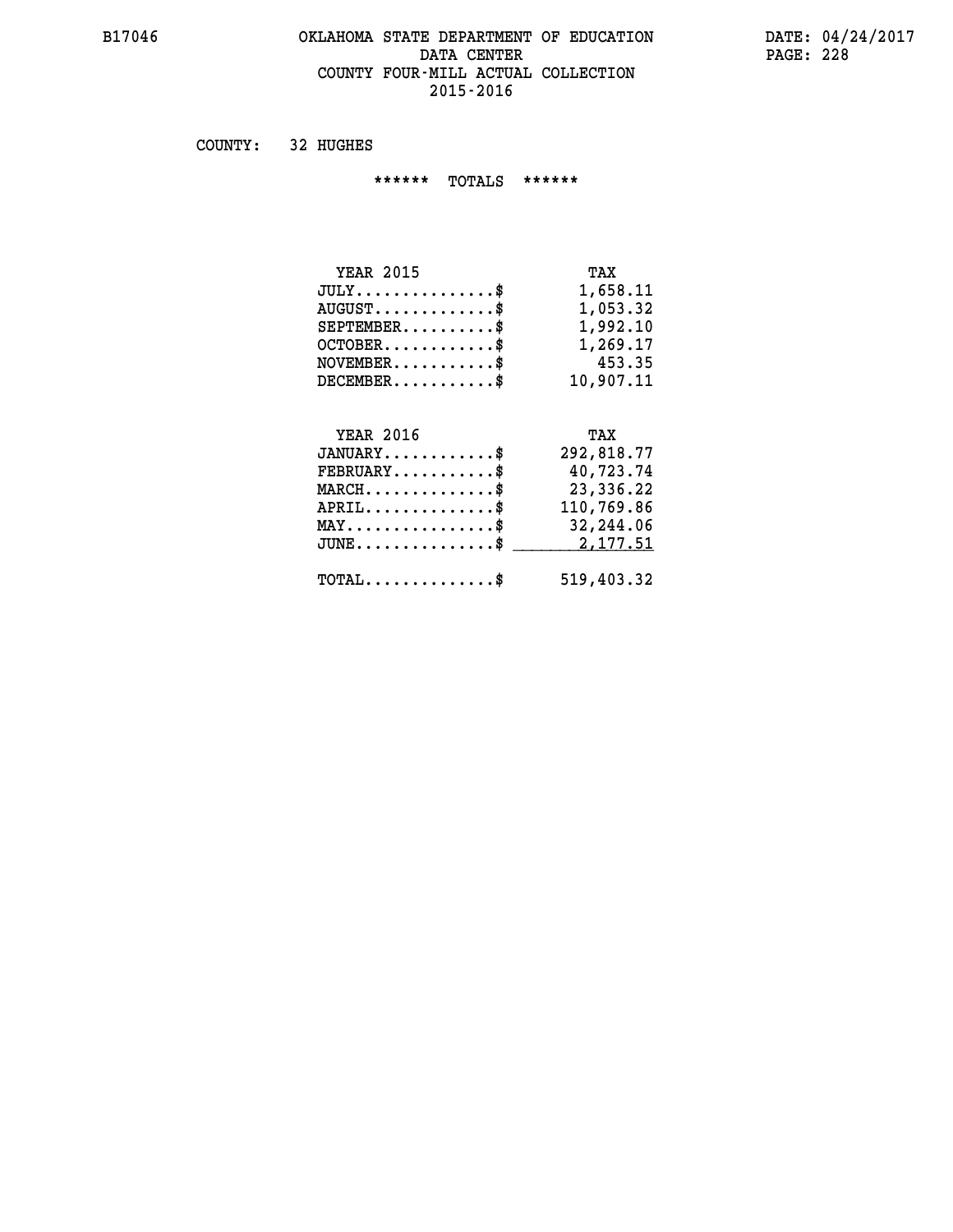### **B17046 OKLAHOMA STATE DEPARTMENT OF EDUCATION DATE: 04/24/2017 DATA CENTER** PAGE: 229  **COUNTY FOUR-MILL ACTUAL COLLECTION 2015-2016**

 **COUNTY: 33 JACKSON DISTRICT: I001 NAVAJO**

| <b>YEAR 2015</b>                                 | TAX       |
|--------------------------------------------------|-----------|
| $JULY$ \$                                        | 570.81    |
| $AUGUST$ \$                                      | 172.10    |
| $SEPTEMENT.$ \$                                  | 65.69     |
| $OCTOBER$ \$                                     | 61.84     |
| $NOVEMBER$ \$                                    | 99.07     |
| $DECEMBER$ \$                                    | 730.75    |
|                                                  |           |
| <b>YEAR 2016</b>                                 | TAX       |
| $JANUARY$ \$                                     | 42,747.94 |
| $FEBRUARY$                                       | 4,800.71  |
| $\texttt{MARCH}\ldots\ldots\ldots\ldots\text{*}$ | 1,611.91  |
| $APRIL \ldots \ldots \ldots \ldots \$            | 5,286.20  |
| $\texttt{MAX} \dots \dots \dots \dots \dots \$   | 1,270.54  |
| $\texttt{JUNE} \dots \dots \dots \dots \dots \$$ | 467.43    |
| $TOTAL$ \$                                       | 57,884.99 |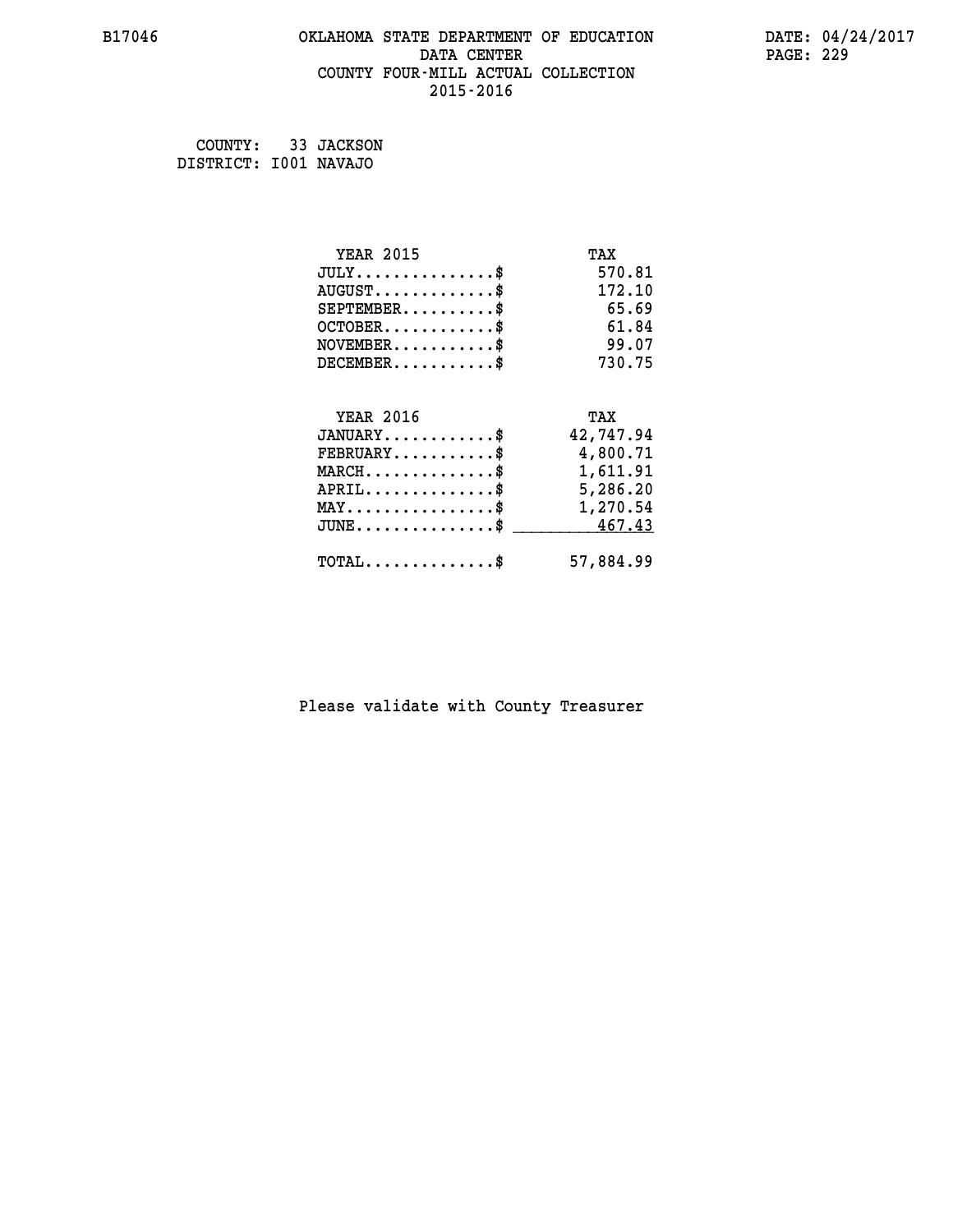### **B17046 OKLAHOMA STATE DEPARTMENT OF EDUCATION DATE: 04/24/2017 DATA CENTER** PAGE: 230  **COUNTY FOUR-MILL ACTUAL COLLECTION 2015-2016**

 **COUNTY: 33 JACKSON DISTRICT: I014 DUKE**

| <b>YEAR 2015</b>                                   | TAX       |
|----------------------------------------------------|-----------|
| $JULY$ \$                                          | 239.19    |
| $AUGUST$ \$                                        | 71.90     |
| $SEPTEMBER$ \$                                     | 27.49     |
| $OCTOBER$ \$                                       | 26.16     |
| $NOVEMBER$ \$                                      | 41.46     |
| $DECEMBER$ \$                                      | 308.05    |
|                                                    |           |
| <b>YEAR 2016</b>                                   | TAX       |
| $JANUARY$ \$                                       | 18,016.76 |
| $FEBRUARY$                                         | 2,023.38  |
| $MARCH$ \$                                         | 679.64    |
| $APRIL$ \$                                         | 2,228.20  |
| $MAX \dots \dots \dots \dots \dots$                | 536.21    |
| $\texttt{JUNE} \dots \dots \dots \dots \texttt{S}$ | 197.51    |
| $TOTAL$ \$                                         | 24,395.95 |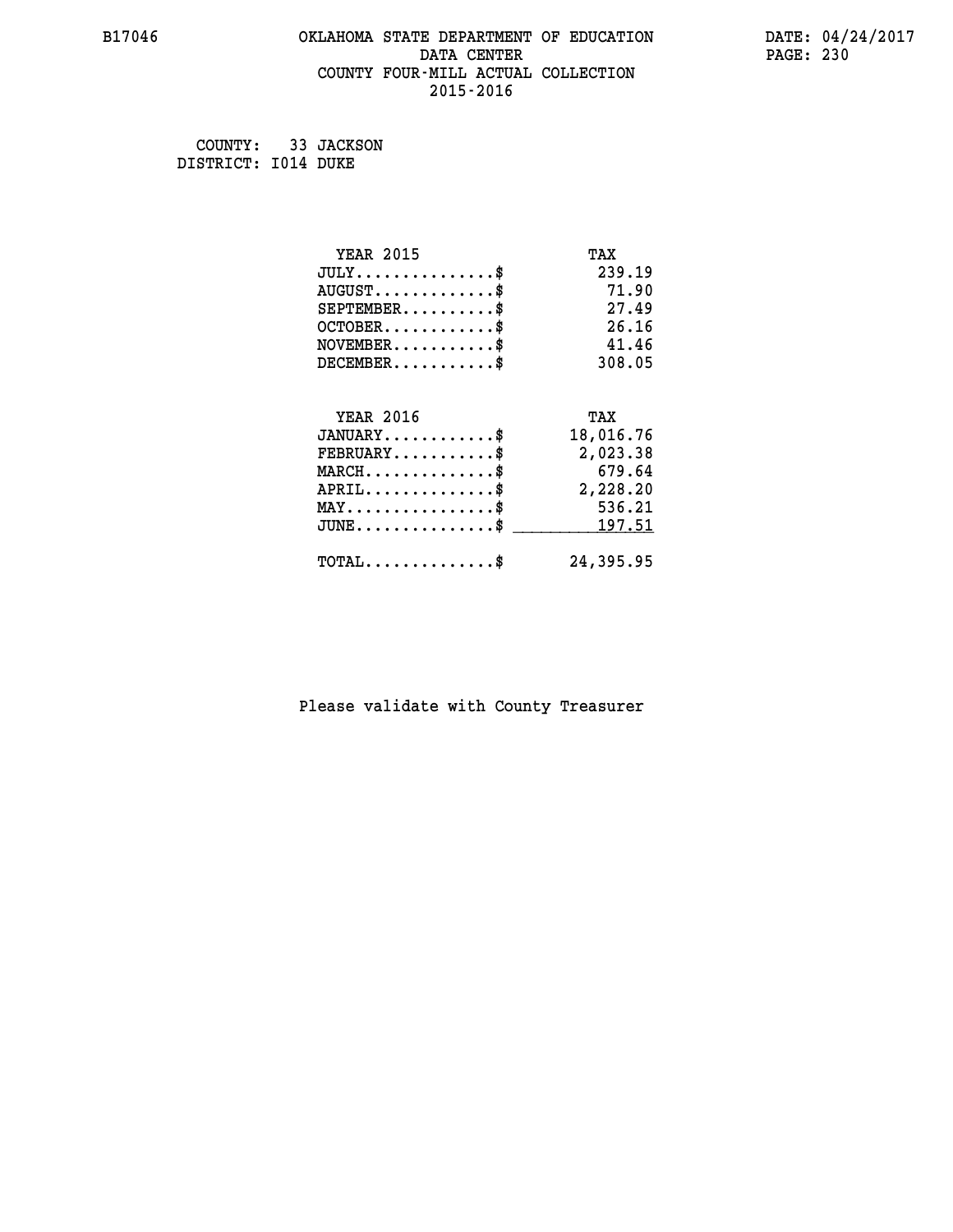### **B17046 OKLAHOMA STATE DEPARTMENT OF EDUCATION DATE: 04/24/2017 DATA CENTER** PAGE: 231  **COUNTY FOUR-MILL ACTUAL COLLECTION 2015-2016**

 **COUNTY: 33 JACKSON DISTRICT: I018 ALTUS**

| <b>YEAR 2015</b>                               | TAX         |
|------------------------------------------------|-------------|
| $JULY$ \$                                      | 4,662.20    |
| $AUGUST$ \$                                    | 1,403.09    |
| $SEPTEMBER$ \$                                 | 535.89      |
| $OCTOBER$ \$                                   | 506.74      |
| $\texttt{NOVEMBER} \dots \dots \dots \$        | 808.39      |
| $DECEMBER$ \$                                  | 5,303.68    |
|                                                |             |
| <b>YEAR 2016</b>                               | TAX         |
| $JANUARY$ \$                                   | 312,772.39  |
| $FEBRUARY$                                     | 35,782.46   |
| $MARCH$ \$                                     | 12,059.71   |
| $APRIL$ \$                                     | 35, 293. 78 |
| $\texttt{MAX} \dots \dots \dots \dots \dots \$ | 9,527.93    |
| $JUNE$ \$                                      | 3,022.51    |
| $\texttt{TOTAL} \dots \dots \dots \dots \$     | 421,678.77  |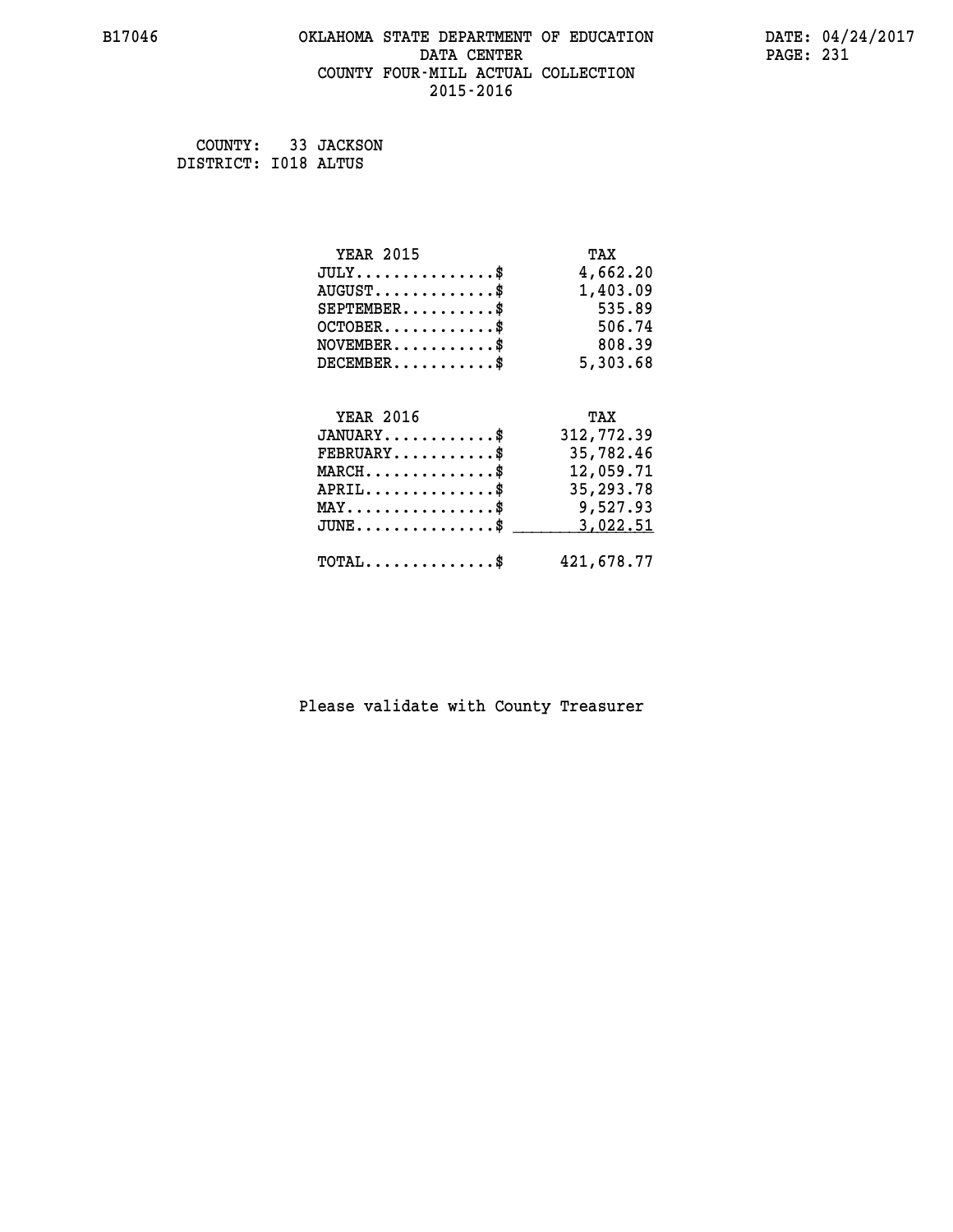### **B17046 OKLAHOMA STATE DEPARTMENT OF EDUCATION DATE: 04/24/2017 DATA CENTER** PAGE: 232  **COUNTY FOUR-MILL ACTUAL COLLECTION 2015-2016**

 **COUNTY: 33 JACKSON DISTRICT: I025 ELDORADO**

| <b>YEAR 2015</b>                | TAX       |
|---------------------------------|-----------|
| $JULY$                          | 131.61    |
| $AUGUST$ \$                     | 39.07     |
| $SEPTEMBER$ \$                  | 15.00     |
| $OCTOBER$                       | 14.44     |
| $NOVEMBER.$                     | 22.52     |
| $DECEMENTER$                    | 132.38    |
| <b>YEAR 2016</b>                | TAX       |
| $JANUARY$ \$                    | 7,609.29  |
| $FEBRUARY$ \$                   | 855.58    |
| $MARCH$ \$                      | 288.67    |
| $APRIL$ \$                      | 942.06    |
| $MAX \dots \dots \dots \dots \$ | 229.60    |
| $JUNE$                          | 86.27     |
| $TOTAL$ \$                      | 10,366.49 |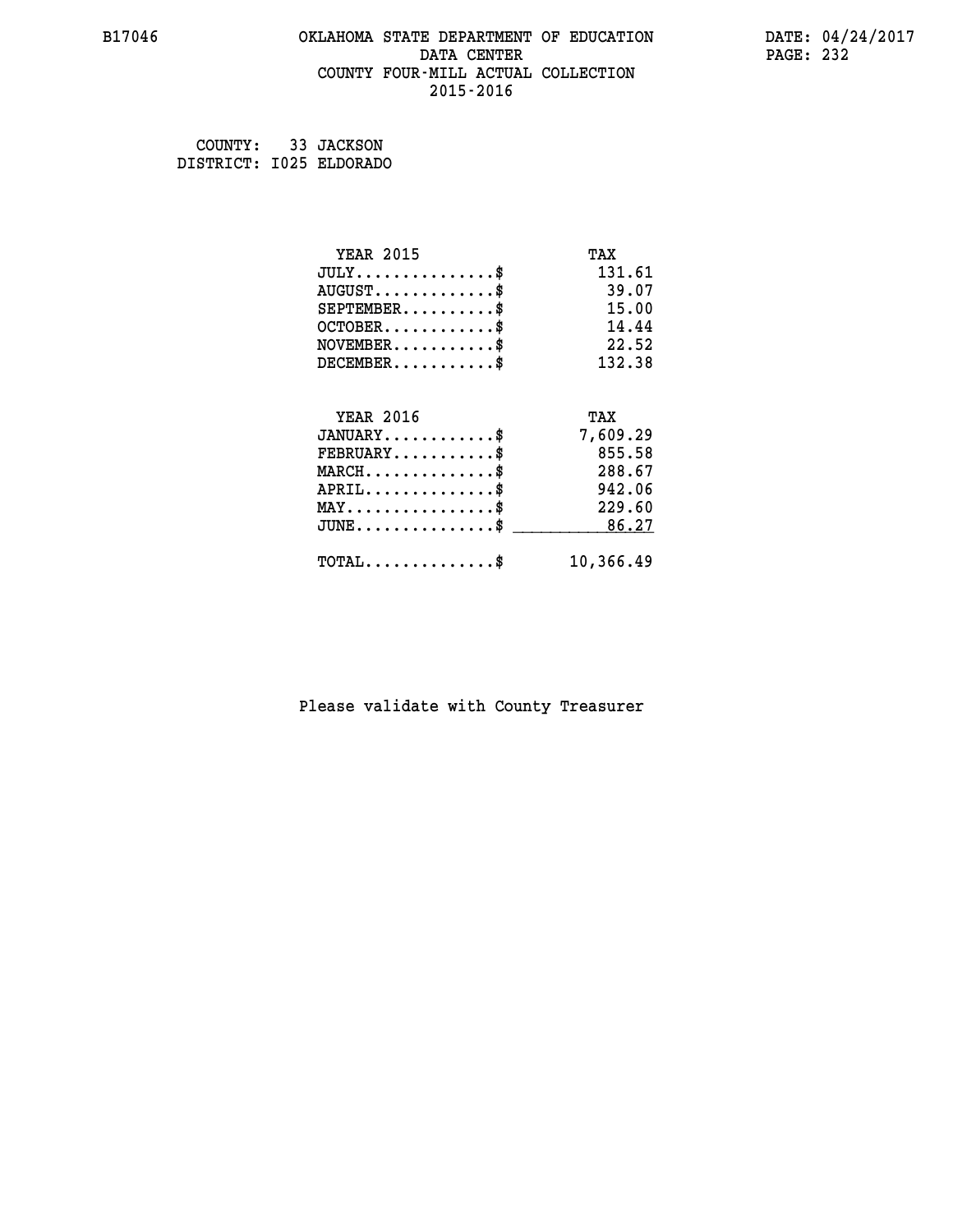### **B17046 OKLAHOMA STATE DEPARTMENT OF EDUCATION DATE: 04/24/2017 DATA CENTER** PAGE: 233  **COUNTY FOUR-MILL ACTUAL COLLECTION 2015-2016**

 **COUNTY: 33 JACKSON DISTRICT: I035 OLUSTEE**

| <b>YEAR 2015</b>                           | TAX       |
|--------------------------------------------|-----------|
| $JULY$ \$                                  | 208.95    |
| $AUGUST$ \$                                | 63.30     |
| $SEPTEMBER$ \$                             | 24.12     |
| $OCTOBER$ \$                               | 22.56     |
| $NOVEMBER$ \$                              | 36.44     |
| $DECEMBER$ \$                              | 236.36    |
|                                            |           |
| <b>YEAR 2016</b>                           | TAX       |
| $JANUARY$ \$                               | 13,729.04 |
| $FEBRUARY$                                 | 1,542.56  |
| $MARCH$ \$                                 | 518.53    |
| $APRIL$ \$                                 | 1,698.23  |
| $MAX \dots \dots \dots \dots \dots$        | 409.55    |
| $JUNE$ $$$                                 | 151.38    |
| $\texttt{TOTAL} \dots \dots \dots \dots \$ | 18,641.02 |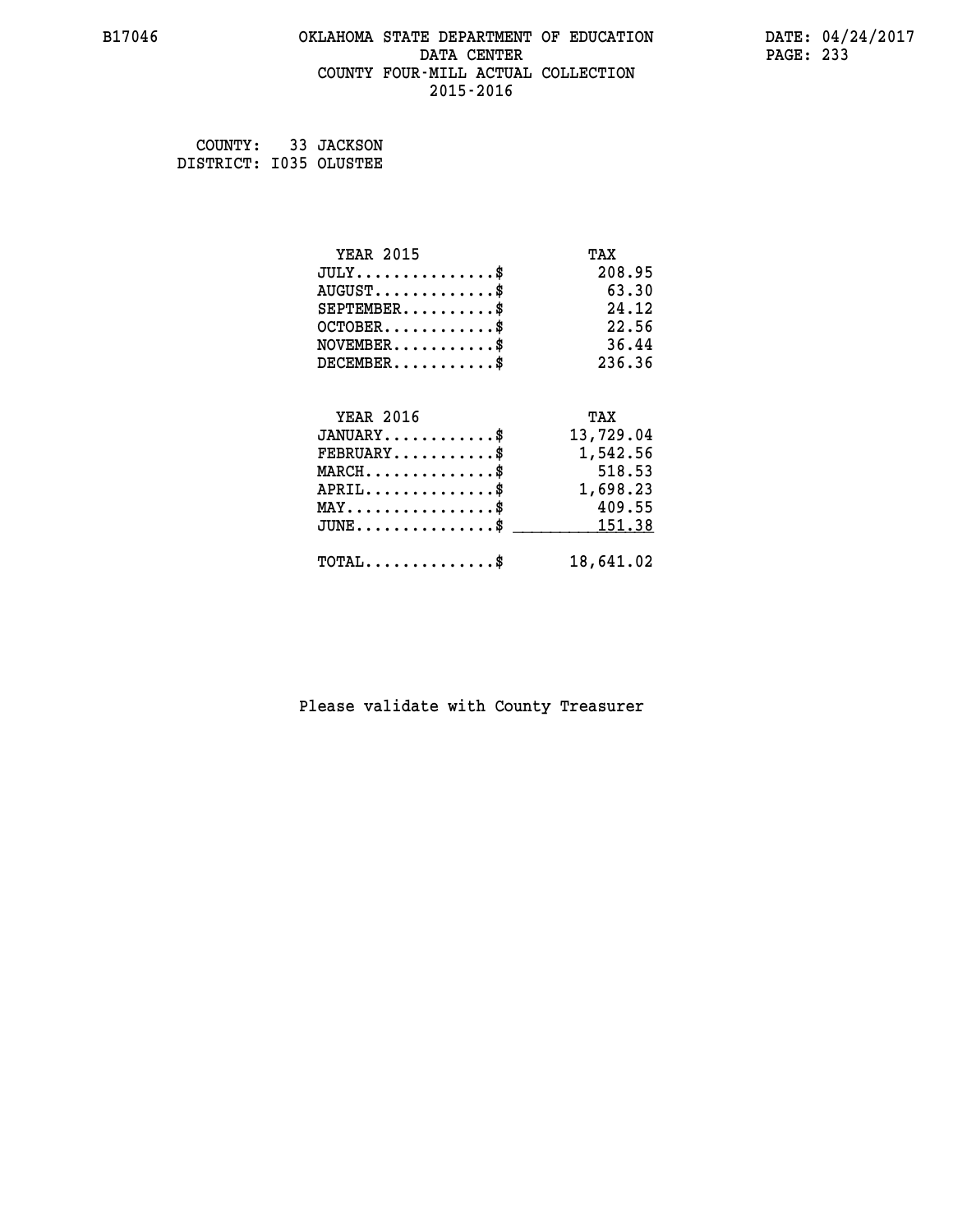### **B17046 OKLAHOMA STATE DEPARTMENT OF EDUCATION DATE: 04/24/2017 DATA CENTER** PAGE: 234  **COUNTY FOUR-MILL ACTUAL COLLECTION 2015-2016**

 **COUNTY: 33 JACKSON DISTRICT: I054 BLAIR**

| <b>YEAR 2015</b>                                 | TAX        |
|--------------------------------------------------|------------|
| $JULY$ \$                                        | 376.94     |
| $AUGUST$ \$                                      | 113.18     |
| $SEPTEMBER$ \$                                   | 43.24      |
| $OCTOBER$ \$                                     | 41.01      |
| $NOVEMBER$ \$                                    | 65.28      |
| $DECEMBER$ \$                                    | 460.22     |
| <b>YEAR 2016</b>                                 | TAX        |
|                                                  |            |
| $JANUARY$ \$                                     | 26,847.20  |
| $FEBRUARY$                                       | 3,015.67   |
| $MARCH$ \$                                       | 1,013.35   |
| $APRIL \ldots \ldots \ldots \ldots \$            | 3,320.63   |
| $\texttt{MAX} \dots \dots \dots \dots \dots \$   | 800.06     |
| $\texttt{JUNE} \dots \dots \dots \dots \dots \$$ | 294.97     |
| $\texttt{TOTAL} \dots \dots \dots \dots$         | 36, 391.75 |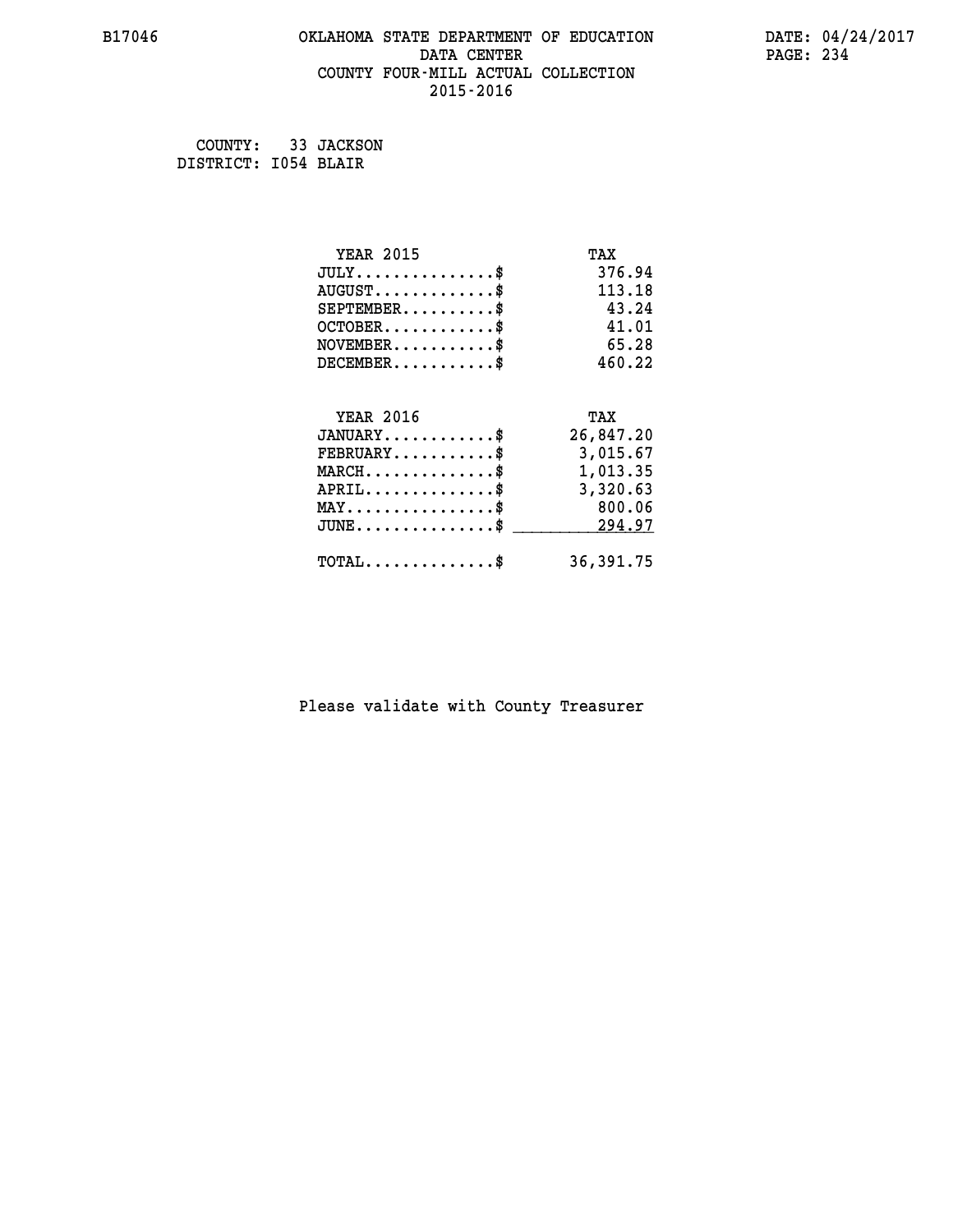#### **B17046 OKLAHOMA STATE DEPARTMENT OF EDUCATION DATE: 04/24/2017 DATA CENTER PAGE: 235 COUNTY FOUR-MILL ACTUAL COLLECTION 2015-2016**

 **COUNTY: 33 JACKSON**

 **\*\*\*\*\*\* TOTALS \*\*\*\*\*\***

| <b>YEAR 2015</b>                     | TAX      |
|--------------------------------------|----------|
| $JULY \ldots \ldots \ldots \ldots \$ | 6,189.70 |
| $AUGUST$                             | 1,862.64 |
| $SEPTEMBER$                          | 711.43   |
| $OCTOBER$                            | 672.75   |
| $NOVEMBER$ \$                        | 1,073.16 |
| $DECEMBER$ \$                        | 7.171.44 |

## **YEAR 2016 TAX JANUARY............\$ 421,722.62 FEBRUARY...........\$ 48,020.36 MARCH..............\$ 16,171.81 APRIL..............\$ 48,769.10 MAY................\$ 12,773.89 JUNE................\$** 4,220.07  **TOTAL..............\$ 569,358.97**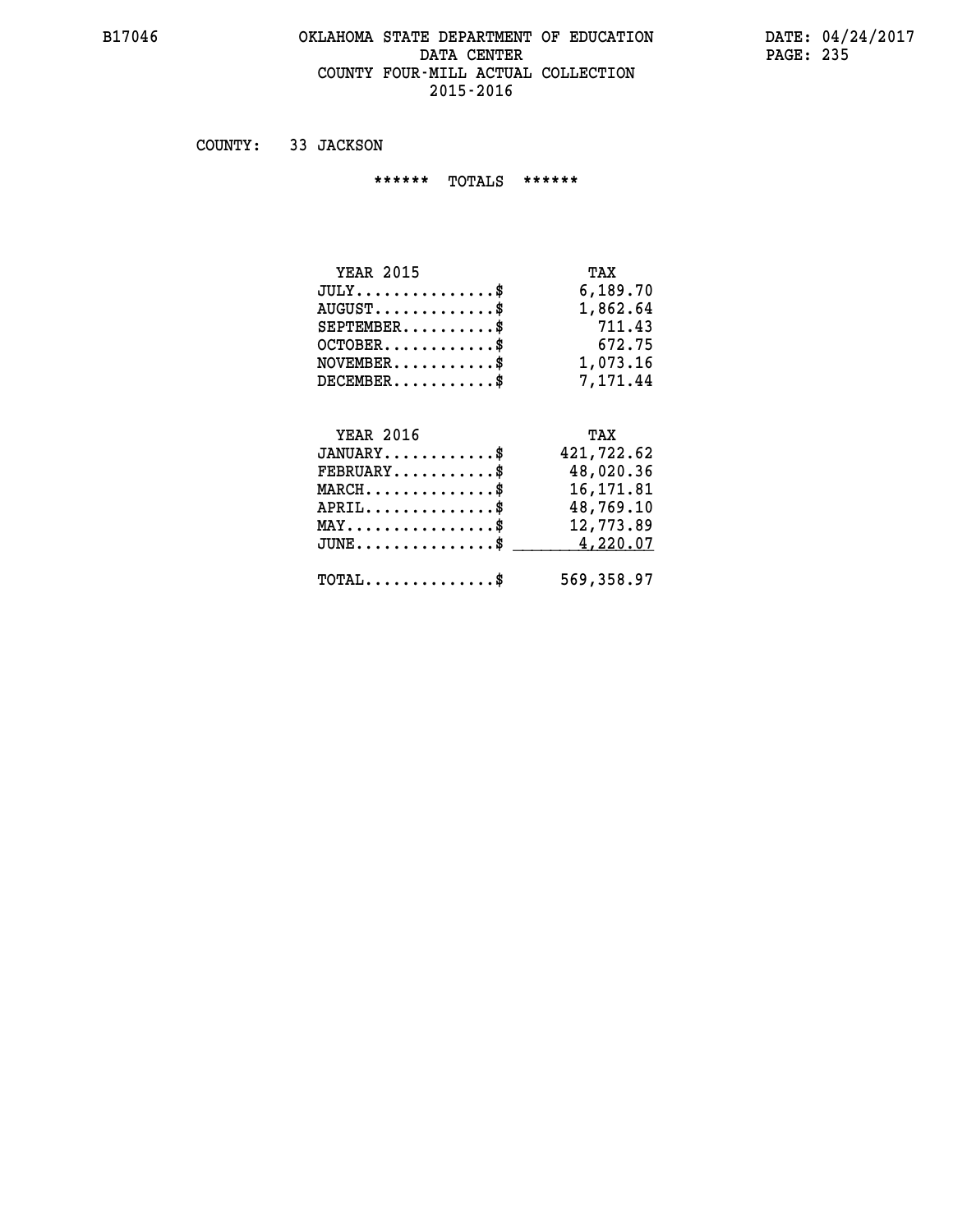### **B17046 OKLAHOMA STATE DEPARTMENT OF EDUCATION DATE: 04/24/2017 DATA CENTER** PAGE: 236  **COUNTY FOUR-MILL ACTUAL COLLECTION 2015-2016**

 **COUNTY: 34 JEFFERSON DISTRICT: C003 TERRAL**

| <b>YEAR 2015</b>                           | TAX      |
|--------------------------------------------|----------|
| $JULY$                                     | 143.67   |
| $AUGUST$ \$                                | 52.72    |
| $SEPTEMBER$                                | 36.54    |
| $OCTOBER$ \$                               | 11.20    |
| NOVEMENT.                                  | 15.85    |
| $DECEMBER$                                 | 35.59    |
| <b>YEAR 2016</b>                           | TAX      |
| $JANUARY$ \$                               | 5,266.71 |
| $FEBRUARY$ \$                              | 1,156.99 |
| $MARCH$ \$                                 | 252.18   |
| $APRIL$                                    | 1,248.18 |
| $MAX \dots \dots \dots \dots \dots$        | 406.53   |
| $JUNE$ \$                                  | 130.03   |
| $\texttt{TOTAL} \dots \dots \dots \dots \$ | 8,756.19 |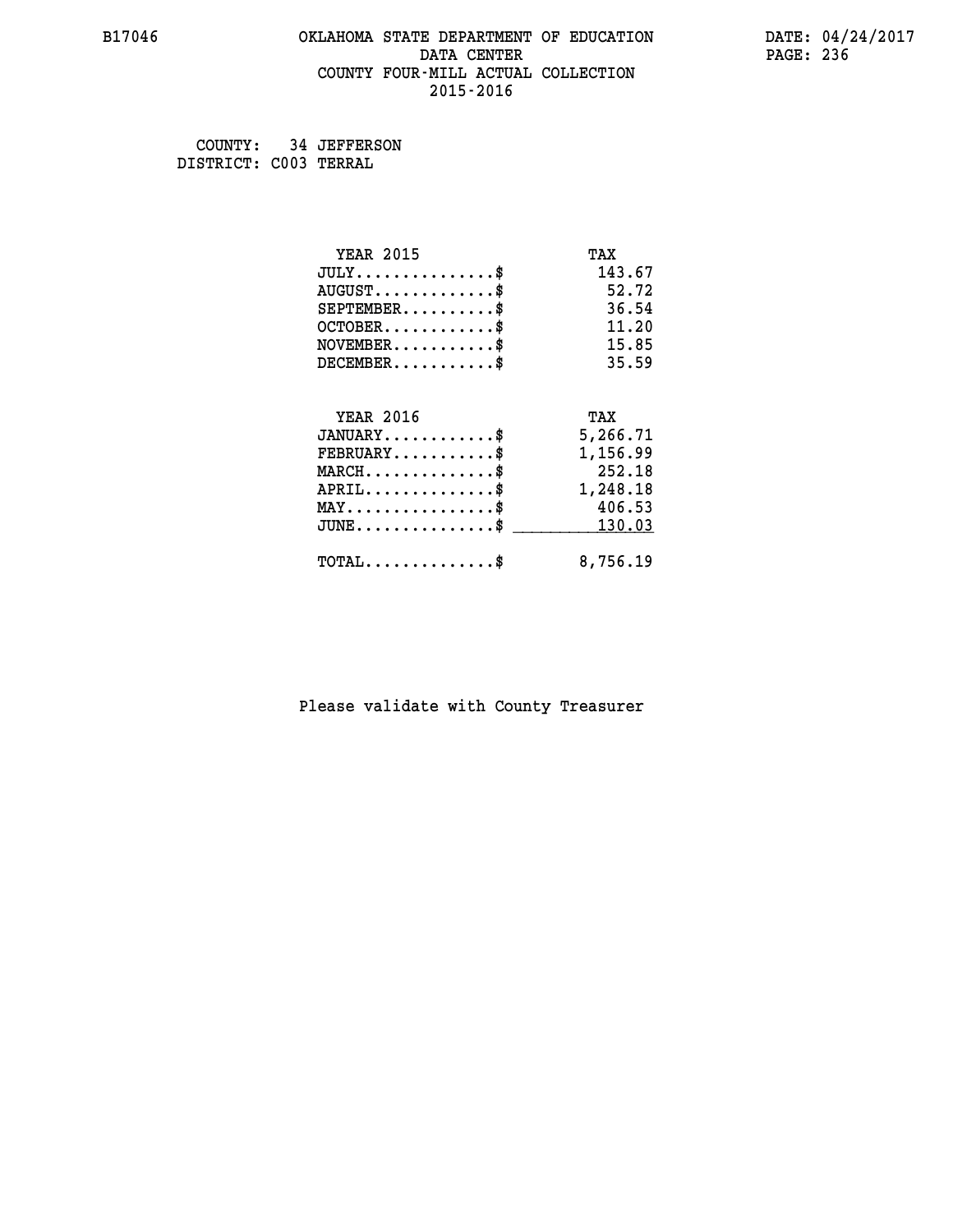### **B17046 OKLAHOMA STATE DEPARTMENT OF EDUCATION DATE: 04/24/2017 DATA CENTER** PAGE: 237  **COUNTY FOUR-MILL ACTUAL COLLECTION 2015-2016**

 **COUNTY: 34 JEFFERSON DISTRICT: I001 RYAN**

| <b>YEAR 2015</b>                               | TAX       |
|------------------------------------------------|-----------|
| $JULY$ \$                                      | 572.39    |
| $AUGUST$ \$                                    | 204.11    |
| $SEPTEMBER$ \$                                 | 148.86    |
| $OCTOBER$ \$                                   | 41.06     |
| $NOVEMBER$ \$                                  | 58.39     |
| $DECEMBER$ \$                                  | 138.13    |
|                                                |           |
| <b>YEAR 2016</b>                               | TAX       |
| $JANUARY$ \$                                   | 20,451.26 |
| $FEBRUARY$                                     | 4,492.69  |
| $MARCH$ \$                                     | 979.08    |
| $APRIL \ldots \ldots \ldots \ldots \$          | 4,846.85  |
| $\texttt{MAX} \dots \dots \dots \dots \dots \$ | 1,570.04  |
| $JUNE \ldots \ldots \ldots \ldots \ast$        | 502.76    |
| $\texttt{TOTAL} \dots \dots \dots \dots$ \$    | 34,005.62 |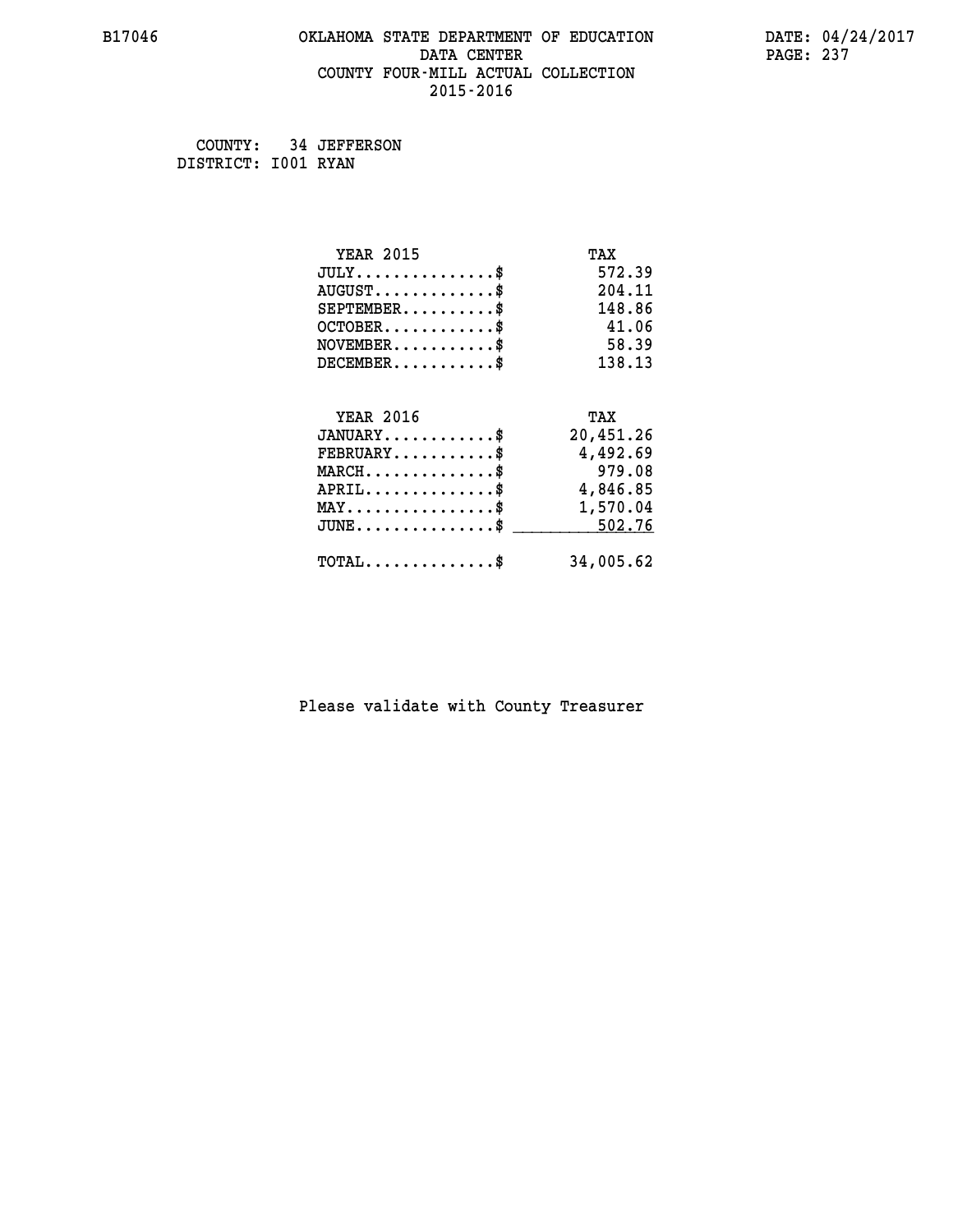### **B17046 OKLAHOMA STATE DEPARTMENT OF EDUCATION DATE: 04/24/2017 DATA CENTER** PAGE: 238  **COUNTY FOUR-MILL ACTUAL COLLECTION 2015-2016**

 **COUNTY: 34 JEFFERSON DISTRICT: I014 RINGLING**

| <b>YEAR 2015</b>                                 | TAX       |
|--------------------------------------------------|-----------|
| $JULY$ \$                                        | 930.10    |
| $AUGUST$ \$                                      | 333.51    |
| $SEPTEMBER$ \$                                   | 240.73    |
| $OCTOBER$ \$                                     | 67.50     |
| $NOVEMBER$ \$                                    | 95.86     |
| $DECEMBER$ \$                                    | 221.16    |
|                                                  |           |
| <b>YEAR 2016</b>                                 | TAX       |
| $JANUARY$ \$                                     | 32,725.88 |
| $FEBRUARY$ \$                                    | 7,189.91  |
| $\texttt{MARCH}\ldots\ldots\ldots\ldots\$        | 1,567.82  |
| $APRIL \ldots \ldots \ldots \ldots \$            | 7,758.06  |
| $\texttt{MAX} \dots \dots \dots \dots \dots \$   | 2,516.19  |
| $\texttt{JUNE} \dots \dots \dots \dots \dots \$$ | 806.18    |
| $\texttt{TOTAL} \dots \dots \dots \dots \$       | 54,452.90 |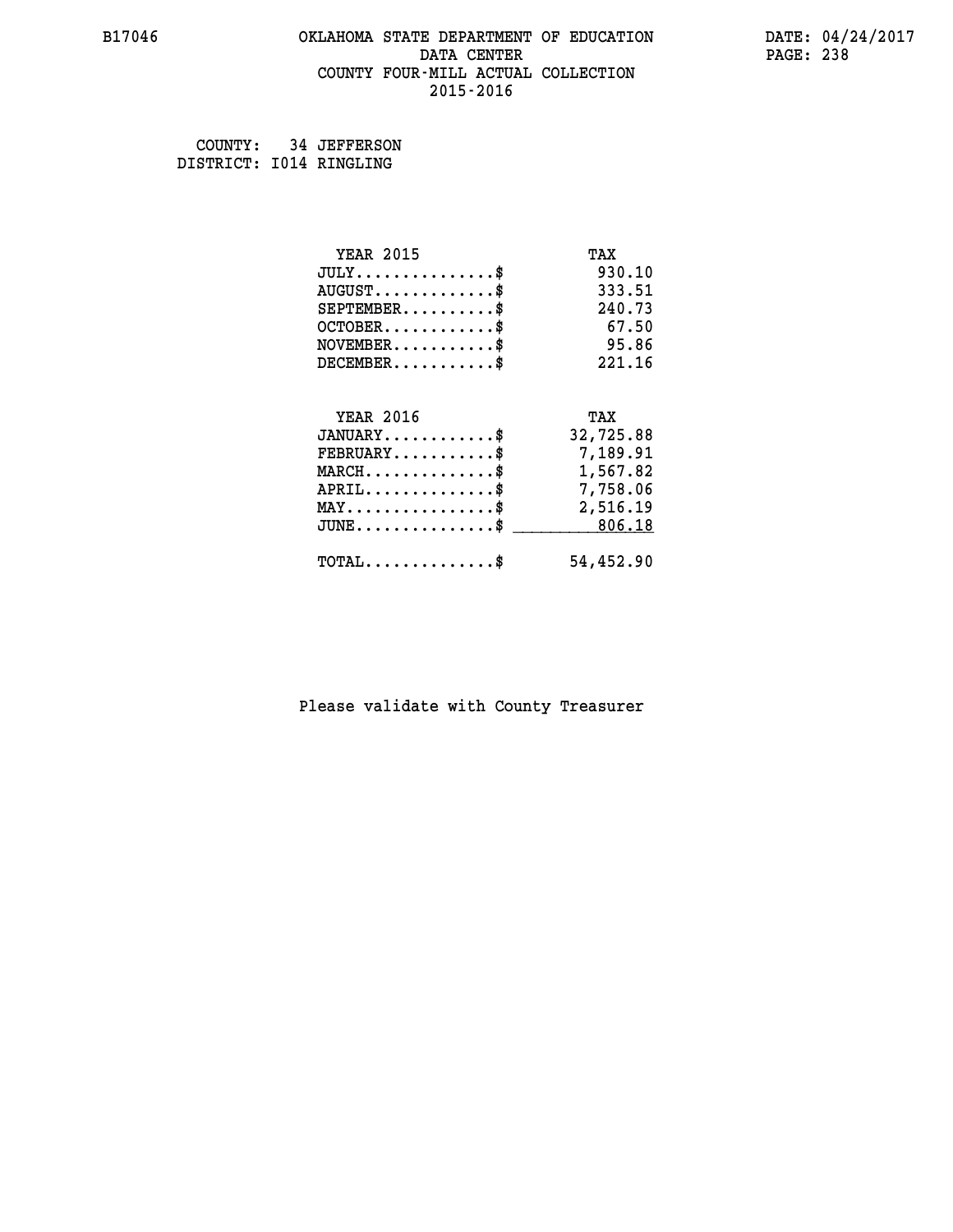### **B17046 OKLAHOMA STATE DEPARTMENT OF EDUCATION DATE: 04/24/2017 DATA CENTER** PAGE: 239  **COUNTY FOUR-MILL ACTUAL COLLECTION 2015-2016**

 **COUNTY: 34 JEFFERSON DISTRICT: I023 WAURIKA**

| <b>YEAR 2015</b>                                   | TAX       |
|----------------------------------------------------|-----------|
| $JULY$ \$                                          | 839.93    |
| $AUGUST$ \$                                        | 303.37    |
| $SEPTEMBER$ \$                                     | 216.40    |
| $OCTOBER$ \$                                       | 62.32     |
| $NOVEMBER$ \$                                      | 88.63     |
| $DECEMBER$ \$                                      | 213.10    |
|                                                    |           |
| <b>YEAR 2016</b>                                   | TAX       |
| $JANUARY$ \$                                       | 31,581.62 |
| $FEBRUARY$                                         | 6,936.28  |
| $\texttt{MARCH}\ldots\ldots\ldots\ldots\text{*}$   | 1,509.81  |
| $APRIL \ldots \ldots \ldots \ldots \$              | 7,480.25  |
| $\texttt{MAX} \dots \dots \dots \dots \dots \$     | 2,426.31  |
| $\texttt{JUNE} \dots \dots \dots \dots \texttt{S}$ | 775.97    |
| $\texttt{TOTAL} \dots \dots \dots \dots \$         | 52,433.99 |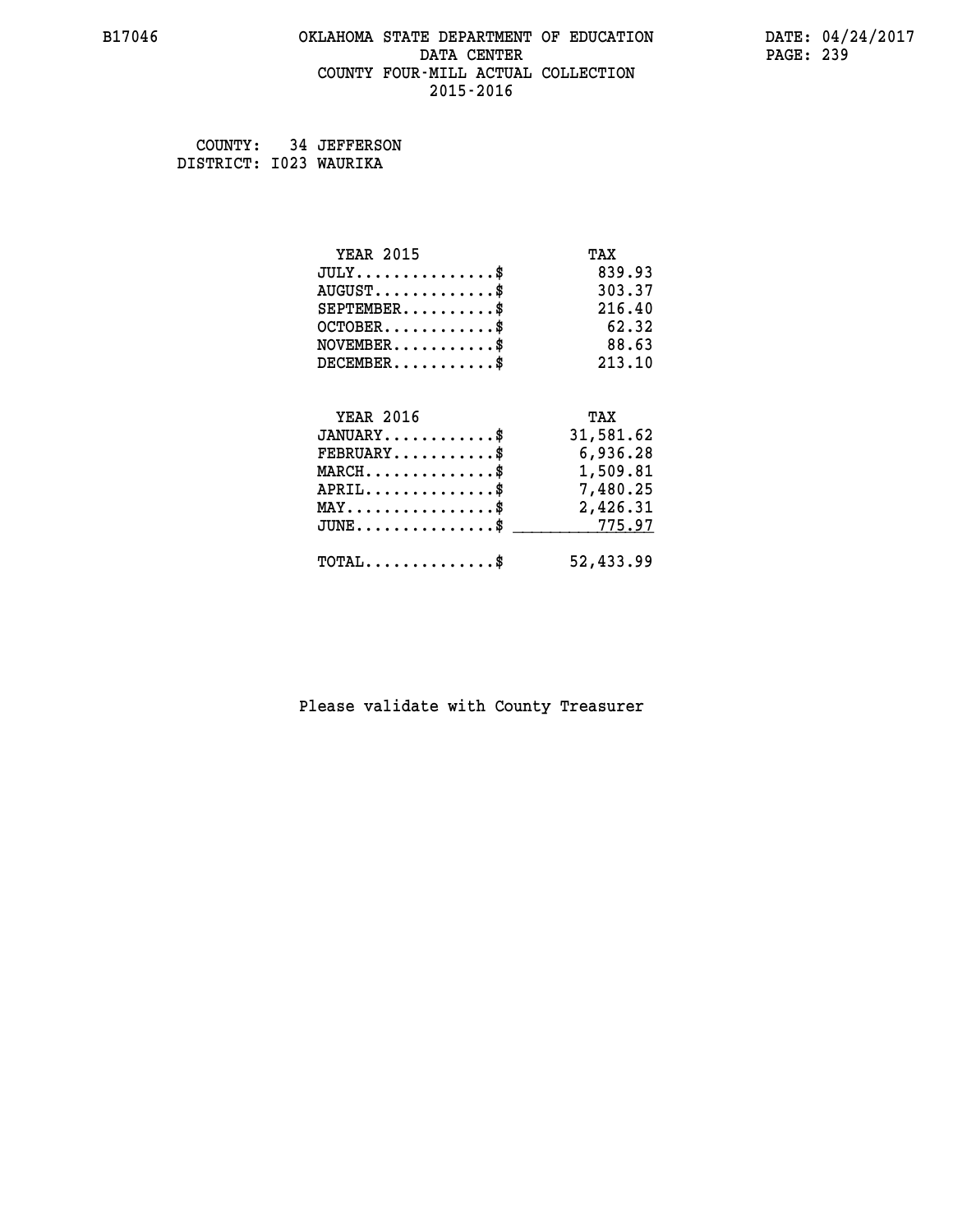#### **B17046 OKLAHOMA STATE DEPARTMENT OF EDUCATION DATE: 04/24/2017 DATA CENTER PAGE: 240 COUNTY FOUR-MILL ACTUAL COLLECTION 2015-2016**

 **COUNTY: 34 JEFFERSON**

 **\*\*\*\*\*\* TOTALS \*\*\*\*\*\***

| <b>YEAR 2015</b>                     | TAX      |
|--------------------------------------|----------|
| $JULY \ldots \ldots \ldots \ldots \$ | 2,486.09 |
| $AUGUST$ \$                          | 893.71   |
| $SEPTEMBER$                          | 642.53   |
| $OCTOBER$ \$                         | 182.08   |
| $NOVEMBER$ $$\$                      | 258.73   |
| $DECEMBER$ \$                        | 607.98   |

## **YEAR 2016 TAX JANUARY............\$ 90,025.47 FEBRUARY...........\$ 19,775.87 MARCH..............\$ 4,308.89 APRIL..............\$ 21,333.34 MAY................\$ 6,919.07 JUNE................\$** 2,214.94  **TOTAL..............\$ 149,648.70**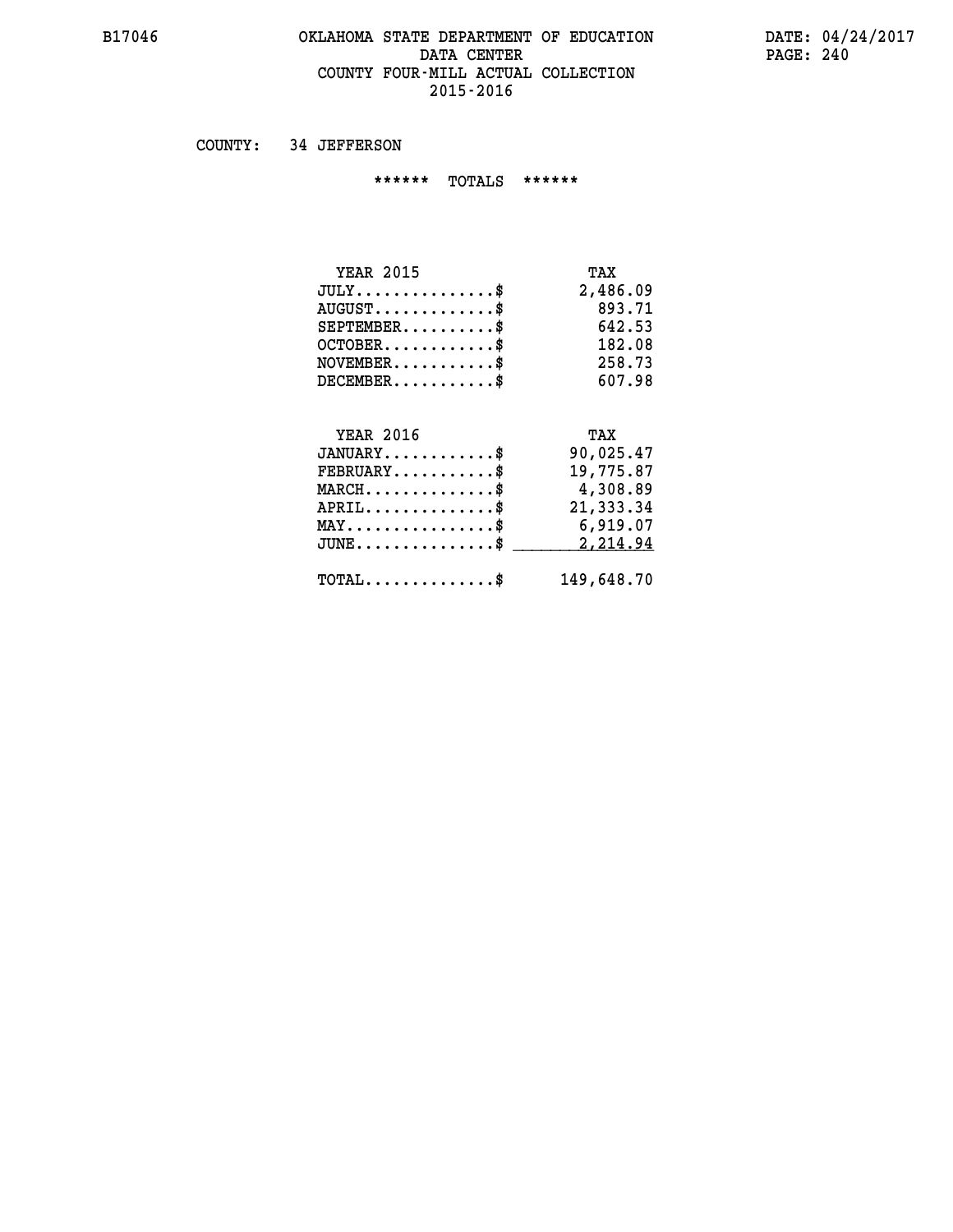### **B17046 OKLAHOMA STATE DEPARTMENT OF EDUCATION DATE: 04/24/2017 DATA CENTER** PAGE: 241  **COUNTY FOUR-MILL ACTUAL COLLECTION 2015-2016**

 **COUNTY: 35 JOHNSTON DISTRICT: C007 MANNSVILLE**

| <b>YEAR 2015</b>                                 | TAX       |
|--------------------------------------------------|-----------|
| $JULY$ \$                                        | 68.85     |
| $AUGUST$ \$                                      | 203.29    |
| $SEPTEMENT.$ \$                                  | 135.26    |
| $OCTOBER$ \$                                     | 43.87     |
| $\texttt{NOVEMBER} \dots \dots \dots \$          | 58.92     |
| $DECEMBER$ \$                                    | 1,327.63  |
| <b>YEAR 2016</b>                                 | TAX       |
|                                                  |           |
| $JANUARY$ \$                                     | 8,567.52  |
| $FEBRUARY$ \$                                    | 2,555.16  |
| $\texttt{MARCH} \dots \dots \dots \dots \$$      | 1,649.56  |
| $APRIL$ \$                                       | 2,523.66  |
| $\texttt{MAX} \dots \dots \dots \dots \dots \$   | 1,072.95  |
| $\texttt{JUNE} \dots \dots \dots \dots \dots \$$ | 127.83    |
| $\texttt{TOTAL} \dots \dots \dots \dots$ \$      | 18,334.50 |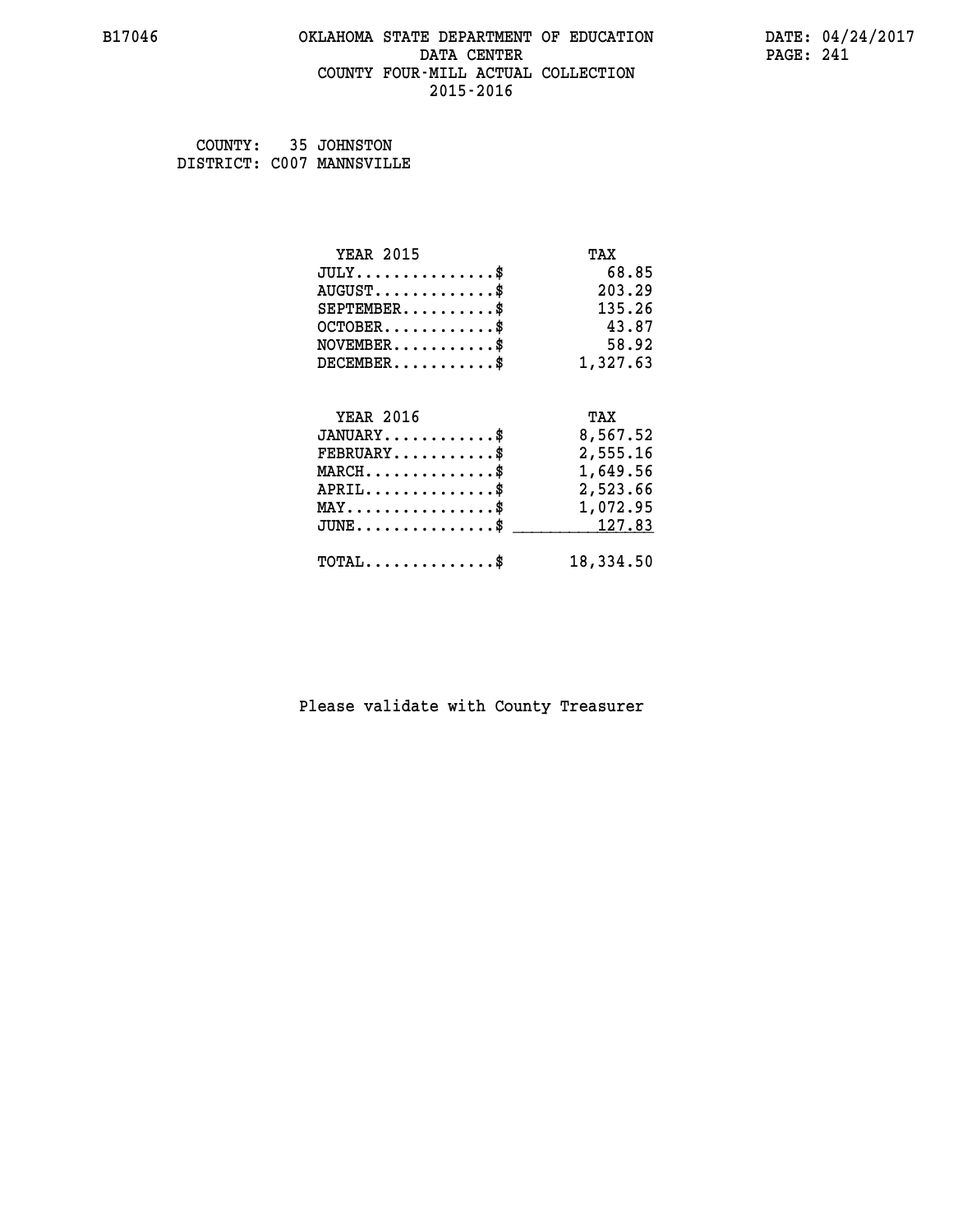### **B17046 OKLAHOMA STATE DEPARTMENT OF EDUCATION DATE: 04/24/2017 DATA CENTER** PAGE: 242  **COUNTY FOUR-MILL ACTUAL COLLECTION 2015-2016**

 **COUNTY: 35 JOHNSTON DISTRICT: C010 RAVIA**

| <b>YEAR 2015</b>                                 | TAX       |
|--------------------------------------------------|-----------|
| $JULY$ \$                                        | 66.64     |
| $AUGUST$ \$                                      | 197.39    |
| $SEPTEMBER$ \$                                   | 132.49    |
| $OCTOBER$ \$                                     | 42.55     |
| $NOVEMBER$ \$                                    | 57.77     |
| $DECEMBER$ \$                                    | 1,332.26  |
|                                                  |           |
| <b>YEAR 2016</b>                                 | TAX       |
| $JANUARY$ \$                                     | 8,602.46  |
| $FEBRUARY$                                       | 2,564.57  |
| $\texttt{MARCH}\ldots\ldots\ldots\ldots\text{*}$ | 1,653.55  |
| $APRIL \ldots \ldots \ldots \ldots$ \$           | 2,532.80  |
| $\texttt{MAX} \dots \dots \dots \dots \dots \$   | 1,076.44  |
| $\texttt{JUNE} \dots \dots \dots \dots \dots *$  | 126.98    |
| $\texttt{TOTAL} \dots \dots \dots \dots$ \$      | 18,385.90 |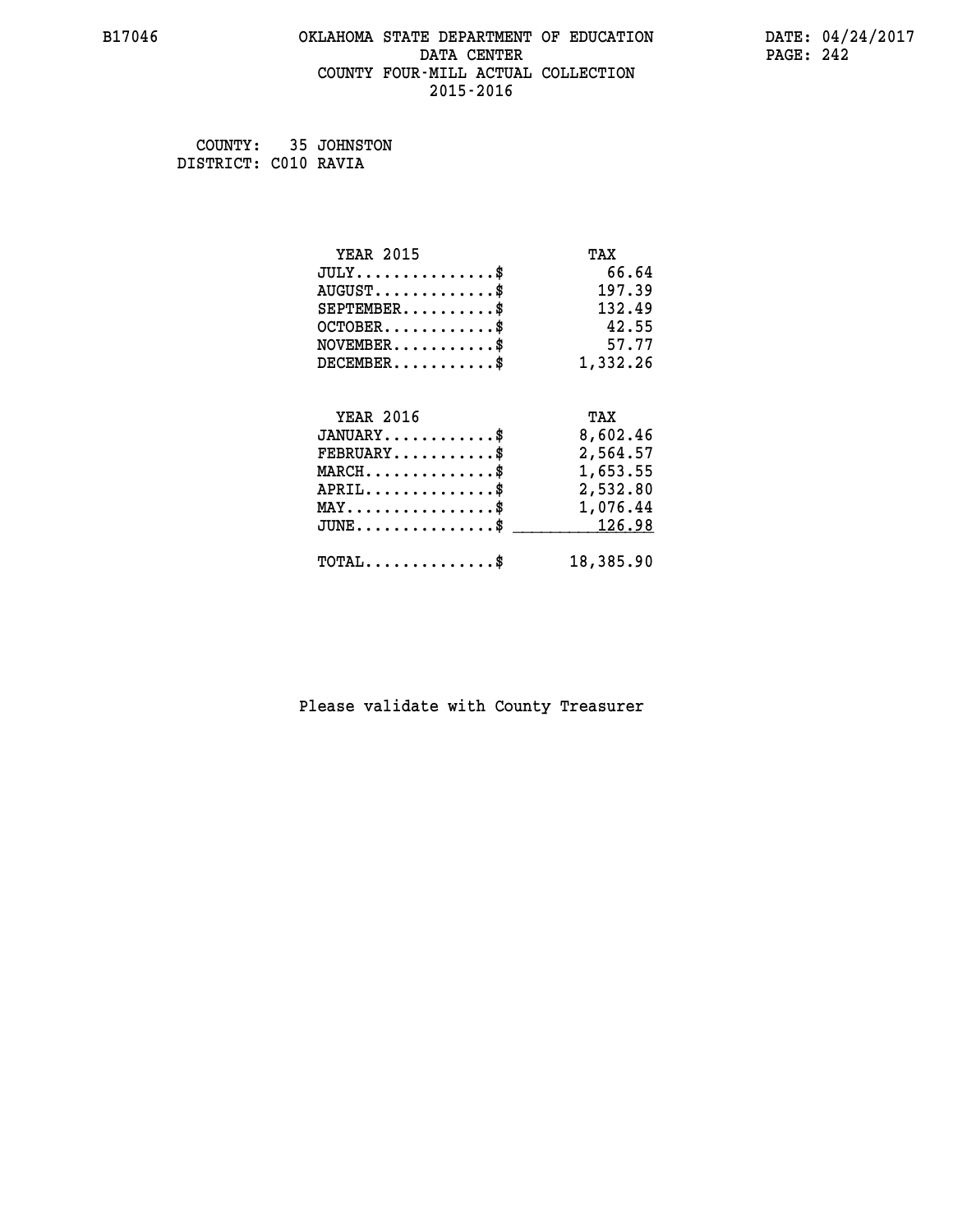### **B17046 OKLAHOMA STATE DEPARTMENT OF EDUCATION DATE: 04/24/2017 DATA CENTER** PAGE: 243  **COUNTY FOUR-MILL ACTUAL COLLECTION 2015-2016**

 **COUNTY: 35 JOHNSTON DISTRICT: I002 MILL CREEK**

| <b>YEAR 2015</b>                                | TAX       |
|-------------------------------------------------|-----------|
| $JULY$ \$                                       | 102.69    |
| $AUGUST$ \$                                     | 303.23    |
| $SEPTEMBER$ \$                                  | 202.29    |
| $OCTOBER$ \$                                    | 65.37     |
| $\texttt{NOVEMBER} \dots \dots \dots \$         | 92.46     |
| $DECEMBER$ \$                                   | 2,249.83  |
|                                                 |           |
| <b>YEAR 2016</b>                                | TAX       |
| $JANUARY$ \$                                    | 14,541.18 |
| $FEBRUARY$                                      | 4,335.75  |
| $\texttt{MARCH} \dots \dots \dots \dots \$$     | 2,791.87  |
| $APRIL \ldots \ldots \ldots \ldots \$           | 4,281.22  |
| $\texttt{MAX} \dots \dots \dots \dots \dots \$$ | 1,818.76  |
| $JUNE \dots \dots \dots \dots$ \$ 212.27        |           |
| $\texttt{TOTAL} \dots \dots \dots \dots \$      | 30,996.92 |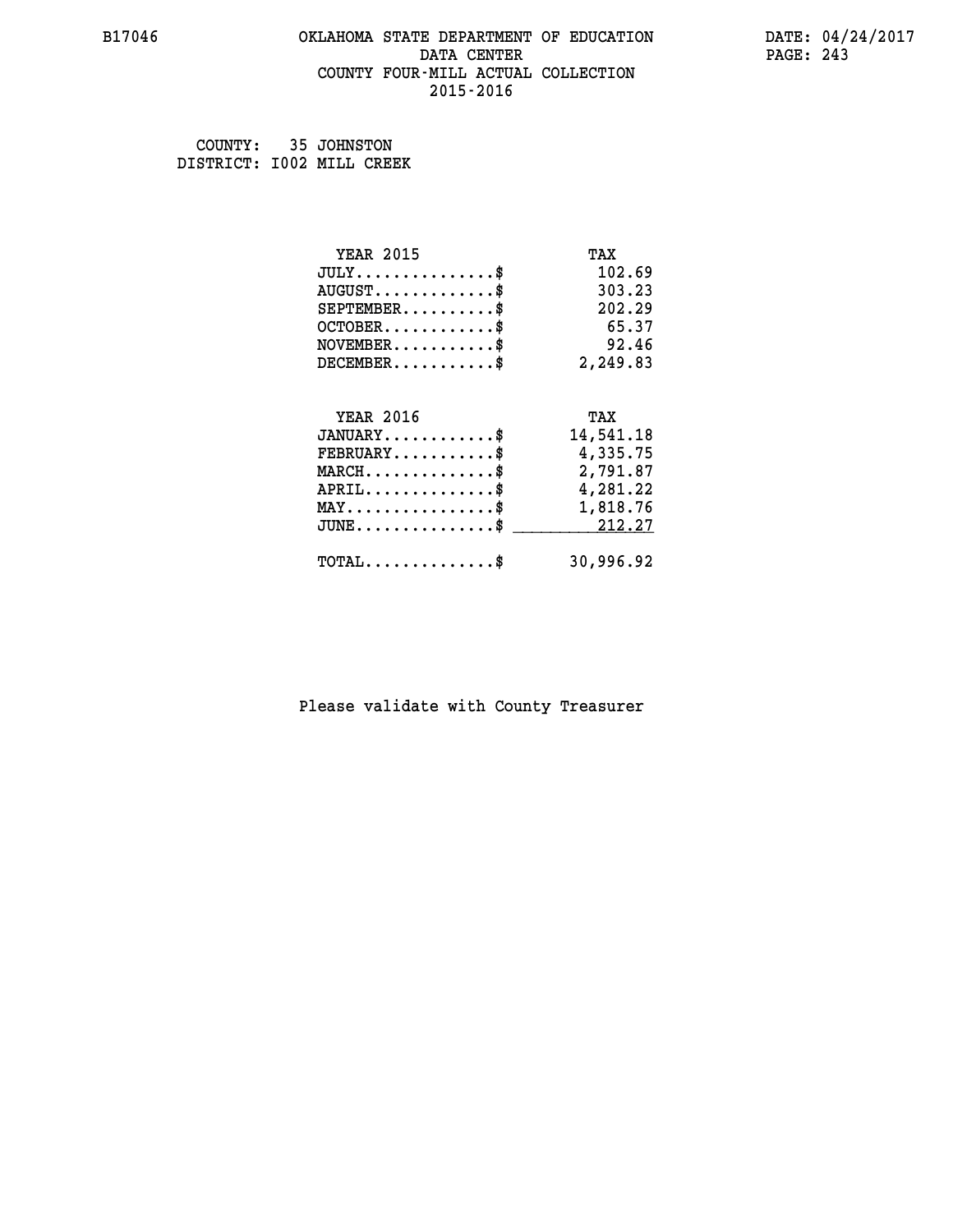### **B17046 OKLAHOMA STATE DEPARTMENT OF EDUCATION DATE: 04/24/2017 DATA CENTER** PAGE: 244  **COUNTY FOUR-MILL ACTUAL COLLECTION 2015-2016**

 **COUNTY: 35 JOHNSTON DISTRICT: I020 TISHOMINGO**

| <b>YEAR 2015</b>                                 | TAX        |
|--------------------------------------------------|------------|
| $JULY$ \$                                        | 668.24     |
| $AUGUST$ \$                                      | 1,984.20   |
| $SEPTEMBER$ \$                                   | 1,322.89   |
| $OCTOBER$ \$                                     | 428.68     |
| $\texttt{NOVEMBER} \dots \dots \dots \$          | 585.25     |
| $DECEMBER$ \$                                    | 13,553.88  |
|                                                  |            |
| <b>YEAR 2016</b>                                 | TAX        |
| $JANUARY$ \$                                     | 87,520.12  |
| $FEBRUARY$ \$                                    | 26,099.74  |
| $MARCH$ \$                                       | 16,832.33  |
| $APRIL \ldots \ldots \ldots \ldots \$            | 25,775.95  |
| $\texttt{MAX} \dots \dots \dots \dots \dots \$   | 10,954.37  |
| $\texttt{JUNE} \dots \dots \dots \dots \dots \$$ | 1,293.47   |
| $\texttt{TOTAL} \dots \dots \dots \dots \$       | 187,019.12 |
|                                                  |            |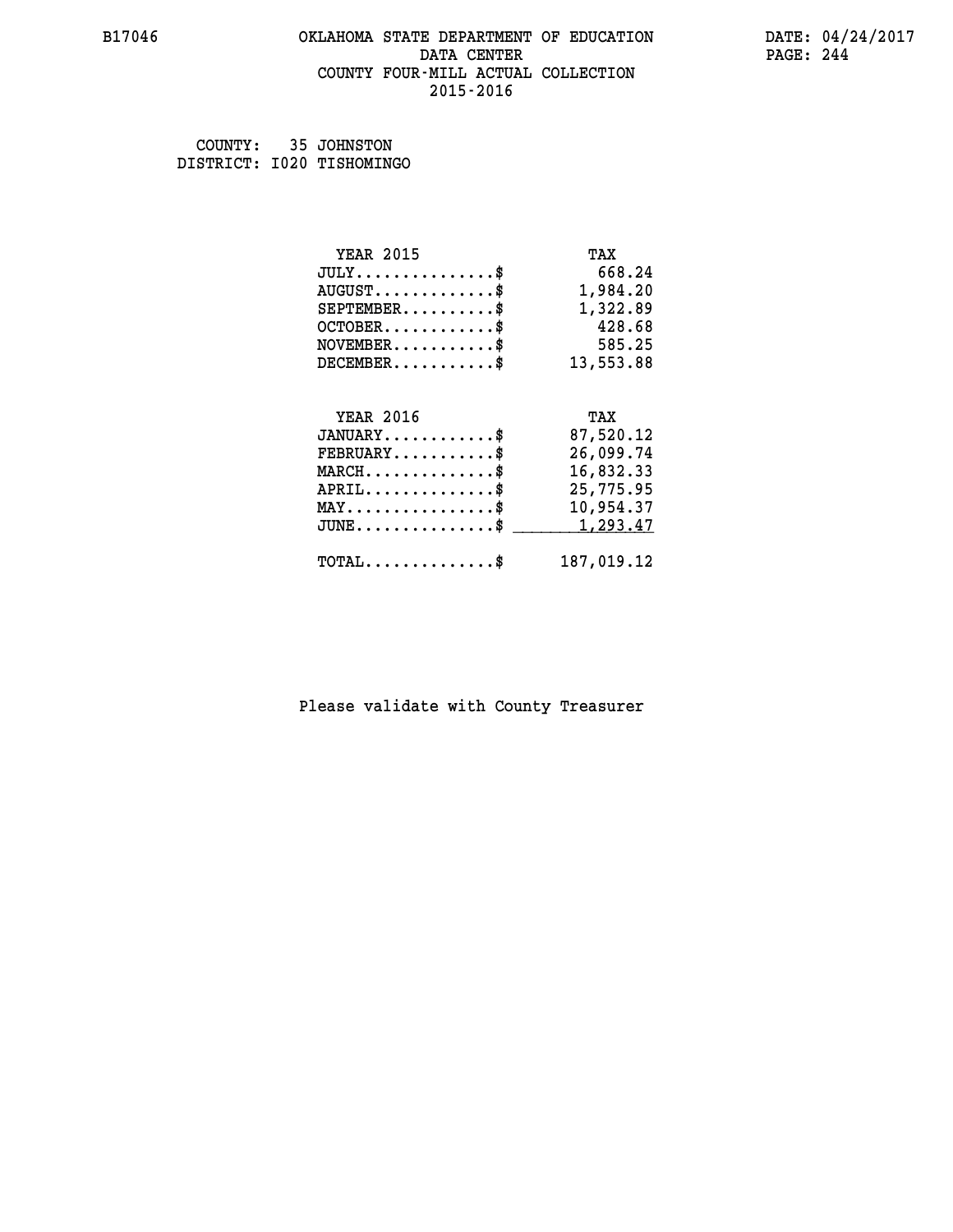### **B17046 OKLAHOMA STATE DEPARTMENT OF EDUCATION DATE: 04/24/2017 DATA CENTER** PAGE: 245  **COUNTY FOUR-MILL ACTUAL COLLECTION 2015-2016**

 **COUNTY: 35 JOHNSTON DISTRICT: I029 MILBURN**

| <b>YEAR 2015</b>                                 | TAX         |
|--------------------------------------------------|-------------|
| $JULY$ \$                                        | 138.45      |
| $AUGUST$ \$                                      | 410.19      |
| $SEPTEMENT.$ \$                                  | 273.40      |
| $OCTOBER$ \$                                     | 88.48       |
| $NOVEMBER.$ \$                                   | 116.70      |
| $DECEMBER$ \$                                    | 2,559.76    |
| <b>YEAR 2016</b>                                 | TAX         |
| $JANUARY$ \$                                     | 16,510.82   |
| $FEBRUARY$                                       | 4,923.93    |
| $MARCH$ \$                                       | 3,180.98    |
| $APRIL$ \$                                       | 4,863.84    |
| $\texttt{MAX} \dots \dots \dots \dots \dots$     | 2,068.12    |
| $\texttt{JUNE} \dots \dots \dots \dots \dots \$$ | 247.60      |
| $\texttt{TOTAL} \dots \dots \dots \dots$         | 35, 382. 27 |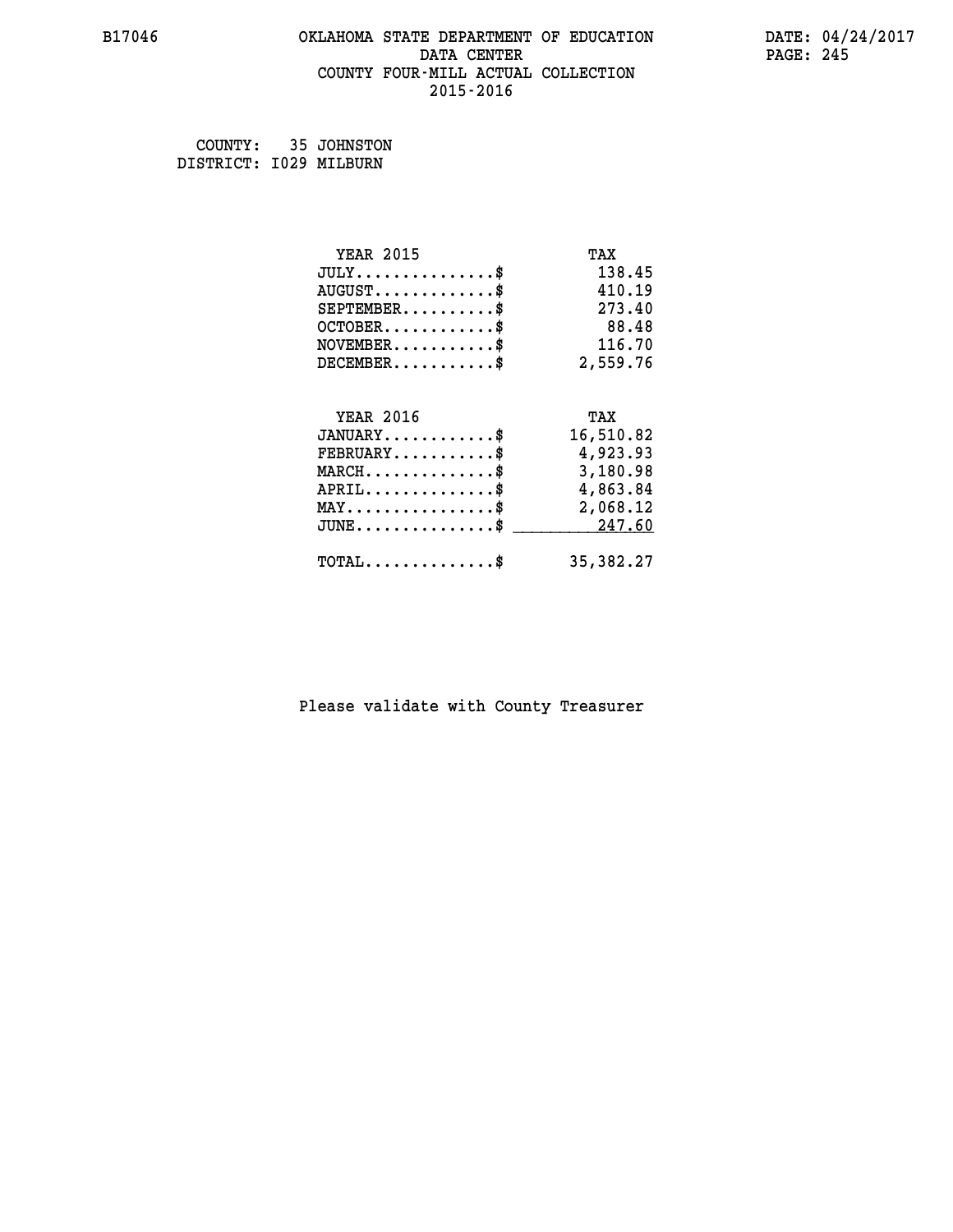### **B17046 OKLAHOMA STATE DEPARTMENT OF EDUCATION DATE: 04/24/2017 DATA CENTER** PAGE: 246  **COUNTY FOUR-MILL ACTUAL COLLECTION 2015-2016**

 **COUNTY: 35 JOHNSTON DISTRICT: I035 COLEMAN**

| <b>YEAR 2015</b>                                 | TAX       |
|--------------------------------------------------|-----------|
| $JULY$ \$                                        | 135.85    |
| $AUGUST$ \$                                      | 401.55    |
| $SEPTEMBER$ \$                                   | 266.26    |
| $OCTOBER$ \$                                     | 86.21     |
| $\texttt{NOVEMBER} \dots \dots \dots \$          | 116.89    |
| $DECEMBER$ \$                                    | 2,642.38  |
|                                                  |           |
| <b>YEAR 2016</b>                                 | TAX       |
| $JANUARY$ \$                                     | 17,051.13 |
| $FEBRUARY$ \$                                    | 5,085.49  |
| $\texttt{MARCH}\ldots\ldots\ldots\ldots\cdots\$  | 3,283.40  |
| $APRIL \ldots \ldots \ldots \ldots$              | 5,022.56  |
| $\texttt{MAX} \dots \dots \dots \dots \dots \$   | 2,136.13  |
| $\texttt{JUNE} \dots \dots \dots \dots \dots \$$ | 255.17    |
| $\texttt{TOTAL} \dots \dots \dots \dots$ \$      | 36,483.02 |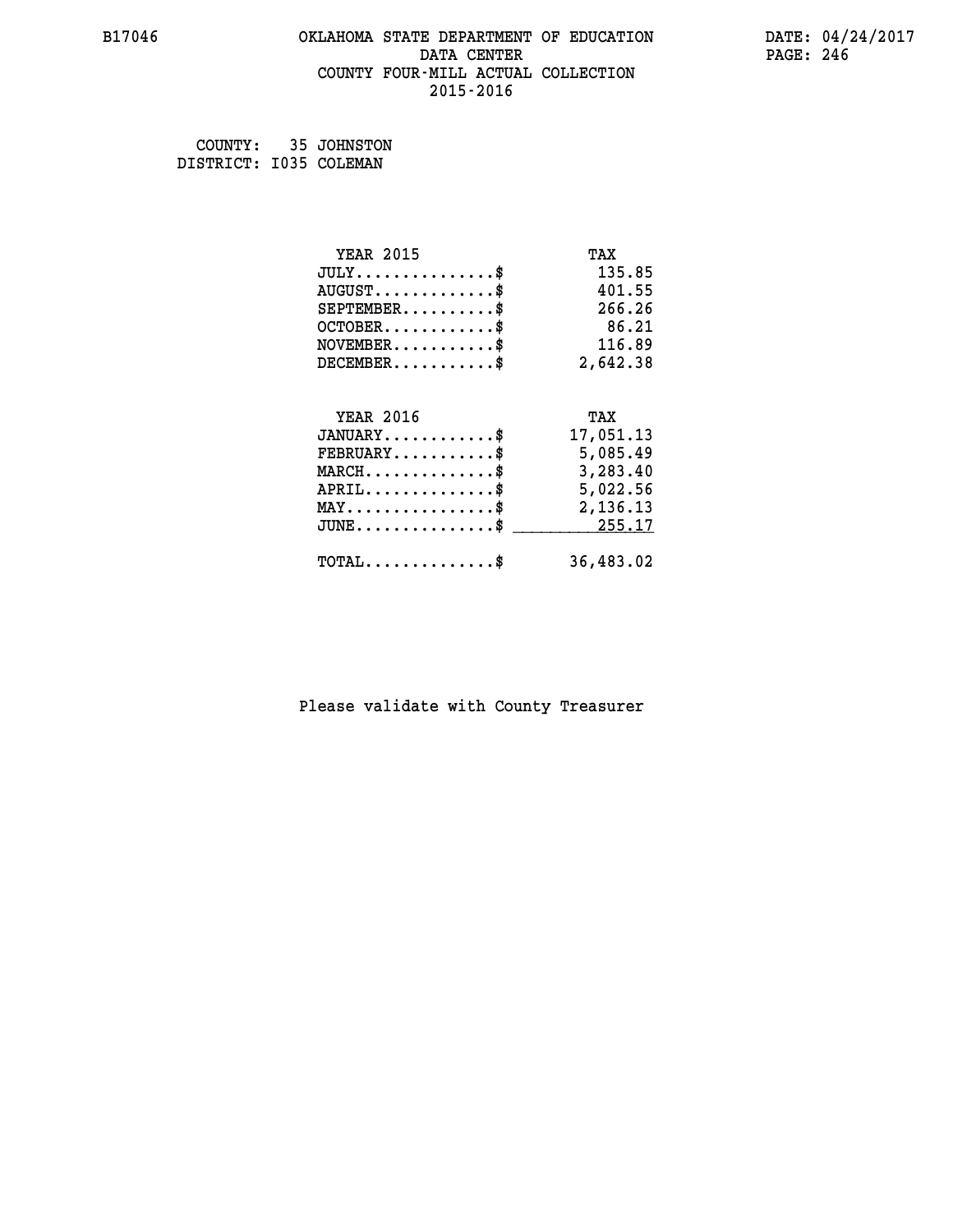### **B17046 OKLAHOMA STATE DEPARTMENT OF EDUCATION DATE: 04/24/2017 DATA CENTER** PAGE: 247  **COUNTY FOUR-MILL ACTUAL COLLECTION 2015-2016**

 **COUNTY: 35 JOHNSTON DISTRICT: I037 WAPANUCKA**

| <b>YEAR 2015</b>                                 | TAX         |
|--------------------------------------------------|-------------|
| $JULY$ \$                                        | 166.02      |
| $AUGUST$ \$                                      | 490.78      |
| $SEPTEMENT.$ \$                                  | 327.08      |
| $OCTOBER$ \$                                     | 106.20      |
| $NOVEMBER.$ \$                                   | 147.09      |
| $DECEMBER$ \$                                    | 3,489.47    |
|                                                  |             |
| <b>YEAR 2016</b>                                 | TAX         |
| $JANUARY$ \$                                     | 22,543.69   |
| $FEBRUARY$                                       | 6,722.94    |
| $\texttt{MARCH}\ldots\ldots\ldots\ldots\text{*}$ | 4,332.49    |
| $APRIL$ \$                                       | 6,639.06    |
| $\texttt{MAX} \dots \dots \dots \dots \dots \$   | 2,820.45    |
| $\texttt{JUNE} \dots \dots \dots \dots \dots \$$ | 330.87      |
| $\texttt{TOTAL} \dots \dots \dots \dots \$       | 48, 116. 14 |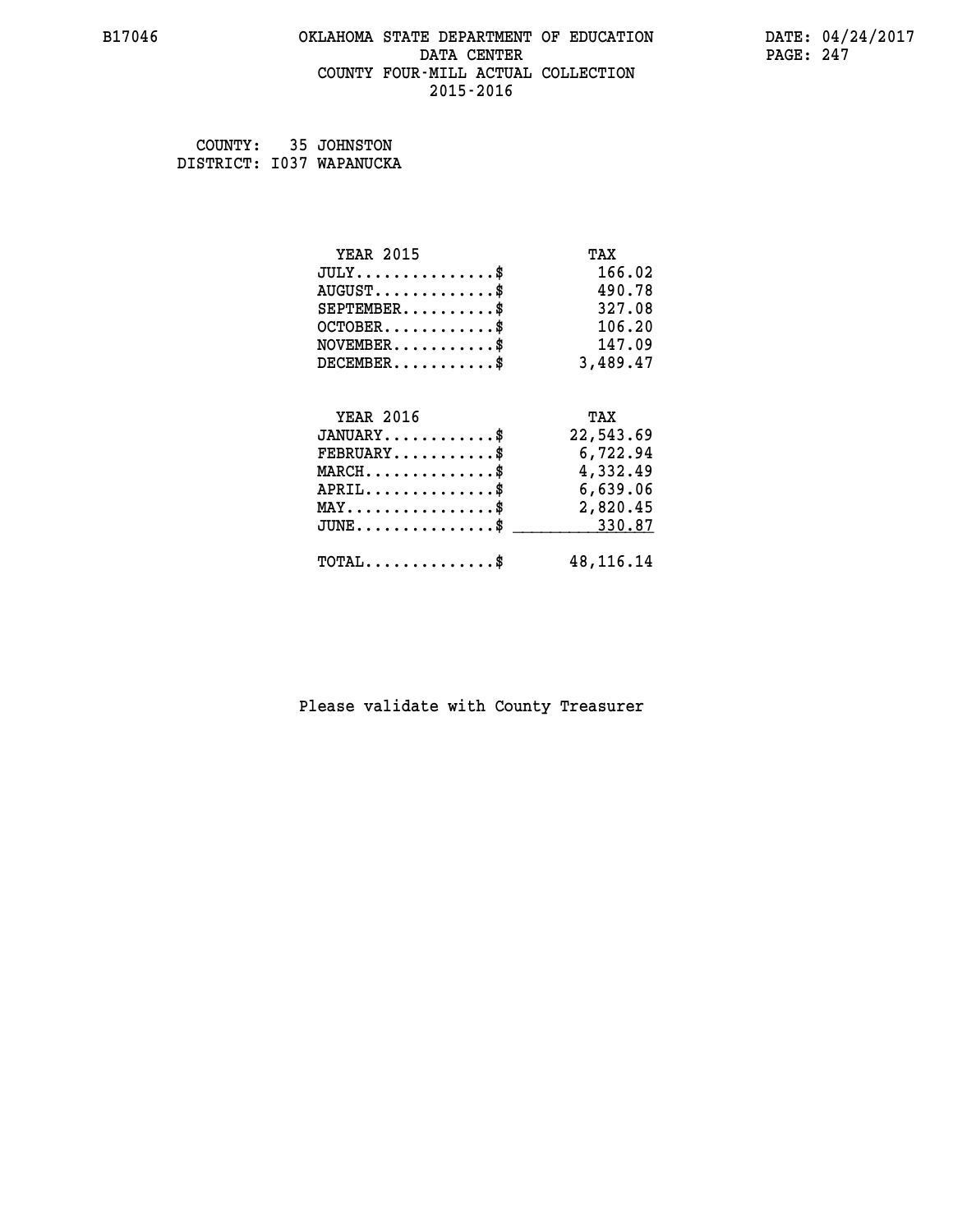#### **B17046 OKLAHOMA STATE DEPARTMENT OF EDUCATION DATE: 04/24/2017 DATA CENTER PAGE: 248 COUNTY FOUR-MILL ACTUAL COLLECTION 2015-2016**

 **COUNTY: 35 JOHNSTON**

 **\*\*\*\*\*\* TOTALS \*\*\*\*\*\***

| <b>YEAR 2015</b>                 | TAX       |
|----------------------------------|-----------|
| $JULY$                           | 1,346.74  |
| $AUGUST \ldots \ldots \ldots$ \$ | 3,990.63  |
| $SEPTEMBER$ \$                   | 2,659.67  |
| $OCTOBER$ $\$                    | 861.36    |
| $NOVEMBER$ \$                    | 1,175.08  |
| $DECEMBER$                       | 27,155.21 |

## **YEAR 2016 TAX JANUARY............\$ 175,336.92 FEBRUARY...........\$ 52,287.58 MARCH..............\$ 33,724.18 APRIL..............\$ 51,639.09 MAY................\$ 21,947.22 JUNE................\$** 2,594.19  **TOTAL..............\$ 374,717.87**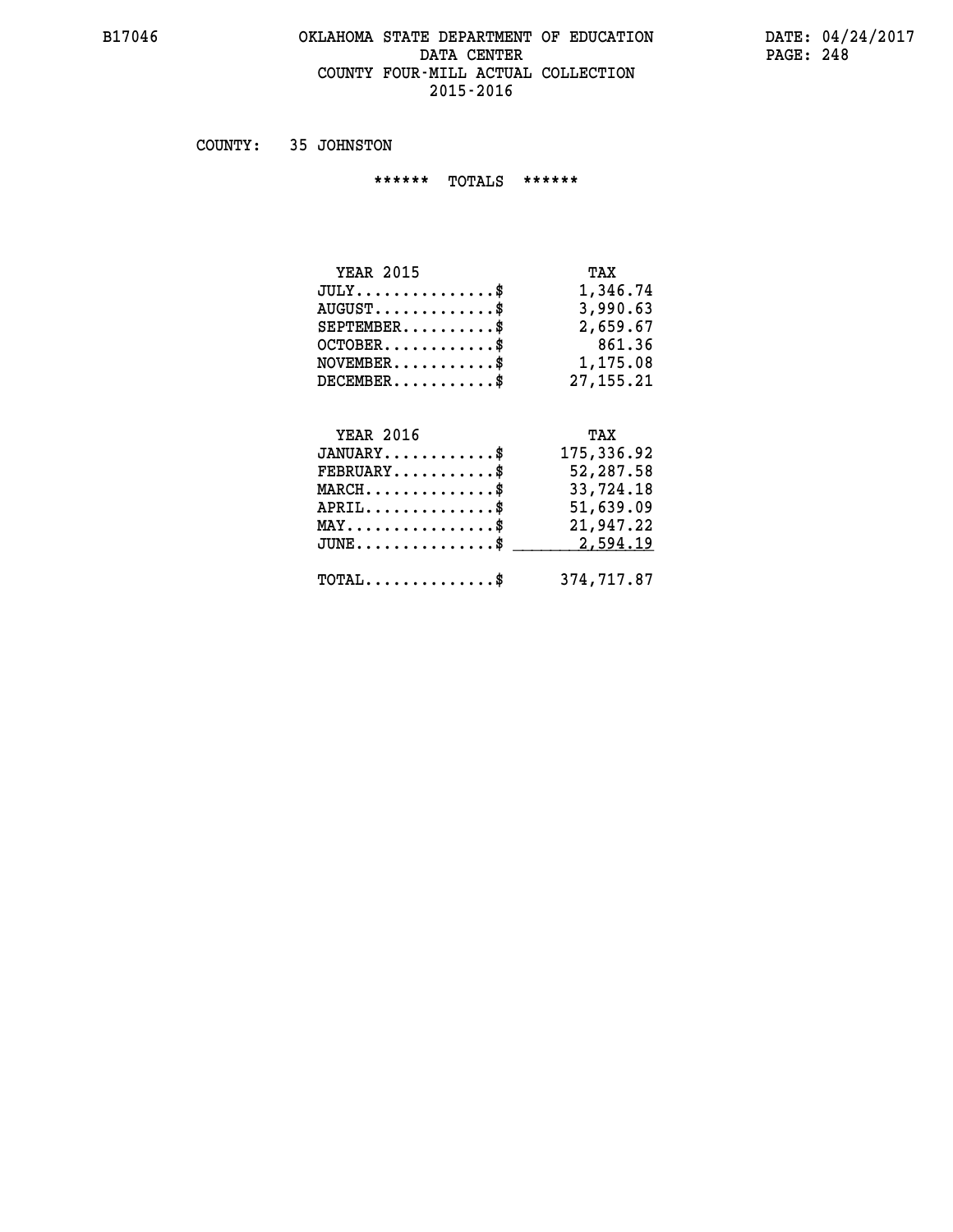### **B17046 OKLAHOMA STATE DEPARTMENT OF EDUCATION DATE: 04/24/2017 DATA CENTER** PAGE: 249  **COUNTY FOUR-MILL ACTUAL COLLECTION 2015-2016**

 **COUNTY: 36 KAY DISTRICT: C027 PECKHAM**

| <b>YEAR 2015</b>                           | TAX       |
|--------------------------------------------|-----------|
| $JULY$ \$                                  | 934.71    |
| $AUGUST$ \$                                | 53.45     |
| $SEPTEMBER$ \$                             | 37.72     |
| $OCTOBER$ \$                               | 27.30     |
| $NOVEMBER$ \$                              | 33.82     |
| $DECEMBER$ \$                              | 130.85    |
|                                            |           |
| <b>YEAR 2016</b>                           | TAX       |
| $JANUARY$                                  | 9,772.78  |
| $FEBRUARY$                                 | 2,758.12  |
| $MARCH$ \$                                 | 270.37    |
| $APRIL$ \$                                 | 4,659.50  |
| $MAX \dots \dots \dots \dots \dots$        | 749.63    |
| $JUNE$ \$                                  | 1,495.43  |
| $\texttt{TOTAL} \dots \dots \dots \dots \$ | 20,923.68 |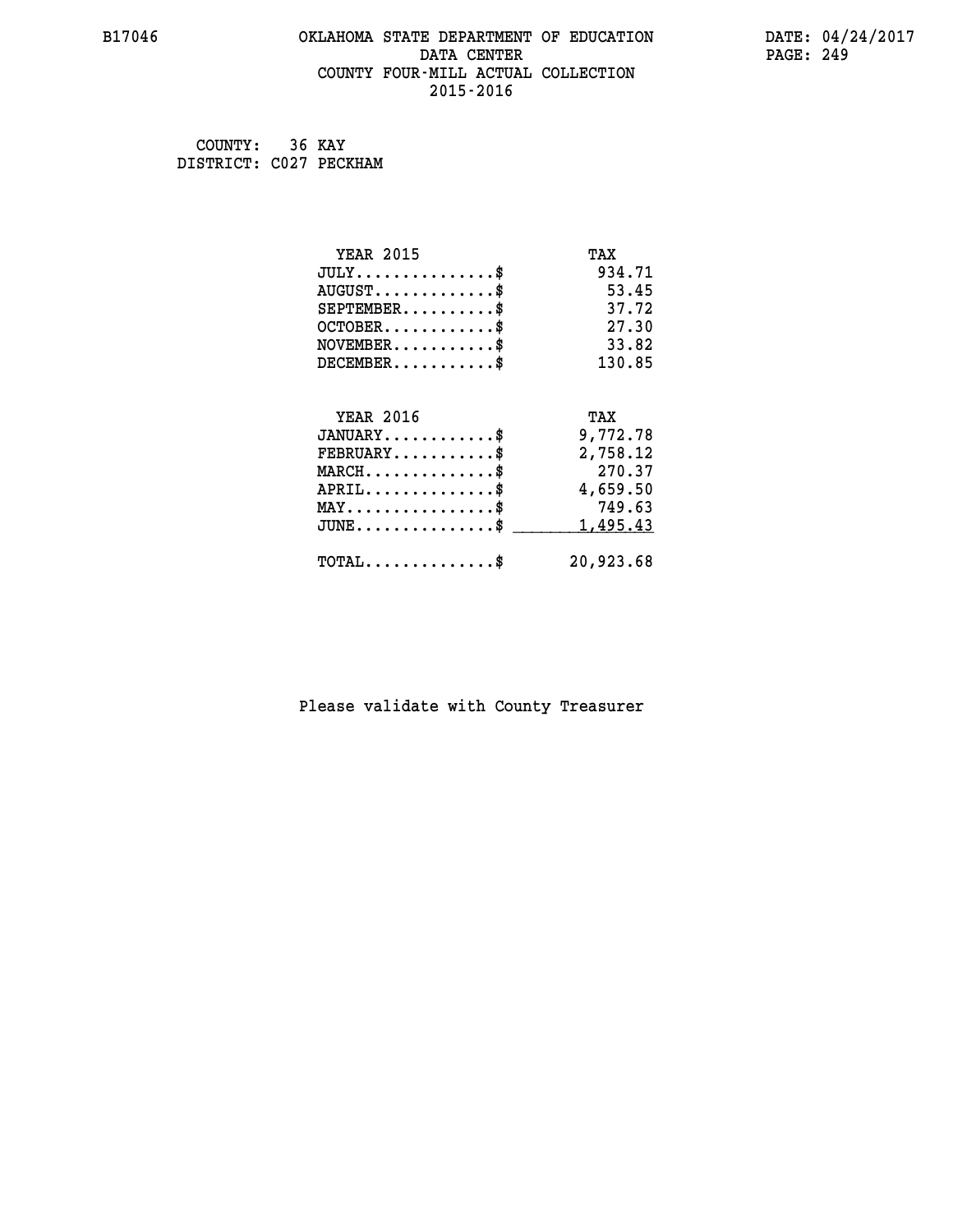### **B17046 OKLAHOMA STATE DEPARTMENT OF EDUCATION DATE: 04/24/2017 DATA CENTER** PAGE: 250  **COUNTY FOUR-MILL ACTUAL COLLECTION 2015-2016**

 **COUNTY: 36 KAY DISTRICT: C050 KILDARE**

| <b>YEAR 2015</b>                                   | TAX       |
|----------------------------------------------------|-----------|
| $JULY$ \$                                          | 893.61    |
| $AUGUST$ \$                                        | 51.10     |
| $SEPTEMBER$ \$                                     | 36.05     |
| $OCTOBER$ \$                                       | 26.08     |
| $NOVEMBER$ \$                                      | 25.33     |
| $DECEMBER$ \$                                      | 97.61     |
|                                                    |           |
| <b>YEAR 2016</b>                                   | TAX       |
| $JANUARY$                                          | 7,290.56  |
| $FEBRUARY$ \$                                      | 2,057.58  |
| $MARCH$ \$                                         | 201.70    |
| $APRIL$ \$                                         | 3,476.04  |
| $MAX \dots \dots \dots \dots \$                    | 559.23    |
| $\texttt{JUNE} \dots \dots \dots \dots \texttt{S}$ | 1,115.60  |
| $\texttt{TOTAL} \dots \dots \dots \dots \$         | 15,830.49 |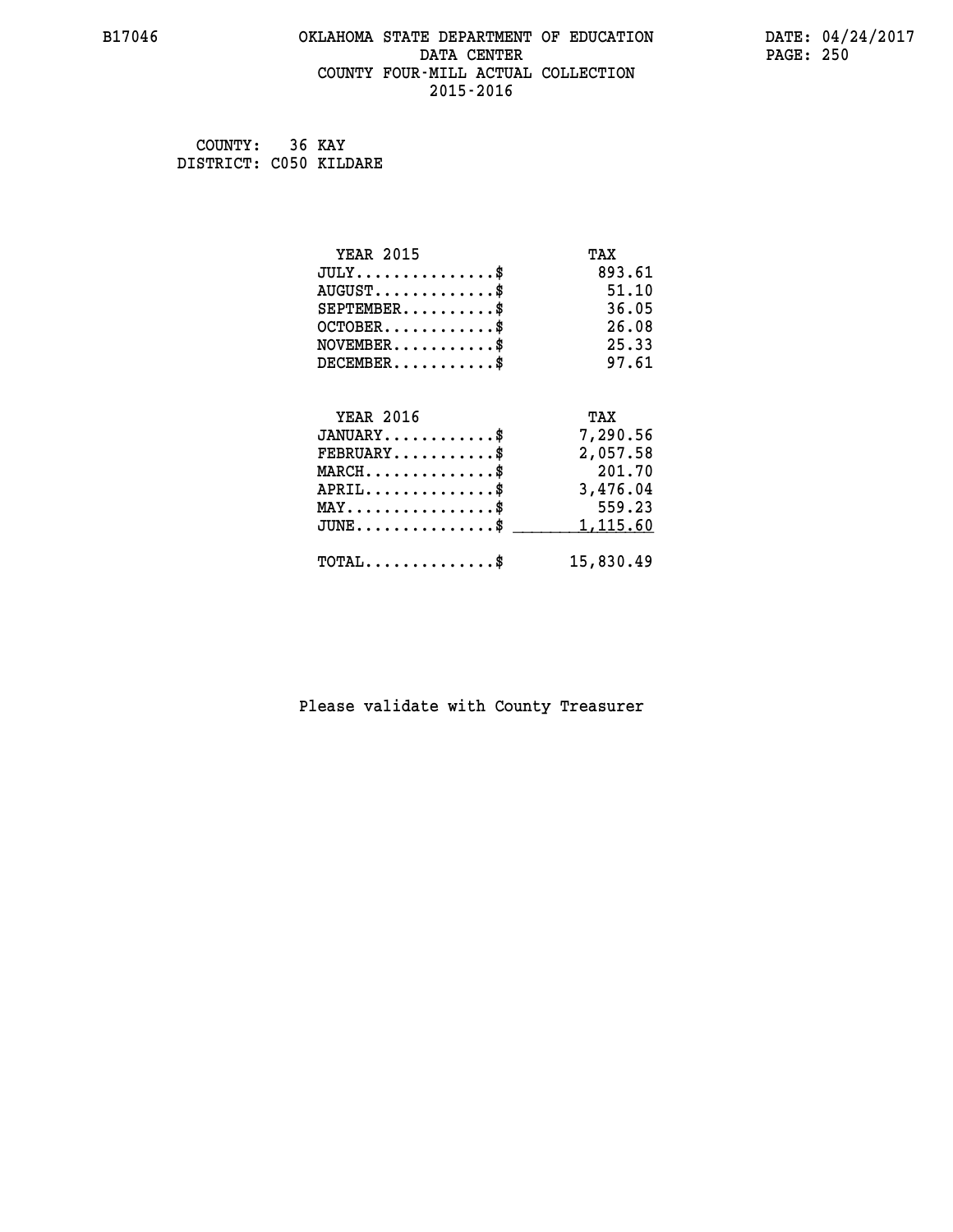### **B17046 OKLAHOMA STATE DEPARTMENT OF EDUCATION DATE: 04/24/2017 DATA CENTER** PAGE: 251  **COUNTY FOUR-MILL ACTUAL COLLECTION 2015-2016**

 **COUNTY: 36 KAY DISTRICT: I045 BLACKWELL**

| <b>YEAR 2015</b>                                   | TAX        |
|----------------------------------------------------|------------|
| $JULY$ \$                                          | 2,397.78   |
| $AUGUST$ \$                                        | 892.78     |
| $SEPTEMENT.$ \$                                    | 629.95     |
| $OCTOBER$ \$                                       | 455.85     |
| $NOVEMBER$ \$                                      | 449.06     |
| $DECEMBER$ \$                                      | 1,730.63   |
|                                                    |            |
| <b>YEAR 2016</b>                                   | TAX        |
| $JANUARY$ \$                                       | 129,253.99 |
| $FEBRUARY$                                         | 36,478.72  |
| $MARCH$ \$                                         | 3,575.95   |
|                                                    |            |
| $APRIL$                                            | 61,626.29  |
| $\texttt{MAX} \dots \dots \dots \dots \texttt{\$}$ | 9,914.64   |
| $JUNE$ $$$                                         | 19,778.45  |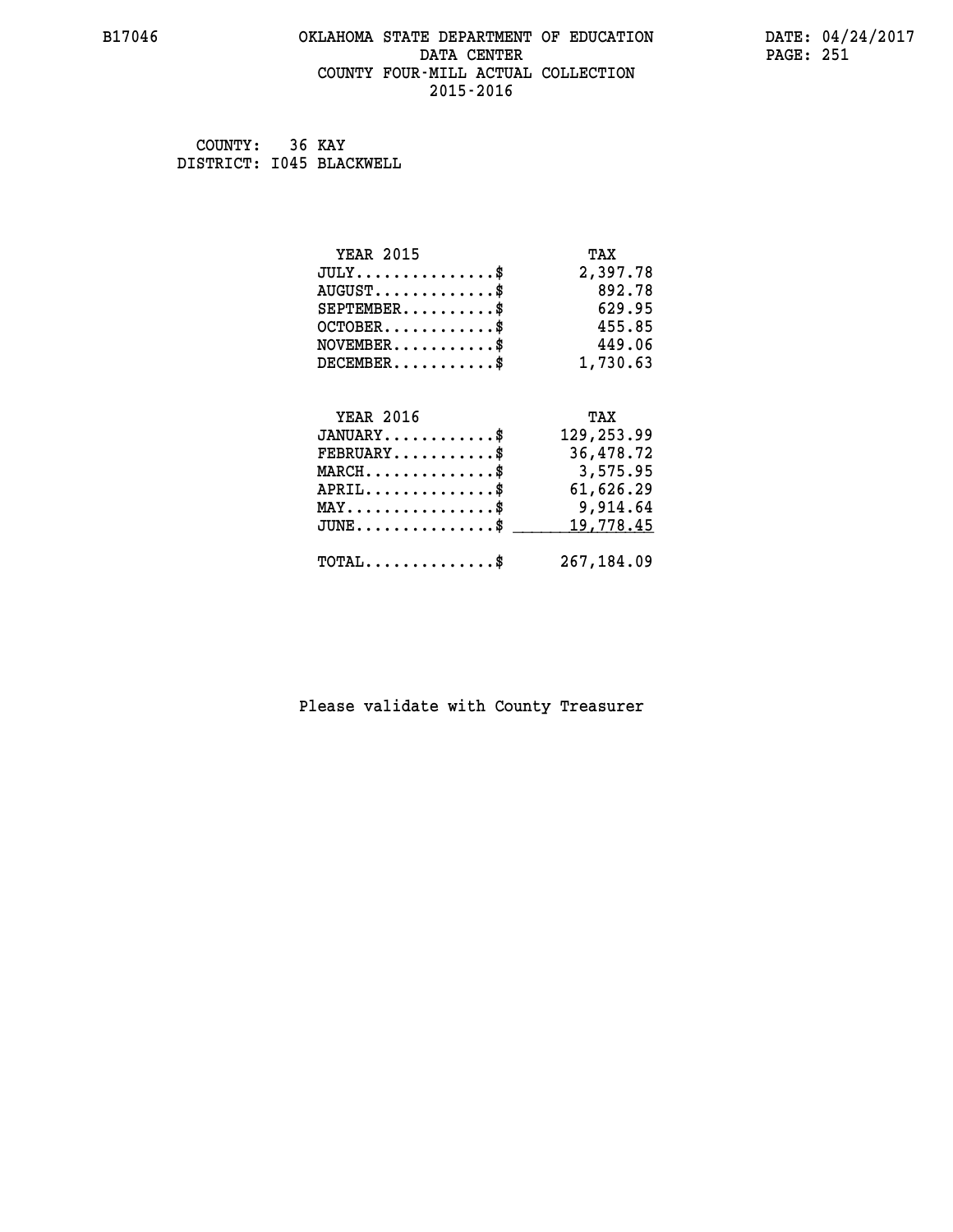### **B17046 OKLAHOMA STATE DEPARTMENT OF EDUCATION DATE: 04/24/2017 DATA CENTER** PAGE: 252  **COUNTY FOUR-MILL ACTUAL COLLECTION 2015-2016**

 **COUNTY: 36 KAY DISTRICT: I071 PONCA CITY**

| <b>YEAR 2015</b>                               | TAX          |
|------------------------------------------------|--------------|
| $JULY$ \$                                      | 56,964.48    |
| $AUGUST$ \$                                    | 3,257.33     |
| $SEPTEMBER$ \$                                 | 2,298.40     |
| $OCTOBER$ \$                                   | 1,663.16     |
| $NOVEMBER.$ \$                                 | 1,671.97     |
| $DECEMBER$ \$                                  | 6,446.27     |
|                                                |              |
| <b>YEAR 2016</b>                               | TAX          |
| $JANUARY$ \$                                   | 481,445.86   |
| $\texttt{FEBRUARY} \dots \dots \dots \$        | 135,876.14   |
| $\texttt{MARCH}\ldots\ldots\ldots\ldots\ast$   | 13,319.72    |
| $APRIL$ \$                                     | 229,545.90   |
| $\texttt{MAX} \dots \dots \dots \dots \dots \$ | 36,930.05    |
| $JUNE$ \$                                      | 73,670.86    |
| $TOTAL$ \$                                     | 1,043,090.14 |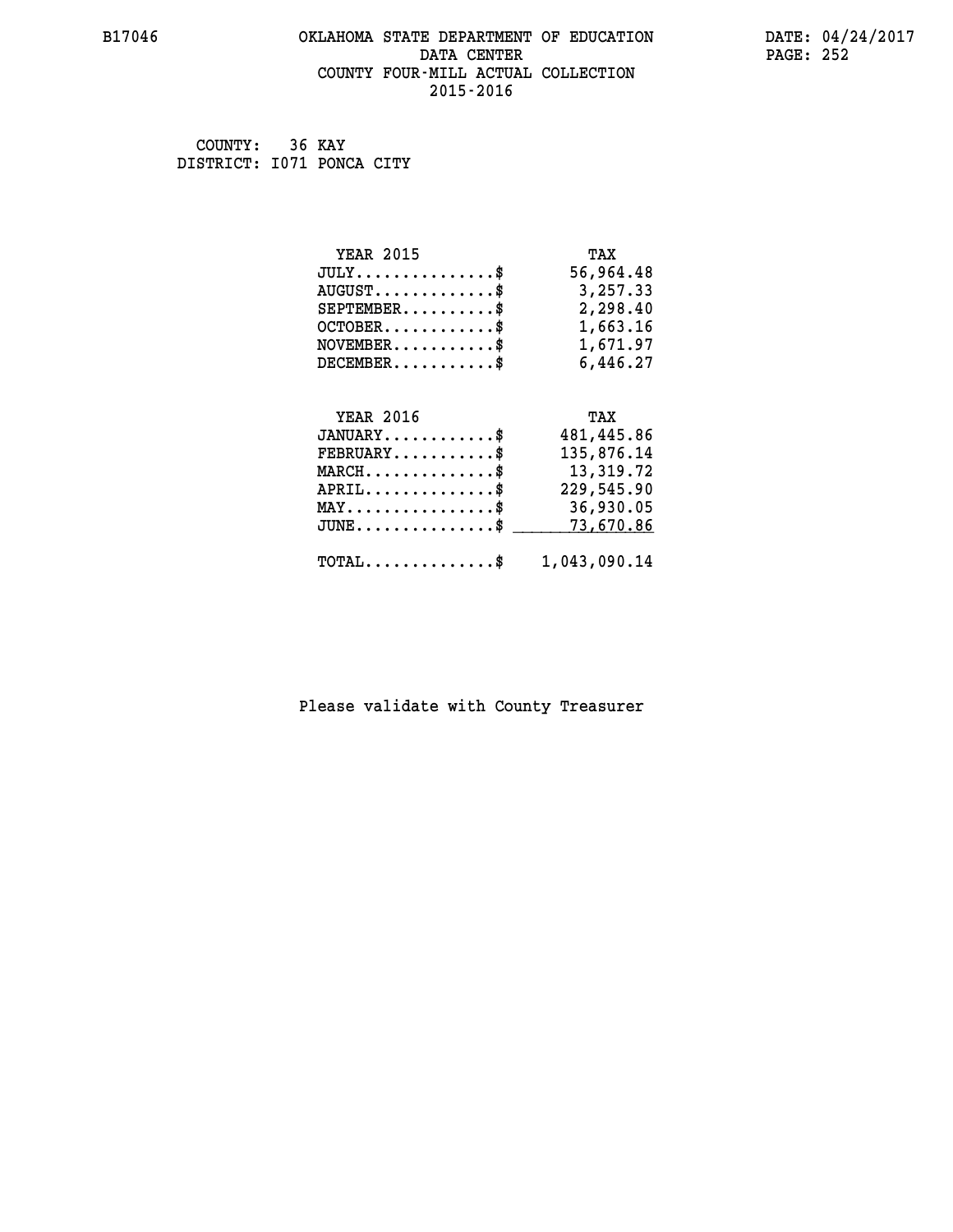## **B17046 OKLAHOMA STATE DEPARTMENT OF EDUCATION DATE: 04/24/2017 DATA CENTER** PAGE: 253  **COUNTY FOUR-MILL ACTUAL COLLECTION 2015-2016**

 **COUNTY: 36 KAY DISTRICT: I087 TONKAWA**

| <b>YEAR 2015</b>                                   | TAX        |
|----------------------------------------------------|------------|
| $JULY$ \$                                          | 7,844.99   |
| $AUGUST$ \$                                        | 448.59     |
| $SEPTEMENT.$ \$                                    | 316.53     |
| $OCTOBER$ \$                                       | 229.05     |
| $NOVEMBER$ \$                                      | 236.56     |
| $DECEMBER$ \$                                      | 912.55     |
|                                                    |            |
| <b>YEAR 2016</b>                                   | TAX        |
| $JANUARY$ \$                                       | 68,154.98  |
| $FEBRUARY$                                         | 19,235.04  |
| $MARCH$ \$                                         | 1,885.56   |
| $APRIL$ \$                                         | 32,495.23  |
| $\texttt{MAX} \dots \dots \dots \dots \dots \$     | 5,227.94   |
| $\texttt{JUNE} \dots \dots \dots \dots \texttt{S}$ | 10,429.10  |
| $TOTAL$ \$                                         | 147,416.12 |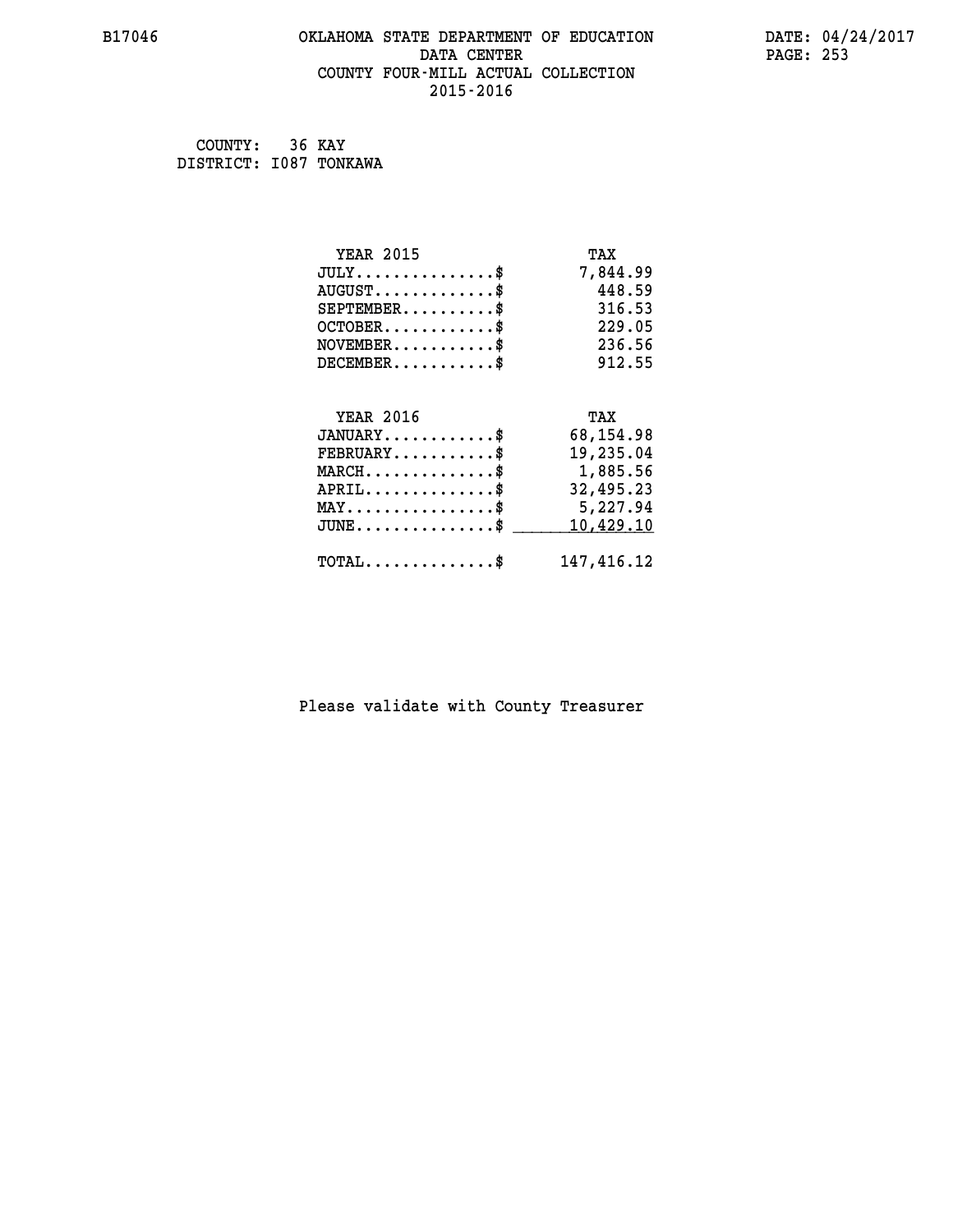## **B17046 OKLAHOMA STATE DEPARTMENT OF EDUCATION DATE: 04/24/2017 DATA CENTER** PAGE: 254  **COUNTY FOUR-MILL ACTUAL COLLECTION 2015-2016**

 **COUNTY: 36 KAY DISTRICT: I125 NEWKIRK**

| <b>YEAR 2015</b>                           | TAX        |
|--------------------------------------------|------------|
| $JULY$ \$                                  | 9,469.47   |
| $AUGUST$ \$                                | 541.48     |
| $SEPTEMBER$ \$                             | 382.07     |
| $OCTOBER$ \$                               | 276.48     |
| $NOVEMBER$ \$                              | 282.27     |
| $DECEMBER$ \$                              | 1,088.67   |
|                                            |            |
| <b>YEAR 2016</b>                           | TAX        |
| $JANUARY$ \$                               | 81,306.64  |
| $FEBRUARY$ \$                              | 22,946.81  |
| $MARCH$ \$                                 | 2,249.46   |
| $APRIL$ \$                                 | 38,765.74  |
| $MAX \dots \dots \dots \dots \dots$        | 6,236.74   |
| $JUNE$                                     | 12,441.55  |
| $\texttt{TOTAL} \dots \dots \dots \dots \$ | 175,987.38 |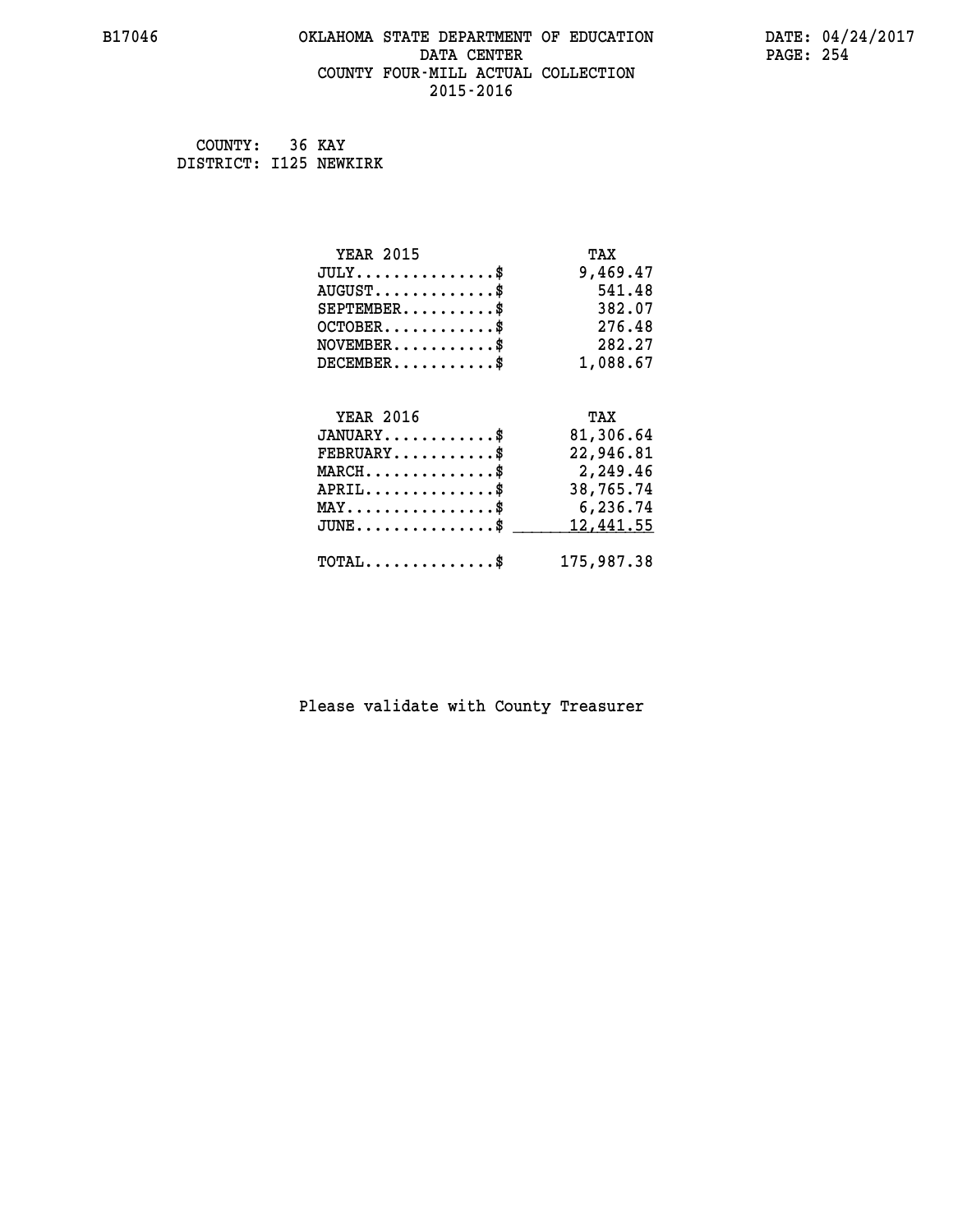## **B17046 OKLAHOMA STATE DEPARTMENT OF EDUCATION DATE: 04/24/2017** DATA CENTER PAGE: 255  **COUNTY FOUR-MILL ACTUAL COLLECTION 2015-2016**

 **COUNTY: 36 KAY**

 **\*\*\*\*\*\* TOTALS \*\*\*\*\*\***

| <b>YEAR 2015</b>                          | TAX       |
|-------------------------------------------|-----------|
| $JULY$                                    | 78,505.04 |
| $\text{AUGUST} \dots \dots \dots \dots \$ | 5,244.73  |
| $SEPTEMBER$ \$                            | 3,700.72  |
| $OCTOBER$ \$                              | 2,677.92  |
| $NOVEMBER$ \$                             | 2,699.01  |
| $DECEMBER$ \$                             | 10,406.58 |

# **YEAR 2016 TAX**

| $JANUARY$                                               | 777,224.81 |
|---------------------------------------------------------|------------|
| $FEBRUARY$ \$                                           | 219,352.41 |
| $MARCH$ \$                                              | 21,502.76  |
| $APRIL$ \$                                              | 370,568.70 |
| $MAX \dots \dots \dots \dots \dots \$                   | 59,618.23  |
| JUNE\$ 118,930.99                                       |            |
| $\texttt{TOTAL} \dots \dots \dots \dots \$ 1,670,431.90 |            |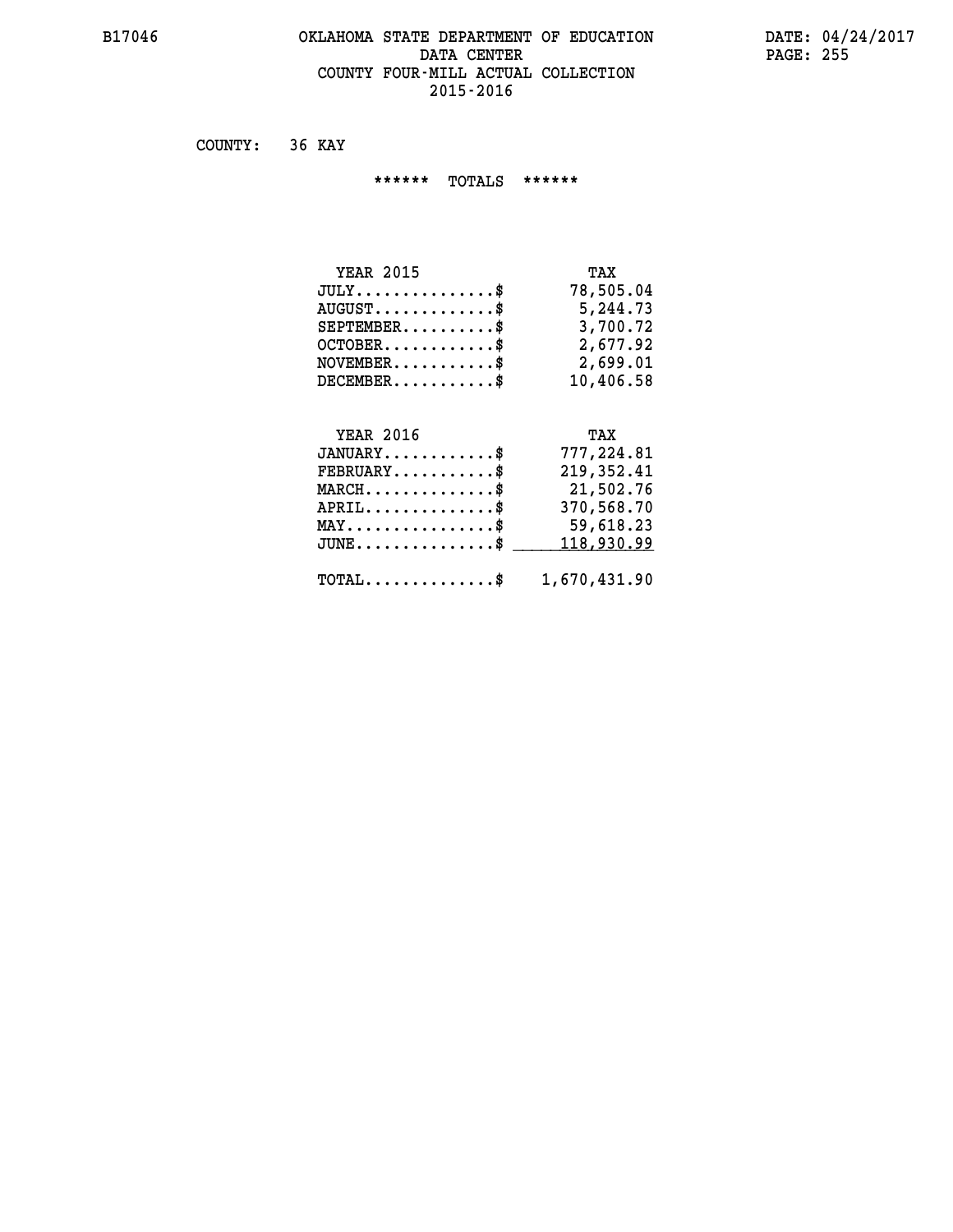## **B17046 OKLAHOMA STATE DEPARTMENT OF EDUCATION DATE: 04/24/2017 DATA CENTER** PAGE: 256  **COUNTY FOUR-MILL ACTUAL COLLECTION 2015-2016**

 **COUNTY: 37 KINGFISHER DISTRICT: I002 DOVER**

| <b>YEAR 2015</b>                           | TAX       |
|--------------------------------------------|-----------|
| $JULY$ \$                                  | 39.46     |
| $AUGUST$ \$                                | 43.00     |
| $SEPTEMBER$ \$                             | 17.51     |
| $OCTOBER$ \$                               | 32.88     |
| $NOVEMBER$ \$                              | 4,669.67  |
| $DECEMBER$ \$                              | 19,660.93 |
|                                            |           |
| <b>YEAR 2016</b>                           | TAX       |
| $JANUARY$                                  | 7,696.08  |
| $FEBRUARY$                                 | 1,166.67  |
| $MARCH$ \$                                 | 5,923.93  |
| $APRIL$ \$                                 | 4,478.69  |
| $MAX \dots \dots \dots \dots \dots$        | 336.86    |
| $JUNE$ \$                                  | 1,028.78  |
| $\texttt{TOTAL} \dots \dots \dots \dots \$ | 45,094.46 |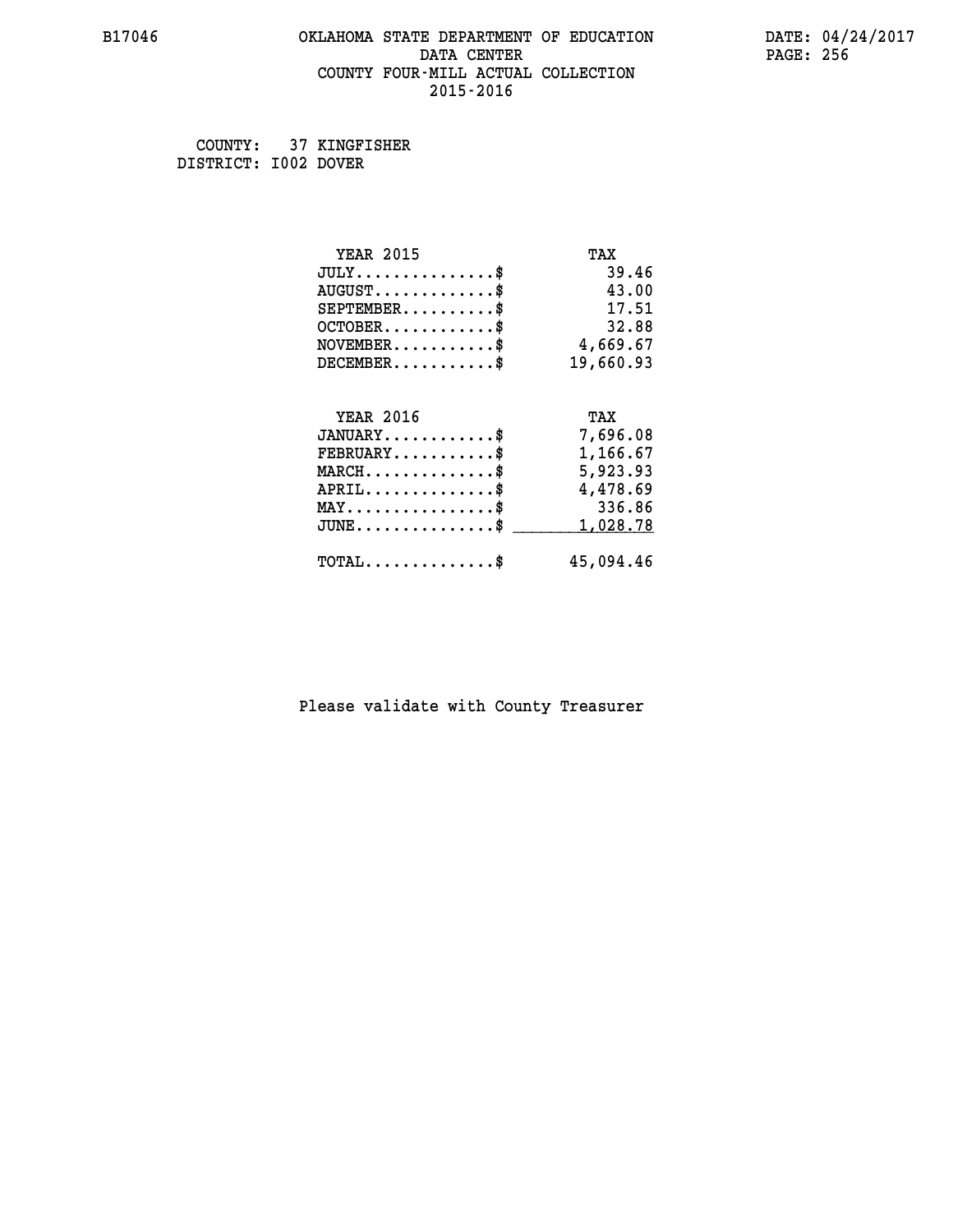## **B17046 OKLAHOMA STATE DEPARTMENT OF EDUCATION DATE: 04/24/2017 DATA CENTER** PAGE: 257  **COUNTY FOUR-MILL ACTUAL COLLECTION 2015-2016**

 **COUNTY: 37 KINGFISHER DISTRICT: I003 LOMEGA**

| <b>YEAR 2015</b>                           | TAX       |
|--------------------------------------------|-----------|
| $JULY$ \$                                  | 53.67     |
| $AUGUST$ \$                                | 58.50     |
| $SEPTEMBER$ \$                             | 23.82     |
| $OCTOBER$ \$                               | 44.75     |
| $NOVEMBER$ \$                              | 6,352.40  |
| $DECEMBER$ \$                              | 26,745.78 |
|                                            |           |
| <b>YEAR 2016</b>                           | TAX       |
| $JANUARY$ \$                               | 10,469.44 |
| $FEBRUARY$                                 | 1,587.06  |
| $MARCH$ \$                                 | 8,058.63  |
| $APRIL$ \$                                 | 6,092.58  |
| $MAX \dots \dots \dots \dots \dots$        | 458.26    |
| $JUNE$                                     | 1,399.51  |
| $\texttt{TOTAL} \dots \dots \dots \dots \$ | 61,344.40 |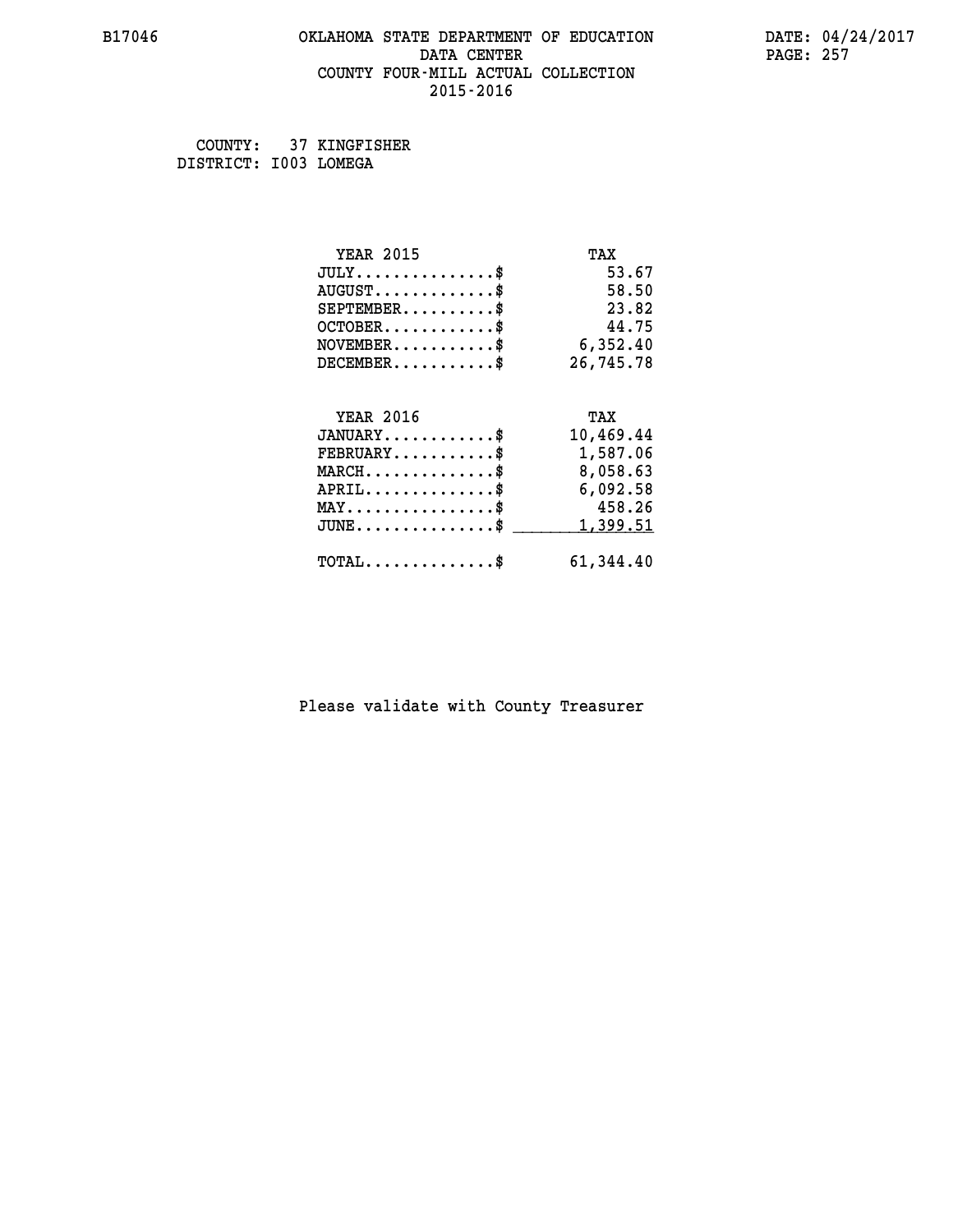## **B17046 OKLAHOMA STATE DEPARTMENT OF EDUCATION DATE: 04/24/2017 DATA CENTER** PAGE: 258  **COUNTY FOUR-MILL ACTUAL COLLECTION 2015-2016**

 **COUNTY: 37 KINGFISHER DISTRICT: I007 KINGFISHER**

| <b>YEAR 2015</b>                               | TAX         |
|------------------------------------------------|-------------|
| $JULY$ \$                                      | 8,590.61    |
| $AUGUST$ \$                                    | 320.59      |
| $SEPTEMBER$ \$                                 | 349.47      |
| $OCTOBER$ \$                                   | 142.32      |
| $\texttt{NOVEMBER} \dots \dots \dots \$        | 267.26      |
| $DECEMBER$ \$                                  | 37,949.21   |
|                                                |             |
| <b>YEAR 2016</b>                               | TAX         |
| $JANUARY$ \$                                   | 159,779.53  |
| $FEBRUARY$                                     | 62,544.44   |
| $MARCH$ \$                                     | 9,481.32    |
| $APRIL \ldots \ldots \ldots \ldots$ \$         | 48, 142. 26 |
| $\texttt{MAX} \dots \dots \dots \dots \dots \$ | 36,397.27   |
| $JUNE$ \$                                      | 2,737.65    |
| $\texttt{TOTAL} \dots \dots \dots \dots \$     | 366,701.93  |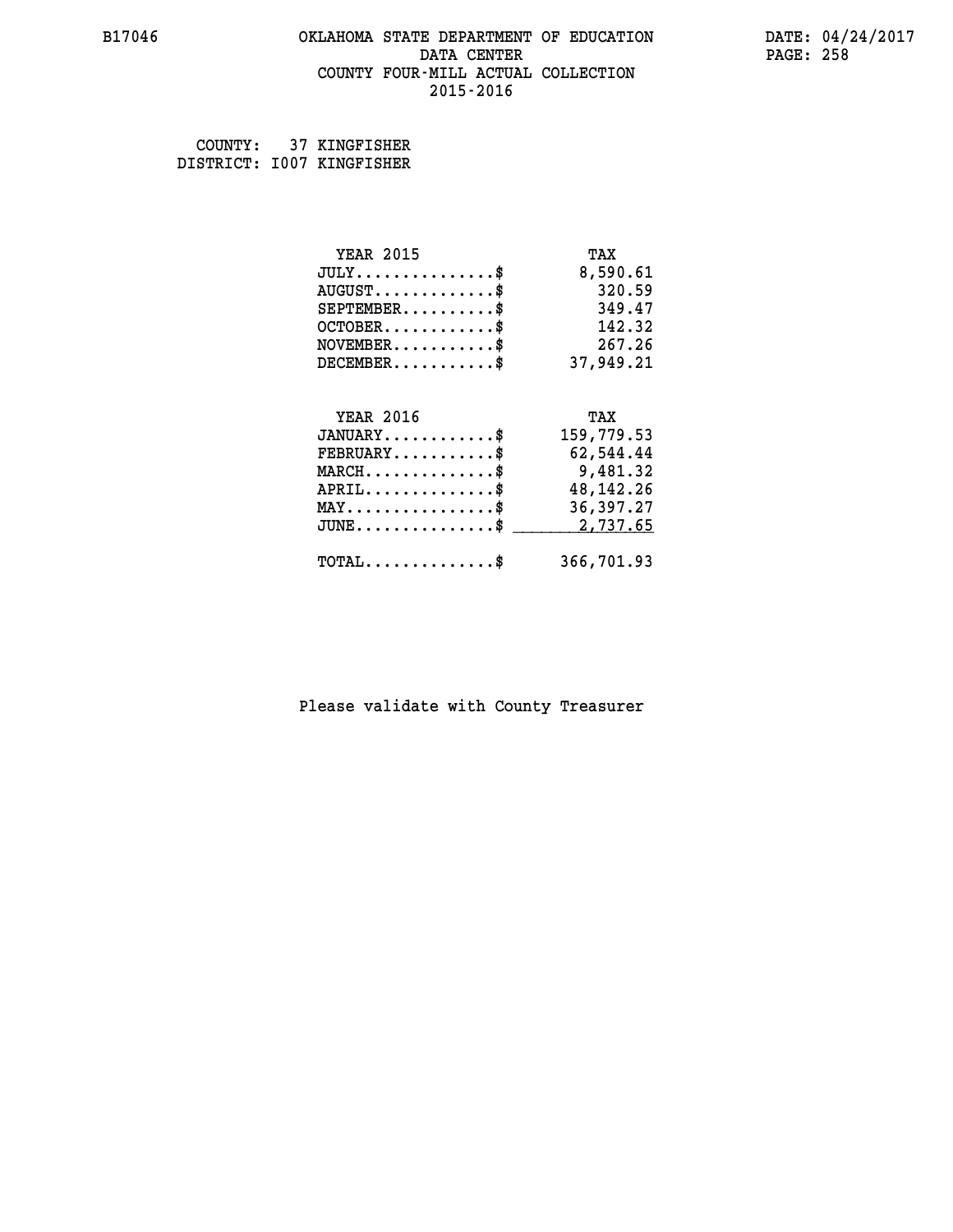#### **B17046 OKLAHOMA STATE DEPARTMENT OF EDUCATION DATE: 04/24/2017 DATA CENTER** PAGE: 259  **COUNTY FOUR-MILL ACTUAL COLLECTION 2015-2016**

 **COUNTY: 37 KINGFISHER DISTRICT: I016 HENNESSEY**

| <b>YEAR 2015</b>                            | TAX        |
|---------------------------------------------|------------|
| $JULY$                                      | 5,399.17   |
| $AUGUST$ \$                                 | 202.66     |
| $SEPTEMBER$ \$                              | 220.92     |
| $OCTOBER$ \$                                | 89.97      |
| $NOVEMBER$ \$                               | 168.96     |
| $DECEMBER$ \$                               | 23,989.26  |
| <b>YEAR 2016</b>                            | TAX        |
| $JANUARY$ \$                                | 101,003.14 |
| $FEBRUARY$                                  | 39,536.89  |
| $MARCH$ \$                                  | 5,993.53   |
| $APRIL$ \$                                  | 30,432.68  |
| $\texttt{MAX} \dots \dots \dots \dots \ast$ | 23,008.19  |
| $JUNE$ \$                                   | 1,730.57   |
| $\texttt{TOTAL} \dots \dots \dots \dots \$  | 231,775.94 |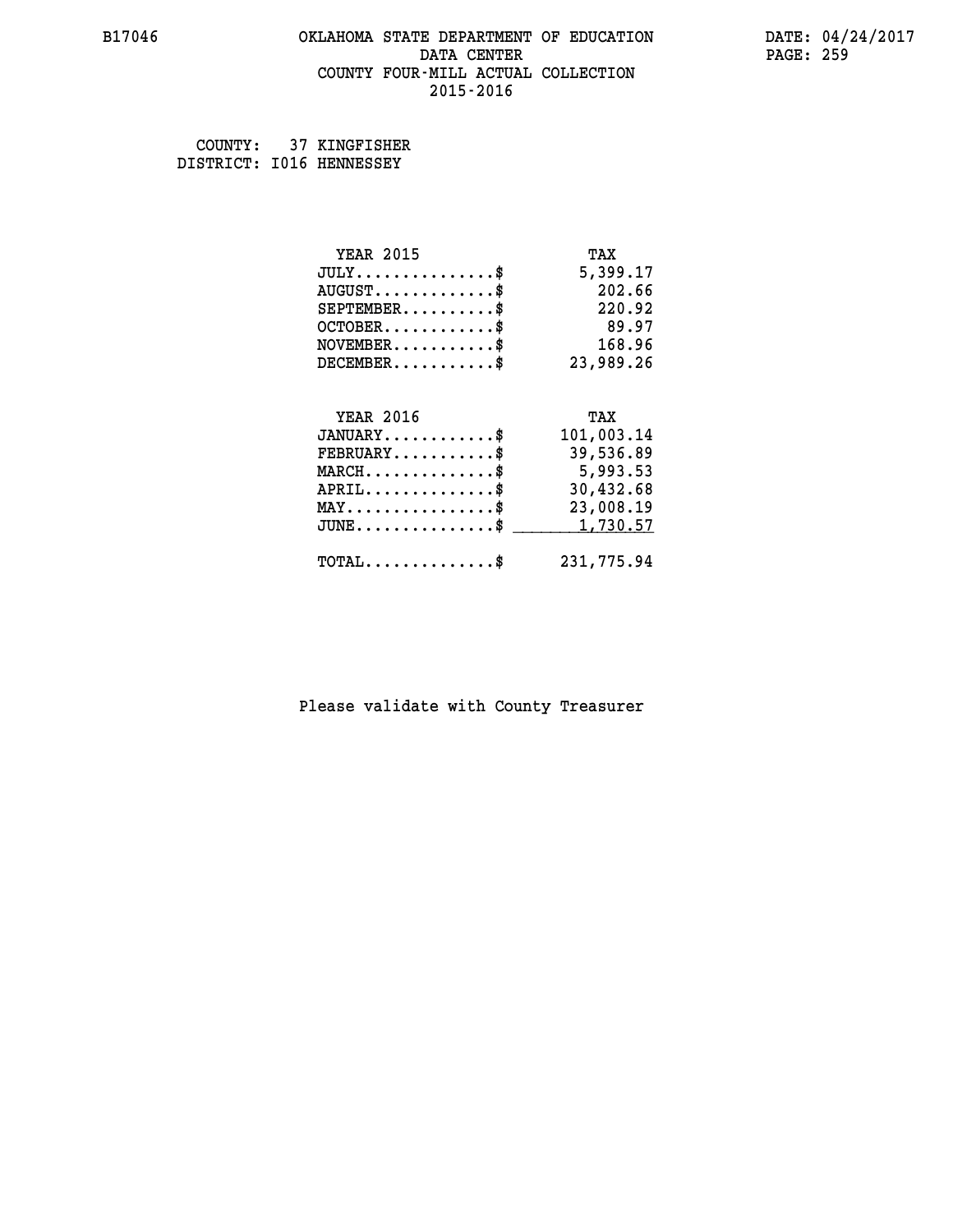## **B17046 OKLAHOMA STATE DEPARTMENT OF EDUCATION DATE: 04/24/2017 DATA CENTER PAGE: 260 COUNTY FOUR-MILL ACTUAL COLLECTION 2015-2016**

 **COUNTY: 37 KINGFISHER DISTRICT: I089 CASHION**

| <b>YEAR 2015</b>                                                          | TAX        |
|---------------------------------------------------------------------------|------------|
| $JULY$ \$                                                                 | 112.25     |
| $AUGUST$ \$                                                               | 122.37     |
| $SEPTEMENT.$ \$                                                           | 49.83      |
| $OCTOBER$ \$                                                              | 93.59      |
| $\verb NOVEMBER , \verb , \verb , \verb , \verb , \verb , \verb , \verb $ | 13,287.76  |
| $DECEMBER$ \$                                                             | 55,946.12  |
|                                                                           |            |
| <b>YEAR 2016</b>                                                          | TAX        |
| $JANUARY$ \$                                                              | 21,899.69  |
| $FEBRUARY$ \$                                                             | 3,319.78   |
| $MARCH$ \$                                                                | 16,856.82  |
| $APRIL$ \$                                                                | 12,744.30  |
| $MAX \dots \dots \dots \dots \dots$                                       | 958.58     |
| $JUNE$ \$                                                                 | 2,927.47   |
| $\texttt{TOTAL} \dots \dots \dots \dots \$                                | 128,318.56 |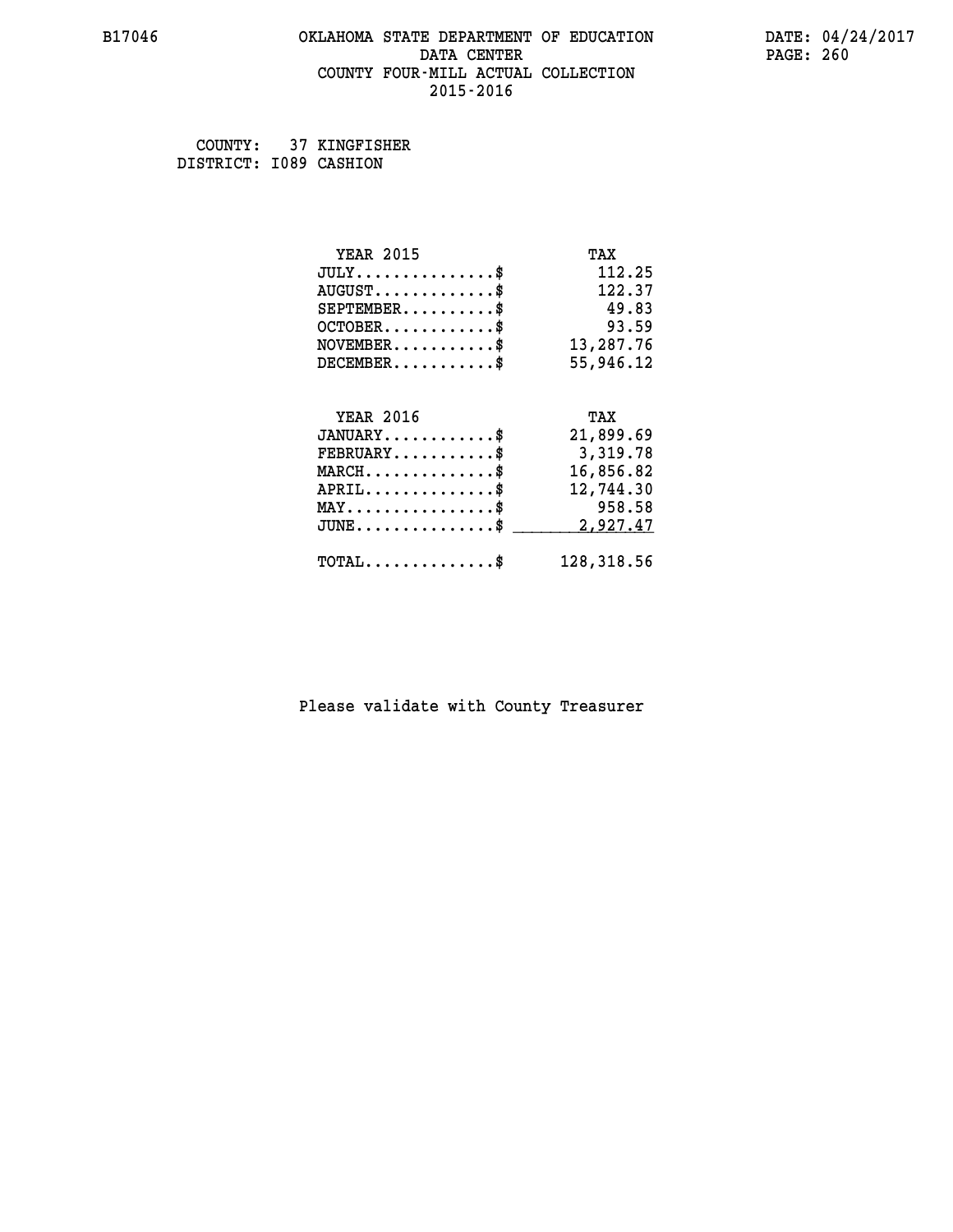## **B17046 OKLAHOMA STATE DEPARTMENT OF EDUCATION DATE: 04/24/2017 DATA CENTER** PAGE: 261  **COUNTY FOUR-MILL ACTUAL COLLECTION 2015-2016**

 **COUNTY: 37 KINGFISHER DISTRICT: I105 OKARCHE**

| <b>YEAR 2015</b>                           | TAX       |
|--------------------------------------------|-----------|
| $JULY$ \$                                  | 75.27     |
| $AUGUST$ \$                                | 82.06     |
| $SEPTEMBER$ \$                             | 33.42     |
| $OCTOBER$ \$                               | 62.75     |
| $NOVEMBER$ \$                              | 8,910.70  |
| $DECEMBER$ \$                              | 37,517.12 |
|                                            |           |
| <b>YEAR 2016</b>                           | TAX       |
| $JANUARY$ \$                               | 14,685.79 |
| $FEBRUARY$                                 | 2,226.27  |
| $MARCH$ \$                                 | 11,304.08 |
| $APRIL$ \$                                 | 8,546.25  |
| $MAX \dots \dots \dots \dots \dots$        | 642.82    |
| $JUNE$                                     | 1,963.15  |
| $\texttt{TOTAL} \dots \dots \dots \dots \$ | 86,049.68 |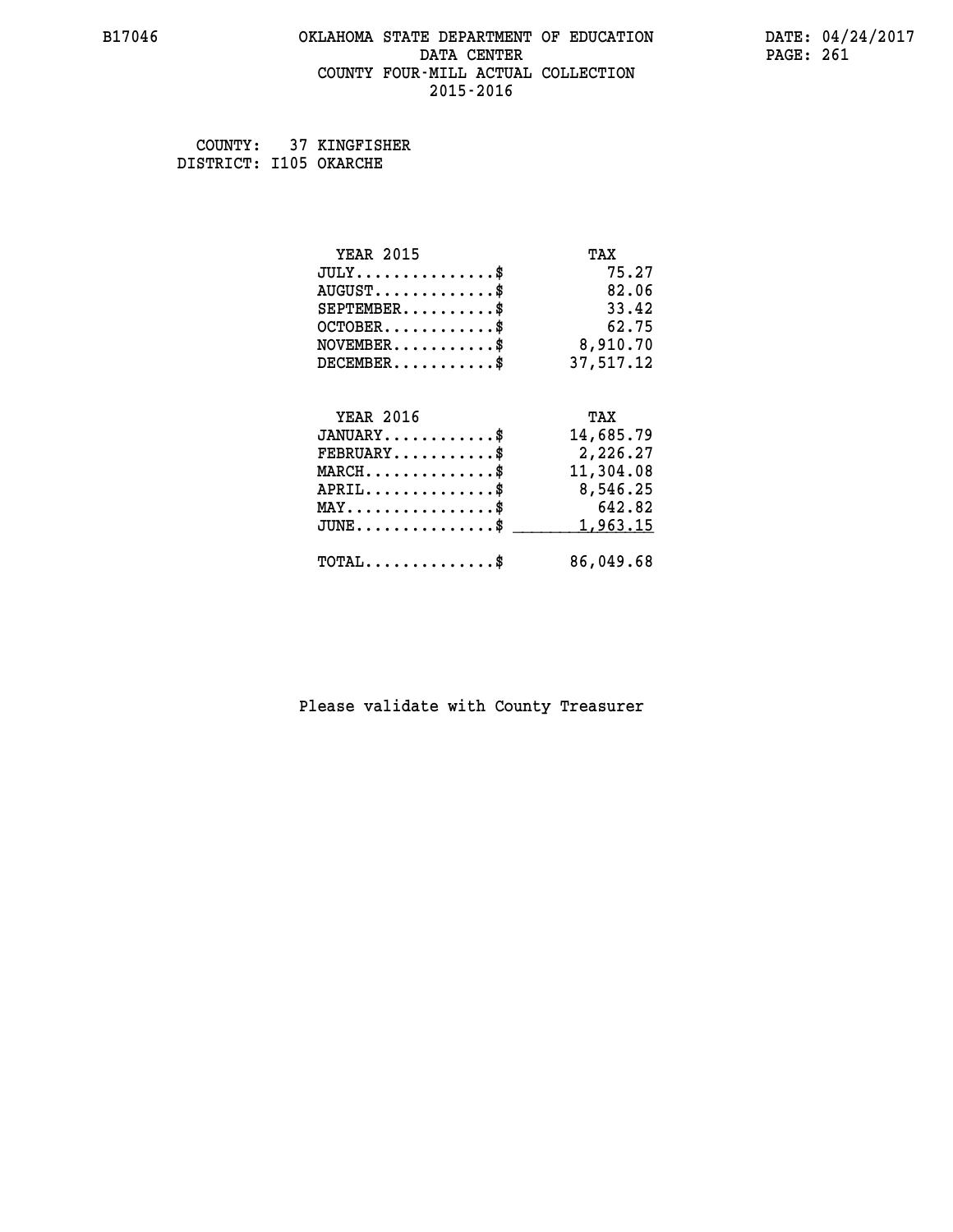#### **B17046 OKLAHOMA STATE DEPARTMENT OF EDUCATION DATE: 04/24/2017 DATA CENTER** PAGE: 262  **COUNTY FOUR-MILL ACTUAL COLLECTION 2015-2016**

 **COUNTY: 37 KINGFISHER**

 **\*\*\*\*\*\* TOTALS \*\*\*\*\*\***

| <b>YEAR 2015</b>                     | TAX        |
|--------------------------------------|------------|
| $JULY \ldots \ldots \ldots \ldots \$ | 14,270.43  |
| $AUGUST$ \$                          | 829.18     |
| $SEPTEMBER$                          | 694.97     |
| $OCTOBER$ \$                         | 466.26     |
| $NOVEMBER$ $\$                       | 33,656.75  |
| $DECEMBER$ \$                        | 201,808.42 |

# **YEAR 2016**

| <b>YEAR 2016</b>                                 | TAX        |
|--------------------------------------------------|------------|
| $JANUARY$ \$                                     | 315,533.67 |
| $FEBRUARY$ \$                                    | 110,381.11 |
| $MARCH$ \$                                       | 57,618.31  |
| $APRIL$ \$                                       | 110,436.76 |
| $MAX \dots \dots \dots \dots \dots$              | 61,801.98  |
| $\texttt{JUNE} \dots \dots \dots \dots \dots \$$ | 11,787.13  |
| $\texttt{TOTAL} \dots \dots \dots \dots \$       | 919,284.97 |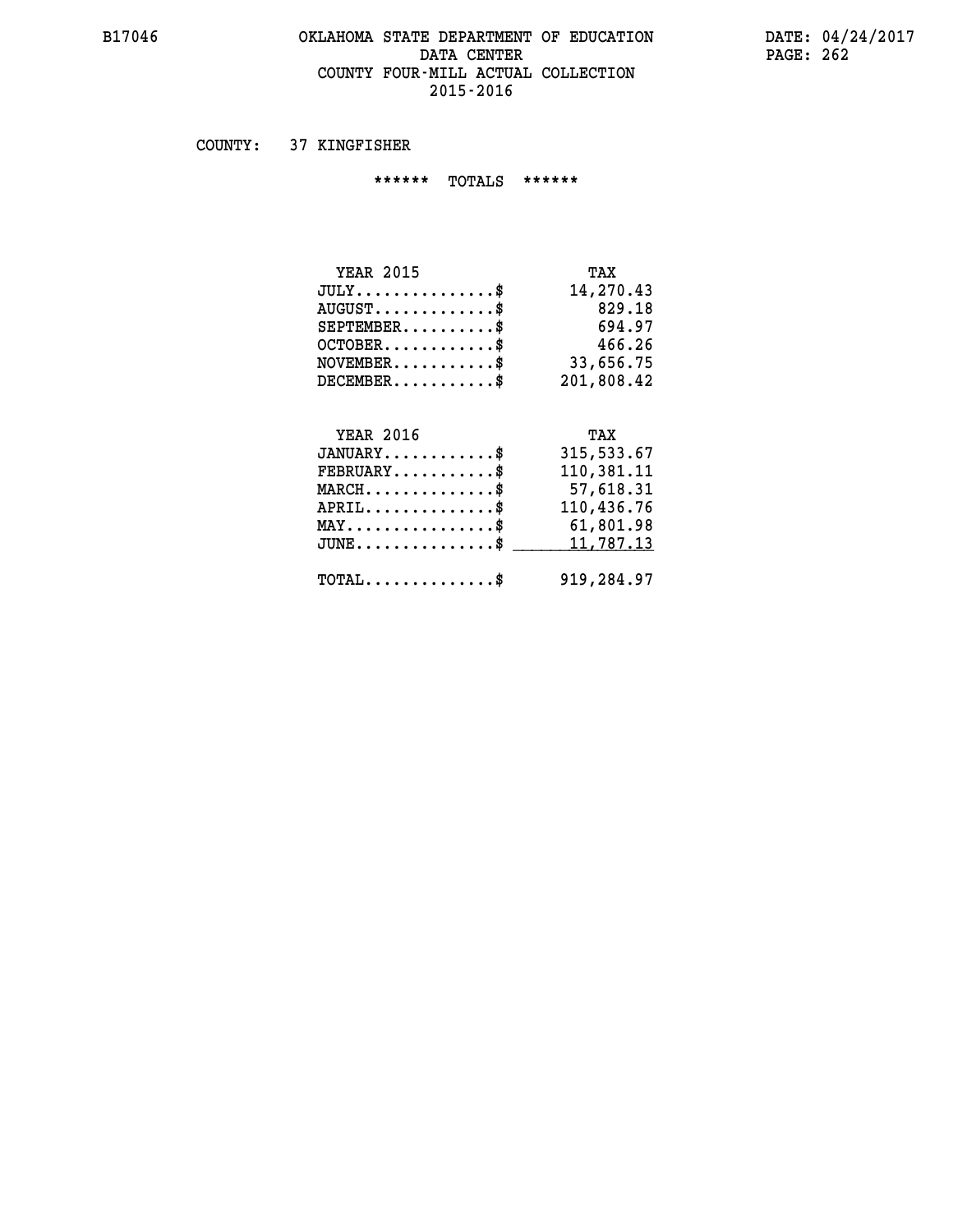## **B17046 OKLAHOMA STATE DEPARTMENT OF EDUCATION DATE: 04/24/2017 DATA CENTER** PAGE: 263  **COUNTY FOUR-MILL ACTUAL COLLECTION 2015-2016**

 **COUNTY: 38 KIOWA DISTRICT: I001 HOBART**

| <b>YEAR 2015</b>                               | TAX        |
|------------------------------------------------|------------|
| $JULY$ \$                                      | 82.40      |
| $AUGUST$ \$                                    | 10,197.65  |
| $SEPTEMENT.$ \$                                | 655.66     |
| $OCTOBER$ \$                                   | 203.51     |
| $\texttt{NOVEMBER} \dots \dots \dots \$        | 113.53     |
| $DECEMBER$ \$                                  | 10,539.33  |
|                                                |            |
| <b>YEAR 2016</b>                               | TAX        |
| $JANUARY$ \$                                   | 79,783.86  |
| $FEBRUARY$                                     | 17,561.67  |
| $MARCH$ \$                                     | 8,638.21   |
| $APRIL$ \$                                     | 16,783.78  |
| $\texttt{MAX} \dots \dots \dots \dots \dots \$ | 12,423.33  |
| $JUNE$ \$                                      | 26,676.69  |
| $\texttt{TOTAL} \dots \dots \dots \dots \$     | 183,659.62 |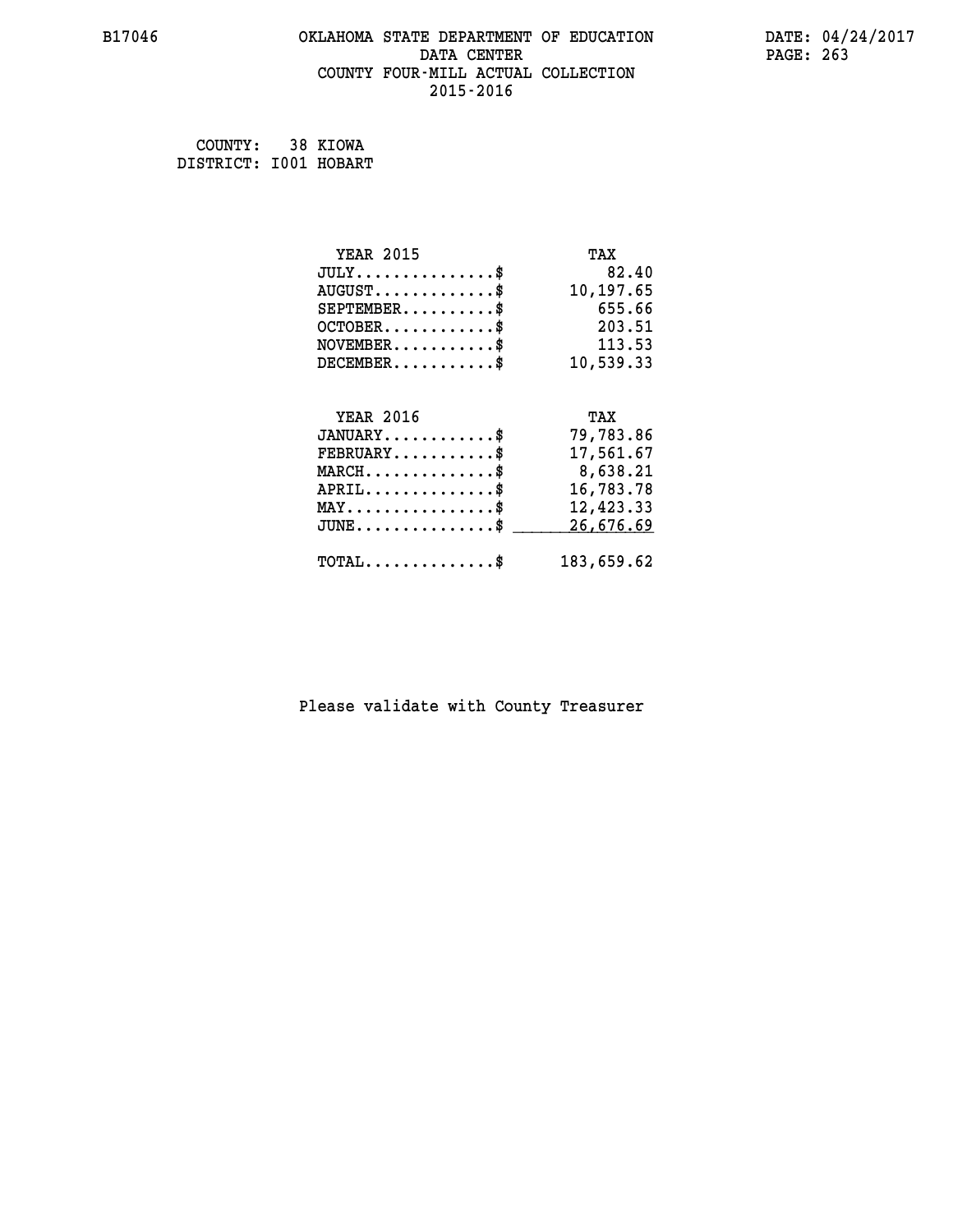## **B17046 OKLAHOMA STATE DEPARTMENT OF EDUCATION DATE: 04/24/2017 DATA CENTER** PAGE: 264  **COUNTY FOUR-MILL ACTUAL COLLECTION 2015-2016**

 **COUNTY: 38 KIOWA DISTRICT: I002 LONE WOLF**

| <b>YEAR 2015</b>                               | TAX       |
|------------------------------------------------|-----------|
| $JULY$ \$                                      | 9.47      |
| $AUGUST$ \$                                    | 1,011.01  |
| $SEPTEMBER$ \$                                 | 73.22     |
| $OCTOBER$ \$                                   | 22.80     |
| $NOVEMBER$ \$                                  | 11.81     |
| $DECEMBER$ \$                                  | 1,038.36  |
|                                                |           |
| <b>YEAR 2016</b>                               | TAX       |
| $JANUARY$ \$                                   | 7,854.35  |
| $FEBRUARY$                                     | 1,729.50  |
| $MARCH$ \$                                     | 851.72    |
| $APRIL \ldots \ldots \ldots \ldots \$          | 1,653.49  |
| $\texttt{MAX} \dots \dots \dots \dots \dots \$ | 1,223.91  |
| $JUNE$ \$                                      | 2,706.45  |
| $\texttt{TOTAL} \dots \dots \dots \dots \$     | 18,186.09 |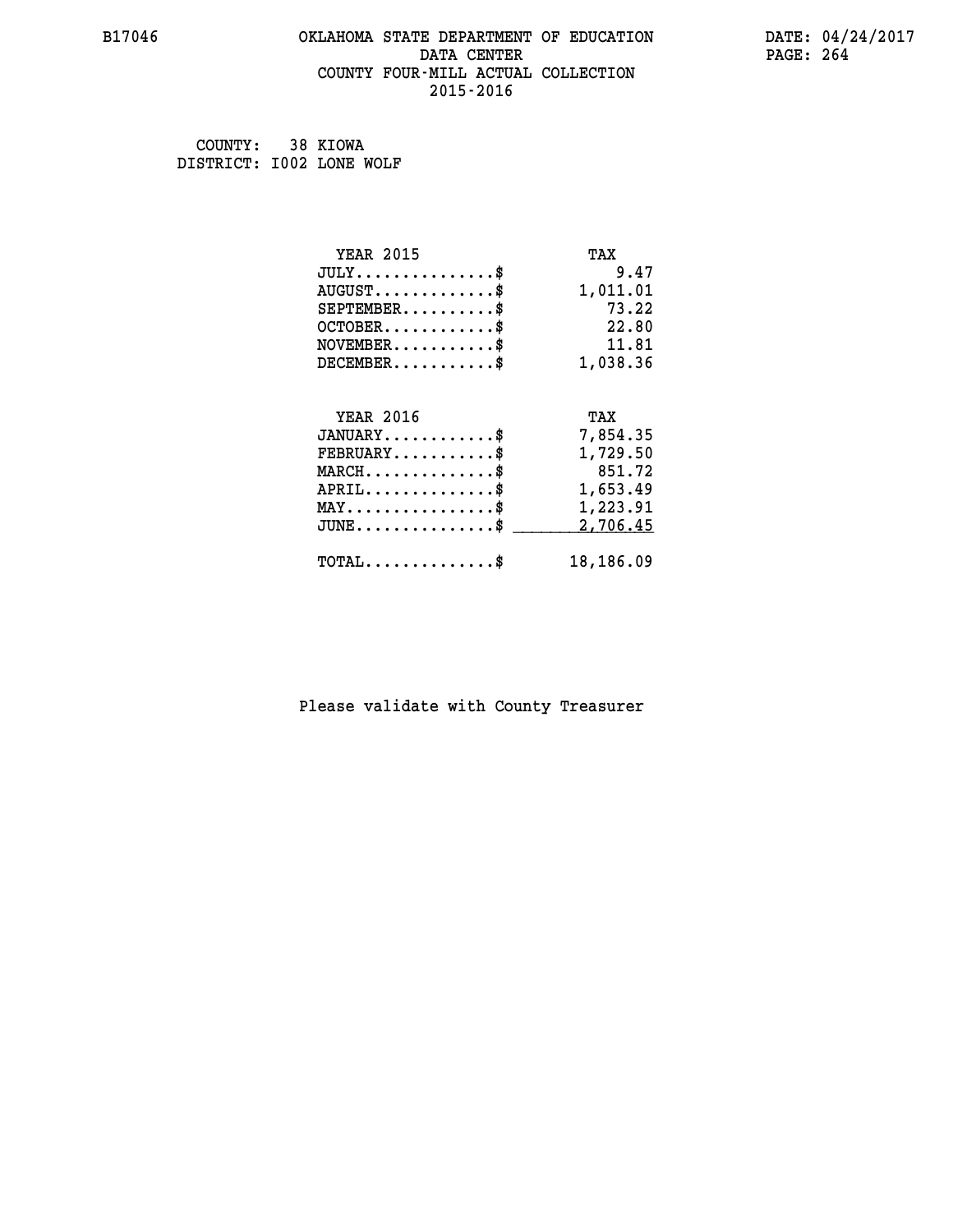#### **B17046 OKLAHOMA STATE DEPARTMENT OF EDUCATION DATE: 04/24/2017 DATA CENTER** PAGE: 265  **COUNTY FOUR-MILL ACTUAL COLLECTION 2015-2016**

 **COUNTY: 38 KIOWA DISTRICT: I003 MOUNTAIN VIEW-GOTEBO**

| <b>YEAR 2015</b>                                                          | TAX       |
|---------------------------------------------------------------------------|-----------|
| $JULY$ \$                                                                 | 25.23     |
| $AUGUST$ \$                                                               | 4,302.42  |
| $SEPTEMBER$ \$                                                            | 199.80    |
| $OCTOBER$ \$                                                              | 61.93     |
| $\verb NOVEMBER , \verb , \verb , \verb , \verb , \verb , \verb , \verb $ | 34.23     |
| $DECEMBER$ \$                                                             | 3,148.07  |
|                                                                           |           |
| <b>YEAR 2016</b>                                                          | TAX       |
| $JANUARY$                                                                 | 23,822.53 |
| $FEBRUARY$                                                                | 5,244.32  |
| $MARCH$ \$                                                                | 2,580.30  |
| $APRIL \ldots \ldots \ldots \ldots \$                                     | 5,013.07  |
| $\texttt{MAX} \dots \dots \dots \dots \dots \$                            | 3,710.03  |
| $\texttt{JUNE} \dots \dots \dots \dots \texttt{S}$                        | 8,205.21  |
| $\texttt{TOTAL} \dots \dots \dots \dots \$                                | 56,347.14 |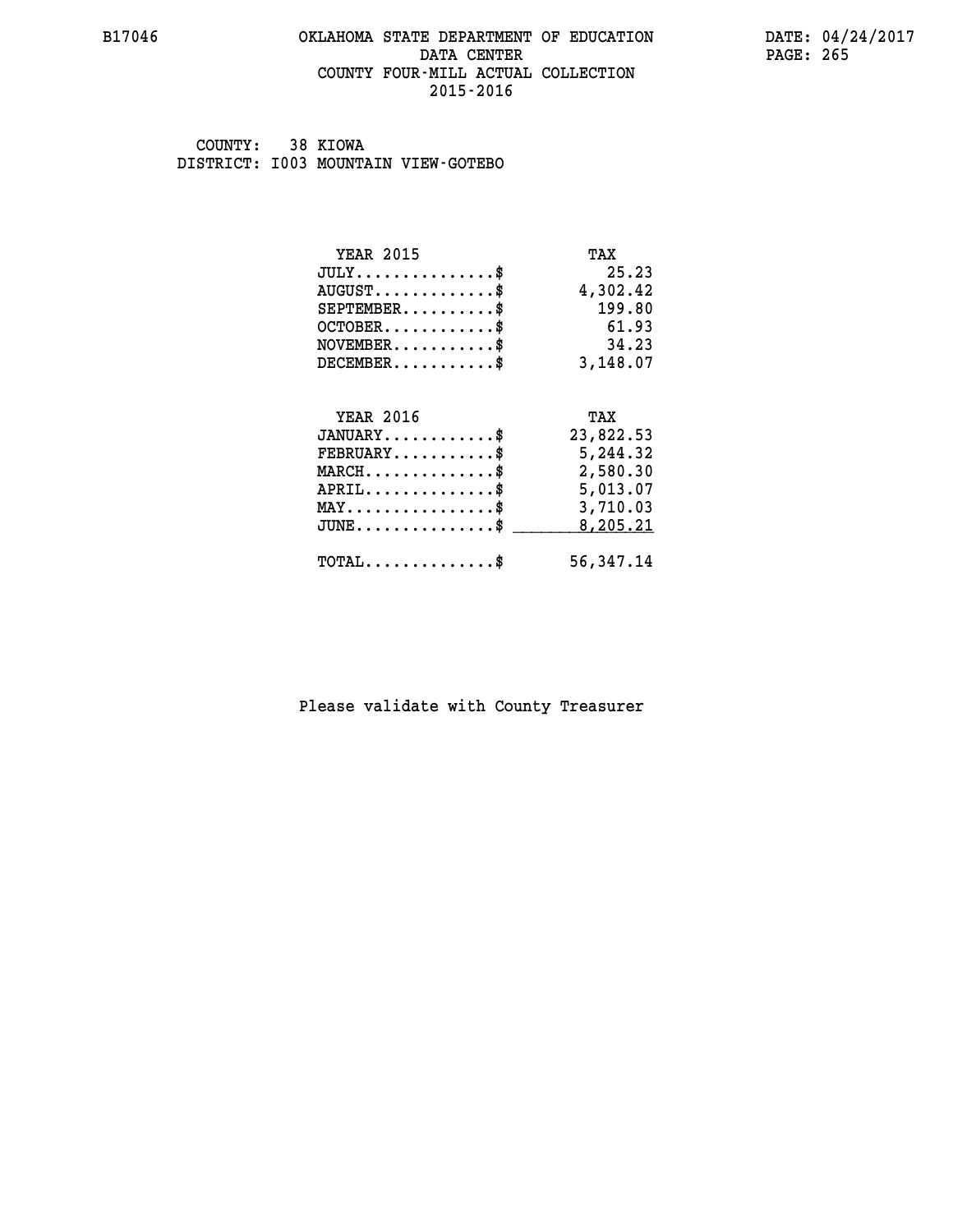## **B17046 OKLAHOMA STATE DEPARTMENT OF EDUCATION DATE: 04/24/2017 DATA CENTER** PAGE: 266  **COUNTY FOUR-MILL ACTUAL COLLECTION 2015-2016**

 **COUNTY: 38 KIOWA DISTRICT: I004 SNYDER**

| <b>YEAR 2015</b>                           | TAX        |
|--------------------------------------------|------------|
| $JULY$                                     | 43.66      |
| $AUGUST$ \$                                | 4,020.23   |
| $SEPTEMENT.$ $\frac{1}{2}$                 | 345.60     |
| $OCTOBER$ \$                               | 106.89     |
| $NOVEMBER$ \$                              | 59.29      |
| $DECEMENT.$                                | 5,446.70   |
| <b>YEAR 2016</b>                           | TAX        |
| $JANUARY$ \$                               | 41,200.09  |
| $FEBRUARY$                                 | 9,070.56   |
| $MARCH$ \$                                 | 4,463.44   |
| $APRIL$ \$                                 | 8,673.17   |
| $MAX \dots \dots \dots \dots \dots$        | 6,416.76   |
| $JUNE$                                     | 14, 197.30 |
| $\texttt{TOTAL} \dots \dots \dots \dots \$ | 94,043.69  |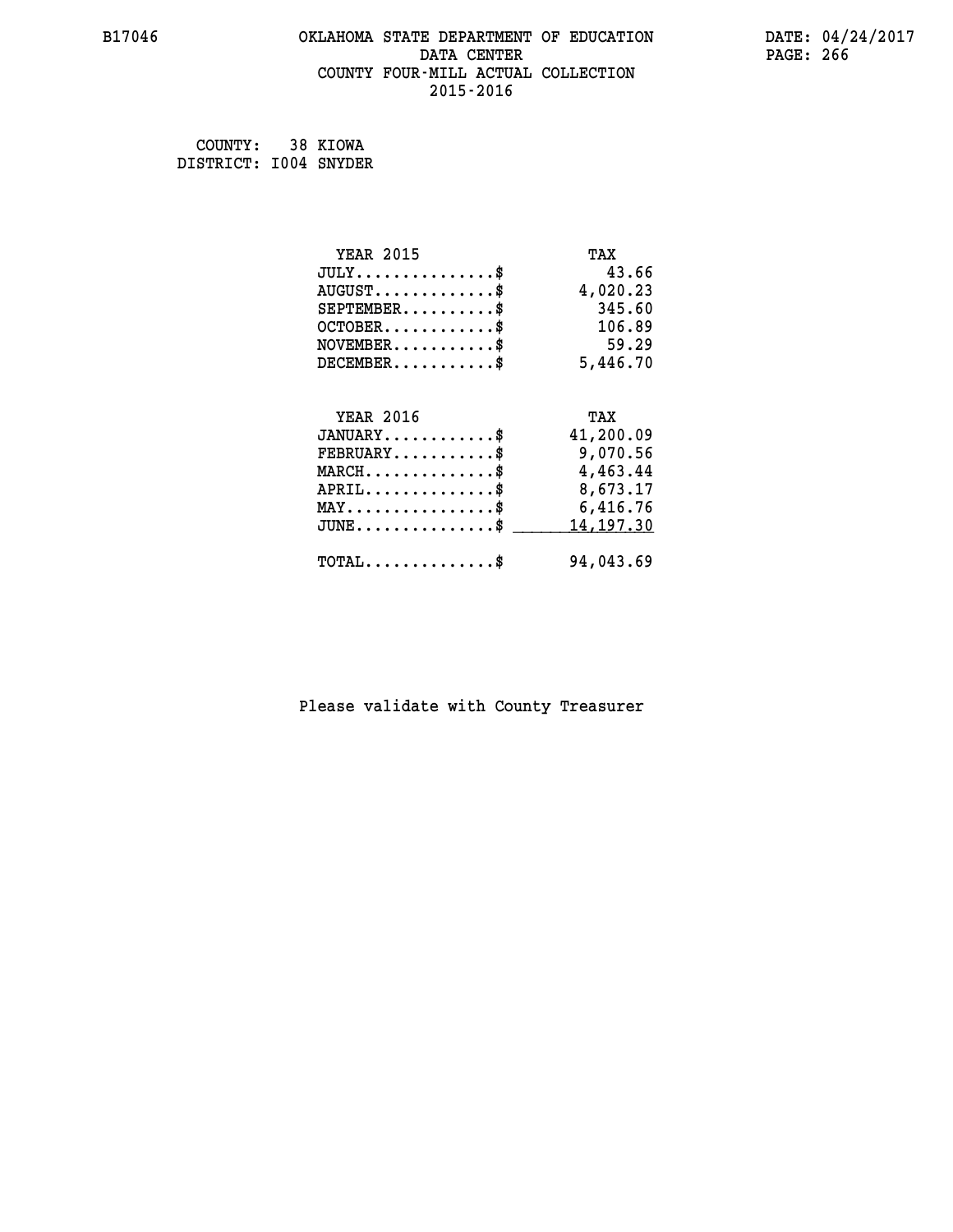#### **B17046 OKLAHOMA STATE DEPARTMENT OF EDUCATION DATE: 04/24/2017** DATA CENTER PAGE: 267  **COUNTY FOUR-MILL ACTUAL COLLECTION 2015-2016**

 **COUNTY: 38 KIOWA**

 **\*\*\*\*\*\* TOTALS \*\*\*\*\*\***

| <b>YEAR 2015</b>              | TAX       |
|-------------------------------|-----------|
| $JULY \ldots \ldots \ldots \$ | 160.76    |
| $AUGUST$ \$                   | 19,531.31 |
| $SEPTEMBER$ $\$               | 1,274.28  |
| $OCTOBER$ \$                  | 395.13    |
| $NOVEMBER$ \$                 | 218.86    |
| $DECEMBER$                    | 20,172.46 |

#### **YEAR 2016 TAX JANUARY............\$ 152,660.83 FEBRUARY...........\$ 33,606.05 MARCH..............\$ 16,533.67 APRIL..............\$ 32,123.51**

| $\texttt{MAX} \dots \dots \dots \dots \dots \$<br>$JUNE \dots \dots \dots \dots \$ 51,785.65 | 23,774.03  |
|----------------------------------------------------------------------------------------------|------------|
| ${\tt TOTAL} \dots \dots \dots \dots \, . \, \$$                                             | 352,236.54 |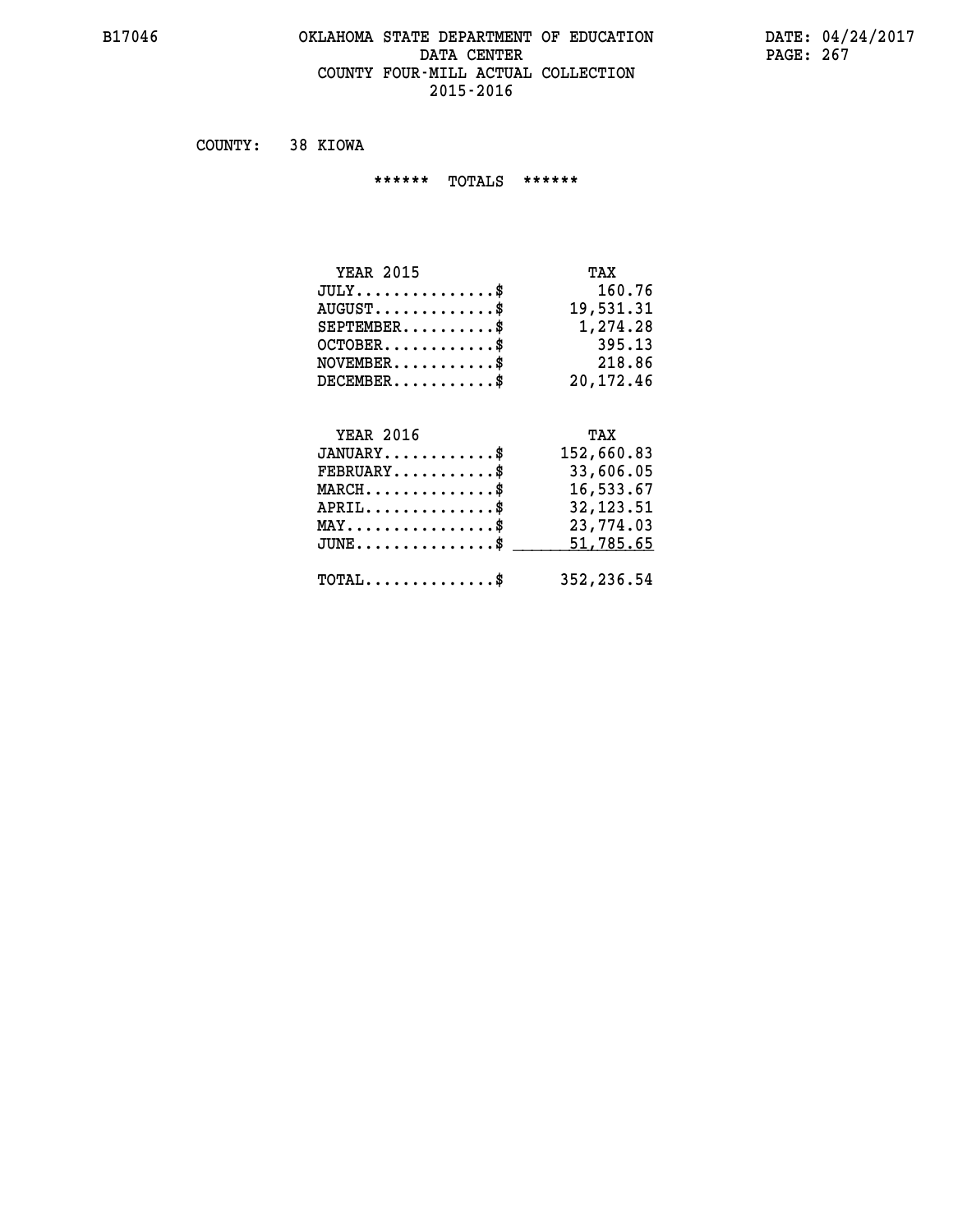## **B17046 OKLAHOMA STATE DEPARTMENT OF EDUCATION DATE: 04/24/2017 DATA CENTER** PAGE: 268  **COUNTY FOUR-MILL ACTUAL COLLECTION 2015-2016**

 **COUNTY: 39 LATIMER DISTRICT: I001 WILBURTON**

| <b>YEAR 2015</b>                                                          | TAX         |
|---------------------------------------------------------------------------|-------------|
| $JULY$ \$                                                                 | 607.44      |
| $AUGUST$ \$                                                               | 908.32      |
| $SEPTEMBER$ \$                                                            | 208.54      |
| $OCTOBER$ \$                                                              | 138.52      |
| $\verb NOVEMBER , \verb , \verb , \verb , \verb , \verb , \verb , \verb $ | 12,742.59   |
| $DECEMBER$ \$                                                             | 77,117.68   |
|                                                                           |             |
| <b>YEAR 2016</b>                                                          | TAX         |
| $JANUARY$ \$                                                              | 9,008.23    |
| $FEBRUARY$                                                                | 4,531.85    |
| $MARCH$ \$                                                                | 28, 273. 20 |
| $APRIL \ldots \ldots \ldots \ldots *$                                     | 3,638.70    |
| $\texttt{MAX} \dots \dots \dots \dots \dots \$                            | 474.99      |
| $\texttt{JUNE} \dots \dots \dots \dots \dots \$$                          | 889.80      |
| $\texttt{TOTAL} \dots \dots \dots \dots \$                                | 138,539.86  |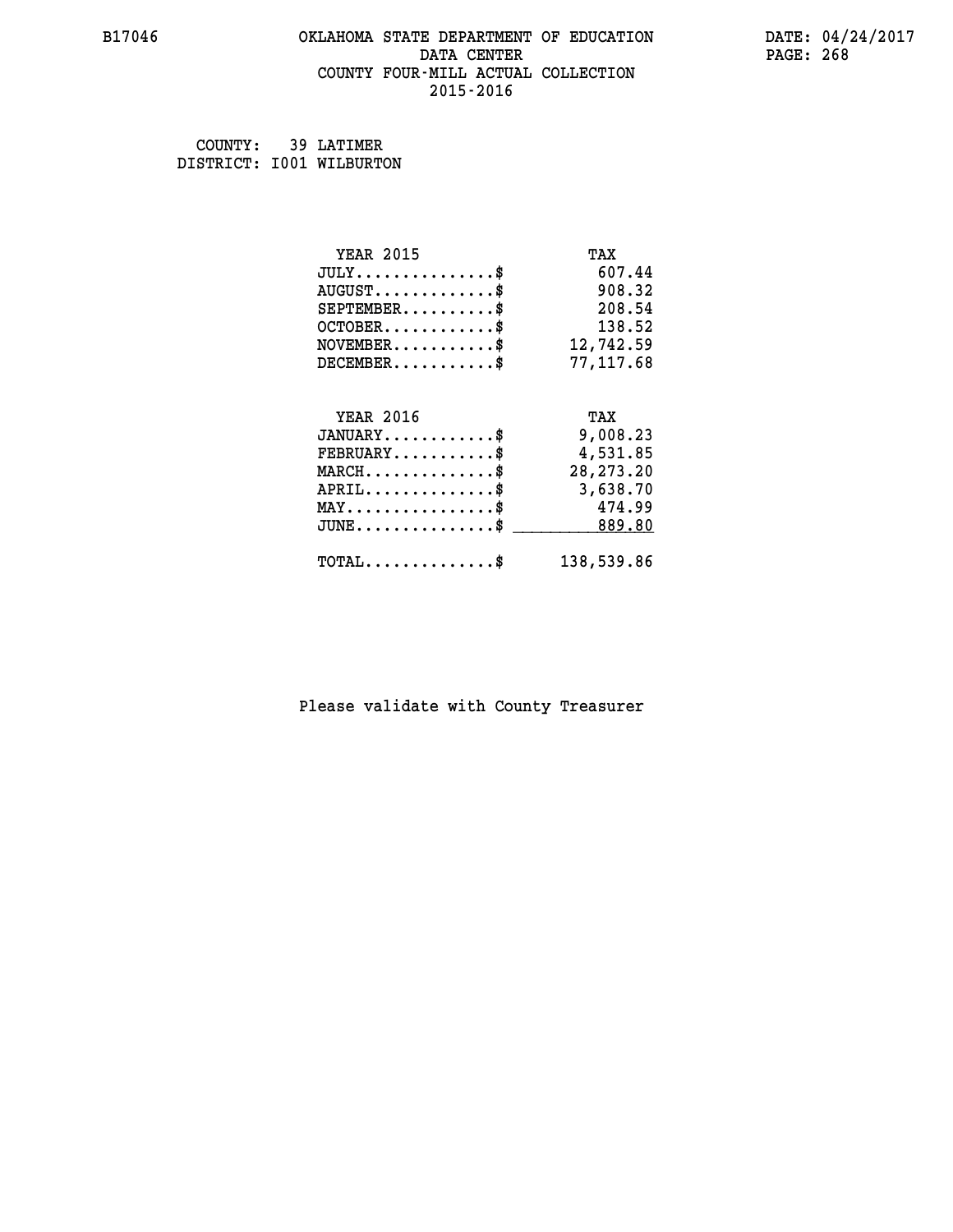## **B17046 OKLAHOMA STATE DEPARTMENT OF EDUCATION DATE: 04/24/2017 DATA CENTER** PAGE: 269  **COUNTY FOUR-MILL ACTUAL COLLECTION 2015-2016**

 **COUNTY: 39 LATIMER DISTRICT: I002 RED OAK**

| <b>YEAR 2015</b>                                   | TAX       |
|----------------------------------------------------|-----------|
| $JULY$ \$                                          | 109.54    |
| $AUGUST$ \$                                        | 166.82    |
| $SEPTEMBER$ \$                                     | 251.81    |
| $OCTOBER$ \$                                       | 57.91     |
| $NOVEMBER$ \$                                      | 38.32     |
| $DECEMBER$ \$                                      | 3,762.61  |
|                                                    |           |
| <b>YEAR 2016</b>                                   | TAX       |
| $JANUARY$ \$                                       | 22,801.29 |
| $FEBRUARY$                                         | 2,663.97  |
| $MARCH$ \$                                         | 1,340.33  |
| $APRIL \ldots \ldots \ldots \ldots \$              | 8,362.38  |
| $\texttt{MAX} \dots \dots \dots \dots \dots \$     | 1,075.16  |
| $\texttt{JUNE} \dots \dots \dots \dots \texttt{S}$ | 138.75    |
| $\texttt{TOTAL} \dots \dots \dots \dots \$         | 40,768.89 |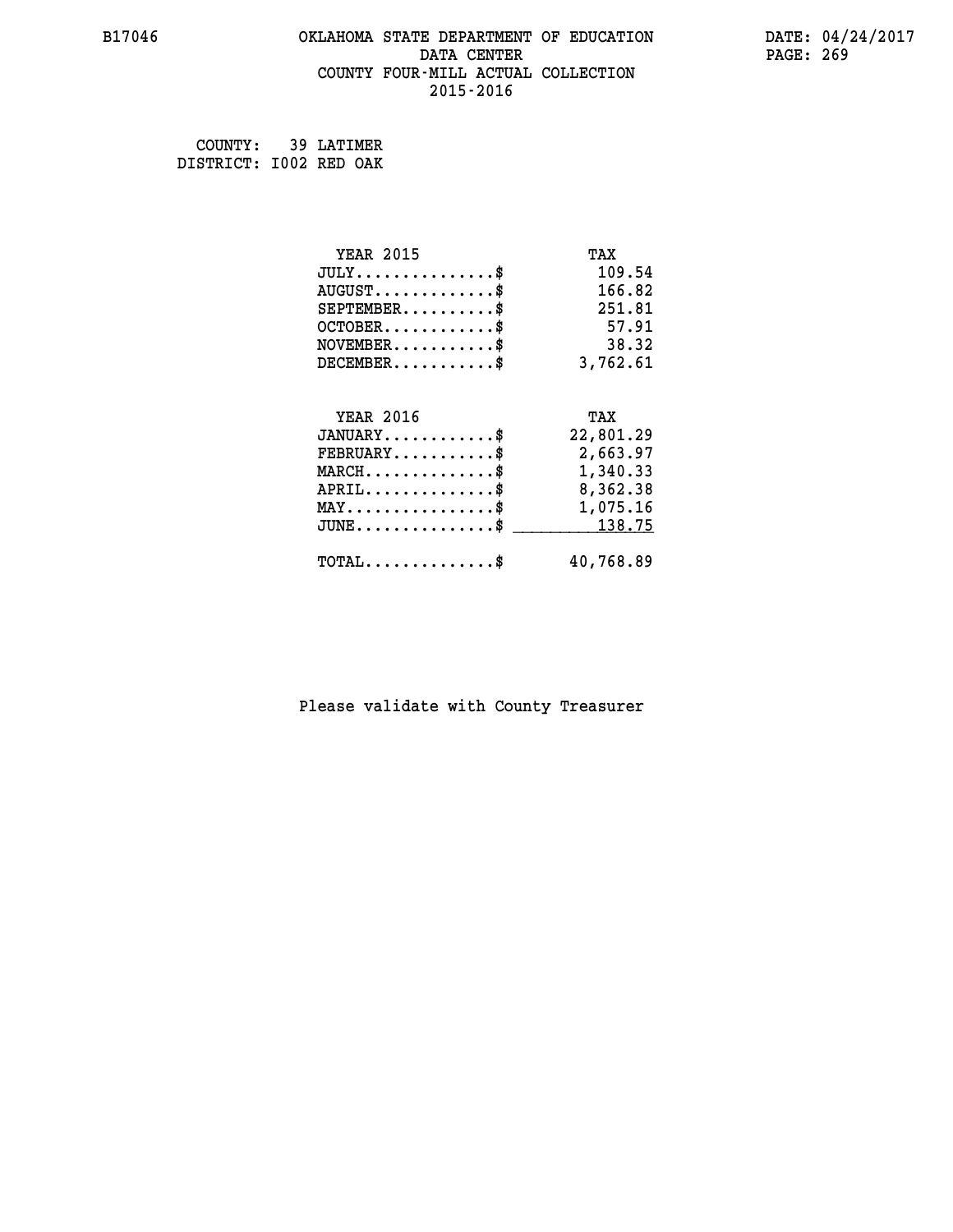#### **B17046 OKLAHOMA STATE DEPARTMENT OF EDUCATION DATE: 04/24/2017 DATA CENTER** PAGE: 270  **COUNTY FOUR-MILL ACTUAL COLLECTION 2015-2016**

 **COUNTY: 39 LATIMER DISTRICT: I003 BUFFALO VALLEY**

| <b>YEAR 2015</b>                           | TAX         |
|--------------------------------------------|-------------|
| $JULY$ \$                                  | 73.02       |
| $AUGUST$ \$                                | 123.80      |
| $SEPTEMENT.$ \$                            | 178.55      |
| $OCTOBER$ \$                               | 41.10       |
| $NOVEMBER$ \$                              | 27.27       |
| $DECEMBER$ \$                              | 2,157.23    |
|                                            |             |
| <b>YEAR 2016</b>                           | TAX         |
| $JANUARY$                                  | 13,012.40   |
| $FEBRUARY$                                 | 1,519.84    |
| $MARCH$ \$                                 | 765.20      |
| $APRIL \ldots \ldots \ldots \ldots *$      | 4,770.67    |
| $MAX \dots \dots \dots \dots \$            | 615.14      |
| $JUNE$ \$                                  | 81.12       |
| $\texttt{TOTAL} \dots \dots \dots \dots \$ | 23, 365. 34 |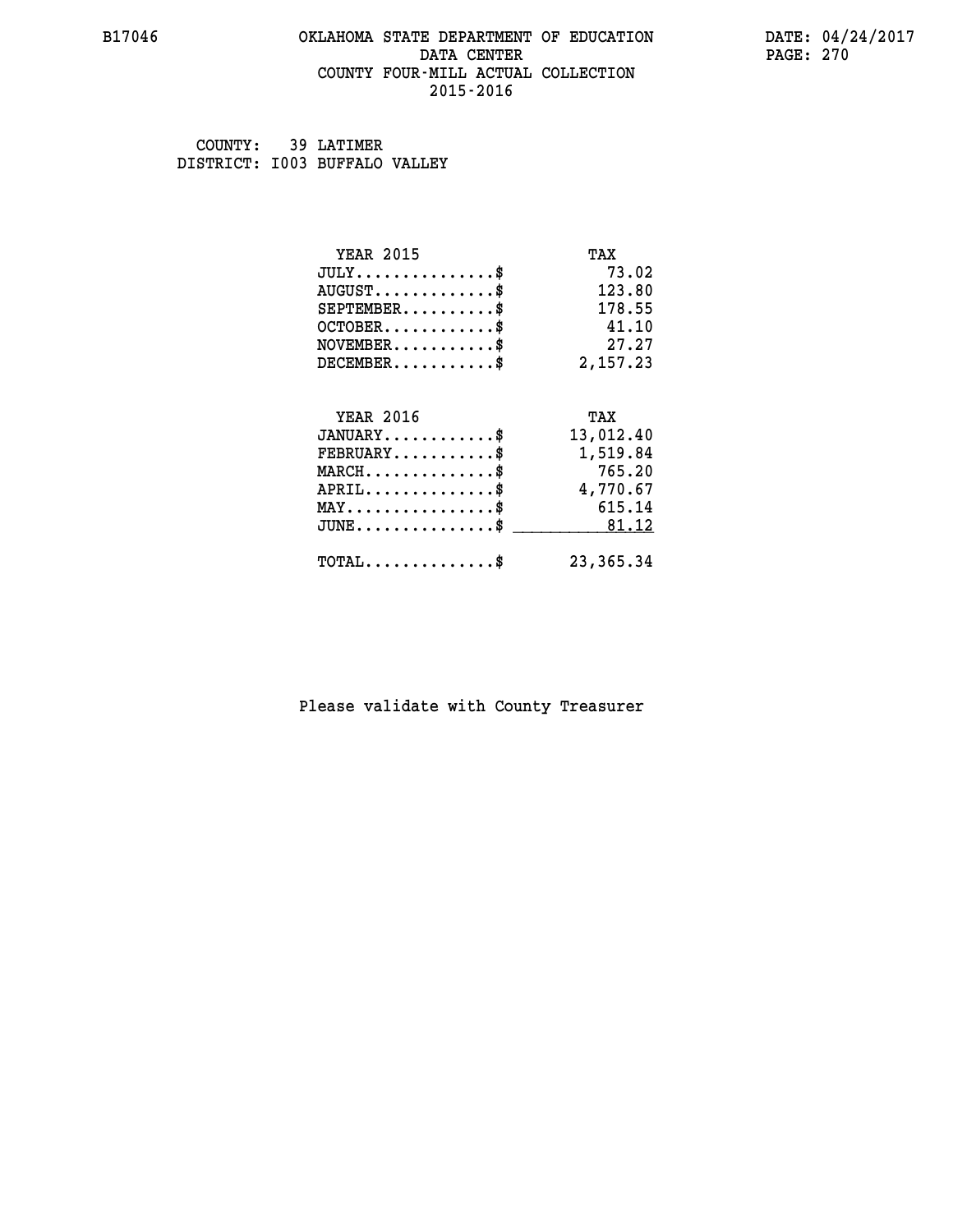## **B17046 OKLAHOMA STATE DEPARTMENT OF EDUCATION DATE: 04/24/2017 DATA CENTER** PAGE: 271  **COUNTY FOUR-MILL ACTUAL COLLECTION 2015-2016**

 **COUNTY: 39 LATIMER DISTRICT: I004 PANOLA**

| <b>YEAR 2015</b>                           | TAX       |
|--------------------------------------------|-----------|
| $JULY$ \$                                  | 43.71     |
| $AUGUST$ \$                                | 179.39    |
| $SEPTEMBER$ \$                             | 199.59    |
| $OCTOBER$                                  | 45.75     |
| $NOVEMBER$ \$                              | 30.51     |
| $DECEMENT.$                                | 2,202.53  |
| <b>YEAR 2016</b>                           | TAX       |
| $JANUARY$ \$                               | 13,256.21 |
| $FEBRUARY$                                 | 1,547.92  |
| $MARCH$ \$                                 | 779.02    |
| $APRIL$ \$                                 | 4,856.78  |
| $MAX \dots \dots \dots \dots \dots$        | 627.46    |
| $JUNE$ \$                                  | 84.72     |
| $\texttt{TOTAL} \dots \dots \dots \dots \$ | 23,853.59 |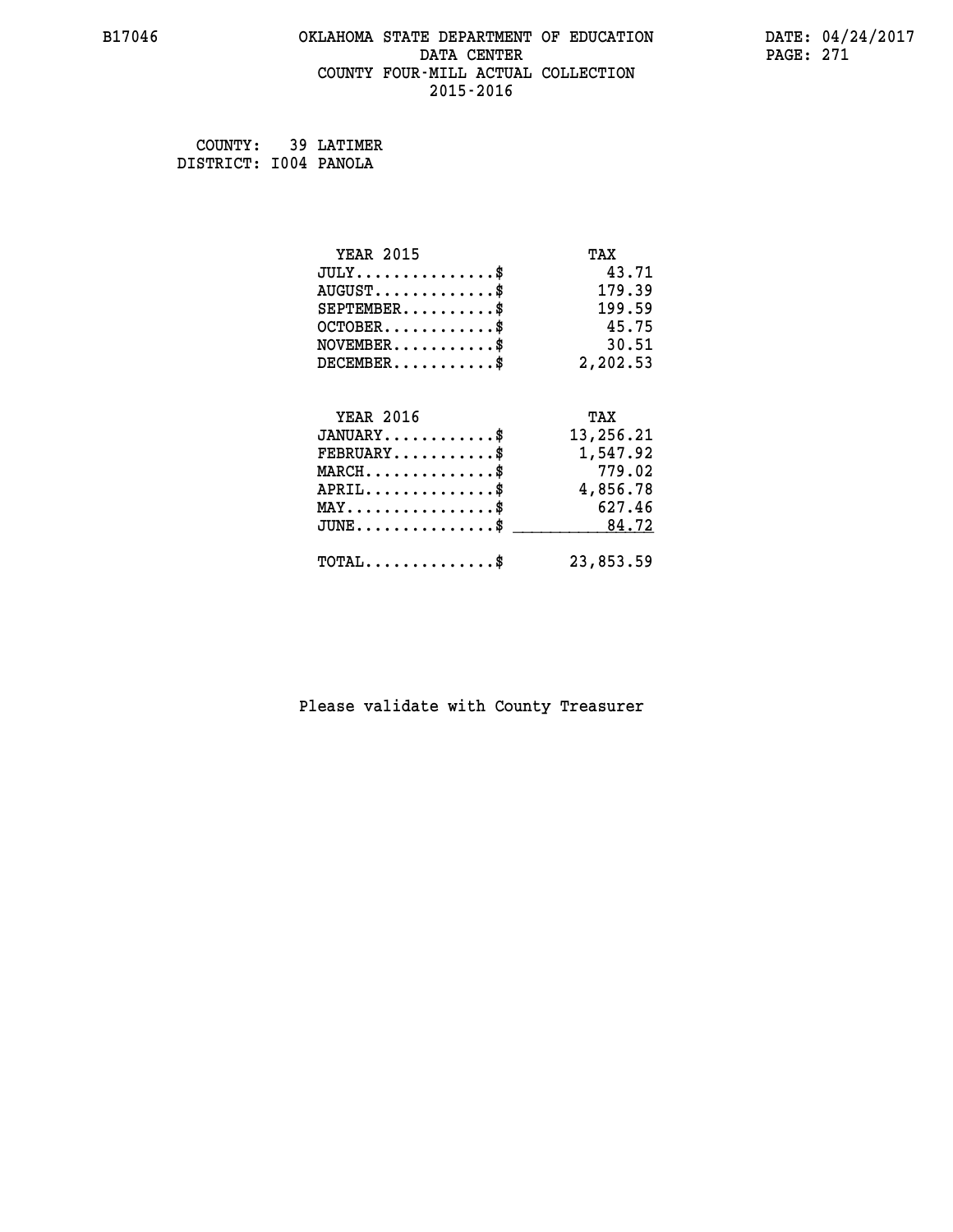#### **B17046 OKLAHOMA STATE DEPARTMENT OF EDUCATION DATE: 04/24/2017 DATA CENTER** PAGE: 272  **COUNTY FOUR-MILL ACTUAL COLLECTION 2015-2016**

 **COUNTY: 39 LATIMER**

 **\*\*\*\*\*\* TOTALS \*\*\*\*\*\***

| <b>YEAR 2015</b> | TAX       |
|------------------|-----------|
| JULY             | 833.71    |
| $AUGUST$ \$      | 1,378.33  |
| $SEPTEMBER$ \$   | 838.49    |
| $OCTOBER$ \$     | 283.28    |
| $NOVEMBER$ \$    | 12,838.69 |
| $DECEMBER$ \$    | 85,240.05 |
|                  |           |
|                  |           |

# **YEAR 2016 TAX JANUARY............\$ 58,078.13 FEBRUARY...........\$ 10,263.58 MARCH..............\$ 31,157.75 APRIL..............\$ 21,628.53 MAY................\$ 2,792.75 JUNE...............\$** \_\_\_\_\_\_\_\_<u>1,194.39</u>  **TOTAL..............\$ 226,527.68**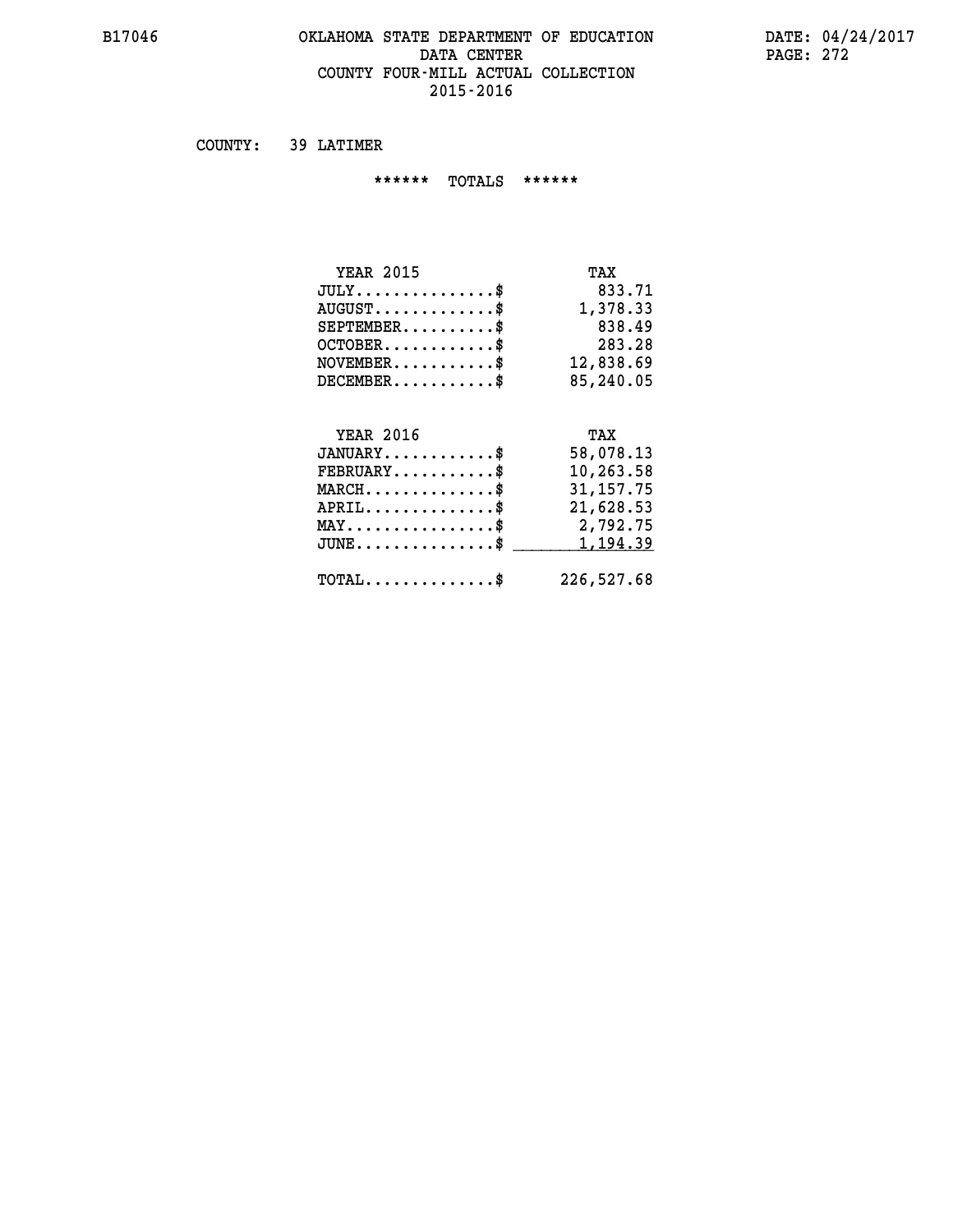## **B17046 OKLAHOMA STATE DEPARTMENT OF EDUCATION DATE: 04/24/2017 DATA CENTER** PAGE: 273  **COUNTY FOUR-MILL ACTUAL COLLECTION 2015-2016**

 **COUNTY: 40 LE FLORE DISTRICT: C004 SHADY POINT**

| <b>YEAR 2015</b>                           | TAX       |
|--------------------------------------------|-----------|
| $JULY$ \$                                  | 162.92    |
| $AUGUST$ \$                                | 83.20     |
| $SEPTEMBER$                                | 85.85     |
| $OCTOBER$ \$                               | 54.78     |
| $NOVEMBER$ \$                              | 23.19     |
| $DECEMBER$ \$                              | 242.13    |
|                                            |           |
| <b>YEAR 2016</b>                           | TAX       |
| $JANUARY$ \$                               | 7,112.59  |
| $FEBRUARY$                                 | 2,687.06  |
| $MARCH$ \$                                 | 340.81    |
| $APRIL$ \$                                 | 1,663.93  |
| $MAX \dots \dots \dots \dots \dots$        | 595.32    |
| $JUNE$ \$                                  | 182.32    |
| $\texttt{TOTAL} \dots \dots \dots \dots \$ | 13,234.10 |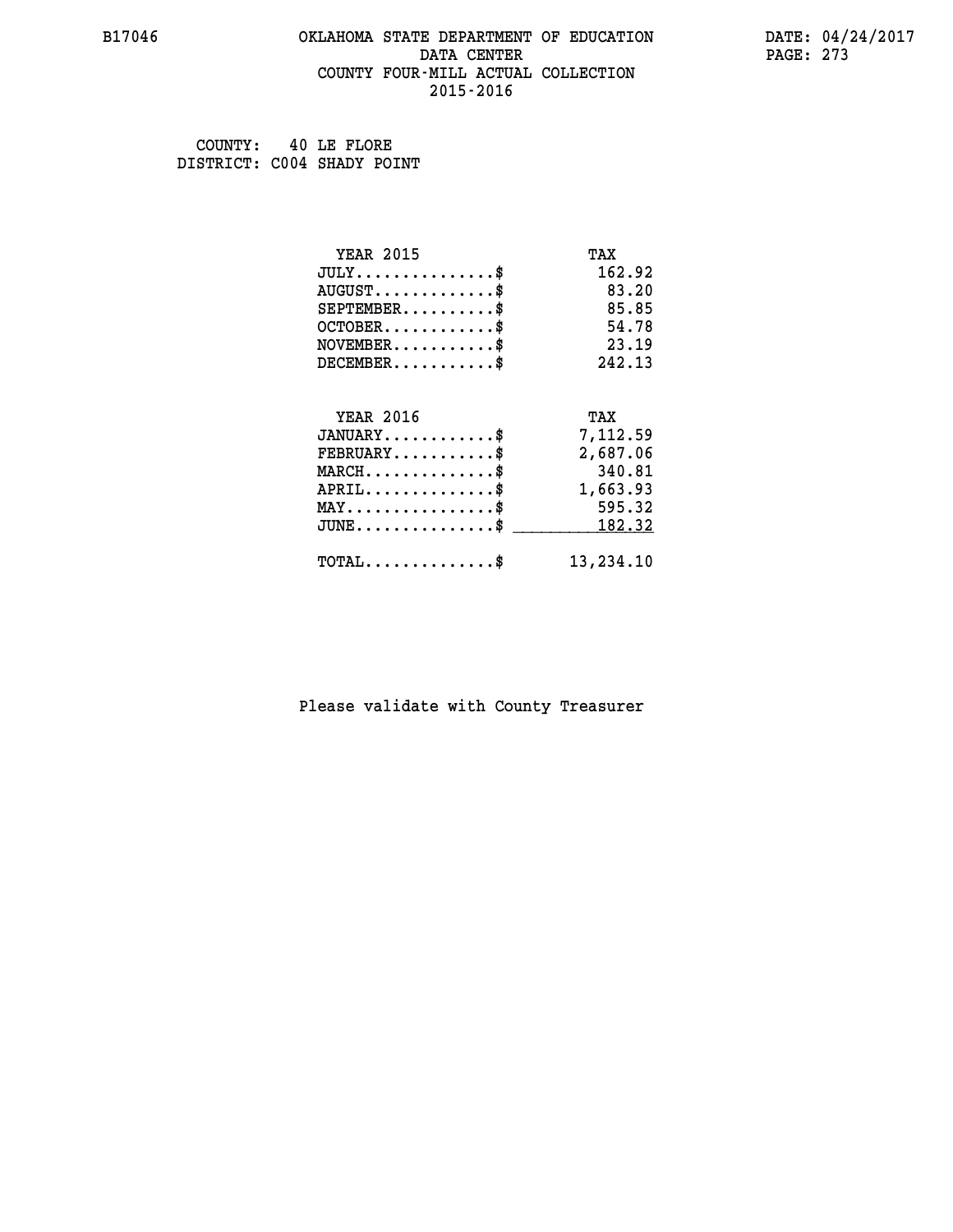## **B17046 OKLAHOMA STATE DEPARTMENT OF EDUCATION DATE: 04/24/2017 DATA CENTER** PAGE: 274  **COUNTY FOUR-MILL ACTUAL COLLECTION 2015-2016**

 **COUNTY: 40 LE FLORE DISTRICT: C011 MONROE**

| <b>YEAR 2015</b>                           | TAX       |
|--------------------------------------------|-----------|
| $JULY$ \$                                  | 145.13    |
| $AUGUST$ \$                                | 71.20     |
| $SEPTEMENT.$ \$                            | 73.27     |
| $OCTOBER$ \$                               | 47.05     |
| $NOVEMBER$ \$                              | 20.55     |
| $DECEMBER$ \$                              | 646.84    |
|                                            |           |
| <b>YEAR 2016</b>                           | TAX       |
| $JANUARY$ \$                               | 5,570.45  |
| $FEBRUARY$                                 | 2,106.25  |
| $MARCH$ \$                                 | 272.80    |
| $APRIL$ \$                                 | 1,308.82  |
| $MAX \dots \dots \dots \dots \dots$        | 470.07    |
| $JUNE$ \$                                  | 146.17    |
| $\texttt{TOTAL} \dots \dots \dots \dots \$ | 10,878.60 |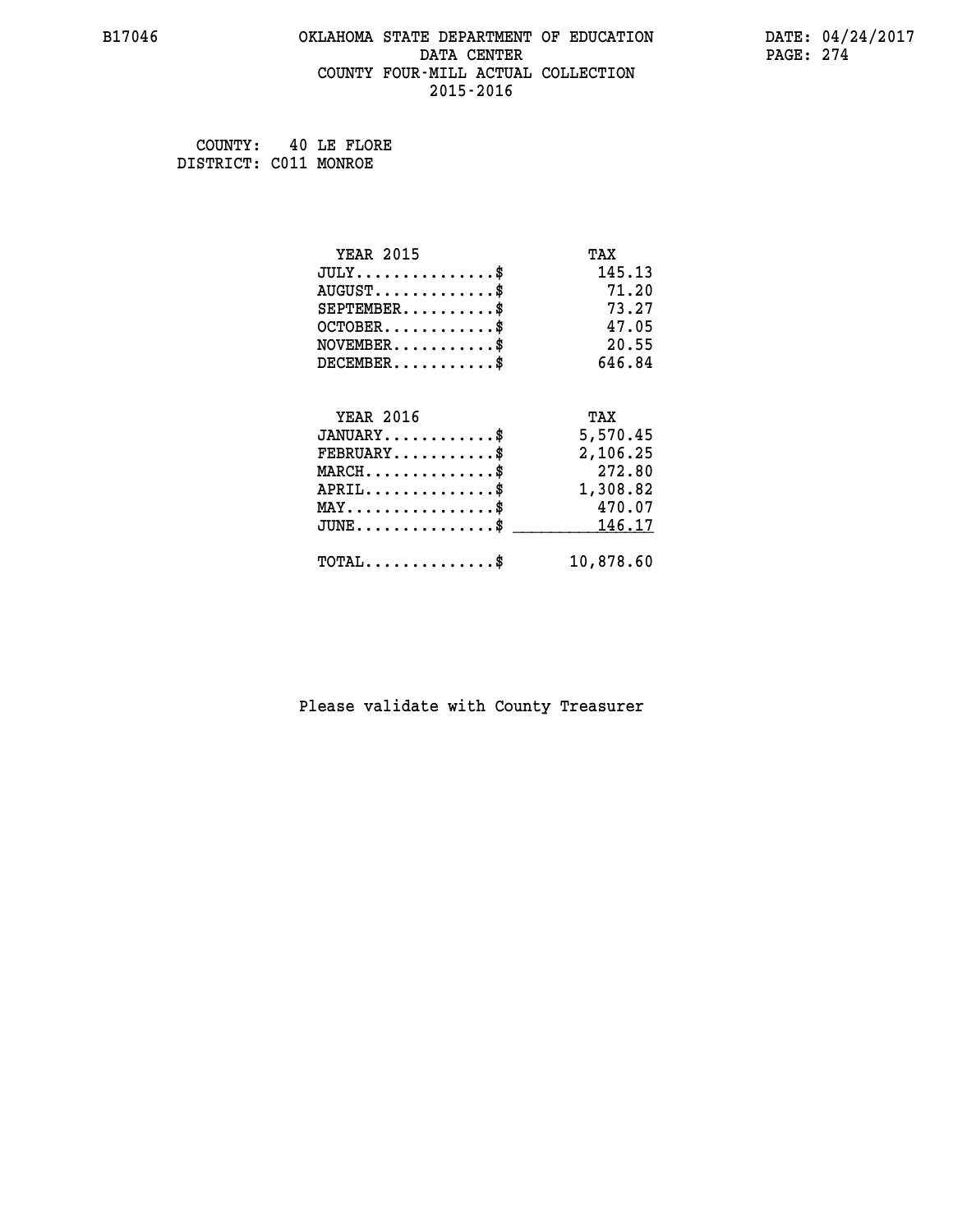## **B17046 OKLAHOMA STATE DEPARTMENT OF EDUCATION DATE: 04/24/2017 DATA CENTER** PAGE: 275  **COUNTY FOUR-MILL ACTUAL COLLECTION 2015-2016**

 **COUNTY: 40 LE FLORE DISTRICT: C014 HODGEN**

| <b>YEAR 2015</b>                                   | TAX       |
|----------------------------------------------------|-----------|
| $JULY$ \$                                          | 315.24    |
| $AUGUST$ \$                                        | 154.02    |
| $SEPTEMBER$ \$                                     | 158.48    |
| $OCTOBER$ \$                                       | 101.87    |
| $NOVEMBER$ \$                                      | 44.81     |
| $DECEMBER$ \$                                      | 339.25    |
|                                                    |           |
| <b>YEAR 2016</b>                                   | TAX       |
| $JANUARY$ \$                                       | 13,054.09 |
| $FEBRUARY$                                         | 4,933.96  |
| $MARCH$ \$                                         | 634.86    |
| $APRIL$ \$                                         | 3,063.84  |
| $\texttt{MAX} \dots \dots \dots \dots \dots \$     | 1,097.90  |
| $\texttt{JUNE} \dots \dots \dots \dots \texttt{S}$ | 340.35    |
| $TOTAL$ \$                                         | 24,238.67 |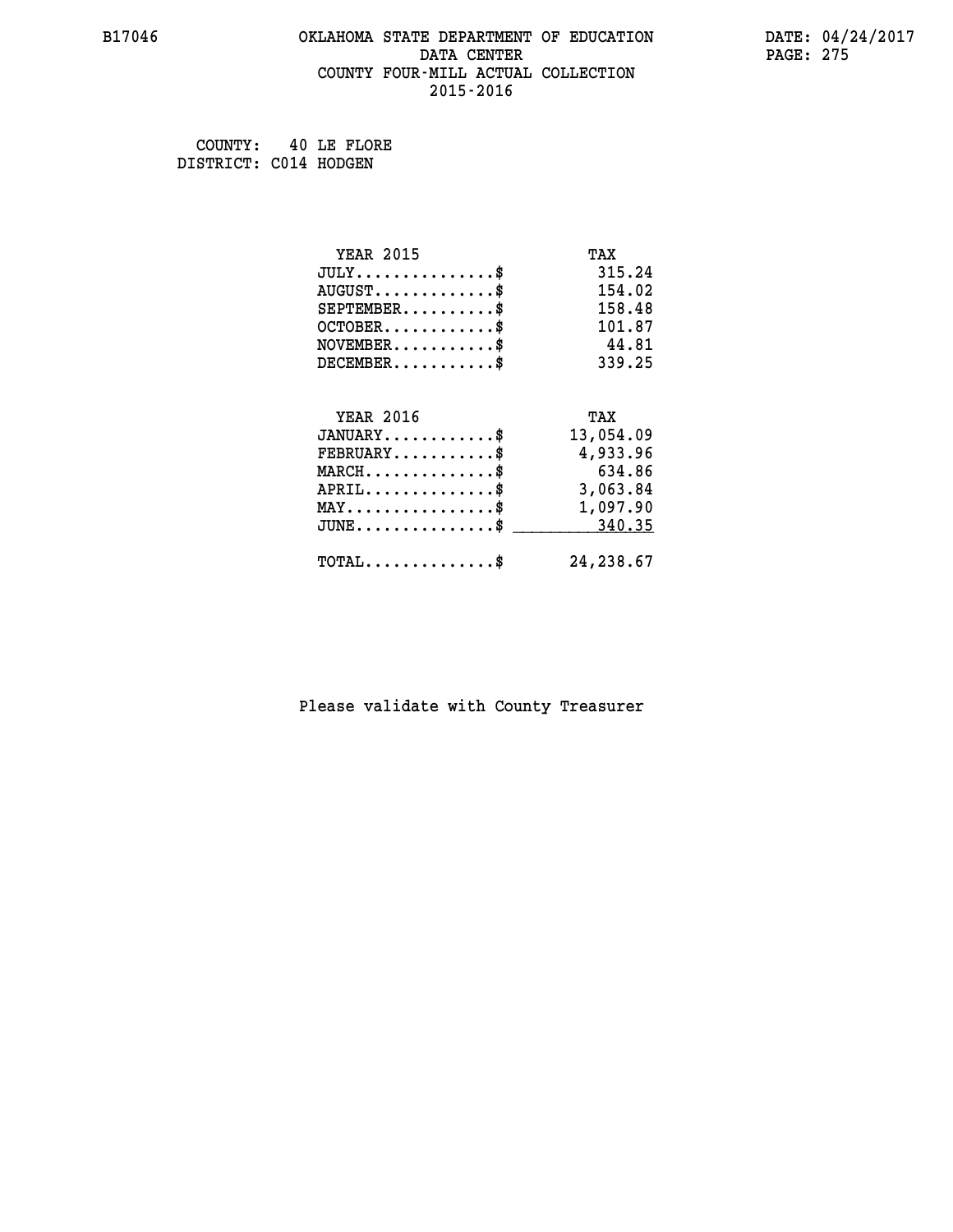## **B17046 OKLAHOMA STATE DEPARTMENT OF EDUCATION DATE: 04/24/2017 DATA CENTER** PAGE: 276  **COUNTY FOUR-MILL ACTUAL COLLECTION 2015-2016**

 **COUNTY: 40 LE FLORE DISTRICT: C039 FANSHAWE**

| <b>YEAR 2015</b>                           | TAX      |
|--------------------------------------------|----------|
| $JULY$ \$                                  | 89.76    |
| $AUGUST$ \$                                | 45.41    |
| $SEPTEMENT.$ \$                            | 46.84    |
| $OCTOBER$ \$                               | 29.94    |
| $NOVEMBER$ \$                              | 12.79    |
| $DECEMBER$ \$                              | 235.77   |
| <b>YEAR 2016</b>                           | TAX      |
| $JANUARY$ \$                               | 3,459.03 |
| $FEBRUARY$ \$                              | 1,308.05 |
| $MARCH$ \$                                 | 168.80   |
| $APRIL$ \$                                 | 811.89   |
| $MAX \dots \dots \dots \dots \$            | 291.58   |
| $JUNE$                                     | 90.21    |
| $\texttt{TOTAL} \dots \dots \dots \dots \$ | 6,590.07 |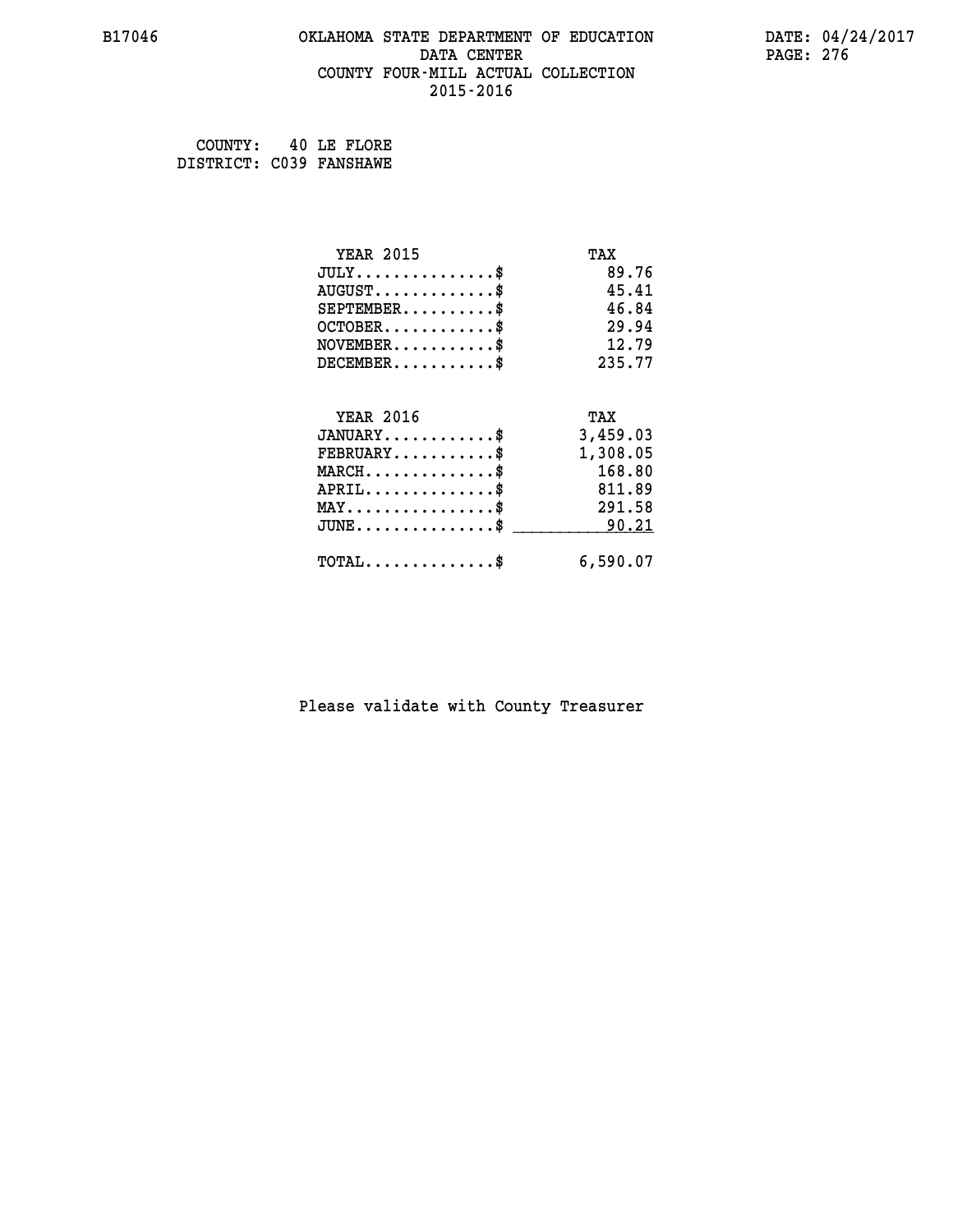## **B17046 OKLAHOMA STATE DEPARTMENT OF EDUCATION DATE: 04/24/2017 DATA CENTER** PAGE: 277  **COUNTY FOUR-MILL ACTUAL COLLECTION 2015-2016**

 **COUNTY: 40 LE FLORE DISTRICT: I002 SPIRO**

| <b>YEAR 2015</b>                           | TAX        |
|--------------------------------------------|------------|
| $JULY$ \$                                  | 1,357.55   |
| $AUGUST$ \$                                | 667.08     |
| $SEPTEMBER$ \$                             | 686.57     |
| $OCTOBER$ \$                               | 440.86     |
| $NOVEMBER$ \$                              | 192.85     |
| $DECEMBER$ \$                              | 2,469.35   |
|                                            |            |
| <b>YEAR 2016</b>                           | TAX        |
| $JANUARY$ \$                               | 56,660.46  |
| $FEBRUARY$                                 | 21,413.61  |
| $MARCH$ \$                                 | 2,749.24   |
| $APRIL$ \$                                 | 13,291.88  |
| $MAX \dots \dots \dots \dots \dots$        | 4,761.91   |
| $JUNE$                                     | 1,473.60   |
| $\texttt{TOTAL} \dots \dots \dots \dots \$ | 106,164.96 |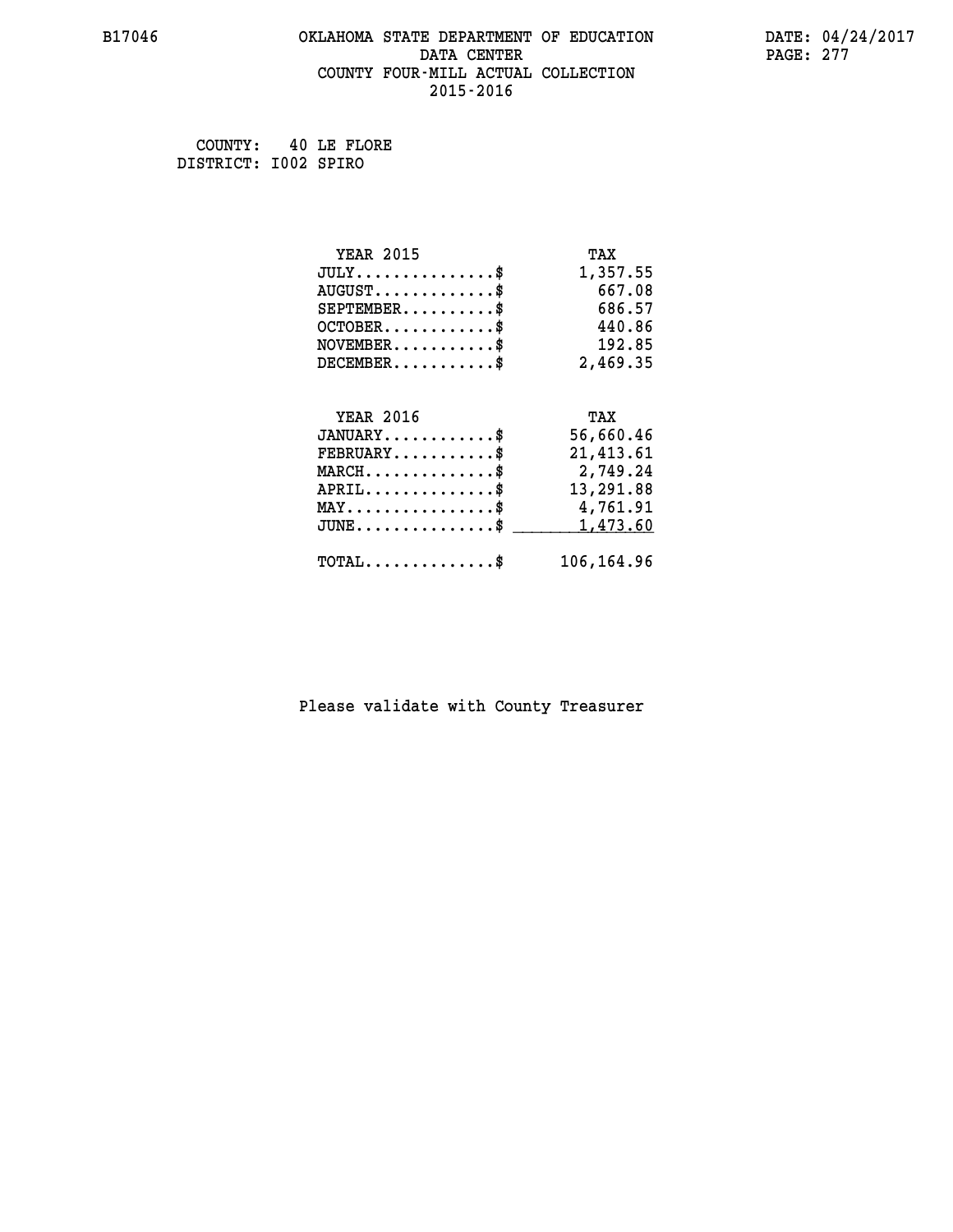## **B17046 OKLAHOMA STATE DEPARTMENT OF EDUCATION DATE: 04/24/2017 DATA CENTER** PAGE: 278  **COUNTY FOUR-MILL ACTUAL COLLECTION 2015-2016**

 **COUNTY: 40 LE FLORE DISTRICT: I003 HEAVENER**

| <b>YEAR 2015</b>                                | TAX        |
|-------------------------------------------------|------------|
| $JULY$ \$                                       | 1,285.69   |
| $AUGUST$ \$                                     | 638.42     |
| $SEPTEMBER$ \$                                  | 657.01     |
| $OCTOBER$ \$                                    | 421.39     |
| $NOVEMBER$ \$                                   | 182.44     |
| $DECEMBER$ \$                                   | 1,478.98   |
|                                                 |            |
| <b>YEAR 2016</b>                                | TAX        |
| $JANUARY$ \$                                    | 54,544.95  |
| $FEBRUARY$ \$                                   | 20,611.00  |
| $MARCH$ \$                                      | 2,633.28   |
| $APRIL$ \$                                      | 12,779.89  |
| $\texttt{MAX} \dots \dots \dots \dots \dots$ \$ | 4,575.84   |
| $JUNE$                                          | 1,409.57   |
| $\texttt{TOTAL} \dots \dots \dots \dots \$      | 101,218.46 |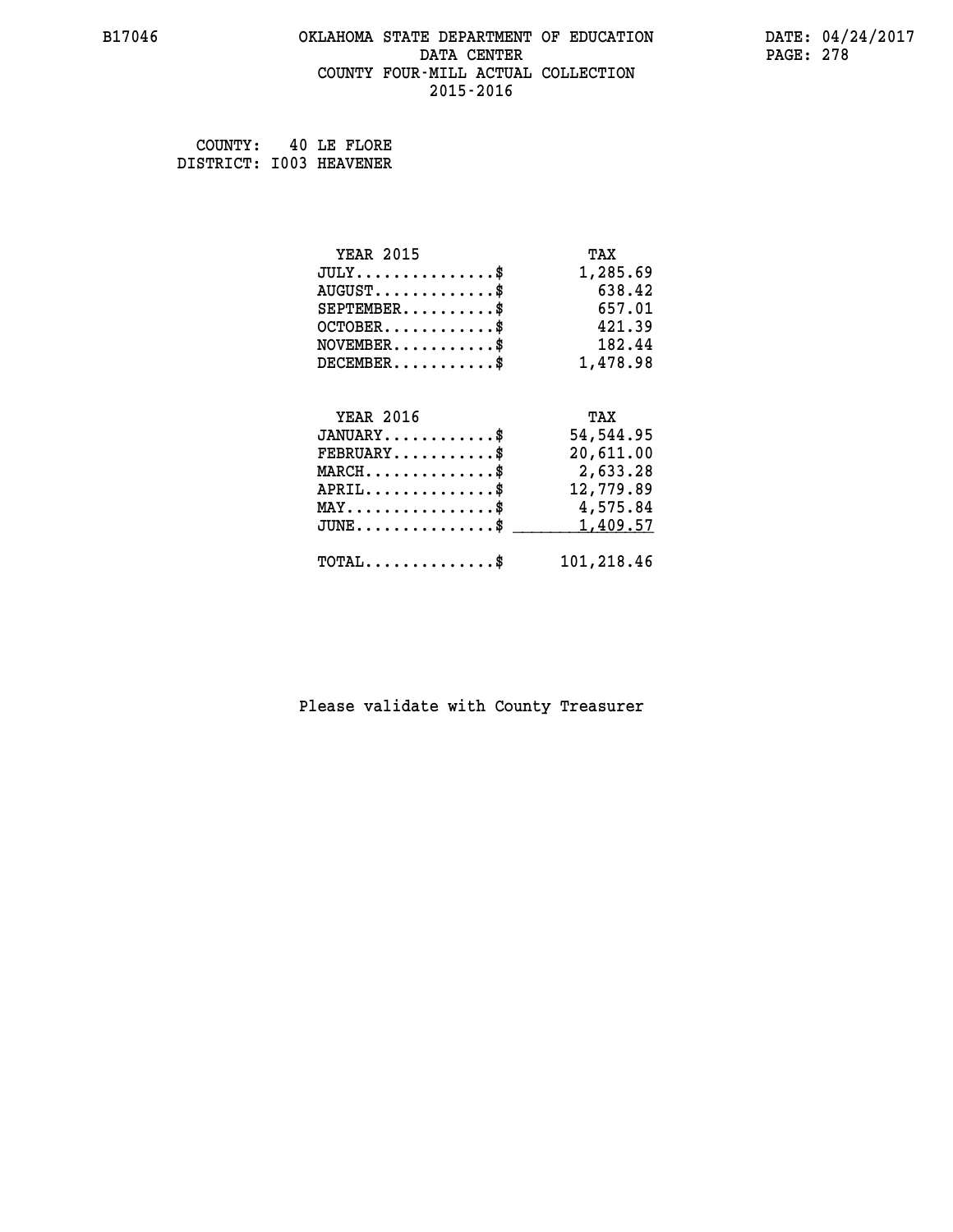## **B17046 OKLAHOMA STATE DEPARTMENT OF EDUCATION DATE: 04/24/2017 DATA CENTER** PAGE: 279  **COUNTY FOUR-MILL ACTUAL COLLECTION 2015-2016**

 **COUNTY: 40 LE FLORE DISTRICT: I007 POCOLA**

| <b>YEAR 2015</b>                                   | TAX       |
|----------------------------------------------------|-----------|
| $JULY$ \$                                          | 985.37    |
| $AUGUST$ \$                                        | 488.10    |
| $SEPTEMENT.$ \$                                    | 502.75    |
| $OCTOBER$ \$                                       | 322.06    |
| $NOVEMBER$ \$                                      | 139.75    |
| $DECEMBER$ \$                                      | 946.68    |
|                                                    |           |
| <b>YEAR 2016</b>                                   | TAX       |
| $JANUARY$ \$                                       | 41,679.50 |
| $FEBRUARY$ \$                                      | 15,749.42 |
| $MARCH$ \$                                         | 2,013.87  |
| $APRIL \ldots \ldots \ldots \ldots \$              | 9,769.59  |
| $\texttt{MAX} \dots \dots \dots \dots \dots \$$    | 3,498.13  |
| $\texttt{JUNE} \dots \dots \dots \dots \texttt{S}$ | 1,079.08  |
| $\texttt{TOTAL} \dots \dots \dots \dots \$         | 77,174.30 |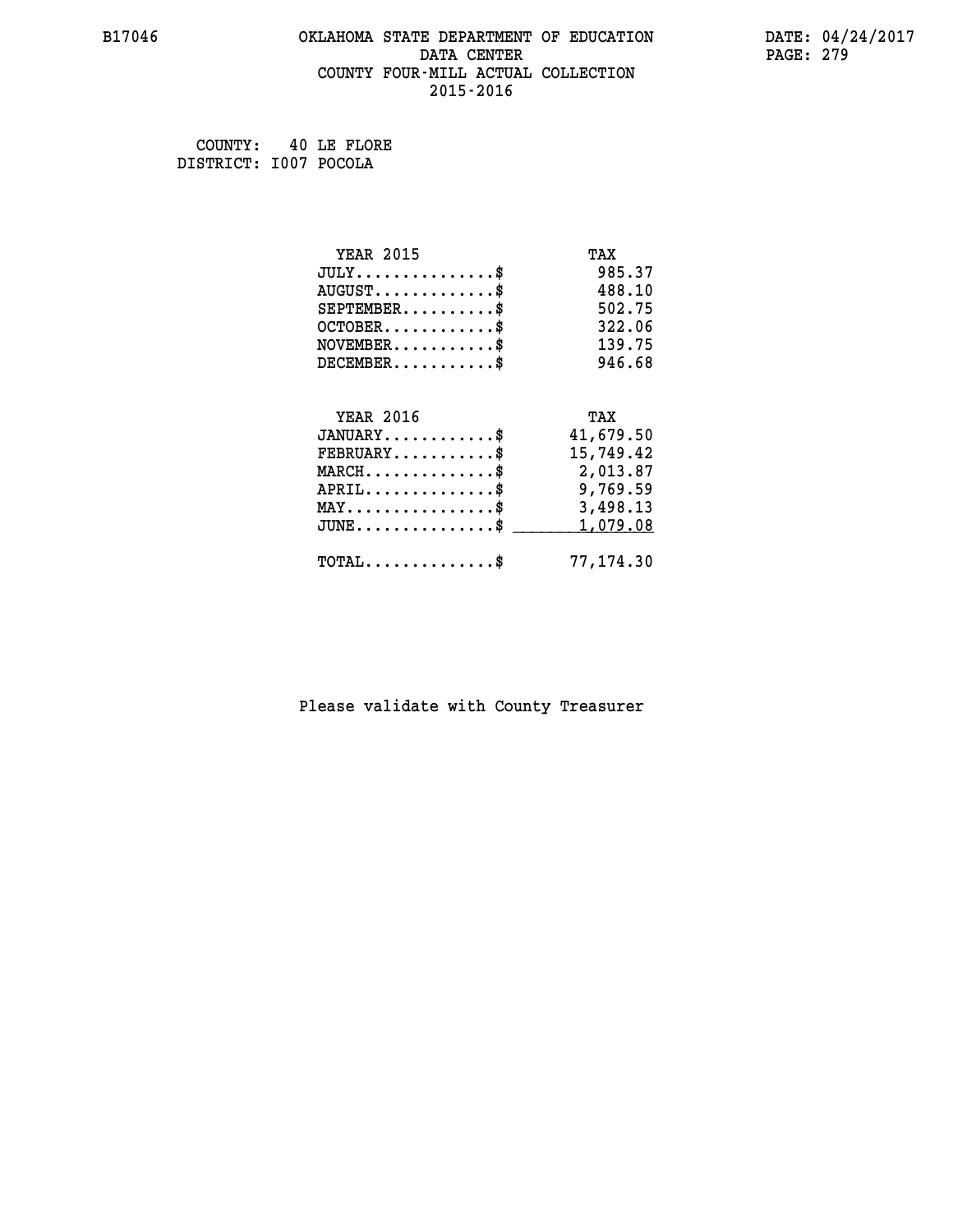## **B17046 OKLAHOMA STATE DEPARTMENT OF EDUCATION DATE: 04/24/2017 DATA CENTER** PAGE: 280  **COUNTY FOUR-MILL ACTUAL COLLECTION 2015-2016**

 **COUNTY: 40 LE FLORE DISTRICT: I016 LE FLORE**

| <b>YEAR 2015</b>                           | TAX       |
|--------------------------------------------|-----------|
| $JULY$ \$                                  | 258.95    |
| $AUGUST$ \$                                | 128.36    |
| $SEPTEMBER$ \$                             | 132.11    |
| $OCTOBER$ \$                               | 84.77     |
| $NOVEMBER$ \$                              | 36.82     |
| $DECEMBER$ \$                              | 429.07    |
|                                            |           |
| <b>YEAR 2016</b>                           | TAX       |
| $JANUARY$ \$                               | 10,838.96 |
| $FEBRUARY$                                 | 4,096.43  |
| $MARCH$ \$                                 | 525.18    |
| $APRIL$ \$                                 | 2,541.44  |
| $MAX \dots \dots \dots \dots \dots$        | 910.44    |
| $JUNE$ \$                                  | 281.19    |
| $\texttt{TOTAL} \dots \dots \dots \dots \$ | 20,263.72 |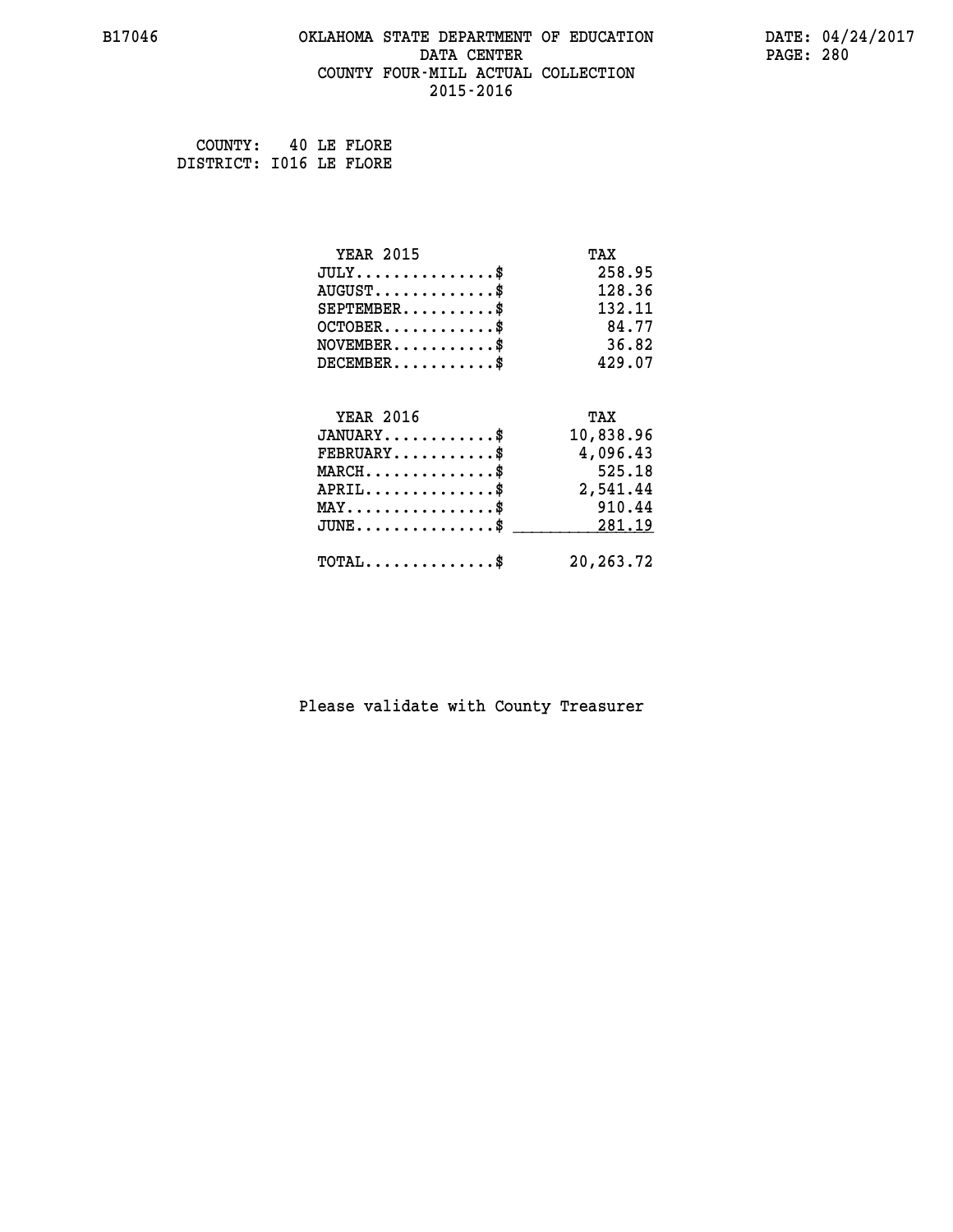## **B17046 OKLAHOMA STATE DEPARTMENT OF EDUCATION DATE: 04/24/2017 DATA CENTER** PAGE: 281  **COUNTY FOUR-MILL ACTUAL COLLECTION 2015-2016**

 **COUNTY: 40 LE FLORE DISTRICT: I017 CAMERON**

| <b>YEAR 2015</b>                               | TAX       |
|------------------------------------------------|-----------|
| $JULY$ \$                                      | 367.70    |
| $AUGUST$ \$                                    | 180.54    |
| $SEPTEMBER$ \$                                 | 186.21    |
| $OCTOBER$ \$                                   | 119.10    |
| $NOVEMBER$ \$                                  | 52.06     |
| $DECEMBER$ \$                                  | 701.05    |
|                                                |           |
| <b>YEAR 2016</b>                               | TAX       |
| $JANUARY$ \$                                   | 14,303.84 |
| $FEBRUARY$                                     | 5,408.29  |
| $MARCH$ \$                                     | 698.55    |
| $\texttt{APRIL} \dots \dots \dots \dots \$     | 3,359.40  |
| $\texttt{MAX} \dots \dots \dots \dots \dots \$ | 1,205.52  |
| $\texttt{JUNE}\dots\dots\dots\dots\dots\$      | 374.02    |
| $TOTAL$ \$                                     | 26,956.28 |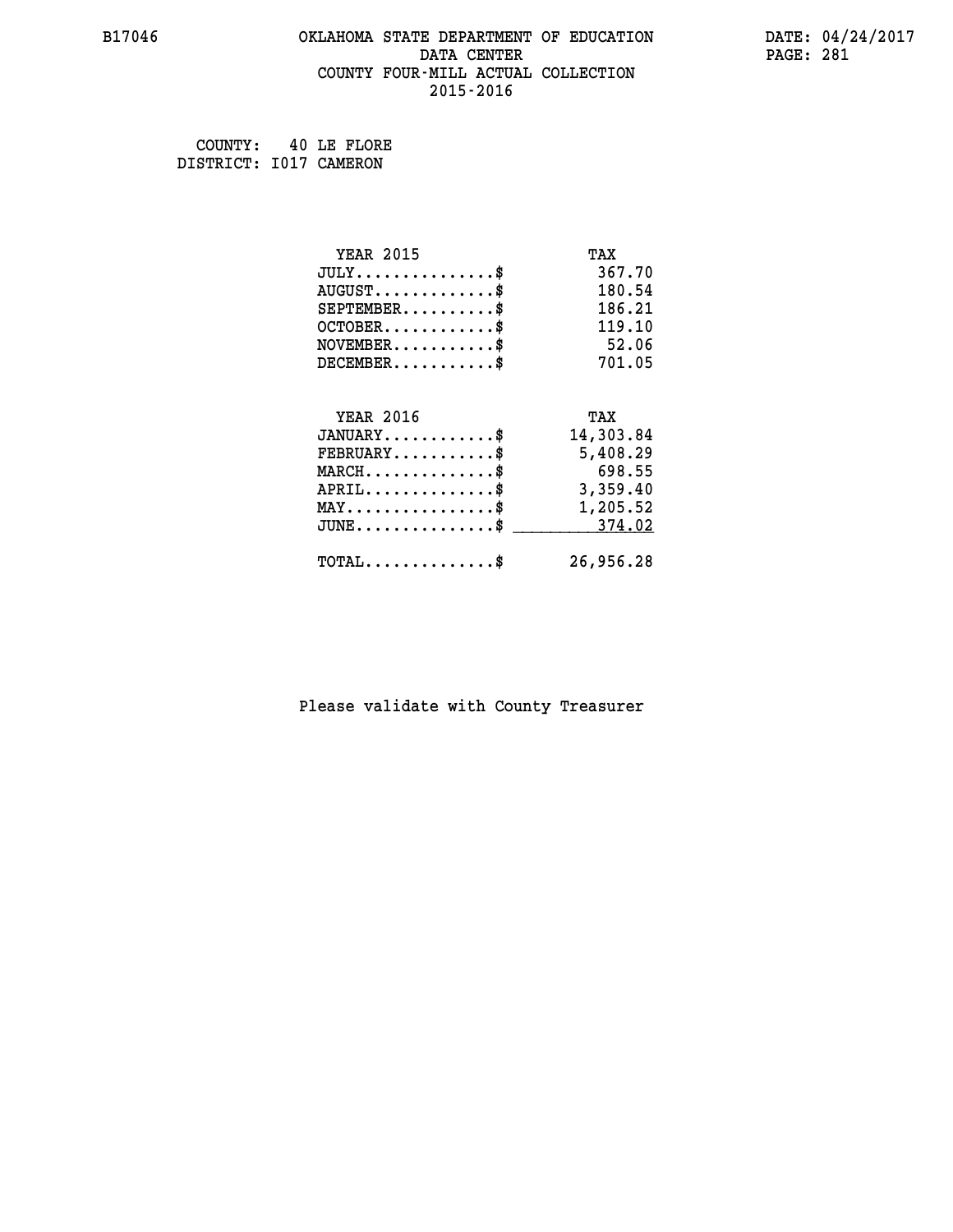## **B17046 OKLAHOMA STATE DEPARTMENT OF EDUCATION DATE: 04/24/2017 DATA CENTER** PAGE: 282  **COUNTY FOUR-MILL ACTUAL COLLECTION 2015-2016**

 **COUNTY: 40 LE FLORE DISTRICT: I020 PANAMA**

| <b>YEAR 2015</b>                                                          | TAX       |
|---------------------------------------------------------------------------|-----------|
| $JULY$ \$                                                                 | 859.12    |
| $AUGUST$ \$                                                               | 430.52    |
| $SEPTEMBER$ \$                                                            | 443.75    |
| $OCTOBER$ \$                                                              | 283.72    |
| $\verb NOVEMBER , \verb , \verb , \verb , \verb , \verb , \verb + \verb $ | 122.01    |
| $DECEMBER$ \$                                                             | 982.10    |
|                                                                           |           |
| <b>YEAR 2016</b>                                                          | TAX       |
| $JANUARY$ \$                                                              | 37,699.84 |
| $FEBRUARY$                                                                | 14,242.63 |
| $MARCH$ \$                                                                | 1,809.17  |
| $APRIL \ldots \ldots \ldots \ldots \$                                     | 8,823.62  |
| $\texttt{MAX} \dots \dots \dots \dots \dots \$                            | 3,155.60  |
| $JUNE \ldots \ldots \ldots \ldots \ast$                                   | 968.19    |
| $\texttt{TOTAL} \dots \dots \dots \dots$ \$                               | 69,820.27 |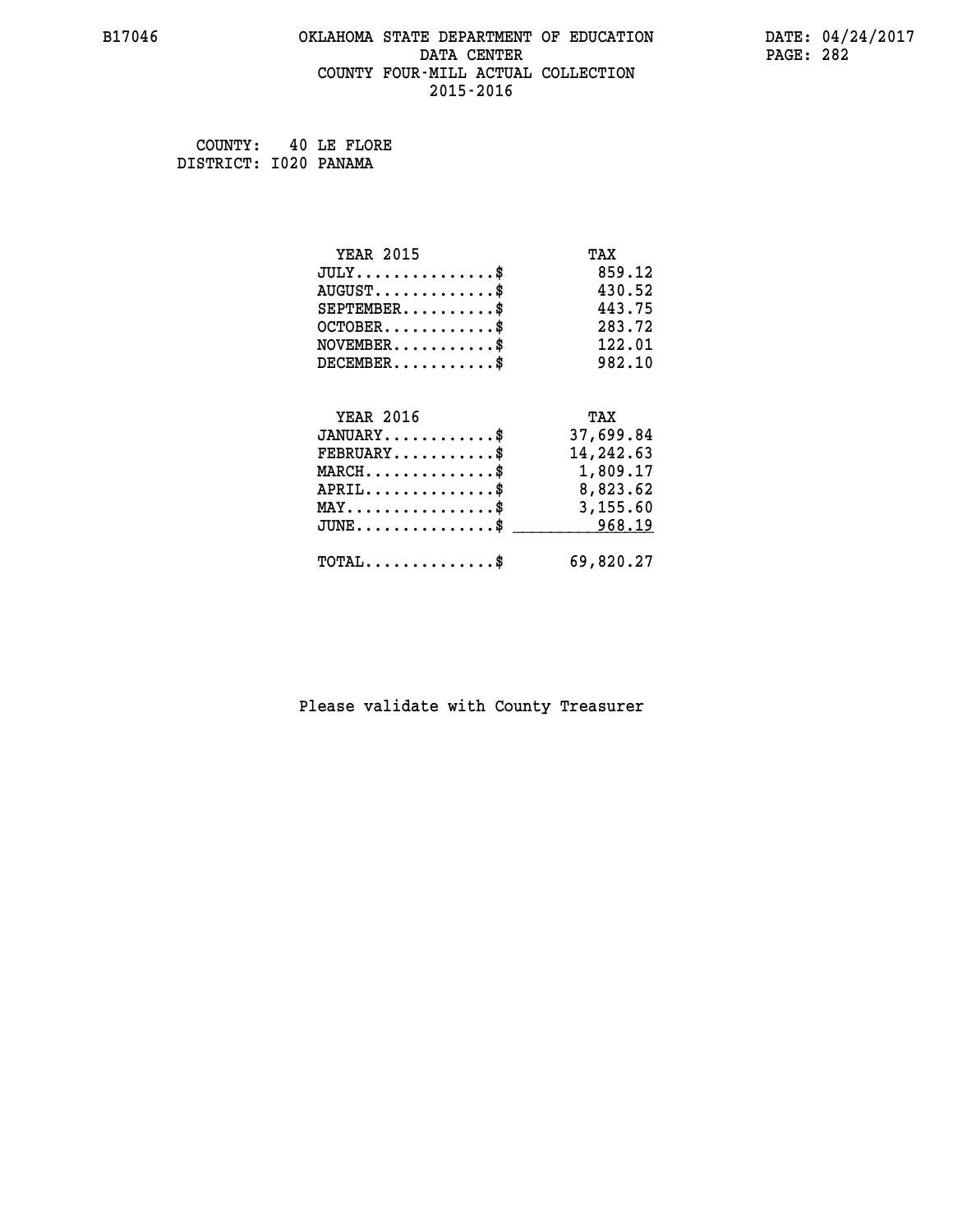## **B17046 OKLAHOMA STATE DEPARTMENT OF EDUCATION DATE: 04/24/2017 DATA CENTER** PAGE: 283  **COUNTY FOUR-MILL ACTUAL COLLECTION 2015-2016**

 **COUNTY: 40 LE FLORE DISTRICT: I026 BOKOSHE**

| <b>YEAR 2015</b>                                 | TAX       |
|--------------------------------------------------|-----------|
| $JULY$ \$                                        | 234.77    |
| $AUGUST$ \$                                      | 115.05    |
| $SEPTEMBER$ \$                                   | 118.45    |
| $OCTOBER$ \$                                     | 76.08     |
| $NOVEMBER$ \$                                    | 33.40     |
| $DECEMBER$ \$                                    | 242.25    |
|                                                  |           |
| <b>YEAR 2016</b>                                 | TAX       |
| $JANUARY$ \$                                     | 10,916.86 |
| $FEBRUARY$                                       | 4,123.45  |
| $MARCH$ \$                                       | 523.33    |
| $APRIL$ \$                                       | 2,555.35  |
| $MAX \dots \dots \dots \dots \dots$              | 912.46    |
| $\texttt{JUNE} \dots \dots \dots \dots \dots \$$ | 280.46    |
| $\texttt{TOTAL} \dots \dots \dots \dots \$       | 20,131.91 |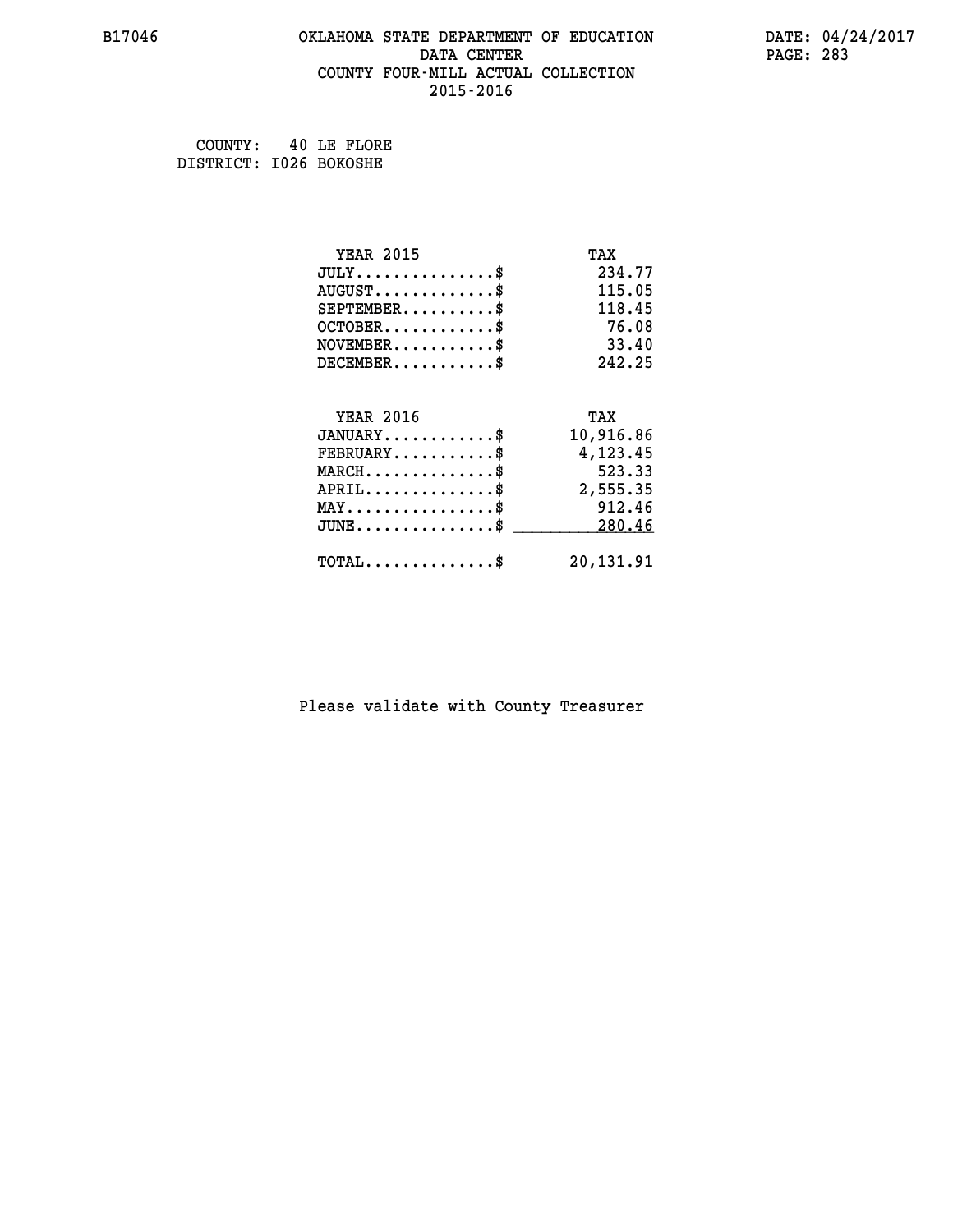## **B17046 OKLAHOMA STATE DEPARTMENT OF EDUCATION DATE: 04/24/2017 DATA CENTER** PAGE: 284  **COUNTY FOUR-MILL ACTUAL COLLECTION 2015-2016**

 **COUNTY: 40 LE FLORE DISTRICT: I029 POTEAU**

| <b>YEAR 2015</b>                               | TAX        |
|------------------------------------------------|------------|
| $JULY$ \$                                      | 2,756.31   |
| $AUGUST$ \$                                    | 1,365.86   |
| $SEPTEMBER$ \$                                 | 1,405.69   |
| $OCTOBER$ \$                                   | 901.83     |
| $NOVEMBER$ \$                                  | 391.31     |
| $DECEMBER$ \$                                  | 3,475.81   |
|                                                |            |
| <b>YEAR 2016</b>                               | TAX        |
| $JANUARY$ \$                                   | 118,764.41 |
| $FEBRUARY$                                     | 44,873.09  |
| $MARCH$ \$                                     | 5,728.88   |
| $APRIL$ \$                                     | 27,827.61  |
| $\texttt{MAX} \dots \dots \dots \dots \dots \$ | 9,959.88   |
|                                                |            |
| $JUNE$ \$                                      | 3,069.45   |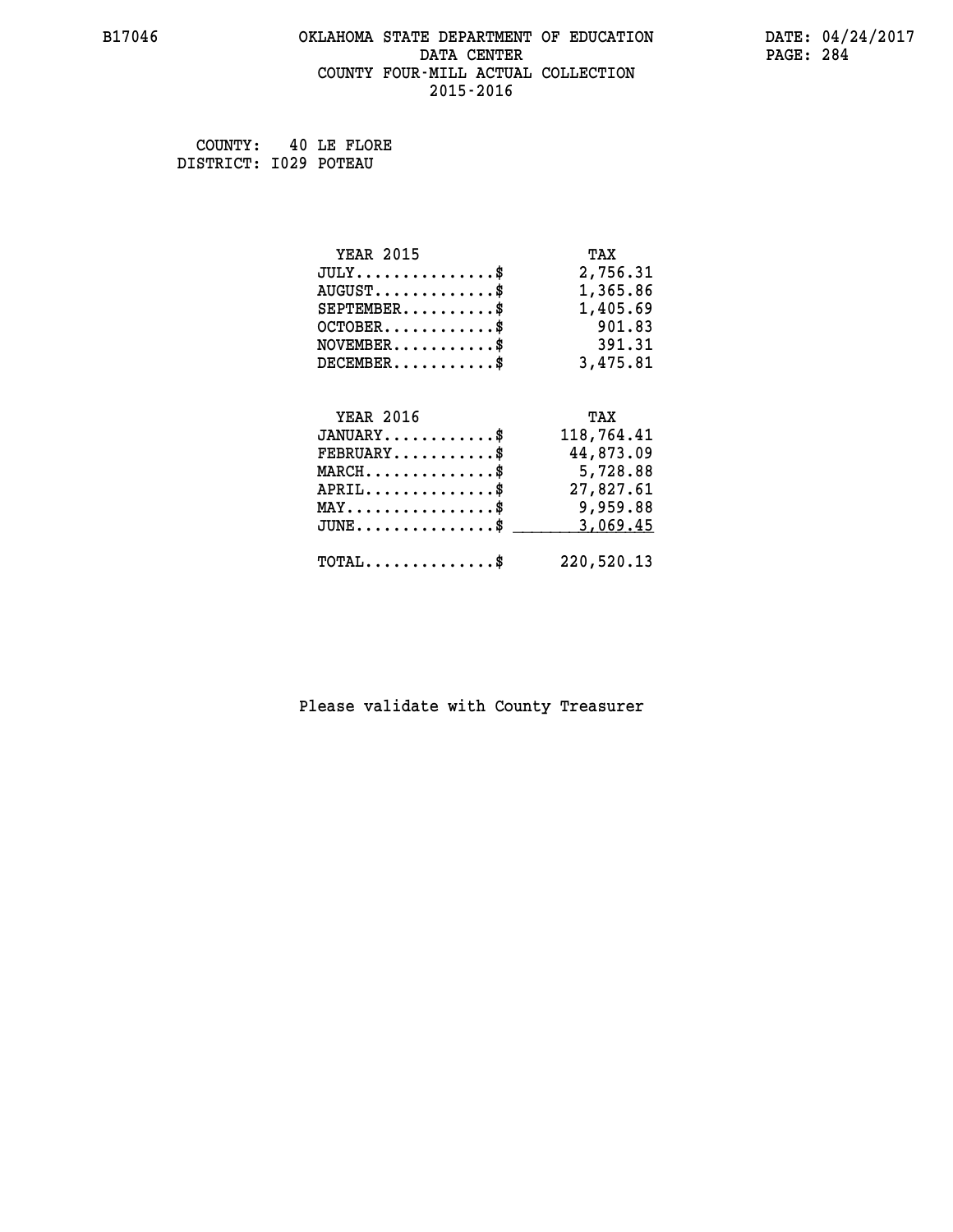## **B17046 OKLAHOMA STATE DEPARTMENT OF EDUCATION DATE: 04/24/2017 DATA CENTER** PAGE: 285  **COUNTY FOUR-MILL ACTUAL COLLECTION 2015-2016**

 **COUNTY: 40 LE FLORE DISTRICT: I049 WISTER**

| <b>YEAR 2015</b>                               | TAX       |
|------------------------------------------------|-----------|
| $JULY$ \$                                      | 693.03    |
| $AUGUST$ \$                                    | 346.19    |
| $SEPTEMBER$ \$                                 | 356.56    |
| $OCTOBER$ \$                                   | 228.28    |
| $NOVEMBER$ \$                                  | 98.33     |
| $DECEMBER$ \$                                  | 1,002.04  |
|                                                |           |
| <b>YEAR 2016</b>                               | TAX       |
| $JANUARY$ \$                                   | 30,054.79 |
| $FEBRUARY$                                     | 11,354.94 |
| $MARCH$ \$                                     | 1,445.47  |
| $APRIL$                                        | 7,037.27  |
| $\texttt{MAX} \dots \dots \dots \dots \dots \$ | 2,517.94  |
| $JUNE \ldots \ldots \ldots \ldots \ldots$ \$   | 773.86    |
| $\texttt{TOTAL} \dots \dots \dots \dots \$     | 55,908.70 |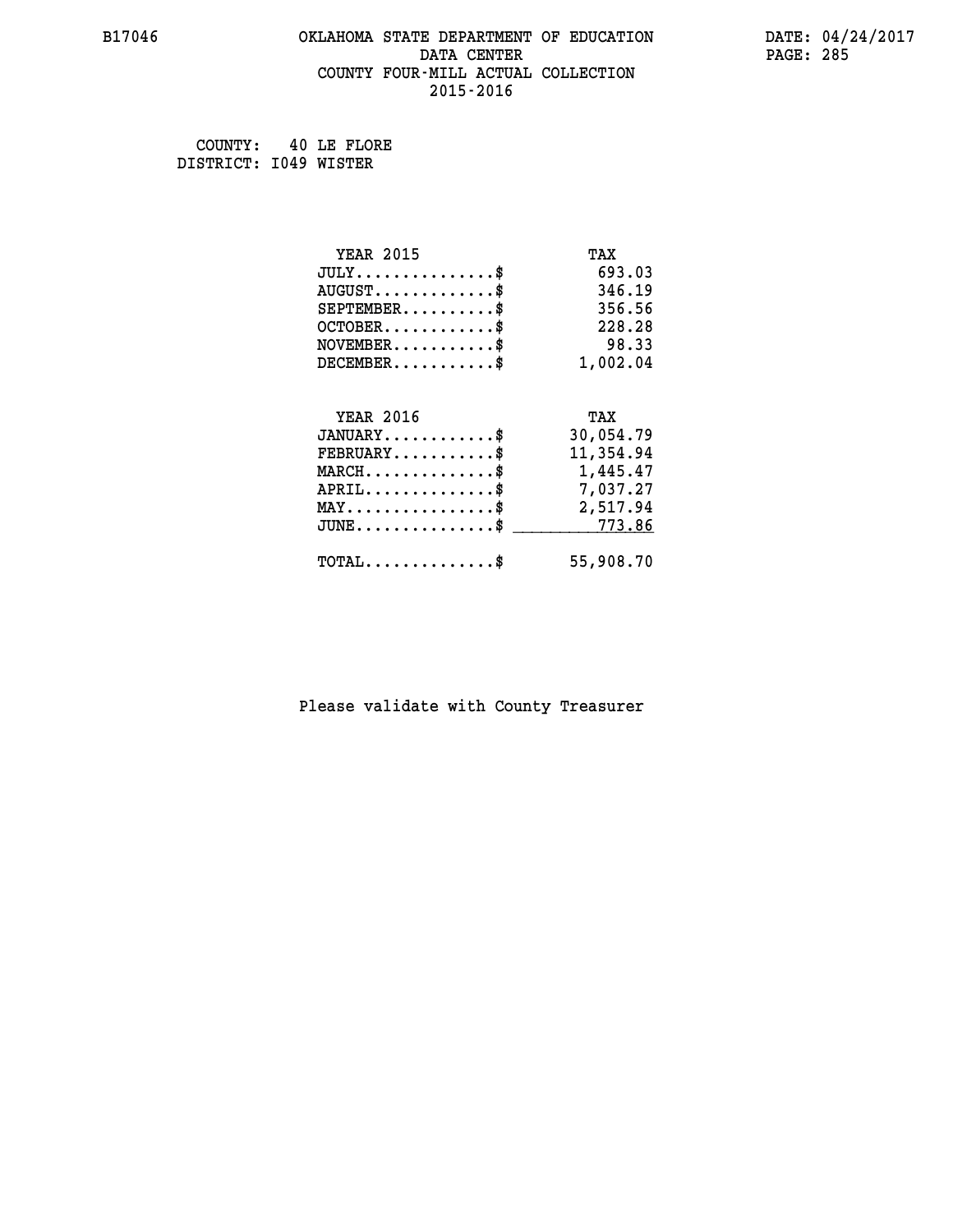## **B17046 OKLAHOMA STATE DEPARTMENT OF EDUCATION DATE: 04/24/2017 DATA CENTER** PAGE: 286  **COUNTY FOUR-MILL ACTUAL COLLECTION 2015-2016**

 **COUNTY: 40 LE FLORE DISTRICT: I052 TALIHINA**

| <b>YEAR 2015</b>                               | TAX       |
|------------------------------------------------|-----------|
| $JULY$ \$                                      | 743.58    |
| $AUGUST$ \$                                    | 367.16    |
| $SEPTEMBER$ \$                                 | 378.03    |
| $OCTOBER$ \$                                   | 242.46    |
| $\texttt{NOVEMBER} \dots \dots \dots \$        | 105.63    |
| $DECEMBER$ \$                                  | 1,241.02  |
|                                                |           |
| <b>YEAR 2016</b>                               | TAX       |
| $JANUARY$ \$                                   | 31,027.47 |
| $FEBRUARY$                                     | 11,725.63 |
| $MARCH$ \$                                     | 1,503.34  |
|                                                | 7,276.29  |
| $APRIL \ldots \ldots \ldots \ldots \$          |           |
| $\texttt{MAX} \dots \dots \dots \dots \dots \$ | 2,606.68  |
| $JUNE$ \$                                      | 805.59    |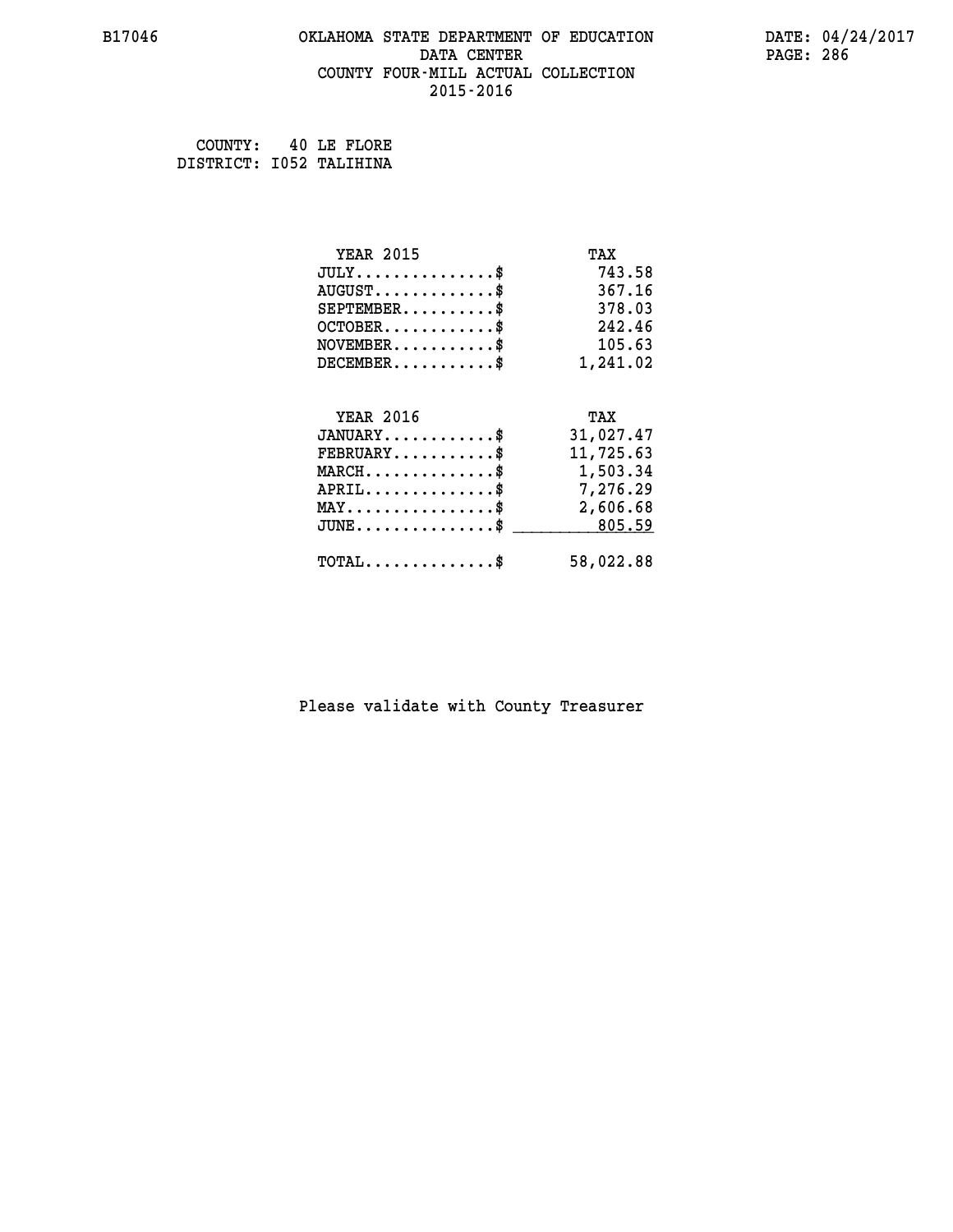## **B17046 OKLAHOMA STATE DEPARTMENT OF EDUCATION DATE: 04/24/2017 DATA CENTER** PAGE: 287  **COUNTY FOUR-MILL ACTUAL COLLECTION 2015-2016**

 **COUNTY: 40 LE FLORE DISTRICT: I062 WHITESBORO**

| <b>YEAR 2015</b>                    | TAX       |
|-------------------------------------|-----------|
| $JULY$ \$                           | 242.28    |
| $AUGUST$ \$                         | 121.40    |
| $SEPTEMBER$ \$                      | 125.07    |
| $OCTOBER$ \$                        | 80.05     |
| $NOVEMBER$ \$                       | 34.45     |
| $DECEMBER$ \$                       | 406.61    |
|                                     |           |
| <b>YEAR 2016</b>                    | TAX       |
| $JANUARY$                           | 10,565.70 |
| $FEBRUARY$                          | 3,991.70  |
| $MARCH$ \$                          | 508.04    |
| $APRIL$ \$                          | 2,474.04  |
| $MAX \dots \dots \dots \dots \dots$ | 885.18    |
| $JUNE$ \$                           | 272.12    |
| $TOTAL$ \$                          | 19,706.64 |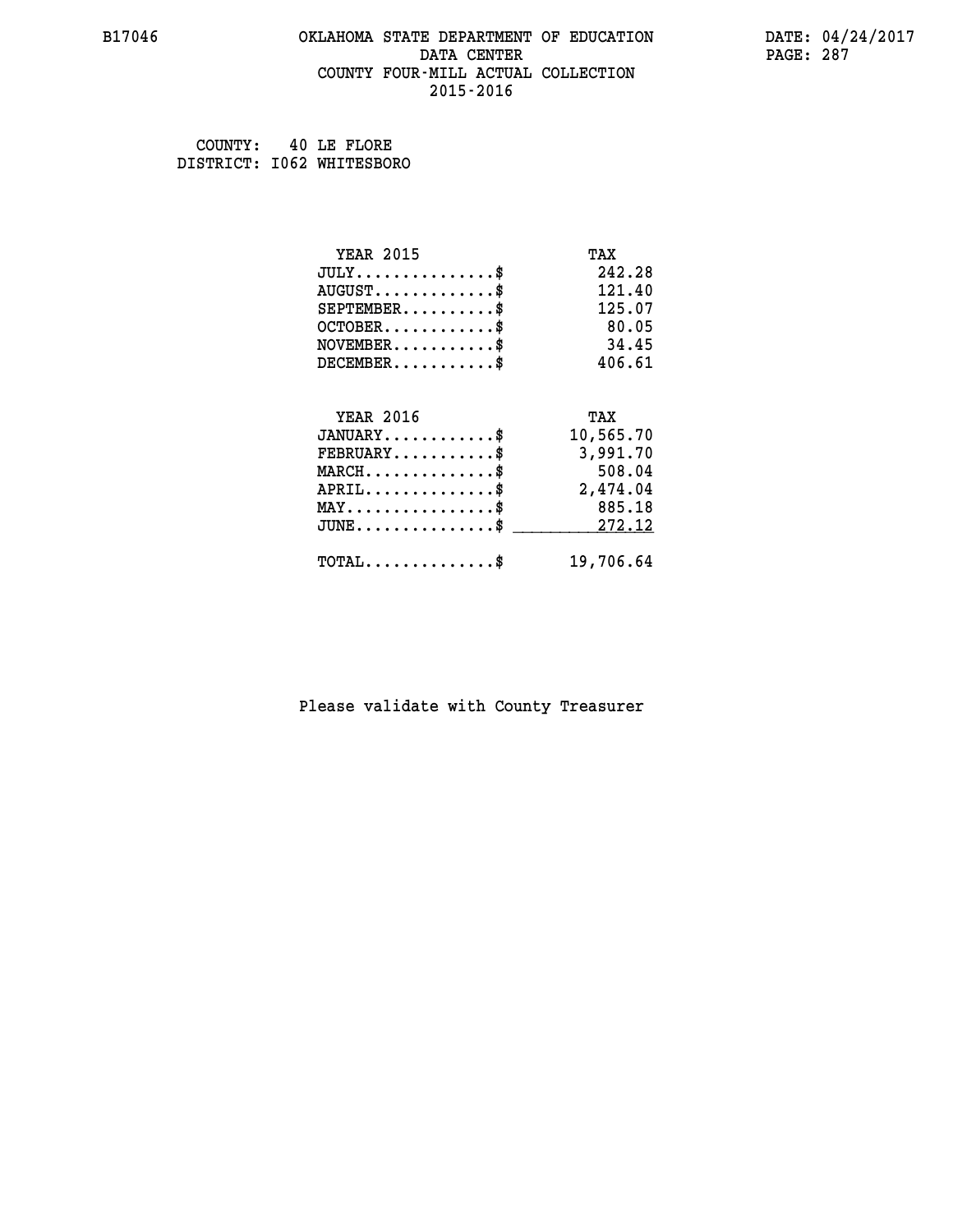## **B17046 OKLAHOMA STATE DEPARTMENT OF EDUCATION DATE: 04/24/2017 DATA CENTER** PAGE: 288  **COUNTY FOUR-MILL ACTUAL COLLECTION 2015-2016**

 **COUNTY: 40 LE FLORE DISTRICT: I067 HOWE**

| <b>YEAR 2015</b>                                 | TAX         |
|--------------------------------------------------|-------------|
| $JULY$ \$                                        | 609.50      |
| $AUGUST$ \$                                      | 303.06      |
| $SEPTEMBER$ \$                                   | 311.95      |
| $OCTOBER$ \$                                     | 199.98      |
| $NOVEMBER$ \$                                    | 86.42       |
| $DECEMBER$ \$                                    | 753.27      |
|                                                  |             |
| <b>YEAR 2016</b>                                 | TAX         |
| $JANUARY$ \$                                     | 29, 131. 71 |
| $FEBRUARY$                                       | 10,999.74   |
| $MARCH$ \$                                       | 1,387.05    |
| $APRIL \ldots \ldots \ldots \ldots \$            | 6,809.91    |
| $\texttt{MAX} \dots \dots \dots \dots \dots \$   | 2,430.05    |
| $\mathtt{JUNE} \ldots \ldots \ldots \ldots \ast$ | 743.36      |
| $\texttt{TOTAL} \dots \dots \dots \dots \$       | 53,766.00   |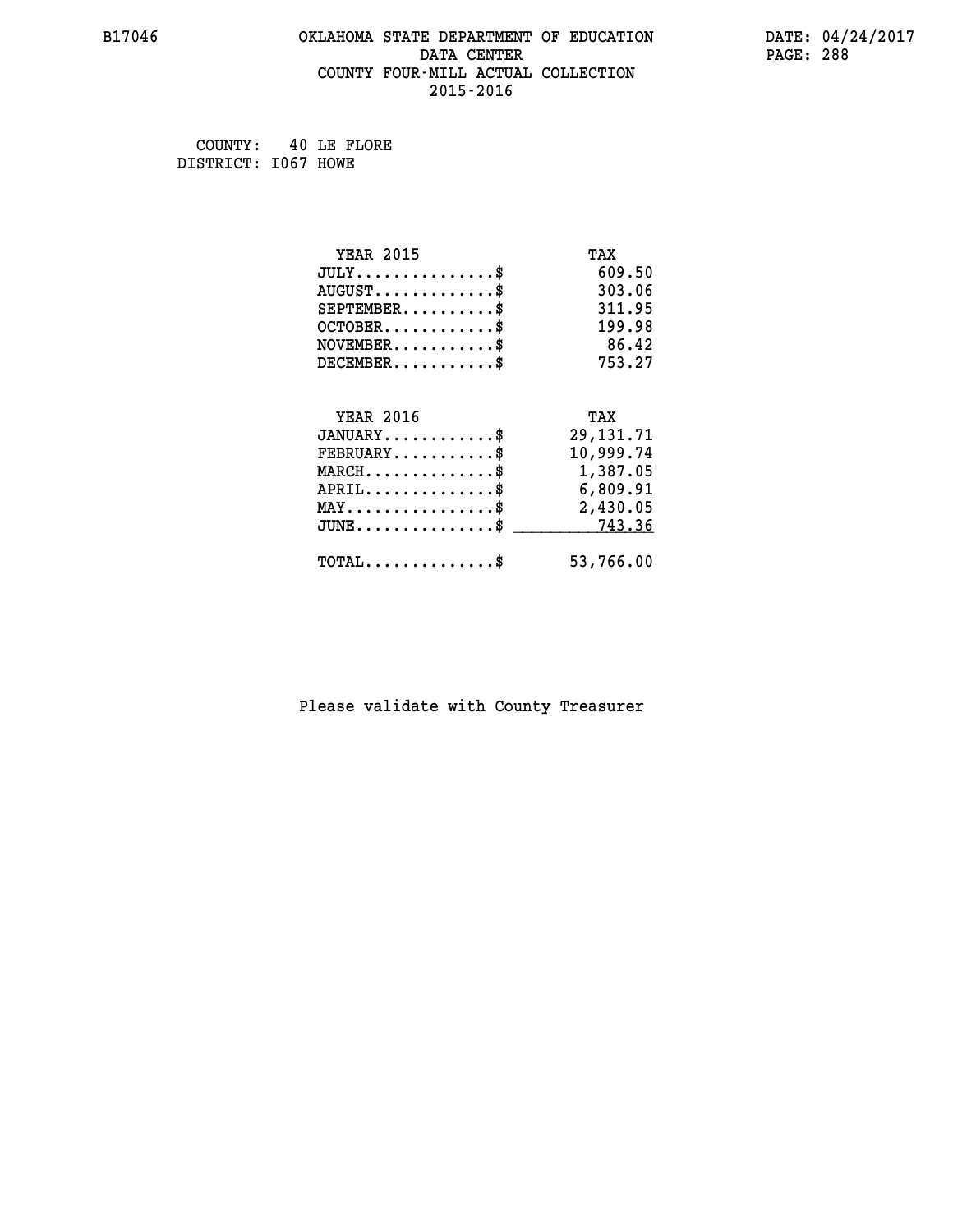# **B17046 OKLAHOMA STATE DEPARTMENT OF EDUCATION DATE: 04/24/2017 DATA CENTER** PAGE: 289  **COUNTY FOUR-MILL ACTUAL COLLECTION 2015-2016**

 **COUNTY: 40 LE FLORE DISTRICT: I091 ARKOMA**

| <b>YEAR 2015</b>                                | TAX         |
|-------------------------------------------------|-------------|
| $JULY$ \$                                       | 461.39      |
| $AUGUST$ \$                                     | 230.08      |
| $SEPTEMENT.$ \$                                 | 236.79      |
| $OCTOBER$ \$                                    | 151.97      |
| $NOVEMBER$ \$                                   | 65.54       |
| $DECEMBER$ \$                                   | 297.51      |
|                                                 |             |
| <b>YEAR 2016</b>                                | TAX         |
| $JANUARY$ \$                                    | 21, 165. 38 |
| $FEBRUARY$                                      | 7,994.49    |
| $MARCH$ \$                                      | 1,013.54    |
| $APRIL$ \$                                      | 4,951.90    |
| $\texttt{MAX} \dots \dots \dots \dots \dots \$$ | 1,769.32    |
| $JUNE \dots \dots \dots \dots \$ 542.79         |             |
| $\texttt{TOTAL} \dots \dots \dots \dots \$      | 38,880.70   |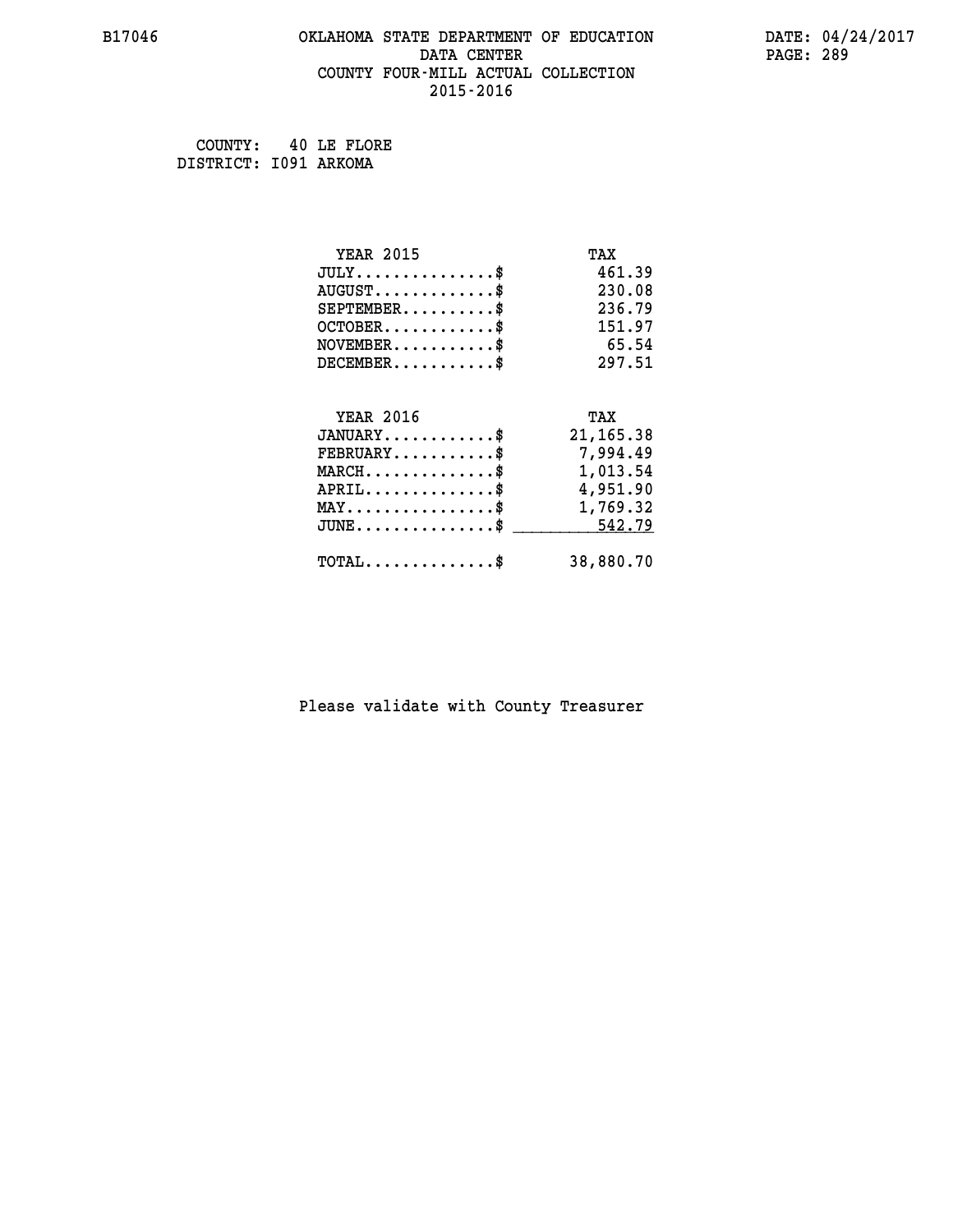# **B17046 OKLAHOMA STATE DEPARTMENT OF EDUCATION DATE: 04/24/2017 DATA CENTER PAGE: 290 COUNTY FOUR-MILL ACTUAL COLLECTION 2015-2016**

 **COUNTY: 40 LE FLORE**

 **\*\*\*\*\*\* TOTALS \*\*\*\*\*\***

| <b>YEAR 2015</b>          | TAX       |
|---------------------------|-----------|
| $JULY$                    | 11,568.29 |
| $AUGUST$ $\$\$            | 5,735.65  |
| $SEPTEMBER$ $\$           | 5,905.38  |
| $OCTOBER$ \$              | 3,786.19  |
| $NOVEMBER.$ $\frac{\$}{}$ | 1,642.35  |
| $DECEMBER$ \$             | 15,889.73 |

# **YEAR 2016 TAX**

| $JANUARY$                                    | 496,550.03 |
|----------------------------------------------|------------|
| $\texttt{FEBRUARY} \dots \dots \dots \$      | 187,619.74 |
| $MARCH$ \$                                   | 23,956.21  |
| $APRIL$ \$                                   | 116,346.67 |
| $MAX \dots \dots \dots \dots \dots \$        | 41,643.82  |
| JUNE\$ 12,832.33                             |            |
| $\text{TOTAL} \dots \dots \dots \dots \dots$ | 923,476.39 |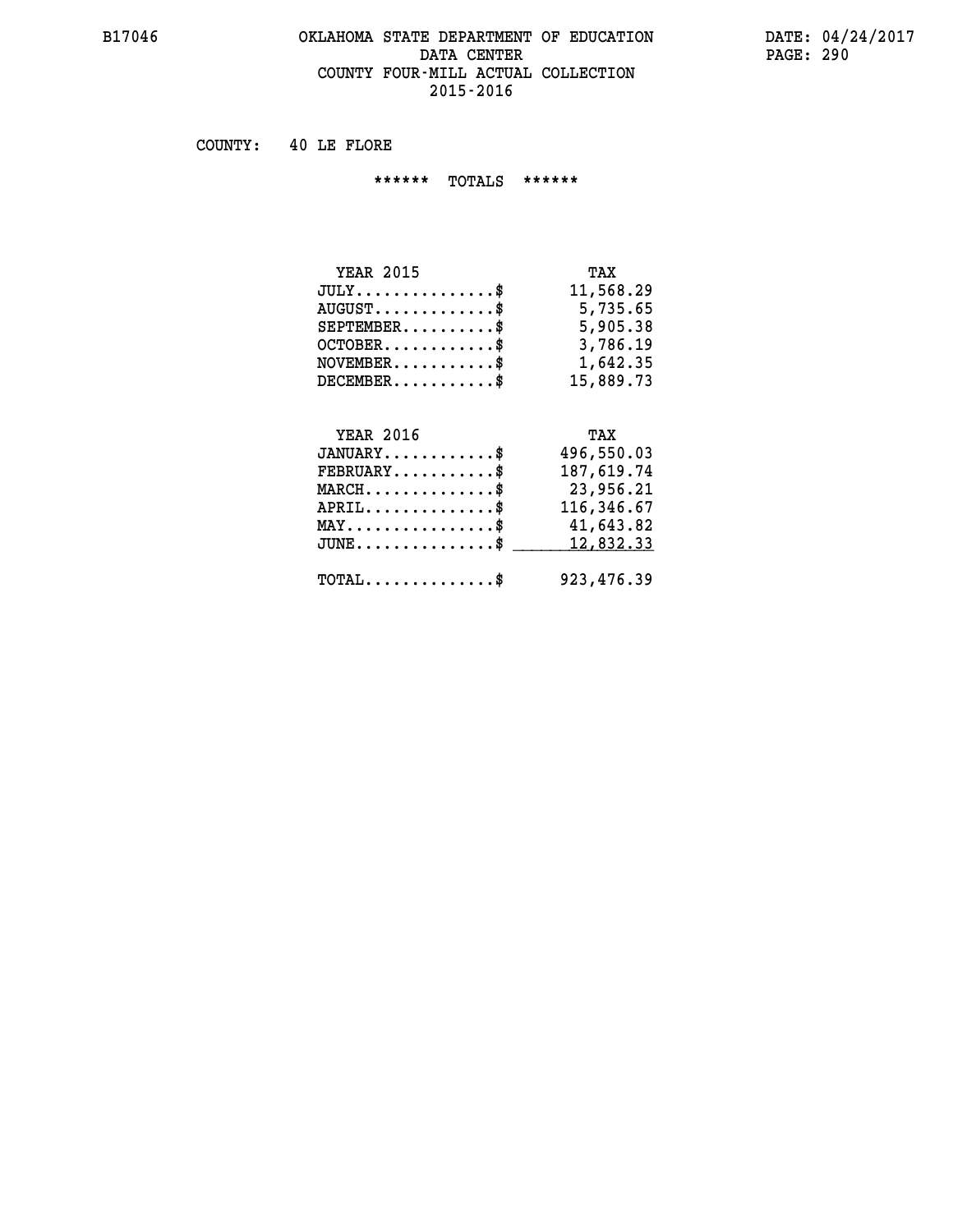# **B17046 OKLAHOMA STATE DEPARTMENT OF EDUCATION DATE: 04/24/2017 DATA CENTER** PAGE: 291  **COUNTY FOUR-MILL ACTUAL COLLECTION 2015-2016**

 **COUNTY: 41 LINCOLN DISTRICT: C005 WHITE ROCK**

| <b>YEAR 2015</b>                               | TAX       |
|------------------------------------------------|-----------|
| $JULY$ \$                                      | 67.24     |
| $AUGUST$ \$                                    | 55.60     |
| $SEPTEMENT.$ \$                                | 80.19     |
| $OCTOBER$ \$                                   | 48.84     |
| $NOVEMBER$ \$                                  | 31.64     |
| $DECEMBER$ \$                                  | 1,510.85  |
| <b>YEAR 2016</b>                               |           |
|                                                | TAX       |
| $JANUARY$                                      | 18,762.98 |
| $FEBRUARY$                                     | 1,955.10  |
| $MARCH$ \$                                     | 387.70    |
| $APRIL$ \$                                     | 4,595.24  |
| $\texttt{MAX} \dots \dots \dots \dots \dots \$ | 3,809.02  |
| $JUNE$ \$                                      | 146.16    |
|                                                |           |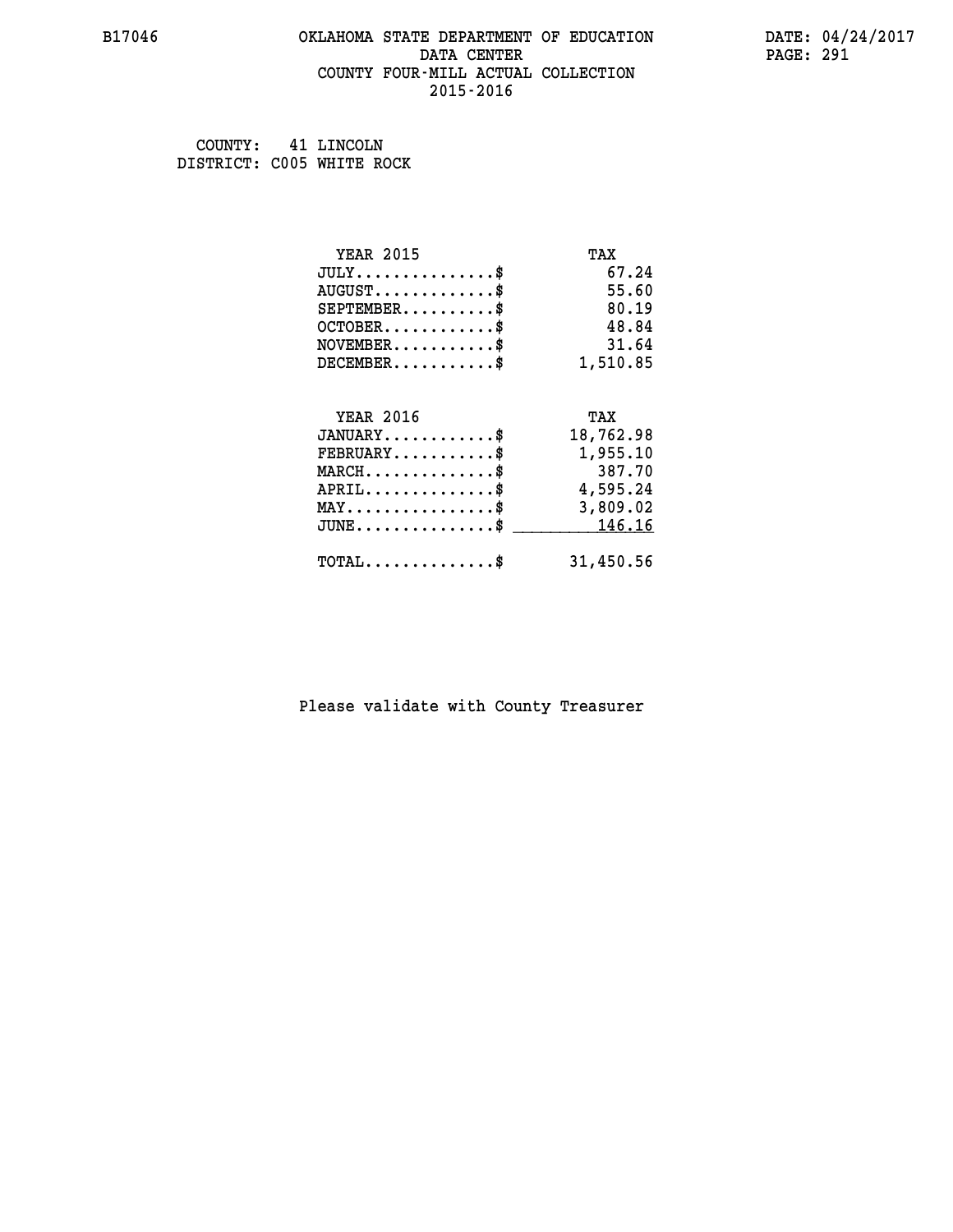# **B17046 OKLAHOMA STATE DEPARTMENT OF EDUCATION DATE: 04/24/2017 DATA CENTER** PAGE: 292  **COUNTY FOUR-MILL ACTUAL COLLECTION 2015-2016**

 **COUNTY: 41 LINCOLN DISTRICT: I001 CHANDLER**

| <b>YEAR 2015</b>                                 | TAX        |
|--------------------------------------------------|------------|
| $JULY$ \$                                        | 629.45     |
| $AUGUST$ \$                                      | 520.60     |
| $SEPTEMENT.$ \$                                  | 750.74     |
| $OCTOBER$ \$                                     | 457.27     |
| $\texttt{NOVEMBER} \dots \dots \dots \$          | 296.23     |
| $DECEMBER$ \$                                    | 14,285.41  |
|                                                  |            |
| <b>YEAR 2016</b>                                 | TAX        |
| $JANUARY$                                        | 177,407.30 |
| $FEBRUARY$ \$                                    | 18,485.77  |
| $MARCH$ \$                                       | 3,665.82   |
| $APRIL$ \$                                       | 43,448.87  |
| $\texttt{MAX} \dots \dots \dots \dots \text{*}$  | 36,014.94  |
| $\texttt{JUNE} \dots \dots \dots \dots \dots \$$ | 1,381.98   |
| $\texttt{TOTAL} \dots \dots \dots \dots \$       | 297,344.38 |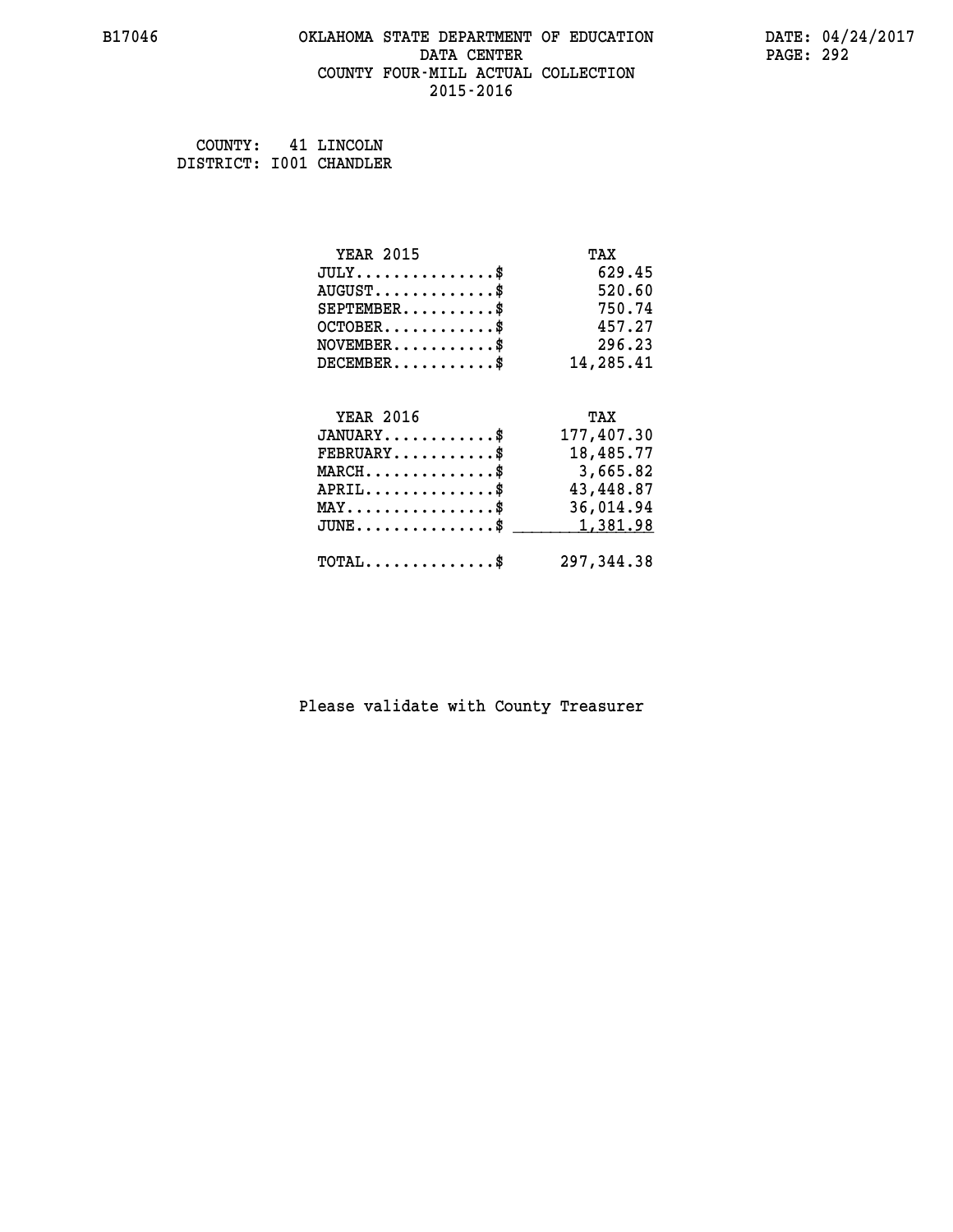# **B17046 OKLAHOMA STATE DEPARTMENT OF EDUCATION DATE: 04/24/2017 DATA CENTER** PAGE: 293  **COUNTY FOUR-MILL ACTUAL COLLECTION 2015-2016**

 **COUNTY: 41 LINCOLN DISTRICT: I003 DAVENPORT**

| <b>YEAR 2015</b>                               | TAX       |
|------------------------------------------------|-----------|
| $JULY$ \$                                      | 211.24    |
| $AUGUST$ \$                                    | 174.70    |
| $SEPTEMBER$ \$                                 | 251.93    |
| $OCTOBER$ \$                                   | 153.44    |
| $NOVEMBER$ \$                                  | 99.41     |
| $DECEMBER$ \$                                  | 4,529.81  |
| <b>YEAR 2016</b>                               | TAX       |
| $JANUARY$ \$                                   | 56,254.67 |
|                                                |           |
| $\texttt{FEBRUARY} \dots \dots \dots \$        | 5,861.71  |
| $MARCH$ \$                                     | 1,162.41  |
| $APRIL \ldots \ldots \ldots \ldots$            | 13,777.34 |
| $\texttt{MAX} \dots \dots \dots \dots \dots \$ | 11,420.10 |
| $JUNE$ \$                                      | 438.22    |
| $\texttt{TOTAL} \dots \dots \dots \dots$ \$    | 94,334.98 |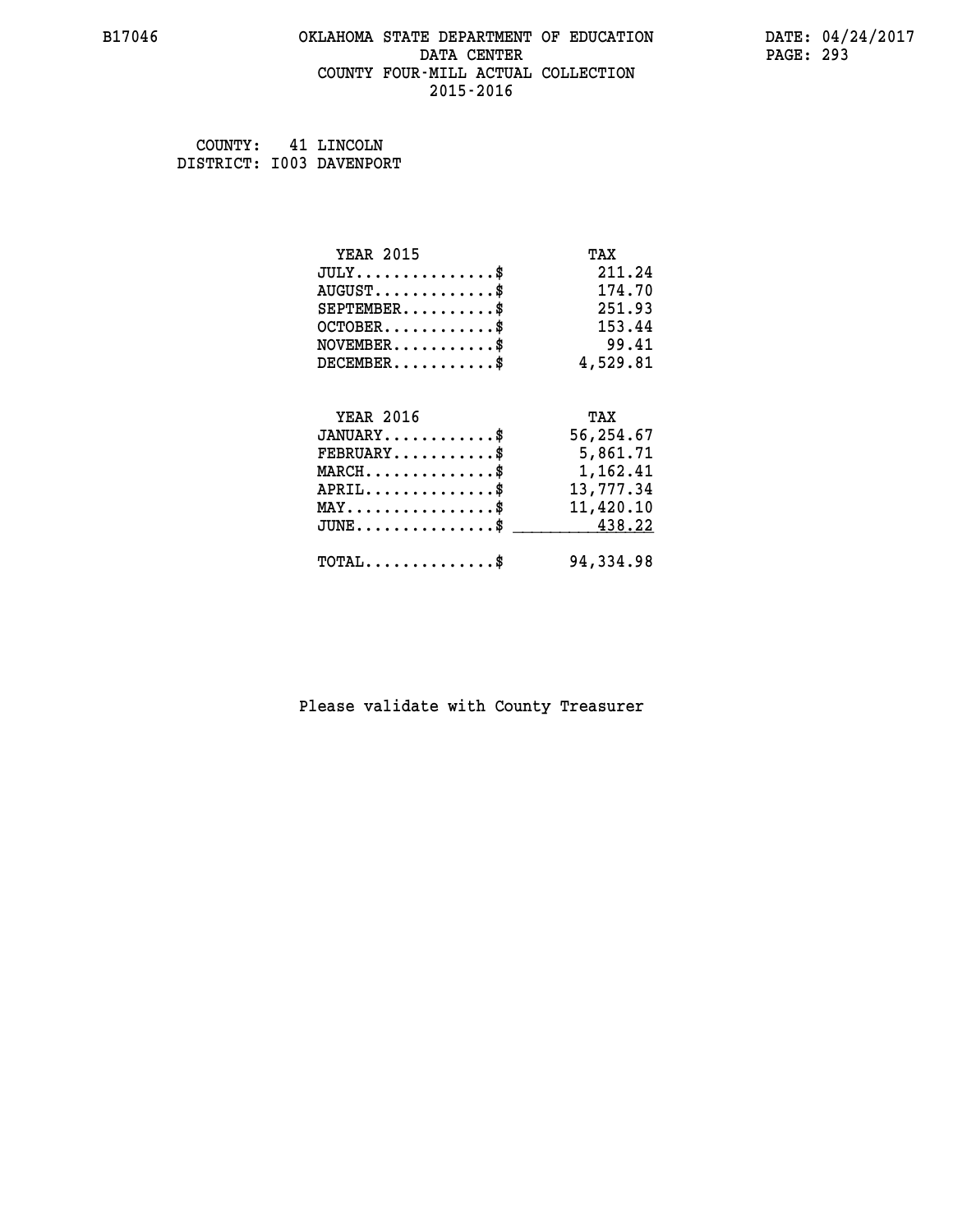# **B17046 OKLAHOMA STATE DEPARTMENT OF EDUCATION DATE: 04/24/2017 DATA CENTER** PAGE: 294  **COUNTY FOUR-MILL ACTUAL COLLECTION 2015-2016**

 **COUNTY: 41 LINCOLN DISTRICT: I004 WELLSTON**

| <b>YEAR 2015</b>                            | TAX         |
|---------------------------------------------|-------------|
| $JULY$ \$                                   | 370.00      |
| $AUGUST$ \$                                 | 306.00      |
| $SEPTEMENT.$ \$                             | 441.30      |
| $OCTOBER$ \$                                | 268.79      |
| $NOVEMBER.$ \$                              | 174.13      |
| $DECEMBER$ \$                               | 7,658.49    |
| <b>YEAR 2016</b>                            | TAX         |
| $JANUARY$ \$                                | 95,109.04   |
| $\texttt{FEBRUARY} \dots \dots \dots \$     | 9,910.32    |
|                                             | 1,965.26    |
| $MARCH \ldots \ldots \ldots \ldots \ast$    |             |
| $APRIL \ldots \ldots \ldots \ldots$         | 23, 293. 19 |
| $\texttt{MAY}\dots\dots\dots\dots\dots\$    | 19,307.80   |
| $JUNE$ \$                                   | 740.90      |
| $\texttt{TOTAL} \dots \dots \dots \dots$ \$ | 159,545.22  |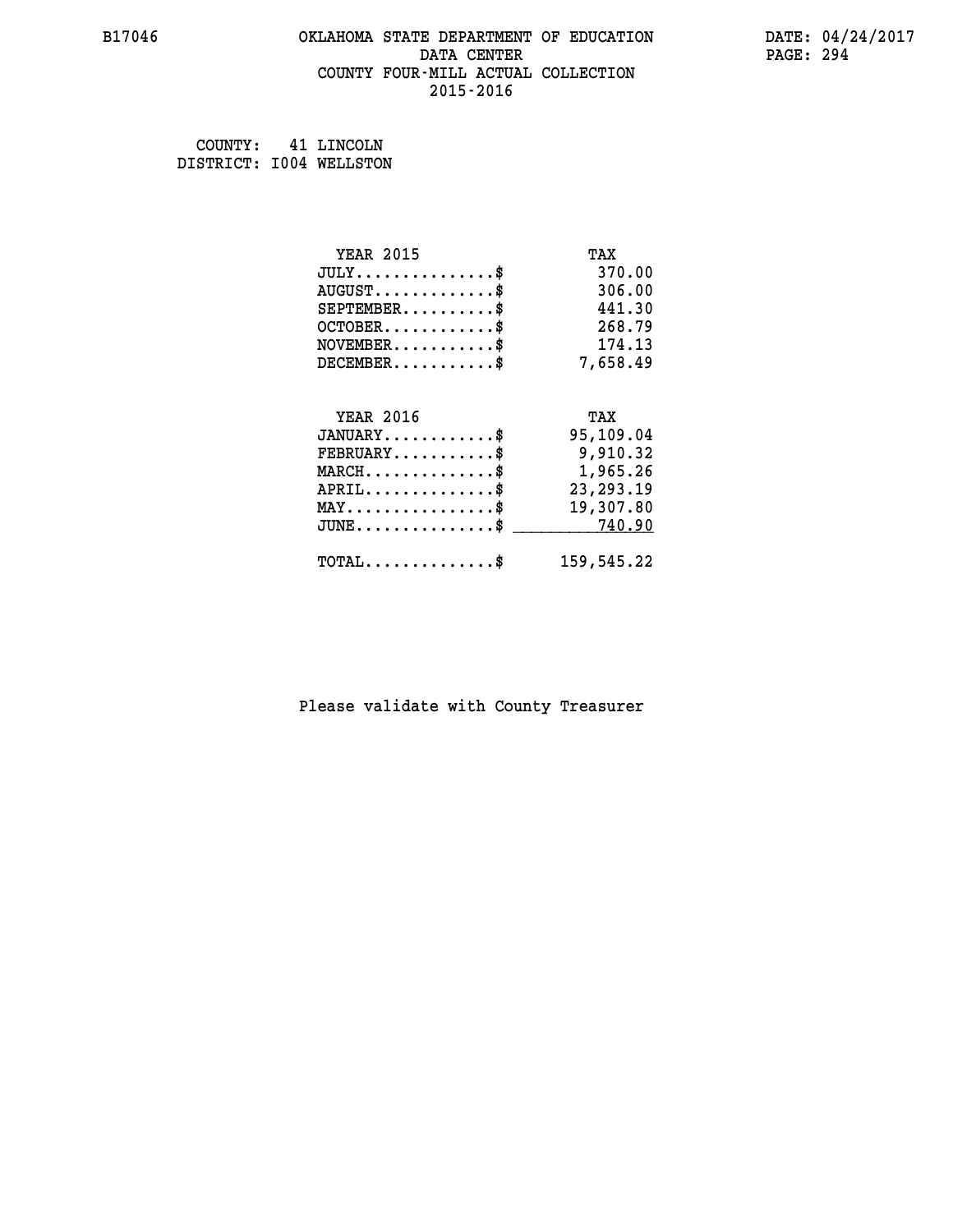# **B17046 OKLAHOMA STATE DEPARTMENT OF EDUCATION DATE: 04/24/2017 DATA CENTER** PAGE: 295  **COUNTY FOUR-MILL ACTUAL COLLECTION 2015-2016**

 **COUNTY: 41 LINCOLN DISTRICT: I054 STROUD**

| <b>YEAR 2015</b>                                 | TAX        |
|--------------------------------------------------|------------|
| $JULY$ \$                                        | 449.79     |
| $AUGUST$ \$                                      | 372.00     |
| $SEPTEMENT.$ \$                                  | 536.44     |
| $OCTOBER$ \$                                     | 326.74     |
| $NOVEMBER$ \$                                    | 211.67     |
| $DECEMBER$ \$                                    | 9,696.29   |
|                                                  |            |
| <b>YEAR 2016</b>                                 | TAX        |
| $JANUARY$ \$                                     | 120,416.01 |
| $FEBRUARY$ \$                                    | 12,547.30  |
| $MARCH$ \$                                       | 2,488.20   |
| $APRIL$ \$                                       | 29,491.11  |
| $\texttt{MAX} \dots \dots \dots \dots \dots \$   | 24,445.31  |
| $\texttt{JUNE} \dots \dots \dots \dots \dots \$$ | 938.02     |
| $\texttt{TOTAL} \dots \dots \dots \dots \$       | 201,918.88 |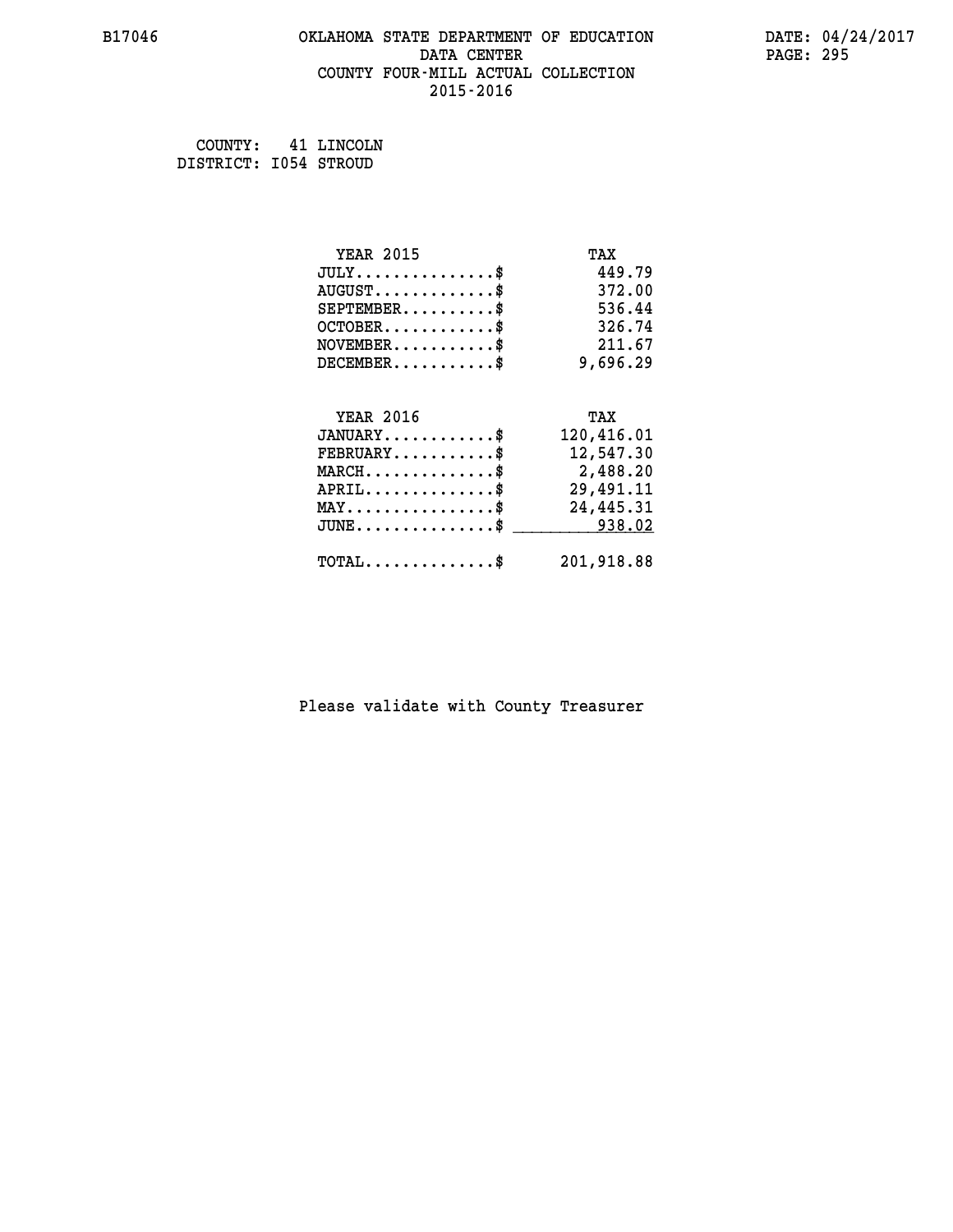# **B17046 OKLAHOMA STATE DEPARTMENT OF EDUCATION DATE: 04/24/2017 DATA CENTER** PAGE: 296  **COUNTY FOUR-MILL ACTUAL COLLECTION 2015-2016**

 **COUNTY: 41 LINCOLN DISTRICT: I095 MEEKER**

| <b>YEAR 2015</b>                           | TAX        |
|--------------------------------------------|------------|
| $JULY$ \$                                  | 463.34     |
| $AUGUST$ \$                                | 383.20     |
| $SEPTEMBER$ \$                             | 552.62     |
| $OCTOBER$ \$                               | 336.60     |
| $NOVEMBER.$ \$                             | 218.05     |
| $DECEMBER$ \$                              | 10,130.32  |
|                                            |            |
| <b>YEAR 2016</b>                           | TAX        |
| $JANUARY$ \$                               | 125,806.00 |
| $FEBRUARY$                                 | 13,108.94  |
| $MARCH$ \$                                 | 2,599.57   |
| $APRIL$ \$                                 | 30,811.19  |
| $MAX \dots \dots \dots \dots \dots$        | 25,539.50  |
| $JUNE$ \$                                  | 980.03     |
| $\texttt{TOTAL} \dots \dots \dots \dots \$ | 210,929.36 |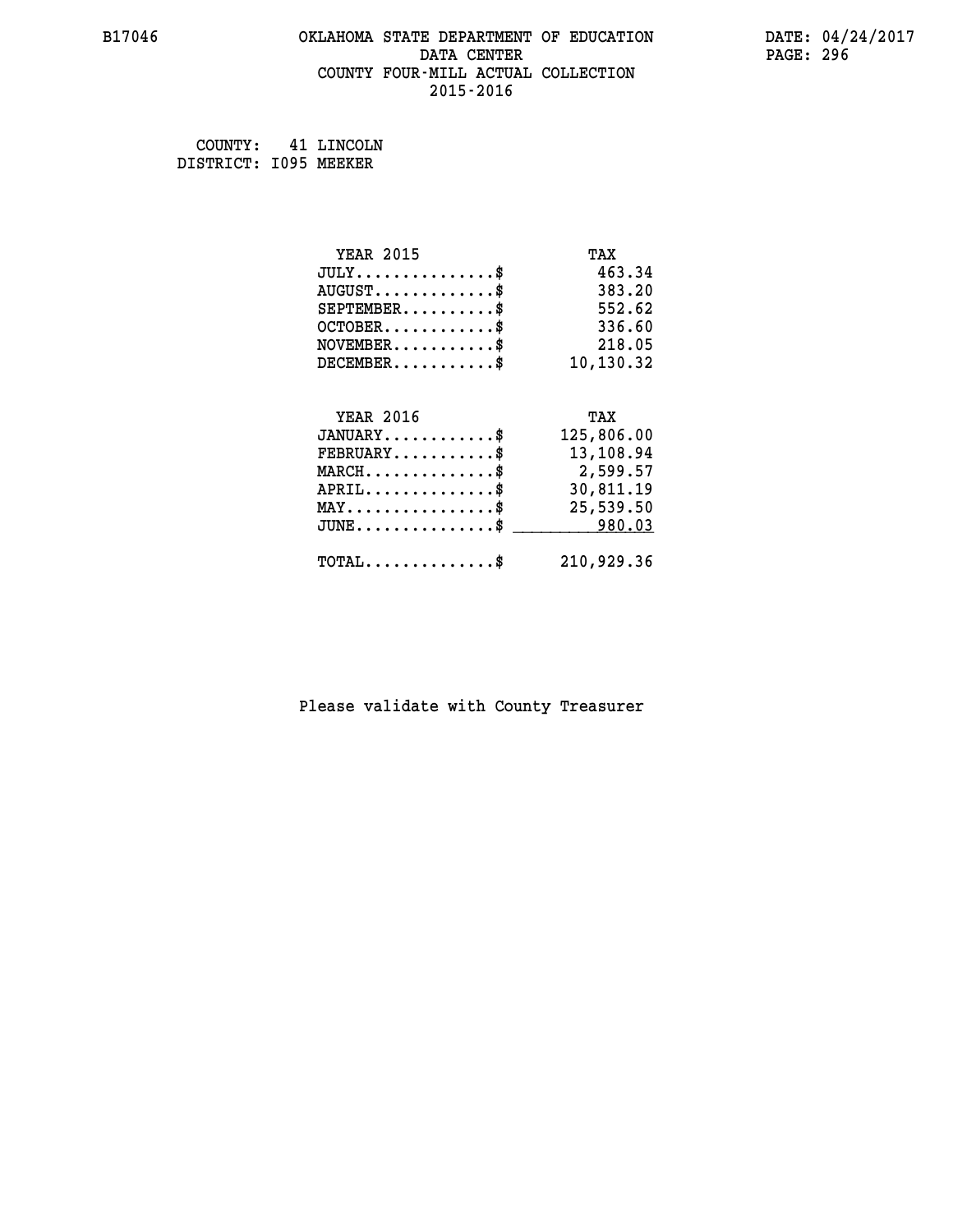# **B17046 OKLAHOMA STATE DEPARTMENT OF EDUCATION DATE: 04/24/2017 DATA CENTER** PAGE: 297  **COUNTY FOUR-MILL ACTUAL COLLECTION 2015-2016**

 **COUNTY: 41 LINCOLN DISTRICT: I103 PRAGUE**

| <b>YEAR 2015</b>                                 | TAX        |
|--------------------------------------------------|------------|
| $JULY$ \$                                        | 560.51     |
| $AUGUST$ \$                                      | 463.58     |
| $SEPTEMENT.$ \$                                  | 668.51     |
| $OCTOBER$ \$                                     | 407.17     |
| $NOVEMBER$ \$                                    | 263.77     |
| $DECEMBER$ \$                                    | 12,643.88  |
|                                                  |            |
| <b>YEAR 2016</b>                                 | TAX        |
| $JANUARY$ \$                                     | 157,021.57 |
| $FEBRUARY$                                       | 16,361.58  |
| $MARCH$ \$                                       | 3,244.58   |
| $APRIL$ \$                                       | 38,456.19  |
| $\texttt{MAX} \dots \dots \dots \dots \dots \$   | 31,876.49  |
| $\texttt{JUNE} \dots \dots \dots \dots \dots \$$ | 1,223.19   |
|                                                  |            |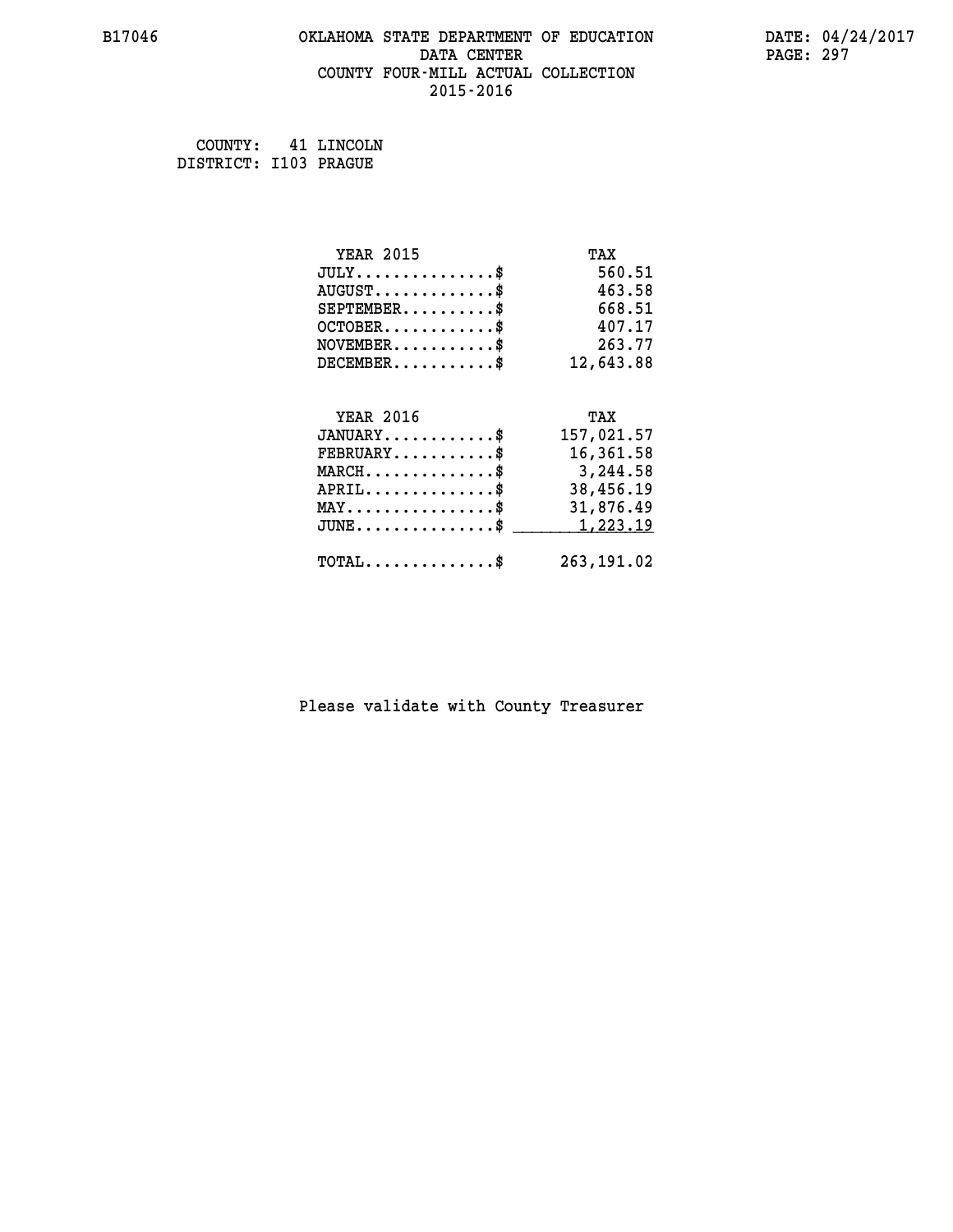# **B17046 OKLAHOMA STATE DEPARTMENT OF EDUCATION DATE: 04/24/2017 DATA CENTER PAGE: 298 COUNTY FOUR-MILL ACTUAL COLLECTION 2015-2016**

 **COUNTY: 41 LINCOLN DISTRICT: I105 CARNEY**

| <b>YEAR 2015</b>                                 | TAX       |
|--------------------------------------------------|-----------|
| $JULY$ \$                                        | 117.36    |
| $AUGUST$ \$                                      | 97.07     |
| $SEPTEMBER$ \$                                   | 139.96    |
| $OCTOBER$ \$                                     | 85.25     |
| $NOVEMBER$ \$                                    | 55.23     |
| $DECEMBER$ \$                                    | 2,645.51  |
|                                                  |           |
| <b>YEAR 2016</b>                                 | TAX       |
| $JANUARY$ \$                                     | 32,853.89 |
| $FEBRUARY$                                       | 3,423.37  |
| $MARCH$ \$                                       | 678.87    |
| $APRIL$ \$                                       | 8,046.25  |
| $\texttt{MAX} \dots \dots \dots \dots \dots \$   | 6,669.58  |
| $\texttt{JUNE} \dots \dots \dots \dots \dots \$$ | 255.93    |
| $TOTAL$ \$                                       | 55,068.27 |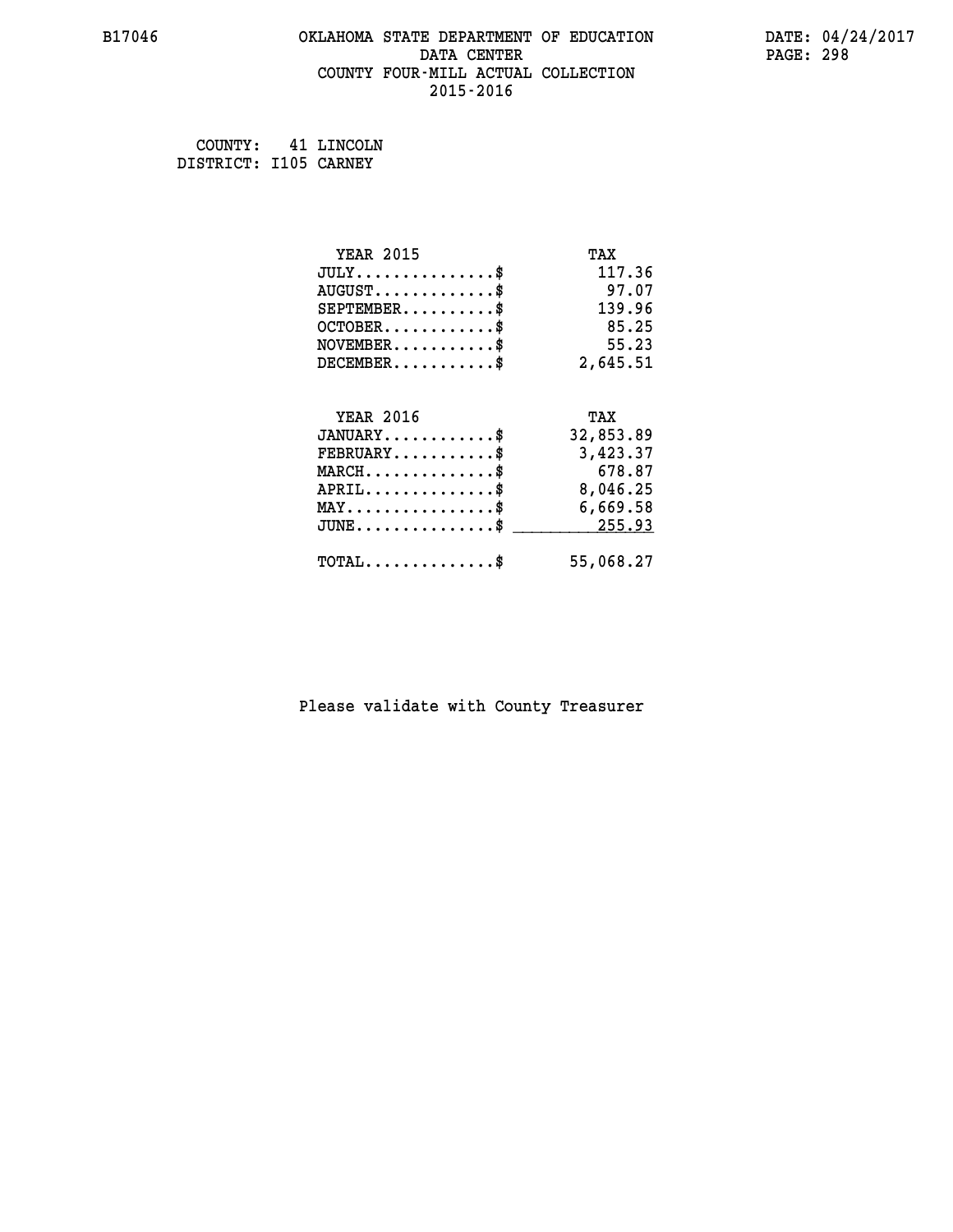# **B17046 OKLAHOMA STATE DEPARTMENT OF EDUCATION DATE: 04/24/2017 DATA CENTER** PAGE: 299  **COUNTY FOUR-MILL ACTUAL COLLECTION 2015-2016**

 **COUNTY: 41 LINCOLN DISTRICT: I134 AGRA**

| <b>YEAR 2015</b>                                 | TAX        |
|--------------------------------------------------|------------|
| $JULY$ \$                                        | 239.55     |
| $AUGUST$ \$                                      | 198.13     |
| $SEPTEMBER$ \$                                   | 285.72     |
| $OCTOBER$ \$                                     | 174.04     |
| $\texttt{NOVEMBER} \dots \dots \dots \$          | 112.71     |
| $DECEMBER$ \$                                    | 4,874.08   |
|                                                  |            |
| <b>YEAR 2016</b>                                 | TAX        |
| $JANUARY$ \$                                     | 60,529.61  |
| $FEBRUARY$                                       | 6,307.18   |
| $\texttt{MARCH}\ldots\ldots\ldots\ldots\text{*}$ | 1,250.75   |
| $APRIL \ldots \ldots \ldots \ldots *$            | 14,824.30  |
| $\texttt{MAX} \dots \dots \dots \dots \dots \$   | 12,287.93  |
| $JUNE \ldots \ldots \ldots \ldots$ \$ 471.54     |            |
| $\texttt{TOTAL} \dots \dots \dots \dots \$       | 101,555.54 |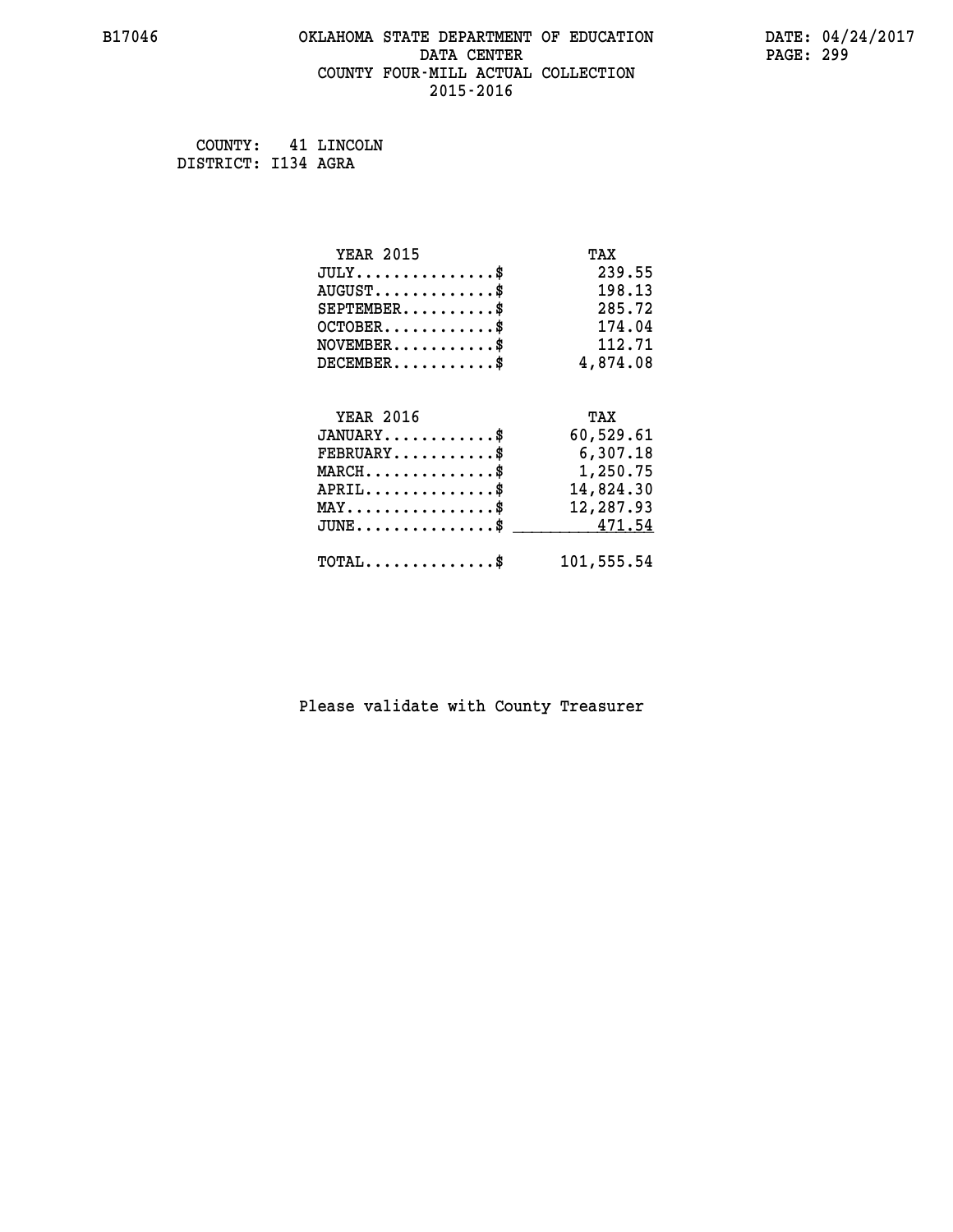# **B17046 OKLAHOMA STATE DEPARTMENT OF EDUCATION DATE: 04/24/2017 DATA CENTER PAGE: 300 COUNTY FOUR-MILL ACTUAL COLLECTION 2015-2016**

 **COUNTY: 41 LINCOLN**

 **\*\*\*\*\*\* TOTALS \*\*\*\*\*\***

| <b>YEAR 2015</b>       | TAX       |
|------------------------|-----------|
| $JULY$                 | 3,108.48  |
| $AUGUST$ $\frac{1}{2}$ | 2,570.88  |
| $SEPTEMBER$            | 3,707.41  |
| $OCTOBER$ \$           | 2,258.14  |
| $NOVEMBER$ \$          | 1,462.84  |
| DECEMBER\$             | 67,974.64 |

# **YEAR 2016 TAX JANUARY............\$ 844,161.07 FEBRUARY...........\$ 87,961.27 MARCH..............\$ 17,443.16 APRIL..............\$ 206,743.68 MAY................\$ 171,370.67 JUNE...............\$ 6,575.97 \_\_\_\_\_\_\_\_\_\_\_\_\_\_\_ TOTAL..............\$ 1,415,338.21**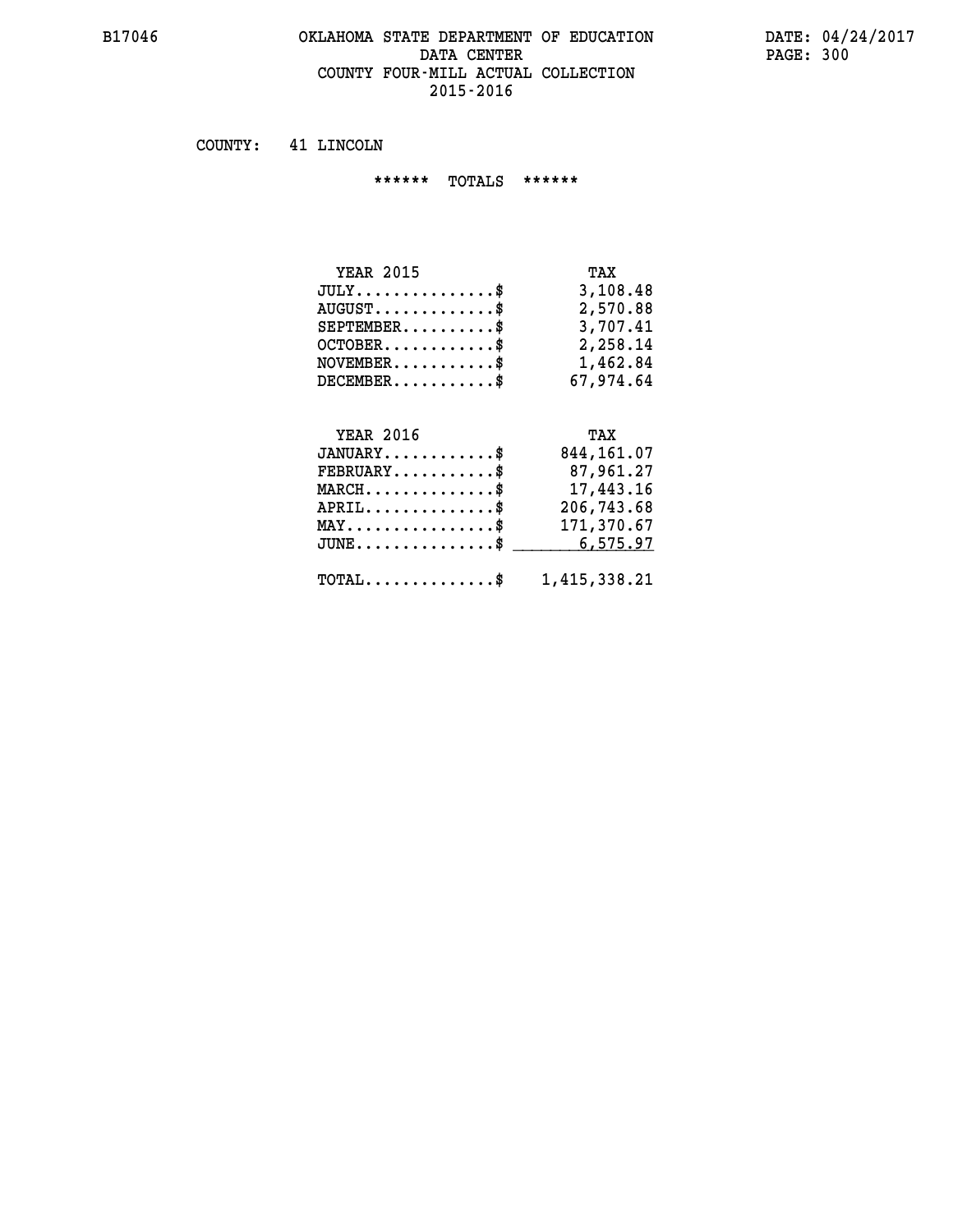# **B17046 OKLAHOMA STATE DEPARTMENT OF EDUCATION DATE: 04/24/2017 DATA CENTER** PAGE: 301  **COUNTY FOUR-MILL ACTUAL COLLECTION 2015-2016**

 **COUNTY: 42 LOGAN DISTRICT: I001 GUTHRIE**

| <b>YEAR 2015</b>                                   | TAX         |
|----------------------------------------------------|-------------|
| $JULY$ \$                                          | 3,294.59    |
| $AUGUST$ \$                                        | 4,751.22    |
| $SEPTEMBER$ \$                                     | 1,175.85    |
| $OCTOBER$ \$                                       | 771.54      |
| $\texttt{NOVEMBER} \dots \dots \dots \$            | 35,236.47   |
| $DECEMBER$ \$                                      | 362,987.17  |
|                                                    |             |
| <b>YEAR 2016</b>                                   | TAX         |
| $JANUARY$ \$                                       | 87,819.74   |
| $\texttt{FEBRUARY} \dots \dots \dots \$            | 18,902.84   |
| $MARCH$ \$                                         | 58,883.25   |
| $APRIL \ldots \ldots \ldots$ \$                    | 41, 134. 46 |
| MAY\$ 7,313.61                                     |             |
| $\texttt{JUNE} \dots \dots \dots \dots \texttt{S}$ | 5,399.32    |
| $\texttt{TOTAL} \dots \dots \dots \dots$ \$        | 627,670.06  |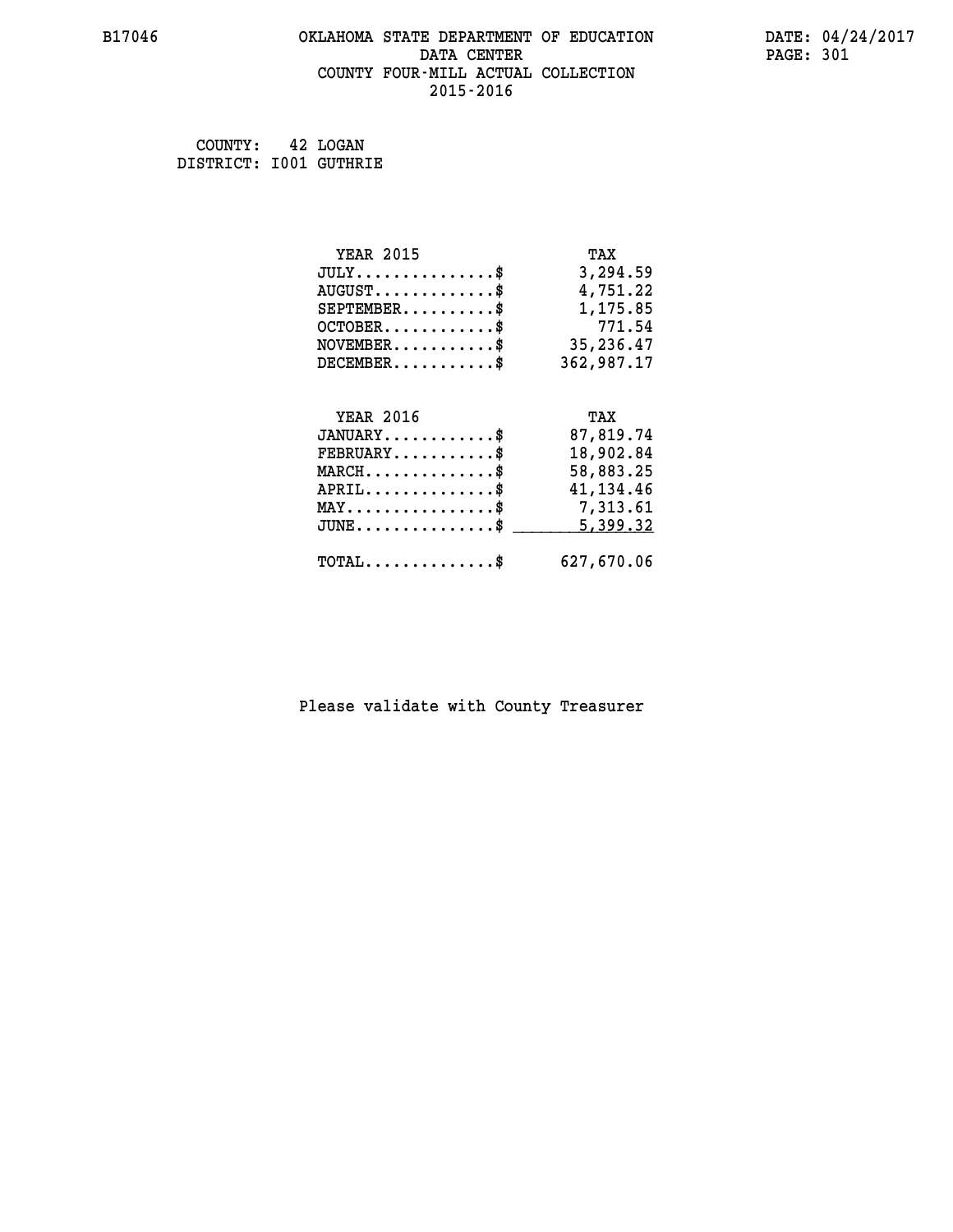# **B17046 OKLAHOMA STATE DEPARTMENT OF EDUCATION DATE: 04/24/2017 DATA CENTER** PAGE: 302  **COUNTY FOUR-MILL ACTUAL COLLECTION 2015-2016**

 **COUNTY: 42 LOGAN DISTRICT: I002 CRESCENT**

| <b>YEAR 2015</b>                           | TAX          |
|--------------------------------------------|--------------|
| $JULY$ \$                                  | 620.02       |
| $AUGUST$ \$                                | 894.15       |
| $SEPTEMENT.$ \$                            | 221.30       |
| $OCTOBER$ \$                               | 145.20       |
| $\texttt{NOVEMBER} \dots \dots \dots \$    | 6,631.29     |
| $DECEMBER$ \$                              | 68,311.82    |
|                                            |              |
| <b>YEAR 2016</b>                           | TAX          |
| $JANUARY$ \$                               | 16,527.10    |
| $FEBRUARY$                                 | 3,557.39     |
| $MARCH$ \$                                 | 11,081.45    |
| ${\tt APRIL} \dots \dots \dots \dots \$    | 7,741.24     |
| MAY\$ 1,376.38                             |              |
| $JUNE$ \$                                  | 1,016.10     |
| $\texttt{TOTAL} \dots \dots \dots \dots \$ | 118, 123. 44 |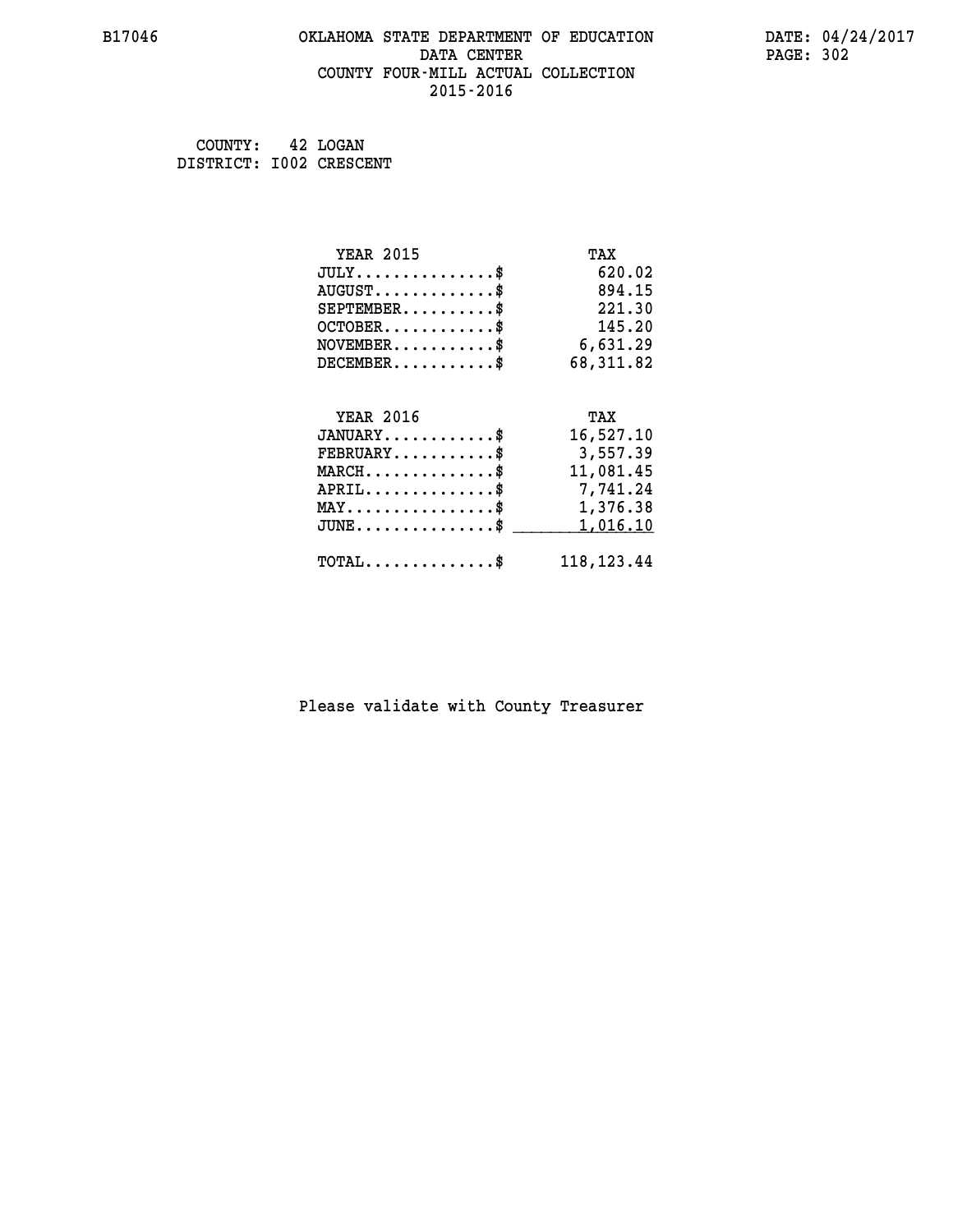#### **B17046 OKLAHOMA STATE DEPARTMENT OF EDUCATION DATE: 04/24/2017 DATA CENTER** PAGE: 303  **COUNTY FOUR-MILL ACTUAL COLLECTION 2015-2016**

 **COUNTY: 42 LOGAN DISTRICT: I003 MULHALL-ORLANDO**

| <b>YEAR 2015</b>                                 | TAX        |
|--------------------------------------------------|------------|
| $JULY$ \$                                        | 228.90     |
| $AUGUST$ \$                                      | 330.11     |
| $SEPTEMBER$ \$                                   | 81.69      |
| $OCTOBER$ \$                                     | 53.61      |
| $NOVEMBER.$ \$                                   | 2,448.13   |
| $DECEMBER$ \$                                    | 25, 219.30 |
|                                                  |            |
| <b>YEAR 2016</b>                                 | TAX        |
| $JANUARY$ \$                                     | 6,101.46   |
| $FEBRUARY$                                       | 1,313.32   |
| $MARCH$ \$                                       | 4,091.03   |
| $APRIL \ldots \ldots \ldots \ldots \$            | 2,857.91   |
| $MAX \dots \dots \dots \dots \dots$              | 508.12     |
| $\texttt{JUNE} \dots \dots \dots \dots \dots \$$ | 375.13     |
| $TOTAL$ \$                                       | 43,608.71  |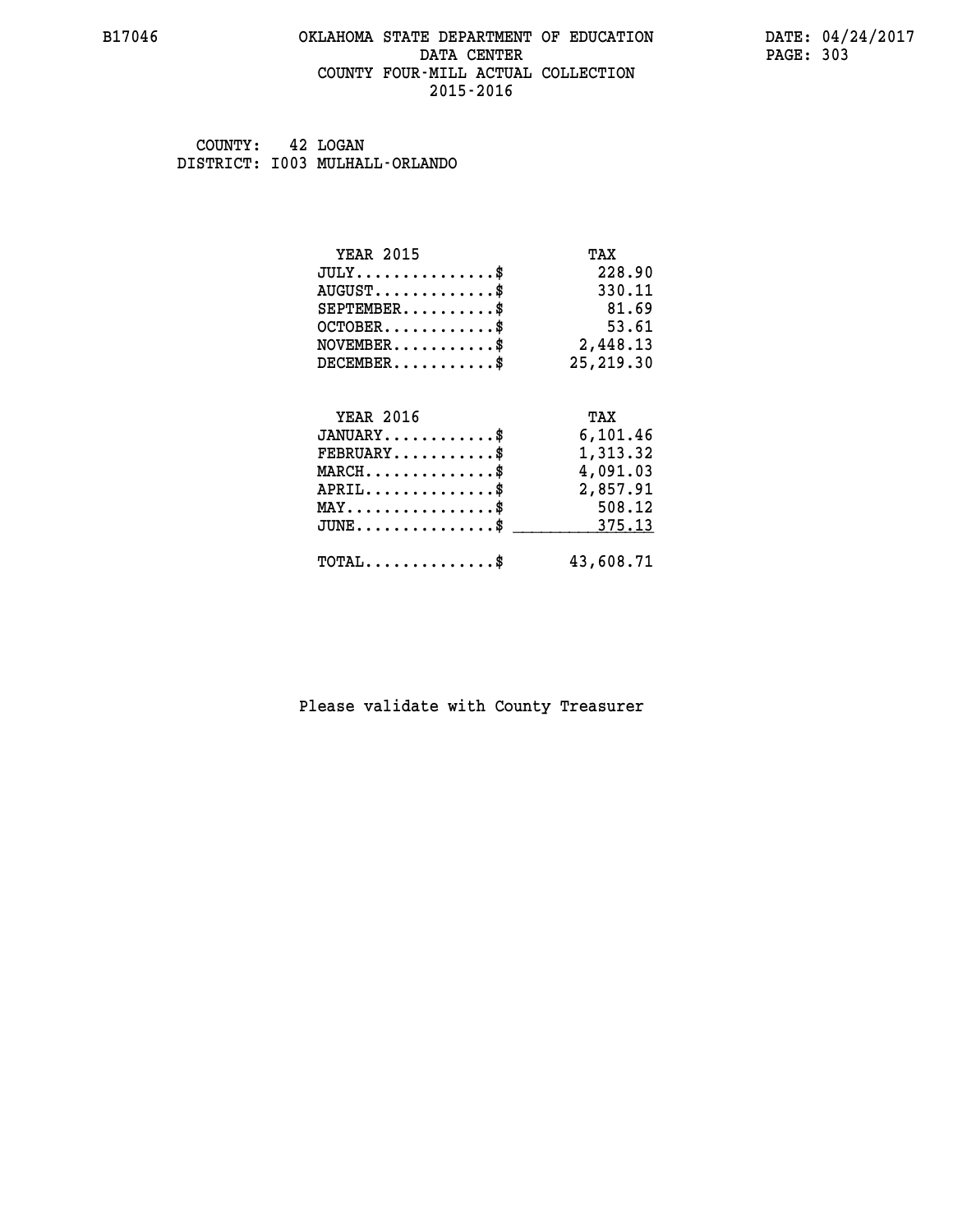# **B17046 OKLAHOMA STATE DEPARTMENT OF EDUCATION DATE: 04/24/2017 DATA CENTER** PAGE: 304  **COUNTY FOUR-MILL ACTUAL COLLECTION 2015-2016**

 **COUNTY: 42 LOGAN DISTRICT: I014 COYLE**

| <b>YEAR 2015</b>                                 | TAX        |
|--------------------------------------------------|------------|
| $JULY$ \$                                        | 288.11     |
| $AUGUST$ \$                                      | 415.46     |
| $SEPTEMBER$ \$                                   | 102.81     |
| $OCTOBER$ \$                                     | 67.46      |
| $\texttt{NOVEMBER} \dots \dots \dots \$          | 3,081.30   |
| $DECEMBER$ \$                                    | 31,741.88  |
|                                                  |            |
| <b>YEAR 2016</b>                                 | TAX        |
| $JANUARY$ \$                                     | 7,679.52   |
| $FEBRUARY$ \$                                    | 1,652.98   |
| $\texttt{MARCH}\ldots\ldots\ldots\ldots\text{*}$ | 5, 149. 13 |
| $APRIL \ldots \ldots \ldots \ldots \$            | 3,597.04   |
| $\texttt{MAX} \dots \dots \dots \dots \dots \$   | 639.54     |
| $\texttt{JUNE} \dots \dots \dots \dots \dots \$$ | 472.16     |
| $\texttt{TOTAL} \dots \dots \dots \dots \$       | 54,887.39  |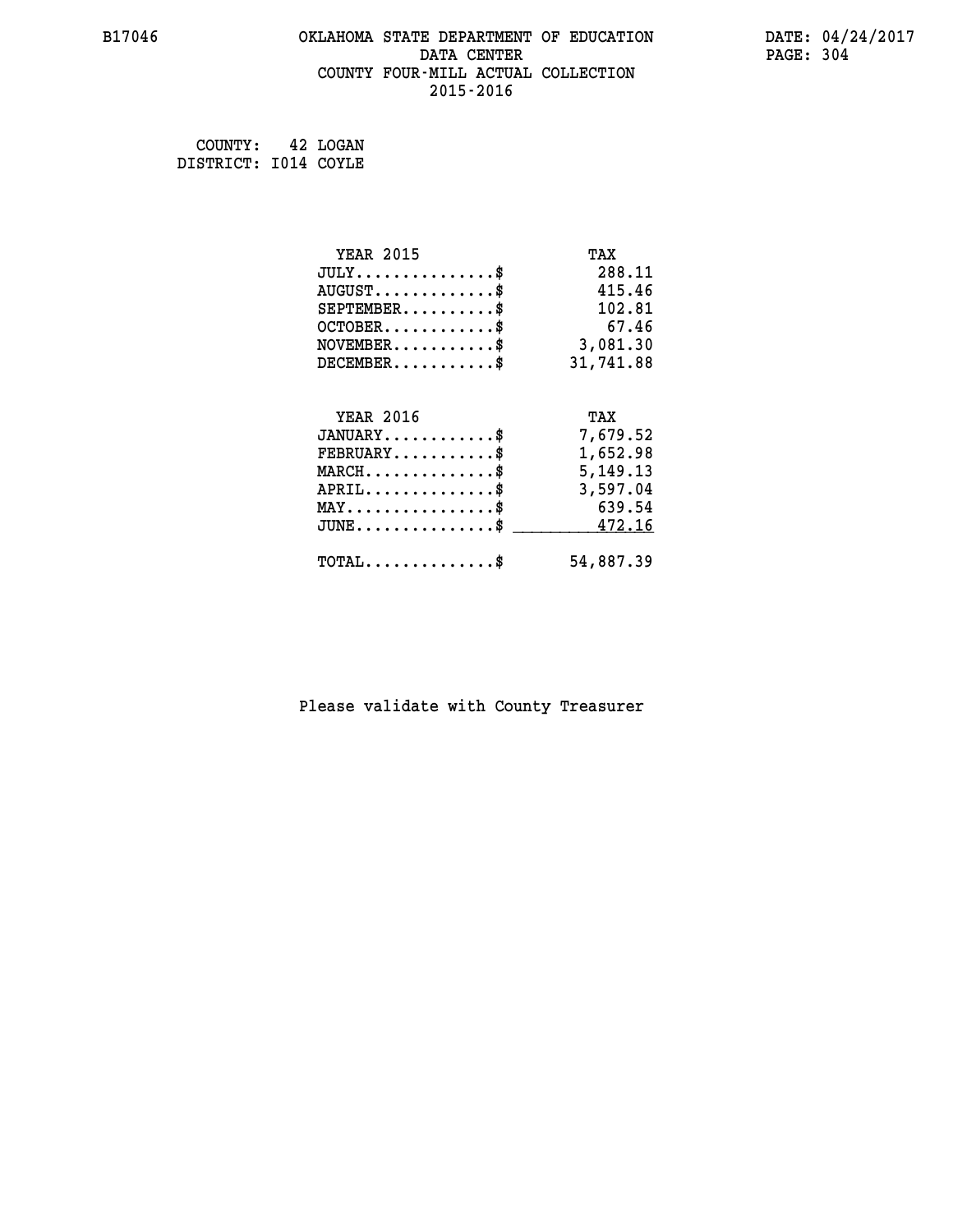#### **B17046 OKLAHOMA STATE DEPARTMENT OF EDUCATION DATE: 04/24/2017** DATA CENTER PAGE: 305  **COUNTY FOUR-MILL ACTUAL COLLECTION 2015-2016**

 **COUNTY: 42 LOGAN**

 **\*\*\*\*\*\* TOTALS \*\*\*\*\*\***

| <b>YEAR 2015</b>                       | TAX        |
|----------------------------------------|------------|
| $JULY \ldots \ldots \ldots \mathbb{S}$ | 4,431.62   |
| $AUGUST$ $\frac{1}{2}$                 | 6,390.94   |
| $SEPTEMENT.$ $\$                       | 1,581.65   |
| $OCTOBER$ \$                           | 1,037.81   |
| $NOVEMBER$ \$                          | 47,397.19  |
| $DECEMBER$ \$                          | 488,260.17 |

# **YEAR 2016 TAX JANUARY............\$ 118,127.82 FEBRUARY...........\$ 25,426.53 MARCH..............\$ 79,204.86 APRIL..............\$ 55,330.65 MAY................\$ 9,837.65 JUNE...............\$ 7,262.71 \_\_\_\_\_\_\_\_\_\_\_\_\_\_\_ TOTAL..............\$ 844,289.60**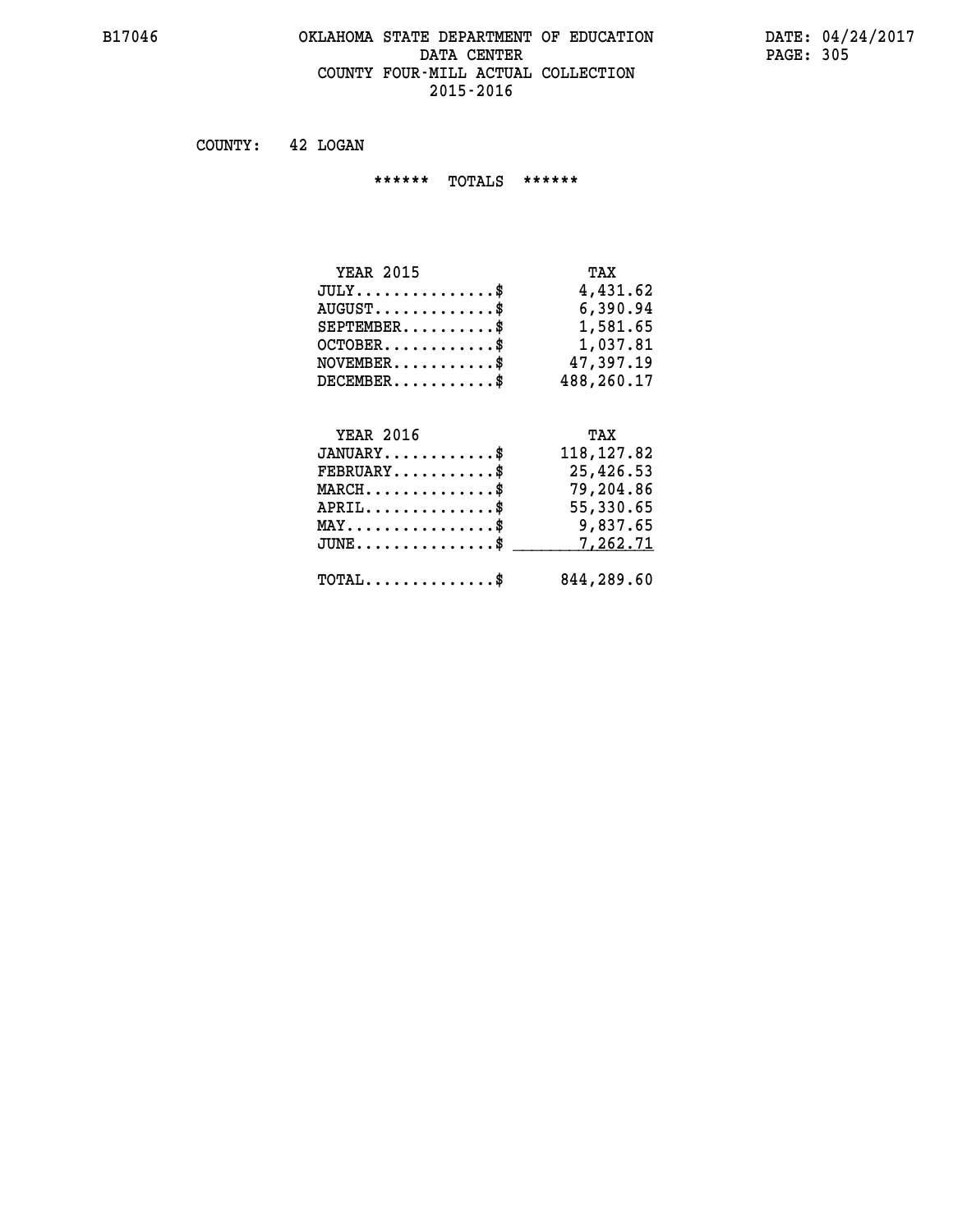#### **B17046 OKLAHOMA STATE DEPARTMENT OF EDUCATION DATE: 04/24/2017 DATA CENTER** PAGE: 306  **COUNTY FOUR-MILL ACTUAL COLLECTION 2015-2016**

 **COUNTY: 43 LOVE DISTRICT: C003 GREENVILLE**

| <b>YEAR 2015</b>                                 | TAX        |
|--------------------------------------------------|------------|
| $JULY$ \$                                        | 26.77      |
| $AUGUST$ \$                                      | 159.23     |
| $SEPTEMBER$ \$                                   | 191.56     |
| $OCTOBER$ \$                                     | 125.26     |
| $\texttt{NOVEMBER} \dots \dots \dots \$          | 107.72     |
| $DECEMBER$ \$                                    | 3,788.98   |
|                                                  |            |
| <b>YEAR 2016</b>                                 | TAX        |
| $JANUARY$                                        | 12,592.66  |
| $FEBRUARY$                                       | 4,792.73   |
| $MARCH$ \$                                       | 511.92     |
| $APRIL \ldots \ldots \ldots \ldots$              | 3,518.59   |
| $\texttt{MAX} \dots \dots \dots \dots \dots \$   | 1,384.50   |
| $\texttt{JUNE} \dots \dots \dots \dots \dots \$$ | 115.72     |
| $\texttt{TOTAL} \dots \dots \dots \dots \$       | 27, 315.64 |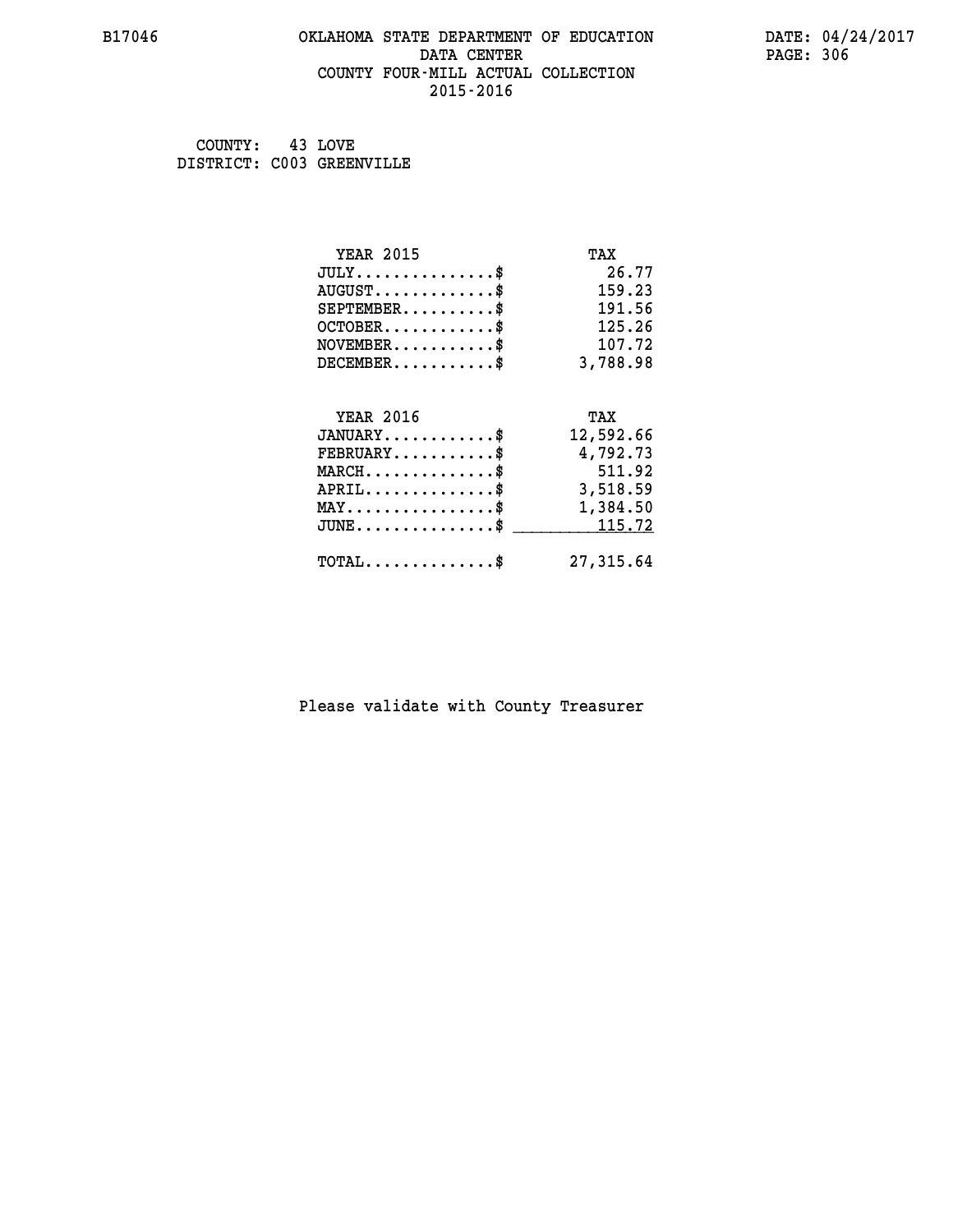#### **B17046 OKLAHOMA STATE DEPARTMENT OF EDUCATION DATE: 04/24/2017 DATA CENTER** PAGE: 307  **COUNTY FOUR-MILL ACTUAL COLLECTION 2015-2016**

 **COUNTY: 43 LOVE DISTRICT: I004 THACKERVILLE**

| <b>YEAR 2015</b>                               | TAX       |
|------------------------------------------------|-----------|
| $JULY$ \$                                      | 1,099.49  |
| $AUGUST$ \$                                    | 127.39    |
| $SEPTEMBER$ \$                                 | 161.93    |
| $OCTOBER$ \$                                   | 147.44    |
| $\texttt{NOVEMBER} \dots \dots \dots \$        | 200.89    |
| $DECEMBER$ \$                                  | 13,613.42 |
|                                                |           |
| <b>YEAR 2016</b>                               | TAX       |
|                                                |           |
| $JANUARY$ \$                                   | 80,411.03 |
| $FEBRUARY$                                     | 8,181.34  |
| $MARCH$ \$                                     | 1,748.56  |
| $APRIL$ \$                                     | 48,766.40 |
| $\texttt{MAX} \dots \dots \dots \dots \dots \$ | 1,676.38  |
| $JUNE$ \$                                      | 2,173.79  |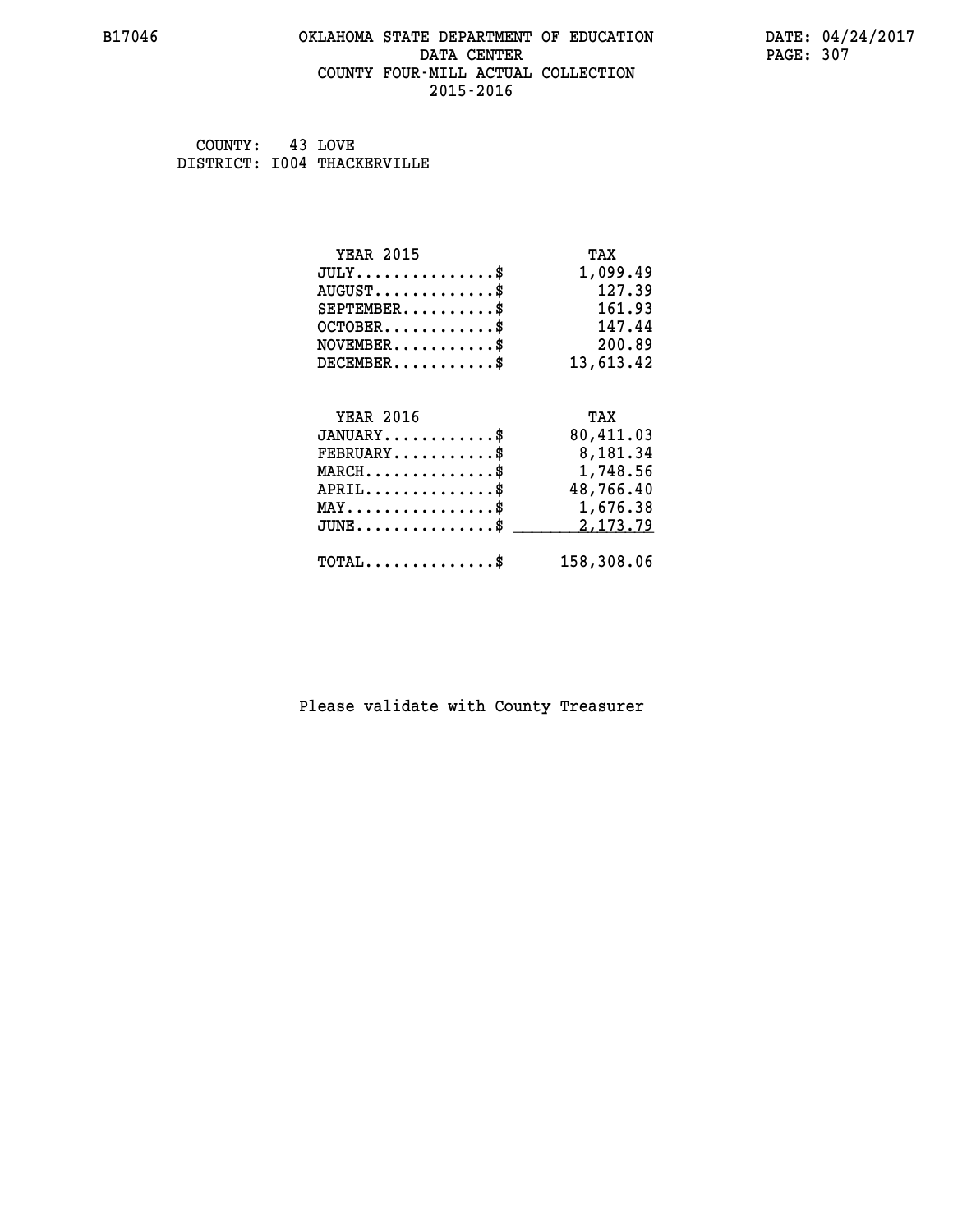# **B17046 OKLAHOMA STATE DEPARTMENT OF EDUCATION DATE: 04/24/2017 DATA CENTER** PAGE: 308  **COUNTY FOUR-MILL ACTUAL COLLECTION 2015-2016**

 **COUNTY: 43 LOVE DISTRICT: I005 TURNER**

| <b>YEAR 2015</b>                           | TAX       |
|--------------------------------------------|-----------|
| $JULY$ \$                                  | 427.15    |
| $AUGUST$ \$                                | 718.86    |
| $SEPTEMENT.$ \$                            | 147.01    |
| $OCTOBER$ \$                               | 372.66    |
| $NOVEMBER$ \$                              | 581.42    |
| $DECEMBER$ \$                              | 12,494.68 |
|                                            |           |
| <b>YEAR 2016</b>                           | TAX       |
| $JANUARY$                                  | 40,557.22 |
| $FEBRUARY$                                 | 26,319.09 |
| $MARCH$ \$                                 | 1,784.67  |
| $APRIL$ \$                                 | 10,131.68 |
| MAY\$ 2,583.22                             |           |
| $JUNE$ \$                                  | 1,276.26  |
| $\texttt{TOTAL} \dots \dots \dots \dots \$ | 97,393.92 |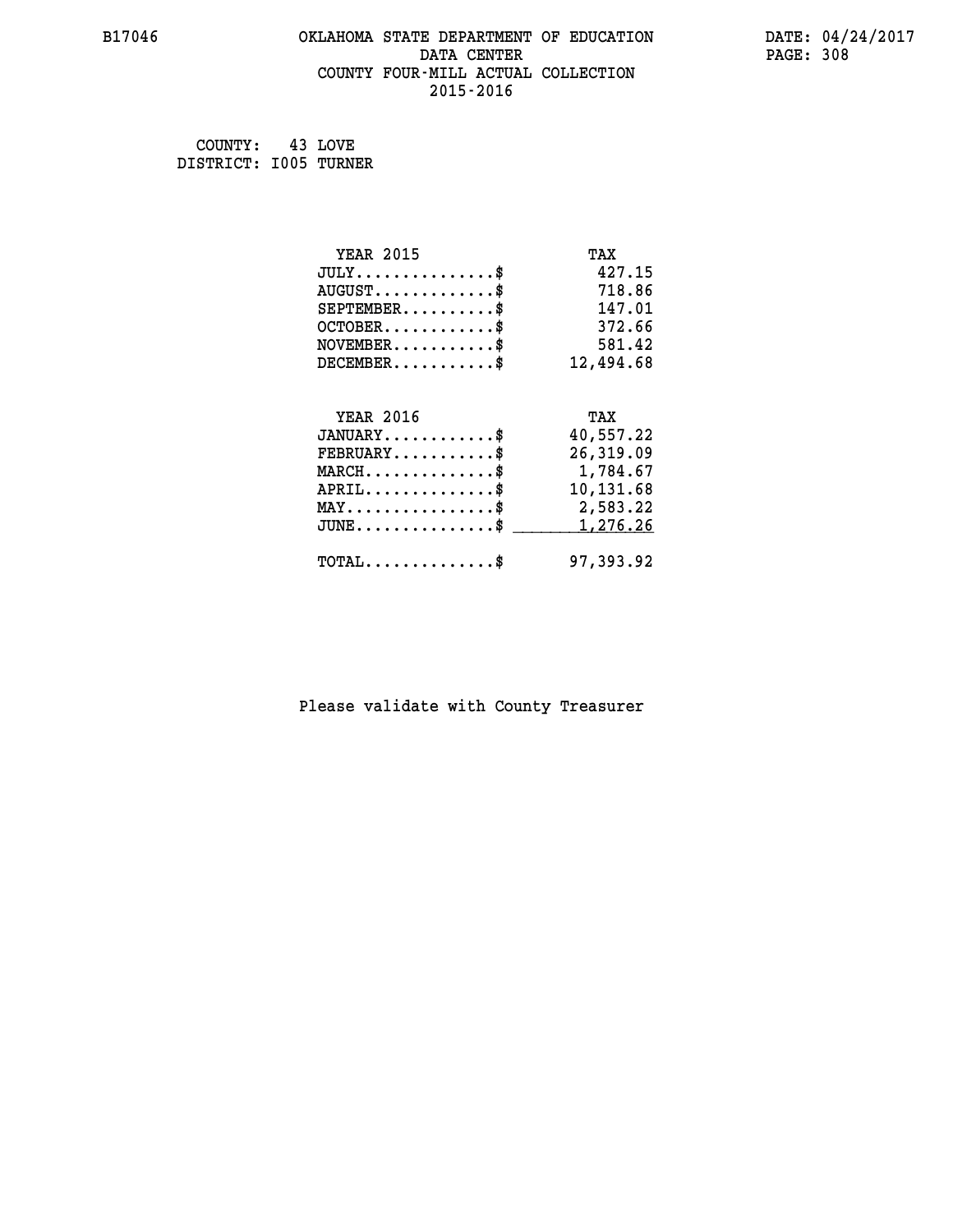# **B17046 OKLAHOMA STATE DEPARTMENT OF EDUCATION DATE: 04/24/2017 DATA CENTER** PAGE: 309  **COUNTY FOUR-MILL ACTUAL COLLECTION 2015-2016**

 **COUNTY: 43 LOVE DISTRICT: I016 MARIETTA**

| <b>YEAR 2015</b>                               | TAX        |
|------------------------------------------------|------------|
| $JULY$ \$                                      | 577.63     |
| $AUGUST$ \$                                    | 8,646.42   |
| $SEPTEMBER$ \$                                 | 796.63     |
| $OCTOBER$ \$                                   | 1,236.88   |
| $NOVEMBER$ \$                                  | 1,468.11   |
| $DECEMBER$ \$                                  | 9,262.70   |
|                                                |            |
| <b>YEAR 2016</b>                               | TAX        |
| $JANUARY$ \$                                   | 52, 118.77 |
| $FEBRUARY$ \$                                  | 18,228.36  |
| $MARCH$ \$                                     | 3,243.57   |
| $APRIL \ldots \ldots \ldots \ldots$            | 16,614.90  |
| $\texttt{MAX} \dots \dots \dots \dots \dots \$ | 4,897.79   |
| $JUNE$ \$                                      | 1,282.31   |
| $TOTAL$ \$                                     | 118,374.07 |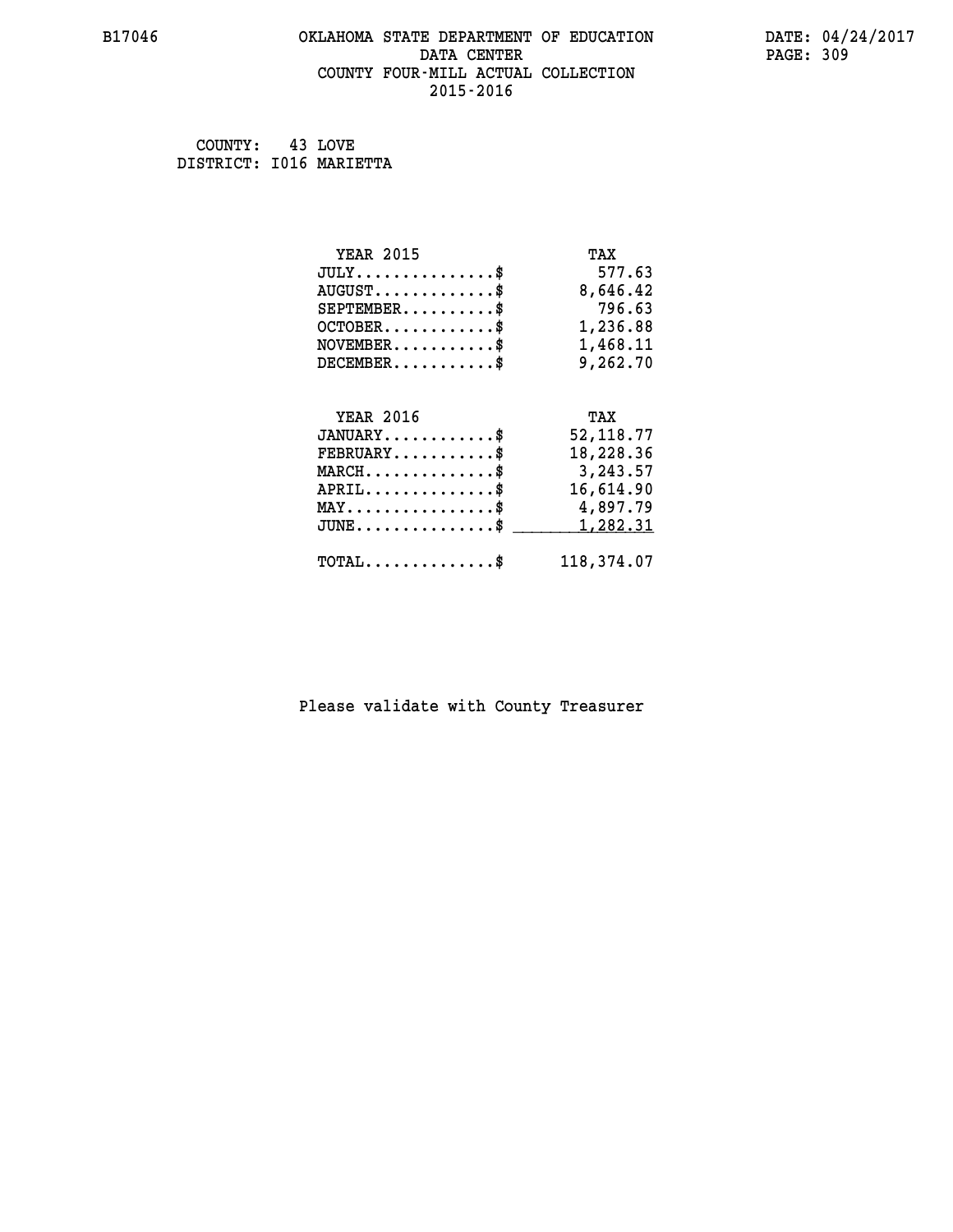#### **B17046 OKLAHOMA STATE DEPARTMENT OF EDUCATION DATE: 04/24/2017 DATA CENTER** PAGE: 310  **COUNTY FOUR-MILL ACTUAL COLLECTION 2015-2016**

 **COUNTY: 43 LOVE**

 **\*\*\*\*\*\* TOTALS \*\*\*\*\*\***

| <b>YEAR 2015</b>                 | TAX       |
|----------------------------------|-----------|
| $JULY$                           | 2,131.04  |
| $AUGUST \ldots \ldots \ldots$ \$ | 9,651.90  |
| $SEPTEMBER$                      | 1,297.13  |
| $OCTOBER$ \$                     | 1,882.24  |
| $NOVEMBER$ \$                    | 2,358.14  |
| $DECEMBER$                       | 39,159.78 |

# **YEAR 2016 TAX JANUARY............\$ 185,679.68 FEBRUARY...........\$ 57,521.52 MARCH..............\$ 7,288.72 APRIL..............\$ 79,031.57 MAY................\$ 10,541.89 JUNE................\$** 4,848.08  **TOTAL..............\$ 401,391.69**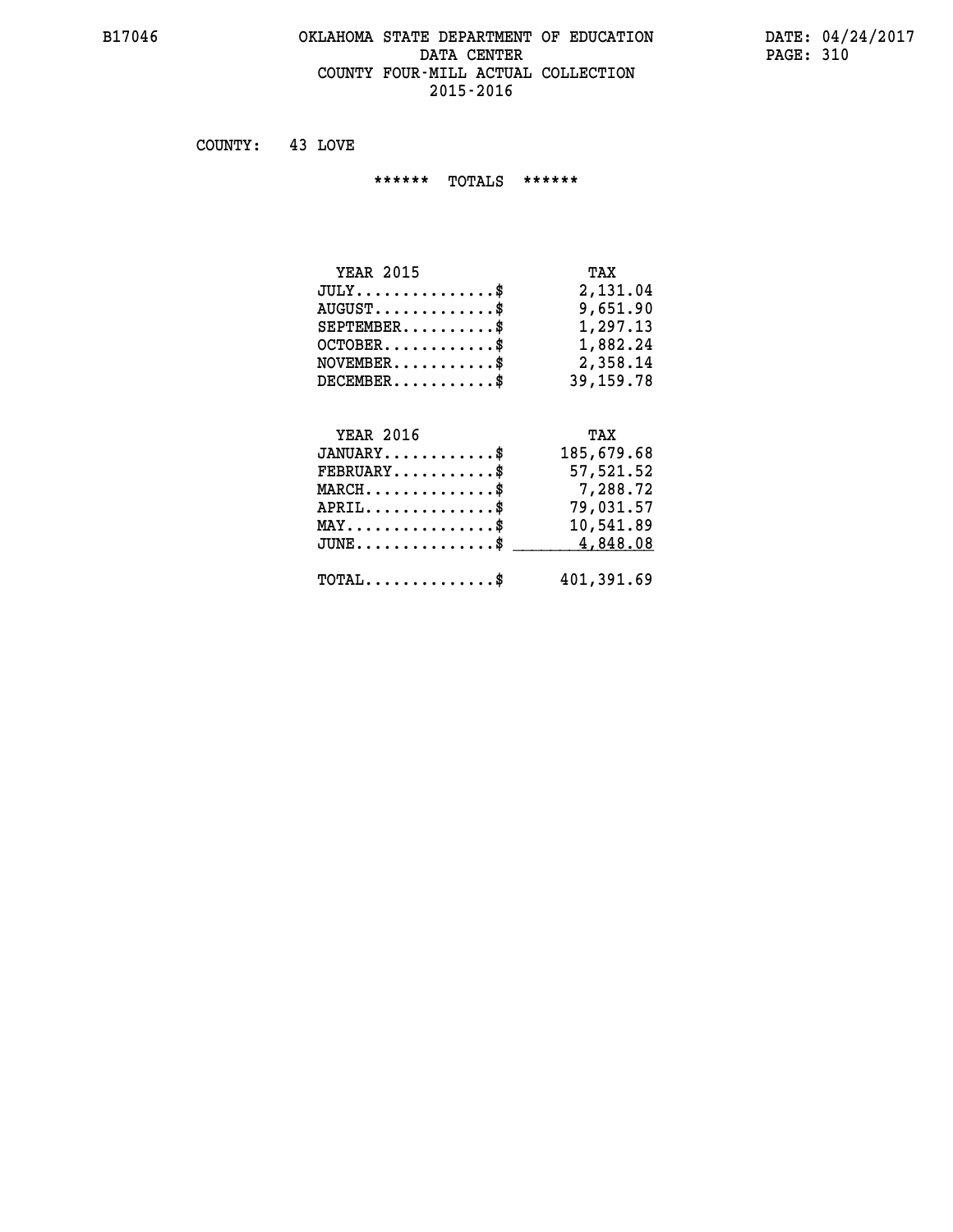#### **B17046 OKLAHOMA STATE DEPARTMENT OF EDUCATION DATE: 04/24/2017 DATA CENTER** PAGE: 311  **COUNTY FOUR-MILL ACTUAL COLLECTION 2015-2016**

| COUNTY:                 | 44 MAJOR |
|-------------------------|----------|
| DISTRICT: I001 RINGWOOD |          |

| <b>YEAR 2015</b>                                 | TAX        |
|--------------------------------------------------|------------|
| $JULY$ \$                                        | 360.46     |
| $AUGUST$ \$                                      | 439.46     |
| $SEPTEMBER$ \$                                   | 275.84     |
| $OCTOBER$ \$                                     | 84.58      |
| $NOVEMBER$ \$                                    | 61.12      |
| $DECEMBER$ \$                                    | 744.91     |
|                                                  |            |
| <b>YEAR 2016</b>                                 | TAX        |
| $JANUARY$                                        | 53,757.07  |
| $FEBRUARY$                                       | 19,064.58  |
| $MARCH$ \$                                       | 4,130.29   |
| $APRIL \ldots \ldots \ldots$ \$                  | 16,584.10  |
| $\texttt{MAX} \dots \dots \dots \dots \dots \$   | 9,752.30   |
| $\texttt{JUNE} \dots \dots \dots \dots \dots \$$ | 975.36     |
| $\texttt{TOTAL} \dots \dots \dots \dots \$       | 106,230.07 |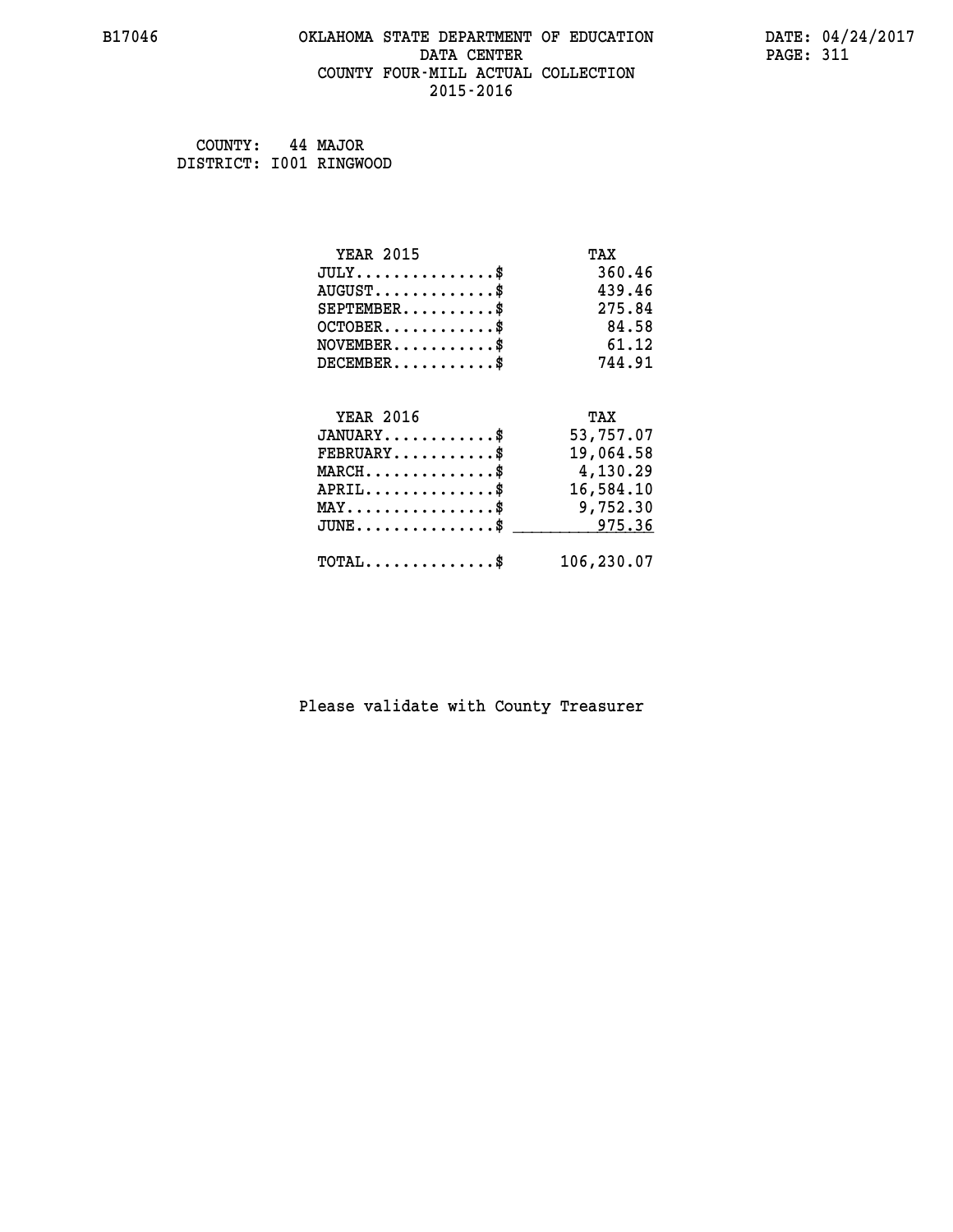# **B17046 OKLAHOMA STATE DEPARTMENT OF EDUCATION DATE: 04/24/2017 DATA CENTER** PAGE: 312  **COUNTY FOUR-MILL ACTUAL COLLECTION 2015-2016**

 **COUNTY: 44 MAJOR DISTRICT: I004 ALINE-CLEO**

| <b>YEAR 2015</b>                                  | TAX       |
|---------------------------------------------------|-----------|
| $JULY$ \$                                         | 134.11    |
| $AUGUST$ \$                                       | 163.49    |
| $SEPTEMBER$ \$                                    | 102.63    |
| $OCTOBER$ \$                                      | 31.46     |
| $NOVEMBER$ \$                                     | 22.74     |
| $DECEMBER$ \$                                     | 277.14    |
|                                                   |           |
| <b>YEAR 2016</b>                                  | TAX       |
| $JANUARY$                                         | 19,999.83 |
| $FEBRUARY$                                        | 7,092.81  |
| $\texttt{MARCH}\ldots\ldots\ldots\ldots\clubsuit$ | 1,536.63  |
| $APRIL \ldots \ldots \ldots \ldots \$             | 6,169.96  |
| $\texttt{MAX} \dots \dots \dots \dots \dots \$    | 3,628.24  |
| $JUNE \ldots \ldots \ldots \ldots \ast$           | 362.89    |
| $TOTAL$ \$                                        | 39,521.93 |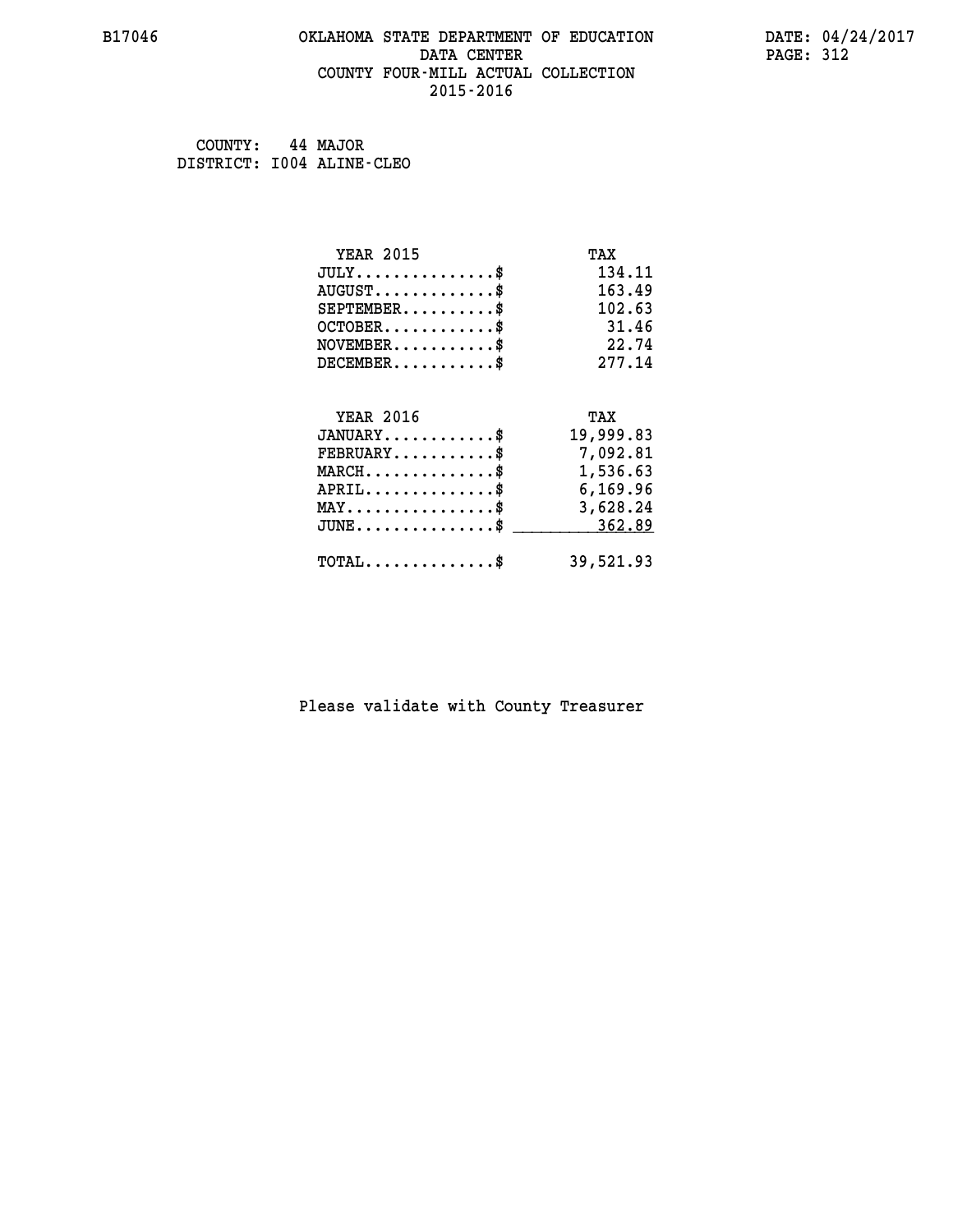# **B17046 OKLAHOMA STATE DEPARTMENT OF EDUCATION DATE: 04/24/2017 DATA CENTER** PAGE: 313  **COUNTY FOUR-MILL ACTUAL COLLECTION 2015-2016**

 **COUNTY: 44 MAJOR DISTRICT: I084 FAIRVIEW**

| <b>YEAR 2015</b>                                | TAX        |
|-------------------------------------------------|------------|
| $JULY$ \$                                       | 635.53     |
| $AUGUST$ \$                                     | 774.81     |
| $SEPTEMENT.$ \$                                 | 486.32     |
| $OCTOBER$ \$                                    | 149.12     |
| $\texttt{NOVEMBER} \dots \dots \dots \$         | 107.75     |
| $DECEMBER$ \$                                   | 1,313.32   |
|                                                 |            |
| <b>YEAR 2016</b>                                | TAX        |
| $JANUARY$ \$                                    | 94,776.69  |
| $FEBRUARY$ \$                                   | 33,611.89  |
| $MARCH$ \$                                      | 7,281.91   |
| $APRIL$ \$                                      | 29,238.67  |
| $\texttt{MAX} \dots \dots \dots \dots \dots \$$ | 17, 193.85 |
| $JUNE$ \$                                       | 1,719.64   |
| $\texttt{TOTAL} \dots \dots \dots \dots$ \$     | 187,289.50 |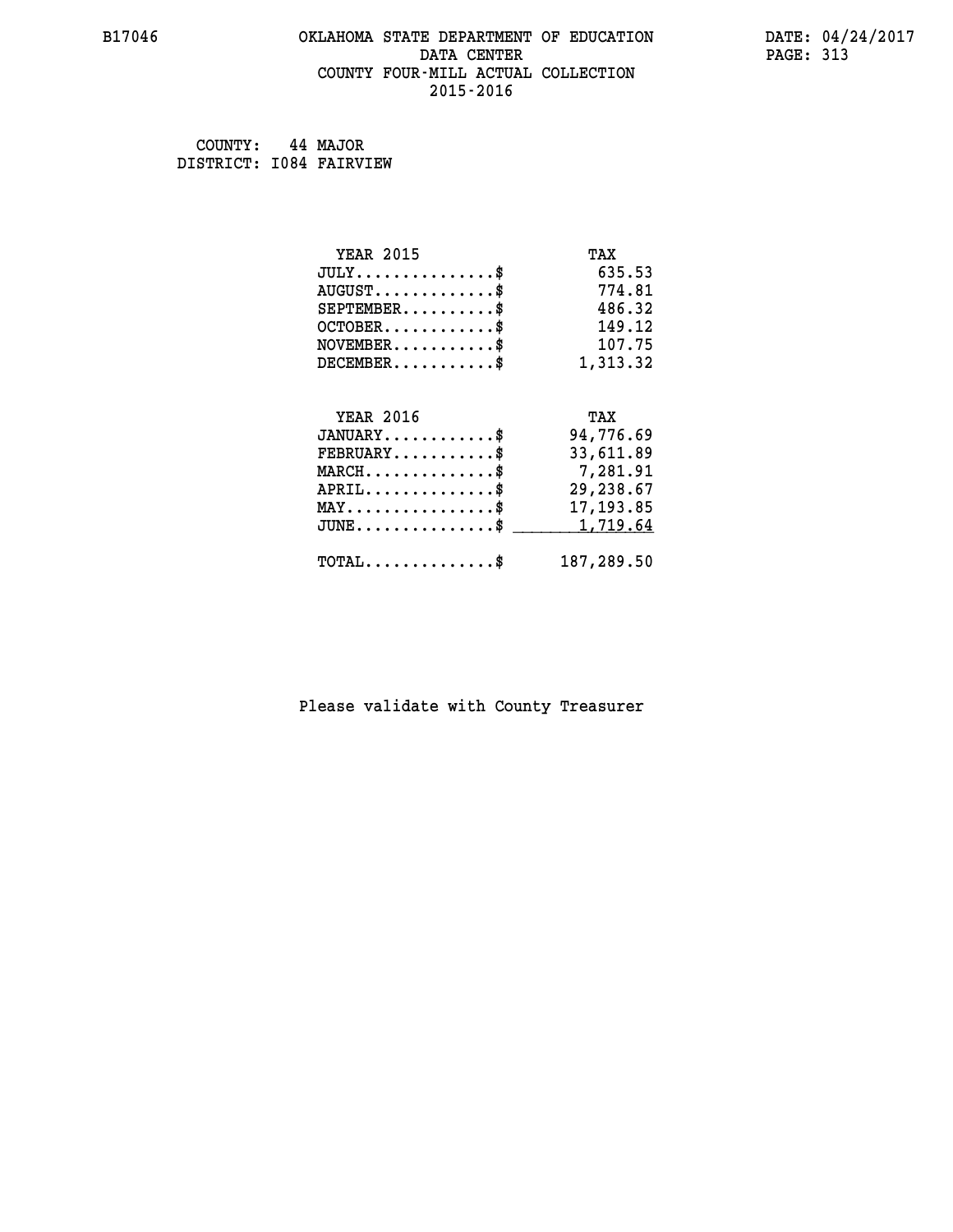#### **B17046 OKLAHOMA STATE DEPARTMENT OF EDUCATION DATE: 04/24/2017 DATA CENTER** PAGE: 314  **COUNTY FOUR-MILL ACTUAL COLLECTION 2015-2016**

| COUNTY:                 | 44 MAJOR |
|-------------------------|----------|
| DISTRICT: 1092 CIMARRON |          |

| <b>YEAR 2015</b>                                   | TAX       |
|----------------------------------------------------|-----------|
| $JULY$ \$                                          | 245.23    |
| $AUGUST$ \$                                        | 298.95    |
| $SEPTEMBER$ \$                                     | 187.63    |
| $OCTOBER$ \$                                       | 57.54     |
| $NOVEMBER$ \$                                      | 41.59     |
| $DECEMBER$ \$                                      | 506.75    |
| <b>YEAR 2016</b>                                   | TAX       |
| $JANUARY$ \$                                       | 36,569.90 |
| $FEBRUARY$ \$                                      | 12,969.24 |
| $MARCH \ldots \ldots \ldots \ldots$                | 2,809.75  |
| $APRIL$ \$                                         | 11,281.83 |
| $\texttt{MAX} \dots \dots \dots \dots \dots \$     | 6,634.32  |
| $\texttt{JUNE} \dots \dots \dots \dots \texttt{I}$ | 663.54    |
|                                                    |           |
| $\texttt{TOTAL} \dots \dots \dots \dots \$         | 72,266.27 |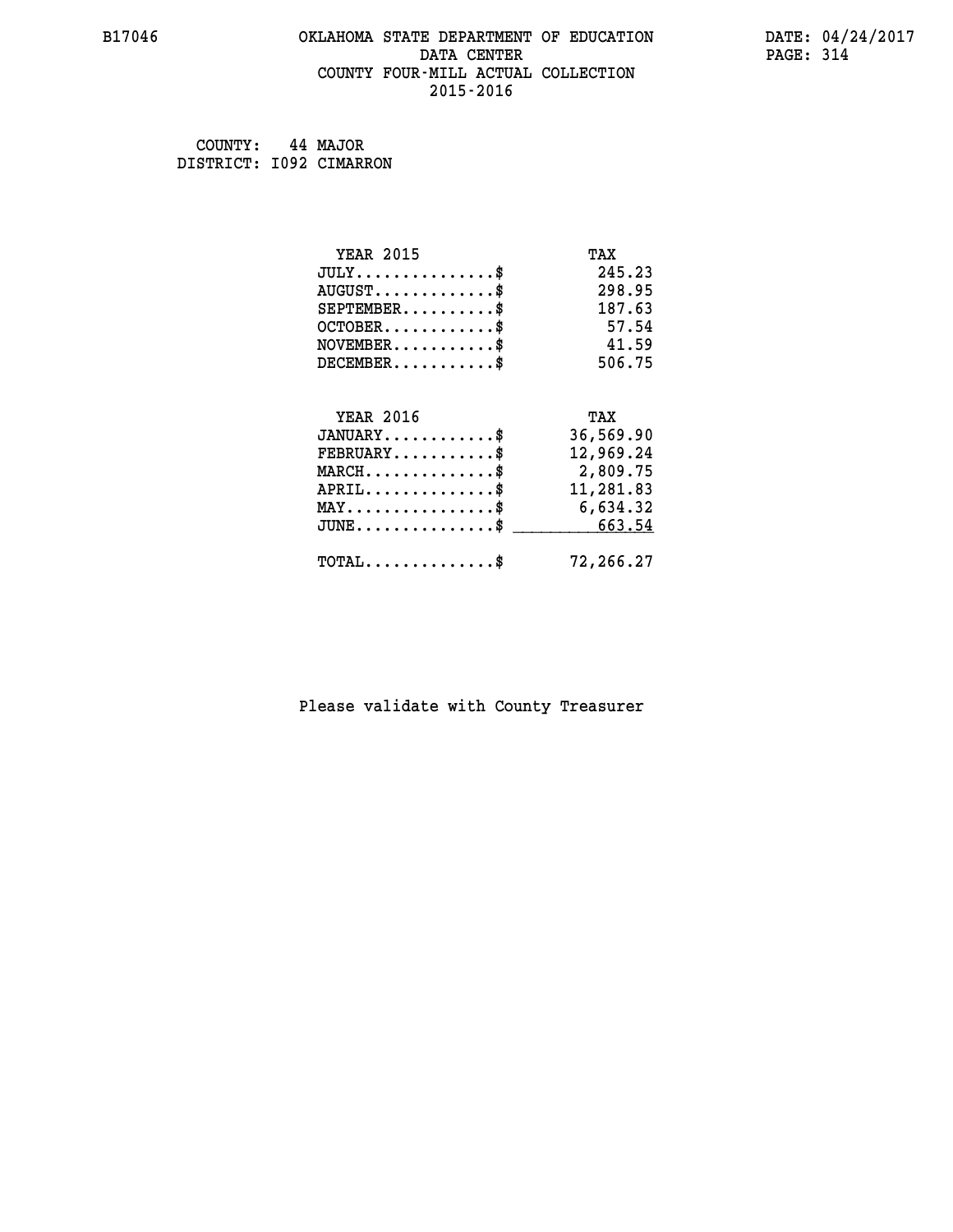#### **B17046 OKLAHOMA STATE DEPARTMENT OF EDUCATION DATE: 04/24/2017 DATA CENTER PAGE: 315 COUNTY FOUR-MILL ACTUAL COLLECTION 2015-2016**

 **COUNTY: 44 MAJOR**

 **\*\*\*\*\*\* TOTALS \*\*\*\*\*\***

| <b>YEAR 2015</b>                       | TAX      |
|----------------------------------------|----------|
| $JULY \ldots \ldots \ldots \mathbb{S}$ | 1,375.33 |
| $AUGUST$ \$                            | 1,676.71 |
| $SEPTEMBER$                            | 1,052.42 |
| $OCTOBER$ \$                           | 322.70   |
| $NOVEMBER$ \$                          | 233.20   |
| $DECEMBER$ \$                          | 2,842.12 |

# **YEAR 2016 TAX JANUARY............\$ 205,103.49 FEBRUARY...........\$ 72,738.52 MARCH..............\$ 15,758.58 APRIL..............\$ 63,274.56 MAY................\$ 37,208.71 JUNE...............\$ 3,721.43 \_\_\_\_\_\_\_\_\_\_\_\_\_\_\_ TOTAL..............\$ 405,307.77**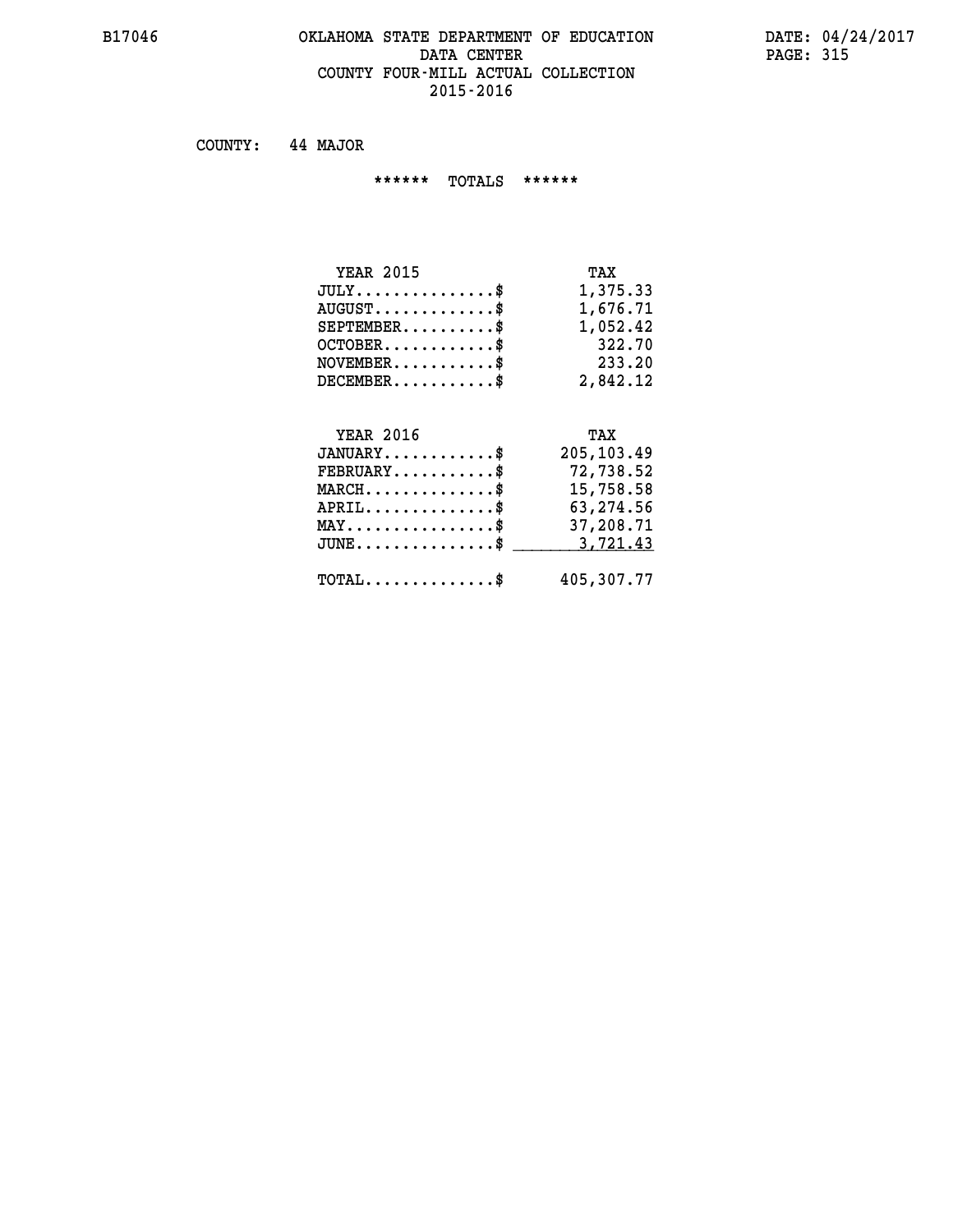# **B17046 OKLAHOMA STATE DEPARTMENT OF EDUCATION DATE: 04/24/2017 DATA CENTER** PAGE: 316  **COUNTY FOUR-MILL ACTUAL COLLECTION 2015-2016**

 **COUNTY: 45 MARSHALL DISTRICT: I002 MADILL**

| <b>YEAR 2015</b>                                  | TAX        |
|---------------------------------------------------|------------|
| $JULY$ \$                                         | 3,738.36   |
| $AUGUST$ \$                                       | 1,354.14   |
| $SEPTEMBER$ \$                                    | 2,998.54   |
| $OCTOBER$ \$                                      | 1,869.25   |
| $\texttt{NOVEMBER} \dots \dots \dots \$           | 11,376.31  |
| $DECEMBER$ \$                                     | 48,366.54  |
|                                                   |            |
| <b>YEAR 2016</b>                                  | TAX        |
| $JANUARY$ \$                                      | 111,226.08 |
| $FEBRUARY$                                        | 58,371.98  |
| $\texttt{MARCH}\ldots\ldots\ldots\ldots\text{\$}$ | 6,693.93   |
| $APRIL \ldots \ldots \ldots \ldots *$             | 34,339.48  |
| $\texttt{MAX} \dots \dots \dots \dots \dots \$$   | 13, 178.30 |
| $\texttt{JUNE} \dots \dots \dots \dots \dots \$$  | 2,727.97   |
|                                                   |            |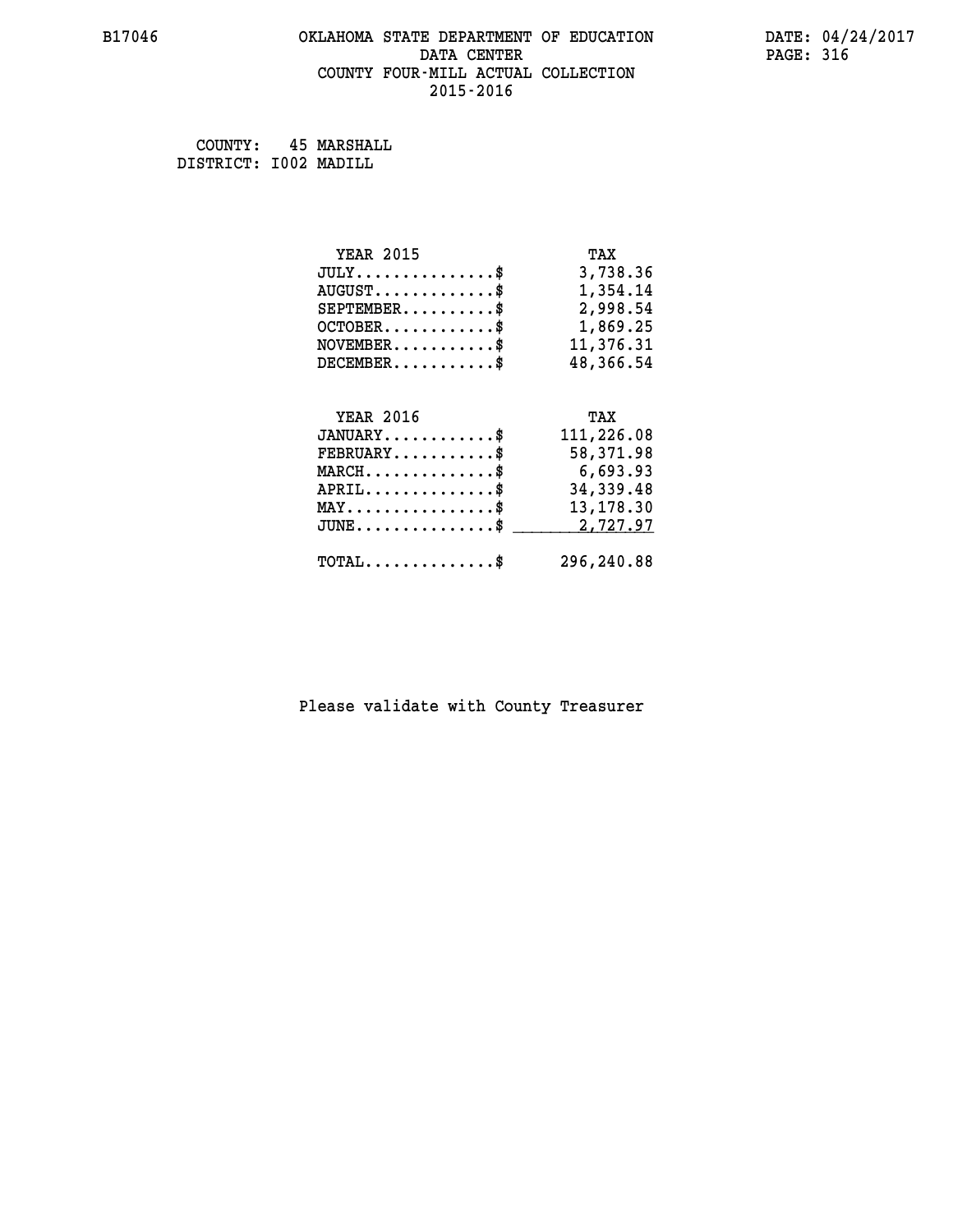# **B17046 OKLAHOMA STATE DEPARTMENT OF EDUCATION DATE: 04/24/2017 DATA CENTER** PAGE: 317  **COUNTY FOUR-MILL ACTUAL COLLECTION 2015-2016**

 **COUNTY: 45 MARSHALL DISTRICT: I003 KINGSTON**

| <b>YEAR 2015</b>                                   | TAX        |
|----------------------------------------------------|------------|
| $JULY$ \$                                          | 2,502.73   |
| $AUGUST$ \$                                        | 907.70     |
| $SEPTEMBER$ \$                                     | 2,009.13   |
| $OCTOBER$ \$                                       | 1,247.83   |
| $NOVEMBER.$ \$                                     | 7,900.67   |
| $DECEMBER$ \$                                      | 33,672.91  |
|                                                    |            |
| <b>YEAR 2016</b>                                   | TAX        |
| $JANUARY$ \$                                       | 77,430.55  |
| $FEBRUARY$                                         | 40,638.34  |
| $MARCH$ \$                                         | 4,628.47   |
| $APRIL$ \$                                         | 23,896.88  |
| $\texttt{MAX} \dots \dots \dots \dots \dots \$     | 9,164.22   |
| $\texttt{JUNE} \dots \dots \dots \dots \texttt{S}$ | 1,873.45   |
| $\texttt{TOTAL} \dots \dots \dots \dots$ \$        | 205,872.88 |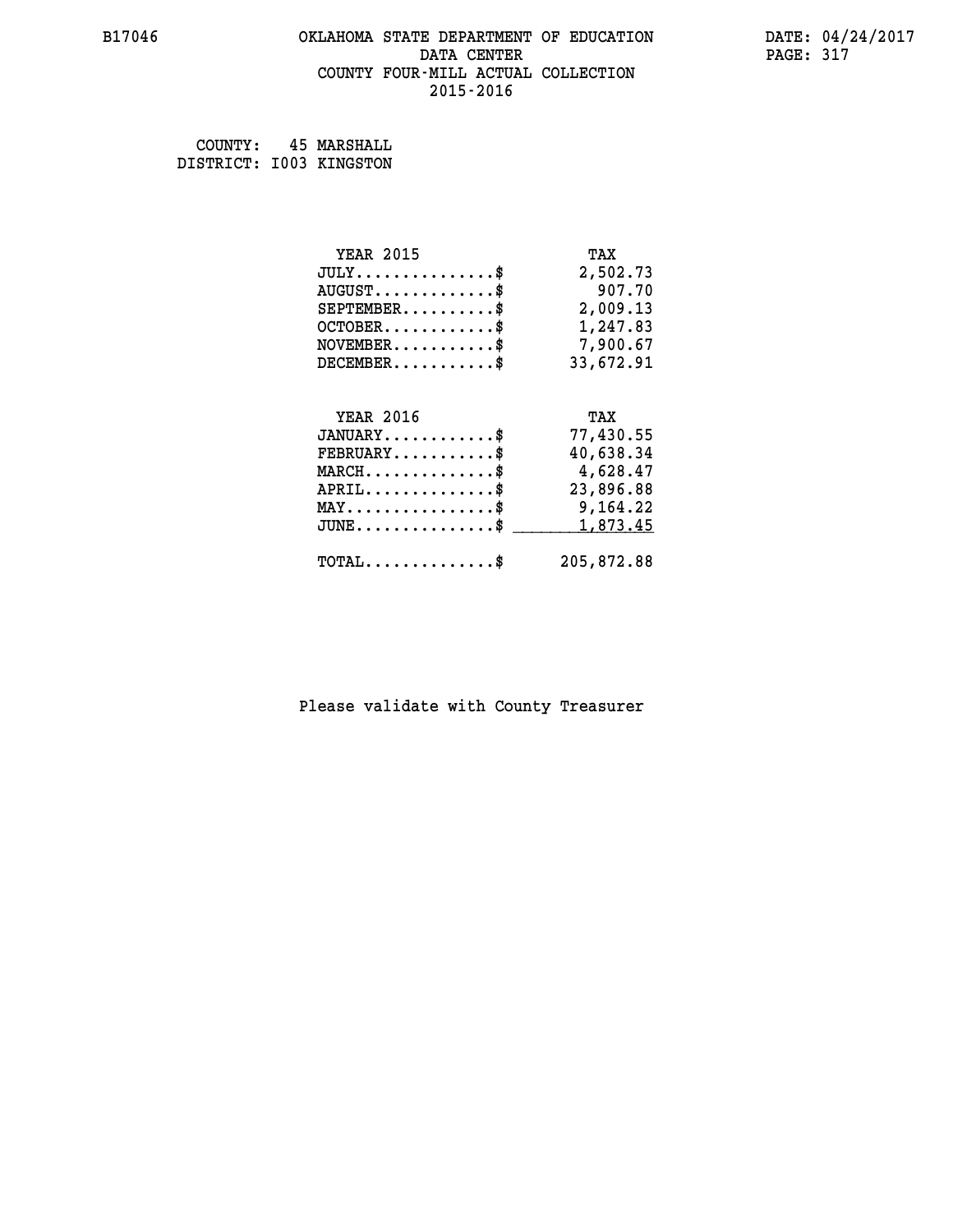#### **B17046 OKLAHOMA STATE DEPARTMENT OF EDUCATION DATE: 04/24/2017 DATA CENTER** PAGE: 318  **COUNTY FOUR-MILL ACTUAL COLLECTION 2015-2016**

 **COUNTY: 45 MARSHALL**

 **\*\*\*\*\*\* TOTALS \*\*\*\*\*\***

| <b>YEAR 2015</b>       | TAX       |
|------------------------|-----------|
| $JULY$                 | 6,241.09  |
| $AUGUST$ $\frac{1}{2}$ | 2,261.84  |
| $SEPTEMBER$ $\$        | 5,007.67  |
| $OCTOBER$ \$           | 3,117.08  |
| $NOVEMBER$ \$          | 19,276.98 |
| $DECEMBER$             | 82,039.45 |

# **YEAR 2016 TAX JANUARY............\$ 188,656.63 FEBRUARY...........\$ 99,010.32 MARCH..............\$ 11,322.40 APRIL..............\$ 58,236.36 MAY................\$ 22,342.52 JUNE................\$** 4,601.42  **TOTAL..............\$ 502,113.76**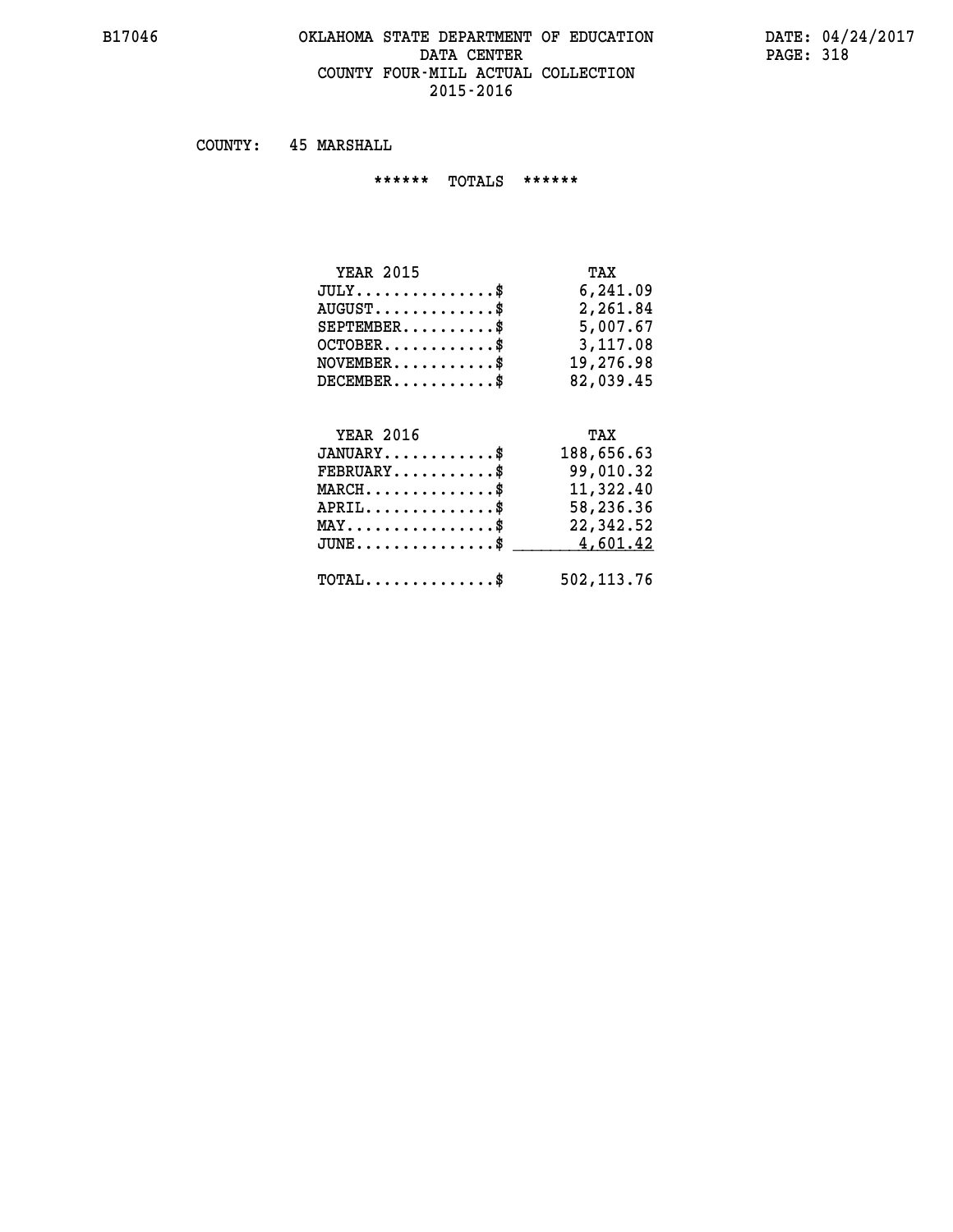# **B17046 OKLAHOMA STATE DEPARTMENT OF EDUCATION DATE: 04/24/2017 DATA CENTER** PAGE: 319  **COUNTY FOUR-MILL ACTUAL COLLECTION 2015-2016**

 **COUNTY: 46 MAYES DISTRICT: C021 SPAVINAW**

| <b>YEAR 2015</b>                           | TAX       |
|--------------------------------------------|-----------|
| $JULY$ \$                                  | 78.50     |
| $AUGUST$ \$                                | 112.00    |
| $SEPTEMENT.$ \$                            | 66.42     |
| $OCTOBER$ \$                               | 18.66     |
| $NOVEMBER$ \$                              | 27.67     |
| $DECEMBER$ \$                              | 1,209.01  |
|                                            |           |
| <b>YEAR 2016</b>                           | TAX       |
| $JANUARY$ \$                               | 8,230.58  |
| $FEBRUARY$                                 | 1,311.46  |
| $MARCH$ \$                                 | 336.35    |
| $APRIL$ \$                                 | 2,705.15  |
| $MAX \dots \dots \dots \dots \dots$        | 625.01    |
| $JUNE$ $\$\$                               | 8,870.21  |
| $\texttt{TOTAL} \dots \dots \dots \dots \$ | 23,591.02 |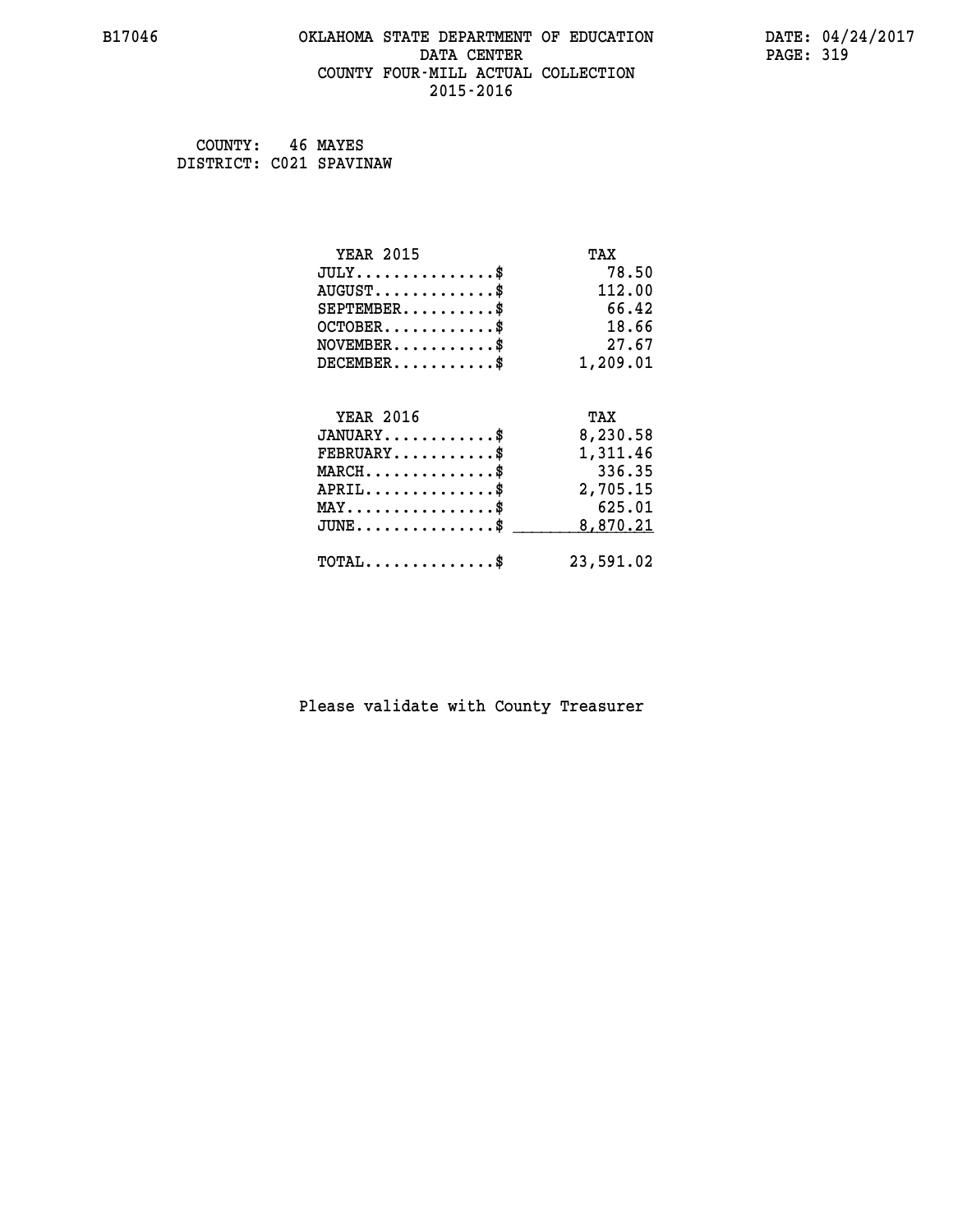# **B17046 OKLAHOMA STATE DEPARTMENT OF EDUCATION DATE: 04/24/2017 DATA CENTER** PAGE: 320  **COUNTY FOUR-MILL ACTUAL COLLECTION 2015-2016**

 **COUNTY: 46 MAYES DISTRICT: C035 WICKLIFFE**

| <b>YEAR 2015</b>                               | TAX       |
|------------------------------------------------|-----------|
| $JULY$ \$                                      | 120.35    |
| $AUGUST$ \$                                    | 184.04    |
| $SEPTEMENT.$ \$                                | 109.17    |
| $OCTOBER$ \$                                   | 30.63     |
| $NOVEMBER$ \$                                  | 45.45     |
| $DECEMBER$ \$                                  | 1,986.57  |
|                                                |           |
| <b>YEAR 2016</b>                               | TAX       |
| $JANUARY$ \$                                   | 13,523.91 |
| $FEBRUARY$                                     | 2,154.85  |
| $MARCH$ \$                                     | 552.66    |
| $APRIL$ \$                                     | 4,444.88  |
| $\texttt{MAX} \dots \dots \dots \dots \dots \$ | 1,026.97  |
| $JUNE$ \$                                      | 14,574.91 |
| $\texttt{TOTAL} \dots \dots \dots \dots \$     | 38,754.39 |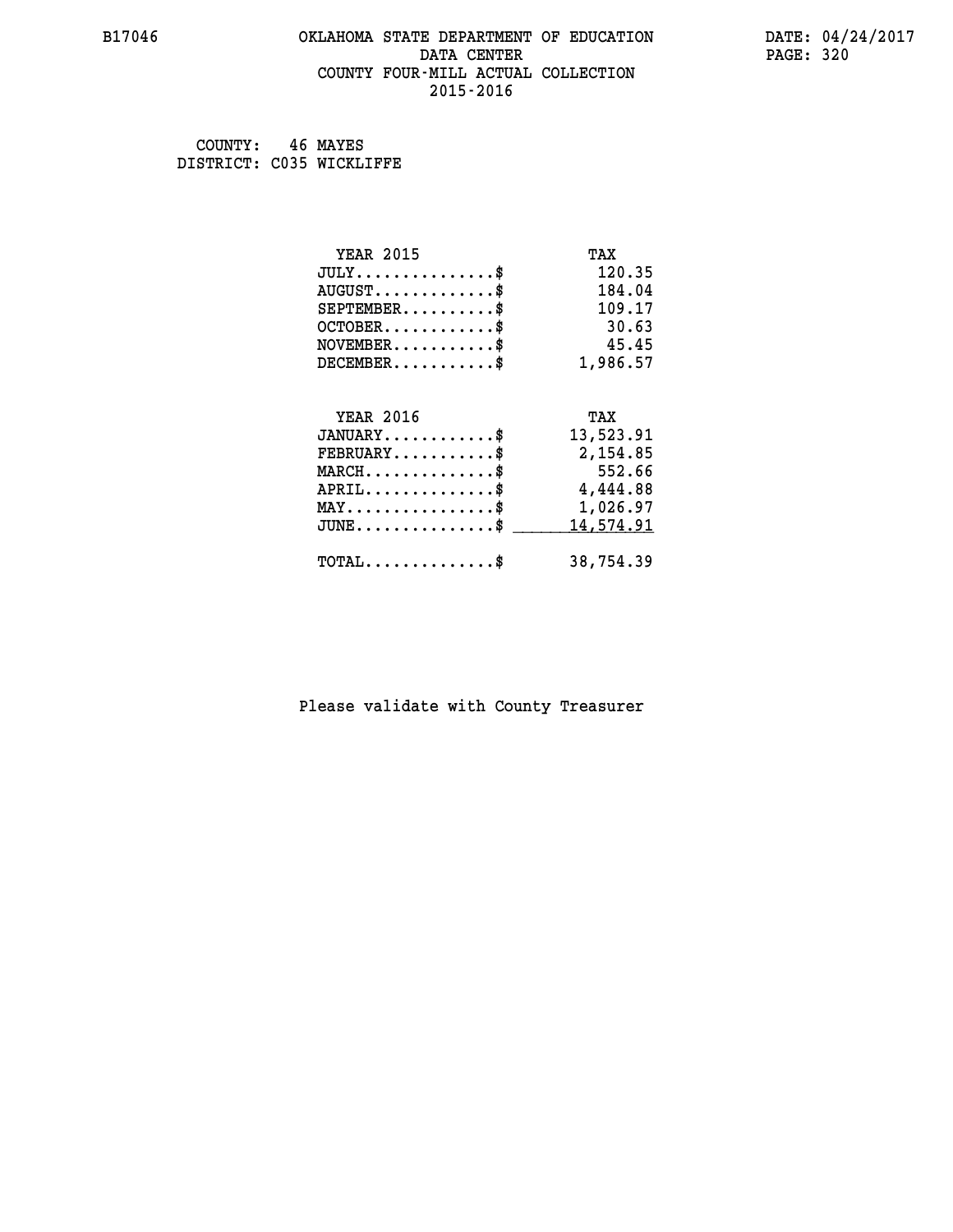# **B17046 OKLAHOMA STATE DEPARTMENT OF EDUCATION DATE: 04/24/2017 DATA CENTER** PAGE: 321  **COUNTY FOUR-MILL ACTUAL COLLECTION 2015-2016**

 **COUNTY: 46 MAYES DISTRICT: C043 OSAGE**

| <b>YEAR 2015</b>                               | TAX       |
|------------------------------------------------|-----------|
| $JULY$ \$                                      | 158.73    |
| $AUGUST$ \$                                    | 210.82    |
| $SEPTEMENT.$ \$                                | 125.03    |
| $OCTOBER$ \$                                   | 35.11     |
| $NOVEMBER$ \$                                  | 52.08     |
| $DECEMBER$ \$                                  | 2,275.64  |
|                                                |           |
| <b>YEAR 2016</b>                               | TAX       |
|                                                |           |
| $JANUARY$ \$                                   | 15,491.62 |
| $FEBRUARY$                                     | 2,468.41  |
| $MARCH$ \$                                     | 633.06    |
| $APRIL$ \$                                     | 5,091.62  |
| $\texttt{MAX} \dots \dots \dots \dots \dots \$ | 1,176.40  |
| $JUNE$ \$                                      | 16,695.57 |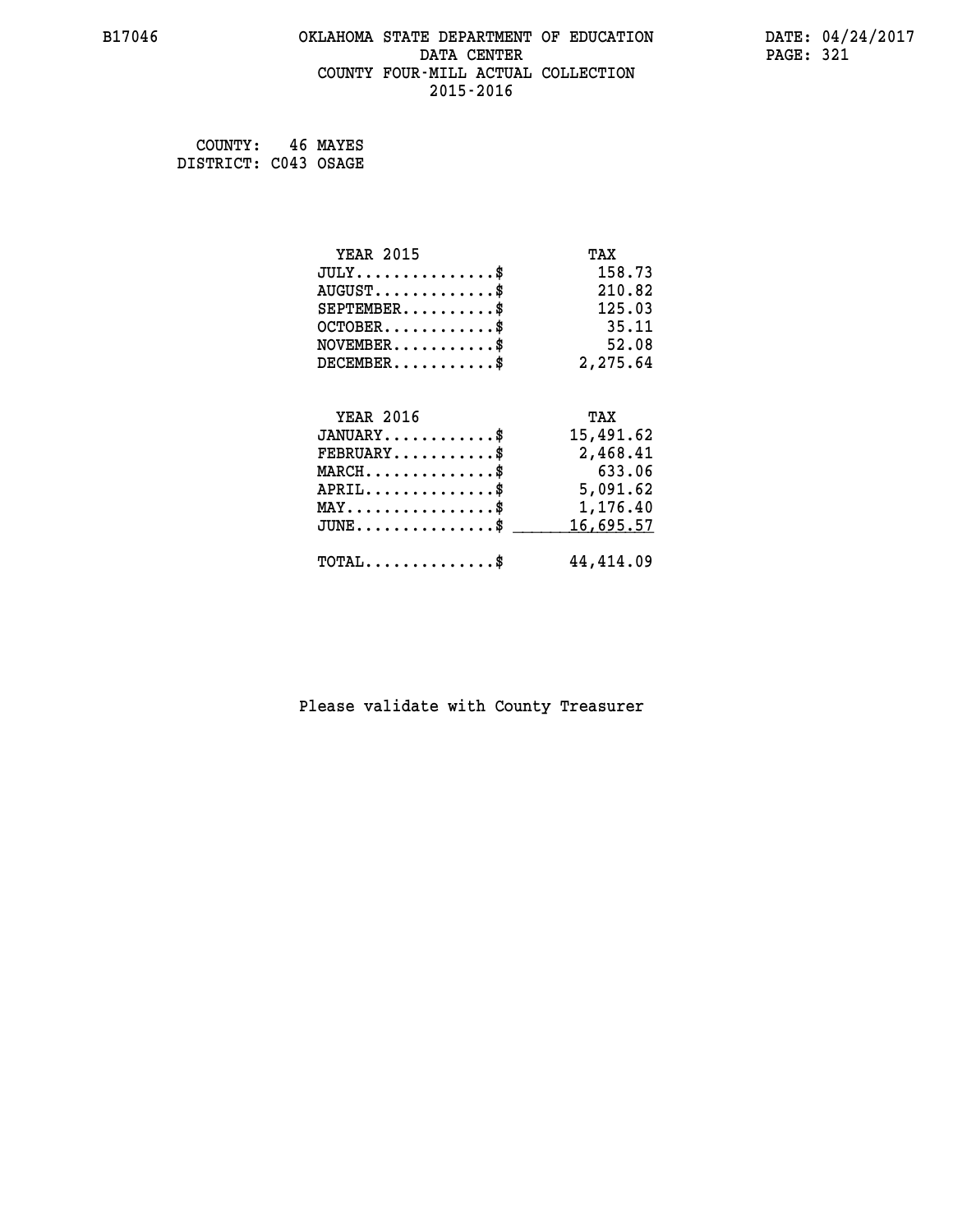# **B17046 OKLAHOMA STATE DEPARTMENT OF EDUCATION DATE: 04/24/2017 DATA CENTER** PAGE: 322  **COUNTY FOUR-MILL ACTUAL COLLECTION 2015-2016**

 **COUNTY: 46 MAYES DISTRICT: I001 PRYOR**

| <b>YEAR 2015</b>                                 | TAX          |
|--------------------------------------------------|--------------|
| $JULY$ \$                                        | 2,201.14     |
| $AUGUST$ \$                                      | 3,376.49     |
| $SEPTEMENT.$ \$                                  | 2,002.49     |
| $OCTOBER$ \$                                     | 562.38       |
| $\texttt{NOVEMBER} \dots \dots \dots \$          | 834.13       |
| $DECEMBER$ \$                                    | 36,446.61    |
|                                                  |              |
|                                                  |              |
| <b>YEAR 2016</b>                                 | TAX          |
| $JANUARY$ \$                                     | 248, 114. 18 |
| $FEBRUARY$                                       | 39,533.99    |
| $MARCH$ \$                                       | 10,139.20    |
| $APRIL$ \$                                       | 81,547.47    |
| $\texttt{MAX} \dots \dots \dots \dots \dots \$   | 18,841.10    |
| $\texttt{JUNE} \dots \dots \dots \dots \dots \$$ | 267,396.21   |
| $\texttt{TOTAL} \dots \dots \dots \dots \$       | 710,995.39   |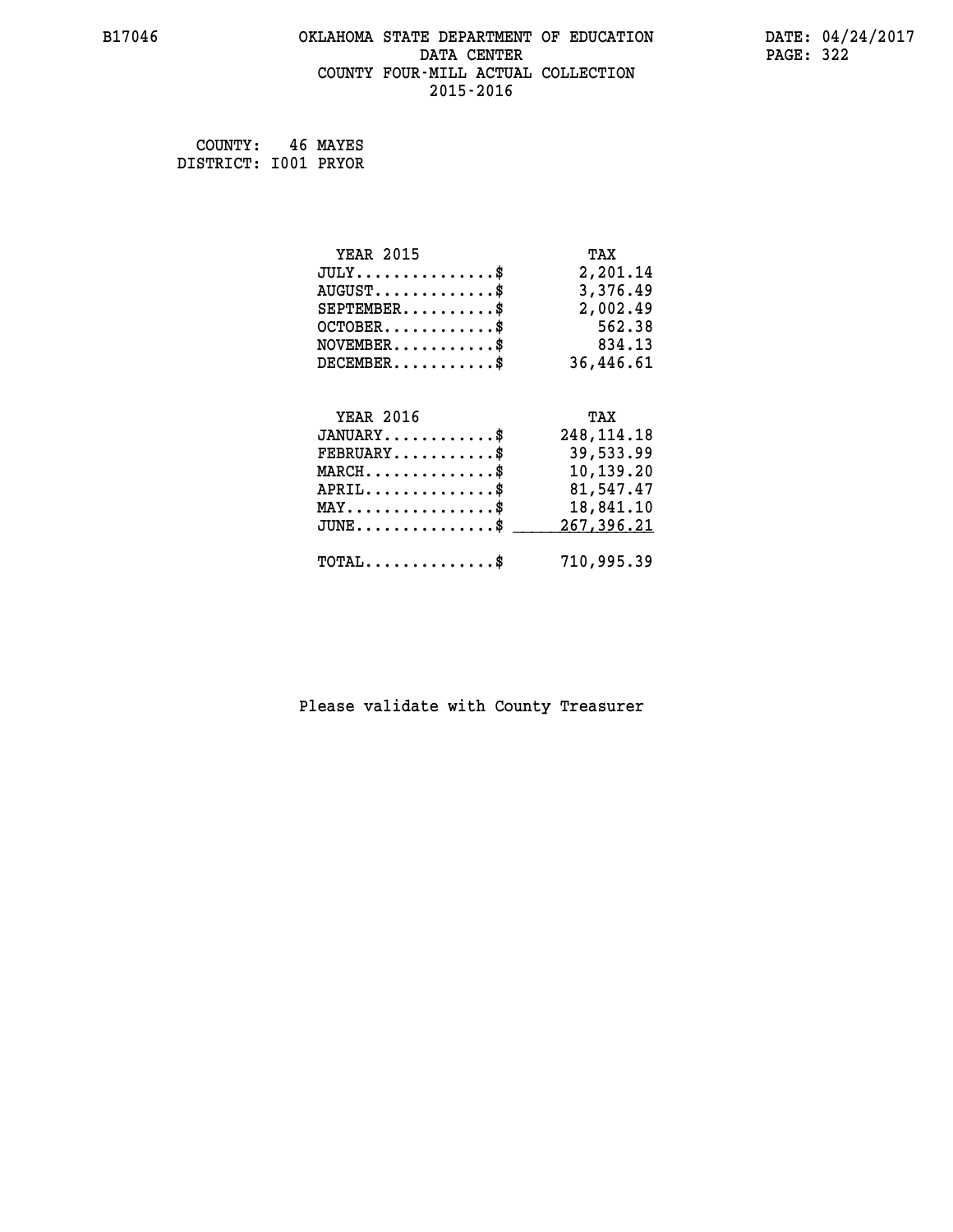# **B17046 OKLAHOMA STATE DEPARTMENT OF EDUCATION DATE: 04/24/2017 DATA CENTER** PAGE: 323  **COUNTY FOUR-MILL ACTUAL COLLECTION 2015-2016**

 **COUNTY: 46 MAYES DISTRICT: I002 ADAIR**

| <b>YEAR 2015</b>                           | TAX        |
|--------------------------------------------|------------|
| $JULY$ \$                                  | 893.91     |
| $AUGUST$ \$                                | 1,355.51   |
| $SEPTEMBER$ \$                             | 803.90     |
| $OCTOBER$ \$                               | 225.78     |
| $NOVEMBER$ \$                              | 334.87     |
| $DECEMBER$ \$                              | 14,631.57  |
|                                            |            |
| <b>YEAR 2016</b>                           | TAX        |
| $JANUARY$ \$                               | 99,606.01  |
| $FEBRUARY$                                 | 15,871.00  |
| $MARCH$ \$                                 | 4,070.42   |
| $APRIL$ \$                                 | 32,737.42  |
| $MAX \dots \dots \dots \dots \dots$        | 7,563.81   |
| $JUNE$ \$                                  | 107,346.83 |
| $\texttt{TOTAL} \dots \dots \dots \dots \$ | 285,441.03 |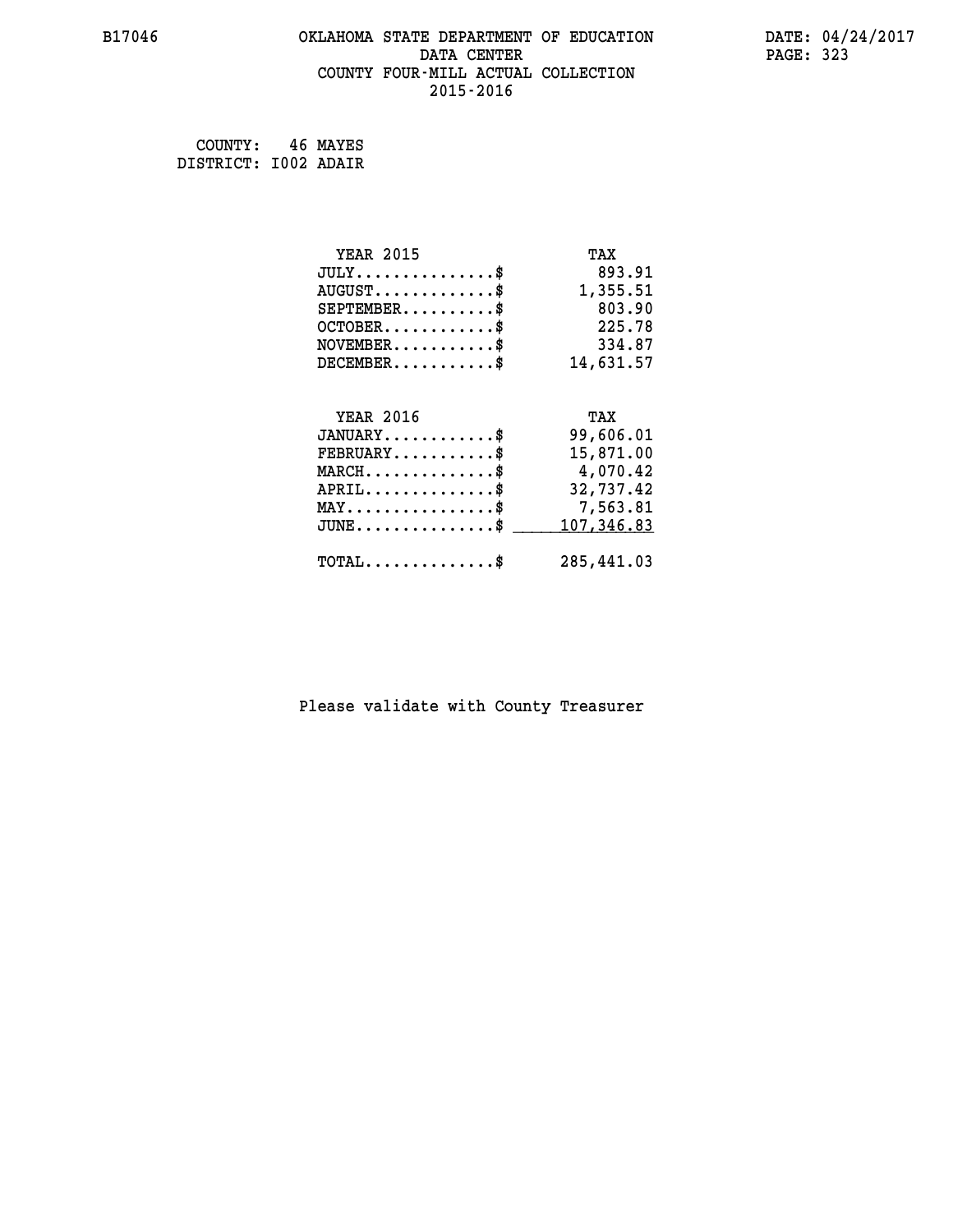# **B17046 OKLAHOMA STATE DEPARTMENT OF EDUCATION DATE: 04/24/2017 DATA CENTER** PAGE: 324  **COUNTY FOUR-MILL ACTUAL COLLECTION 2015-2016**

 **COUNTY: 46 MAYES DISTRICT: I016 SALINA**

| <b>YEAR 2015</b>                           | TAX          |
|--------------------------------------------|--------------|
| $JULY$                                     | 684.99       |
| $AUGUST$ \$                                | 1,045.59     |
| $SEPTEMBER$ \$                             | 620.12       |
| $OCTOBER$ \$                               | 174.15       |
| $NOVEMBER$ \$                              | 258.30       |
| $DECEMBER$ \$                              | 11,286.43    |
| <b>YEAR 2016</b>                           | TAX          |
| $JANUARY$ \$                               | 76,833.56    |
| $FEBRUARY$                                 | 12,242.49    |
| $MARCH$ \$                                 | 3,139.81     |
| $APRIL$ \$                                 | 25, 252.81   |
| $MAX \dots \dots \dots \dots \dots$        | 5,834.53     |
| $JUNE$                                     | 82,804.63    |
| $\texttt{TOTAL} \dots \dots \dots \dots \$ | 220, 177. 41 |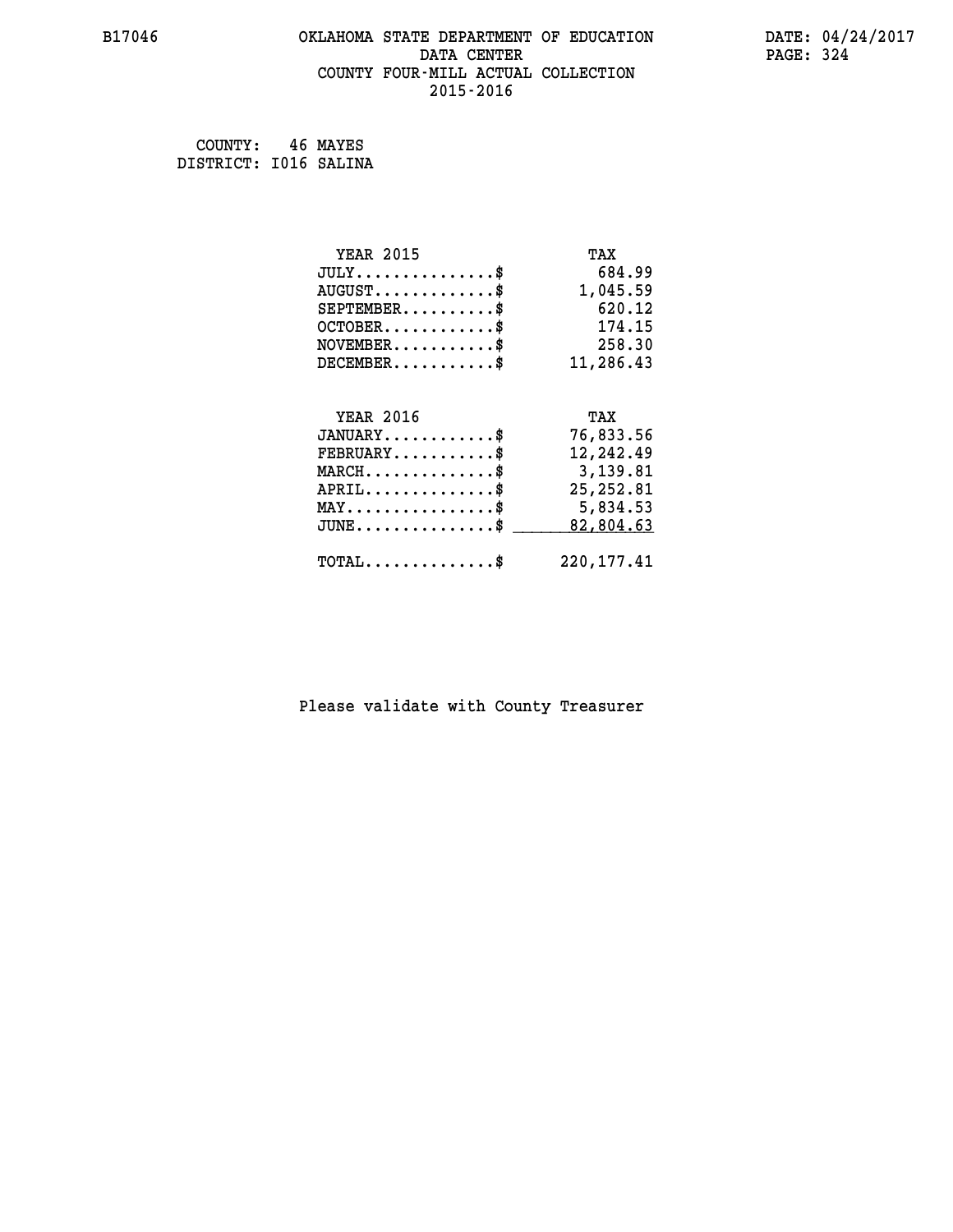### **B17046 OKLAHOMA STATE DEPARTMENT OF EDUCATION DATE: 04/24/2017 DATA CENTER** PAGE: 325  **COUNTY FOUR-MILL ACTUAL COLLECTION 2015-2016**

 **COUNTY: 46 MAYES DISTRICT: I017 LOCUST GROVE**

| <b>YEAR 2015</b>                                  | TAX        |
|---------------------------------------------------|------------|
| $JULY$ \$                                         | 1,233.57   |
| $AUGUST$ \$                                       | 1,800.41   |
| $SEPTEMBER$ \$                                    | 1,067.75   |
| $OCTOBER$ \$                                      | 299.86     |
| $\texttt{NOVEMBER} \dots \dots \dots \$           | 444.78     |
| $DECEMBER$ \$                                     | 19,433.99  |
|                                                   |            |
| <b>YEAR 2016</b>                                  | TAX        |
| $JANUARY$ \$                                      | 132,299.04 |
| $FEBRUARY$                                        | 21,080.24  |
| $MARCH$ \$                                        | 5,406.41   |
| $APRIL$ \$                                        | 43,482.60  |
| $\texttt{MAX} \dots \dots \dots \dots \texttt{*}$ | 10,046.44  |
| $JUNE \dots \dots \dots \dots \$                  | 142,580.56 |
| $\texttt{TOTAL} \dots \dots \dots \dots \$        | 379,175.65 |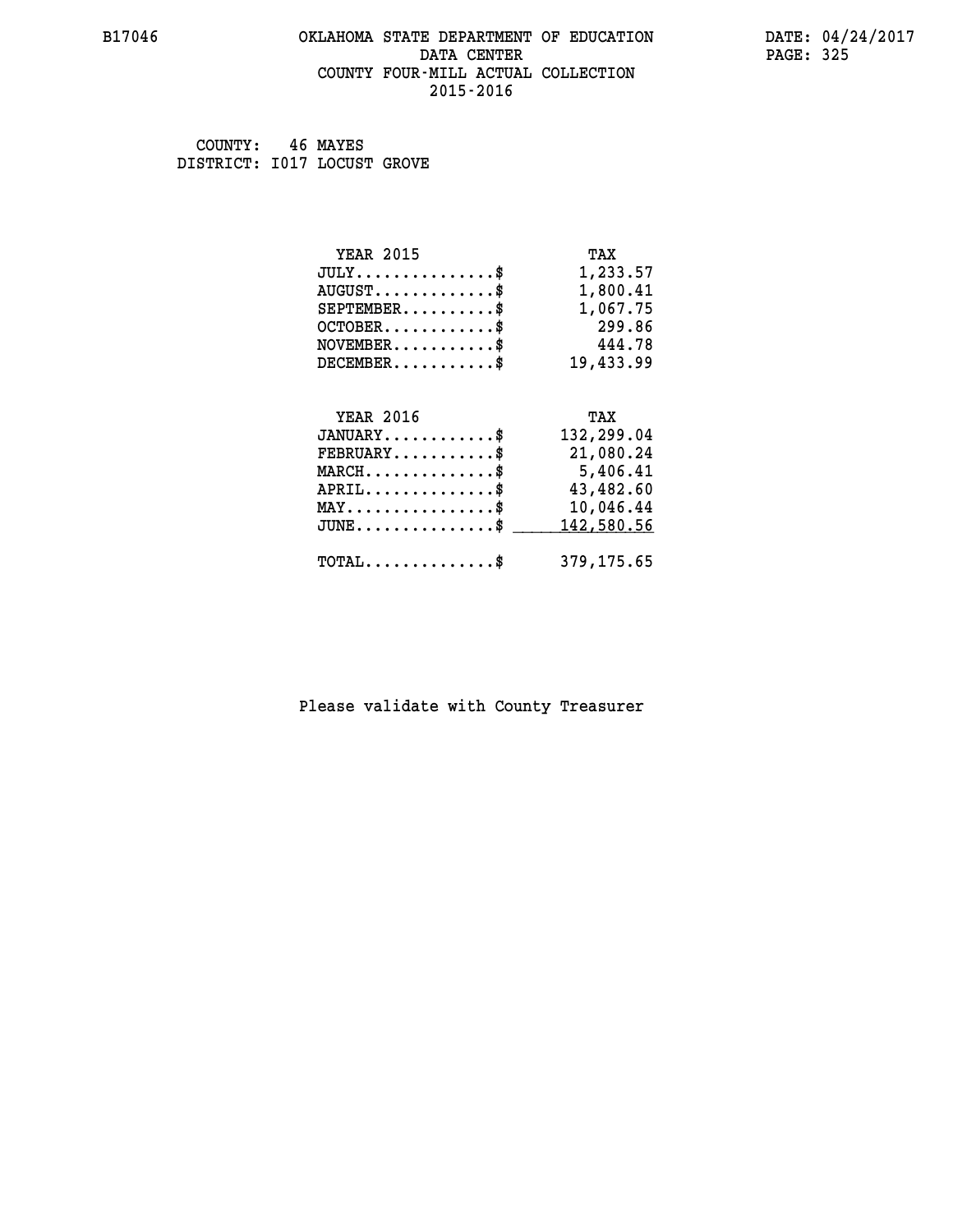### **B17046 OKLAHOMA STATE DEPARTMENT OF EDUCATION DATE: 04/24/2017 DATA CENTER** PAGE: 326  **COUNTY FOUR-MILL ACTUAL COLLECTION 2015-2016**

 **COUNTY: 46 MAYES DISTRICT: I032 CHOUTEAU-MAZIE**

| <b>YEAR 2015</b>                           | TAX        |
|--------------------------------------------|------------|
| $JULY$ \$                                  | 745.99     |
| $AUGUST$ \$                                | 1,138.25   |
| $SEPTEMENT.$ \$                            | 675.07     |
| $OCTOBER$ \$                               | 189.59     |
| $NOVEMBER$ \$                              | 281.20     |
| $DECEMBER$ \$                              | 12,286.54  |
|                                            |            |
| <b>YEAR 2016</b>                           | TAX        |
| $JANUARY$ \$                               | 83,641.96  |
| $FEBRUARY$                                 | 13,327.33  |
| $MARCH$ \$                                 | 3,418.04   |
| $APRIL$ \$                                 | 27,490.53  |
| $MAX \dots \dots \dots \dots \dots$        | 6,351.54   |
| $JUNE$                                     | 90,142.15  |
| $\texttt{TOTAL} \dots \dots \dots \dots \$ | 239,688.19 |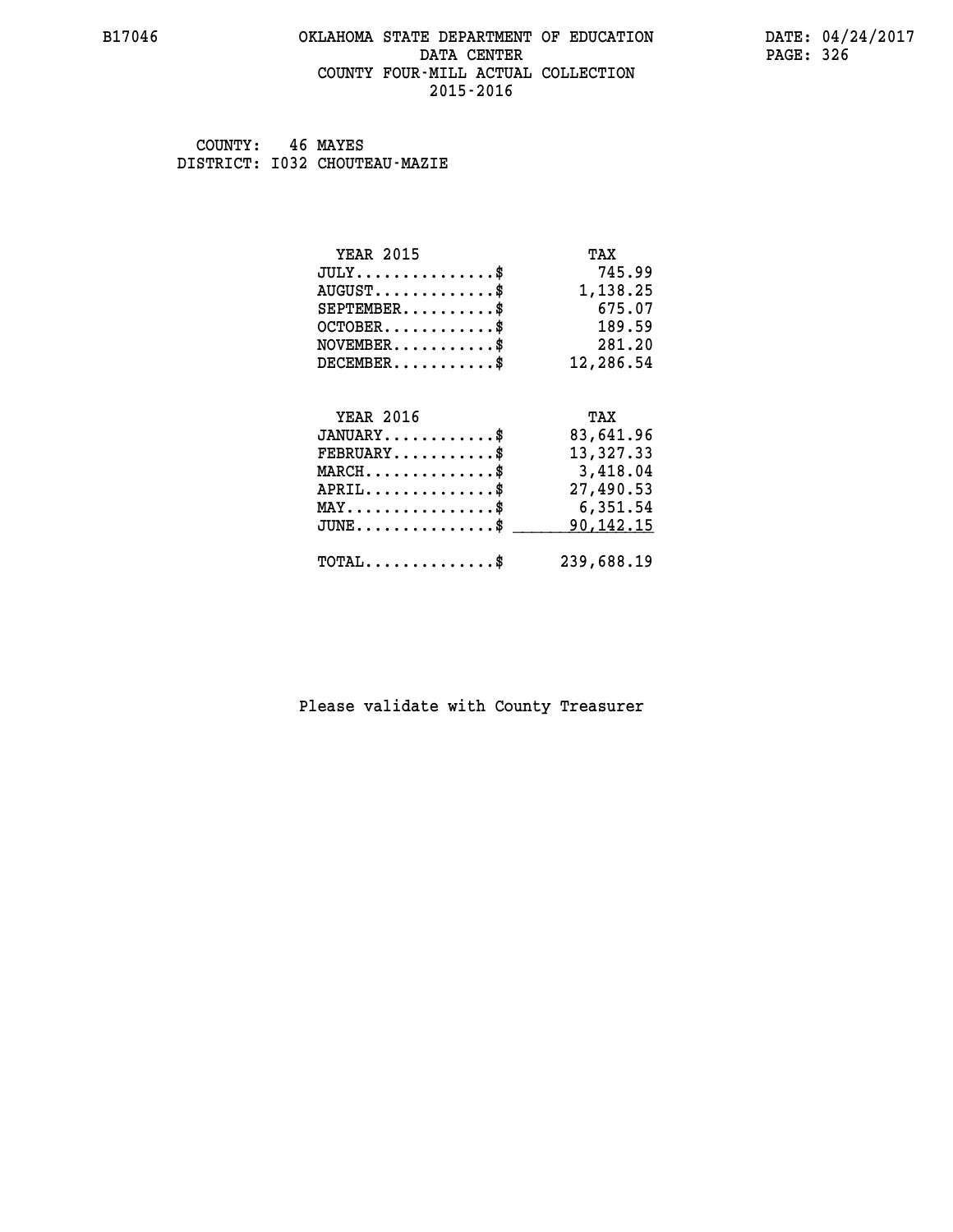### **B17046 OKLAHOMA STATE DEPARTMENT OF EDUCATION DATE: 04/24/2017 DATA CENTER** PAGE: 327  **COUNTY FOUR-MILL ACTUAL COLLECTION 2015-2016**

 **COUNTY: 46 MAYES**

 **\*\*\*\*\*\* TOTALS \*\*\*\*\*\***

| <b>YEAR 2015</b>              | TAX       |
|-------------------------------|-----------|
| $JULY \ldots \ldots \ldots \$ | 6, 117.18 |
| $AUGUST$ \$                   | 9,223.11  |
| $SEPTEMBER$ $\$               | 5,469.95  |
| $OCTOBER$ $\frac{1}{2}$       | 1,536.16  |
| $NOVEMBER$ \$                 | 2,278.48  |
| $DECEMBER$ \$                 | 99,556.36 |

#### **YEAR 2016 TAX JANUARY............\$ 677,740.86**

| ,,,,,,,,,,,,                                            |
|---------------------------------------------------------|
| 107,989.77<br>$FEBRUARY$                                |
| 27,695.95<br>$MARCH$ \$                                 |
| 222,752.48<br>$APRIL$ \$                                |
| 51,465.80<br>$MAX \dots \dots \dots \dots \$            |
| $JUNE \dots \dots \dots \dots \$ 730,411.07             |
| $\texttt{TOTAL} \dots \dots \dots \dots \$ 1,942,237.17 |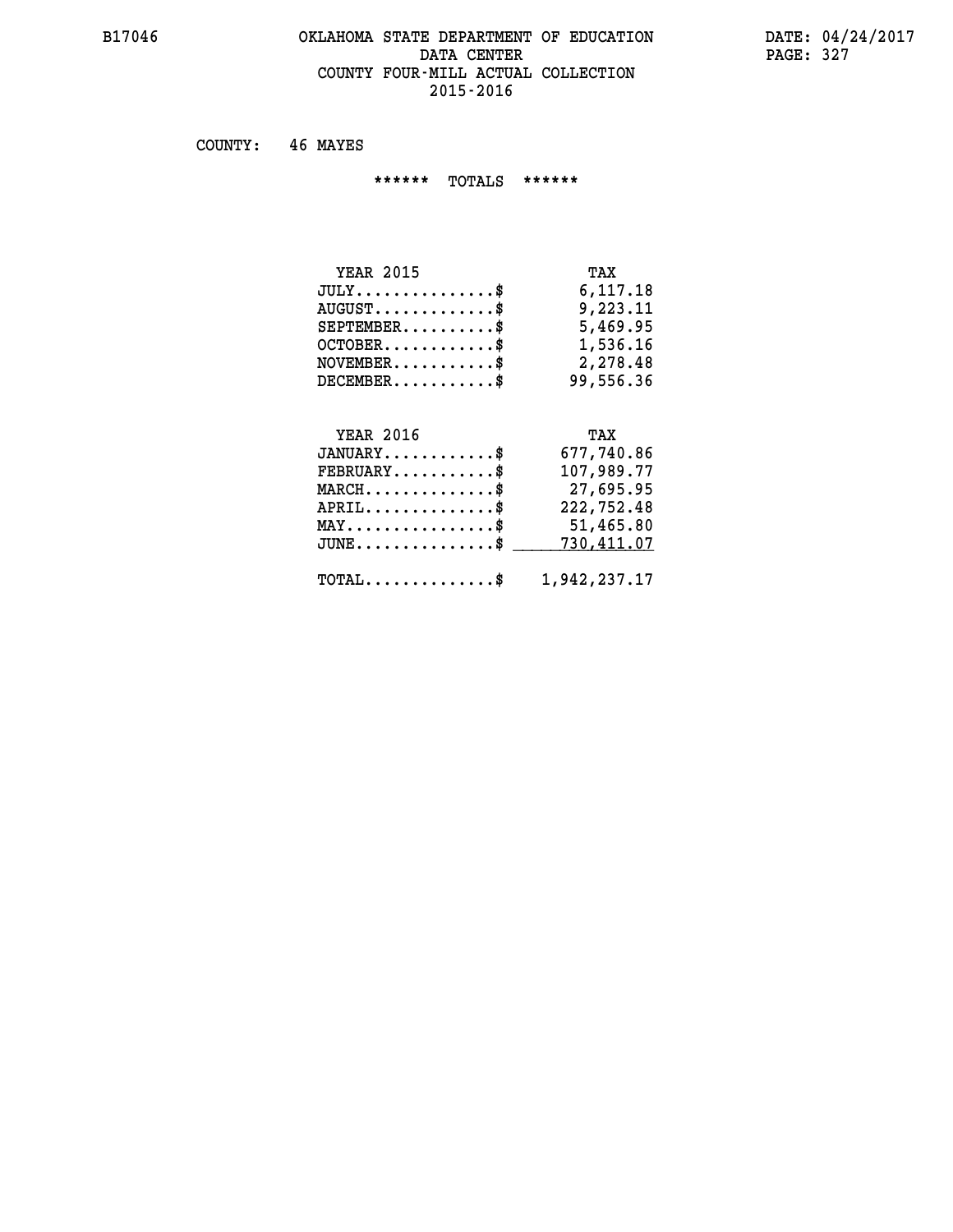## **B17046 OKLAHOMA STATE DEPARTMENT OF EDUCATION DATE: 04/24/2017 DATA CENTER** PAGE: 328  **COUNTY FOUR-MILL ACTUAL COLLECTION 2015-2016**

 **COUNTY: 47 MCCLAIN DISTRICT: I001 NEWCASTLE**

| <b>YEAR 2015</b>                               | TAX        |
|------------------------------------------------|------------|
| $JULY$ \$                                      | 1,182.82   |
| $AUGUST$ \$                                    | 1,119.23   |
| $SEPTEMBER$ \$                                 | 820.93     |
| $OCTOBER$ \$                                   | 598.39     |
| $\texttt{NOVEMBER} \dots \dots \dots \$        | 384.18     |
| $DECEMBER$ \$                                  | 29,545.09  |
|                                                |            |
| <b>YEAR 2016</b>                               | TAX        |
| $JANUARY$ \$                                   | 94,277.07  |
| $FEBRUARY$ \$                                  | 87,423.92  |
| $MARCH$ \$                                     | 7,409.25   |
| $APRIL \ldots \ldots \ldots \ldots \$          | 21,058.98  |
| $\texttt{MAX} \dots \dots \dots \dots \dots \$ | 25,405.42  |
| $JUNE$ \$                                      | 2,505.45   |
| $\texttt{TOTAL} \dots \dots \dots \dots \$     | 271,730.73 |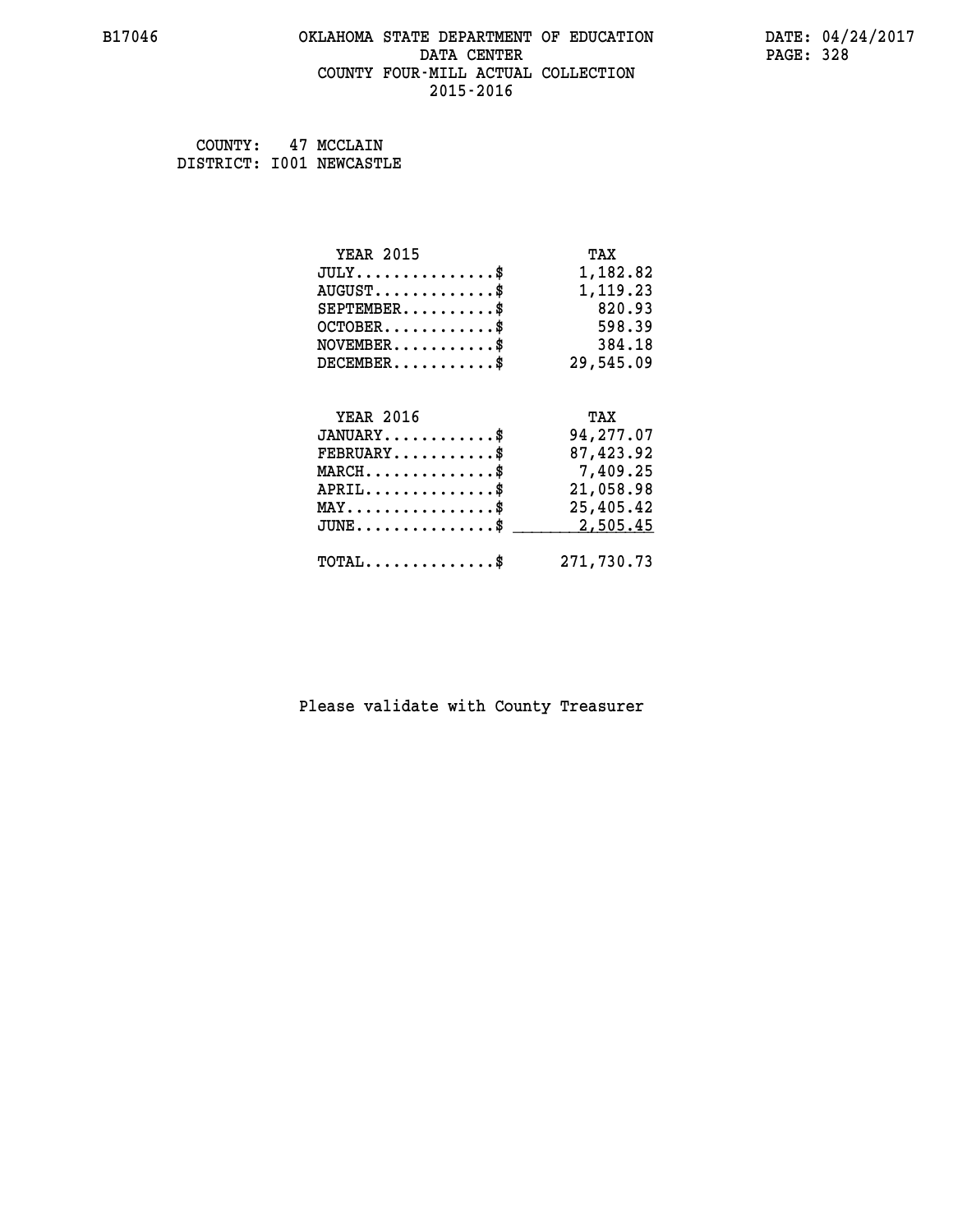## **B17046 OKLAHOMA STATE DEPARTMENT OF EDUCATION DATE: 04/24/2017 DATA CENTER** PAGE: 329  **COUNTY FOUR-MILL ACTUAL COLLECTION 2015-2016**

 **COUNTY: 47 MCCLAIN DISTRICT: I002 DIBBLE**

| <b>YEAR 2015</b>                                 | TAX       |
|--------------------------------------------------|-----------|
| $JULY$ \$                                        | 424.49    |
| $AUGUST$ \$                                      | 373.32    |
| $SEPTEMENT.$ \$                                  | 273.82    |
| $OCTOBER$ \$                                     | 199.59    |
| $NOVEMBER$ \$                                    | 128.14    |
| $DECEMBER$ \$                                    | 9,854.67  |
|                                                  |           |
| <b>YEAR 2016</b>                                 | TAX       |
| $JANUARY$ \$                                     | 31,445.82 |
| $FEBRUARY$ \$                                    | 29,160.64 |
| $MARCH$ \$                                       | 2,471.34  |
| $APRIL \ldots \ldots \ldots \$                   | 7,024.16  |
| $\texttt{MAX} \dots \dots \dots \dots \dots \$   | 8,473.90  |
| $\texttt{JUNE} \dots \dots \dots \dots \dots \$$ | 835.69    |
| $\texttt{TOTAL} \dots \dots \dots \dots \$       | 90,665.58 |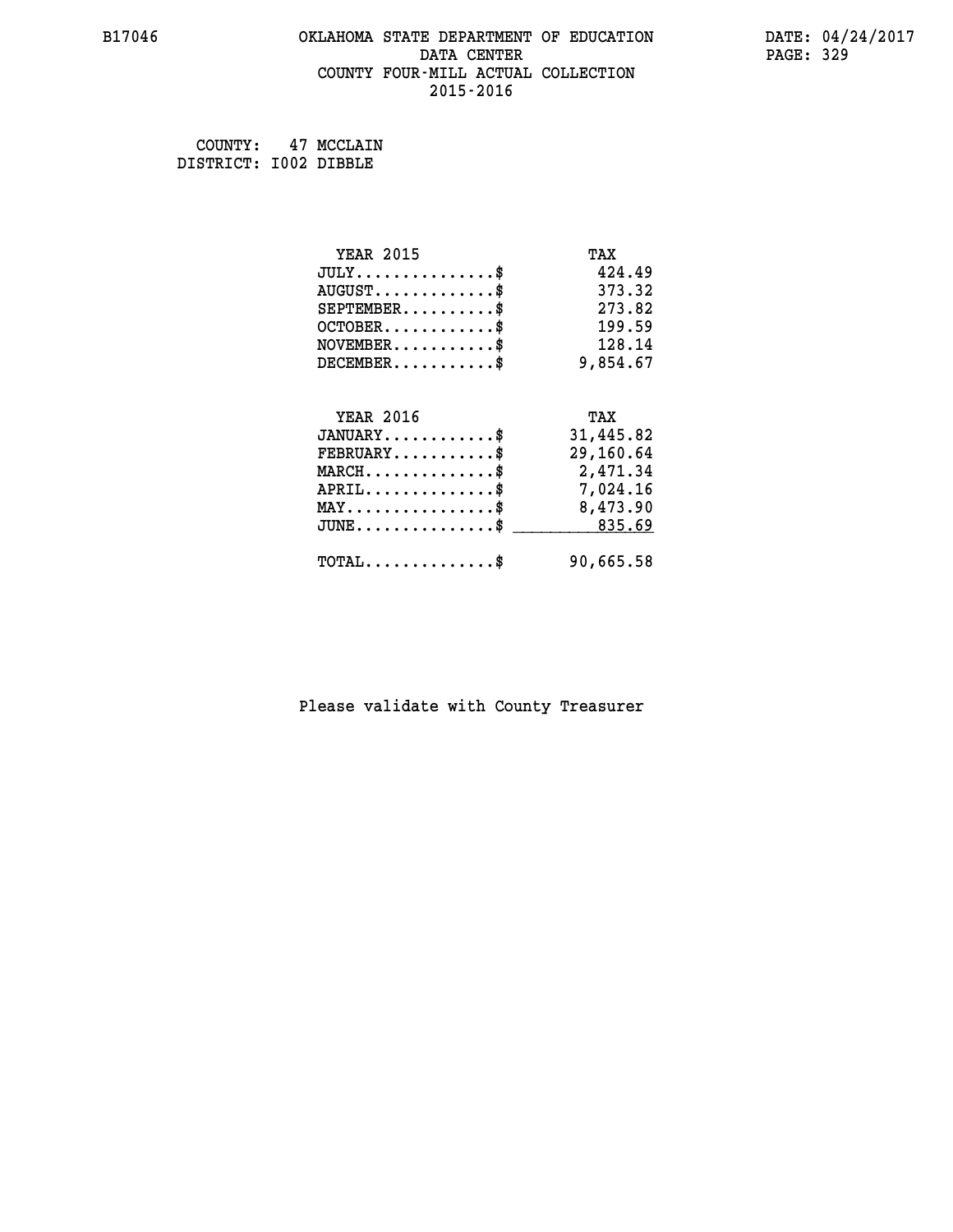## **B17046 OKLAHOMA STATE DEPARTMENT OF EDUCATION DATE: 04/24/2017 DATA CENTER** PAGE: 330  **COUNTY FOUR-MILL ACTUAL COLLECTION 2015-2016**

 **COUNTY: 47 MCCLAIN DISTRICT: I005 WASHINGTON**

| <b>YEAR 2015</b>                                  | TAX        |
|---------------------------------------------------|------------|
| $JULY$ \$                                         | 605.61     |
| $AUGUST$ \$                                       | 560.35     |
| $SEPTEMENT.$ \$                                   | 411.01     |
| $OCTOBER$ \$                                      | 299.59     |
| $\texttt{NOVEMBER} \dots \dots \dots \$           | 192.34     |
| $DECEMBER$ \$                                     | 14,791.93  |
|                                                   |            |
| <b>YEAR 2016</b>                                  | TAX        |
| $JANUARY$ \$                                      | 47,200.43  |
| $FEBRUARY$                                        | 43,768.98  |
| $MARCH$ \$                                        | 3,709.48   |
| $APRIL.$ \$                                       | 10,543.31  |
| $\texttt{MAX} \dots \dots \dots \dots \texttt{*}$ | 12,719.37  |
| $JUNE$ \$                                         | 1,254.37   |
| $\texttt{TOTAL} \dots \dots \dots \dots \$        | 136,056.77 |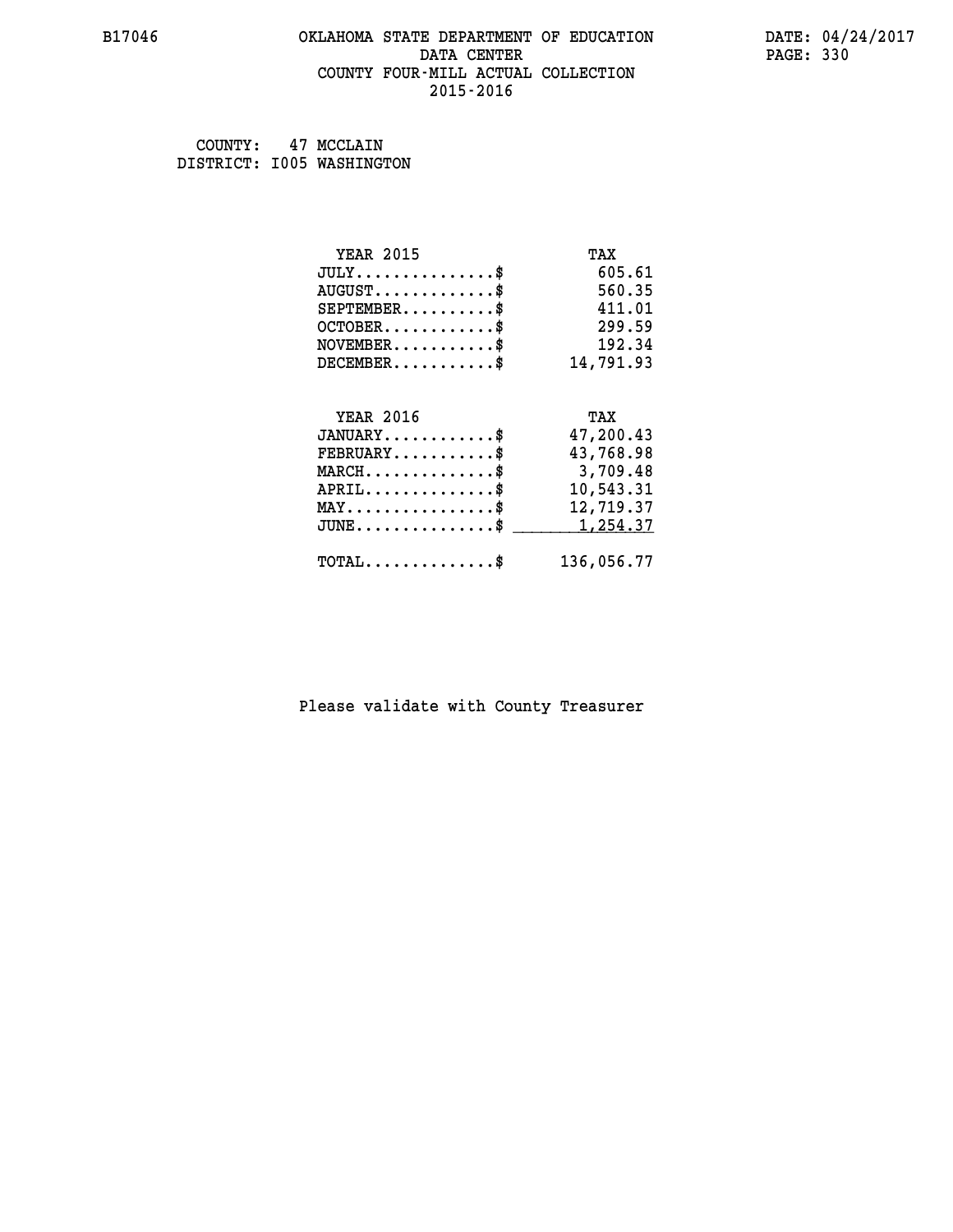## **B17046 OKLAHOMA STATE DEPARTMENT OF EDUCATION DATE: 04/24/2017 DATA CENTER** PAGE: 331  **COUNTY FOUR-MILL ACTUAL COLLECTION 2015-2016**

 **COUNTY: 47 MCCLAIN DISTRICT: I010 WAYNE**

| <b>YEAR 2015</b>                                   | TAX       |
|----------------------------------------------------|-----------|
| $JULY$ \$                                          | 348.04    |
| $AUGUST$ \$                                        | 300.93    |
| $SEPTEMBER$ \$                                     | 220.71    |
| $OCTOBER$ \$                                       | 160.89    |
| $\texttt{NOVEMBER} \dots \dots \dots \$            | 103.30    |
| $DECEMBER$ \$                                      | 7,943.76  |
|                                                    |           |
| <b>YEAR 2016</b>                                   | TAX       |
| $JANUARY$                                          | 25,348.20 |
| $\texttt{FEBRUARY} \dots \dots \dots \$            | 23,508.13 |
| $\texttt{MARCH}\ldots\ldots\ldots\ldots\clubsuit$  | 1,992.12  |
| $APRIL \ldots \ldots \ldots \ldots \$              | 5,662.11  |
| MAY\$ 6,830.73                                     |           |
| $\texttt{JUNE} \dots \dots \dots \dots \texttt{S}$ | 673.63    |
| $\texttt{TOTAL} \dots \dots \dots \dots$ \$        | 73,092.55 |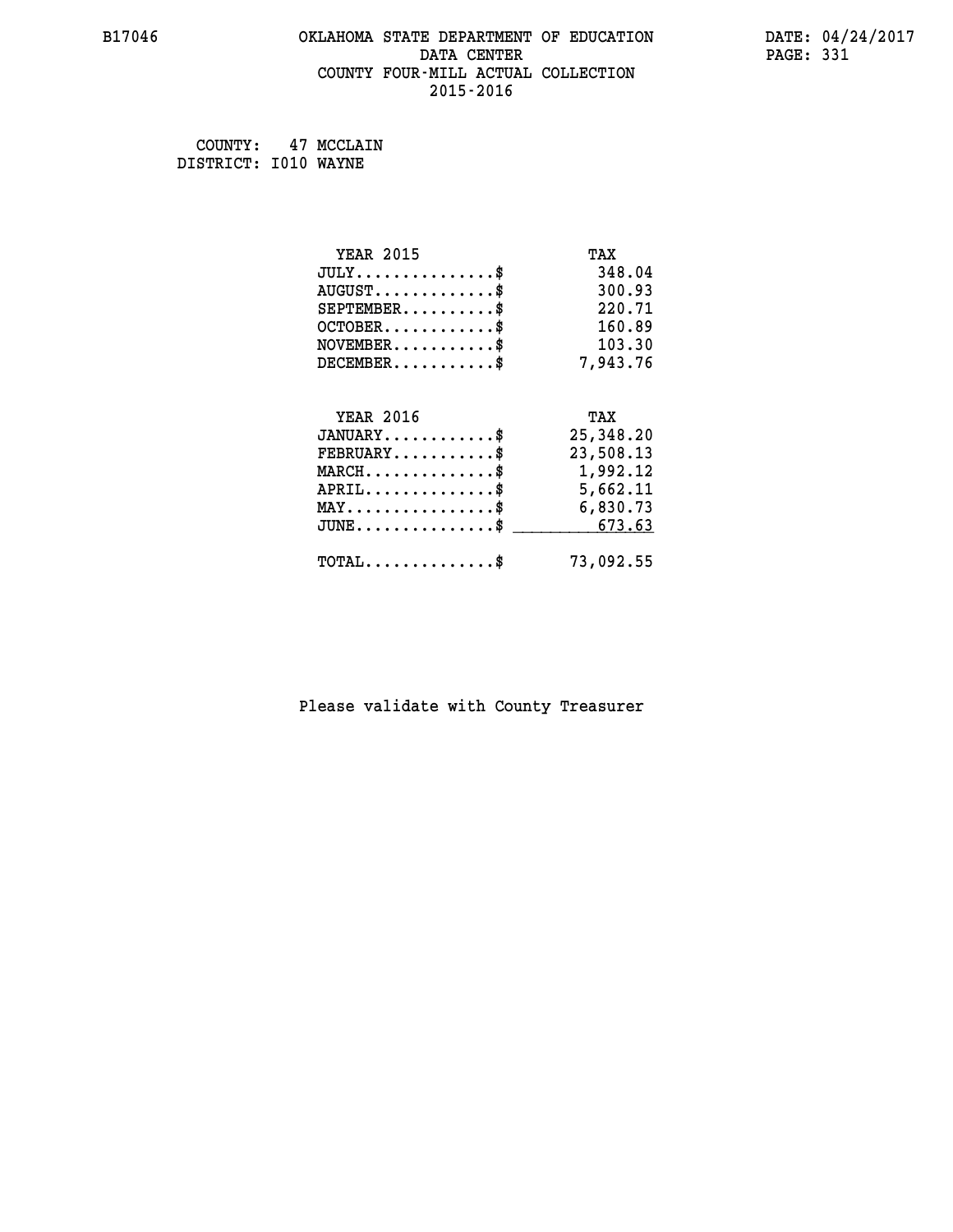## **B17046 OKLAHOMA STATE DEPARTMENT OF EDUCATION DATE: 04/24/2017 DATA CENTER** PAGE: 332  **COUNTY FOUR-MILL ACTUAL COLLECTION 2015-2016**

 **COUNTY: 47 MCCLAIN DISTRICT: I015 PURCELL**

| <b>YEAR 2015</b>                               | TAX        |
|------------------------------------------------|------------|
| $JULY$ \$                                      | 888.58     |
| $AUGUST$ \$                                    | 790.70     |
| $SEPTEMENT.$ \$                                | 579.96     |
| $OCTOBER$ \$                                   | 422.75     |
| $NOVEMBER$ \$                                  | 271.41     |
| $DECEMBER$ \$                                  | 20,872.47  |
|                                                |            |
| <b>YEAR 2016</b>                               | TAX        |
| $JANUARY$ \$                                   | 66,603.13  |
| $FEBRUARY$                                     | 61,761.98  |
| $MARCH$ \$                                     | 5,234.36   |
| $APRIL \ldots \ldots \ldots \ldots$            | 14,877.36  |
| $\texttt{MAX} \dots \dots \dots \dots \dots \$ | 17,947.95  |
| $JUNE$ \$                                      | 1,770.00   |
| $\texttt{TOTAL} \dots \dots \dots \dots \$     | 192,020.65 |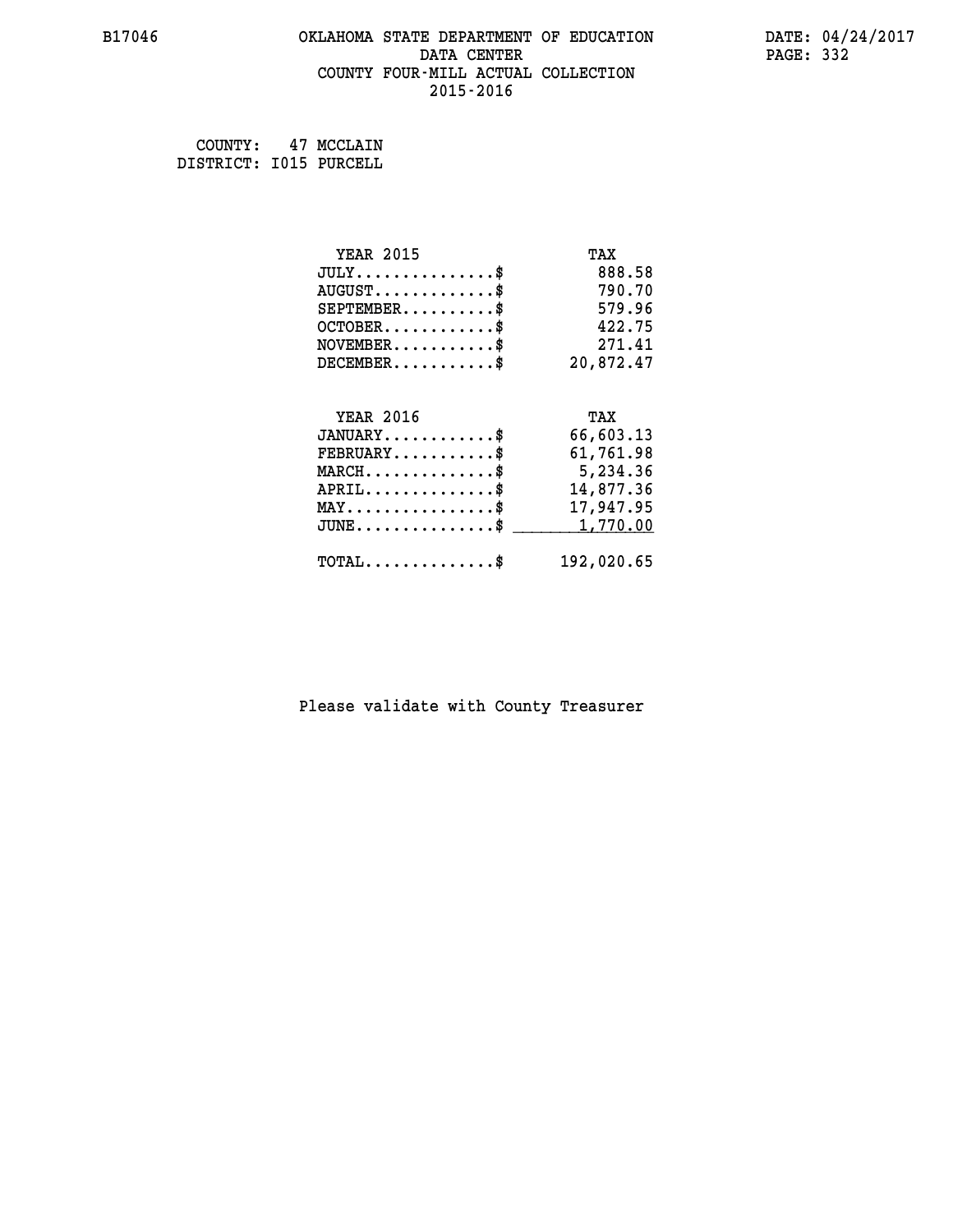## **B17046 OKLAHOMA STATE DEPARTMENT OF EDUCATION DATE: 04/24/2017 DATA CENTER** PAGE: 333  **COUNTY FOUR-MILL ACTUAL COLLECTION 2015-2016**

 **COUNTY: 47 MCCLAIN DISTRICT: I029 BLANCHARD**

| <b>YEAR 2015</b>                               | TAX         |
|------------------------------------------------|-------------|
| $JULY$ \$                                      | 1,147.82    |
| $AUGUST$ \$                                    | 1,080.12    |
| $SEPTEMBER$ \$                                 | 792.24      |
| $OCTOBER$ \$                                   | 577.48      |
| $NOVEMBER.$ \$                                 | 370.75      |
| $DECEMBER$ \$                                  | 28,512.59   |
|                                                |             |
| <b>YEAR 2016</b>                               | TAX         |
| $JANUARY$ \$                                   | 90,982.32   |
| $FEBRUARY$                                     | 84, 369.40  |
| $MARCH \ldots \ldots \ldots \ldots \$          | 7,150.32    |
| $APRIL$ \$                                     | 20,323.03   |
| $\texttt{MAX} \dots \dots \dots \dots \dots \$ | 24,517.56   |
| $JUNE$ \$                                      | 2,417.89    |
| $\texttt{TOTAL} \dots \dots \dots \dots$ \$    | 262, 241.52 |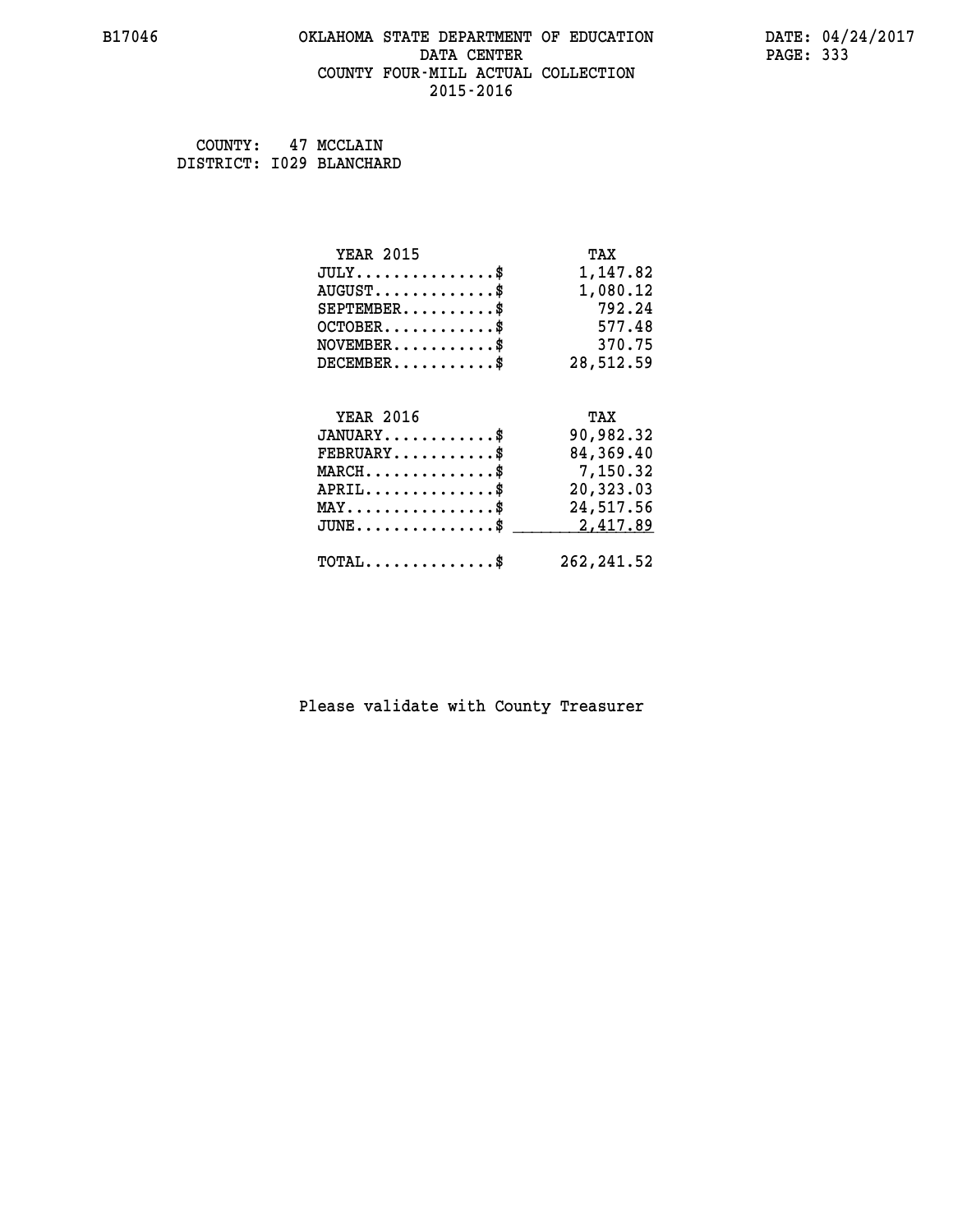## **B17046 OKLAHOMA STATE DEPARTMENT OF EDUCATION DATE: 04/24/2017** DATA CENTER PAGE: 334  **COUNTY FOUR-MILL ACTUAL COLLECTION 2015-2016**

 **COUNTY: 47 MCCLAIN**

 **\*\*\*\*\*\* TOTALS \*\*\*\*\*\***

| <b>YEAR 2015</b>                 | TAX        |
|----------------------------------|------------|
| $JULY \ldots \ldots \ldots \$    | 4,597.36   |
| $AUGUST \ldots \ldots \ldots$ \$ | 4,224.65   |
| $SEPTEMBER$                      | 3,098.67   |
| $OCTOBER$ \$                     | 2,258.69   |
| $NOVEMBER$ $\$                   | 1,450.12   |
| $DECEMBER$                       | 111,520.51 |

# **YEAR 2016**

| <b>YEAR 2016</b>                            | TAX          |
|---------------------------------------------|--------------|
| $JANUARY$ \$                                | 355,856.97   |
| $FEBRUARY$ \$                               | 329,993.05   |
| $MARCH$ \$                                  | 27,966.87    |
| $APRIL$ \$                                  | 79,488.95    |
| $MAX \dots \dots \dots \dots \$             | 95,894.93    |
| $JUNE \dots \dots \dots \dots \$ 9,457.03   |              |
|                                             |              |
| $\texttt{TOTAL} \dots \dots \dots \dots \$$ | 1,025,807.80 |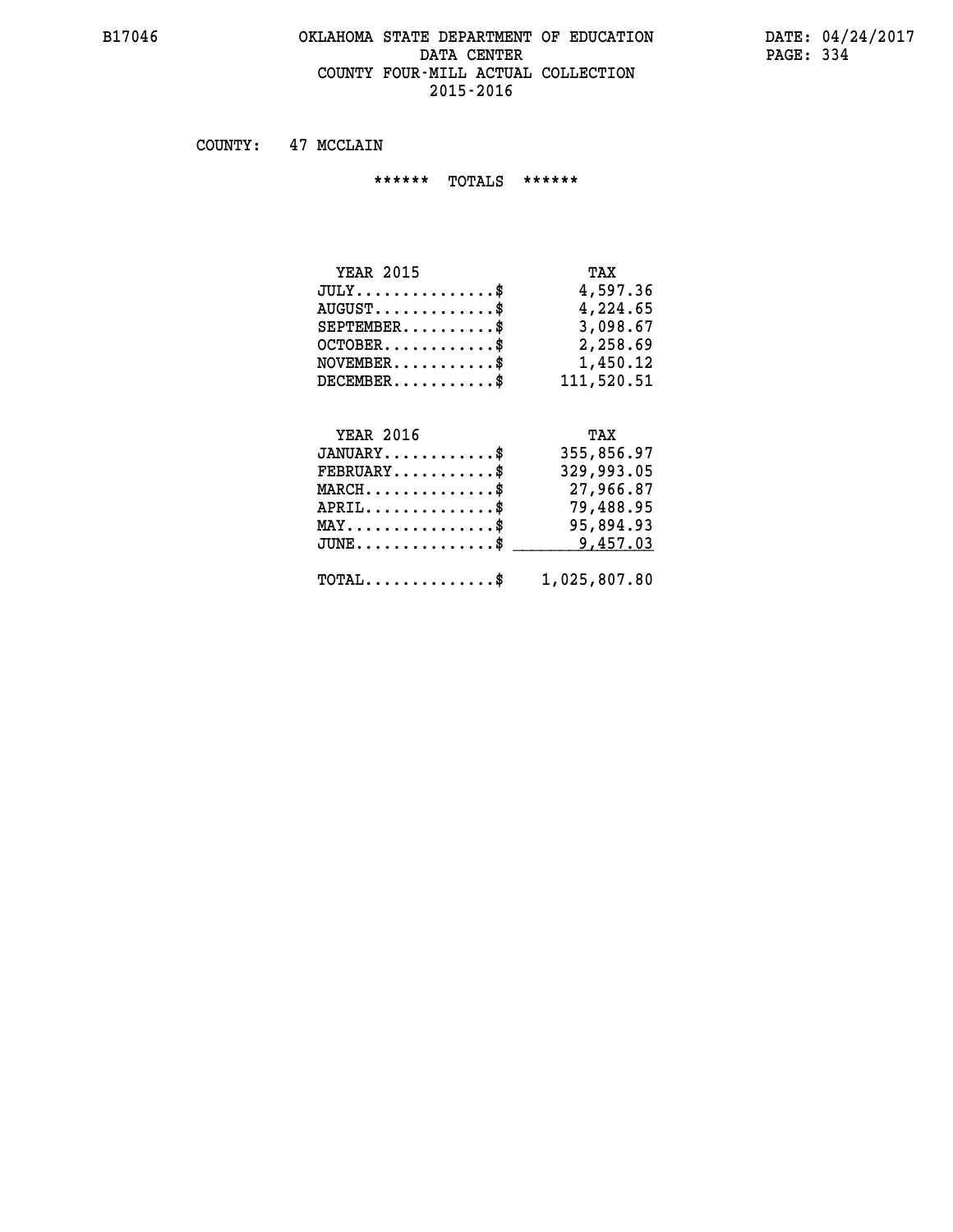### **B17046 OKLAHOMA STATE DEPARTMENT OF EDUCATION DATE: 04/24/2017 DATA CENTER** PAGE: 335  **COUNTY FOUR-MILL ACTUAL COLLECTION 2015-2016**

 **COUNTY: 48 MCCURTAIN DISTRICT: C001 FOREST GROVE**

| <b>YEAR 2015</b>                           | TAX       |
|--------------------------------------------|-----------|
| $JULY$ \$                                  | 1,101.63  |
| $AUGUST$ \$                                | 125.91    |
| $SEPTEMENT.$ \$                            | 61.22     |
| $OCTOBER$ \$                               | 39.36     |
| $NOVEMBER$ \$                              | 20.50     |
| $DECEMBER$ \$                              | 903.57    |
|                                            |           |
| <b>YEAR 2016</b>                           | TAX       |
| $JANUARY$ \$                               | 5,033.69  |
| $FEBRUARY$                                 | 7,427.58  |
| $MARCH$ \$                                 | 593.46    |
| $APRIL$ \$                                 | 4,659.85  |
| $MAX \dots \dots \dots \dots \dots$        | 359.13    |
| $JUNE$                                     | 114.54    |
| $\texttt{TOTAL} \dots \dots \dots \dots \$ | 20,440.44 |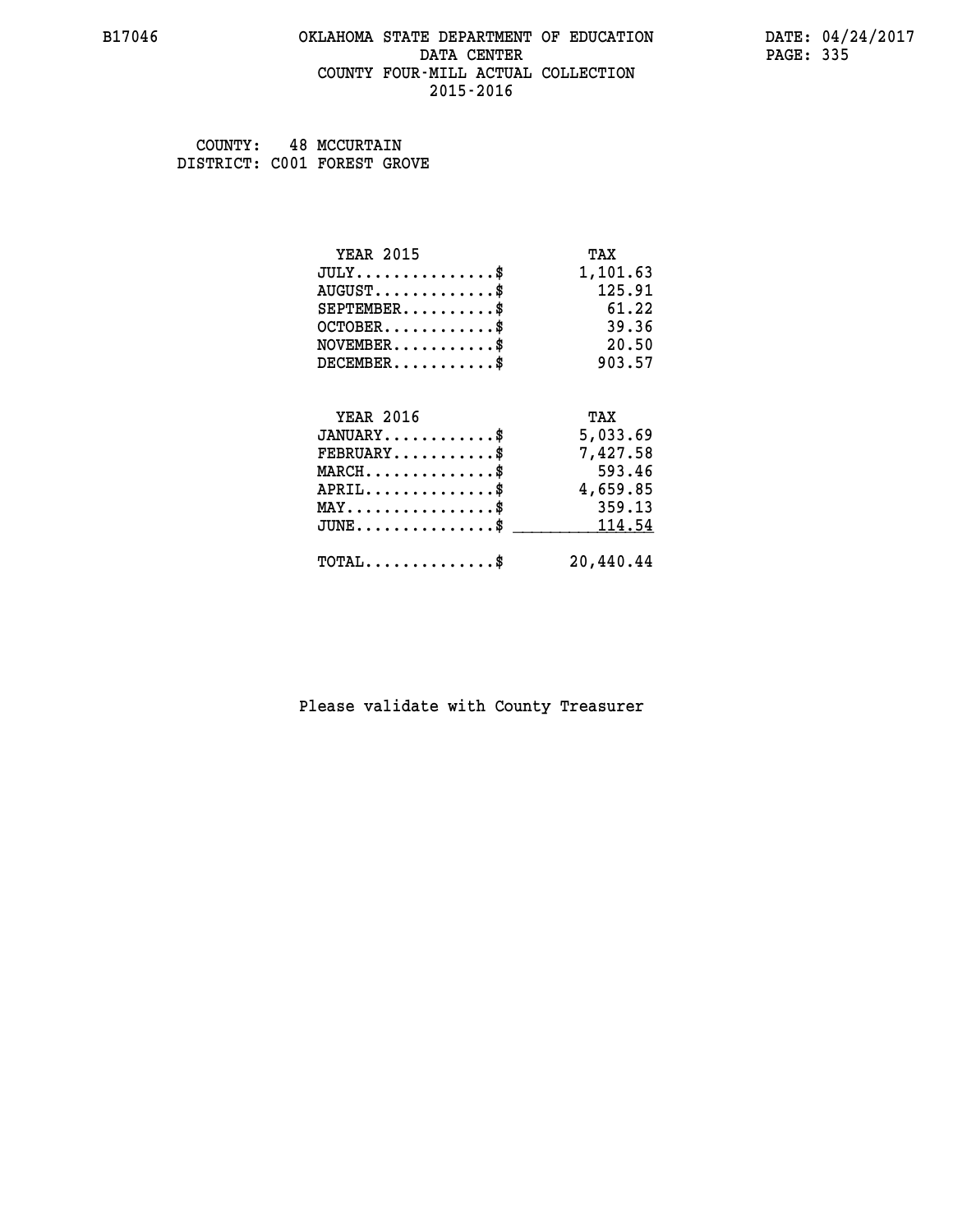## **B17046 OKLAHOMA STATE DEPARTMENT OF EDUCATION DATE: 04/24/2017 DATA CENTER** PAGE: 336  **COUNTY FOUR-MILL ACTUAL COLLECTION 2015-2016**

 **COUNTY: 48 MCCURTAIN DISTRICT: C009 LUKFATA**

| <b>YEAR 2015</b>                                 | TAX       |
|--------------------------------------------------|-----------|
| $JULY$ \$                                        | 2,391.25  |
| $AUGUST$ \$                                      | 261.73    |
| $SEPTEMBER$ \$                                   | 126.77    |
| $OCTOBER$ \$                                     | 81.51     |
| $NOVEMBER$ \$                                    | 42.45     |
| $DECEMBER$ \$                                    | 1,871.24  |
|                                                  |           |
| <b>YEAR 2016</b>                                 | TAX       |
| $JANUARY$ \$                                     | 10,424.52 |
| $FEBRUARY$                                       | 15,382.12 |
| $MARCH$ \$                                       | 1,229.01  |
| $APRIL \ldots \ldots \ldots \ldots$              | 9,650.32  |
| $\texttt{MAX} \dots \dots \dots \dots \dots \$$  | 743.76    |
| $\texttt{JUNE} \dots \dots \dots \dots \dots \$$ | 237.20    |
| $\texttt{TOTAL} \dots \dots \dots \dots \$       | 42,441.88 |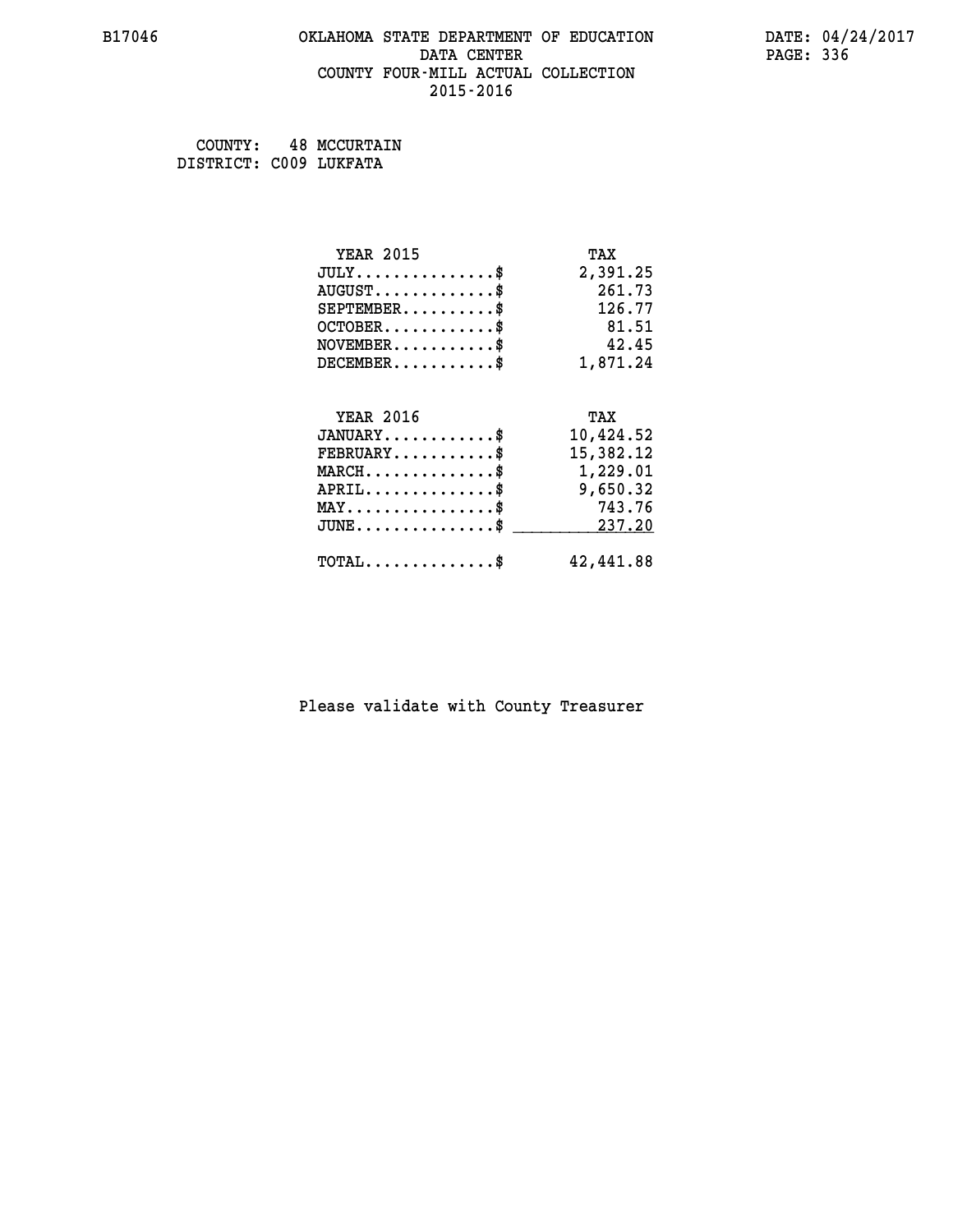## **B17046 OKLAHOMA STATE DEPARTMENT OF EDUCATION DATE: 04/24/2017 DATA CENTER** PAGE: 337  **COUNTY FOUR-MILL ACTUAL COLLECTION 2015-2016**

 **COUNTY: 48 MCCURTAIN DISTRICT: C023 GLOVER**

| <b>YEAR 2015</b>                           | TAX      |
|--------------------------------------------|----------|
| $JULY$ \$                                  | 574.12   |
| $AUGUST$ \$                                | 54.83    |
| $SEPTEMBER$ \$                             | 26.22    |
| $OCTOBER$ \$                               | 16.85    |
| $NOVEMBER$ \$                              | 8.78     |
| $DECEMBER$ \$                              | 386.96   |
|                                            |          |
| <b>YEAR 2016</b>                           | TAX      |
| $JANUARY$ \$                               | 2,155.74 |
| $FEBRUARY$                                 | 3,180.95 |
| $MARCH$ \$                                 | 254.16   |
| $APRIL \ldots \ldots \ldots \$             | 1,995.65 |
| $MAX \dots \dots \dots \dots \dots$        | 153.80   |
| $JUNE$ \$                                  | 49.07    |
| $\texttt{TOTAL} \dots \dots \dots \dots \$ | 8,857.13 |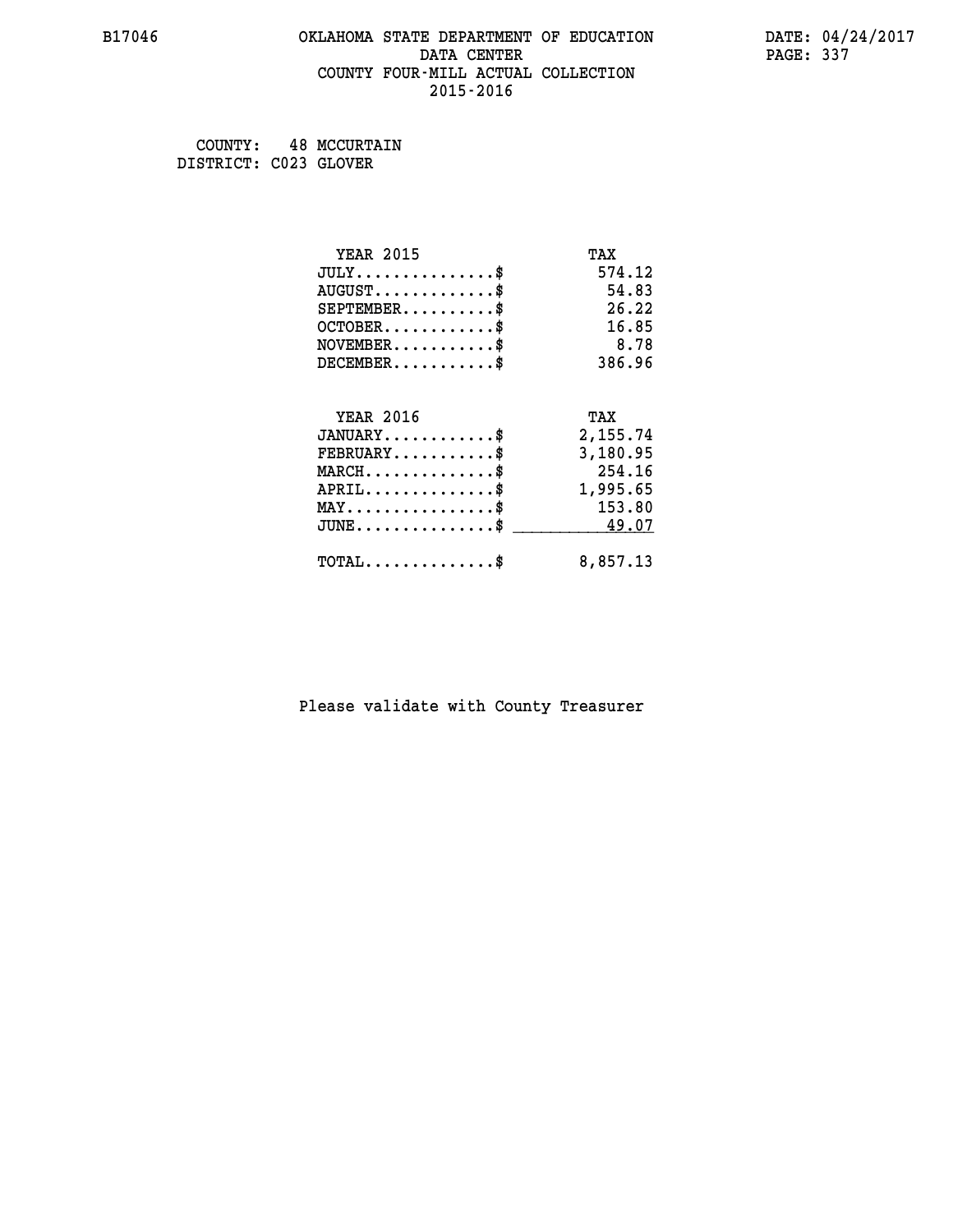## **B17046 OKLAHOMA STATE DEPARTMENT OF EDUCATION DATE: 04/24/2017 DATA CENTER** PAGE: 338  **COUNTY FOUR-MILL ACTUAL COLLECTION 2015-2016**

 **COUNTY: 48 MCCURTAIN DISTRICT: C037 DENISON**

| <b>YEAR 2015</b>                               | TAX       |
|------------------------------------------------|-----------|
| $JULY$ \$                                      | 1,954.74  |
| $AUGUST$ \$                                    | 197.77    |
| $SEPTEMENT.$ \$                                | 95.11     |
| $OCTOBER$ \$                                   | 61.15     |
| $NOVEMBER.$ \$                                 | 31.84     |
| $DECEMBER$ \$                                  | 1,403.93  |
|                                                |           |
| <b>YEAR 2016</b>                               | TAX       |
| $JANUARY$ \$                                   | 7,821.19  |
| $FEBRUARY$ \$                                  | 11,540.71 |
| $MARCH$ \$                                     | 922.08    |
| $APRIL$ \$                                     | 7,240.32  |
| $\texttt{MAX} \dots \dots \dots \dots \dots \$ | 558.02    |
| $JUNE$ \$                                      | 177.96    |
| $\texttt{TOTAL} \dots \dots \dots \dots \$     | 32,004.82 |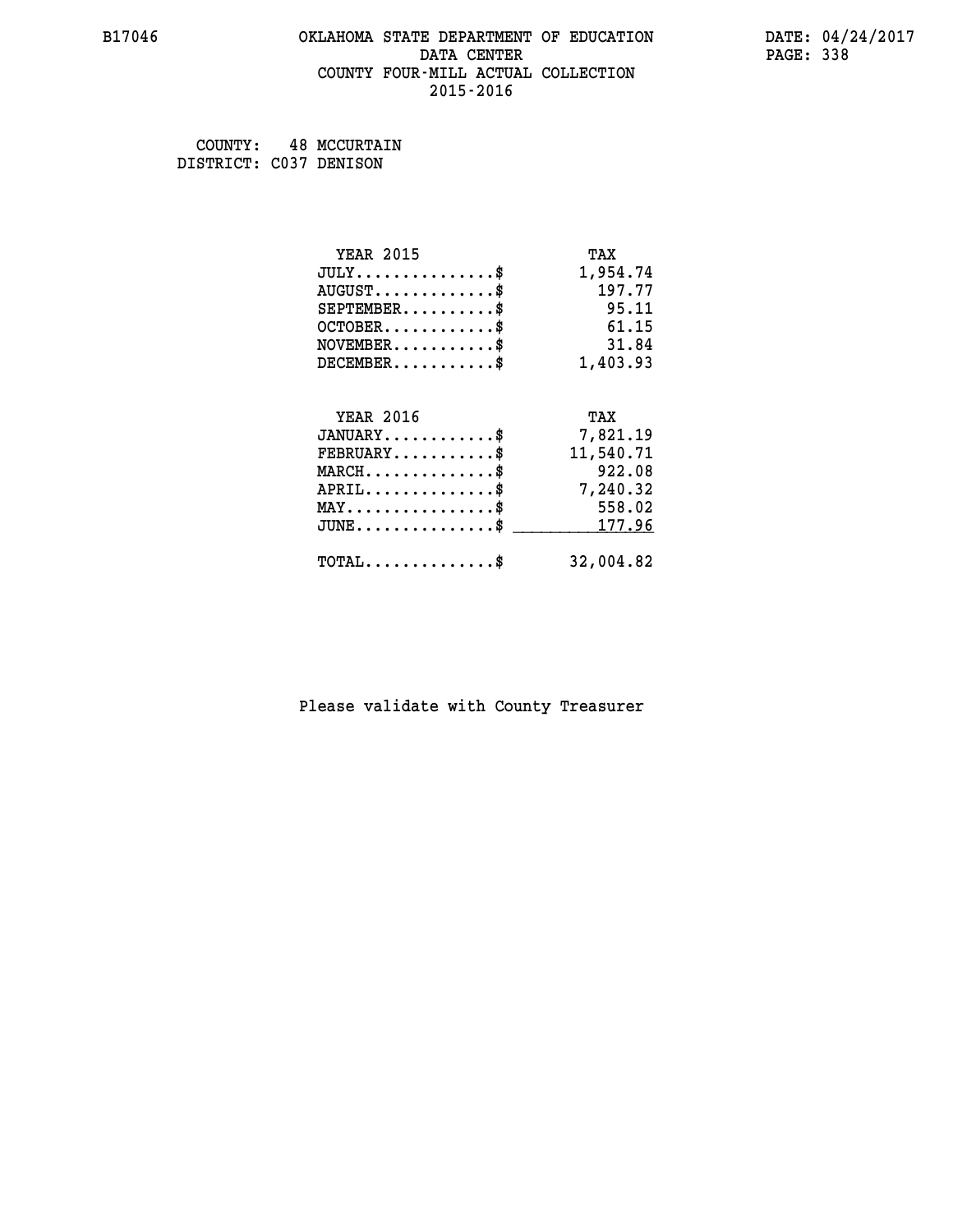## **B17046 OKLAHOMA STATE DEPARTMENT OF EDUCATION DATE: 04/24/2017 DATA CENTER** PAGE: 339  **COUNTY FOUR-MILL ACTUAL COLLECTION 2015-2016**

 **COUNTY: 48 MCCURTAIN DISTRICT: C072 HOLLY CREEK**

| <b>YEAR 2015</b>                               | TAX       |
|------------------------------------------------|-----------|
| $JULY$ \$                                      | 1,424.05  |
| $AUGUST$ \$                                    | 159.95    |
| $SEPTEMENT.$ \$                                | 77.65     |
| $OCTOBER$ \$                                   | 49.92     |
| $\texttt{NOVEMBER} \dots \dots \dots \$        | 26.01     |
| $DECEMBER$ \$                                  | 1,146.14  |
|                                                |           |
| <b>YEAR 2016</b>                               | TAX       |
| $JANUARY$ \$                                   | 6,385.00  |
| $FEBRUARY$ \$                                  | 9,421.52  |
| $MARCH$ \$                                     | 752.77    |
| $APRIL$ \$                                     | 5,910.79  |
| $\texttt{MAX} \dots \dots \dots \dots \dots \$ | 455.56    |
| $JUNE$ \$                                      | 145.28    |
| $\texttt{TOTAL} \dots \dots \dots \dots \$     | 25,954.64 |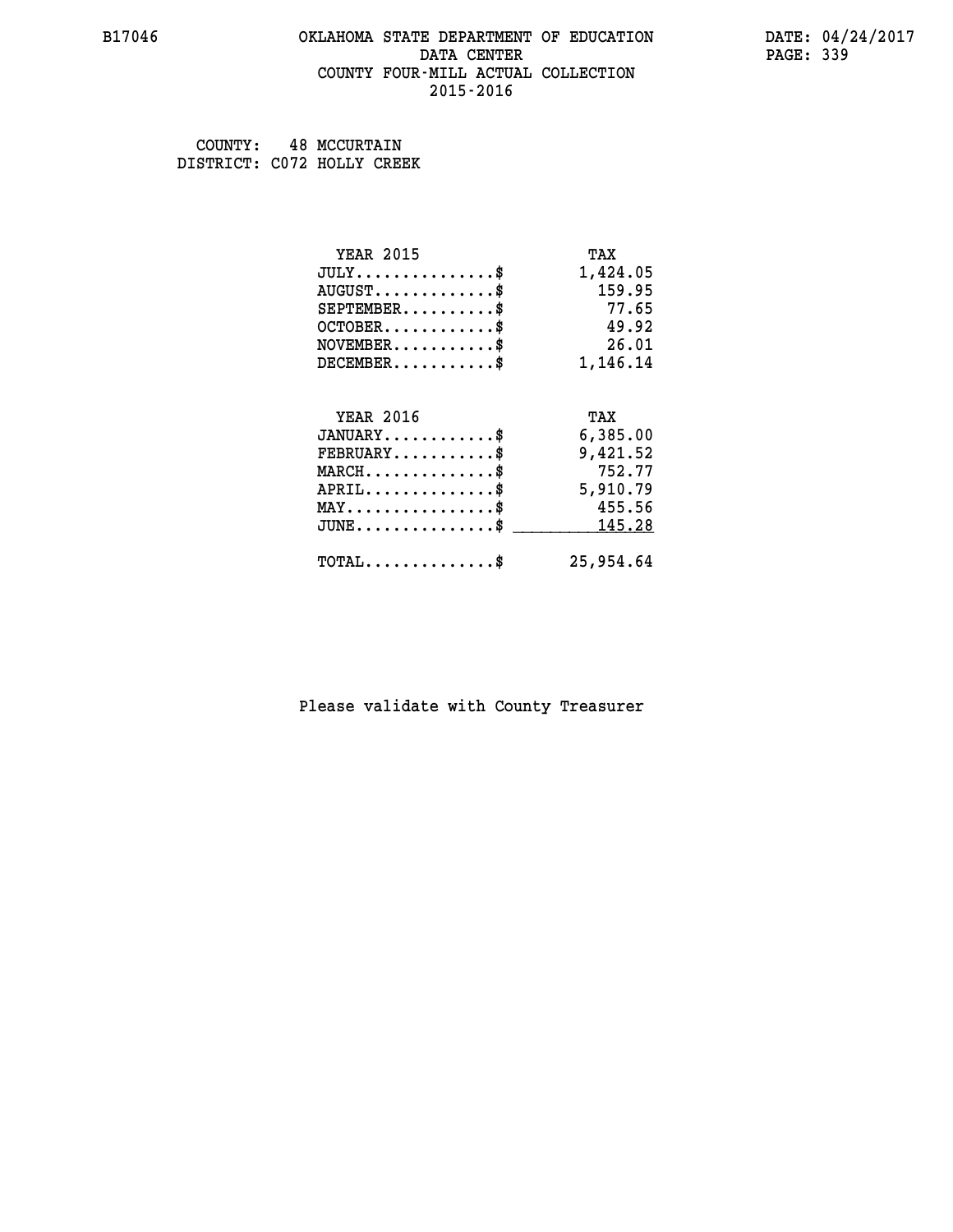## **B17046 OKLAHOMA STATE DEPARTMENT OF EDUCATION DATE: 04/24/2017 DATA CENTER** PAGE: 340  **COUNTY FOUR-MILL ACTUAL COLLECTION 2015-2016**

 **COUNTY: 48 MCCURTAIN DISTRICT: I005 IDABEL**

| <b>YEAR 2015</b>                               | TAX          |
|------------------------------------------------|--------------|
| $JULY$ \$                                      | 8,044.68     |
| $AUGUST$ \$                                    | 859.98       |
| $SEPTEMBER$                                    | 415.70       |
| $OCTOBER$ \$                                   | 267.27       |
| $\texttt{NOVEMBER} \dots \dots \dots \$        | 139.20       |
| $DECEMBER$ \$                                  | 6,135.83     |
|                                                |              |
| <b>YEAR 2016</b>                               | TAX          |
| $JANUARY$ \$                                   | 34,182.06    |
| $FEBRUARY$                                     | 50,438.07    |
| $MARCH$ \$                                     | 4,029.93     |
| $APRIL$ \$                                     | 31,643.44    |
| $\texttt{MAX} \dots \dots \dots \dots \dots \$ | 2,438.78     |
| $JUNE$ \$                                      | 777.79       |
| $\texttt{TOTAL} \dots \dots \dots \dots \$     | 139, 372. 73 |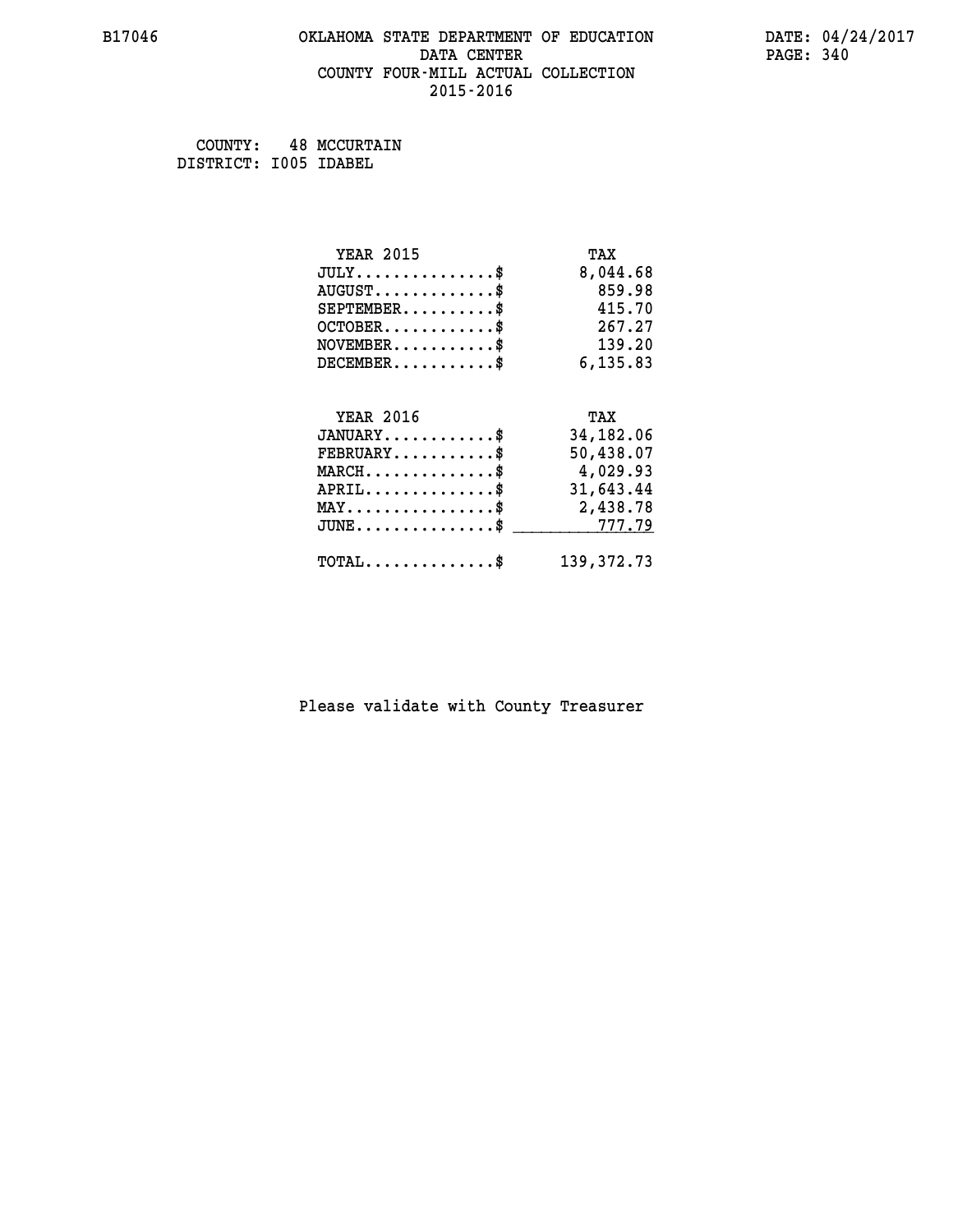## **B17046 OKLAHOMA STATE DEPARTMENT OF EDUCATION DATE: 04/24/2017 DATA CENTER** PAGE: 341  **COUNTY FOUR-MILL ACTUAL COLLECTION 2015-2016**

 **COUNTY: 48 MCCURTAIN DISTRICT: I006 HAWORTH**

| <b>YEAR 2015</b>                               | TAX        |
|------------------------------------------------|------------|
| $JULY$ \$                                      | 3,913.00   |
| $AUGUST$ \$                                    | 430.69     |
| $SEPTEMBER$ \$                                 | 208.72     |
| $OCTOBER$ \$                                   | 134.20     |
| $\texttt{NOVEMBER} \dots \dots \dots \$        | 69.90      |
| $DECEMBER$ \$                                  | 3,080.82   |
|                                                |            |
| <b>YEAR 2016</b>                               | TAX        |
| $JANUARY$ \$                                   | 17, 162.85 |
| $FEBRUARY$                                     | 25,324.99  |
| MARCH\$ 2,023.43                               |            |
| $APRIL \ldots \ldots \ldots \ldots \$          | 15,888.21  |
| $\texttt{MAX} \dots \dots \dots \dots \dots \$ | 1,224.52   |
| $JUNE \ldots \ldots \ldots \ldots \$ 390.54    |            |
| $\texttt{TOTAL} \dots \dots \dots \dots \$     | 69,851.87  |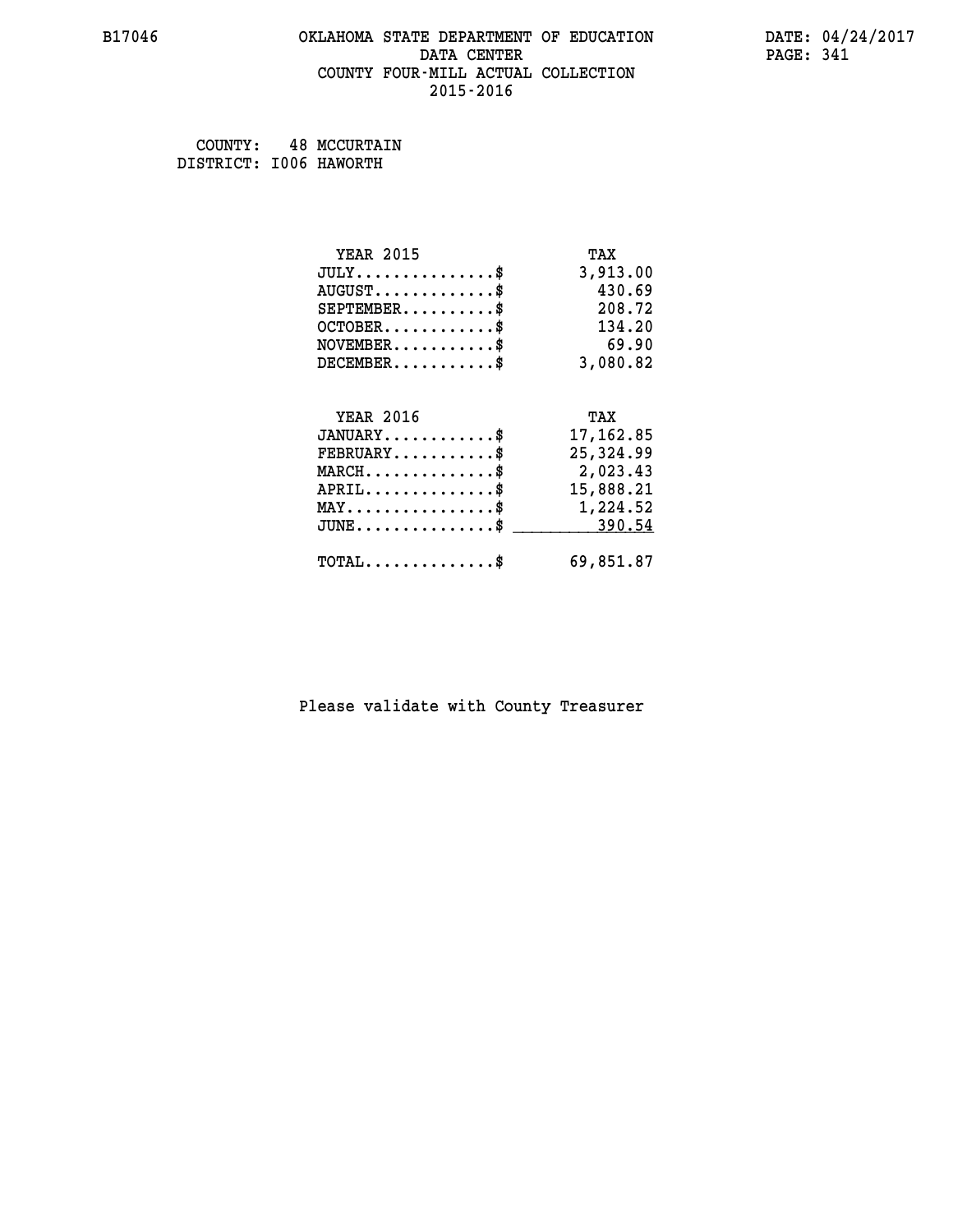## **B17046 OKLAHOMA STATE DEPARTMENT OF EDUCATION DATE: 04/24/2017 DATA CENTER** PAGE: 342  **COUNTY FOUR-MILL ACTUAL COLLECTION 2015-2016**

 **COUNTY: 48 MCCURTAIN DISTRICT: I011 VALLIANT**

| <b>YEAR 2015</b>                               | TAX        |
|------------------------------------------------|------------|
| $JULY$ \$                                      | 5,897.55   |
| $AUGUST$ \$                                    | 625.22     |
| $SEPTEMBER$ \$                                 | 302.00     |
| $OCTOBER$ \$                                   | 194.16     |
| $NOVEMBER$ \$                                  | 101.12     |
| $DECEMBER$ \$                                  | 4,457.54   |
|                                                |            |
| <b>YEAR 2016</b>                               | TAX        |
| $JANUARY$ \$                                   | 24,832.46  |
| $FEBRUARY$                                     | 36,642.07  |
| $MARCH$ \$                                     | 2,927.64   |
| $APRIL$ \$                                     | 22,988.22  |
| $\texttt{MAX} \dots \dots \dots \dots \dots \$ | 1,771.72   |
| $JUNE$ $$$                                     | 565.04     |
| $\texttt{TOTAL} \dots \dots \dots \dots \$     | 101,304.74 |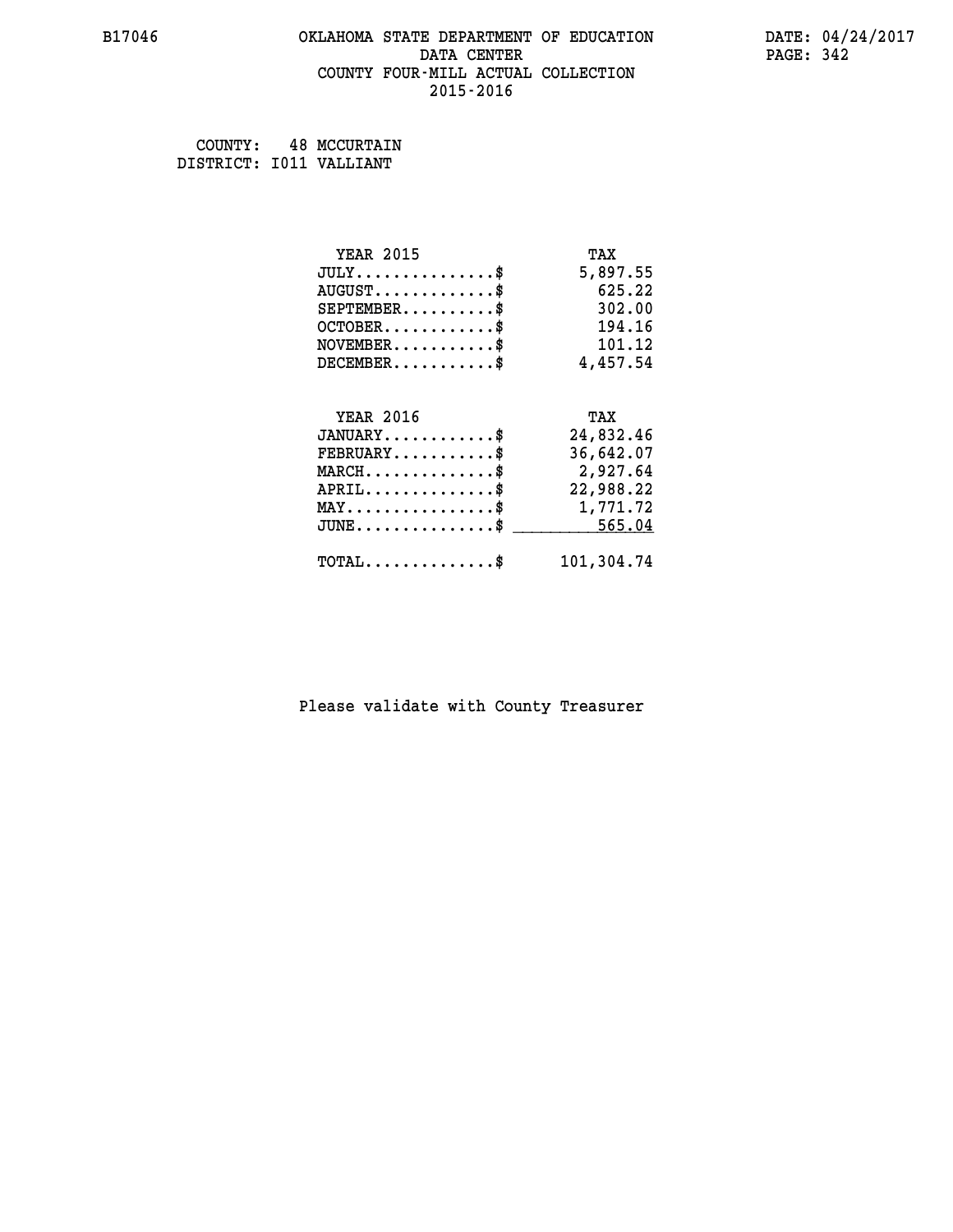## **B17046 OKLAHOMA STATE DEPARTMENT OF EDUCATION DATE: 04/24/2017 DATA CENTER** PAGE: 343  **COUNTY FOUR-MILL ACTUAL COLLECTION 2015-2016**

 **COUNTY: 48 MCCURTAIN DISTRICT: I013 EAGLETOWN**

| <b>YEAR 2015</b>                                   | TAX       |
|----------------------------------------------------|-----------|
| $JULY$ \$                                          | 1,381.36  |
| $AUGUST$ \$                                        | 133.89    |
| $SEPTEMBER$ \$                                     | 64.13     |
| $OCTOBER$ \$                                       | 41.22     |
| $NOVEMBER$ \$                                      | 21.48     |
| $DECEMBER$ \$                                      | 946.43    |
|                                                    |           |
| <b>YEAR 2016</b>                                   | TAX       |
| $JANUARY$ \$                                       | 5,272.47  |
| $FEBRUARY$                                         | 7,779.90  |
| $MARCH$ \$                                         | 621.59    |
| $APRIL$ \$                                         | 4,880.88  |
| $MAX \dots \dots \dots \dots \dots$                | 376.18    |
| $\texttt{JUNE} \dots \dots \dots \dots \texttt{S}$ | 119.97    |
| $TOTAL$ \$                                         | 21,639.50 |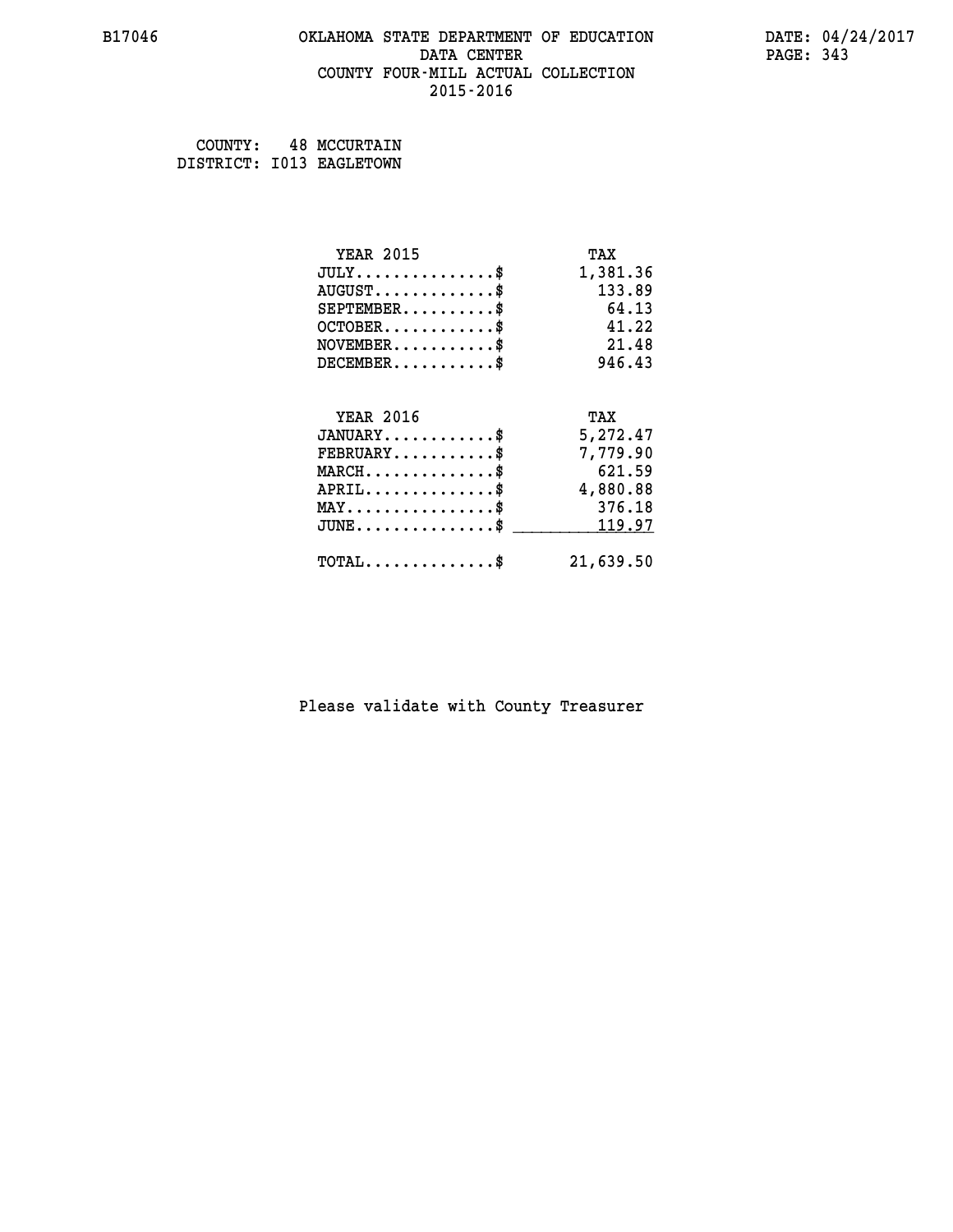## **B17046 OKLAHOMA STATE DEPARTMENT OF EDUCATION DATE: 04/24/2017 DATA CENTER** PAGE: 344  **COUNTY FOUR-MILL ACTUAL COLLECTION 2015-2016**

 **COUNTY: 48 MCCURTAIN DISTRICT: I014 SMITHVILLE**

| <b>YEAR 2015</b>                                 | TAX       |
|--------------------------------------------------|-----------|
| $JULY$ \$                                        | 1,922.35  |
| $AUGUST$ \$                                      | 197.87    |
| $SEPTEMBER$ \$                                   | 95.31     |
| $OCTOBER$ \$                                     | 61.29     |
| $NOVEMBER.$ \$                                   | 31.91     |
| $DECEMBER$ \$                                    | 1,406.83  |
|                                                  |           |
| <b>YEAR 2016</b>                                 | TAX       |
| $JANUARY$ \$                                     | 7,837.34  |
| $FEBRUARY$ \$                                    | 11,564.55 |
| $MARCH$ \$                                       | 924.00    |
| $APRIL \ldots \ldots \ldots \ldots$              | 7,255.28  |
| $\texttt{MAX} \dots \dots \dots \dots \dots \$   | 559.18    |
| $\texttt{JUNE} \dots \dots \dots \dots \dots \$$ | 178.33    |
| $\texttt{TOTAL} \dots \dots \dots \dots \$       | 32,034.24 |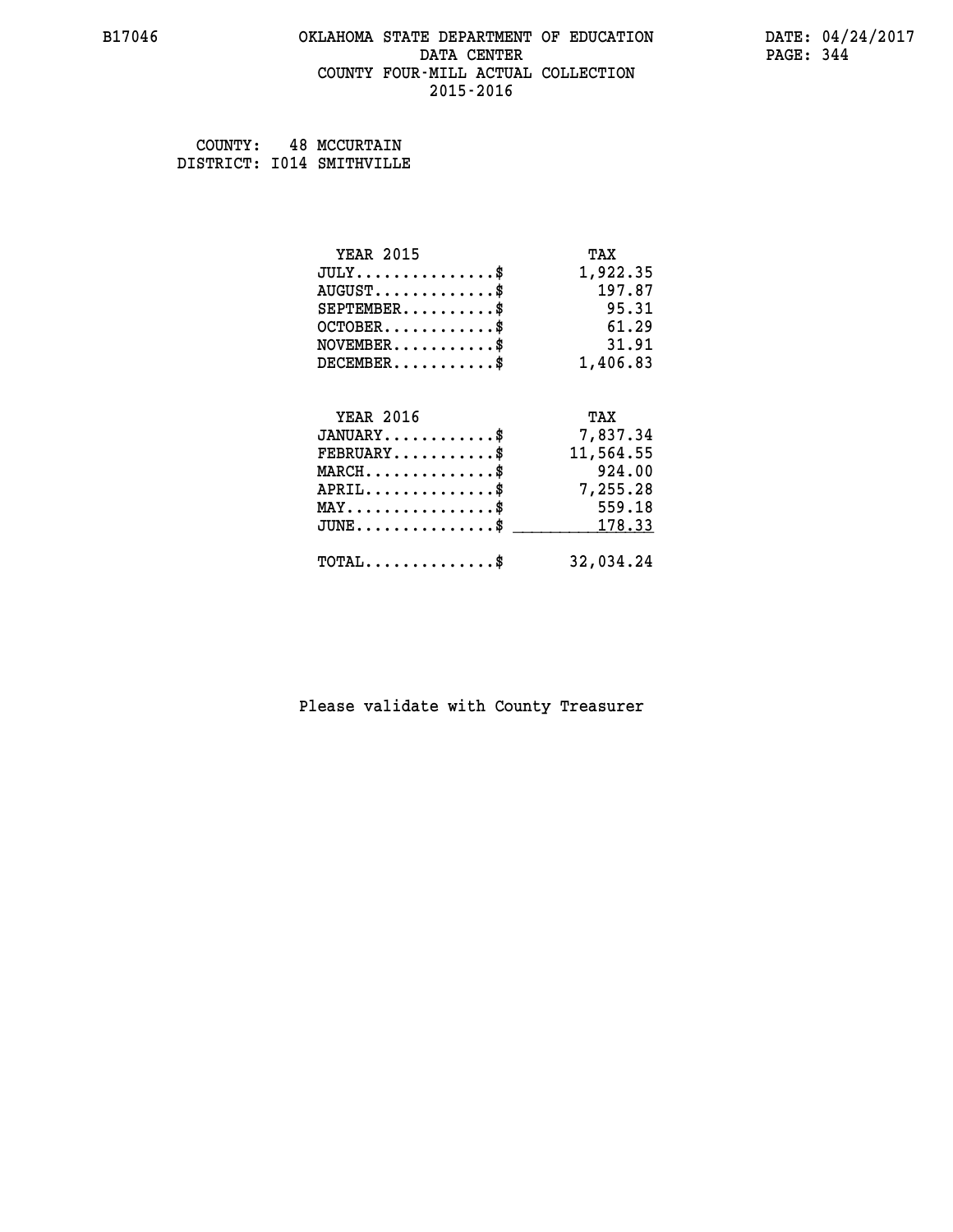### **B17046 OKLAHOMA STATE DEPARTMENT OF EDUCATION DATE: 04/24/2017 DATA CENTER** PAGE: 345  **COUNTY FOUR-MILL ACTUAL COLLECTION 2015-2016**

 **COUNTY: 48 MCCURTAIN DISTRICT: I039 WRIGHT CITY**

| <b>YEAR 2015</b>                           | TAX       |
|--------------------------------------------|-----------|
| $JULY$ \$                                  | 2,848.97  |
| $AUGUST$ \$                                | 318.23    |
| $SEPTEMBER$                                | 154.42    |
| $OCTOBER$ \$                               | 99.28     |
| $NOVEMENTER$ \$                            | 51.71     |
| $DECEMBER$ \$                              | 2,279.25  |
|                                            |           |
|                                            |           |
| <b>YEAR 2016</b>                           | TAX       |
| $JANUARY$ \$                               | 12,697.45 |
| $FEBRUARY$                                 | 18,736.00 |
| $MARCH$ \$                                 | 1,496.97  |
| $APRIL$ \$                                 | 11,754.44 |
| $MAX \dots \dots \dots \dots \dots$        | 905.93    |
| $JUNE$                                     | 288.92    |
| $\texttt{TOTAL} \dots \dots \dots \dots \$ | 51,631.57 |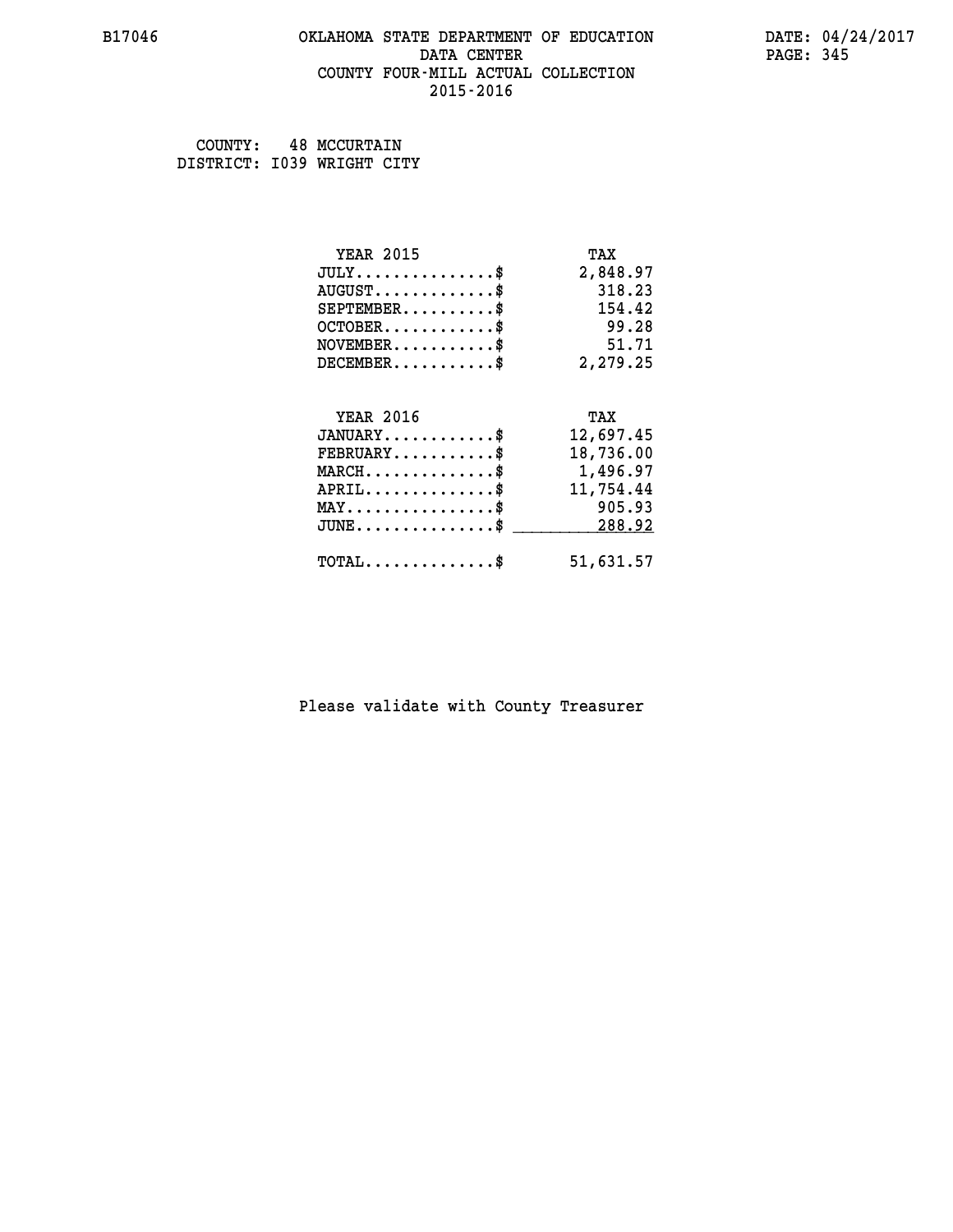## **B17046 OKLAHOMA STATE DEPARTMENT OF EDUCATION DATE: 04/24/2017 DATA CENTER** PAGE: 346  **COUNTY FOUR-MILL ACTUAL COLLECTION 2015-2016**

 **COUNTY: 48 MCCURTAIN DISTRICT: I071 BATTIEST**

| <b>YEAR 2015</b>                | TAX        |
|---------------------------------|------------|
| $JULY$ \$                       | 1,783.29   |
| $AUGUST$ \$                     | 190.89     |
| $SEPTEMENT.$ \$                 | 92.28      |
| $OCTOBER$ \$                    | 59.33      |
| $NOVEMBER$ \$                   | 30.90      |
| $DECEMBER$ \$                   | 1,362.12   |
|                                 |            |
| <b>YEAR 2016</b>                | TAX        |
| $JANUARY$ \$                    | 7,588.27   |
| $FEBRUARY$ \$                   | 11, 197.04 |
| $MARCH$ \$                      | 894.63     |
| $APRIL$ \$                      | 7,024.71   |
| $MAX \dots \dots \dots \dots \$ | 541.40     |
| $JUNE$                          | 172.67     |
| $TOTAL$ \$                      | 30,937.53  |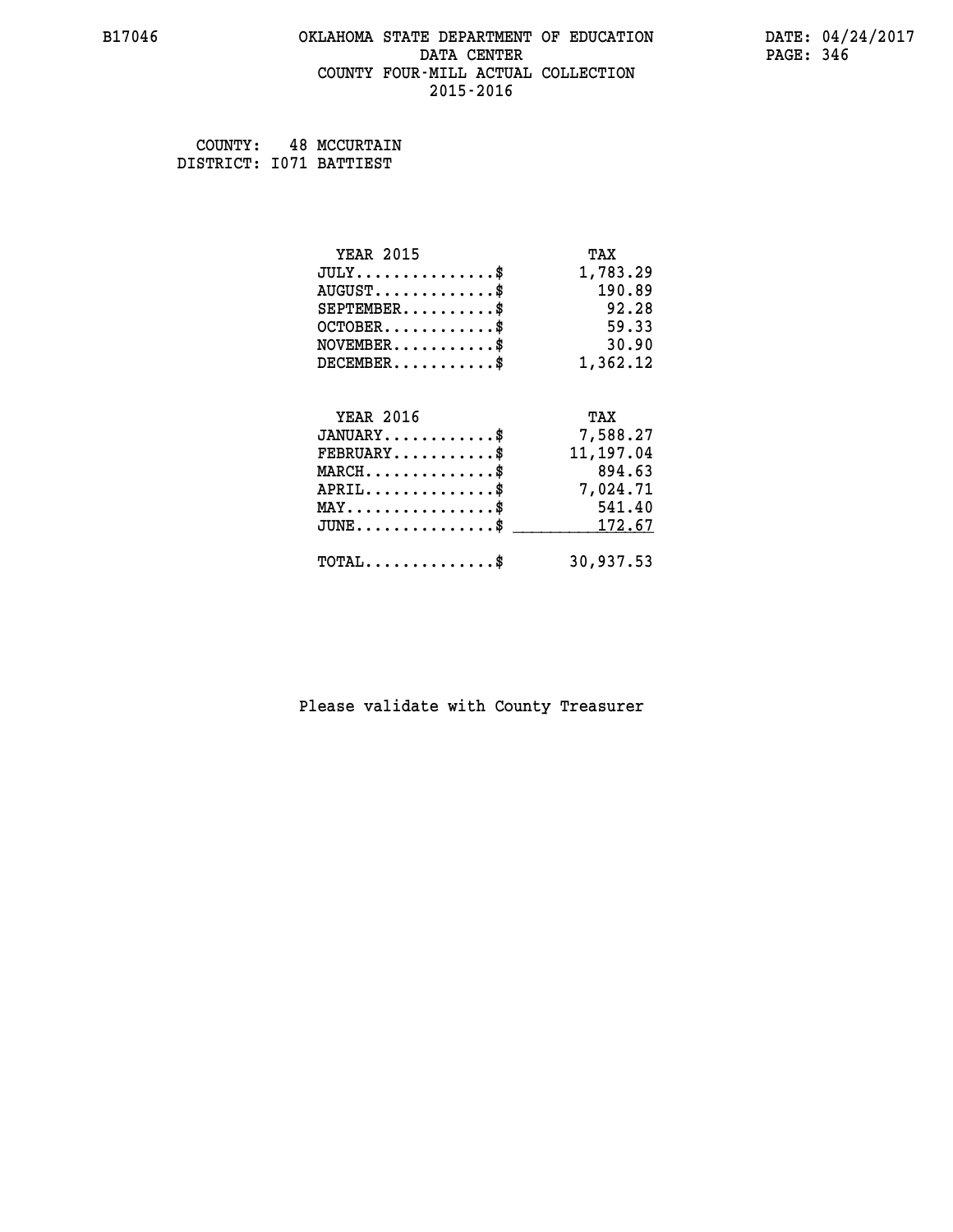## **B17046 OKLAHOMA STATE DEPARTMENT OF EDUCATION DATE: 04/24/2017 DATA CENTER** PAGE: 347  **COUNTY FOUR-MILL ACTUAL COLLECTION 2015-2016**

 **COUNTY: 48 MCCURTAIN DISTRICT: I074 BROKEN BOW**

| <b>YEAR 2015</b>                               | TAX        |
|------------------------------------------------|------------|
| $JULY$ \$                                      | 11,125.05  |
| $AUGUST$ \$                                    | 1,212.46   |
| $SEPTEMBER$ \$                                 | 587.12     |
| $OCTOBER$ \$                                   | 377.43     |
| $NOVEMBER.$ \$                                 | 196.62     |
| $DECEMBER$ \$                                  | 8,666.00   |
|                                                |            |
| <b>YEAR 2016</b>                               | TAX        |
| $JANUARY$ \$                                   | 48,277.27  |
| $FEBRUARY$                                     | 71,236.50  |
| $MARCH$ \$                                     | 5,691.68   |
| $APRIL$ \$                                     | 44,691.80  |
| $\texttt{MAX} \dots \dots \dots \dots \dots \$ | 3,444.41   |
| $JUNE$ \$                                      | 1,098.49   |
| $\texttt{TOTAL} \dots \dots \dots \dots \$     | 196,604.83 |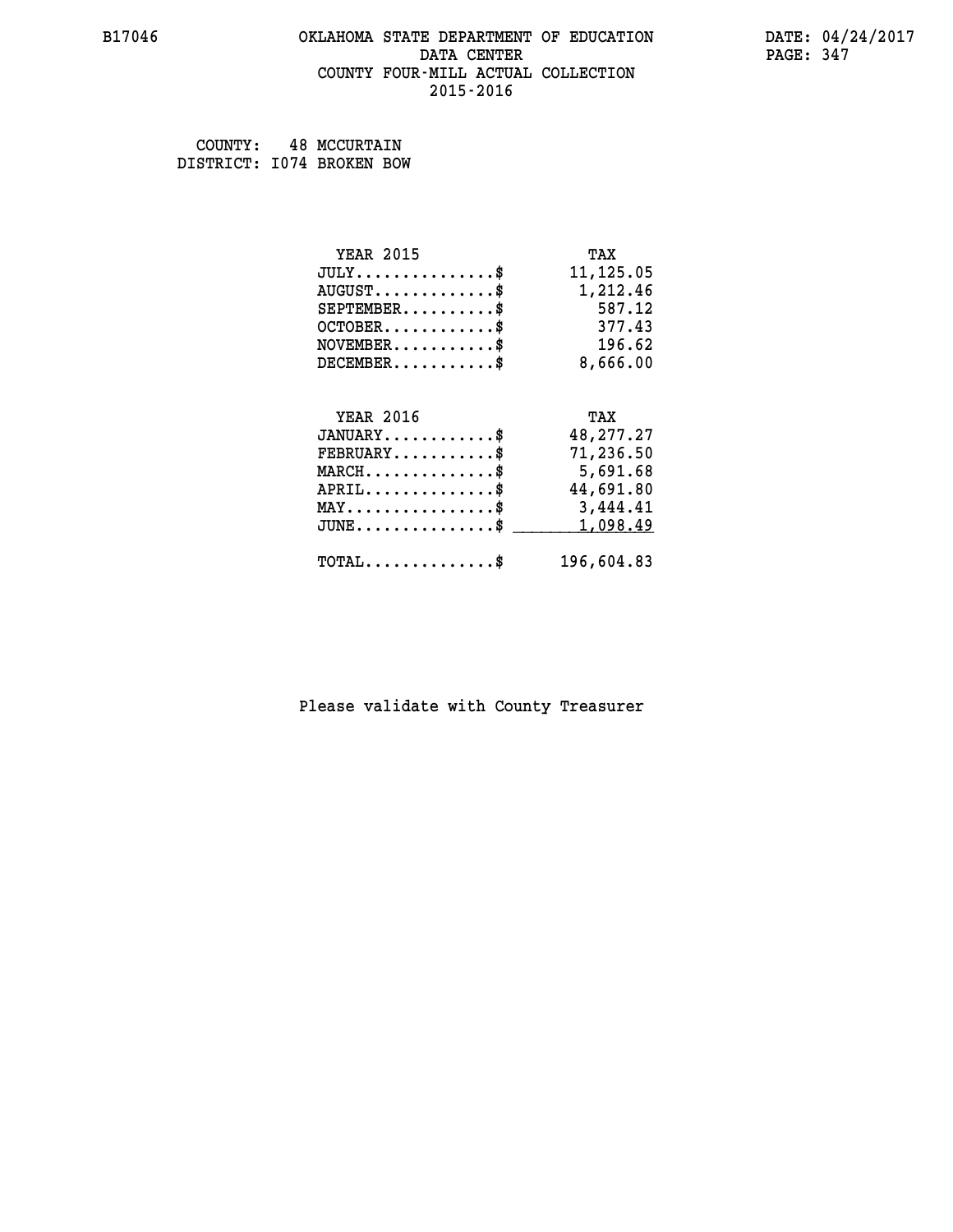## **B17046 OKLAHOMA STATE DEPARTMENT OF EDUCATION DATE: 04/24/2017** DATA CENTER PAGE: 348  **COUNTY FOUR-MILL ACTUAL COLLECTION 2015-2016**

 **COUNTY: 48 MCCURTAIN**

 **\*\*\*\*\*\* TOTALS \*\*\*\*\*\***

| <b>YEAR 2015</b>                       | TAX       |
|----------------------------------------|-----------|
| $JULY \ldots \ldots \ldots \mathbb{S}$ | 44,362.04 |
| $AUGUST$ \$                            | 4,769.42  |
| $SEPTEMBER$                            | 2,306.65  |
| $OCTOBER$ \$                           | 1,482.97  |
| $NOVEMBER$ \$                          | 772.42    |
| $DECEMBER$                             | 34,046.66 |

#### **YEAR 2016 TAX JANUARY............\$ 189,670.31 FEBRUARY...........\$ 279,872.00 MARCH..............\$ 22,361.35 APRIL..............\$ 175,583.91**

| MAY\$ 13,532.39<br>$JUNE \ldots \ldots \ldots \ldots$ \$ 4,315.80 |  |
|-------------------------------------------------------------------|--|
| $\texttt{TOTAL} \dots \dots \dots \dots \$ 773,075.92             |  |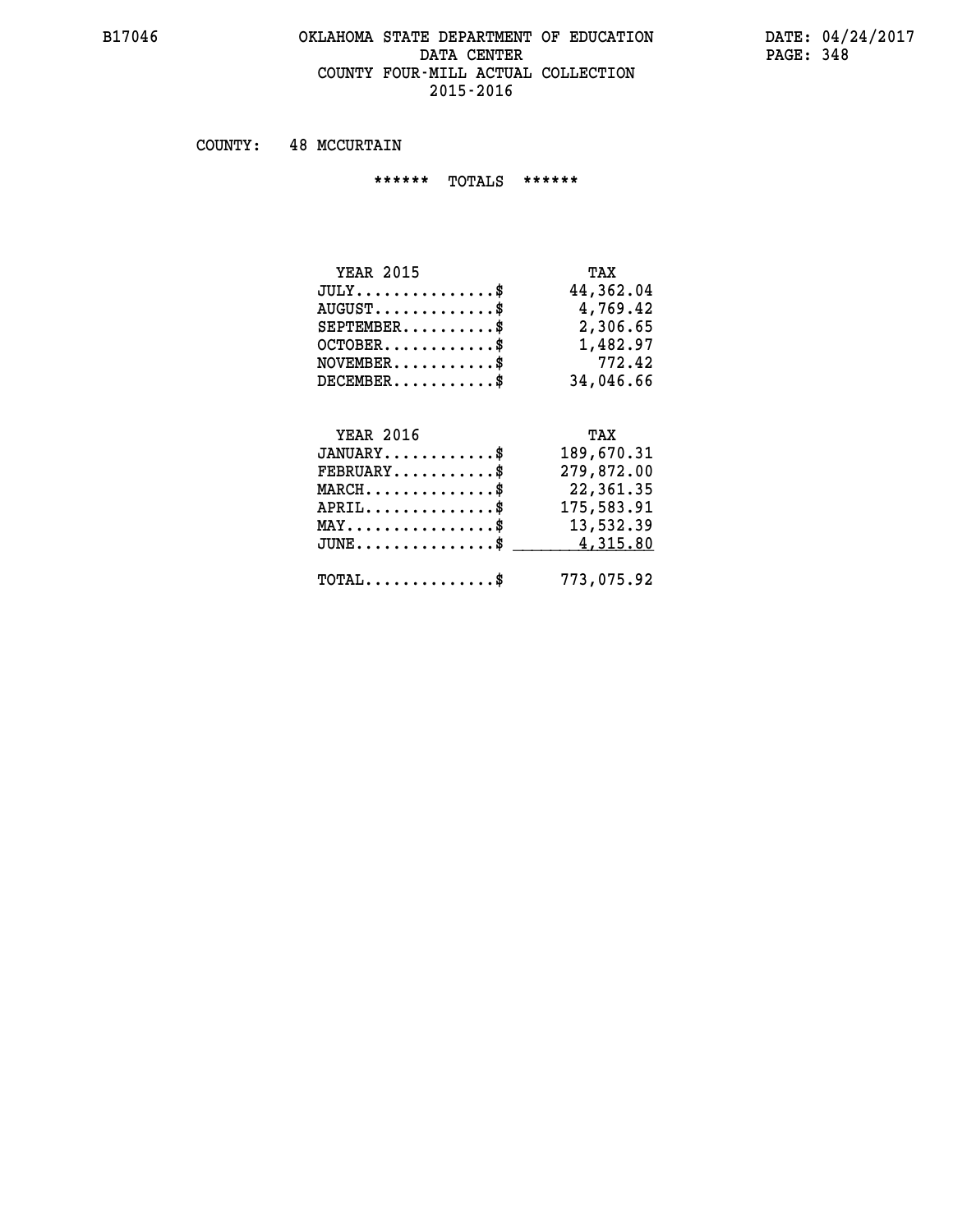## **B17046 OKLAHOMA STATE DEPARTMENT OF EDUCATION DATE: 04/24/2017 DATA CENTER** PAGE: 349  **COUNTY FOUR-MILL ACTUAL COLLECTION 2015-2016**

 **COUNTY: 49 MCINTOSH DISTRICT: C003 RYAL**

| <b>YEAR 2015</b>                           | TAX      |
|--------------------------------------------|----------|
| $JULY$ \$                                  | 92.66    |
| $AUGUST$ \$                                | 102.75   |
| $SEPTEMBER$ \$                             | 54.31    |
| $OCTOBER$ \$                               | 37.80    |
| $NOVEMBER$ \$                              | 20.50    |
| $DECEMBER$                                 | 375.74   |
|                                            |          |
| <b>YEAR 2016</b>                           | TAX      |
| $JANUARY$ \$                               | 5,146.43 |
| $FEBRUARY$                                 | 1,410.49 |
| $MARCH$ \$                                 | 321.54   |
| $APRIL$ \$                                 | 849.53   |
| $MAX \dots \dots \dots \dots \dots$        | 431.86   |
| $JUNE$ \$                                  | 171.33   |
| $\texttt{TOTAL} \dots \dots \dots \dots \$ | 9,014.94 |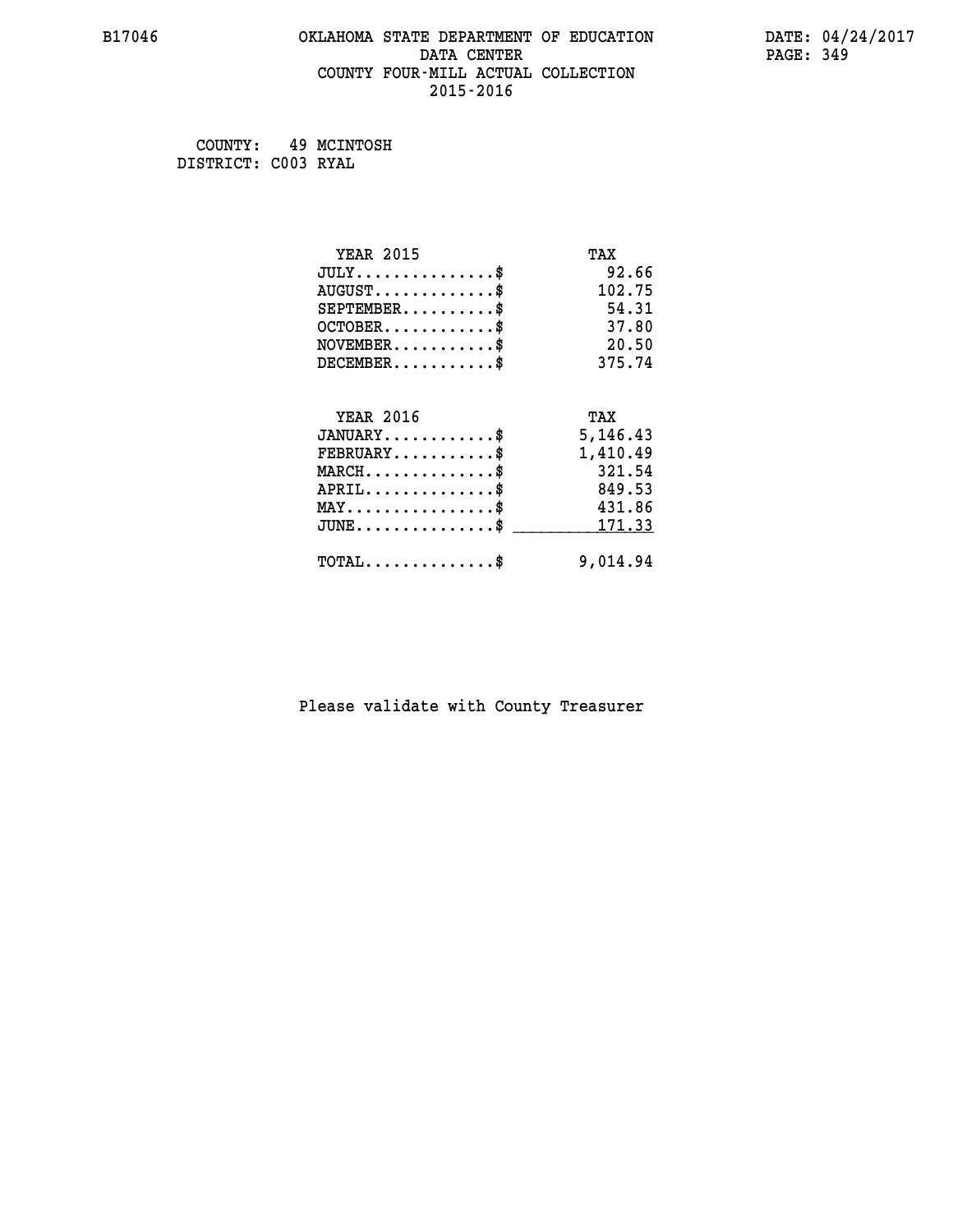## **B17046 OKLAHOMA STATE DEPARTMENT OF EDUCATION DATE: 04/24/2017 DATA CENTER** PAGE: 350  **COUNTY FOUR-MILL ACTUAL COLLECTION 2015-2016**

 **COUNTY: 49 MCINTOSH DISTRICT: C016 STIDHAM**

| <b>YEAR 2015</b>                                  | TAX       |
|---------------------------------------------------|-----------|
| $JULY$ \$                                         | 178.52    |
| $AUGUST$ \$                                       | 94.35     |
| $SEPTEMENT.$ \$                                   | 65.65     |
| $OCTOBER$ \$                                      | 35.63     |
| $NOVEMBER.$ \$                                    | 615.89    |
| $DECEMBER$ \$                                     | 8,436.01  |
| <b>YEAR 2016</b>                                  | TAX       |
| $JANUARY$ \$                                      | 2,312.07  |
| $FEBRUARY$                                        | 527.07    |
|                                                   |           |
| $\texttt{MARCH}\ldots\ldots\ldots\ldots\clubsuit$ | 1,392.55  |
| $APRIL$ \$                                        | 707.89    |
| $MAX \dots \dots \dots \dots \$                   | 280.87    |
| $JUNE$ \$                                         | 155.97    |
| $\texttt{TOTAL} \dots \dots \dots \dots \$        | 14,802.47 |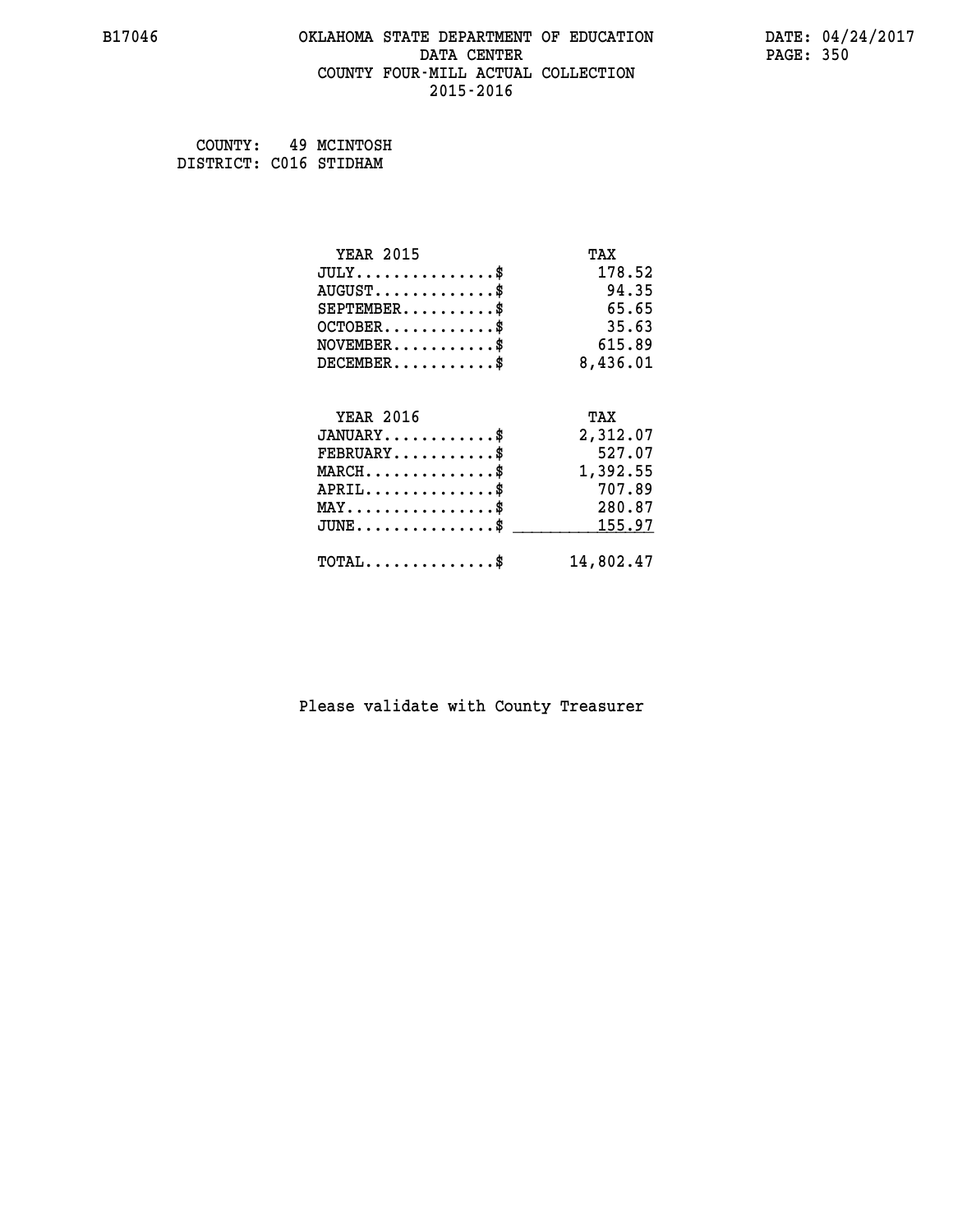## **B17046 OKLAHOMA STATE DEPARTMENT OF EDUCATION DATE: 04/24/2017 DATA CENTER** PAGE: 351  **COUNTY FOUR-MILL ACTUAL COLLECTION 2015-2016**

 **COUNTY: 49 MCINTOSH DISTRICT: I001 EUFAULA**

| <b>YEAR 2015</b>                                 | TAX        |
|--------------------------------------------------|------------|
| $JULY$ \$                                        | 1,425.91   |
| $AUGUST$ \$                                      | 1,581.22   |
| $SEPTEMBER$ \$                                   | 835.68     |
| $OCTOBER$ \$                                     | 581.52     |
| $\texttt{NOVEMBER} \dots \dots \dots \$$         | 315.50     |
| $DECEMBER$ \$                                    | 7,170.85   |
|                                                  |            |
| <b>YEAR 2016</b>                                 | TAX        |
| $JANUARY$ \$                                     | 98,219.41  |
| $FEBRUARY$                                       | 26,919.10  |
| MARCH\$ 6,136.56                                 |            |
| $APRIL \ldots \ldots \ldots \ldots$              | 16,213.15  |
| MAY\$ 8,241.90                                   |            |
| $\texttt{JUNE} \dots \dots \dots \dots \dots \$$ | 3,270.04   |
| $\texttt{TOTAL} \dots \dots \dots \dots$         | 170,910.84 |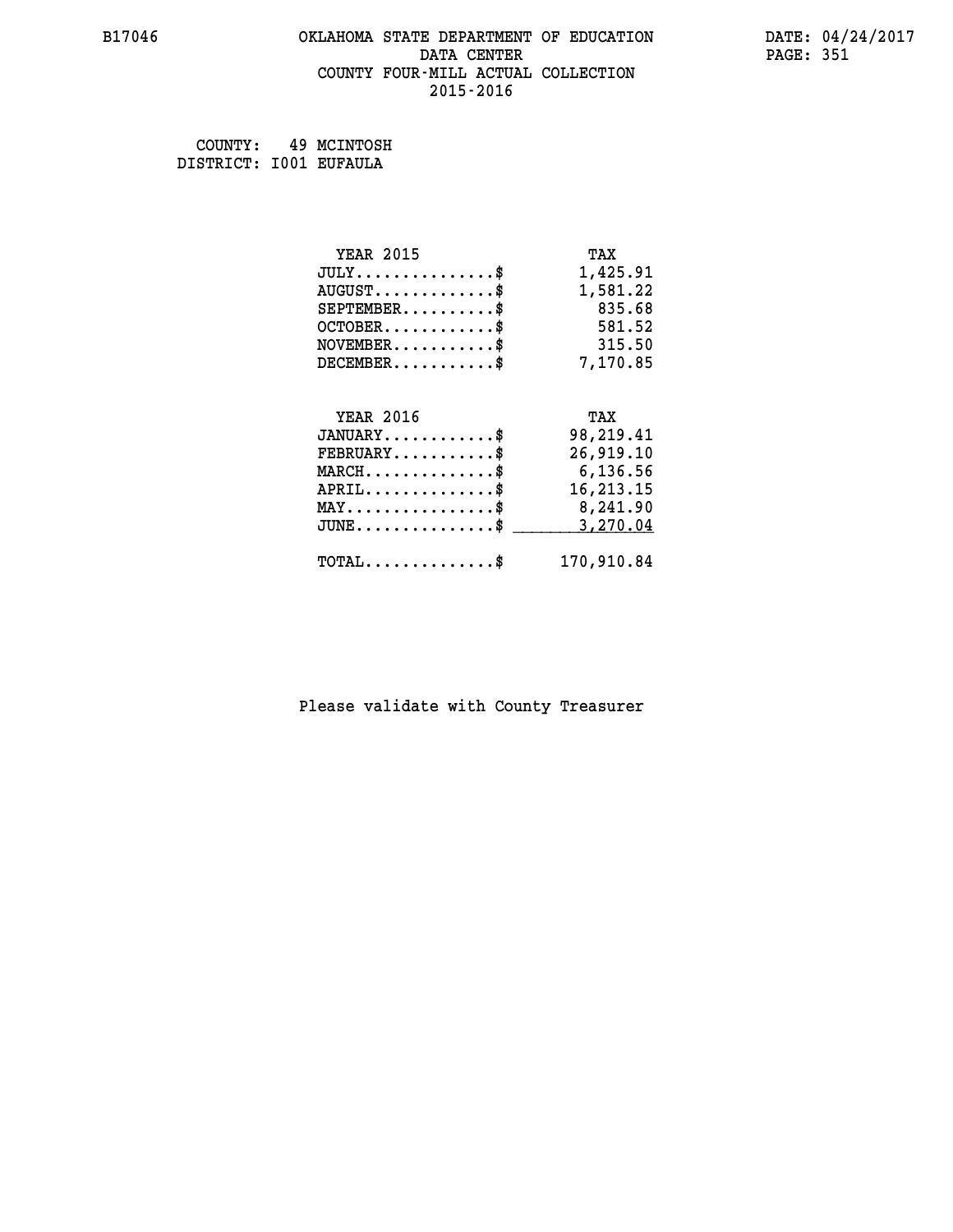## **B17046 OKLAHOMA STATE DEPARTMENT OF EDUCATION DATE: 04/24/2017 DATA CENTER** PAGE: 352  **COUNTY FOUR-MILL ACTUAL COLLECTION 2015-2016**

 **COUNTY: 49 MCINTOSH DISTRICT: I019 CHECOTAH**

| <b>YEAR 2015</b>                               | TAX        |
|------------------------------------------------|------------|
| $JULY$ \$                                      | 1,841.12   |
| $AUGUST$ \$                                    | 2,041.63   |
| $SEPTEMBER$                                    | 1,079.02   |
| $OCTOBER$ \$                                   | 750.84     |
| $\texttt{NOVEMBER} \dots \dots \dots \$        | 407.36     |
| $DECEMBER$ \$                                  | 9,262.92   |
|                                                |            |
| <b>YEAR 2016</b>                               | TAX        |
| $JANUARY$ \$                                   | 126,874.46 |
| $FEBRUARY$                                     | 34,772.63  |
| $MARCH$ \$                                     | 7,926.88   |
| $APRIL$ \$                                     | 20,943.25  |
| $\texttt{MAX} \dots \dots \dots \dots \dots \$ | 10,646.43  |
| $JUNE$ \$                                      | 4,224.05   |
| $\texttt{TOTAL} \dots \dots \dots \dots \$     | 220,770.59 |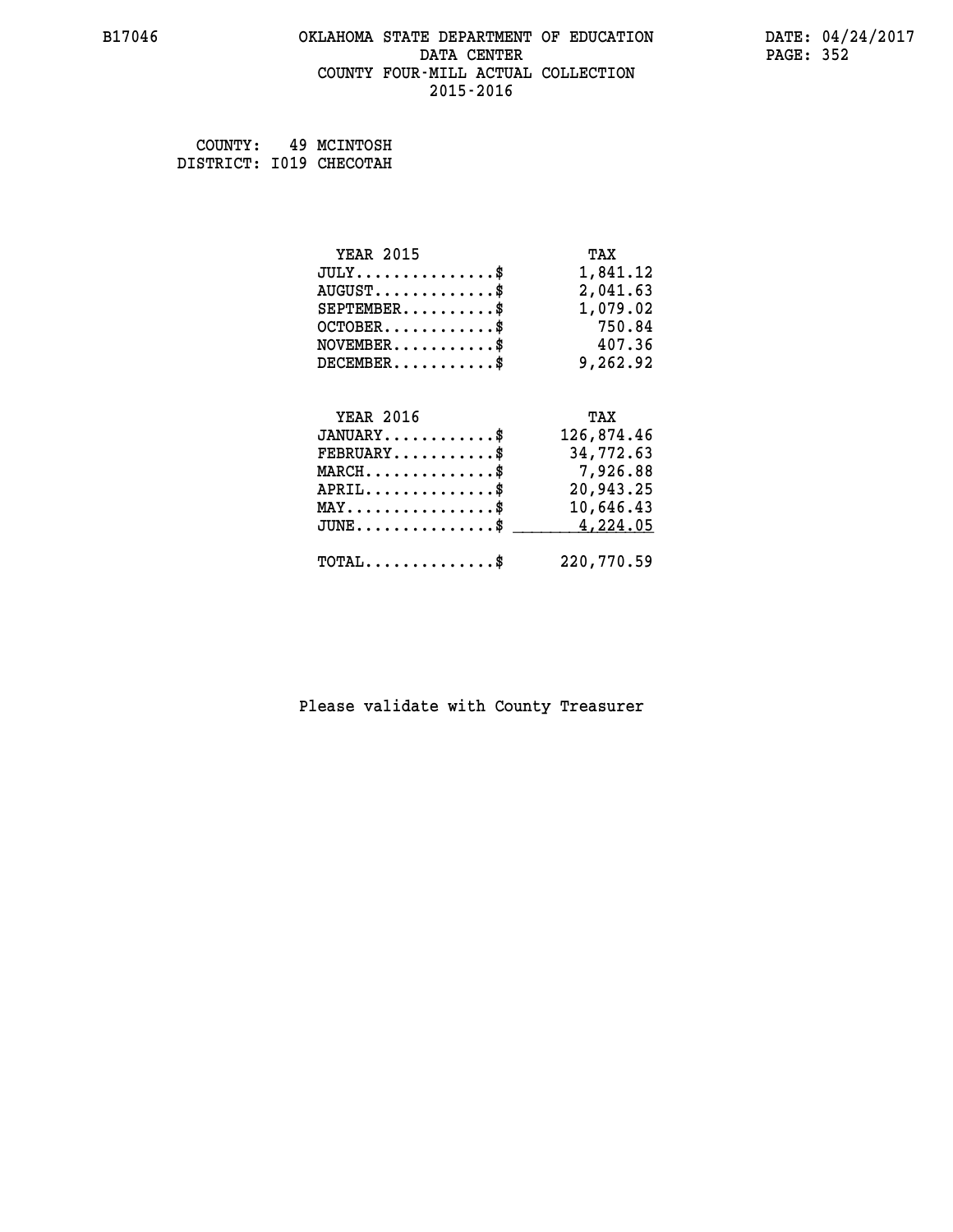## **B17046 OKLAHOMA STATE DEPARTMENT OF EDUCATION DATE: 04/24/2017 DATA CENTER** PAGE: 353  **COUNTY FOUR-MILL ACTUAL COLLECTION 2015-2016**

 **COUNTY: 49 MCINTOSH DISTRICT: I027 MIDWAY**

| <b>YEAR 2015</b>                                 | TAX       |
|--------------------------------------------------|-----------|
| $JULY$ \$                                        | 306.95    |
| $AUGUST$ \$                                      | 340.38    |
| $SEPTEMBER$ \$                                   | 179.89    |
| $OCTOBER$ \$                                     | 125.18    |
| $\texttt{NOVEMBER} \dots \dots \dots \$          | 67.92     |
| $DECEMBER$ \$                                    | 1,293.80  |
|                                                  |           |
| <b>YEAR 2016</b>                                 | TAX       |
| $JANUARY$ \$                                     | 17,721.17 |
| $FEBRUARY$                                       | 4,856.87  |
| $\texttt{MARCH}\ldots\ldots\ldots\ldots\text{*}$ | 1,107.18  |
| $APRIL \ldots \ldots \ldots \ldots \$            | 2,925.26  |
| $\texttt{MAX} \dots \dots \dots \dots \dots \$   | 1,487.05  |
| $JUNE \ldots \ldots \ldots \ldots \ast$          | 589.99    |
| $\texttt{TOTAL} \dots \dots \dots \dots \$       | 31,001.64 |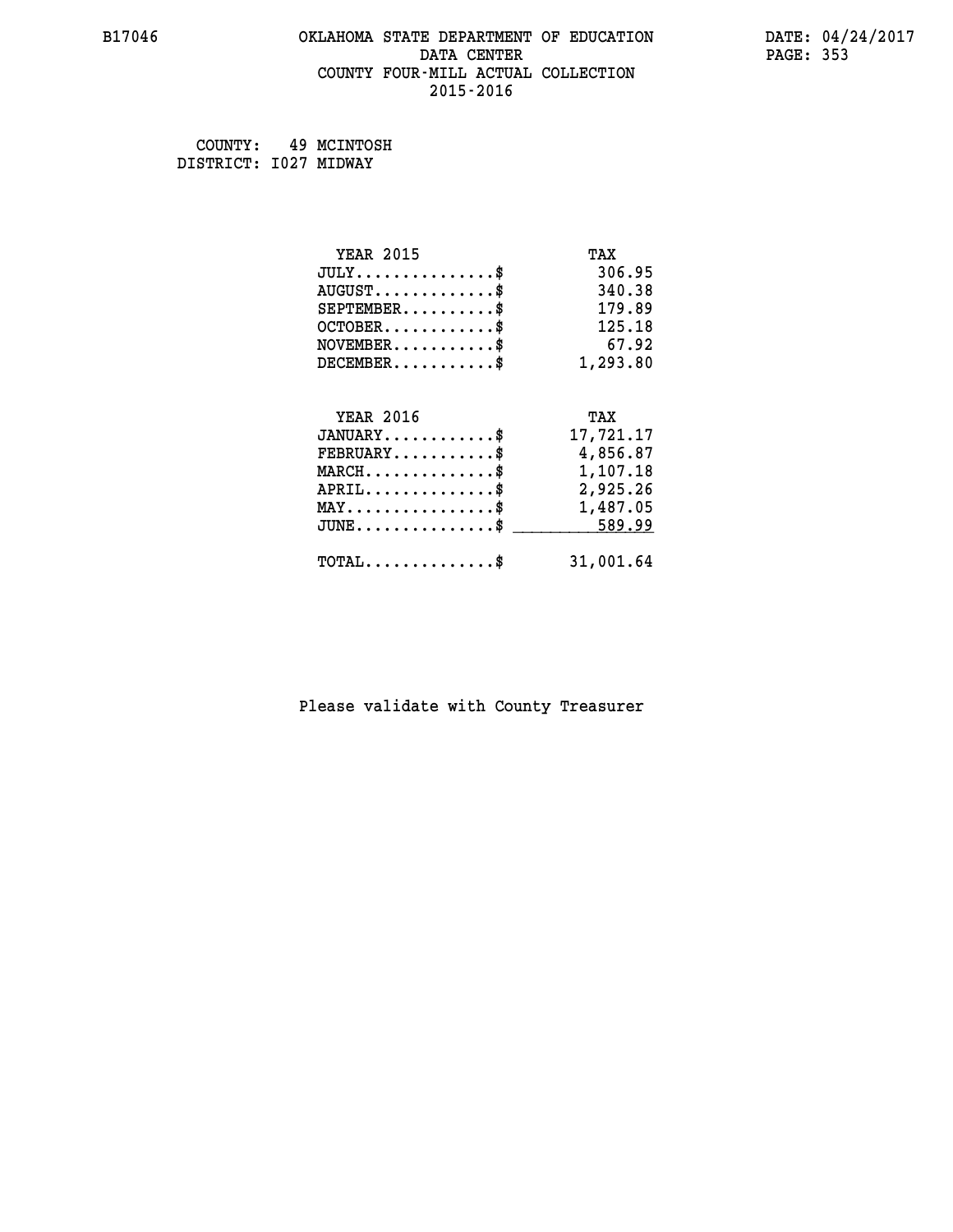## **B17046 OKLAHOMA STATE DEPARTMENT OF EDUCATION DATE: 04/24/2017 DATA CENTER** PAGE: 354  **COUNTY FOUR-MILL ACTUAL COLLECTION 2015-2016**

 **COUNTY: 49 MCINTOSH DISTRICT: I064 HANNA**

| <b>YEAR 2015</b>                                   | TAX       |
|----------------------------------------------------|-----------|
| $JULY$ \$                                          | 269.09    |
| $AUGUST$ \$                                        | 298.38    |
| $SEPTEMBER$ \$                                     | 157.69    |
| $OCTOBER$ \$                                       | 109.73    |
| $NOVEMBER$ \$                                      | 59.53     |
| $DECEMBER$ \$                                      | 581.23    |
|                                                    |           |
| <b>YEAR 2016</b>                                   | TAX       |
| $JANUARY$ \$                                       | 7,961.32  |
| $FEBRUARY$                                         | 2,181.96  |
| $MARCH$ \$                                         | 497.40    |
| $APRIL$ \$                                         | 1,314.16  |
| $MAX \dots \dots \dots \dots \dots$                | 668.03    |
| $\texttt{JUNE} \dots \dots \dots \dots \texttt{S}$ | 265.05    |
| $\texttt{TOTAL} \dots \dots \dots \dots \$         | 14,363.57 |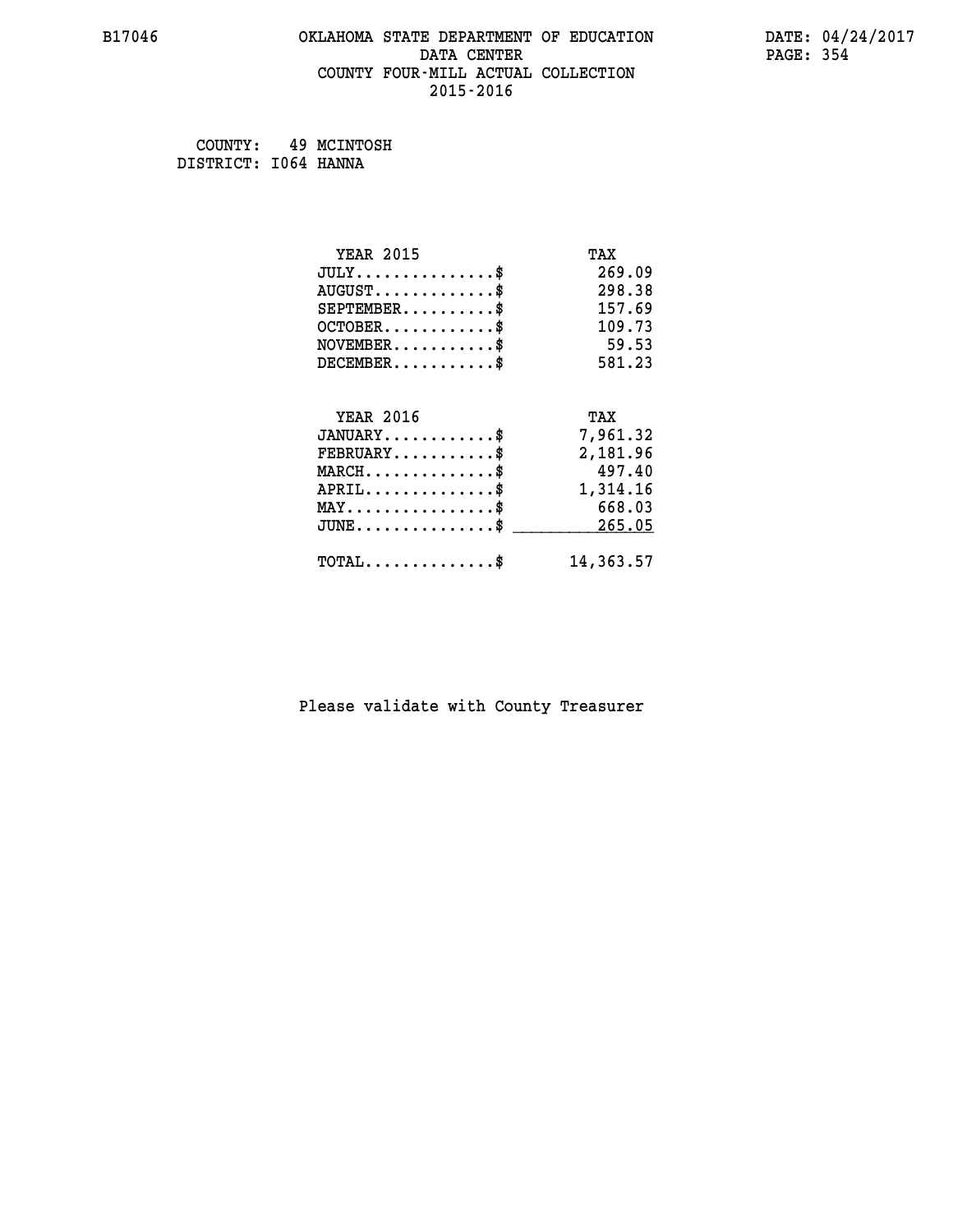### **B17046 OKLAHOMA STATE DEPARTMENT OF EDUCATION DATE: 04/24/2017** DATA CENTER PAGE: 355  **COUNTY FOUR-MILL ACTUAL COLLECTION 2015-2016**

 **COUNTY: 49 MCINTOSH**

 **\*\*\*\*\*\* TOTALS \*\*\*\*\*\***

| <b>YEAR 2015</b>                 | TAX        |
|----------------------------------|------------|
| $JULY \ldots \ldots \ldots \$    | 4, 114, 25 |
| $AUGUST \ldots \ldots \ldots$ \$ | 4,458.71   |
| $SEPTEMBER$                      | 2,372.24   |
| $OCTOBER$                        | 1,640.70   |
| $NOVEMBER$ $\$                   | 1,486.70   |
| $DECEMBER$                       | 27,120.55  |

## **YEAR 2016 TAX JANUARY............\$ 258,234.86 FEBRUARY...........\$ 70,668.12 MARCH..............\$ 17,382.11 APRIL..............\$ 42,953.24 MAY................\$ 21,756.14 JUNE................\$** \_\_\_\_\_\_\_\_\_ 8,676.43  **TOTAL..............\$ 460,864.05**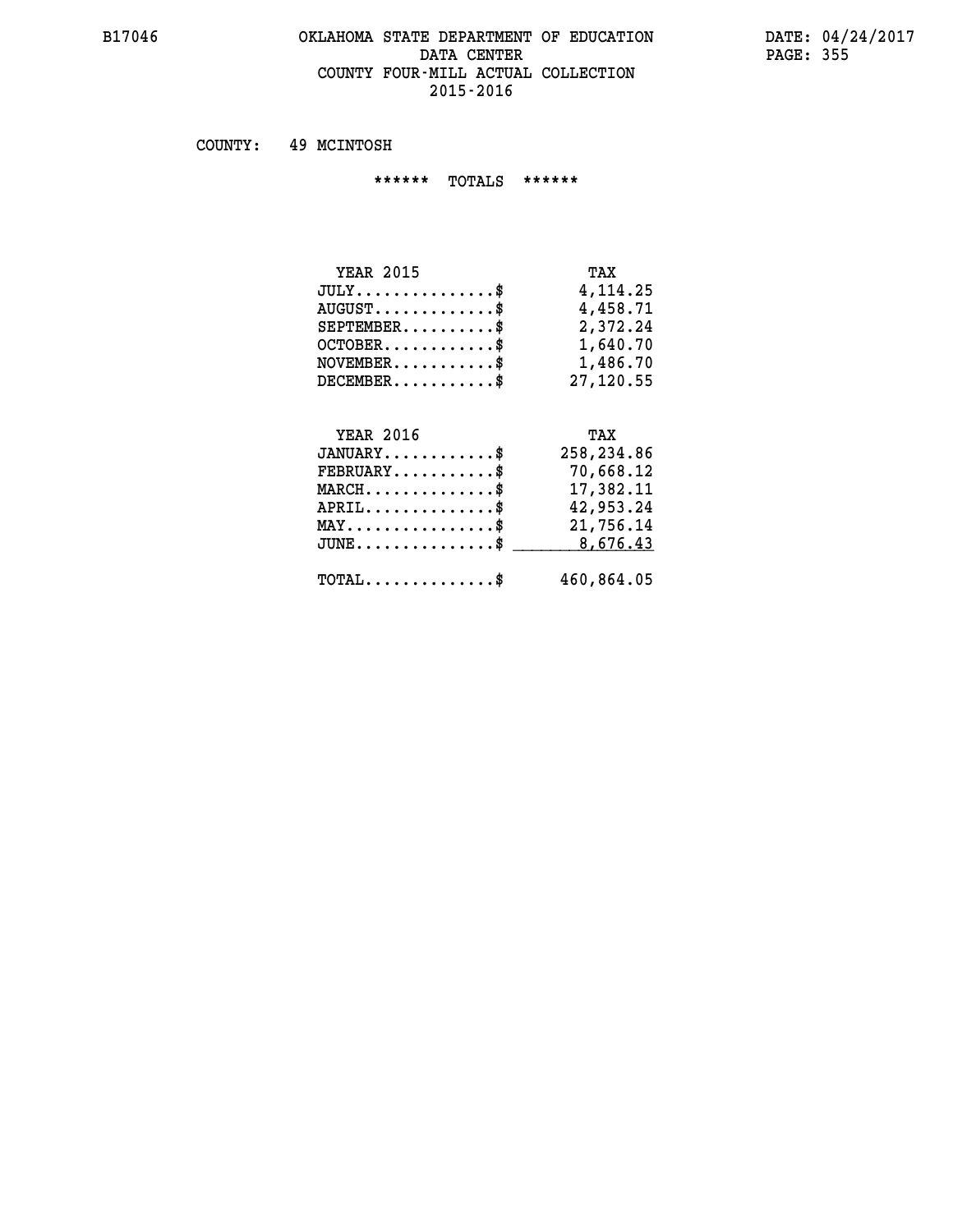## **B17046 OKLAHOMA STATE DEPARTMENT OF EDUCATION DATE: 04/24/2017 DATA CENTER** PAGE: 356  **COUNTY FOUR-MILL ACTUAL COLLECTION 2015-2016**

 **COUNTY: 50 MURRAY DISTRICT: I001 SULPHUR**

| <b>YEAR 2015</b>                               | TAX        |
|------------------------------------------------|------------|
| $JULY$ \$                                      | 1,826.97   |
| $AUGUST$ \$                                    | 1,002.07   |
| $SEPTEMBER$ \$                                 | 1,447.26   |
| $OCTOBER$ \$                                   | 737.91     |
| $NOVEMBER$ \$                                  | 198.05     |
| $DECEMBER$ \$                                  | 20,808.66  |
|                                                |            |
| <b>YEAR 2016</b>                               | TAX        |
| $JANUARY$ \$                                   | 78,326.42  |
| $FEBRUARY$                                     | 57,815.09  |
| $MARCH$ \$                                     | 9,042.07   |
| $APRIL$ \$                                     | 17,670.10  |
| $\texttt{MAX} \dots \dots \dots \dots \dots \$ | 46,322.22  |
| $JUNE$ \$                                      | 2,033.51   |
| $\texttt{TOTAL} \dots \dots \dots \dots \$     | 237,230.33 |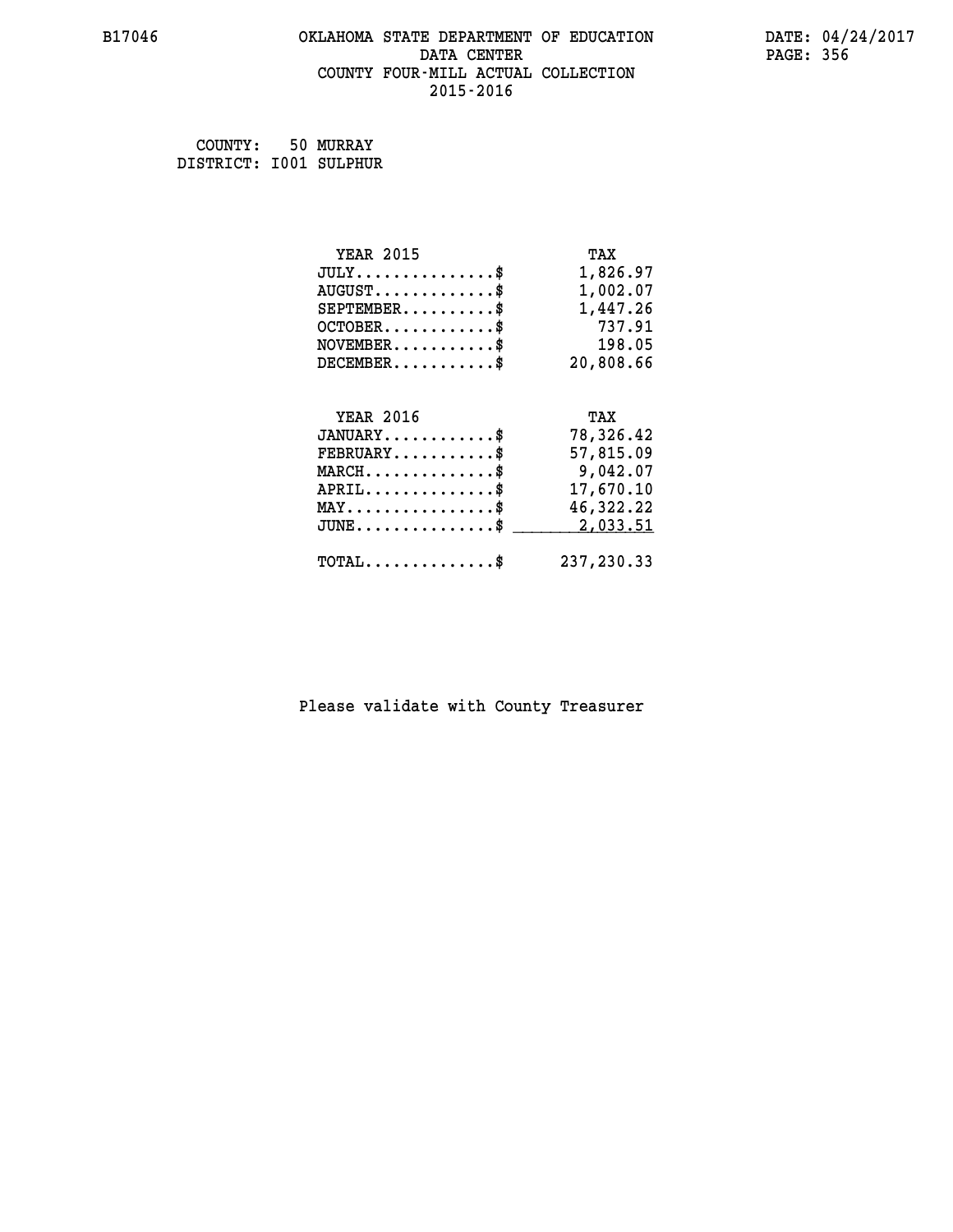## **B17046 OKLAHOMA STATE DEPARTMENT OF EDUCATION DATE: 04/24/2017 DATA CENTER** PAGE: 357  **COUNTY FOUR-MILL ACTUAL COLLECTION 2015-2016**

 **COUNTY: 50 MURRAY DISTRICT: I010 DAVIS**

| <b>YEAR 2015</b>                                  | TAX        |
|---------------------------------------------------|------------|
| $JULY$ \$                                         | 1,297.38   |
| $AUGUST$ \$                                       | 710.84     |
| $SEPTEMBER$ \$                                    | 1,032.15   |
| $OCTOBER$ \$                                      | 522.65     |
| $\texttt{NOVEMBER} \dots \dots \dots \$           | 140.08     |
| $DECEMBER$ \$                                     | 14,190.87  |
|                                                   |            |
|                                                   |            |
| <b>YEAR 2016</b>                                  | TAX        |
| $JANUARY$                                         | 53,408.84  |
| $FEBRUARY$                                        | 39,420.38  |
| $MARCH$ \$                                        | 6,175.14   |
| $APRIL \ldots \ldots \ldots \ldots *$             | 12,054.32  |
| $\texttt{MAX} \dots \dots \dots \dots \texttt{*}$ | 31,580.13  |
| $JUNE$ \$                                         | 1,386.36   |
| $\texttt{TOTAL} \dots \dots \dots \dots$          | 161,919.14 |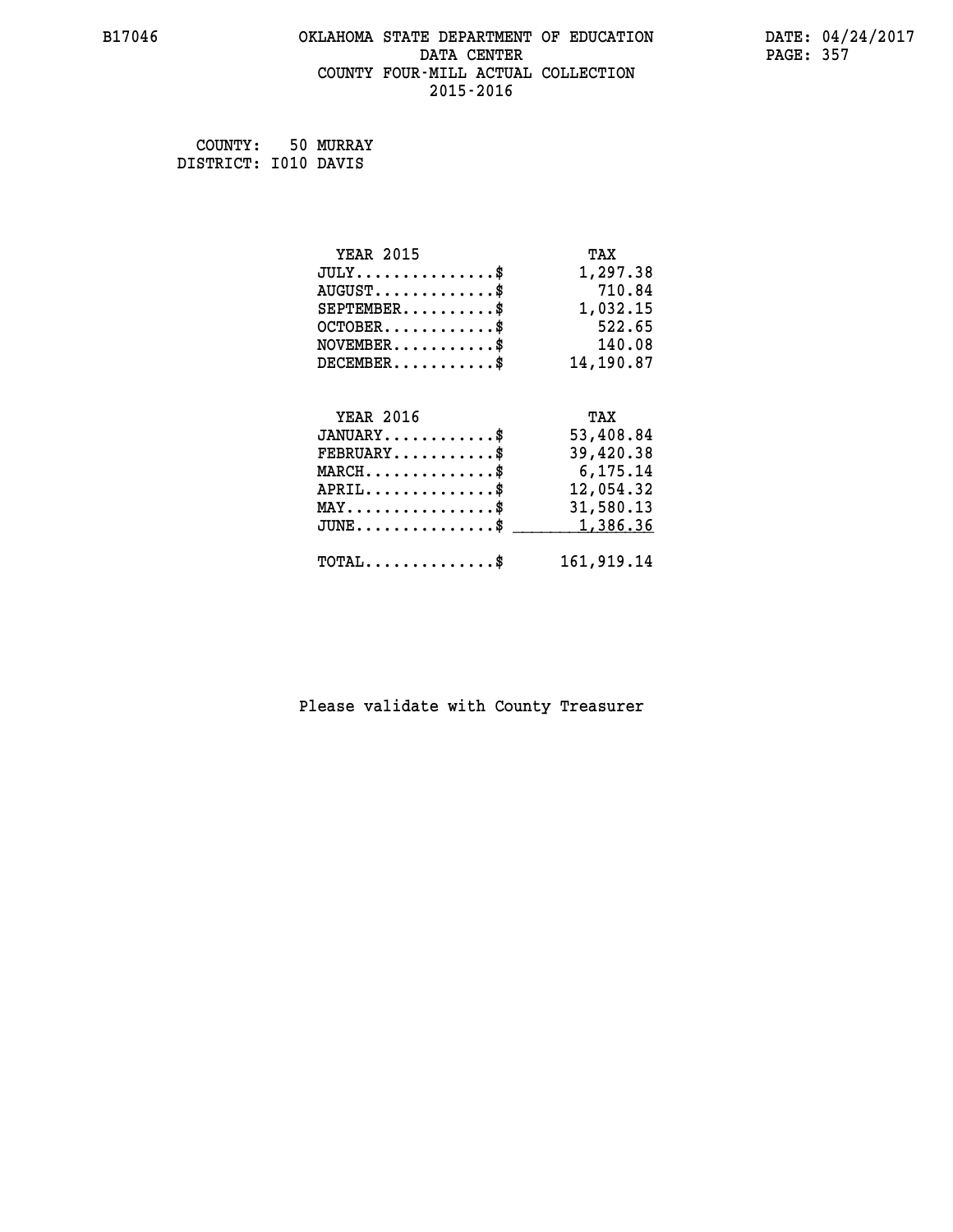### **B17046 OKLAHOMA STATE DEPARTMENT OF EDUCATION DATE: 04/24/2017 DATA CENTER PAGE: 358 COUNTY FOUR-MILL ACTUAL COLLECTION 2015-2016**

 **COUNTY: 50 MURRAY**

 **\*\*\*\*\*\* TOTALS \*\*\*\*\*\***

| <b>YEAR 2015</b>                 | TAX       |
|----------------------------------|-----------|
| $JULY \ldots \ldots \ldots \$    | 3,124.35  |
| $AUGUST \ldots \ldots \ldots$ \$ | 1,712.91  |
| $SEPTEMBER$ \$                   | 2,479.41  |
| $OCTOBER$                        | 1,260.56  |
| $NOVEMBER$ $\$                   | 338.13    |
| $DECEMBER$                       | 34,999.53 |

## **YEAR 2016 TAX JANUARY............\$ 131,735.26 FEBRUARY...........\$ 97,235.47 MARCH..............\$ 15,217.21 APRIL..............\$ 29,724.42 MAY................\$ 77,902.35 JUNE...............\$ 3,419.87 \_\_\_\_\_\_\_\_\_\_\_\_\_\_\_ TOTAL..............\$ 399,149.47**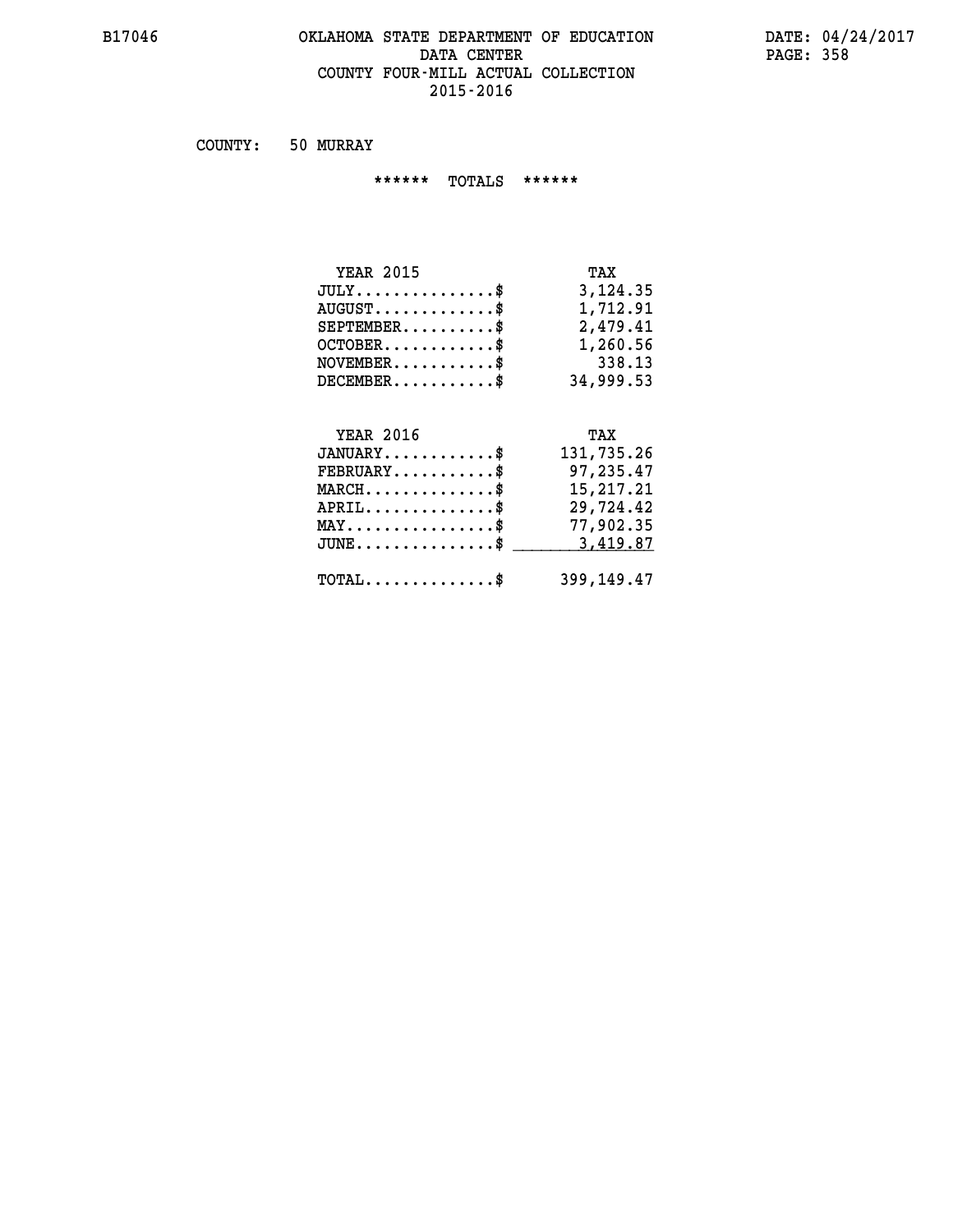## **B17046 OKLAHOMA STATE DEPARTMENT OF EDUCATION DATE: 04/24/2017 DATA CENTER** PAGE: 359  **COUNTY FOUR-MILL ACTUAL COLLECTION 2015-2016**

 **COUNTY: 51 MUSKOGEE DISTRICT: C009 WAINWRIGHT**

| <b>YEAR 2015</b>                                  | TAX       |
|---------------------------------------------------|-----------|
| $JULY$ \$                                         | 466.94    |
| $AUGUST$ \$                                       | 95.82     |
| $SEPTEMBER$ \$                                    | 219.80    |
| $OCTOBER$ \$                                      | 41.82     |
| $NOVEMBER$ \$                                     | 52.71     |
| $DECEMBER$ \$                                     | 40.48     |
| <b>YEAR 2016</b>                                  |           |
|                                                   | TAX       |
| $JANUARY$ \$                                      | 4,443.19  |
| $FEBRUARY$ \$                                     | 3,875.09  |
| $\texttt{MARCH}\ldots\ldots\ldots\ldots\clubsuit$ | 4,544.33  |
| $APRIL \ldots \ldots \ldots \ldots \$             | 2,138.71  |
| $\texttt{MAX} \dots \dots \dots \dots \dots \$    | 2,641.10  |
| $\texttt{JUNE}\dots\dots\dots\dots\dots\$         | 234.28    |
| $\texttt{TOTAL} \dots \dots \dots \dots \$        | 18,794.27 |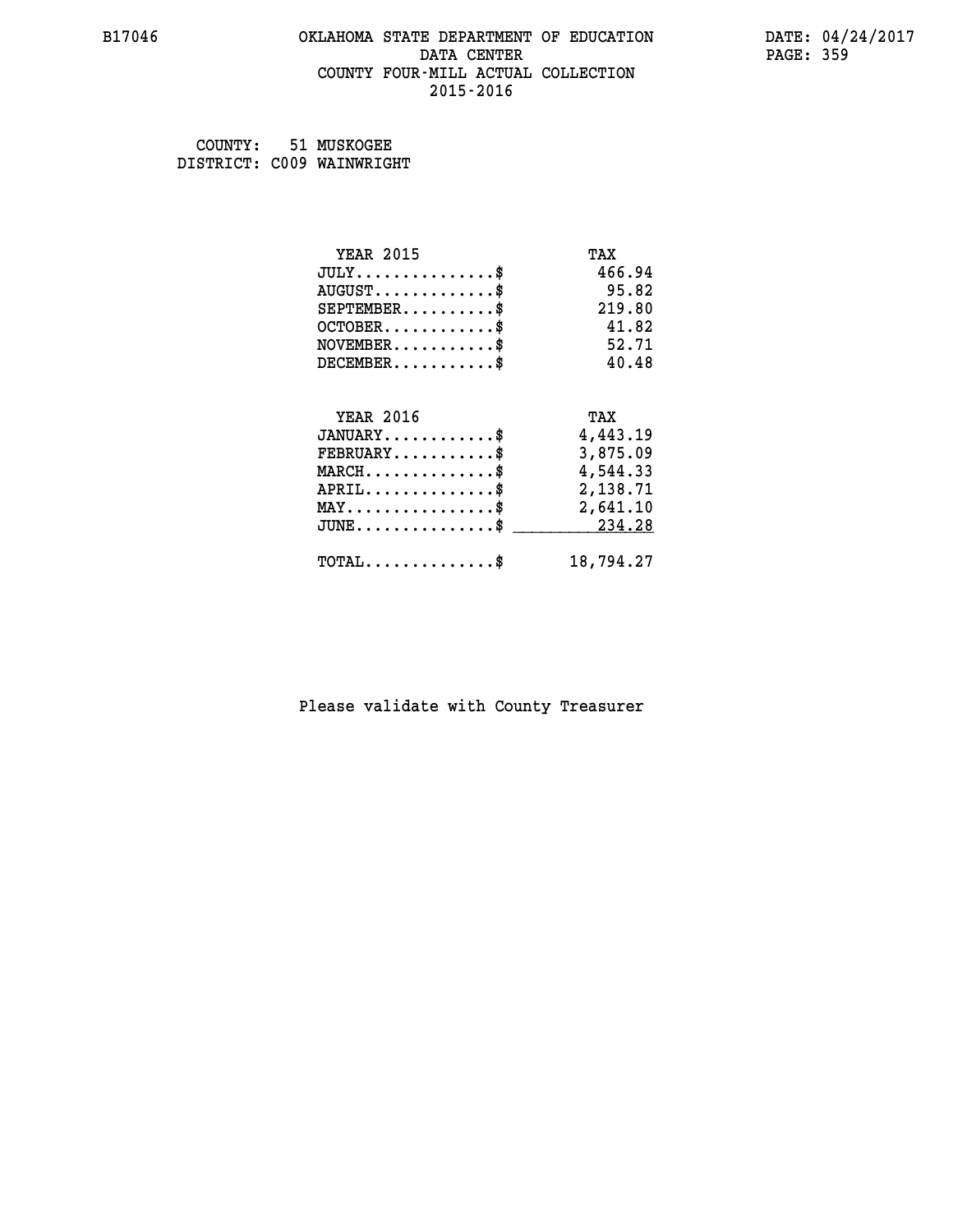## **B17046 OKLAHOMA STATE DEPARTMENT OF EDUCATION DATE: 04/24/2017 DATA CENTER** PAGE: 360  **COUNTY FOUR-MILL ACTUAL COLLECTION 2015-2016**

 **COUNTY: 51 MUSKOGEE DISTRICT: I002 HASKELL**

| <b>YEAR 2015</b>                               | TAX        |
|------------------------------------------------|------------|
| $JULY$ \$                                      | 2,978.29   |
| $AUGUST$ \$                                    | 748.86     |
| $SEPTEMBER$ \$                                 | 1,402.10   |
| $OCTOBER$ \$                                   | 279.19     |
| $NOVEMBER$ \$                                  | 351.75     |
| $DECEMBER$ \$                                  | 270.11     |
|                                                |            |
| <b>YEAR 2016</b>                               | TAX        |
| $JANUARY$ \$                                   | 29,654.09  |
| $FEBRUARY$                                     | 25,862.48  |
| $MARCH$ \$                                     | 30,329.19  |
| $APRIL$ \$                                     | 14,273.93  |
| $\texttt{MAX} \dots \dots \dots \dots \dots \$ | 17,626.95  |
| $JUNE \dots \dots \dots \dots \$               | 1,563.57   |
| $\texttt{TOTAL} \dots \dots \dots \dots \$     | 125,340.51 |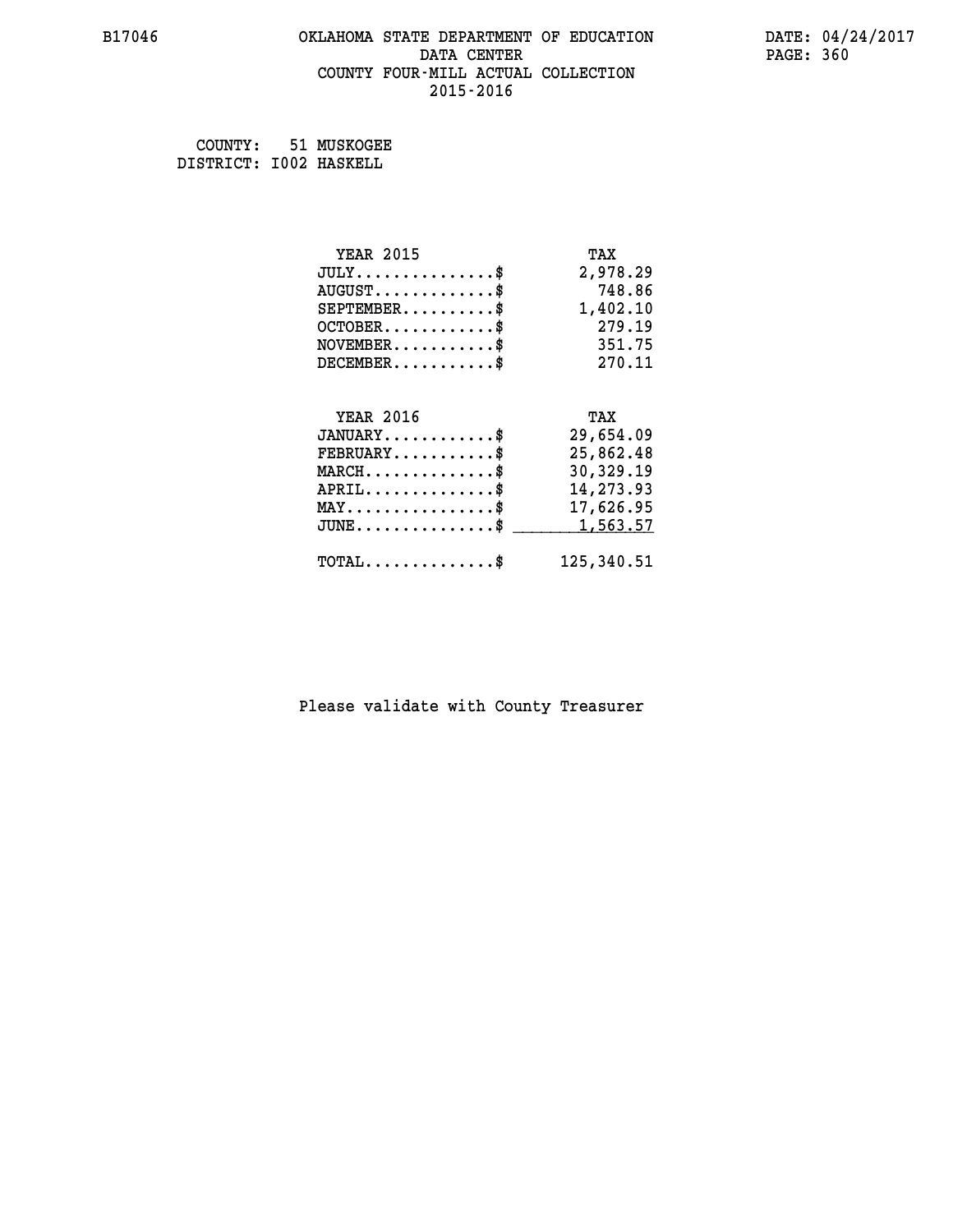#### **B17046 OKLAHOMA STATE DEPARTMENT OF EDUCATION DATE: 04/24/2017 DATA CENTER** PAGE: 361  **COUNTY FOUR-MILL ACTUAL COLLECTION 2015-2016**

 **COUNTY: 51 MUSKOGEE DISTRICT: I003 FORT GIBSON**

| <b>YEAR 2015</b>                                  | TAX        |
|---------------------------------------------------|------------|
| $JULY$ \$                                         | 6,673.53   |
| $AUGUST$ \$                                       | 1,677.98   |
| $SEPTEMENT.$ \$                                   | 3, 141. 75 |
| $OCTOBER$ \$                                      | 653.16     |
| $\texttt{NOVEMBER} \dots \dots \dots \$           | 822.99     |
| $DECEMBER$ \$                                     | 631.95     |
|                                                   |            |
| <b>YEAR 2016</b>                                  | TAX        |
| $JANUARY$ \$                                      | 69,379.54  |
| $FEBRUARY$                                        | 60,508.68  |
| $MARCH$ \$                                        | 70,959.04  |
| $APRIL \ldots \ldots \ldots \ldots \$             | 33,395.67  |
| $\texttt{MAX} \dots \dots \dots \dots \texttt{*}$ | 41,240.44  |
| $JUNE$ \$                                         | 3,658.22   |
| $\texttt{TOTAL} \dots \dots \dots \dots \$        | 292,742.95 |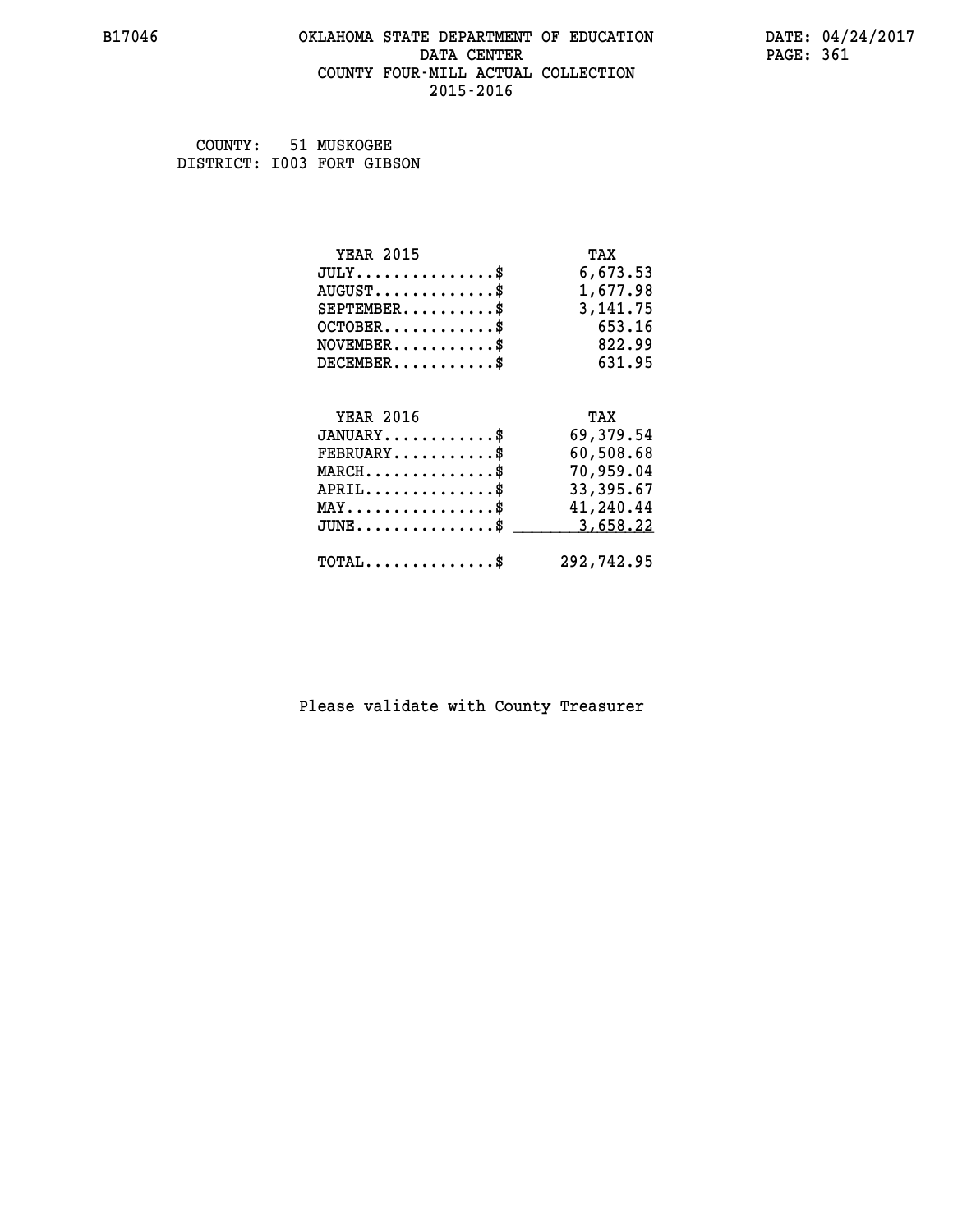#### **B17046 OKLAHOMA STATE DEPARTMENT OF EDUCATION DATE: 04/24/2017 DATA CENTER** PAGE: 362  **COUNTY FOUR-MILL ACTUAL COLLECTION 2015-2016**

 **COUNTY: 51 MUSKOGEE DISTRICT: I006 WEBBERS FALLS**

| <b>YEAR 2015</b>                               | TAX       |
|------------------------------------------------|-----------|
| $JULY$ \$                                      | 939.34    |
| $AUGUST$ \$                                    | 236.19    |
| $SEPTEMENT.$ \$                                | 442.21    |
| $OCTOBER$ \$                                   | 92.29     |
| $NOVEMBER$ \$                                  | 116.29    |
| $DECEMBER$ \$                                  | 89.30     |
|                                                |           |
| <b>YEAR 2016</b>                               | TAX       |
| $JANUARY$                                      | 9,803.53  |
| $FEBRUARY$                                     | 8,550.06  |
| $MARCH$ \$                                     | 10,026.73 |
| $APRIL$ \$                                     | 4,718.91  |
| $\texttt{MAX} \dots \dots \dots \dots \dots \$ | 5,827.40  |
| $JUNE$ \$                                      | 516.91    |
| $\texttt{TOTAL} \dots \dots \dots \dots \$     | 41,359.16 |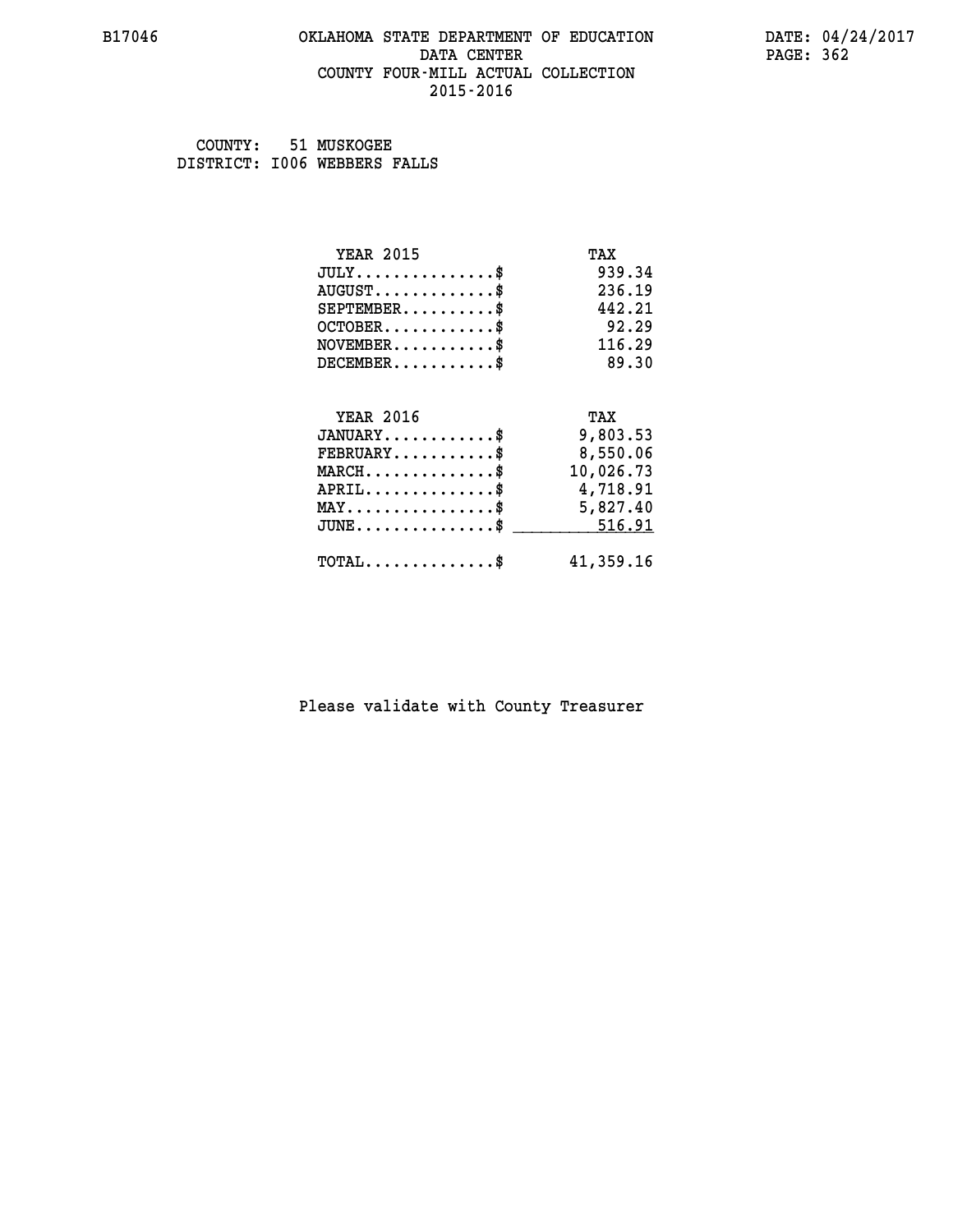# **B17046 OKLAHOMA STATE DEPARTMENT OF EDUCATION DATE: 04/24/2017 DATA CENTER** PAGE: 363  **COUNTY FOUR-MILL ACTUAL COLLECTION 2015-2016**

 **COUNTY: 51 MUSKOGEE DISTRICT: I008 OKTAHA**

| <b>YEAR 2015</b>                               | TAX          |
|------------------------------------------------|--------------|
| $JULY$ \$                                      | 2,714.20     |
| $AUGUST$ \$                                    | 682.46       |
| $SEPTEMBER$ \$                                 | 1,277.78     |
| $OCTOBER$ \$                                   | 263.56       |
| $\texttt{NOVEMBER} \dots \dots \dots \$        | 332.09       |
| $DECEMBER$ \$                                  | 255.00       |
|                                                |              |
| <b>YEAR 2016</b>                               | TAX          |
| $JANUARY$ \$                                   | 27,996.00    |
| $FEBRUARY$                                     | 24,416.44    |
| $MARCH$ \$                                     | 28,633.38    |
| $APRIL \ldots \ldots \ldots \ldots \$          | 13,475.81    |
| $\texttt{MAX} \dots \dots \dots \dots \dots \$ | 16,641.33    |
| $JUNE$ \$                                      | 1,476.16     |
| $\texttt{TOTAL} \dots \dots \dots \dots$       | 118, 164. 21 |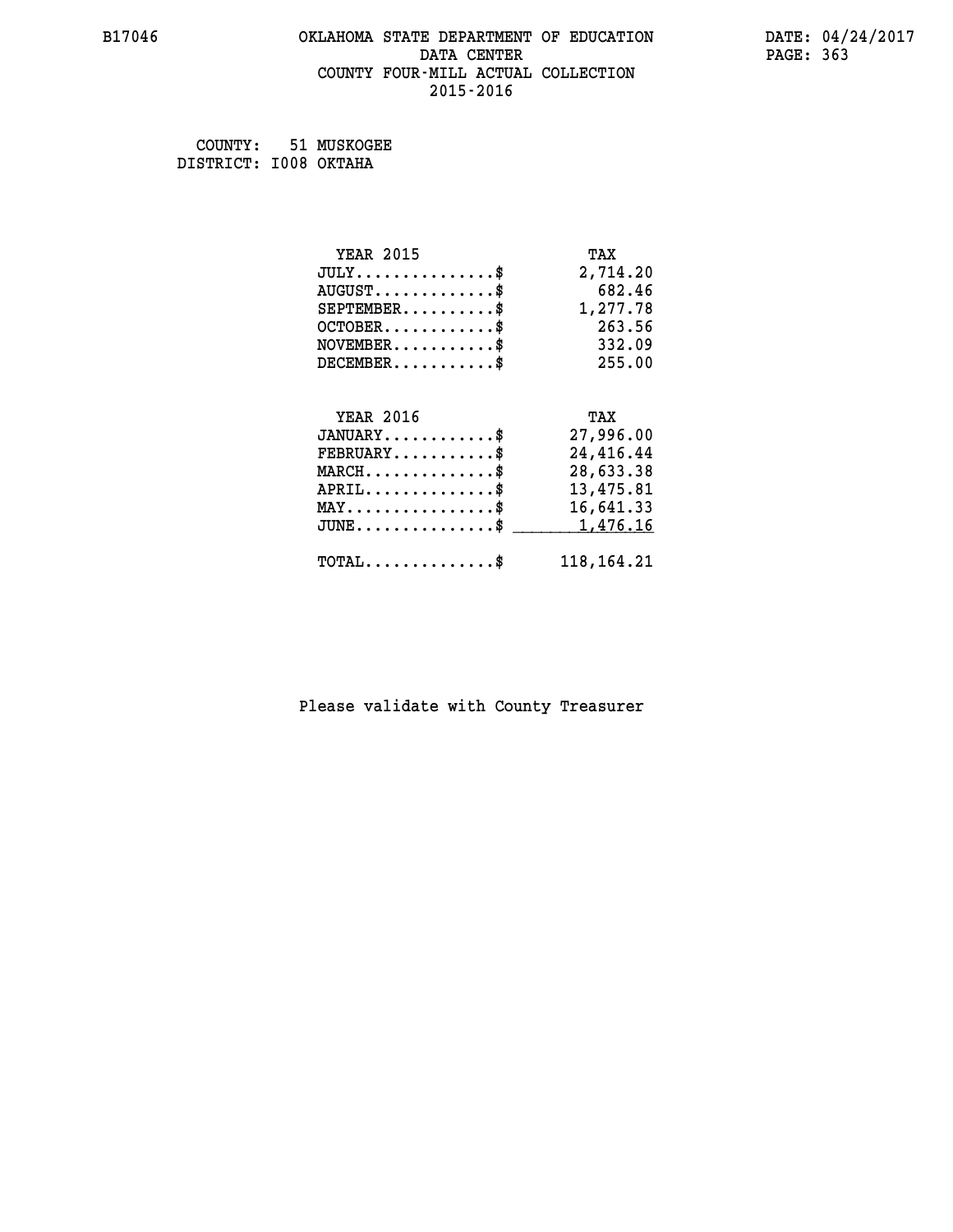# **B17046 OKLAHOMA STATE DEPARTMENT OF EDUCATION DATE: 04/24/2017 DATA CENTER** PAGE: 364  **COUNTY FOUR-MILL ACTUAL COLLECTION 2015-2016**

 **COUNTY: 51 MUSKOGEE DISTRICT: I020 MUSKOGEE**

| <b>YEAR 2015</b>                               | TAX        |
|------------------------------------------------|------------|
| $JULY$ \$                                      | 21,399.91  |
| $AUGUST$ \$                                    | 5,380.79   |
| $SEPTEMBER$ \$                                 | 10,074.57  |
| $OCTOBER$ \$                                   | 2,079.56   |
| $\texttt{NOVEMBER} \dots \dots \dots \$        | 2,620.24   |
| $DECEMBER$ \$                                  | 2,011.98   |
|                                                |            |
| <b>YEAR 2016</b>                               | TAX        |
| $JANUARY$ \$                                   | 220,891.12 |
| $FEBRUARY$ \$                                  | 192,648.02 |
| $MARCH \ldots \ldots \ldots \ldots \$          | 225,919.99 |
| $APRIL \ldots \ldots \ldots \ldots$            | 106,325.41 |
| $\texttt{MAX} \dots \dots \dots \dots \dots \$ | 131,301.70 |
| $JUNE$ \$                                      | 11,647.05  |
|                                                |            |
| $\texttt{TOTAL} \dots \dots \dots \dots \$     | 932,300.34 |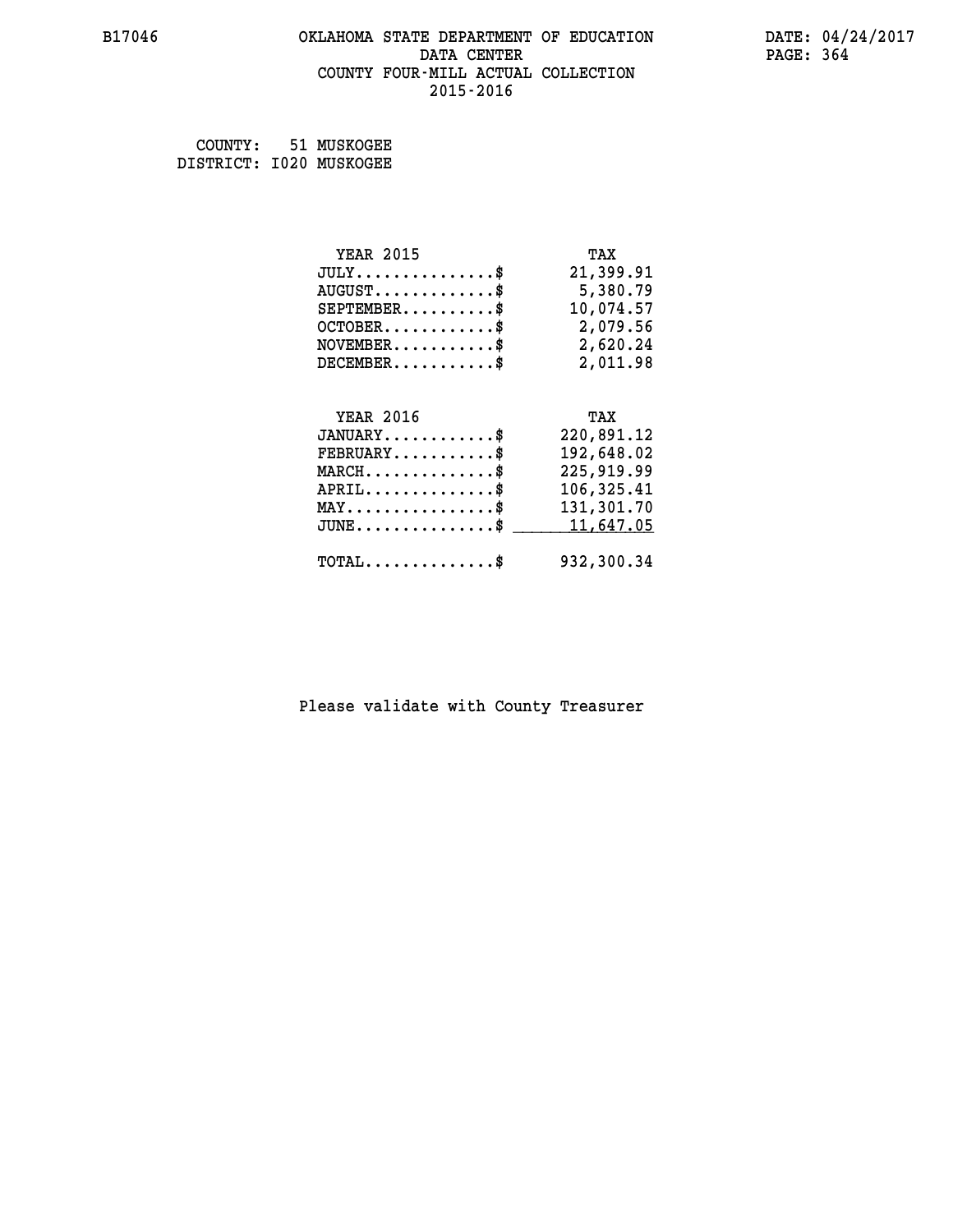# **B17046 OKLAHOMA STATE DEPARTMENT OF EDUCATION DATE: 04/24/2017 DATA CENTER** PAGE: 365  **COUNTY FOUR-MILL ACTUAL COLLECTION 2015-2016**

 **COUNTY: 51 MUSKOGEE DISTRICT: I029 HILLDALE**

| <b>YEAR 2015</b>                               | TAX        |
|------------------------------------------------|------------|
| $JULY$ \$                                      | 6,577.31   |
| $AUGUST$ \$                                    | 1,653.80   |
| $SEPTEMENT.$ \$                                | 3,096.44   |
| $OCTOBER$ \$                                   | 653.11     |
| $NOVEMBER$ \$                                  | 822.90     |
| $DECEMBER$ \$                                  | 631.87     |
|                                                |            |
| <b>YEAR 2016</b>                               | TAX        |
| $JANUARY$ \$                                   | 69,372.96  |
| $FEBRUARY$                                     | 60,502.96  |
| $MARCH$ \$                                     | 70,952.33  |
| $APRIL$ \$                                     | 33, 392.51 |
| $\texttt{MAX} \dots \dots \dots \dots \dots \$ | 41,236.55  |
| $JUNE$ $\text{\$}$                             | 3,657.87   |
| $\texttt{TOTAL} \dots \dots \dots \dots \$     | 292,550.61 |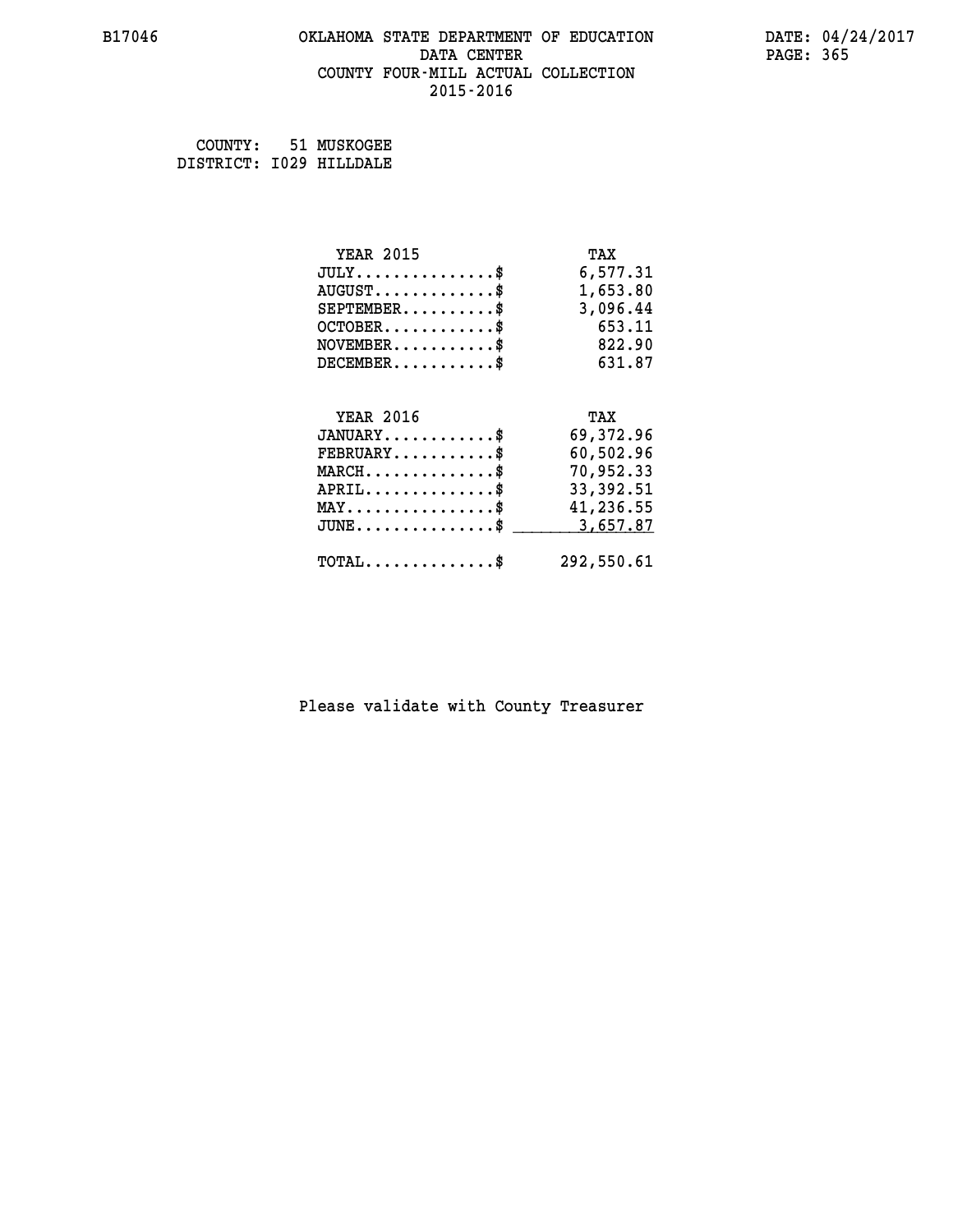# **B17046 OKLAHOMA STATE DEPARTMENT OF EDUCATION DATE: 04/24/2017 DATA CENTER** PAGE: 366  **COUNTY FOUR-MILL ACTUAL COLLECTION 2015-2016**

 **COUNTY: 51 MUSKOGEE DISTRICT: I046 BRAGGS**

| <b>YEAR 2015</b>                                 | TAX       |
|--------------------------------------------------|-----------|
| $JULY$ \$                                        | 629.99    |
| $AUGUST$ \$                                      | 158.40    |
| $SEPTEMBER$ \$                                   | 296.59    |
| $OCTOBER$ \$                                     | 63.30     |
| $NOVEMBER$ \$                                    | 79.76     |
| $DECEMBER$ \$                                    | 61.24     |
|                                                  |           |
| <b>YEAR 2016</b>                                 | TAX       |
| $JANUARY$                                        | 6,723.52  |
| $FEBRUARY$                                       | 5,863.86  |
| $MARCH$ \$                                       | 6,876.60  |
| $APRIL$ \$                                       | 3,236.36  |
| $\texttt{MAX} \dots \dots \dots \dots \dots \$   | 3,996.59  |
| $\texttt{JUNE} \dots \dots \dots \dots \dots \$$ | 354.52    |
| $\texttt{TOTAL} \dots \dots \dots \dots$         | 28,340.73 |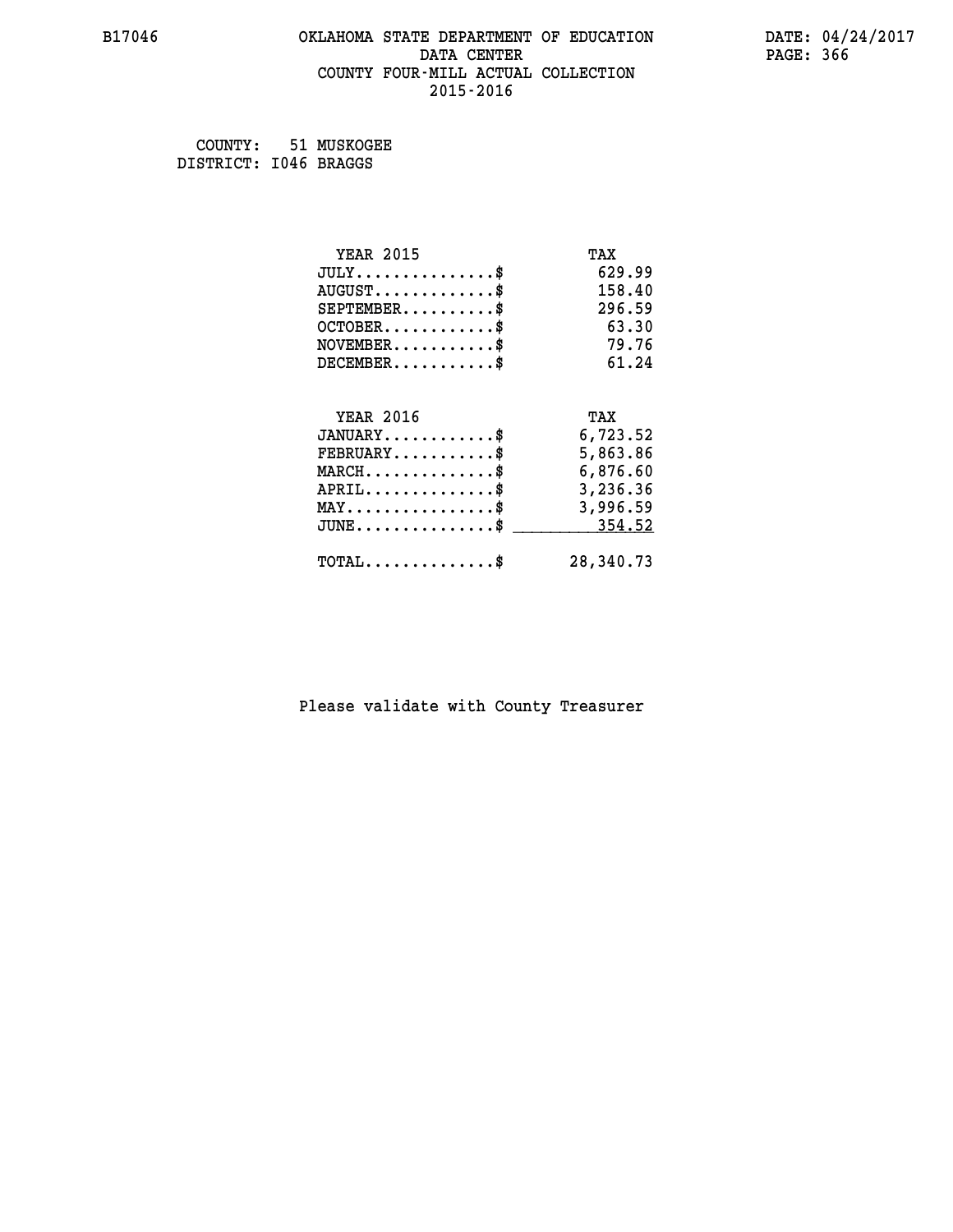# **B17046 OKLAHOMA STATE DEPARTMENT OF EDUCATION DATE: 04/24/2017 DATA CENTER** PAGE: 367  **COUNTY FOUR-MILL ACTUAL COLLECTION 2015-2016**

 **COUNTY: 51 MUSKOGEE**

 **DISTRICT: I074 WARNER**

| <b>YEAR 2015</b>                           | TAX        |
|--------------------------------------------|------------|
| $JULY$ \$                                  | 2,616.96   |
| $AUGUST$ \$                                | 658.01     |
| $SEPTEMBER$ \$                             | 1,232.00   |
| $OCTOBER$ \$                               | 266.47     |
| $NOVEMBER$ \$                              | 335.76     |
| $DECEMBER$ \$                              | 257.81     |
|                                            |            |
| <b>YEAR 2016</b>                           | TAX        |
| $JANUARY$ \$                               | 28,305.20  |
| $FEBRUARY$                                 | 24,686.12  |
| $MARCH$ \$                                 | 28,949.61  |
| $APRIL$ \$                                 | 13,624.64  |
| $MAX \dots \dots \dots \dots \dots$        | 16,825.12  |
| $JUNE$                                     | 1,492.46   |
| $\texttt{TOTAL} \dots \dots \dots \dots \$ | 119,250.16 |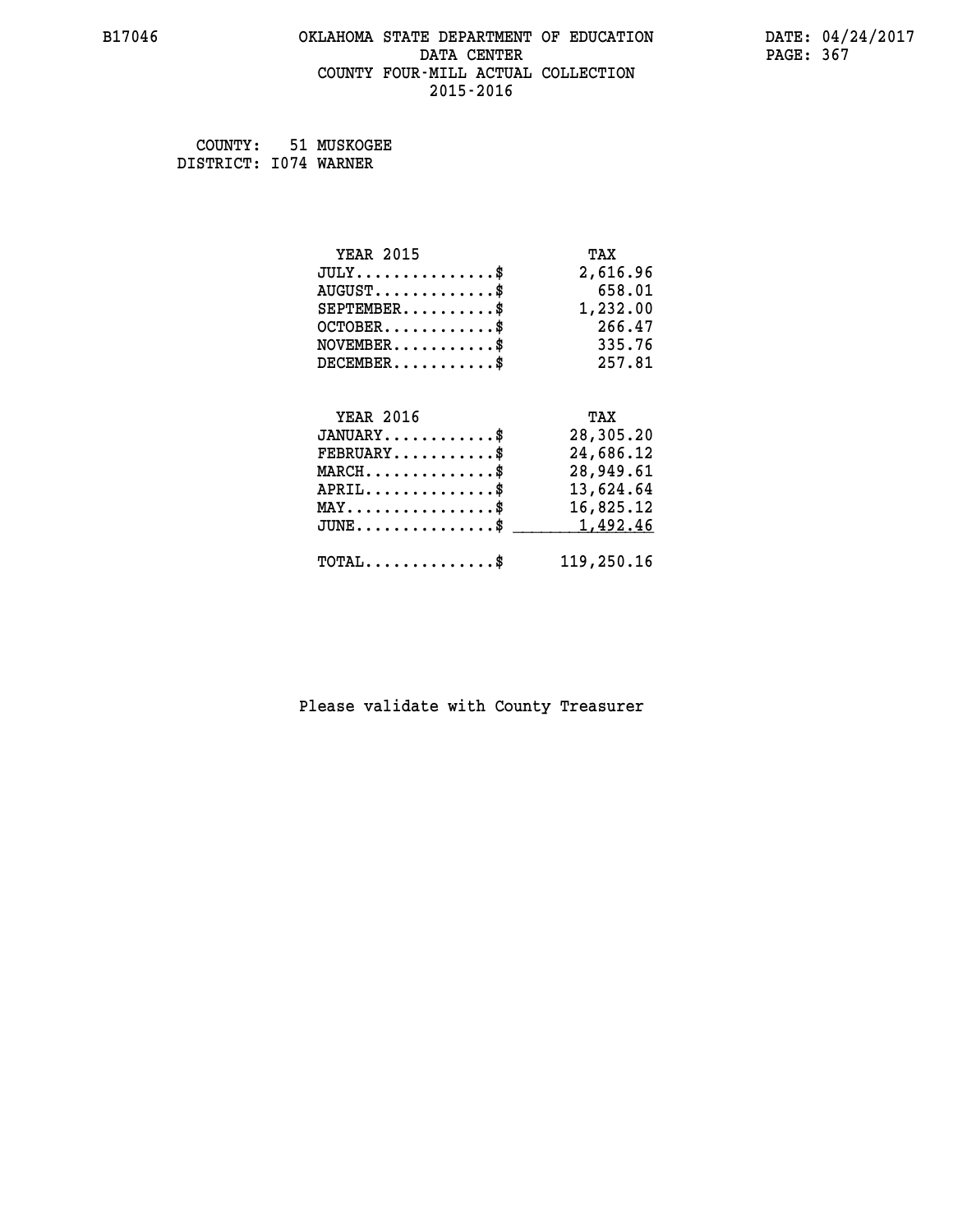# **B17046 OKLAHOMA STATE DEPARTMENT OF EDUCATION DATE: 04/24/2017 DATA CENTER** PAGE: 368  **COUNTY FOUR-MILL ACTUAL COLLECTION 2015-2016**

 **COUNTY: 51 MUSKOGEE DISTRICT: I088 PORUM**

| <b>YEAR 2015</b>                                 | TAX         |
|--------------------------------------------------|-------------|
| $JULY$ \$                                        | 1,735.73    |
| $AUGUST$ \$                                      | 436.43      |
| $SEPTEMBER$ \$                                   | 817.16      |
| $OCTOBER$ \$                                     | 174.53      |
| $\texttt{NOVEMBER} \dots \dots \dots \$          | 219.90      |
| $DECEMBER$ \$                                    | 168.85      |
|                                                  |             |
| <b>YEAR 2016</b>                                 | TAX         |
| $JANUARY$ \$                                     | 18,538.01   |
| $FEBRUARY$                                       | 16, 167. 74 |
| $MARCH$ \$                                       | 18,960.04   |
| $APRIL$ \$ 8,923.22                              |             |
| $\texttt{MAX} \dots \dots \dots \dots \dots \$   | 11,019.32   |
| $\texttt{JUNE} \dots \dots \dots \dots \dots \$$ | 977.47      |
| $\texttt{TOTAL} \dots \dots \dots \dots$         | 78,138.40   |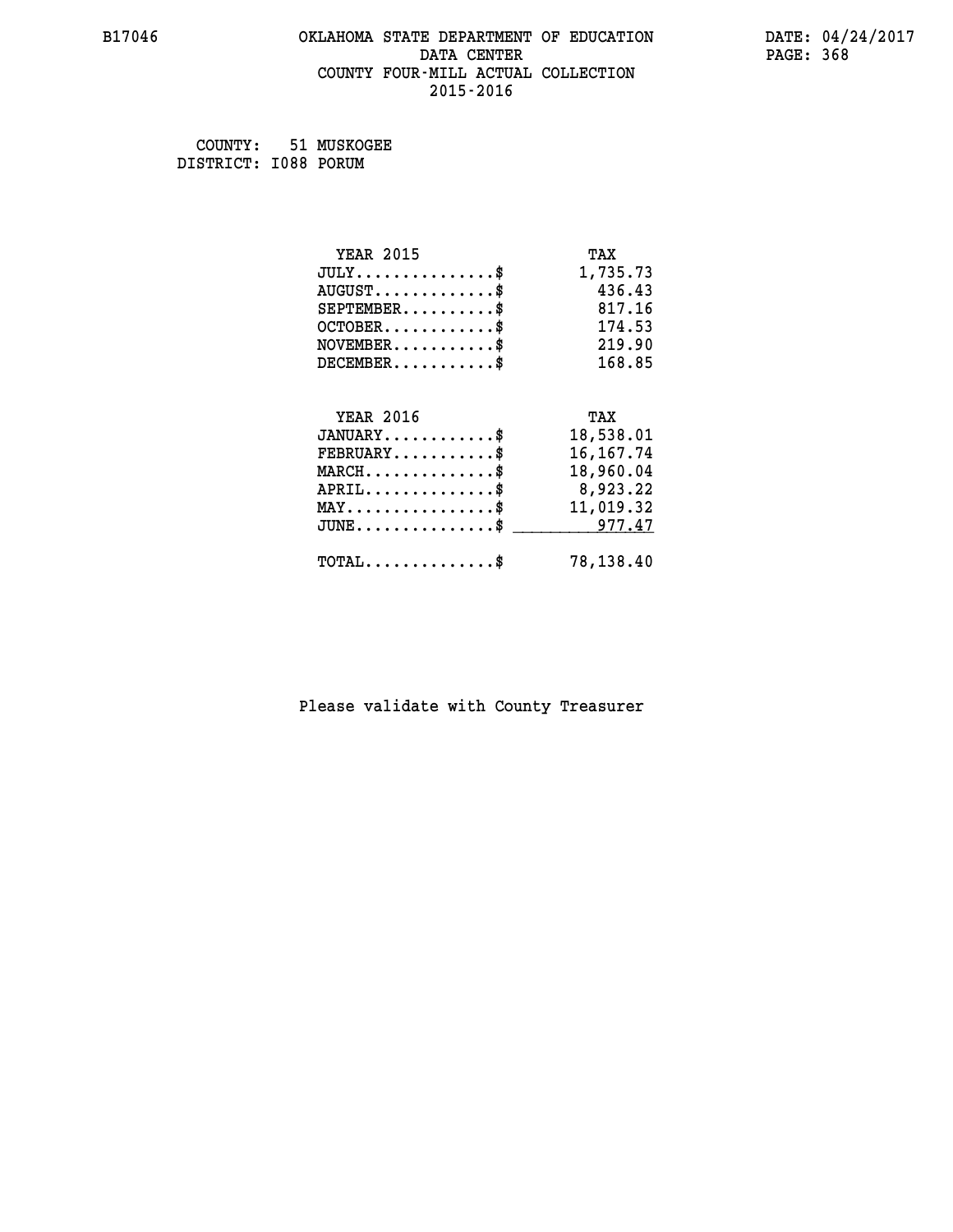# **B17046 OKLAHOMA STATE DEPARTMENT OF EDUCATION DATE: 04/24/2017** DATA CENTER PAGE: 369  **COUNTY FOUR-MILL ACTUAL COLLECTION 2015-2016**

 **COUNTY: 51 MUSKOGEE**

 **\*\*\*\*\*\* TOTALS \*\*\*\*\*\***

| <b>YEAR 2015</b>                          | TAX       |
|-------------------------------------------|-----------|
| $JULY$                                    | 46,732.20 |
| $\text{AUGUST} \dots \dots \dots \dots \$ | 11,728.74 |
| $SEPTEMBER$                               | 22,000.40 |
| $OCTOBER$ $\frac{1}{2}$                   | 4,566.99  |
| $NOVEMENTER$ \$                           | 5,754.39  |
| $DECEMBER$                                | 4,418.59  |

# **YEAR 2016 TAX**

| $JANUARY$ \$                                            | 485,107.16 |
|---------------------------------------------------------|------------|
| $\texttt{FEBRUARY} \dots \dots \dots \$                 | 423,081.45 |
| $MARCH$ \$                                              | 496,151.24 |
| $APRIL$ \$                                              | 233,505.17 |
| $MAX \dots \dots \dots \dots \$                         | 288,356.50 |
| JUNE\$ 25,578.51                                        |            |
| $\texttt{TOTAL} \dots \dots \dots \dots \$ 2,046,981.34 |            |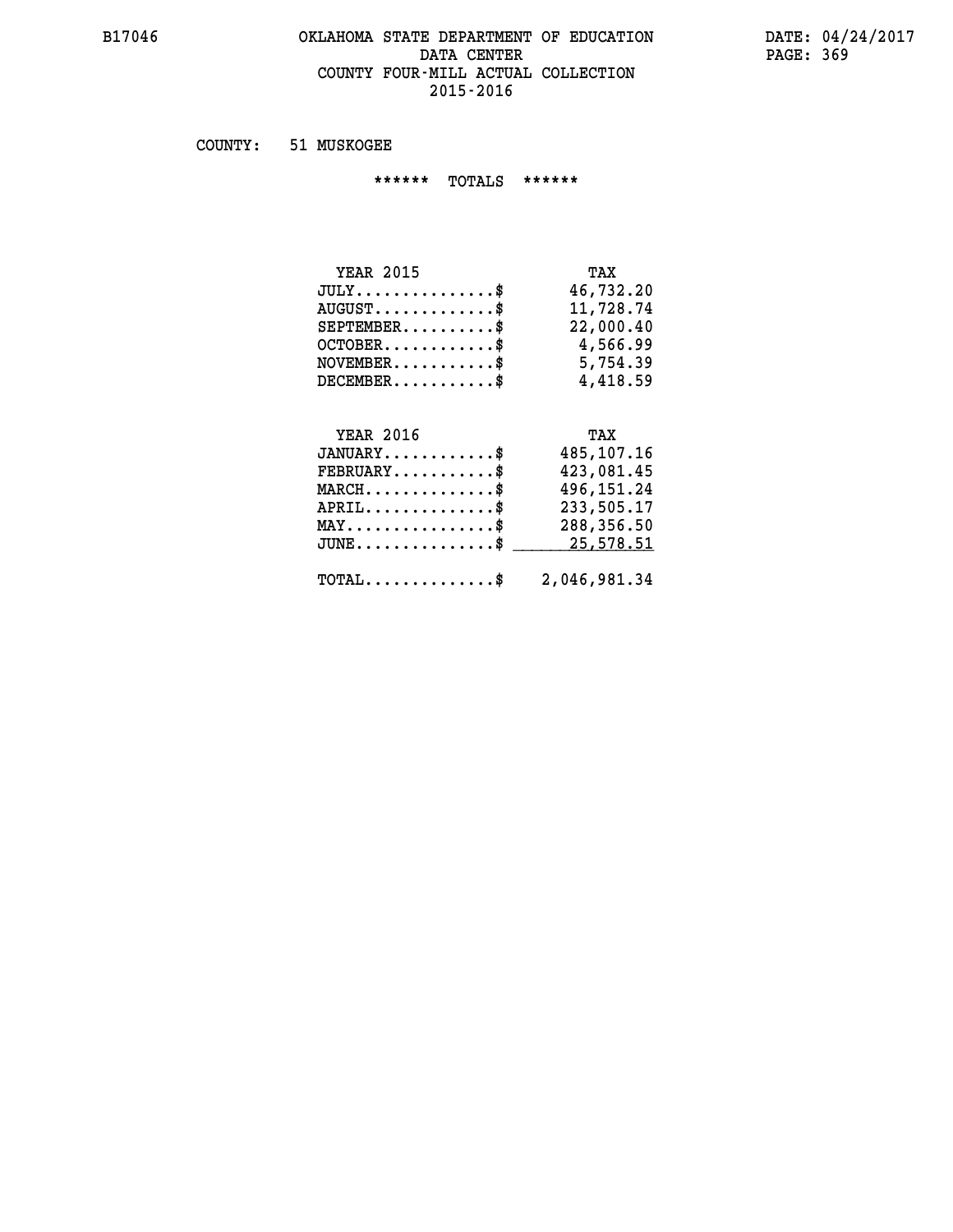# **B17046 OKLAHOMA STATE DEPARTMENT OF EDUCATION DATE: 04/24/2017 DATA CENTER** PAGE: 370  **COUNTY FOUR-MILL ACTUAL COLLECTION 2015-2016**

 **COUNTY: 52 NOBLE DISTRICT: I001 PERRY**

| <b>YEAR 2015</b>                                 | TAX        |
|--------------------------------------------------|------------|
| $JULY$ \$                                        | 3,576.14   |
| $AUGUST$ \$                                      | 1,334.71   |
| $SEPTEMENT.$ \$                                  | 213.75     |
| $OCTOBER$ \$                                     | 414.78     |
| $NOVEMBER.$ \$                                   | 379.05     |
| $DECEMBER$ \$                                    | 4,812.66   |
|                                                  |            |
| <b>YEAR 2016</b>                                 | TAX        |
| $JANUARY$ \$                                     | 160,785.27 |
| $FEBRUARY$                                       | 96,315.66  |
| $MARCH$ \$                                       | 12,982.68  |
| $APRIL \ldots \ldots \ldots \ldots \$            | 55,297.77  |
| $\texttt{MAX} \dots \dots \dots \dots \dots \$   | 76,439.05  |
| $\texttt{JUNE} \dots \dots \dots \dots \dots \$$ | 6,383.34   |
| $\texttt{TOTAL} \dots \dots \dots \dots$ \$      | 418,934.86 |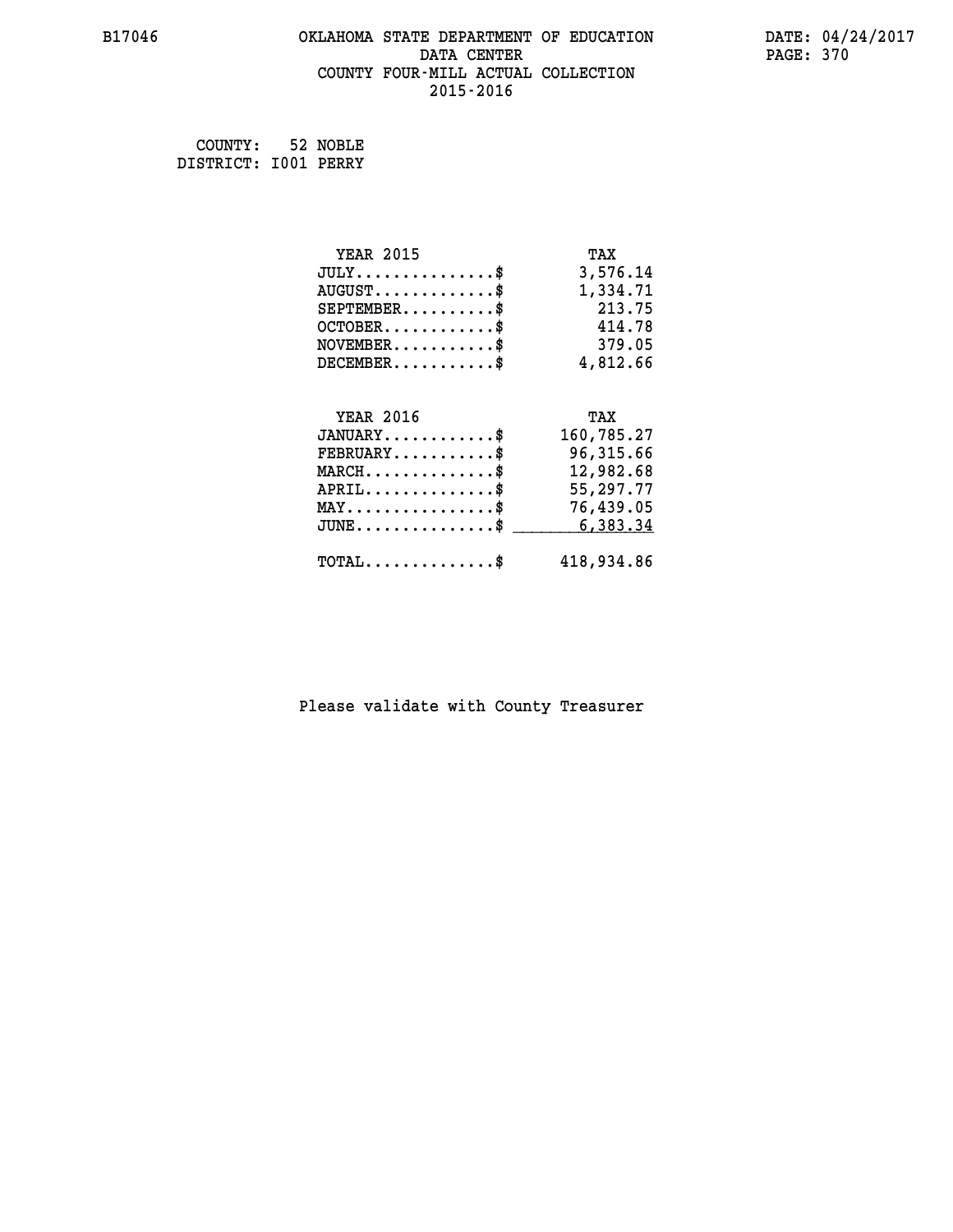# **B17046 OKLAHOMA STATE DEPARTMENT OF EDUCATION DATE: 04/24/2017 DATA CENTER** PAGE: 371  **COUNTY FOUR-MILL ACTUAL COLLECTION 2015-2016**

 **COUNTY: 52 NOBLE DISTRICT: I002 BILLINGS**

| <b>YEAR 2015</b>                           | TAX        |
|--------------------------------------------|------------|
| $JULY$ \$                                  | 74.48      |
| $AUGUST$ \$                                | 11.93      |
| $SEPTEMENT.$ \$                            | 23.16      |
| $OCTOBER$ \$                               | 21.18      |
| $\texttt{NOVEMBER} \dots \dots \dots \$    | 268.75     |
| $DECEMBER$ \$                              | 8,978.42   |
|                                            |            |
| <b>YEAR 2016</b>                           | TAX        |
| $JANUARY$ \$                               | 5,378.38   |
| $FEBRUARY$                                 | 724.96     |
| $MARCH$ \$                                 | 3,087.89   |
| $APRIL$ \$                                 | 4,268.44   |
| $MAX \dots \dots \dots \dots \dots$        | 171.46     |
| $JUNE$ \$                                  | 209.25     |
| $\texttt{TOTAL} \dots \dots \dots \dots \$ | 23, 218.30 |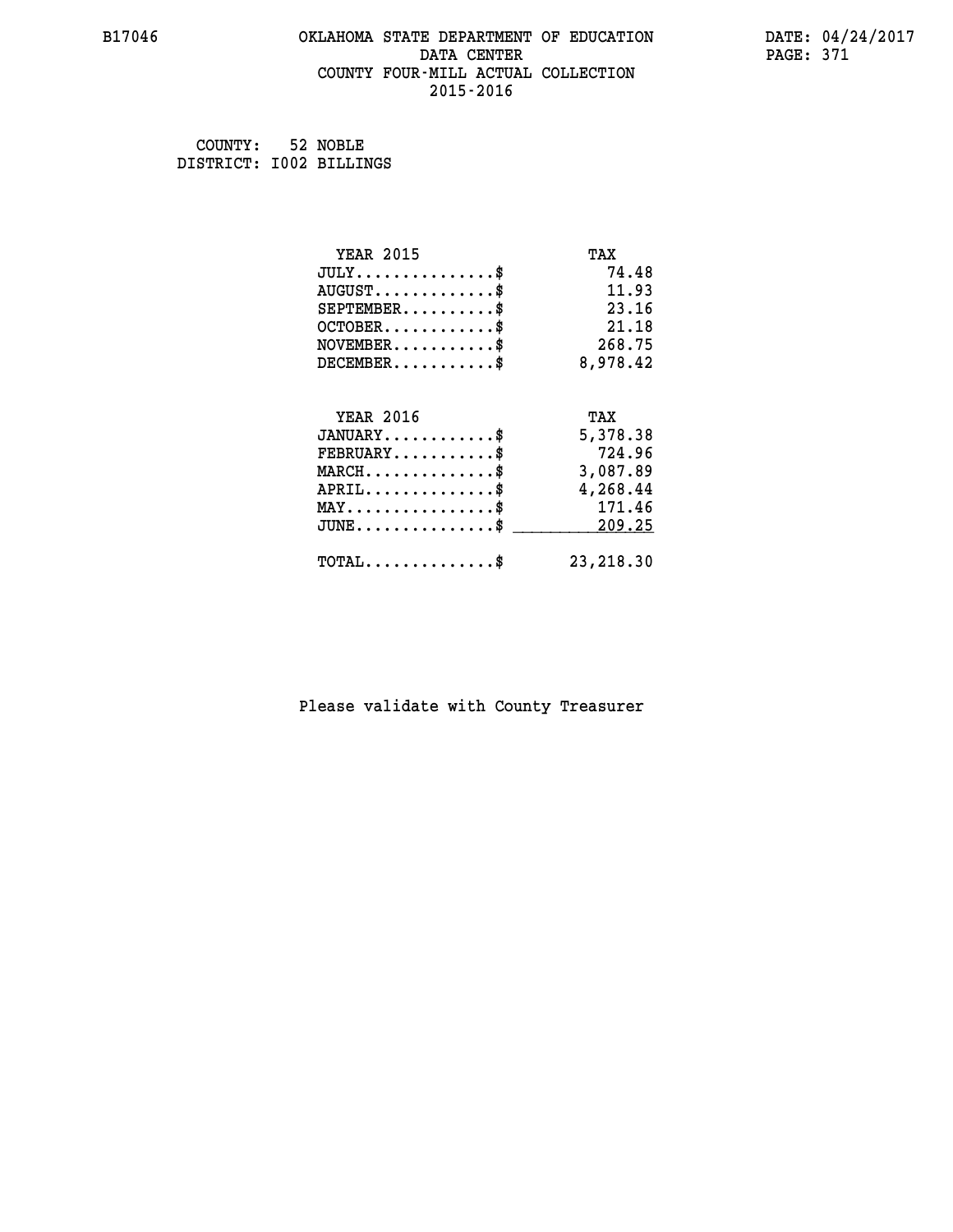# **B17046 OKLAHOMA STATE DEPARTMENT OF EDUCATION DATE: 04/24/2017 DATA CENTER** PAGE: 372  **COUNTY FOUR-MILL ACTUAL COLLECTION 2015-2016**

 **COUNTY: 52 NOBLE DISTRICT: I004 FRONTIER**

| <b>YEAR 2015</b>                               | TAX         |
|------------------------------------------------|-------------|
| $JULY$ \$                                      | 1,115.37    |
| $AUGUST$ \$                                    | 431.41      |
| $SEPTEMENT.$ \$                                | 69.15       |
| $OCTOBER$ \$                                   | 134.17      |
| $\texttt{NOVEMBER} \dots \dots \dots \$        | 122.62      |
| $DECEMBER$ \$                                  | 1,556.83    |
|                                                |             |
| <b>YEAR 2016</b>                               | TAX         |
| $JANUARY$ \$                                   | 52,011.70   |
| $FEBRUARY$ \$                                  | 31, 156. 71 |
| $MARCH$ \$                                     | 4,199.71    |
| $APRIL$ \$                                     | 17,888.03   |
| $\texttt{MAX} \dots \dots \dots \dots \dots \$ | 24,726.92   |
| $JUNE$ \$                                      | 2,064.92    |
| $\texttt{TOTAL} \dots \dots \dots \dots \$     | 135,477.54  |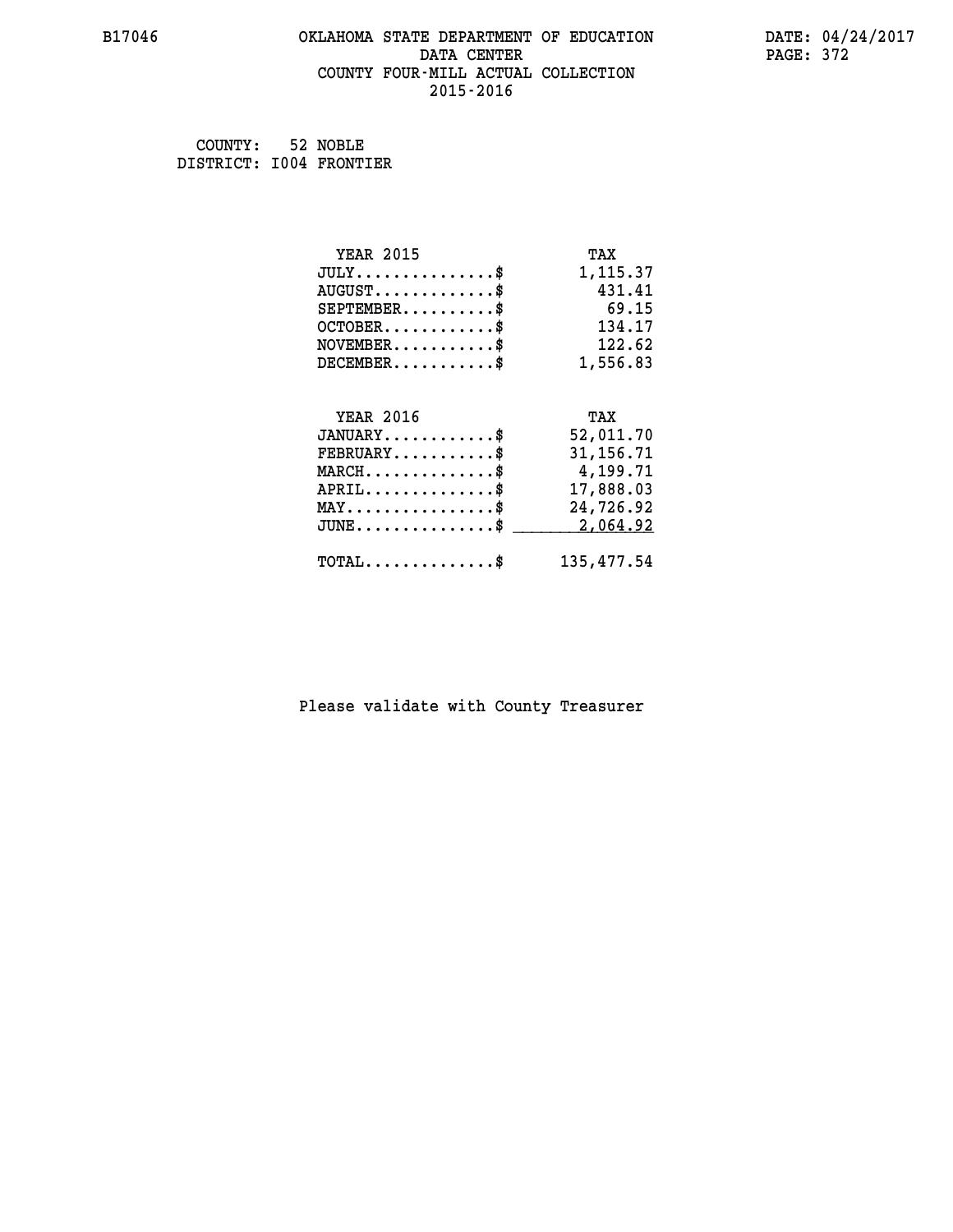#### **B17046 OKLAHOMA STATE DEPARTMENT OF EDUCATION DATE: 04/24/2017 DATA CENTER** PAGE: 373  **COUNTY FOUR-MILL ACTUAL COLLECTION 2015-2016**

| COUNTY:                 | 52 NOBLE |
|-------------------------|----------|
| DISTRICT: 1006 MORRISON |          |

| <b>YEAR 2015</b>                               | TAX        |
|------------------------------------------------|------------|
| $JULY$ \$                                      | 1,694.21   |
| $AUGUST$ \$                                    | 608.23     |
| $SEPTEMBER$ \$                                 | 97.31      |
| $OCTOBER$ \$                                   | 188.86     |
| $NOVEMBER.$ \$                                 | 172.56     |
| $DECEMBER$ \$                                  | 2,191.15   |
|                                                |            |
| <b>YEAR 2016</b>                               | TAX        |
| $JANUARY$ \$                                   | 73,204.07  |
| $FEBRUARY$ \$                                  | 43,851.61  |
| $\texttt{MARCH} \dots \dots \dots \dots \$     | 5,910.91   |
| $APRIL \ldots \ldots \ldots \ldots \$          | 25, 176.58 |
| $\texttt{MAX} \dots \dots \dots \dots \dots \$ | 34,801.99  |
| $JUNE$ \$                                      | 2,906.27   |
| $\texttt{TOTAL} \dots \dots \dots \dots \$     | 190,803.75 |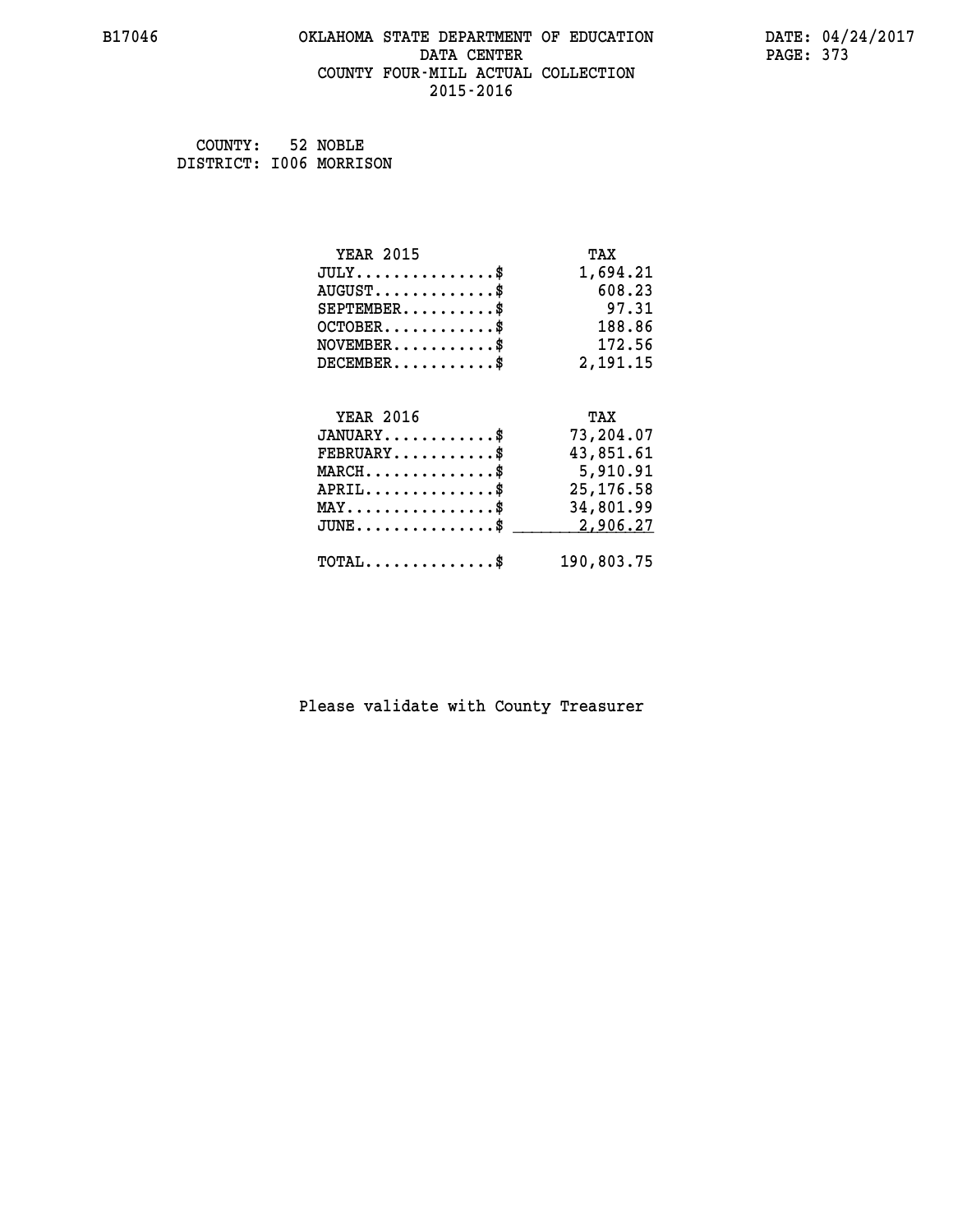# **B17046 OKLAHOMA STATE DEPARTMENT OF EDUCATION DATE: 04/24/2017 DATA CENTER PAGE: 374 COUNTY FOUR-MILL ACTUAL COLLECTION 2015-2016**

 **COUNTY: 52 NOBLE**

 **\*\*\*\*\*\* TOTALS \*\*\*\*\*\***

| <b>YEAR 2015</b>       | TAX       |
|------------------------|-----------|
| $JULY$                 | 6,460.20  |
| $AUGUST$ $\frac{1}{2}$ | 2,386.28  |
| $SEPTEMBER$ \$         | 403.37    |
| $OCTOBER$ \$           | 758.99    |
| $NOVEMBER$ \$          | 942.98    |
| $DECEMBER$             | 17,539.06 |

# **YEAR 2016 TAX**

| $JANUARY$                                      | 291,379.42   |
|------------------------------------------------|--------------|
| $FEBRUARY$                                     | 172,048.94   |
| $MARCH$ \$                                     | 26,181.19    |
| $APRIL$ \$                                     | 102,630.82   |
| $MAX \dots \dots \dots \dots \dots \$          | 136, 139. 42 |
| $JUNE \dots \dots \dots \dots \$ 11,563.78     |              |
| $\texttt{TOTAL} \dots \dots \dots \dots \dots$ | 768,434.45   |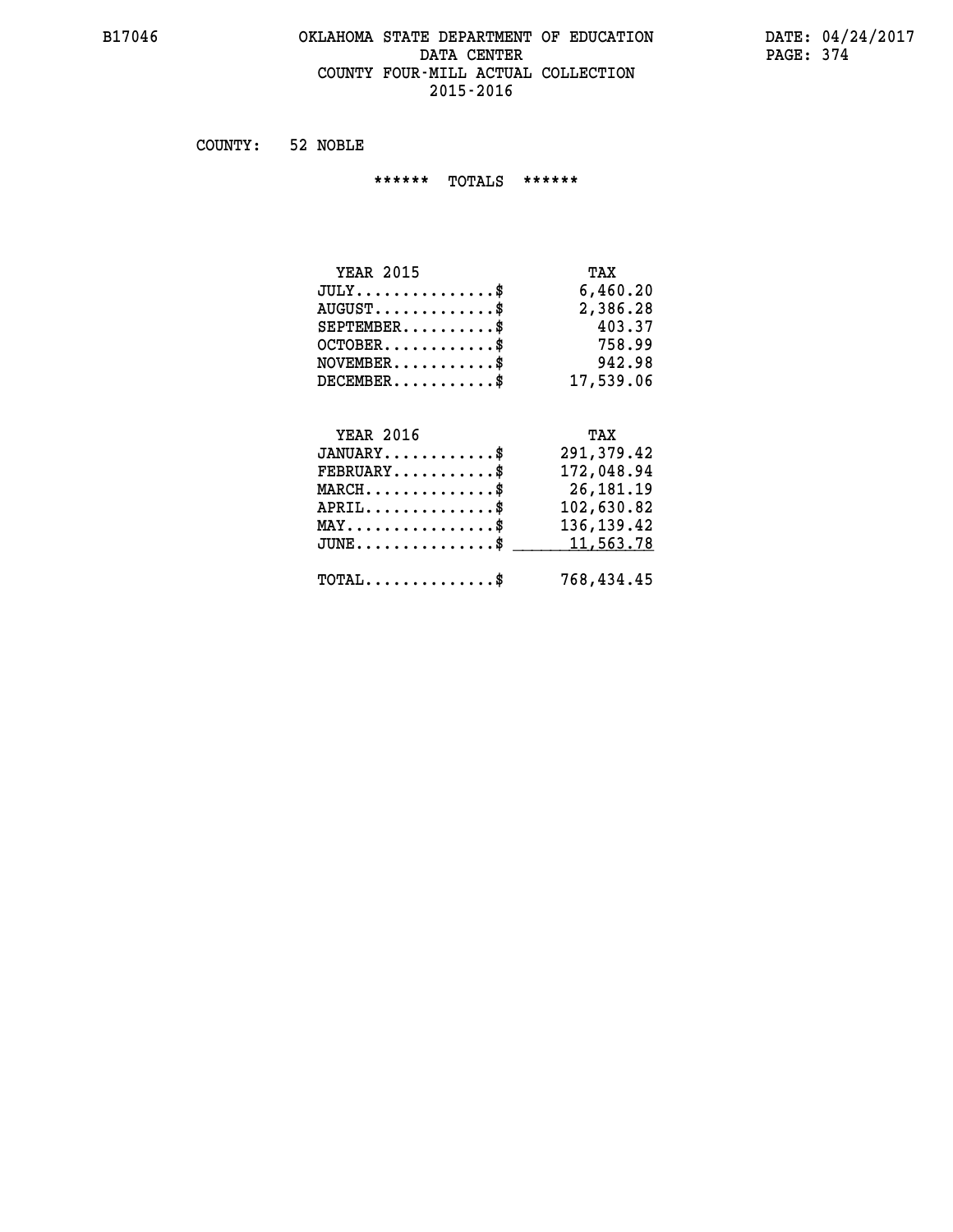# **B17046 OKLAHOMA STATE DEPARTMENT OF EDUCATION DATE: 04/24/2017 DATA CENTER** PAGE: 375  **COUNTY FOUR-MILL ACTUAL COLLECTION 2015-2016**

 **COUNTY: 53 NOWATA DISTRICT: I003 OKLAHOMA UNION**

| <b>YEAR 2015</b>                               | TAX       |
|------------------------------------------------|-----------|
| $JULY$ \$                                      | 1,851.38  |
| $AUGUST$ \$                                    | 763.64    |
| $SEPTEMENT.$ \$                                | 589.37    |
| $OCTOBER$ \$                                   | 76.52     |
| $NOVEMBER$ \$                                  | 225.57    |
| $DECEMBER$ \$                                  | 7,297.20  |
|                                                |           |
| <b>YEAR 2016</b>                               | TAX       |
| $JANUARY$ \$                                   | 42,889.67 |
| $FEBRUARY$                                     | 11,076.63 |
| $MARCH$ \$                                     | 1,917.74  |
| $APRIL$ \$                                     | 13,288.30 |
| $\texttt{MAX} \dots \dots \dots \dots \dots \$ | 1,905.61  |
| $JUNE$ \$                                      | 1,357.05  |
| $\texttt{TOTAL} \dots \dots \dots \dots \$     | 83,238.68 |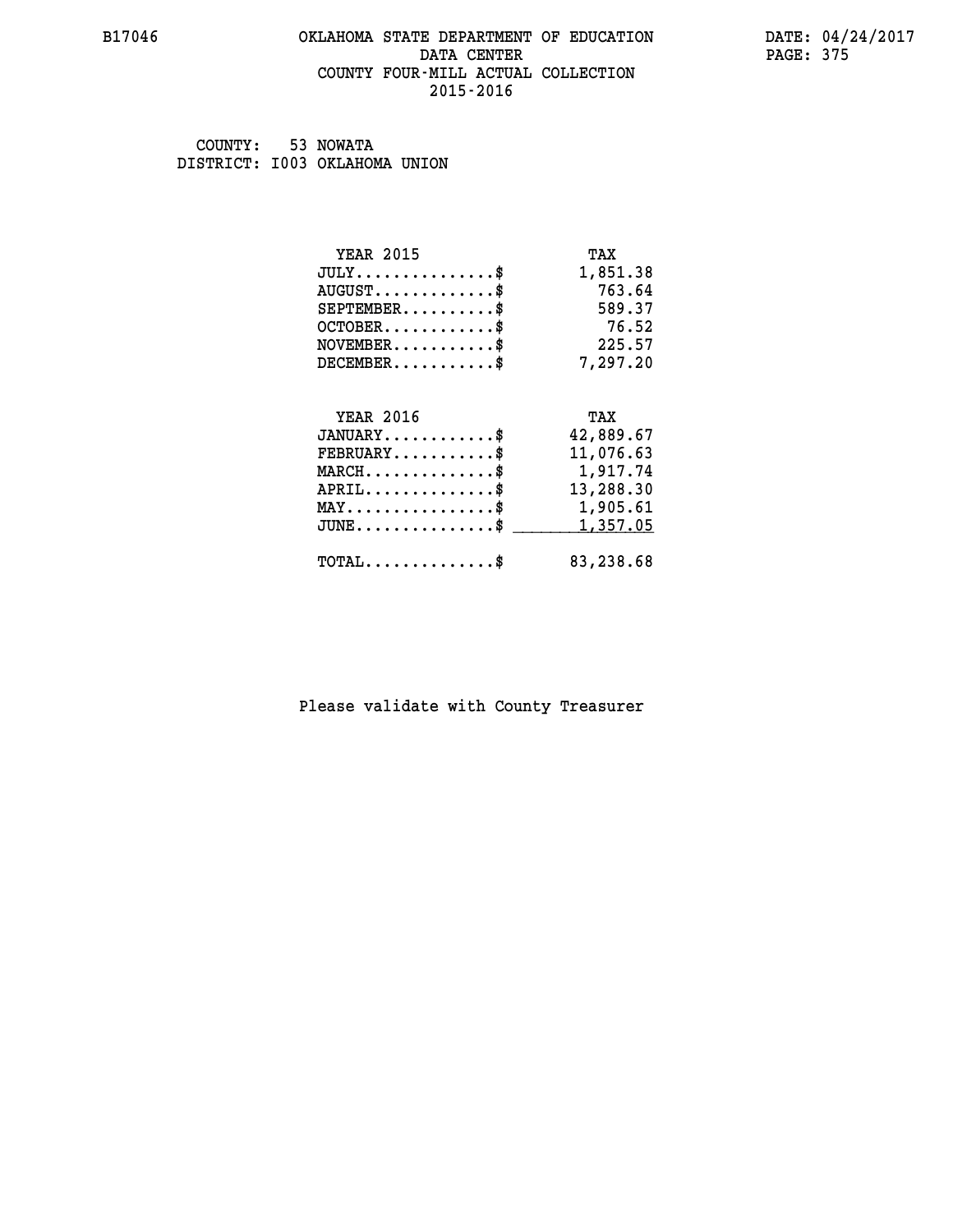# **B17046 OKLAHOMA STATE DEPARTMENT OF EDUCATION DATE: 04/24/2017 DATA CENTER** PAGE: 376  **COUNTY FOUR-MILL ACTUAL COLLECTION 2015-2016**

 **COUNTY: 53 NOWATA DISTRICT: I040 NOWATA**

| <b>YEAR 2015</b>                               | TAX        |
|------------------------------------------------|------------|
| $JULY$ \$                                      | 2,699.11   |
| $AUGUST$ \$                                    | 1,110.36   |
| $SEPTEMBER$ \$                                 | 863.50     |
| $OCTOBER$ \$                                   | 111.56     |
| $NOVEMBER$ \$                                  | 329.28     |
| $DECEMBER$ \$                                  | 10,072.30  |
|                                                |            |
| <b>YEAR 2016</b>                               | TAX        |
| $JANUARY$                                      | 59,109.51  |
| $FEBRUARY$                                     | 15,278.59  |
| $MARCH$ \$                                     | 2,657.99   |
| $APRIL$ \$                                     | 18,307.62  |
| $\texttt{MAX} \dots \dots \dots \dots \dots \$ | 2,625.41   |
| $JUNE \ldots \ldots \ldots \ldots \bullet$     | 1,869.65   |
| $\texttt{TOTAL} \dots \dots \dots \dots \$     | 115,034.88 |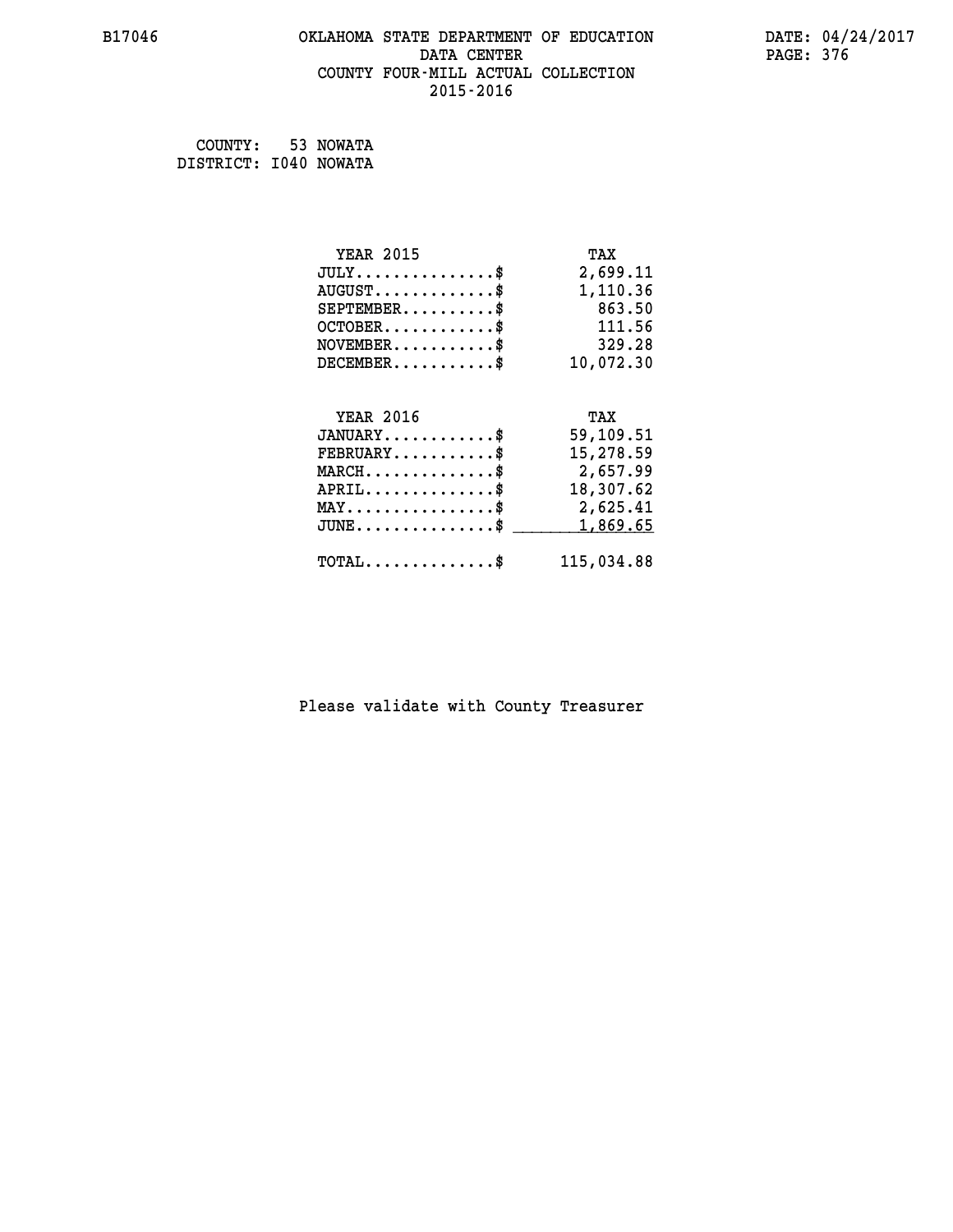# **B17046 OKLAHOMA STATE DEPARTMENT OF EDUCATION DATE: 04/24/2017 DATA CENTER** PAGE: 377  **COUNTY FOUR-MILL ACTUAL COLLECTION 2015-2016**

 **COUNTY: 53 NOWATA DISTRICT: I051 SOUTH COFFEYVILLE**

| <b>YEAR 2015</b>                           | TAX        |
|--------------------------------------------|------------|
| $JULY$ \$                                  | 780.23     |
| $AUGUST$ \$                                | 317.94     |
| $SEPTEMBER$ \$                             | 242.56     |
| $OCTOBER$ \$                               | 32.16      |
| $NOVEMBER$ \$                              | 95.68      |
| $DECEMBER$ \$                              | 2,826.62   |
|                                            |            |
| <b>YEAR 2016</b>                           | TAX        |
| $JANUARY$ \$                               | 16,573.48  |
| $FEBRUARY$                                 | 4,285.43   |
| $MARCH$ \$                                 | 744.84     |
| $APRIL$ \$                                 | 5, 133. 45 |
| $MAX \dots \dots \dots \dots \dots$        | 736.19     |
| $JUNE$ $$$                                 | 524.25     |
| $\texttt{TOTAL} \dots \dots \dots \dots \$ | 32,292.83  |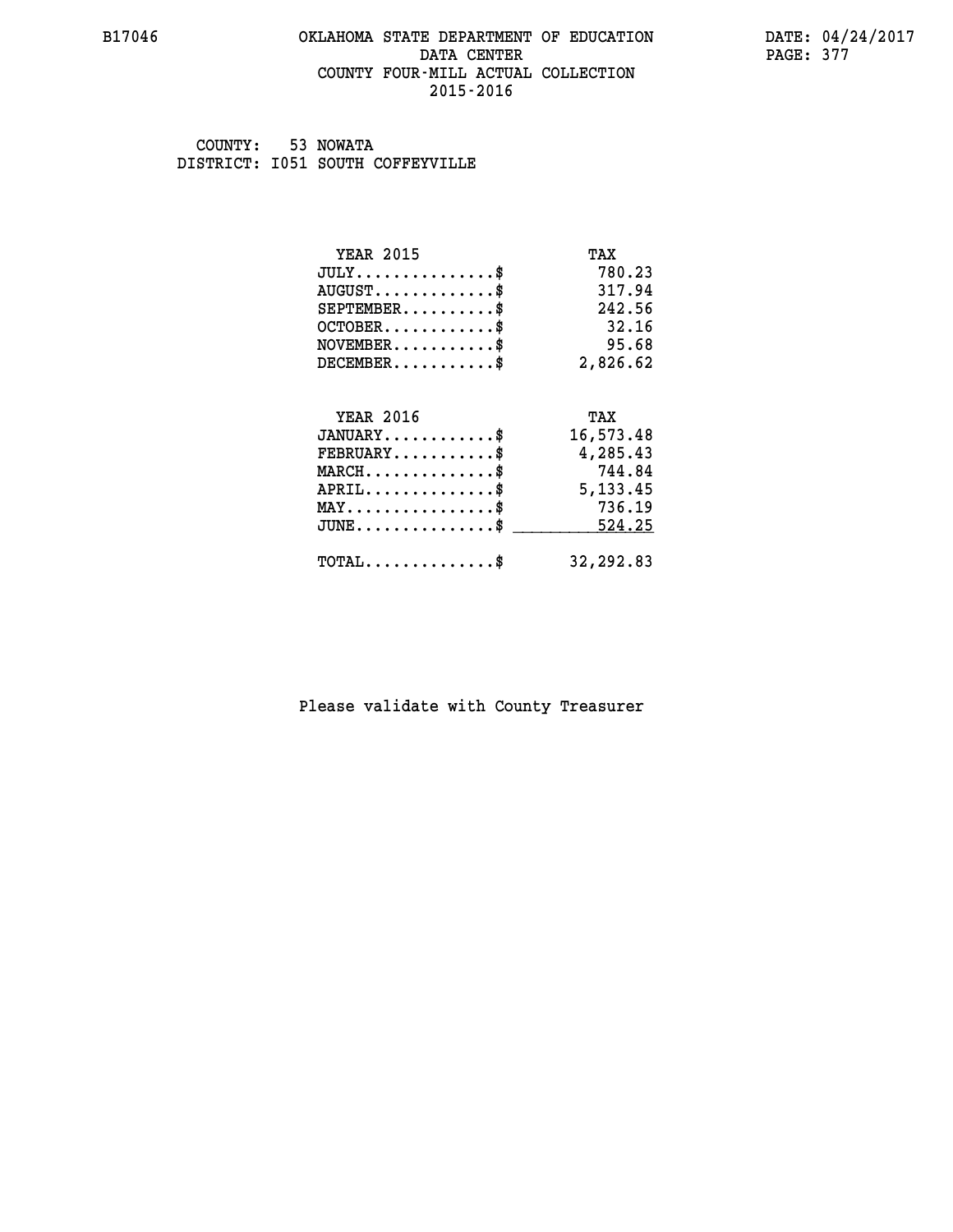#### **B17046 OKLAHOMA STATE DEPARTMENT OF EDUCATION DATE: 04/24/2017 DATA CENTER** PAGE: 378  **COUNTY FOUR-MILL ACTUAL COLLECTION 2015-2016**

 **COUNTY: 53 NOWATA**

 **\*\*\*\*\*\* TOTALS \*\*\*\*\*\***

| <b>YEAR 2015</b>                 | TAX       |
|----------------------------------|-----------|
| $JULY$                           | 5,330.72  |
| $AUGUST \ldots \ldots \ldots$ \$ | 2,191.94  |
| $SEPTEMBER$                      | 1,695.43  |
| $OCTOBER$ \$                     | 220.24    |
| $NOVEMBER$ \$                    | 650.53    |
| $DECEMBER$ \$                    | 20,196.12 |

# **YEAR 2016 TAX JANUARY............\$ 118,572.66 FEBRUARY...........\$ 30,640.65 MARCH..............\$ 5,320.57 APRIL..............\$ 36,729.37 MAY................\$ 5,267.21 JUNE...............\$ 3,750.95 \_\_\_\_\_\_\_\_\_\_\_\_\_\_\_ TOTAL..............\$ 230,566.39**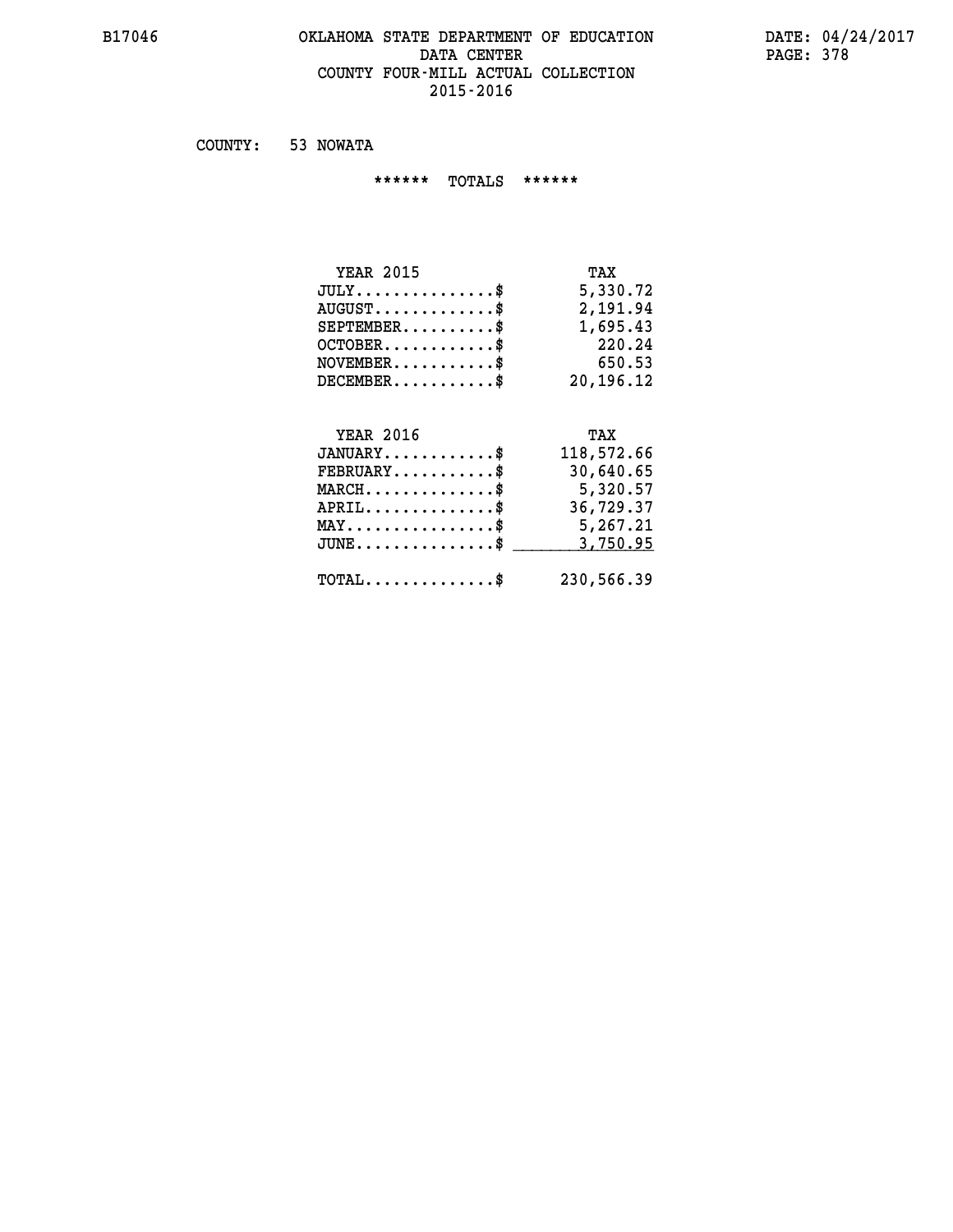# **B17046 OKLAHOMA STATE DEPARTMENT OF EDUCATION DATE: 04/24/2017 DATA CENTER** PAGE: 379  **COUNTY FOUR-MILL ACTUAL COLLECTION 2015-2016**

 **COUNTY: 54 OKFUSKEE DISTRICT: C029 BEARDEN**

| <b>YEAR 2015</b>                                 | TAX       |
|--------------------------------------------------|-----------|
| $JULY$ \$                                        | 32.81     |
| $AUGUST$ \$                                      | 21.72     |
| $SEPTEMENT.$ \$                                  | 41.51     |
| $OCTOBER$ \$                                     | 35.29     |
| $NOVEMBER$ \$                                    | 13.21     |
| $DECEMBER$ \$                                    | 423.13    |
|                                                  |           |
| <b>YEAR 2016</b>                                 | TAX       |
| $JANUARY$                                        | 6,401.33  |
| $FEBRUARY$                                       | 3,598.04  |
| $MARCH$ \$                                       | 329.03    |
| $APRIL$ \$                                       | 3,126.59  |
| $MAX \dots \dots \dots \dots \dots$              | 913.22    |
| $\texttt{JUNE} \dots \dots \dots \dots \dots \$$ | 165.02    |
| $\texttt{TOTAL} \dots \dots \dots \dots \$       | 15,100.90 |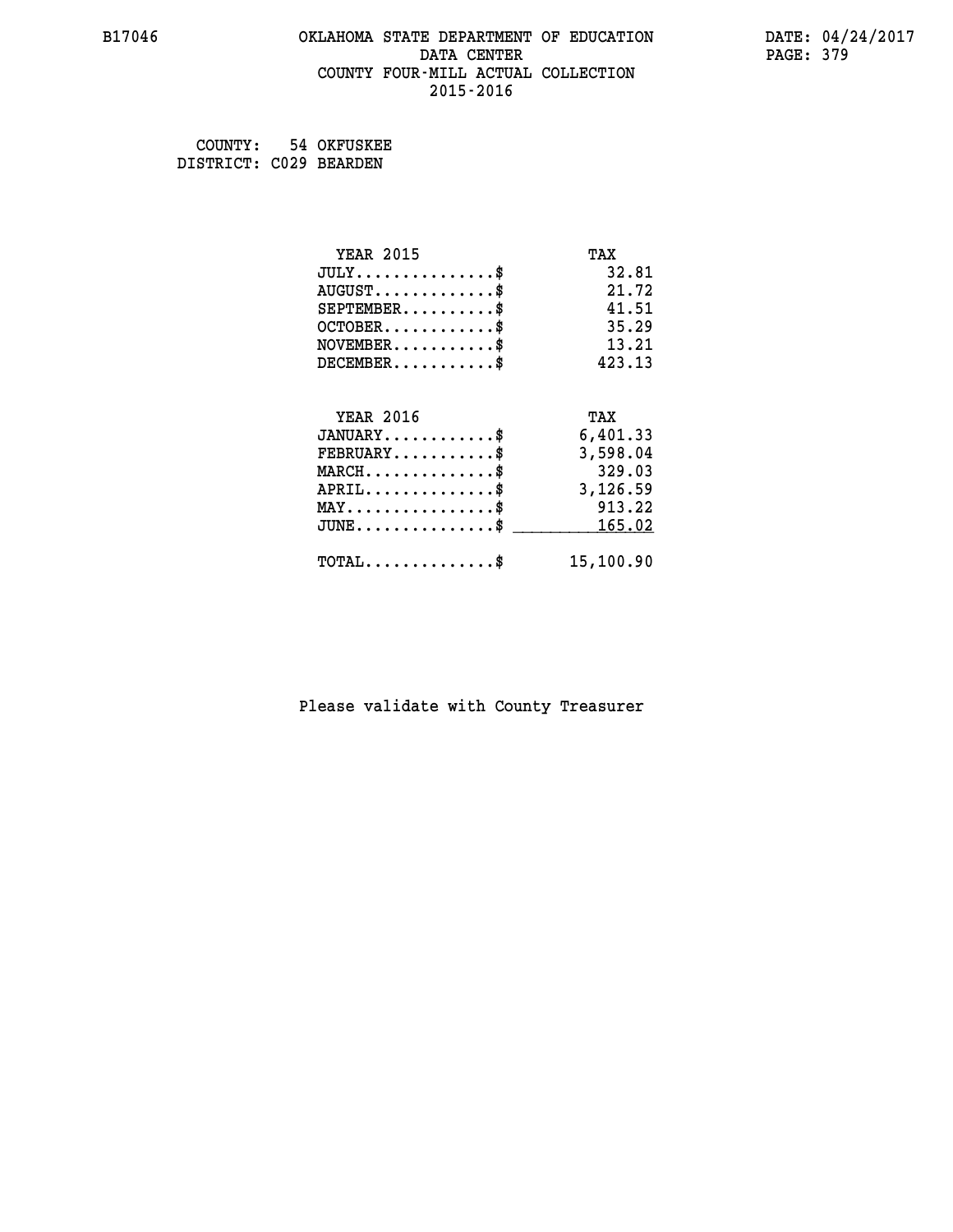# **B17046 OKLAHOMA STATE DEPARTMENT OF EDUCATION DATE: 04/24/2017 DATA CENTER** PAGE: 380  **COUNTY FOUR-MILL ACTUAL COLLECTION 2015-2016**

 **COUNTY: 54 OKFUSKEE DISTRICT: I002 MASON**

| <b>YEAR 2015</b>                                 | TAX       |
|--------------------------------------------------|-----------|
| $JULY$ \$                                        | 76.03     |
| $AUGUST$ \$                                      | 52.29     |
| $SEPTEMBER$ \$                                   | 100.08    |
| $OCTOBER$ \$                                     | 84.46     |
| $NOVEMBER$ \$                                    | 31.77     |
| $DECEMBER$ \$                                    | 1,125.51  |
|                                                  |           |
| <b>YEAR 2016</b>                                 | TAX       |
| $JANUARY$ \$                                     | 16,997.62 |
| $FEBRUARY$                                       | 9,601.52  |
| $MARCH$ \$                                       | 873.57    |
| $APRIL$ \$                                       | 8,343.50  |
| $\texttt{MAX} \dots \dots \dots \dots \dots \$   | 2,437.37  |
| $\texttt{JUNE} \dots \dots \dots \dots \dots \$$ | 440.45    |
| $\texttt{TOTAL} \dots \dots \dots \dots \$       | 40,164.17 |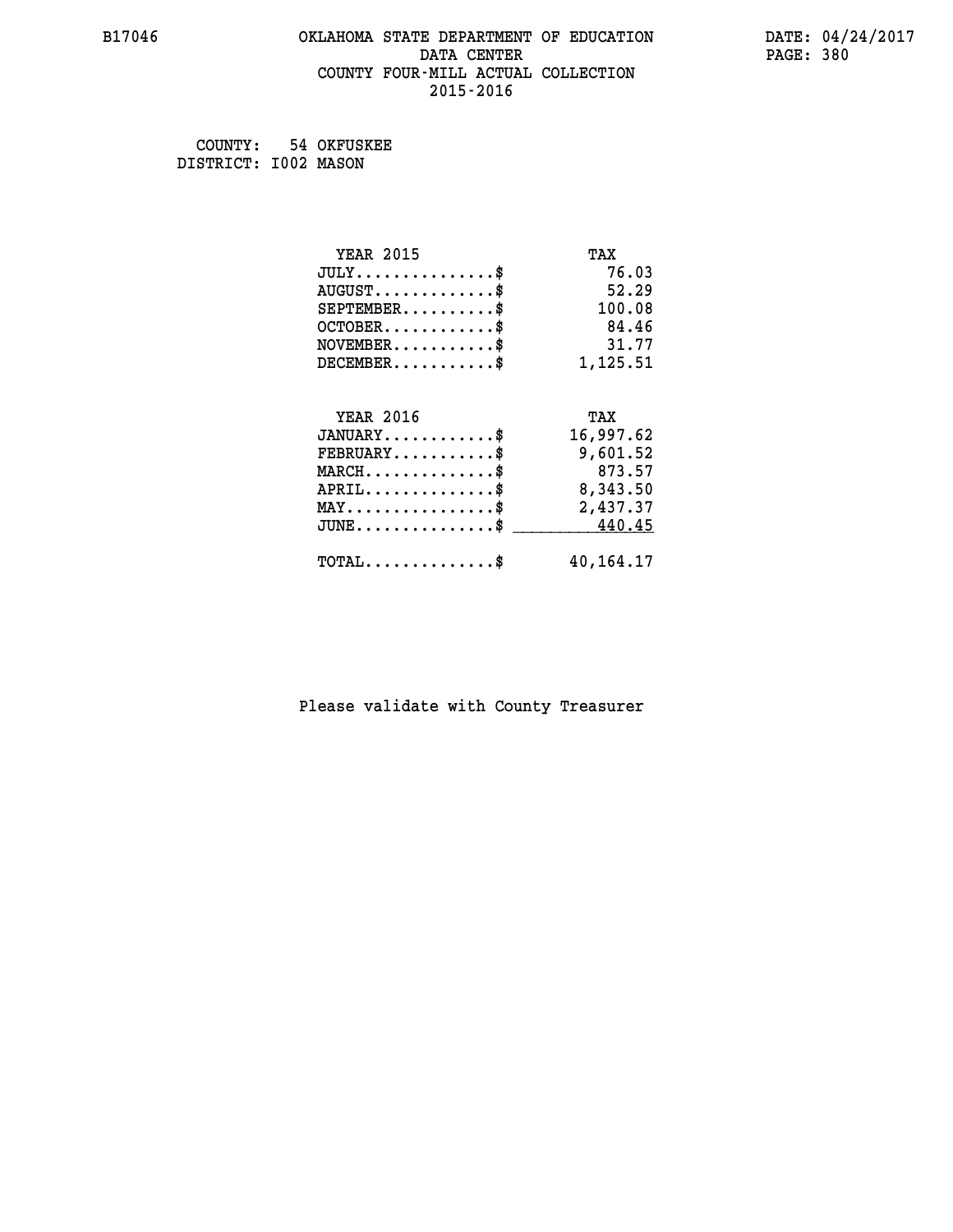#### **B17046 OKLAHOMA STATE DEPARTMENT OF EDUCATION DATE: 04/24/2017 DATA CENTER PAGE: 381 COUNTY FOUR-MILL ACTUAL COLLECTION 2015-2016**

 **COUNTY: 54 OKFUSKEE DISTRICT: I014 PADEN**

> **YEAR 2015 TAX JULY...............\$ 74.88 AUGUST.............\$ 49.95 SEPTEMBER..........\$ 95.66 OCTOBER............\$ 81.01 NOVEMBER...........\$ 29.98 DECEMBER...........\$ 1,014.22 YEAR 2016 TAX JANUARY............\$ 15,307.23 FEBRUARY...........\$ 8,642.62 MARCH..............\$ 788.11 APRIL..............\$ 7,510.26 MAY................\$ 2,193.80 JUNE...............\$ 399.73 \_\_\_\_\_\_\_\_\_\_\_\_\_\_\_ TOTAL..............\$ 36,187.45**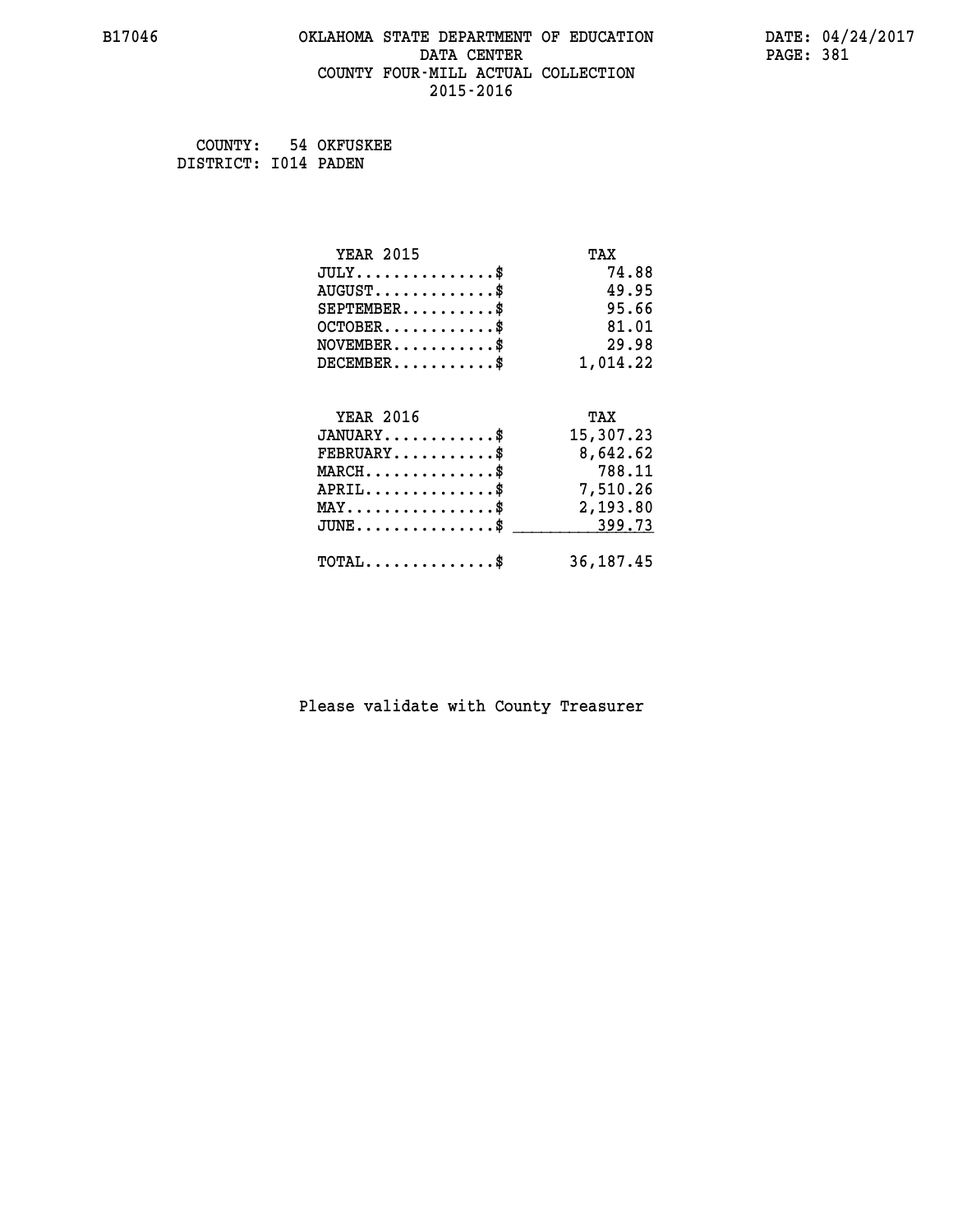# **B17046 OKLAHOMA STATE DEPARTMENT OF EDUCATION DATE: 04/24/2017 DATA CENTER** PAGE: 382  **COUNTY FOUR-MILL ACTUAL COLLECTION 2015-2016**

 **COUNTY: 54 OKFUSKEE DISTRICT: I026 OKEMAH**

| <b>YEAR 2015</b>                               | TAX        |
|------------------------------------------------|------------|
| $JULY$ \$                                      | 254.05     |
| $AUGUST$ \$                                    | 162.78     |
| $SEPTEMBER$ \$                                 | 310.23     |
| $OCTOBER$ \$                                   | 265.43     |
| $\texttt{NOVEMBER} \dots \dots \dots \$        | 98.90      |
| $DECEMBER$ \$                                  | 3,626.63   |
|                                                |            |
| <b>YEAR 2016</b>                               | TAX        |
| $JANUARY$ \$                                   | 55,223.09  |
| $FEBRUARY$                                     | 30,961.47  |
| $MARCH$ \$                                     | 2,815.61   |
| $APRIL$ \$                                     | 26,904.74  |
| $\texttt{MAX} \dots \dots \dots \dots \dots \$ | 7,859.94   |
| $JUNE$ \$                                      | 1,420.31   |
| $TOTAL$ \$                                     | 129,903.18 |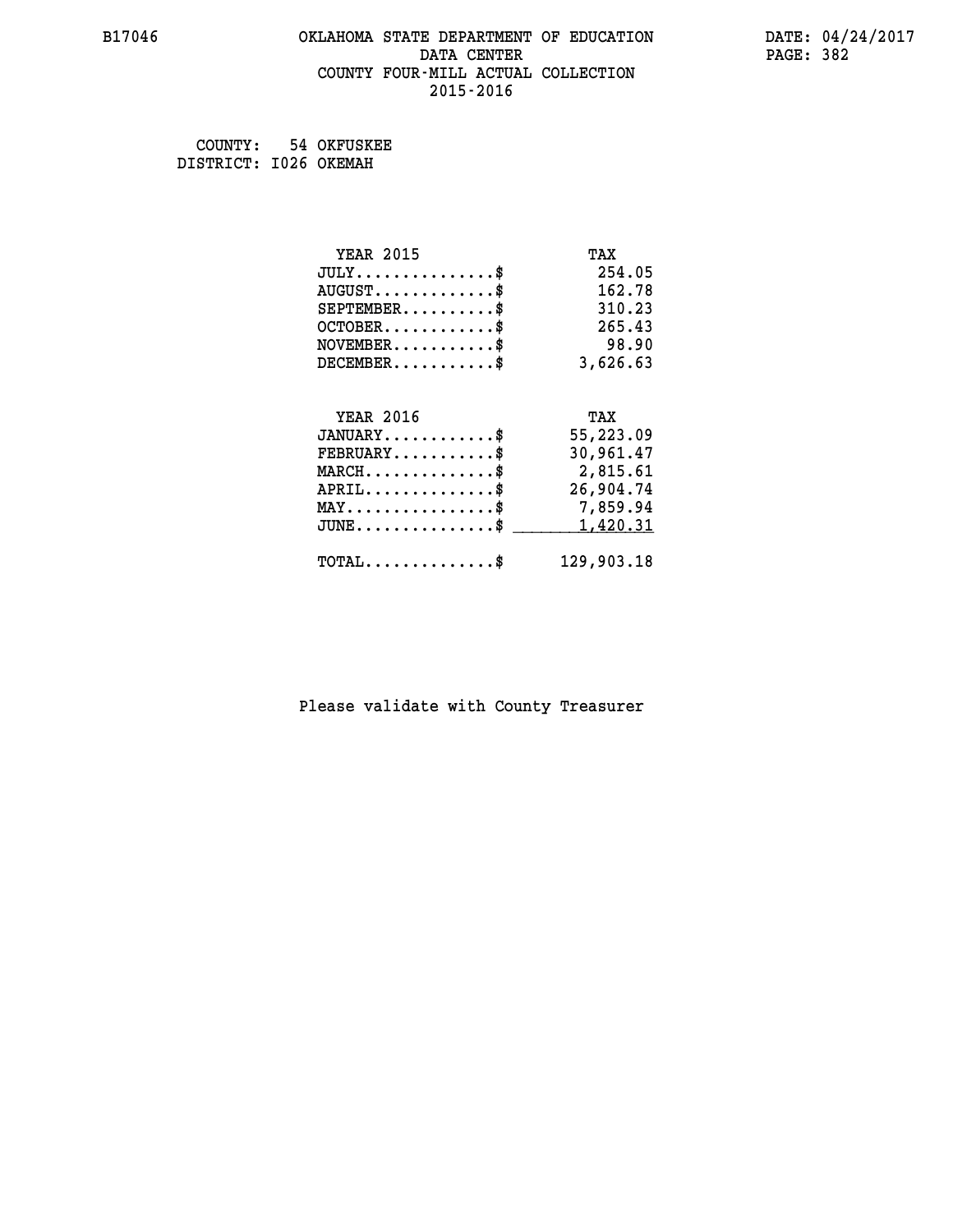# **B17046 OKLAHOMA STATE DEPARTMENT OF EDUCATION DATE: 04/24/2017 DATA CENTER** PAGE: 383  **COUNTY FOUR-MILL ACTUAL COLLECTION 2015-2016**

 **COUNTY: 54 OKFUSKEE DISTRICT: I031 WELEETKA**

| <b>YEAR 2015</b>                               | TAX        |
|------------------------------------------------|------------|
| $JULY$ \$                                      | 120.97     |
| $AUGUST$ \$                                    | 78.06      |
| $SEPTEMENT.$ \$                                | 148.93     |
| $OCTOBER$ \$                                   | 127.01     |
| $NOVEMBER$ \$                                  | 46.87      |
| $DECEMBER$ \$                                  | 1,722.20   |
| <b>YEAR 2016</b>                               | TAX        |
| $JANUARY$ \$                                   | 26, 112.68 |
| $FEBRUARY$                                     | 14,701.44  |
| $MARCH$ \$                                     | 1,336.89   |
| $APRIL$ \$                                     | 12,775.65  |
| $\texttt{MAX} \dots \dots \dots \dots \dots \$ | 3,732.27   |
| $JUNE$                                         | 722.96     |
| $\texttt{TOTAL} \dots \dots \dots \dots \$     | 61,625.93  |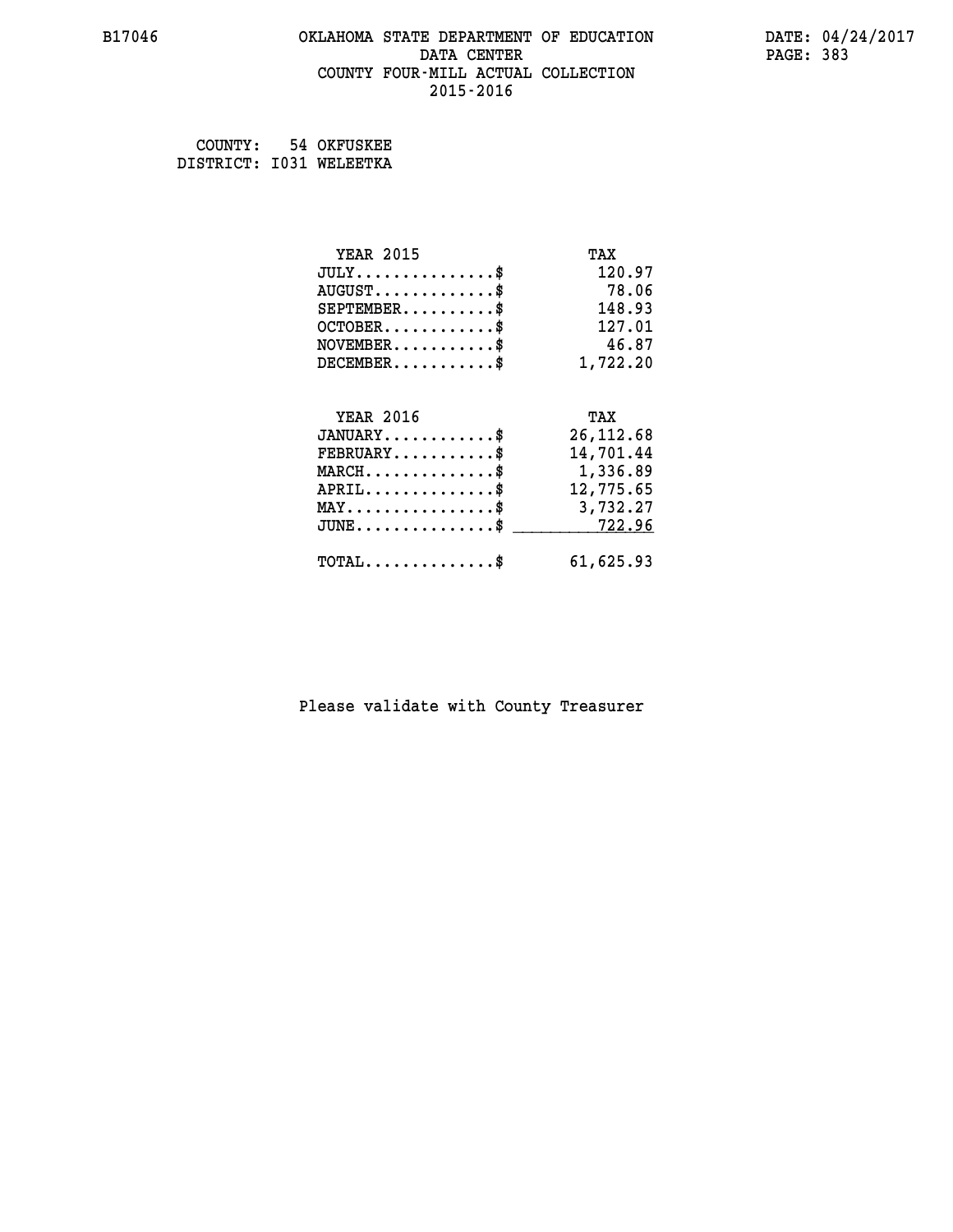# **B17046 OKLAHOMA STATE DEPARTMENT OF EDUCATION DATE: 04/24/2017 DATA CENTER** PAGE: 384  **COUNTY FOUR-MILL ACTUAL COLLECTION 2015-2016**

 **COUNTY: 54 OKFUSKEE DISTRICT: I054 GRAHAM-DUSTIN**

| <b>YEAR 2015</b>                               | TAX       |
|------------------------------------------------|-----------|
| $JULY$ \$                                      | 591.44    |
| $AUGUST$ \$                                    | 515.99    |
| $SEPTEMENT.$ \$                                | 1,004.91  |
| $OCTOBER$ \$                                   | 806.83    |
| $NOVEMBER$ \$                                  | 291.54    |
| $DECEMBER$ \$                                  | 906.32    |
|                                                |           |
| <b>YEAR 2016</b>                               | TAX       |
| $JANUARY$ \$                                   | 10,640.24 |
| $FEBRUARY$                                     | 6,044.23  |
| $MARCH$ \$                                     | 845.41    |
| $APRIL$ \$                                     | 5,266.63  |
| $\texttt{MAX} \dots \dots \dots \dots \dots \$ | 1,508.52  |
| $JUNE$                                         | 556.63    |
| $\texttt{TOTAL} \dots \dots \dots \dots \$     | 28,978.69 |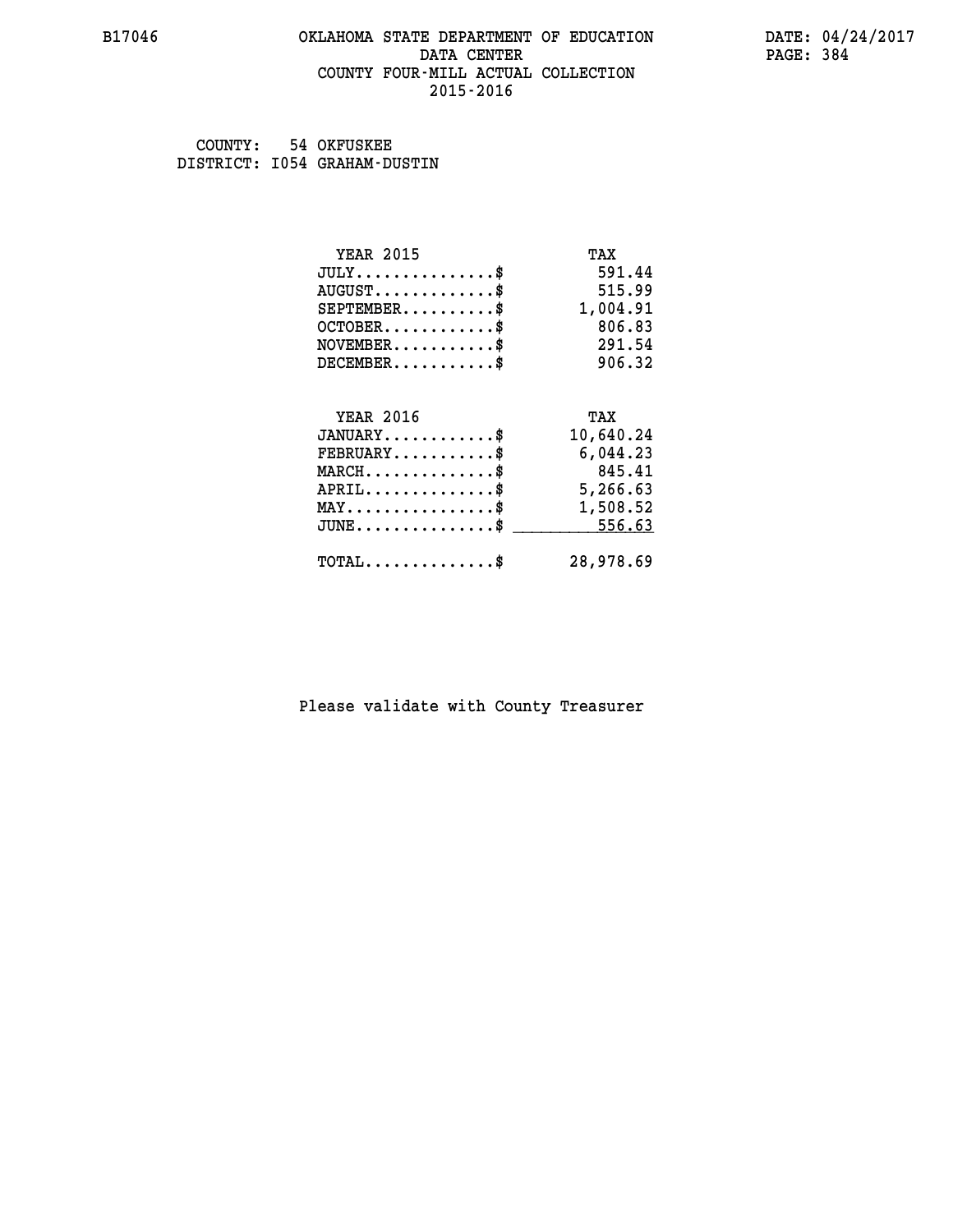#### **B17046 OKLAHOMA STATE DEPARTMENT OF EDUCATION DATE: 04/24/2017 DATA CENTER** PAGE: 385  **COUNTY FOUR-MILL ACTUAL COLLECTION 2015-2016**

 **COUNTY: 54 OKFUSKEE**

 **\*\*\*\*\*\* TOTALS \*\*\*\*\*\***

| <b>YEAR 2015</b>       | TAX      |
|------------------------|----------|
| $JULY$                 | 1,150.18 |
| $AUGUST$ $\frac{1}{2}$ | 880.79   |
| $SEPTEMBER$            | 1,701.32 |
| $OCTOBER$ \$           | 1,400.03 |
| $NOVEMBER$ \$          | 512.27   |
| $DECEMBER$ \$          | 8,818.01 |

# **YEAR 2016 TAX JANUARY............\$ 130,682.19 FEBRUARY...........\$ 73,549.32**

| $MARCH$ \$<br>$APRIL$ \$<br>$\texttt{MAX} \dots \dots \dots \dots \texttt{S}$ | 6,988.62<br>63,927.37<br>18,645.12 |
|-------------------------------------------------------------------------------|------------------------------------|
| $JUNE \dots \dots \dots \dots \$ 3,705.10                                     |                                    |
| $\texttt{TOTAL} \dots \dots \dots \dots \$ 311,960.32                         |                                    |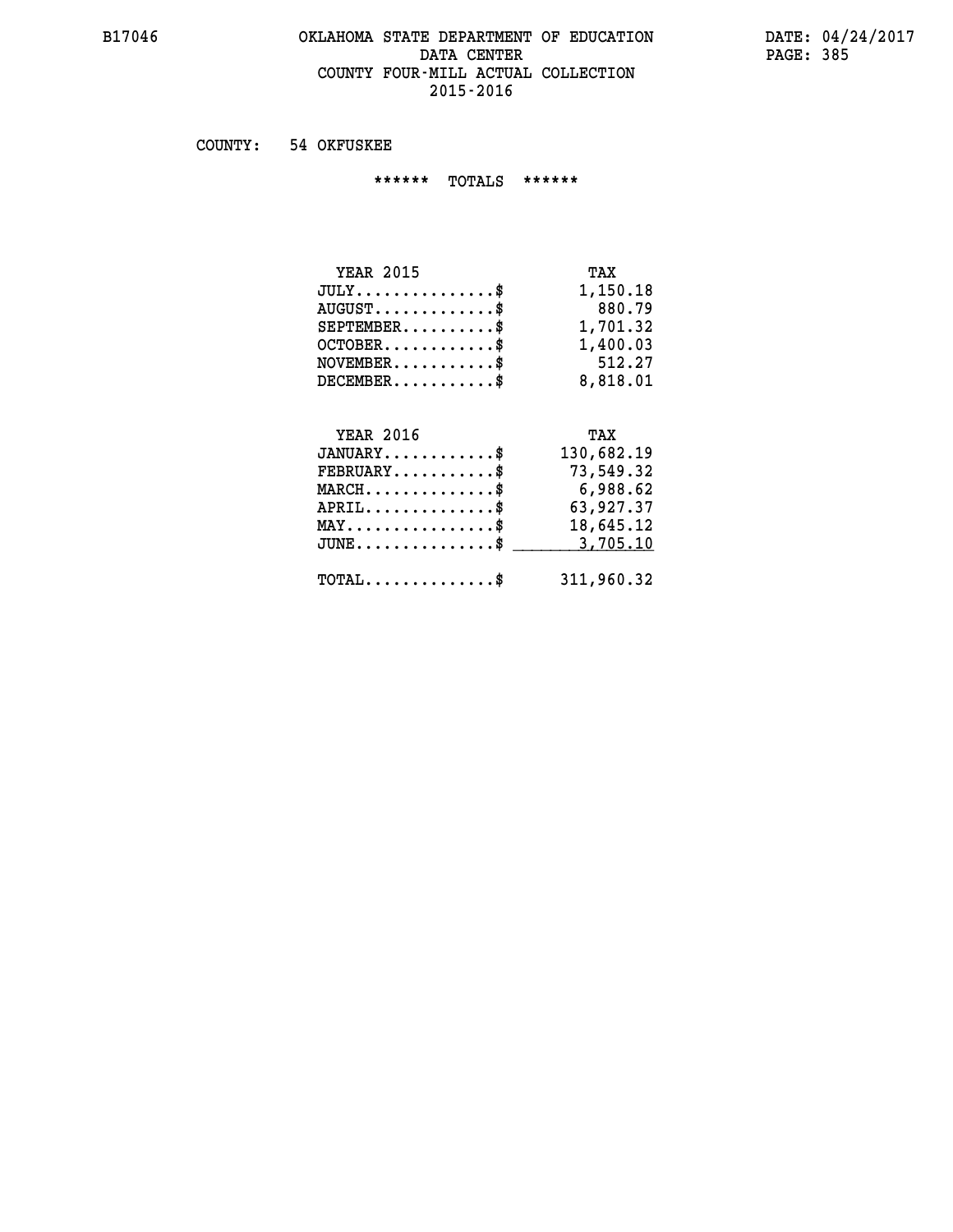# **B17046 OKLAHOMA STATE DEPARTMENT OF EDUCATION DATE: 04/24/2017 DATA CENTER** PAGE: 386  **COUNTY FOUR-MILL ACTUAL COLLECTION 2015-2016**

 **COUNTY: 55 OKLAHOMA DISTRICT: C029 OAKDALE**

| <b>YEAR 2015</b>                    | TAX       |
|-------------------------------------|-----------|
| $JULY$ \$                           | 1,482.42  |
| $AUGUST$ \$                         | 1,000.37  |
| $SEPTEMBER$ \$                      | 432.59    |
| $OCTOBER$ \$                        | 205.70    |
| $NOVEMBER$ \$                       | 668.86    |
| $DECEMBER$ \$                       | 30,498.73 |
|                                     |           |
| <b>YEAR 2016</b>                    | TAX       |
| $JANUARY$                           | 71,032.49 |
| $FEBRUARY$                          | 2,018.82  |
|                                     |           |
| $MARCH$ \$                          | 9,734.41  |
| $APRIL$ \$                          | 11,552.99 |
| $MAX \dots \dots \dots \dots \dots$ | 985.32    |
| $JUNE$ \$                           | 1,858.39  |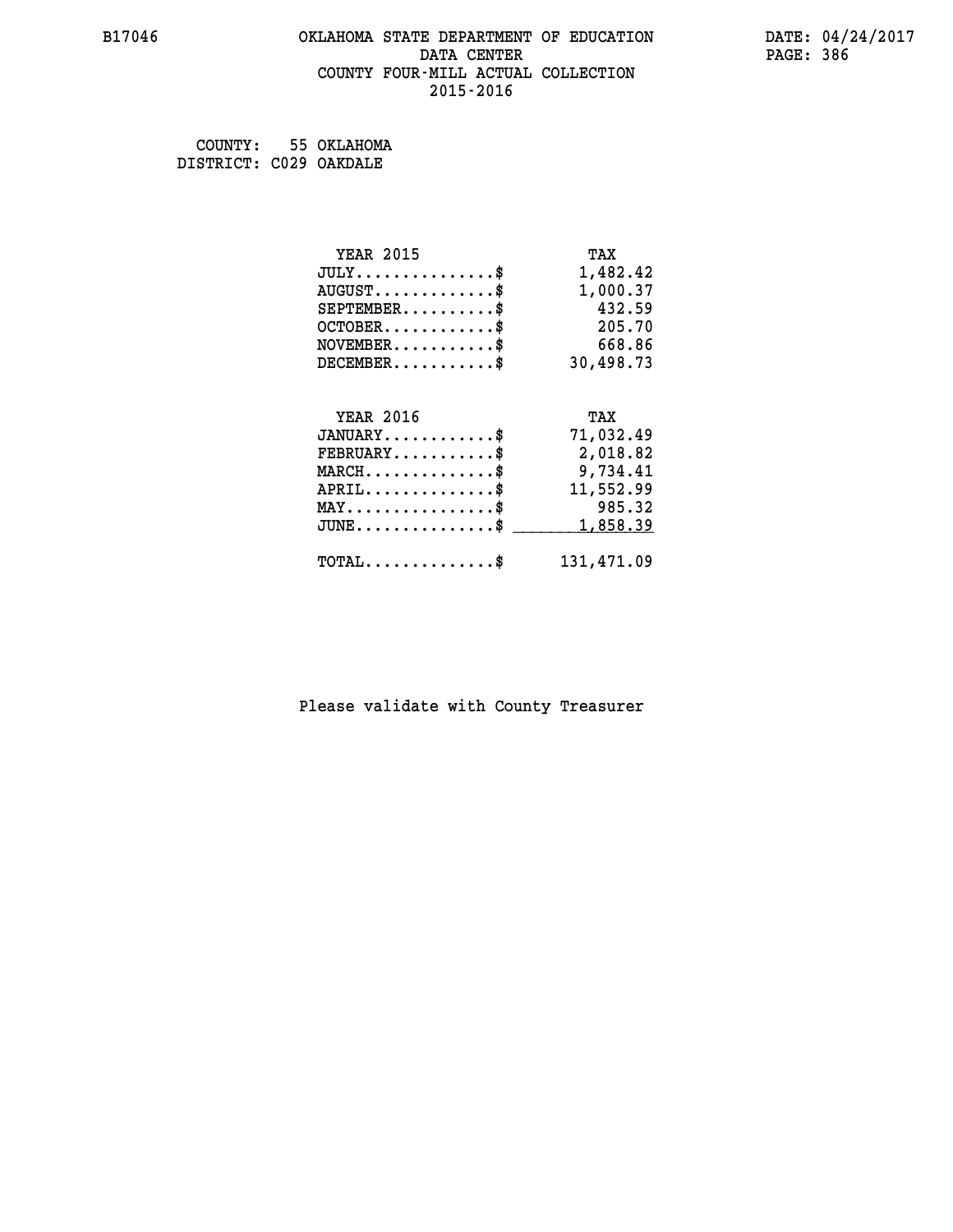# **B17046 OKLAHOMA STATE DEPARTMENT OF EDUCATION DATE: 04/24/2017 DATA CENTER** PAGE: 387  **COUNTY FOUR-MILL ACTUAL COLLECTION 2015-2016**

 **COUNTY: 55 OKLAHOMA DISTRICT: C074 CRUTCHO**

| <b>YEAR 2015</b>                    | TAX       |
|-------------------------------------|-----------|
| $JULY$ \$                           | 820.21    |
| $AUGUST$ \$                         | 547.14    |
| $SEPTEMBER$                         | 237.23    |
| $OCTOBER$ \$                        | 111.08    |
| $NOVEMBER$ \$                       | 400.76    |
| $DECEMBER$ \$                       | 19,254.20 |
|                                     |           |
|                                     |           |
| <b>YEAR 2016</b>                    | TAX       |
| $JANUARY$                           | 44,865.25 |
| $FEBRUARY$                          | 1,255.77  |
| $MARCH$ \$                          | 6,135.83  |
| $APRIL$ \$                          | 7,281.33  |
| $MAX \dots \dots \dots \dots \dots$ | 603.29    |
| $JUNE$ \$                           | 1, 152.72 |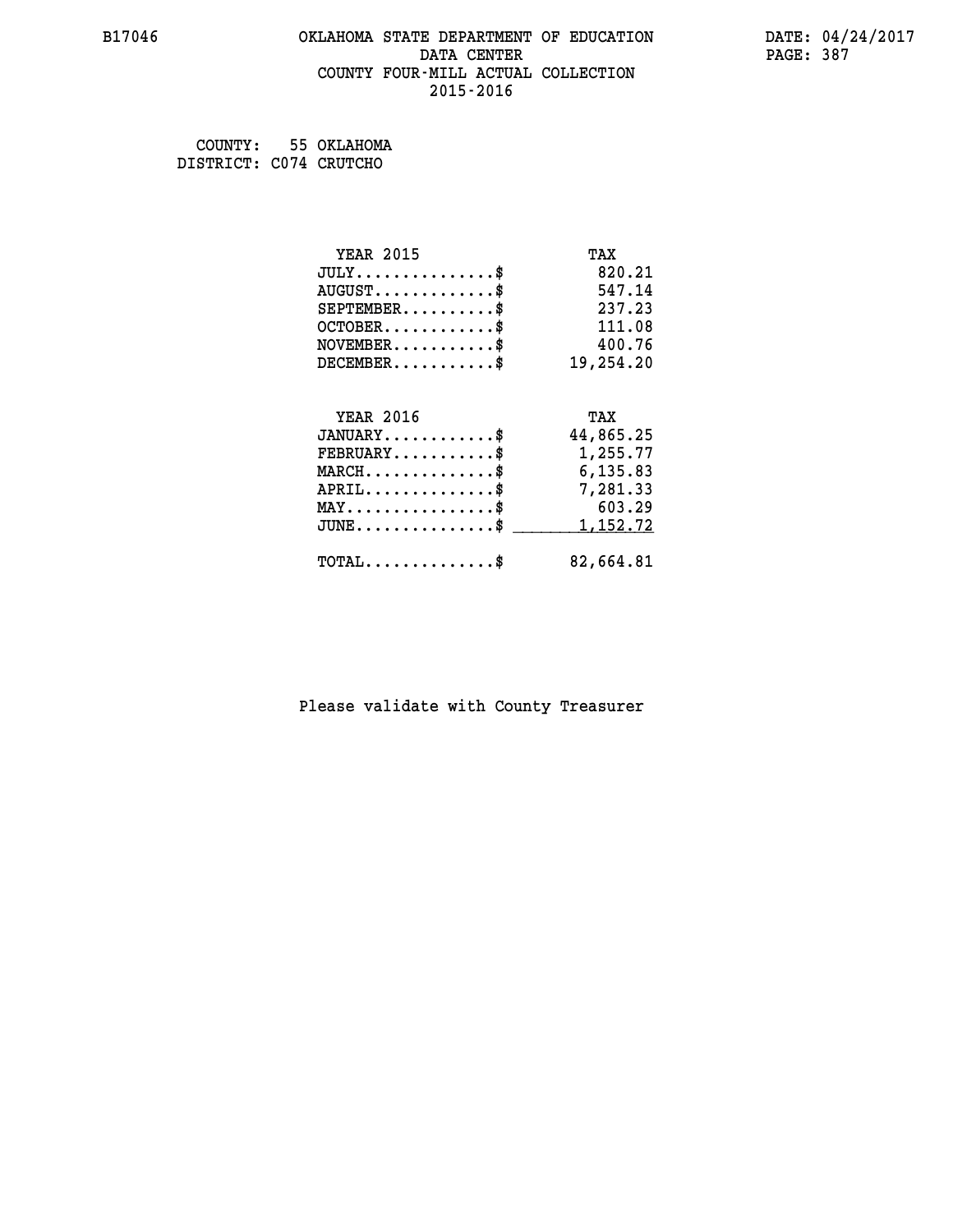# **B17046 OKLAHOMA STATE DEPARTMENT OF EDUCATION DATE: 04/24/2017 DATA CENTER** PAGE: 388  **COUNTY FOUR-MILL ACTUAL COLLECTION 2015-2016**

 **COUNTY: 55 OKLAHOMA DISTRICT: I001 PUTNAM CITY**

| <b>YEAR 2015</b>              | TAX        |
|-------------------------------|------------|
| $JULY \ldots \ldots \ldots \$ | 20,929.60  |
| $AUGUST$ \$                   | 30,473.99  |
| $SEPTEMBER$ \$                | 13,069.19  |
| $OCTOBER$ \$                  | 6,289.24   |
| $NOVEMBER$ \$                 | 20,642.22  |
| $DECEMBER$ \$                 | 952,650.03 |
| YEAR 2016                     | TAX        |

| $+11111$ $+11$                          | .                                                       |
|-----------------------------------------|---------------------------------------------------------|
| $JANUARY$ \$                            | 2,219,006.05                                            |
| $\texttt{FEBRUARY} \dots \dots \dots \$ | 62,857.74                                               |
| $MARCH$                                 | 303,980.91                                              |
| $APRIL$ \$                              | 360,754.59                                              |
| $MAX \dots \dots \dots \dots \dots \$   | 30,669.24                                               |
|                                         | $JUNE \ldots \ldots \ldots \ldots$ \$ 57,988.91         |
|                                         |                                                         |
|                                         | $\texttt{TOTAL} \dots \dots \dots \dots \$ 4,079,311.71 |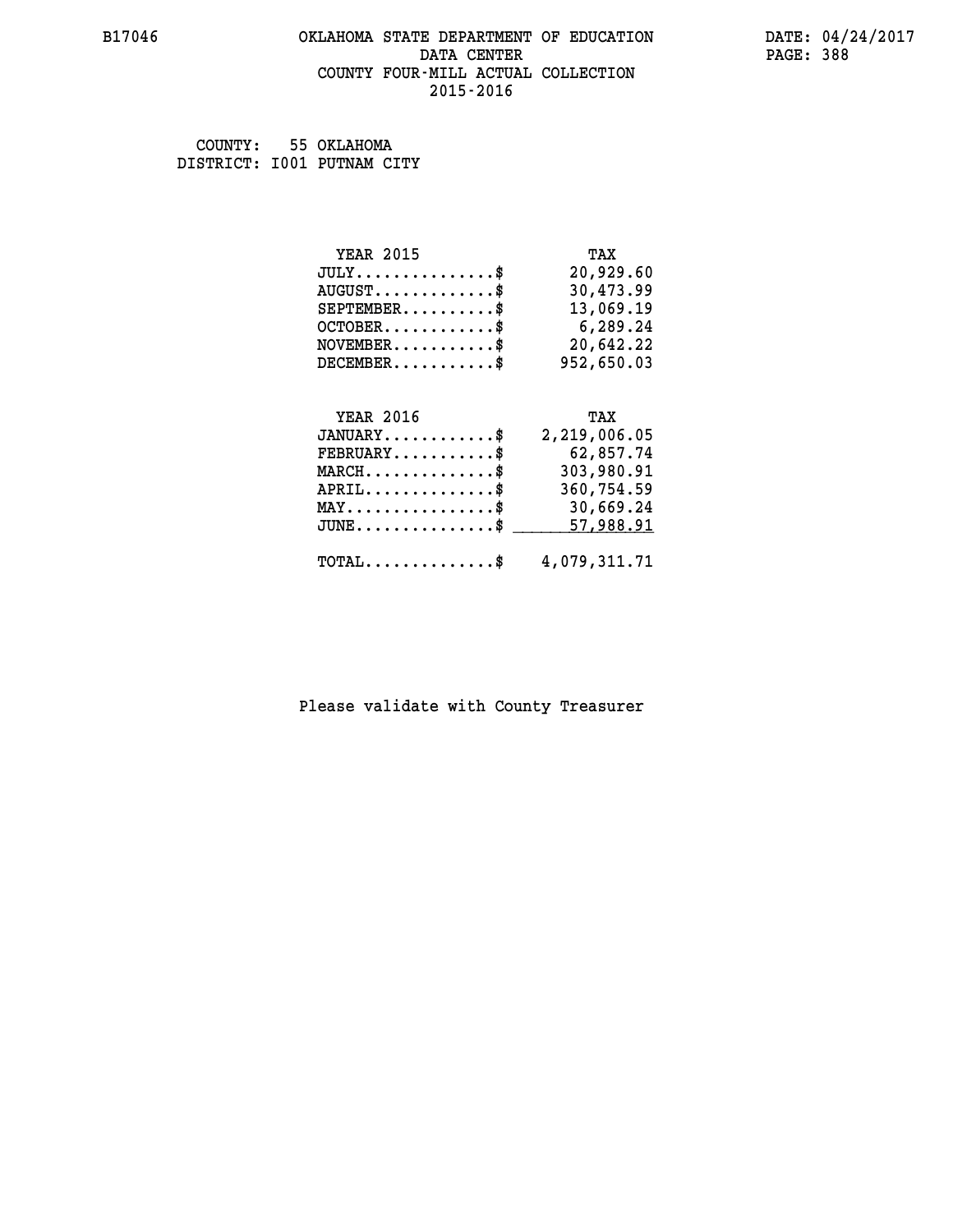# **B17046 OKLAHOMA STATE DEPARTMENT OF EDUCATION DATE: 04/24/2017 DATA CENTER** PAGE: 389  **COUNTY FOUR-MILL ACTUAL COLLECTION 2015-2016**

 **COUNTY: 55 OKLAHOMA DISTRICT: I003 LUTHER**

| <b>YEAR 2015</b>                        | TAX         |
|-----------------------------------------|-------------|
| $JULY$ \$                               | 2,192.87    |
| $AUGUST$ \$                             | 1,460.87    |
| $SEPTEMBER$                             | 626.12      |
| $OCTOBER$ \$                            | 296.71      |
| $\texttt{NOVEMBER} \dots \dots \dots \$ | 993.03      |
| $DECEMBER$ \$                           | 46,002.92   |
|                                         |             |
| <b>YEAR 2016</b>                        | TAX         |
| $JANUARY$ \$                            | 107, 159.22 |
| $FEBRUARY$                              | 3,031.48    |
| $MARCH$ \$                              | 14,675.93   |
|                                         |             |
| $APRIL$ \$                              | 17,417.63   |
| MAY\$ 1,472.76                          |             |
| $JUNE$ \$                               | 2,791.16    |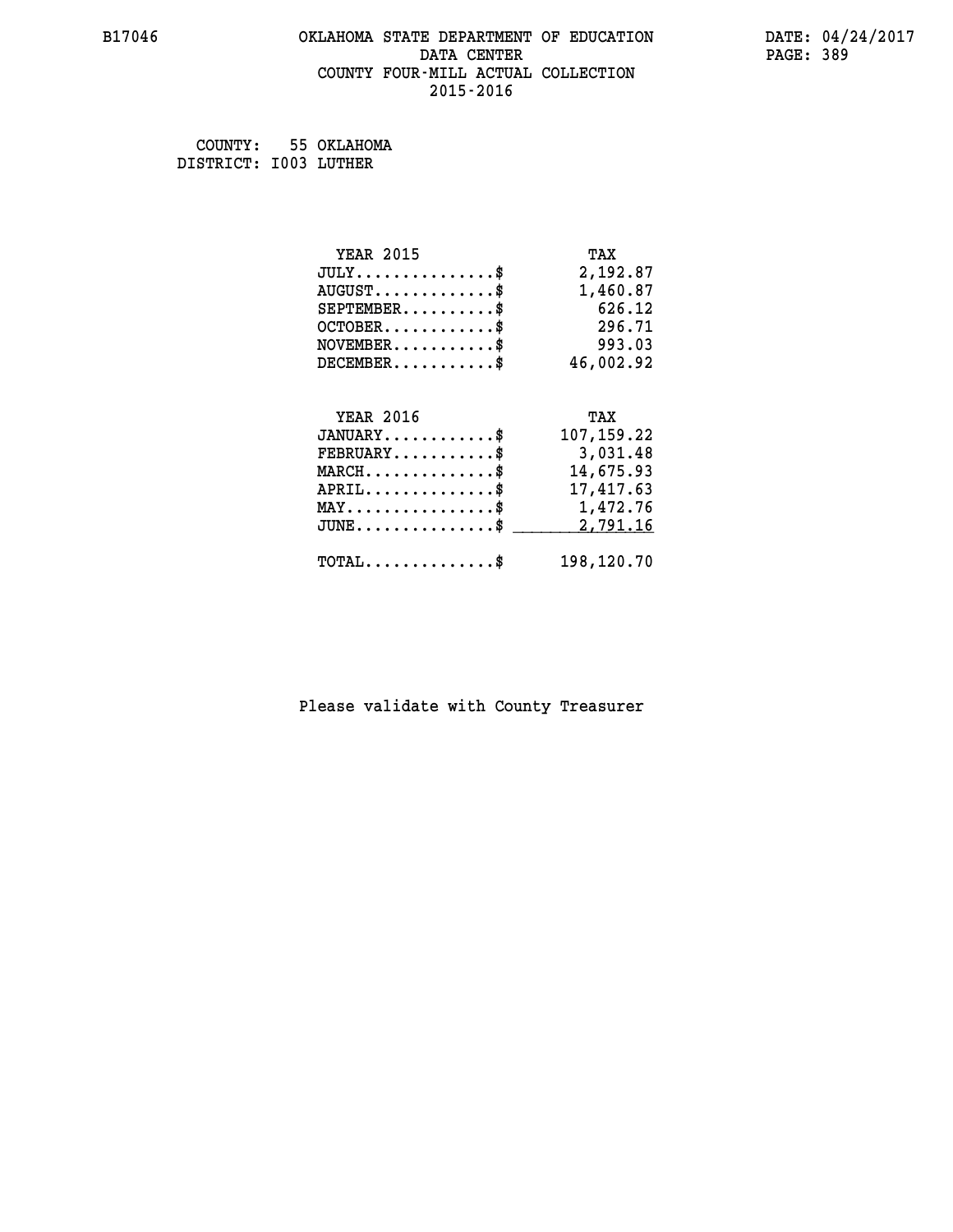#### **B17046 OKLAHOMA STATE DEPARTMENT OF EDUCATION DATE: 04/24/2017 DATA CENTER** PAGE: 390  **COUNTY FOUR-MILL ACTUAL COLLECTION 2015-2016**

 **COUNTY: 55 OKLAHOMA DISTRICT: I004 CHOCTAW-NICOMA PARK**

| <b>YEAR 2015</b>                               | TAX          |
|------------------------------------------------|--------------|
| $JULY$ \$                                      | 10,426.47    |
| $AUGUST$ \$                                    | 18,520.29    |
| $SEPTEMBER$ \$                                 | 5,115.93     |
| $OCTOBER$ \$                                   | 2,395.44     |
| $NOVEMBER.$ \$                                 | 6,787.43     |
| $DECEMBER$ \$                                  | 276,845.35   |
|                                                |              |
| <b>YEAR 2016</b>                               | TAX          |
| $JANUARY$ \$                                   | 644,078.03   |
| $FEBRUARY$ \$                                  | 18,952.75    |
| $\texttt{MARCH}\ldots\ldots\ldots\ldots\ast$   | 88,656.50    |
| $APRIL$ \$                                     | 105,250.79   |
| $\texttt{MAX} \dots \dots \dots \dots \dots \$ | 9,445.58     |
| $JUNE$ \$                                      | 17,356.75    |
| $\texttt{TOTAL} \dots \dots \dots \dots \$     | 1,203,831.31 |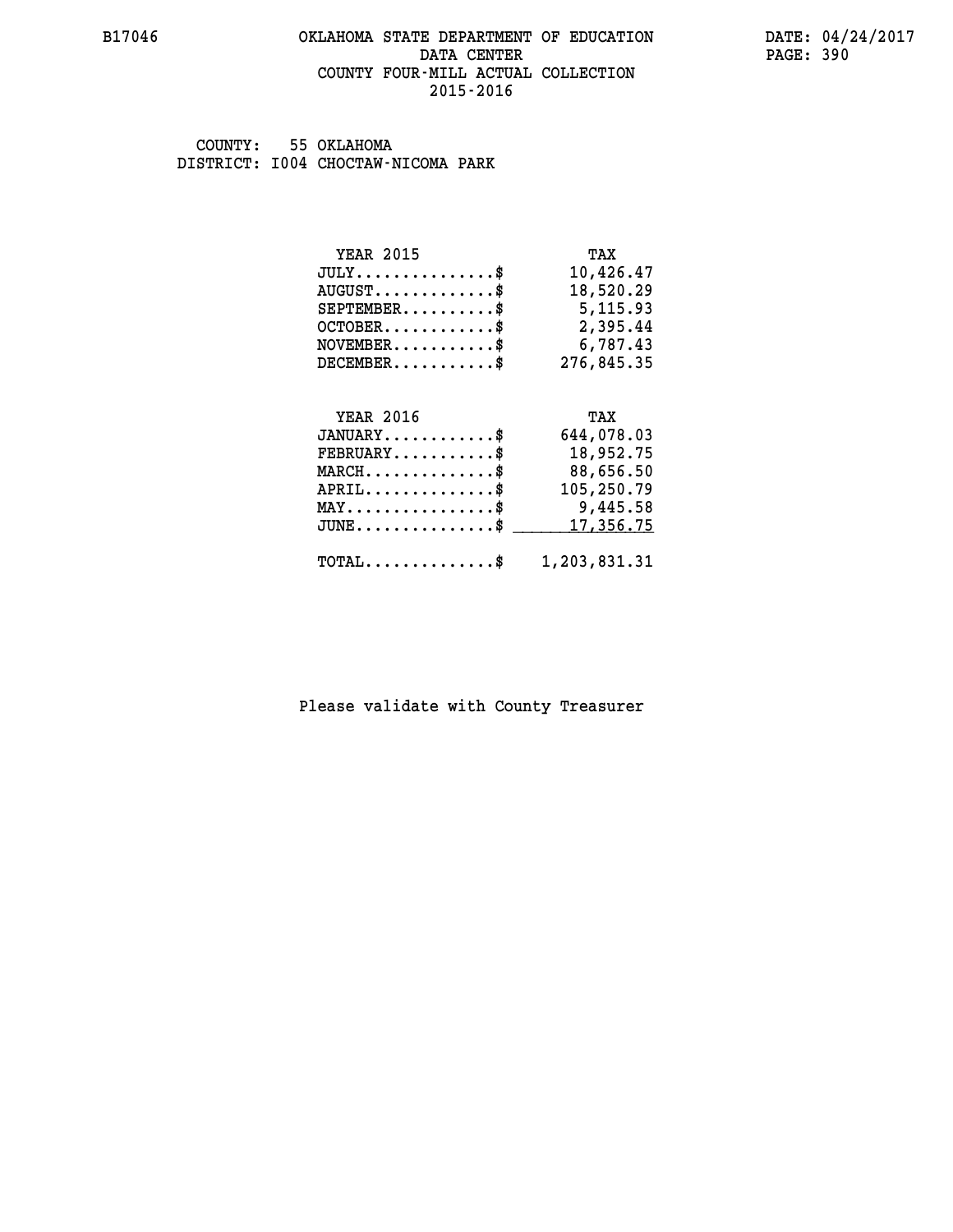# **B17046 OKLAHOMA STATE DEPARTMENT OF EDUCATION DATE: 04/24/2017 DATA CENTER** PAGE: 391  **COUNTY FOUR-MILL ACTUAL COLLECTION 2015-2016**

 **COUNTY: 55 OKLAHOMA DISTRICT: I006 DEER CREEK**

| <b>YEAR 2015</b>                               | TAX            |
|------------------------------------------------|----------------|
| $JULY$ \$                                      | 4,774.91       |
| $AUGUST$ \$                                    | 7,712.42       |
| $SEPTEMBER$ \$                                 | 3,369.45       |
| $OCTOBER$ \$                                   | 1,578.75       |
| $NOVEMBER$ \$                                  | 5,655.73       |
| $DECEMBER$ \$                                  | 270,678.95     |
|                                                |                |
| <b>YEAR 2016</b>                               | TAX            |
| $JANUARY$ \$                                   | 630,700.96     |
| $\texttt{FEBRUARY} \dots \dots \dots \$        | 17,668.45      |
| $MARCH$ \$                                     | 86,267.77      |
| $APRIL$ \$                                     | 102,372.58     |
| $\texttt{MAX} \dots \dots \dots \dots \dots \$ | 8,497.56       |
| $JUNE$ \$                                      | 16,218.51      |
| $\texttt{TOTAL} \dots \dots \dots \dots \$     | 1, 155, 496.04 |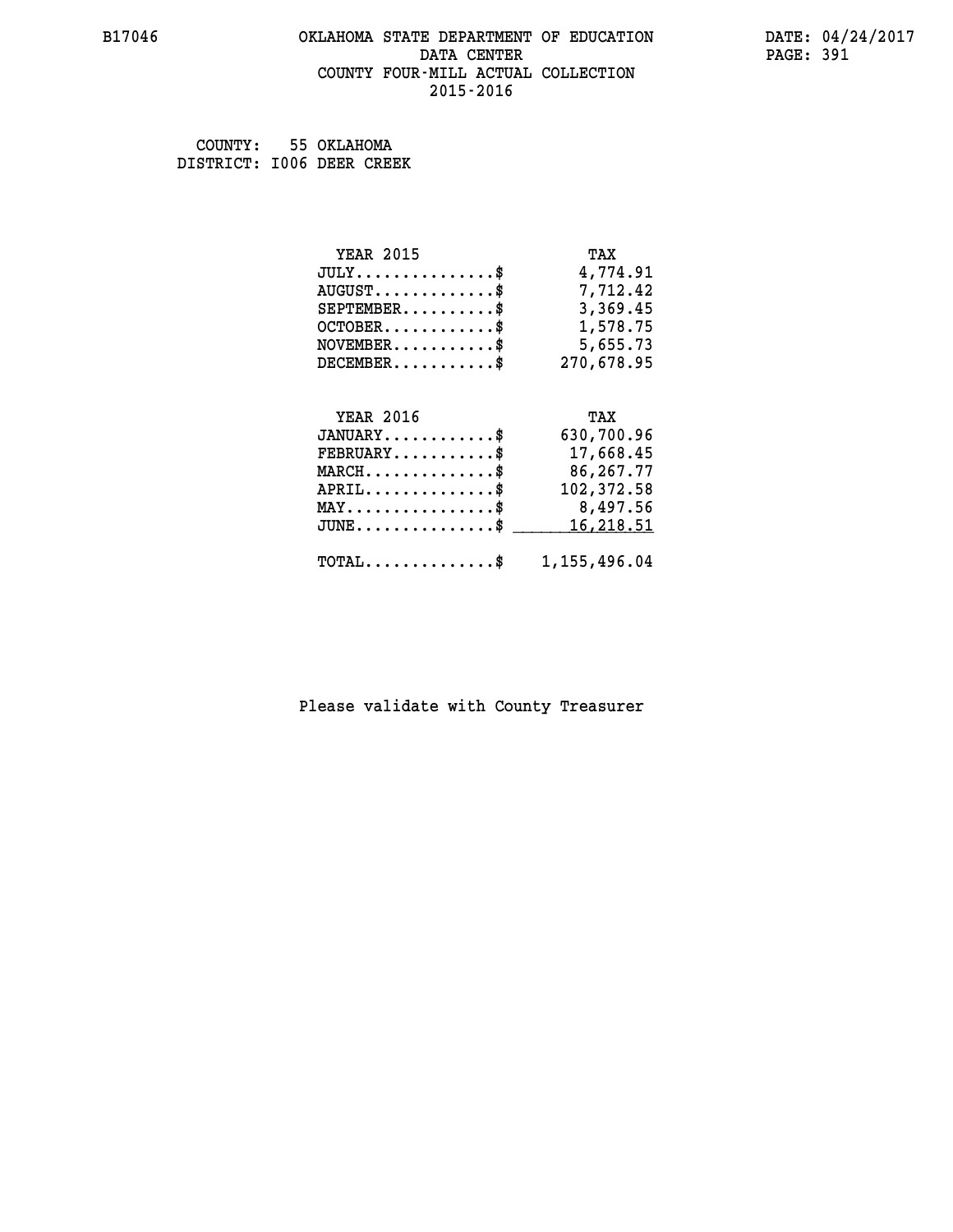# **B17046 OKLAHOMA STATE DEPARTMENT OF EDUCATION DATE: 04/24/2017 DATA CENTER** PAGE: 392  **COUNTY FOUR-MILL ACTUAL COLLECTION 2015-2016**

 **COUNTY: 55 OKLAHOMA DISTRICT: I007 HARRAH**

| <b>YEAR 2015</b>                           | TAX        |
|--------------------------------------------|------------|
| $JULY$ \$                                  | 5,094.75   |
| $AUGUST$ \$                                | 3,397.22   |
| $SEPTEMBER$ \$                             | 1,443.08   |
| $OCTOBER$ \$                               | 699.66     |
| $NOVEMBER.$ \$                             | 2,253.64   |
| $DECEMBER$ \$                              | 103,233.86 |
|                                            |            |
| <b>YEAR 2016</b>                           | TAX        |
| $JANUARY$ \$                               | 240,446.58 |
| $FEBRUARY$                                 | 6,827.15   |
| $MARCH$ \$                                 | 32,949.65  |
| $APRIL$ \$                                 | 39,104.33  |
| MAY\$ 3,342.89                             |            |
| $JUNE$ $$$                                 | 6,310.11   |
| $\texttt{TOTAL} \dots \dots \dots \dots \$ | 445,102.92 |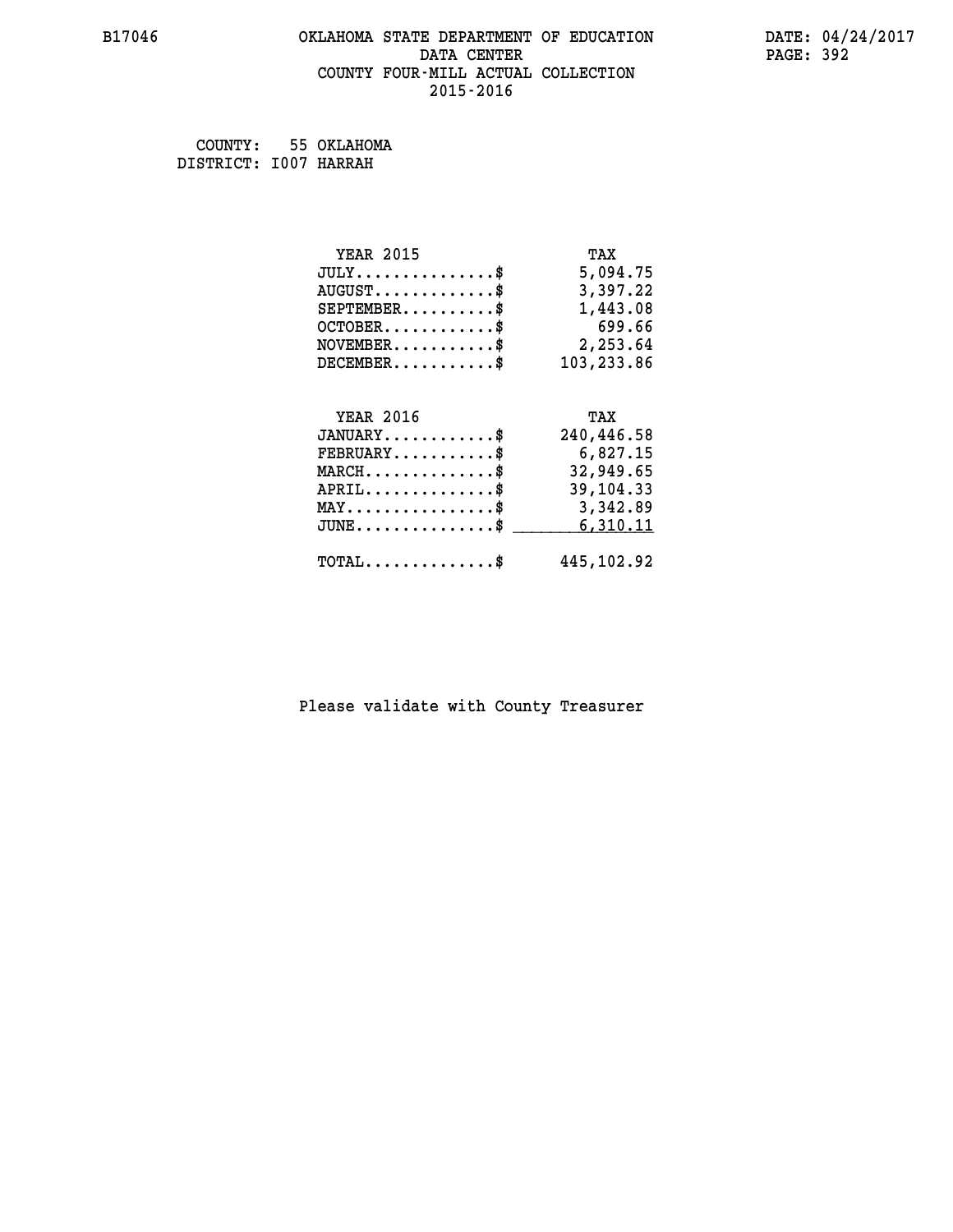# **B17046 OKLAHOMA STATE DEPARTMENT OF EDUCATION DATE: 04/24/2017 DATA CENTER** PAGE: 393  **COUNTY FOUR-MILL ACTUAL COLLECTION 2015-2016**

 **COUNTY: 55 OKLAHOMA DISTRICT: I009 JONES**

| <b>YEAR 2015</b>                               | TAX        |
|------------------------------------------------|------------|
| $JULY$ \$                                      | 2,717.52   |
| $AUGUST$ \$                                    | 1,820.46   |
| $SEPTEMENT.$ \$                                | 779.76     |
| $OCTOBER$ \$                                   | 377.79     |
| $NOVEMBER.$ \$                                 | 1,203.86   |
| $DECEMBER$ \$                                  | 54,790.04  |
|                                                |            |
| <b>YEAR 2016</b>                               | TAX        |
| $JANUARY$ \$                                   | 127,605.77 |
| $\texttt{FEBRUARY} \dots \dots \dots \$        | 3,630.00   |
| $MARCH$ \$                                     | 17,490.93  |
| $APRIL$ \$                                     | 20,758.16  |
| $\texttt{MAX} \dots \dots \dots \dots \dots \$ | 1,780.38   |
| $JUNE$                                         | 3,353.31   |
| $\texttt{TOTAL} \dots \dots \dots \dots \$     | 236,307.98 |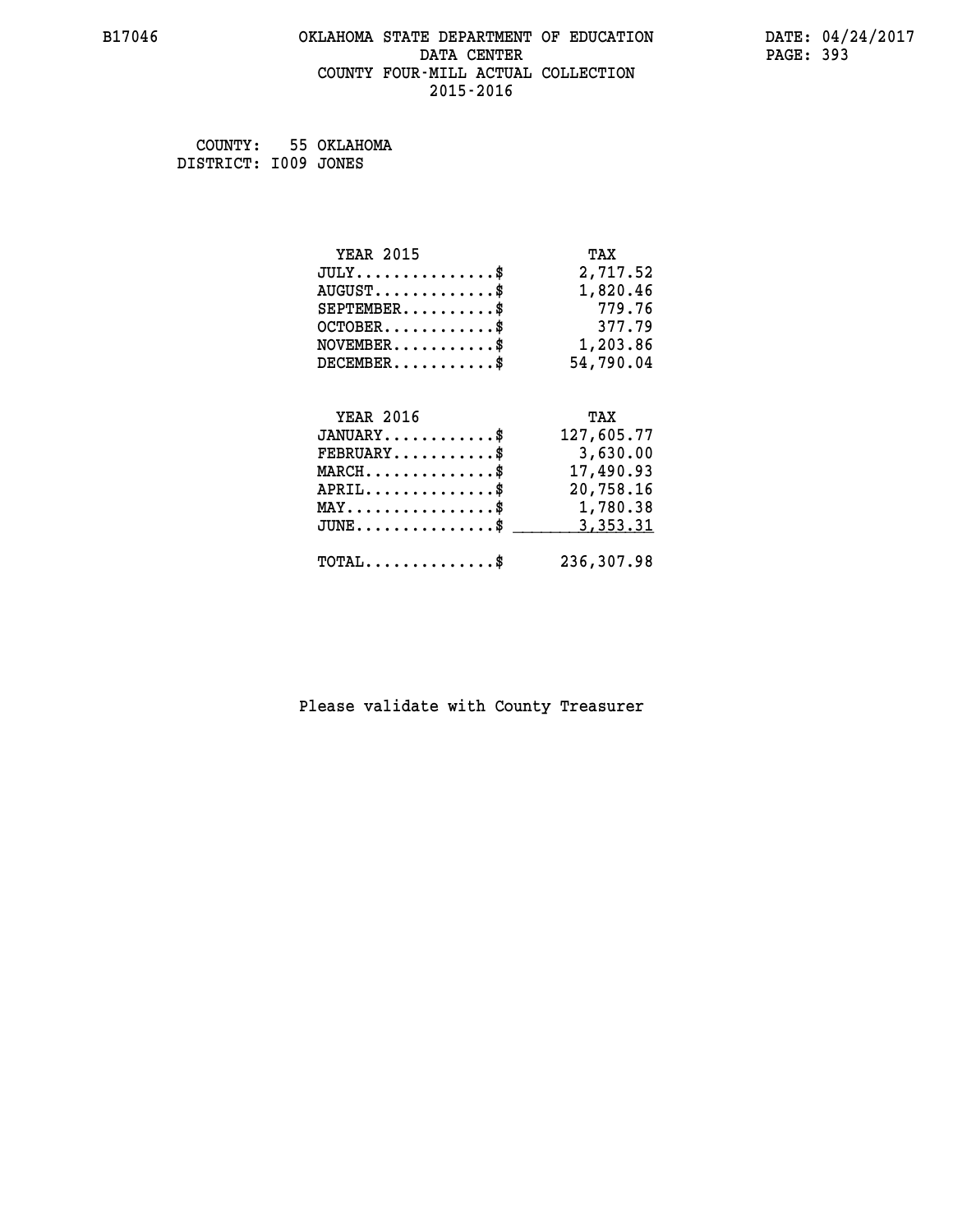# **B17046 OKLAHOMA STATE DEPARTMENT OF EDUCATION DATE: 04/24/2017** DATA CENTER PAGE: 394  **COUNTY FOUR-MILL ACTUAL COLLECTION 2015-2016**

 **COUNTY: 55 OKLAHOMA DISTRICT: I012 EDMOND**

| <b>YEAR 2015</b> | TAX          |
|------------------|--------------|
| $JULY$ \$        | 24,092.39    |
| $AUGUST$ \$      | 36,181.82    |
| $SEPTEMBER$ \$   | 15,591.65    |
| $OCTOBER$ \$     | 7,469.54     |
| $NOVEMBER$ \$    | 25,028.02    |
| $DECEMBER$ \$    | 1,166,490.65 |
| <b>YEAR 2016</b> | TAX          |
| $JANUARY$ \$     | 2,717,347.29 |
| $FEBRUARY$ \$    | 76,745.18    |

| $\texttt{FEBRUARY} \dots \dots \dots \$                                  | 76,745.18  |
|--------------------------------------------------------------------------|------------|
| $MARCH$ \$                                                               | 372,099.43 |
| $APRIL \ldots \ldots \ldots \$                                           | 441,584.29 |
| $\texttt{MAX} \dots \dots \dots \dots \dots \text{*}$                    | 37,317.19  |
| JUNE\$ 70,719.58                                                         |            |
| $\texttt{TOTAL} \dots \dots \dots \dots \texttt{``} \qquad 4.990.667.03$ |            |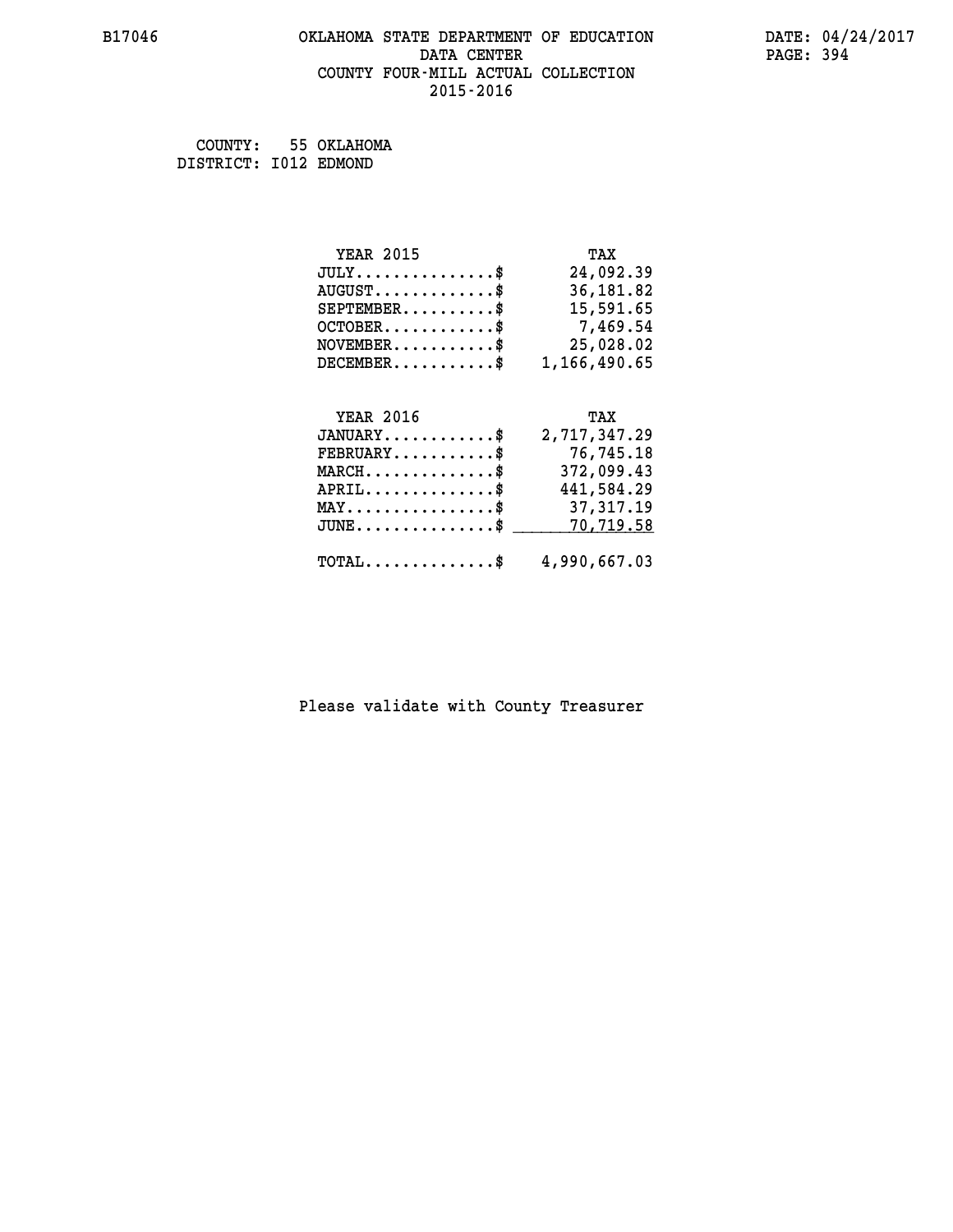# **B17046 OKLAHOMA STATE DEPARTMENT OF EDUCATION DATE: 04/24/2017 DATA CENTER** PAGE: 395  **COUNTY FOUR-MILL ACTUAL COLLECTION 2015-2016**

 **COUNTY: 55 OKLAHOMA DISTRICT: I037 MILLWOOD**

| <b>YEAR 2015</b>                           | TAX        |
|--------------------------------------------|------------|
| $JULY$ \$                                  | 2,465.63   |
| $AUGUST$ \$                                | 1,623.06   |
| $SEPTEMBER$ \$                             | 688.68     |
| $OCTOBER$ \$                               | 328.55     |
| $NOVEMBER$ \$                              | 1,061.69   |
| $DECEMBER$ \$                              | 48,495.83  |
|                                            |            |
| <b>YEAR 2016</b>                           | TAX        |
| $JANUARY$                                  | 112,952.59 |
|                                            |            |
| $FEBRUARY$                                 | 3,207.34   |
| $MARCH$ \$                                 | 15,477.66  |
| $APRIL$ \$                                 | 18,370.53  |
| MAY\$ 1,568.33                             |            |
| $JUNE \ldots \ldots \ldots \ldots \bullet$ | 2,964.65   |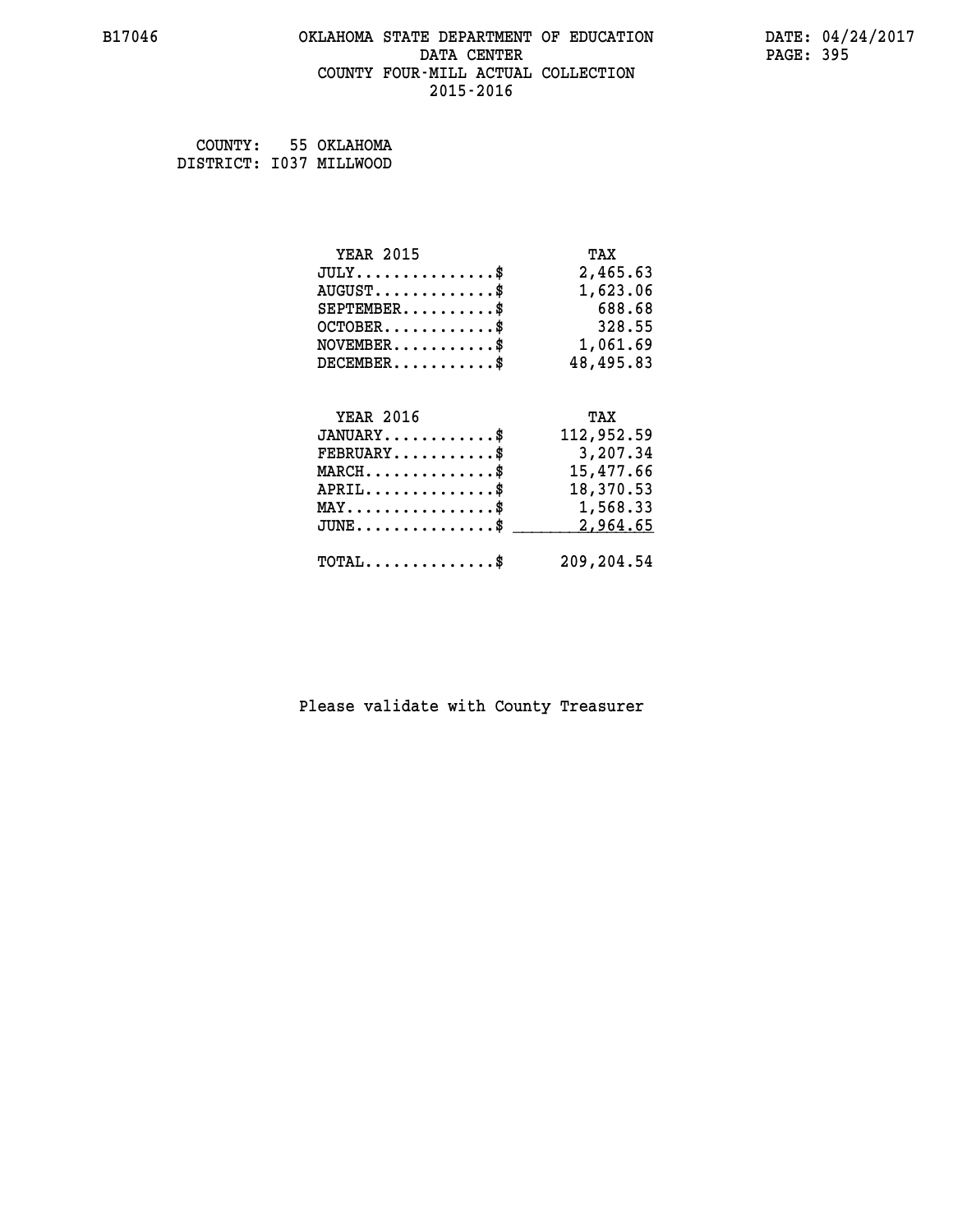# **B17046 OKLAHOMA STATE DEPARTMENT OF EDUCATION DATE: 04/24/2017 DATA CENTER** PAGE: 396  **COUNTY FOUR-MILL ACTUAL COLLECTION 2015-2016**

 **COUNTY: 55 OKLAHOMA DISTRICT: I041 WESTERN HEIGHTS**

| <b>YEAR 2015</b><br>$JULY$<br>$AUGUST$ \$<br>$SEPTEMBER$ \$<br>$OCTOBER$ \$<br>$NOVEMBER$ \$<br>$DECEMBER$ \$ | TAX<br>3,909.69<br>5,799.62<br>2,499.38<br>1,204.71<br>3,974.25<br>184,180.07 |
|---------------------------------------------------------------------------------------------------------------|-------------------------------------------------------------------------------|
| <b>YEAR 2016</b><br>$JANUARY$<br>$FEBRUARY$ \$<br>$MARCH$ \$<br>$APRIL$ \$                                    | TAX<br>429,024.95<br>12,138.02<br>58,763.63<br>69,737.16                      |
| $\texttt{MAX} \dots \dots \dots \dots \dots \$<br>$JUNE$ \$<br>$\texttt{TOTAL} \dots \dots \dots \dots \$     | 5,919.00<br>11,195.88<br>788,346.36                                           |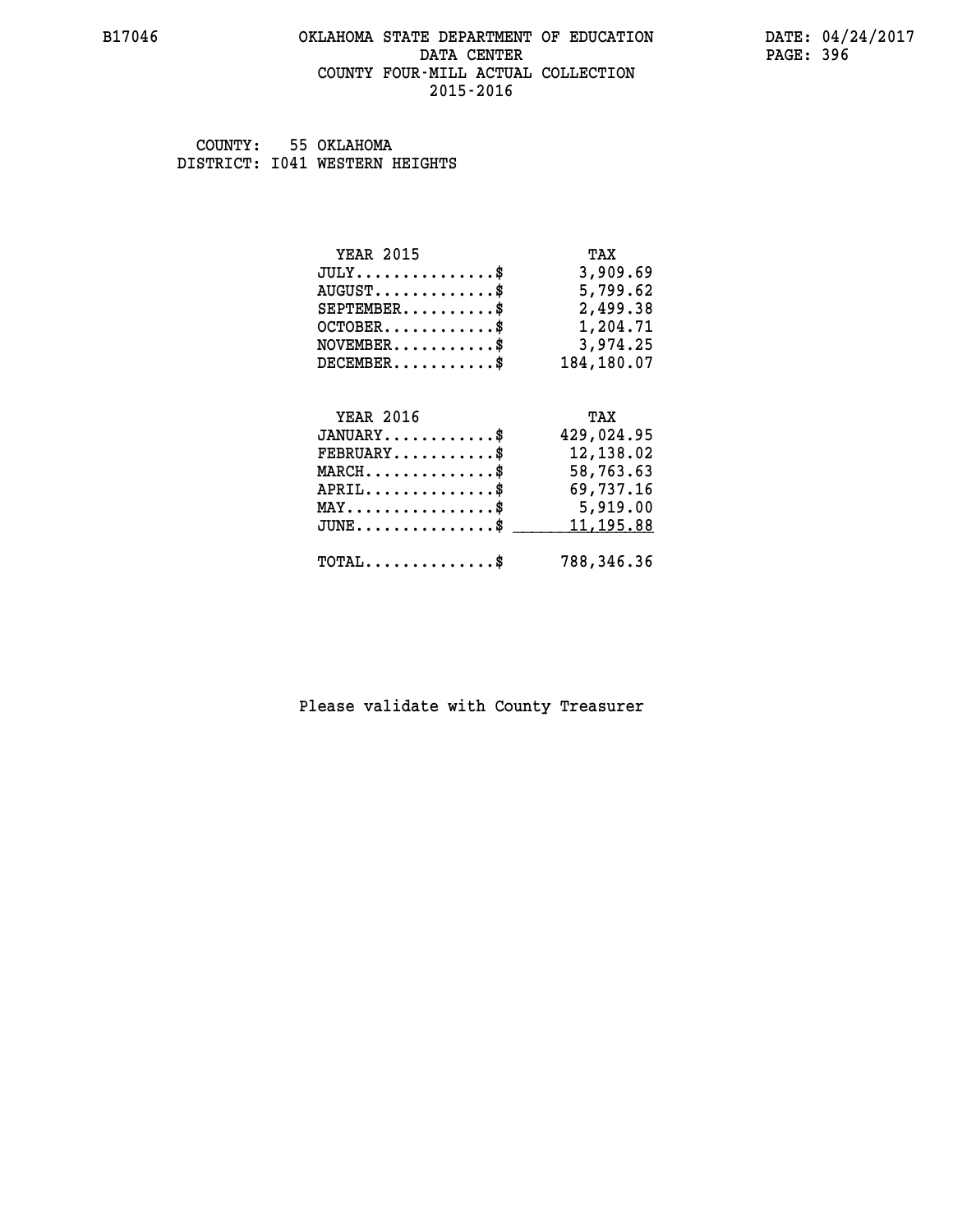#### **B17046 OKLAHOMA STATE DEPARTMENT OF EDUCATION DATE: 04/24/2017 DATA CENTER** PAGE: 397  **COUNTY FOUR-MILL ACTUAL COLLECTION 2015-2016**

 **COUNTY: 55 OKLAHOMA DISTRICT: I052 MIDWEST CITY-DEL CITY**

| <b>YEAR 2015</b>        | TAX        |
|-------------------------|------------|
| $JULY$ \$               | 15,868.22  |
| $AUGUST$                | 23,010.01  |
| $SEPTEMBER$ $\$         | 9,837.78   |
| $OCTOBER$ $\frac{1}{2}$ | 4,751.73   |
| $NOVEMENTER$ \$         | 15,581.91  |
| $DECEMBER$ \$           | 720,118.30 |

| <b>YEAR 2016</b>                                        | TAX          |
|---------------------------------------------------------|--------------|
|                                                         |              |
| $JANUARY$ \$                                            | 1,677,390.54 |
| $FEBRUARY$ \$                                           | 47,499.71    |
| $MARCH$ \$                                              | 229,778.81   |
| $APRIL$ \$                                              | 272,691.99   |
| $MAX \dots \dots \dots \dots \dots$                     | 23,186.70    |
| JUNE\$ 43,850.46                                        |              |
|                                                         |              |
| $\texttt{TOTAL} \dots \dots \dots \dots \$ 3,083,566.16 |              |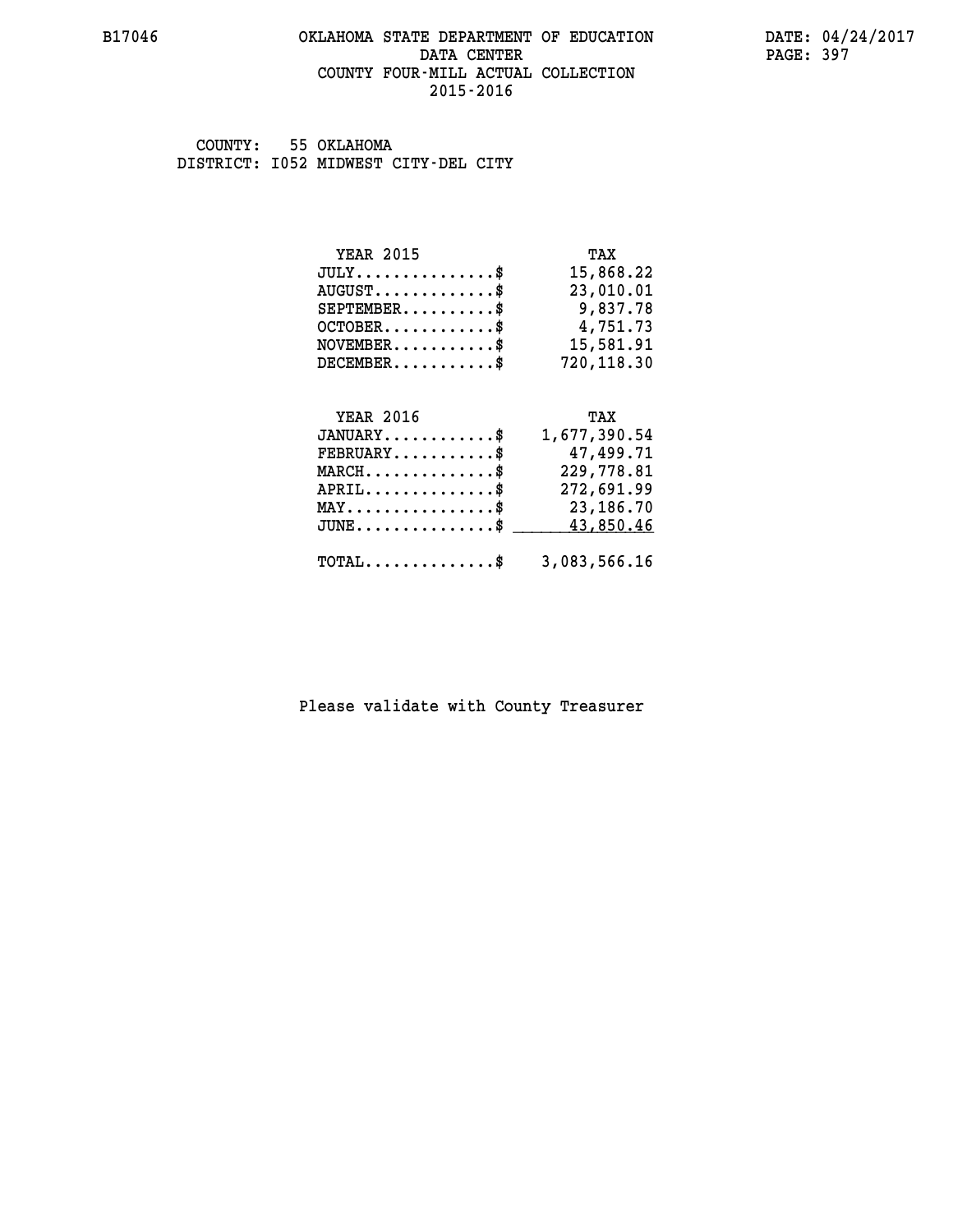#### **B17046 OKLAHOMA STATE DEPARTMENT OF EDUCATION DATE: 04/24/2017 DATA CENTER** PAGE: 398  **COUNTY FOUR-MILL ACTUAL COLLECTION 2015-2016**

 **COUNTY: 55 OKLAHOMA DISTRICT: I053 CROOKED OAK**

| <b>YEAR 2015</b>                           | TAX         |
|--------------------------------------------|-------------|
| $JULY$ \$                                  | 1,201.87    |
| $AUGUST$ \$                                | 1,770.06    |
| $SEPTEMBER$ \$                             | 761.23      |
| $OCTOBER$ \$                               | 366.55      |
| $NOVEMBER.$ \$                             | 1,224.78    |
| $DECEMBER$ \$                              | 57,107.23   |
|                                            |             |
| <b>YEAR 2016</b>                           | TAX         |
| $JANUARY$ \$                               | 133,031.66  |
| $FEBRUARY$                                 | 3,757.46    |
| $MARCH$ \$                                 | 18,217.20   |
| $APRIL \ldots \ldots \ldots \ldots$        | 21,618.66   |
| MAY\$ 1,828.46                             |             |
| $JUNE$ \$                                  | 3,464.37    |
| $\texttt{TOTAL} \dots \dots \dots \dots \$ | 244, 349.53 |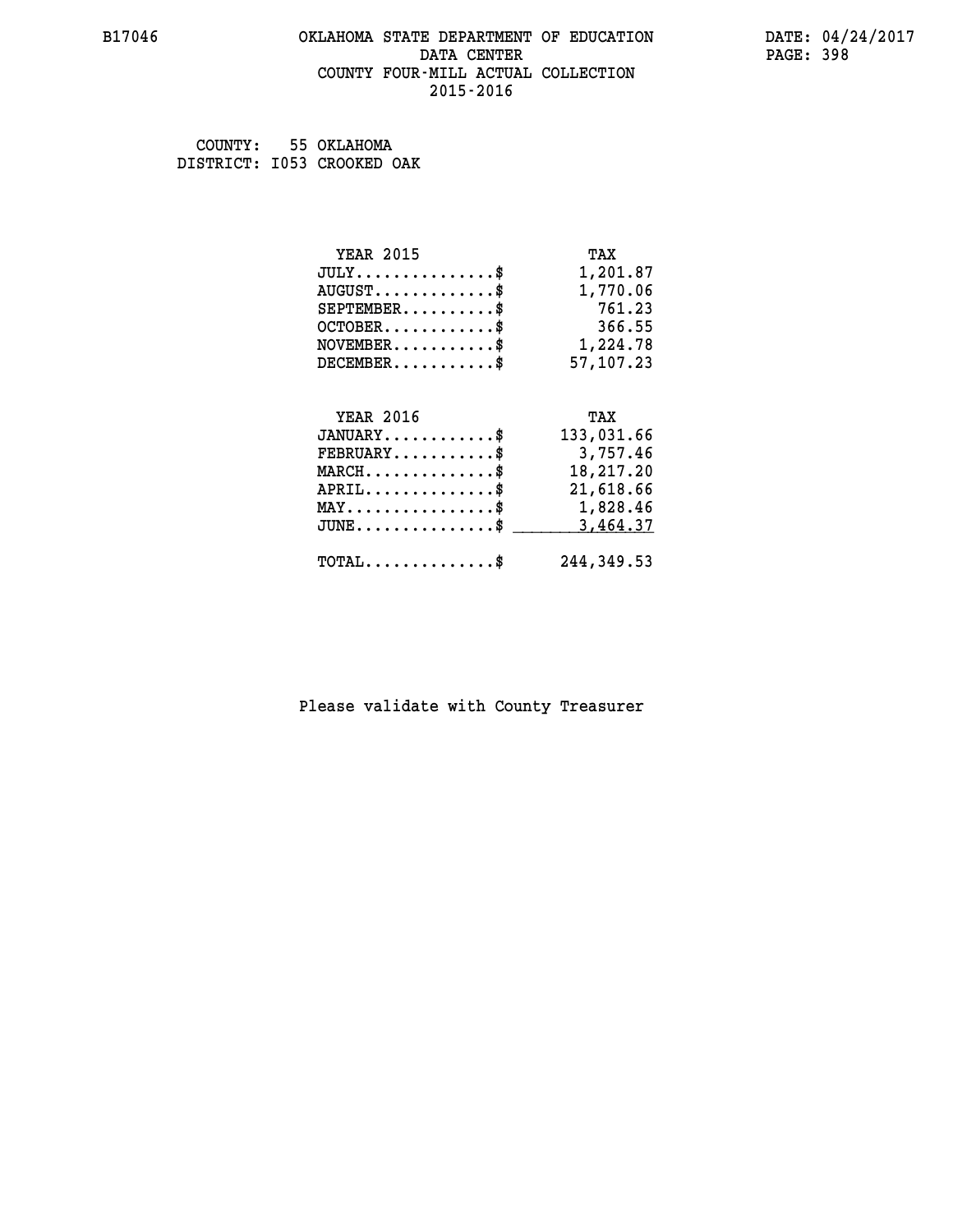### **B17046 OKLAHOMA STATE DEPARTMENT OF EDUCATION DATE: 04/24/2017 DATA CENTER PAGE: 399 COUNTY FOUR-MILL ACTUAL COLLECTION 2015-2016**

 **COUNTY: 55 OKLAHOMA DISTRICT: I088 BETHANY**

| <b>YEAR 2015</b>                                   | TAX        |
|----------------------------------------------------|------------|
| $JULY$ \$                                          | 4,040.48   |
| $AUGUST$ \$                                        | 2,706.07   |
| $SEPTEMBER$ \$                                     | 1,164.14   |
| $OCTOBER$ \$                                       | 559.57     |
| $NOVEMBER$ \$                                      | 1,847.32   |
| $DECEMBER$ \$                                      | 85,518.86  |
| <b>YEAR 2016</b>                                   | TAX        |
| $JANUARY$ \$                                       | 199,204.13 |
| $FEBRUARY$ \$                                      | 5,637.40   |
| $MARCH$ \$                                         | 27,285.53  |
| $APRIL$ \$                                         | 32,381.21  |
| $MAX \dots \dots \dots \dots \dots$                | 2,748.03   |
| $\texttt{JUNE} \dots \dots \dots \dots \texttt{S}$ | 5, 198.65  |
| $\texttt{TOTAL} \dots \dots \dots \dots \$         | 368,291.39 |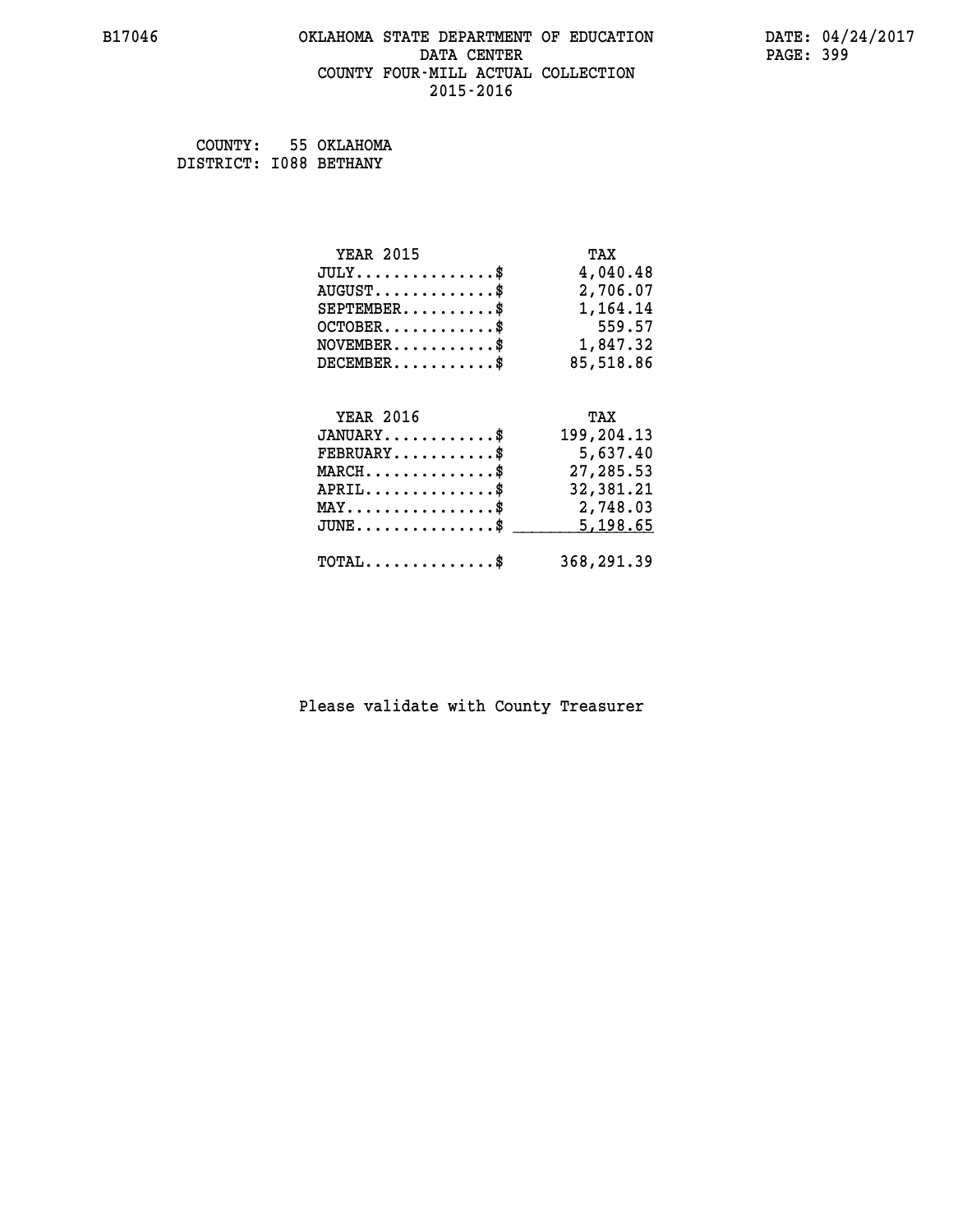#### **B17046 OKLAHOMA STATE DEPARTMENT OF EDUCATION DATE: 04/24/2017 DATA CENTER** PAGE: 400  **COUNTY FOUR-MILL ACTUAL COLLECTION 2015-2016**

 **COUNTY: 55 OKLAHOMA DISTRICT: I089 OKLAHOMA CITY**

| <b>YEAR 2015</b>              | TAX          |
|-------------------------------|--------------|
| $JULY \ldots \ldots \ldots \$ | 47,492.87    |
| $AUGUST$ \$                   | 70,909.78    |
| $SEPTEMBER$ \$                | 30,519.20    |
| $OCTOBER$ \$                  | 14,602.99    |
| $NOVEMBER$ \$                 | 48,901.06    |
| $DECEMBER$ \$                 | 2,276,941.62 |
| <b>VEAR 2016</b>              | TAX          |

| بالمستقلة                                               | $\overline{I}$ |
|---------------------------------------------------------|----------------|
| $JANUARY$ \$                                            | 5,304,107.50   |
| $FEBRUARY$ \$                                           | 149,845.56     |
| $MARCH$ \$                                              | 726,336.69     |
| $APRIL$                                                 | 861,979.57     |
| $\texttt{MAX} \dots \dots \dots \dots \dots \$          | 72,858.31      |
| JUNE\$ 138,065.48                                       |                |
|                                                         |                |
| $\texttt{TOTAL} \dots \dots \dots \dots \$ 9,742,560.63 |                |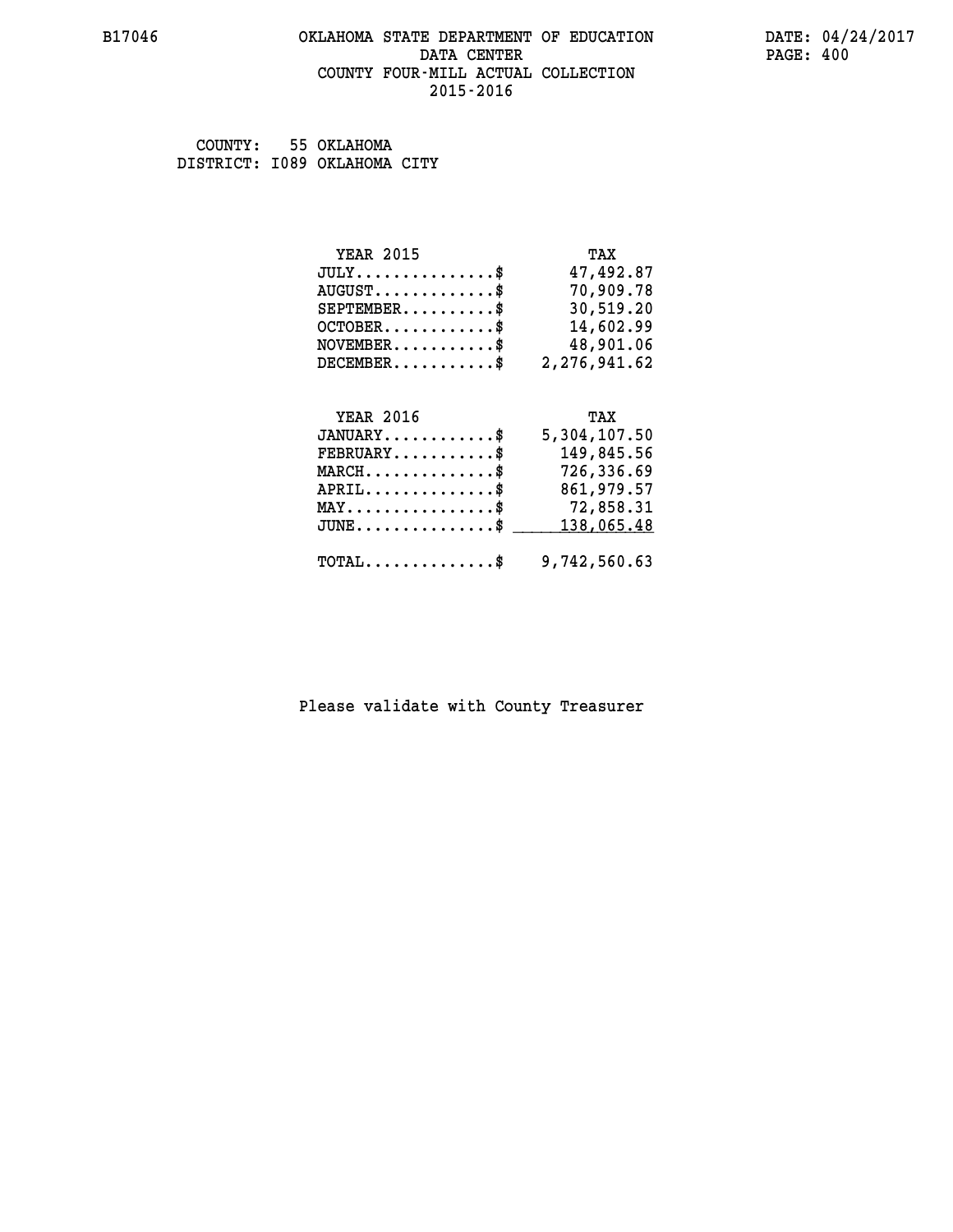### **B17046 OKLAHOMA STATE DEPARTMENT OF EDUCATION DATE: 04/24/2017** DATA CENTER PAGE: 401  **COUNTY FOUR-MILL ACTUAL COLLECTION 2015-2016**

 **COUNTY: 55 OKLAHOMA**

 **\*\*\*\*\*\* TOTALS \*\*\*\*\*\***

| <b>YEAR 2015</b>                 | TAX          |
|----------------------------------|--------------|
| $JULY$                           | 147,509.90   |
| $AUGUST \ldots \ldots \ldots$ \$ | 206,933.18   |
| $SEPTEMENT.$ \$                  | 86,135.41    |
| $OCTOBER$ $\frac{1}{2}$          | 41,238.01    |
| $NOVEMENTER$ \$                  | 136,224.56   |
| $DECEMBER$                       | 6,292,806.64 |

# *YEAR* 2016 TAX

| JANUARY\$ 14,657,953.01                                         |
|-----------------------------------------------------------------|
| 415,072.83<br>$\texttt{FEBRUARY} \dots \dots \dots \$           |
| 2,007,850.88<br>$MARCH$ \$                                      |
| 2,382,855.81<br>$APRIL$ \$                                      |
| 202,223.04<br>$\texttt{MAX} \dots \dots \dots \dots \texttt{S}$ |
| JUNE\$ 382,488.93                                               |
| $\texttt{TOTAL} \dots \dots \dots \dots \$ 26,959,292.20        |
|                                                                 |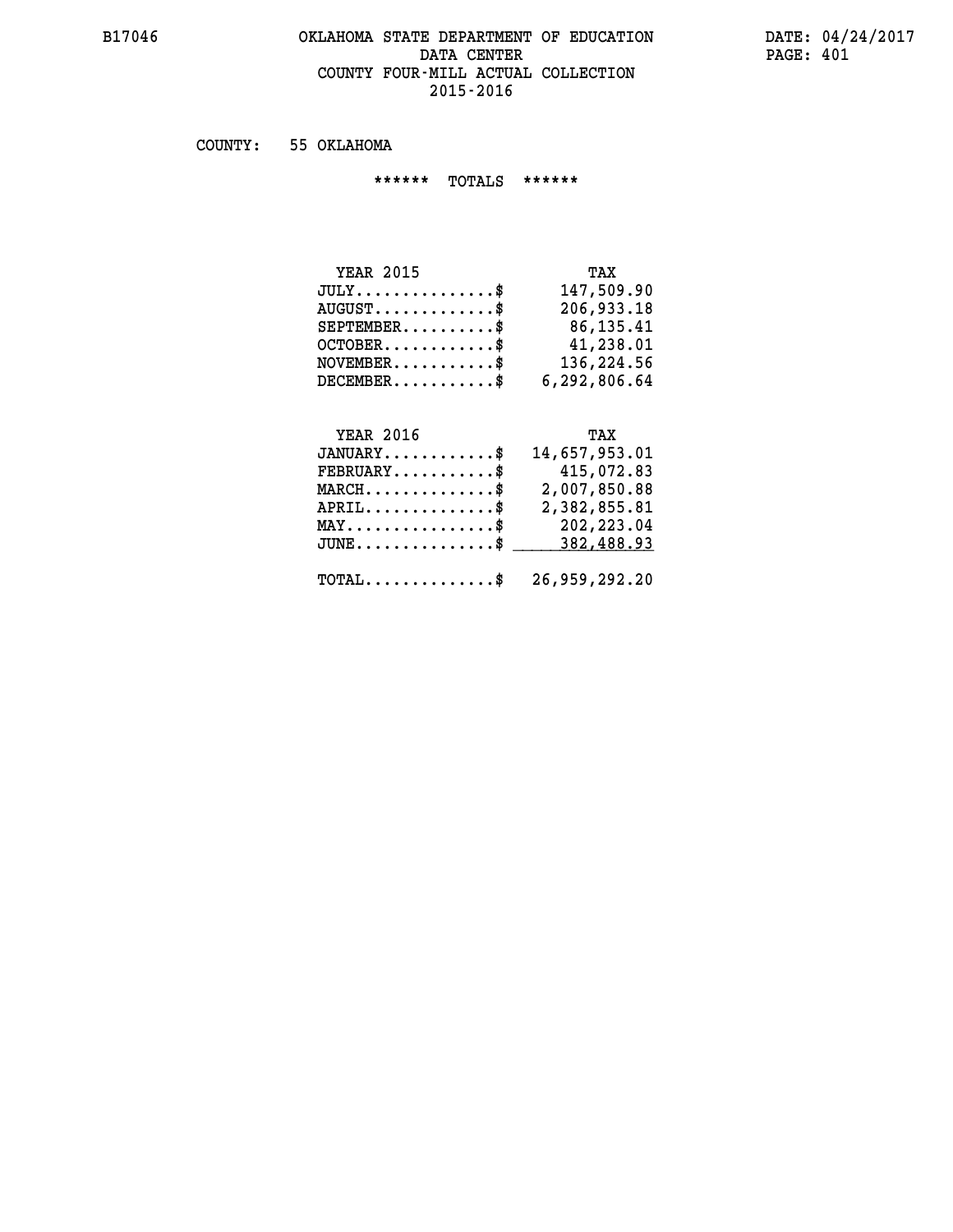#### **B17046 OKLAHOMA STATE DEPARTMENT OF EDUCATION DATE: 04/24/2017 DATA CENTER** PAGE: 402  **COUNTY FOUR-MILL ACTUAL COLLECTION 2015-2016**

 **COUNTY: 56 OKMULGEE DISTRICT: C011 TWIN HILLS**

| <b>YEAR 2015</b>                               | TAX       |
|------------------------------------------------|-----------|
| $JULY$ \$                                      | 608.44    |
| $AUGUST$ \$                                    | 333.82    |
| $SEPTEMBER$ \$                                 | 229.00    |
| $OCTOBER$ \$                                   | 135.11    |
| $NOVEMBER$ \$                                  | 80.17     |
| $DECEMBER$ \$                                  | 521.08    |
|                                                |           |
| <b>YEAR 2016</b>                               | TAX       |
| $JANUARY$ \$                                   | 18,627.02 |
| $FEBRUARY$                                     | 6,476.20  |
| $MARCH$ \$                                     | 872.17    |
| $APRIL$ \$                                     | 4,296.05  |
| $\texttt{MAX} \dots \dots \dots \dots \dots \$ | 2,195.52  |
| $\texttt{JUNE}\dots\dots\dots\dots\dots\$      | 370.71    |
| $TOTAL$ \$                                     | 34,745.29 |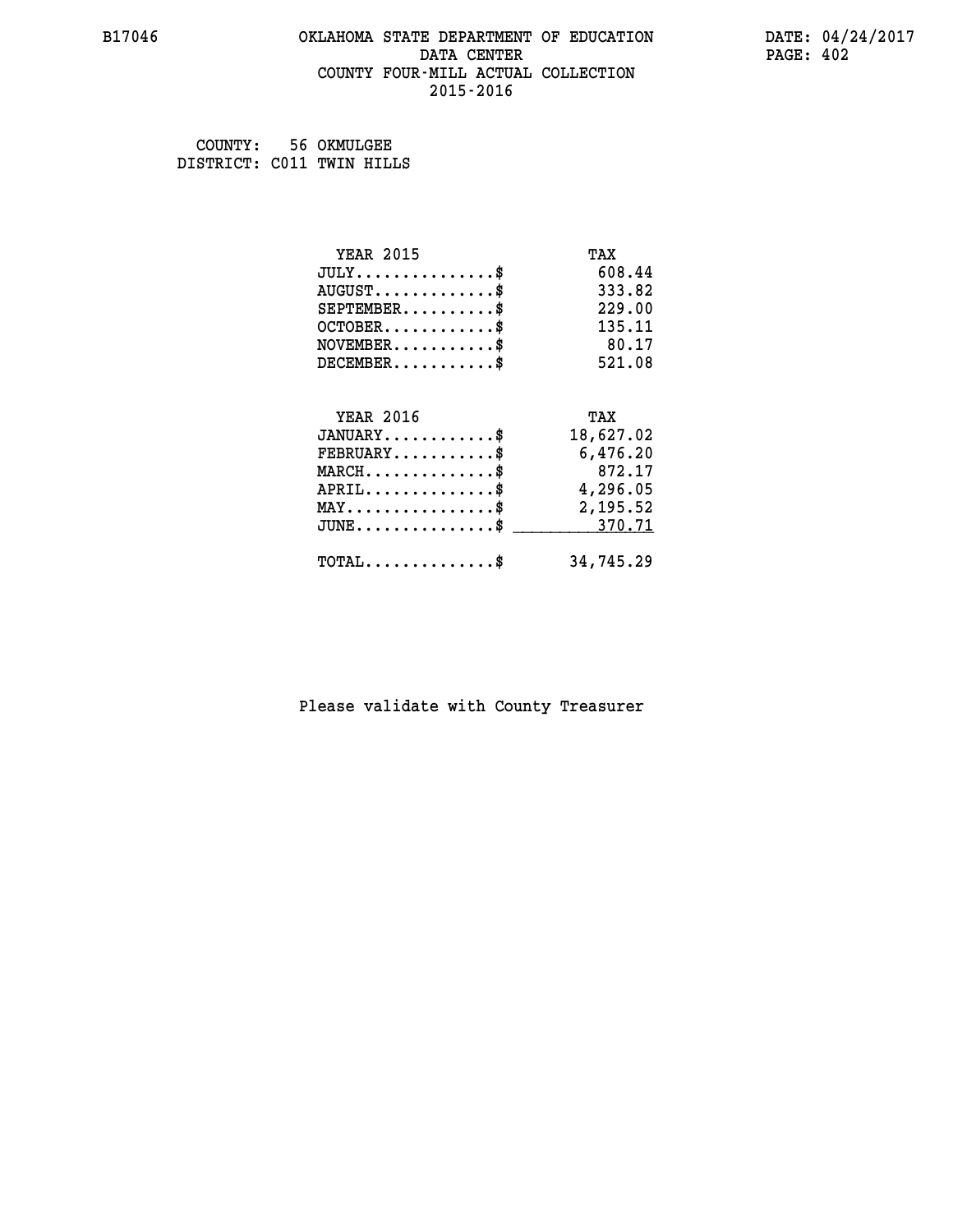#### **B17046 OKLAHOMA STATE DEPARTMENT OF EDUCATION DATE: 04/24/2017 DATA CENTER** PAGE: 403  **COUNTY FOUR-MILL ACTUAL COLLECTION 2015-2016**

 **COUNTY: 56 OKMULGEE DISTRICT: I001 OKMULGEE**

| <b>YEAR 2015</b>                                | TAX         |
|-------------------------------------------------|-------------|
| $JULY$ \$                                       | 2,448.64    |
| $AUGUST$ \$                                     | 1,376.09    |
| $SEPTEMBER$ \$                                  | 944.59      |
| $OCTOBER$ \$                                    | 557.30      |
| $\texttt{NOVEMBER} \dots \dots \dots \$         | 330.71      |
| $DECEMBER$ \$                                   | 2,149.34    |
|                                                 |             |
| <b>YEAR 2016</b>                                | TAX         |
| $JANUARY$ \$                                    | 76,827.10   |
| $FEBRUARY$                                      | 26,711.09   |
| $MARCH$ \$                                      | 3,597.29    |
| $APRIL$ \$                                      | 17,718.95   |
| $\texttt{MAX} \dots \dots \dots \dots \text{*}$ | 9,055.51    |
| $JUNE$ $\text{\$}$                              | 1,529.02    |
| $\texttt{TOTAL} \dots \dots \dots \dots \$      | 143, 245.63 |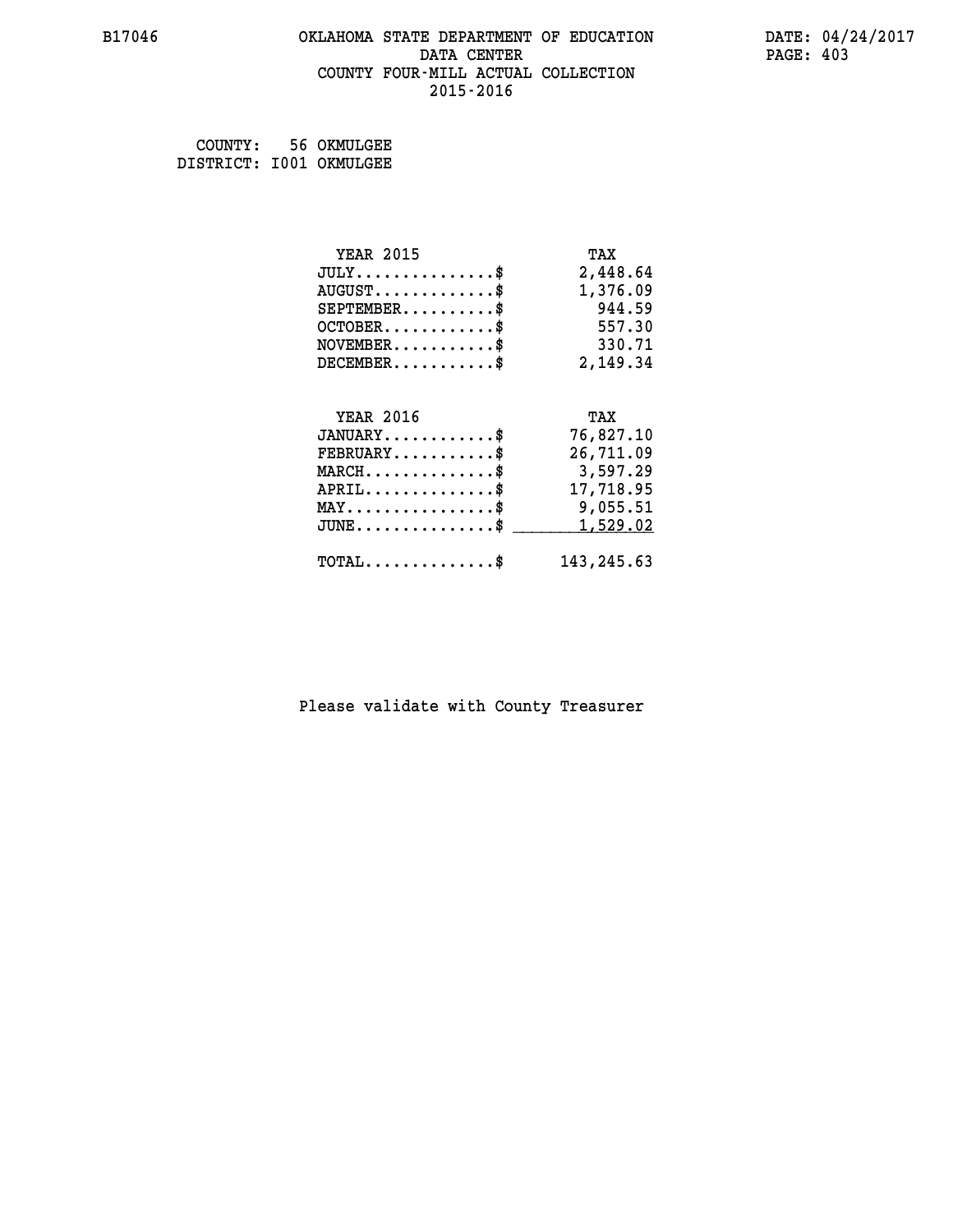#### **B17046 OKLAHOMA STATE DEPARTMENT OF EDUCATION DATE: 04/24/2017 DATA CENTER** PAGE: 404  **COUNTY FOUR-MILL ACTUAL COLLECTION 2015-2016**

 **COUNTY: 56 OKMULGEE DISTRICT: I002 HENRYETTA**

| <b>YEAR 2015</b>                                   | TAX        |
|----------------------------------------------------|------------|
| $JULY$ \$                                          | 2,034.04   |
| $AUGUST$ \$                                        | 1,332.35   |
| $SEPTEMBER$ \$                                     | 769.25     |
| $OCTOBER$ \$                                       | 453.84     |
| $\texttt{NOVEMBER} \dots \dots \dots \$            | 269.32     |
| $DECEMBER$ \$                                      | 1,750.37   |
|                                                    |            |
| <b>YEAR 2016</b>                                   | TAX        |
| $JANUARY$ \$                                       | 62,566.09  |
| $FEBRUARY$ \$                                      | 21,770.85  |
| $\texttt{MARCH}\ldots\ldots\ldots\ldots\text{*}$   | 2,929.56   |
| $APRIL$ \$                                         | 14,429.86  |
| $\texttt{MAX} \dots \dots \dots \dots \dots \$     | 7,374.58   |
| $\texttt{JUNE} \dots \dots \dots \dots \texttt{S}$ | 1,245.18   |
| $\texttt{TOTAL} \dots \dots \dots \dots \$         | 116,925.29 |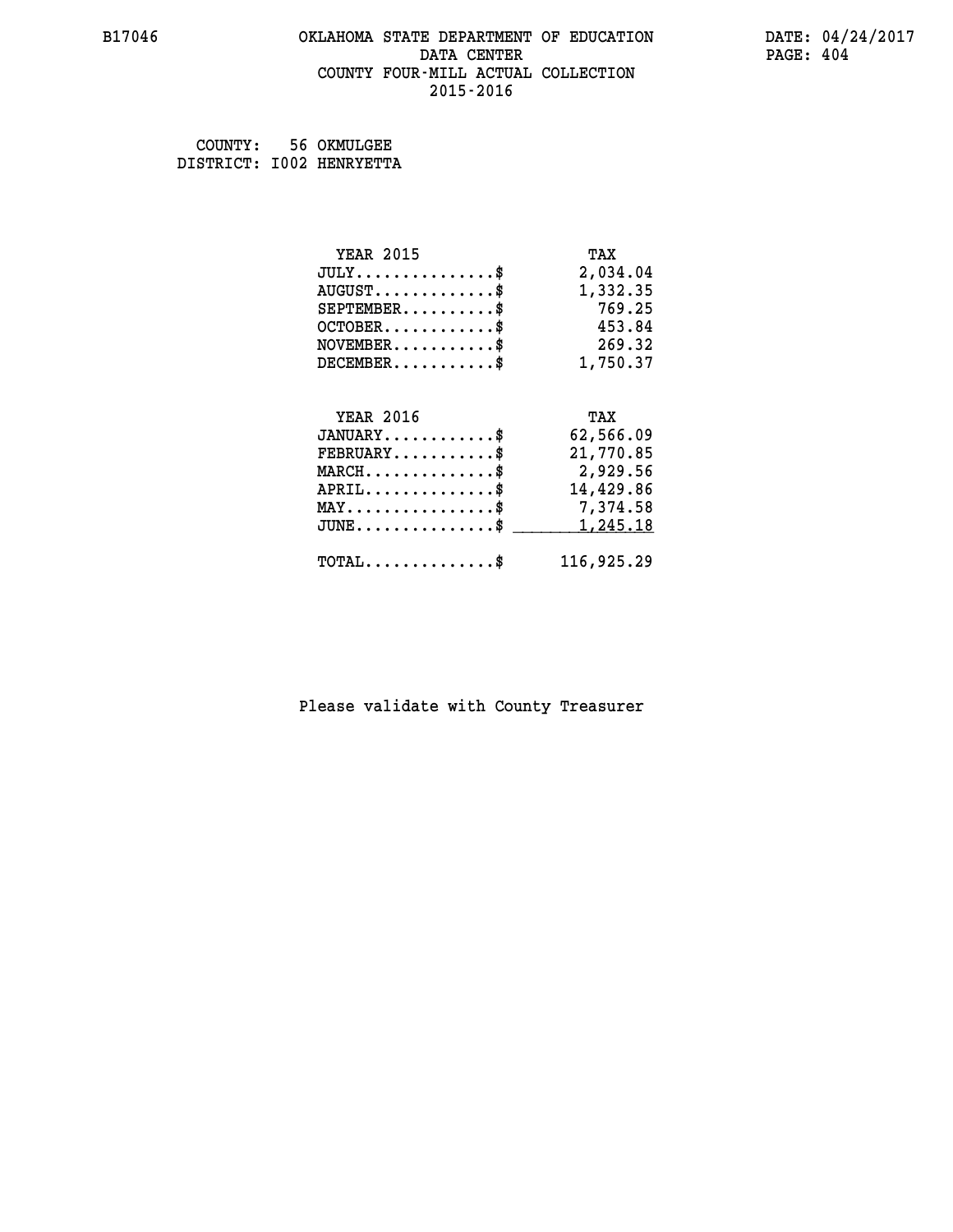#### **B17046 OKLAHOMA STATE DEPARTMENT OF EDUCATION DATE: 04/24/2017 DATA CENTER** PAGE: 405  **COUNTY FOUR-MILL ACTUAL COLLECTION 2015-2016**

 **COUNTY: 56 OKMULGEE DISTRICT: I003 MORRIS**

| <b>YEAR 2015</b>                               | TAX        |
|------------------------------------------------|------------|
| $JULY$ \$                                      | 1,724.74   |
| $AUGUST$ \$                                    | 1,143.09   |
| $SEPTEMBER$ \$                                 | 661.65     |
| $OCTOBER$ \$                                   | 390.36     |
| $\texttt{NOVEMBER} \dots \dots \dots \$        | 231.65     |
| $DECEMBER$ \$                                  | 1,505.55   |
|                                                |            |
| <b>YEAR 2016</b>                               | TAX        |
| $JANUARY$ \$                                   | 53,814.97  |
| $FEBRUARY$                                     | 18,725.55  |
| $MARCH$ \$                                     | 2,519.80   |
| $APRIL$ \$                                     | 12,411.57  |
| $\texttt{MAX} \dots \dots \dots \dots \dots \$ | 6,343.11   |
| $JUNE$ $\text{\$}$                             | 1,071.02   |
| $\texttt{TOTAL} \dots \dots \dots \dots \$     | 100,543.06 |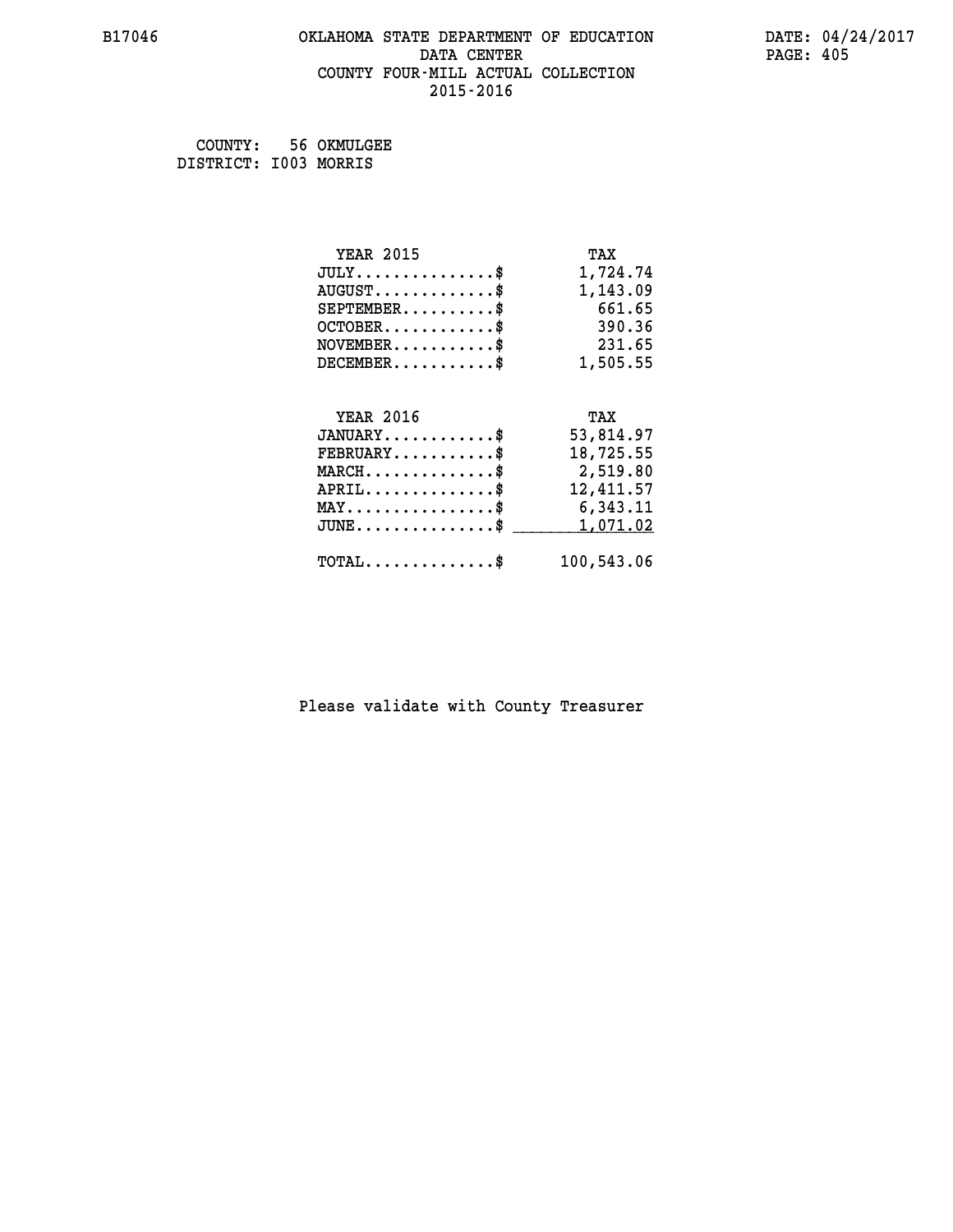#### **B17046 OKLAHOMA STATE DEPARTMENT OF EDUCATION DATE: 04/24/2017 DATA CENTER** PAGE: 406  **COUNTY FOUR-MILL ACTUAL COLLECTION 2015-2016**

 **COUNTY: 56 OKMULGEE DISTRICT: I004 BEGGS**

| <b>YEAR 2015</b>                               | TAX        |
|------------------------------------------------|------------|
| $JULY$ \$                                      | 1,888.43   |
| $AUGUST$ \$                                    | 1,065.30   |
| $SEPTEMBER$ \$                                 | 731.32     |
| $OCTOBER$ \$                                   | 431.47     |
| $\texttt{NOVEMBER} \dots \dots \dots \$        | 256.03     |
| $DECEMBER$ \$                                  | 1,664.05   |
|                                                |            |
| <b>YEAR 2016</b>                               | TAX        |
| $JANUARY$ \$                                   | 59,480.65  |
| $FEBRUARY$                                     | 20,680.12  |
| $MARCH$ \$                                     | 2,785.07   |
| $APRIL$ \$                                     | 13,718.25  |
| $\texttt{MAX} \dots \dots \dots \dots \dots \$ | 7,010.91   |
| $JUNE$ \$                                      | 1, 183.78  |
| $\texttt{TOTAL} \dots \dots \dots \dots \$     | 110,895.38 |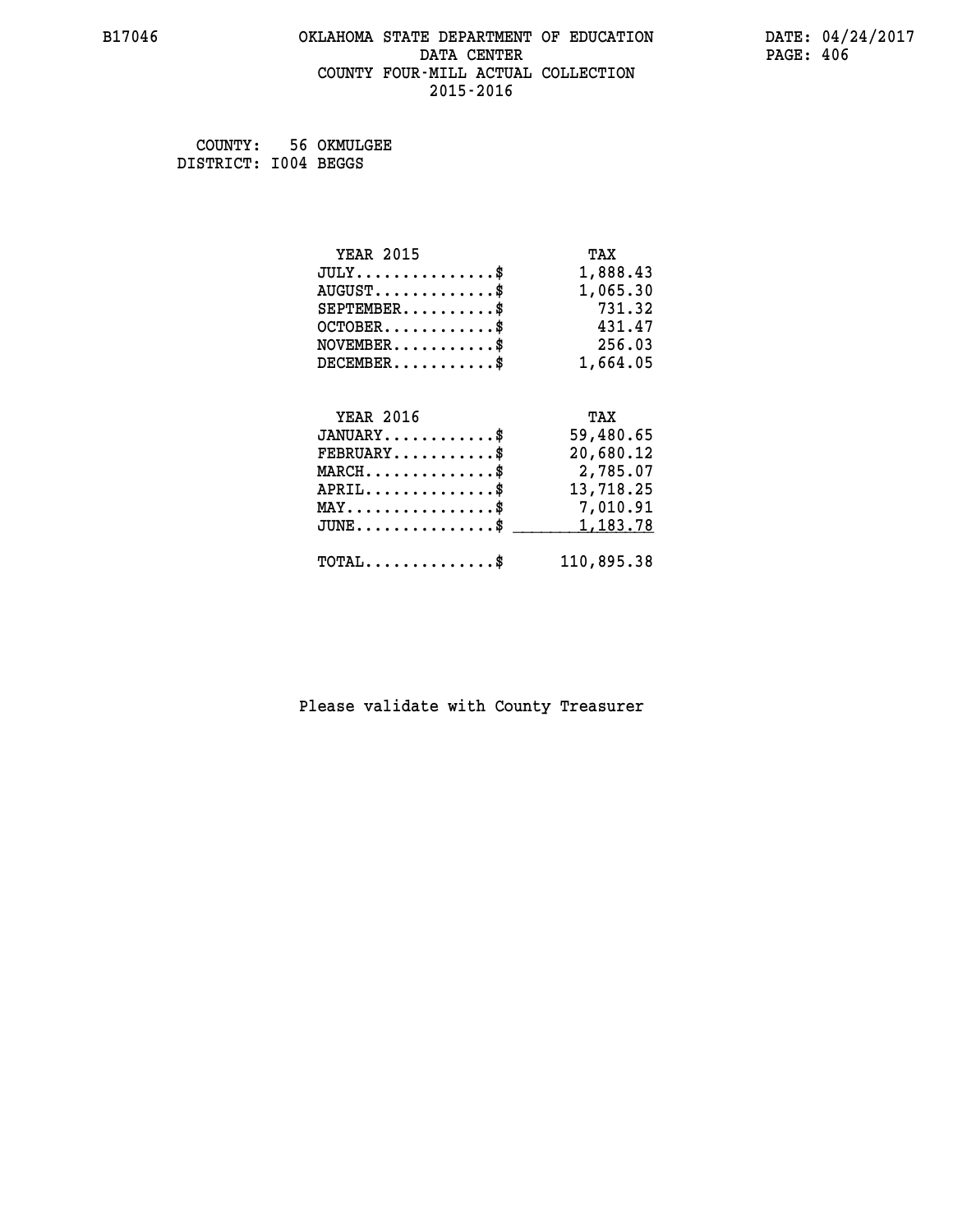#### **B17046 OKLAHOMA STATE DEPARTMENT OF EDUCATION DATE: 04/24/2017 DATA CENTER** PAGE: 407  **COUNTY FOUR-MILL ACTUAL COLLECTION 2015-2016**

 **COUNTY: 56 OKMULGEE DISTRICT: I005 PRESTON**

| <b>YEAR 2015</b>                                 | TAX       |
|--------------------------------------------------|-----------|
| $JULY$ \$                                        | 840.14    |
| $AUGUST$ \$                                      | 526.87    |
| $SEPTEMBER$ \$                                   | 362.48    |
| $OCTOBER$ \$                                     | 213.86    |
| $NOVEMBER$ \$                                    | 126.91    |
| $DECEMBER$ \$                                    | 824.81    |
|                                                  |           |
| <b>YEAR 2016</b>                                 | TAX       |
| $JANUARY$                                        | 29,482.41 |
| $FEBRUARY$                                       | 10,250.39 |
| $MARCH$ \$                                       | 1,380.46  |
| $APRIL$ \$                                       | 6,799.65  |
| $\texttt{MAX} \dots \dots \dots \dots \dots \$   | 3,475.06  |
| $\texttt{JUNE} \dots \dots \dots \dots \dots \$$ | 586.76    |
| $\texttt{TOTAL} \dots \dots \dots \dots \$       | 54,869.80 |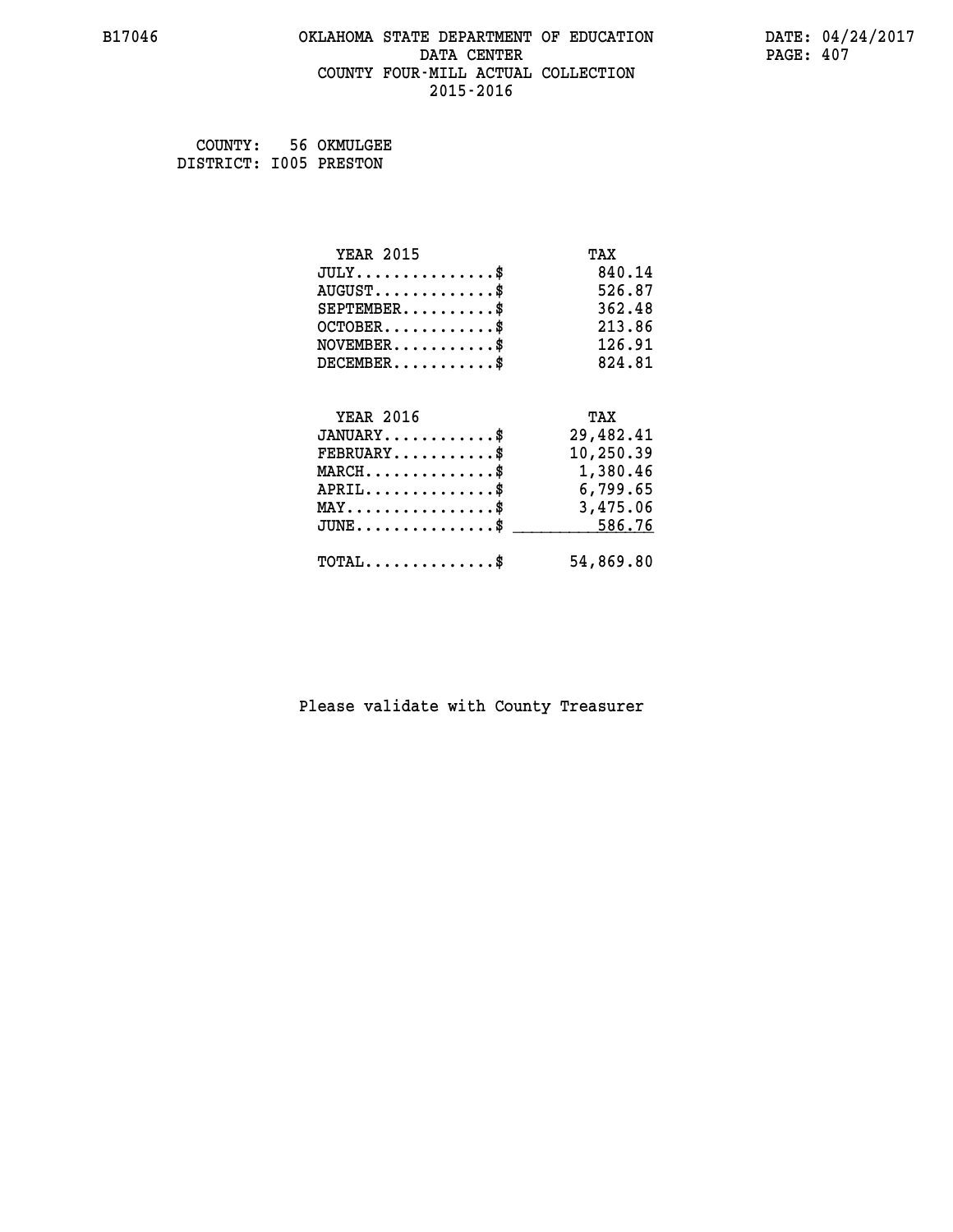#### **B17046 OKLAHOMA STATE DEPARTMENT OF EDUCATION DATE: 04/24/2017 DATA CENTER** PAGE: 408  **COUNTY FOUR-MILL ACTUAL COLLECTION 2015-2016**

 **COUNTY: 56 OKMULGEE DISTRICT: I006 SCHULTER**

| <b>YEAR 2015</b>                    | TAX       |
|-------------------------------------|-----------|
| $JULY$ \$                           | 228.04    |
| $AUGUST$ \$                         | 152.21    |
| $SEPTEMBER$ \$                      | 88.23     |
| $OCTOBER$ \$                        | 52.06     |
| $NOVEMBER$ \$                       | 30.89     |
| $DECEMBER$ \$                       | 200.76    |
|                                     |           |
| <b>YEAR 2016</b>                    | TAX       |
| $JANUARY$                           | 7,175.97  |
| $FEBRUARY$                          | 2,496.95  |
| $MARCH$ \$                          | 336.01    |
| $APRIL$ \$                          | 1,655.02  |
| $MAX \dots \dots \dots \dots \dots$ | 845.82    |
| $JUNE$ \$                           | 142.82    |
| $TOTAL$ \$                          | 13,404.78 |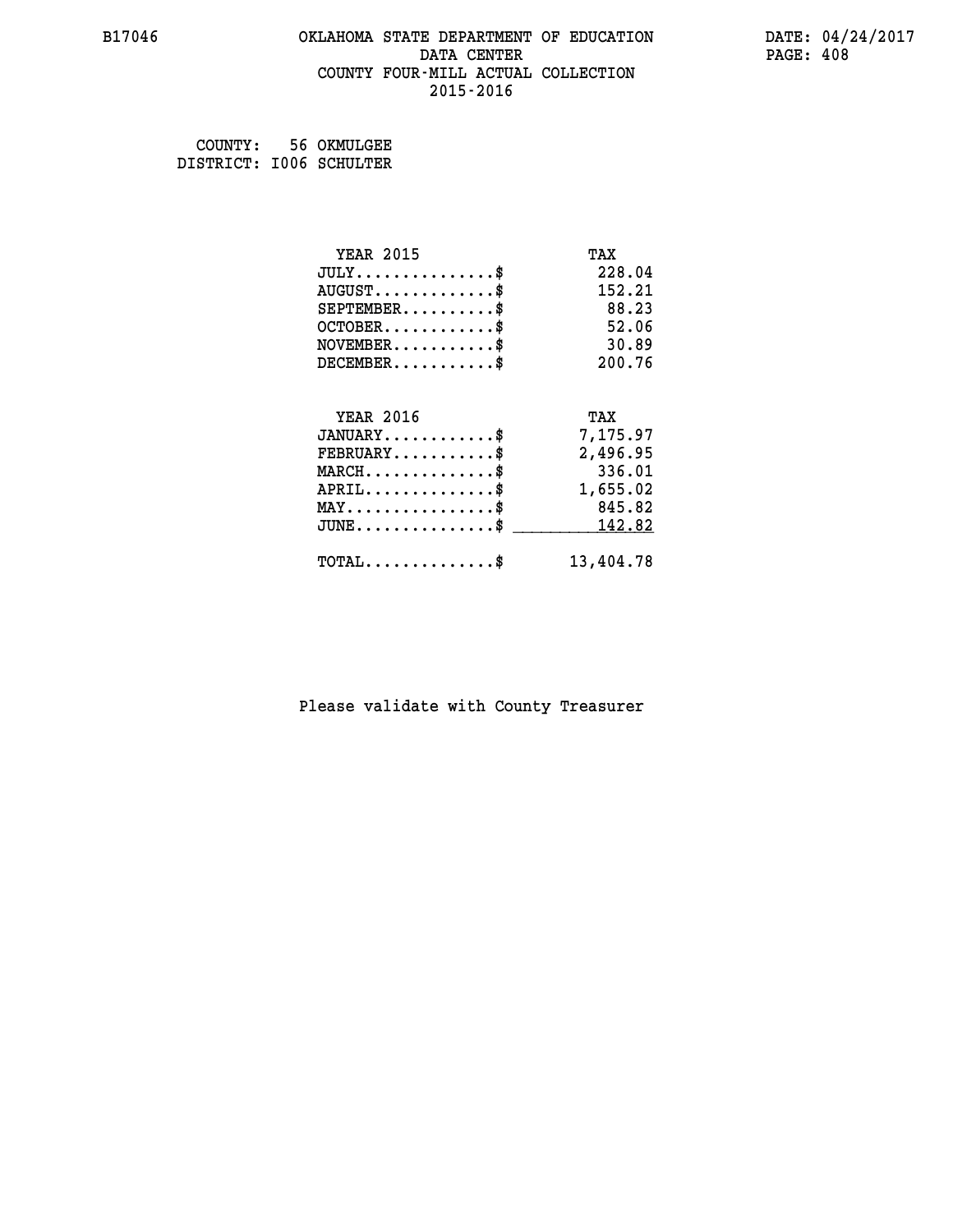#### **B17046 OKLAHOMA STATE DEPARTMENT OF EDUCATION DATE: 04/24/2017 DATA CENTER** PAGE: 409  **COUNTY FOUR-MILL ACTUAL COLLECTION 2015-2016**

 **COUNTY: 56 OKMULGEE DISTRICT: I007 WILSON**

| <b>YEAR 2015</b>                                   | TAX       |
|----------------------------------------------------|-----------|
| $JULY$ \$                                          | 369.66    |
| $AUGUST$ \$                                        | 207.32    |
| $SEPTEMBER$ \$                                     | 142.31    |
| $OCTOBER$ \$                                       | 83.96     |
| $NOVEMBER$ \$                                      | 40.82     |
| $DECEMBER$ \$                                      | 323.81    |
|                                                    |           |
| <b>YEAR 2016</b>                                   | TAX       |
| $JANUARY$ \$                                       | 11,574.40 |
| $FEBRUARY$                                         | 4,020.74  |
| $MARCH$ \$                                         | 541.95    |
| $APRIL$ \$                                         | 2,669.44  |
| $\texttt{MAX} \dots \dots \dots \dots \dots \$     | 1,364.26  |
| $\texttt{JUNE} \dots \dots \dots \dots \texttt{S}$ | 230.35    |
| $TOTAL$ \$                                         | 21,569.02 |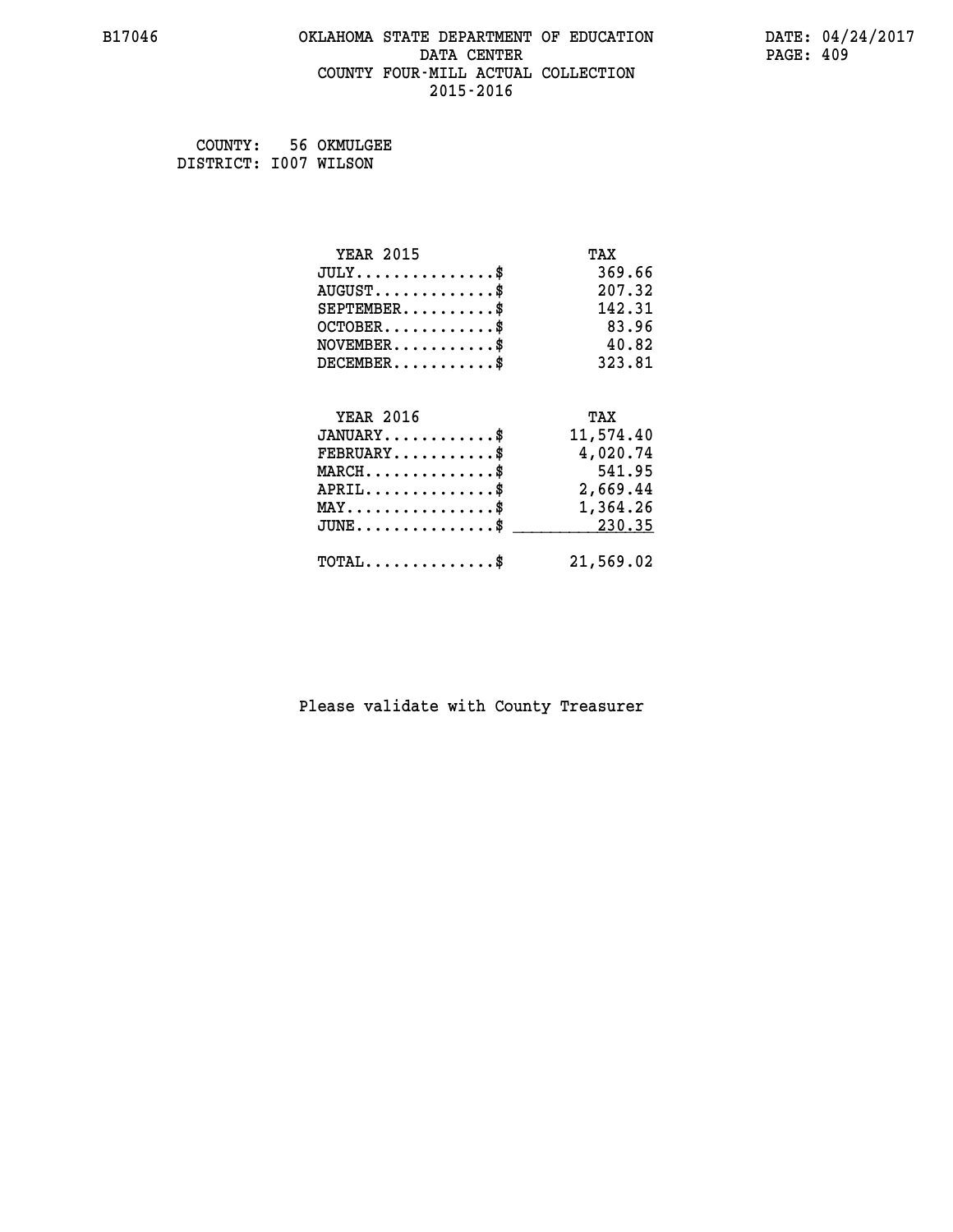#### **B17046 OKLAHOMA STATE DEPARTMENT OF EDUCATION DATE: 04/24/2017 DATA CENTER** PAGE: 410  **COUNTY FOUR-MILL ACTUAL COLLECTION 2015-2016**

 **COUNTY: 56 OKMULGEE DISTRICT: I008 DEWAR**

| <b>YEAR 2015</b>                               | TAX       |
|------------------------------------------------|-----------|
| $JULY$ \$                                      | 627.45    |
| $AUGUST$ \$                                    | 434.69    |
| $SEPTEMBER$ \$                                 | 253.93    |
| $OCTOBER$ \$                                   | 149.82    |
| $NOVEMBER$ \$                                  | 88.90     |
| $DECEMBER$ \$                                  | 597.72    |
|                                                |           |
| <b>YEAR 2016</b>                               | TAX       |
| $JANUARY$ \$                                   | 20,653.10 |
| $FEBRUARY$ \$                                  | 7,186.19  |
| $MARCH$ \$                                     | 967.04    |
| $APRIL$ \$                                     | 4,763.30  |
| $\texttt{MAX} \dots \dots \dots \dots \dots \$ | 2,434.36  |
| $JUNE \ldots \ldots \ldots \ldots$ \$ 411.03   |           |
| $\texttt{TOTAL} \dots \dots \dots \dots$ \$    | 38,567.53 |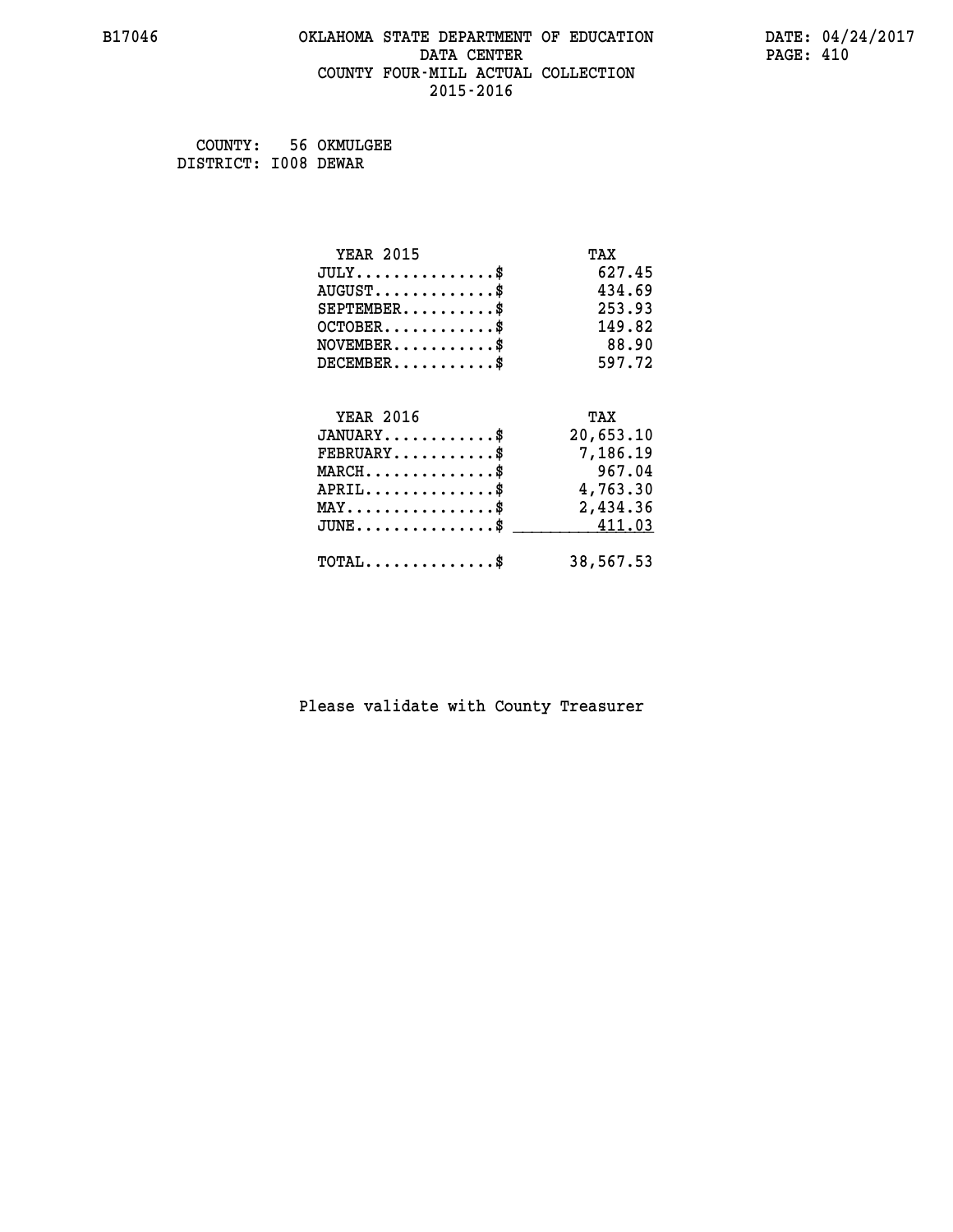#### **B17046 OKLAHOMA STATE DEPARTMENT OF EDUCATION DATE: 04/24/2017 DATA CENTER** PAGE: 411  **COUNTY FOUR-MILL ACTUAL COLLECTION 2015-2016**

 **COUNTY: 56 OKMULGEE**

 **\*\*\*\*\*\* TOTALS \*\*\*\*\*\***

| <b>YEAR 2015</b>              | TAX       |
|-------------------------------|-----------|
| $JULY \ldots \ldots \ldots \$ | 10,769.58 |
| $AUGUST$                      | 6,571.74  |
| $SEPTEMBER$                   | 4,182.76  |
| $OCTOBER$ \$                  | 2,467.78  |
| $NOVEMBER$ \$                 | 1,455.40  |
| $DECEMBER$                    | 9,537.49  |

## **YEAR 2016 TAX JANUARY............\$ 340,201.71 FEBRUARY...........\$ 118,318.08 MARCH..............\$ 15,929.35 APRIL..............\$ 78,462.09 MAY................\$ 40,099.13 JUNE...............\$ 6,770.67 \_\_\_\_\_\_\_\_\_\_\_\_\_\_\_ TOTAL..............\$ 634,765.78**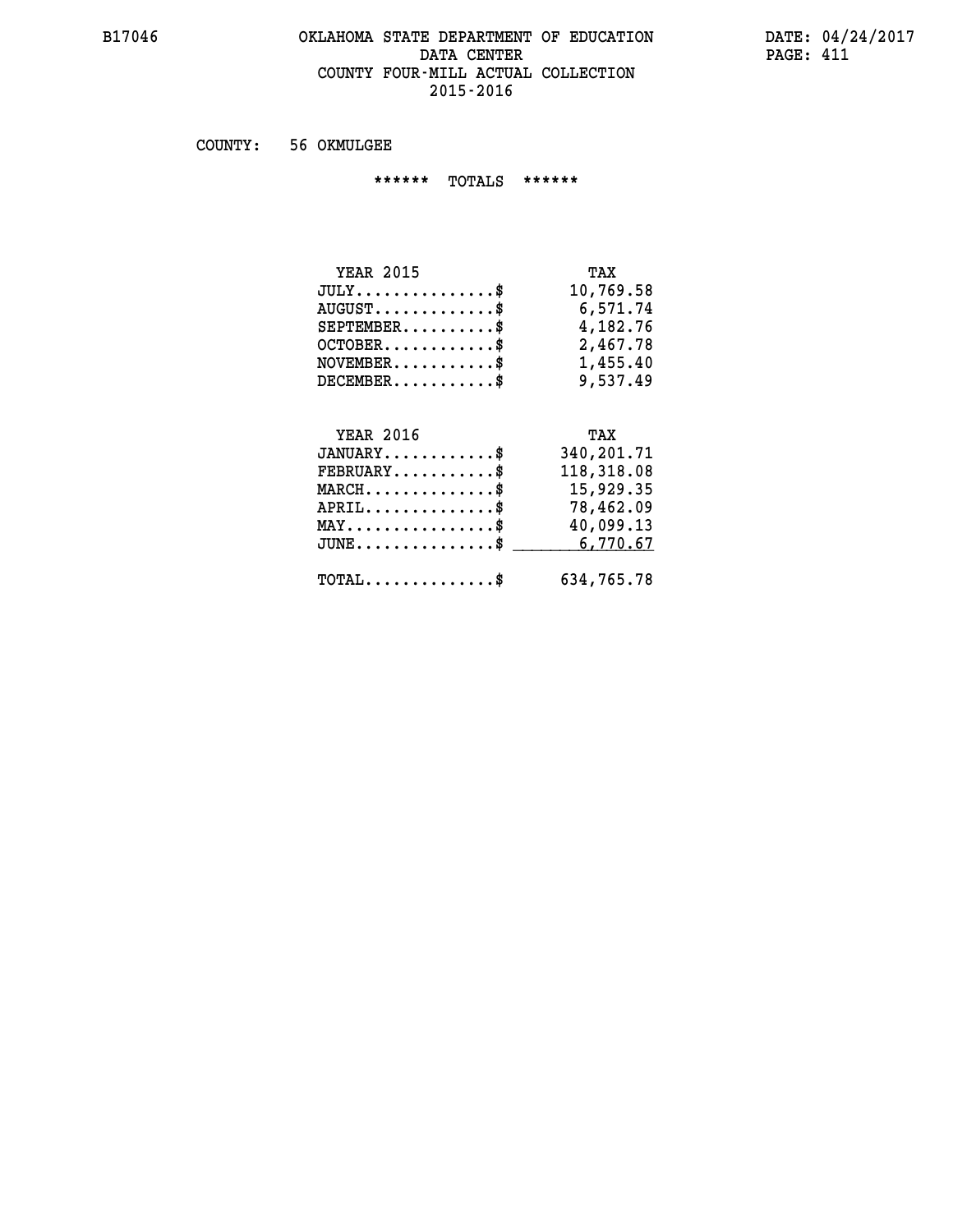#### **B17046 OKLAHOMA STATE DEPARTMENT OF EDUCATION DATE: 04/24/2017 DATA CENTER** PAGE: 412  **COUNTY FOUR-MILL ACTUAL COLLECTION 2015-2016**

 **COUNTY: 57 OSAGE DISTRICT: C003 OSAGE HILLS**

| <b>YEAR 2015</b>                               | TAX        |
|------------------------------------------------|------------|
| $JULY$ \$                                      | 668.29     |
| $AUGUST$ \$                                    | 226.06     |
| $SEPTEMBER$ \$                                 | 220.56     |
| $OCTOBER$ \$                                   | 98.05      |
| $NOVEMBER$ \$                                  | 109.37     |
| $DECEMBER$ \$                                  | 136.07     |
|                                                |            |
| <b>YEAR 2016</b>                               | TAX        |
| $JANUARY$                                      | 18,927.51  |
| $FEBRUARY$                                     | 5,442.30   |
| $MARCH$ \$                                     | 748.03     |
| $APRIL$ \$                                     | 6,304.06   |
| $\texttt{MAX} \dots \dots \dots \dots \dots \$ | 1,100.76   |
| $JUNE$ \$                                      | 343.52     |
| $\texttt{TOTAL} \dots \dots \dots \dots \$     | 34, 324.58 |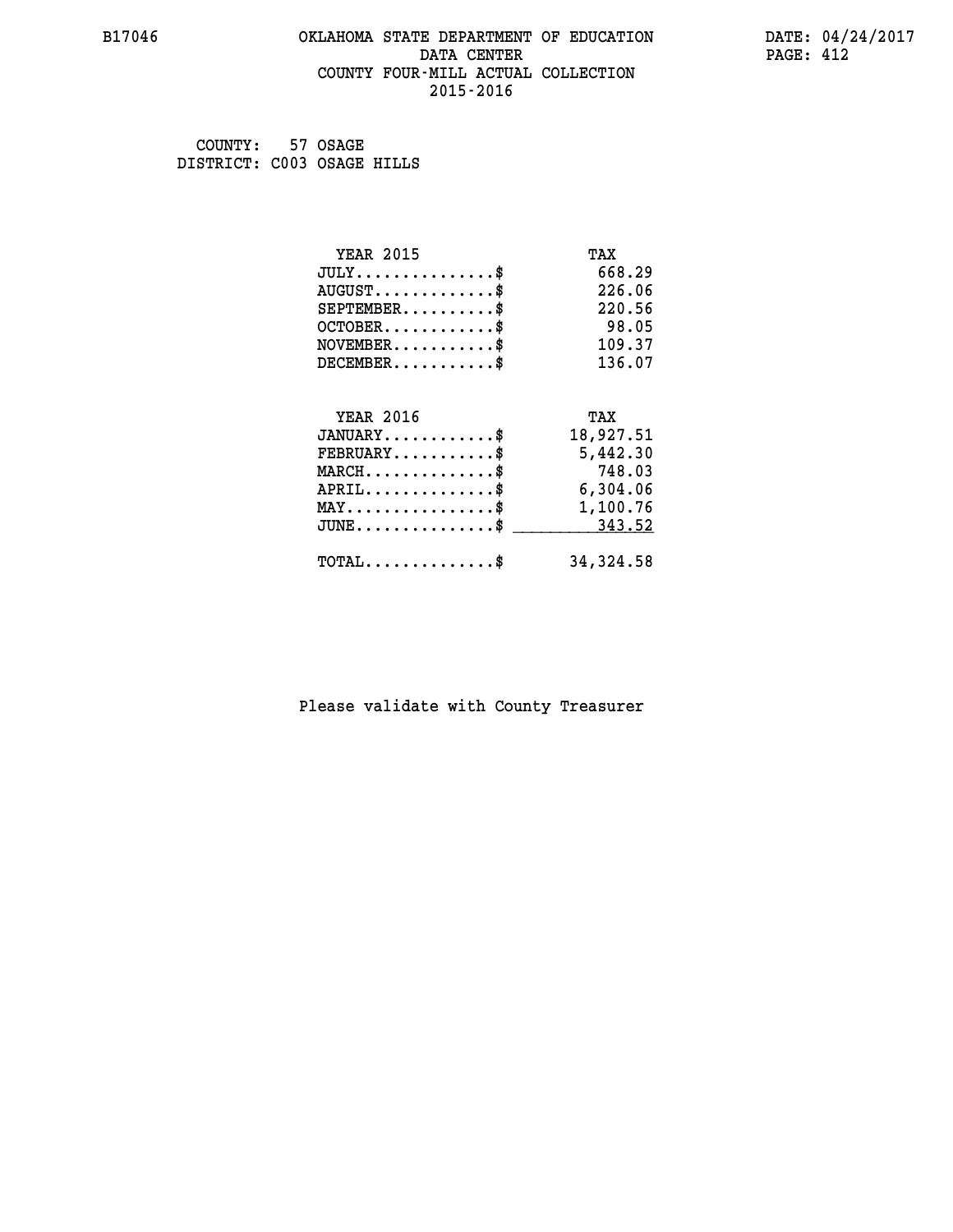#### **B17046 OKLAHOMA STATE DEPARTMENT OF EDUCATION DATE: 04/24/2017 DATA CENTER** PAGE: 413  **COUNTY FOUR-MILL ACTUAL COLLECTION 2015-2016**

 **COUNTY: 57 OSAGE DISTRICT: C007 BOWRING**

| <b>YEAR 2015</b>                           | TAX       |
|--------------------------------------------|-----------|
| $JULY$ \$                                  | 313.88    |
| $AUGUST$ \$                                | 97.13     |
| $SEPTEMENT.$ \$                            | 94.62     |
| $OCTOBER$ \$                               | 42.05     |
| $NOVEMBER$ \$                              | 46.92     |
| $DECEMBER$ \$                              | 58.36     |
|                                            |           |
| <b>YEAR 2016</b>                           | TAX       |
| $JANUARY$                                  | 8,119.34  |
| $FEBRUARY$                                 | 2,334.59  |
| $MARCH$ \$                                 | 320.86    |
| $APRIL \ldots \ldots \ldots \ldots \$      | 2,704.25  |
| $MAX \dots \dots \dots \dots \dots$        | 472.21    |
| $JUNE$ \$                                  | 147.35    |
| $\texttt{TOTAL} \dots \dots \dots \dots \$ | 14,751.56 |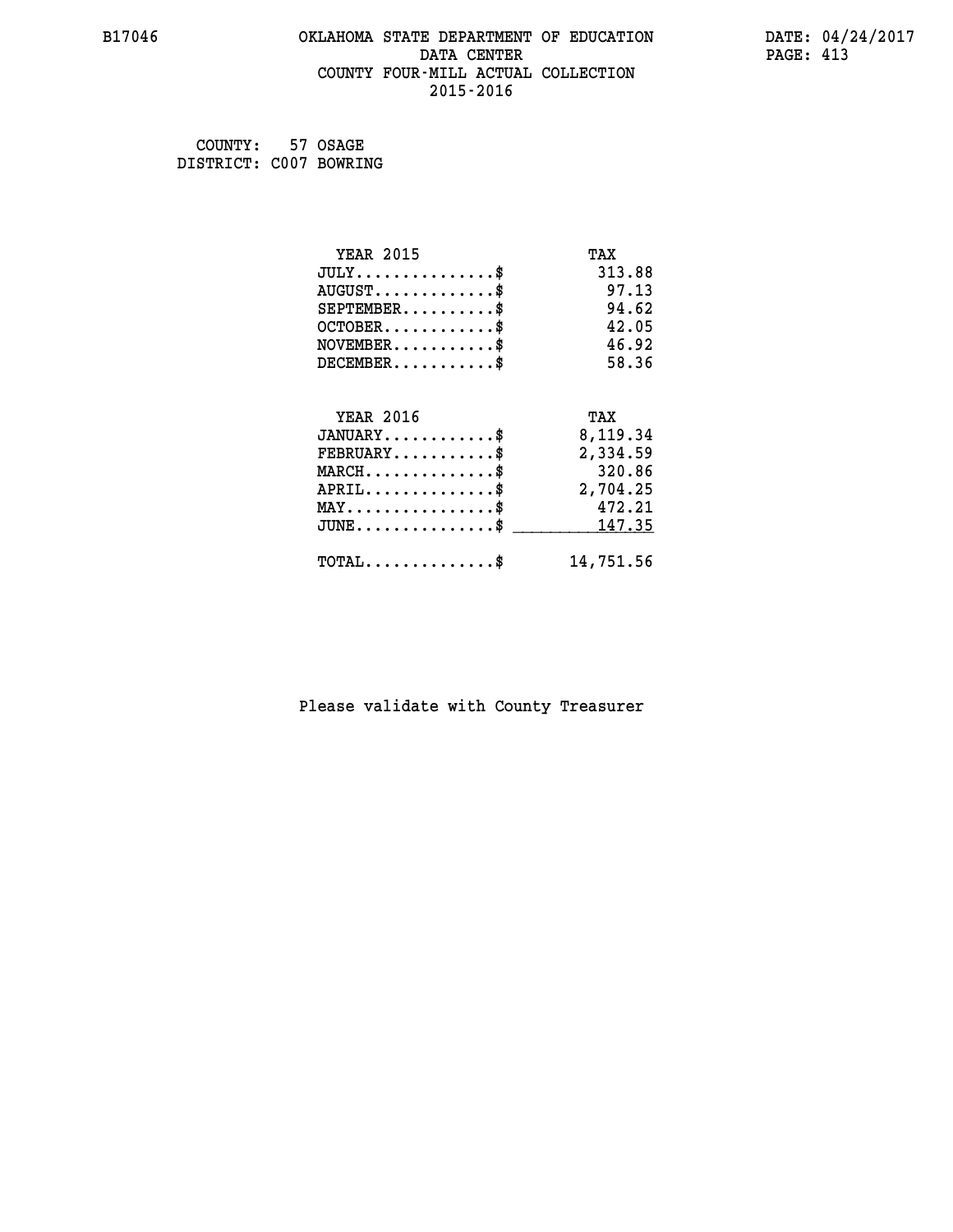#### **B17046 OKLAHOMA STATE DEPARTMENT OF EDUCATION DATE: 04/24/2017 DATA CENTER** PAGE: 414  **COUNTY FOUR-MILL ACTUAL COLLECTION 2015-2016**

 **COUNTY: 57 OSAGE DISTRICT: C035 AVANT**

| <b>YEAR 2015</b>                                 | TAX       |
|--------------------------------------------------|-----------|
| $JULY$ \$                                        | 332.32    |
| $AUGUST$ \$                                      | 99.06     |
| $SEPTEMBER$ \$                                   | 96.41     |
| $OCTOBER$ \$                                     | 42.86     |
| $NOVEMBER$ \$                                    | 47.80     |
| $DECEMBER$ \$                                    | 59.48     |
|                                                  |           |
| <b>YEAR 2016</b>                                 | TAX       |
| $JANUARY$                                        | 8,273.01  |
| $FEBRUARY$                                       | 2,378.77  |
| $MARCH$ \$                                       | 326.96    |
| $APRIL$ \$                                       | 2,755.43  |
| $MAX \dots \dots \dots \dots \dots$              | 481.13    |
| $\texttt{JUNE} \dots \dots \dots \dots \dots \$$ | 150.13    |
| $\texttt{TOTAL} \dots \dots \dots \dots$ \$      | 15,043.36 |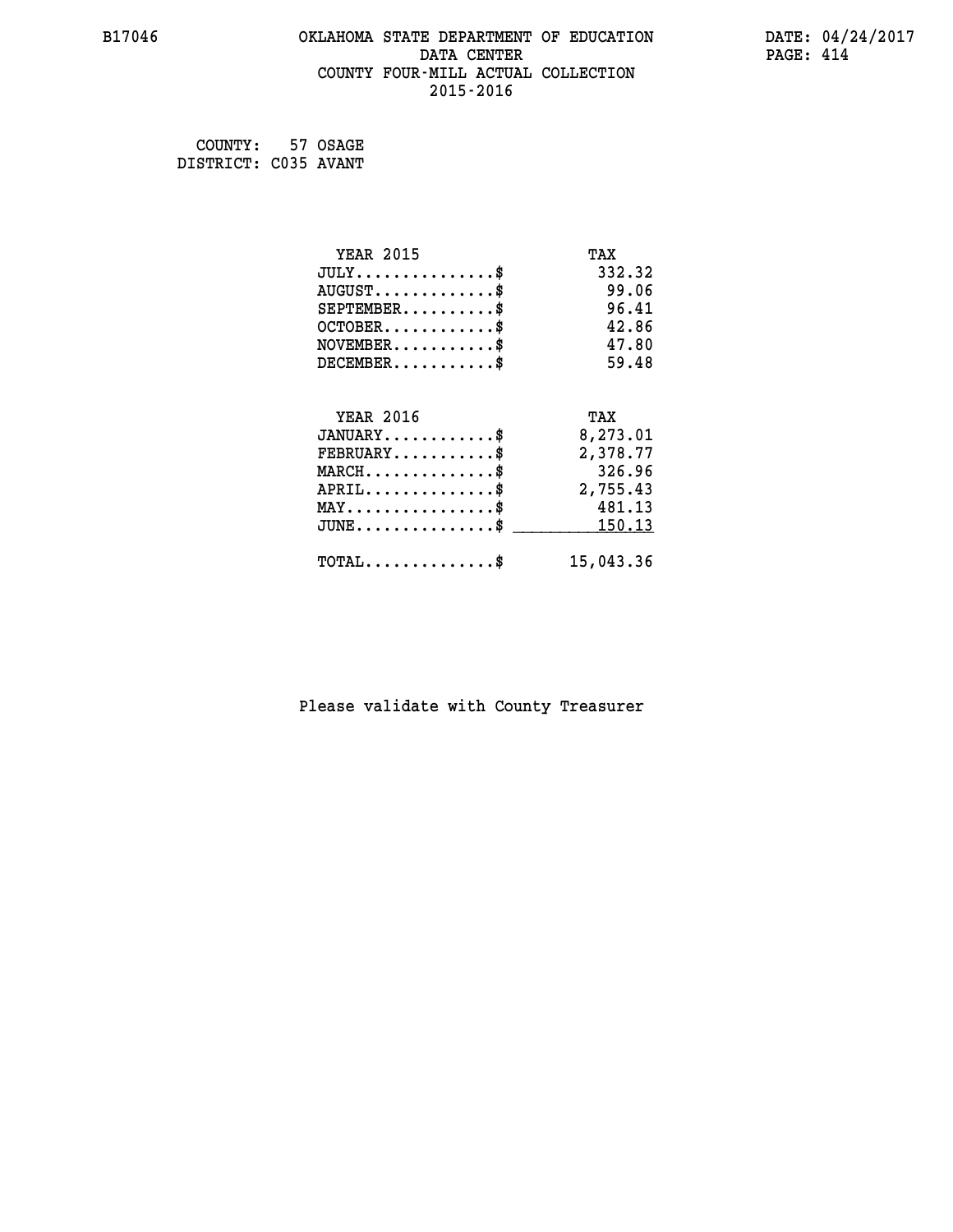#### **B17046 OKLAHOMA STATE DEPARTMENT OF EDUCATION DATE: 04/24/2017 DATA CENTER** PAGE: 415  **COUNTY FOUR-MILL ACTUAL COLLECTION 2015-2016**

 **COUNTY: 57 OSAGE DISTRICT: C052 ANDERSON**

| <b>YEAR 2015</b>                                 | TAX        |
|--------------------------------------------------|------------|
| $JULY$ \$                                        | 1,066.52   |
| $AUGUST$ \$                                      | 350.24     |
| $SEPTEMBER$ \$                                   | 341.52     |
| $OCTOBER$ \$                                     | 151.81     |
| $NOVEMBER$ \$                                    | 169.35     |
| $DECEMBER$ \$                                    | 210.70     |
|                                                  |            |
| <b>YEAR 2016</b>                                 | TAX        |
| $JANUARY$ \$                                     | 29,308.34  |
| $FEBRUARY$ \$                                    | 8,427.12   |
| $MARCH$ \$                                       | 1,158.27   |
| $APRIL$ \$                                       | 9,761.52   |
| $\texttt{MAX} \dots \dots \dots \dots \dots \$   | 1,704.49   |
| $\texttt{JUNE} \dots \dots \dots \dots \dots \$$ | 531.94     |
| $TOTAL$ \$                                       | 53, 181.82 |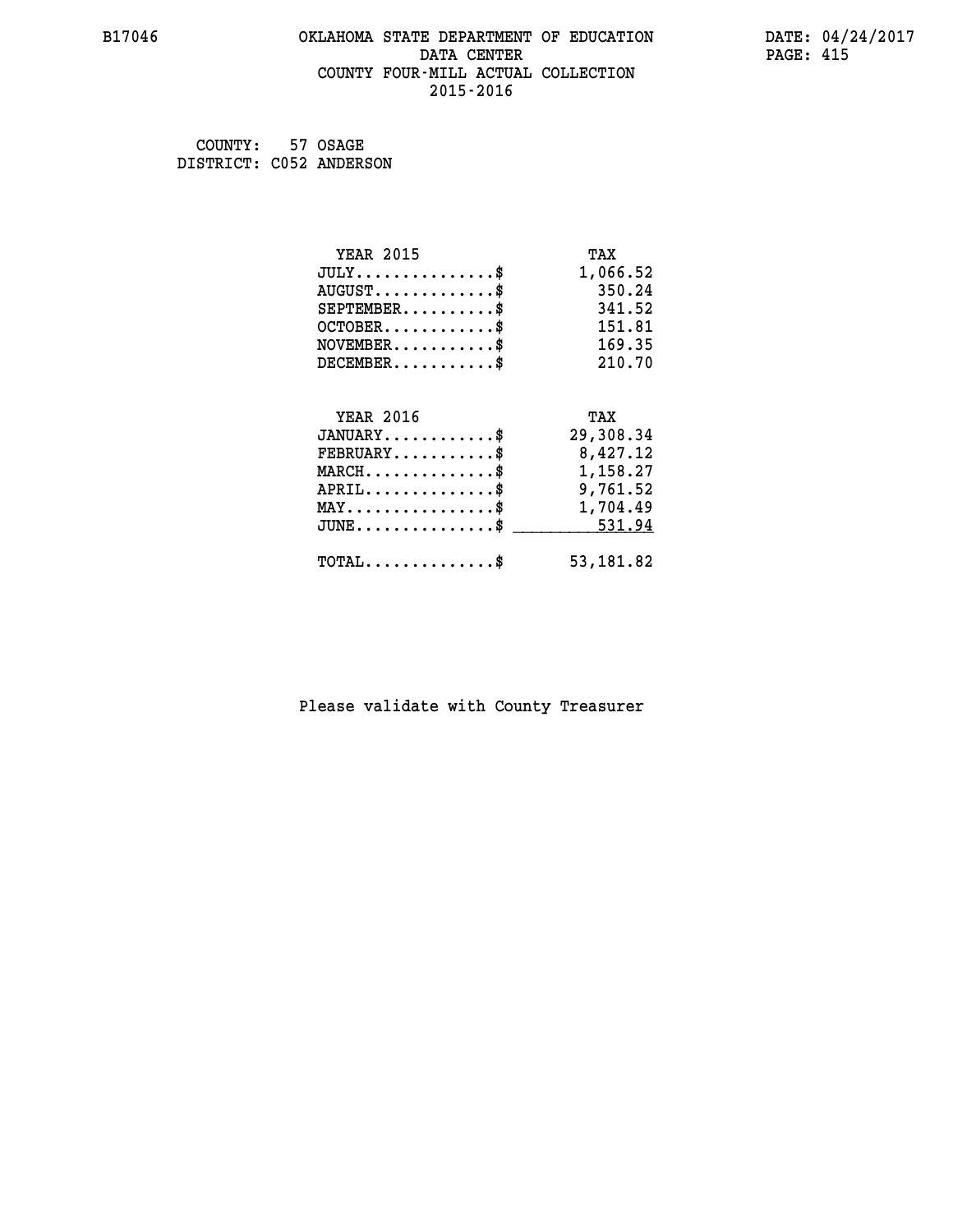#### **B17046 OKLAHOMA STATE DEPARTMENT OF EDUCATION DATE: 04/24/2017 DATA CENTER** PAGE: 416  **COUNTY FOUR-MILL ACTUAL COLLECTION 2015-2016**

 **COUNTY: 57 OSAGE DISTRICT: C077 MCCORD**

| <b>YEAR 2015</b>                                                          | TAX        |
|---------------------------------------------------------------------------|------------|
| $JULY$ \$                                                                 | 882.62     |
| $AUGUST$ \$                                                               | 323.87     |
| $SEPTEMBER$ \$                                                            | 316.46     |
| $OCTOBER$ \$                                                              | 140.67     |
| $\verb NOVEMBER , \verb , \verb , \verb , \verb , \verb , \verb , \verb $ | 156.92     |
| $DECEMBER$ \$                                                             | 195.23     |
| <b>YEAR 2016</b>                                                          | TAX        |
| $JANUARY$                                                                 | 27, 156.79 |
| $FEBRUARY$                                                                | 7,808.49   |
| $\texttt{MARCH}\ldots\ldots\ldots\ldots\clubsuit$                         | 1,073.25   |
| $APRIL \ldots \ldots \ldots \ldots$ \$                                    | 9,044.91   |
| MAY\$ 1,579.36                                                            |            |
| $\texttt{JUNE}\dots\dots\dots\dots\$$                                     | 492.89     |
| $TOTAL$ \$                                                                | 49, 171.46 |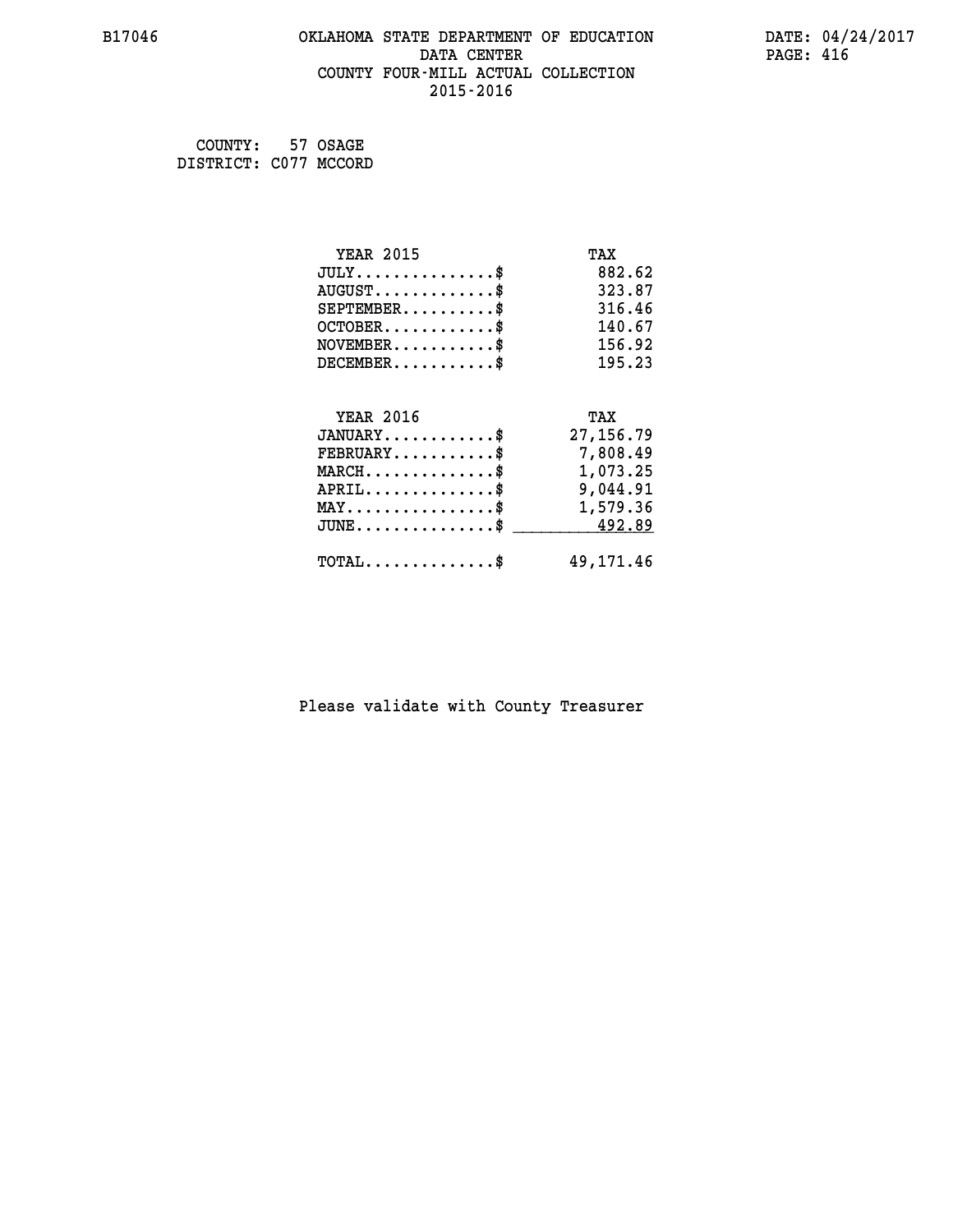#### **B17046 OKLAHOMA STATE DEPARTMENT OF EDUCATION DATE: 04/24/2017 DATA CENTER** PAGE: 417  **COUNTY FOUR-MILL ACTUAL COLLECTION 2015-2016**

 **COUNTY: 57 OSAGE DISTRICT: I002 PAWHUSKA**

| <b>YEAR 2015</b>                                                           | TAX        |
|----------------------------------------------------------------------------|------------|
| $JULY$ \$                                                                  | 3,109.11   |
| $AUGUST$ \$                                                                | 1,052.63   |
| $SEPTEMBER$ \$                                                             | 1,027.06   |
| $OCTOBER$ \$                                                               | 456.54     |
| $\verb NOVEMBER , \verb , \verb , \verb , \verb , \verb , \verb , \verb }$ | 509.29     |
| $DECEMBER$ \$                                                              | 633.64     |
|                                                                            |            |
| <b>YEAR 2016</b>                                                           | TAX        |
| $JANUARY$ \$                                                               | 88,137.02  |
| $\texttt{FEBRUARY} \dots \dots \dots \$                                    | 25, 342.34 |
| $MARCH$ \$                                                                 | 3,483.20   |
| $APRIL \ldots \ldots \ldots \ldots \$                                      | 29,355.17  |
| $\texttt{MAX} \dots \dots \dots \dots \dots \$                             | 5,125.81   |
| $\texttt{JUNE} \dots \dots \dots \dots \texttt{S}$                         | 1,599.64   |
| $\texttt{TOTAL} \dots \dots \dots \dots$                                   | 159,831.45 |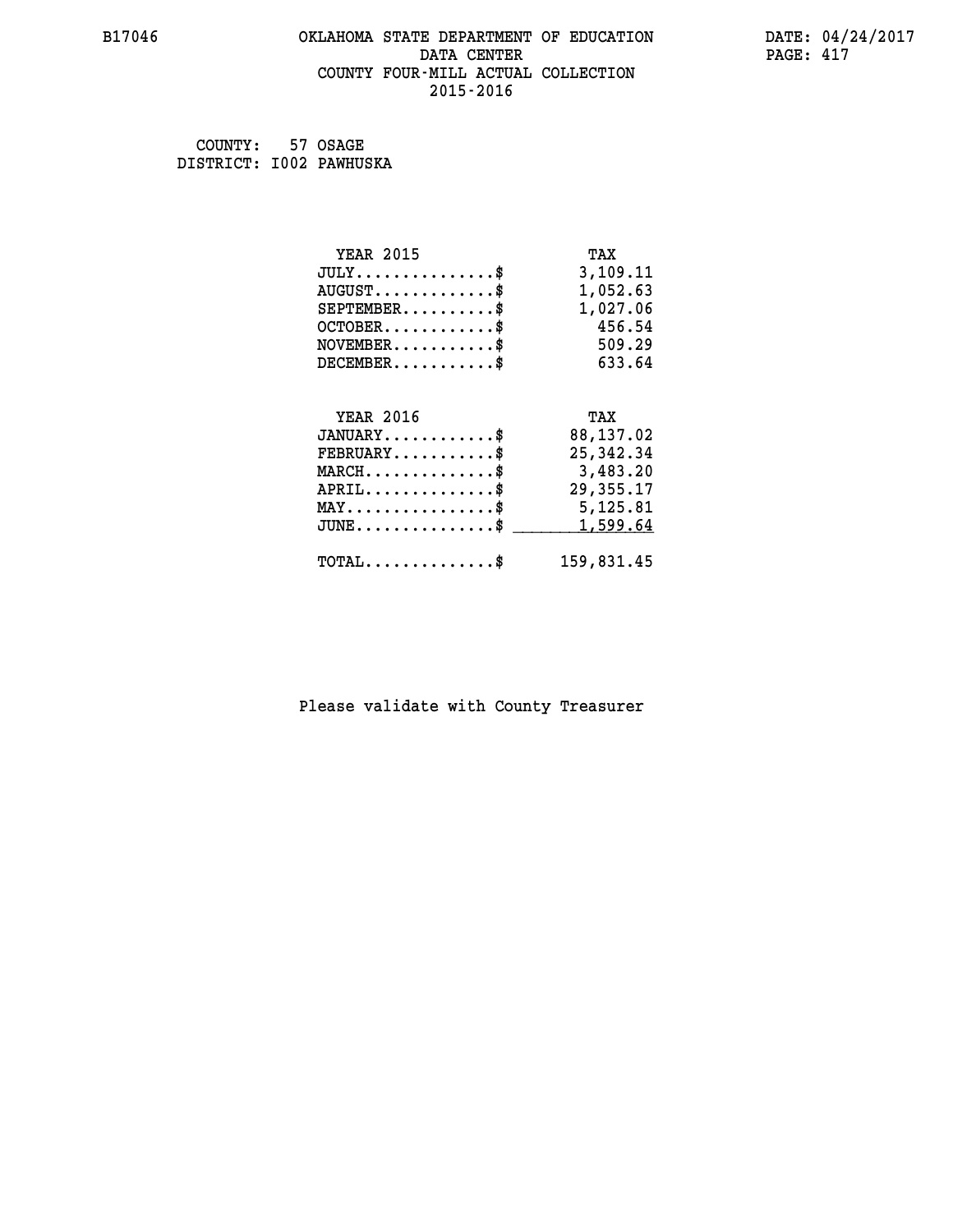#### **B17046 OKLAHOMA STATE DEPARTMENT OF EDUCATION DATE: 04/24/2017 DATA CENTER** PAGE: 418  **COUNTY FOUR-MILL ACTUAL COLLECTION 2015-2016**

 **COUNTY: 57 OSAGE DISTRICT: I011 SHIDLER**

| <b>YEAR 2015</b>                               | TAX       |
|------------------------------------------------|-----------|
| $JULY$ \$                                      | 889.83    |
| $AUGUST$ \$                                    | 305.00    |
| $SEPTEMBER$ \$                                 | 297.66    |
| $OCTOBER$ \$                                   | 132.31    |
| $NOVEMBER.$ \$                                 | 147.59    |
| $DECEMBER$ \$                                  | 183.63    |
|                                                |           |
| <b>YEAR 2016</b>                               | TAX       |
| $JANUARY$ \$                                   | 25,543.71 |
| $FEBRUARY$                                     | 7,344.67  |
| $MARCH$ \$                                     | 1,009.50  |
| $APRIL \ldots \ldots \ldots \ldots$            | 8,507.66  |
| $\texttt{MAX} \dots \dots \dots \dots \dots \$ | 1,485.55  |
| $JUNE \ldots \ldots \ldots \ldots \ast$        | 463.61    |
| $\texttt{TOTAL} \dots \dots \dots \dots \$     | 46,310.72 |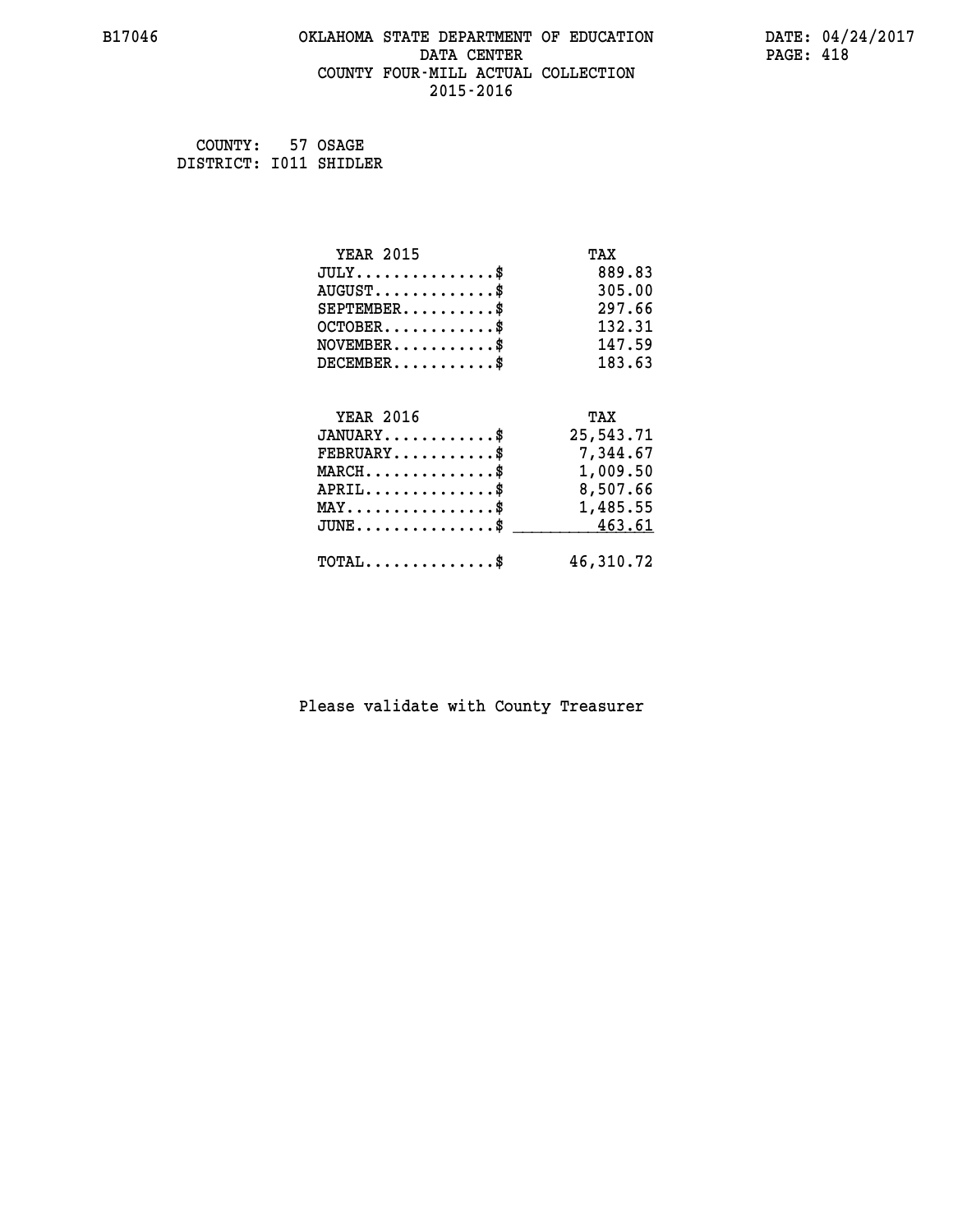#### **B17046 OKLAHOMA STATE DEPARTMENT OF EDUCATION DATE: 04/24/2017 DATA CENTER** PAGE: 419  **COUNTY FOUR-MILL ACTUAL COLLECTION 2015-2016**

 **COUNTY: 57 OSAGE DISTRICT: I029 BARNSDALL**

| <b>YEAR 2015</b>                                   | TAX       |
|----------------------------------------------------|-----------|
| $JULY$ \$                                          | 1,617.01  |
| $AUGUST$ \$                                        | 550.23    |
| $SEPTEMBER$ \$                                     | 536.93    |
| $OCTOBER$ \$                                       | 238.67    |
| $NOVEMBER.$ \$                                     | 266.24    |
| $DECEMBER$ \$                                      | 331.25    |
|                                                    |           |
| <b>YEAR 2016</b>                                   | TAX       |
| $JANUARY$ \$                                       | 46,075.34 |
| $FEBRUARY$                                         | 13,248.22 |
| $\texttt{MARCH}\ldots\ldots\ldots\ldots\text{*}$   | 1,820.90  |
| $APRIL \ldots \ldots \ldots \ldots$                | 15,345.99 |
| $\texttt{MAX} \dots \dots \dots \dots \dots \$     | 2,679.62  |
| $\texttt{JUNE} \dots \dots \dots \dots \texttt{S}$ | 836.23    |
| $TOTAL$ \$                                         | 83,546.63 |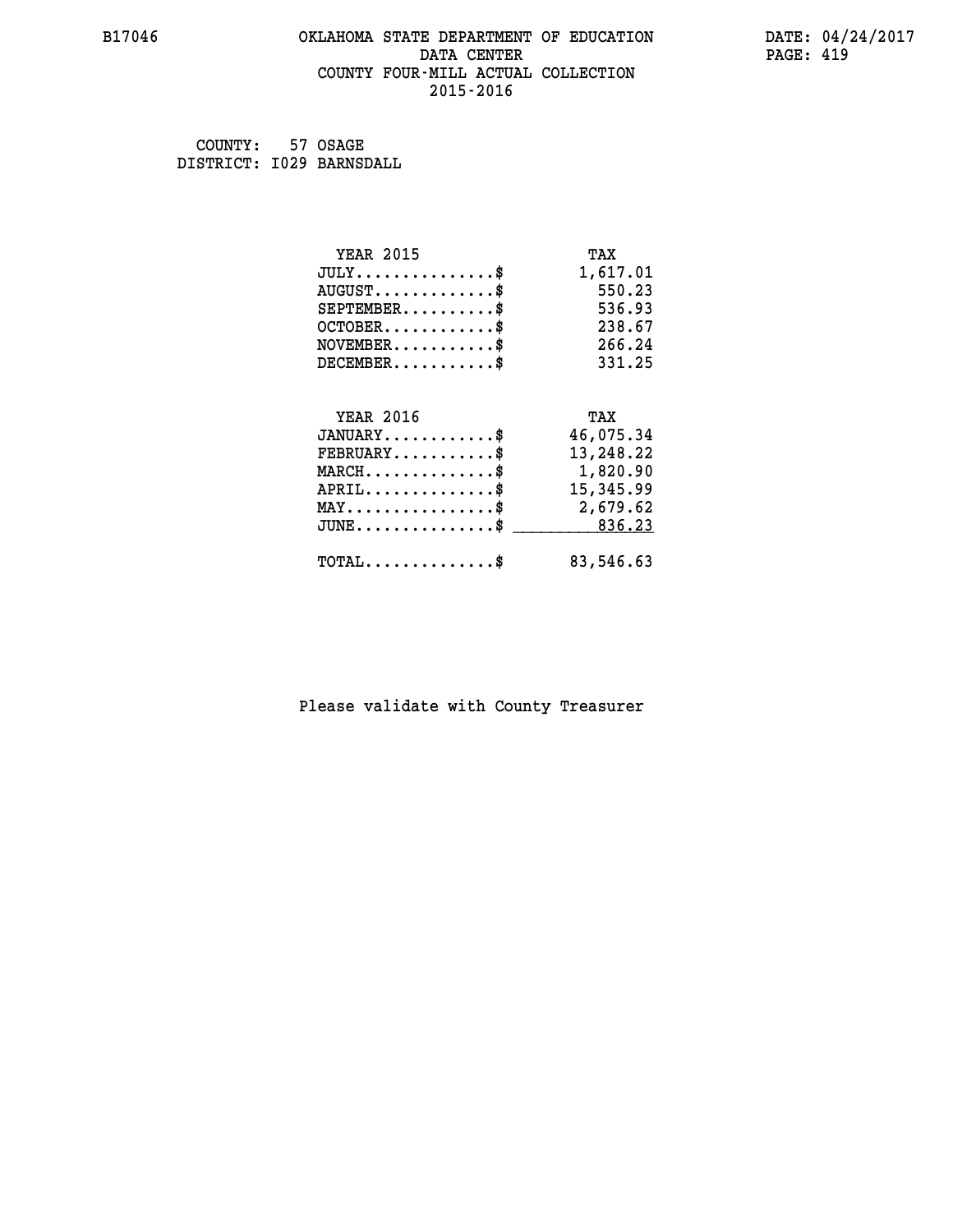#### **B17046 OKLAHOMA STATE DEPARTMENT OF EDUCATION DATE: 04/24/2017 DATA CENTER** PAGE: 420  **COUNTY FOUR-MILL ACTUAL COLLECTION 2015-2016**

 **COUNTY: 57 OSAGE DISTRICT: I030 WYNONA**

| <b>YEAR 2015</b>                    | TAX       |
|-------------------------------------|-----------|
| $JULY$ \$                           | 432.69    |
| $AUGUST$ \$                         | 149.47    |
| $SEPTEMBER$ \$                      | 145.88    |
| $OCTOBER$ \$                        | 64.85     |
| $NOVEMBER$ \$                       | 72.34     |
| $DECEMBER$ \$                       | 89.99     |
|                                     |           |
| <b>YEAR 2016</b>                    | TAX       |
| $JANUARY$                           | 12,518.90 |
| $FEBRUARY$                          | 3,599.59  |
| $MARCH$ \$                          | 494.75    |
| $APRIL$ \$                          | 4,169.58  |
| $MAX \dots \dots \dots \dots \dots$ | 728.06    |
| $JUNE$ \$                           | 227.22    |
|                                     |           |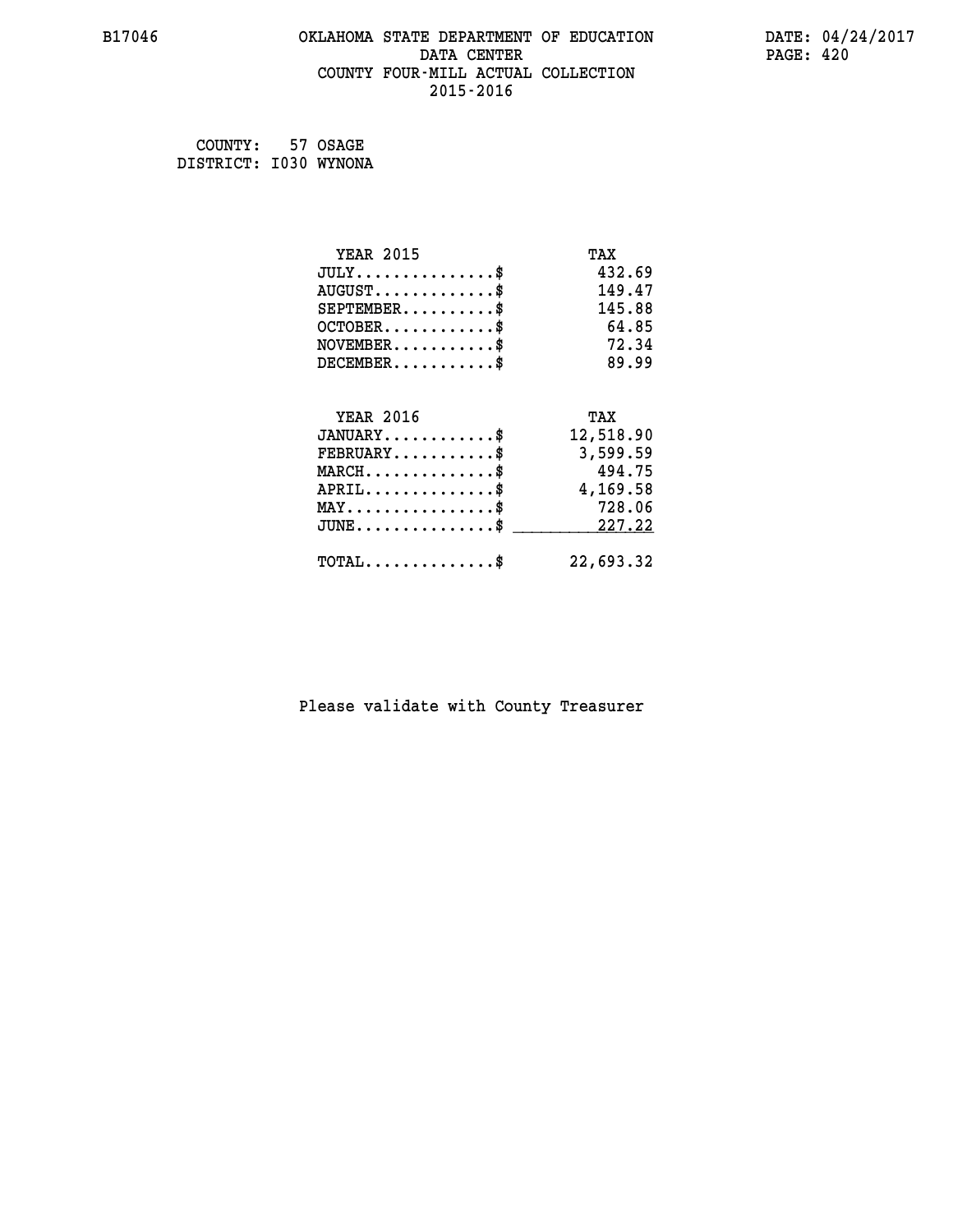#### **B17046 OKLAHOMA STATE DEPARTMENT OF EDUCATION DATE: 04/24/2017 DATA CENTER** PAGE: 421  **COUNTY FOUR-MILL ACTUAL COLLECTION 2015-2016**

 **COUNTY: 57 OSAGE DISTRICT: I038 HOMINY**

| <b>YEAR 2015</b>                               | TAX        |
|------------------------------------------------|------------|
| $JULY$ \$                                      | 2,228.97   |
| $AUGUST$ \$                                    | 740.39     |
| $SEPTEMBER$ \$                                 | 722.16     |
| $OCTOBER$ \$                                   | 321.00     |
| $NOVEMBER$ \$                                  | 358.09     |
| $DECEMBER$ \$                                  | 445.51     |
|                                                |            |
| <b>YEAR 2016</b>                               | TAX        |
| $JANUARY$ \$                                   | 61,970.74  |
| $FEBRUARY$                                     | 17,818.68  |
| $MARCH$ \$                                     | 2,449.10   |
| $APRIL$ \$                                     | 20,640.16  |
| $\texttt{MAX} \dots \dots \dots \dots \dots \$ | 3,604.04   |
| $JUNE$ $\text{\$}$                             | 1,124.73   |
| $\texttt{TOTAL} \dots \dots \dots \dots \$     | 112,423.57 |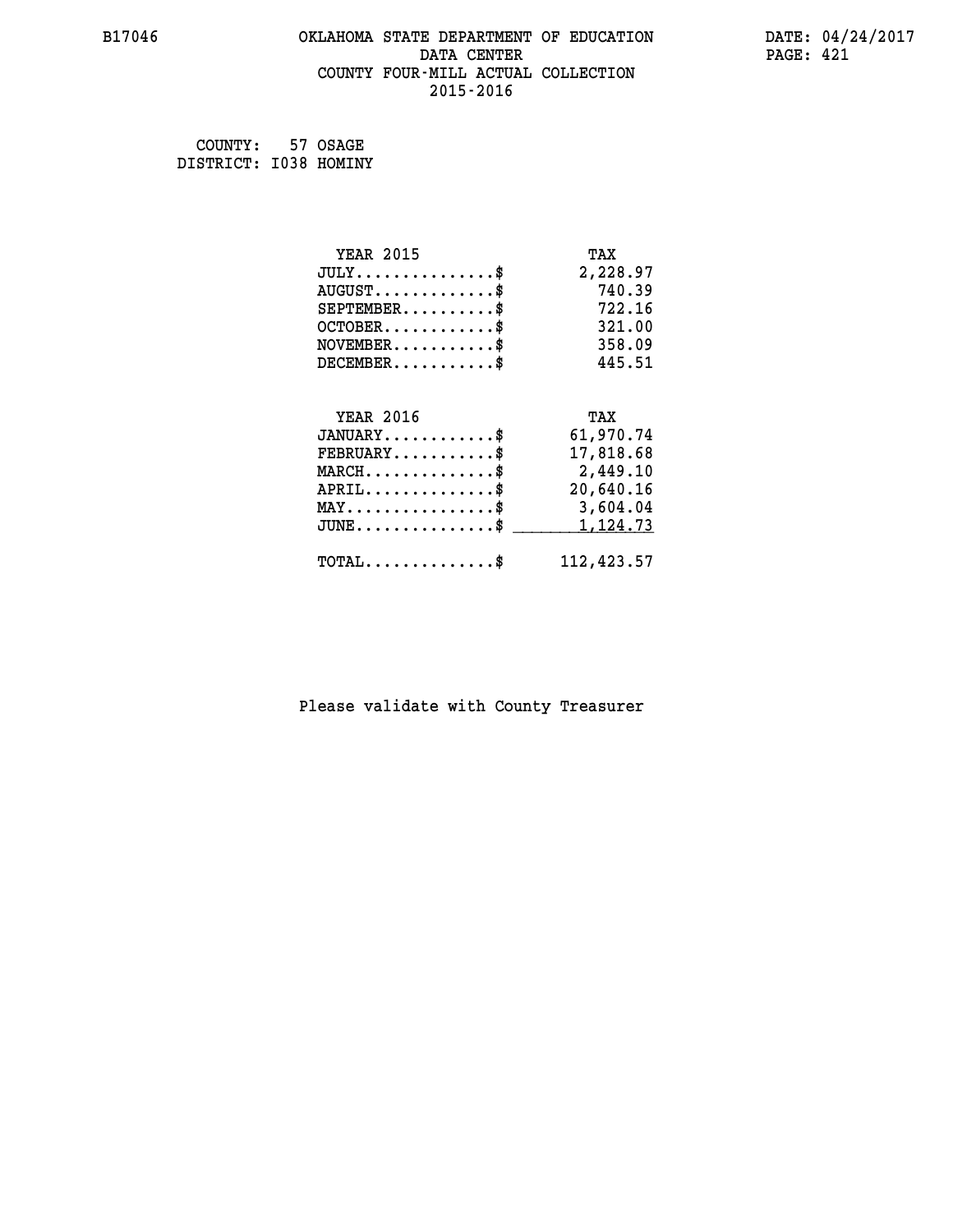#### **B17046 OKLAHOMA STATE DEPARTMENT OF EDUCATION DATE: 04/24/2017 DATA CENTER** PAGE: 422  **COUNTY FOUR-MILL ACTUAL COLLECTION 2015-2016**

 **COUNTY: 57 OSAGE DISTRICT: I050 PRUE**

| <b>YEAR 2015</b>                           | TAX       |
|--------------------------------------------|-----------|
| $JULY$ \$                                  | 1,166.48  |
| $AUGUST$ \$                                | 405.64    |
| $SEPTEMBER$ \$                             | 395.99    |
| $OCTOBER$ \$                               | 176.03    |
| $\texttt{NOVEMBER} \dots \dots \dots \$    | 196.36    |
| $DECEMBER$ \$                              | 244.30    |
|                                            |           |
| <b>YEAR 2016</b>                           | TAX       |
| $JANUARY$ \$                               | 33,981.61 |
| $FEBRUARY$                                 | 9,770.85  |
| MARCH\$ 1,342.95                           |           |
| $APRIL \ldots \ldots \ldots \ldots$ \$     | 11,318.01 |
| MAY\$ 1,976.28                             |           |
| $JUNE$ \$                                  | 616.75    |
| $\texttt{TOTAL} \dots \dots \dots \dots \$ | 61,591.25 |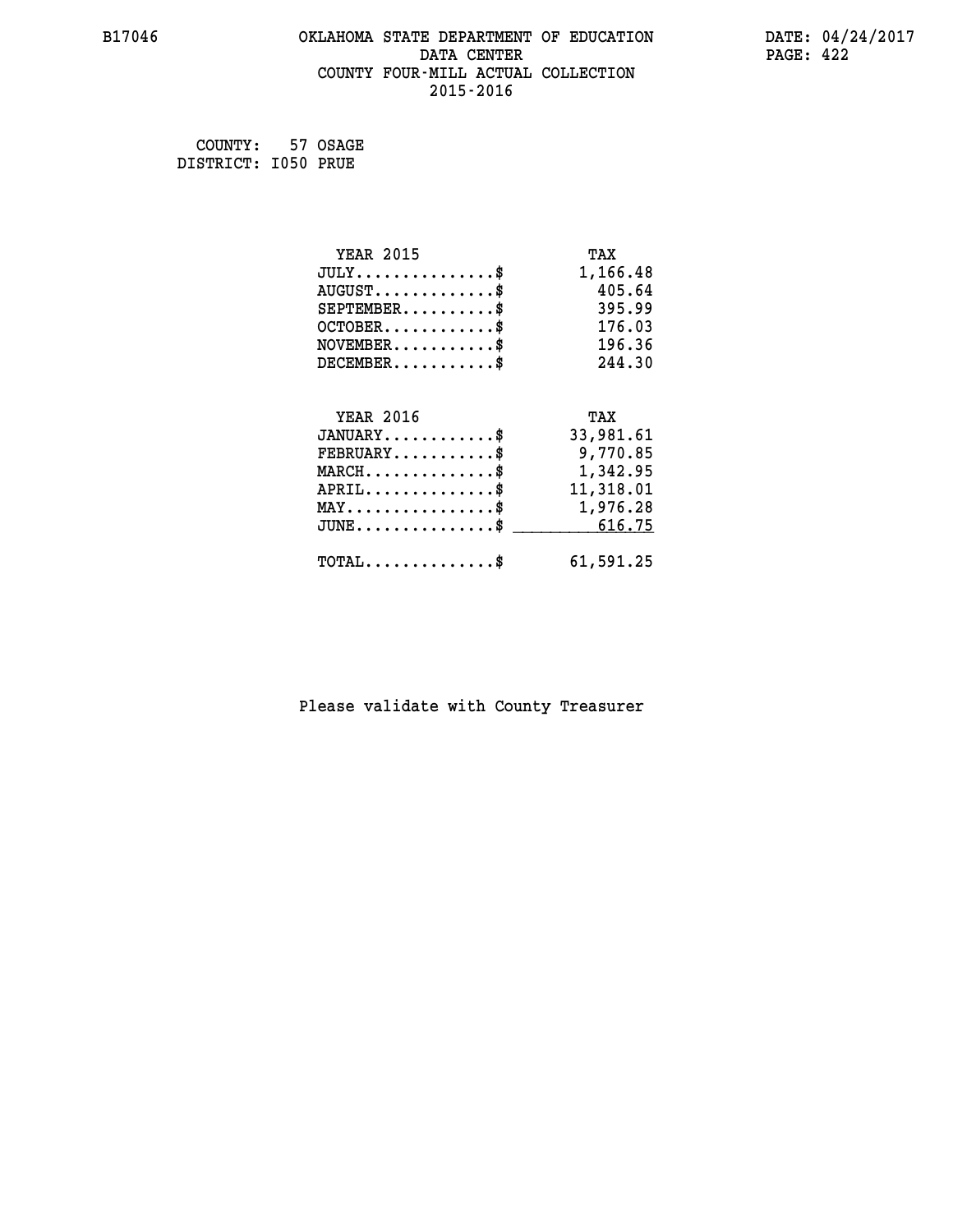#### **B17046 OKLAHOMA STATE DEPARTMENT OF EDUCATION DATE: 04/24/2017 DATA CENTER** PAGE: 423  **COUNTY FOUR-MILL ACTUAL COLLECTION 2015-2016**

 **COUNTY: 57 OSAGE DISTRICT: I090 WOODLAND**

| <b>YEAR 2015</b>                               | TAX       |
|------------------------------------------------|-----------|
| $JULY$ \$                                      | 1,566.26  |
| $AUGUST$ \$                                    | 557.93    |
| $SEPTEMBER$ \$                                 | 544.87    |
| $OCTOBER$ \$                                   | 242.21    |
| $NOVEMBER$ \$                                  | 270.19    |
| $DECEMBER$ \$                                  | 336.20    |
| <b>YEAR 2016</b>                               | TAX       |
| $JANUARY$ \$                                   |           |
|                                                | 46,758.48 |
| $FEBRUARY$                                     | 13,444.63 |
| $MARCH$ \$                                     | 1,847.89  |
| $APRIL \ldots \ldots \ldots \ldots \$          | 15,573.53 |
| $\texttt{MAX} \dots \dots \dots \dots \dots \$ | 2,719.35  |
| $JUNE \dots \dots \dots \dots \$ 848.68        |           |
| $\texttt{TOTAL} \dots \dots \dots \dots$ \$    | 84,710.22 |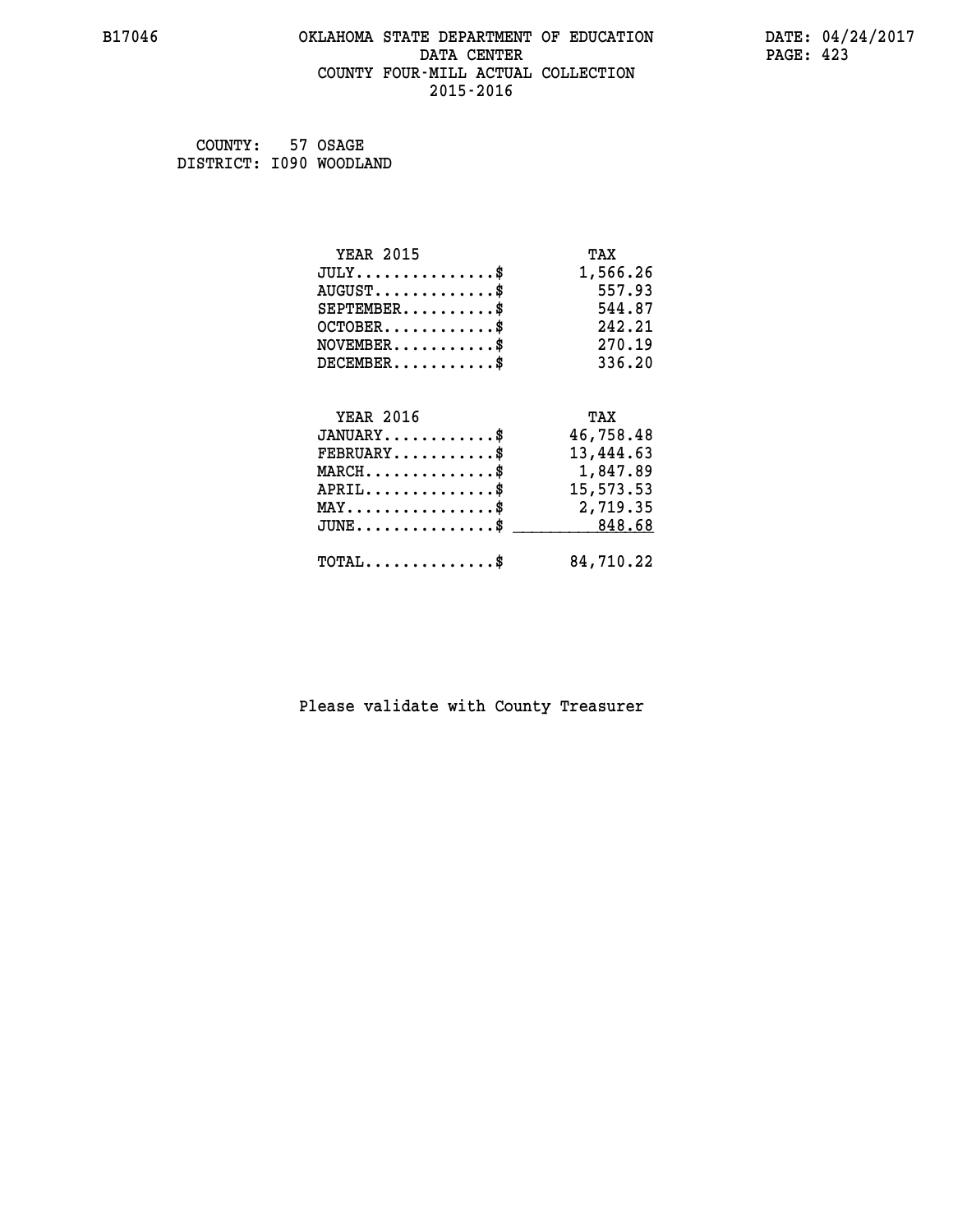#### **B17046 OKLAHOMA STATE DEPARTMENT OF EDUCATION DATE: 04/24/2017 DATA CENTER** PAGE: 424 **COUNTY FOUR-MILL ACTUAL COLLECTION 2015-2016**

 **COUNTY: 57 OSAGE**

 **\*\*\*\*\*\* TOTALS \*\*\*\*\*\***

| <b>YEAR 2015</b>                            | TAX       |
|---------------------------------------------|-----------|
| $JULY$                                      | 14,273.98 |
| $\texttt{AUGUST} \dots \dots \dots \dots \$ | 4,857.65  |
| $SEPTEMBER$                                 | 4,740.12  |
| $OCTOBER$ \$                                | 2,107.05  |
| $NOVEMBER$ \$                               | 2,350.46  |
| $DECEMBER$                                  | 2,924.36  |

#### **YEAR 2016 TAX JANUARY............\$ 406,770.79 FEBRUARY...........\$ 116,960.25 MARCH..............\$ 16,075.66**

| $APRIL \ldots \ldots \ldots \ldots \$<br>$\texttt{MAX} \dots \dots \dots \dots \dots \$<br>$JUNE \dots \dots \dots \dots \$ 7,382.69 | 135,480.27<br>23,656.66                     |            |
|--------------------------------------------------------------------------------------------------------------------------------------|---------------------------------------------|------------|
|                                                                                                                                      | $\texttt{TOTAL} \dots \dots \dots \dots \$$ | 737,579.94 |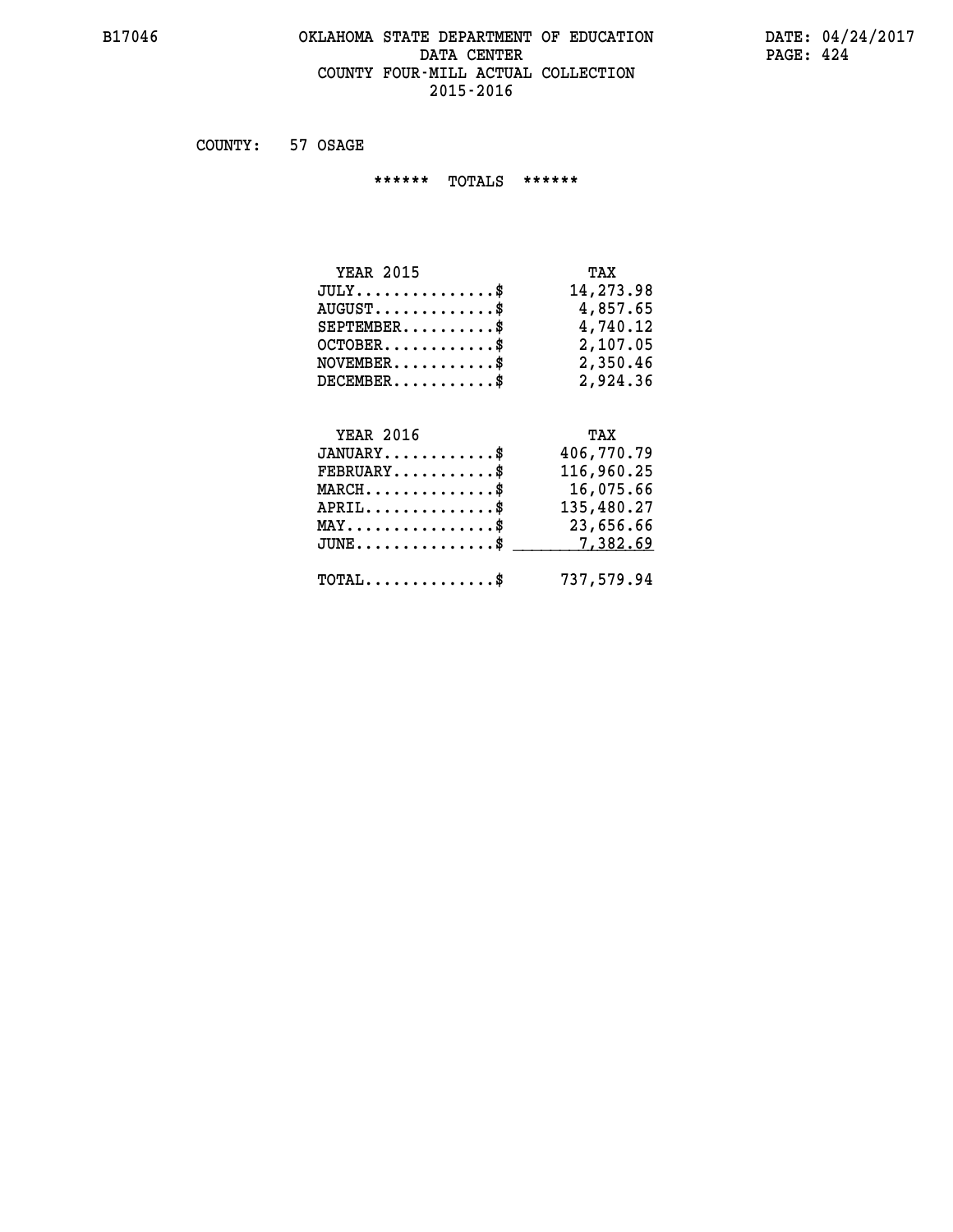#### **B17046 OKLAHOMA STATE DEPARTMENT OF EDUCATION DATE: 04/24/2017 DATA CENTER** PAGE: 425  **COUNTY FOUR-MILL ACTUAL COLLECTION 2015-2016**

 **COUNTY: 58 OTTAWA DISTRICT: C010 TURKEY FORD**

| <b>YEAR 2015</b>                           | TAX      |
|--------------------------------------------|----------|
| $JULY$ \$                                  | 222.44   |
| $AUGUST$ \$                                | 70.76    |
| $SEPTEMBER$ \$                             | 93.13    |
| $OCTOBER$ \$                               | 24.35    |
| $NOVEMBER$ \$                              | 93.27    |
| $DECEMBER$ \$                              | 37.10    |
|                                            |          |
| <b>YEAR 2016</b>                           | TAX      |
| $JANUARY$                                  | 5,388.44 |
| $FEBRUARY$                                 | 1,951.52 |
| $MARCH$ \$                                 | 361.75   |
| $APRIL$ \$                                 | 1,072.23 |
| $MAX \dots \dots \dots \dots \dots$        | 540.56   |
| $JUNE$ \$                                  | 80.32    |
| $\texttt{TOTAL} \dots \dots \dots \dots \$ | 9,935.87 |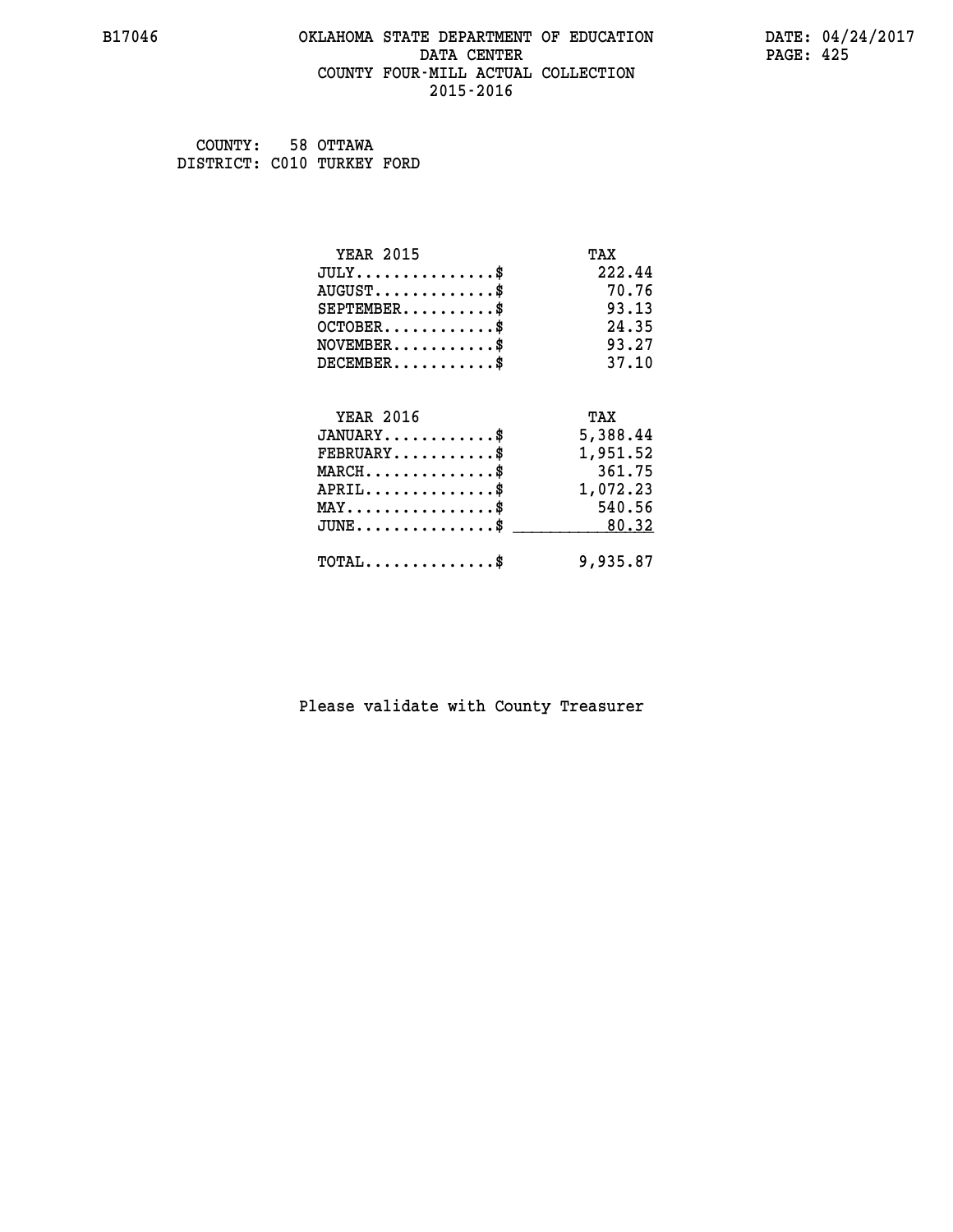#### **B17046 OKLAHOMA STATE DEPARTMENT OF EDUCATION DATE: 04/24/2017 DATA CENTER** PAGE: 426  **COUNTY FOUR-MILL ACTUAL COLLECTION 2015-2016**

 **COUNTY: 58 OTTAWA DISTRICT: I001 WYANDOTTE**

| <b>YEAR 2015</b>                               | TAX        |
|------------------------------------------------|------------|
| $JULY$ \$                                      | 1,684.83   |
| $AUGUST$ \$                                    | 538.77     |
| $SEPTEMBER$ \$                                 | 710.73     |
| $OCTOBER$ \$                                   | 186.68     |
| $NOVEMBER$ \$                                  | 690.81     |
| $DECEMBER$ \$                                  | 314.90     |
|                                                |            |
| <b>YEAR 2016</b>                               | TAX        |
| $JANUARY$ \$                                   | 47,280.18  |
| $FEBRUARY$                                     | 17, 122.79 |
| $MARCH$ \$                                     | 3,149.81   |
| $APRIL$ \$                                     | 9,398.68   |
| $\texttt{MAX} \dots \dots \dots \dots \dots \$ | 4,725.49   |
| $JUNE$ \$                                      | 688.06     |
| $\texttt{TOTAL} \dots \dots \dots \dots \$     | 86,491.73  |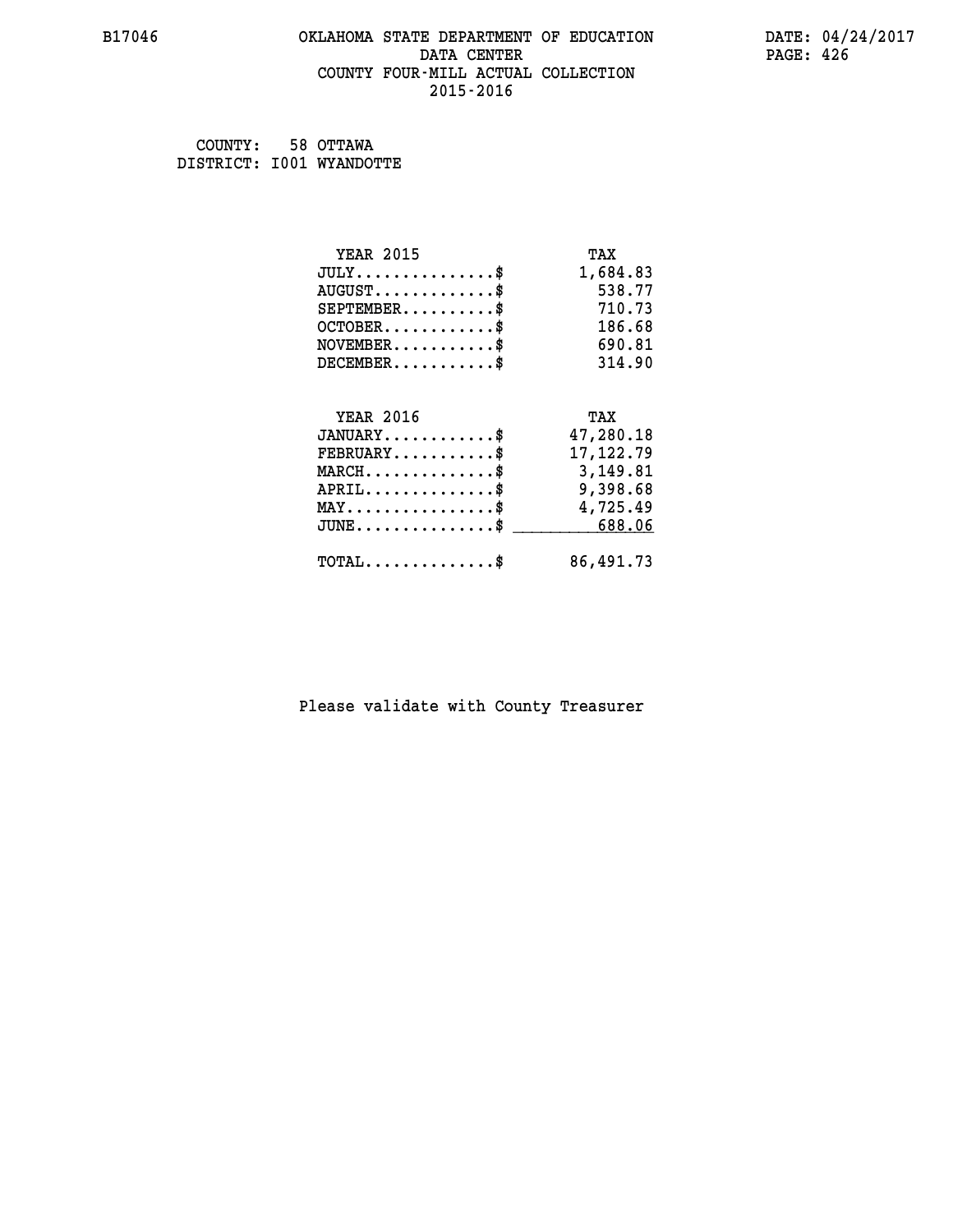#### **B17046 OKLAHOMA STATE DEPARTMENT OF EDUCATION DATE: 04/24/2017 DATA CENTER** PAGE: 427  **COUNTY FOUR-MILL ACTUAL COLLECTION 2015-2016**

 **COUNTY: 58 OTTAWA DISTRICT: I014 QUAPAW**

| <b>YEAR 2015</b>                               | TAX         |
|------------------------------------------------|-------------|
| $JULY$ \$                                      | 1,308.89    |
| $AUGUST$ \$                                    | 420.86      |
| $SEPTEMBER$ \$                                 | 552.52      |
| $OCTOBER$ \$                                   | 145.35      |
| $\texttt{NOVEMBER} \dots \dots \dots \$        | 563.78      |
| $DECEMBER$ \$                                  | 241.91      |
|                                                |             |
| <b>YEAR 2016</b>                               | TAX         |
| $JANUARY$ \$                                   | 36, 177. 33 |
| $FEBRUARY$                                     | 13,102.41   |
| MARCH\$ 2,415.24                               |             |
| $APRIL$ \$ 7,194.25                            |             |
| $\texttt{MAX} \dots \dots \dots \dots \dots \$ | 3,619.69    |
| $JUNE \ldots \ldots \ldots \ldots \ast$        | 530.27      |
| $\texttt{TOTAL} \dots \dots \dots \dots \$     | 66,272.50   |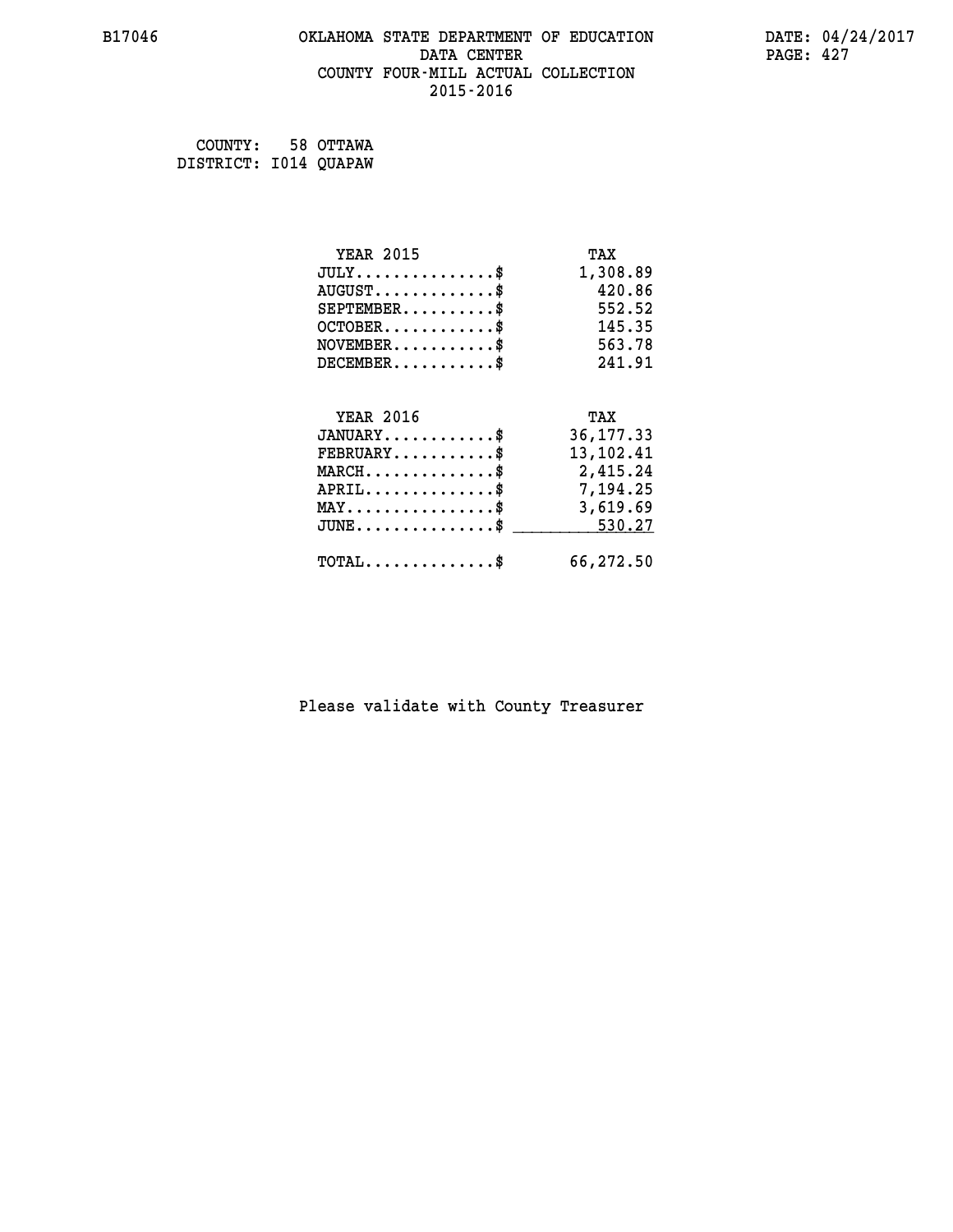#### **B17046 OKLAHOMA STATE DEPARTMENT OF EDUCATION DATE: 04/24/2017 DATA CENTER** PAGE: 428  **COUNTY FOUR-MILL ACTUAL COLLECTION 2015-2016**

 **COUNTY: 58 OTTAWA DISTRICT: I018 COMMERCE**

| <b>YEAR 2015</b>                               | TAX       |
|------------------------------------------------|-----------|
| $JULY$ \$                                      | 1,893.85  |
| $AUGUST$ \$                                    | 598.95    |
| $SEPTEMBER$ \$                                 | 792.99    |
| $OCTOBER$ \$                                   | 208.06    |
| $\texttt{NOVEMBER} \dots \dots \dots \$        | 772.76    |
| $DECEMBER$ \$                                  | 336.45    |
|                                                |           |
| <b>YEAR 2016</b>                               | TAX       |
| $JANUARY$ \$                                   | 50,008.60 |
| $FEBRUARY$                                     | 18,110.70 |
| $MARCH$ \$                                     | 3,339.31  |
| $APRIL \ldots \ldots \ldots \ldots$ \$         | 9,943.94  |
| $\texttt{MAX} \dots \dots \dots \dots \dots \$ | 5,004.12  |
| $JUNE$ \$                                      | 733.89    |
| $\texttt{TOTAL} \dots \dots \dots \dots \$     | 91,743.62 |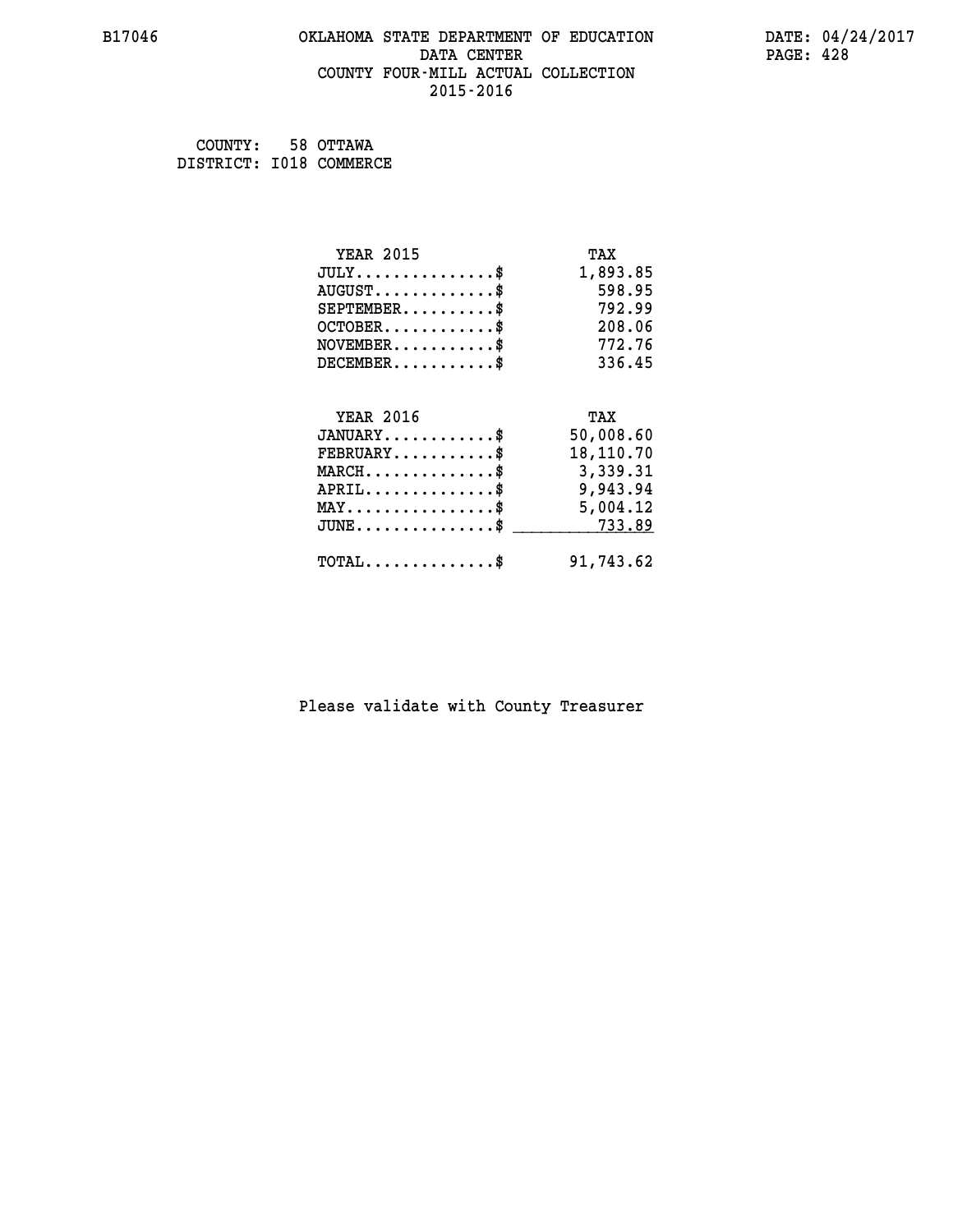#### **B17046 OKLAHOMA STATE DEPARTMENT OF EDUCATION DATE: 04/24/2017 DATA CENTER** PAGE: 429  **COUNTY FOUR-MILL ACTUAL COLLECTION 2015-2016**

 **COUNTY: 58 OTTAWA DISTRICT: I023 MIAMI**

| <b>YEAR 2015</b>                               | TAX         |
|------------------------------------------------|-------------|
| $JULY$ \$                                      | 5,380.72    |
| $AUGUST$ \$                                    | 1,705.60    |
| $SEPTEMBER$ \$                                 | 2,253.10    |
| $OCTOBER$ \$                                   | 590.97      |
| $NOVEMBER.$ \$                                 | 2,230.78    |
| $DECEMBER$ \$                                  | 957.23      |
|                                                |             |
| <b>YEAR 2016</b>                               | TAX         |
| $JANUARY$ \$                                   | 142, 146.96 |
| $FEBRUARY$ \$                                  | 51,479.41   |
| $MARCH \ldots \ldots \ldots \ldots \$          | 9,492.58    |
| $APRIL$ \$                                     | 28,265.65   |
| $\texttt{MAX} \dots \dots \dots \dots \dots \$ | 14,224.90   |
| $JUNE$ \$                                      | 2,085.59    |
| $TOTAL$ \$                                     | 260,813.49  |
|                                                |             |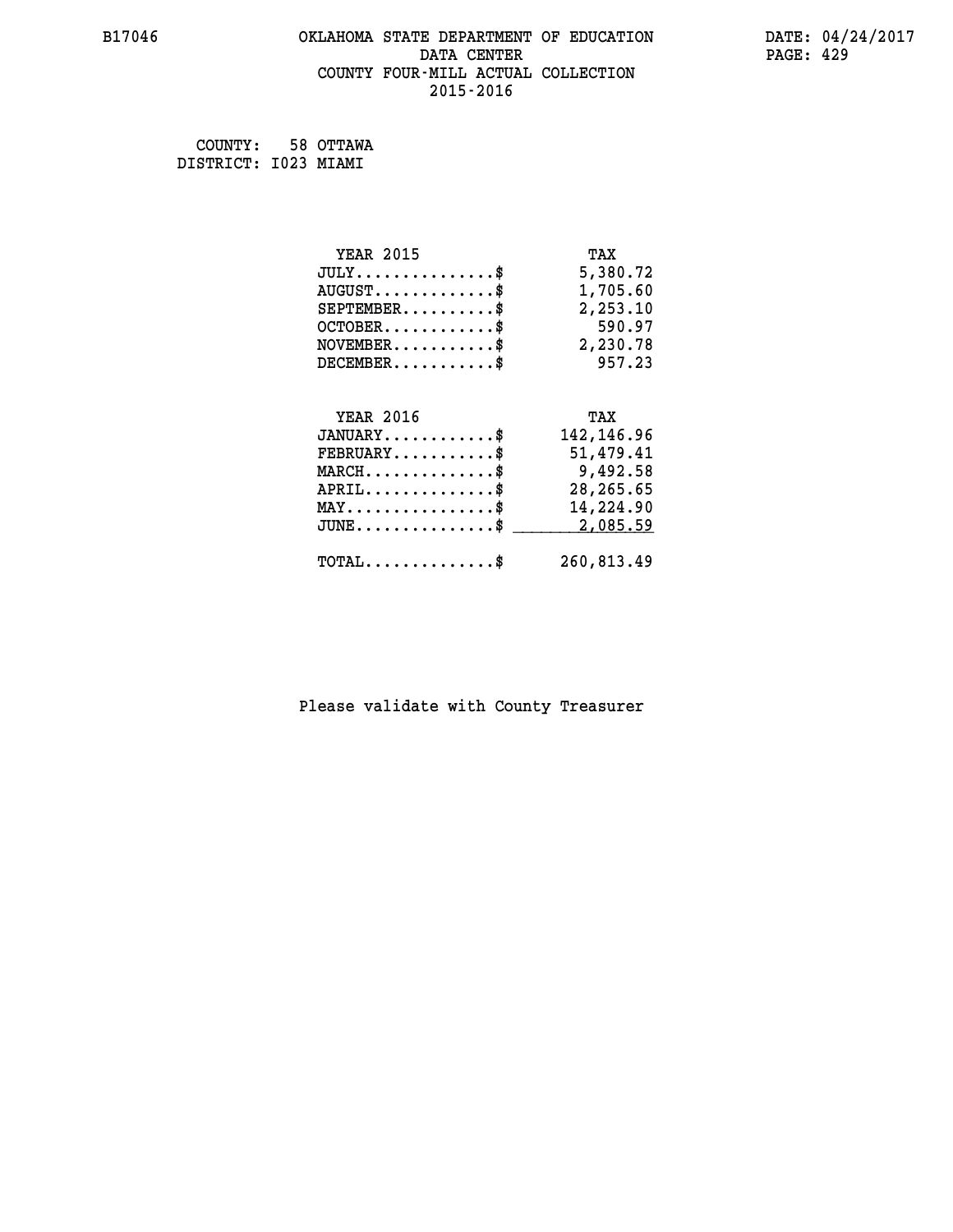#### **B17046 OKLAHOMA STATE DEPARTMENT OF EDUCATION DATE: 04/24/2017 DATA CENTER** PAGE: 430  **COUNTY FOUR-MILL ACTUAL COLLECTION 2015-2016**

 **COUNTY: 58 OTTAWA DISTRICT: I026 AFTON**

| <b>YEAR 2015</b>                               | TAX       |
|------------------------------------------------|-----------|
| $JULY$ \$                                      | 1,125.51  |
| $AUGUST$ \$                                    | 356.37    |
| $SEPTEMBER$ \$                                 | 474.61    |
| $OCTOBER$ \$                                   | 124.51    |
| $NOVEMBER$ \$                                  | 432.95    |
| $DECEMBER$ \$                                  | 214.66    |
|                                                |           |
| <b>YEAR 2016</b>                               | TAX       |
| $JANUARY$ \$                                   | 32,514.24 |
| $FEBRUARY$                                     | 11,774.30 |
| $MARCH$ \$                                     | 2,158.96  |
| $APRIL$ \$                                     | 6,459.70  |
| $\texttt{MAX} \dots \dots \dots \dots \dots \$ | 3,244.32  |
| $JUNE$ $$$                                     | 468.34    |
| $\texttt{TOTAL} \dots \dots \dots \dots \$     | 59,348.47 |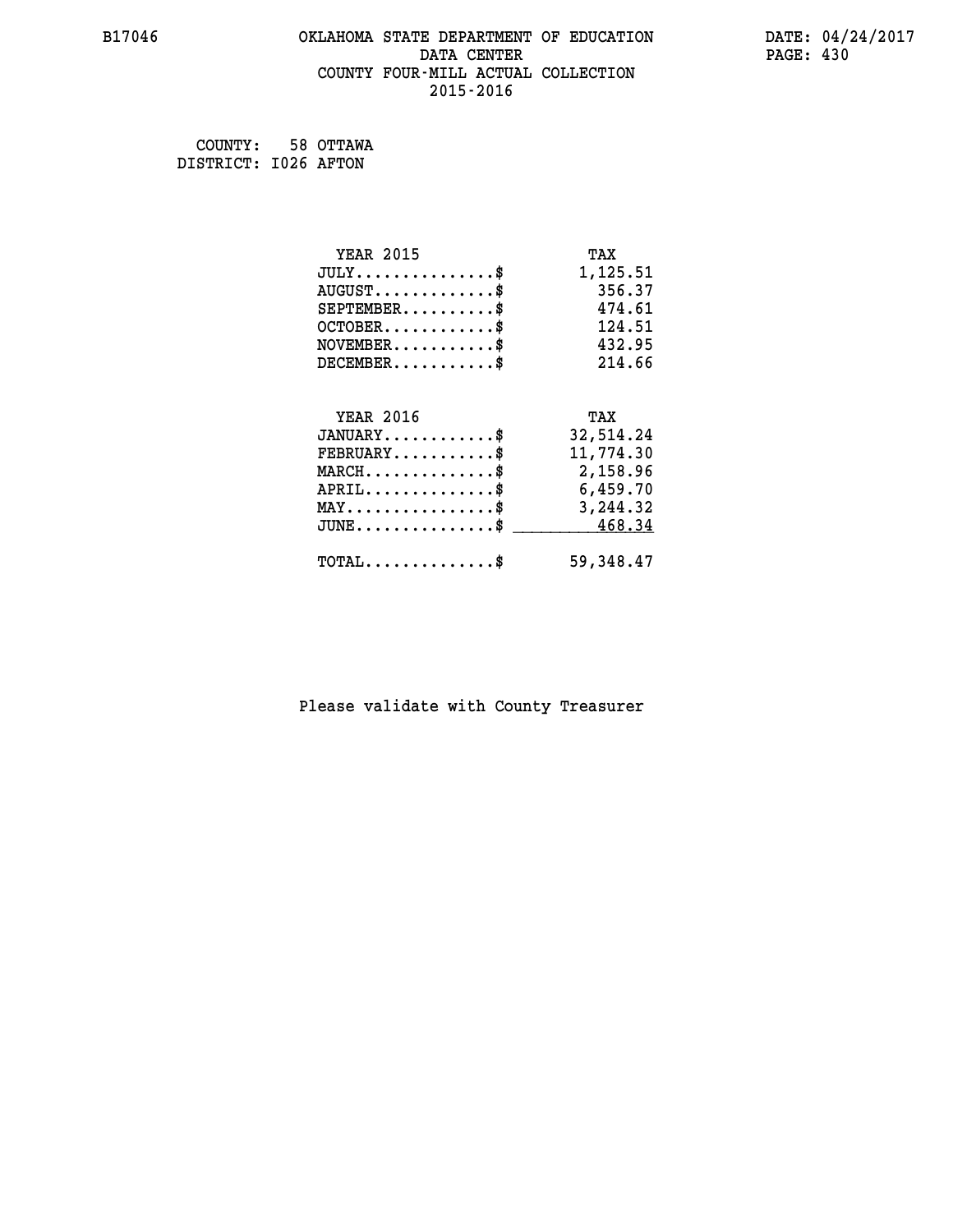#### **B17046 OKLAHOMA STATE DEPARTMENT OF EDUCATION DATE: 04/24/2017 DATA CENTER** PAGE: 431  **COUNTY FOUR-MILL ACTUAL COLLECTION 2015-2016**

 **COUNTY: 58 OTTAWA DISTRICT: I031 FAIRLAND**

| <b>YEAR 2015</b>                               | TAX       |
|------------------------------------------------|-----------|
| $JULY$ \$                                      | 1,259.83  |
| $AUGUST$ \$                                    | 402.80    |
| $SEPTEMBER$ \$                                 | 531.89    |
| $OCTOBER$ \$                                   | 139.73    |
| $NOVEMBER$ \$                                  | 507.12    |
| $DECEMBER$ \$                                  | 235.11    |
|                                                |           |
| <b>YEAR 2016</b>                               | TAX       |
| $JANUARY$ \$                                   | 35,278.55 |
| $FEBRUARY$                                     | 12,776.45 |
| $MARCH$ \$                                     | 2,350.72  |
| $APRIL$ \$                                     | 7,012.90  |
| $\texttt{MAX} \dots \dots \dots \dots \dots \$ | 3,526.18  |
| $JUNE$ \$                                      | 513.72    |
|                                                |           |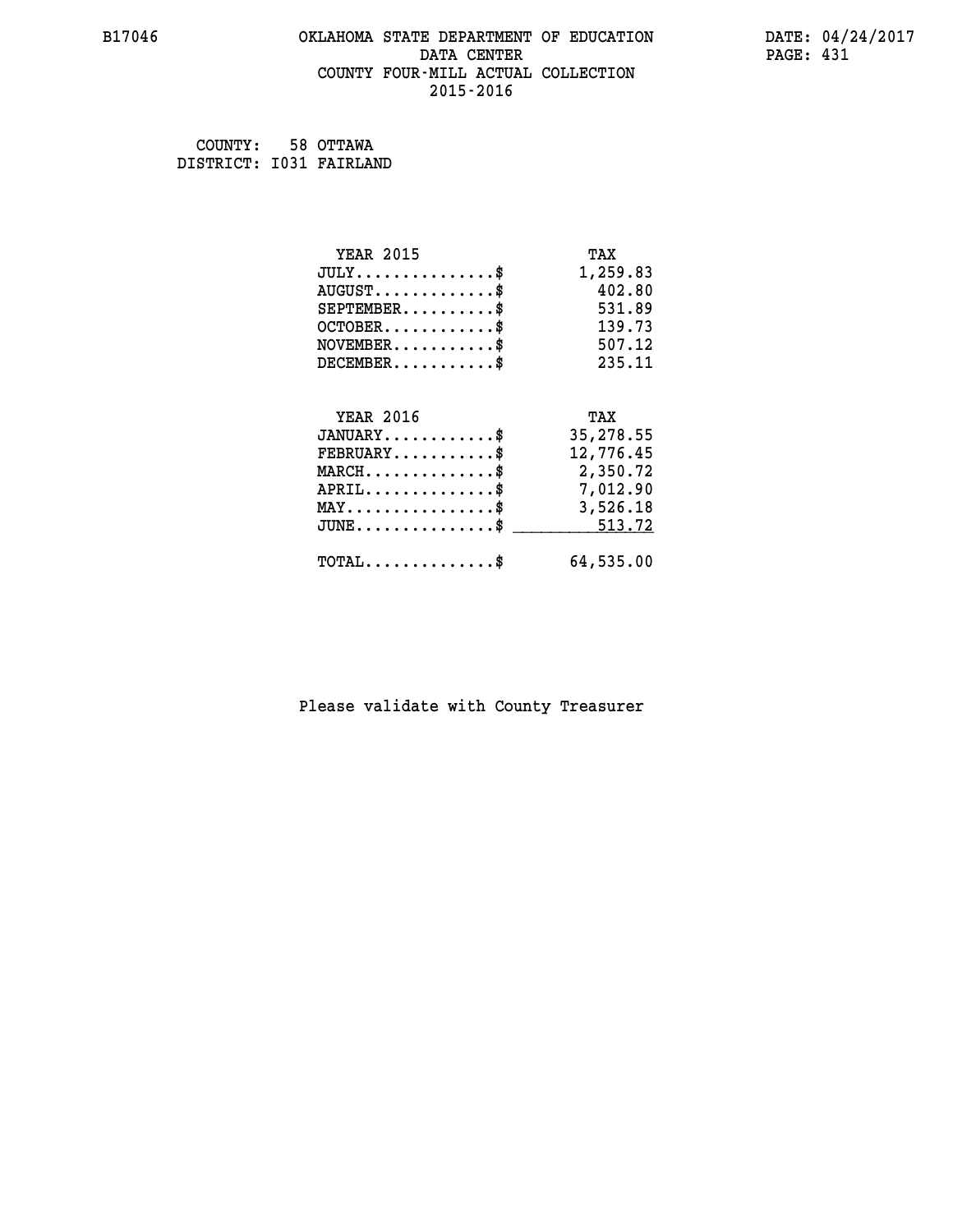#### **B17046 OKLAHOMA STATE DEPARTMENT OF EDUCATION DATE: 04/24/2017 DATA CENTER** PAGE: 432  **COUNTY FOUR-MILL ACTUAL COLLECTION 2015-2016**

 **COUNTY: 58 OTTAWA**

 **\*\*\*\*\*\* TOTALS \*\*\*\*\*\***

| <b>YEAR 2015</b>                       | TAX       |
|----------------------------------------|-----------|
| $JULY \ldots \ldots \ldots \mathbb{S}$ | 12,876.07 |
| $AUGUST$ $\frac{1}{2}$                 | 4,094.11  |
| $SEPTEMBER$ $\$                        | 5,408.97  |
| $OCTOBER$ \$                           | 1,419.65  |
| $NOVEMBER$ \$                          | 5,291.47  |
| $DECEMBER$                             | 2,337.36  |

## **YEAR 2016 TAX JANUARY............\$ 348,794.30 FEBRUARY...........\$ 126,317.58 MARCH..............\$ 23,268.37 APRIL..............\$ 69,347.35 MAY................\$ 34,885.26 JUNE...............\$ 5,100.19 \_\_\_\_\_\_\_\_\_\_\_\_\_\_\_ TOTAL..............\$ 639,140.68**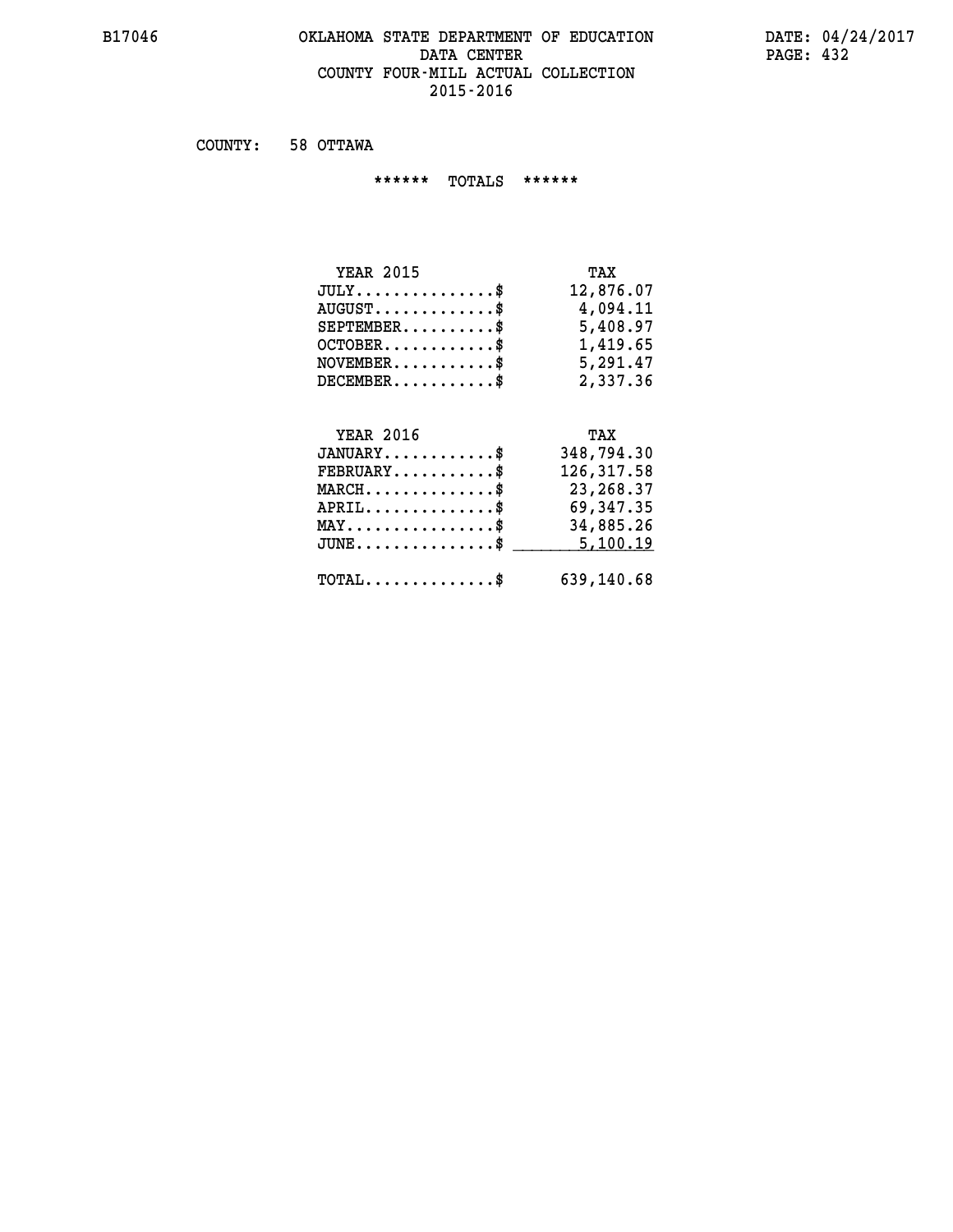#### **B17046 OKLAHOMA STATE DEPARTMENT OF EDUCATION DATE: 04/24/2017 DATA CENTER** PAGE: 433  **COUNTY FOUR-MILL ACTUAL COLLECTION 2015-2016**

| COUNTY: 59 PAWNEE       |  |
|-------------------------|--|
| DISTRICT: C002 JENNINGS |  |

| <b>YEAR 2015</b>                               | TAX         |
|------------------------------------------------|-------------|
| $JULY$ \$                                      | 199.39      |
| $AUGUST$ \$                                    | 300.98      |
| $SEPTEMBER$ \$                                 | 191.96      |
| $OCTOBER$ \$                                   | 88.03       |
| $NOVEMBER.$ \$                                 | 185.43      |
| $DECEMBER$ \$                                  | 1,622.69    |
| <b>YEAR 2016</b>                               | TAX         |
| $JANUARY$ \$                                   | 9,721.90    |
| $FEBRUARY$ \$                                  | 8,183.52    |
| $MARCH$ \$                                     | 662.22      |
| $APRIL$ \$                                     | 3,805.96    |
| $\texttt{MAX} \dots \dots \dots \dots \dots \$ | 1,906.21    |
| $JUNE$                                         | 244.93      |
| $TOTAL$ \$                                     | 27, 113. 22 |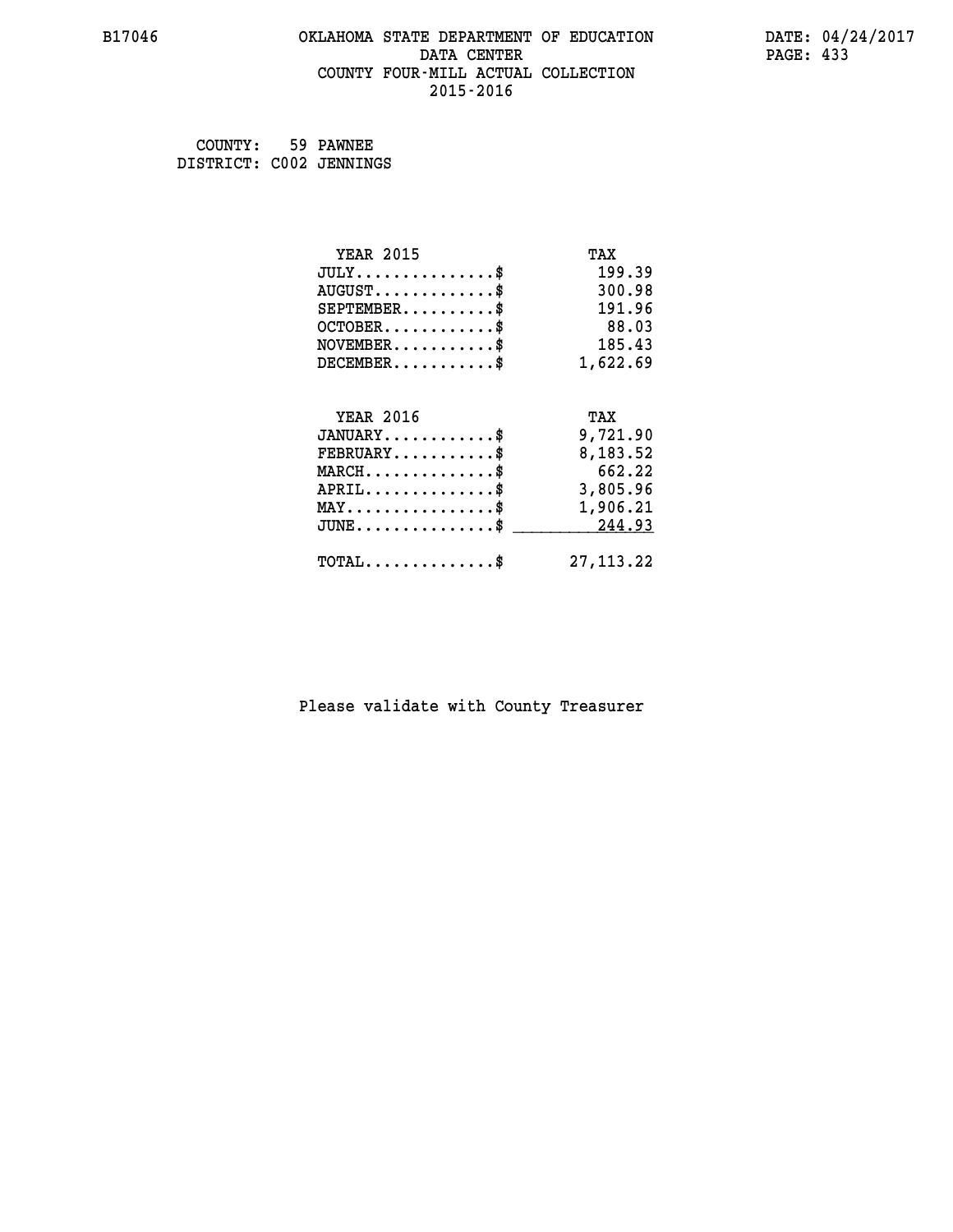# **B17046 OKLAHOMA STATE DEPARTMENT OF EDUCATION DATE: 04/24/2017 DATA CENTER** PAGE: 434  **COUNTY FOUR-MILL ACTUAL COLLECTION 2015-2016**

 **COUNTY: 59 PAWNEE DISTRICT: I001 PAWNEE**

| <b>YEAR 2015</b>                                 | TAX         |
|--------------------------------------------------|-------------|
| $JULY$ \$                                        | 781.34      |
| $AUGUST$ \$                                      | 1,179.41    |
| $SEPTEMBER$ \$                                   | 752.20      |
| $OCTOBER$ \$                                     | 345.00      |
| $\texttt{NOVEMBER} \dots \dots \dots \$          | 689.95      |
| $DECEMBER$ \$                                    | 6,037.65    |
|                                                  |             |
| <b>YEAR 2016</b>                                 | TAX         |
| $JANUARY$ \$                                     | 36, 173. 11 |
| $FEBRUARY$ \$                                    | 30,449.13   |
| $\texttt{MARCH}\ldots\ldots\ldots\ldots\text{*}$ | 2,463.97    |
| $APRIL \ldots \ldots \ldots \ldots$ \$           | 14, 161. 13 |
| MAY\$ 7,092.58                                   |             |
| $\texttt{JUNE} \dots \dots \dots \dots \dots \$$ | 911.36      |
| $\texttt{TOTAL} \dots \dots \dots \dots \$       | 101,036.83  |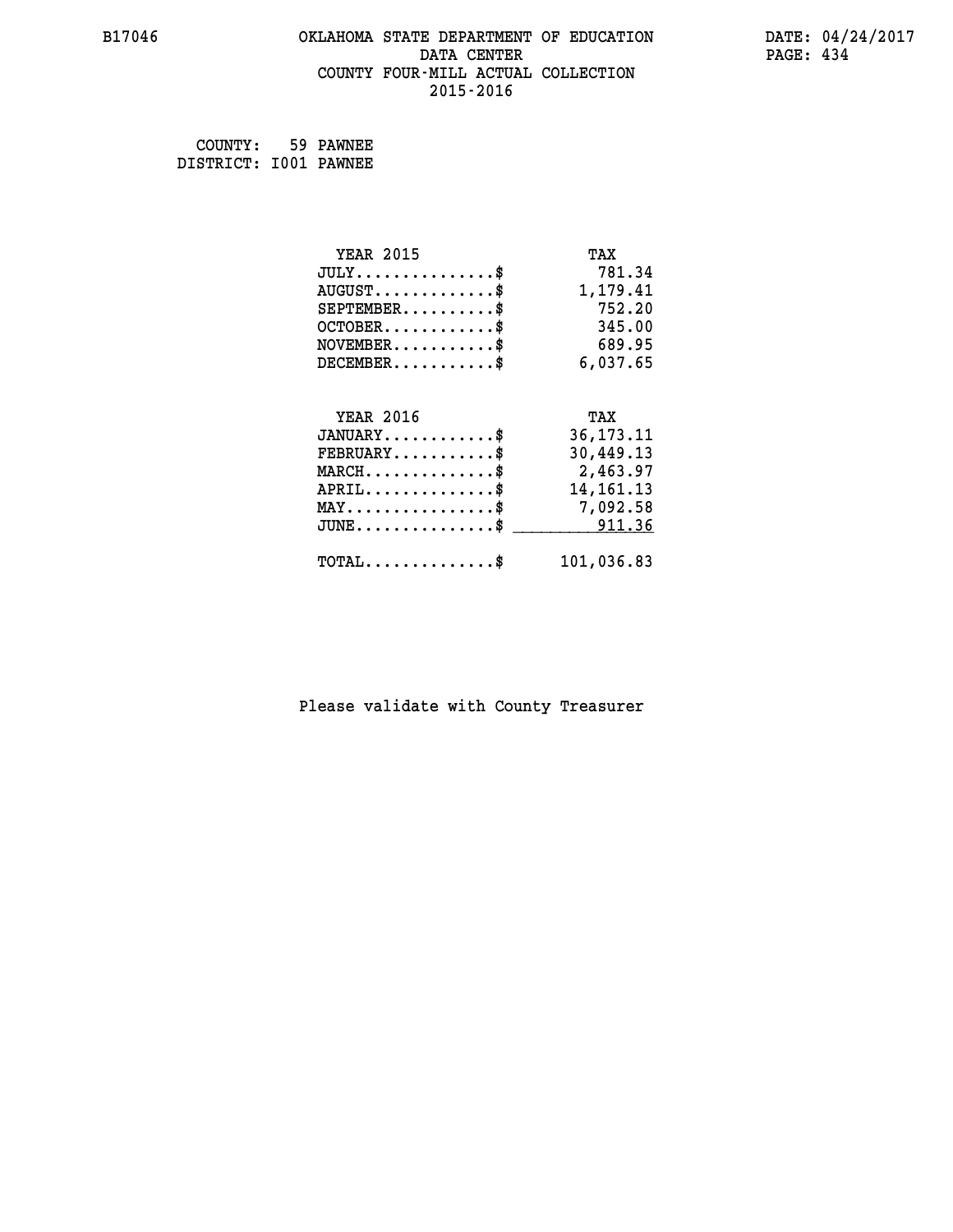# **B17046 OKLAHOMA STATE DEPARTMENT OF EDUCATION DATE: 04/24/2017 DATA CENTER** PAGE: 435  **COUNTY FOUR-MILL ACTUAL COLLECTION 2015-2016**

 **COUNTY: 59 PAWNEE DISTRICT: I006 CLEVELAND**

| <b>YEAR 2015</b>                                 | TAX          |
|--------------------------------------------------|--------------|
| $JULY$ \$                                        | 1,619.61     |
| $AUGUST$ \$                                      | 2,444.72     |
| $SEPTEMBER$ \$                                   | 1,559.20     |
| $OCTOBER$ \$                                     | 715.12       |
| $NOVEMBER.$ \$                                   | 1,492.81     |
| $DECEMBER$ \$                                    | 13,063.47    |
|                                                  |              |
| <b>YEAR 2016</b>                                 | TAX          |
| $JANUARY$ \$                                     | 78,266.47    |
| $FEBRUARY$ \$                                    | 65,881.74    |
| $MARCH \ldots \ldots \ldots \ldots \$            | 5,331.19     |
| $APRIL \ldots \ldots \ldots \ldots \$            | 30,639.94    |
| $\texttt{MAX} \dots \dots \dots \dots \dots \$   | 15,345.98    |
| $\texttt{JUNE} \dots \dots \dots \dots \dots \$$ | 1,971.89     |
| $\texttt{TOTAL} \dots \dots \dots \dots$         | 218, 332. 14 |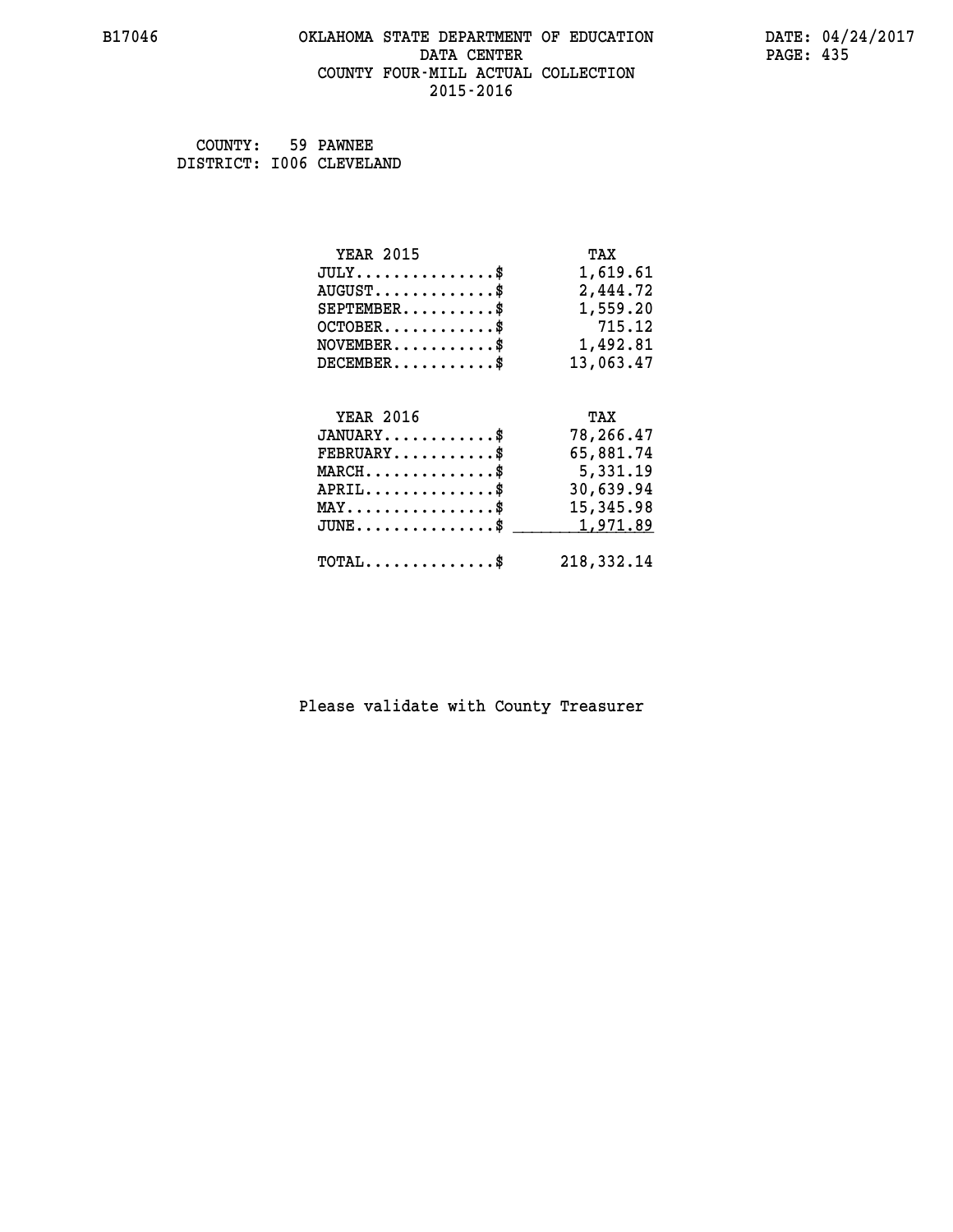#### **B17046 OKLAHOMA STATE DEPARTMENT OF EDUCATION DATE: 04/24/2017 DATA CENTER** PAGE: 436  **COUNTY FOUR-MILL ACTUAL COLLECTION 2015-2016**

 **COUNTY: 59 PAWNEE**

 **\*\*\*\*\*\* TOTALS \*\*\*\*\*\***

| <b>YEAR 2015</b>       | TAX       |
|------------------------|-----------|
| $JULY$                 | 2,600.34  |
| $AUGUST$ $\frac{1}{2}$ | 3,925.11  |
| $SEPTEMBER$ $\$        | 2,503.36  |
| $OCTOBER$ \$           | 1,148.15  |
| $NOVEMBER$ $$\$        | 2,368.19  |
| $DECEMBER$ \$          | 20,723.81 |

# **YEAR 2016 TAX**

| $JANUARY$                                  | 124,161.48 |
|--------------------------------------------|------------|
| $\texttt{FEBRUARY} \dots \dots \dots \$    | 104,514.39 |
| $MARCH$ \$                                 | 8,457.38   |
| $APRIL$ \$                                 | 48,607.03  |
| $MAX \dots \dots \dots \dots \dots \$      | 24,344.77  |
| $JUNE \dots \dots \dots \dots \$ 3,128.18  |            |
| $\texttt{TOTAL} \dots \dots \dots \dots \$ | 346,482.19 |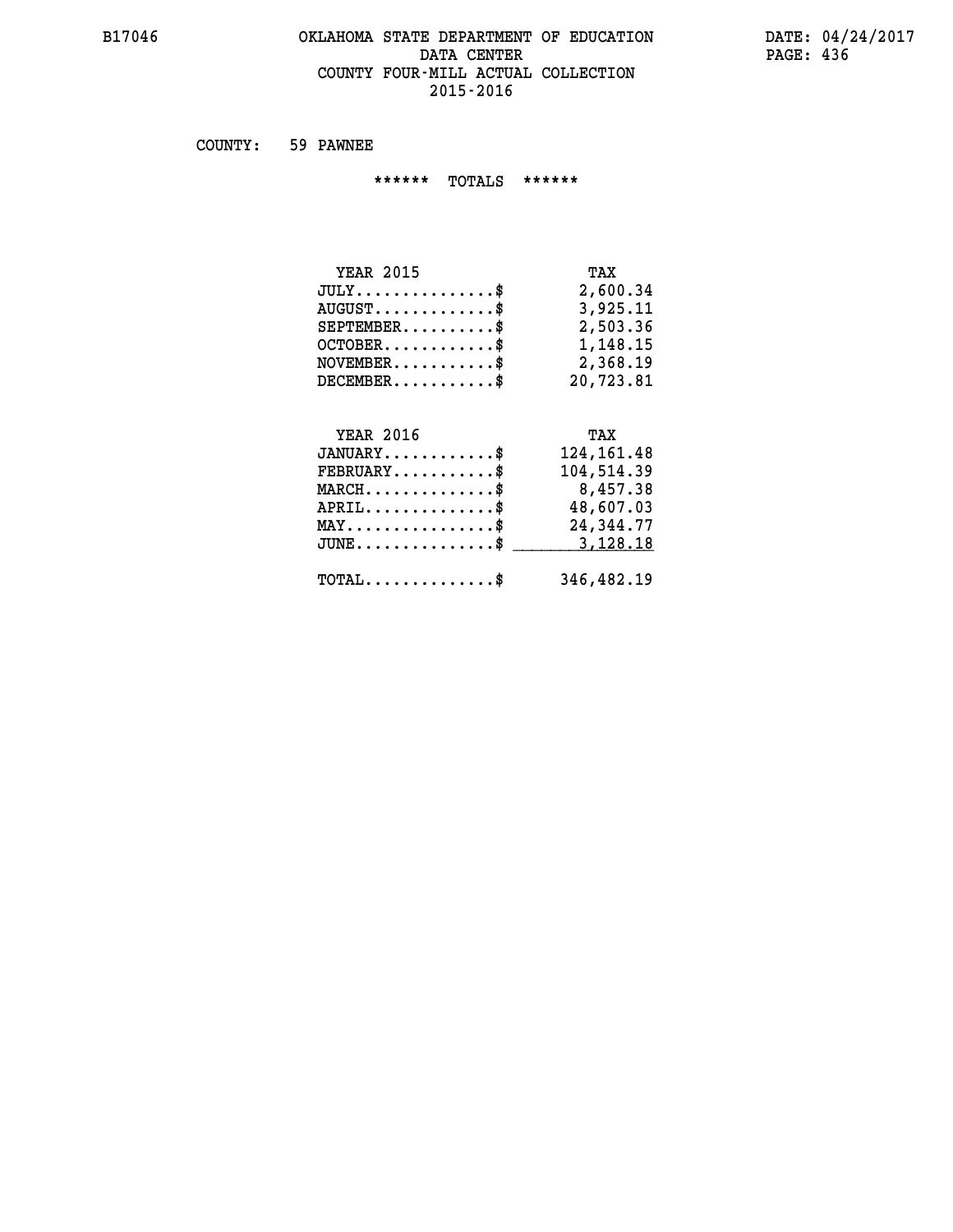# **B17046 OKLAHOMA STATE DEPARTMENT OF EDUCATION DATE: 04/24/2017 DATA CENTER** PAGE: 437  **COUNTY FOUR-MILL ACTUAL COLLECTION 2015-2016**

 **COUNTY: 60 PAYNE DISTRICT: C104 OAK GROVE**

| <b>YEAR 2015</b>                               | TAX       |
|------------------------------------------------|-----------|
| $JULY$ \$                                      | 268.12    |
| $AUGUST$ \$                                    | 166.33    |
| $SEPTEMENT.$ \$                                | 232.80    |
| $OCTOBER$ \$                                   | 71.03     |
| $NOVEMBER$ \$                                  | 97.87     |
| $DECEMBER$ \$                                  | 4,960.50  |
| <b>YEAR 2016</b>                               | TAX       |
|                                                |           |
| $JANUARY$ \$                                   | 30,021.69 |
| $FEBRUARY$ \$                                  | 4,640.22  |
| $MARCH$ \$                                     | 811.83    |
| $APRIL$ \$                                     | 8,069.16  |
| $\texttt{MAX} \dots \dots \dots \dots \dots \$ | 1,327.71  |
| $JUNE$                                         | 256.61    |
| $\texttt{TOTAL} \dots \dots \dots \dots \$     | 50,923.87 |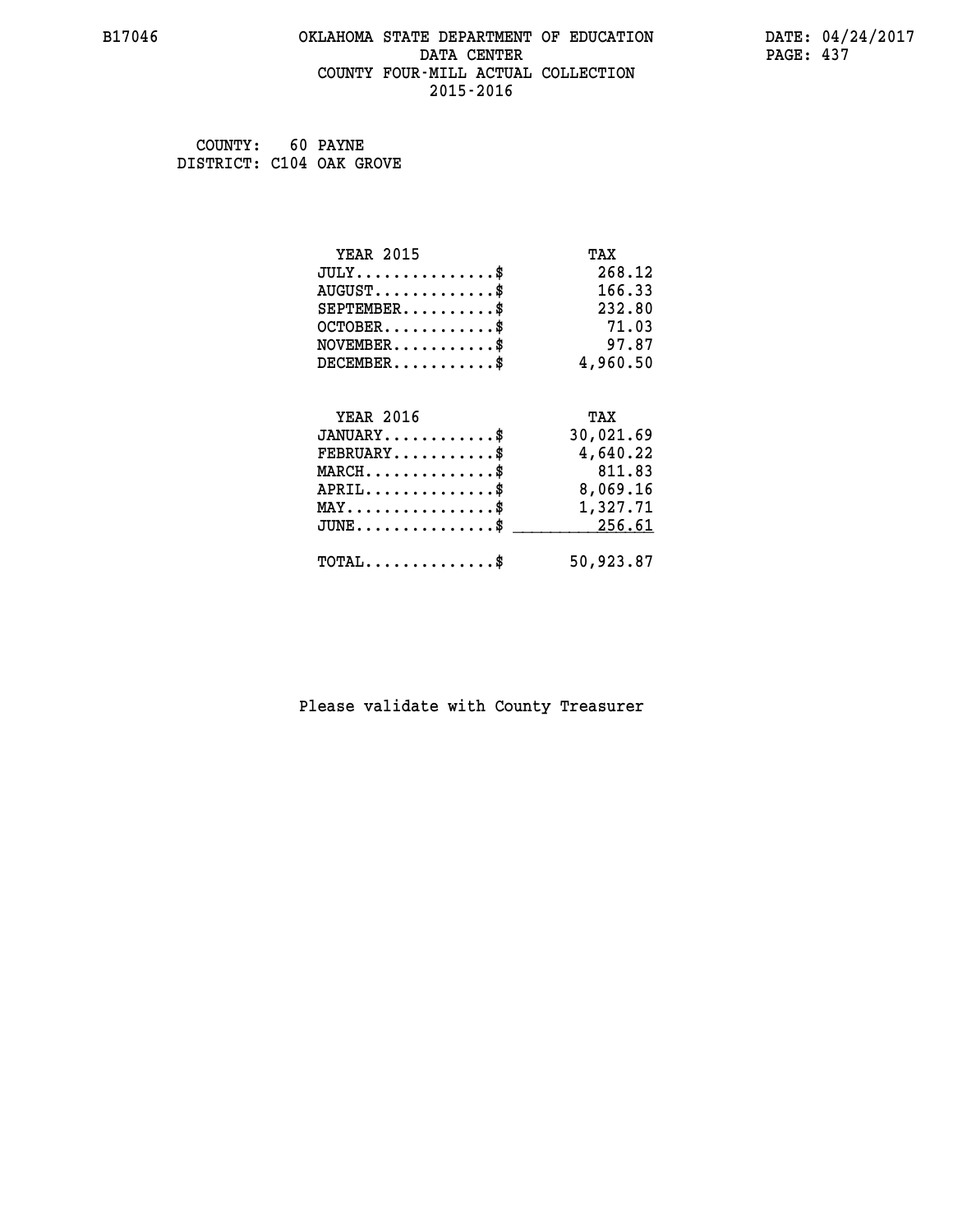# **B17046 OKLAHOMA STATE DEPARTMENT OF EDUCATION DATE: 04/24/2017 DATA CENTER** PAGE: 438  **COUNTY FOUR-MILL ACTUAL COLLECTION 2015-2016**

 **COUNTY: 60 PAYNE DISTRICT: I003 RIPLEY**

| <b>YEAR 2015</b>                               | TAX        |
|------------------------------------------------|------------|
| $JULY$ \$                                      | 653.07     |
| $AUGUST$ \$                                    | 405.16     |
| $SEPTEMBER$ \$                                 | 567.05     |
| $OCTOBER$ \$                                   | 173.03     |
| $\texttt{NOVEMBER} \dots \dots \dots \$        | 238.39     |
| $DECEMBER$ \$                                  | 12,083.00  |
|                                                |            |
| <b>YEAR 2016</b>                               | TAX        |
| $JANUARY$ \$                                   | 73,128.17  |
| $FEBRUARY$                                     | 11,302.86  |
| $MARCH$ \$                                     | 1,977.50   |
| $APRIL$ \$                                     | 19,655.27  |
| $\texttt{MAX} \dots \dots \dots \dots \dots \$ | 3,234.09   |
| $JUNE \ldots \ldots \ldots \ldots \ast$        | 625.04     |
| $TOTAL$ \$                                     | 124,042.63 |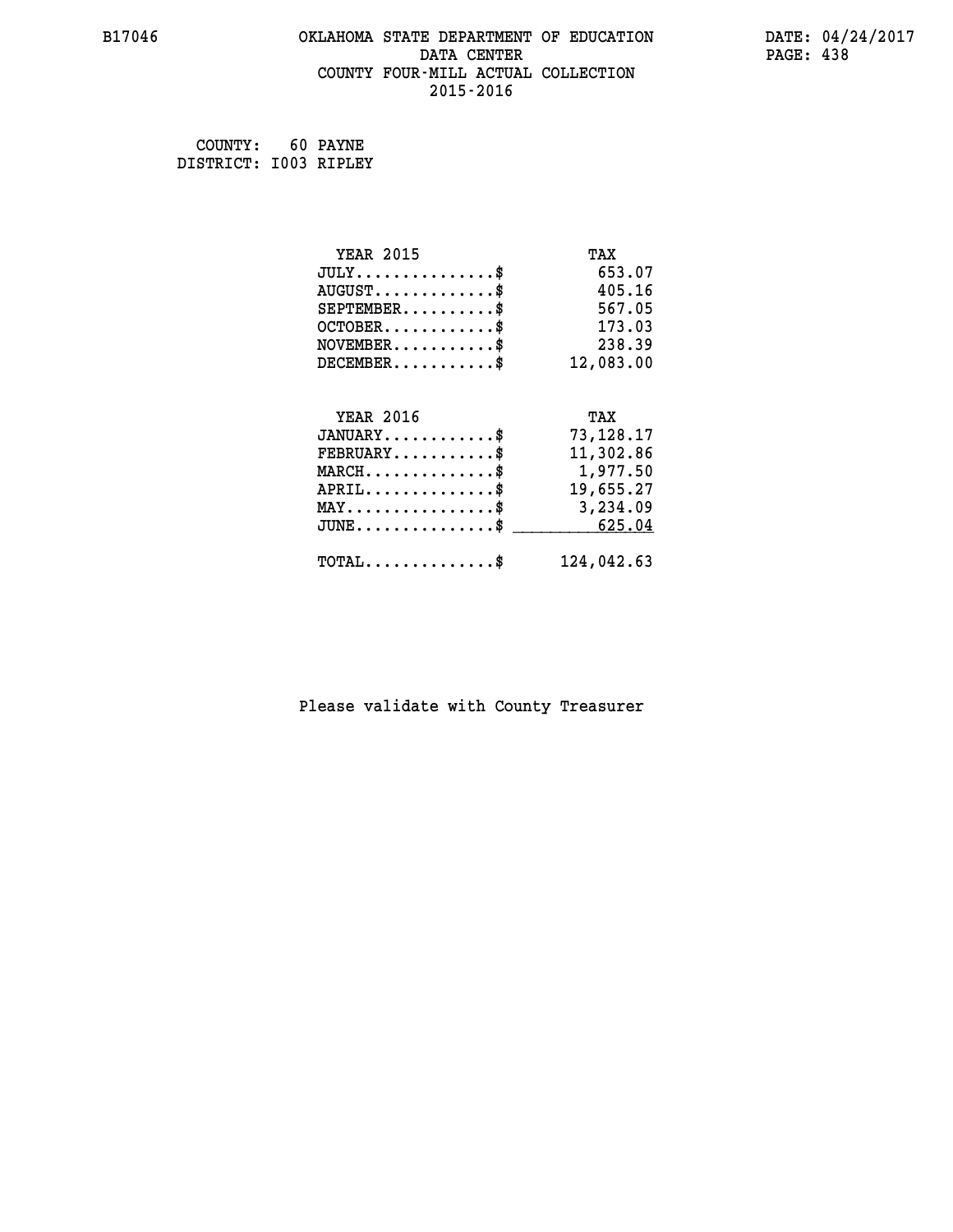# **B17046 OKLAHOMA STATE DEPARTMENT OF EDUCATION DATE: 04/24/2017 DATA CENTER** PAGE: 439  **COUNTY FOUR-MILL ACTUAL COLLECTION 2015-2016**

 **COUNTY: 60 PAYNE DISTRICT: I016 STILLWATER**

| <b>YEAR 2015</b>                                 | TAX          |
|--------------------------------------------------|--------------|
| $JULY$ \$                                        | 8,505.24     |
| $AUGUST$ $\$                                     | 5,276.59     |
| $SEPTEMBER$ \$                                   | 7,384.96     |
| $OCTOBER$ $\$                                    | 2,253.29     |
| $\texttt{NOVEMBER} \dots \dots \dots \$          | 3,104.73     |
| $DECEMBER$ \$                                    | 157,361.24   |
|                                                  |              |
| <b>YEAR 2016</b>                                 | TAX          |
| $JANUARY$ \$                                     | 952, 373.38  |
| $\texttt{FEBRUARY} \dots \dots \dots \$          | 147,201.18   |
| $\texttt{MARCH}\ldots\ldots\ldots\ldots\text{*}$ | 25,753.60    |
| $APRIL$ \$                                       | 255,977.28   |
| $\texttt{MAX} \dots \dots \dots \dots \dots \$   | 42,118.73    |
| $JUNE$ \$                                        | 8,140.24     |
| $\texttt{TOTAL} \dots \dots \dots \dots \$       | 1,615,450.46 |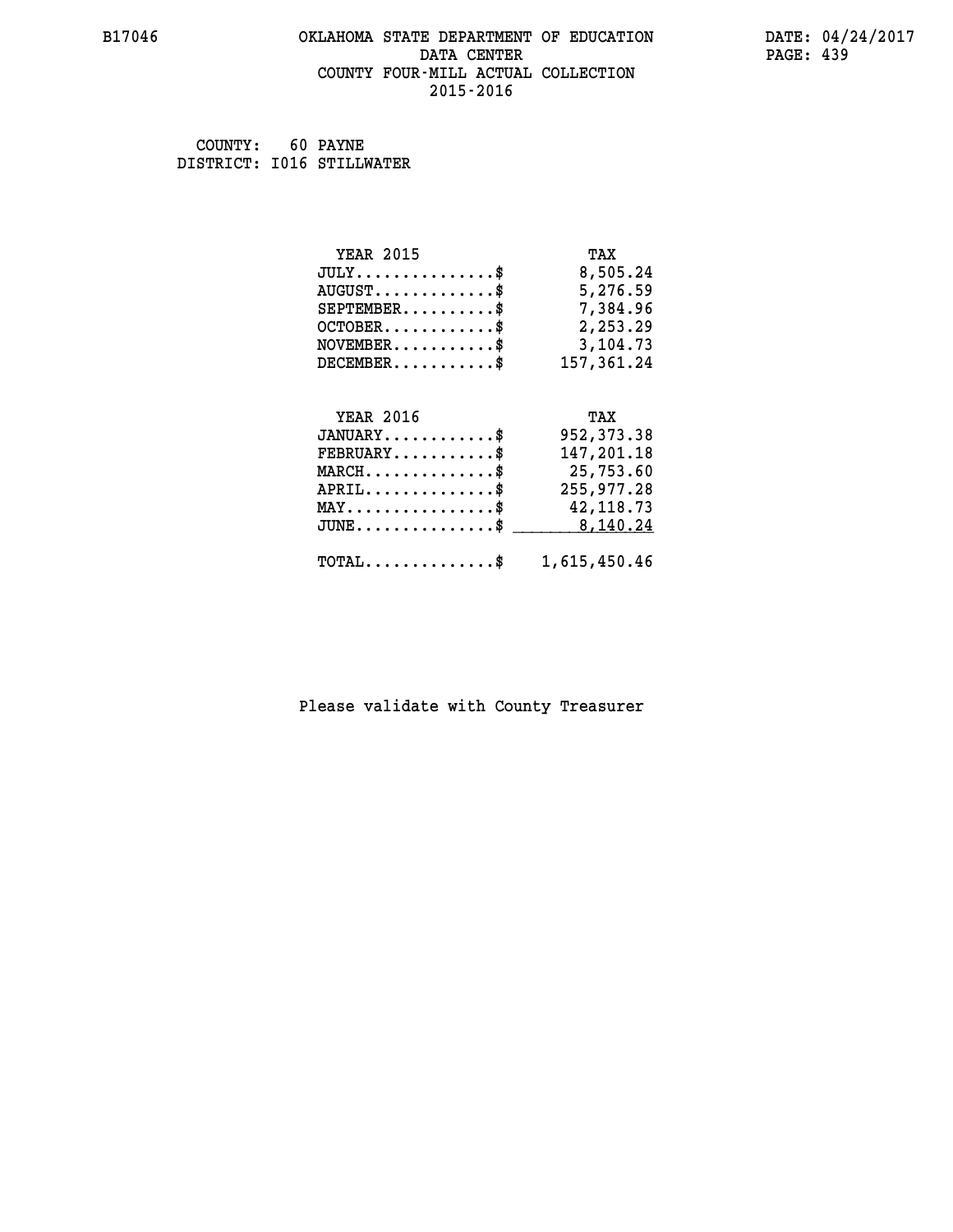#### **B17046 OKLAHOMA STATE DEPARTMENT OF EDUCATION DATE: 04/24/2017 DATA CENTER** PAGE: 440  **COUNTY FOUR-MILL ACTUAL COLLECTION 2015-2016**

 **COUNTY: 60 PAYNE DISTRICT: I056 PERKINS-TRYON**

| <b>YEAR 2015</b>                               | TAX        |
|------------------------------------------------|------------|
| $JULY$ \$                                      | 2,063.53   |
| $AUGUST$ \$                                    | 1,280.19   |
| $SEPTEMBER$ \$                                 | 1,791.70   |
| $OCTOBER$ \$                                   | 546.69     |
| $\texttt{NOVEMBER} \dots \dots \dots \$        | 753.26     |
| $DECEMBER$ \$                                  | 38,178.65  |
|                                                |            |
| <b>YEAR 2016</b>                               | TAX        |
|                                                |            |
| $JANUARY$ \$                                   | 231,062.75 |
| $FEBRUARY$                                     | 35,713.64  |
| $MARCH$ \$                                     | 6,248.29   |
| $APRIL$ \$                                     | 62,104.64  |
| $\texttt{MAX} \dots \dots \dots \dots \dots \$ | 10,218.75  |
| $JUNE$ \$                                      | 1,974.97   |
| $\texttt{TOTAL} \dots \dots \dots \dots \$     | 391,937.06 |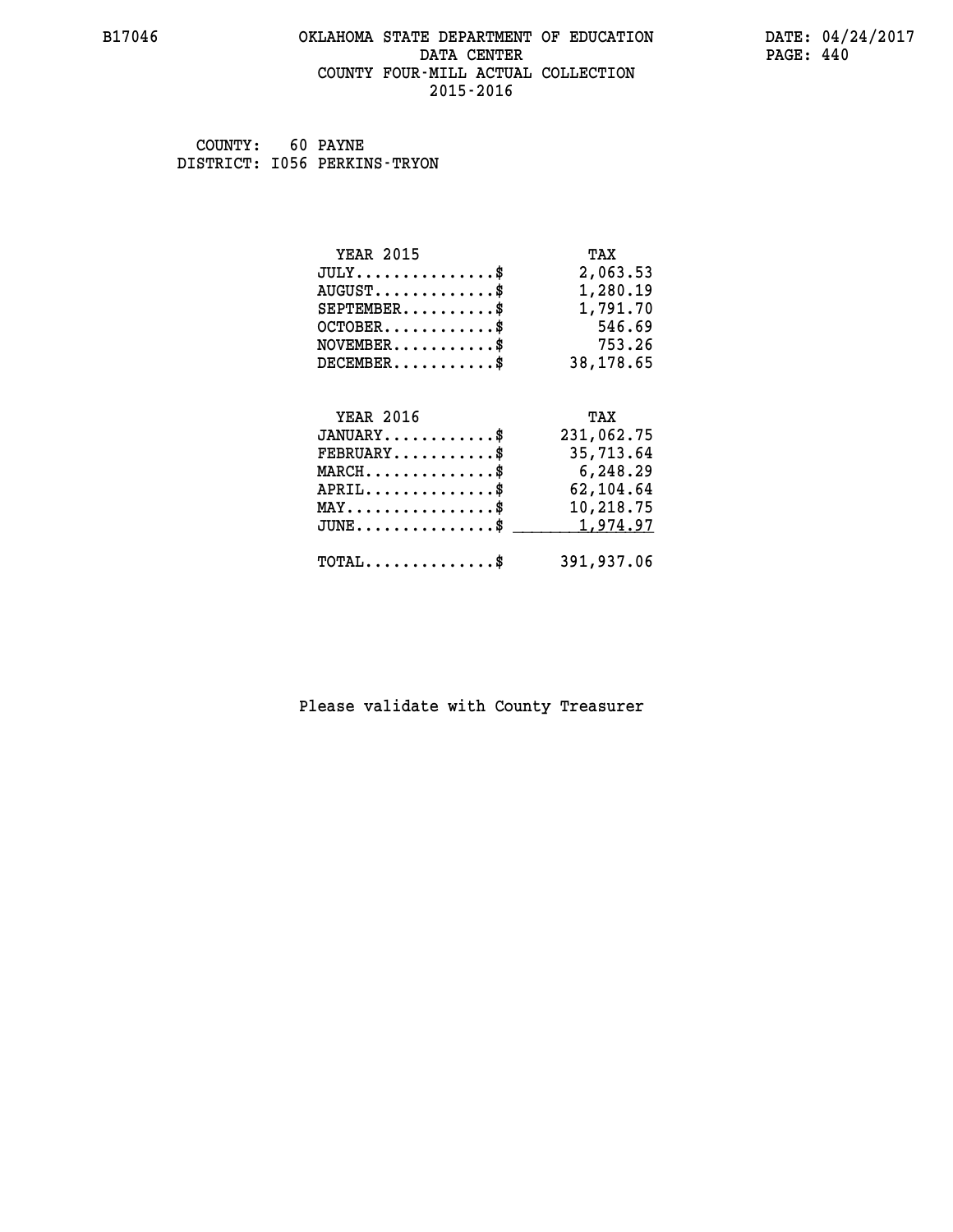# **B17046 OKLAHOMA STATE DEPARTMENT OF EDUCATION DATE: 04/24/2017 DATA CENTER** PAGE: 441  **COUNTY FOUR-MILL ACTUAL COLLECTION 2015-2016**

 **COUNTY: 60 PAYNE DISTRICT: I067 CUSHING**

| <b>YEAR 2015</b>                               | TAX        |
|------------------------------------------------|------------|
| $JULY$ \$                                      | 2,550.45   |
| $AUGUST$ \$                                    | 1,582.28   |
| $SEPTEMBER$ \$                                 | 2,214.53   |
| $OCTOBER$ \$                                   | 675.68     |
| $\texttt{NOVEMBER} \dots \dots \dots \$        | 931.02     |
| $DECEMBER$ \$                                  | 47,187.71  |
|                                                |            |
| <b>YEAR 2016</b>                               | TAX        |
| $JANUARY$ \$                                   | 285,586.88 |
| $FEBRUARY$                                     | 44,141.02  |
| $MARCH$ \$                                     | 7,722.71   |
| $APRIL \ldots \ldots \ldots \ldots \$          | 76,759.57  |
| $\texttt{MAX} \dots \dots \dots \dots \dots \$ | 12,630.09  |
| $JUNE$ \$                                      | 2,441.00   |
| $\texttt{TOTAL} \dots \dots \dots \dots \$     | 484,422.94 |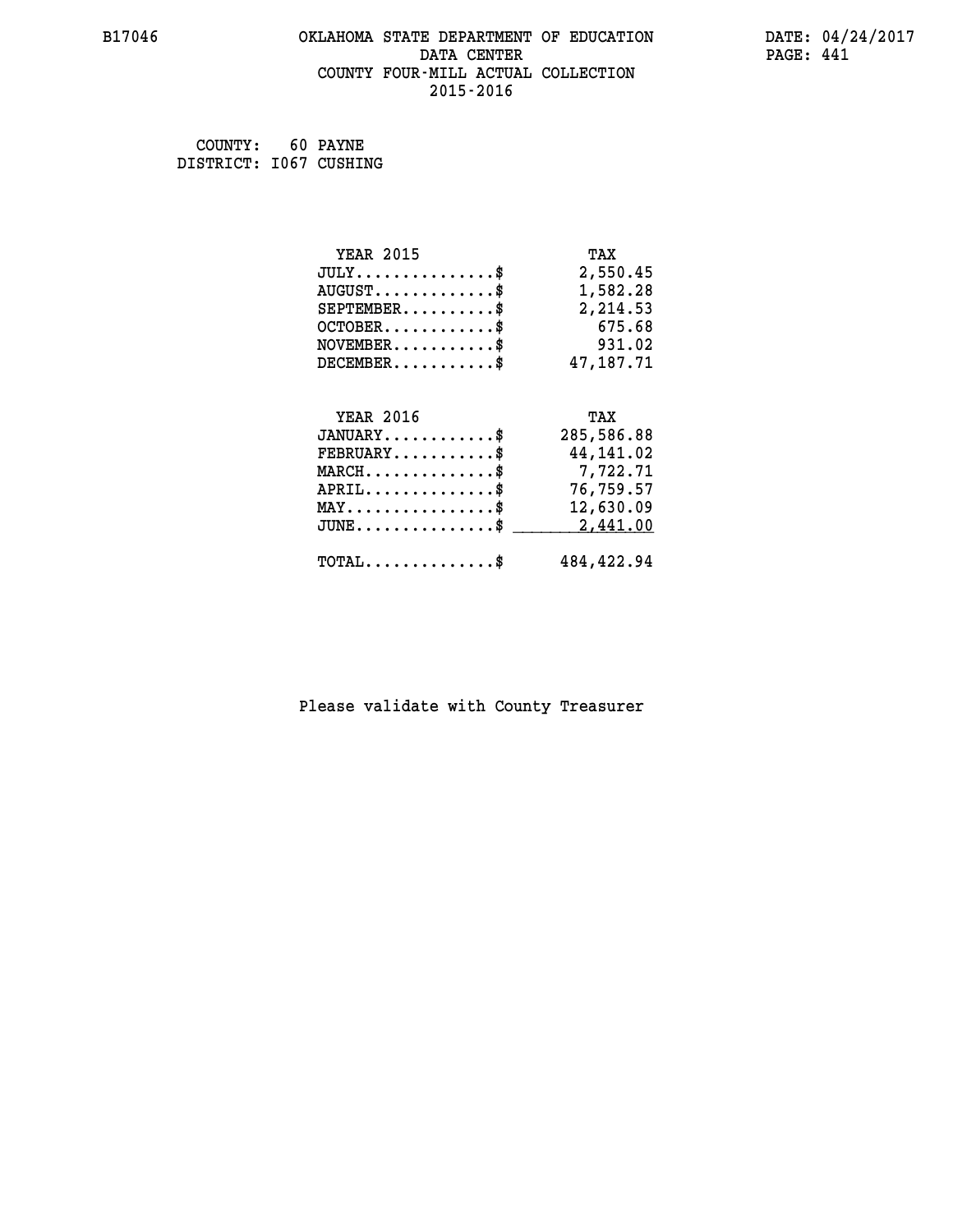# **B17046 OKLAHOMA STATE DEPARTMENT OF EDUCATION DATE: 04/24/2017 DATA CENTER** PAGE: 442  **COUNTY FOUR-MILL ACTUAL COLLECTION 2015-2016**

 **COUNTY: 60 PAYNE DISTRICT: I101 GLENCOE**

| <b>YEAR 2015</b>                                 | TAX       |
|--------------------------------------------------|-----------|
| $JULY$ \$                                        | 483.22    |
| $AUGUST$ \$                                      | 299.79    |
| $SEPTEMBER$ \$                                   | 419.57    |
| $OCTOBER$                                        | 128.03    |
| NOVEMENT.                                        | 176.39    |
| $DECEMBER$ \$                                    | 8,940.61  |
| <b>YEAR 2016</b>                                 | TAX       |
| $JANUARY$ \$                                     | 54,109.88 |
| $FEBRUARY$                                       | 8,363.35  |
| $MARCH$ \$                                       | 1,463.23  |
| $APRIL$ \$                                       | 14,543.55 |
| $\texttt{MAX} \dots \dots \dots \dots \dots \$   | 2,393.01  |
| $\texttt{JUNE} \dots \dots \dots \dots \dots \$$ | 462.49    |
| $\texttt{TOTAL} \dots \dots \dots \dots \$       | 91,783.12 |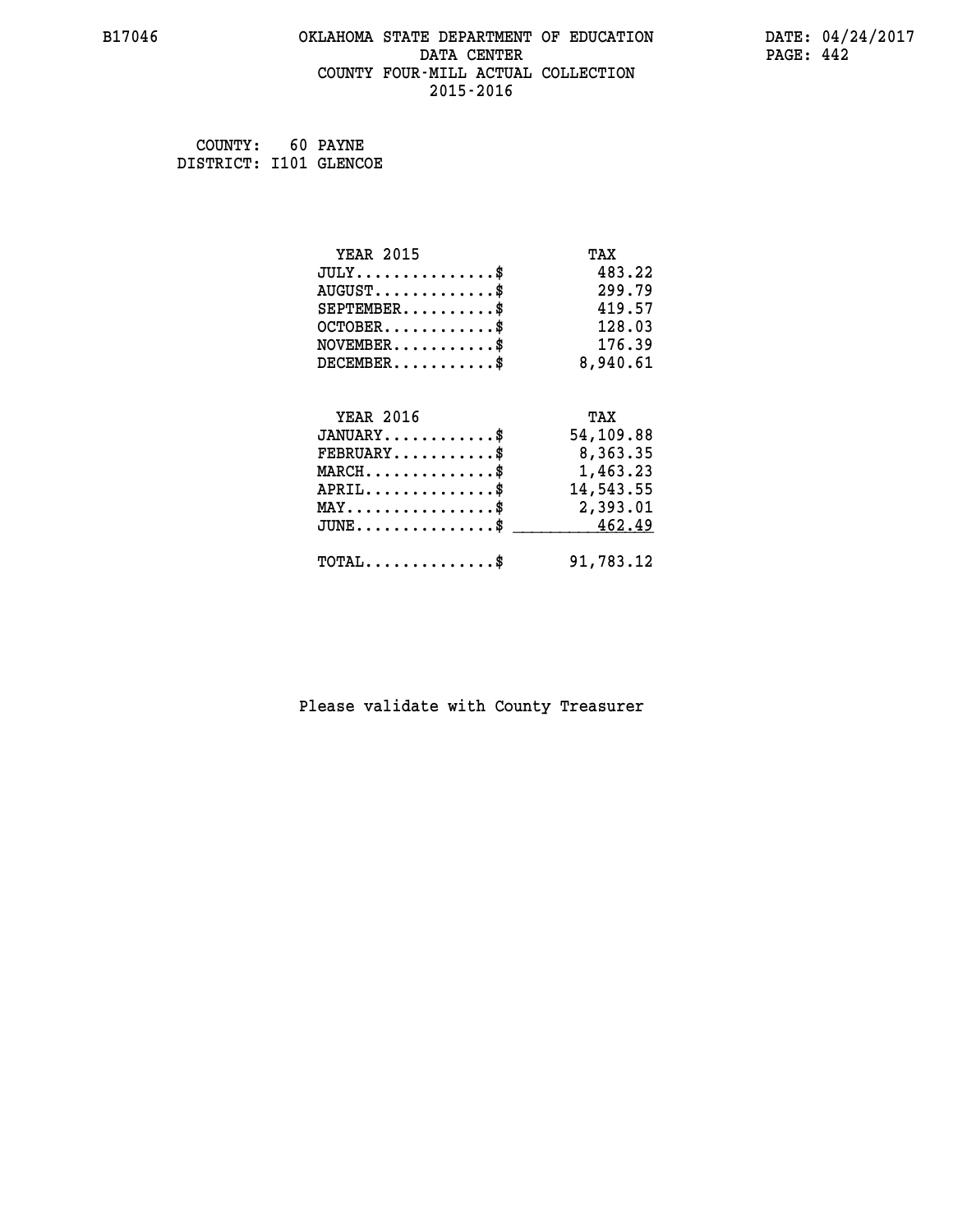# **B17046 OKLAHOMA STATE DEPARTMENT OF EDUCATION DATE: 04/24/2017 DATA CENTER** PAGE: 443  **COUNTY FOUR-MILL ACTUAL COLLECTION 2015-2016**

 **COUNTY: 60 PAYNE DISTRICT: I103 YALE**

| <b>YEAR 2015</b>                               | TAX          |
|------------------------------------------------|--------------|
| $JULY$ \$                                      | 659.03       |
| $AUGUST$ \$                                    | 408.85       |
| $SEPTEMBER$ \$                                 | 572.25       |
| $OCTOBER$ \$                                   | 174.59       |
| $\texttt{NOVEMBER} \dots \dots \dots \$        | 240.58       |
| $DECEMBER$ \$                                  | 12, 193. 15  |
|                                                |              |
| <b>YEAR 2016</b>                               | TAX          |
| $JANUARY$ \$                                   | 73,794.68    |
| $FEBRUARY$                                     | 11,405.90    |
| $MARCH$ \$                                     | 1,995.49     |
| $APRIL$                                        | 19,834.40    |
| $\texttt{MAX} \dots \dots \dots \dots \dots \$ | 3,263.58     |
| $JUNE$ $$$                                     | 630.76       |
| $\texttt{TOTAL} \dots \dots \dots \dots \$     | 125, 173. 26 |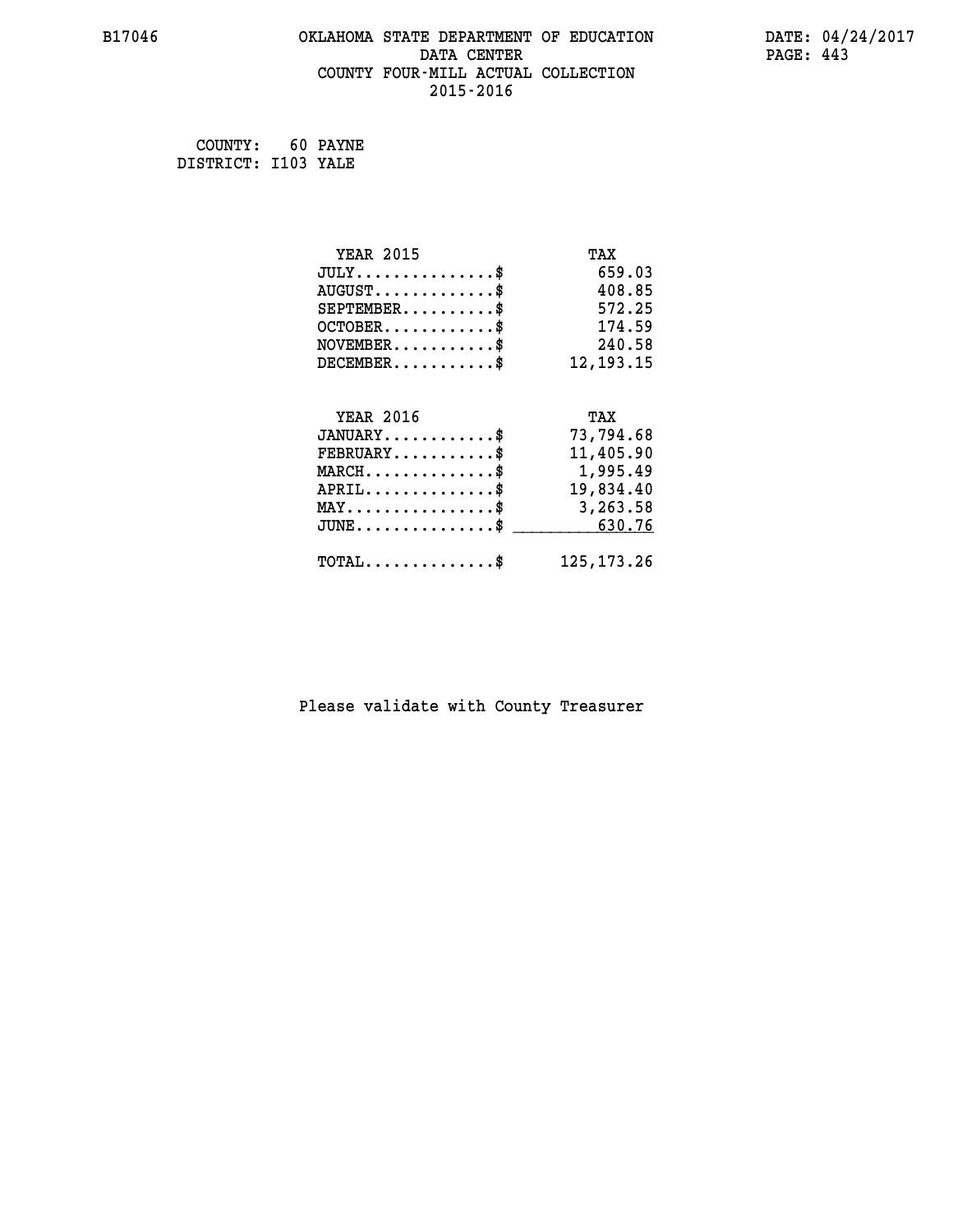# **B17046 OKLAHOMA STATE DEPARTMENT OF EDUCATION DATE: 04/24/2017 DATA CENTER** PAGE: 444  **COUNTY FOUR-MILL ACTUAL COLLECTION 2015-2016**

 **COUNTY: 60 PAYNE**

 **\*\*\*\*\*\* TOTALS \*\*\*\*\*\***

| <b>YEAR 2015</b>                          | TAX        |
|-------------------------------------------|------------|
| $JULY$                                    | 15,182.66  |
| $\text{AUGUST} \dots \dots \dots \dots \$ | 9,419,19   |
| $SEPTEMENT.$ \$                           | 13,182.86  |
| $OCTOBER$ $\frac{1}{2}$                   | 4,022.34   |
| $NOVEMBER$ $\$\$                          | 5,542.24   |
| $DECEMBER$                                | 280,904.86 |

# **YEAR 2016 TAX**

| $JANUARY$ \$                                            | 1,700,077.43 |
|---------------------------------------------------------|--------------|
| $\texttt{FEBRUARY} \dots \dots \dots \$                 | 262,768.17   |
| $MARCH$ \$                                              | 45,972.65    |
| $APRIL$ \$                                              | 456,943.87   |
| $\texttt{MAX} \dots \dots \dots \dots \dots \$          | 75,185.96    |
| $JUNE \dots \dots \dots \dots \$ 14,531.11              |              |
| $\texttt{TOTAL} \dots \dots \dots \dots \$ 2,883,733.34 |              |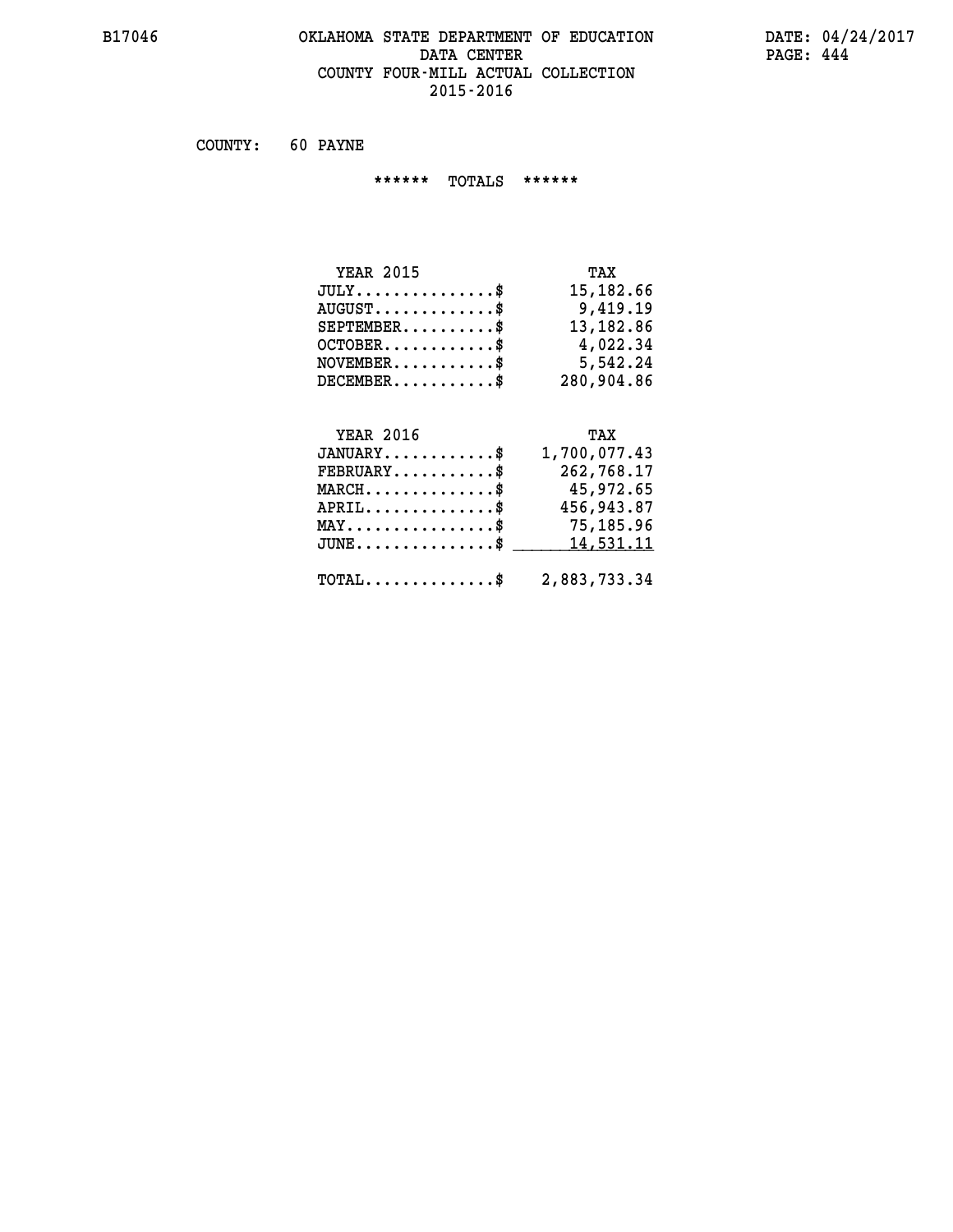# **B17046 OKLAHOMA STATE DEPARTMENT OF EDUCATION DATE: 04/24/2017 DATA CENTER** PAGE: 445  **COUNTY FOUR-MILL ACTUAL COLLECTION 2015-2016**

 **COUNTY: 61 PITTSBURG DISTRICT: C009 KREBS**

| <b>YEAR 2015</b>                                  | TAX       |
|---------------------------------------------------|-----------|
| $JULY$ \$                                         | .00       |
| $AUGUST$ \$                                       | 253.05    |
| $SEPTEMBER$ \$                                    | 240.59    |
| $OCTOBER$ \$                                      | 102.49    |
| $NOVEMBER$ \$                                     | 59.17     |
| $DECEMBER$ \$                                     | 3,993.43  |
|                                                   |           |
| <b>YEAR 2016</b>                                  | TAX       |
| $JANUARY$ \$                                      | 38,448.26 |
| $FEBRUARY$                                        | 10,914.87 |
| $\texttt{MARCH}\ldots\ldots\ldots\ldots\clubsuit$ | 2,195.39  |
| $APRIL \ldots \ldots \ldots \ldots$ \$            | 16,672.47 |
| $\texttt{MAX} \dots \dots \dots \dots \dots \$    | 3,008.73  |
| $\texttt{JUNE} \dots \dots \dots \dots \dots \$$  | 585.16    |
| $\texttt{TOTAL} \dots \dots \dots \dots$ \$       | 76,473.61 |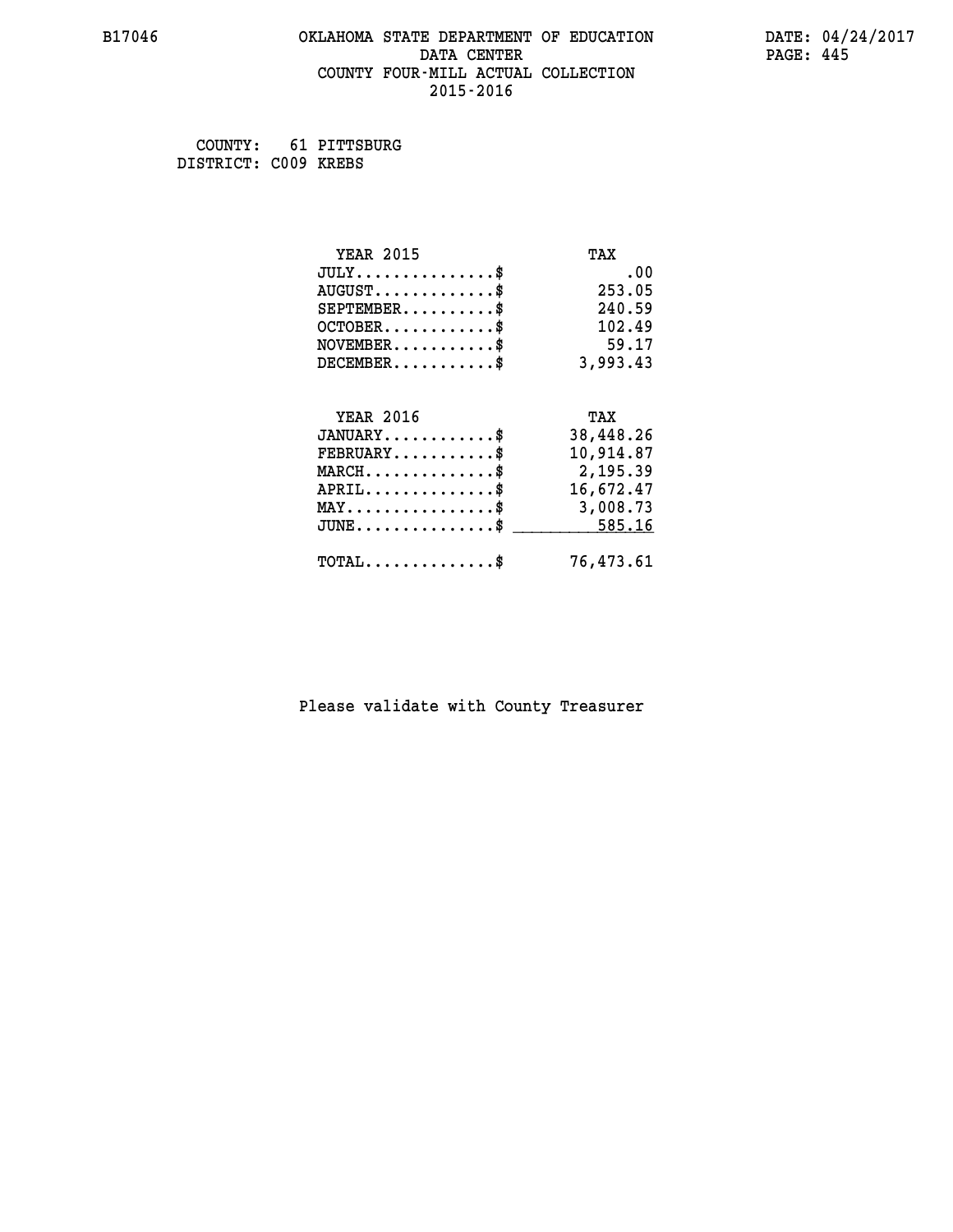#### **B17046 OKLAHOMA STATE DEPARTMENT OF EDUCATION DATE: 04/24/2017 DATA CENTER** PAGE: 446  **COUNTY FOUR-MILL ACTUAL COLLECTION 2015-2016**

 **COUNTY: 61 PITTSBURG DISTRICT: C029 FRINK-CHAMBERS**

| <b>YEAR 2015</b>                               | TAX       |
|------------------------------------------------|-----------|
| $JULY$ \$                                      | 274.61    |
| $AUGUST$ \$                                    | 262.30    |
| $SEPTEMBER$ \$                                 | 110.29    |
| $OCTOBER$ \$                                   | 65.20     |
| $NOVEMBER$ \$                                  | 4,331.77  |
| $DECEMBER$ \$                                  | 41,707.91 |
| <b>YEAR 2016</b>                               | TAX       |
| $JANUARY$ \$                                   | 11,847.18 |
| $FEBRUARY$                                     | 2,383.80  |
| $MARCH$ \$                                     | 18,085.24 |
| $APRIL \ldots \ldots \ldots \ldots \$          | 3,263.41  |
| $\texttt{MAX} \dots \dots \dots \dots \dots \$ | 636.82    |
| $JUNE$ \$                                      | 686.71    |
| $\texttt{TOTAL} \dots \dots \dots \dots \$     | 83,655.24 |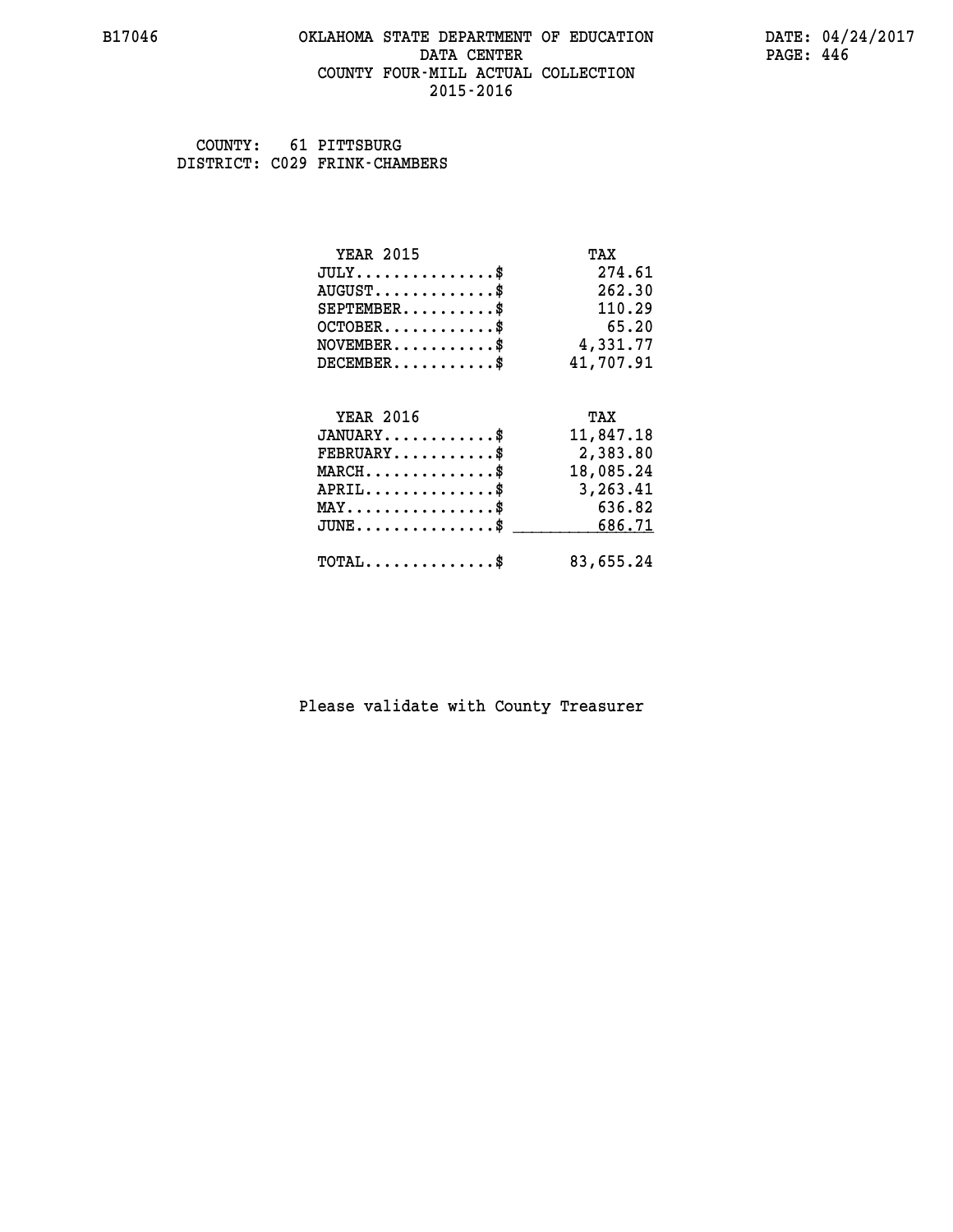# **B17046 OKLAHOMA STATE DEPARTMENT OF EDUCATION DATE: 04/24/2017 DATA CENTER** PAGE: 447  **COUNTY FOUR-MILL ACTUAL COLLECTION 2015-2016**

 **COUNTY: 61 PITTSBURG DISTRICT: C056 TANNEHILL**

| <b>YEAR 2015</b>                               | TAX        |
|------------------------------------------------|------------|
| $JULY$ \$                                      | 132.33     |
| $AUGUST$ \$                                    | 133.14     |
| $SEPTEMBER$ \$                                 | 50.32      |
| $OCTOBER$ \$                                   | 35.24      |
| $NOVEMBER.$ \$                                 | 1,723.25   |
| $DECEMBER$ \$                                  | 16,569.16  |
|                                                |            |
| <b>YEAR 2016</b>                               | TAX        |
| $JANUARY$ \$                                   | 4,735.76   |
| $FEBRUARY$ \$                                  | 965.66     |
| $MARCH$ \$                                     | 7,175.71   |
| $APRIL$ \$                                     | 1,297.67   |
| $\texttt{MAX} \dots \dots \dots \dots \dots \$ | 265.22     |
| $JUNE$ \$                                      | 292.37     |
| $\texttt{TOTAL} \dots \dots \dots \dots \$     | 33, 375.83 |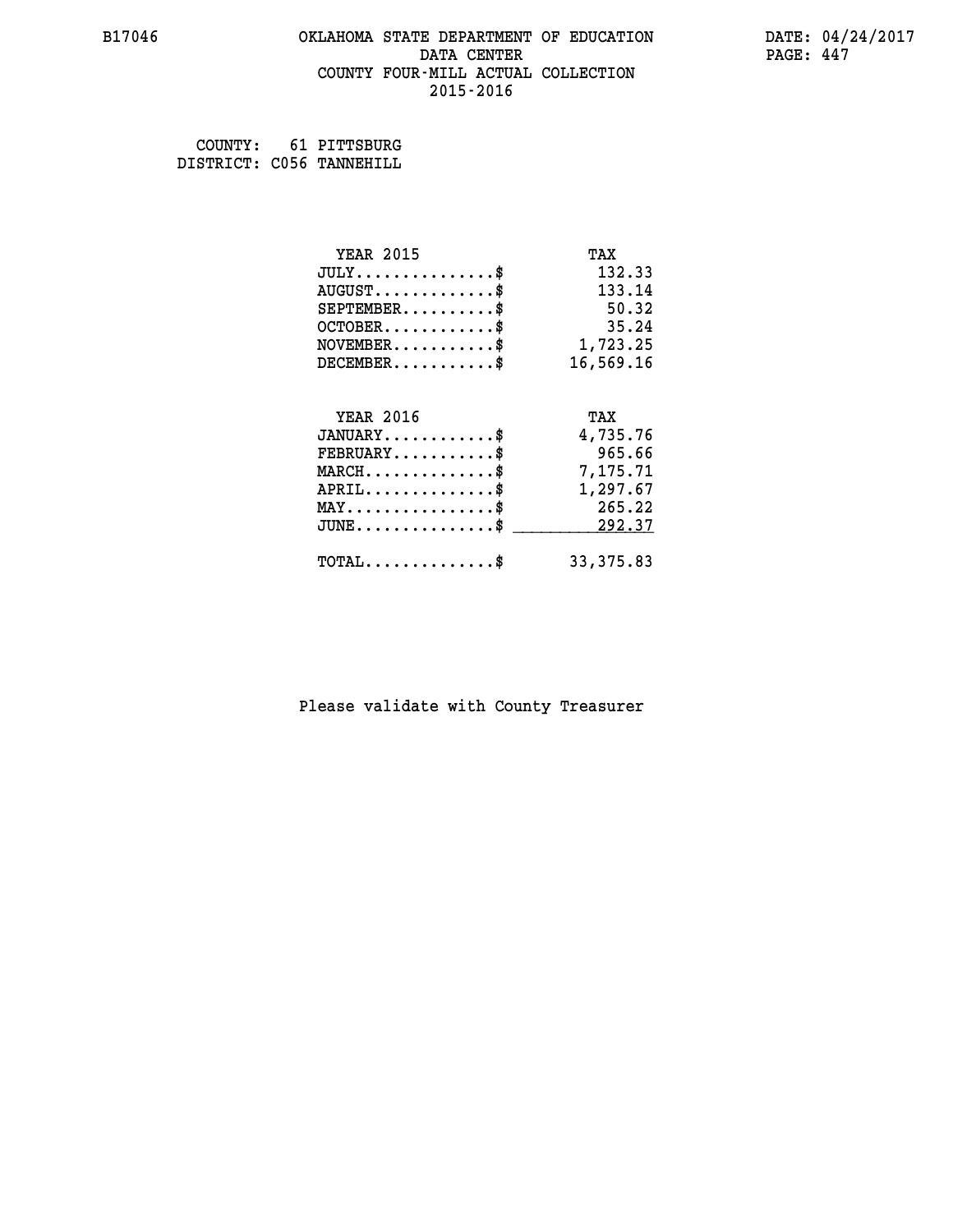# **B17046 OKLAHOMA STATE DEPARTMENT OF EDUCATION DATE: 04/24/2017 DATA CENTER** PAGE: 448  **COUNTY FOUR-MILL ACTUAL COLLECTION 2015-2016**

 **COUNTY: 61 PITTSBURG DISTRICT: C088 HAYWOOD**

| <b>YEAR 2015</b>                               | TAX       |
|------------------------------------------------|-----------|
| $JULY$ \$                                      | 80.42     |
| $AUGUST$ \$                                    | 76.86     |
| $SEPTEMBER$ \$                                 | 32.35     |
| $OCTOBER$ \$                                   | 19.01     |
| $\texttt{NOVEMBER} \dots \dots \dots \$        | 1,392.24  |
| $DECEMBER$ \$                                  | 13,418.36 |
|                                                |           |
| <b>YEAR 2016</b>                               | TAX       |
| $JANUARY$ \$                                   | 3,806.86  |
| $FEBRUARY$ \$                                  | 764.05    |
| $MARCH \ldots \ldots \ldots \ldots \$          | 5,817.97  |
| $APRIL$ \$                                     | 1,048.74  |
| $\texttt{MAX} \dots \dots \dots \dots \dots \$ | 203.26    |
| $JUNE$ \$                                      | 218.37    |
| $\texttt{TOTAL} \dots \dots \dots \dots \$     | 26,878.49 |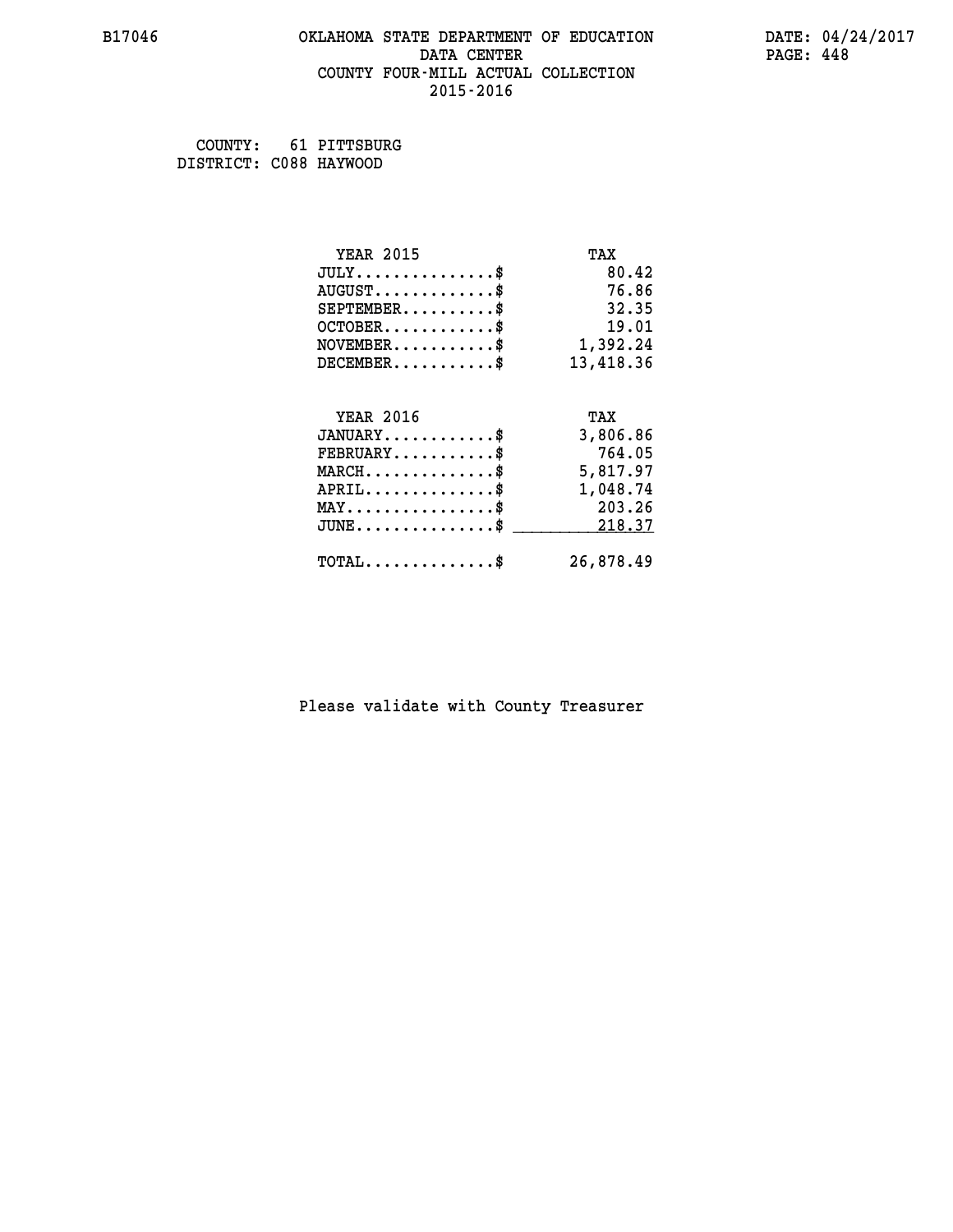# **B17046 OKLAHOMA STATE DEPARTMENT OF EDUCATION DATE: 04/24/2017 DATA CENTER** PAGE: 449  **COUNTY FOUR-MILL ACTUAL COLLECTION 2015-2016**

 **COUNTY: 61 PITTSBURG DISTRICT: I001 HARTSHORNE**

| <b>YEAR 2015</b>                                 | TAX         |
|--------------------------------------------------|-------------|
| $JULY$ \$                                        | 576.62      |
| $AUGUST$ \$                                      | 484.52      |
| $SEPTEMBER$ \$                                   | 462.31      |
| $OCTOBER$ \$                                     | 194.37      |
| $\texttt{NOVEMBER} \dots \dots \dots \$          | 114.75      |
| $DECEMBER$ \$                                    | 7,964.03    |
|                                                  |             |
| <b>YEAR 2016</b>                                 | TAX         |
| $JANUARY$                                        | 76,713.42   |
| $FEBRUARY$                                       | 21,782.30   |
| $MARCH$ \$                                       | 4,376.71    |
| $APRIL \ldots \ldots \ldots \ldots \$            | 33, 265. 22 |
| $\texttt{MAX} \dots \dots \dots \dots \dots \$   | 5,999.67    |
| $\texttt{JUNE} \dots \dots \dots \dots \dots \$$ | 1,167.37    |
| $\texttt{TOTAL} \dots \dots \dots \dots \$       | 153,101.29  |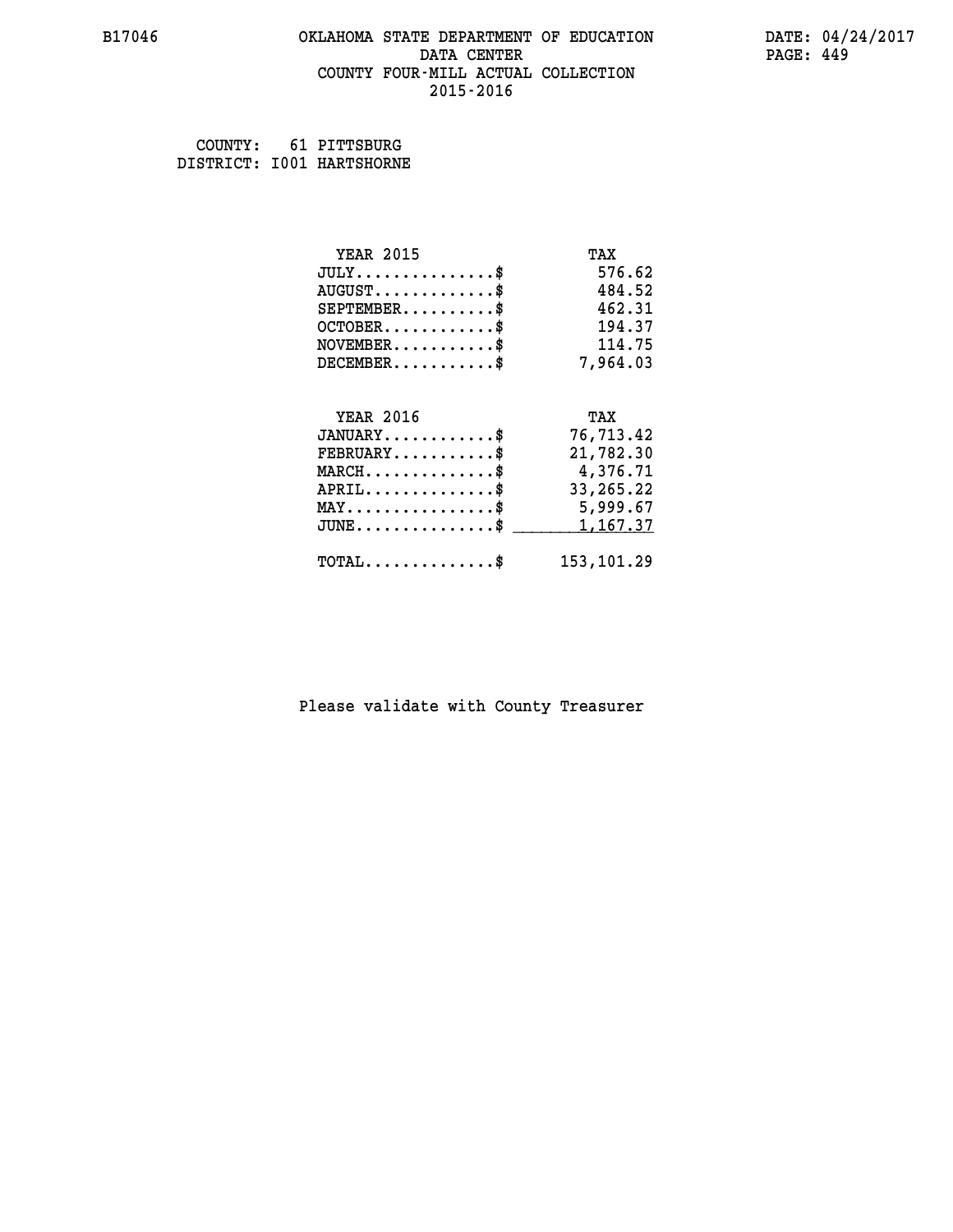# **B17046 OKLAHOMA STATE DEPARTMENT OF EDUCATION DATE: 04/24/2017 DATA CENTER** PAGE: 450  **COUNTY FOUR-MILL ACTUAL COLLECTION 2015-2016**

 **COUNTY: 61 PITTSBURG DISTRICT: I002 CANADIAN**

| <b>YEAR 2015</b>                                 | TAX       |
|--------------------------------------------------|-----------|
| $JULY$ \$                                        | 304.09    |
| $AUGUST$ \$                                      | 289.64    |
| $SEPTEMBER$ \$                                   | 122.97    |
| $OCTOBER$ \$                                     | 71.26     |
| $NOVEMBER$ \$                                    | 4,562.87  |
| $DECEMBER$ \$                                    | 43,906.99 |
| <b>YEAR 2016</b>                                 |           |
|                                                  | TAX       |
| $JANUARY$ \$                                     | 12,473.22 |
| $FEBRUARY$                                       | 2,513.21  |
| $MARCH$ \$                                       | 19,039.29 |
| $APRIL$ \$                                       | 3,437.94  |
| $MAX \dots \dots \dots \dots \dots$              | 671.68    |
| $\texttt{JUNE} \dots \dots \dots \dots \dots \$$ | 723.24    |
| $\texttt{TOTAL} \dots \dots \dots \dots \$       | 88,116.40 |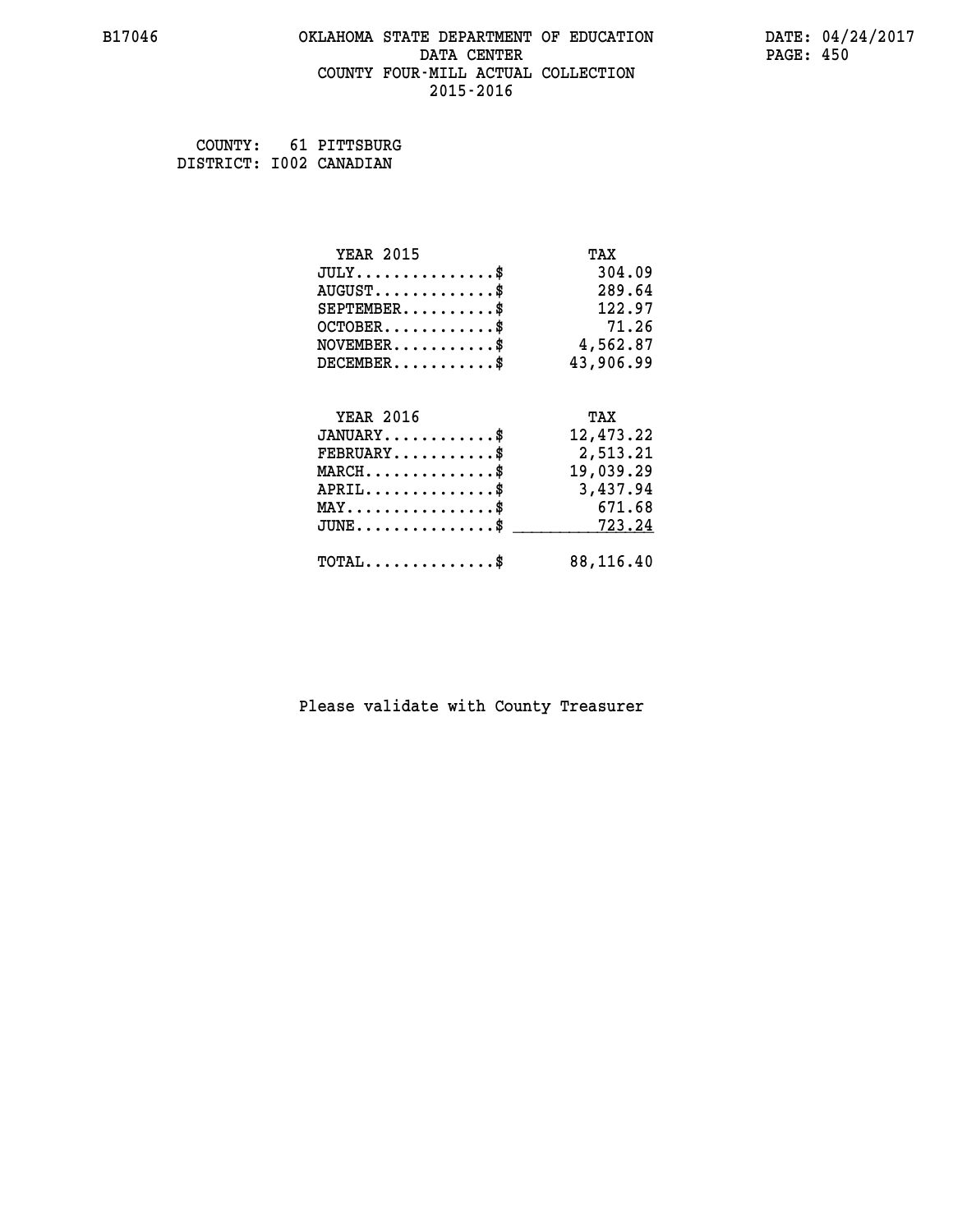# **B17046 OKLAHOMA STATE DEPARTMENT OF EDUCATION DATE: 04/24/2017 DATA CENTER** PAGE: 451  **COUNTY FOUR-MILL ACTUAL COLLECTION 2015-2016**

 **COUNTY: 61 PITTSBURG DISTRICT: I011 HAILEYVILLE**

| <b>YEAR 2015</b>                               | TAX         |
|------------------------------------------------|-------------|
| $JULY$ \$                                      | 276.83      |
| $AUGUST$ \$                                    | 231.79      |
| $SEPTEMENT.$ \$                                | 221.47      |
| $OCTOBER$ \$                                   | 92.94       |
| $NOVEMBER$ \$                                  | 55.69       |
| $DECEMBER$ \$                                  | 3,637.31    |
| <b>YEAR 2016</b>                               |             |
|                                                | TAX         |
| $JANUARY$ \$                                   | 35,019.68   |
| $FEBRUARY$                                     | 9,949.19    |
| $\texttt{MARCH}\ldots\ldots\ldots\ldots\$      | 2,002.21    |
| $APRIL$ \$                                     | 15, 185. 25 |
| $\texttt{MAX} \dots \dots \dots \dots \dots \$ | 2,740.36    |
| $JUNE$ \$                                      | 535.22      |
| $\texttt{TOTAL} \dots \dots \dots \dots \$     | 69,947.94   |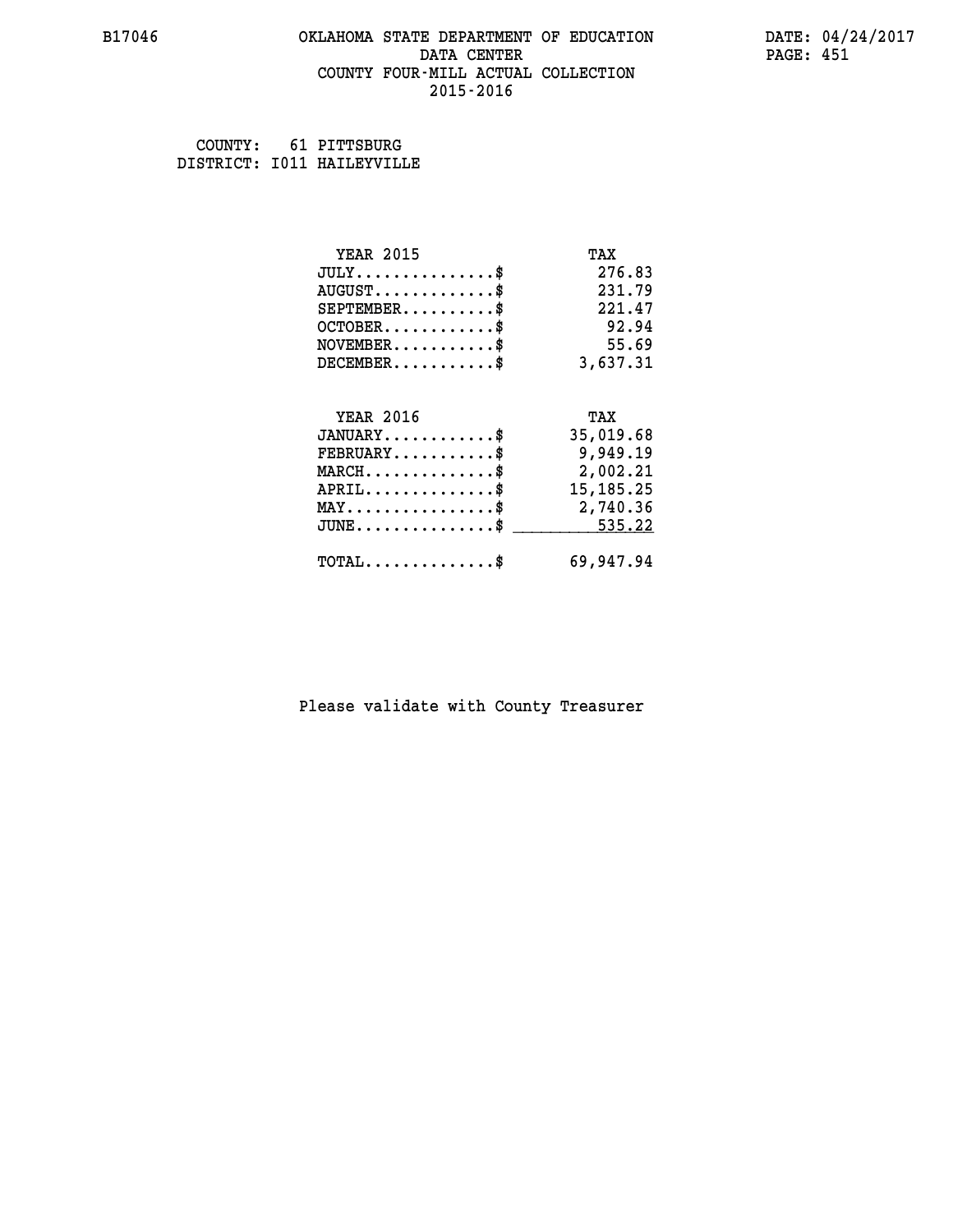# **B17046 OKLAHOMA STATE DEPARTMENT OF EDUCATION DATE: 04/24/2017 DATA CENTER** PAGE: 452  **COUNTY FOUR-MILL ACTUAL COLLECTION 2015-2016**

 **COUNTY: 61 PITTSBURG DISTRICT: I014 KIOWA**

| <b>YEAR 2015</b>                                   | TAX       |
|----------------------------------------------------|-----------|
| $JULY$ \$                                          | 231.85    |
| $AUGUST$ \$                                        | 199.12    |
| $SEPTEMBER$ \$                                     | 190.10    |
| $OCTOBER$ \$                                       | 80.31     |
| $\texttt{NOVEMBER} \dots \dots \dots \$            | 46.99     |
| $DECEMBER$ \$                                      | 3,116.83  |
|                                                    |           |
| <b>YEAR 2016</b>                                   | TAX       |
| $JANUARY$ \$                                       | 30,007.74 |
| $FEBRUARY$ \$                                      | 8,521.58  |
| $\texttt{MARCH}\ldots\ldots\ldots\ldots\text{*}$   | 1,715.21  |
| $APRIL \ldots \ldots \ldots \ldots \$              | 13,011.34 |
| $\texttt{MAX} \dots \dots \dots \dots \dots \$     | 2,348.19  |
| $\texttt{JUNE} \dots \dots \dots \dots \texttt{S}$ | 457.91    |
| $\texttt{TOTAL} \dots \dots \dots \dots \$         | 59,927.17 |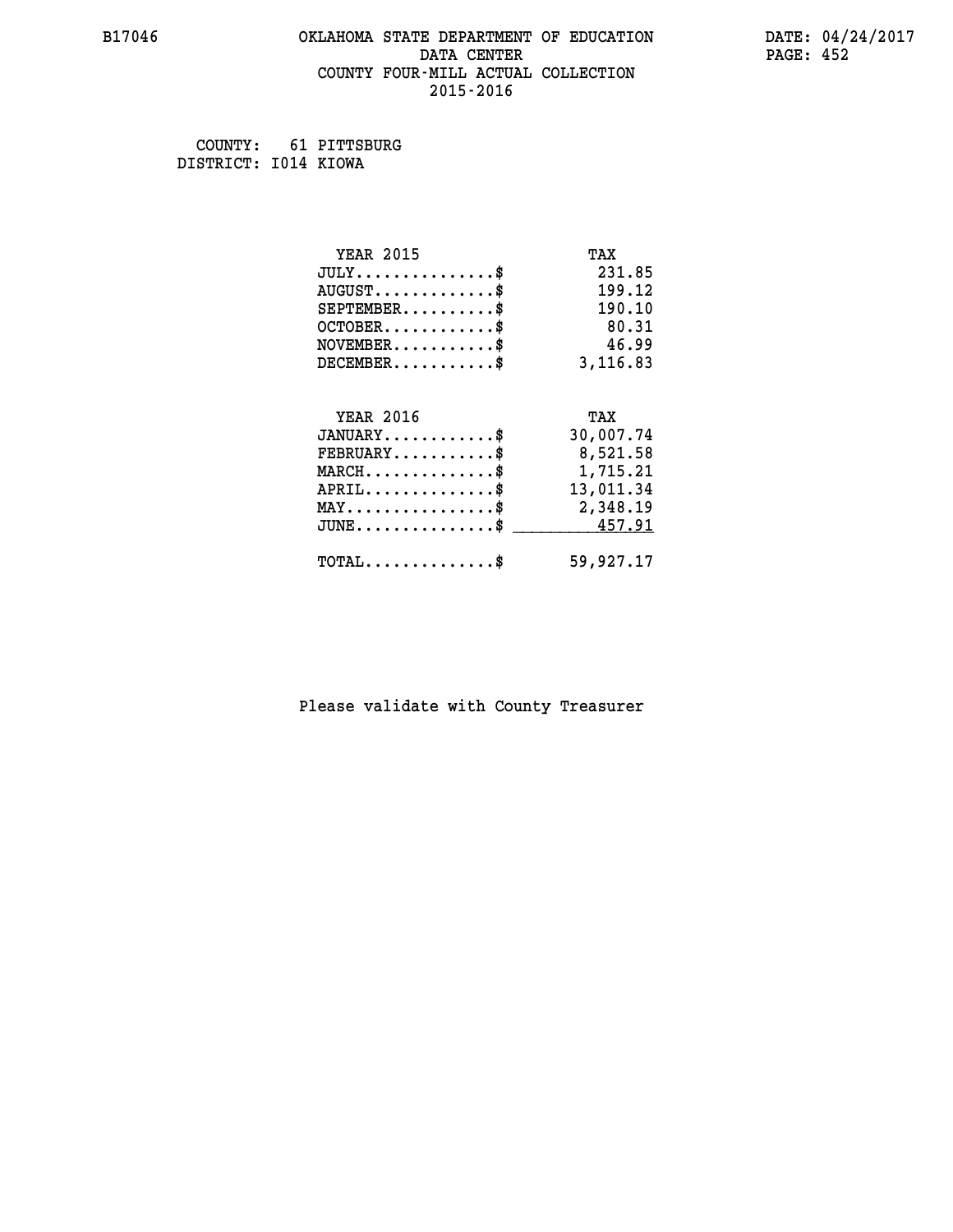# **B17046 OKLAHOMA STATE DEPARTMENT OF EDUCATION DATE: 04/24/2017 DATA CENTER** PAGE: 453  **COUNTY FOUR-MILL ACTUAL COLLECTION 2015-2016**

 **COUNTY: 61 PITTSBURG DISTRICT: I017 QUINTON**

| <b>YEAR 2015</b>                                 | TAX        |
|--------------------------------------------------|------------|
| $JULY$ \$                                        | 384.96     |
| $AUGUST$ \$                                      | 320.99     |
| $SEPTEMBER$ \$                                   | 307.59     |
| $OCTOBER$ \$                                     | 127.98     |
| $NOVEMBER$ \$                                    | 76.81      |
| $DECEMBER$ \$                                    | 4,809.00   |
|                                                  |            |
| <b>YEAR 2016</b>                                 | TAX        |
| $JANUARY$ \$                                     | 46,277.75  |
| $FEBRUARY$ \$                                    | 13, 161.09 |
| $\texttt{MARCH}\ldots\ldots\ldots\ldots\$        | 2,652.92   |
| $APRIL$ \$                                       | 20,067.02  |
| $\texttt{MAX} \dots \dots \dots \dots \dots \$   | 3,623.08   |
| $\texttt{JUNE} \dots \dots \dots \dots \dots \$$ | 711.81     |
| $\texttt{TOTAL} \dots \dots \dots \dots \$       | 92,521.00  |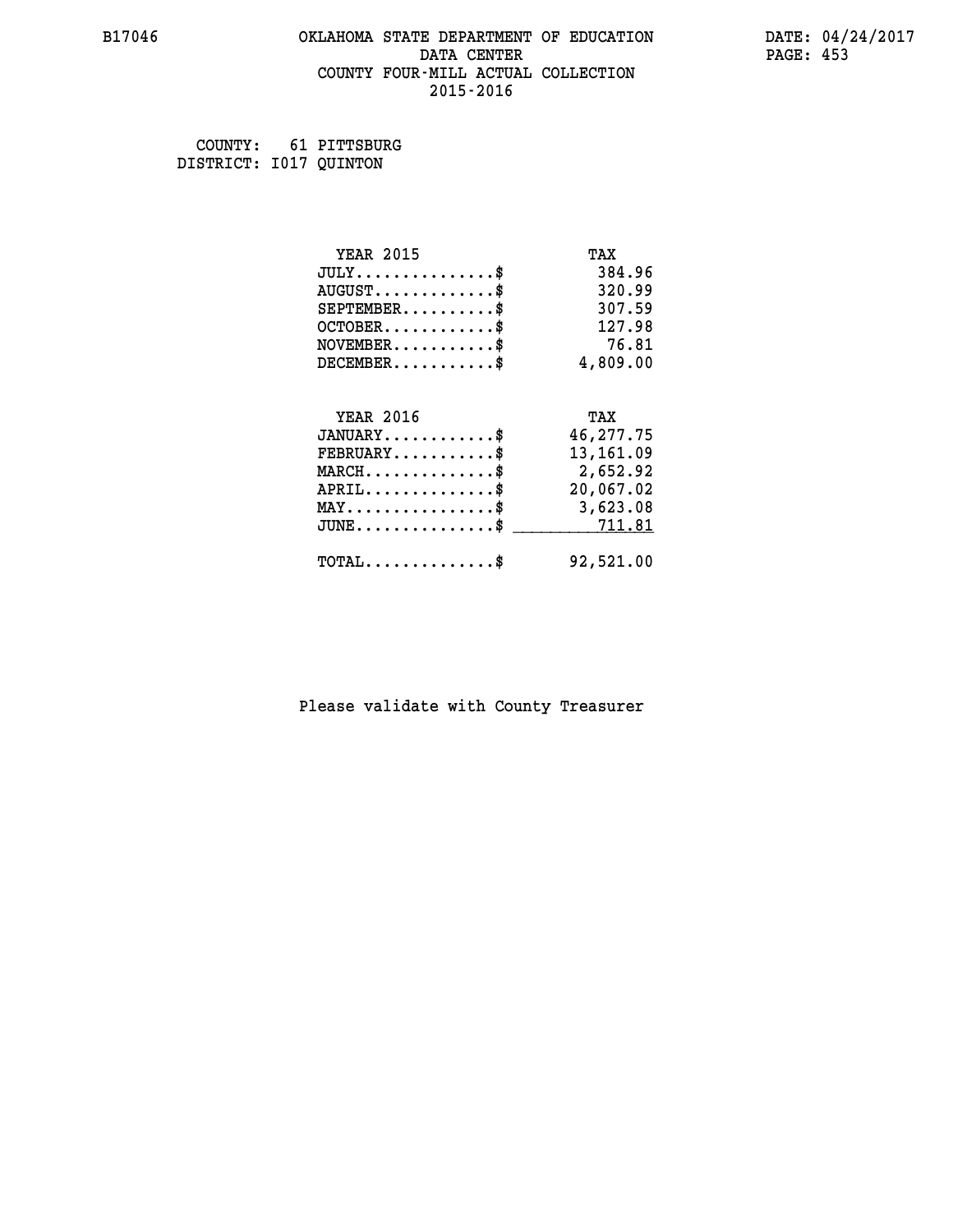# **B17046 OKLAHOMA STATE DEPARTMENT OF EDUCATION DATE: 04/24/2017 DATA CENTER** PAGE: 454  **COUNTY FOUR-MILL ACTUAL COLLECTION 2015-2016**

 **COUNTY: 61 PITTSBURG DISTRICT: I025 INDIANOLA**

| <b>YEAR 2015</b>                                 | TAX       |
|--------------------------------------------------|-----------|
| $JULY$ \$                                        | 177.08    |
| $AUGUST$ \$                                      | 149.54    |
| $SEPTEMENT.$ \$                                  | 142.61    |
| $OCTOBER$ \$                                     | 60.19     |
| $NOVEMBER$ \$                                    | 35.89     |
| $DECEMBER$ \$                                    | 2,209.39  |
|                                                  |           |
| <b>YEAR 2016</b>                                 | TAX       |
| $JANUARY$ \$                                     | 21,256.60 |
| $FEBRUARY$                                       | 6,041.97  |
| $MARCH$ \$                                       | 1,218.01  |
| $APRIL$ \$                                       | 9,217.69  |
| $\texttt{MAX} \dots \dots \dots \dots \dots \$   | 1,664.72  |
| $\texttt{JUNE} \dots \dots \dots \dots \dots \$$ | 326.16    |
| $TOTAL$ \$                                       | 42,499.85 |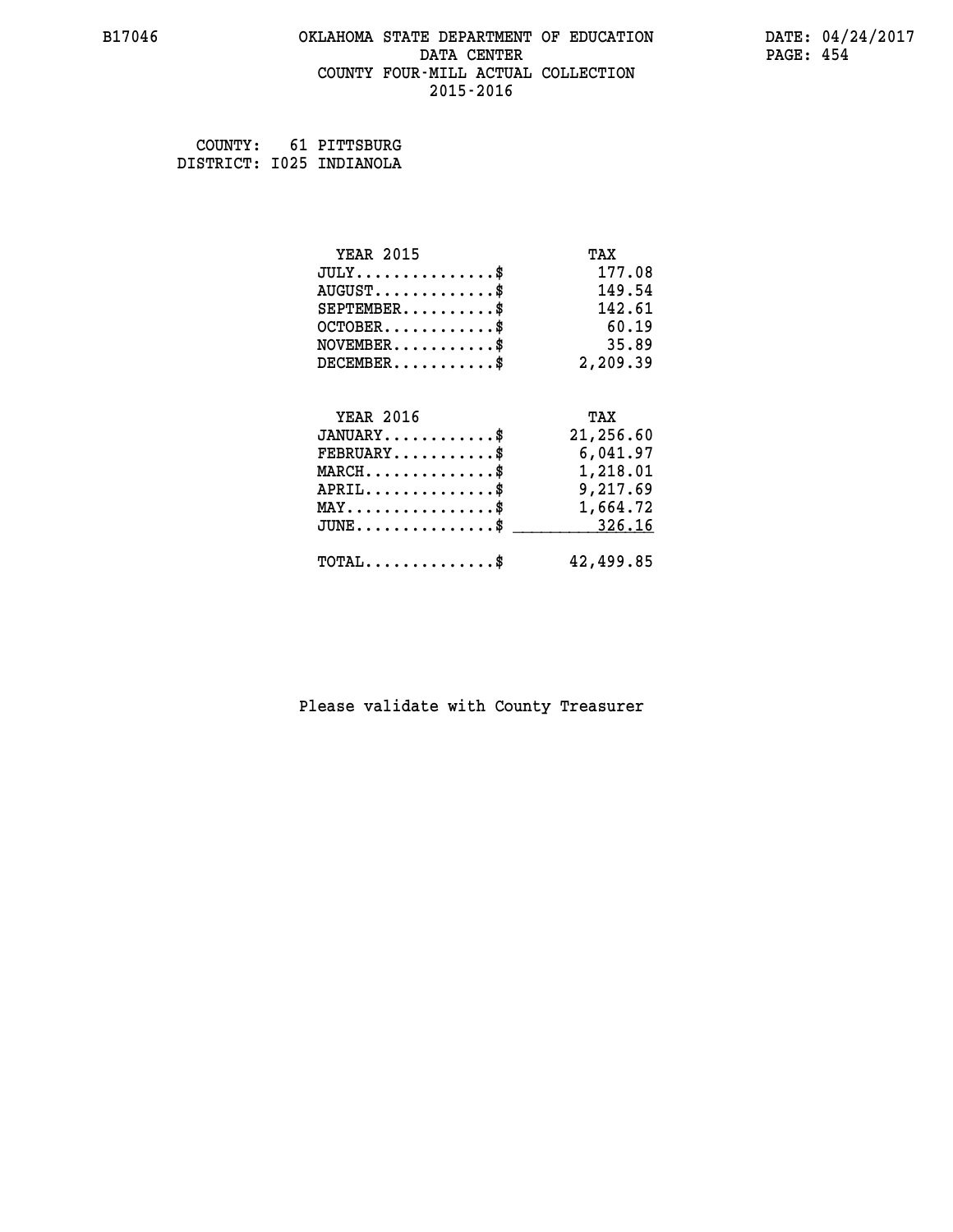# **B17046 OKLAHOMA STATE DEPARTMENT OF EDUCATION DATE: 04/24/2017 DATA CENTER** PAGE: 455  **COUNTY FOUR-MILL ACTUAL COLLECTION 2015-2016**

 **COUNTY: 61 PITTSBURG DISTRICT: I028 CROWDER**

| <b>YEAR 2015</b>                               | TAX       |
|------------------------------------------------|-----------|
| $JULY$ \$                                      | 304.21    |
| $AUGUST$ \$                                    | 290.51    |
| $SEPTEMENT.$ \$                                | 122.28    |
| $OCTOBER$ \$                                   | 71.89     |
| $NOVEMBER$ \$                                  | 4,708.87  |
| $DECEMBER$ \$                                  | 45,329.29 |
|                                                |           |
| <b>YEAR 2016</b>                               | TAX       |
| $JANUARY$ \$                                   | 12,878.12 |
| $FEBRUARY$ \$                                  | 2,592.69  |
| $MARCH$ \$                                     | 19,655.62 |
| $APRIL$ \$                                     | 3,547.65  |
| $\texttt{MAX} \dots \dots \dots \dots \dots \$ | 693.09    |
| $JUNE$ \$                                      | 747.41    |
| $\texttt{TOTAL} \dots \dots \dots \dots \$     | 90,941.63 |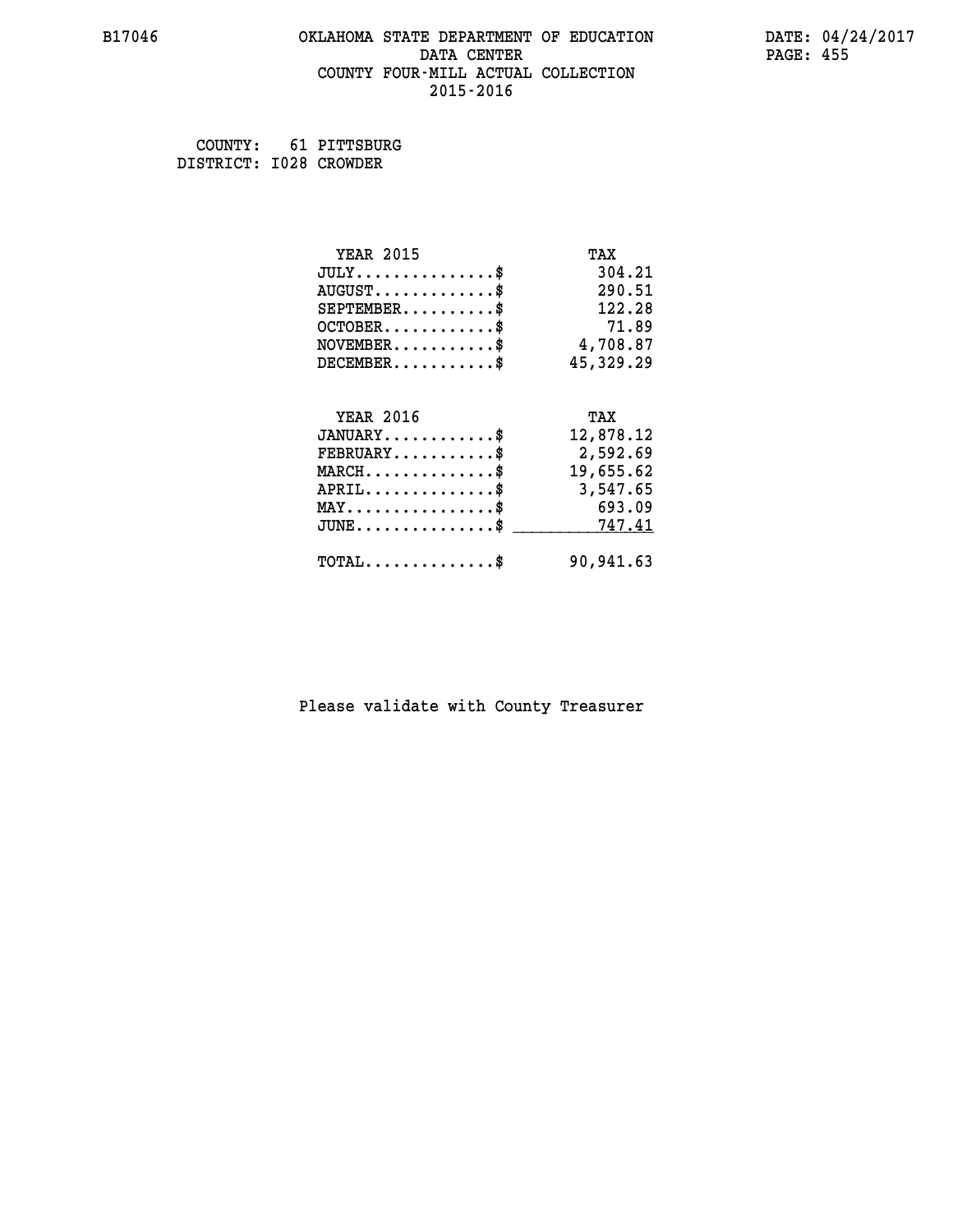# **B17046 OKLAHOMA STATE DEPARTMENT OF EDUCATION DATE: 04/24/2017 DATA CENTER** PAGE: 456  **COUNTY FOUR-MILL ACTUAL COLLECTION 2015-2016**

 **COUNTY: 61 PITTSBURG DISTRICT: I030 SAVANNA**

| <b>YEAR 2015</b>                                                 | TAX       |
|------------------------------------------------------------------|-----------|
| $JULY$ \$                                                        | 236.51    |
| $AUGUST$ \$                                                      | 217.93    |
| $SEPTEMENT.$ \$                                                  | 98.64     |
| $OCTOBER$ \$                                                     | 51.77     |
| $\texttt{NOVEMBER} \dots \dots \dots \$                          | 3,800.39  |
| $DECEMBER$ \$                                                    | 36,580.80 |
|                                                                  |           |
| <b>YEAR 2016</b>                                                 | TAX       |
| $JANUARY$ \$                                                     | 10,365.62 |
| $FEBRUARY$ \$                                                    | 2,076.83  |
| $\texttt{MARCH}\ldots\ldots\ldots\ldots\footnotesize \texttt{*}$ | 15,872.59 |
| $APRIL \ldots \ldots \ldots \ldots$                              | 2,864.24  |
| $\texttt{MAX} \dots \dots \dots \dots \dots \$                   | 548.21    |
| $\texttt{JUNE} \dots \dots \dots \dots \dots \$$                 | 585.38    |
| $\texttt{TOTAL} \dots \dots \dots \dots \$                       | 73,298.91 |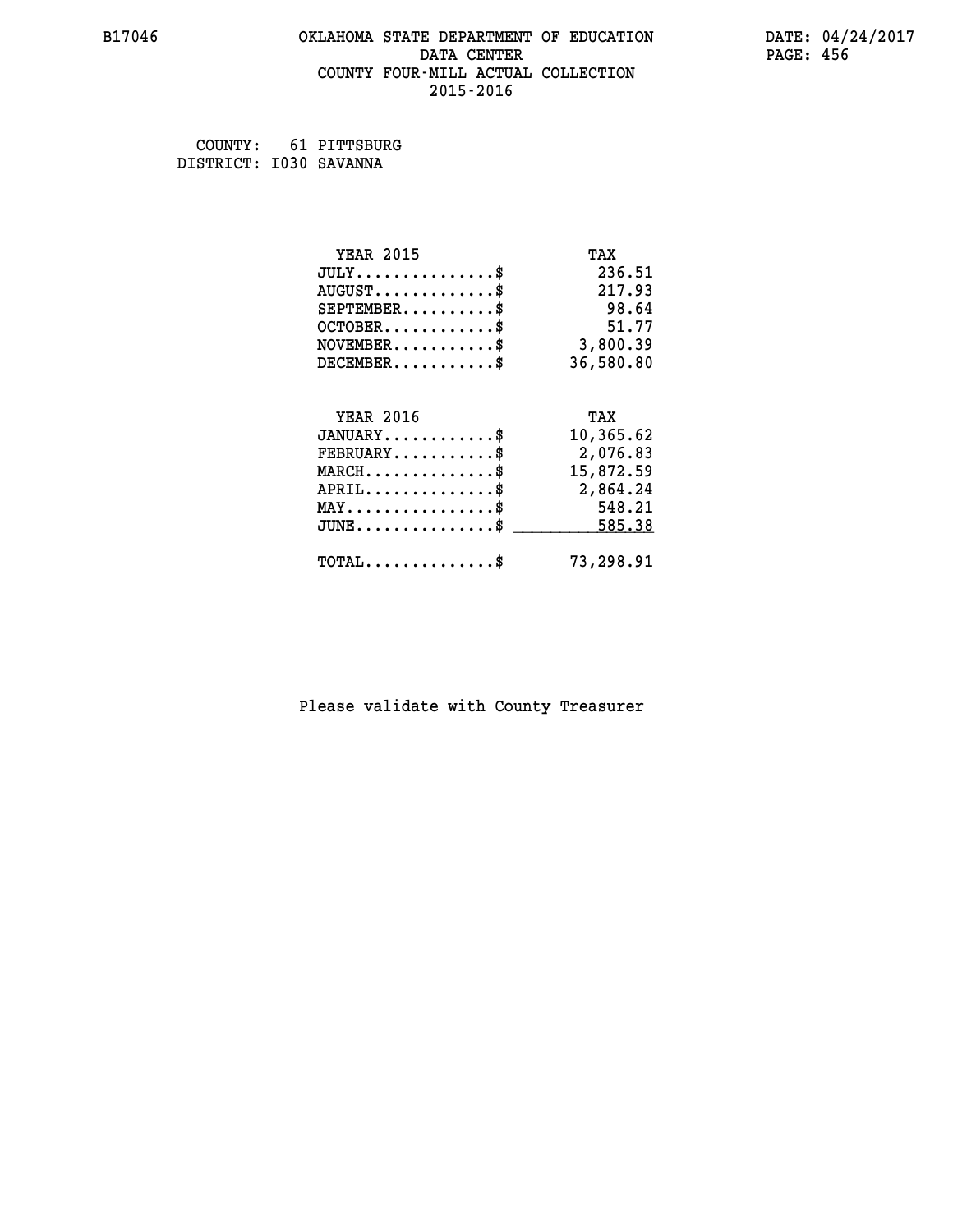# **B17046 OKLAHOMA STATE DEPARTMENT OF EDUCATION DATE: 04/24/2017 DATA CENTER** PAGE: 457  **COUNTY FOUR-MILL ACTUAL COLLECTION 2015-2016**

 **COUNTY: 61 PITTSBURG DISTRICT: I063 PITTSBURG**

| <b>YEAR 2015</b>                           | TAX       |
|--------------------------------------------|-----------|
| $JULY$ \$                                  | 91.62     |
| $AUGUST$ \$                                | 87.42     |
| $SEPTEMBER$ \$                             | 36.75     |
| $OCTOBER$ \$                               | 21.78     |
| $NOVEMBER.$ \$                             | 1,421.37  |
| $DECEMBER$ \$                              | 13,683.11 |
|                                            |           |
| <b>YEAR 2016</b>                           | TAX       |
| $JANUARY$ \$                               | 3,888.00  |
| $FEBRUARY$ \$                              | 782.59    |
| $MARCH$ \$                                 | 5,933.58  |
| $APRIL$ \$                                 | 1,070.92  |
| $MAX \ldots \ldots \ldots \ldots$          | 209.26    |
| $JUNE$                                     | 226.57    |
| $\texttt{TOTAL} \dots \dots \dots \dots \$ | 27,452.97 |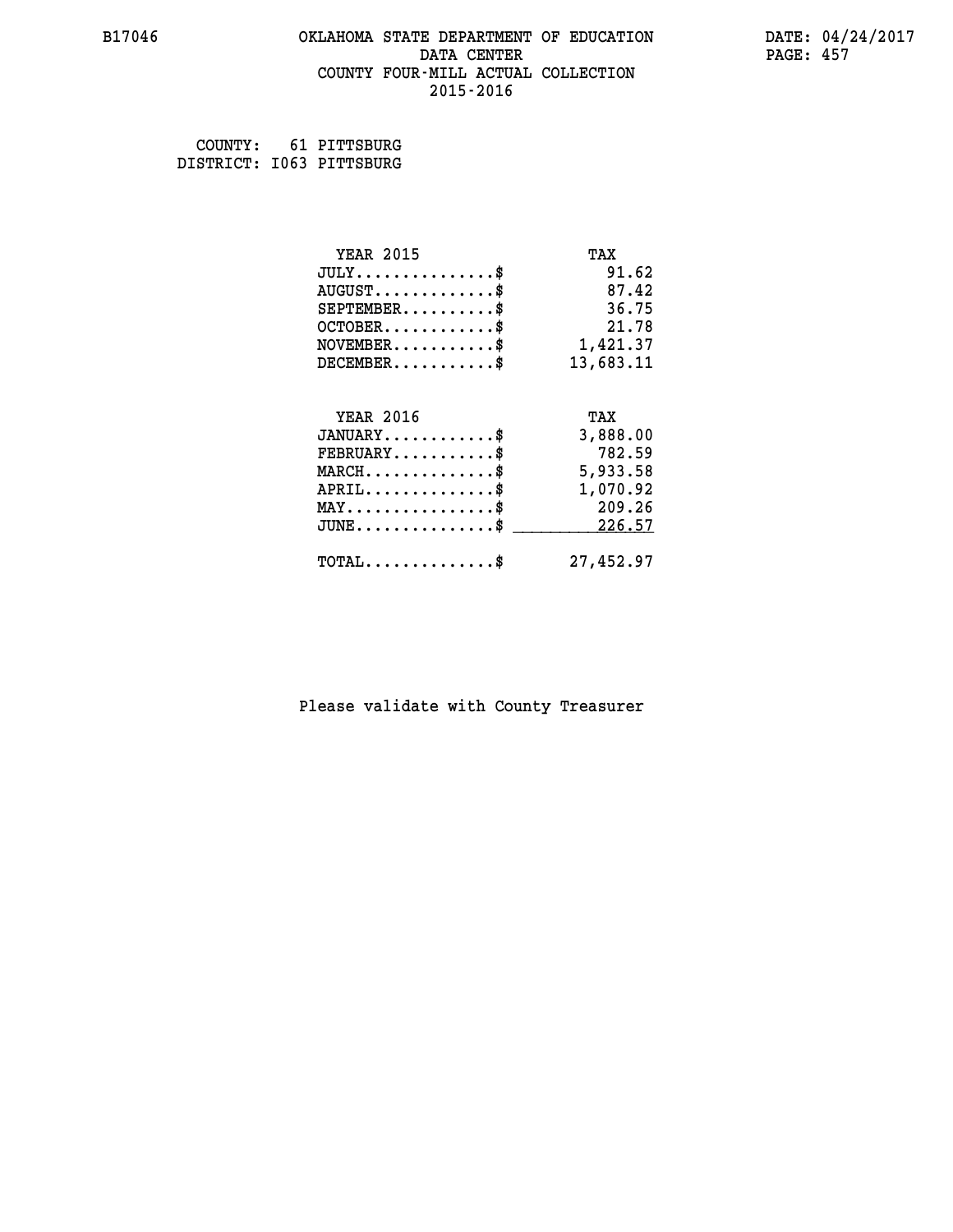# **B17046 OKLAHOMA STATE DEPARTMENT OF EDUCATION DATE: 04/24/2017 DATA CENTER** PAGE: 458  **COUNTY FOUR-MILL ACTUAL COLLECTION 2015-2016**

 **COUNTY: 61 PITTSBURG DISTRICT: I080 MCALESTER**

| <b>YEAR 2015</b>                                 | TAX        |
|--------------------------------------------------|------------|
| $JULY$ \$                                        | 2,222.08   |
| $AUGUST$ \$                                      | 1,889.33   |
| $SEPTEMBER$ \$                                   | 1,803.54   |
| $OCTOBER$ \$                                     | 759.66     |
| $NOVEMBER.$ \$                                   | 445.91     |
| $DECEMBER$ \$                                    | 30,631.70  |
|                                                  |            |
| <b>YEAR 2016</b>                                 | TAX        |
| $JANUARY$ \$                                     | 295,020.61 |
| $FEBRUARY$                                       | 83,765.81  |
| $MARCH$ \$                                       | 16,840.29  |
| $APRIL \ldots \ldots \ldots \ldots \$            | 127,924.55 |
| $\texttt{MAX} \dots \dots \dots \dots \dots \$   | 23,076.60  |
| $\texttt{JUNE} \dots \dots \dots \dots \dots \$$ | 4,492.08   |
| $\texttt{TOTAL} \dots \dots \dots \dots$ \$      | 588,872.16 |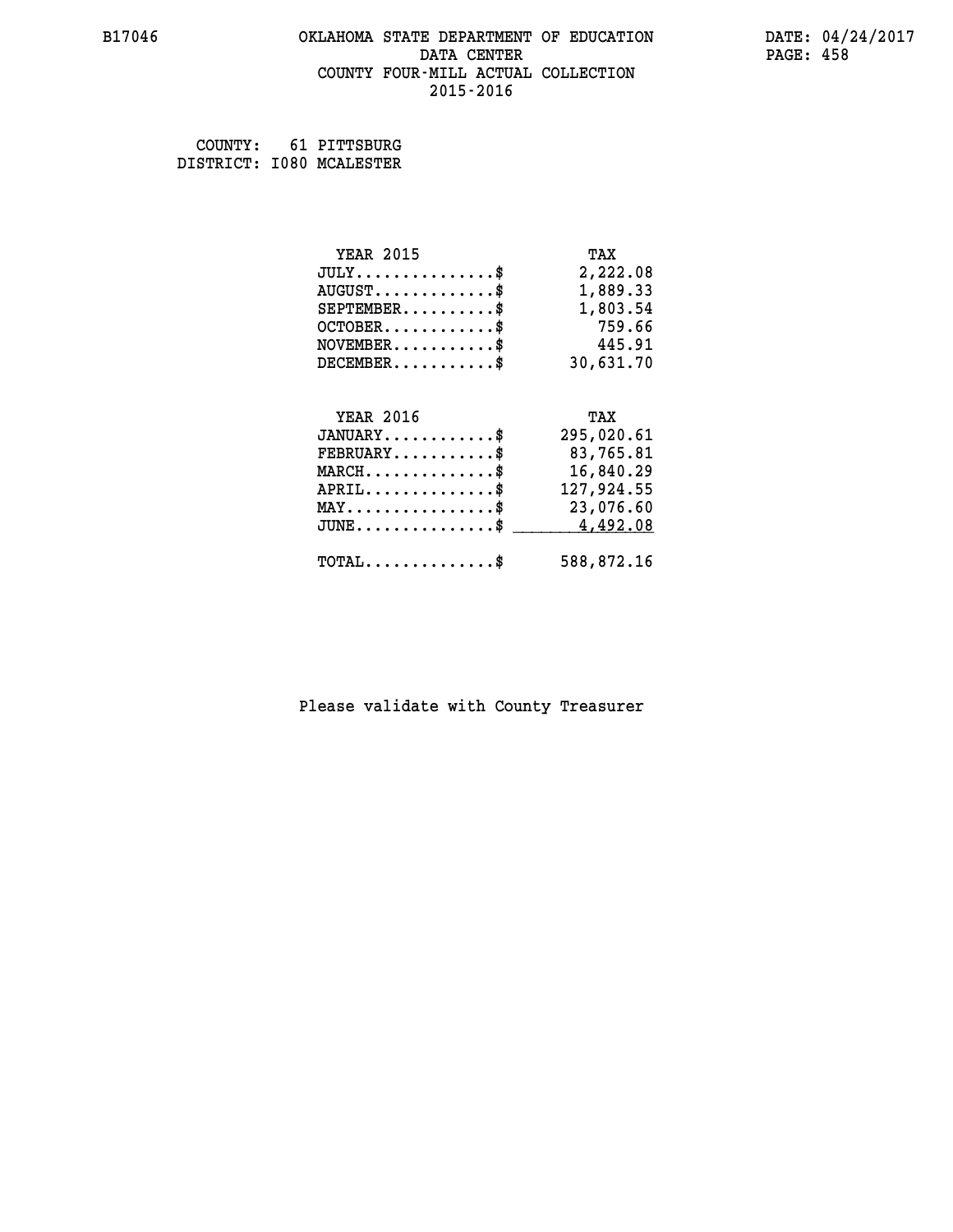# **B17046 OKLAHOMA STATE DEPARTMENT OF EDUCATION DATE: 04/24/2017** DATA CENTER PAGE: 459  **COUNTY FOUR-MILL ACTUAL COLLECTION 2015-2016**

 **COUNTY: 61 PITTSBURG**

 **\*\*\*\*\*\* TOTALS \*\*\*\*\*\***

| <b>YEAR 2015</b>                | TAX        |
|---------------------------------|------------|
| $JULY$                          | 5,293.21   |
| $AUGUST \ldots \ldots \ldots \$ | 4,886.14   |
| $SEPTEMBER$                     | 3,941.81   |
| $OCTOBER$ \$                    | 1,754.09   |
| $NOVEMBER$ \$                   | 22,775.97  |
| $DECEMBER$ \$                   | 267,557.31 |

# **YEAR 2016 TAX**

| $JANUARY$<br>$\texttt{FEBRUARY} \dots \dots \dots \$    | 602,738.82<br>166,215.64 |
|---------------------------------------------------------|--------------------------|
| $MARCH$ \$                                              | 122,580.74               |
| $APRIL$ \$                                              | 251,874.11               |
| $\texttt{MAX} \dots \dots \dots \dots \dots \$          | 45,688.89                |
| $JUNE \ldots \ldots \ldots \ldots$ \$ 11,755.76         |                          |
| $\texttt{TOTAL} \dots \dots \dots \dots \$ 1,507,062.49 |                          |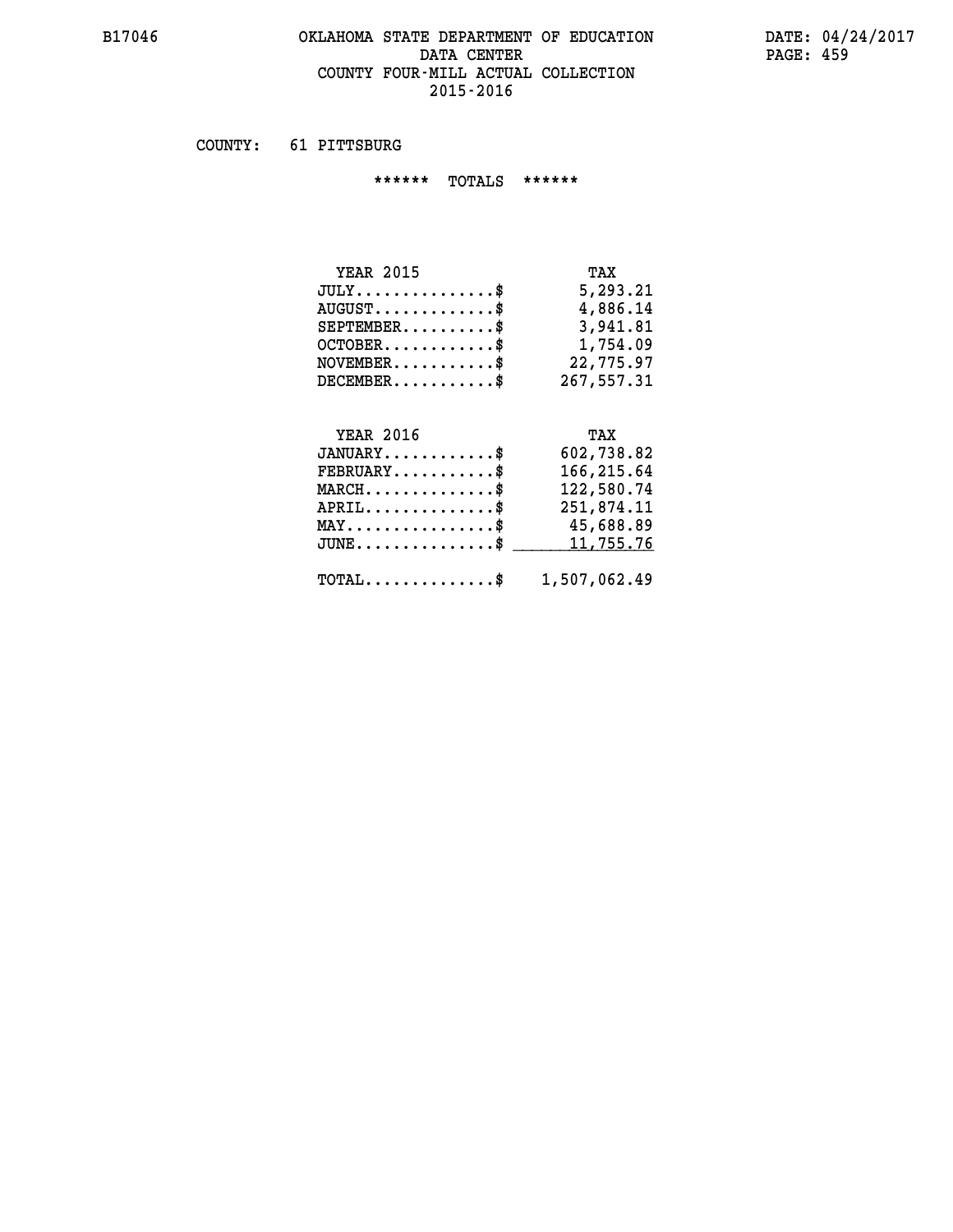# **B17046 OKLAHOMA STATE DEPARTMENT OF EDUCATION DATE: 04/24/2017 DATA CENTER** PAGE: 460  **COUNTY FOUR-MILL ACTUAL COLLECTION 2015-2016**

 **COUNTY: 62 PONTOTOC DISTRICT: I001 ALLEN**

| <b>YEAR 2015</b>                                 | TAX       |
|--------------------------------------------------|-----------|
| $JULY$ \$                                        | 228.48    |
| $AUGUST$ \$                                      | 453.24    |
| $SEPTEMBER$ \$                                   | 434.27    |
| $OCTOBER$ \$                                     | 194.83    |
| $\texttt{NOVEMBER} \dots \dots \dots \$          | 75.96     |
| $DECEMBER$ \$                                    | 4,656.81  |
|                                                  |           |
| <b>YEAR 2016</b>                                 | TAX       |
| $JANUARY$ \$                                     | 36,033.12 |
| $FEBRUARY$ \$                                    | 13,475.82 |
| $\texttt{MARCH}\ldots\ldots\ldots\ldots\text{*}$ | 1,397.74  |
| $APRIL \ldots \ldots \ldots \ldots$ \$           | 10,532.13 |
| $\texttt{MAX} \dots \dots \dots \dots \dots \$   | 4,279.64  |
| $\texttt{JUNE} \dots \dots \dots \dots \dots \$$ | 923.10    |
| $\texttt{TOTAL} \dots \dots \dots \dots \$       | 72,685.14 |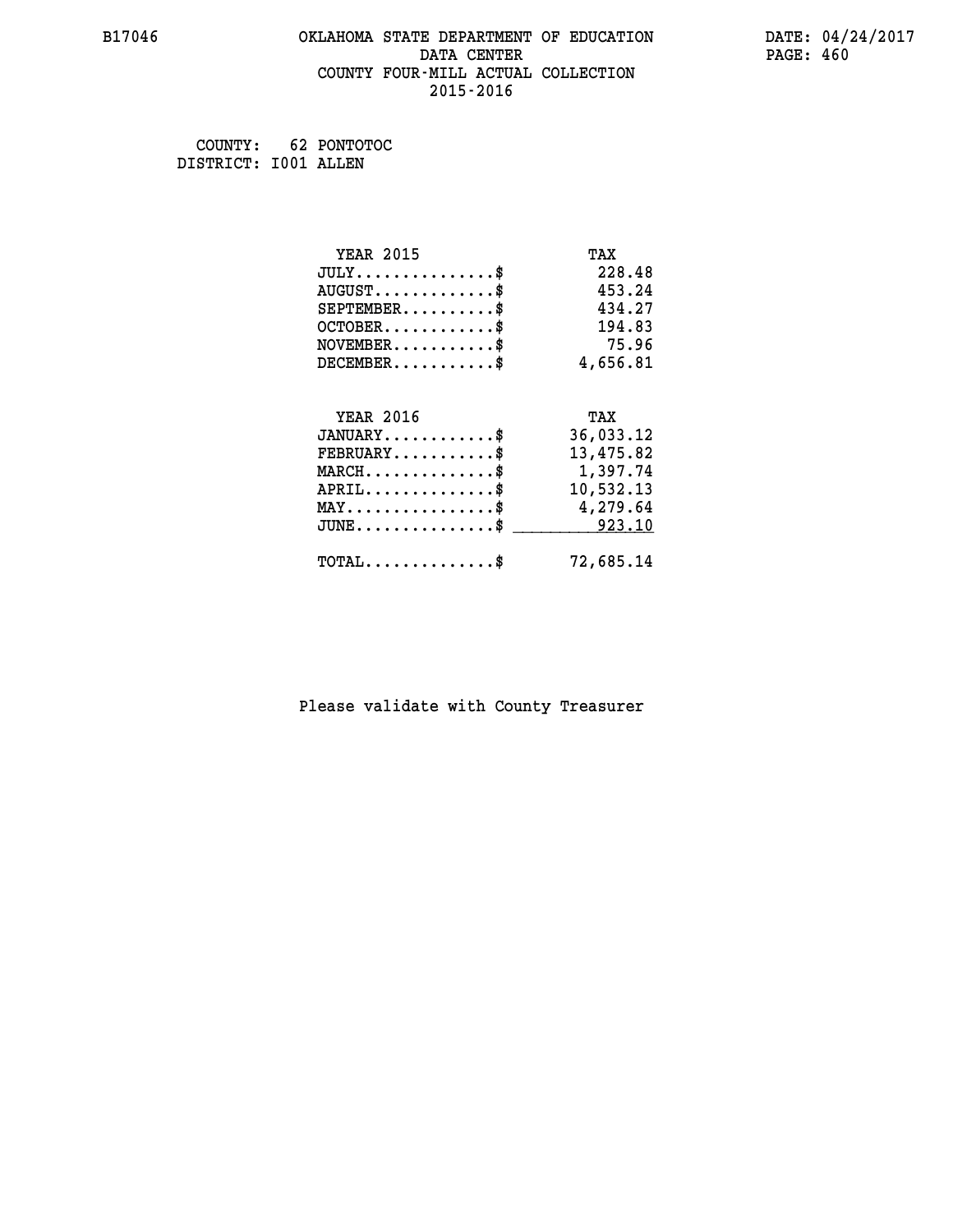# **B17046 OKLAHOMA STATE DEPARTMENT OF EDUCATION DATE: 04/24/2017 DATA CENTER** PAGE: 461  **COUNTY FOUR-MILL ACTUAL COLLECTION 2015-2016**

 **COUNTY: 62 PONTOTOC DISTRICT: I009 VANOSS**

| <b>YEAR 2015</b>                               | TAX       |
|------------------------------------------------|-----------|
| $JULY$ \$                                      | 262.20    |
| $AUGUST$ \$                                    | 513.79    |
| $SEPTEMENT.$ \$                                | 472.08    |
| $OCTOBER$ \$                                   | 222.16    |
| $NOVEMBER$ \$                                  | 85.66     |
| $DECEMBER$ \$                                  | 5,135.57  |
|                                                |           |
| <b>YEAR 2016</b>                               | TAX       |
| $JANUARY$                                      | 39,730.31 |
| $FEBRUARY$                                     | 14,858.68 |
| $MARCH$ \$                                     | 1,548.34  |
| $APRIL$ \$                                     | 11,613.88 |
| $\texttt{MAX} \dots \dots \dots \dots \dots \$ | 4,719.65  |
| $JUNE$ \$                                      | 1,023.50  |
| $\texttt{TOTAL} \dots \dots \dots \dots \$     | 80,185.82 |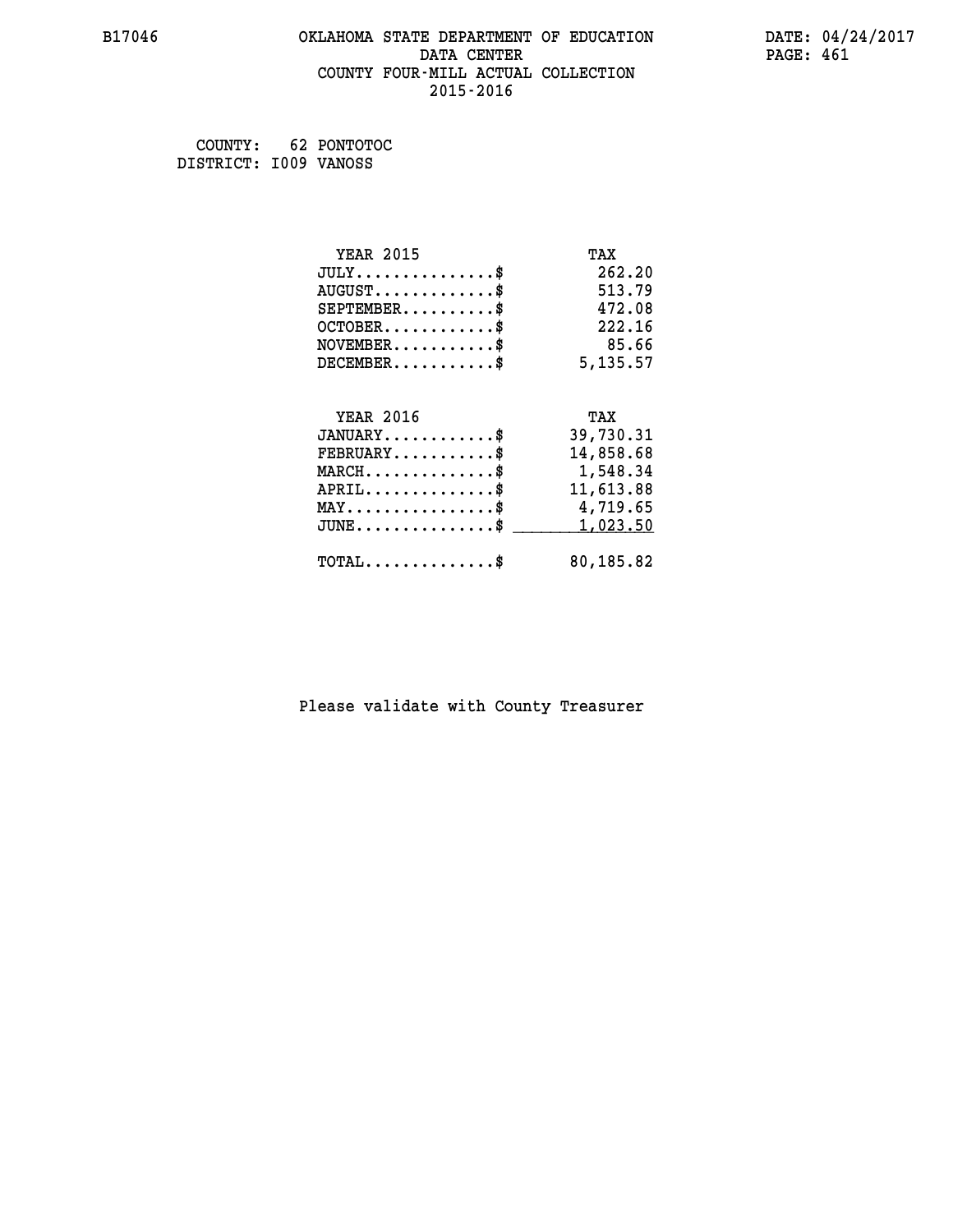# **B17046 OKLAHOMA STATE DEPARTMENT OF EDUCATION DATE: 04/24/2017 DATA CENTER** PAGE: 462  **COUNTY FOUR-MILL ACTUAL COLLECTION 2015-2016**

 **COUNTY: 62 PONTOTOC DISTRICT: I016 BYNG**

| <b>YEAR 2015</b>                                  | TAX         |
|---------------------------------------------------|-------------|
| $JULY$ \$                                         | 879.69      |
| $AUGUST$ \$                                       | 1,736.26    |
| $SEPTEMBER$ \$                                    | 1,635.13    |
| $OCTOBER$ \$                                      | 748.12      |
| $\texttt{NOVEMBER} \dots \dots \dots \$           | 288.91      |
| $DECEMBER$ \$                                     | 16,991.55   |
|                                                   |             |
| <b>YEAR 2016</b>                                  | TAX         |
| $JANUARY$ \$                                      | 131,436.14  |
| $FEBRUARY$                                        | 49,157.22   |
| $MARCH$ \$                                        | 5,133.48    |
| $APRIL \ldots \ldots \ldots \ldots \$             | 38,419.92   |
| $\texttt{MAX} \dots \dots \dots \dots \texttt{*}$ | 15,614.17   |
| $JUNE$ \$                                         | 3,393.72    |
| $\texttt{TOTAL} \dots \dots \dots \dots \$        | 265, 434.31 |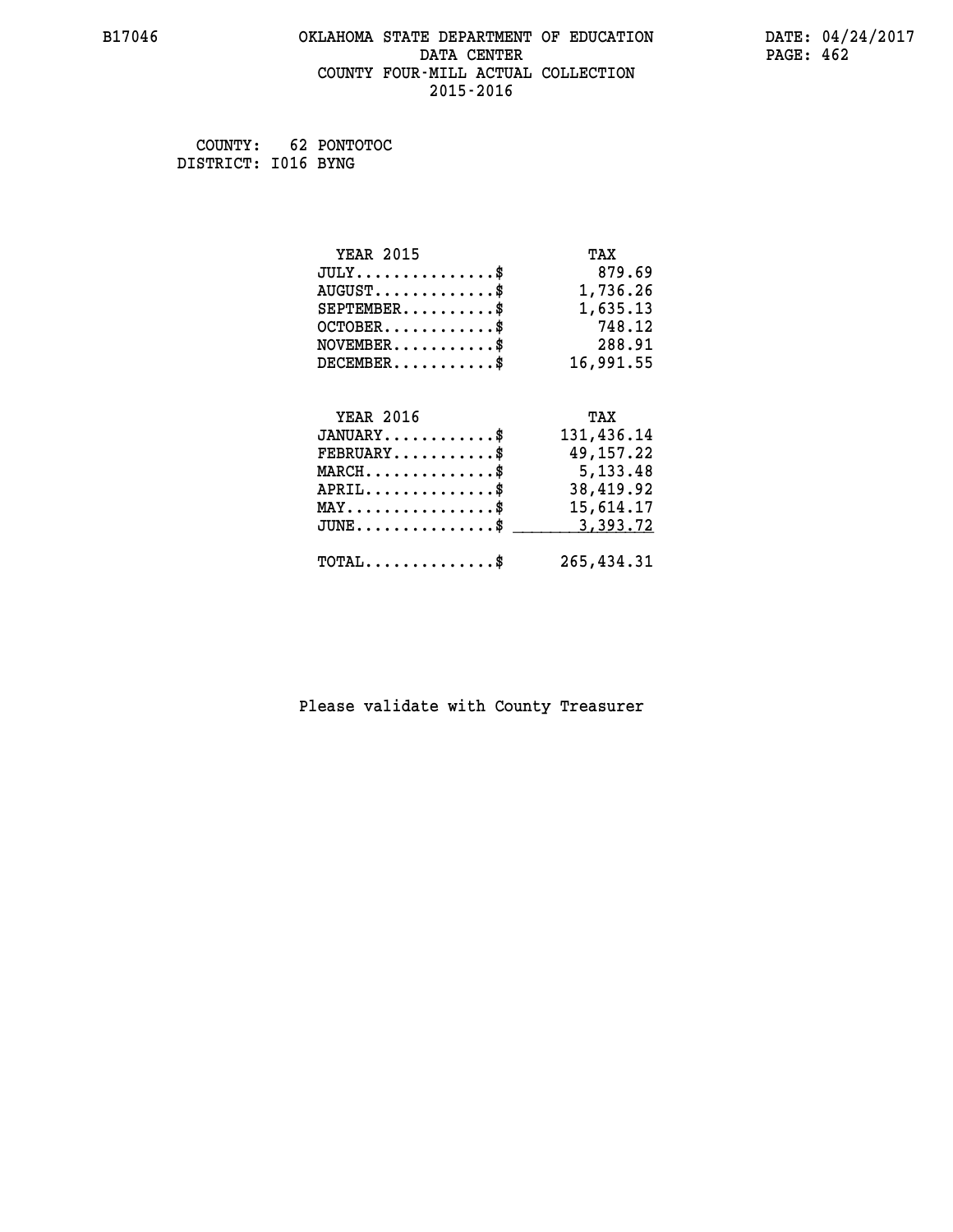# **B17046 OKLAHOMA STATE DEPARTMENT OF EDUCATION DATE: 04/24/2017 DATA CENTER** PAGE: 463  **COUNTY FOUR-MILL ACTUAL COLLECTION 2015-2016**

 **COUNTY: 62 PONTOTOC DISTRICT: I019 ADA**

| <b>YEAR 2015</b>                                                                                                              | TAX        |
|-------------------------------------------------------------------------------------------------------------------------------|------------|
| $JULY$ \$                                                                                                                     | 1,320.11   |
| $AUGUST$ \$                                                                                                                   | 2,605.08   |
| $SEPTEMBER$ \$                                                                                                                | 2,463.47   |
| $OCTOBER$ \$                                                                                                                  | 1,121.38   |
| $NOVEMBER.$ \$                                                                                                                | 434.33     |
| $DECEMBER$ \$                                                                                                                 | 25,909.05  |
|                                                                                                                               |            |
| <b>YEAR 2016</b>                                                                                                              | TAX        |
| $JANUARY$ \$                                                                                                                  | 200,438.13 |
| $FEBRUARY$ \$                                                                                                                 | 74,962.93  |
| $\texttt{MARCH}\ldots\ldots\ldots\ldots\overset{\hspace{0.1em}\mathsf{\scriptscriptstyle\$}}{\mathsf{\scriptscriptstyle\$}}}$ | 7,812.09   |
| $APRIL \ldots \ldots \ldots \ldots \$                                                                                         | 58,589.19  |
| $\texttt{MAX} \dots \dots \dots \dots \dots \$                                                                                | 23,809.96  |
| $\texttt{JUNE} \dots \dots \dots \dots \texttt{S}$                                                                            | 5,161.37   |
| $\texttt{TOTAL} \dots \dots \dots \dots \$                                                                                    | 404,627.09 |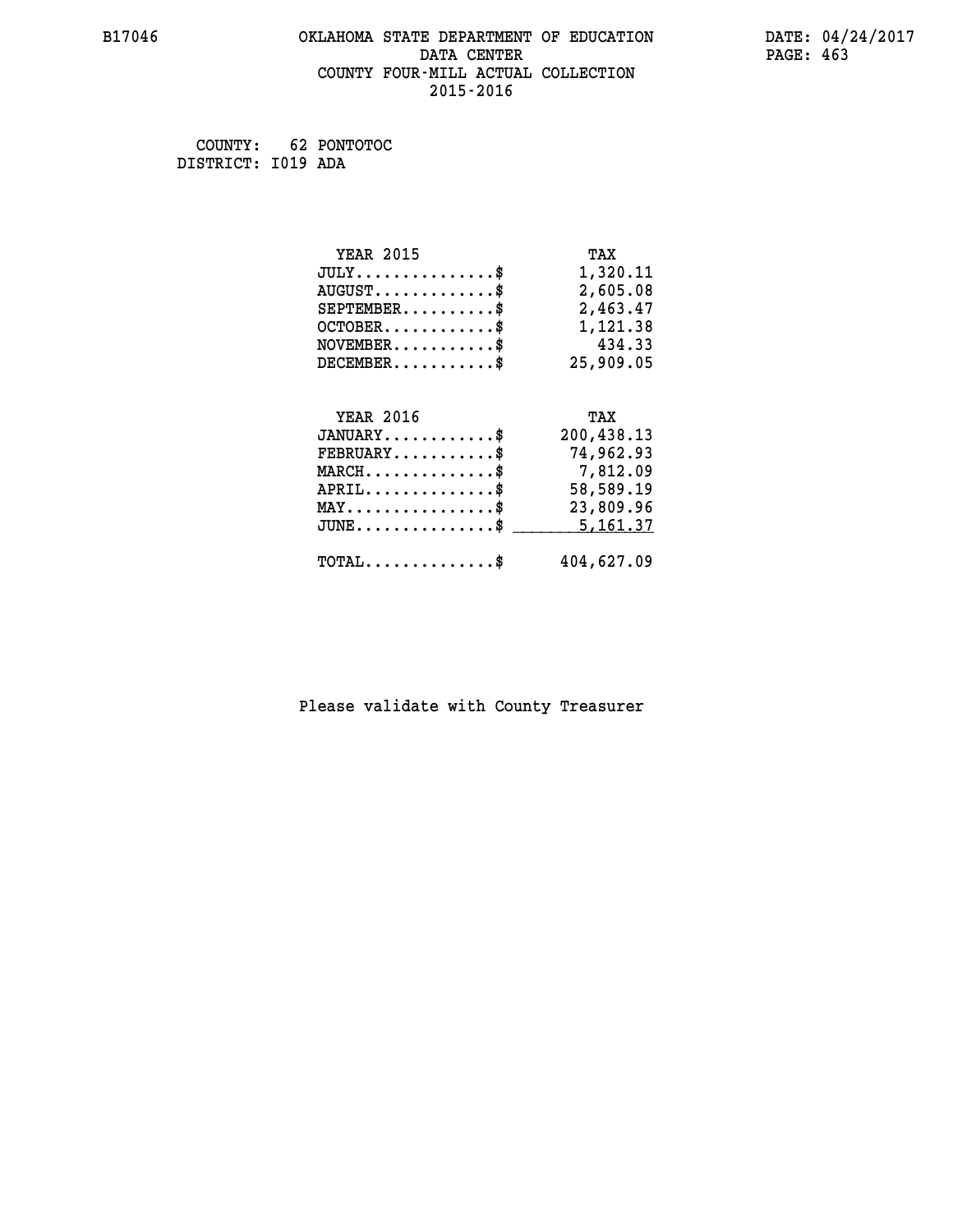# **B17046 OKLAHOMA STATE DEPARTMENT OF EDUCATION DATE: 04/24/2017 DATA CENTER** PAGE: 464  **COUNTY FOUR-MILL ACTUAL COLLECTION 2015-2016**

 **COUNTY: 62 PONTOTOC DISTRICT: I024 LATTA**

| <b>YEAR 2015</b>                           | TAX          |
|--------------------------------------------|--------------|
| $JULY$ \$                                  | 436.03       |
| $AUGUST$ \$                                | 866.61       |
| $SEPTEMENT.$ \$                            | 802.42       |
| $OCTOBER$ \$                               | 370.25       |
| $NOVEMBER$ \$                              | 143.71       |
| $DECEMBER$ \$                              | 8,202.07     |
|                                            |              |
| <b>YEAR 2016</b>                           | TAX          |
| $JANUARY$ \$                               | 63,434.47    |
| $FEBRUARY$                                 | 23,726.13    |
| $MARCH$ \$                                 | 2,486.90     |
| $APRIL$ \$                                 | 18,541.87    |
| $MAX \dots \dots \dots \dots \dots$        | 7,536.39     |
| $JUNE$                                     | 1,642.49     |
| $\texttt{TOTAL} \dots \dots \dots \dots \$ | 128, 189. 34 |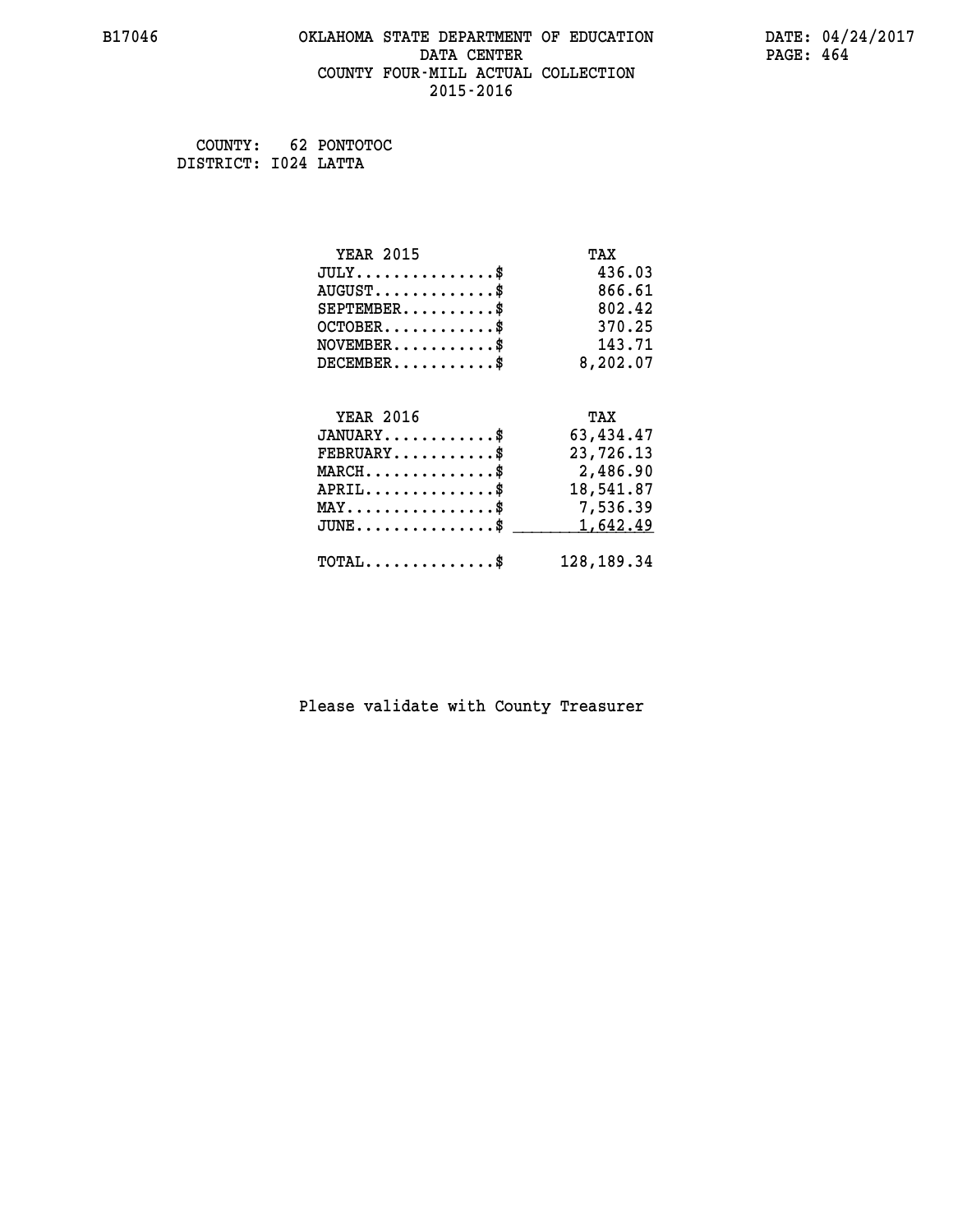# **B17046 OKLAHOMA STATE DEPARTMENT OF EDUCATION DATE: 04/24/2017 DATA CENTER** PAGE: 465  **COUNTY FOUR-MILL ACTUAL COLLECTION 2015-2016**

 **COUNTY: 62 PONTOTOC DISTRICT: I030 STONEWALL**

| <b>YEAR 2015</b>                                 | TAX       |
|--------------------------------------------------|-----------|
| $JULY$ \$                                        | 218.87    |
| $AUGUST$ \$                                      | 433.16    |
| $SEPTEMENT.$ \$                                  | 405.04    |
| $OCTOBER$ \$                                     | 186.51    |
| $NOVEMBER$ \$                                    | 72.52     |
| $DECEMBER$ \$                                    | 4,428.91  |
|                                                  |           |
| <b>YEAR 2016</b>                                 | TAX       |
| $JANUARY$ \$                                     | 34,268.37 |
| $FEBRUARY$                                       | 12,815.90 |
| $MARCH \ldots \ldots \ldots \ldots$              | 1,330.40  |
| $APRIL$ \$                                       | 10,016.46 |
| $\texttt{MAX} \dots \dots \dots \dots \dots \$   | 4,070.22  |
| $\texttt{JUNE} \dots \dots \dots \dots \dots \$$ | 878.90    |
| $TOTAL$ \$                                       | 69,125.26 |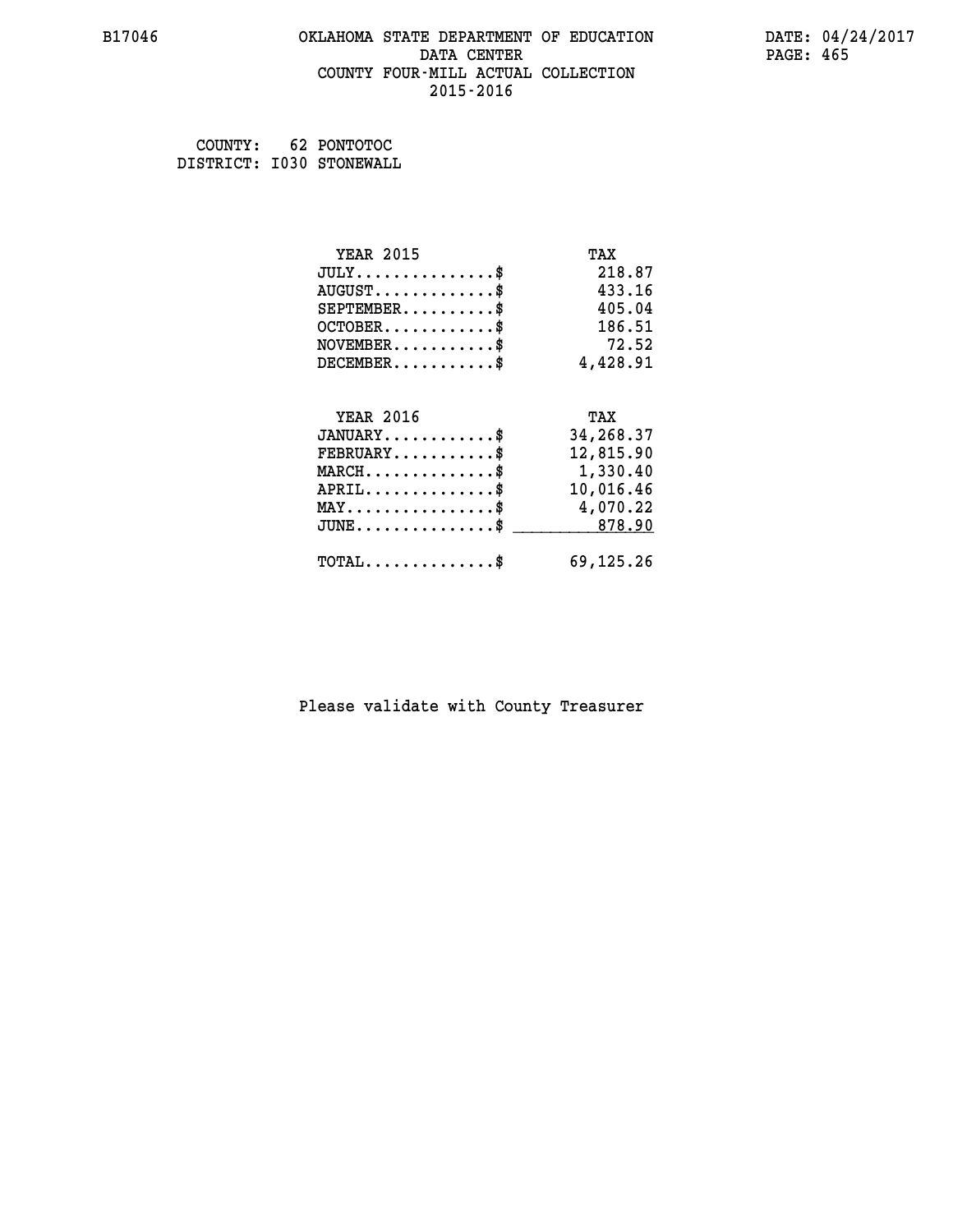# **B17046 OKLAHOMA STATE DEPARTMENT OF EDUCATION DATE: 04/24/2017 DATA CENTER** PAGE: 466  **COUNTY FOUR-MILL ACTUAL COLLECTION 2015-2016**

 **COUNTY: 62 PONTOTOC DISTRICT: I037 ROFF**

| <b>YEAR 2015</b>                               | TAX       |
|------------------------------------------------|-----------|
| $JULY$ \$                                      | 176.38    |
| $AUGUST$ \$                                    | 349.50    |
| $SEPTEMBER$ \$                                 | 325.95    |
| $OCTOBER$ \$                                   | 149.24    |
| $NOVEMBER$ \$                                  | 57.90     |
| $DECEMBER$ \$                                  | 3,288.19  |
|                                                |           |
| <b>YEAR 2016</b>                               | TAX       |
| $JANUARY$ \$                                   | 25,429.58 |
| $FEBRUARY$                                     | 9,511.42  |
| $MARCH$ \$                                     | 997.83    |
| $APRIL \ldots \ldots \ldots \ldots \$          | 7,433.13  |
| $\texttt{MAX} \dots \dots \dots \dots \dots \$ | 3,021.27  |
| $JUNE \ldots \ldots \ldots \ldots \ast$        | 658.93    |
| $TOTAL$ \$                                     | 51,399.32 |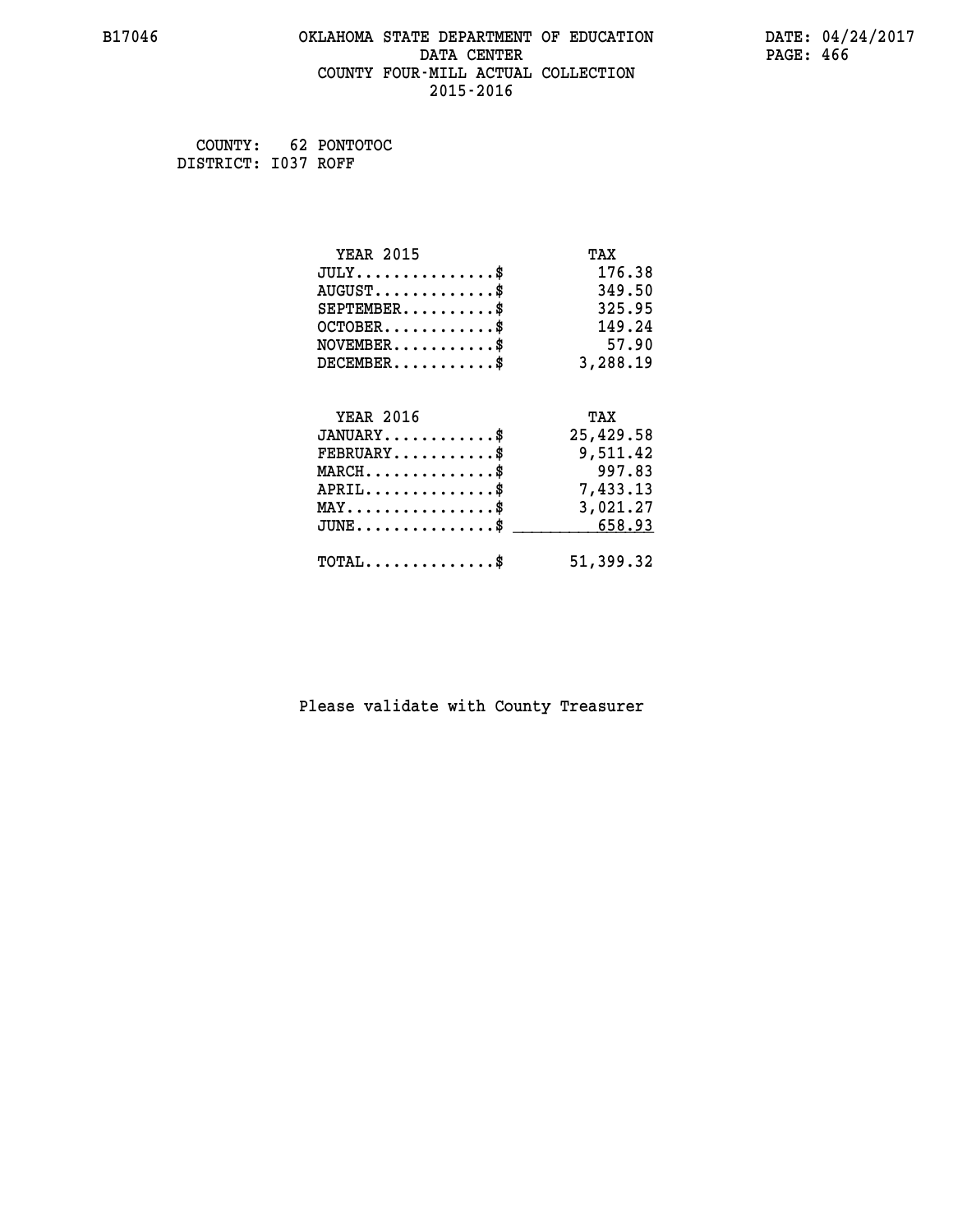#### **B17046 OKLAHOMA STATE DEPARTMENT OF EDUCATION DATE: 04/24/2017 DATA CENTER** PAGE: 467  **COUNTY FOUR-MILL ACTUAL COLLECTION 2015-2016**

 **COUNTY: 62 PONTOTOC**

 **\*\*\*\*\*\* TOTALS \*\*\*\*\*\***

| <b>YEAR 2015</b>              | TAX       |
|-------------------------------|-----------|
| $JULY \ldots \ldots \ldots \$ | 3,521.76  |
| $AUGUST$                      | 6,957.64  |
| $SEPTEMBER$                   | 6,538.36  |
| $OCTOBER$ \$                  | 2,992.49  |
| $NOVEMBER$ \$                 | 1,158.99  |
| $DECEMBER$                    | 68,612.15 |

# **YEAR 2016 TAX JANUARY............\$ 530,770.12**

| 198,508.10 | $\texttt{FEBRUARY} \dots \dots \dots \$                 |
|------------|---------------------------------------------------------|
| 20,706.78  | $MARCH$ \$                                              |
| 155,146.58 | $APRIL$ \$                                              |
| 63,051.30  | $MAX \dots \dots \dots \dots \dots \dots$               |
|            | $JUNE \dots \dots \dots \dots \$ 13,682.01              |
|            | $\texttt{TOTAL} \dots \dots \dots \dots \$ 1,071,646.28 |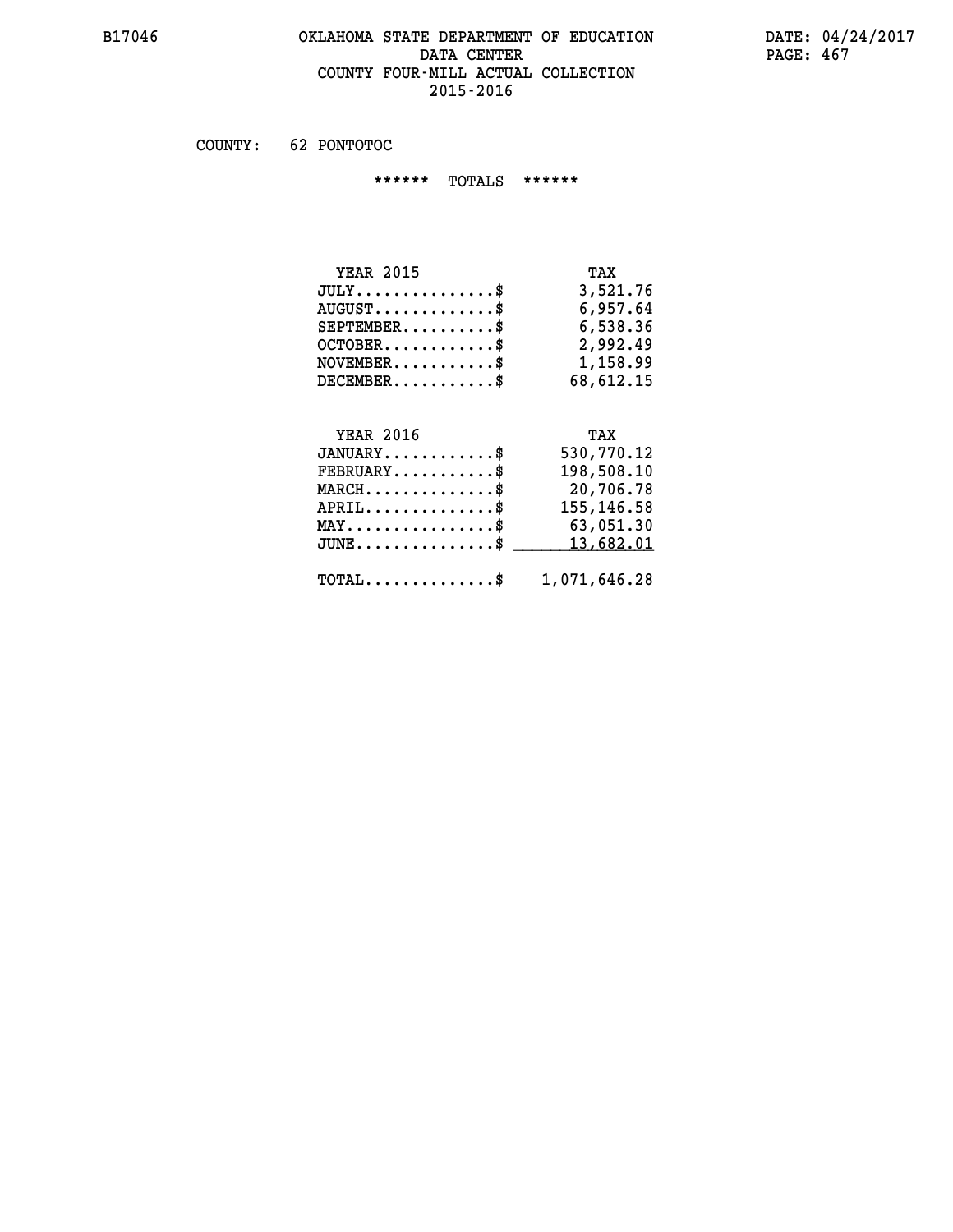#### **B17046 OKLAHOMA STATE DEPARTMENT OF EDUCATION DATE: 04/24/2017 DATA CENTER** PAGE: 468  **COUNTY FOUR-MILL ACTUAL COLLECTION 2015-2016**

 **COUNTY: 63 POTTAWATOMIE DISTRICT: C010 NORTH ROCK CREEK**

| <b>YEAR 2015</b>                                                          | TAX         |
|---------------------------------------------------------------------------|-------------|
| $JULY$ \$                                                                 | 350.33      |
| $AUGUST$ \$                                                               | 506.88      |
| $SEPTEMENT.$ \$                                                           | 248.46      |
| $OCTOBER$ \$                                                              | 121.24      |
| $\verb NOVEMBER , \verb , \verb , \verb , \verb , \verb , \verb , \verb $ | 3,910.97    |
| $DECEMBER$ \$                                                             | 34, 159. 15 |
|                                                                           |             |
| <b>YEAR 2016</b>                                                          | TAX         |
| $JANUARY$ \$                                                              | 13,523.65   |
| $FEBRUARY$                                                                | 1,564.78    |
| $MARCH$ \$                                                                | 5,979.65    |
| $APRIL \ldots \ldots \ldots \ldots$                                       | 4,671.92    |
| $\texttt{MAX} \dots \dots \dots \dots \dots \$                            | 503.67      |
| $\texttt{JUNE} \dots \dots \dots \dots \texttt{S}$                        | 728.83      |
| $\texttt{TOTAL} \dots \dots \dots \dots \$                                | 66,269.53   |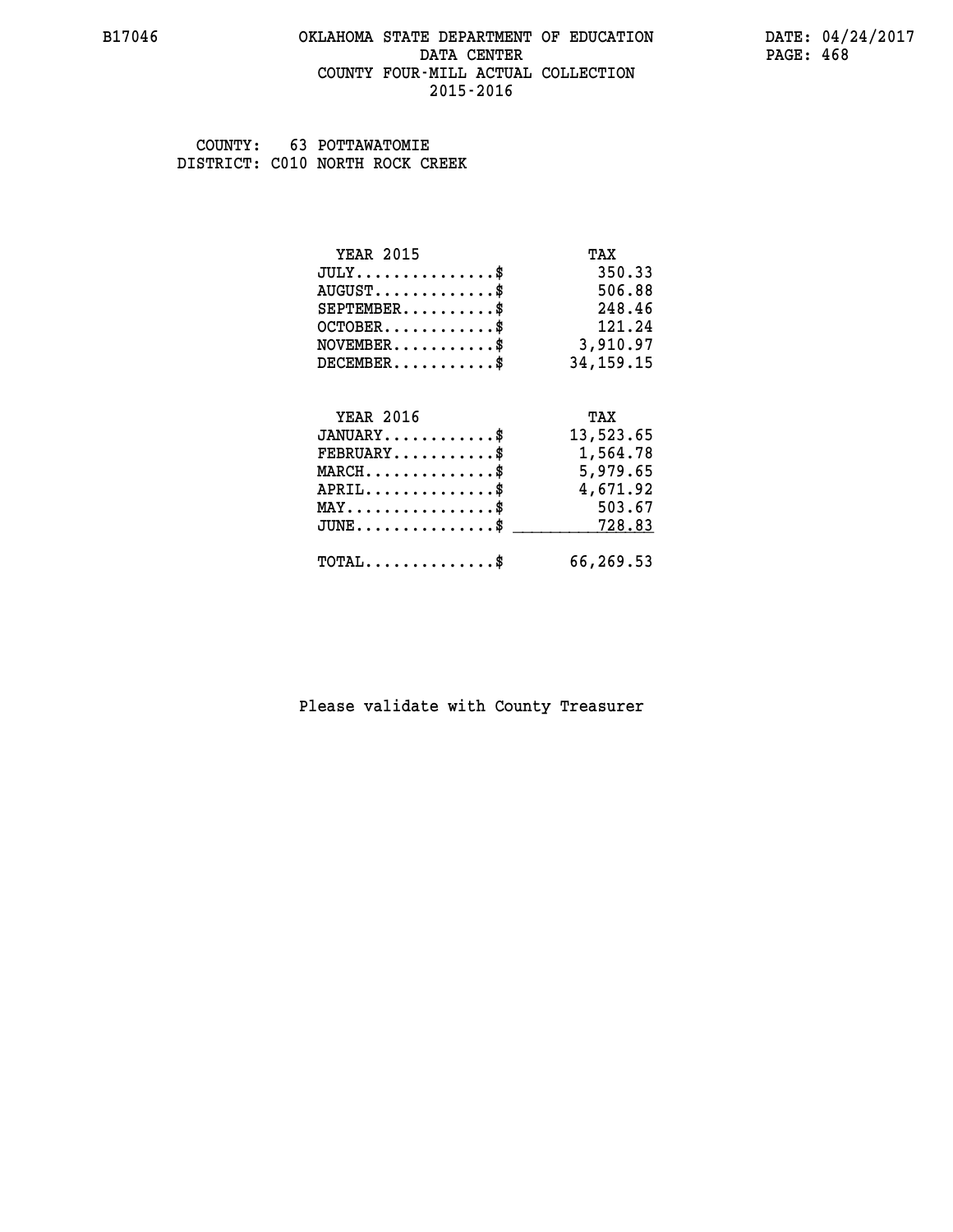#### **B17046 OKLAHOMA STATE DEPARTMENT OF EDUCATION DATE: 04/24/2017 DATA CENTER** PAGE: 469  **COUNTY FOUR-MILL ACTUAL COLLECTION 2015-2016**

 **COUNTY: 63 POTTAWATOMIE DISTRICT: C027 GROVE**

| <b>YEAR 2015</b>                                 | TAX       |
|--------------------------------------------------|-----------|
| $JULY$ \$                                        | 272.70    |
| $AUGUST$ \$                                      | 394.81    |
| $SEPTEMBER$ \$                                   | 193.52    |
| $OCTOBER$ \$                                     | 94.44     |
| $NOVEMBER.$ \$                                   | 3,046.23  |
| $DECEMBER$ \$                                    | 26,606.26 |
|                                                  |           |
| <b>YEAR 2016</b>                                 | TAX       |
| $JANUARY$ \$                                     | 10,533.45 |
| $FEBRUARY$                                       | 1,218.79  |
| $MARCH$ \$                                       | 4,657.48  |
| $APRIL \ldots \ldots \ldots \ldots \$            | 3,638.91  |
| $MAX \dots \dots \dots \dots \dots$              | 392.31    |
| $\texttt{JUNE} \dots \dots \dots \dots \dots \$$ | 567.68    |
|                                                  |           |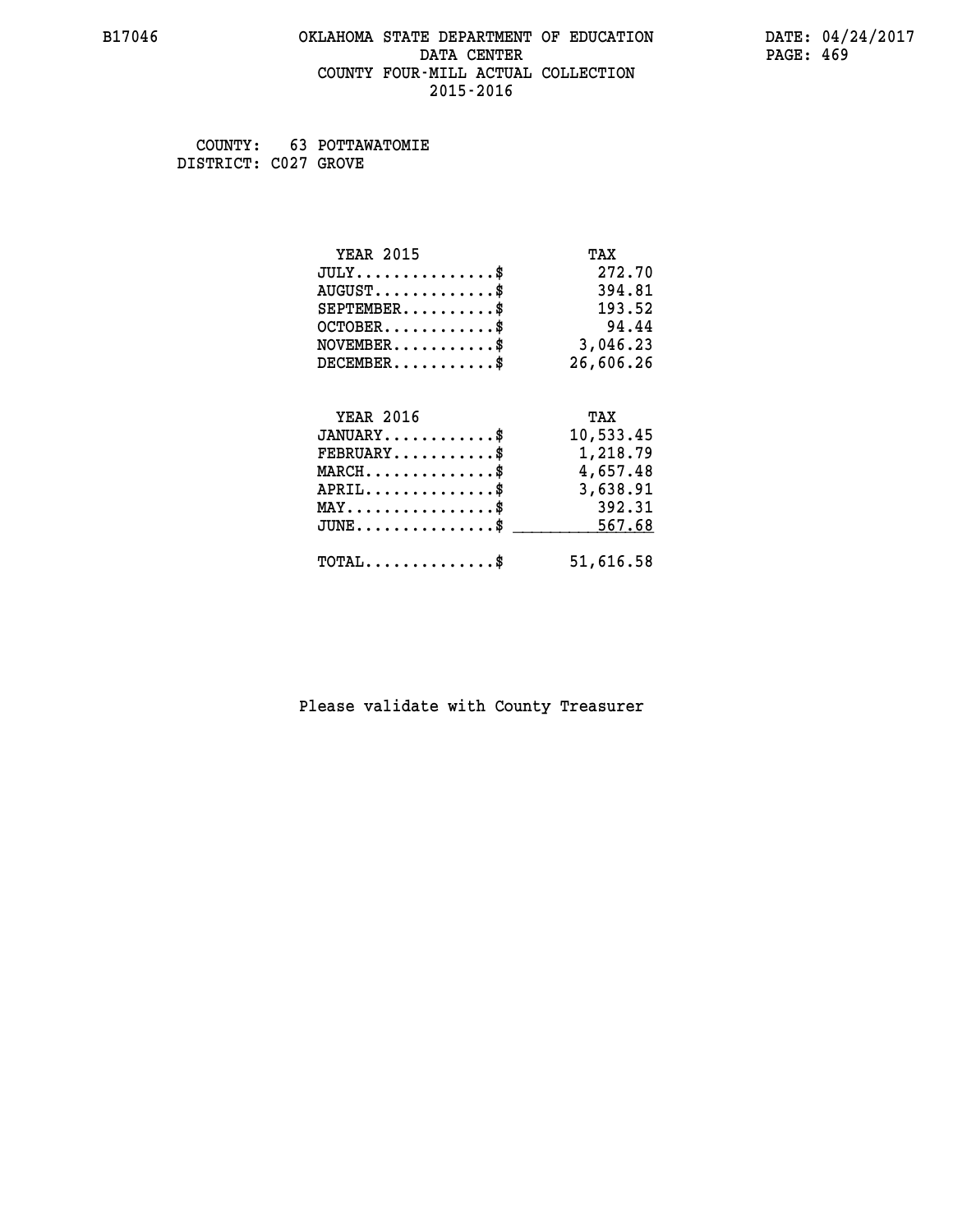#### **B17046 OKLAHOMA STATE DEPARTMENT OF EDUCATION DATE: 04/24/2017 DATA CENTER** PAGE: 470  **COUNTY FOUR-MILL ACTUAL COLLECTION 2015-2016**

 **COUNTY: 63 POTTAWATOMIE DISTRICT: C029 PLEASANT GROVE**

| <b>YEAR 2015</b>                                  | TAX       |
|---------------------------------------------------|-----------|
| $JULY$ \$                                         | 161.07    |
| $AUGUST$ \$                                       | 233.10    |
| $SEPTEMBER$ \$                                    | 114.26    |
| $OCTOBER$ \$                                      | 55.74     |
| $NOVEMBER.$ \$                                    | 1,798.47  |
| $DECEMBER$ \$                                     | 15,708.24 |
|                                                   |           |
| <b>YEAR 2016</b>                                  | TAX       |
| $JANUARY$ \$                                      | 6,218.90  |
| $FEBRUARY$ \$                                     | 719.57    |
| $\texttt{MARCH}\ldots\ldots\ldots\ldots\clubsuit$ | 2,749.76  |
| $APRIL$ \$                                        | 2,148.40  |
| $MAX \dots \dots \dots \dots \dots$               | 231.61    |
| $JUNE$                                            | 335.16    |
| $TOTAL$ \$                                        | 30,474.28 |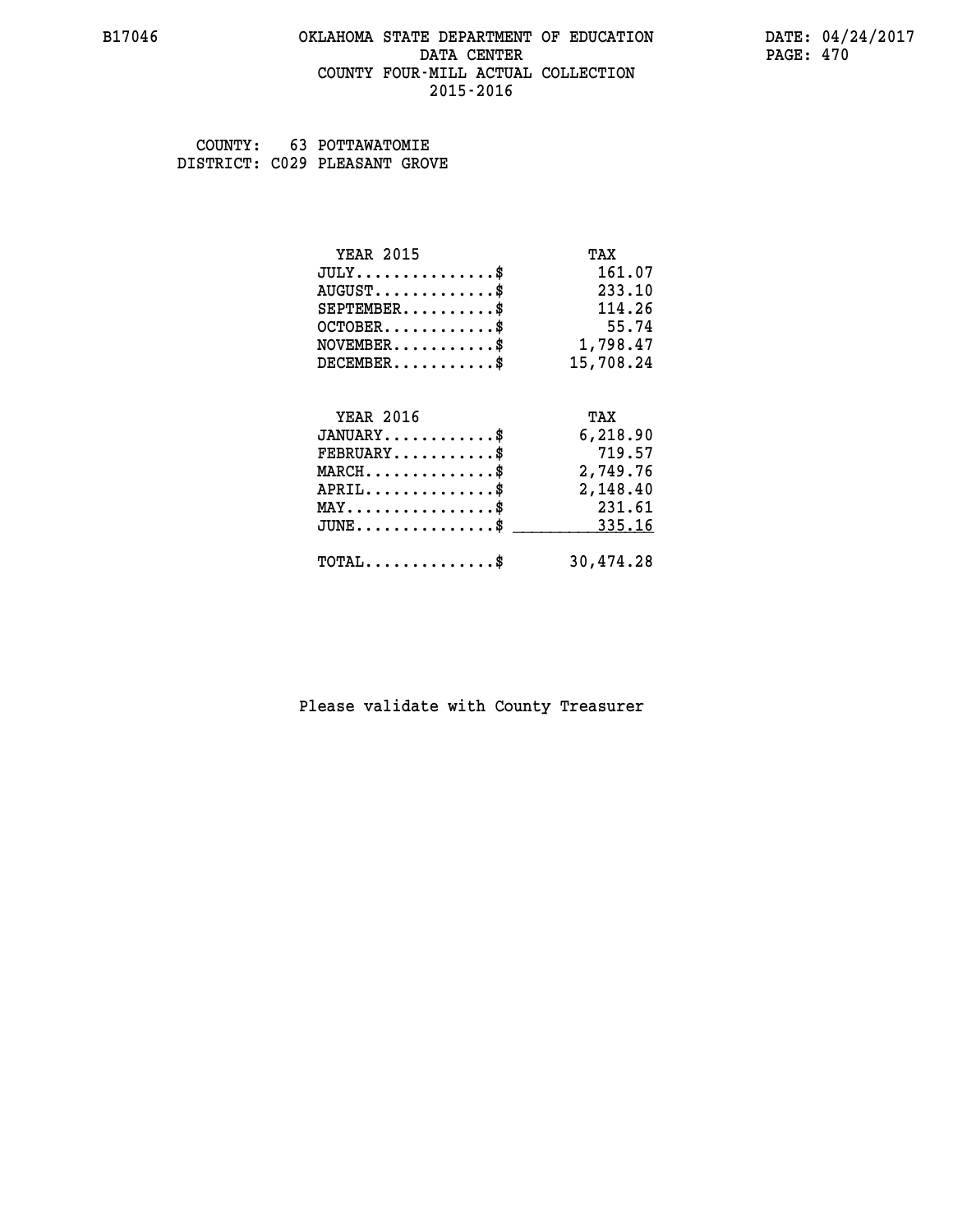#### **B17046 OKLAHOMA STATE DEPARTMENT OF EDUCATION DATE: 04/24/2017 DATA CENTER** PAGE: 471  **COUNTY FOUR-MILL ACTUAL COLLECTION 2015-2016**

 **COUNTY: 63 POTTAWATOMIE DISTRICT: C032 SOUTH ROCK CREEK**

| <b>YEAR 2015</b>                                 | TAX       |
|--------------------------------------------------|-----------|
| $JULY$ \$                                        | 244.67    |
| $AUGUST$ \$                                      | 353.77    |
| $SEPTEMBER$ \$                                   | 173.42    |
| $OCTOBER$ \$                                     | 84.62     |
| $\texttt{NOVEMBER} \dots \dots \dots \$          | 2,729.69  |
| $DECEMBER$ \$                                    | 23,841.57 |
|                                                  |           |
| <b>YEAR 2016</b>                                 | TAX       |
| $JANUARY$ \$                                     | 9,438.91  |
| $FEBRUARY$                                       | 1,092.14  |
| $\texttt{MARCH} \dots \dots \dots \dots \$$      | 4,173.53  |
| $APRIL \ldots \ldots \ldots \ldots \$            | 3,260.78  |
| $\texttt{MAX} \dots \dots \dots \dots \dots \$   | 351.55    |
| $\texttt{JUNE} \dots \dots \dots \dots \dots \$$ | 508.67    |
| $\texttt{TOTAL} \dots \dots \dots \dots \$       | 46,253.32 |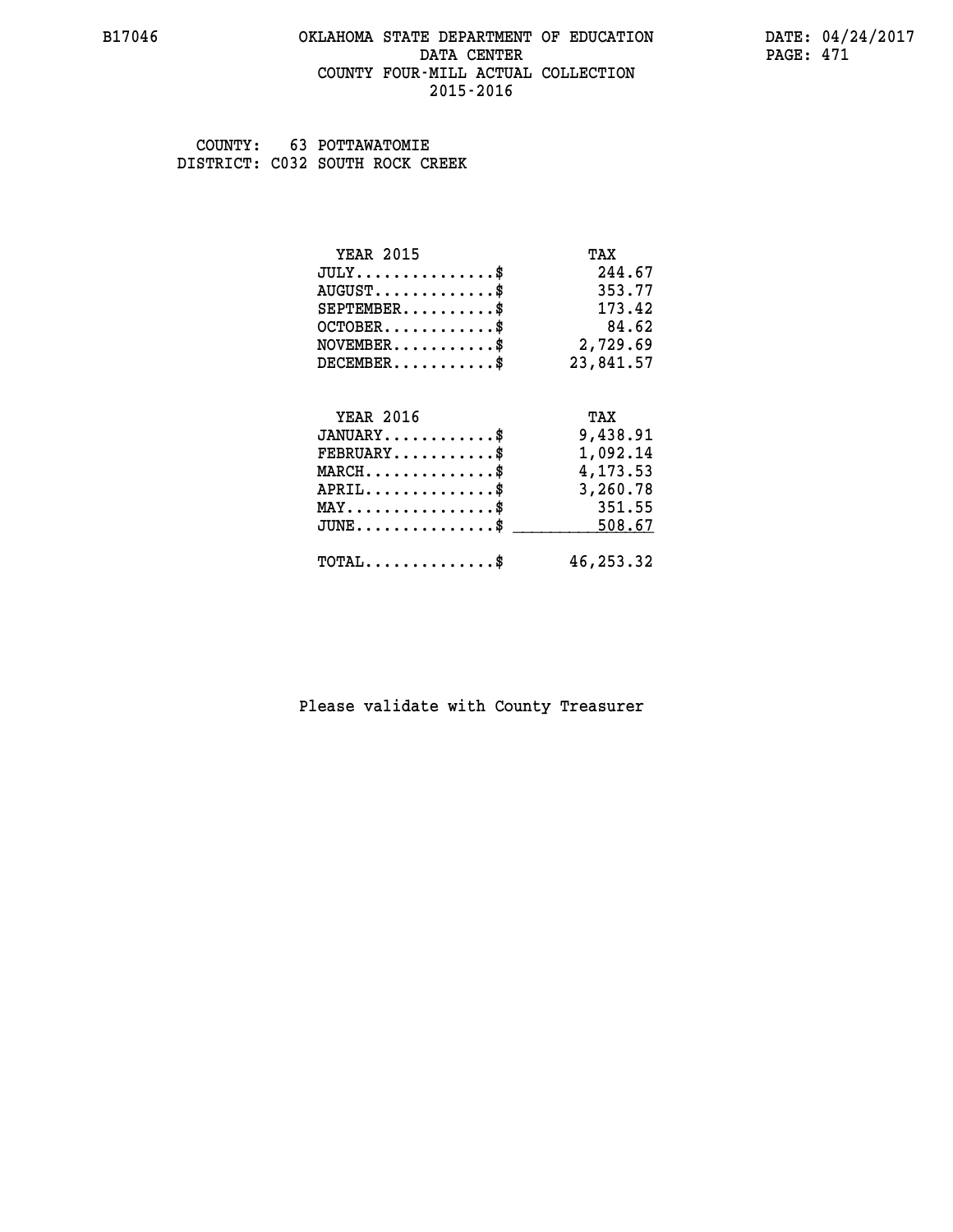#### **B17046 OKLAHOMA STATE DEPARTMENT OF EDUCATION DATE: 04/24/2017 DATA CENTER** PAGE: 472  **COUNTY FOUR-MILL ACTUAL COLLECTION 2015-2016**

 **COUNTY: 63 POTTAWATOMIE DISTRICT: I001 MCLOUD**

| <b>YEAR 2015</b>                                   | TAX         |
|----------------------------------------------------|-------------|
| $JULY$ \$                                          | 1,671.74    |
| $AUGUST$ \$                                        | 1,086.35    |
| $SEPTEMBER$ \$                                     | 1,571.49    |
| $OCTOBER$ \$                                       | 770.32      |
| $\texttt{NOVEMBER} \dots \dots \dots \$            | 375.89      |
| $DECEMBER$ \$                                      | 12, 125. 14 |
|                                                    |             |
|                                                    |             |
| <b>YEAR 2016</b>                                   | TAX         |
| $JANUARY$ \$                                       | 105,903.21  |
| $FEBRUARY$                                         | 41,927.24   |
| $\texttt{MARCH}\ldots\ldots\ldots\ldots\$          | 4,851.28    |
| $APRIL \ldots \ldots \ldots \ldots \$              | 18,538.64   |
| $\texttt{MAX} \dots \dots \dots \dots \dots \$     | 14,484.28   |
| $\texttt{JUNE} \dots \dots \dots \dots \texttt{S}$ | 2,173.66    |
| $\texttt{TOTAL} \dots \dots \dots \dots \$         | 205,479.24  |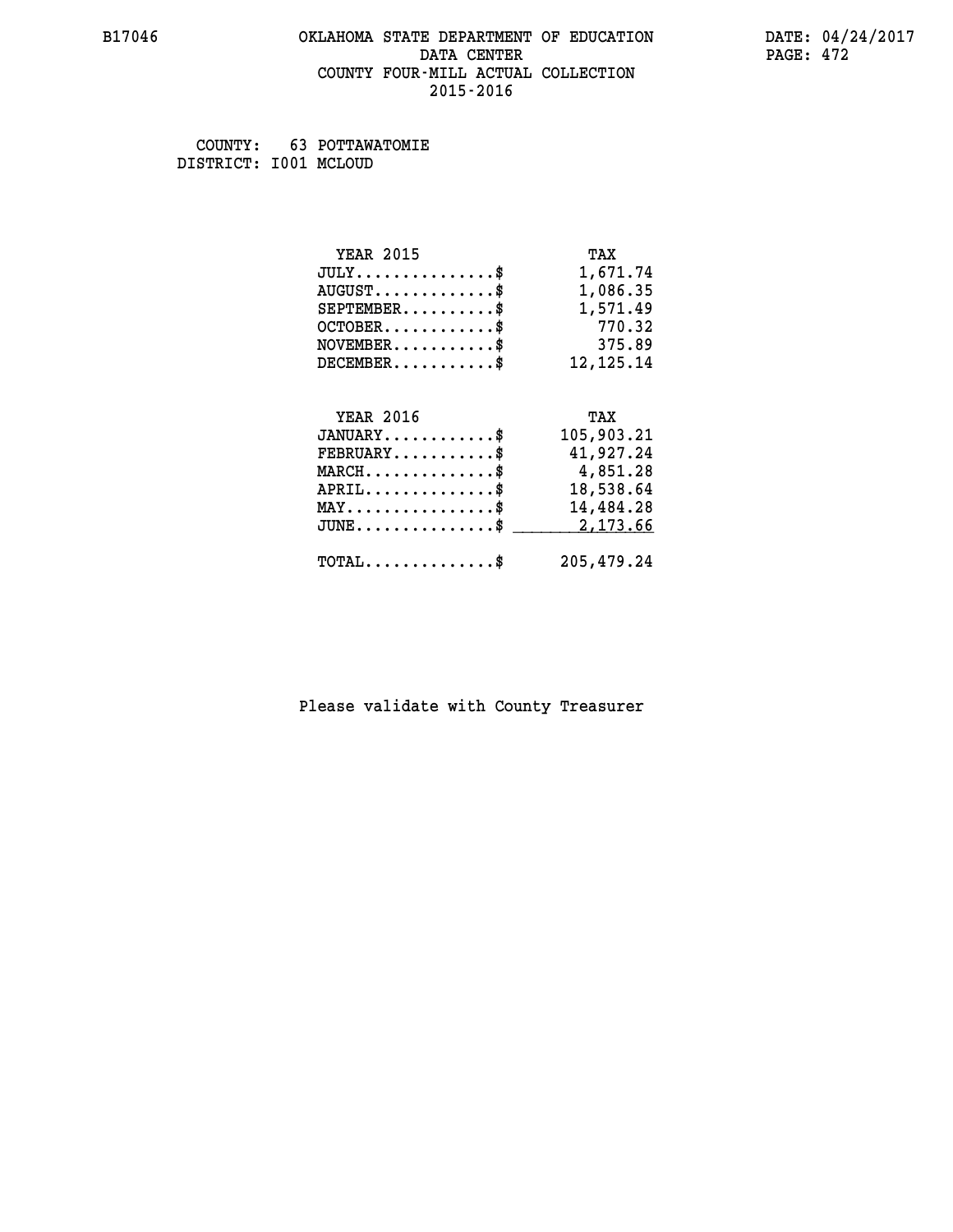#### **B17046 OKLAHOMA STATE DEPARTMENT OF EDUCATION DATE: 04/24/2017 DATA CENTER** PAGE: 473  **COUNTY FOUR-MILL ACTUAL COLLECTION 2015-2016**

 **COUNTY: 63 POTTAWATOMIE DISTRICT: I002 DALE**

| <b>YEAR 2015</b>                           | TAX       |
|--------------------------------------------|-----------|
| $JULY$ \$                                  | 447.70    |
| $AUGUST$ \$                                | 647.96    |
| $SEPTEMBER$ \$                             | 317.62    |
| $OCTOBER$ \$                               | 155.00    |
| $NOVEMBER.$ \$                             | 4,999.50  |
| $DECEMBER$ \$                              | 43,666.57 |
|                                            |           |
| <b>YEAR 2016</b>                           | TAX       |
| $JANUARY$ \$                               | 17,287.64 |
| $FEBRUARY$                                 | 2,000.32  |
| $MARCH$ \$                                 | 7,643.94  |
| $APRIL$ \$                                 | 5,972.24  |
| $MAX \dots \dots \dots \dots \$            | 643.85    |
| $JUNE$ \$                                  | 931.68    |
| $\texttt{TOTAL} \dots \dots \dots \dots \$ | 84,714.02 |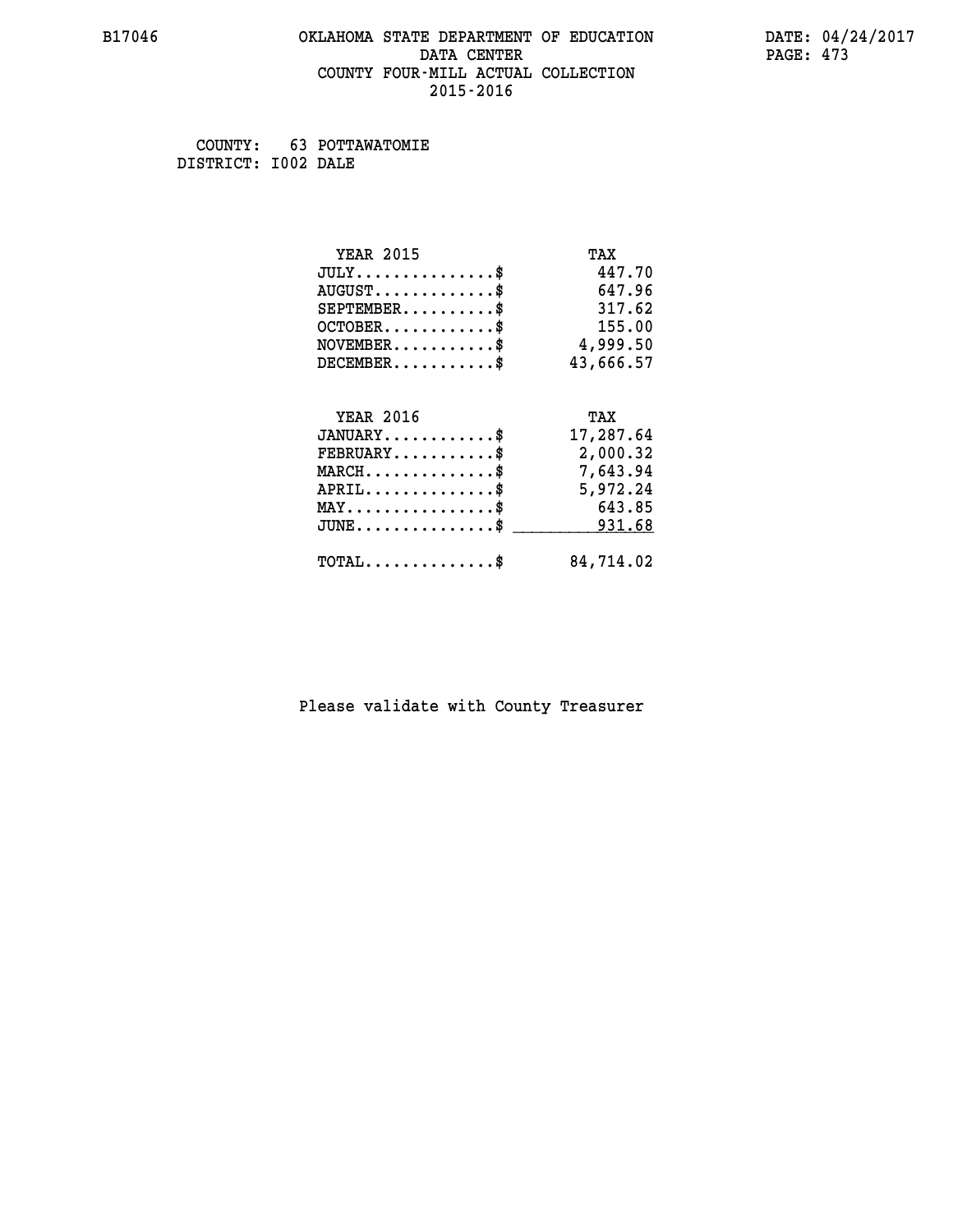#### **B17046 OKLAHOMA STATE DEPARTMENT OF EDUCATION DATE: 04/24/2017 DATA CENTER** PAGE: 474  **COUNTY FOUR-MILL ACTUAL COLLECTION 2015-2016**

 **COUNTY: 63 POTTAWATOMIE DISTRICT: I003 BETHEL**

| <b>YEAR 2015</b>                                   | TAX         |
|----------------------------------------------------|-------------|
| $JULY$ \$                                          | 1,214.16    |
| $AUGUST$ \$                                        | 791.51      |
| $SEPTEMBER$ \$                                     | 1,145.02    |
| $OCTOBER$ \$                                       | 561.27      |
| $\texttt{NOVEMBER} \dots \dots \dots \$            | 273.88      |
| $DECEMBER$ \$                                      | 8,834.64    |
|                                                    |             |
| <b>YEAR 2016</b>                                   | TAX         |
| $JANUARY$ \$                                       | 77, 163. 43 |
| $FEBRUARY$ \$                                      | 30,549.10   |
| $\texttt{MARCH}\ldots\ldots\ldots\ldots\$          | 3,534.76    |
| $APRIL \ldots \ldots \ldots \ldots$ \$             | 13,507.66   |
| $\texttt{MAX} \dots \dots \dots \dots \dots \$     | 10,553.58   |
| $\texttt{JUNE} \dots \dots \dots \dots \texttt{S}$ | 1,583.78    |
| $\texttt{TOTAL} \dots \dots \dots \dots \$         | 149,712.79  |
|                                                    |             |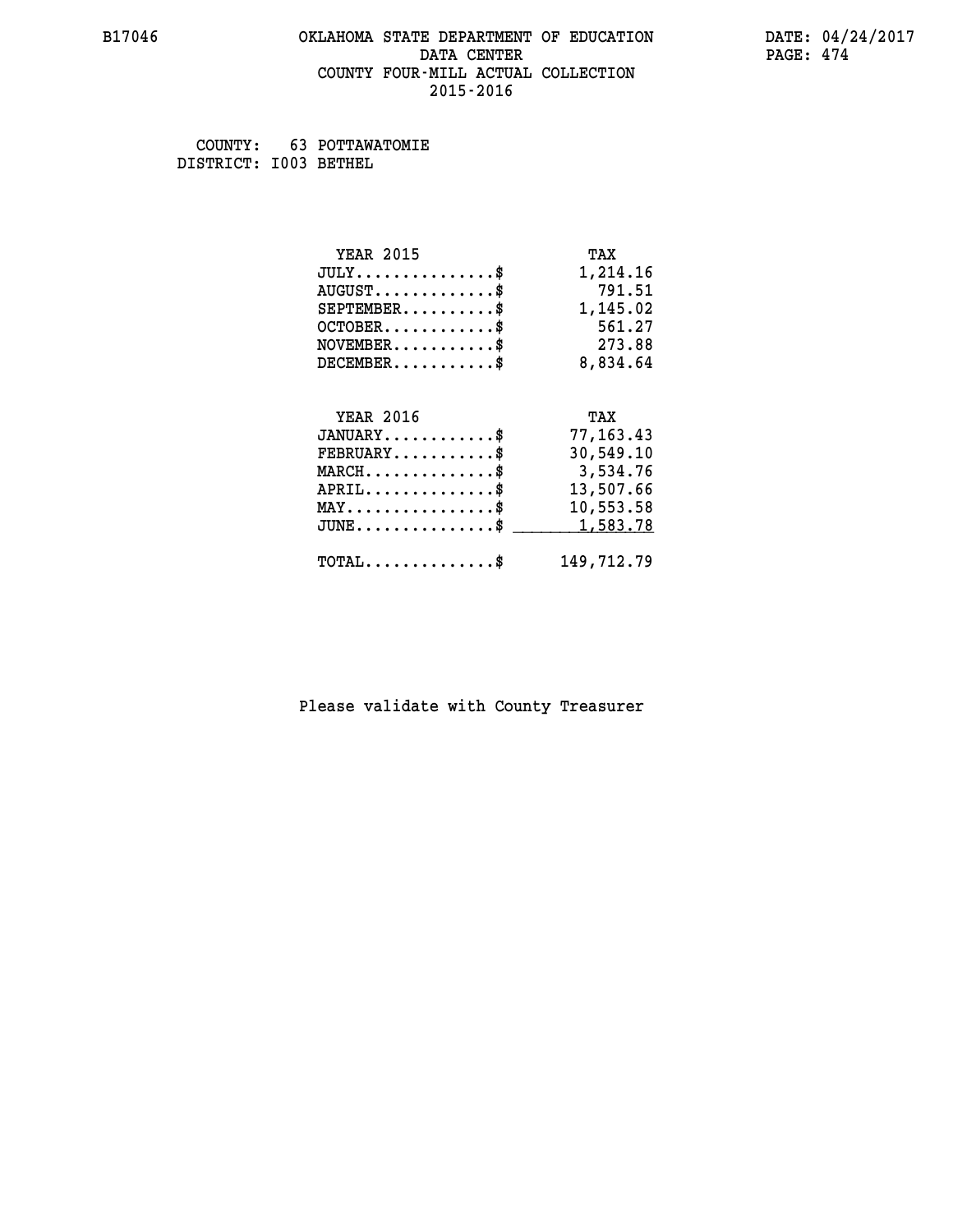#### **B17046 OKLAHOMA STATE DEPARTMENT OF EDUCATION DATE: 04/24/2017 DATA CENTER** PAGE: 475  **COUNTY FOUR-MILL ACTUAL COLLECTION 2015-2016**

 **COUNTY: 63 POTTAWATOMIE DISTRICT: I004 MACOMB**

| <b>YEAR 2015</b>                               | TAX       |
|------------------------------------------------|-----------|
| $JULY$ \$                                      | 168.93    |
| $AUGUST$ \$                                    | 243.94    |
| $SEPTEMENT.$ \$                                | 119.57    |
| $OCTOBER$ \$                                   | 58.35     |
| $NOVEMBER.$ \$                                 | 1,882.13  |
| $DECEMBER$ \$                                  | 16,438.97 |
|                                                |           |
| <b>YEAR 2016</b>                               | TAX       |
| $JANUARY$                                      | 6,508.21  |
| $FEBRUARY$ \$                                  | 753.03    |
| $\texttt{MARCH}\ldots\ldots\ldots\ldots\$      | 2,877.68  |
| $APRIL \ldots \ldots \ldots \ldots \$          | 2,248.35  |
| $\texttt{MAX} \dots \dots \dots \dots \dots \$ | 242.38    |
| $JUNE$ \$                                      | 350.75    |
| $\texttt{TOTAL} \dots \dots \dots \dots \$     | 31,892.29 |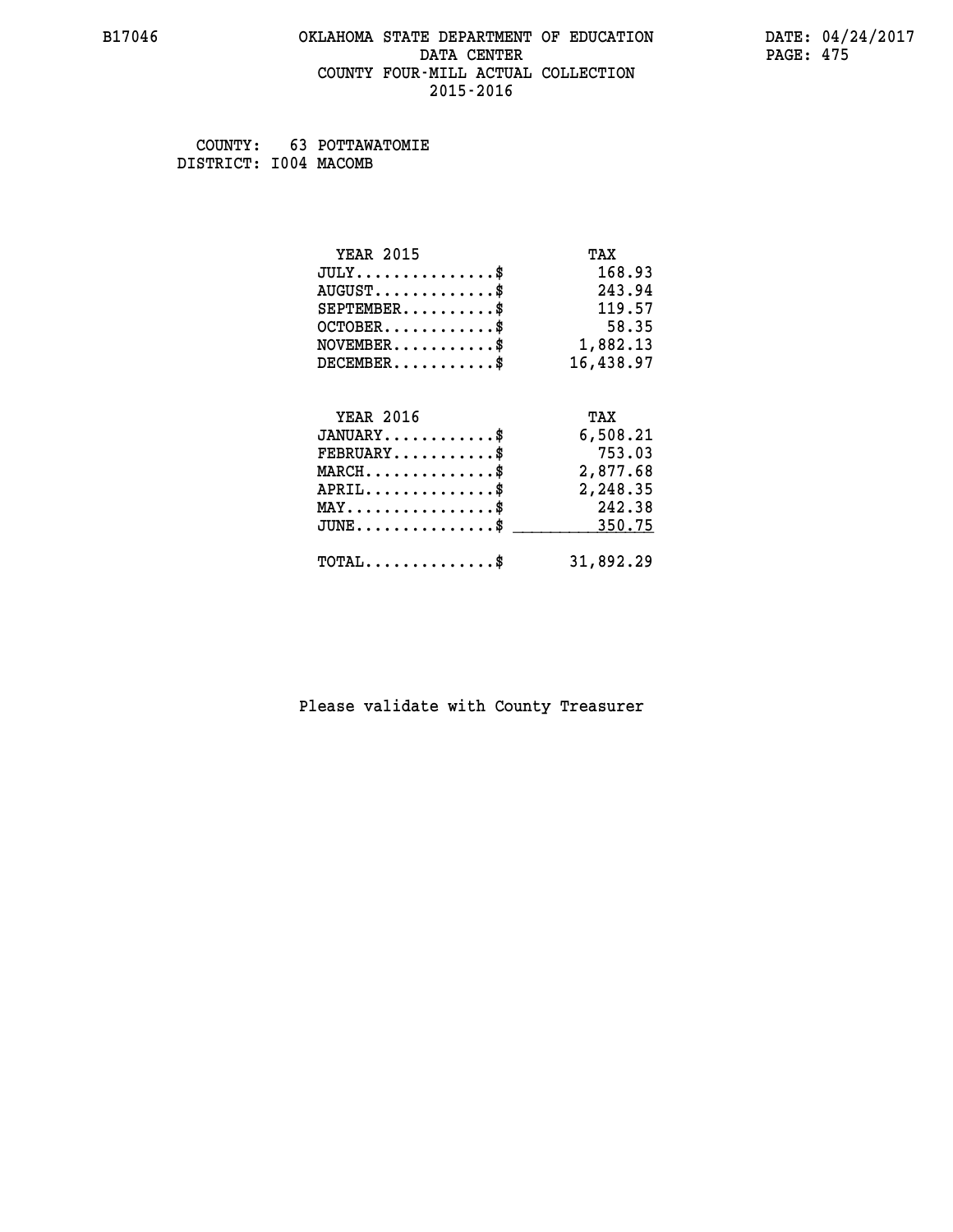#### **B17046 OKLAHOMA STATE DEPARTMENT OF EDUCATION DATE: 04/24/2017 DATA CENTER** PAGE: 476  **COUNTY FOUR-MILL ACTUAL COLLECTION 2015-2016**

 **COUNTY: 63 POTTAWATOMIE DISTRICT: I005 EARLSBORO**

| <b>YEAR 2015</b>                           | TAX       |
|--------------------------------------------|-----------|
| $JULY$ \$                                  | 143.19    |
| $AUGUST$ \$                                | 207.29    |
| $SEPTEMENT.$ \$                            | 101.62    |
| $OCTOBER$ \$                               | 49.57     |
| $\texttt{NOVEMBER} \dots \dots \dots \$    | 1,599.39  |
| $DECEMBER$ \$                              | 13,969.40 |
|                                            |           |
| <b>YEAR 2016</b>                           | TAX       |
| $JANUARY$                                  | 5,530.50  |
| $FEBRUARY$                                 | 639.92    |
| $MARCH$ \$                                 | 2,445.38  |
| $APRIL$ \$                                 | 1,910.58  |
| $MAX \dots \dots \dots \dots \dots$        | 205.98    |
| $JUNE$ \$                                  | 298.06    |
| $\texttt{TOTAL} \dots \dots \dots \dots \$ |           |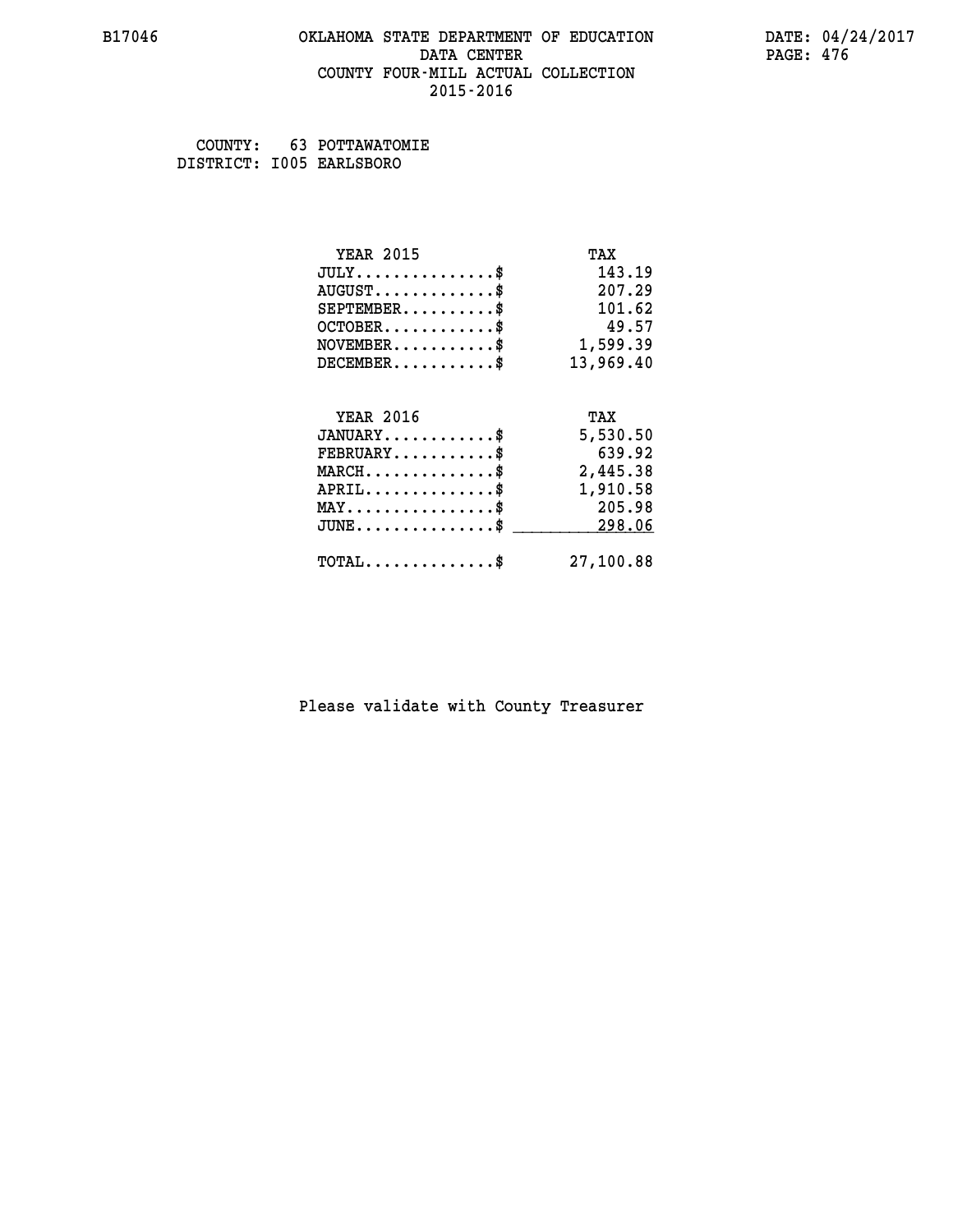#### **B17046 OKLAHOMA STATE DEPARTMENT OF EDUCATION DATE: 04/24/2017 DATA CENTER** PAGE: 477  **COUNTY FOUR-MILL ACTUAL COLLECTION 2015-2016**

 **COUNTY: 63 POTTAWATOMIE DISTRICT: I092 TECUMSEH**

| <b>YEAR 2015</b>                                 | TAX        |
|--------------------------------------------------|------------|
| $JULY$ \$                                        | 2,073.80   |
| $AUGUST$ \$                                      | 1,331.73   |
| $SEPTEMENT.$ \$                                  | 1,926.10   |
| $OCTOBER$ \$                                     | 944.15     |
| $NOVEMBER.$ \$                                   | 460.70     |
| $DECEMBER$ \$                                    | 14,861.19  |
|                                                  |            |
| <b>YEAR 2016</b>                                 | TAX        |
| $JANUARY$ \$                                     | 129,800.40 |
| $FEBRUARY$ \$                                    | 51,388.16  |
| $\texttt{MARCH}\ldots\ldots\ldots\ldots\text{*}$ | 5,945.97   |
| $APRIL$ \$                                       | 22,721.89  |
| $\texttt{MAX} \dots \dots \dots \dots \dots \$   | 17,752.68  |
| $JUNE$                                           | 2,664.16   |
| $TOTAL$ \$                                       | 251,870.93 |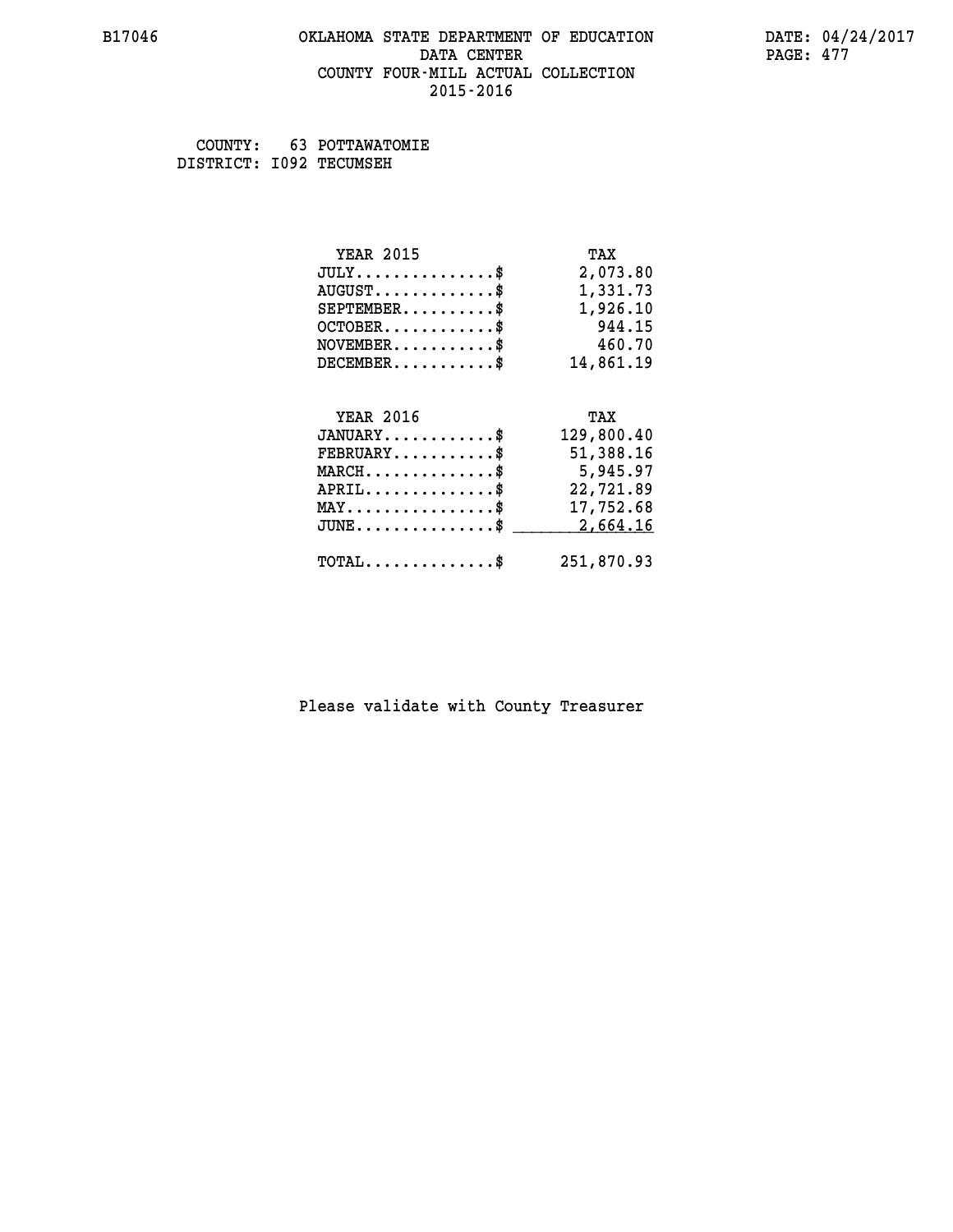#### **B17046 OKLAHOMA STATE DEPARTMENT OF EDUCATION DATE: 04/24/2017 DATA CENTER** PAGE: 478  **COUNTY FOUR-MILL ACTUAL COLLECTION 2015-2016**

 **COUNTY: 63 POTTAWATOMIE DISTRICT: I093 SHAWNEE**

| <b>YEAR 2015</b>                                   | TAX        |
|----------------------------------------------------|------------|
| $JULY$ \$                                          | 3,673.36   |
| $AUGUST$ \$                                        | 2,315.78   |
| $SEPTEMBER$ \$                                     | 3,348.48   |
| $OCTOBER$ \$                                       | 1,641.39   |
| $NOVEMBER.$ \$                                     | 800.94     |
| $DECEMBER$ \$                                      | 25,835.88  |
|                                                    |            |
| <b>YEAR 2016</b>                                   | TAX        |
| $JANUARY$ \$                                       | 225,655.46 |
| $FEBRUARY$ \$                                      | 89,337.31  |
| $MARCH$ \$                                         | 10,336.96  |
| $APRIL$ \$                                         | 39,501.58  |
| $\texttt{MAX} \dots \dots \dots \dots \dots \$     | 30,862.69  |
| $J\texttt{UNE} \dots \dots \dots \dots \texttt{S}$ | 4,631.58   |
|                                                    |            |
| $TOTAL$ \$                                         | 437,941.41 |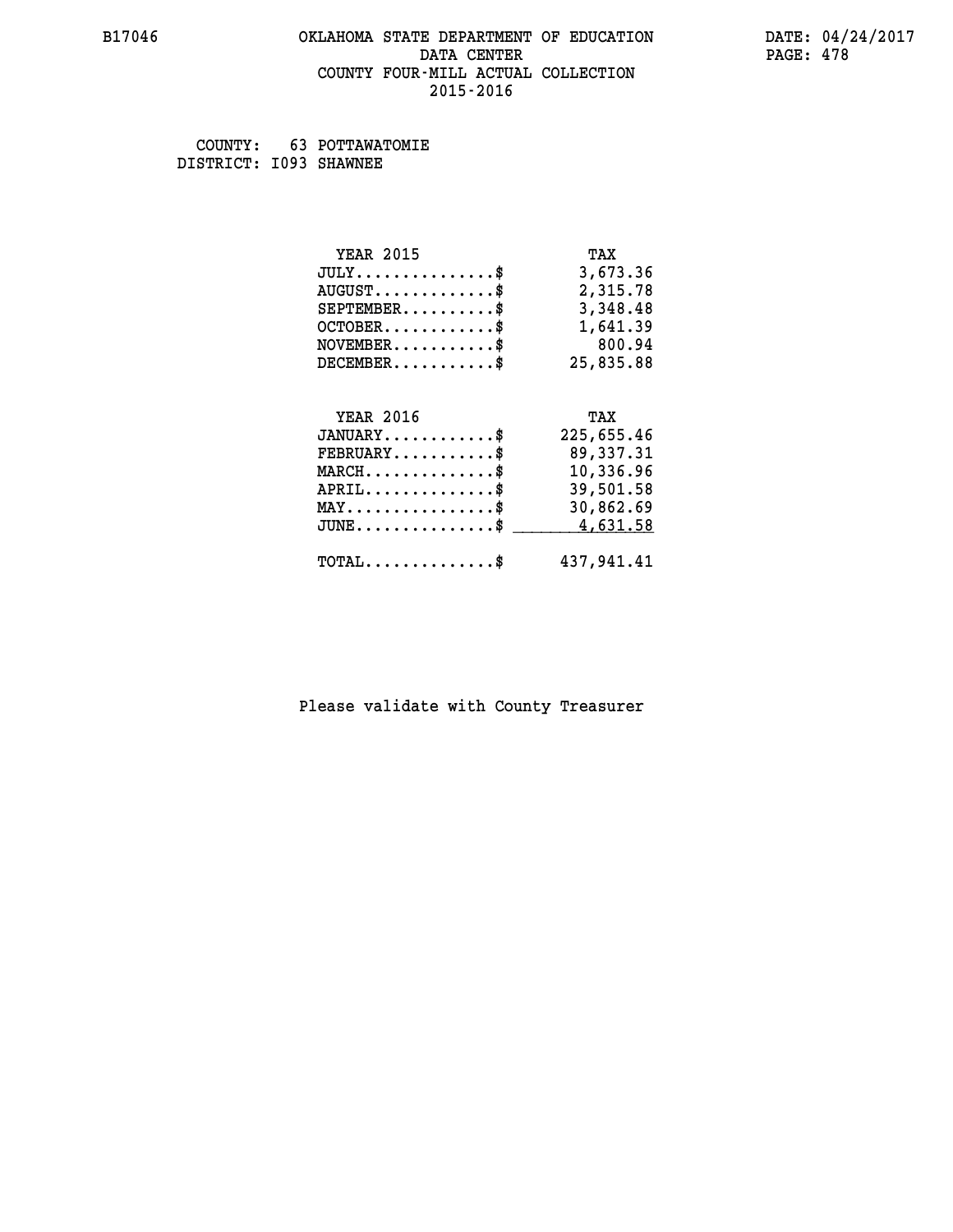#### **B17046 OKLAHOMA STATE DEPARTMENT OF EDUCATION DATE: 04/24/2017 DATA CENTER** PAGE: 479  **COUNTY FOUR-MILL ACTUAL COLLECTION 2015-2016**

 **COUNTY: 63 POTTAWATOMIE DISTRICT: I112 ASHER**

| <b>YEAR 2015</b>                               | TAX       |
|------------------------------------------------|-----------|
| $JULY$ \$                                      | 247.30    |
| $AUGUST$ \$                                    | 156.77    |
| $SEPTEMBER$ \$                                 | 226.70    |
| $OCTOBER$ \$                                   | 111.12    |
| $NOVEMBER.$ \$                                 | 54.23     |
| $DECEMBER$ \$                                  | 1,749.16  |
|                                                |           |
| <b>YEAR 2016</b>                               | TAX       |
| $JANUARY$ \$                                   | 15,277.50 |
| $FEBRUARY$                                     | 6,048.39  |
| $MARCH$ \$                                     | 699.84    |
| $APRIL$ \$                                     | 2,674.37  |
| $\texttt{MAX} \dots \dots \dots \dots \dots \$ | 2,089.48  |
| $JUNE$ \$                                      | 313.58    |
| $\texttt{TOTAL} \dots \dots \dots \dots \$     | 29,648.44 |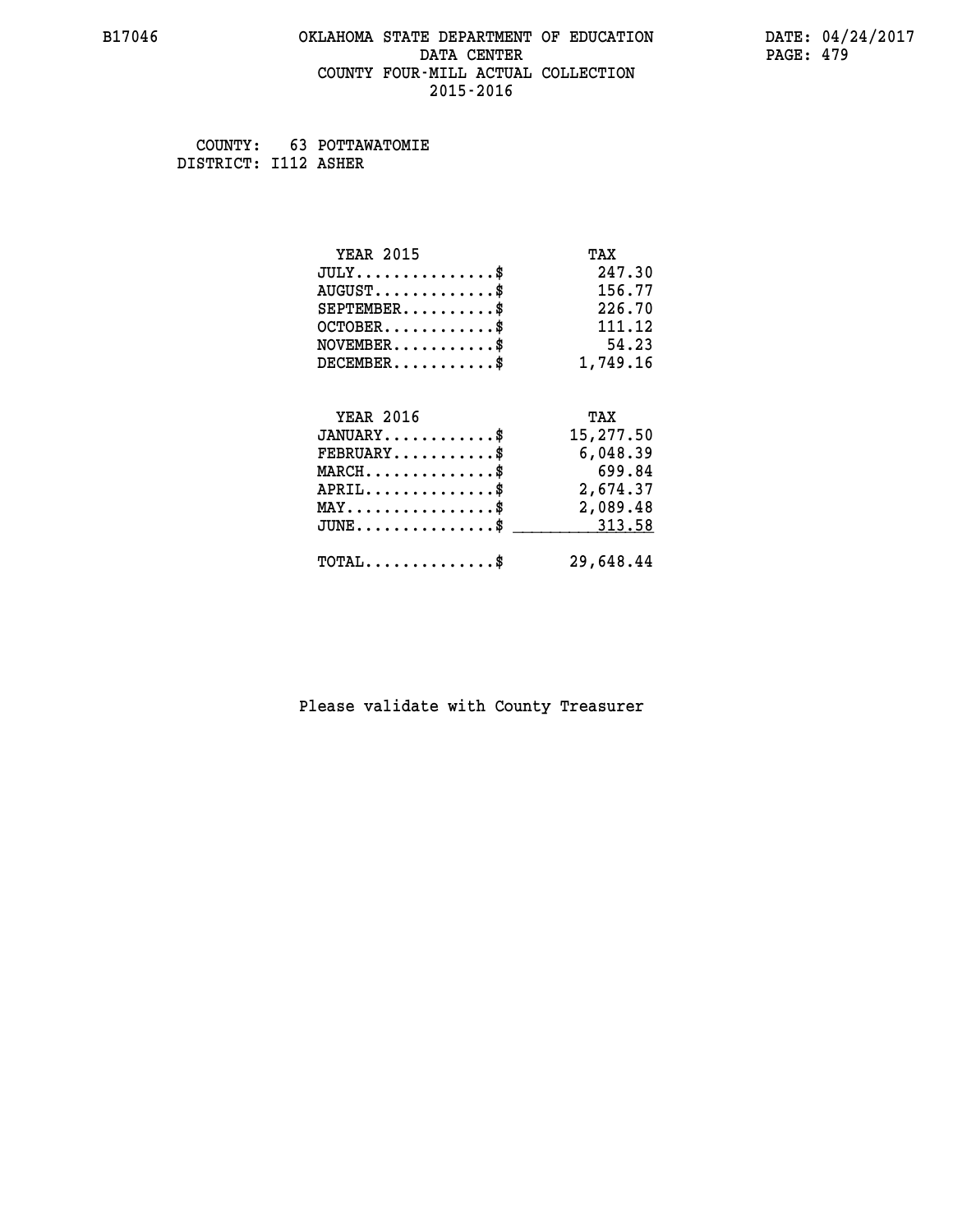#### **B17046 OKLAHOMA STATE DEPARTMENT OF EDUCATION DATE: 04/24/2017 DATA CENTER** PAGE: 480  **COUNTY FOUR-MILL ACTUAL COLLECTION 2015-2016**

 **COUNTY: 63 POTTAWATOMIE DISTRICT: I115 WANETTE**

| <b>YEAR 2015</b>                               | TAX       |
|------------------------------------------------|-----------|
| $JULY$ \$                                      | 188.24    |
| $AUGUST$ \$                                    | 109.69    |
| $SEPTEMENT.$ \$                                | 158.41    |
| $OCTOBER$ \$                                   | 77.65     |
| $NOVEMBER$ \$                                  | 37.88     |
| $DECEMBER$ \$                                  | 1,222.21  |
|                                                |           |
| <b>YEAR 2016</b>                               | TAX       |
| $JANUARY$ \$                                   | 10,675.00 |
| $FEBRUARY$                                     | 4,226.24  |
| $MARCH$ \$                                     | 489.02    |
| $APRIL \ldots \ldots \ldots \ldots$ \$         | 1,868.68  |
| $\texttt{MAX} \dots \dots \dots \dots \dots \$ | 1,460.00  |
| $JUNE$ \$                                      | 219.11    |
| $\texttt{TOTAL} \dots \dots \dots \dots \$     | 20,732.13 |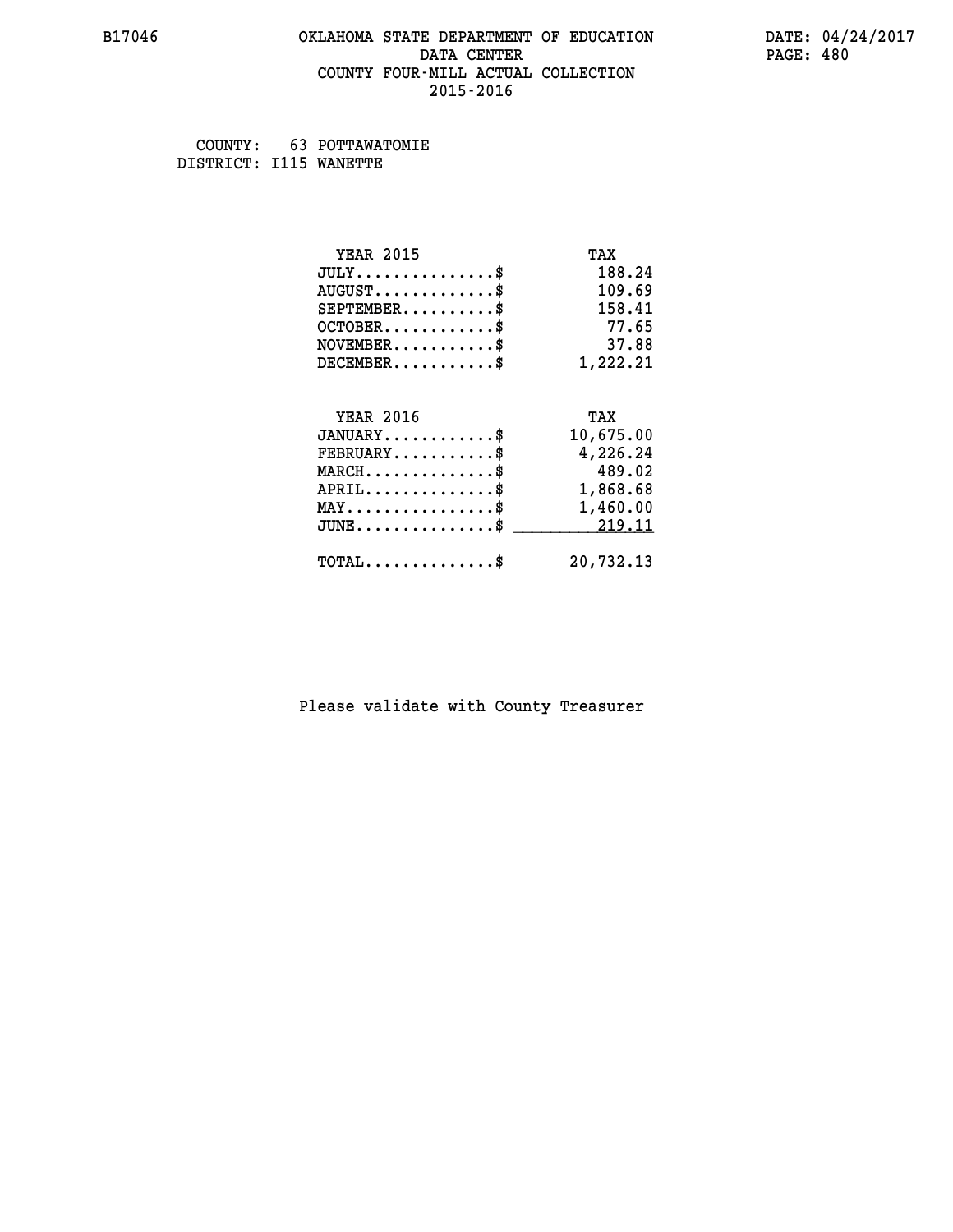#### **B17046 OKLAHOMA STATE DEPARTMENT OF EDUCATION DATE: 04/24/2017 DATA CENTER** PAGE: 481  **COUNTY FOUR-MILL ACTUAL COLLECTION 2015-2016**

 **COUNTY: 63 POTTAWATOMIE DISTRICT: I117 MAUD**

| <b>YEAR 2015</b>                                   | TAX       |
|----------------------------------------------------|-----------|
| $JULY$ \$                                          | 301.72    |
| $AUGUST$ \$                                        | 195.61    |
| $SEPTEMBER$ \$                                     | 282.97    |
| $OCTOBER$ \$                                       | 138.73    |
| $NOVEMBER.$ \$                                     | 67.70     |
| $DECEMBER$ \$                                      | 2,183.28  |
|                                                    |           |
| <b>YEAR 2016</b>                                   | TAX       |
| $JANUARY$                                          | 19,069.21 |
| $FEBRUARY$                                         | 7,549.57  |
| $MARCH$ \$                                         | 873.56    |
| $APRIL \ldots \ldots \ldots \ldots \$              | 3,338.15  |
| $\texttt{MAX} \dots \dots \dots \dots \dots \$     | 2,608.09  |
| $\texttt{JUNE} \dots \dots \dots \dots \texttt{S}$ | 391.37    |
| $\texttt{TOTAL} \dots \dots \dots \dots \$         | 36,999.96 |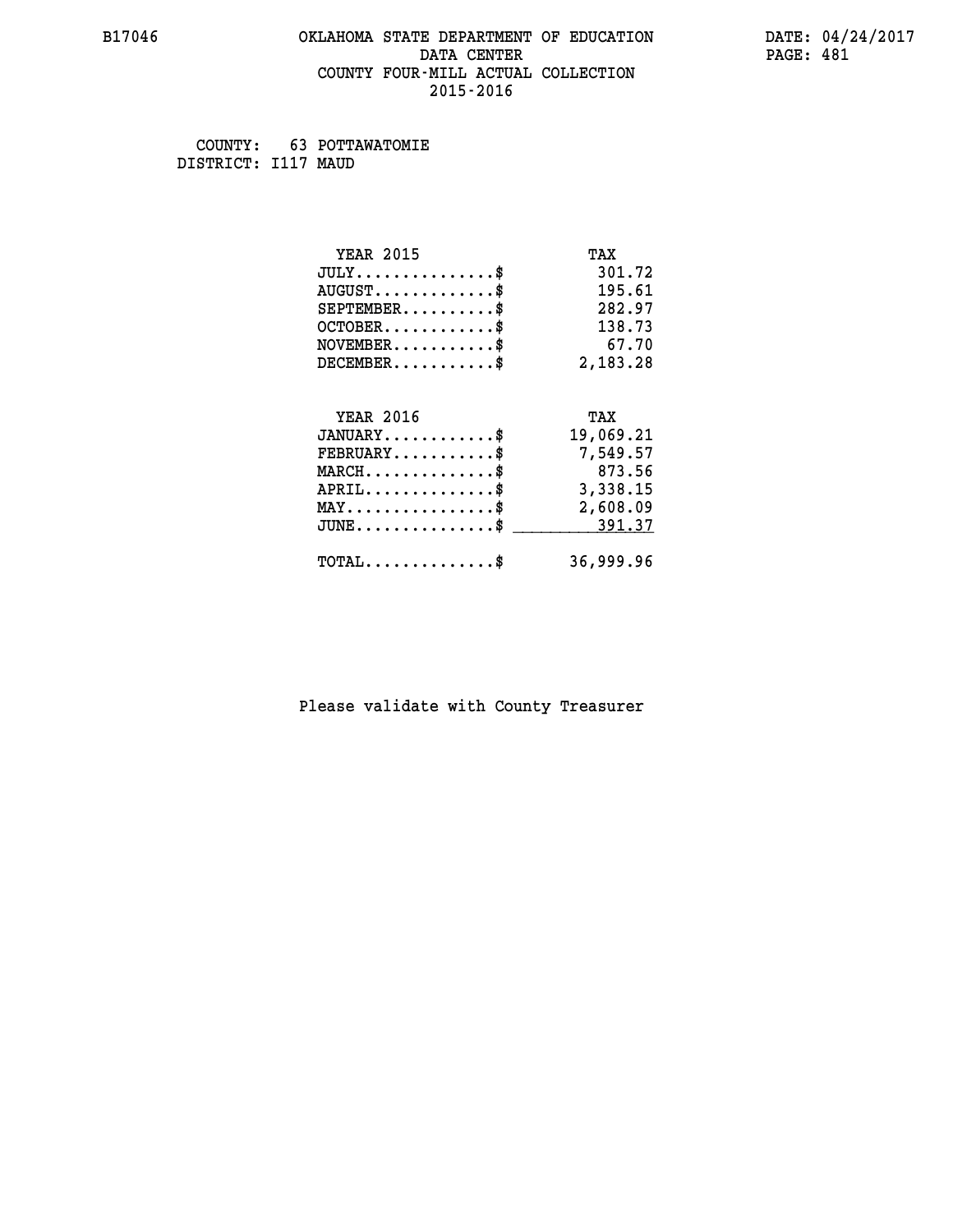#### **B17046 OKLAHOMA STATE DEPARTMENT OF EDUCATION DATE: 04/24/2017 DATA CENTER PAGE: 482 COUNTY FOUR-MILL ACTUAL COLLECTION 2015-2016**

 **COUNTY: 63 POTTAWATOMIE**

 **\*\*\*\*\*\* TOTALS \*\*\*\*\*\***

| <b>YEAR 2015</b>                 | TAX        |
|----------------------------------|------------|
| $JULY \ldots \ldots \ldots \$    | 11,158.91  |
| $AUGUST \ldots \ldots \ldots$ \$ | 8,575.19   |
| $SEPTEMBER$                      | 9,927.64   |
| $OCTOBER$                        | 4,863.59   |
| $NOVEMBER$ \$                    | 22,037.60  |
| $DECEMBER$                       | 241,201.66 |

# **YEAR 2016 TAX**

| $JANUARY$                                               | 652,585.47 |
|---------------------------------------------------------|------------|
| $FEBRUARY$ \$                                           | 239,014.56 |
| $MARCH$ \$                                              | 57,258.81  |
| $APRIL$ \$                                              | 126,002.15 |
| $MAX \dots \dots \dots \dots \dots \$                   | 82,382.15  |
| $JUNE \ldots \ldots \ldots \ldots$ \$ 15,698.07         |            |
| $\texttt{TOTAL} \dots \dots \dots \dots \$ 1,470,705.80 |            |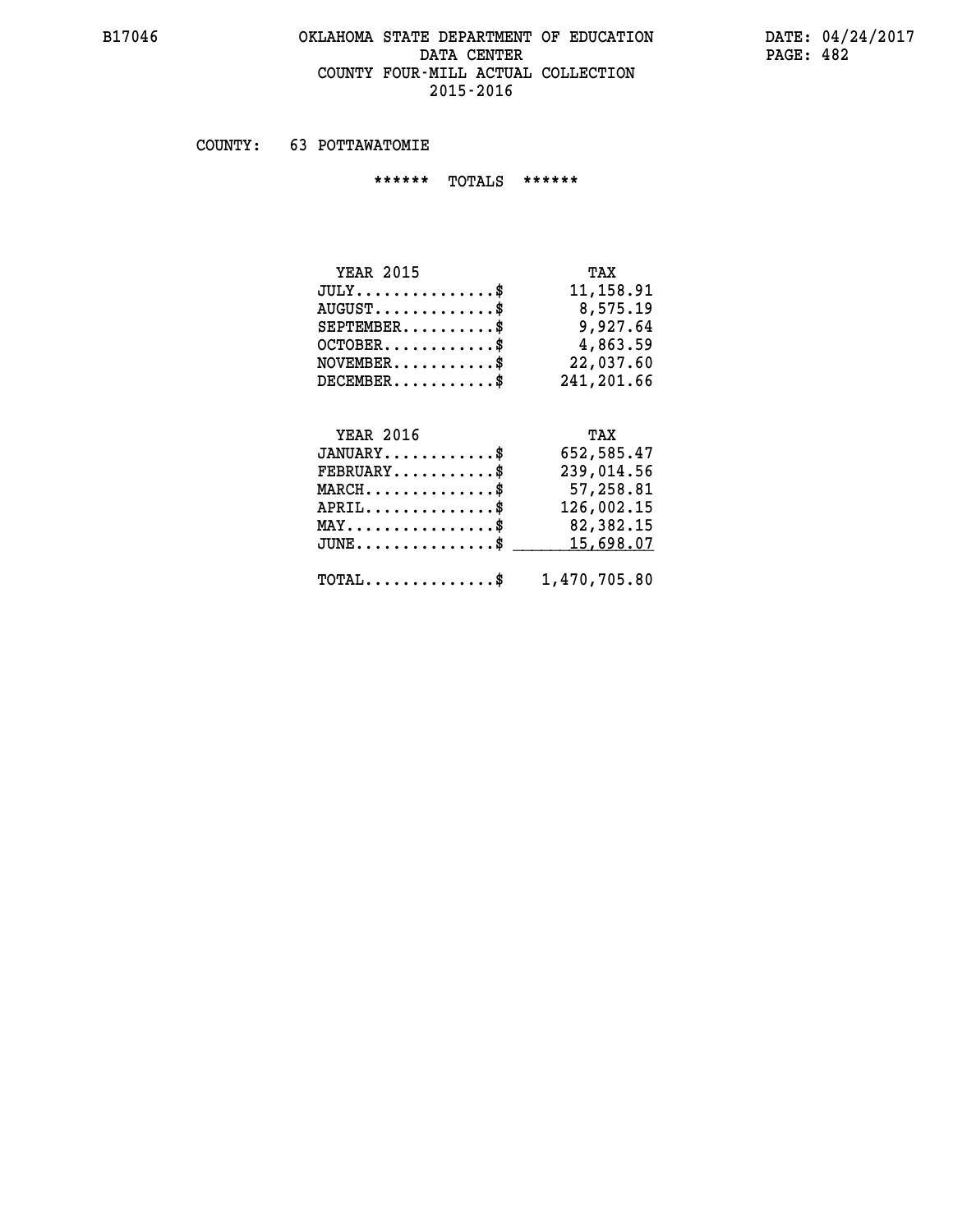#### **B17046 OKLAHOMA STATE DEPARTMENT OF EDUCATION DATE: 04/24/2017 DATA CENTER** PAGE: 483  **COUNTY FOUR-MILL ACTUAL COLLECTION 2015-2016**

 **COUNTY: 64 PUSHMATAHA DISTRICT: C002 ALBION**

| <b>YEAR 2015</b>                                   | TAX      |
|----------------------------------------------------|----------|
| $JULY$ \$                                          | 207.23   |
| $AUGUST$ \$                                        | 55.70    |
| $SEPTEMBER$ \$                                     | 13.91    |
| $OCTOBER$ \$                                       | 41.73    |
| $NOVEMBER$ \$                                      | 16.09    |
| $DECEMBER$ \$                                      | 667.66   |
|                                                    |          |
| <b>YEAR 2016</b>                                   | TAX      |
| $JANUARY$                                          | 3,931.52 |
| $FEBRUARY$                                         | 683.25   |
| $MARCH$ \$                                         | 386.15   |
| $APRIL$ \$                                         | 521.92   |
| $MAX \dots \dots \dots \dots \dots$                | 193.27   |
| $\texttt{JUNE} \dots \dots \dots \dots \texttt{*}$ | 71.80    |
| $\texttt{TOTAL} \dots \dots \dots \dots \$         | 6,790.23 |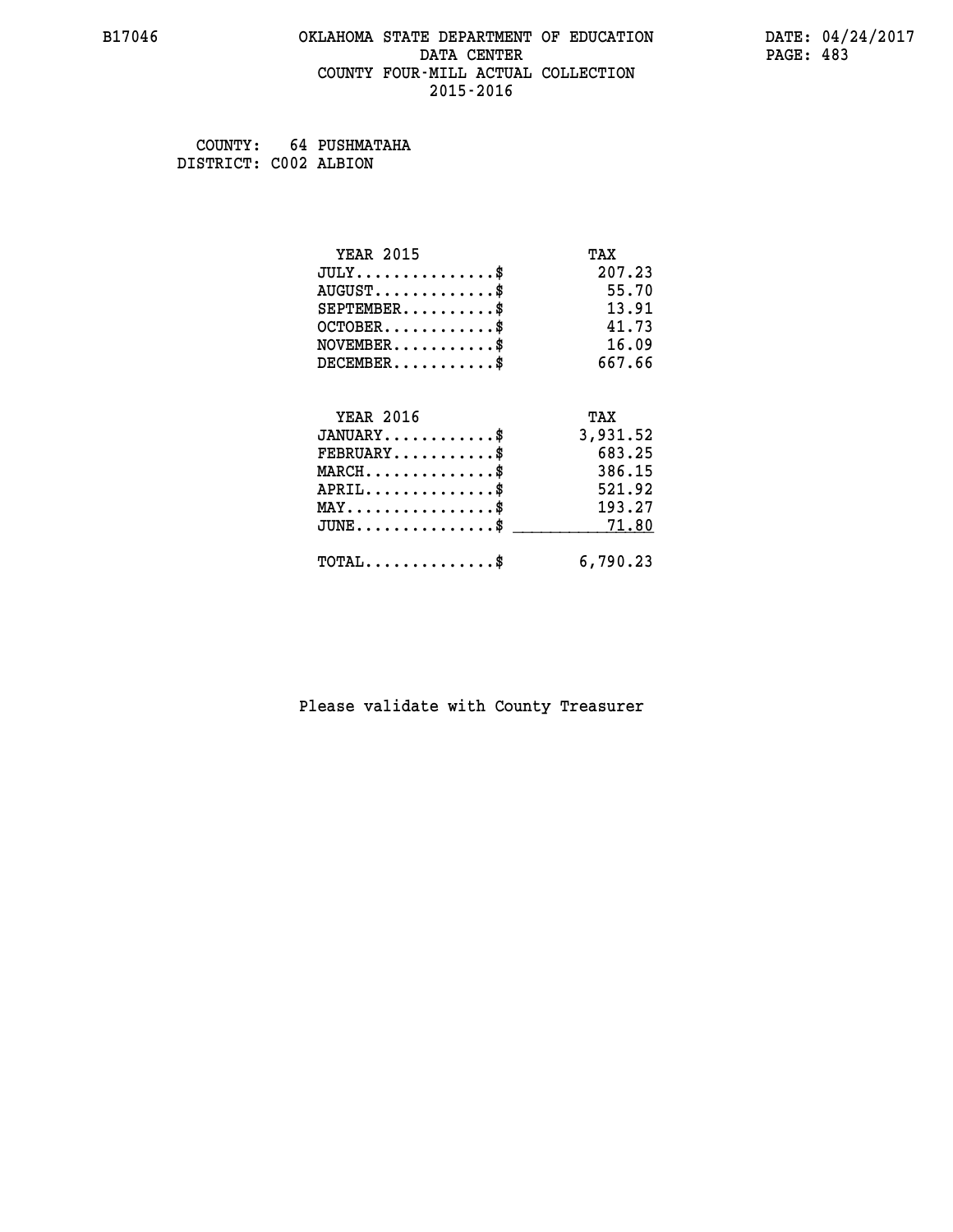#### **B17046 OKLAHOMA STATE DEPARTMENT OF EDUCATION DATE: 04/24/2017 DATA CENTER** PAGE: 484  **COUNTY FOUR-MILL ACTUAL COLLECTION 2015-2016**

 **COUNTY: 64 PUSHMATAHA DISTRICT: C004 TUSKAHOMA**

| <b>YEAR 2015</b>                           | TAX      |
|--------------------------------------------|----------|
| $JULY$ \$                                  | 278.91   |
| $AUGUST$ \$                                | 77.46    |
| $SEPTEMBER$ \$                             | 19.30    |
| $OCTOBER$ \$                               | 57.64    |
| $NOVEMBER$ \$                              | 22.60    |
| $DECEMBER$ \$                              | 737.89   |
| <b>YEAR 2016</b>                           | TAX      |
| $JANUARY$ \$                               | 4,323.23 |
| $FEBRUARY$ \$                              | 746.57   |
| $MARCH$ \$                                 | 428.84   |
| $APRIL$ \$                                 | 581.25   |
| $MAX \dots \dots \dots \dots \$            | 214.74   |
| $JUNE$ \$                                  | 81.71    |
| $\texttt{TOTAL} \dots \dots \dots \dots \$ | 7,570.14 |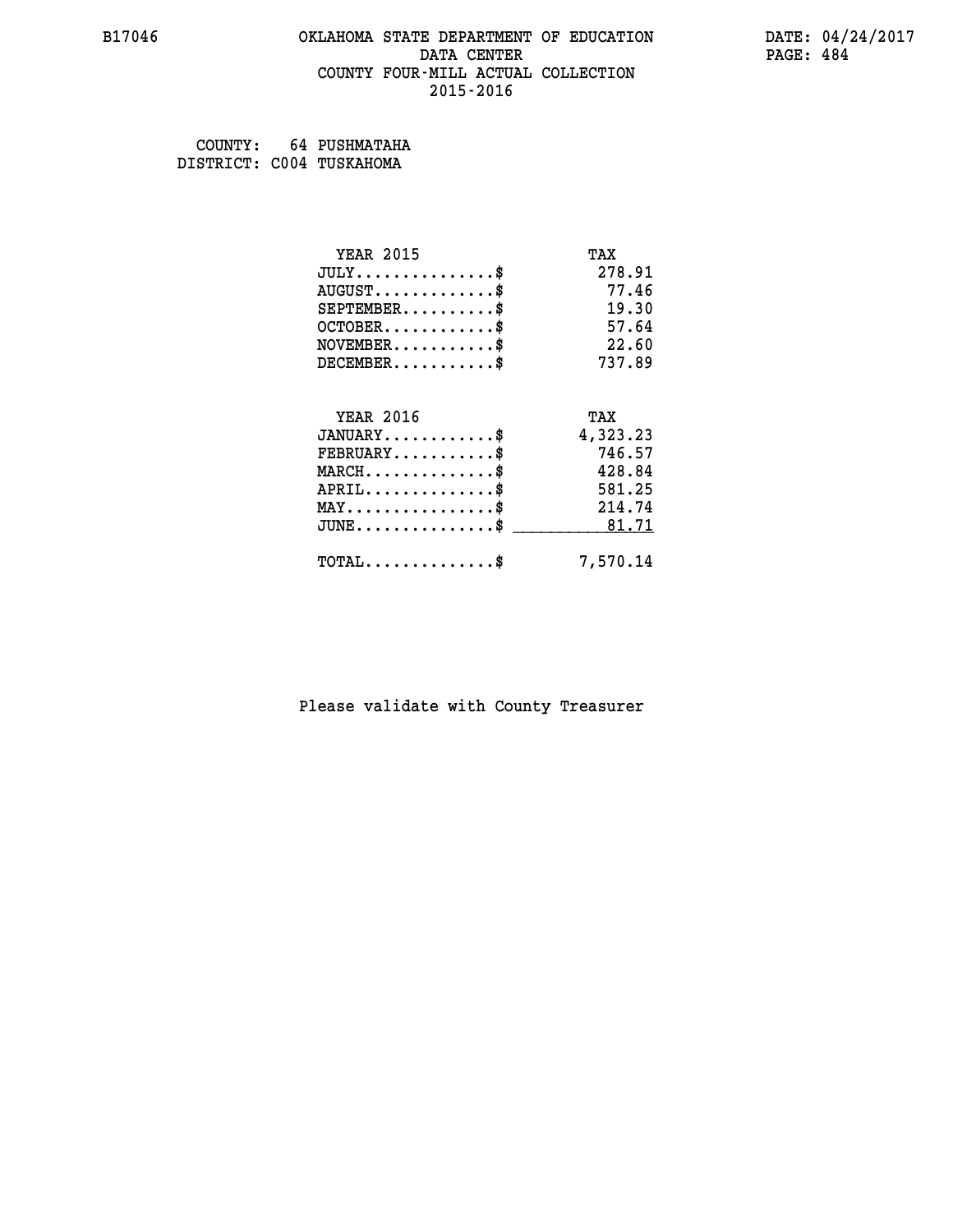#### **B17046 OKLAHOMA STATE DEPARTMENT OF EDUCATION DATE: 04/24/2017 DATA CENTER** PAGE: 485  **COUNTY FOUR-MILL ACTUAL COLLECTION 2015-2016**

 **COUNTY: 64 PUSHMATAHA DISTRICT: C015 NASHOBA**

| <b>YEAR 2015</b>                           | TAX      |
|--------------------------------------------|----------|
| $JULY$ \$                                  | 124.55   |
| $AUGUST$ \$                                | 35.04    |
| $SEPTEMBER$ \$                             | 8.27     |
| $OCTOBER$ \$                               | 24.56    |
| $NOVEMBER$ \$                              | 9.52     |
| $DECEMBER$ \$                              | 446.53   |
| <b>YEAR 2016</b>                           | TAX      |
| $JANUARY$                                  | 2,631.40 |
| $FEBRUARY$                                 | 453.70   |
|                                            |          |
| $MARCH$ \$                                 | 257.08   |
| $APRIL$ \$                                 | 345.50   |
| $MAX \dots \dots \dots \dots \$            | 128.38   |
| $JUNE$                                     | 46.83    |
| $\texttt{TOTAL} \dots \dots \dots \dots \$ | 4,511.36 |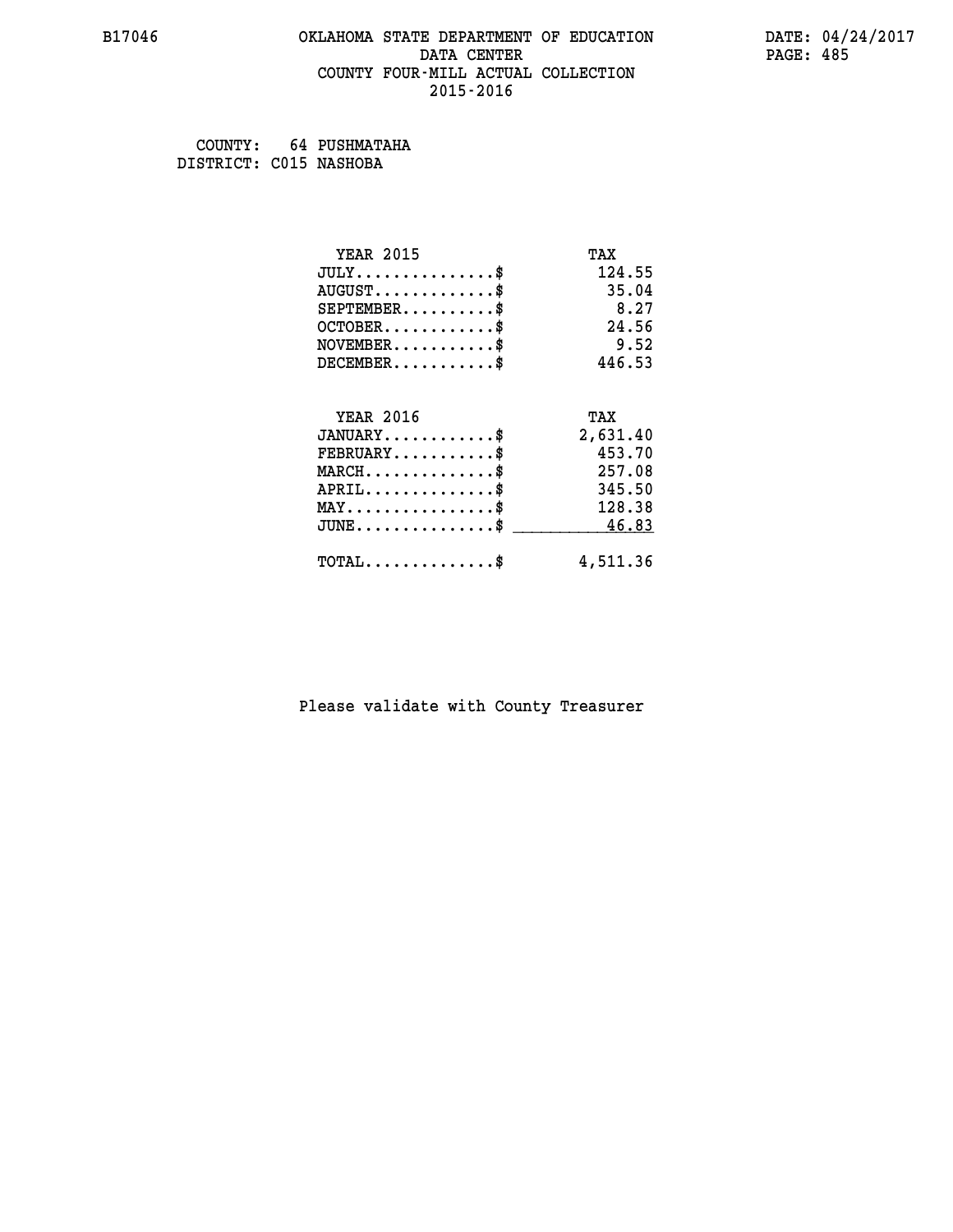#### **B17046 OKLAHOMA STATE DEPARTMENT OF EDUCATION DATE: 04/24/2017 DATA CENTER** PAGE: 486  **COUNTY FOUR-MILL ACTUAL COLLECTION 2015-2016**

 **COUNTY: 64 PUSHMATAHA DISTRICT: I001 RATTAN**

| <b>YEAR 2015</b>                                   | TAX         |
|----------------------------------------------------|-------------|
| $JULY$ \$                                          | 1,265.59    |
| $AUGUST$ \$                                        | 352.60      |
| $SEPTEMBER$ \$                                     | 85.46       |
| $OCTOBER$ \$                                       | 255.02      |
| $\texttt{NOVEMBER} \dots \dots \dots \$            | 99.37       |
| $DECEMBER$ \$                                      | 4,283.97    |
|                                                    |             |
| <b>YEAR 2016</b>                                   | TAX         |
| $JANUARY$ \$                                       | 25, 227. 70 |
| $FEBRUARY$ \$                                      | 4,338.53    |
| $\texttt{MARCH}\ldots\ldots\ldots\ldots\text{*}$   | 2,471.86    |
| $APRIL \ldots \ldots \ldots \ldots \$              | 3,328.70    |
| $\texttt{MAX} \dots \dots \dots \dots \dots \$     | 1,235.51    |
| $\texttt{JUNE} \dots \dots \dots \dots \texttt{S}$ | 455.14      |
| $\texttt{TOTAL} \dots \dots \dots \dots \$         | 43,399.45   |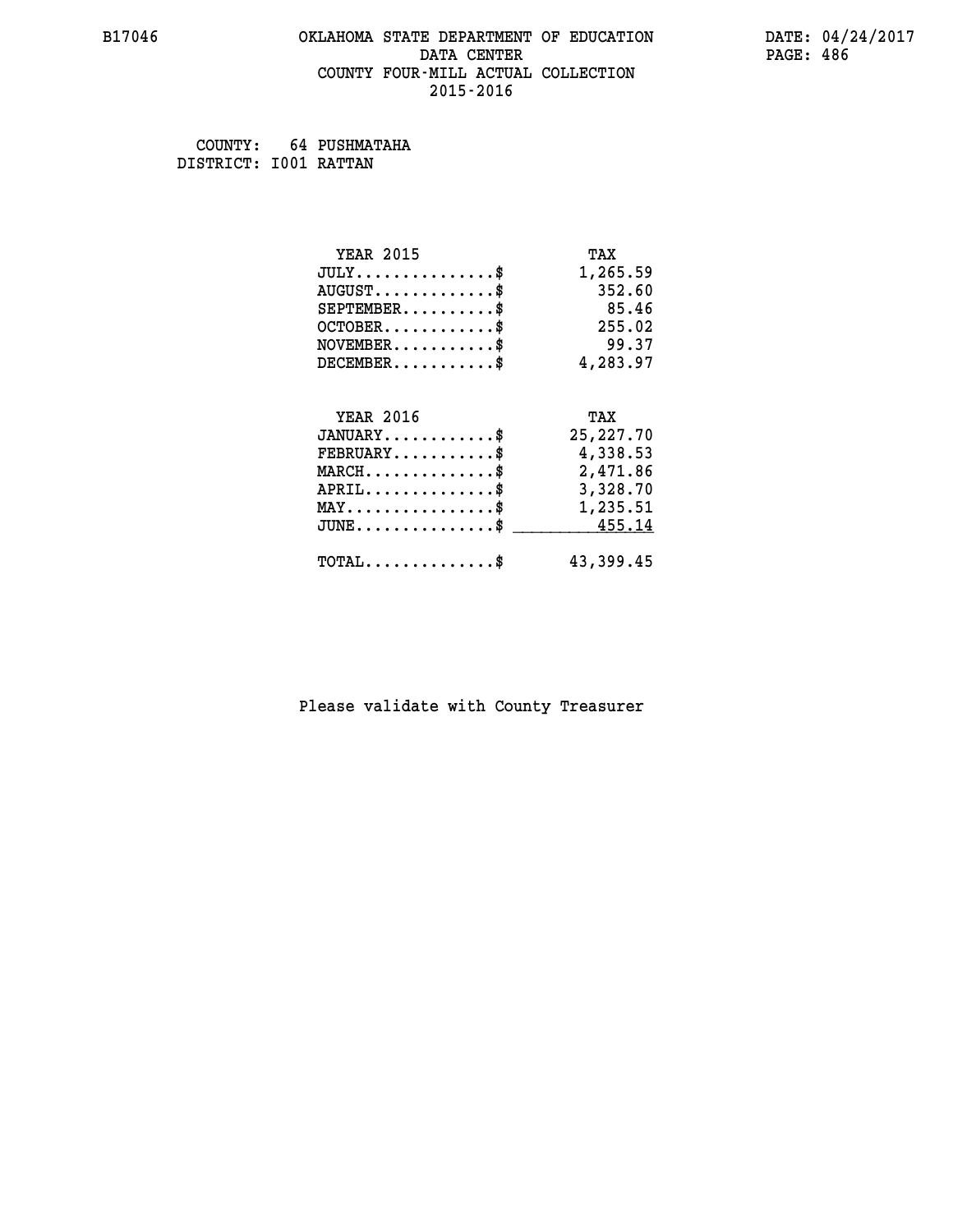#### **B17046 OKLAHOMA STATE DEPARTMENT OF EDUCATION DATE: 04/24/2017 DATA CENTER** PAGE: 487  **COUNTY FOUR-MILL ACTUAL COLLECTION 2015-2016**

 **COUNTY: 64 PUSHMATAHA DISTRICT: I010 CLAYTON**

| <b>YEAR 2015</b>                               | TAX       |
|------------------------------------------------|-----------|
| $JULY$ \$                                      | 772.57    |
| $AUGUST$ \$                                    | 216.43    |
| $SEPTEMBER$ \$                                 | 52.33     |
| $OCTOBER$ \$                                   | 155.80    |
| $\texttt{NOVEMBER} \dots \dots \dots \$        | 60.80     |
| $DECEMBER$ \$                                  | 2,512.33  |
| <b>YEAR 2016</b>                               | TAX       |
| $JANUARY$ \$                                   | 14,780.94 |
|                                                |           |
| $\texttt{FEBRUARY} \dots \dots \dots \$        | 2,543.70  |
| $MARCH$ \$                                     | 1,450.68  |
| $APRIL$ \$                                     | 1,954.70  |
| $\texttt{MAX} \dots \dots \dots \dots \dots \$ | 725.10    |
| $JUNE$ \$                                      | 268.08    |
| $\texttt{TOTAL} \dots \dots \dots \dots \$     | 25,493.46 |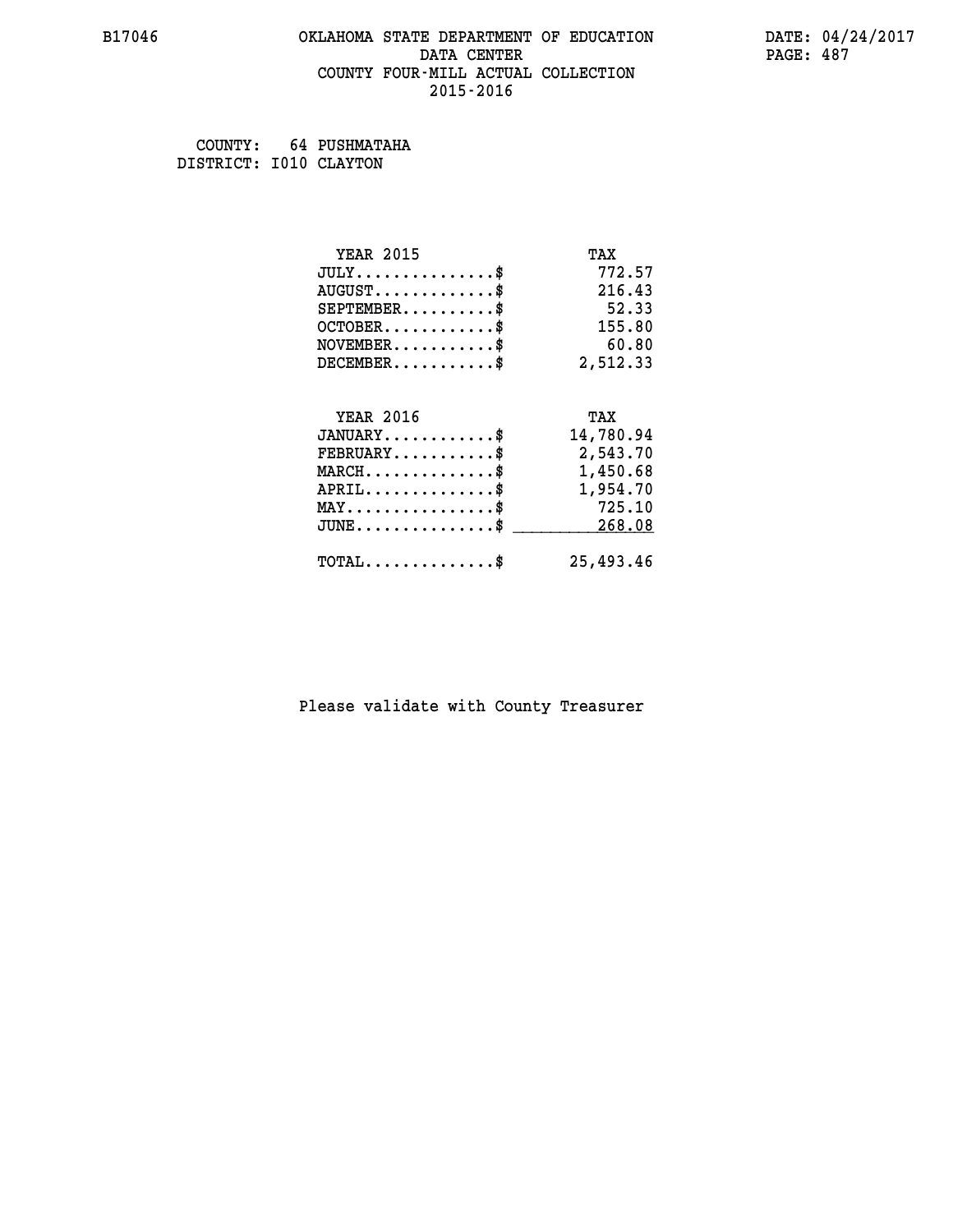#### **B17046 OKLAHOMA STATE DEPARTMENT OF EDUCATION DATE: 04/24/2017 DATA CENTER** PAGE: 488  **COUNTY FOUR-MILL ACTUAL COLLECTION 2015-2016**

 **COUNTY: 64 PUSHMATAHA DISTRICT: I013 ANTLERS**

| <b>YEAR 2015</b>                                 | TAX       |
|--------------------------------------------------|-----------|
| $JULY$ \$                                        | 2,565.59  |
| $AUGUST$ \$                                      | 718.78    |
| $SEPTEMBER$ \$                                   | 172.73    |
| $OCTOBER$ \$                                     | 515.05    |
| $\texttt{NOVEMBER} \dots \dots \dots \$          | 200.80    |
| $DECEMBER$ \$                                    | 8,863.18  |
|                                                  |           |
| <b>YEAR 2016</b>                                 | TAX       |
| $JANUARY$                                        | 52,206.32 |
| $FEBRUARY$                                       | 8,974.70  |
| $MARCH$ \$                                       | 5,109.98  |
| $APRIL \ldots \ldots \ldots \ldots \$            | 6,875.21  |
| $\texttt{MAX} \dots \dots \dots \dots \dots \$   | 2,553.22  |
| $\texttt{JUNE} \dots \dots \dots \dots \dots \$$ | 937.55    |
| $\texttt{TOTAL} \dots \dots \dots \dots \$       | 89,693.11 |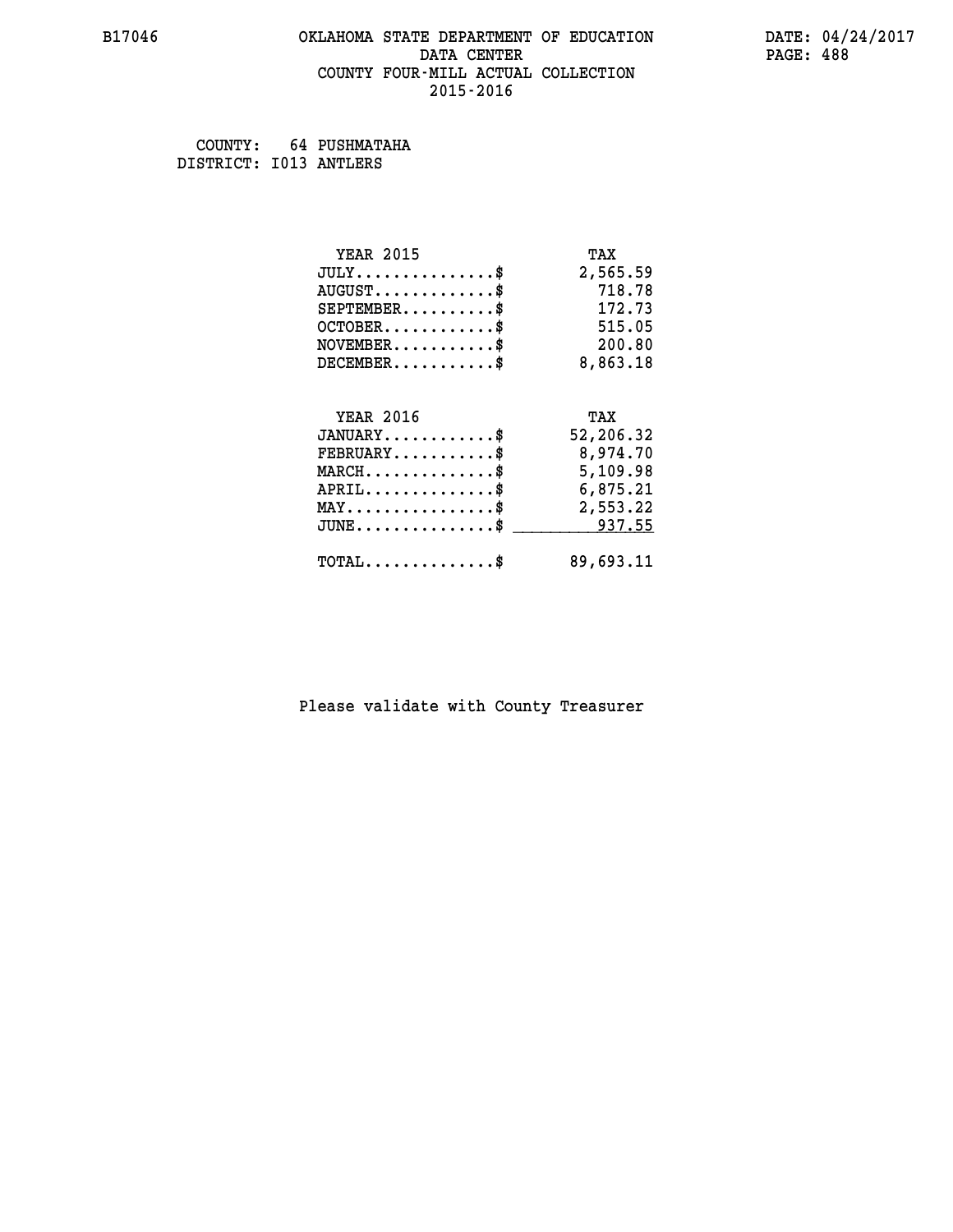#### **B17046 OKLAHOMA STATE DEPARTMENT OF EDUCATION DATE: 04/24/2017 DATA CENTER** PAGE: 489  **COUNTY FOUR-MILL ACTUAL COLLECTION 2015-2016**

 **COUNTY: 64 PUSHMATAHA DISTRICT: I022 MOYERS**

| <b>YEAR 2015</b>                         | TAX       |
|------------------------------------------|-----------|
| $JULY$ \$                                | 522.77    |
| $AUGUST$ \$                              | 149.33    |
| $SEPTEMBER$ \$                           | 35.09     |
| $OCTOBER$ \$                             | 104.17    |
| $NOVEMBER$ \$                            | 40.75     |
| $DECEMBER$ \$                            | 1,841.67  |
| <b>YEAR 2016</b>                         | TAX       |
|                                          |           |
| $JANUARY$ \$                             | 10,846.09 |
| $FEBRUARY$                               | 1,856.05  |
| $MARCH$ \$                               | 1,060.27  |
| $APRIL$ \$                               | 1,423.43  |
| $MAX \dots \dots \dots \dots \dots$      | 529.34    |
| $JUNE$ \$                                | 193.41    |
| $\texttt{TOTAL} \dots \dots \dots \dots$ | 18,602.37 |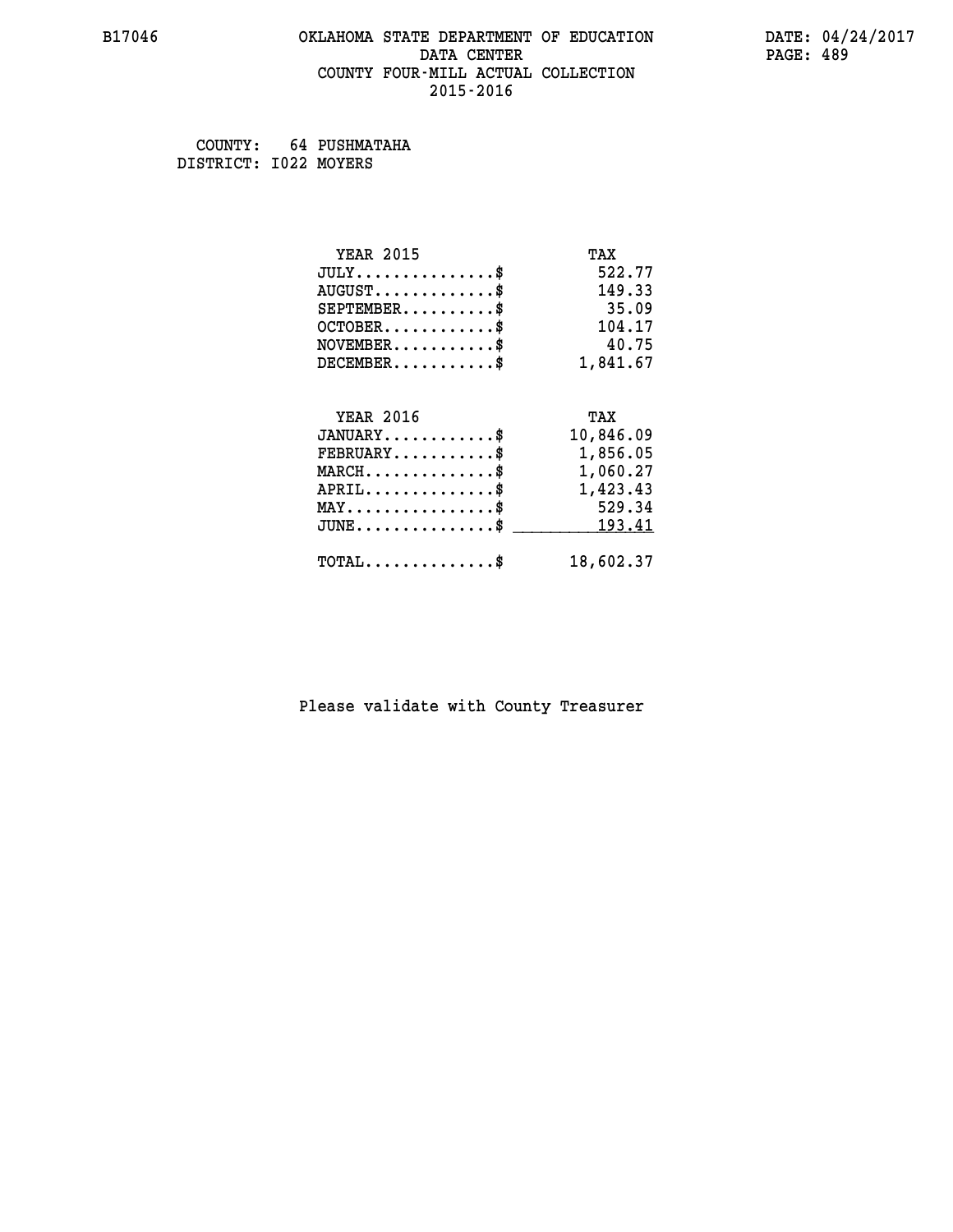#### **B17046 OKLAHOMA STATE DEPARTMENT OF EDUCATION DATE: 04/24/2017 DATA CENTER** PAGE: 490  **COUNTY FOUR-MILL ACTUAL COLLECTION 2015-2016**

 **COUNTY: 64 PUSHMATAHA**

 **\*\*\*\*\*\* TOTALS \*\*\*\*\*\***

| <b>YEAR 2015</b>                     | TAX       |
|--------------------------------------|-----------|
| $JULY \ldots \ldots \ldots \ldots \$ | 5,737.21  |
| $AUGUST$ \$                          | 1,605.34  |
| $SEPTEMBER$                          | 387.09    |
| $OCTOBER$ \$                         | 1,153.97  |
| $NOVEMBER$ \$                        | 449.93    |
| $DECEMBER$                           | 19,353.23 |

# **YEAR 2016 TAX**

| $JANUARY$<br>$\texttt{FEBRUARY} \dots \dots \dots \$ | 113,947.20<br>19,596.50 |
|------------------------------------------------------|-------------------------|
| $MARCH$ \$                                           | 11,164.86               |
| APRIL                                                | 15,030.71               |
| $MAX \dots \dots \dots \dots \dots \$                | 5,579.56                |
| $JUNE \dots \dots \dots \dots \$ 2,054.52            |                         |
| $\text{TOTAL} \dots \dots \dots \dots \dots$         | 196,060.12              |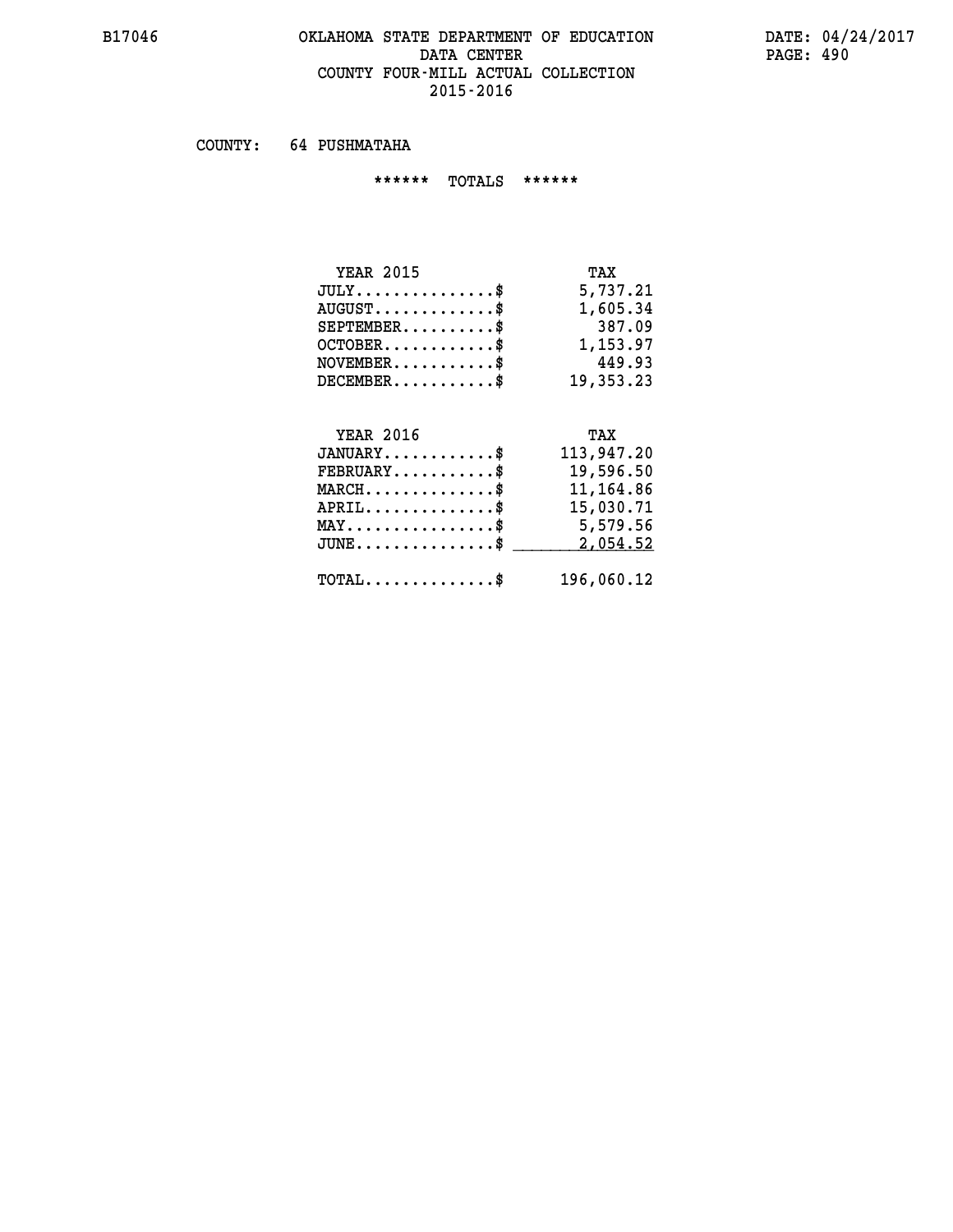#### **B17046 OKLAHOMA STATE DEPARTMENT OF EDUCATION DATE: 04/24/2017 DATA CENTER** PAGE: 491  **COUNTY FOUR-MILL ACTUAL COLLECTION 2015-2016**

 **COUNTY: 65 ROGER MILLS DISTRICT: I003 LEEDEY**

| <b>YEAR 2015</b>                         | TAX        |
|------------------------------------------|------------|
| $JULY$ \$                                | 6,846.10   |
| $AUGUST$ \$                              | 1,928.82   |
| $SEPTEMBER$ \$                           | 234.90     |
| $OCTOBER$ \$                             | 182.67     |
| $NOVEMBER$ \$                            | .00        |
| $DECEMBER$ \$                            | 5,993.91   |
|                                          |            |
| <b>YEAR 2016</b>                         | TAX        |
| $JANUARY$                                | 62,296.41  |
| $FEBRUARY$                               | 35,753.58  |
| $MARCH$ \$                               | 23,259.50  |
| $APRIL \ldots \ldots \ldots \ldots \$    | 37,664.43  |
| MAY\$ 7,813.27                           |            |
| $JUNE$ \$                                | 35,186.03  |
| $\texttt{TOTAL} \dots \dots \dots \dots$ | 217,159.62 |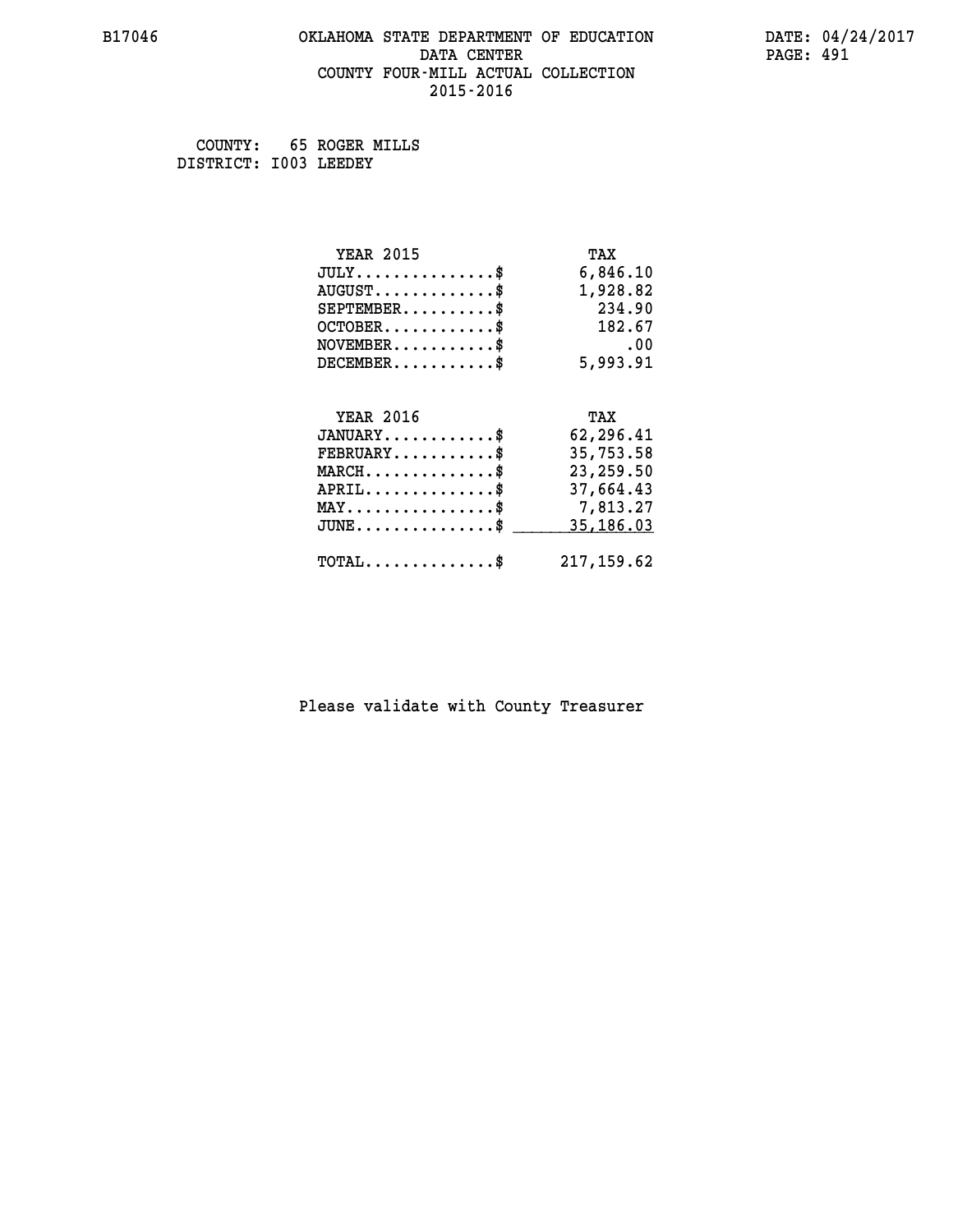#### **B17046 OKLAHOMA STATE DEPARTMENT OF EDUCATION DATE: 04/24/2017 DATA CENTER** PAGE: 492  **COUNTY FOUR-MILL ACTUAL COLLECTION 2015-2016**

 **COUNTY: 65 ROGER MILLS DISTRICT: I006 REYDON**

| <b>YEAR 2015</b>                               | TAX        |
|------------------------------------------------|------------|
| $JULY$ \$                                      | 4,149.51   |
| $AUGUST$ \$                                    | 1,213.49   |
| $SEPTEMBER$ \$                                 | 149.47     |
| $OCTOBER$ \$                                   | 116.24     |
| $NOVEMBER$ \$                                  | .00        |
| $DECEMBER$ \$                                  | 3,814.05   |
|                                                |            |
| <b>YEAR 2016</b>                               | TAX        |
| $JANUARY$ \$                                   | 39,640.49  |
| $FEBRUARY$                                     | 22,750.74  |
| $MARCH \ldots \ldots \ldots \ldots$            | 14,800.51  |
| $APRIL \ldots \ldots \ldots \ldots \$          | 23,966.66  |
| $\texttt{MAX} \dots \dots \dots \dots \dots \$ | 4,971.75   |
| $JUNE$ \$                                      | 22,389.60  |
| $\texttt{TOTAL} \dots \dots \dots \dots \$     | 137,962.51 |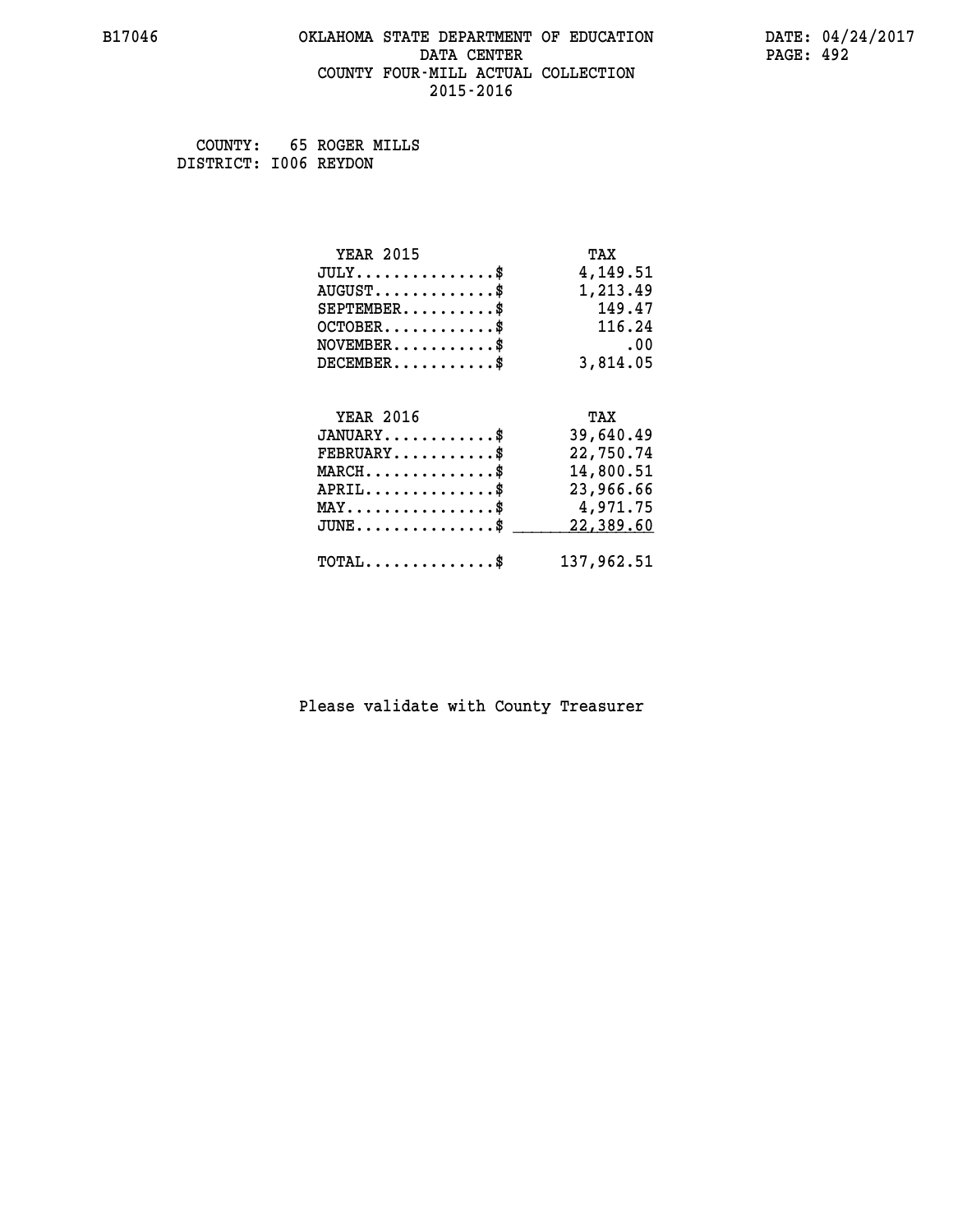# **B17046 OKLAHOMA STATE DEPARTMENT OF EDUCATION DATE: 04/24/2017** DATA CENTER PAGE: 493  **COUNTY FOUR-MILL ACTUAL COLLECTION 2015-2016**

 **COUNTY: 65 ROGER MILLS DISTRICT: I007 CHEYENNE**

| <b>YEAR 2015</b>                               | TAX        |
|------------------------------------------------|------------|
| $JULY$ \$                                      | 11,925.16  |
| $AUGUST$ \$                                    | 3,219.14   |
| $SEPTEMBER$ \$                                 | 386.70     |
| $OCTOBER$ \$                                   | 300.74     |
| $NOVEMBER$ \$                                  | .00        |
| $DECEMBER$ \$                                  | 9,867.47   |
|                                                |            |
| <b>YEAR 2016</b>                               | TAX        |
|                                                |            |
| $JANUARY$ \$                                   | 102,555.22 |
| $FEBRUARY$                                     | 58,859.19  |
| $MARCH$ \$                                     | 38,290.87  |
| $APRIL$ \$                                     | 62,004.92  |
| $\texttt{MAX} \dots \dots \dots \dots \dots \$ | 12,862.57  |
| $JUNE$ \$                                      | 57,924.87  |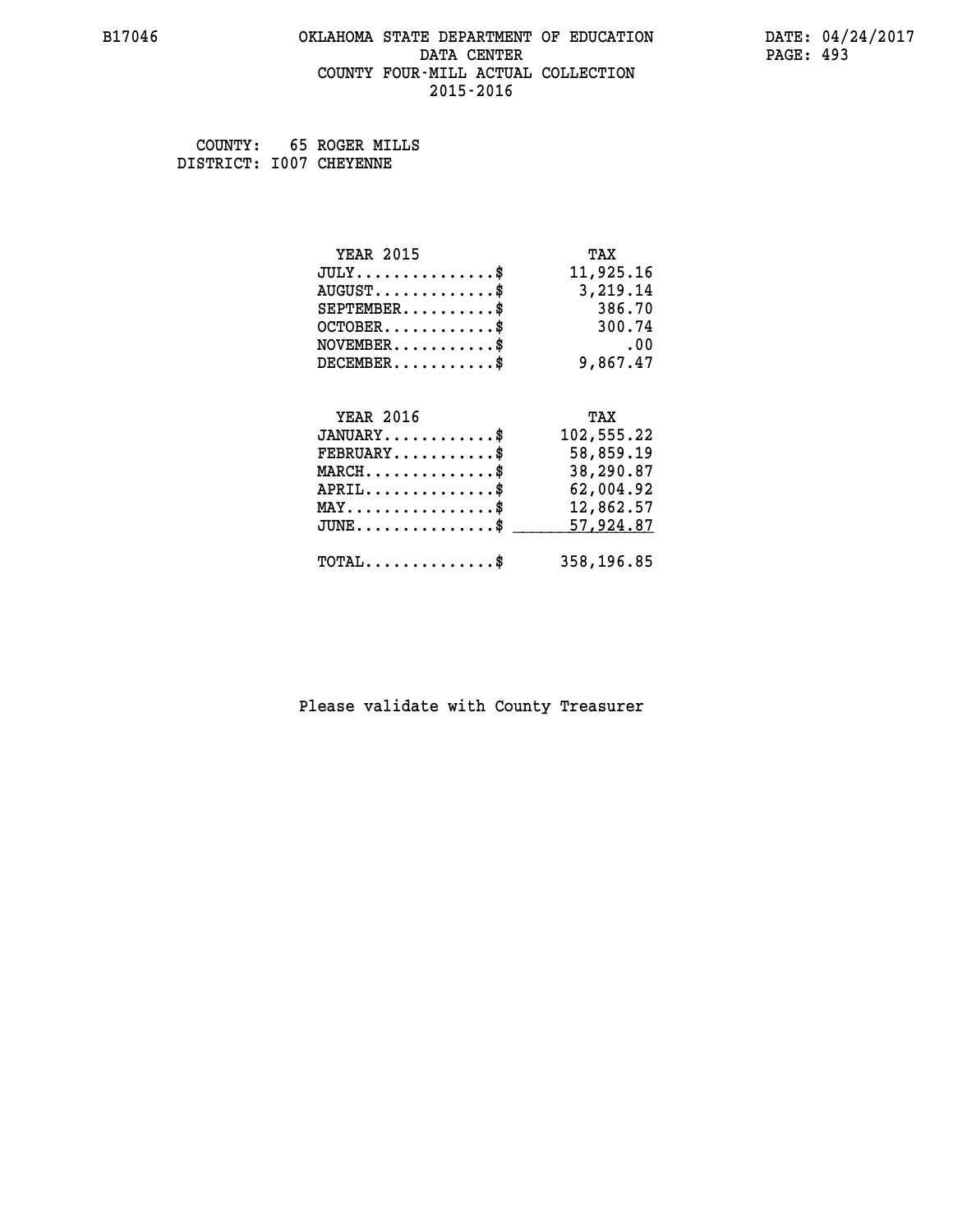#### **B17046 OKLAHOMA STATE DEPARTMENT OF EDUCATION DATE: 04/24/2017 DATA CENTER** PAGE: 494  **COUNTY FOUR-MILL ACTUAL COLLECTION 2015-2016**

 **COUNTY: 65 ROGER MILLS DISTRICT: I015 SWEETWATER**

| <b>YEAR 2015</b> | TAX       |
|------------------|-----------|
| $JULY$ \$        | 4,293.85  |
| $AUGUST$ \$      | 1,139.57  |
| $SEPTEMBER$ \$   | 136.13    |
| $OCTOBER$ \$     | 105.84    |
| $NOVEMBER$ \$    | .00       |
| $DECEMBER$ \$    | 3,473.33  |
|                  |           |
|                  |           |
| <b>YEAR 2016</b> | TAX       |
| $JANUARY$ \$     | 36,099.21 |
| $FEBRUARY$       | 20,718.30 |
| $MARCH$ \$       | 13,478.30 |
| $APRIL$ \$       | 21,825.60 |
| MAY\$ 4,527.60   |           |
| $JUNE$ \$        | 3,160.99  |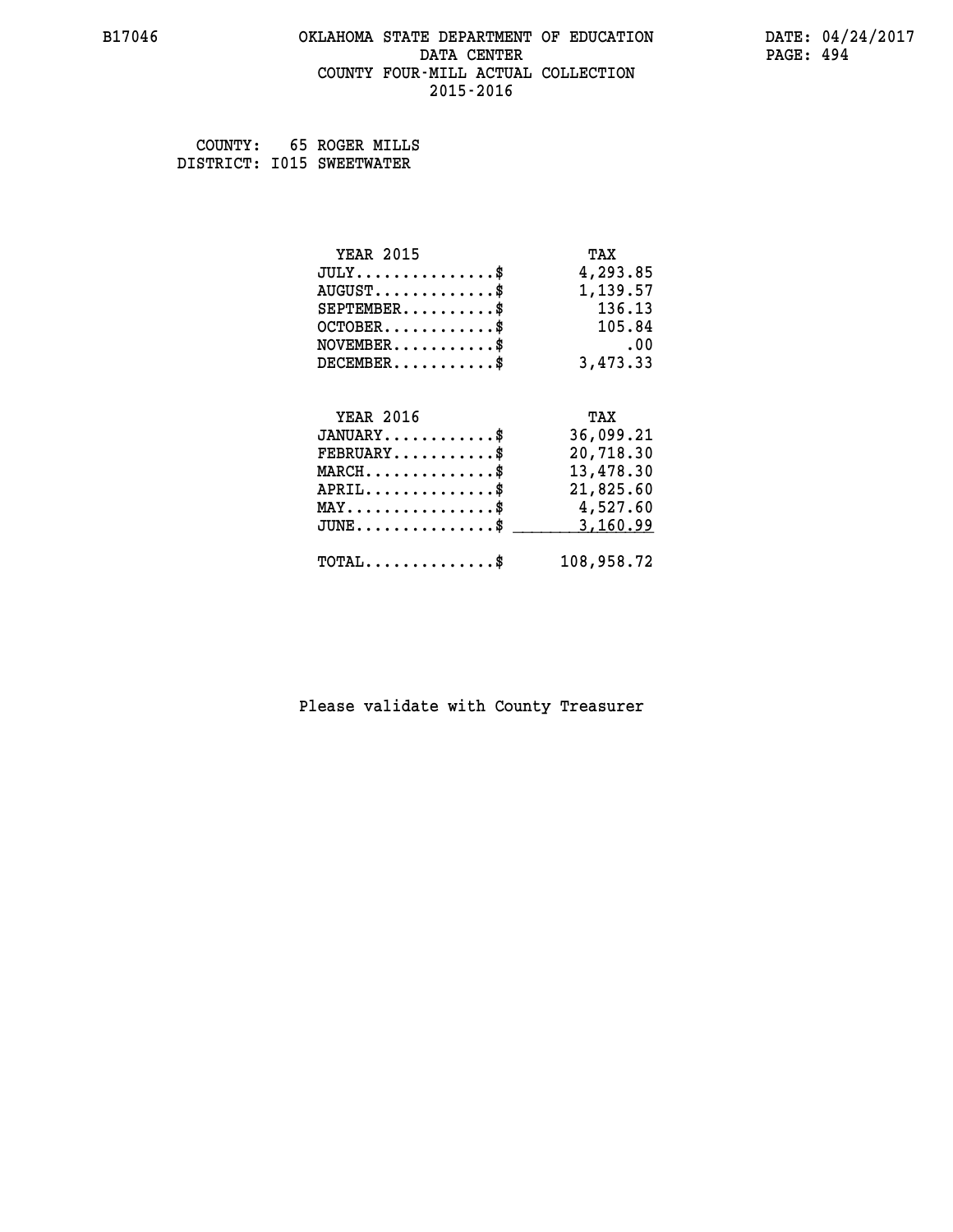# **B17046 OKLAHOMA STATE DEPARTMENT OF EDUCATION DATE: 04/24/2017** DATA CENTER PAGE: 495  **COUNTY FOUR-MILL ACTUAL COLLECTION 2015-2016**

 **COUNTY: 65 ROGER MILLS DISTRICT: I066 HAMMON**

| <b>YEAR 2015</b>                               | TAX        |
|------------------------------------------------|------------|
| $JULY$ \$                                      | 8,708.94   |
| $AUGUST$ \$                                    | 2,316.51   |
| $SEPTEMBER$                                    | 276.91     |
| $OCTOBER$ \$                                   | 215.35     |
| $NOVEMBER$ \$                                  | .00        |
| $DECEMBER$ \$                                  | 7,065.92   |
|                                                |            |
| <b>YEAR 2016</b>                               | TAX        |
| $JANUARY$ \$                                   | 73,438.00  |
| $FEBRUARY$                                     | 42,148.04  |
| $MARCH$ \$                                     | 27,419.43  |
| $APRIL$ \$                                     | 44,400.65  |
| $\texttt{MAX} \dots \dots \dots \dots \dots \$ | 9,210.66   |
| $JUNE$ \$                                      | 41,478.98  |
| $\texttt{TOTAL} \dots \dots \dots \dots \$     | 256,679.39 |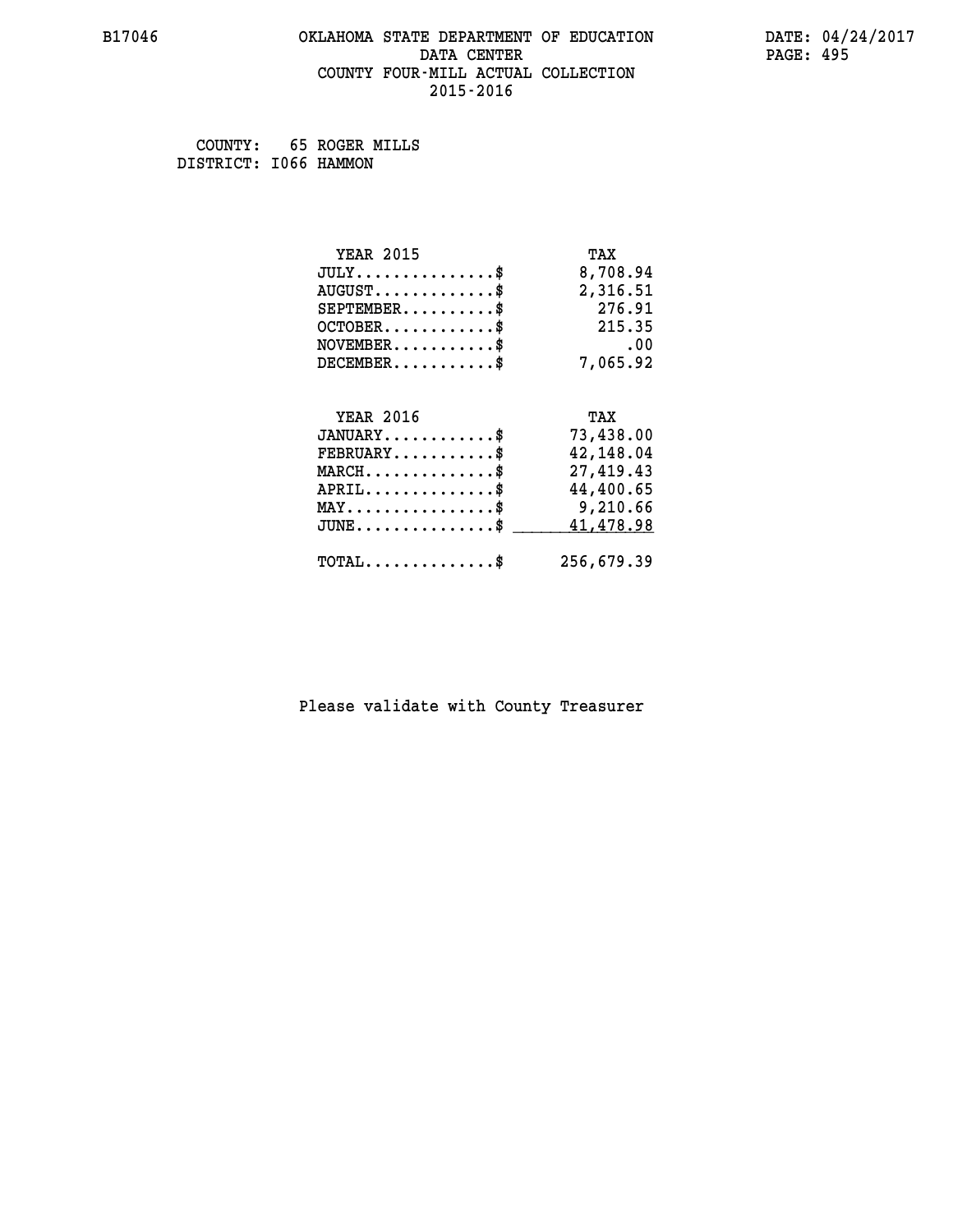#### **B17046 OKLAHOMA STATE DEPARTMENT OF EDUCATION DATE: 04/24/2017 DATA CENTER** PAGE: 496  **COUNTY FOUR-MILL ACTUAL COLLECTION 2015-2016**

 **COUNTY: 65 ROGER MILLS**

 **\*\*\*\*\*\* TOTALS \*\*\*\*\*\***

| <b>YEAR 2015</b>                 | TAX       |
|----------------------------------|-----------|
| $JULY$                           | 35,923.56 |
| $AUGUST \ldots \ldots \ldots$ \$ | 9,817.53  |
| $SEPTEMBER$                      | 1,184.11  |
| $OCTOBER$ $\$                    | 920.84    |
| $NOVEMBER$ \$                    | .00       |
| $DECEMBER$ \$                    | 30,214.68 |

# **YEAR 2016**

| <b>YEAR 2016</b>                               | TAX          |
|------------------------------------------------|--------------|
| $JANUARY$ \$                                   | 314,029.33   |
| $FEBRUARY$ \$                                  | 180,229.85   |
| $MARCH$ \$                                     | 117,248.61   |
| $APRIL$ \$                                     | 189,862.26   |
| $\texttt{MAX} \dots \dots \dots \dots \dots \$ | 39,385.85    |
| JUNE\$ 160,140.47                              |              |
| $\texttt{TOTAL} \dots \dots \dots \dots \$     | 1,078,957.09 |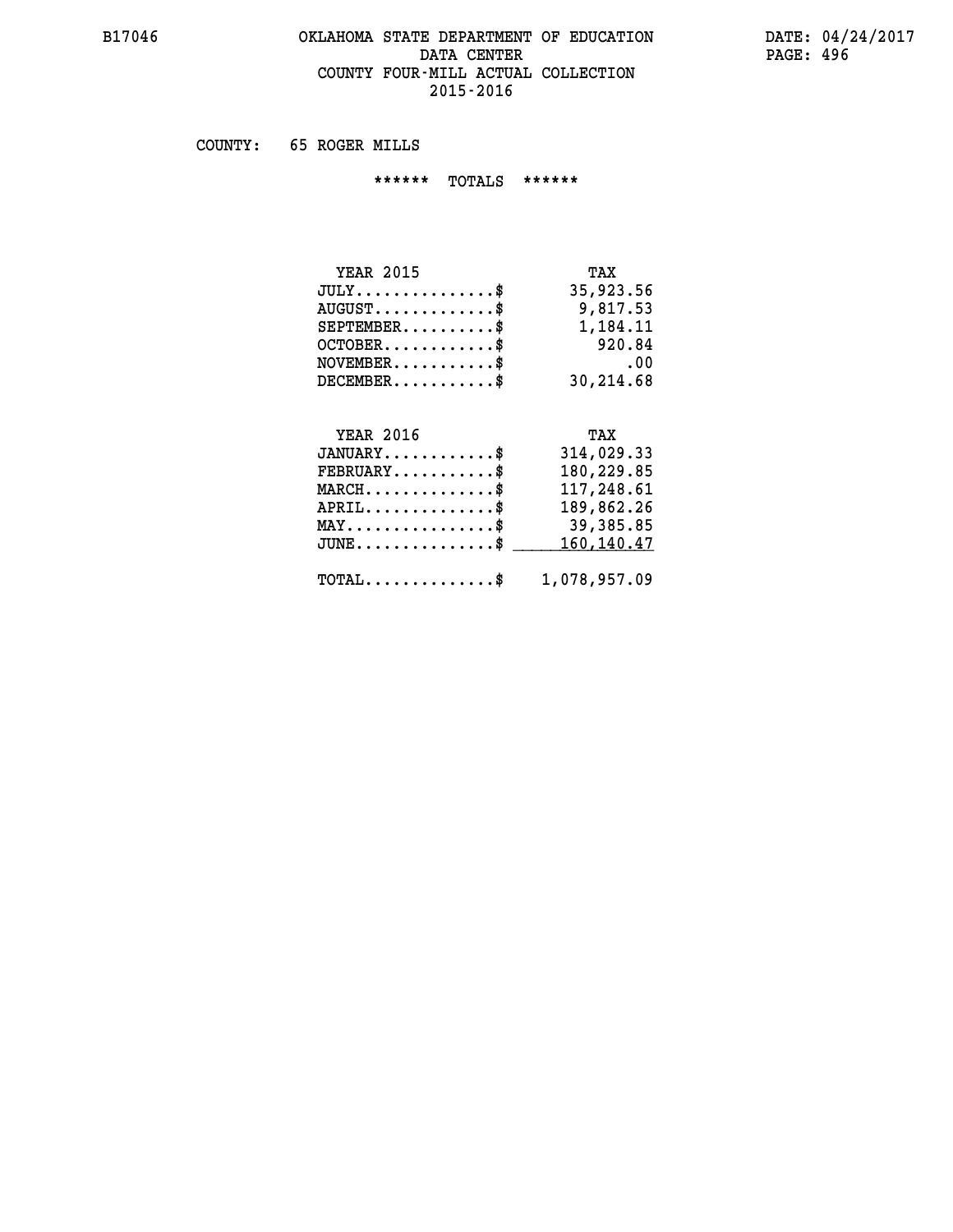#### **B17046 OKLAHOMA STATE DEPARTMENT OF EDUCATION DATE: 04/24/2017 DATA CENTER** PAGE: 497  **COUNTY FOUR-MILL ACTUAL COLLECTION 2015-2016**

 **COUNTY: 66 ROGERS DISTRICT: C009 JUSTUS-TIAWAH**

| <b>YEAR 2015</b>                        | TAX         |
|-----------------------------------------|-------------|
| $JULY$ \$                               | 490.79      |
| $AUGUST$ \$                             | 583.19      |
| $SEPTEMENT.$ \$                         | 556.06      |
| $OCTOBER$ \$                            | 283.83      |
| $NOVEMBER$ \$                           | 136.43      |
| $DECEMBER$ \$                           | 6,413.78    |
|                                         |             |
| <b>YEAR 2016</b>                        | TAX         |
| $JANUARY$                               | 39,972.48   |
| $FEBRUARY$                              | 27, 279, 07 |
| $MARCH$ \$                              | 2,868.05    |
| $APRIL$ \$                              | 17,705.15   |
| MAY\$ 2,254.00                          |             |
| $JUNE \dots \dots \dots \dots \$ 632.89 |             |
| $TOTAL$ \$                              | 99, 175. 72 |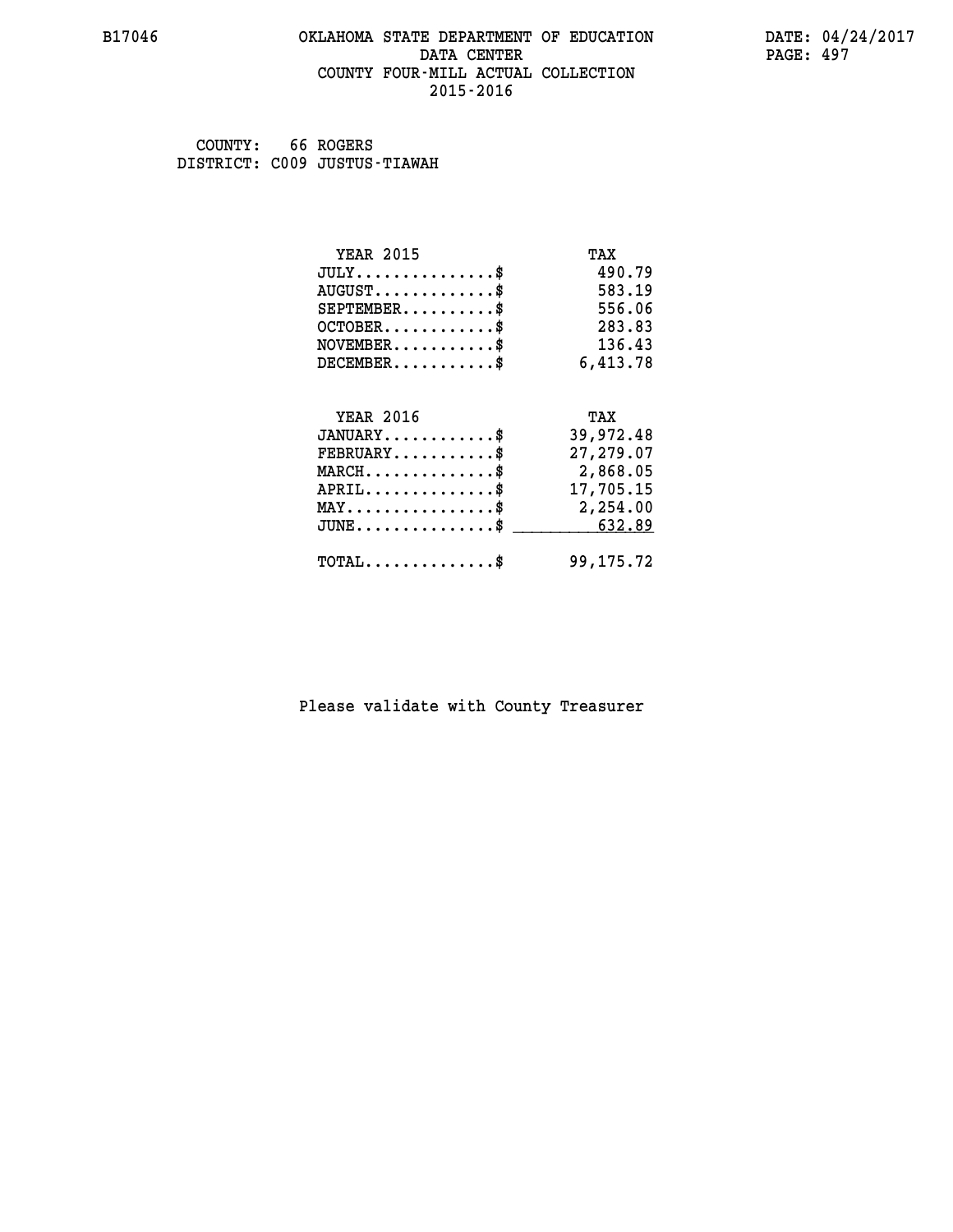#### **B17046 OKLAHOMA STATE DEPARTMENT OF EDUCATION DATE: 04/24/2017 DATA CENTER** PAGE: 498  **COUNTY FOUR-MILL ACTUAL COLLECTION 2015-2016**

 **COUNTY: 66 ROGERS DISTRICT: I001 CLAREMORE**

| <b>YEAR 2015</b>                                 | TAX          |
|--------------------------------------------------|--------------|
| $JULY$ \$                                        | 3,910.43     |
| $AUGUST$ \$                                      | 4,711.40     |
| $SEPTEMBER$ \$                                   | 4,519.49     |
| $OCTOBER$ \$                                     | 2,306.89     |
| $\texttt{NOVEMBER} \dots \dots \dots \$          | 1,108.83     |
| $DECEMBER$ \$                                    | 52, 129.65   |
|                                                  |              |
| <b>YEAR 2016</b>                                 | TAX          |
| $JANUARY$ \$                                     | 324,885.85   |
| $FEBRUARY$ \$                                    | 221, 717. 13 |
| $MARCH$ \$                                       | 23,310.80    |
| $APRIL \ldots \ldots \ldots \ldots \$            | 143,902.86   |
| $\texttt{MAX} \dots \dots \dots \dots \dots \$   | 18,319.92    |
| $\texttt{JUNE} \dots \dots \dots \dots \dots \$$ | 5,143.88     |
| $\texttt{TOTAL} \dots \dots \dots \dots \$       | 805,967.13   |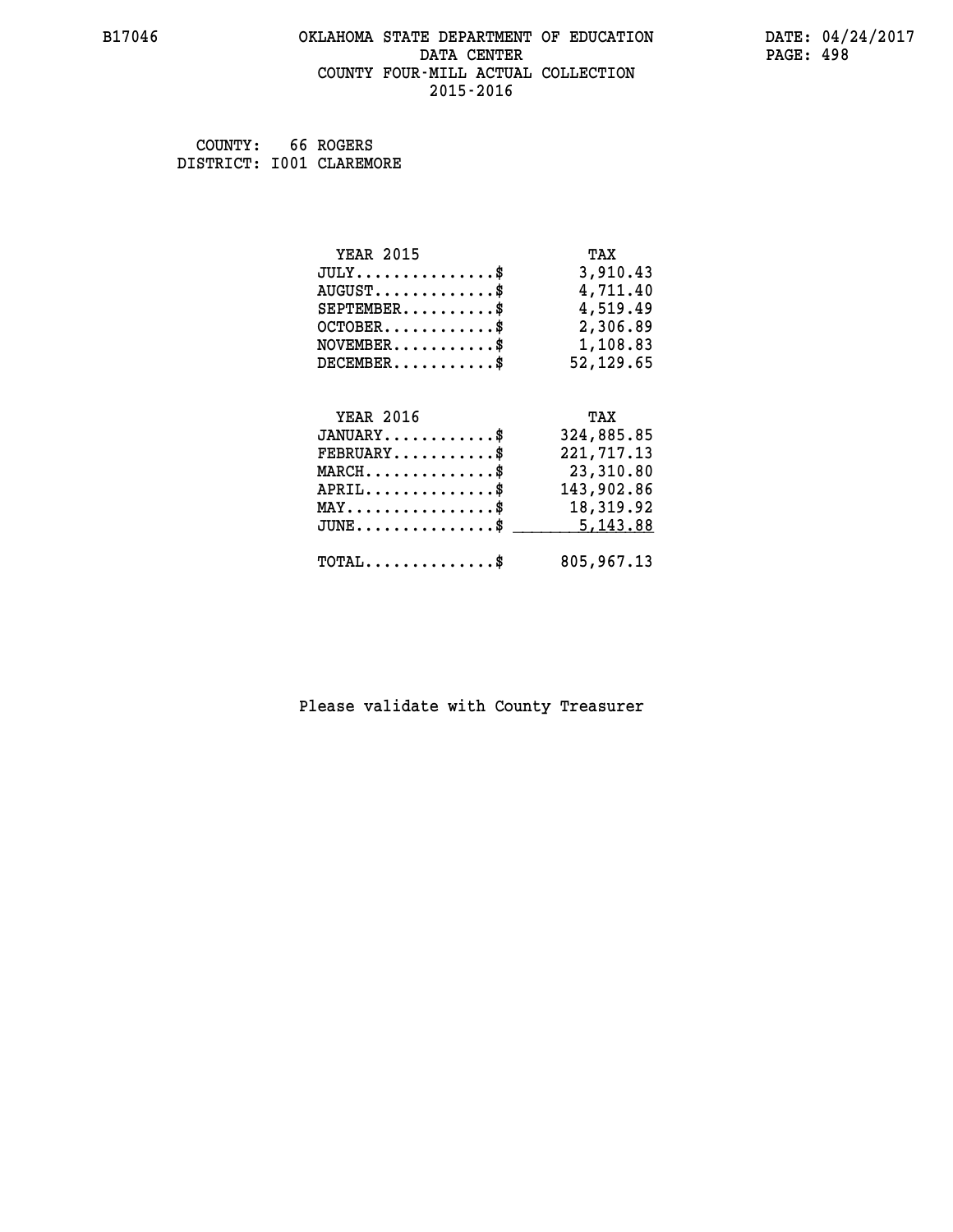#### **B17046 OKLAHOMA STATE DEPARTMENT OF EDUCATION DATE: 04/24/2017 DATA CENTER** PAGE: 499  **COUNTY FOUR-MILL ACTUAL COLLECTION 2015-2016**

| COUNTY:                | 66 ROGERS |
|------------------------|-----------|
| DISTRICT: I002 CATOOSA |           |

| <b>YEAR 2015</b>                                   | TAX        |
|----------------------------------------------------|------------|
| $JULY$ \$                                          | 2,046.69   |
| $AUGUST$ \$                                        | 2,446.33   |
| $SEPTEMBER$ \$                                     | 2,338.55   |
| $OCTOBER$ \$                                       | 1,193.67   |
| $NOVEMBER.$ \$                                     | 573.76     |
| $DECEMBER$ \$                                      | 26,973.81  |
|                                                    |            |
| <b>YEAR 2016</b>                                   | TAX        |
| $JANUARY$ \$                                       | 168,107.99 |
| $FEBRUARY$ \$                                      | 114,724.68 |
| $MARCH \ldots \ldots \ldots \ldots \$              | 12,061.87  |
| $APRIL \ldots \ldots \ldots \ldots$                | 74,460.69  |
| $\texttt{MAX} \dots \dots \dots \dots \dots \$     | 9,479.41   |
| $\texttt{JUNE} \dots \dots \dots \dots \texttt{S}$ | 2,661.63   |
| $\texttt{TOTAL} \dots \dots \dots \dots \$         | 417,069.08 |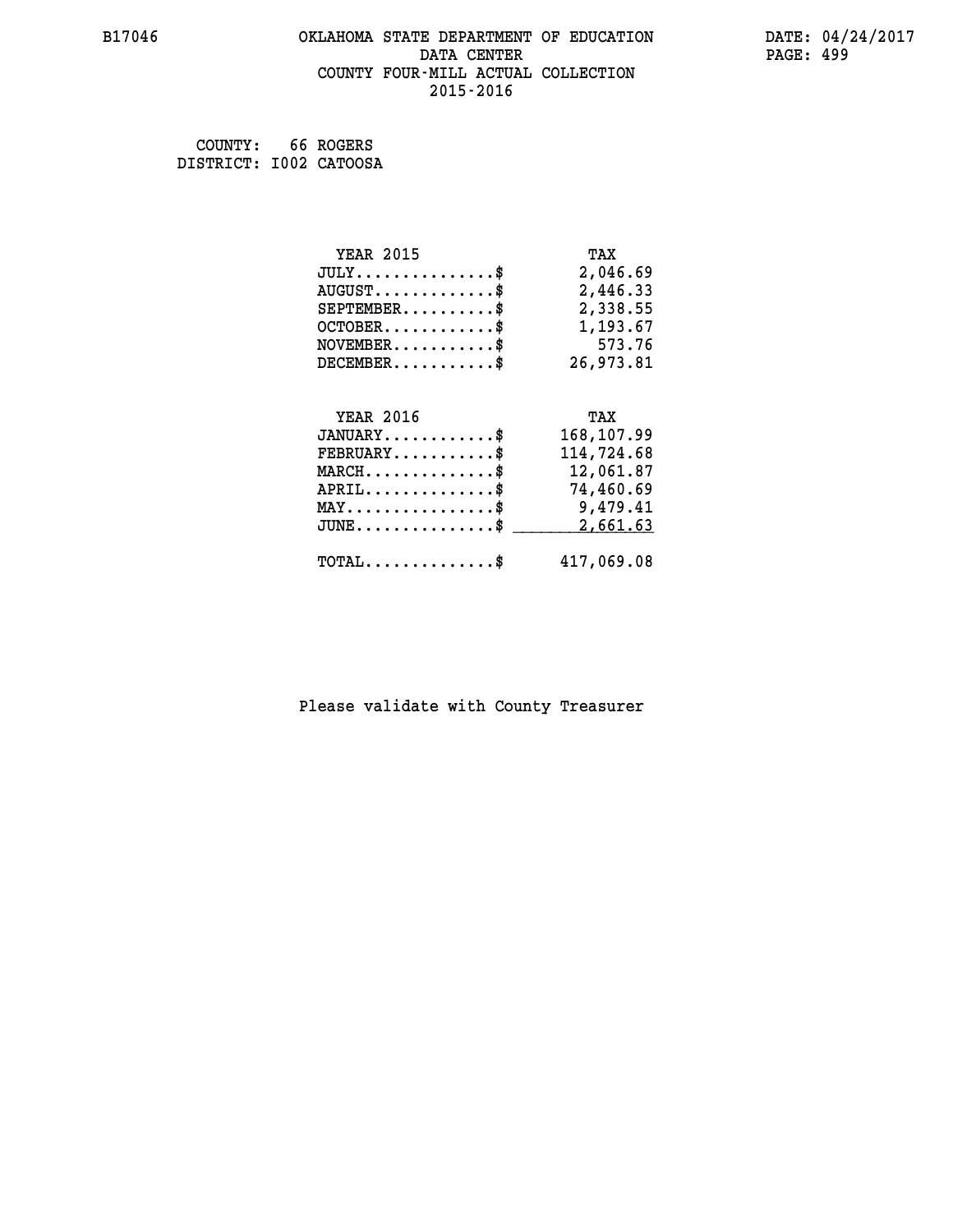# **B17046 OKLAHOMA STATE DEPARTMENT OF EDUCATION DATE: 04/24/2017 DATA CENTER PAGE: 500 COUNTY FOUR-MILL ACTUAL COLLECTION 2015-2016**

 **COUNTY: 66 ROGERS DISTRICT: I003 CHELSEA**

| <b>YEAR 2015</b>                           | TAX        |
|--------------------------------------------|------------|
| $JULY$ \$                                  | 906.28     |
| $AUGUST$ \$                                | 1,062.26   |
| $SEPTEMBER$ \$                             | 1,006.66   |
| $OCTOBER$ \$                               | 513.83     |
| $NOVEMBER$ \$                              | 246.99     |
| $DECEMBER$ \$                              | 11,611.22  |
|                                            |            |
| <b>YEAR 2016</b>                           | TAX        |
| $JANUARY$ \$                               | 72,364.15  |
| $FEBRUARY$                                 | 49,384.65  |
| $MARCH \ldots \ldots \ldots \ldots \$      | 5,192.18   |
| $APRIL$ \$                                 | 32,052.52  |
| $MAX \dots \dots \dots \dots \dots$ \$     | 4,080.52   |
| $JUNE$ \$                                  | 1,145.74   |
| $\texttt{TOTAL} \dots \dots \dots \dots \$ | 179,567.00 |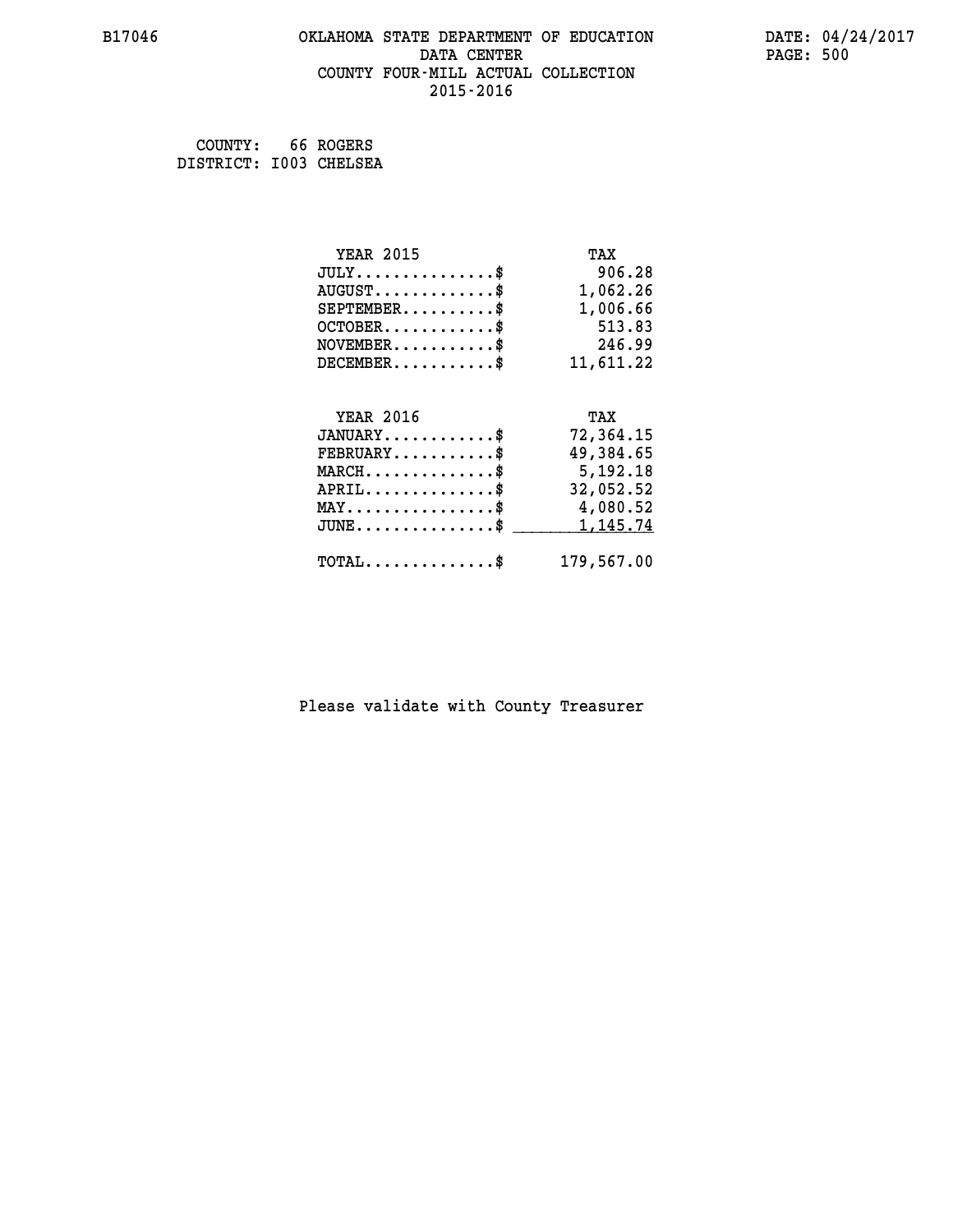#### **B17046 OKLAHOMA STATE DEPARTMENT OF EDUCATION DATE: 04/24/2017 DATA CENTER** PAGE: 501  **COUNTY FOUR-MILL ACTUAL COLLECTION 2015-2016**

 **COUNTY: 66 ROGERS DISTRICT: I004 OOLOGAH-TALALA**

| <b>YEAR 2015</b>            | TAX        |
|-----------------------------|------------|
| $JULY$ \$                   | 1,772.87   |
| $AUGUST$ \$                 | 2, 113.42  |
| $SEPTEMBER$                 | 2,017.95   |
| $OCTOBER$ \$                | 1,030.02   |
| $NOVEMBER$ \$               | 495.10     |
| $DECEMBER$ \$               | 23, 275.92 |
|                             |            |
|                             |            |
| <b>YEAR 2016</b>            | TAX        |
| $JANUARY$ \$                | 145,061.77 |
| $FEBRUARY$                  | 98,996.86  |
| $MARCH$ \$                  | 10,408.29  |
| $APRIL$ \$                  | 64,252.73  |
| MAY\$ 8,179.86<br>$JUNE$ \$ | 2,296.76   |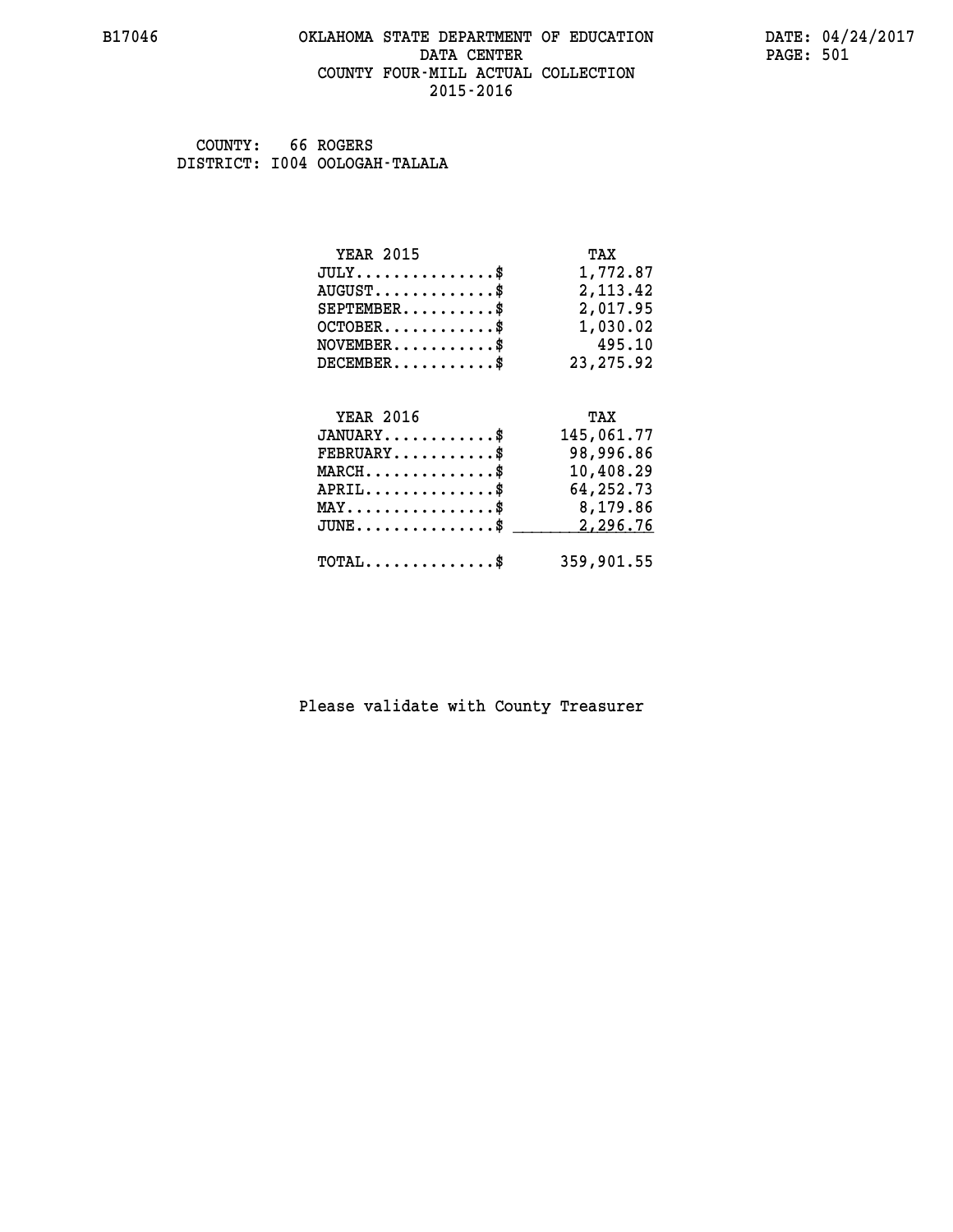#### **B17046 OKLAHOMA STATE DEPARTMENT OF EDUCATION DATE: 04/24/2017 DATA CENTER** PAGE: 502  **COUNTY FOUR-MILL ACTUAL COLLECTION 2015-2016**

 **COUNTY: 66 ROGERS DISTRICT: I005 INOLA**

| <b>YEAR 2015</b>                                 | TAX        |
|--------------------------------------------------|------------|
| $JULY$ \$                                        | 1,361.38   |
| $AUGUST$ \$                                      | 1,628.33   |
| $SEPTEMBER$ \$                                   | 1,557.04   |
| $OCTOBER$ \$                                     | 794.77     |
| $\texttt{NOVEMBER} \dots \dots \dots \$          | 382.01     |
| $DECEMBER$ \$                                    | 17,959.69  |
|                                                  |            |
| <b>YEAR 2016</b>                                 | TAX        |
| $JANUARY$ \$                                     | 111,929.52 |
| $FEBRUARY$                                       | 76,385.89  |
| $\texttt{MARCH}\ldots\ldots\ldots\ldots\text{*}$ | 8,031.02   |
| $APRIL$ \$                                       | 49,577.35  |
| MAY\$ 6,311.57                                   |            |
| $\texttt{JUNE} \dots \dots \dots \dots \dots \$$ | 1,772.17   |
| $\texttt{TOTAL} \dots \dots \dots \dots \$       | 277,690.74 |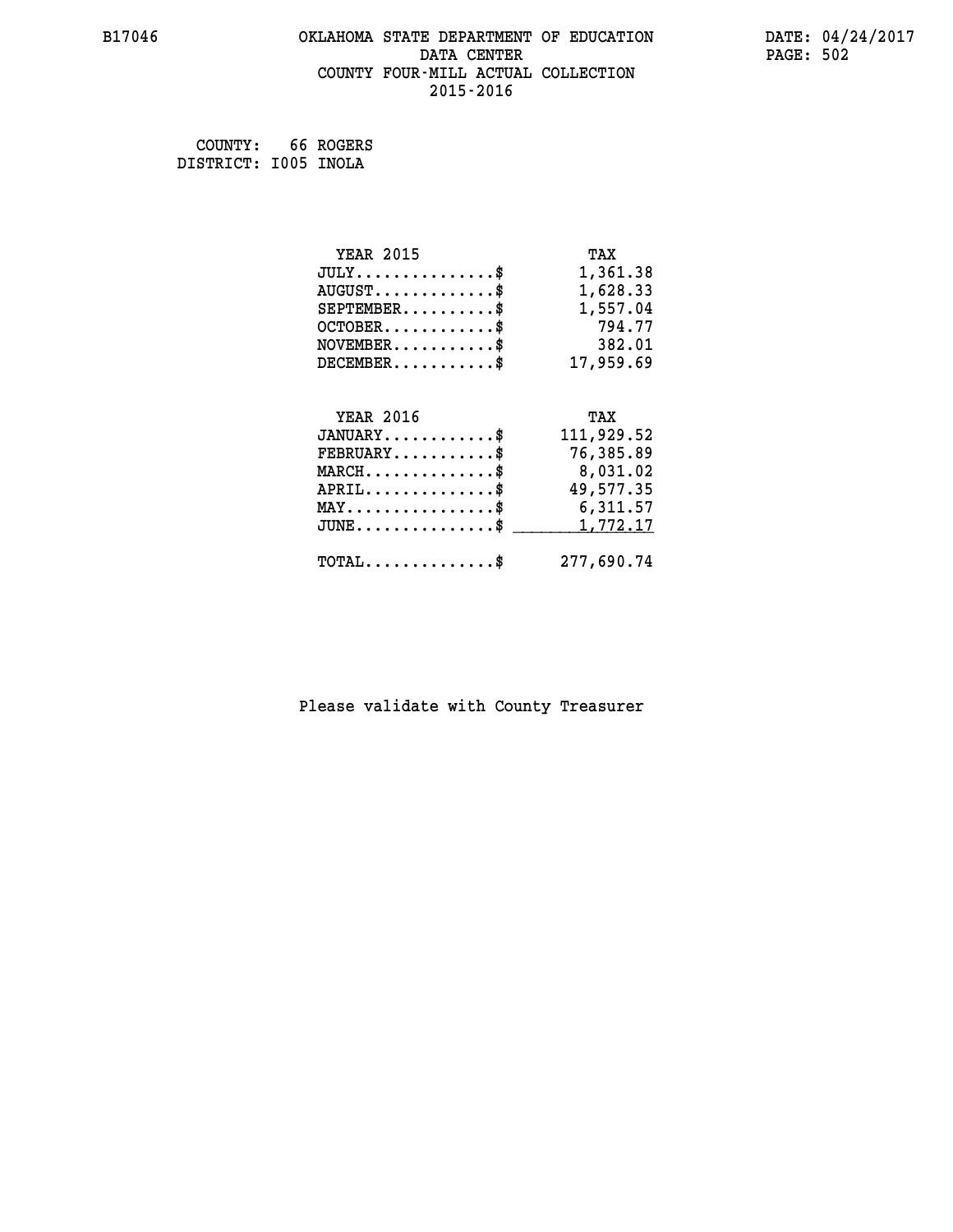#### **B17046 OKLAHOMA STATE DEPARTMENT OF EDUCATION DATE: 04/24/2017 DATA CENTER** PAGE: 503  **COUNTY FOUR-MILL ACTUAL COLLECTION 2015-2016**

| COUNTY:                 | 66 ROGERS |
|-------------------------|-----------|
| DISTRICT: 1006 SEQUOYAH |           |

| <b>YEAR 2015</b>                                                                                                              | TAX        |
|-------------------------------------------------------------------------------------------------------------------------------|------------|
| $JULY$ \$                                                                                                                     | 1,334.17   |
| $AUGUST$ \$                                                                                                                   | 1,596.36   |
| $SEPTEMBER$ \$                                                                                                                | 1,526.73   |
| $OCTOBER$ \$                                                                                                                  | 779.28     |
| $\texttt{NOVEMBER} \dots \dots \dots \$                                                                                       | 374.57     |
| $DECEMBER$ \$                                                                                                                 | 17,609.86  |
|                                                                                                                               |            |
| <b>YEAR 2016</b>                                                                                                              | TAX        |
| $JANUARY$ \$                                                                                                                  | 109,749.32 |
| $FEBRUARY$ \$                                                                                                                 | 74,898.03  |
| $\texttt{MARCH}\ldots\ldots\ldots\ldots\overset{\hspace{0.1em}\mathsf{\scriptscriptstyle\$}}{\mathsf{\scriptscriptstyle\$}}}$ | 7,874.59   |
| $APRIL$ \$                                                                                                                    | 48,611.67  |
| MAY\$ 6,188.64                                                                                                                |            |
| $\texttt{JUNE} \dots \dots \dots \dots \dots \$$                                                                              | 1,737.64   |
| $\texttt{TOTAL} \dots \dots \dots \dots \$                                                                                    | 272,280.86 |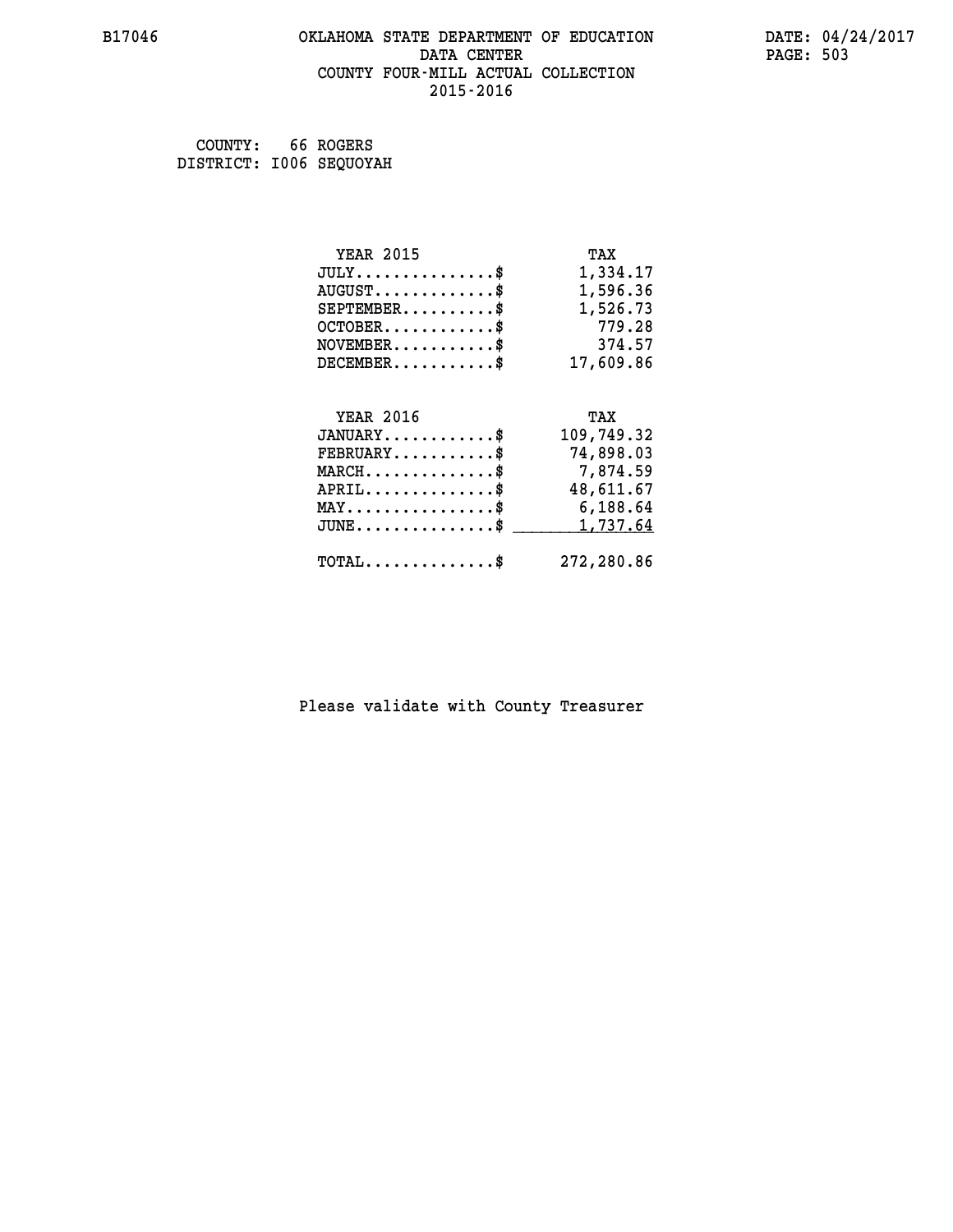#### **B17046 OKLAHOMA STATE DEPARTMENT OF EDUCATION DATE: 04/24/2017 DATA CENTER** PAGE: 504  **COUNTY FOUR-MILL ACTUAL COLLECTION 2015-2016**

 **COUNTY: 66 ROGERS DISTRICT: I007 FOYIL**

| <b>YEAR 2015</b>                                 | TAX         |
|--------------------------------------------------|-------------|
| $JULY$ \$                                        | 554.35      |
| $AUGUST$ \$                                      | 648.23      |
| $SEPTEMBER$ \$                                   | 613.66      |
| $OCTOBER$ \$                                     | 313.23      |
| $\texttt{NOVEMBER} \dots \dots \dots \$          | 150.57      |
| $DECEMBER$ \$                                    | 7,078.28    |
|                                                  |             |
| <b>YEAR 2016</b>                                 | TAX         |
| $JANUARY$                                        | 44, 113. 70 |
| $FEBRUARY$                                       | 30,105.19   |
| $\texttt{MARCH}\ldots\ldots\ldots\ldots\text{*}$ | 3,165.19    |
| $APRIL \ldots \ldots \ldots \ldots \$            | 19,539.42   |
| MAY\$ 2,487.52                                   |             |
| $JUNE \dots \dots \dots \dots \$ 698.44          |             |
| $\texttt{TOTAL} \dots \dots \dots \dots$ \$      | 109,467.78  |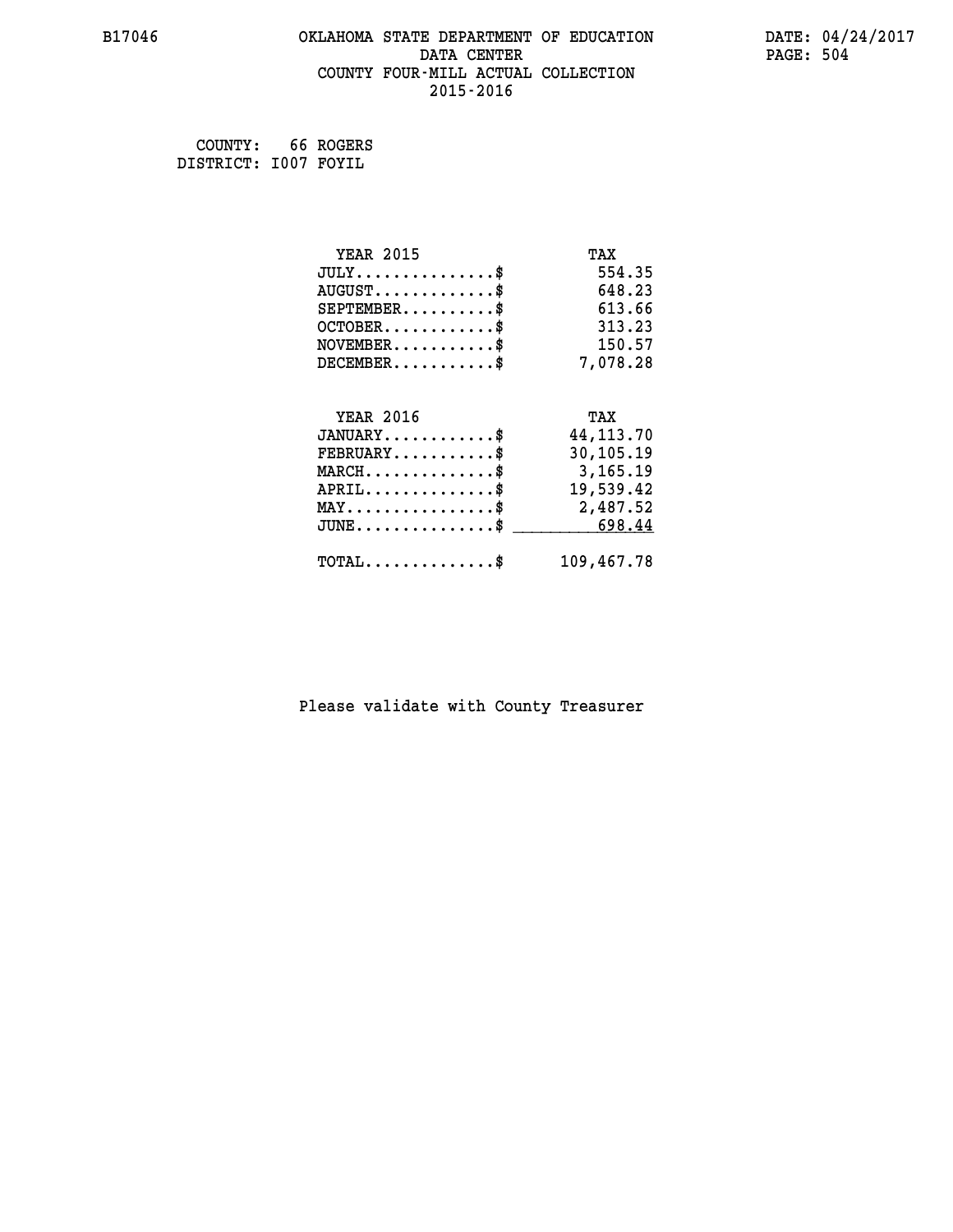#### **B17046 OKLAHOMA STATE DEPARTMENT OF EDUCATION DATE: 04/24/2017 DATA CENTER PAGE: 505 COUNTY FOUR-MILL ACTUAL COLLECTION 2015-2016**

 **COUNTY: 66 ROGERS DISTRICT: I008 VERDIGRIS**

| <b>YEAR 2015</b>                               | TAX         |
|------------------------------------------------|-------------|
| $JULY$ \$                                      | 1,198.46    |
| $AUGUST$ \$                                    | 1,457.23    |
| $SEPTEMBER$ \$                                 | 1,403.40    |
| $OCTOBER$ \$                                   | 716.34      |
| $NOVEMBER.$ \$                                 | 344.32      |
| $DECEMBER$ \$                                  | 16, 187. 33 |
|                                                |             |
| <b>YEAR 2016</b>                               | TAX         |
| $JANUARY$ \$                                   | 100,883.76  |
| $FEBRUARY$                                     | 68,847.74   |
| $MARCH$ \$                                     | 7,238.48    |
| $APRIL$ \$                                     | 44,684.81   |
| $\texttt{MAX} \dots \dots \dots \dots \dots \$ | 5,688.72    |
| $JUNE$ $\text{\$}$                             | 1,597.28    |
| $\texttt{TOTAL} \dots \dots \dots \dots \$     | 250, 247.87 |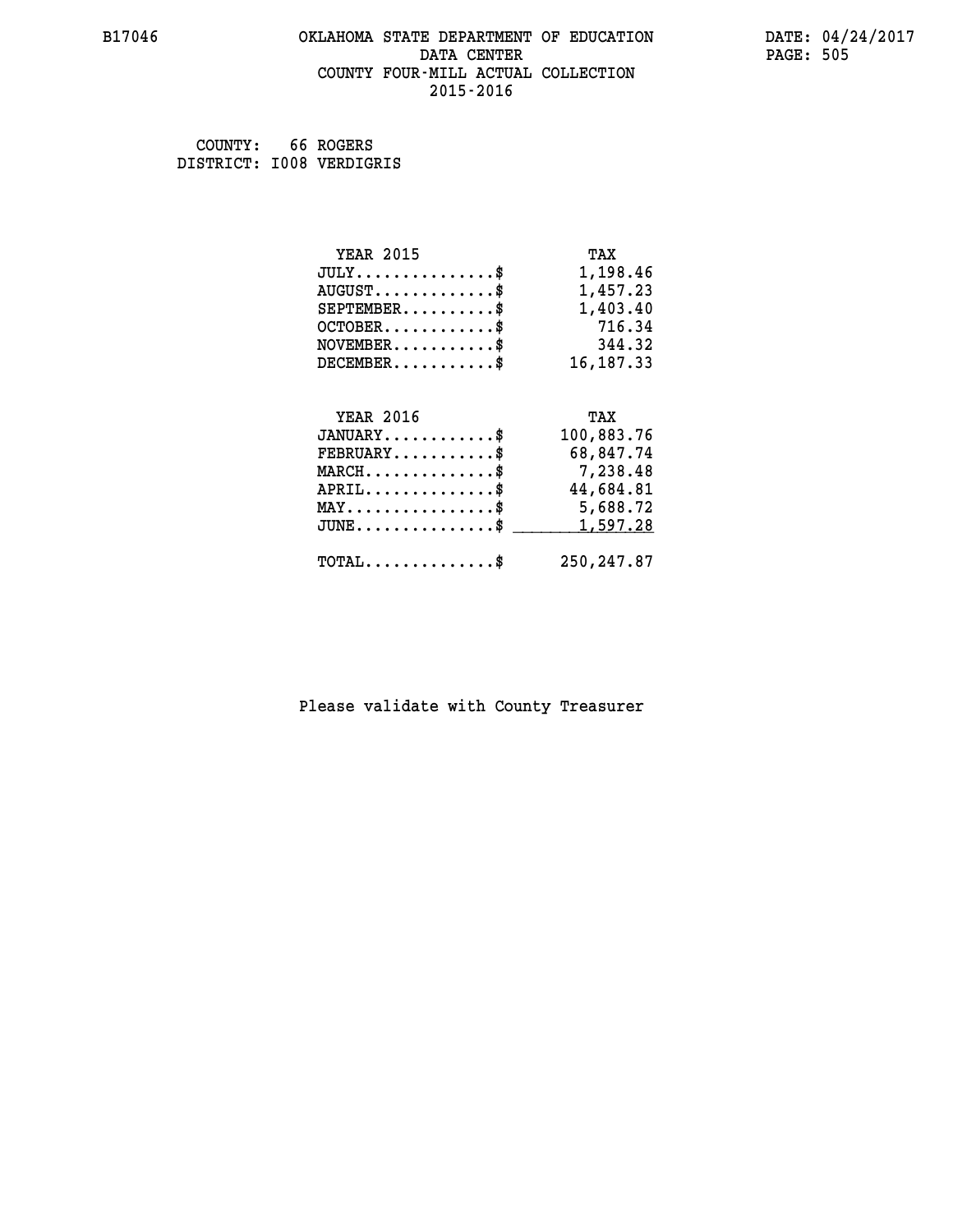#### **B17046 OKLAHOMA STATE DEPARTMENT OF EDUCATION DATE: 04/24/2017 DATA CENTER** PAGE: 506  **COUNTY FOUR-MILL ACTUAL COLLECTION 2015-2016**

 **COUNTY: 66 ROGERS**

 **\*\*\*\*\*\* TOTALS \*\*\*\*\*\***

| <b>YEAR 2015</b>                            | TAX        |
|---------------------------------------------|------------|
| $JULY$                                      | 13,575.42  |
| $\texttt{AUGUST} \dots \dots \dots \dots \$ | 16,246.75  |
| $SEPTEMENT.$ $\$                            | 15,539.54  |
| $OCTOBER.$ \$                               | 7,931.86   |
| $NOVEMBER.$ \$                              | 3,812.58   |
| $DECEMBER$                                  | 179,239.54 |

# **YEAR 2016** TAX

| $JANUARY$ \$                                            | 1,117,068.54 |
|---------------------------------------------------------|--------------|
| $\texttt{FEBRUARY} \dots \dots \dots \$                 | 762,339.24   |
| $MARCH$ \$                                              | 80,150.47    |
| $APRIL$ \$                                              | 494,787.20   |
| $MAX \dots \dots \dots \dots \dots \$                   | 62,990.16    |
| $JUNE \ldots \ldots \ldots \ldots \$ 17,686.43          |              |
| $\texttt{TOTAL} \dots \dots \dots \dots \$ 2,771,367.73 |              |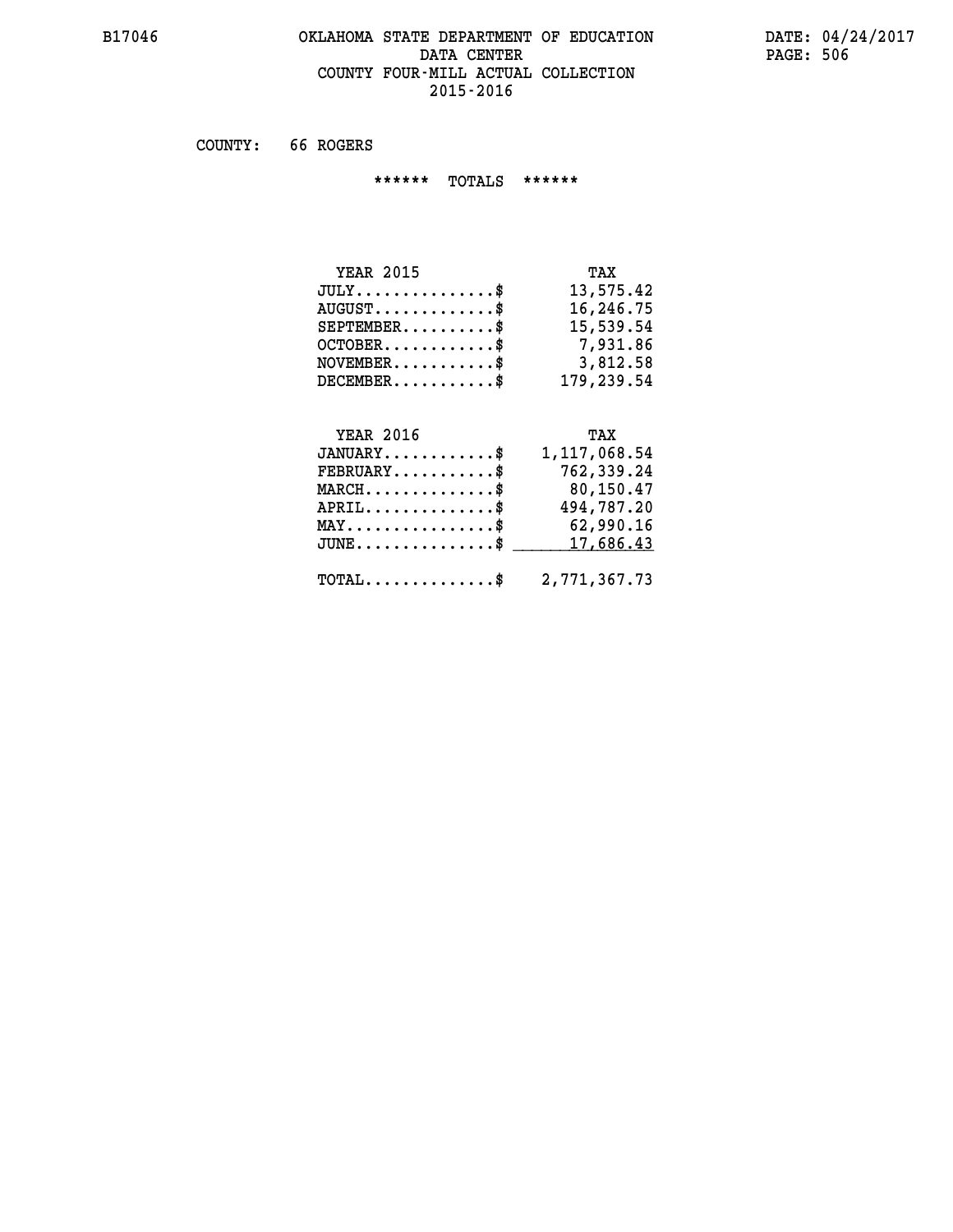#### **B17046 OKLAHOMA STATE DEPARTMENT OF EDUCATION DATE: 04/24/2017 DATA CENTER** PAGE: 507  **COUNTY FOUR-MILL ACTUAL COLLECTION 2015-2016**

 **COUNTY: 67 SEMINOLE DISTRICT: C054 JUSTICE**

| <b>YEAR 2015</b>                               | TAX        |
|------------------------------------------------|------------|
| $JULY$ \$                                      | 152.08     |
| $AUGUST$ \$                                    | 124.11     |
| $SEPTEMBER$ \$                                 | 172.78     |
| $OCTOBER$ \$                                   | 65.72      |
| $NOVEMBER$ \$                                  | 29.06      |
| $DECEMBER$ \$                                  | 110.44     |
|                                                |            |
| <b>YEAR 2016</b>                               | TAX        |
| $JANUARY$ \$                                   | 11,600.16  |
| $FEBRUARY$                                     | 4,851.88   |
| $MARCH$ \$                                     | 760.99     |
| $\texttt{APRIL} \dots \dots \dots \dots \$     | 2,655.91   |
| $\texttt{MAX} \dots \dots \dots \dots \dots \$ | 3,356.26   |
| $JUNE \ldots \ldots \ldots \ldots \ast$        | 382.64     |
| $TOTAL$ \$                                     | 24, 262.03 |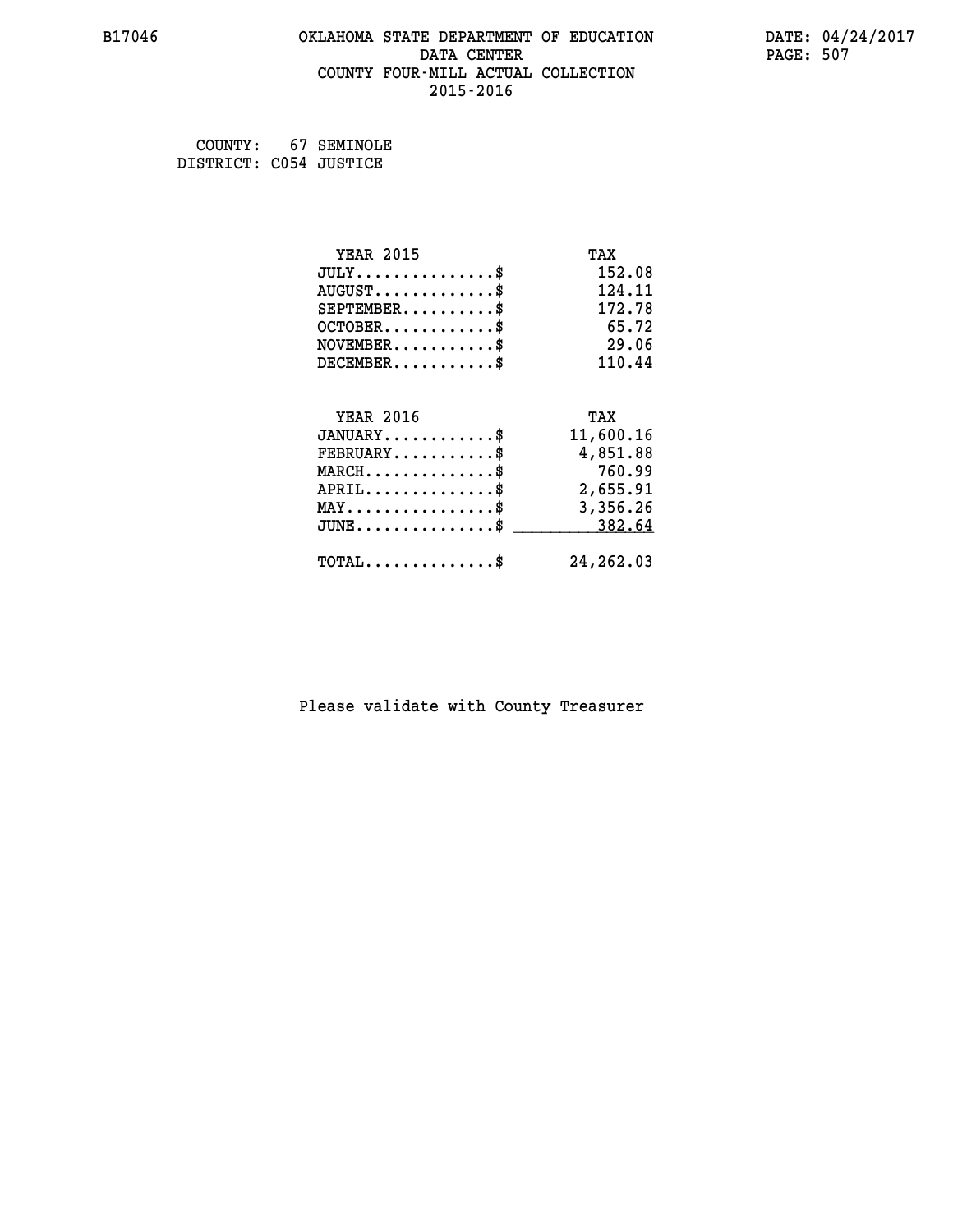#### **B17046 OKLAHOMA STATE DEPARTMENT OF EDUCATION DATE: 04/24/2017 DATA CENTER** PAGE: 508  **COUNTY FOUR-MILL ACTUAL COLLECTION 2015-2016**

 **COUNTY: 67 SEMINOLE DISTRICT: I001 SEMINOLE**

| <b>YEAR 2015</b>                                   | TAX        |
|----------------------------------------------------|------------|
| $JULY$ \$                                          | 1,577.81   |
| $AUGUST$ \$                                        | 1,341.02   |
| $SEPTEMBER$ \$                                     | 2,031.64   |
| $OCTOBER$ \$                                       | 734.63     |
| $NOVEMBER$ \$                                      | 323.10     |
| $DECEMBER$ \$                                      | 1,337.61   |
|                                                    |            |
| <b>YEAR 2016</b>                                   | TAX        |
| $JANUARY$ \$                                       | 118,287.47 |
| $FEBRUARY$                                         | 49,165.48  |
| $MARCH$ \$                                         | 8,603.11   |
| $APRIL$ \$                                         | 27,091.88  |
| $\texttt{MAX} \dots \dots \dots \dots \dots \$     | 34,209.48  |
|                                                    |            |
| $\texttt{JUNE} \dots \dots \dots \dots \texttt{S}$ | 3,909.74   |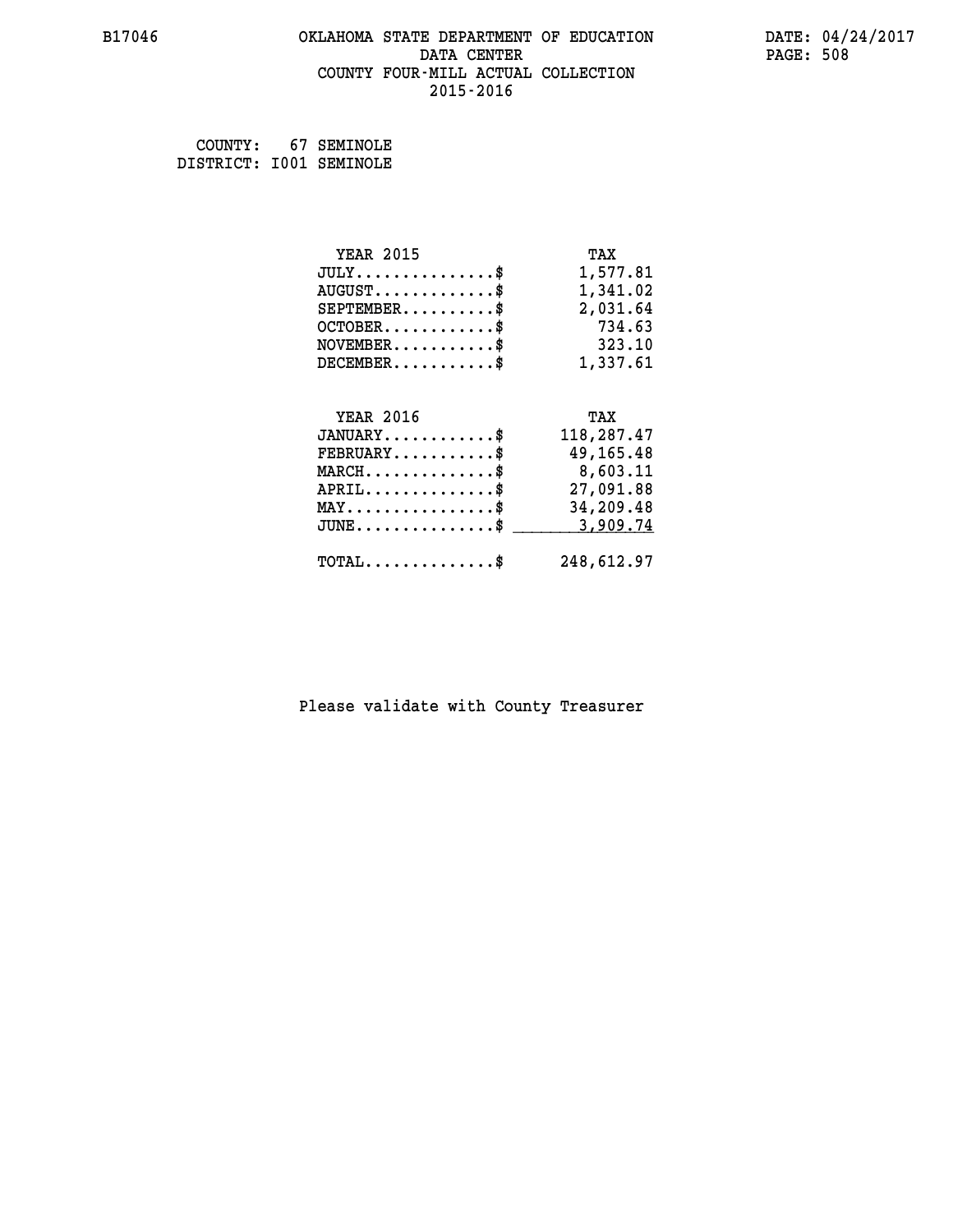#### **B17046 OKLAHOMA STATE DEPARTMENT OF EDUCATION DATE: 04/24/2017 DATA CENTER** PAGE: 509  **COUNTY FOUR-MILL ACTUAL COLLECTION 2015-2016**

 **COUNTY: 67 SEMINOLE DISTRICT: I002 WEWOKA**

| <b>YEAR 2015</b>                                   | TAX        |
|----------------------------------------------------|------------|
| $JULY$ \$                                          | 731.42     |
| $AUGUST$ \$                                        | 587.96     |
| $SEPTEMBER$ \$                                     | 858.13     |
| $OCTOBER$ \$                                       | 376.83     |
| $\texttt{NOVEMBER} \dots \dots \dots \$            | 182.82     |
| $DECEMBER$ \$                                      | 1,104.04   |
|                                                    |            |
| <b>YEAR 2016</b>                                   | TAX        |
| $JANUARY$ \$                                       | 51,811.38  |
| $FEBRUARY$                                         | 21,560.28  |
| MARCH\$ 3,444.99                                   |            |
| $APRIL \ldots \ldots \ldots \ldots \$              | 11,886.20  |
| $\texttt{MAX} \dots \dots \dots \dots \dots \$     | 14,989.13  |
| $\texttt{JUNE} \dots \dots \dots \dots \texttt{S}$ | 1,714.27   |
| $\texttt{TOTAL} \dots \dots \dots \dots \$         | 109,247.45 |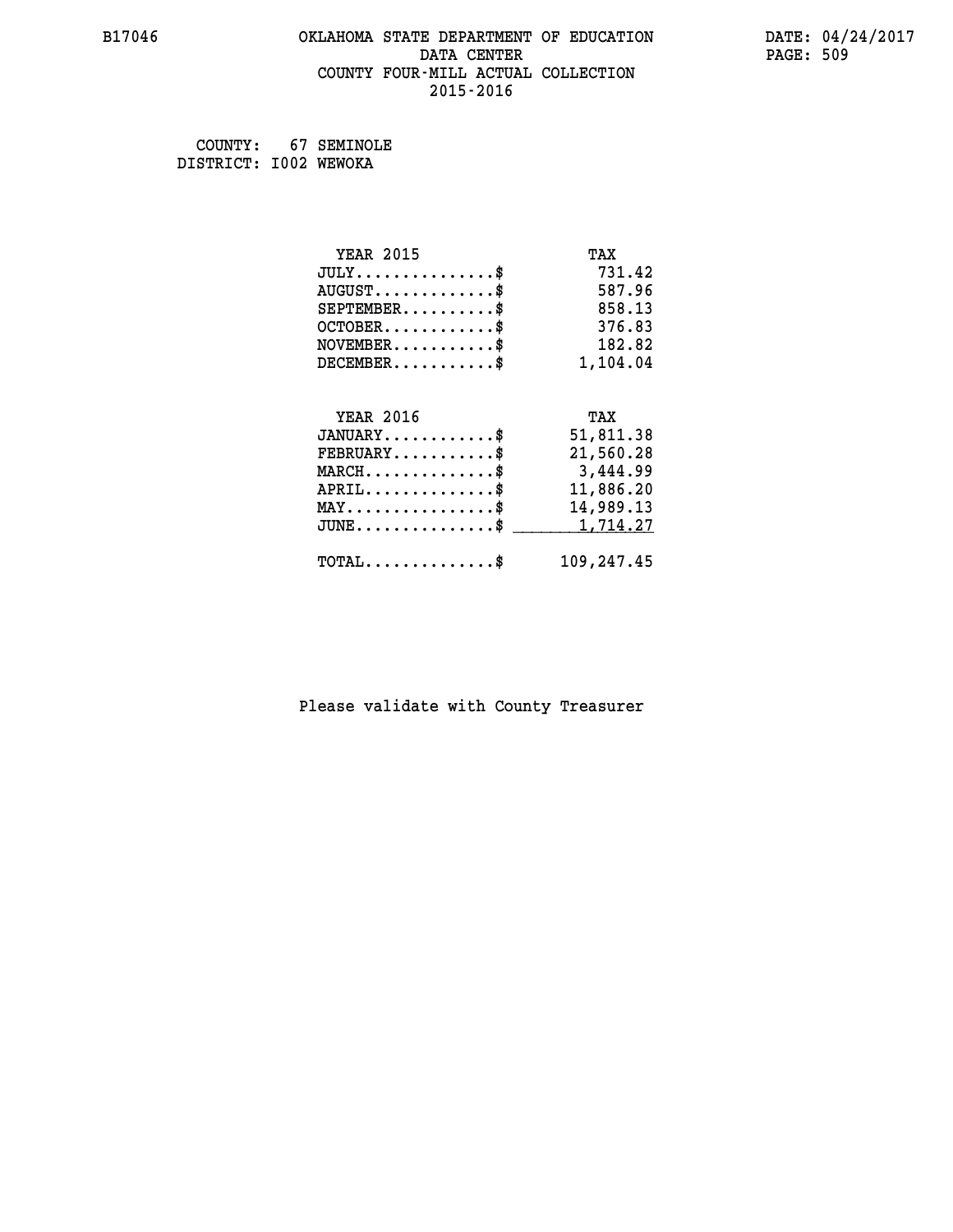#### **B17046 OKLAHOMA STATE DEPARTMENT OF EDUCATION DATE: 04/24/2017 DATA CENTER** PAGE: 510  **COUNTY FOUR-MILL ACTUAL COLLECTION 2015-2016**

 **COUNTY: 67 SEMINOLE DISTRICT: I003 BOWLEGS**

| <b>YEAR 2015</b>                                   | TAX       |
|----------------------------------------------------|-----------|
| $JULY$ \$                                          | 243.21    |
| $AUGUST$ \$                                        | 263.51    |
| $SEPTEMBER$ \$                                     | 322.16    |
| $OCTOBER$ \$                                       | 121.78    |
| $NOVEMBER$ \$                                      | 66.31     |
| $DECEMBER$ \$                                      | 174.09    |
|                                                    |           |
| <b>YEAR 2016</b>                                   | TAX       |
| $JANUARY$ \$                                       | 19,180.98 |
| $FEBRUARY$                                         | 7,967.64  |
| $\texttt{MARCH}\ldots\ldots\ldots\ldots\text{*}$   | 1,260.78  |
| $APRIL \ldots \ldots \ldots \ldots$ \$             | 4,392.13  |
| $\texttt{MAX} \dots \dots \dots \dots \dots \$     | 5,549.60  |
| $\texttt{JUNE} \dots \dots \dots \dots \texttt{S}$ | 646.57    |
| $\texttt{TOTAL} \dots \dots \dots \dots \$         | 40,188.76 |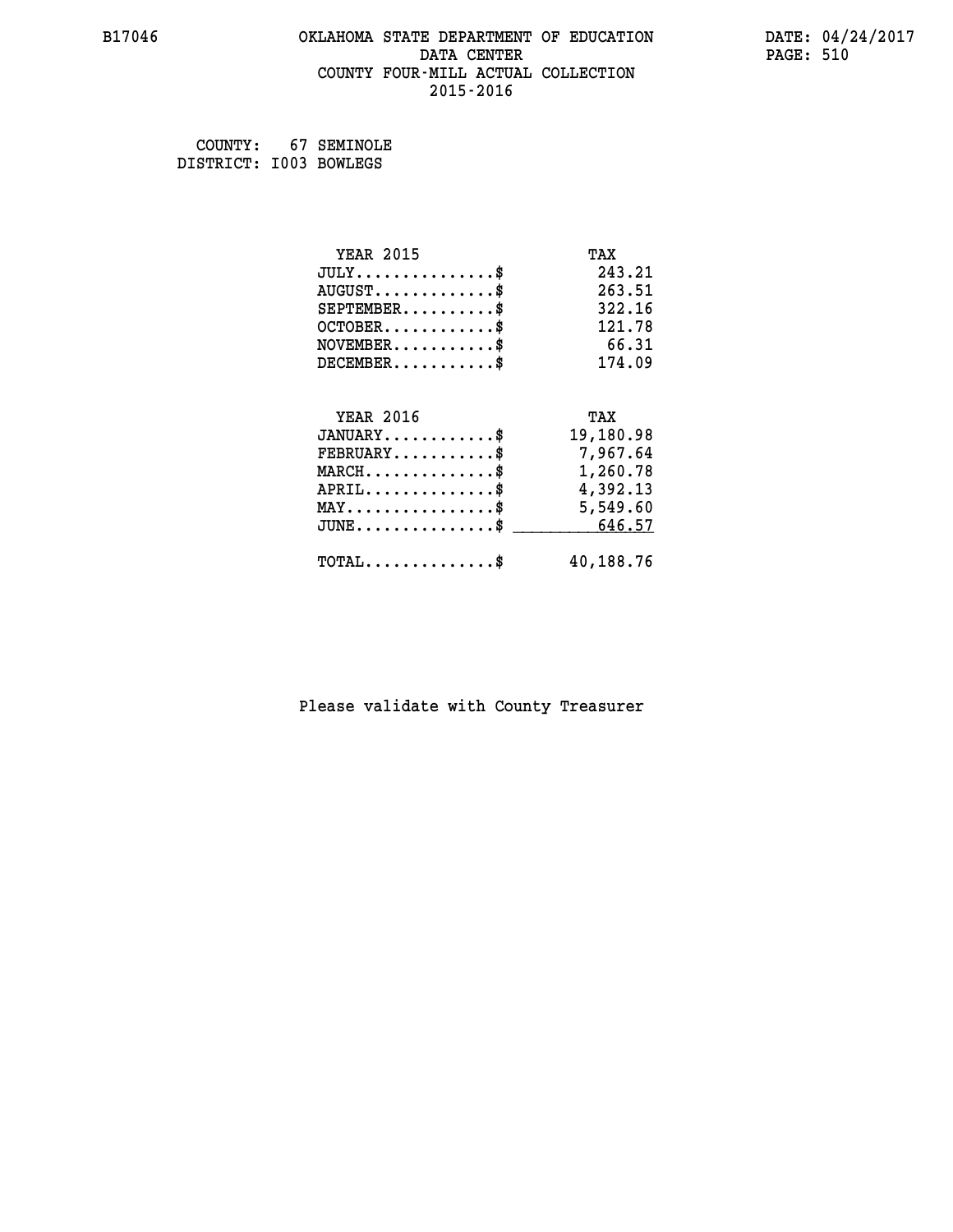#### **B17046 OKLAHOMA STATE DEPARTMENT OF EDUCATION DATE: 04/24/2017 DATA CENTER** PAGE: 511  **COUNTY FOUR-MILL ACTUAL COLLECTION 2015-2016**

 **COUNTY: 67 SEMINOLE DISTRICT: I004 KONAWA**

| <b>YEAR 2015</b>                                                          | TAX       |
|---------------------------------------------------------------------------|-----------|
| $JULY$ \$                                                                 | 614.01    |
| $AUGUST$ \$                                                               | 540.77    |
| $SEPTEMBER$ \$                                                            | 751.30    |
| $OCTOBER$ \$                                                              | 281.27    |
| $\verb NOVEMBER , \verb , \verb , \verb , \verb , \verb , \verb + \verb $ | 146.70    |
| $DECEMBER$ \$                                                             | 326.59    |
|                                                                           |           |
| <b>YEAR 2016</b>                                                          | TAX       |
| $JANUARY$ \$                                                              | 47,477.57 |
| $FEBRUARY$                                                                | 19,748.17 |
| $\texttt{MARCH}\ldots\ldots\ldots\ldots\text{*}$                          | 3,126.96  |
| $APRIL \ldots \ldots \ldots \ldots$ \$                                    | 10,884.52 |
| $\texttt{MAX} \dots \dots \dots \dots \dots \$                            | 13,728.86 |
| $\texttt{JUNE} \dots \dots \dots \dots \texttt{S}$                        | 1,590.24  |
| $\texttt{TOTAL} \dots \dots \dots \dots$ \$                               | 99,216.96 |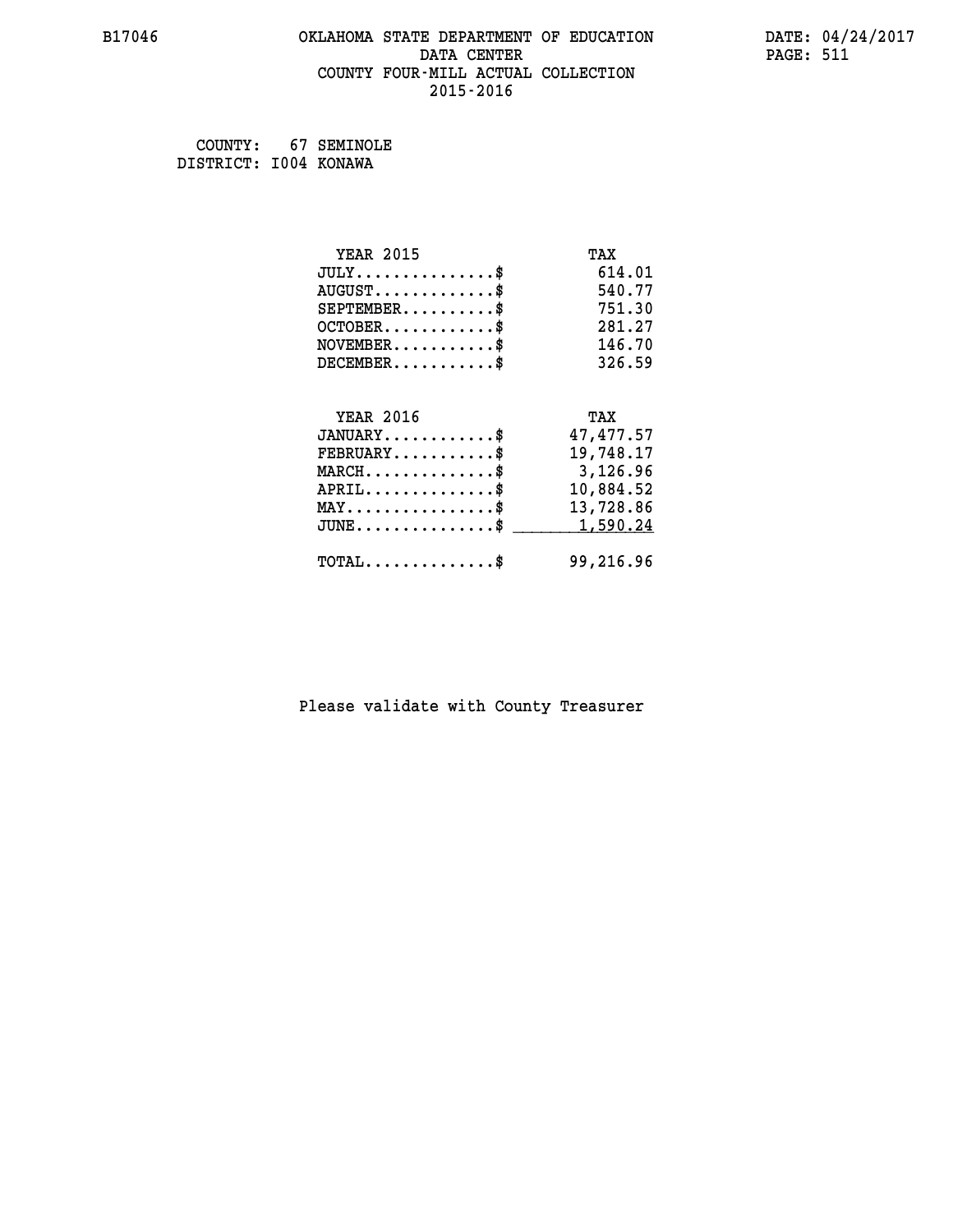#### **B17046 OKLAHOMA STATE DEPARTMENT OF EDUCATION DATE: 04/24/2017 DATA CENTER** PAGE: 512  **COUNTY FOUR-MILL ACTUAL COLLECTION 2015-2016**

 **COUNTY: 67 SEMINOLE DISTRICT: I006 NEW LIMA**

| <b>YEAR 2015</b>                                                          | TAX       |
|---------------------------------------------------------------------------|-----------|
| $JULY$ \$                                                                 | 235.19    |
| $AUGUST$ \$                                                               | 216.30    |
| $SEPTEMBER$ \$                                                            | 345.52    |
| $OCTOBER$ \$                                                              | 136.24    |
| $\verb NOVEMBER , \verb , \verb , \verb , \verb , \verb , \verb , \verb $ | 64.62     |
| $DECEMBER$ \$                                                             | 271.79    |
|                                                                           |           |
| <b>YEAR 2016</b>                                                          | TAX       |
| $JANUARY$ \$                                                              | 19,520.20 |
| $FEBRUARY$                                                                | 8,074.53  |
| $\texttt{MARCH}\ldots\ldots\ldots\ldots\text{*}$                          | 1,272.44  |
| $APRIL \ldots \ldots \ldots \ldots \$                                     | 4,442.38  |
| $\texttt{MAX} \dots \dots \dots \dots \dots \$                            | 5,611.64  |
| $JUNE \ldots \ldots \ldots \ldots \ast$                                   | 668.24    |
| $TOTAL$ \$                                                                | 40,859.09 |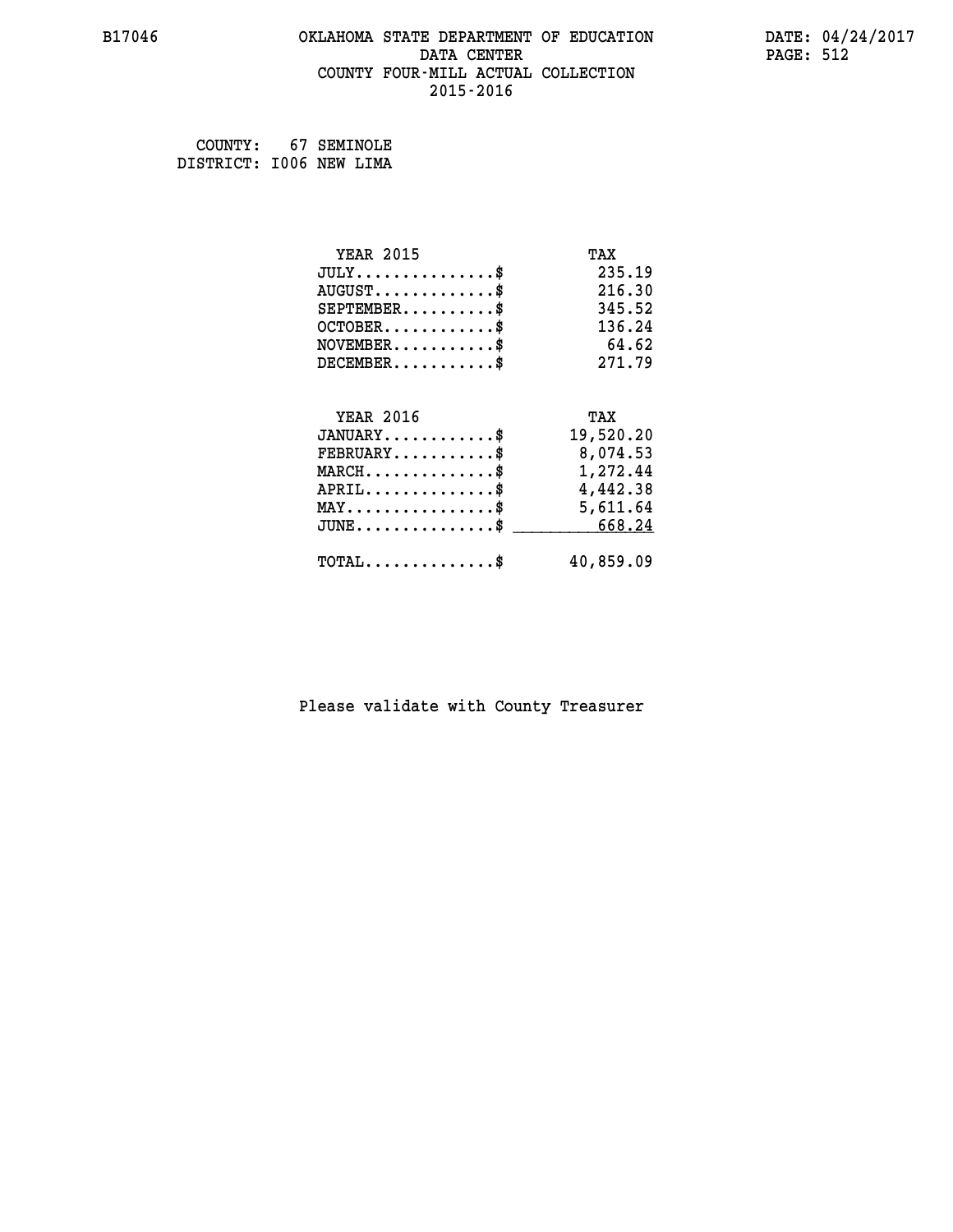#### **B17046 OKLAHOMA STATE DEPARTMENT OF EDUCATION DATE: 04/24/2017 DATA CENTER** PAGE: 513  **COUNTY FOUR-MILL ACTUAL COLLECTION 2015-2016**

 **COUNTY: 67 SEMINOLE DISTRICT: I007 VARNUM**

| <b>YEAR 2015</b>                                   | TAX       |
|----------------------------------------------------|-----------|
| $JULY$ \$                                          | 257.37    |
| $AUGUST$ \$                                        | 220.79    |
| $SEPTEMBER$ \$                                     | 306.72    |
| $OCTOBER$ \$                                       | 140.86    |
| $NOVEMBER$ \$                                      | 88.34     |
| $DECEMBER$ \$                                      | 262.39    |
|                                                    |           |
| <b>YEAR 2016</b>                                   | TAX       |
| $JANUARY$                                          | 19,802.74 |
| $FEBRUARY$                                         | 8,229.37  |
| $\texttt{MARCH}\ldots\ldots\ldots\ldots\text{*}$   | 1,362.03  |
| $APRIL \ldots \ldots \ldots \ldots$ \$             | 4,536.42  |
| $\texttt{MAX} \dots \dots \dots \dots \dots \$     | 5,731.26  |
| $\texttt{JUNE} \dots \dots \dots \dots \texttt{S}$ | 654.06    |
| $\texttt{TOTAL} \dots \dots \dots \dots \$         | 41,592.35 |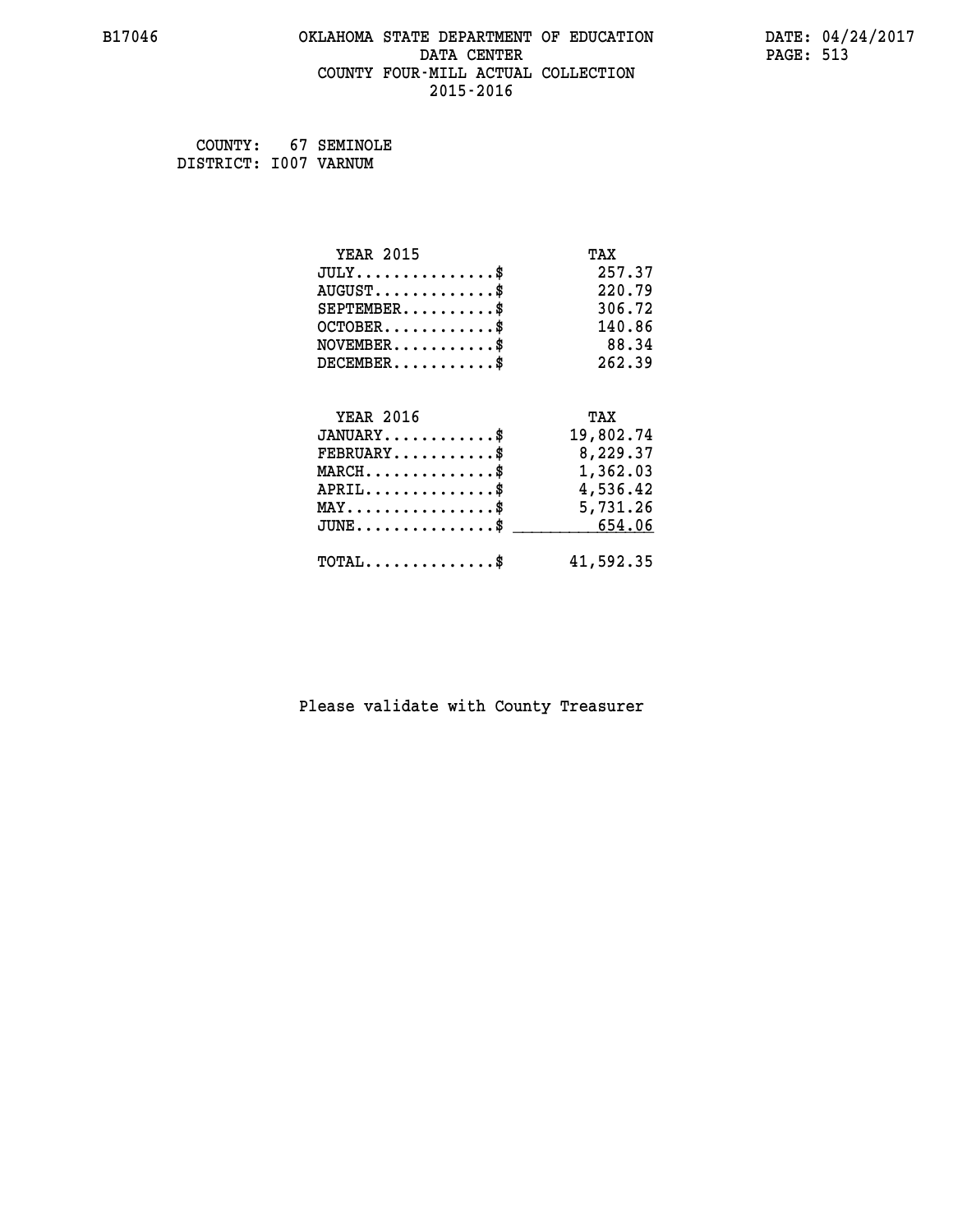#### **B17046 OKLAHOMA STATE DEPARTMENT OF EDUCATION DATE: 04/24/2017 DATA CENTER** PAGE: 514  **COUNTY FOUR-MILL ACTUAL COLLECTION 2015-2016**

 **COUNTY: 67 SEMINOLE DISTRICT: I010 SASAKWA**

| <b>YEAR 2015</b>                               | TAX       |
|------------------------------------------------|-----------|
| $JULY$ \$                                      | 186.51    |
| $AUGUST$ \$                                    | 185.50    |
| $SEPTEMBER$ \$                                 | 214.77    |
| $OCTOBER$ \$                                   | 82.84     |
| $NOVEMBER$ \$                                  | 37.94     |
| $DECEMBER$ \$                                  | 231.01    |
|                                                |           |
| <b>YEAR 2016</b>                               | TAX       |
| $JANUARY$ \$                                   | 14,783.11 |
| $FEBRUARY$                                     | 6,116.94  |
| $MARCH$ \$                                     | 960.32    |
| $APRIL$ \$                                     | 3,378.68  |
| $\texttt{MAX} \dots \dots \dots \dots \dots \$ | 4,257.27  |
| $JUNE \ldots \ldots \ldots \ldots$ \$ 484.74   |           |
|                                                |           |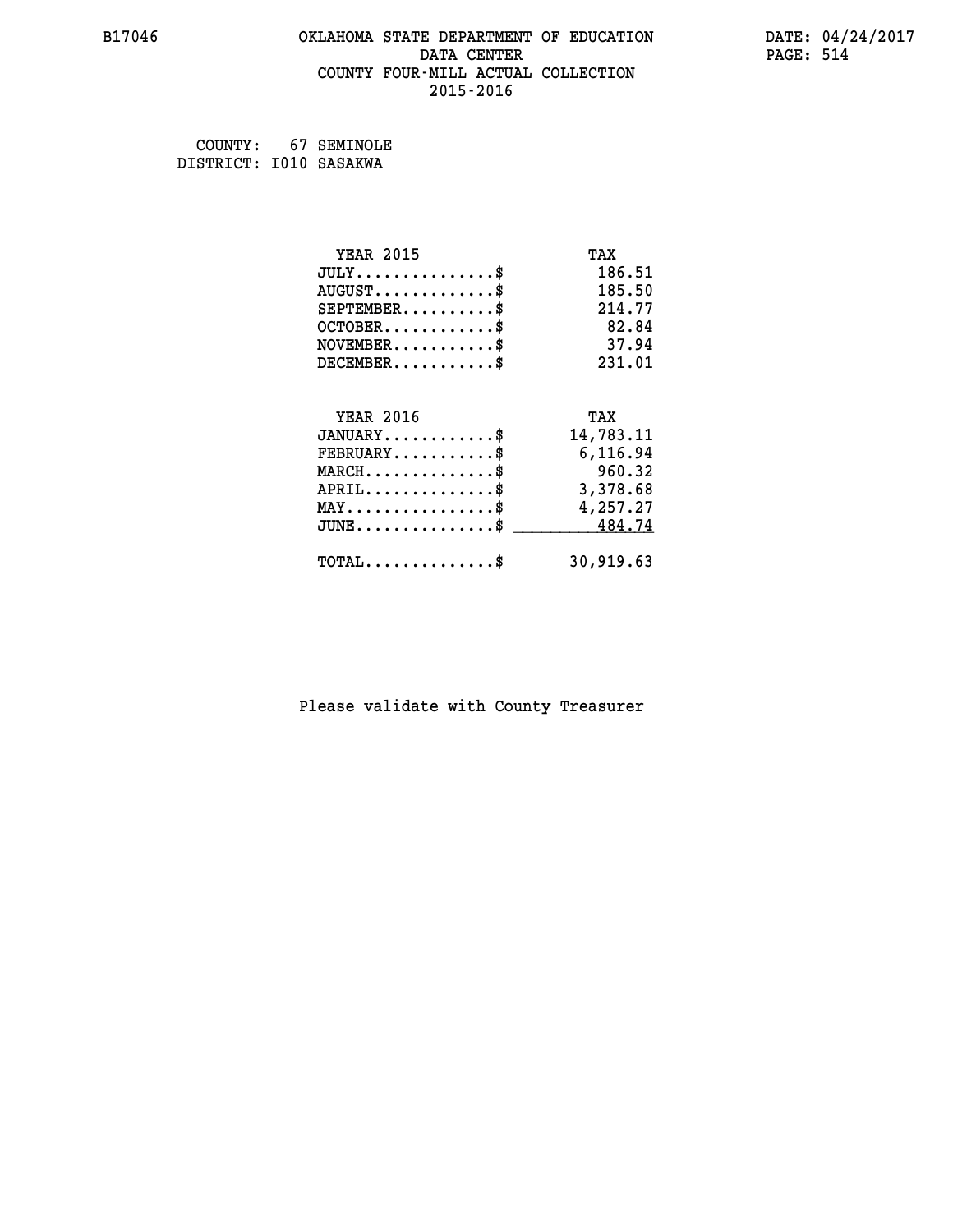#### **B17046 OKLAHOMA STATE DEPARTMENT OF EDUCATION DATE: 04/24/2017 DATA CENTER** PAGE: 515  **COUNTY FOUR-MILL ACTUAL COLLECTION 2015-2016**

 **COUNTY: 67 SEMINOLE DISTRICT: I014 STROTHER**

| <b>YEAR 2015</b>                               | TAX       |
|------------------------------------------------|-----------|
| $JULY$ \$                                      | 362.72    |
| $AUGUST$ \$                                    | 337.65    |
| $SEPTEMBER$ \$                                 | 478.81    |
| $OCTOBER$ \$                                   | 173.96    |
| $NOVEMBER$ \$                                  | 102.02    |
| $DECEMBER$ \$                                  | 445.62    |
|                                                |           |
| <b>YEAR 2016</b>                               | TAX       |
| $JANUARY$ \$                                   | 28,205.37 |
| $FEBRUARY$                                     | 11,728.05 |
| $MARCH$ \$                                     | 1,860.73  |
| $APRIL$ \$                                     | 6,465.45  |
| $\texttt{MAX} \dots \dots \dots \dots \dots \$ | 8,164.10  |
| $JUNE$ \$                                      | 934.08    |
| $\texttt{TOTAL} \dots \dots \dots \dots \$     | 59,258.56 |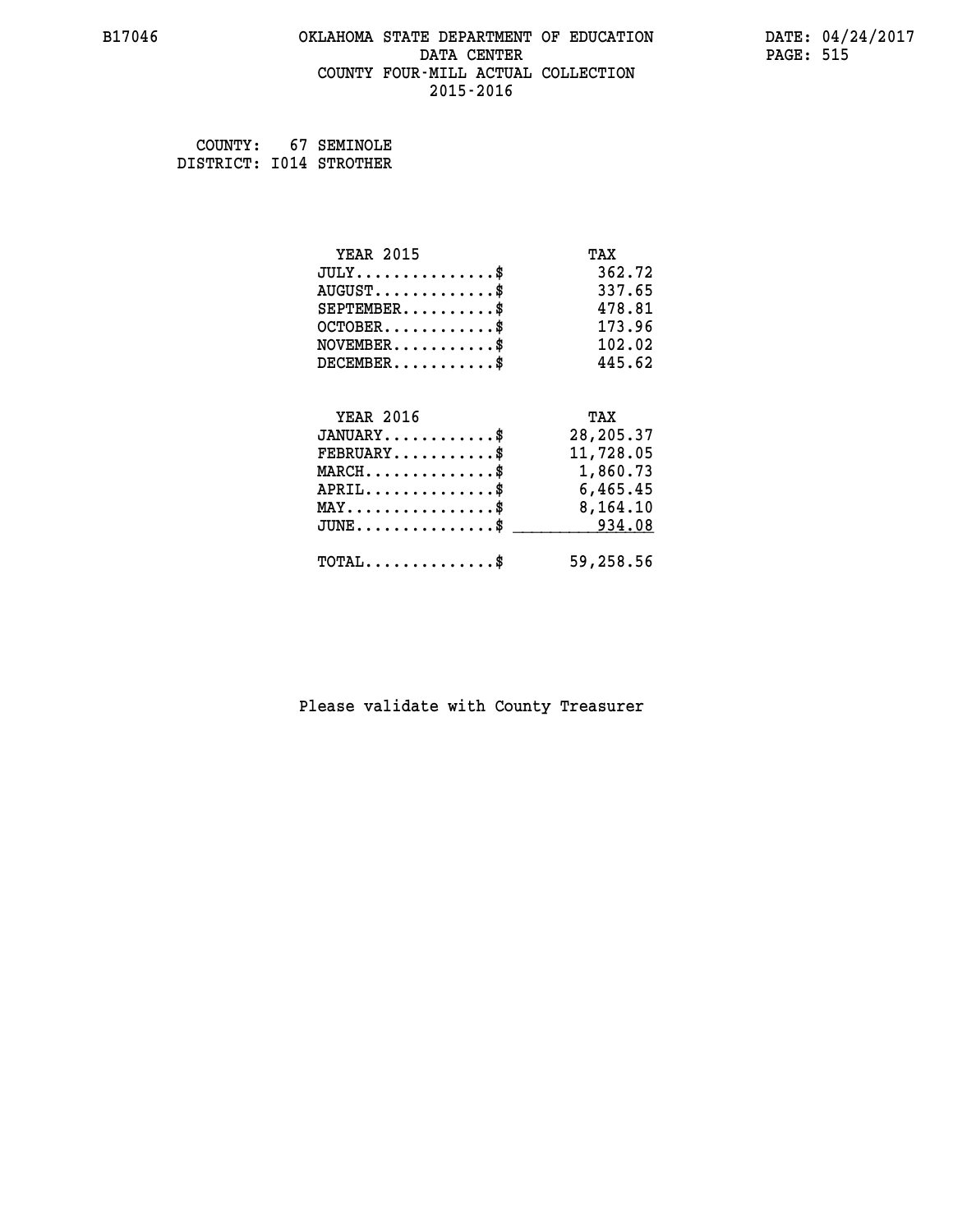#### **B17046 OKLAHOMA STATE DEPARTMENT OF EDUCATION DATE: 04/24/2017 DATA CENTER** PAGE: 516  **COUNTY FOUR-MILL ACTUAL COLLECTION 2015-2016**

 **COUNTY: 67 SEMINOLE DISTRICT: I015 BUTNER**

| <b>YEAR 2015</b>                                   | TAX       |
|----------------------------------------------------|-----------|
| $JULY$ \$                                          | 208.72    |
| $AUGUST$ \$                                        | 182.38    |
| $SEPTEMBER$ \$                                     | 337.95    |
| $OCTOBER$ \$                                       | 115.73    |
| $NOVEMBER$ \$                                      | 41.96     |
| $DECEMBER$ \$                                      | 284.21    |
|                                                    |           |
| <b>YEAR 2016</b>                                   | TAX       |
| $JANUARY$ \$                                       | 15,909.93 |
| $FEBRUARY$                                         | 6,636.92  |
| $\texttt{MARCH}\ldots\ldots\ldots\ldots\$          | 1,097.20  |
| $APRIL \ldots \ldots \ldots \ldots \$              | 3,643.36  |
| $\texttt{MAX} \dots \dots \dots \dots \dots \$     | 4,601.22  |
| $\texttt{JUNE} \dots \dots \dots \dots \texttt{S}$ | 525.60    |
| $\texttt{TOTAL} \dots \dots \dots \dots \$         | 33,585.18 |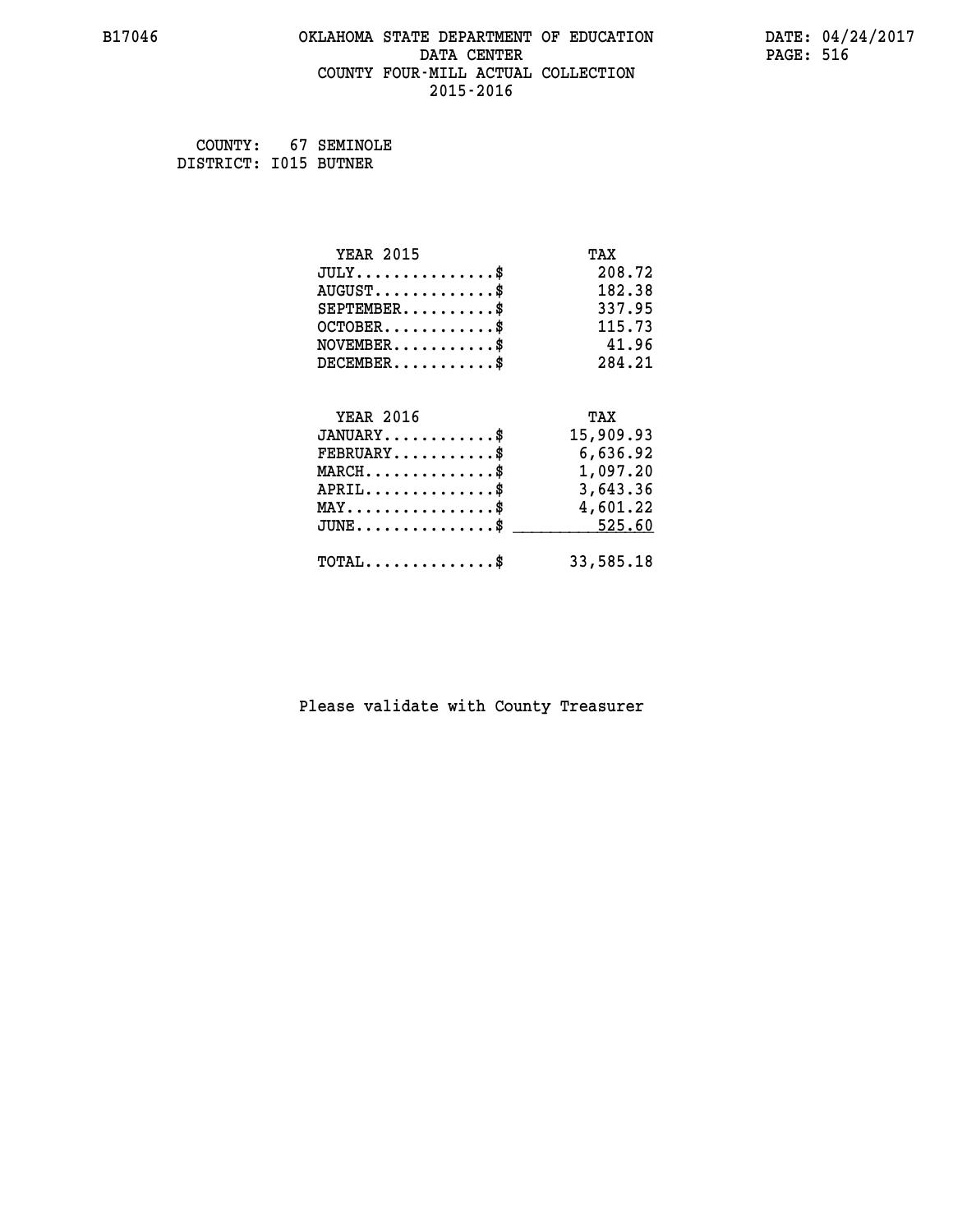#### **B17046 OKLAHOMA STATE DEPARTMENT OF EDUCATION DATE: 04/24/2017 DATA CENTER PAGE: 517 COUNTY FOUR-MILL ACTUAL COLLECTION 2015-2016**

 **COUNTY: 67 SEMINOLE**

 **\*\*\*\*\*\* TOTALS \*\*\*\*\*\***

| <b>YEAR 2015</b>              | TAX      |
|-------------------------------|----------|
| $JULY \ldots \ldots \ldots \$ | 4,569.04 |
| $AUGUST$ \$                   | 3,999.99 |
| $SEPTEMBER$                   | 5,819.78 |
| $OCTOBER$ \$                  | 2,229.86 |
| $NOVEMBER$ \$                 | 1,082.87 |
| $DECEMBER$                    | 4,547.79 |

## **YEAR 2016 TAX JANUARY............\$ 346,578.91 FEBRUARY...........\$ 144,079.26 MARCH..............\$ 23,749.55 APRIL..............\$ 79,376.93 MAY................\$ 100,198.82 JUNE................\$** 11,510.18  **TOTAL..............\$ 727,742.98**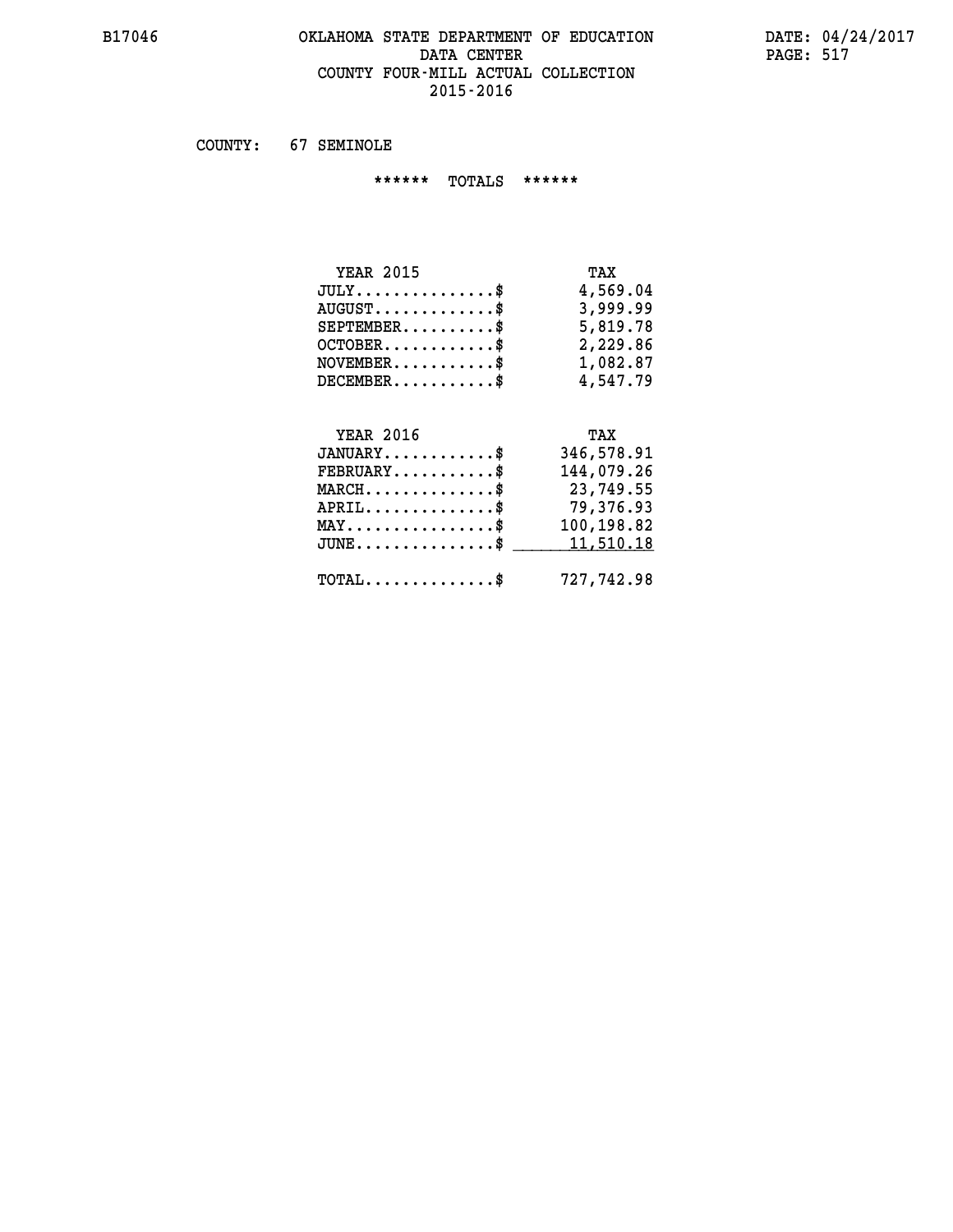#### **B17046 OKLAHOMA STATE DEPARTMENT OF EDUCATION DATE: 04/24/2017 DATA CENTER** PAGE: 518  **COUNTY FOUR-MILL ACTUAL COLLECTION 2015-2016**

 **COUNTY: 68 SEQUOYAH DISTRICT: C001 LIBERTY**

| <b>YEAR 2015</b>                               | TAX         |
|------------------------------------------------|-------------|
| $JULY$ \$                                      | 170.51      |
| $AUGUST$ \$                                    | 146.59      |
| $SEPTEMBER$ \$                                 | 458.61      |
| $OCTOBER$ \$                                   | 114.80      |
| $NOVEMBER$ \$                                  | 90.24       |
| $DECEMBER$ \$                                  | 579.77      |
|                                                |             |
| <b>YEAR 2016</b>                               | TAX         |
| $JANUARY$ \$                                   | 12, 191.32  |
| $FEBRUARY$                                     | 5,899.14    |
| $MARCH$ \$                                     | 738.55      |
| $APRIL \ldots \ldots \ldots \ldots$            | 2,451.61    |
| $\texttt{MAX} \dots \dots \dots \dots \dots \$ | 930.45      |
| $\texttt{JUNE}\dots\dots\dots\dots\dots\$      | 347.81      |
| $\texttt{TOTAL} \dots \dots \dots \dots$ \$    | 24, 119, 40 |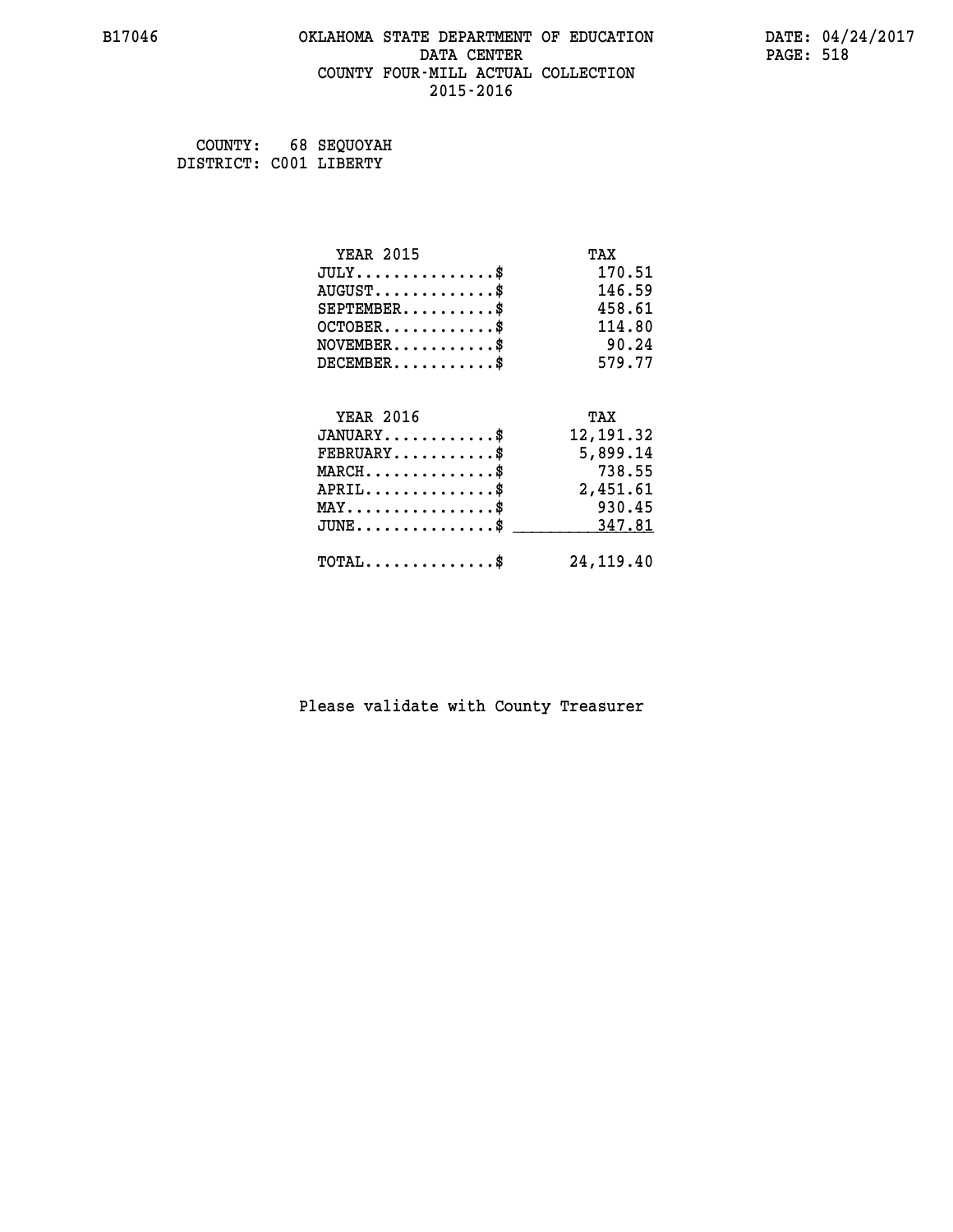#### **B17046 OKLAHOMA STATE DEPARTMENT OF EDUCATION DATE: 04/24/2017 DATA CENTER** PAGE: 519  **COUNTY FOUR-MILL ACTUAL COLLECTION 2015-2016**

 **COUNTY: 68 SEQUOYAH DISTRICT: C035 MARBLE CITY**

| <b>YEAR 2015</b>                           | TAX       |
|--------------------------------------------|-----------|
| $JULY$ \$                                  | 82.26     |
| $AUGUST$ \$                                | 71.93     |
| $SEPTEMBER$ \$                             | 225.01    |
| $OCTOBER$ \$                               | 56.32     |
| $NOVEMBER$ \$                              | 44.27     |
| $DECEMBER$ \$                              | 284.46    |
|                                            |           |
| <b>YEAR 2016</b>                           | TAX       |
| $JANUARY$ \$                               | 5,981.60  |
| $FEBRUARY$                                 | 2,894.38  |
| $MARCH$ \$                                 | 362.36    |
| $APRIL$ \$                                 | 1,202.87  |
| $MAX \dots \dots \dots \dots \dots$        | 456.51    |
| $JUNE$ \$                                  | 170.65    |
| $\texttt{TOTAL} \dots \dots \dots \dots \$ | 11,832.62 |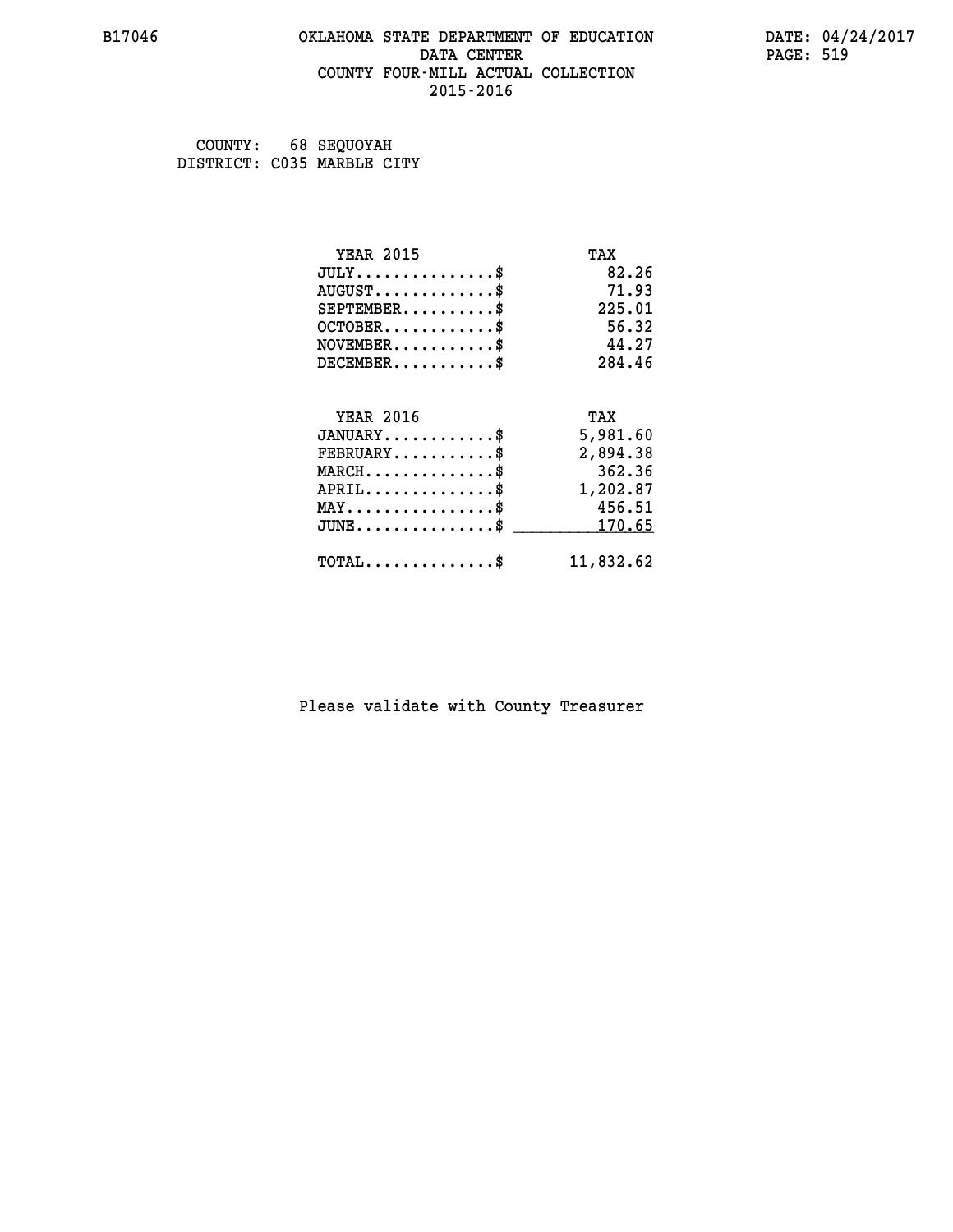#### **B17046 OKLAHOMA STATE DEPARTMENT OF EDUCATION DATE: 04/24/2017 DATA CENTER** PAGE: 520  **COUNTY FOUR-MILL ACTUAL COLLECTION 2015-2016**

 **COUNTY: 68 SEQUOYAH DISTRICT: C036 BRUSHY**

| <b>YEAR 2015</b>                                 | TAX       |
|--------------------------------------------------|-----------|
| $JULY$ \$                                        | 278.64    |
| $AUGUST$ \$                                      | 207.25    |
| $SEPTEMBER$ \$                                   | 648.36    |
| $OCTOBER$ \$                                     | 162.32    |
| $\texttt{NOVEMBER} \dots \dots \dots \$          | 127.58    |
| $DECEMBER$ \$                                    | 819.66    |
|                                                  |           |
| <b>YEAR 2016</b>                                 | TAX       |
| $JANUARY$ \$                                     | 17,235.79 |
| $FEBRUARY$                                       | 8,340.05  |
| $\texttt{MARCH}\ldots\ldots\ldots\ldots\text{*}$ | 1,044.14  |
| $APRIL \ldots \ldots \ldots \ldots \$            | 3,466.01  |
| $\texttt{MAX} \dots \dots \dots \dots \dots \$   | 1,315.45  |
| $JUNE \ldots \ldots \ldots \ldots$ \$ 491.73     |           |
| $\texttt{TOTAL} \dots \dots \dots \dots$         | 34,136.98 |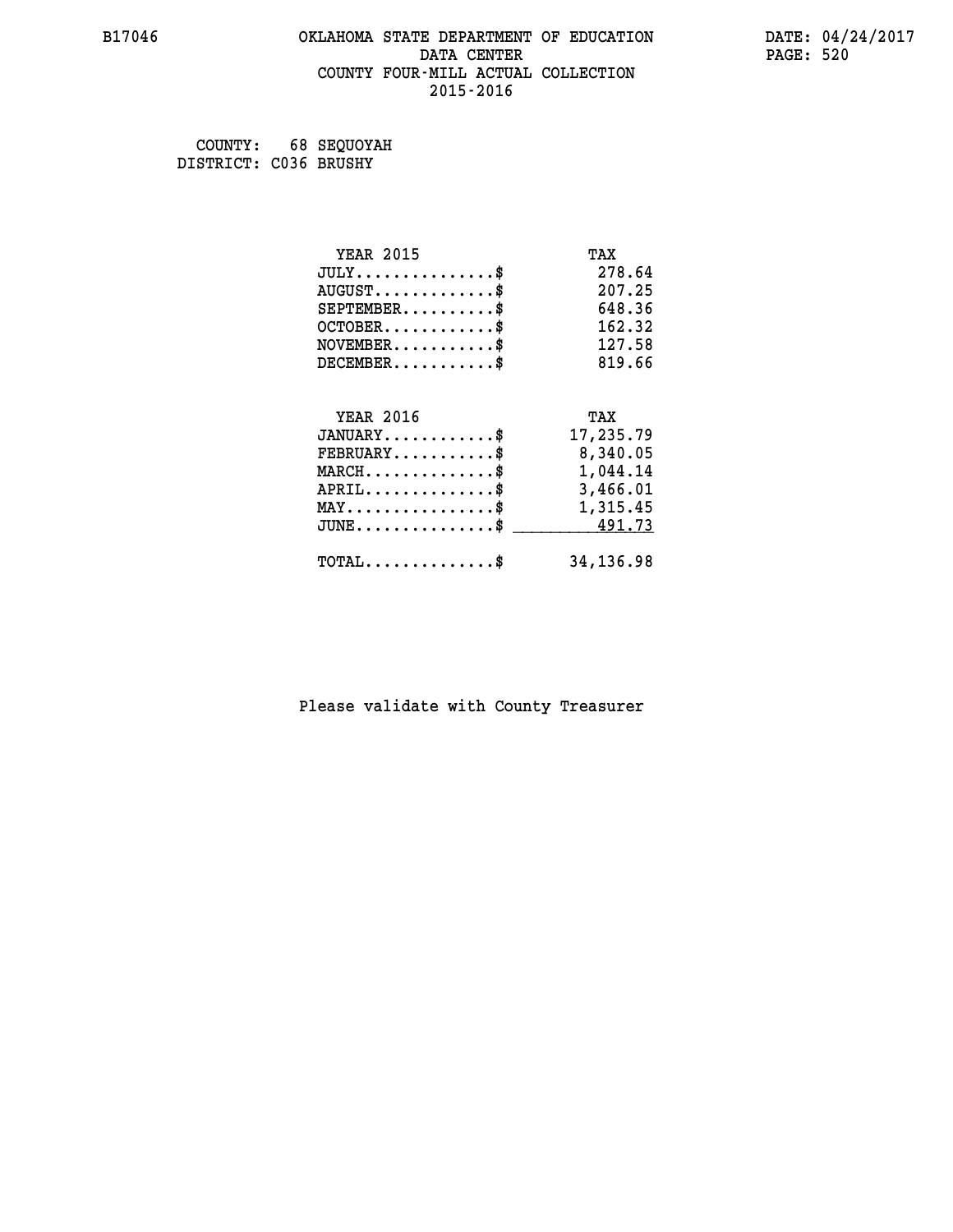#### **B17046 OKLAHOMA STATE DEPARTMENT OF EDUCATION DATE: 04/24/2017 DATA CENTER** PAGE: 521  **COUNTY FOUR-MILL ACTUAL COLLECTION 2015-2016**

 **COUNTY: 68 SEQUOYAH DISTRICT: C050 BELFONTE**

| <b>YEAR 2015</b>                | TAX       |
|---------------------------------|-----------|
| $JULY$ \$                       | 140.91    |
| $AUGUST$ \$                     | 107.21    |
| $SEPTEMENT.$ \$                 | 335.43    |
| $OCTOBER$ \$                    | 83.97     |
| $NOVEMBER$ \$                   | 66.00     |
| $DECEMBER$ \$                   | 424.04    |
|                                 |           |
| <b>YEAR 2016</b>                | TAX       |
| $JANUARY$ \$                    | 8,916.55  |
| $FEBRUARY$ \$                   | 4,314.54  |
| $MARCH$ \$                      | 540.17    |
| $APRIL$ \$                      | 1,793.06  |
| $MAX \dots \dots \dots \dots \$ | 680.51    |
| $JUNE$                          | 254.38    |
| $TOTAL$ \$                      | 17,656.77 |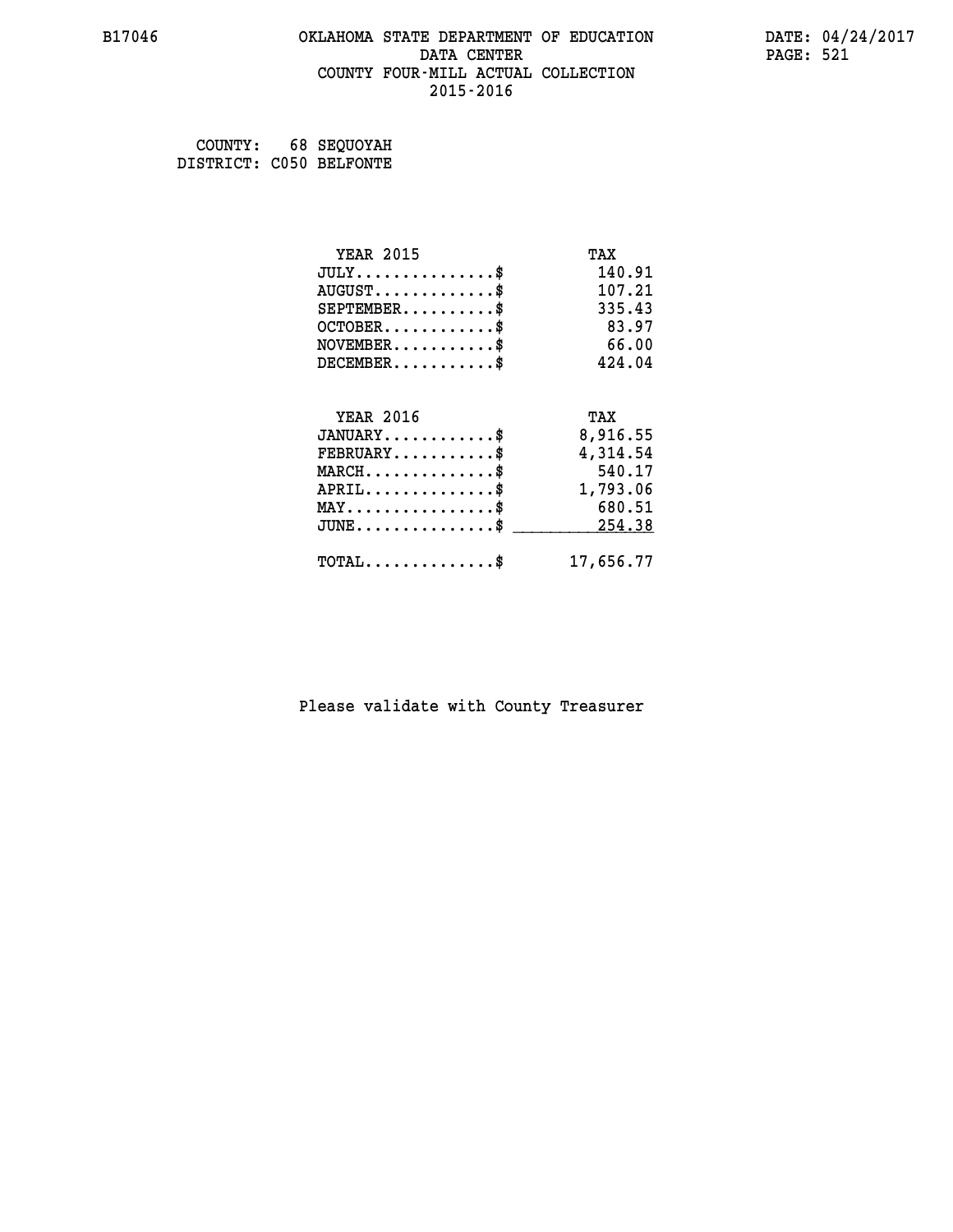#### **B17046 OKLAHOMA STATE DEPARTMENT OF EDUCATION DATE: 04/24/2017 DATA CENTER** PAGE: 522  **COUNTY FOUR-MILL ACTUAL COLLECTION 2015-2016**

 **COUNTY: 68 SEQUOYAH DISTRICT: C068 MOFFETT**

| <b>YEAR 2015</b>                                | TAX       |
|-------------------------------------------------|-----------|
| $JULY$ \$                                       | 234.36    |
| $AUGUST$ \$                                     | 200.81    |
| $SEPTEMENT.$ \$                                 | 628.22    |
| $OCTOBER$ \$                                    | 157.27    |
| $\texttt{NOVEMBER} \dots \dots \dots \$         | 123.62    |
| $DECEMBER$ \$                                   | 794.18    |
|                                                 |           |
| <b>YEAR 2016</b>                                | TAX       |
| $JANUARY$ \$                                    | 16,700.00 |
| $FEBRUARY$                                      | 8,080.79  |
| $MARCH$ \$                                      | 1,011.69  |
| $APRIL \ldots \ldots \ldots \ldots \$           | 3,358.28  |
| $\texttt{MAX} \dots \dots \dots \dots \dots \$$ | 1,274.56  |
| $JUNE \ldots \ldots \ldots \ldots \ast$         | 476.44    |
| $\texttt{TOTAL} \dots \dots \dots \dots \$      | 33,040.22 |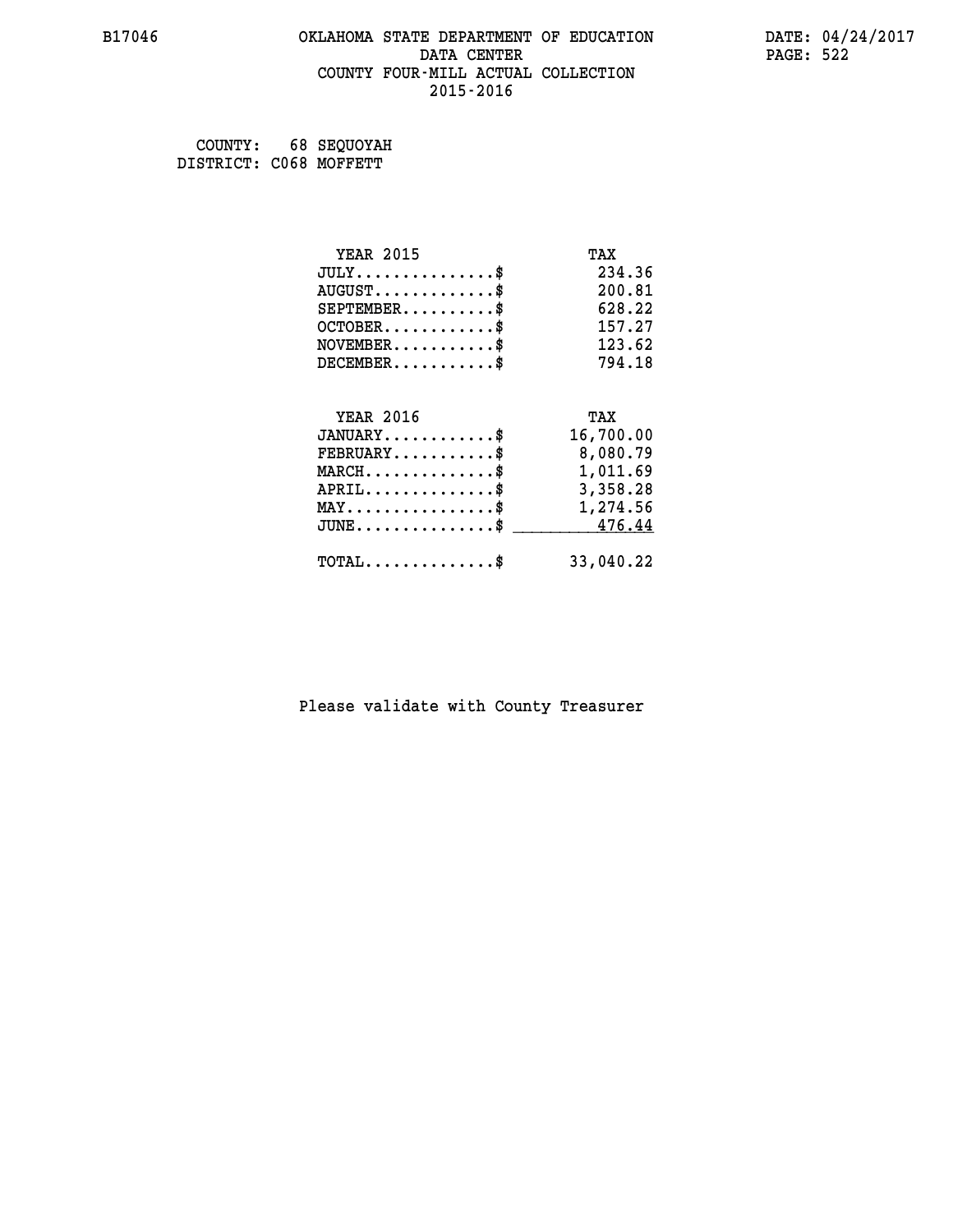#### **B17046 OKLAHOMA STATE DEPARTMENT OF EDUCATION DATE: 04/24/2017 DATA CENTER** PAGE: 523  **COUNTY FOUR-MILL ACTUAL COLLECTION 2015-2016**

 **COUNTY: 68 SEQUOYAH DISTRICT: I001 SALLISAW**

| <b>YEAR 2015</b>                | TAX        |
|---------------------------------|------------|
| $JULY$ \$                       | 1,352.06   |
| $AUGUST$ \$                     | 1,053.76   |
| $SEPTEMBER$ \$                  | 3,296.60   |
| $OCTOBER$ \$                    | 825.27     |
| $NOVEMBER$ \$                   | 648.67     |
| $DECEMENT.$                     | 4,167.54   |
| <b>YEAR 2016</b>                | TAX        |
| $JANUARY$ \$                    | 87,634.34  |
| $FEBRUARY$ \$                   | 42,404.47  |
| $MARCH$ \$                      | 5,308.86   |
| $APRIL$ \$                      | 17,622.76  |
| $MAX \dots \dots \dots \dots \$ | 6,688.30   |
| $JUNE$                          | 2,500.16   |
| $TOTAL$ \$                      | 173,502.79 |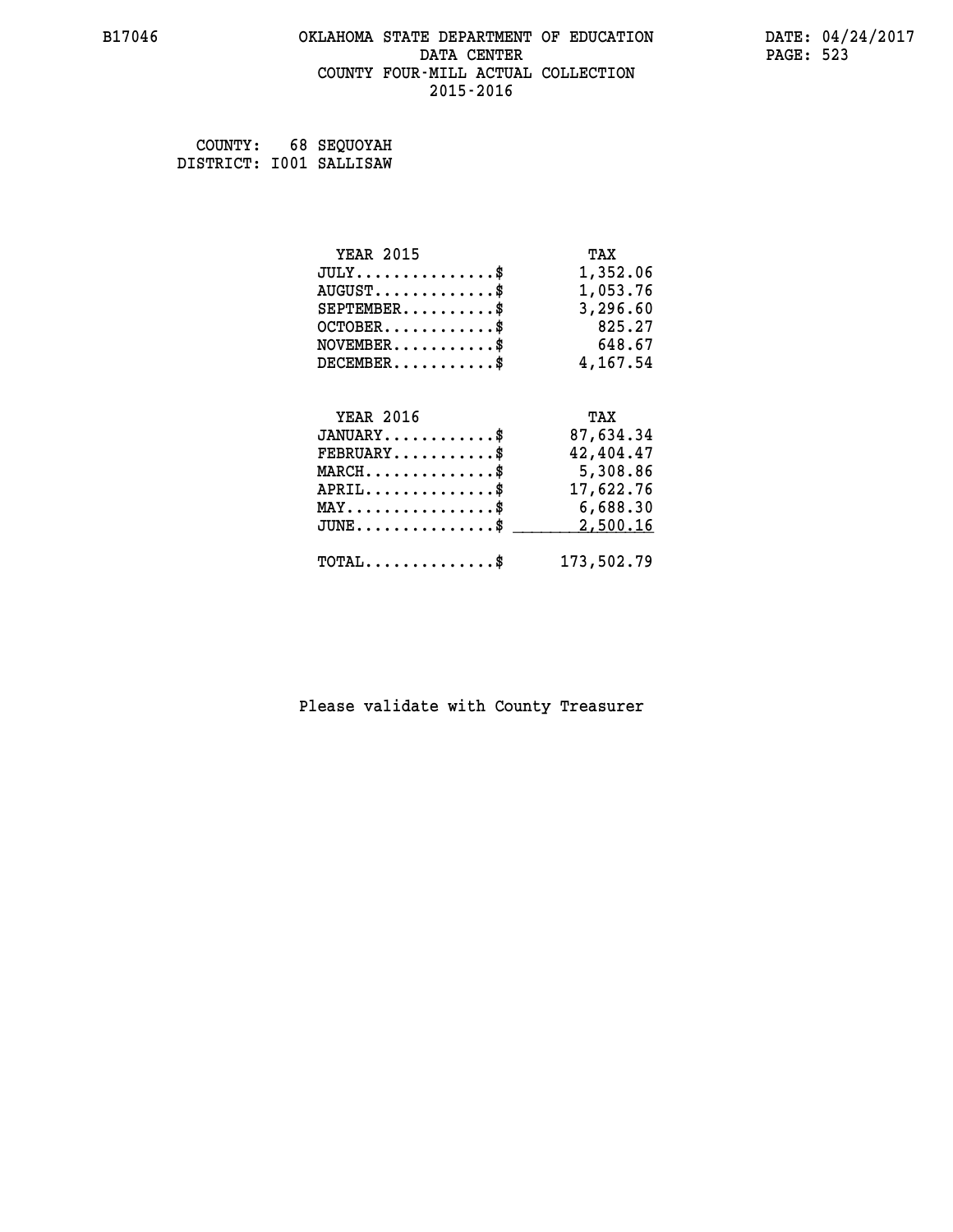#### **B17046 OKLAHOMA STATE DEPARTMENT OF EDUCATION DATE: 04/24/2017 DATA CENTER** PAGE: 524  **COUNTY FOUR-MILL ACTUAL COLLECTION 2015-2016**

 **COUNTY: 68 SEQUOYAH DISTRICT: I002 VIAN**

| <b>YEAR 2015</b>                                 | TAX        |
|--------------------------------------------------|------------|
| $JULY$ \$                                        | 659.33     |
| $AUGUST$ \$                                      | 553.26     |
| $SEPTEMBER$ \$                                   | 1,730.84   |
| $OCTOBER$ \$                                     | 433.31     |
| $\texttt{NOVEMBER} \dots \dots \dots \$          | 340.59     |
| $DECEMBER$ \$                                    | 2,188.11   |
|                                                  |            |
| <b>YEAR 2016</b>                                 | TAX        |
| $JANUARY$ \$                                     | 46,011.16  |
| $FEBRUARY$ \$                                    | 22, 263.87 |
| $\texttt{MARCH}\ldots\ldots\ldots\ldots\text{*}$ | 2,787.34   |
| $APRIL \ldots \ldots \ldots \ldots$              | 9,252.57   |
| $\texttt{MAX} \dots \dots \dots \dots \dots \$   | 3,511.58   |
| $\texttt{JUNE} \dots \dots \dots \dots \dots \$$ | 1,312.67   |
| $\texttt{TOTAL} \dots \dots \dots \dots \$       | 91,044.63  |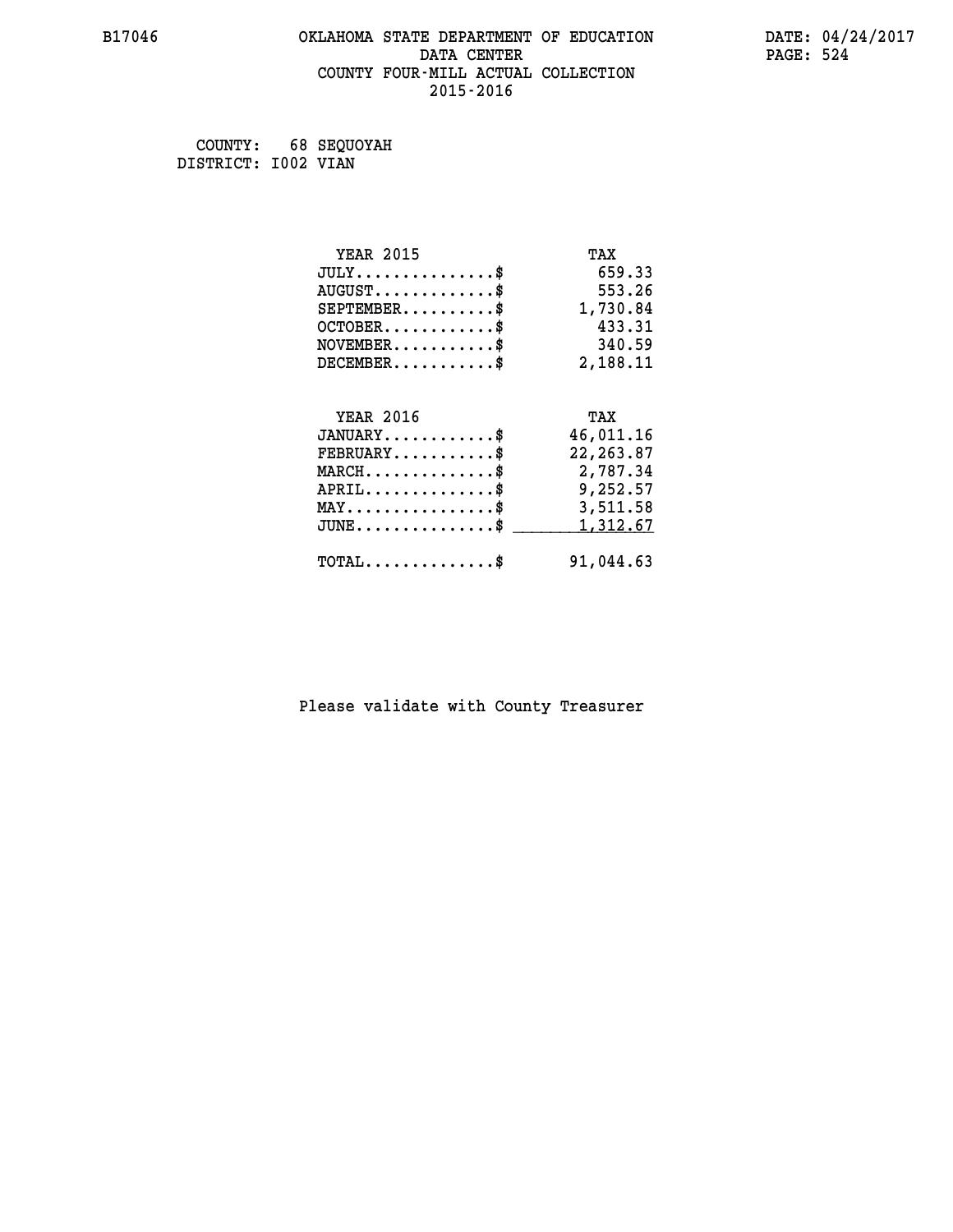#### **B17046 OKLAHOMA STATE DEPARTMENT OF EDUCATION DATE: 04/24/2017 DATA CENTER** PAGE: 525  **COUNTY FOUR-MILL ACTUAL COLLECTION 2015-2016**

 **COUNTY: 68 SEQUOYAH DISTRICT: I003 MULDROW**

| <b>YEAR 2015</b>                           | TAX        |
|--------------------------------------------|------------|
| $JULY$ \$                                  | 1,069.71   |
| $AUGUST$ \$                                | 827.65     |
| $SEPTEMBER$ \$                             | 2,589.29   |
| $OCTOBER$ \$                               | 648.20     |
| $NOVEMBER$ \$                              | 509.49     |
| $DECEMBER$ \$                              | 3,273.35   |
| <b>YEAR 2016</b>                           | TAX        |
| $JANUARY$ \$                               | 68,831.45  |
| $FEBRUARY$ \$                              | 33,306.12  |
| $MARCH$ \$                                 | 4,169.80   |
| $APRIL$ \$                                 | 13,841.61  |
| $MAX \dots \dots \dots \dots \dots$        | 5,253.24   |
| $JUNE$ \$                                  | 1,963.72   |
| $\texttt{TOTAL} \dots \dots \dots \dots \$ | 136,283.63 |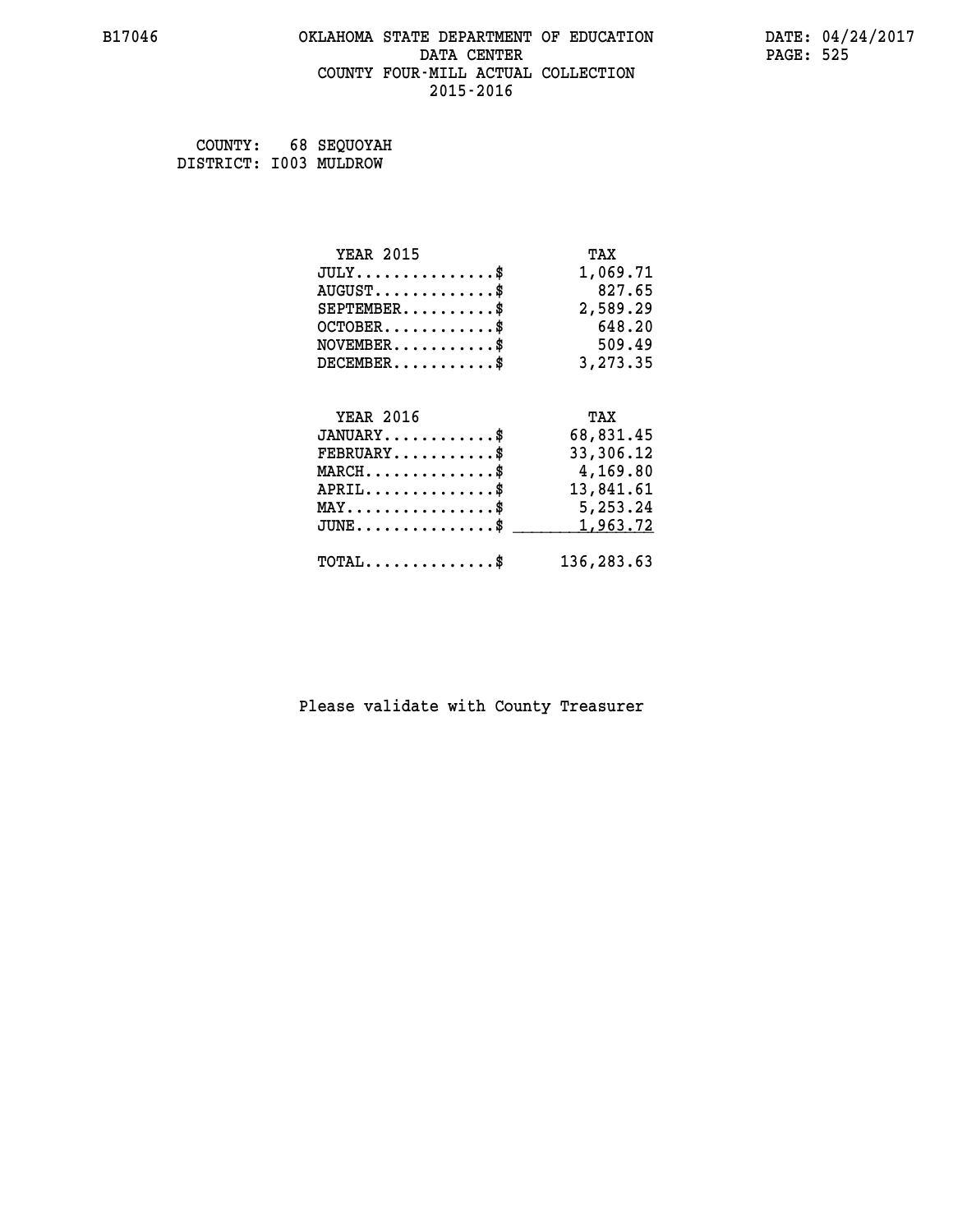#### **B17046 OKLAHOMA STATE DEPARTMENT OF EDUCATION DATE: 04/24/2017 DATA CENTER** PAGE: 526  **COUNTY FOUR-MILL ACTUAL COLLECTION 2015-2016**

 **COUNTY: 68 SEQUOYAH DISTRICT: I004 GANS**

| <b>YEAR 2015</b>                                   | TAX       |
|----------------------------------------------------|-----------|
| $JULY$ \$                                          | 263.03    |
| $AUGUST$ \$                                        | 229.62    |
| $SEPTEMBER$ \$                                     | 718.36    |
| $OCTOBER$ \$                                       | 179.83    |
| $\texttt{NOVEMBER} \dots \dots \dots \$            | 141.36    |
| $DECEMBER$ \$                                      | 908.15    |
|                                                    |           |
| <b>YEAR 2016</b>                                   | TAX       |
| $JANUARY$ \$                                       | 19,096.34 |
| $FEBRUARY$ \$                                      | 9,240.33  |
| $\texttt{MARCH}\ldots\ldots\ldots\ldots\text{*}$   | 1,156.85  |
| $APRIL \ldots \ldots \ldots \ldots *$              | 3,840.16  |
| $\texttt{MAX} \dots \dots \dots \dots \dots \$     | 1,457.45  |
| $\texttt{JUNE} \dots \dots \dots \dots \texttt{S}$ | 544.81    |
| $\texttt{TOTAL} \dots \dots \dots \dots \$         | 37,776.29 |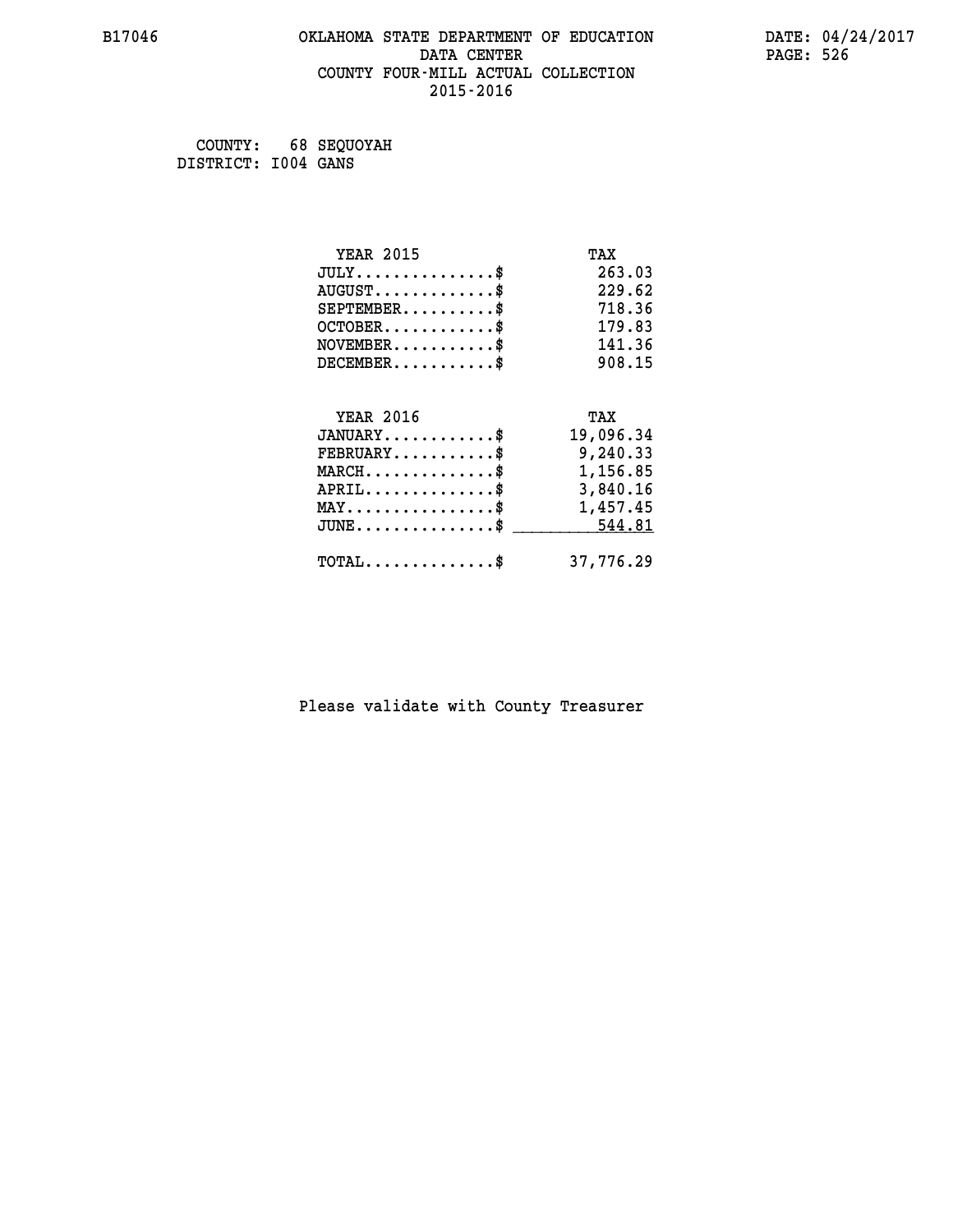#### **B17046 OKLAHOMA STATE DEPARTMENT OF EDUCATION DATE: 04/24/2017 DATA CENTER** PAGE: 527  **COUNTY FOUR-MILL ACTUAL COLLECTION 2015-2016**

 **COUNTY: 68 SEQUOYAH DISTRICT: I005 ROLAND**

| <b>YEAR 2015</b>                                 | TAX         |
|--------------------------------------------------|-------------|
| $JULY$ \$                                        | 737.46      |
| $AUGUST$ \$                                      | 576.38      |
| $SEPTEMBER$ \$                                   | 1,803.16    |
| $OCTOBER$ \$                                     | 451.40      |
| $\texttt{NOVEMBER} \dots \dots \dots \$          | 354.81      |
| $DECEMBER$ \$                                    | 2,279.54    |
|                                                  |             |
| <b>YEAR 2016</b>                                 | TAX         |
| $JANUARY$ \$                                     | 47,933.73   |
| $FEBRUARY$ \$                                    | 23, 194. 15 |
| $\texttt{MARCH}\ldots\ldots\ldots\ldots\text{*}$ | 2,903.81    |
| $APRIL \ldots \ldots \ldots \ldots \$            | 9,639.19    |
| $\texttt{MAX} \dots \dots \dots \dots \dots \$   | 3,658.32    |
| $\texttt{JUNE} \dots \dots \dots \dots \dots \$$ | 1,367.52    |
| $\texttt{TOTAL} \dots \dots \dots \dots \$       | 94,899.47   |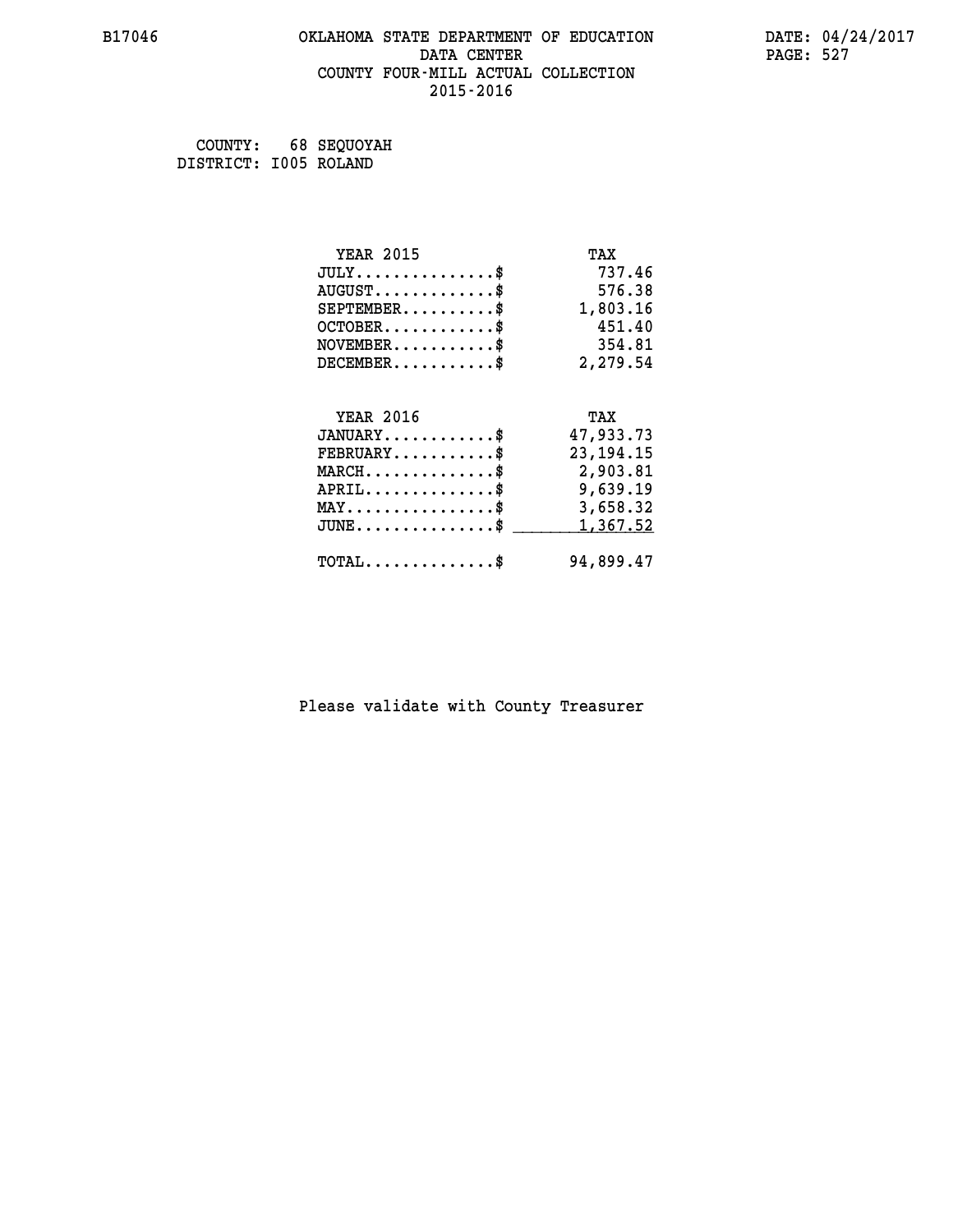#### **B17046 OKLAHOMA STATE DEPARTMENT OF EDUCATION DATE: 04/24/2017 DATA CENTER** PAGE: 528  **COUNTY FOUR-MILL ACTUAL COLLECTION 2015-2016**

 **COUNTY: 68 SEQUOYAH DISTRICT: I006 GORE**

| <b>YEAR 2015</b>                                 | TAX        |
|--------------------------------------------------|------------|
| $JULY$ \$                                        | 341.29     |
| $AUGUST$ \$                                      | 255.05     |
| $SEPTEMBER$ \$                                   | 797.92     |
| $OCTOBER$ \$                                     | 199.76     |
| $\texttt{NOVEMBER} \dots \dots \dots \$          | 157.01     |
| $DECEMBER$ \$                                    | 1,008.71   |
|                                                  |            |
| <b>YEAR 2016</b>                                 | TAX        |
| $JANUARY$ \$                                     | 21, 211.05 |
| $FEBRUARY$                                       | 10,263.60  |
| $\texttt{MARCH}\ldots\ldots\ldots\ldots\text{*}$ | 1,284.97   |
| $APRIL \ldots \ldots \ldots \ldots$              | 4,265.43   |
| $\texttt{MAX} \dots \dots \dots \dots \dots \$   | 1,618.84   |
| $JUNE$ \$                                        | 605.14     |
| $\texttt{TOTAL} \dots \dots \dots \dots \$       | 42,008.77  |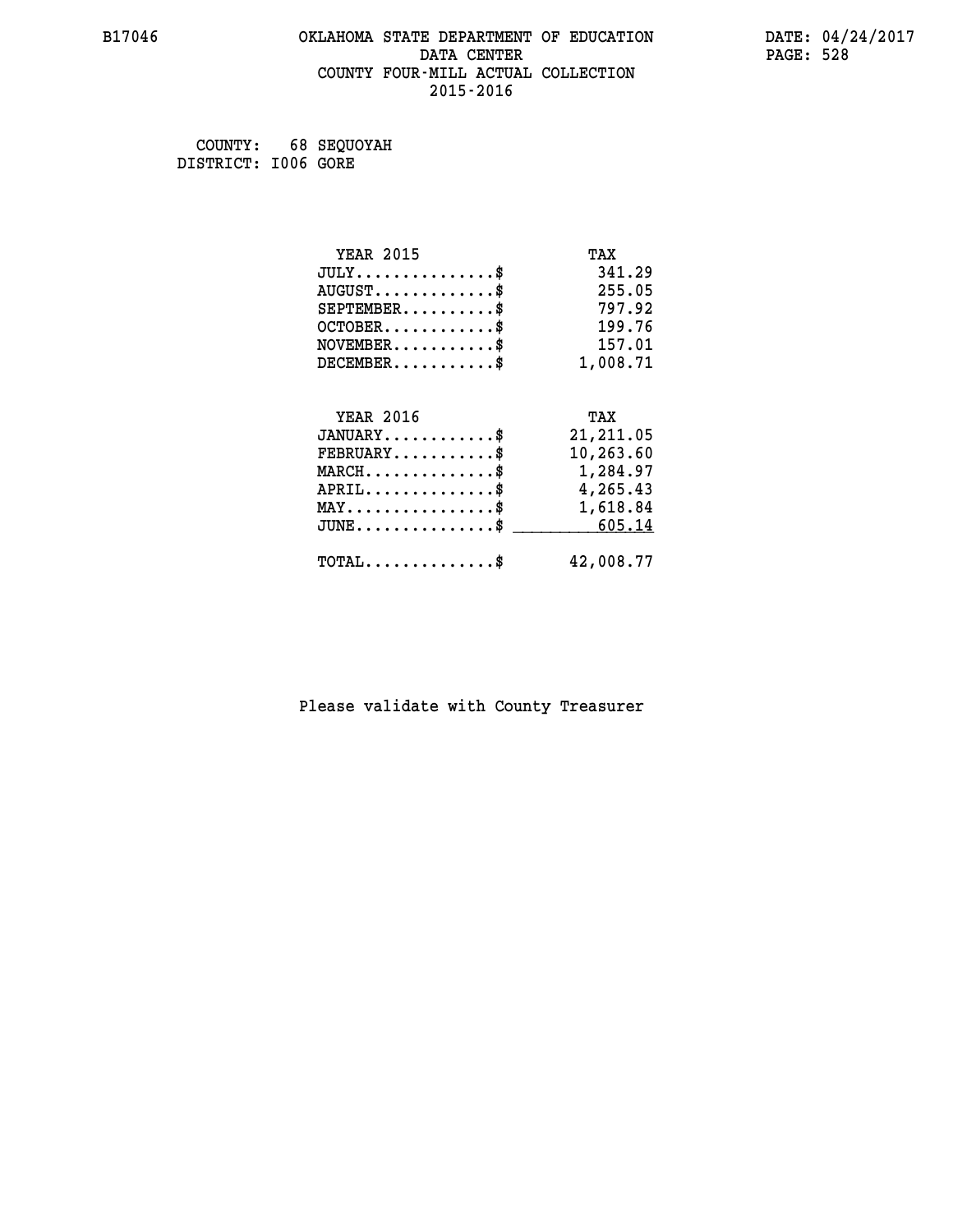#### **B17046 OKLAHOMA STATE DEPARTMENT OF EDUCATION DATE: 04/24/2017 DATA CENTER** PAGE: 529  **COUNTY FOUR-MILL ACTUAL COLLECTION 2015-2016**

 **COUNTY: 68 SEQUOYAH DISTRICT: I007 CENTRAL**

| <b>YEAR 2015</b>                                | TAX       |
|-------------------------------------------------|-----------|
| $JULY$ \$                                       | 361.91    |
| $AUGUST$ \$                                     | 284.26    |
| $SEPTEMENT.$ \$                                 | 889.27    |
| $OCTOBER$ \$                                    | 222.63    |
| $\texttt{NOVEMBER} \dots \dots \dots \$         | 174.98    |
| $DECEMBER$ \$                                   | 1,124.19  |
|                                                 |           |
| <b>YEAR 2016</b>                                | TAX       |
| $JANUARY$ \$                                    | 23,639.56 |
| $FEBRUARY$                                      | 11,438.69 |
| $MARCH$ \$                                      | 1,432.04  |
| $APRIL \ldots \ldots \ldots \ldots$ \$          | 4,753.76  |
| $\texttt{MAX} \dots \dots \dots \dots \dots \$$ | 1,804.18  |
| $JUNE$ \$                                       | 674.42    |
| $\texttt{TOTAL} \dots \dots \dots \dots$        | 46,799.89 |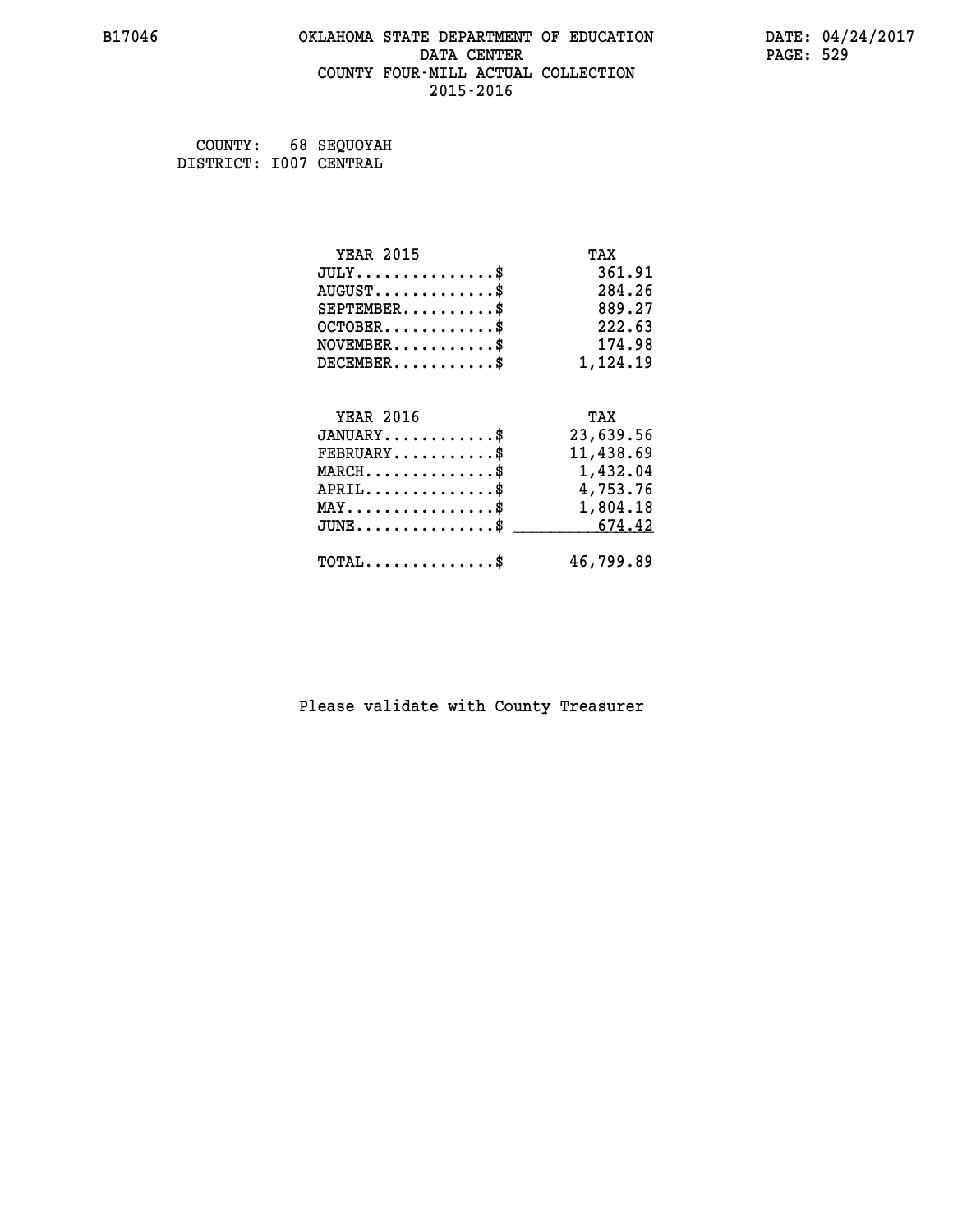#### **B17046 OKLAHOMA STATE DEPARTMENT OF EDUCATION DATE: 04/24/2017 DATA CENTER PAGE: 530 COUNTY FOUR-MILL ACTUAL COLLECTION 2015-2016**

 **COUNTY: 68 SEQUOYAH**

 **\*\*\*\*\*\* TOTALS \*\*\*\*\*\***

| <b>YEAR 2015</b>                 | TAX       |
|----------------------------------|-----------|
| $JULY$                           | 5,691.47  |
| $AUGUST \ldots \ldots \ldots$ \$ | 4,513.77  |
| $SEPTEMBER$                      | 14,121.07 |
| $OCTOBER$                        | 3,535.08  |
| $NOVEMBER$ \$                    | 2,778.62  |
| $DECEMBER$                       | 17,851.70 |

## **YEAR 2016 TAX JANUARY............\$ 375,382.89 FEBRUARY...........\$ 181,640.13 MARCH..............\$ 22,740.58 APRIL..............\$ 75,487.31 MAY................\$ 28,649.39** JUNE..............\$ <u>\_\_\_\_\_\_\_ 10,709.45</u>

 **TOTAL..............\$ 743,101.46**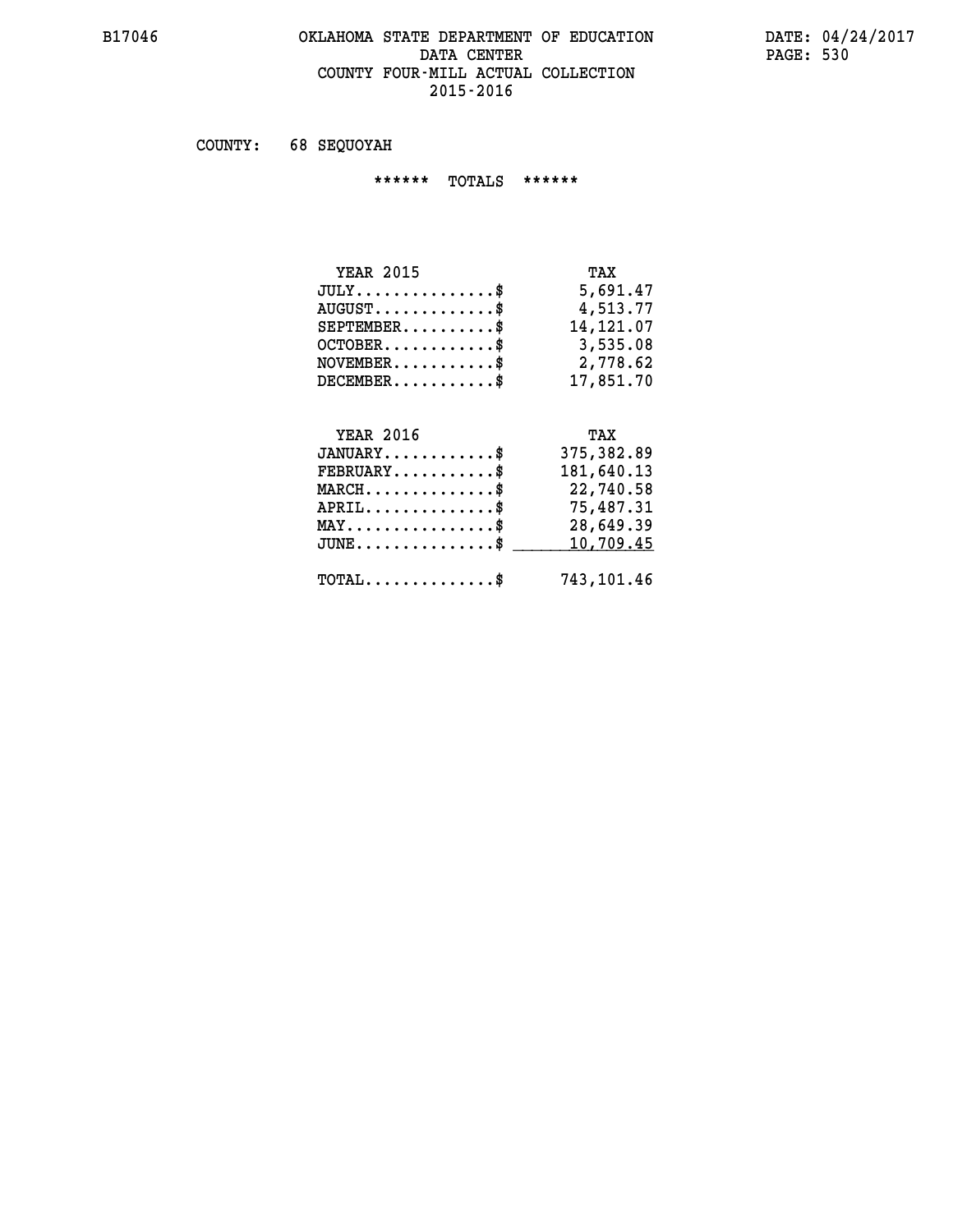#### **B17046 OKLAHOMA STATE DEPARTMENT OF EDUCATION DATE: 04/24/2017 DATA CENTER** PAGE: 531  **COUNTY FOUR-MILL ACTUAL COLLECTION 2015-2016**

 **COUNTY: 69 STEPHENS DISTRICT: C082 GRANDVIEW**

| <b>YEAR 2015</b>                           | TAX         |
|--------------------------------------------|-------------|
| $JULY$ \$                                  | 101.57      |
| $AUGUST$ \$                                | 131.39      |
| $SEPTEMENT.$ \$                            | 138.10      |
| $OCTOBER$ \$                               | 87.83       |
| $NOVEMBER$ \$                              | 27.46       |
| $DECEMBER$ \$                              | 339.84      |
|                                            |             |
| <b>YEAR 2016</b>                           | TAX         |
| $JANUARY$ \$                               | 14,565.31   |
| $FEBRUARY$                                 | 5,688.51    |
| $MARCH$ \$                                 | 529.57      |
| $APRIL$ \$                                 | 2,604.33    |
| $MAX \dots \dots \dots \dots \dots$        | 747.17      |
| $JUNE$ \$                                  | 162.97      |
| $\texttt{TOTAL} \dots \dots \dots \dots \$ | 25, 124, 05 |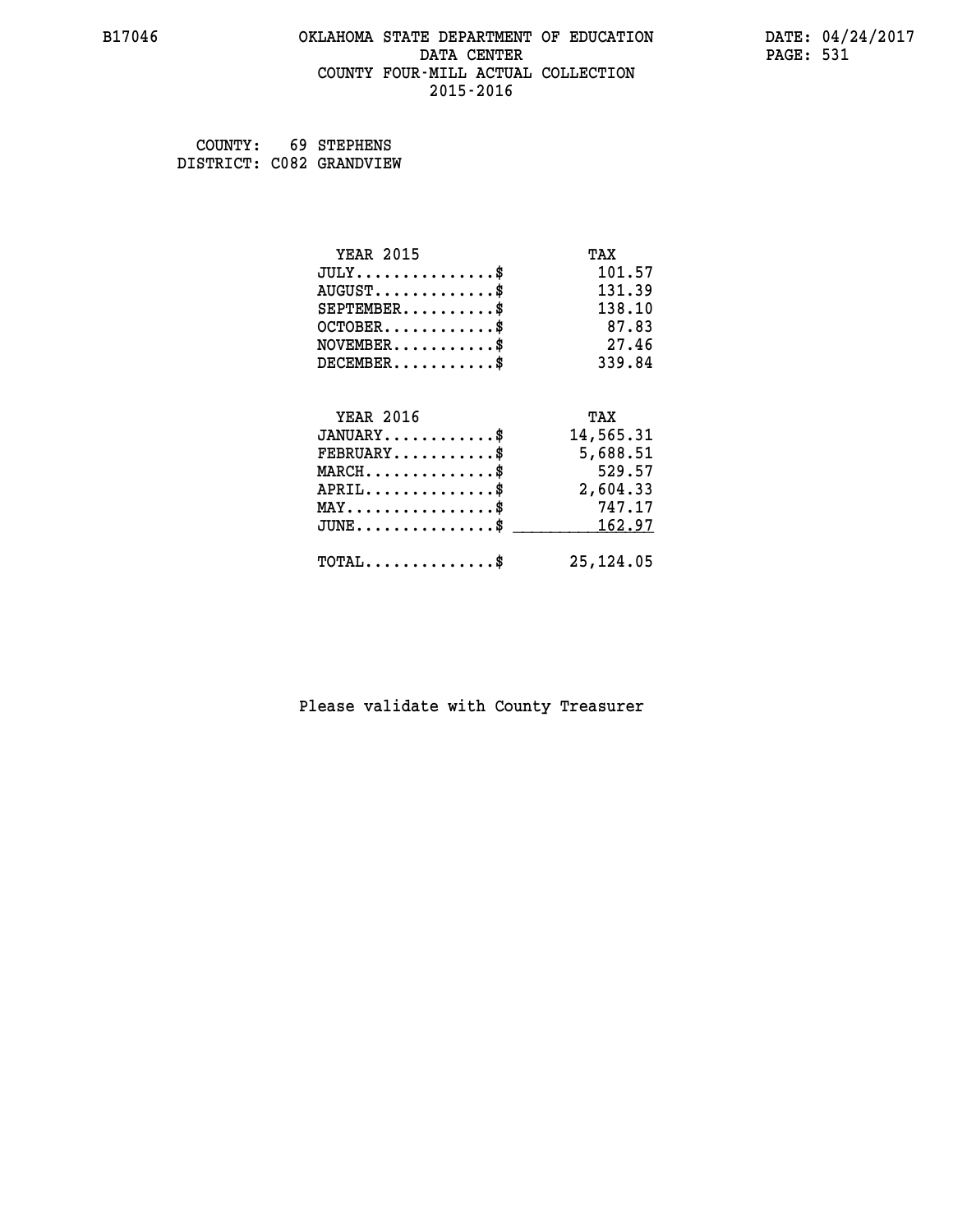#### **B17046 OKLAHOMA STATE DEPARTMENT OF EDUCATION DATE: 04/24/2017 DATA CENTER** PAGE: 532  **COUNTY FOUR-MILL ACTUAL COLLECTION 2015-2016**

 **COUNTY: 69 STEPHENS DISTRICT: I001 DUNCAN**

| <b>YEAR 2015</b>                                 | TAX         |
|--------------------------------------------------|-------------|
| $JULY$ \$                                        | 3,665.25    |
| $AUGUST$ \$                                      | 2,970.07    |
| $SEPTEMBER$ \$                                   | 3,118.37    |
| $OCTOBER$ \$                                     | 1,958.95    |
| $\texttt{NOVEMBER} \dots \dots \dots \$          | 644.03      |
| $DECEMBER$ \$                                    | 8,815.95    |
|                                                  |             |
| <b>YEAR 2016</b>                                 | TAX         |
| $JANUARY$ \$                                     | 386,626.93  |
| $FEBRUARY$                                       | 150,341.00  |
| $MARCH$ \$                                       | 13,937.87   |
| $APRIL \ldots \ldots \ldots \ldots$              | 69,066.46   |
| $\texttt{MAX} \dots \dots \dots \dots \dots \$   | 19,729.32   |
| $J\texttt{UNE} \dots \dots \dots \dots \dots \$$ | 4,260.11    |
|                                                  |             |
| $\texttt{TOTAL} \dots \dots \dots \dots \$       | 665, 134.31 |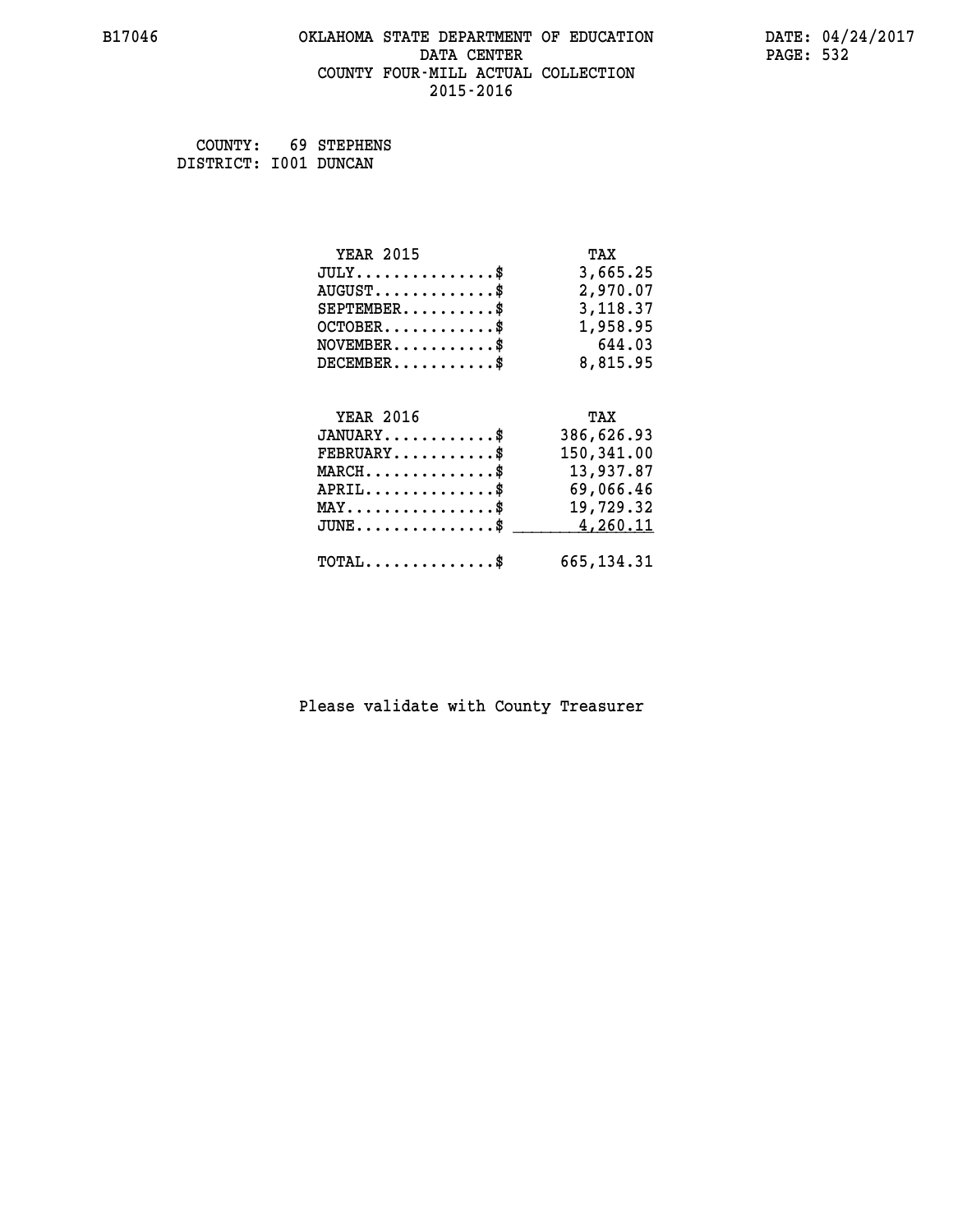#### **B17046 OKLAHOMA STATE DEPARTMENT OF EDUCATION DATE: 04/24/2017 DATA CENTER** PAGE: 533  **COUNTY FOUR-MILL ACTUAL COLLECTION 2015-2016**

 **COUNTY: 69 STEPHENS DISTRICT: I002 COMANCHE**

| <b>YEAR 2015</b>                           | TAX         |
|--------------------------------------------|-------------|
| $JULY$ \$                                  | 1,150.35    |
| $AUGUST$ \$                                | 961.42      |
| $SEPTEMBER$ \$                             | 905.49      |
| $OCTOBER$ \$                               | 556.55      |
| $\texttt{NOVEMBER} \dots \dots \dots \$    | 184.29      |
| $DECEMBER$ \$                              | 2,541.20    |
|                                            |             |
| <b>YEAR 2016</b>                           | TAX         |
| $JANUARY$ \$                               | 111, 312.28 |
| $FEBRUARY$ \$                              | 45,335.98   |
| $MARCH$ \$                                 | 4,011.56    |
| $APRIL$ \$                                 | 20,146.16   |
| MAY\$ 6,146.97                             |             |
| $JUNE$ \$                                  | 1,226.19    |
| $\texttt{TOTAL} \dots \dots \dots \dots \$ | 194,478.44  |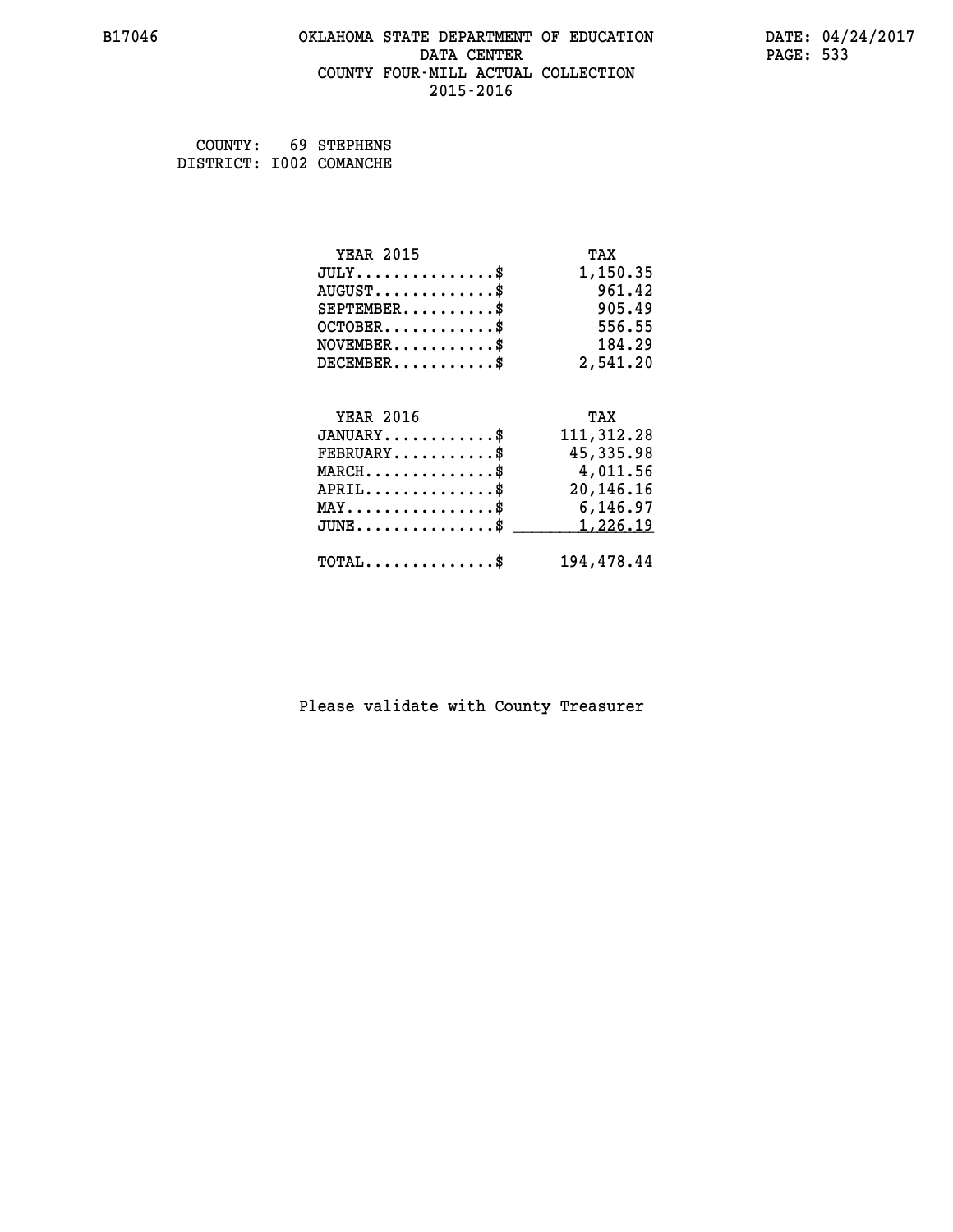#### **B17046 OKLAHOMA STATE DEPARTMENT OF EDUCATION DATE: 04/24/2017 DATA CENTER** PAGE: 534  **COUNTY FOUR-MILL ACTUAL COLLECTION 2015-2016**

 **COUNTY: 69 STEPHENS DISTRICT: I003 MARLOW**

| <b>YEAR 2015</b>                               | TAX         |
|------------------------------------------------|-------------|
| $JULY$ \$                                      | 2,097.09    |
| $AUGUST$ \$                                    | 1,123.88    |
| $SEPTEMBER$ \$                                 | 1,168.96    |
| $OCTOBER$ \$                                   | 723.52      |
| $\texttt{NOVEMBER} \dots \dots \dots \$        | 236.16      |
| $DECEMBER$ \$                                  | 3,338.93    |
|                                                |             |
| <b>YEAR 2016</b>                               | TAX         |
| $JANUARY$ \$                                   | 151,578.43  |
| $FEBRUARY$                                     | 58,914.57   |
| $MARCH$ \$                                     | 5,437.63    |
| $APRIL$ \$                                     | 27,068.37   |
| $\texttt{MAX} \dots \dots \dots \dots \dots \$ | 7,719.77    |
| $JUNE$ \$                                      | 1,772.19    |
| $\texttt{TOTAL} \dots \dots \dots \dots \$     | 261, 179.50 |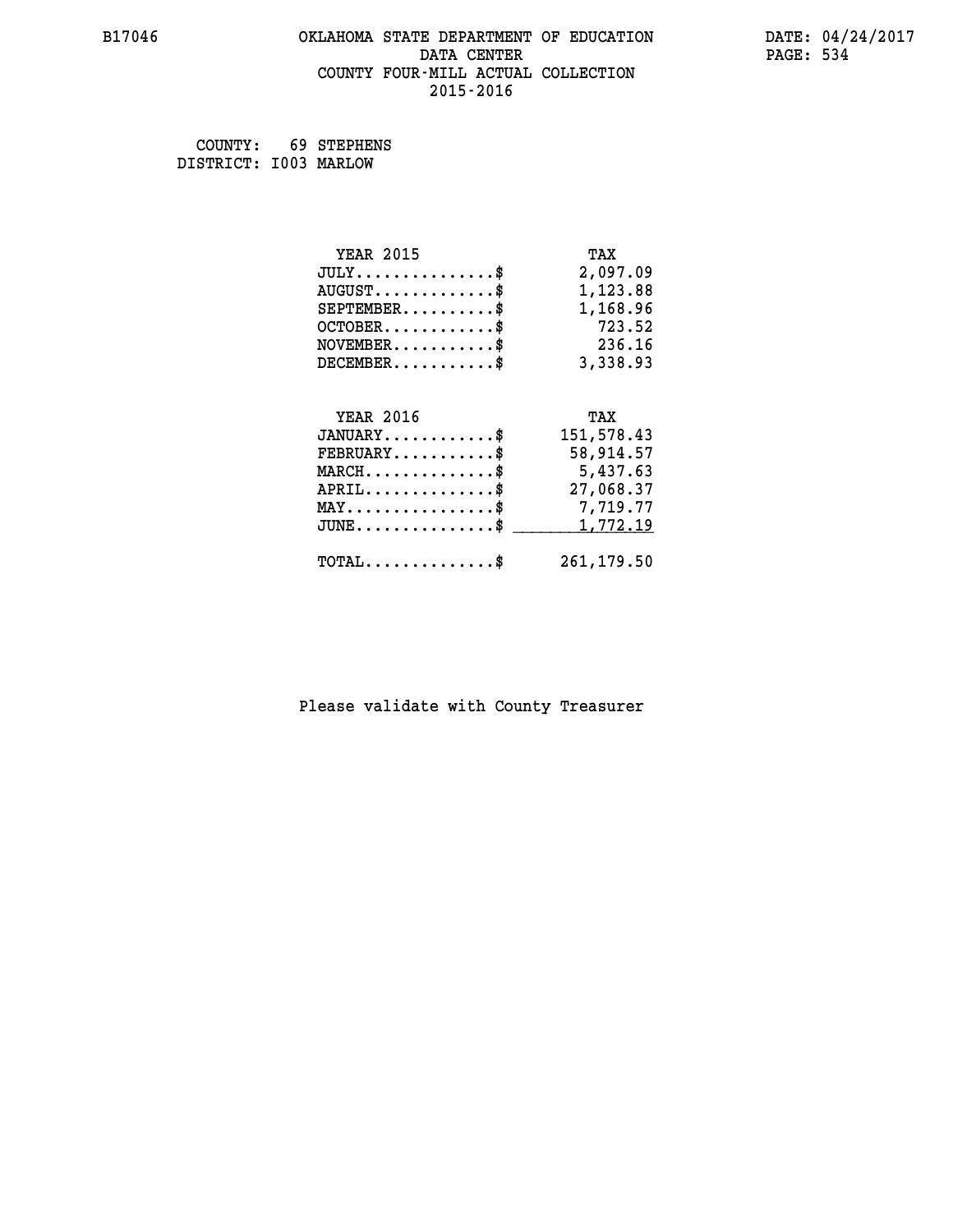#### **B17046 OKLAHOMA STATE DEPARTMENT OF EDUCATION DATE: 04/24/2017 DATA CENTER** PAGE: 535  **COUNTY FOUR-MILL ACTUAL COLLECTION 2015-2016**

 **COUNTY: 69 STEPHENS DISTRICT: I015 VELMA-ALMA**

| <b>YEAR 2015</b>                                 | TAX       |
|--------------------------------------------------|-----------|
| $JULY$ \$                                        | 10,351.68 |
| $AUGUST$ \$                                      | 482.01    |
| $SEPTEMBER$ \$                                   | 375.65    |
| $OCTOBER$ \$                                     | 237.06    |
| $\texttt{NOVEMBER} \dots \dots \dots \$          | 76.54     |
| $DECEMBER$ \$                                    | 1,097.10  |
|                                                  |           |
| <b>YEAR 2016</b>                                 | TAX       |
| $JANUARY$ \$                                     | 50,480.04 |
| $FEBRUARY$                                       | 19,563.75 |
| $MARCH$ \$                                       | 1,802.28  |
| $APRIL$ \$                                       | 8,990.18  |
| $\texttt{MAX} \dots \dots \dots \dots \dots \$   | 2,562.77  |
| $\texttt{JUNE} \dots \dots \dots \dots \dots \$$ | 545.29    |
| $\texttt{TOTAL} \dots \dots \dots \dots \$       | 96,564.35 |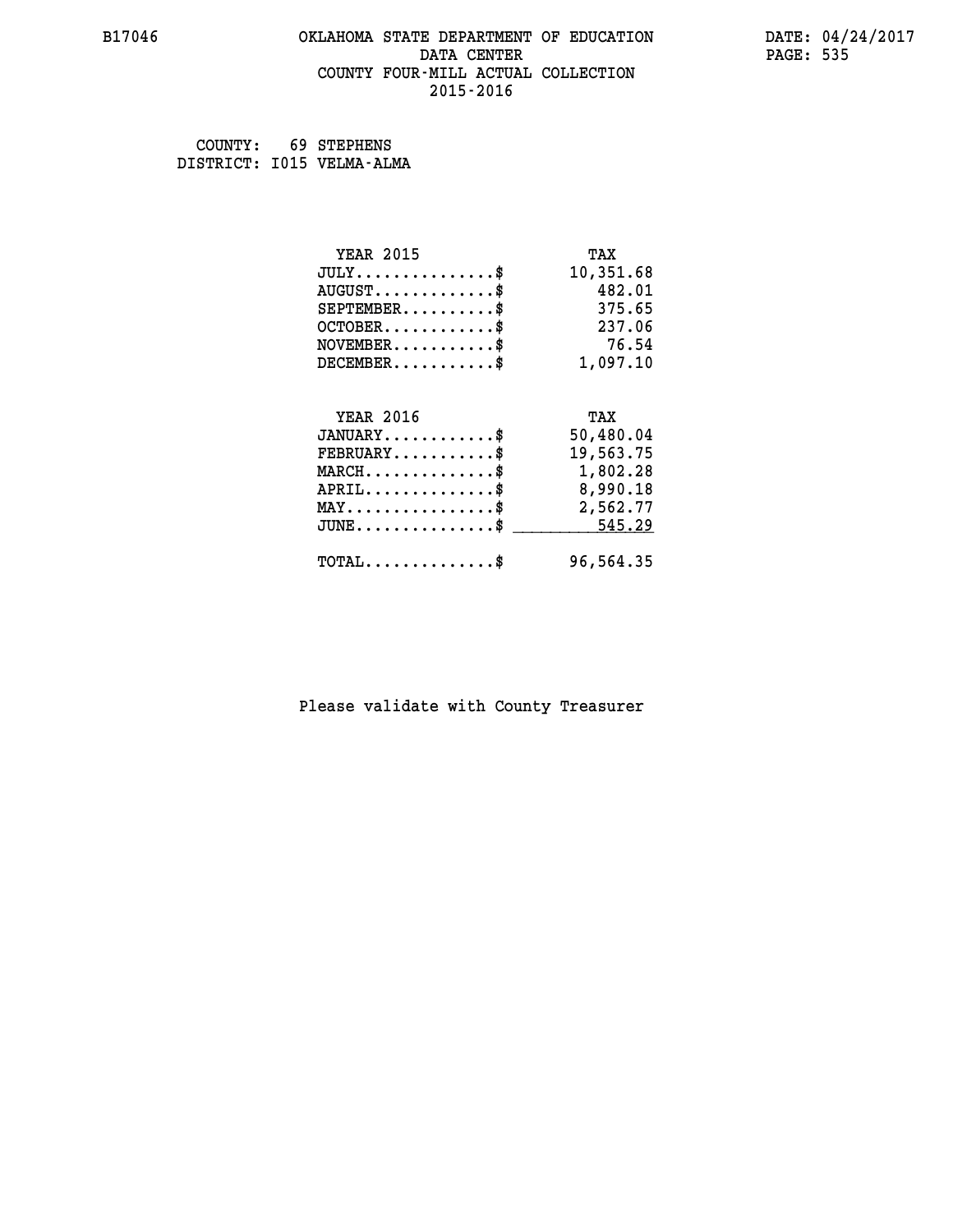#### **B17046 OKLAHOMA STATE DEPARTMENT OF EDUCATION DATE: 04/24/2017 DATA CENTER** PAGE: 536  **COUNTY FOUR-MILL ACTUAL COLLECTION 2015-2016**

 **COUNTY: 69 STEPHENS DISTRICT: I021 EMPIRE**

| <b>YEAR 2015</b>                                   | TAX         |
|----------------------------------------------------|-------------|
| $JULY$ \$                                          | 307.25      |
| $AUGUST$ \$                                        | 390.07      |
| $SEPTEMBER$ \$                                     | 411.44      |
| $OCTOBER$ \$                                       | 375.05      |
| $\texttt{NOVEMBER} \dots \dots \dots \$            | 84.37       |
| $DECEMBER$ \$                                      | 1,149.35    |
|                                                    |             |
| <b>YEAR 2016</b>                                   | TAX         |
| $JANUARY$ \$                                       | 50,290.37   |
| $FEBRUARY$                                         | 19,485.05   |
| $MARCH$ \$                                         | 1,807.53    |
| $APRIL \ldots \ldots \ldots \ldots \$              | 8,951.87    |
| $\texttt{MAX} \dots \dots \dots \dots \dots \$     | 2,558.30    |
| $\texttt{JUNE} \dots \dots \dots \dots \texttt{S}$ | 552.55      |
| $\texttt{TOTAL} \dots \dots \dots \dots \$         | 86, 363. 20 |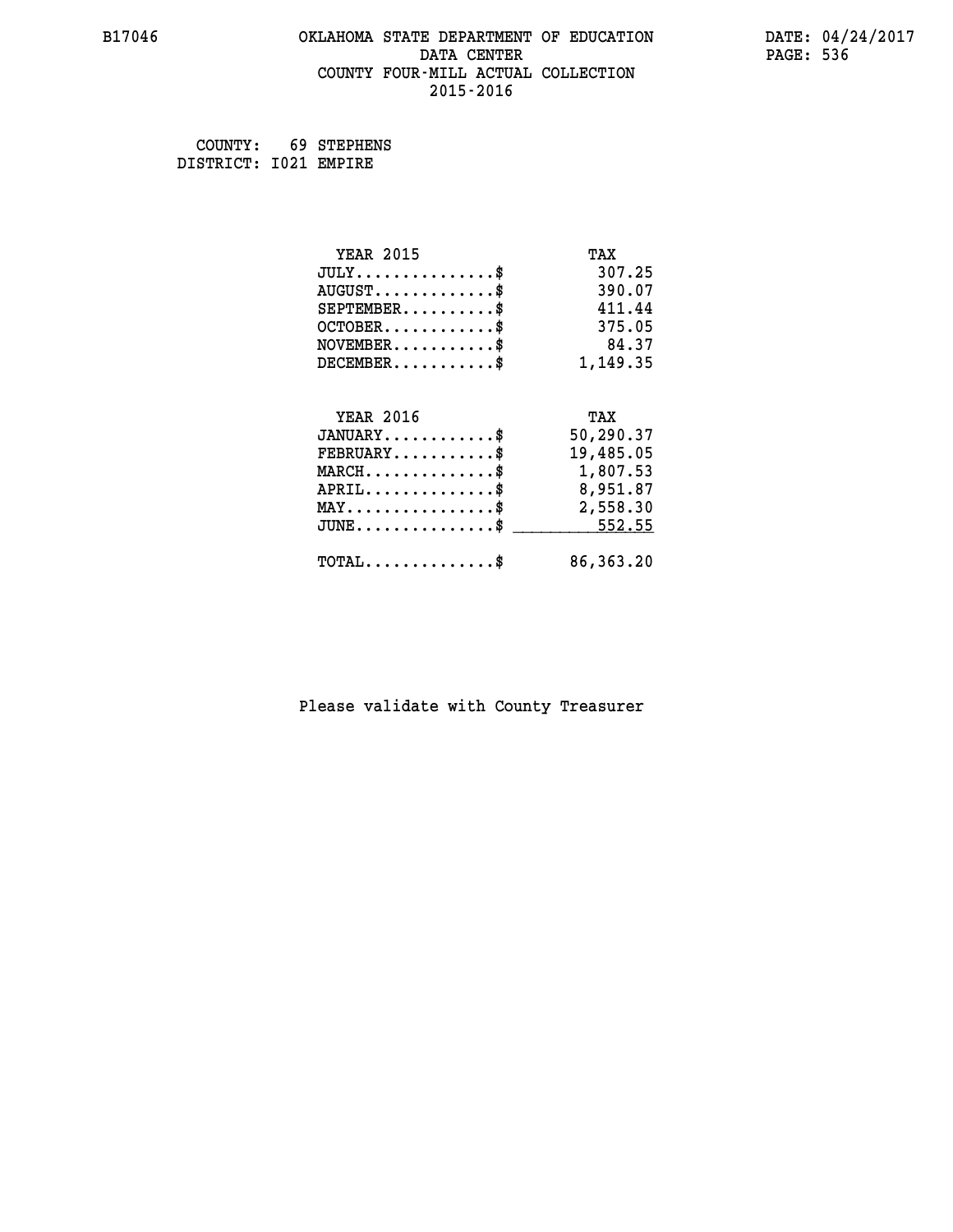#### **B17046 OKLAHOMA STATE DEPARTMENT OF EDUCATION DATE: 04/24/2017 DATA CENTER** PAGE: 537  **COUNTY FOUR-MILL ACTUAL COLLECTION 2015-2016**

 **COUNTY: 69 STEPHENS DISTRICT: I034 CENTRAL HIGH**

| <b>YEAR 2015</b>                                                          | TAX       |
|---------------------------------------------------------------------------|-----------|
| $JULY$ \$                                                                 | 305.02    |
| $AUGUST$ \$                                                               | 385.41    |
| $SEPTEMBER$ \$                                                            | 540.38    |
| $OCTOBER$ \$                                                              | 280.03    |
| $\verb NOVEMBER , \verb , \verb , \verb , \verb , \verb , \verb , \verb $ | 75.05     |
| $DECEMBER$ \$                                                             | 1,030.46  |
|                                                                           |           |
| <b>YEAR 2016</b>                                                          | TAX       |
| $JANUARY$ \$                                                              | 45,745.56 |
| $FEBRUARY$                                                                | 17,783.72 |
| $\texttt{MARCH}\ldots\ldots\ldots\ldots\text{*}$                          | 1,646.34  |
| $APRIL \ldots \ldots \ldots \ldots \$                                     | 8,171.76  |
| $\texttt{MAX} \dots \dots \dots \dots \dots \$                            | 2,333.87  |
| $JUNE \ldots \ldots \ldots \ldots$ \$ 519.88                              |           |
| $\texttt{TOTAL} \dots \dots \dots \dots \$                                | 78,817.48 |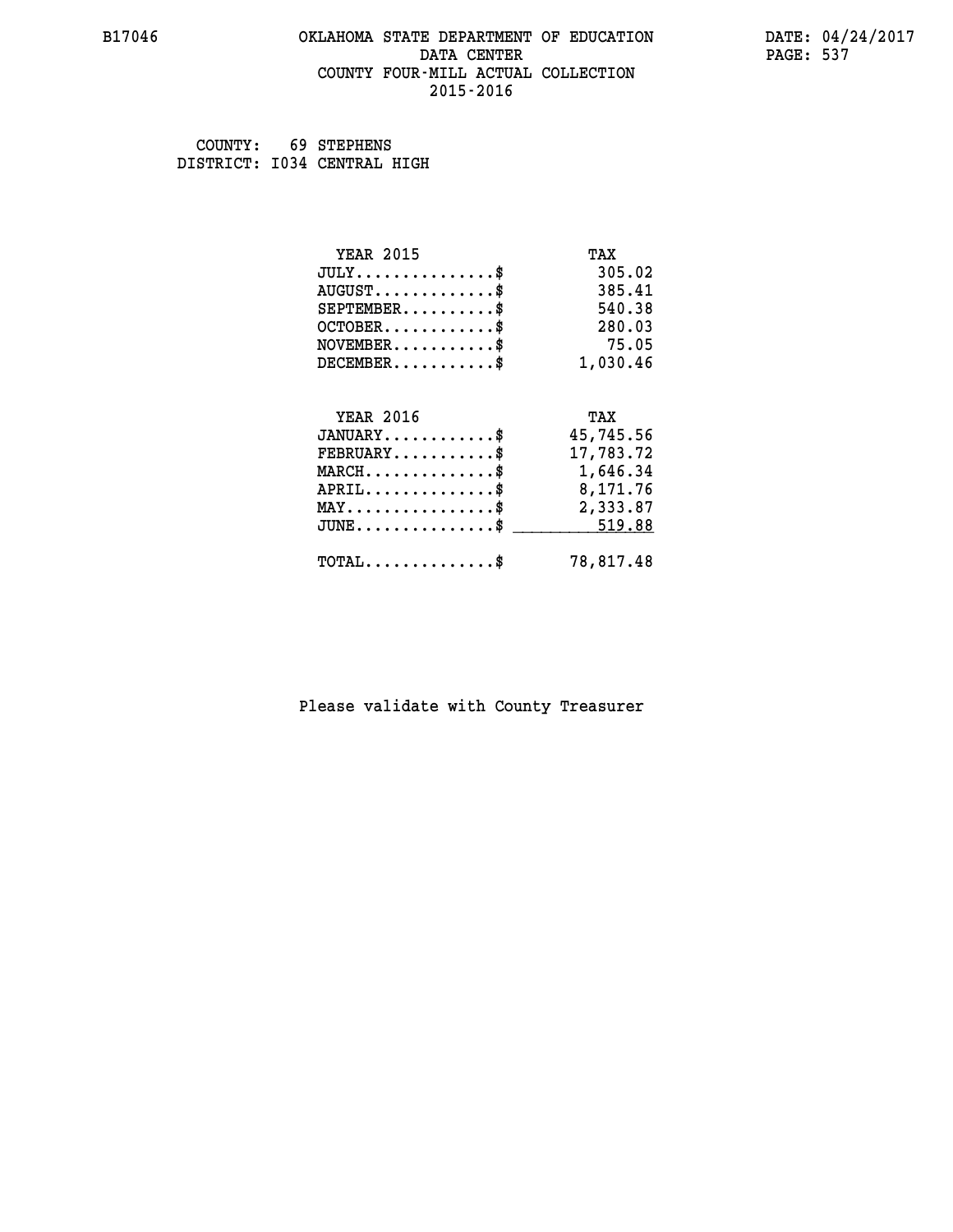#### **B17046 OKLAHOMA STATE DEPARTMENT OF EDUCATION DATE: 04/24/2017 DATA CENTER** PAGE: 538  **COUNTY FOUR-MILL ACTUAL COLLECTION 2015-2016**

 **COUNTY: 69 STEPHENS DISTRICT: I042 BRAY-DOYLE**

| <b>YEAR 2015</b>                           | TAX       |
|--------------------------------------------|-----------|
| $JULY$ \$                                  | 280.71    |
| $AUGUST$ \$                                | 316.15    |
| $SEPTEMBER$ \$                             | 332.37    |
| $OCTOBER$ \$                               | 224.22    |
| $NOVEMBER$ \$                              | 66.46     |
| $DECEMBER$ \$                              | 892.25    |
|                                            |           |
| <b>YEAR 2016</b>                           | TAX       |
| $JANUARY$ \$                               | 38,743.40 |
| $FEBRUARY$                                 | 18,783.06 |
| $MARCH$ \$                                 | 1,389.47  |
| $APRIL$ \$                                 | 6,876.07  |
| $MAX \dots \dots \dots \dots \dots$        | 2,823.04  |
| $JUNE$ \$                                  | 2,785.13  |
| $\texttt{TOTAL} \dots \dots \dots \dots \$ | 73,512.33 |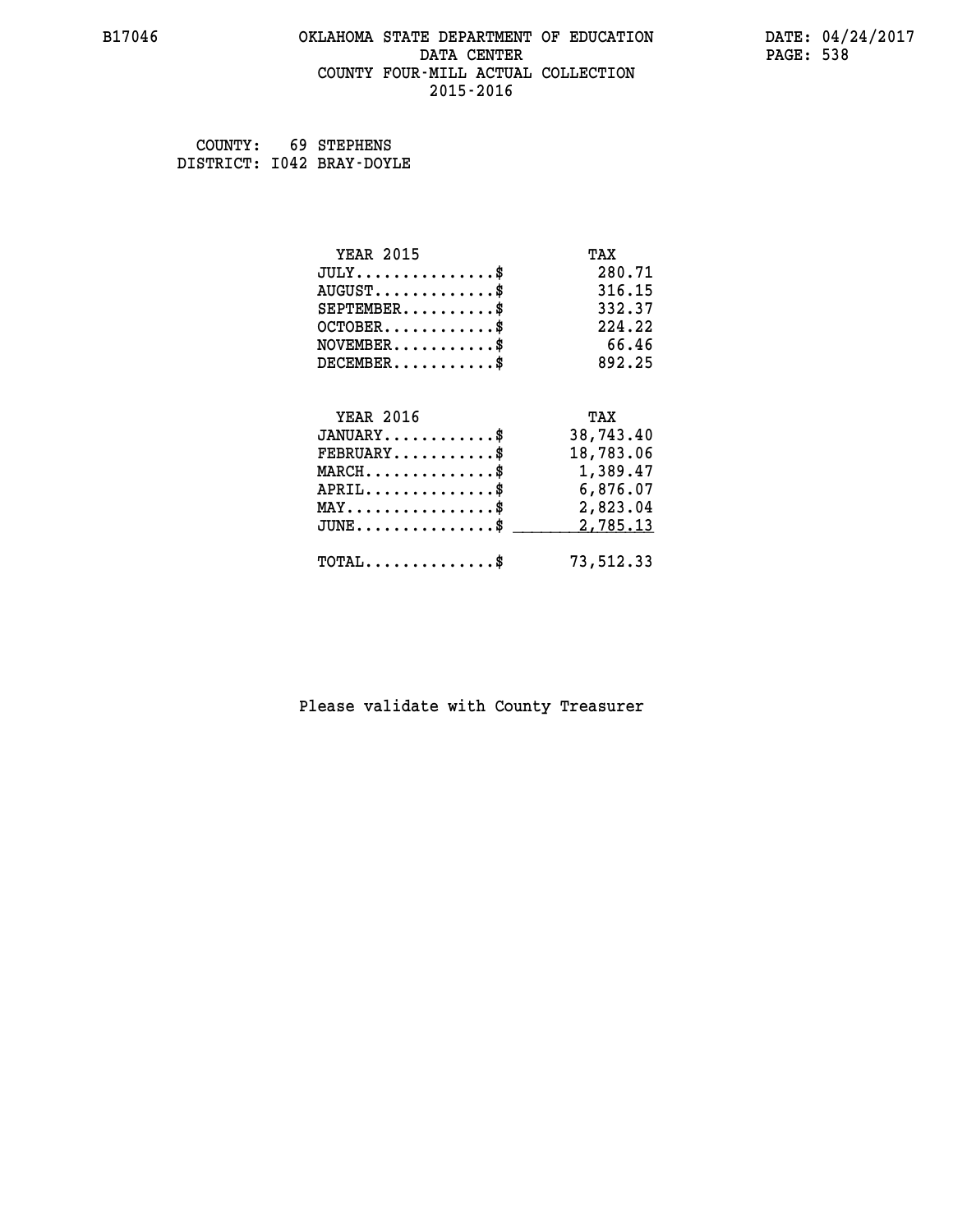#### **B17046 OKLAHOMA STATE DEPARTMENT OF EDUCATION DATE: 04/24/2017** DATA CENTER PAGE: 539  **COUNTY FOUR-MILL ACTUAL COLLECTION 2015-2016**

 **COUNTY: 69 STEPHENS**

 **\*\*\*\*\*\* TOTALS \*\*\*\*\*\***

| <b>YEAR 2015</b>                 | TAX       |
|----------------------------------|-----------|
| $JULY \ldots \ldots \ldots \$    | 18,258.92 |
| $AUGUST \ldots \ldots \ldots$ \$ | 6,760.40  |
| $SEPTEMBER$                      | 6,990.76  |
| $OCTOBER$ \$                     | 4,443.21  |
| $NOVEMBER$ \$                    | 1,394.36  |
| $DECEMBER$                       | 19,205.08 |

## **YEAR 2016 TAX**

| $JANUARY$                                               | 849,342.32 |
|---------------------------------------------------------|------------|
| $\texttt{FEBRUARY} \dots \dots \dots \$                 | 335,895.64 |
| $MARCH$ \$                                              | 30,562.25  |
| $APRIL$ \$                                              | 151,875.20 |
| $MAX \dots \dots \dots \dots \dots \$                   | 44,621.21  |
| JUNE\$ 11,824.31                                        |            |
| $\texttt{TOTAL} \dots \dots \dots \dots \$ 1,481,173.66 |            |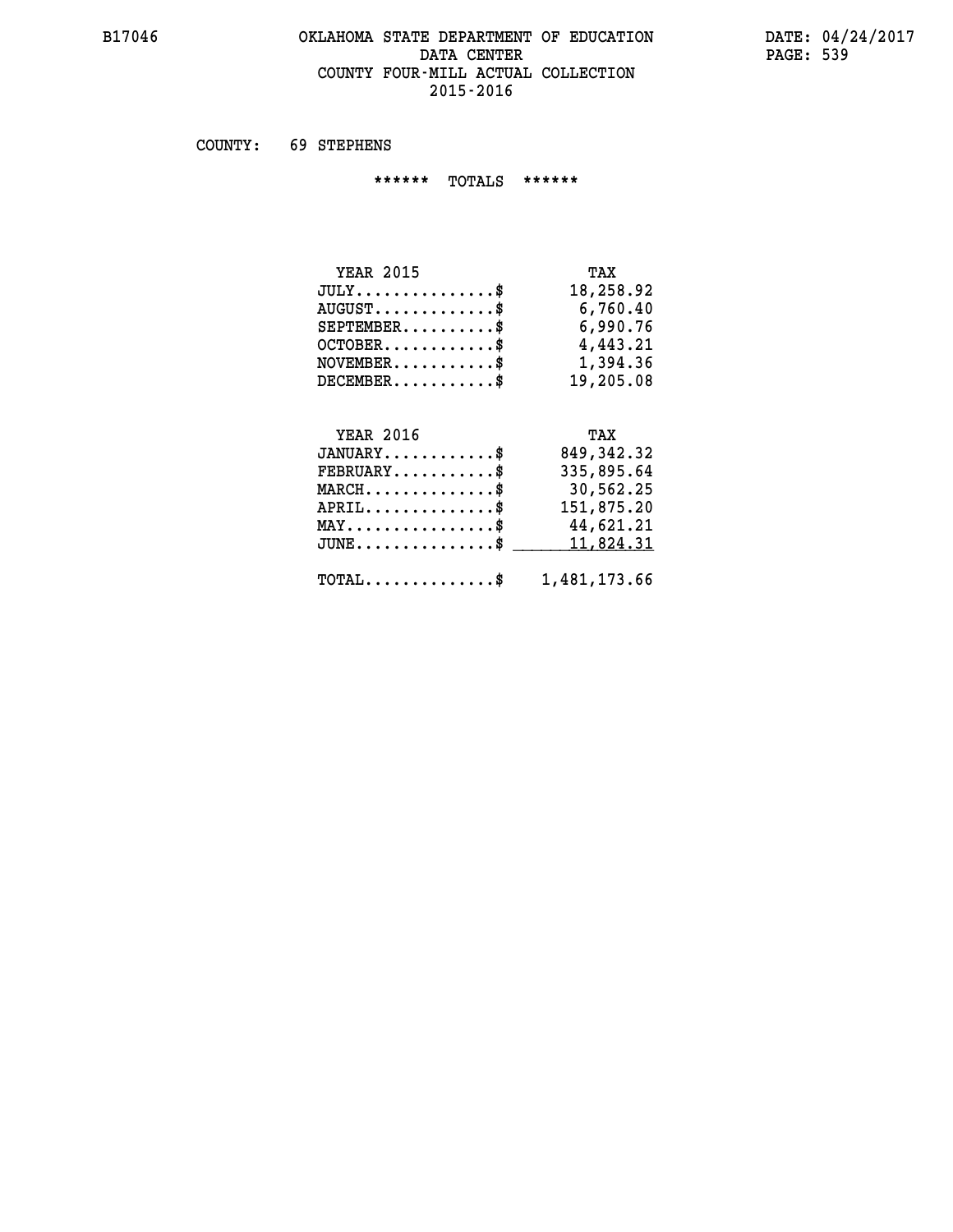#### **B17046 OKLAHOMA STATE DEPARTMENT OF EDUCATION DATE: 04/24/2017 DATA CENTER** PAGE: 540  **COUNTY FOUR-MILL ACTUAL COLLECTION 2015-2016**

 **COUNTY: 70 TEXAS DISTRICT: C009 OPTIMA**

| <b>YEAR 2015</b>                           | TAX       |
|--------------------------------------------|-----------|
| $JULY$ \$                                  | 1,424.56  |
| $AUGUST$ \$                                | 86.28     |
| $SEPTEMENT.$ \$                            | 45.88     |
| $OCTOBER$ \$                               | 12.93     |
| $NOVEMBER$ \$                              | 18.32     |
| $DECEMBER$ \$                              | 10.07     |
|                                            |           |
| <b>YEAR 2016</b>                           | TAX       |
| $JANUARY$ \$                               | 5,032.25  |
| $FEBRUARY$                                 | 3,257.39  |
| $MARCH$ \$                                 | 480.64    |
| $APRIL$ \$                                 | 1,506.51  |
| $MAX \dots \dots \dots \dots \dots$        | 247.24    |
| $JUNE$ \$                                  | 87.58     |
| $\texttt{TOTAL} \dots \dots \dots \dots \$ | 12,209.65 |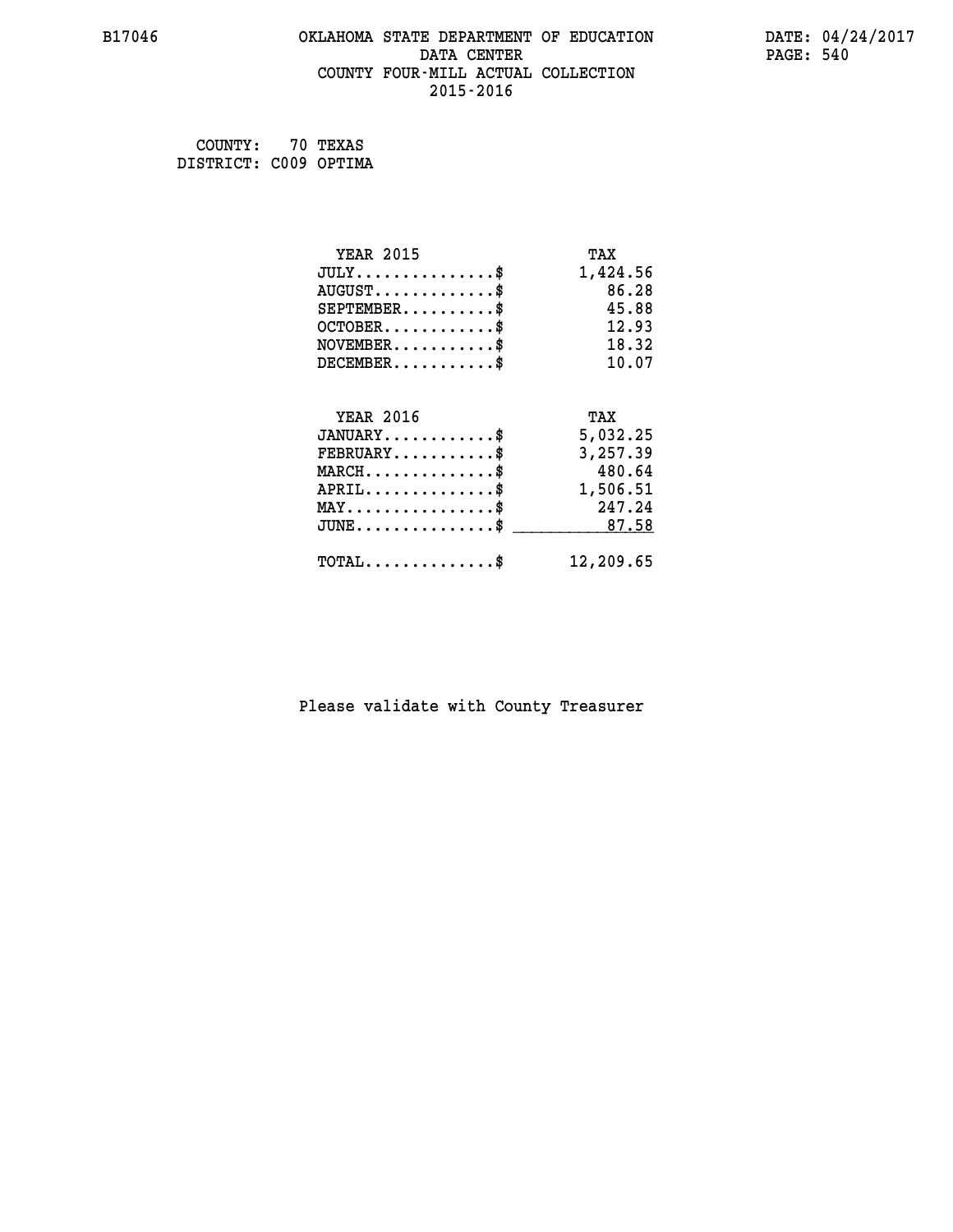#### **B17046 OKLAHOMA STATE DEPARTMENT OF EDUCATION DATE: 04/24/2017 DATA CENTER** PAGE: 541  **COUNTY FOUR-MILL ACTUAL COLLECTION 2015-2016**

 **COUNTY: 70 TEXAS DISTRICT: C080 STRAIGHT**

| <b>YEAR 2015</b>                           | TAX      |
|--------------------------------------------|----------|
| $JULY$ \$                                  | 1,120.21 |
| $AUGUST$ \$                                | 66.08    |
| $SEPTEMBER$                                | 33.90    |
| $OCTOBER$ \$                               | 9.56     |
| $NOVEMBER$ \$                              | 13.55    |
| $DECEMBER$ \$                              | 7.45     |
|                                            |          |
| <b>YEAR 2016</b>                           | TAX      |
| $JANUARY$ \$                               | 3,721.33 |
| $FEBRUARY$                                 | 2,411.35 |
| $MARCH$ \$                                 | 355.40   |
| $APRIL$ \$                                 | 1,114.06 |
| $MAX \dots \dots \dots \dots \dots$        | 182.83   |
| $JUNE$ $$$                                 | 64.75    |
| $\texttt{TOTAL} \dots \dots \dots \dots \$ | 9,100.47 |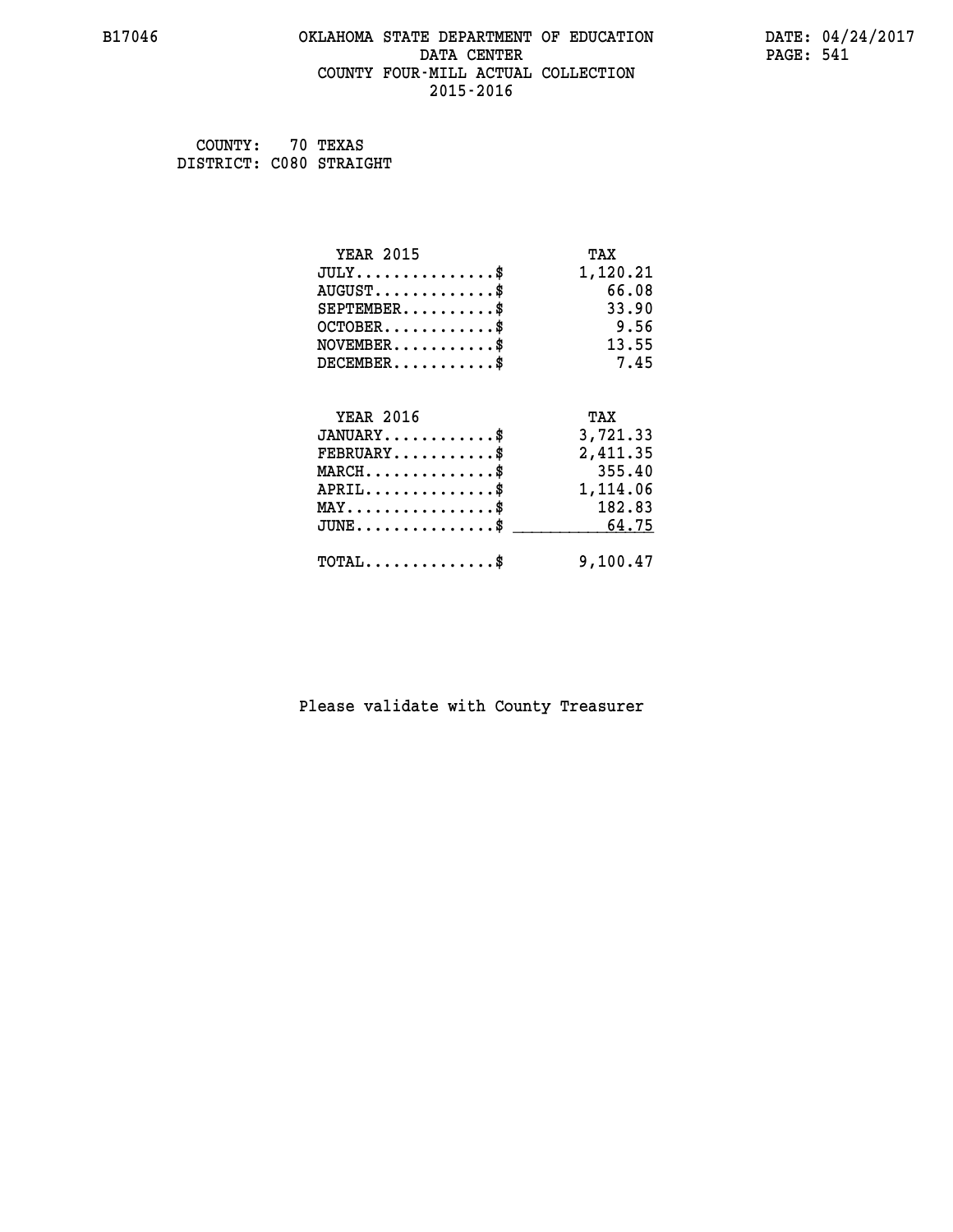#### **B17046 OKLAHOMA STATE DEPARTMENT OF EDUCATION DATE: 04/24/2017 DATA CENTER** PAGE: 542  **COUNTY FOUR-MILL ACTUAL COLLECTION 2015-2016**

 **COUNTY: 70 TEXAS DISTRICT: I001 YARBROUGH**

| <b>YEAR 2015</b>                | TAX       |
|---------------------------------|-----------|
| $JULY$ \$                       | 2,863.28  |
| $AUGUST$ \$                     | 171.86    |
| $SEPTEMENT.$ \$                 | 90.32     |
| $OCTOBER$ \$                    | 25.48     |
| $NOVEMBER$ \$                   | 36.07     |
| $DECEMBER$ \$                   | 19.81     |
|                                 |           |
| <b>YEAR 2016</b>                | TAX       |
| $JANUARY$ \$                    | 9,908.38  |
| $FEBRUARY$ \$                   | 6,420.09  |
| $MARCH$ \$                      | 946.33    |
| $APRIL$ \$                      | 2,966.29  |
| $MAX \dots \dots \dots \dots \$ | 486.80    |
| $JUNE$ \$                       | 172.46    |
| $TOTAL$ \$                      | 24,107.17 |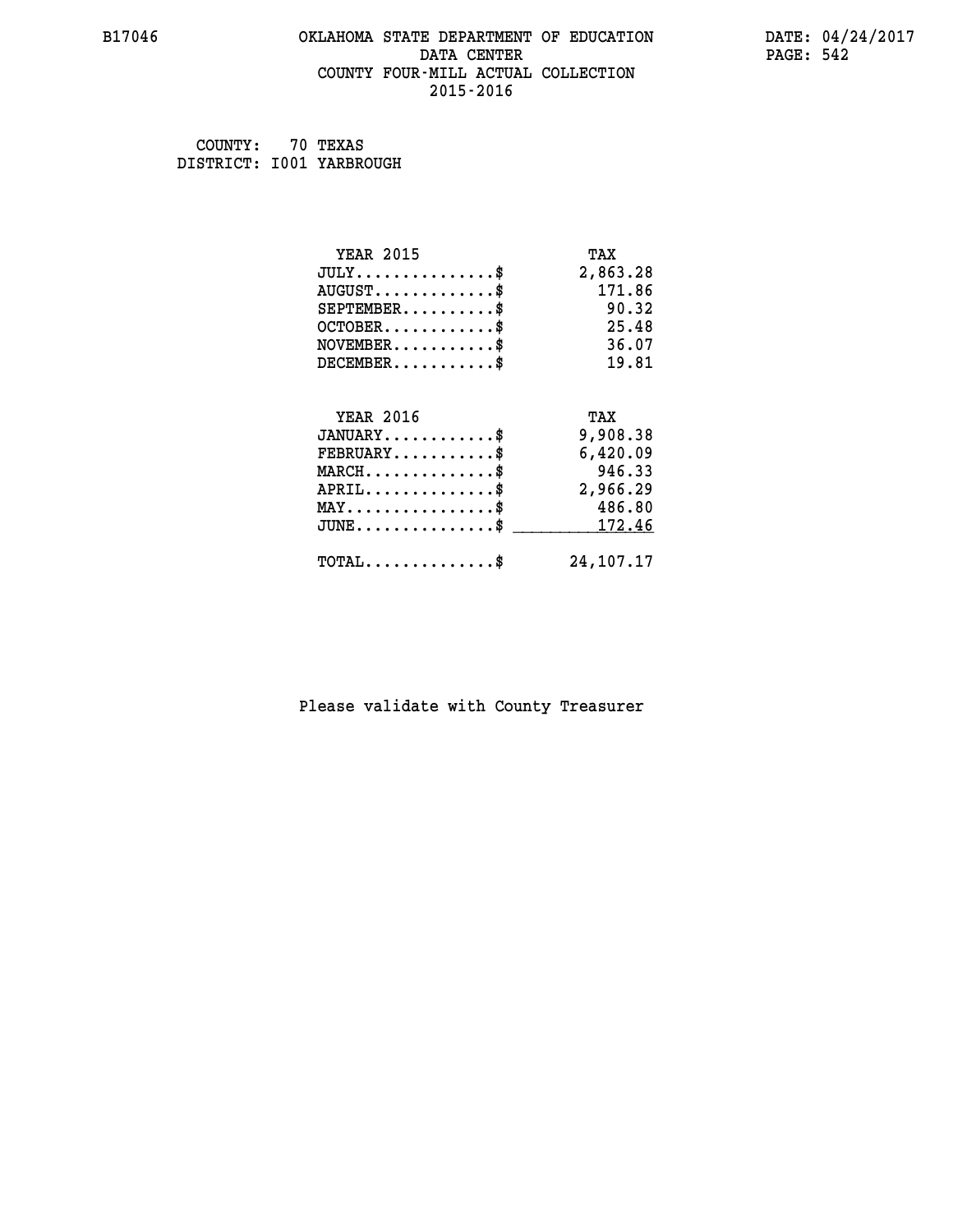# **B17046 OKLAHOMA STATE DEPARTMENT OF EDUCATION DATE: 04/24/2017** DATA CENTER PAGE: 543  **COUNTY FOUR-MILL ACTUAL COLLECTION 2015-2016**

 **COUNTY: 70 TEXAS DISTRICT: I008 GUYMON**

| <b>YEAR 2015</b>                                   | TAX        |
|----------------------------------------------------|------------|
| $JULY$ \$                                          | 7,554.54   |
| $AUGUST$ \$                                        | 3,772.93   |
| $SEPTEMBER$ \$                                     | 2,048.32   |
| $OCTOBER$ \$                                       | 577.84     |
| $NOVEMBER$ \$                                      | 818.08     |
| $DECEMBER$ \$                                      | 449.40     |
|                                                    |            |
| <b>YEAR 2016</b>                                   | TAX        |
| $JANUARY$ \$                                       | 224,724.25 |
| $FEBRUARY$ \$                                      | 144,763.84 |
| $MARCH$ \$                                         | 21,463.18  |
| $APRIL \ldots \ldots \ldots \$                     | 67,276.08  |
| $\texttt{MAX} \dots \dots \dots \dots \dots \$$    | 11,040.78  |
| $\texttt{JUNE} \dots \dots \dots \dots \texttt{S}$ | 3,911.13   |
| $\texttt{TOTAL} \dots \dots \dots \dots \$         | 488,400.37 |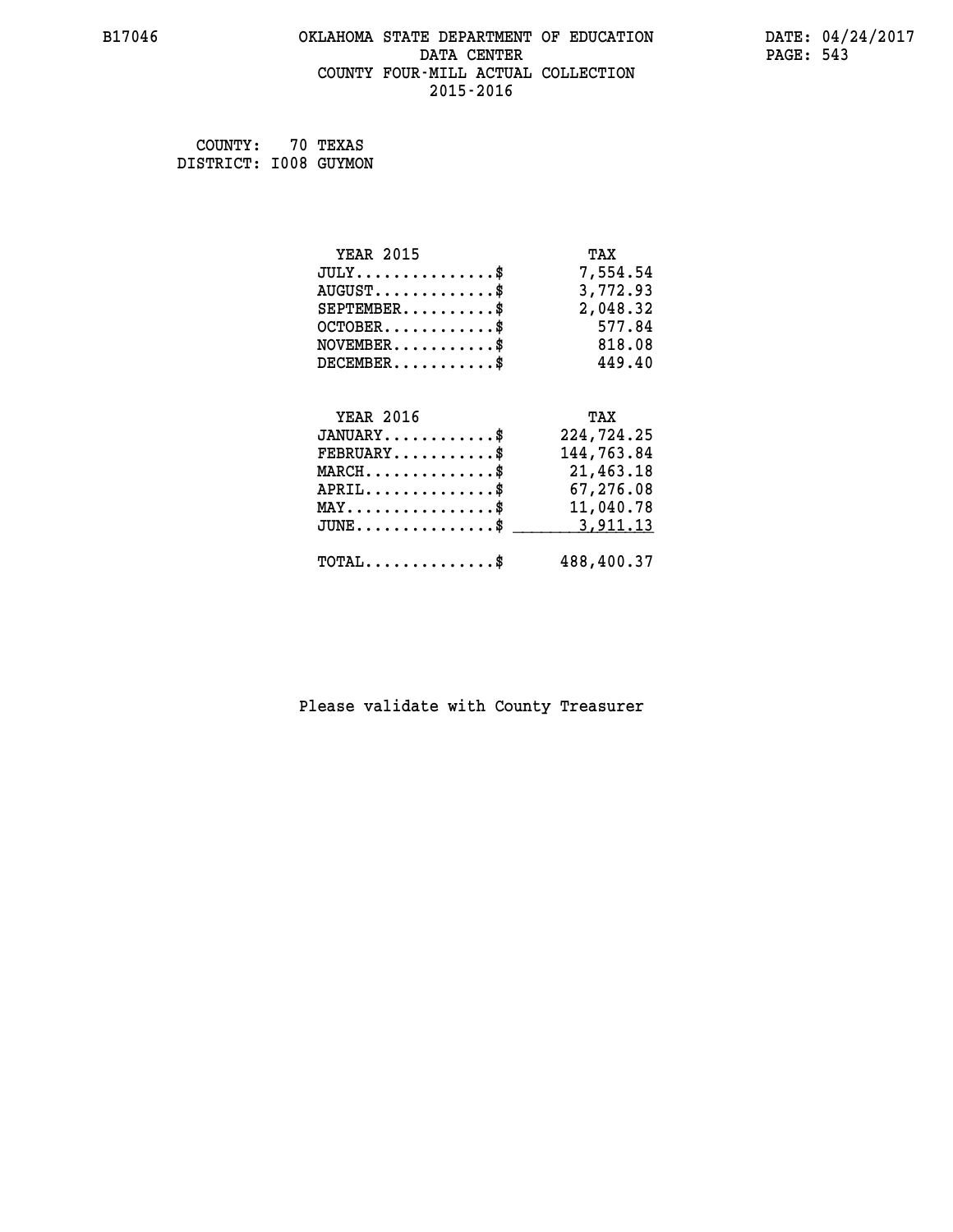#### **B17046 OKLAHOMA STATE DEPARTMENT OF EDUCATION DATE: 04/24/2017 DATA CENTER** PAGE: 544  **COUNTY FOUR-MILL ACTUAL COLLECTION 2015-2016**

 **COUNTY: 70 TEXAS DISTRICT: I015 HARDESTY**

| <b>YEAR 2015</b>                    | TAX       |
|-------------------------------------|-----------|
| $JULY$ \$                           | 17,634.07 |
| $AUGUST$ \$                         | 124.40    |
| $SEPTEMBER$                         | 68.40     |
| $OCTOBER$ \$                        | 19.30     |
| $NOVEMBER$ \$                       | 27.32     |
| $DECEMBER$ \$                       | 15.01     |
|                                     |           |
| <b>YEAR 2016</b>                    | TAX       |
| $JANUARY$ \$                        | 7,504.47  |
| $FEBRUARY$                          | 4,877.35  |
| $MARCH$ \$                          | 716.74    |
| $APRIL$ \$                          | 2,246.62  |
| $MAX \dots \dots \dots \dots \dots$ | 368.69    |
| $JUNE$ \$                           | 130.61    |
|                                     |           |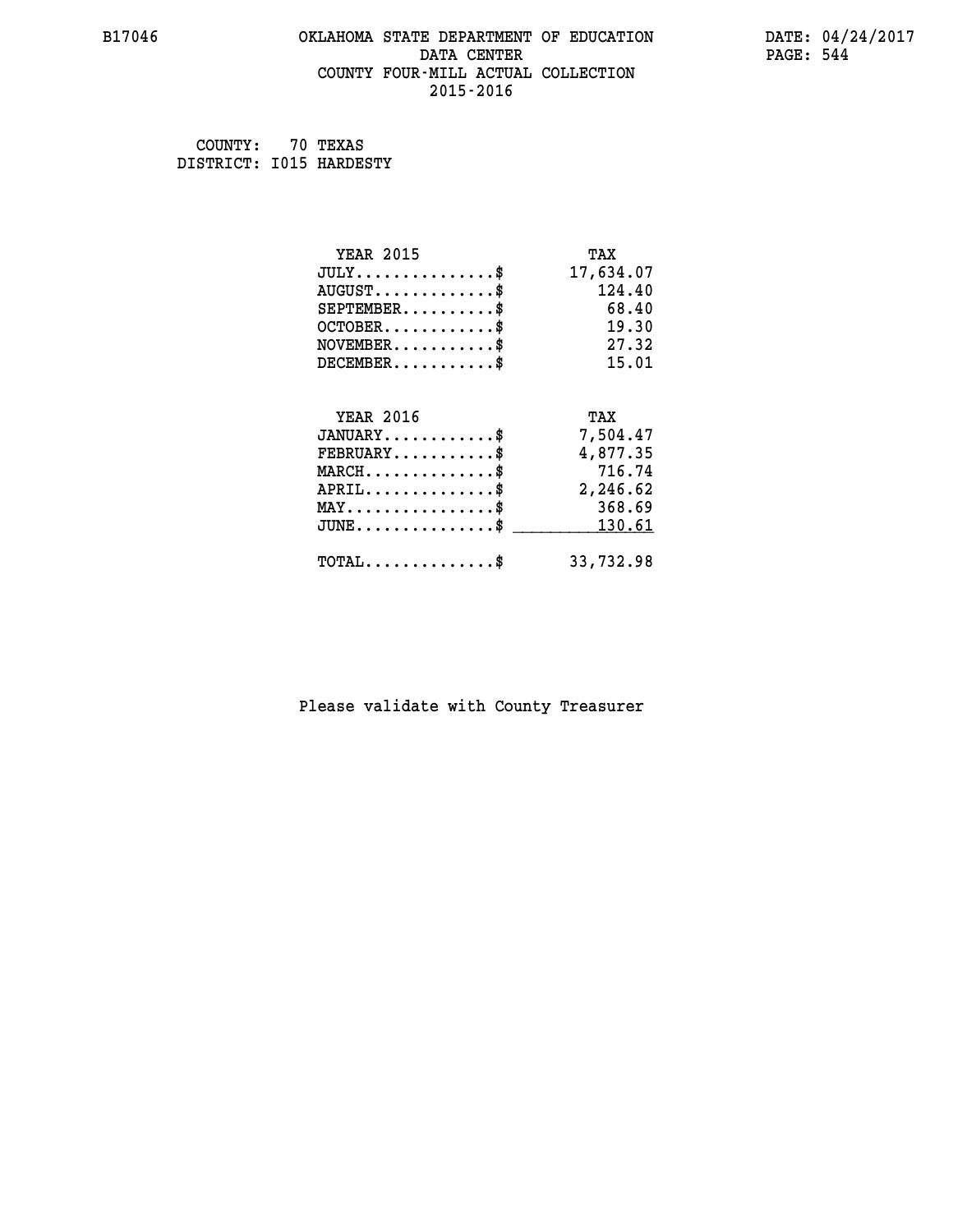#### **B17046 OKLAHOMA STATE DEPARTMENT OF EDUCATION DATE: 04/24/2017 DATA CENTER** PAGE: 545  **COUNTY FOUR-MILL ACTUAL COLLECTION 2015-2016**

 **COUNTY: 70 TEXAS DISTRICT: I023 HOOKER**

| <b>YEAR 2015</b>                           | TAX        |
|--------------------------------------------|------------|
| $JULY$ \$                                  | 13,682.50  |
| $AUGUST$ \$                                | 848.11     |
| $SEPTEMENT.$ \$                            | 463.95     |
| $OCTOBER$ \$                               | 130.88     |
| $\texttt{NOVEMBER} \dots \dots \dots \$    | 185.29     |
| $DECEMBER$ \$                              | 101.78     |
|                                            |            |
| <b>YEAR 2016</b>                           | TAX        |
| $JANUARY$ \$                               | 50,899.95  |
| $FEBRUARY$                                 | 32,793.32  |
| $MARCH$ \$                                 | 4,861.40   |
| $APRIL$ \$                                 | 15,238.02  |
| MAY\$ 2,500.73                             |            |
| $JUNE \dots \dots \dots \dots \$ 885.87    |            |
| $\texttt{TOTAL} \dots \dots \dots \dots \$ | 122,591.80 |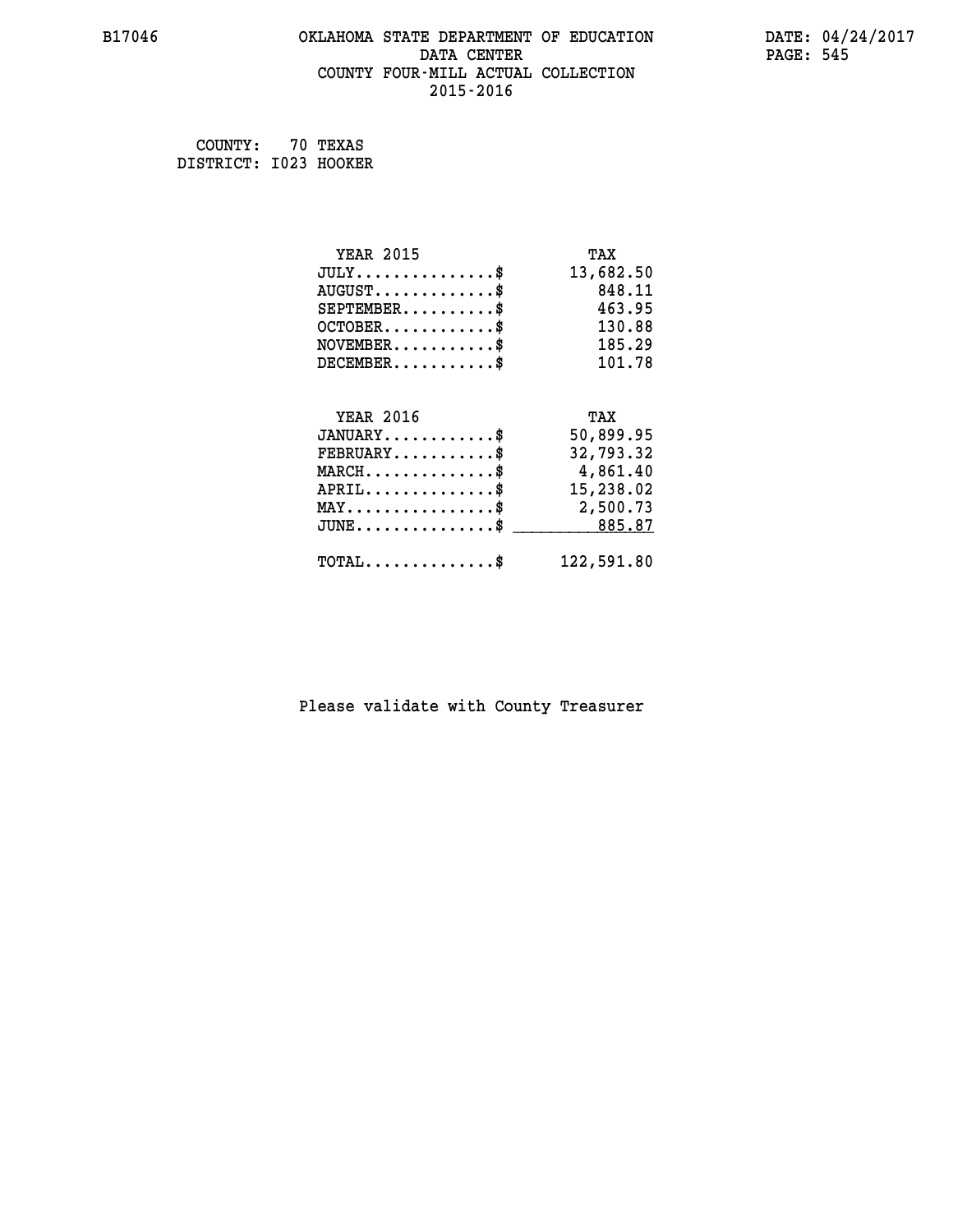#### **B17046 OKLAHOMA STATE DEPARTMENT OF EDUCATION DATE: 04/24/2017 DATA CENTER** PAGE: 546  **COUNTY FOUR-MILL ACTUAL COLLECTION 2015-2016**

 **COUNTY: 70 TEXAS DISTRICT: I053 TYRONE**

| <b>YEAR 2015</b>                                   | TAX       |
|----------------------------------------------------|-----------|
| $JULY$ \$                                          | 5,481.64  |
| $AUGUST$ \$                                        | 331.24    |
| $SEPTEMBER$ \$                                     | 175.58    |
| $OCTOBER$ \$                                       | 49.54     |
| $NOVEMBER$ \$                                      | 70.13     |
| $DECEMBER$ \$                                      | 38.53     |
|                                                    |           |
| <b>YEAR 2016</b>                                   | TAX       |
| $JANUARY$ \$                                       | 19,263.76 |
| $FEBRUARY$                                         | 12,410.55 |
| MARCH\$ 1,839.86                                   |           |
| $APRIL \ldots \ldots \ldots \ldots \$              | 5,767.02  |
| $\texttt{MAX} \dots \dots \dots \dots \dots \$     | 946.43    |
| $\texttt{JUNE} \dots \dots \dots \dots \texttt{S}$ | 335.27    |
| $\texttt{TOTAL} \dots \dots \dots \dots \$         | 46,709.55 |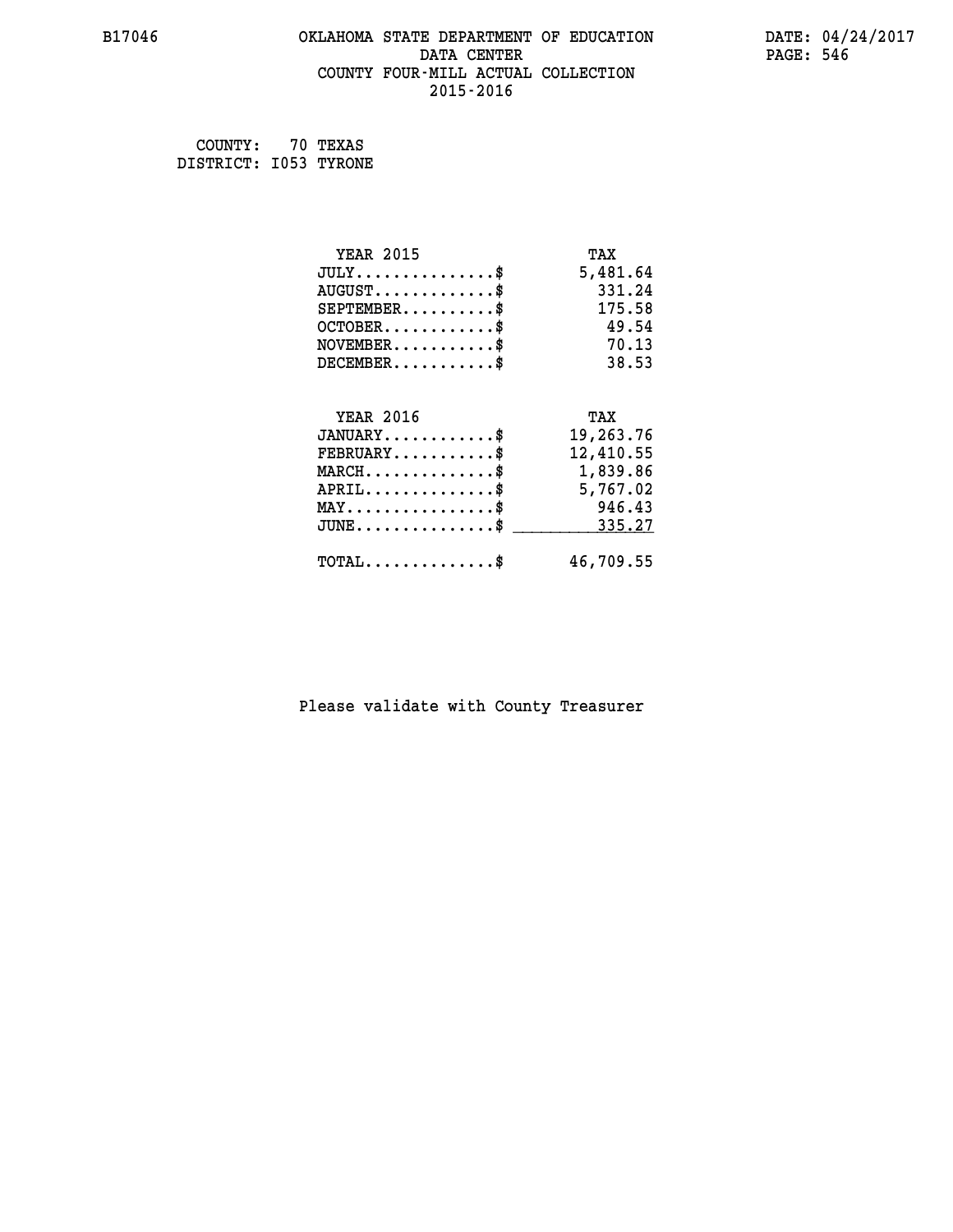#### **B17046 OKLAHOMA STATE DEPARTMENT OF EDUCATION DATE: 04/24/2017 DATA CENTER** PAGE: 547  **COUNTY FOUR-MILL ACTUAL COLLECTION 2015-2016**

 **COUNTY: 70 TEXAS DISTRICT: I060 GOODWELL**

| <b>YEAR 2015</b>                                  | TAX       |
|---------------------------------------------------|-----------|
| $JULY$ \$                                         | 4,685.18  |
| $AUGUST$ \$                                       | 304.83    |
| $SEPTEMBER$ \$                                    | 176.25    |
| $OCTOBER$ \$                                      | 49.71     |
| $NOVEMBER$ \$                                     | 70.39     |
| $DECEMBER$ \$                                     | 38.66     |
|                                                   |           |
| <b>YEAR 2016</b>                                  | TAX       |
| $JANUARY$ \$                                      | 19,335.32 |
| $FEBRUARY$                                        | 12,476.55 |
| $\texttt{MARCH}\ldots\ldots\ldots\ldots\clubsuit$ | 1,846.70  |
| $APRIL \ldots \ldots \ldots \ldots \$             | 5,788.45  |
| $\texttt{MAX} \dots \dots \dots \dots \dots \$    | 949.95    |
| $\texttt{JUNE} \dots \dots \dots \dots \dots \$$  | 336.51    |
| $\texttt{TOTAL} \dots \dots \dots \dots$          | 46,058.50 |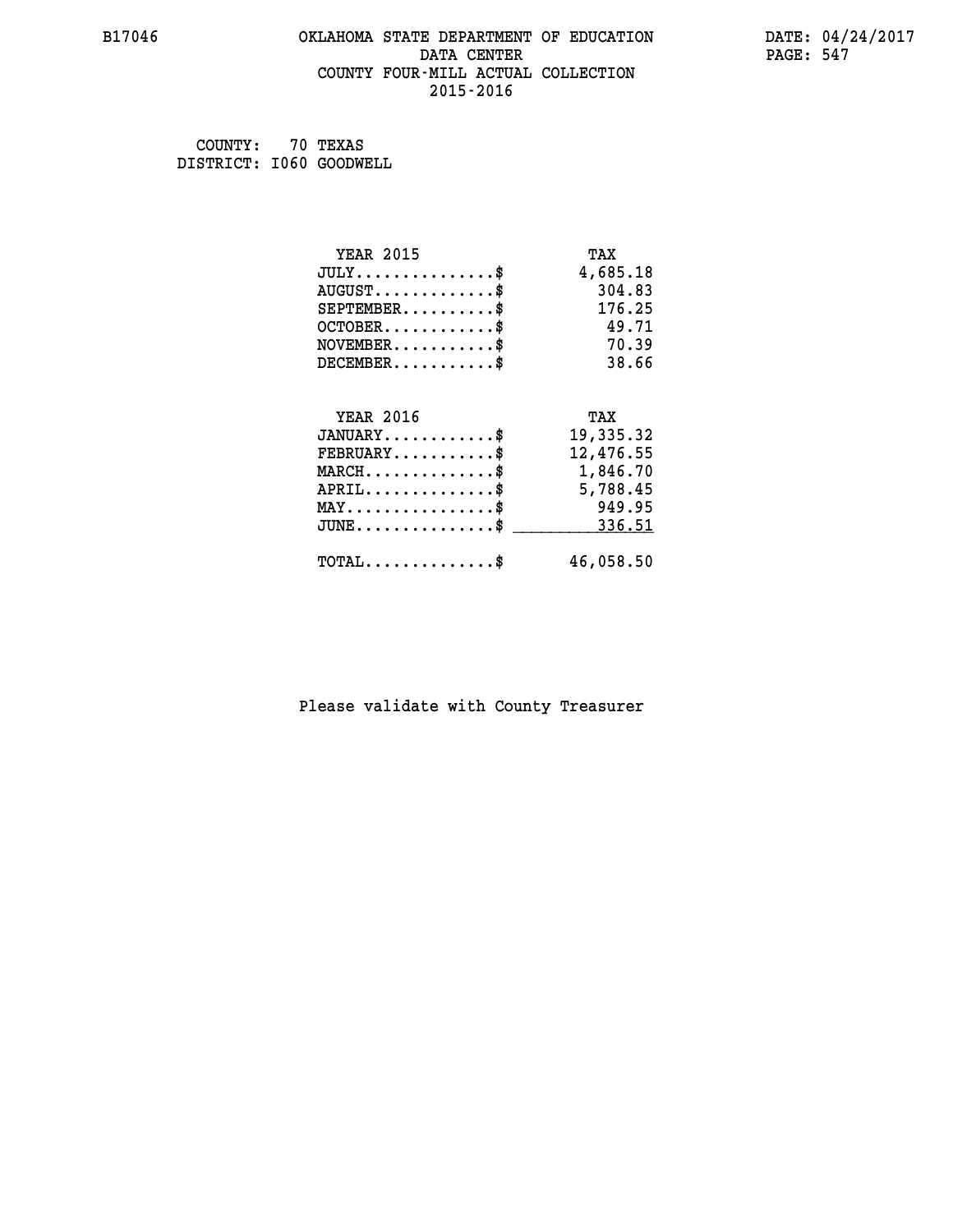#### **B17046 OKLAHOMA STATE DEPARTMENT OF EDUCATION DATE: 04/24/2017 DATA CENTER** PAGE: 548  **COUNTY FOUR-MILL ACTUAL COLLECTION 2015-2016**

 **COUNTY: 70 TEXAS DISTRICT: I061 TEXHOMA**

| <b>YEAR 2015</b>                               | TAX        |
|------------------------------------------------|------------|
| $JULY$ \$                                      | 6,001.67   |
| $AUGUST$ \$                                    | 370.71     |
| $SEPTEMENT.$ \$                                | 201.94     |
| $OCTOBER$ \$                                   | 56.97      |
| $NOVEMBER$ \$                                  | 80.65      |
| $DECEMBER$ \$                                  | 44.30      |
|                                                |            |
| <b>YEAR 2016</b>                               | TAX        |
| $JANUARY$                                      | 22, 155.58 |
| $FEBRUARY$ \$                                  | 14,313.06  |
| $MARCH$ \$                                     | 2,116.06   |
| $APRIL$ \$                                     | 6,632.76   |
| $\texttt{MAX} \dots \dots \dots \dots \dots \$ | 1,088.51   |
| $JUNE$ $\$\,$                                  | 385.60     |
| $\texttt{TOTAL} \dots \dots \dots \dots \$     | 53,447.81  |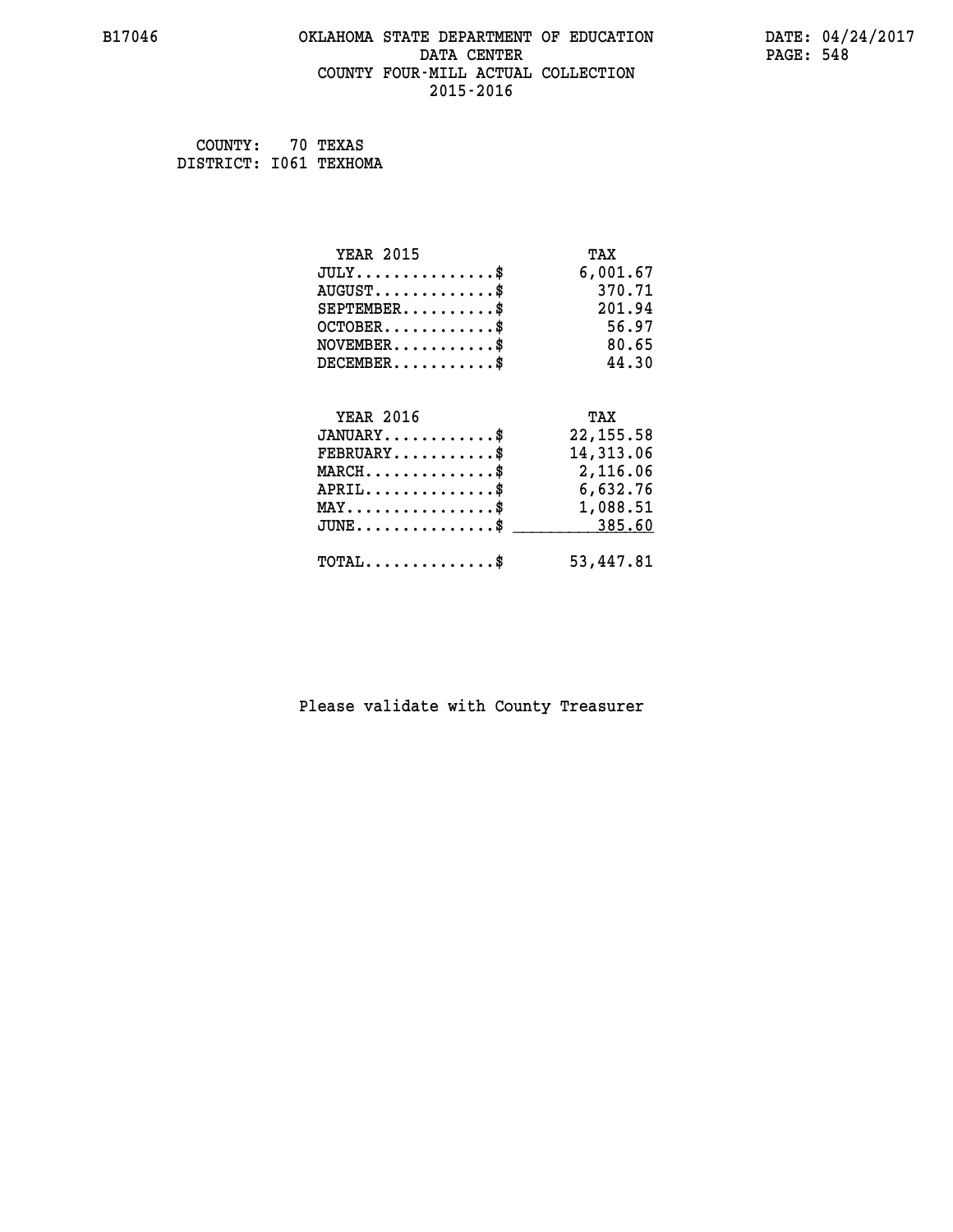### **B17046 OKLAHOMA STATE DEPARTMENT OF EDUCATION DATE: 04/24/2017** DATA CENTER PAGE: 549  **COUNTY FOUR-MILL ACTUAL COLLECTION 2015-2016**

 **COUNTY: 70 TEXAS**

 **\*\*\*\*\*\* TOTALS \*\*\*\*\*\***

| <b>YEAR 2015</b> | TAX       |
|------------------|-----------|
| $JULY$           | 60,447.65 |
| $AUGUST$ \$      | 6,076.44  |
| $SEPTEMBER$ $\$  | 3,304.54  |
| $OCTOBER$ \$     | 932.21    |
| $NOVEMBER$ \$    | 1,319.80  |
| $DECEMBER$ \$    | 725.01    |

# **YEAR 2016 TAX**

| $JANUARY$                                    | 362,545.29 |
|----------------------------------------------|------------|
| $\texttt{FEBRUARY} \dots \dots \dots \$      | 233,723.50 |
| $MARCH$ \$                                   | 34,626.31  |
| $APRIL$ \$                                   | 108,535.81 |
| $MAX \dots \dots \dots \dots \dots \$        | 17,811.96  |
| $JUNE \dots \dots \dots \dots \$ 6,309.78    |            |
| $\text{TOTAL} \dots \dots \dots \dots \dots$ | 836,358.30 |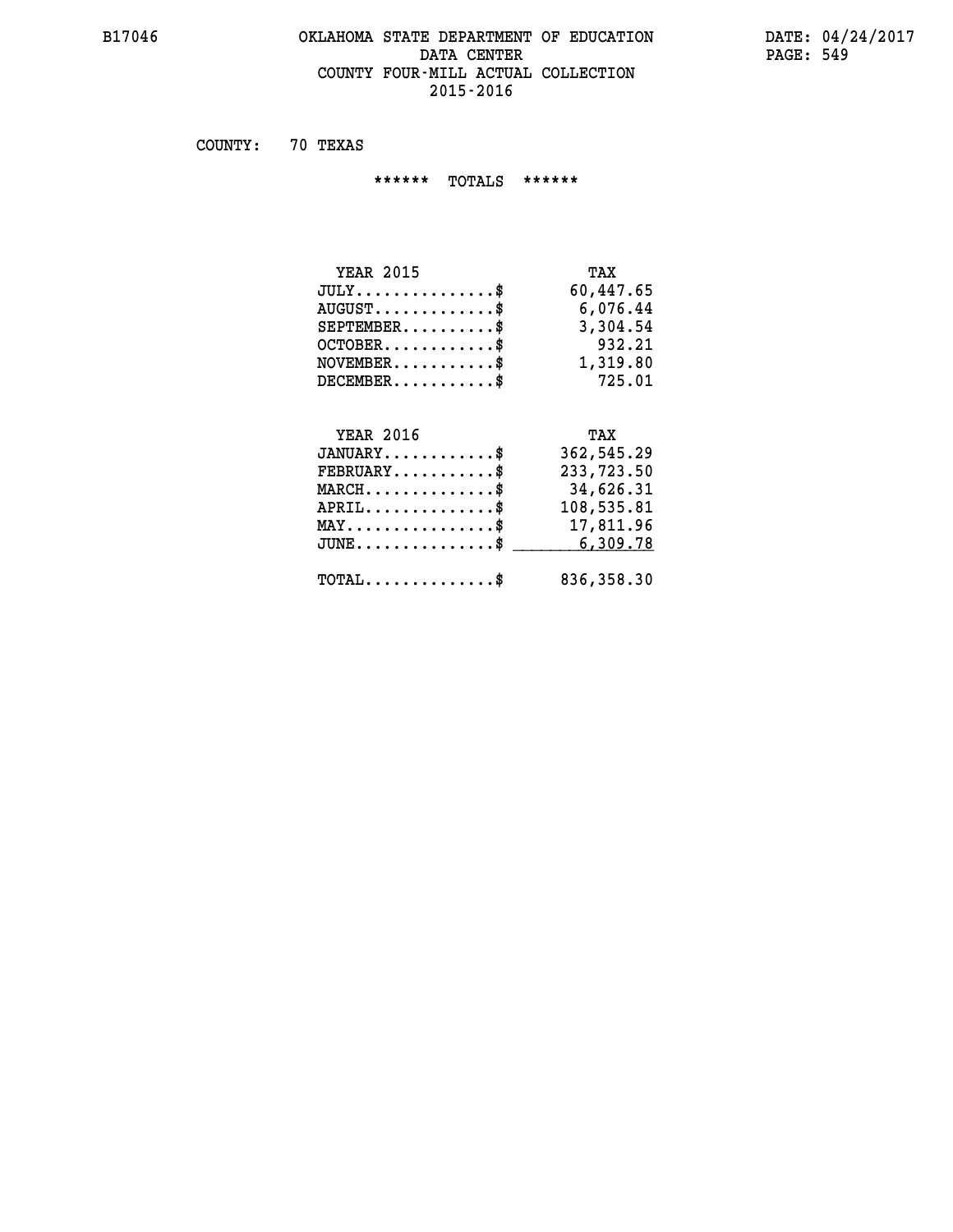# **B17046 OKLAHOMA STATE DEPARTMENT OF EDUCATION DATE: 04/24/2017 DATA CENTER PAGE: 550 COUNTY FOUR-MILL ACTUAL COLLECTION 2015-2016**

 **COUNTY: 71 TILLMAN DISTRICT: I008 TIPTON**

| <b>YEAR 2015</b>                                 | TAX         |
|--------------------------------------------------|-------------|
| $JULY$ \$                                        | 205.45      |
| $AUGUST$ \$                                      | 199.03      |
| $SEPTEMBER$ \$                                   | 294.91      |
| $OCTOBER$ \$                                     | 123.38      |
| $\texttt{NOVEMBER} \dots \dots \dots \$          | 40.57       |
| $DECEMBER$ \$                                    | 1,450.74    |
|                                                  |             |
| <b>YEAR 2016</b>                                 | TAX         |
| $JANUARY$ \$                                     | 17,991.17   |
| $FEBRUARY$                                       | 9,486.10    |
| $\texttt{MARCH} \dots \dots \dots \dots \$$      | 1,080.44    |
| $APRIL \ldots \ldots \ldots \ldots$              | 3,325.03    |
| $\texttt{MAX} \dots \dots \dots \dots \dots \$$  | 1,764.16    |
| $\texttt{JUNE} \dots \dots \dots \dots \dots \$$ | 413.23      |
| $\texttt{TOTAL} \dots \dots \dots \dots \$       | 36, 374. 21 |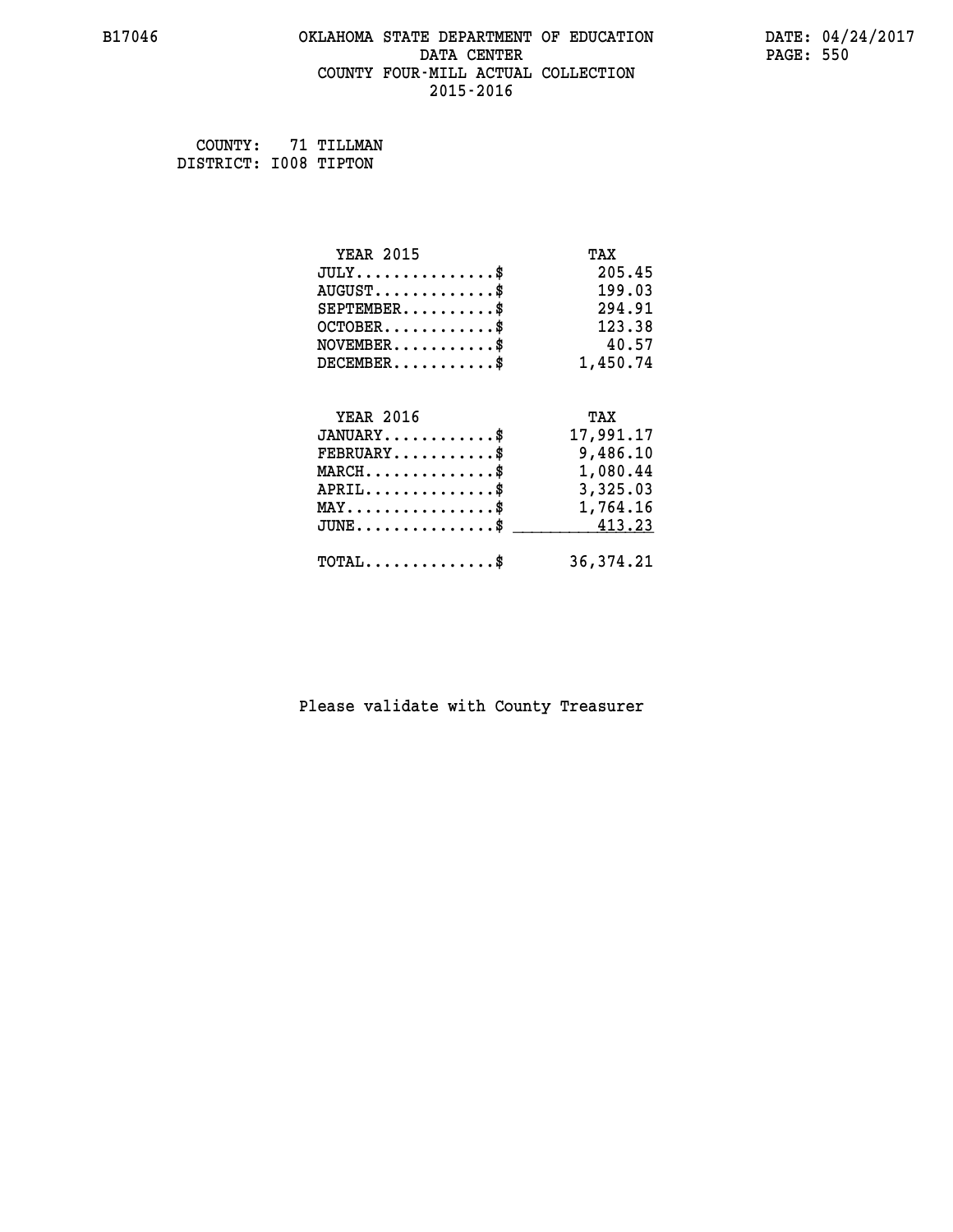#### **B17046 OKLAHOMA STATE DEPARTMENT OF EDUCATION DATE: 04/24/2017 DATA CENTER** PAGE: 551  **COUNTY FOUR-MILL ACTUAL COLLECTION 2015-2016**

 **COUNTY: 71 TILLMAN DISTRICT: I009 DAVIDSON**

| YEAR 2015                                  | TAX      |
|--------------------------------------------|----------|
| $JULY$ \$                                  | 51.43    |
| $AUGUST$ \$                                | 47.01    |
| $SEPTEMENT.$ \$                            | 69.81    |
| $OCTOBER$ \$                               | 29.86    |
| $NOVEMBER$ \$                              | 9.76     |
| $DECEMBER$ \$                              | 313.00   |
| <b>YEAR 2016</b>                           | TAX      |
| $JANUARY$                                  | 3,876.12 |
| $FEBRUARY$                                 | 2,045.63 |
| $MARCH$ \$                                 | 233.83   |
| $APRIL$ \$                                 | 718.85   |
| $MAX \dots \dots \dots \dots \$            | 386.90   |
|                                            |          |
| $JUNE$                                     | 91.22    |
| $\texttt{TOTAL} \dots \dots \dots \dots \$ | 7,873.42 |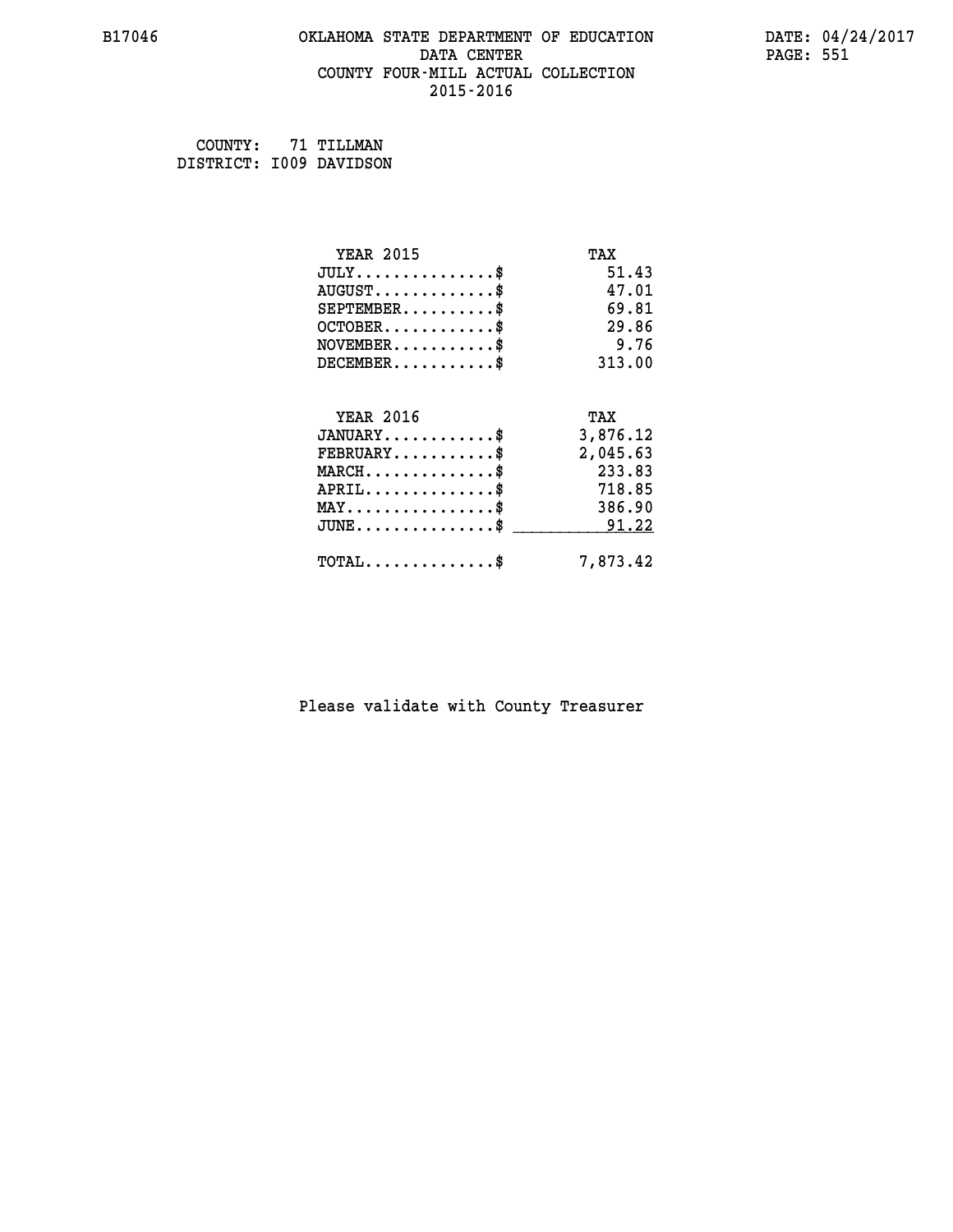#### **B17046 OKLAHOMA STATE DEPARTMENT OF EDUCATION DATE: 04/24/2017 DATA CENTER** PAGE: 552  **COUNTY FOUR-MILL ACTUAL COLLECTION 2015-2016**

 **COUNTY: 71 TILLMAN DISTRICT: I158 FREDERICK**

| <b>YEAR 2015</b>                                                          | TAX         |
|---------------------------------------------------------------------------|-------------|
| $JULY$ \$                                                                 | 516.91      |
| $AUGUST$ \$                                                               | 516.25      |
| $SEPTEMBER$ \$                                                            | 764.61      |
| $OCTOBER$ \$                                                              | 315.26      |
| $\verb NOVEMBER , \verb , \verb , \verb , \verb , \verb , \verb + \verb $ | 103.84      |
| $DECEMBER$ \$                                                             | 3,862.96    |
|                                                                           |             |
| <b>YEAR 2016</b>                                                          | TAX         |
| $JANUARY$ \$                                                              | 47,927.65   |
| $FEBRUARY$                                                                | 25, 265. 12 |
| $MARCH$ \$                                                                | 2,873.19    |
| $APRIL \ldots \ldots \ldots \ldots \$                                     | 8,846.35    |
| $\texttt{MAX} \dots \dots \dots \dots \dots \$                            | 4,665.35    |
| $\texttt{JUNE} \dots \dots \dots \dots \dots \$$                          | 1,089.66    |
| $\texttt{TOTAL} \dots \dots \dots \dots$                                  | 96,747.15   |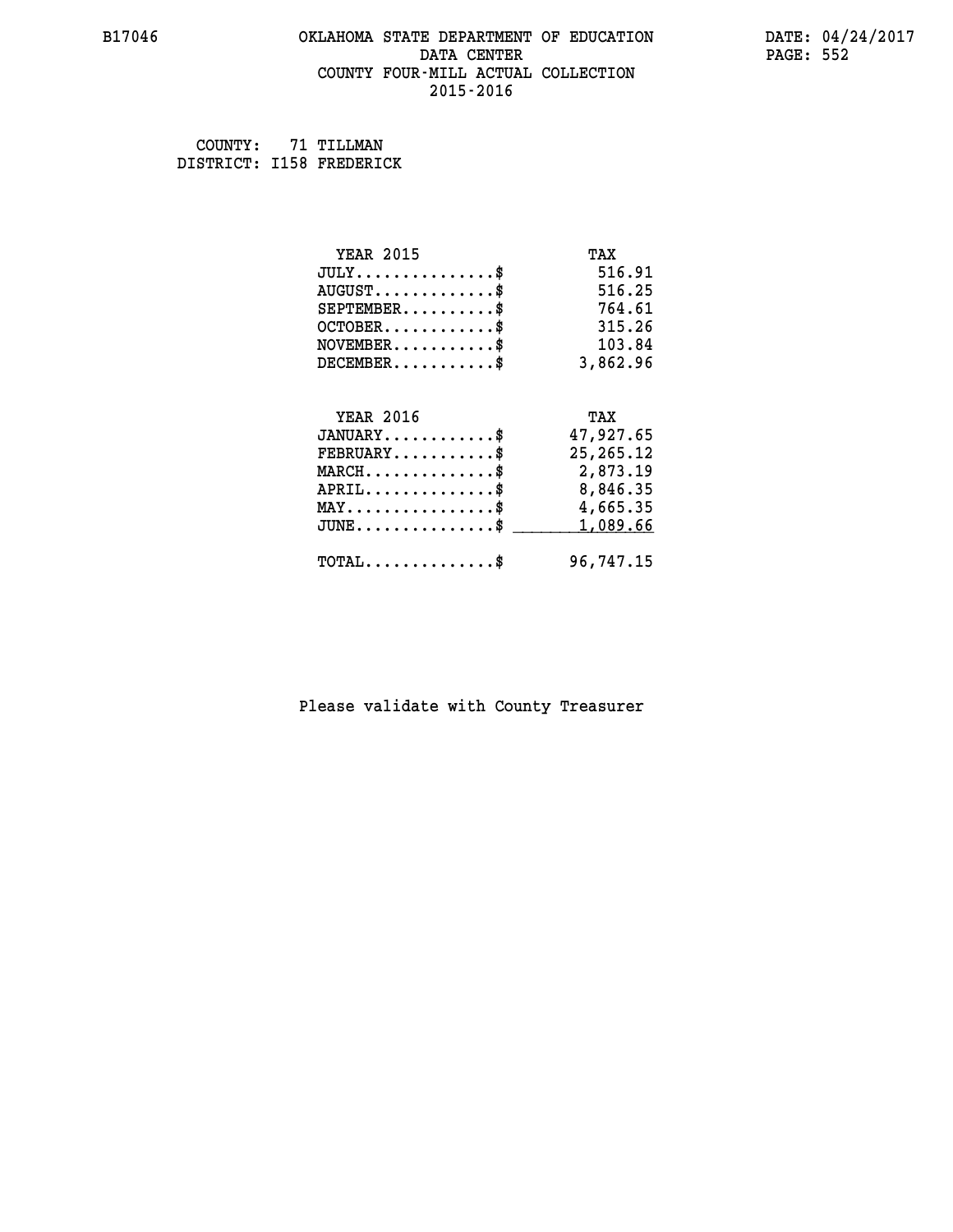#### **B17046 OKLAHOMA STATE DEPARTMENT OF EDUCATION DATE: 04/24/2017 DATA CENTER** PAGE: 553  **COUNTY FOUR-MILL ACTUAL COLLECTION 2015-2016**

 **COUNTY: 71 TILLMAN DISTRICT: I249 GRANDFIELD**

| <b>YEAR 2015</b>                               | TAX       |
|------------------------------------------------|-----------|
| $JULY$ \$                                      | 154.52    |
| $AUGUST$ \$                                    | 153.31    |
| $SEPTEMENT.$ \$                                | 227.18    |
| $OCTOBER$ \$                                   | 93.76     |
| $NOVEMBER.$ \$                                 | 30.85     |
| $DECEMBER$ \$                                  | 1,100.23  |
| <b>YEAR 2016</b>                               | TAX       |
| $JANUARY$ \$                                   | 13,644.36 |
| $\texttt{FEBRUARY} \dots \dots \dots \$        | 7,195.73  |
| $MARCH$ \$                                     | 819.07    |
| $APRIL \ldots \ldots \ldots \ldots \$          | 2,520.75  |
| $\texttt{MAX} \dots \dots \dots \dots \dots \$ | 1,334.74  |
| $JUNE$ \$                                      | 312.23    |
| $TOTAL$ \$                                     | 27,586.73 |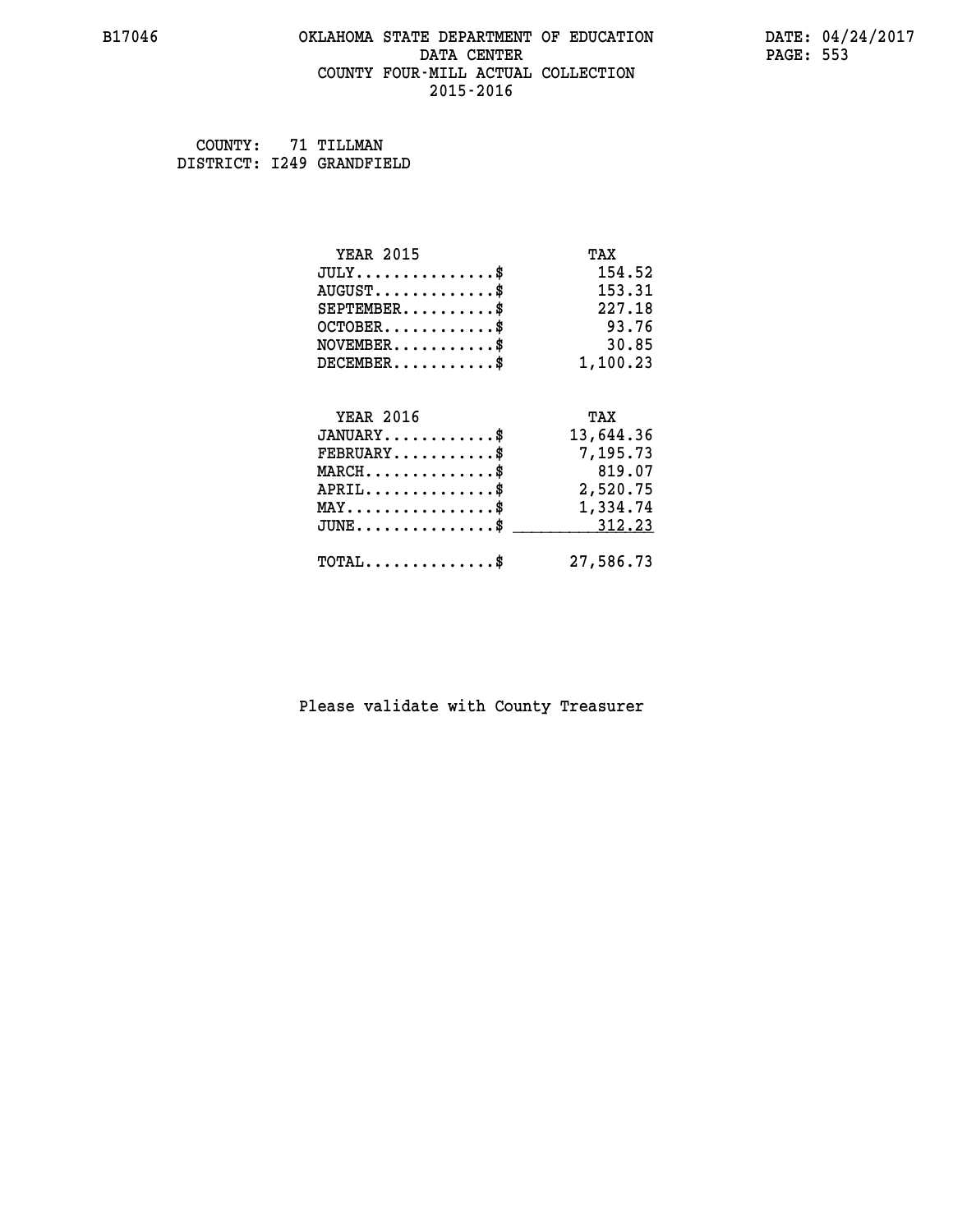#### **B17046 OKLAHOMA STATE DEPARTMENT OF EDUCATION DATE: 04/24/2017** DATA CENTER PAGE: 554  **COUNTY FOUR-MILL ACTUAL COLLECTION 2015-2016**

 **COUNTY: 71 TILLMAN**

 **\*\*\*\*\*\* TOTALS \*\*\*\*\*\***

| <b>YEAR 2015</b>              | TAX      |
|-------------------------------|----------|
| $JULY \ldots \ldots \ldots \$ | 928.31   |
| $AUGUST$ \$                   | 915.60   |
| $SEPTEMBER$                   | 1,356.51 |
| $OCTOBER$ \$                  | 562.26   |
| $NOVEMBER$ \$                 | 185.02   |
| $DECEMBER$ \$                 | 6,726.93 |
|                               |          |

# **YEAR 2016 TAX JANUARY............\$ 83,439.30 FEBRUARY...........\$ 43,992.58 MARCH..............\$ 5,006.53 APRIL..............\$ 15,410.98 MAY................\$ 8,151.15 JUNE................\$** <u>1,906.34</u>  **TOTAL..............\$ 168,581.51**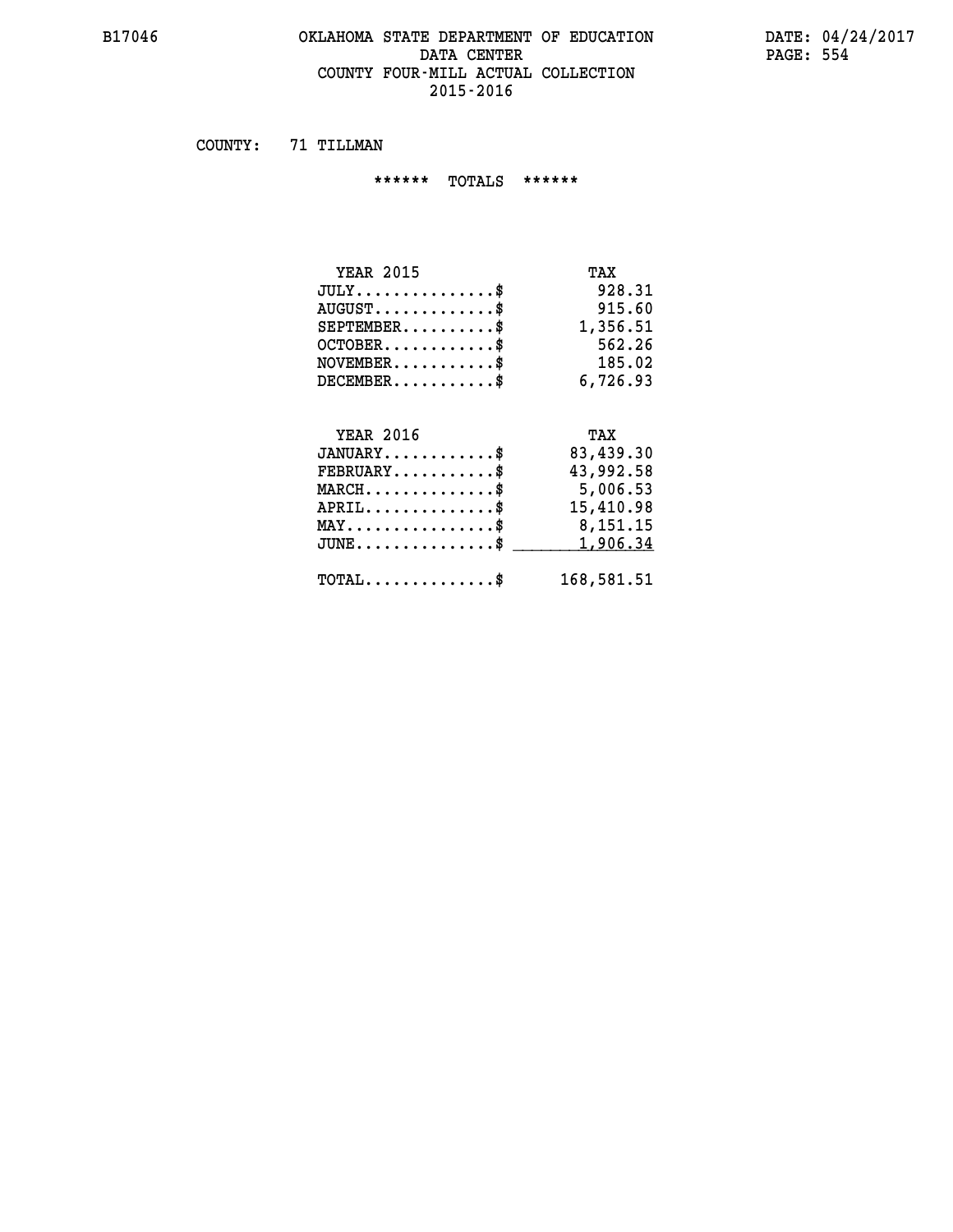#### **B17046 OKLAHOMA STATE DEPARTMENT OF EDUCATION DATE: 04/24/2017 DATA CENTER** PAGE: 555  **COUNTY FOUR-MILL ACTUAL COLLECTION 2015-2016**

 **COUNTY: 72 TULSA DISTRICT: C015 KEYSTONE**

| <b>YEAR 2015</b>                                 | TAX        |
|--------------------------------------------------|------------|
| $JULY$ \$                                        | 259.17     |
| $AUGUST$ \$                                      | 186.78     |
| $SEPTEMBER$ \$                                   | 300.88     |
| $OCTOBER$ \$                                     | 226.33     |
| $\texttt{NOVEMBER} \dots \dots \dots \$          | 143.17     |
| $DECEMBER$ \$                                    | 823.35     |
|                                                  |            |
| <b>YEAR 2016</b>                                 | TAX        |
| $JANUARY$ \$                                     | 39, 394.58 |
| $FEBRUARY$                                       | 9,279.07   |
| $MARCH$ \$                                       | 2,397.55   |
| $APRIL \ldots \ldots \ldots \ldots \$            | 6,493.44   |
| $\texttt{MAX} \dots \dots \dots \dots \dots \$   | 2,834.43   |
| $\texttt{JUNE} \dots \dots \dots \dots \dots \$$ | 1,169.55   |
| $\texttt{TOTAL} \dots \dots \dots \dots$         | 63,508.30  |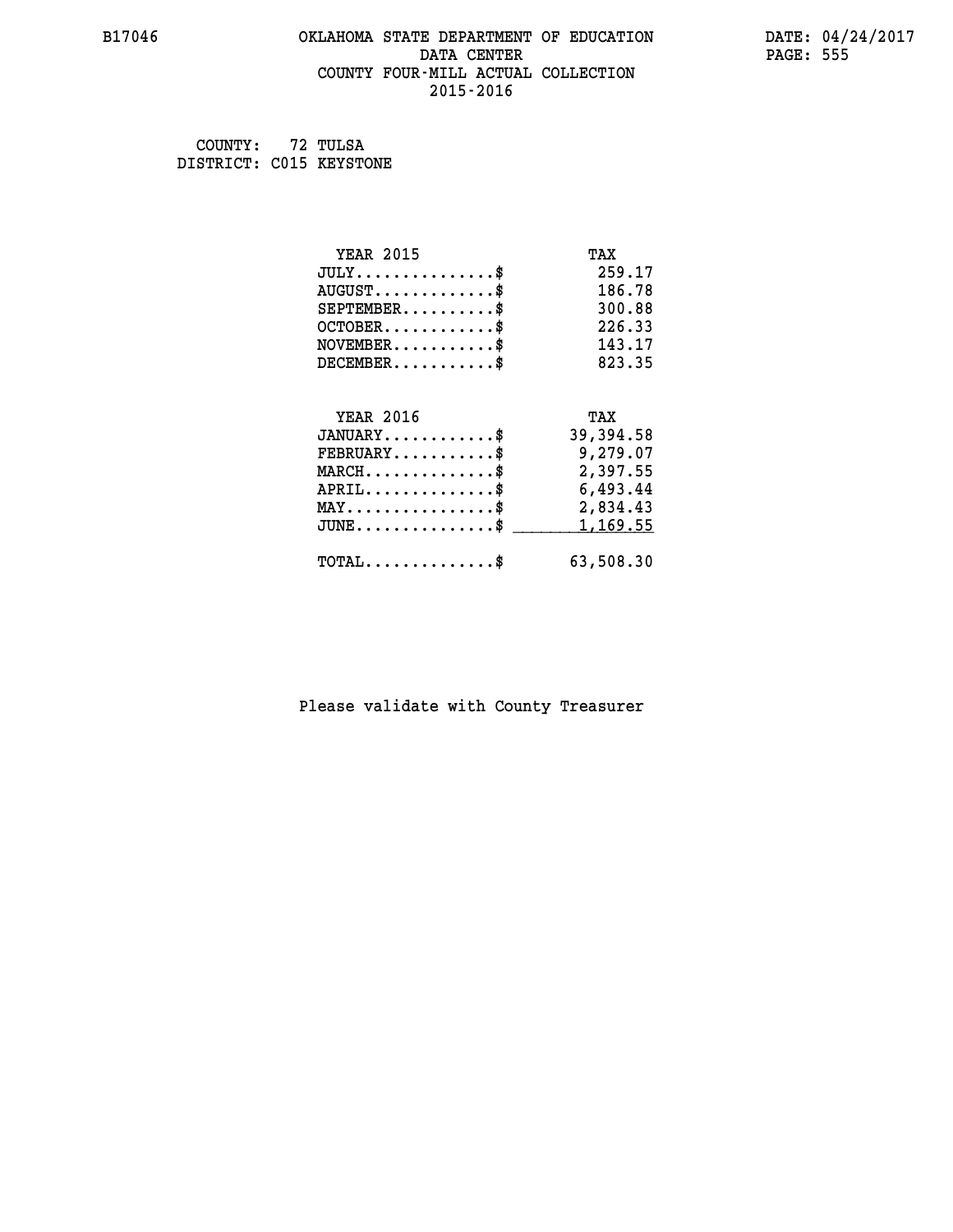# **B17046 OKLAHOMA STATE DEPARTMENT OF EDUCATION DATE: 04/24/2017** DATA CENTER PAGE: 556  **COUNTY FOUR-MILL ACTUAL COLLECTION 2015-2016**

 **COUNTY: 72 TULSA DISTRICT: I001 TULSA**

| <b>YEAR 2015</b>              | TAX        |
|-------------------------------|------------|
| $JULY \ldots \ldots \ldots \$ | 32,697.54  |
| $AUGUST$ \$                   | 24,590.52  |
| $SEPTEMBER$                   | 39,607.99  |
| $OCTOBER$ \$                  | 29,797.67  |
| $NOVEMBER$ \$                 | 18,846.62  |
| $DECEMBER$ \$                 | 108,391.46 |
|                               |            |
| YEAR 2016                     | TAX        |

| $JANUARY$ \$                          | 5,186,145.79                                            |
|---------------------------------------|---------------------------------------------------------|
| $FEBRUARY$ \$                         | 1,221,556.80                                            |
| $MARCH$ \$                            | 315,627.34                                              |
| $APRIL$ \$                            | 854,534.91                                              |
| $MAX \dots \dots \dots \dots \dots \$ | 373, 142.47                                             |
|                                       | $JUNE \ldots \ldots \ldots \ldots$ \$ 153,967.14        |
|                                       |                                                         |
|                                       | $\texttt{TOTAL} \dots \dots \dots \dots \$ 8,358,906.25 |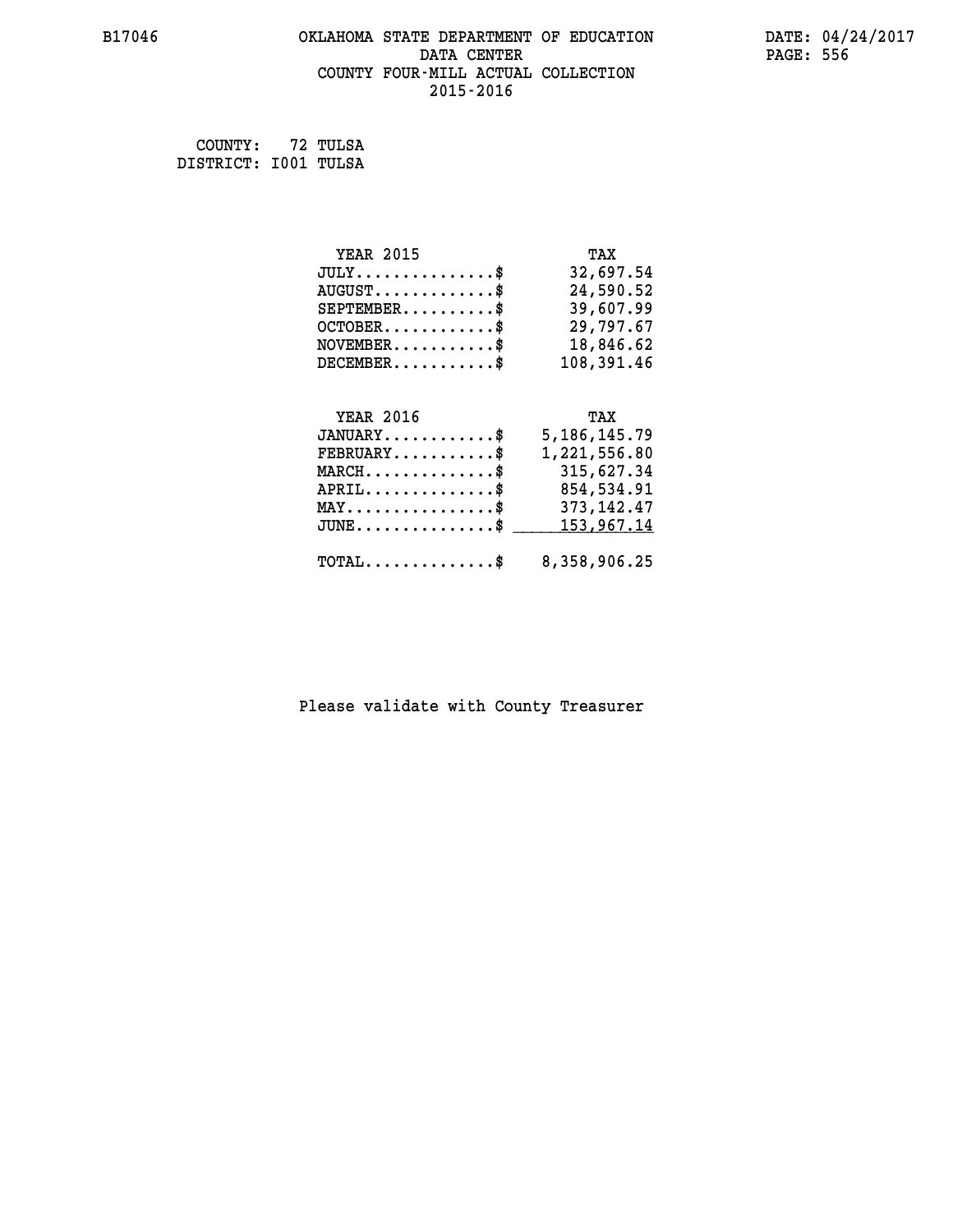#### **B17046 OKLAHOMA STATE DEPARTMENT OF EDUCATION DATE: 04/24/2017 DATA CENTER** PAGE: 557  **COUNTY FOUR-MILL ACTUAL COLLECTION 2015-2016**

 **COUNTY: 72 TULSA DISTRICT: I002 SAND SPRINGS**

| <b>YEAR 2015</b>                               | TAX          |
|------------------------------------------------|--------------|
| $JULY$ \$                                      | 4,230.02     |
| $AUGUST$ \$                                    | 3,148.41     |
| $SEPTEMBER$ \$                                 | 5,071.14     |
| $OCTOBER$ \$                                   | 3,815.10     |
| $NOVEMBER$ \$                                  | 2,413.00     |
| $DECEMBER$ \$                                  | 13,877.72    |
|                                                |              |
| <b>YEAR 2016</b>                               | TAX          |
| $JANUARY$ \$                                   | 663,999.39   |
| $\texttt{FEBRUARY} \dots \dots \dots \$        | 156,399.96   |
| $\texttt{MARCH}\ldots\ldots\ldots\ldots\$      | 40,410.81    |
| $APRIL$ \$                                     | 109,447.34   |
| $\texttt{MAX} \dots \dots \dots \dots \dots \$ | 47,774.67    |
| $JUNE$ \$                                      | 19,712.93    |
| $\texttt{TOTAL} \dots \dots \dots \dots \$     | 1,070,300.49 |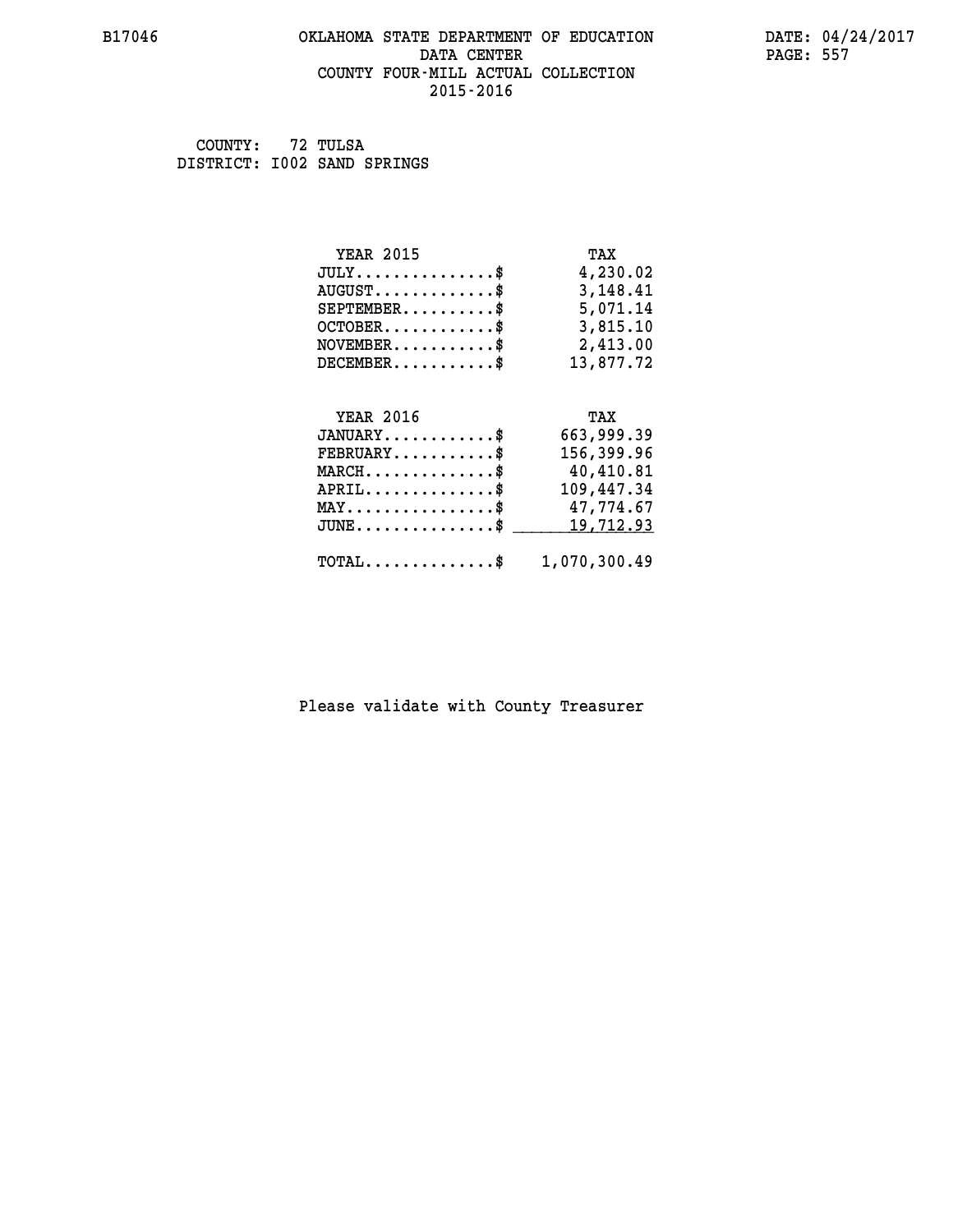### **B17046 OKLAHOMA STATE DEPARTMENT OF EDUCATION DATE: 04/24/2017** DATA CENTER PAGE: 558  **COUNTY FOUR-MILL ACTUAL COLLECTION 2015-2016**

 **COUNTY: 72 TULSA DISTRICT: I003 BROKEN ARROW**

| <b>YEAR 2015</b>                    | TAX          |
|-------------------------------------|--------------|
| $JULY \ldots \ldots \ldots \bullet$ | 14,446.63    |
| $AUGUST$ \$                         | 11,036.15    |
| $SEPTEMBER$ \$                      | 17,775.95    |
| $OCTOBER$ \$                        | 13,373.11    |
| $NOVEMBER$ \$                       | 8,458.31     |
| $DECEMBER$ \$                       | 48,645.76    |
| <b>YEAR 2016</b>                    | TAX          |
| $JANUARY$                           | 2,327,526.85 |

| JANUARY\$                                               | 2,327,526.85 |
|---------------------------------------------------------|--------------|
| $FEBRUARY$                                              | 548,231.07   |
| $MARCH$                                                 | 141,652.62   |
| $APRIL$                                                 | 383,647.37   |
| $MAX \dots \dots \dots \dots \dots \$                   | 167,465.24   |
| $JUNE \dots \dots \dots \dots \$ 69,100.00              |              |
|                                                         |              |
| $\texttt{TOTAL} \dots \dots \dots \dots \$ 3,751,359.06 |              |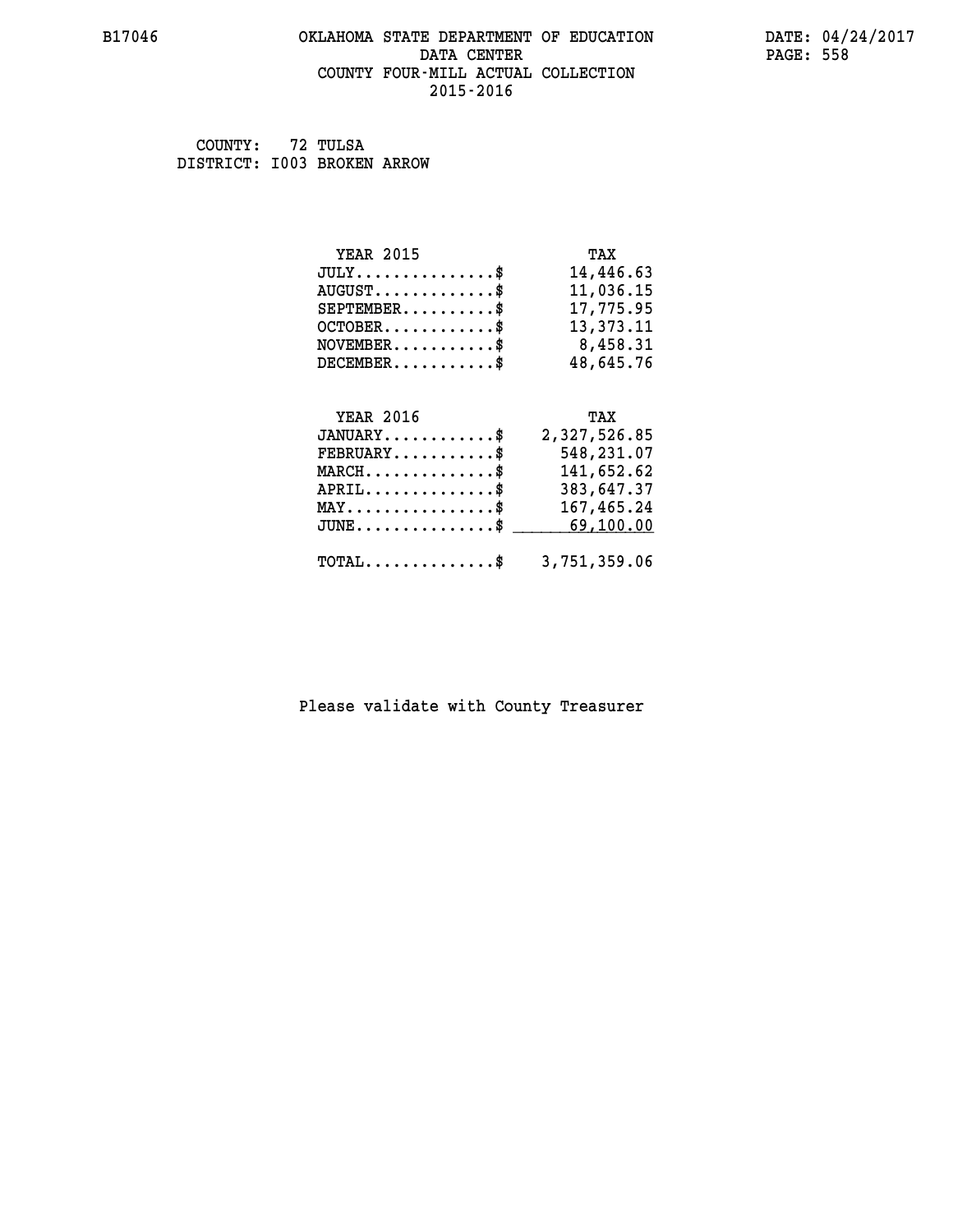# **B17046 OKLAHOMA STATE DEPARTMENT OF EDUCATION DATE: 04/24/2017 DATA CENTER PAGE: 559 COUNTY FOUR-MILL ACTUAL COLLECTION 2015-2016**

 **COUNTY: 72 TULSA DISTRICT: I004 BIXBY**

| <b>YEAR 2015</b>                                 | TAX          |
|--------------------------------------------------|--------------|
| $JULY$ \$                                        | 4,574.40     |
| $AUGUST$ \$                                      | 3,550.05     |
| $SEPTEMBER$ \$                                   | 5,718.07     |
| $OCTOBER$ \$                                     | 4,301.80     |
| $\texttt{NOVEMBER} \dots \dots \dots \$          | 2,720.83     |
| $DECEMBER$ \$                                    | 15,648.12    |
|                                                  |              |
| <b>YEAR 2016</b>                                 | TAX          |
| $JANUARY$ \$                                     | 748,706.74   |
| $FEBRUARY$ \$                                    | 176,352.12   |
| $MARCH$ \$                                       | 45,566.08    |
| $APRIL \ldots \ldots \ldots \ldots$ \$           | 123,409.69   |
| $\texttt{MAX} \dots \dots \dots \dots \text{*}$  | 53,869.35    |
| $\texttt{JUNE} \dots \dots \dots \dots \dots \$$ | 22, 227. 73  |
| $\texttt{TOTAL} \dots \dots \dots \dots \$       | 1,206,644.98 |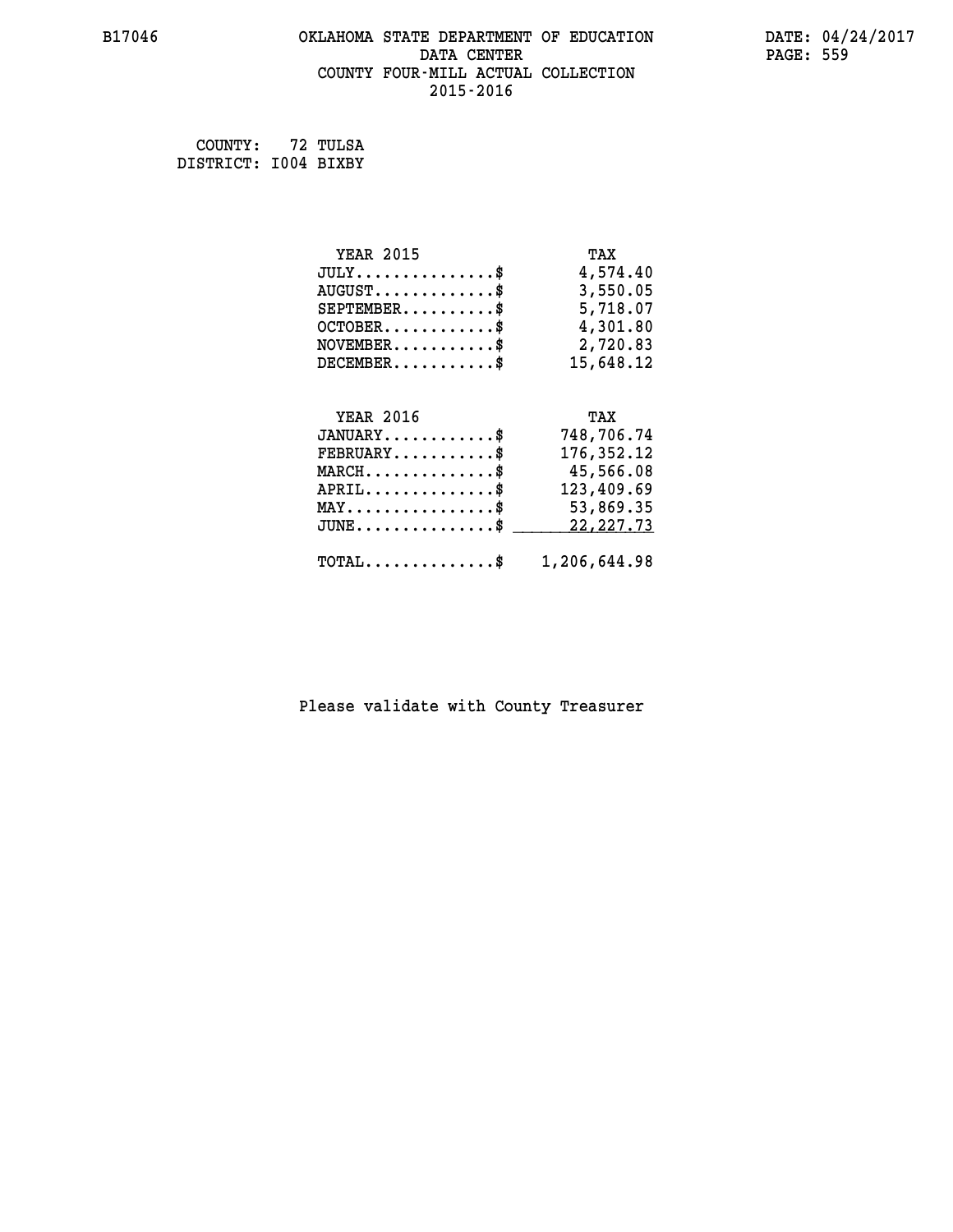# **B17046 OKLAHOMA STATE DEPARTMENT OF EDUCATION DATE: 04/24/2017** DATA CENTER PAGE: 560  **COUNTY FOUR-MILL ACTUAL COLLECTION 2015-2016**

 **COUNTY: 72 TULSA DISTRICT: I005 JENKS**

| <b>YEAR 2015</b> | TAX          |
|------------------|--------------|
| JULY             | 8,912.77     |
| $AUGUST$ \$      | 6,858.25     |
| $SEPTEMBER$ \$   | 11,046.59    |
| $OCTOBER$ \$     | 8,310.51     |
| $NOVEMBER$ \$    | 5,256.29     |
| $DECEMBER$ \$    | 30,230.17    |
| <b>YEAR 2016</b> | TAX          |
| $JANUARY$        | 1,446,406.20 |

| JANUARY\$                             | 1,446,406.20                                                                                          |
|---------------------------------------|-------------------------------------------------------------------------------------------------------|
| $FEBRUARY$                            | 340,689.87                                                                                            |
| $MARCH$ \$                            | 88,027.87                                                                                             |
| $APRIL$                               | 238,411.83                                                                                            |
| $MAX \dots \dots \dots \dots \dots \$ | 104,068.72                                                                                            |
|                                       |                                                                                                       |
|                                       |                                                                                                       |
|                                       | $JUNE \dots \dots \dots \dots \$ 42,941.14<br>$\texttt{TOTAL} \dots \dots \dots \dots \$ 2,331,160.21 |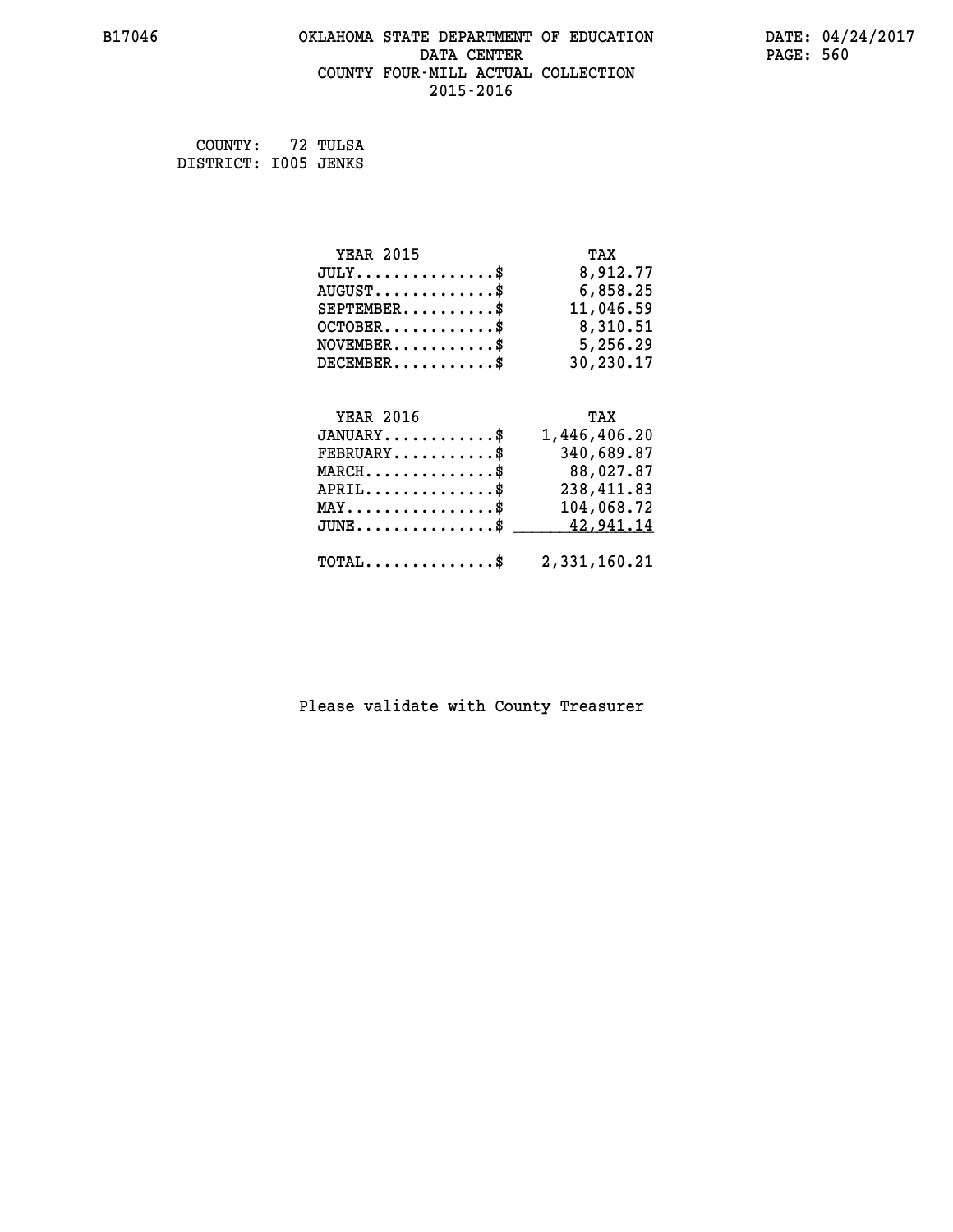#### **B17046 OKLAHOMA STATE DEPARTMENT OF EDUCATION DATE: 04/24/2017 DATA CENTER** PAGE: 561  **COUNTY FOUR-MILL ACTUAL COLLECTION 2015-2016**

 **COUNTY: 72 TULSA DISTRICT: I006 COLLINSVILLE**

| <b>YEAR 2015</b>                                                                                                              | TAX        |
|-------------------------------------------------------------------------------------------------------------------------------|------------|
| $JULY$ \$                                                                                                                     | 2,117.64   |
| $AUGUST$ \$                                                                                                                   | 1,628.44   |
| $SEPTEMBER$ \$                                                                                                                | 2,622.93   |
| $OCTOBER \ldots \ldots \ldots$                                                                                                | 1,973.27   |
| $\texttt{NOVEMBER} \dots \dots \dots \$                                                                                       | 1,248.07   |
| $DECEMBER$ \$                                                                                                                 | 7,177.92   |
|                                                                                                                               |            |
| <b>YEAR 2016</b>                                                                                                              | TAX        |
| $JANUARY$ \$                                                                                                                  | 343,438.23 |
| $FEBRUARY$ \$                                                                                                                 | 80,894.24  |
| $\texttt{MARCH}\ldots\ldots\ldots\ldots\overset{\hspace{0.1em}\mathsf{\scriptscriptstyle\$}}{\mathsf{\scriptscriptstyle\$}}}$ | 20,901.55  |
| $APRIL \ldots \ldots \ldots \ldots$ \$                                                                                        | 56,609.09  |
| $\texttt{MAX} \dots \dots \dots \dots \dots \$                                                                                | 24,710.34  |
| $\texttt{JUNE} \dots \dots \dots \dots \texttt{S}$                                                                            | 10,196.05  |
| $TOTAL$ \$                                                                                                                    | 553,517.77 |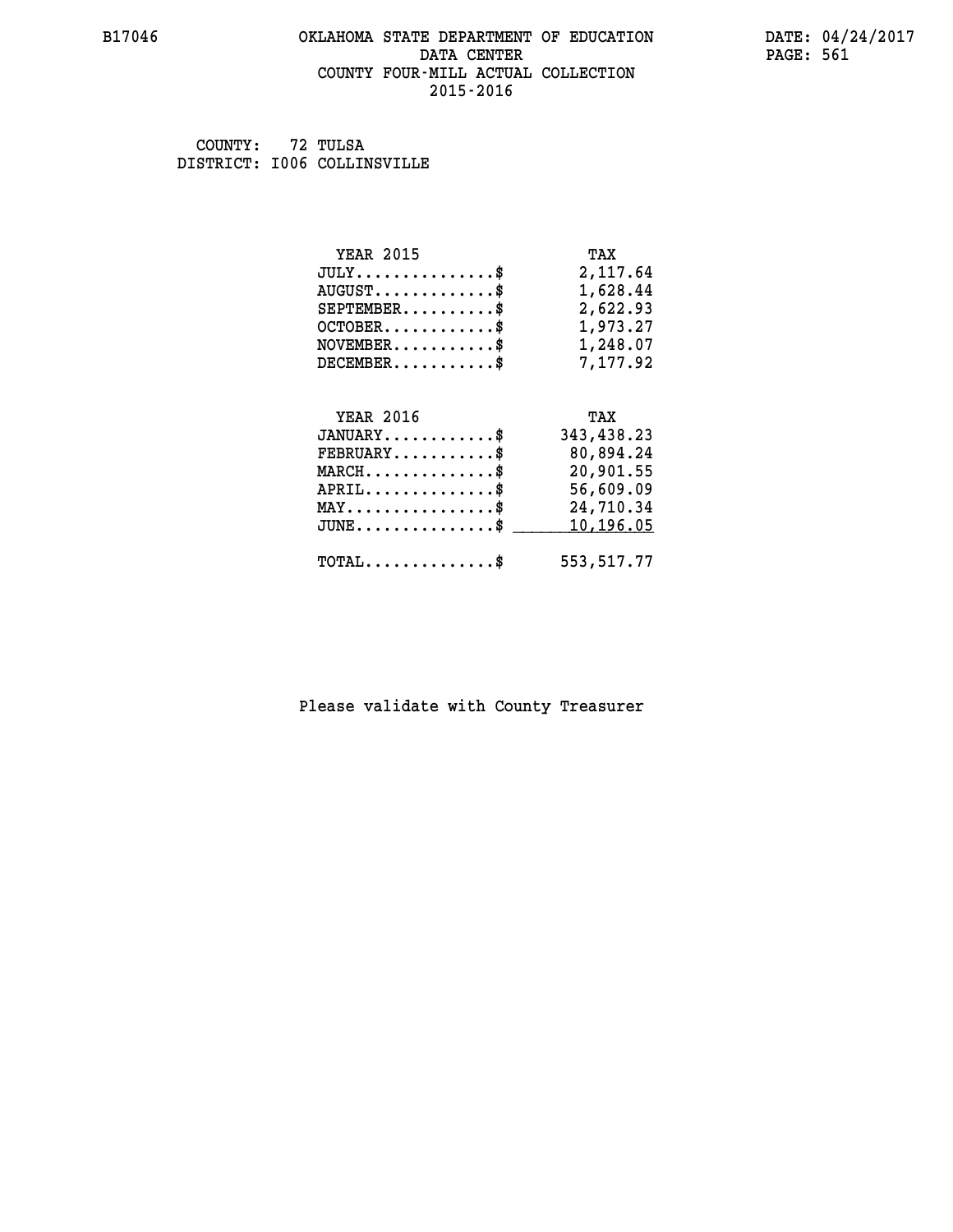#### **B17046 OKLAHOMA STATE DEPARTMENT OF EDUCATION DATE: 04/24/2017 DATA CENTER** PAGE: 562  **COUNTY FOUR-MILL ACTUAL COLLECTION 2015-2016**

 **COUNTY: 72 TULSA DISTRICT: I007 SKIATOOK**

| <b>YEAR 2015</b>                                  | TAX         |
|---------------------------------------------------|-------------|
| $JULY$ \$                                         | 2,016.68    |
| $AUGUST$ \$                                       | 1,526.96    |
| $SEPTEMBER$ \$                                    | 2,459.48    |
| $OCTOBER \ldots \ldots \ldots$                    | 1,850.30    |
| $NOVEMBER.$ \$                                    | 1,170.29    |
| $DECEMBER$ \$                                     | 6,730.62    |
|                                                   |             |
| <b>YEAR 2016</b>                                  | TAX         |
| $JANUARY$ \$                                      | 322,036.10  |
| $FEBRUARY$                                        | 75,853.13   |
| $\texttt{MARCH}\ldots\ldots\ldots\ldots\clubsuit$ | 19,599.02   |
| $APRIL \ldots \ldots \ldots \ldots \$             | 53,081.37   |
| $\texttt{MAX} \dots \dots \dots \dots \dots \$    | 23, 170. 46 |
| $\texttt{JUNE} \dots \dots \dots \dots \dots \$$  | 9,560.66    |
| $\texttt{TOTAL} \dots \dots \dots \dots$ \$       | 519,055.07  |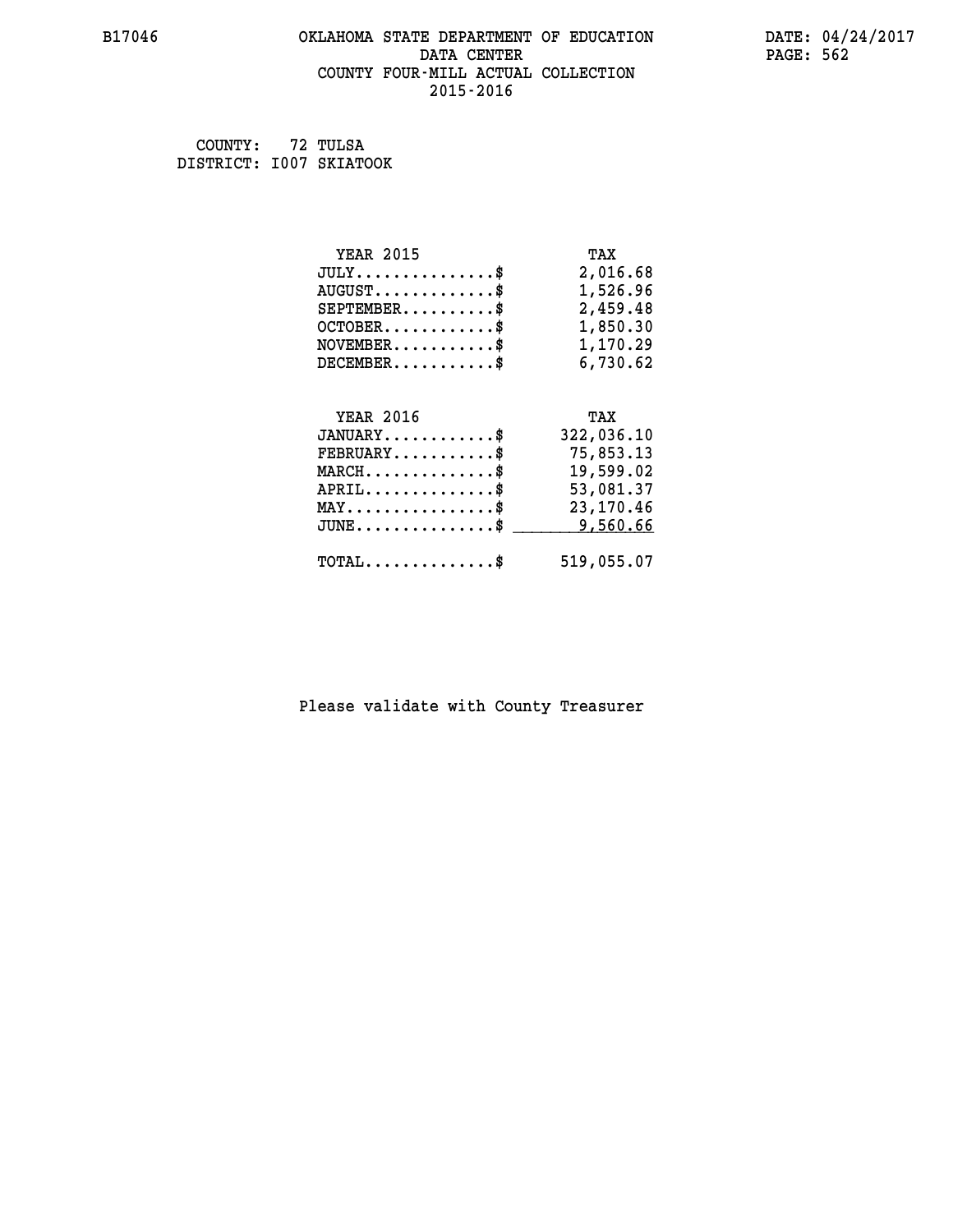#### **B17046 OKLAHOMA STATE DEPARTMENT OF EDUCATION DATE: 04/24/2017 DATA CENTER** PAGE: 563  **COUNTY FOUR-MILL ACTUAL COLLECTION 2015-2016**

 **COUNTY: 72 TULSA DISTRICT: I008 SPERRY**

| <b>YEAR 2015</b>                               | TAX         |
|------------------------------------------------|-------------|
| $JULY$ \$                                      | 4,341.41    |
| $AUGUST$ \$                                    | 1,542.75    |
| $SEPTEMENT.$ $\frac{1}{2}$                     | 1,506.59    |
| $OCTOBER$ \$                                   | 669.70      |
| $NOVEMBER$ \$                                  | 747.07      |
| $DECEMENT.$                                    | 929.48      |
| <b>YEAR 2016</b>                               | TAX         |
| $JANUARY$ \$                                   | 129,287.81  |
| $FEBRUARY$                                     | 37, 174.58  |
| $MARCH$ \$                                     | 5,109.47    |
| $APRIL$ \$                                     | .00         |
| $\texttt{MAX} \dots \dots \dots \dots \dots \$ | 7,519.01    |
| $JUNE$ \$                                      | 2,346.51    |
| $\texttt{TOTAL} \dots \dots \dots \dots \$     | 191, 174.38 |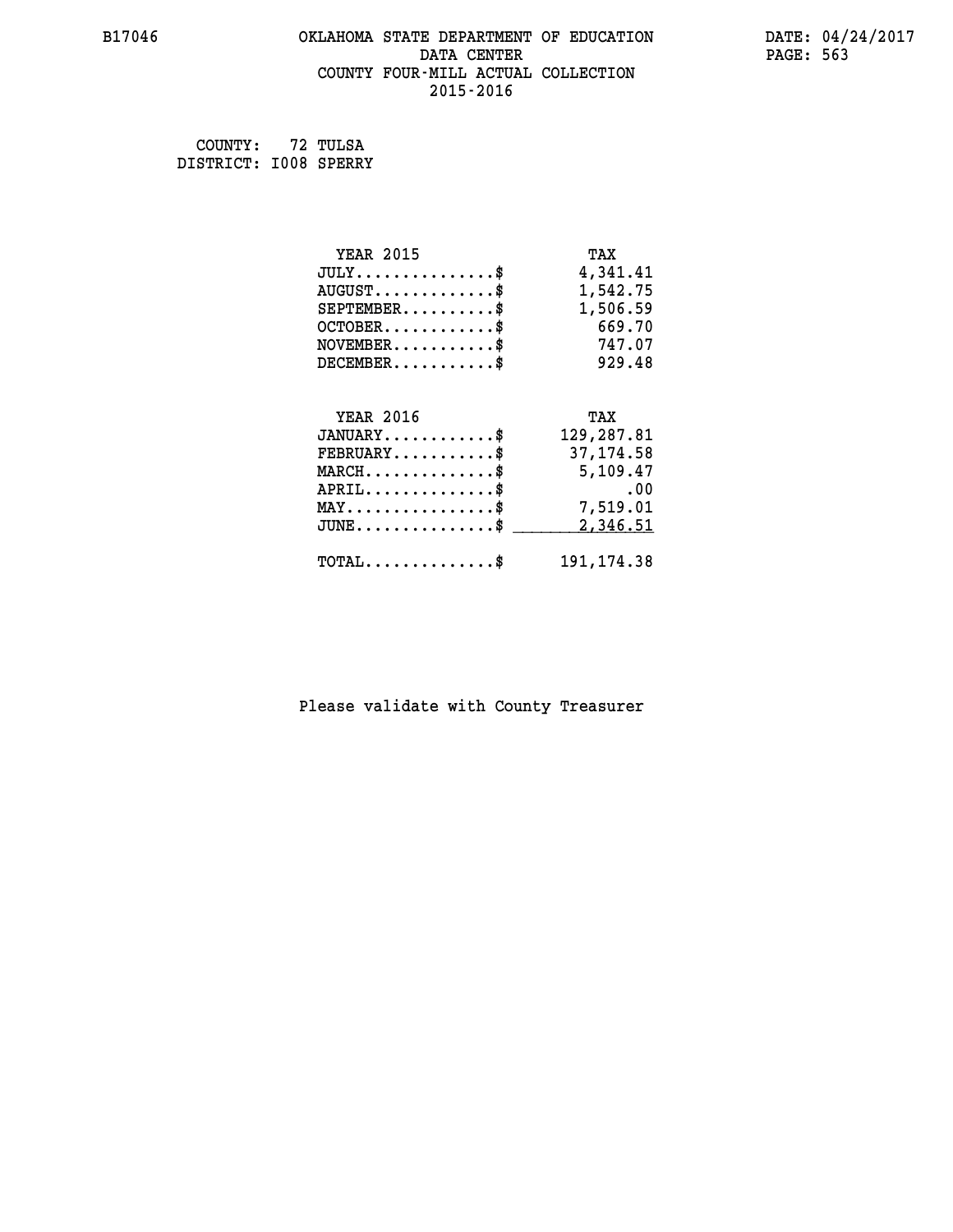### **B17046 OKLAHOMA STATE DEPARTMENT OF EDUCATION DATE: 04/24/2017** DATA CENTER PAGE: 564  **COUNTY FOUR-MILL ACTUAL COLLECTION 2015-2016**

 **COUNTY: 72 TULSA DISTRICT: I009 UNION**

 **MAY................\$ 142,544.59 JUNE...............\$ 58,817.17 \_\_\_\_\_\_\_\_\_\_\_\_\_\_\_**

| <b>YEAR 2015</b>                            | TAX          |
|---------------------------------------------|--------------|
| $JULY$ \$                                   | 12,410.11    |
| $\texttt{AUGUST} \dots \dots \dots \dots \$ | 9,393.85     |
| $SEPTEMBER$ \$                              | 15,130.70    |
| $OCTOBER$ \$                                | 11,383.04    |
| $\texttt{NOVEMBER} \dots \dots \dots \$     | 7,199.62     |
| $DECEMBER$ \$                               | 41,406.75    |
|                                             |              |
| <b>YEAR 2016</b>                            | TAX          |
| $JANUARY$ \$                                | 1,981,165.64 |
| $FEBRUARY$                                  | 466,648.35   |
| $MARCH$ \$                                  | 120,573.17   |
| $APRIL$                                     | 326,556.48   |

# **TOTAL..............\$ 3,193,229.47**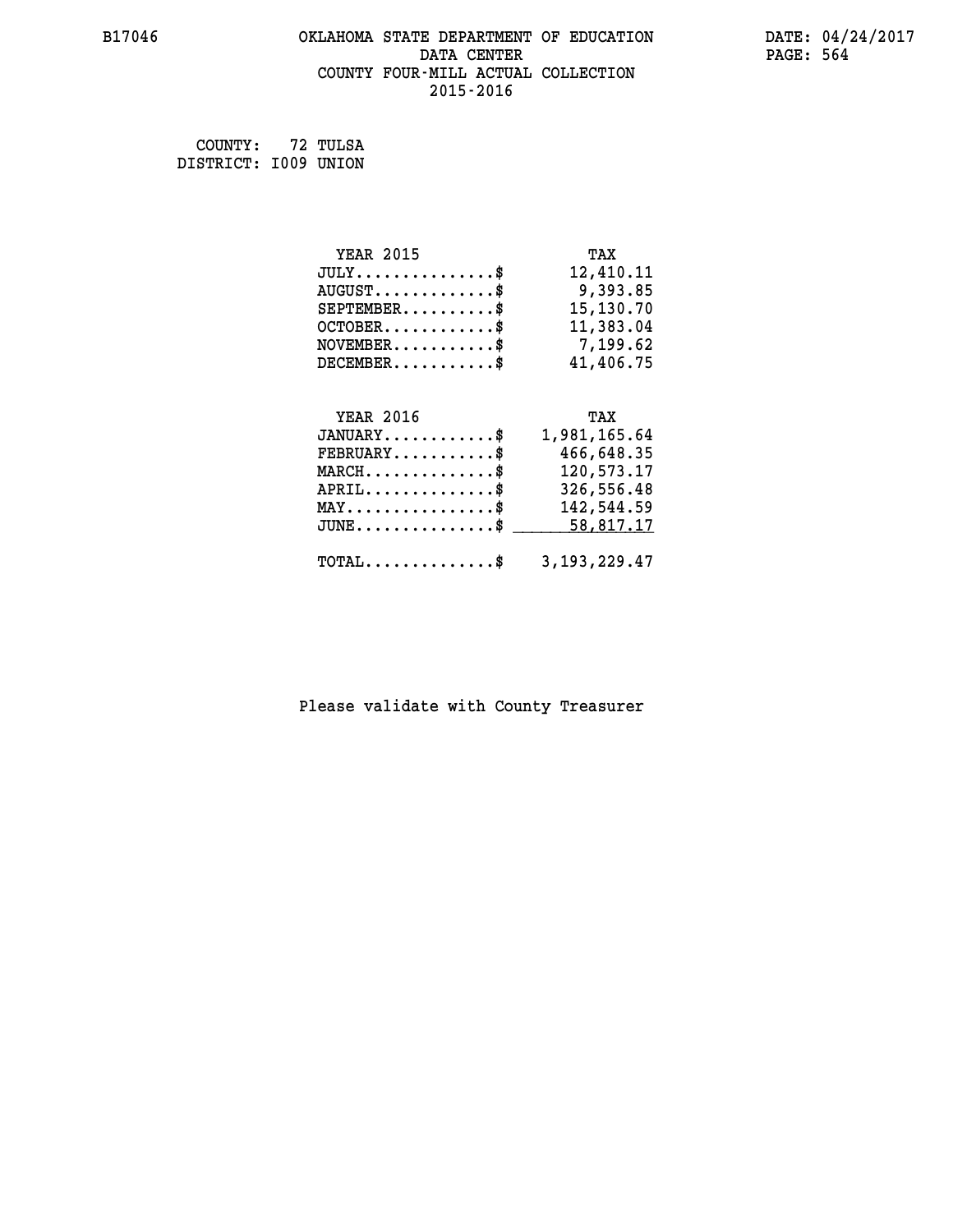#### **B17046 OKLAHOMA STATE DEPARTMENT OF EDUCATION DATE: 04/24/2017 DATA CENTER** PAGE: 565  **COUNTY FOUR-MILL ACTUAL COLLECTION 2015-2016**

 **COUNTY: 72 TULSA DISTRICT: I010 BERRYHILL**

| <b>YEAR 2015</b>                               | TAX        |
|------------------------------------------------|------------|
| $JULY$ \$                                      | 1,037.27   |
| $AUGUST$ \$                                    | 770.70     |
| $SEPTEMBER$ \$                                 | 1,241.35   |
| $OCTOBER$ \$                                   | 933.89     |
| $NOVEMBER$ \$                                  | 590.67     |
| $DECEMBER$ \$                                  | 3,397.10   |
|                                                |            |
| <b>YEAR 2016</b>                               | TAX        |
| $JANUARY$ \$                                   | 162,539.20 |
| $FEBRUARY$                                     | 38,284.86  |
| $MARCH$ \$                                     | 9,892.09   |
| $APRIL$ \$                                     | 26,791.41  |
| $\texttt{MAX} \dots \dots \dots \dots \dots \$ | 11,694.68  |
| $JUNE$ \$                                      | 4,825.49   |
| $\texttt{TOTAL} \dots \dots \dots \dots$ \$    | 261,998.71 |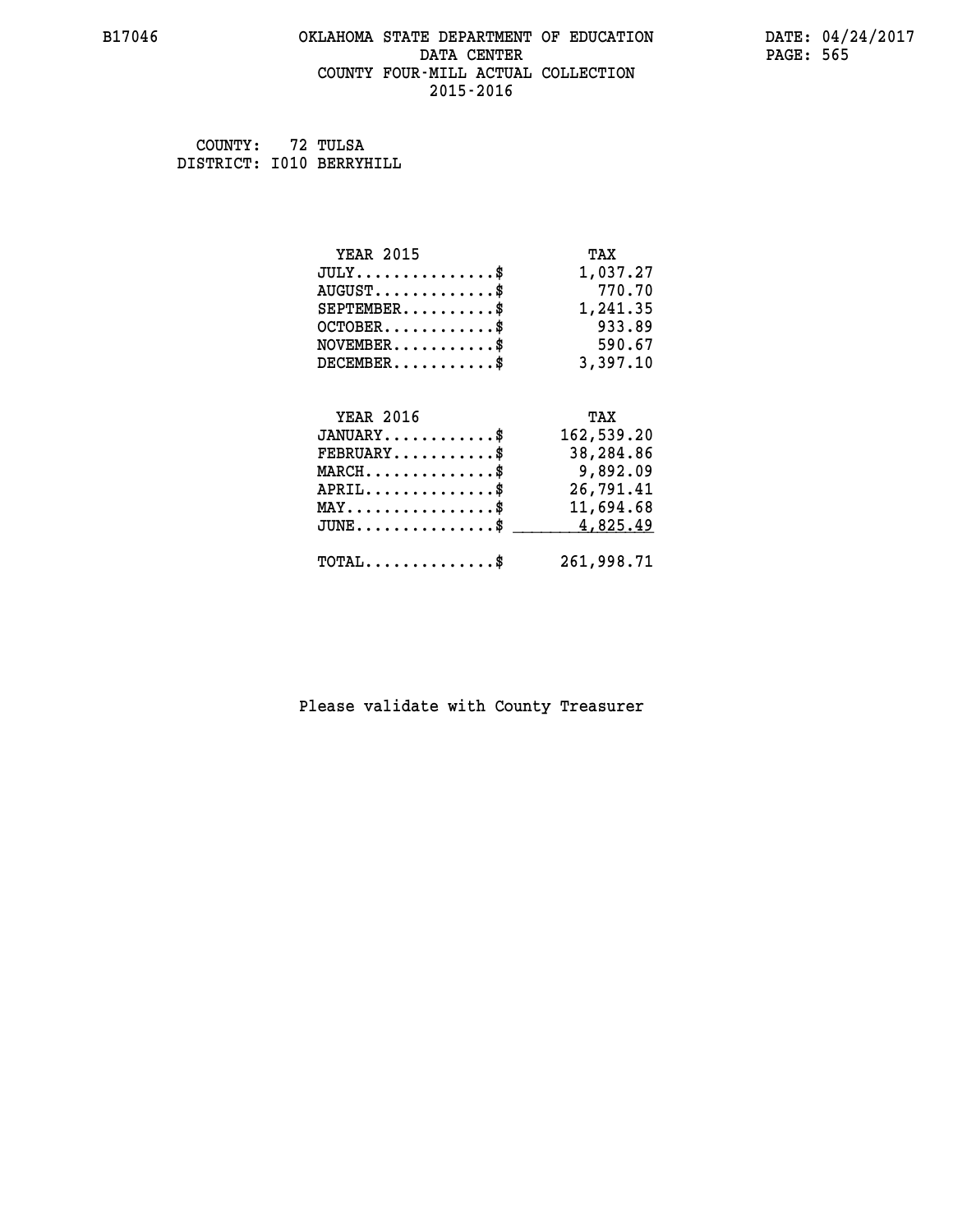#### **B17046 OKLAHOMA STATE DEPARTMENT OF EDUCATION DATE: 04/24/2017 DATA CENTER** PAGE: 566  **COUNTY FOUR-MILL ACTUAL COLLECTION 2015-2016**

 **COUNTY: 72 TULSA DISTRICT: I011 OWASSO**

| <b>YEAR 2015</b>              | TAX       |
|-------------------------------|-----------|
| $JULY \ldots \ldots \ldots \$ | 7,517.58  |
| $AUGUST$ \$                   | 5,863.84  |
| $SEPTEMBER$ \$                | 9,444.89  |
| $OCTOBER$ \$                  | 7,105.53  |
| $NOVEMBER$ \$                 | 4,494.15  |
| $DECEMBER$ \$                 | 25,846.93 |
| YEAR 2016                     | TAX       |

| $JANUARY$ \$                                            | 1,236,683.69 |
|---------------------------------------------------------|--------------|
| $FEBRUARY$ \$                                           | 291,291.35   |
| $MARCH$ \$                                              | 75,264.21    |
| $APRIL$ \$                                              | 203,843.17   |
| $MAX \dots \dots \dots \dots \dots \$                   | 88,979.22    |
| $JUNE \dots \dots \dots \dots \$ 36,714.87              |              |
| $\texttt{TOTAL} \dots \dots \dots \dots \$ 1,993,049.43 |              |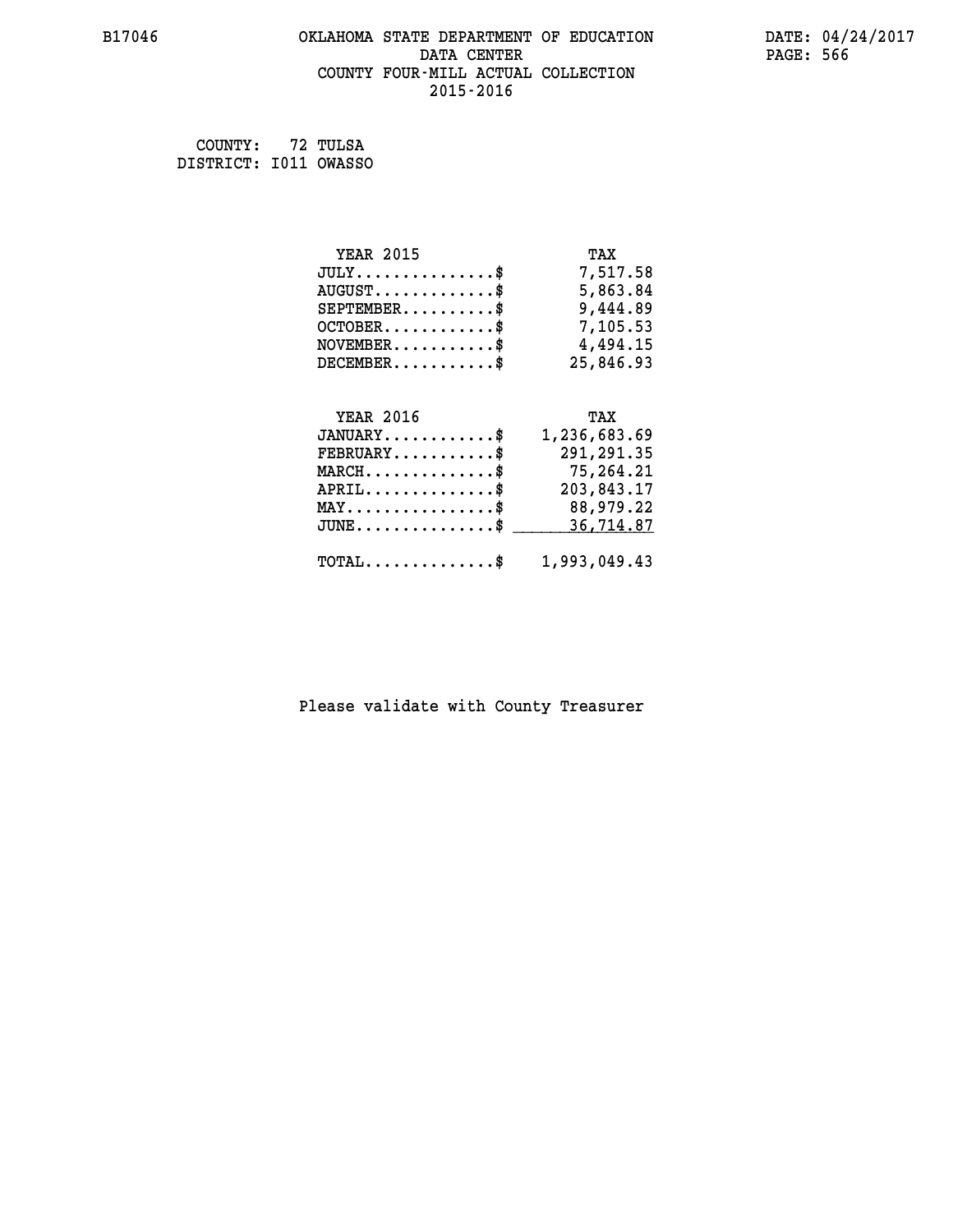#### **B17046 OKLAHOMA STATE DEPARTMENT OF EDUCATION DATE: 04/24/2017 DATA CENTER** PAGE: 567  **COUNTY FOUR-MILL ACTUAL COLLECTION 2015-2016**

 **COUNTY: 72 TULSA DISTRICT: I013 GLENPOOL**

| <b>YEAR 2015</b>                                                          | TAX        |
|---------------------------------------------------------------------------|------------|
| $JULY$ \$                                                                 | 2,029.67   |
| $AUGUST$ \$                                                               | 1,572.25   |
| $SEPTEMBER.$ $\$                                                          | 2,532.42   |
| $OCTOBER$ \$                                                              | 1,905.18   |
| $\verb NOVEMBER , \verb , \verb , \verb , \verb , \verb , \verb , \verb $ | 1,205.00   |
| $DECEMBER$ \$                                                             | 6,930.25   |
|                                                                           |            |
| <b>YEAR 2016</b>                                                          | TAX        |
| $JANUARY$ \$                                                              | 331,588.05 |
| $\texttt{FEBRUARY} \dots \dots \dots \$                                   | 78,103.02  |
| $\texttt{MARCH}\ldots\ldots\ldots\ldots\cdots\$                           | 20,180.35  |
| $APRIL \ldots \ldots \ldots \ldots \$                                     | 54,655.82  |
| $\texttt{MAX} \dots \dots \dots \dots \dots \$                            | 23,857.71  |
| $\texttt{JUNE} \dots \dots \dots \dots \dots \$$                          | 9,844.24   |
| $\texttt{TOTAL} \dots \dots \dots \dots$ \$                               | 534,403.96 |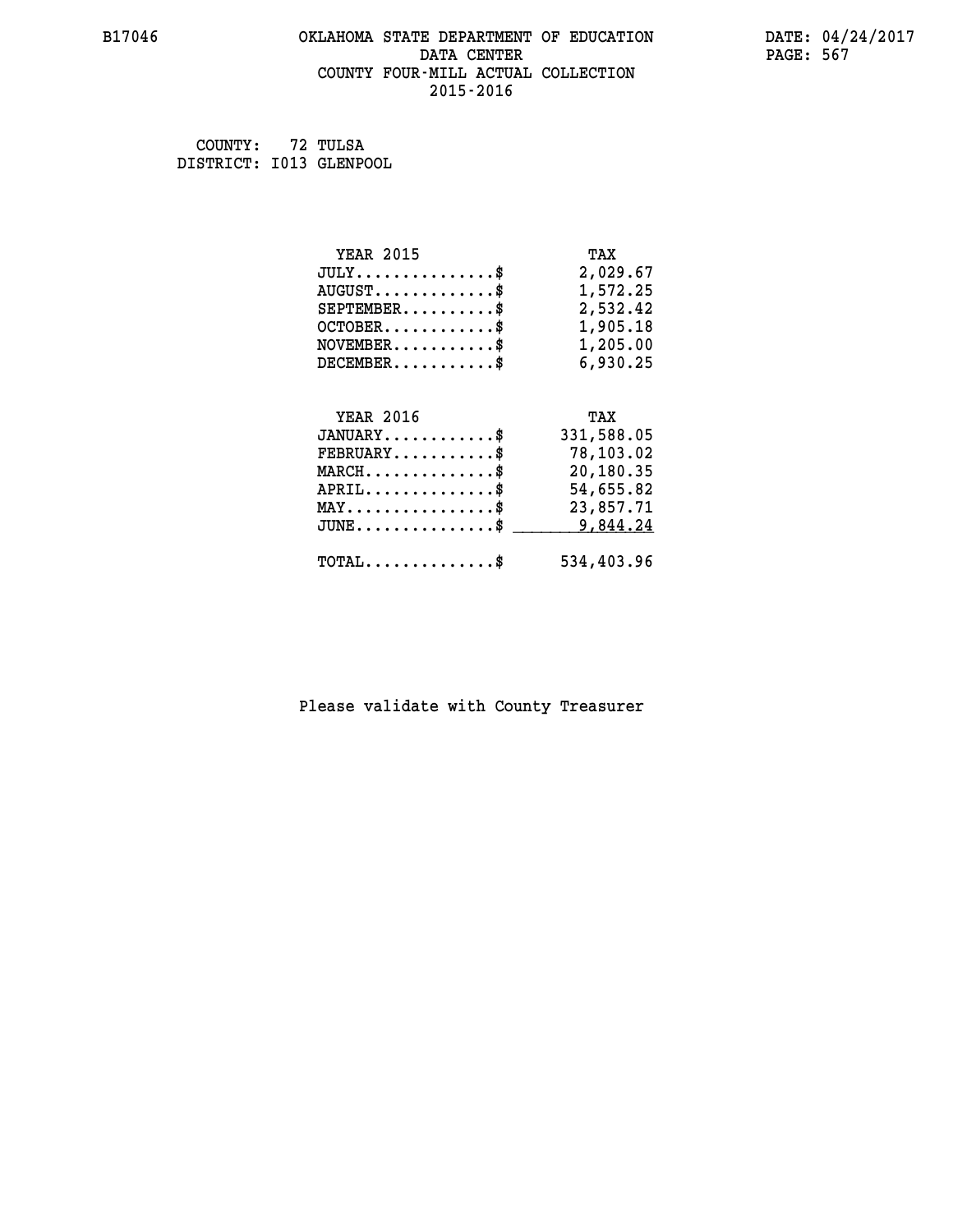#### **B17046 OKLAHOMA STATE DEPARTMENT OF EDUCATION DATE: 04/24/2017 DATA CENTER** PAGE: 568  **COUNTY FOUR-MILL ACTUAL COLLECTION 2015-2016**

 **COUNTY: 72 TULSA DISTRICT: I014 LIBERTY**

| <b>YEAR 2015</b>                           | TAX        |
|--------------------------------------------|------------|
| $JULY$ \$                                  | 456.74     |
| $AUGUST$ \$                                | 337.63     |
| $SEPTEMBER$ \$                             | 543.82     |
| $OCTOBER$ \$                               | 409.12     |
| $NOVEMBER$ \$                              | 258.76     |
| $DECEMBER$ \$                              | 1,488.21   |
|                                            |            |
| <b>YEAR 2016</b>                           | TAX        |
| $JANUARY$ \$                               | 71,205.40  |
| $FEBRUARY$                                 | 16,771.89  |
| $MARCH$ \$                                 | 4,333.54   |
| $APRIL$ \$                                 | 11,736.82  |
| $MAX \dots \dots \dots \dots \dots$        | 5,123.22   |
| $JUNE$ \$                                  | 2,113.96   |
| $\texttt{TOTAL} \dots \dots \dots \dots \$ | 114,779.11 |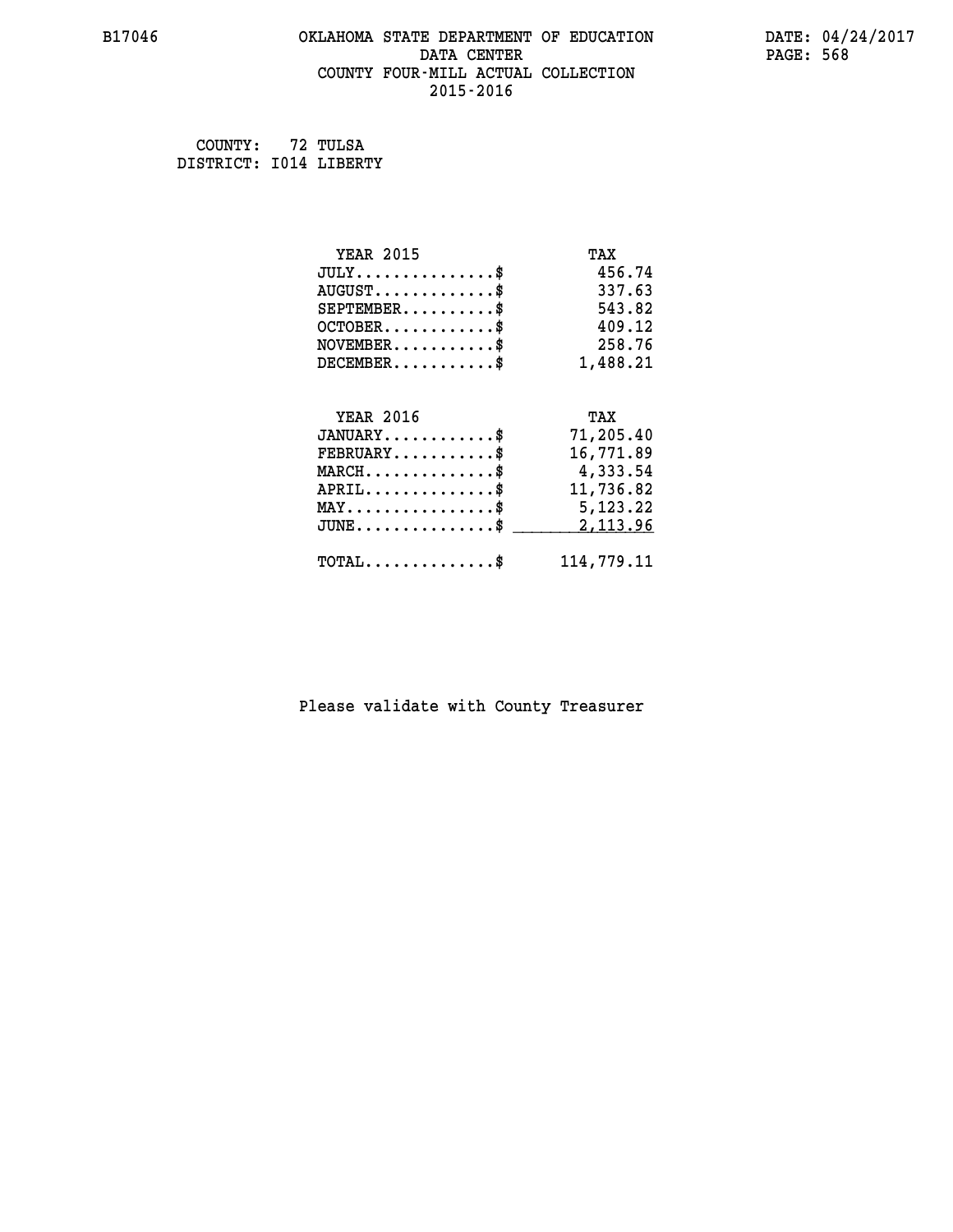# **B17046 OKLAHOMA STATE DEPARTMENT OF EDUCATION DATE: 04/24/2017** DATA CENTER PAGE: 569  **COUNTY FOUR-MILL ACTUAL COLLECTION 2015-2016**

 **COUNTY: 72 TULSA**

 **\*\*\*\*\*\* TOTALS \*\*\*\*\*\***

| <b>YEAR 2015</b> | TAX        |
|------------------|------------|
| $JULY$           | 97,047.63  |
| $AUGUST$ \$      | 72,006.58  |
| $SEPTEMBER$ $\$  | 115,002.80 |
| $OCTOBER$ \$     | 86,054.55  |
| $NOVEMBER.$ \$   | 54,751.85  |
| $DECEMBER$       | 311,523.84 |

# **YEAR 2016**

| <b>YEAR 2016</b>                                                        | TAX           |
|-------------------------------------------------------------------------|---------------|
| $JANUARY$ \$                                                            | 14,990,123.67 |
| $FEBRUARY$                                                              | 3,537,530.31  |
| $MARCH$ \$                                                              | 909,535.67    |
| $APRIL$ \$                                                              | 2,449,218.74  |
| $MAX \dots \dots \dots \dots \dots \$                                   | 1,076,754.11  |
| JUNE\$ 443,537.44                                                       |               |
| $\texttt{TOTAL} \dots \dots \dots \dots \dots \text{*}$ 24, 143, 087.19 |               |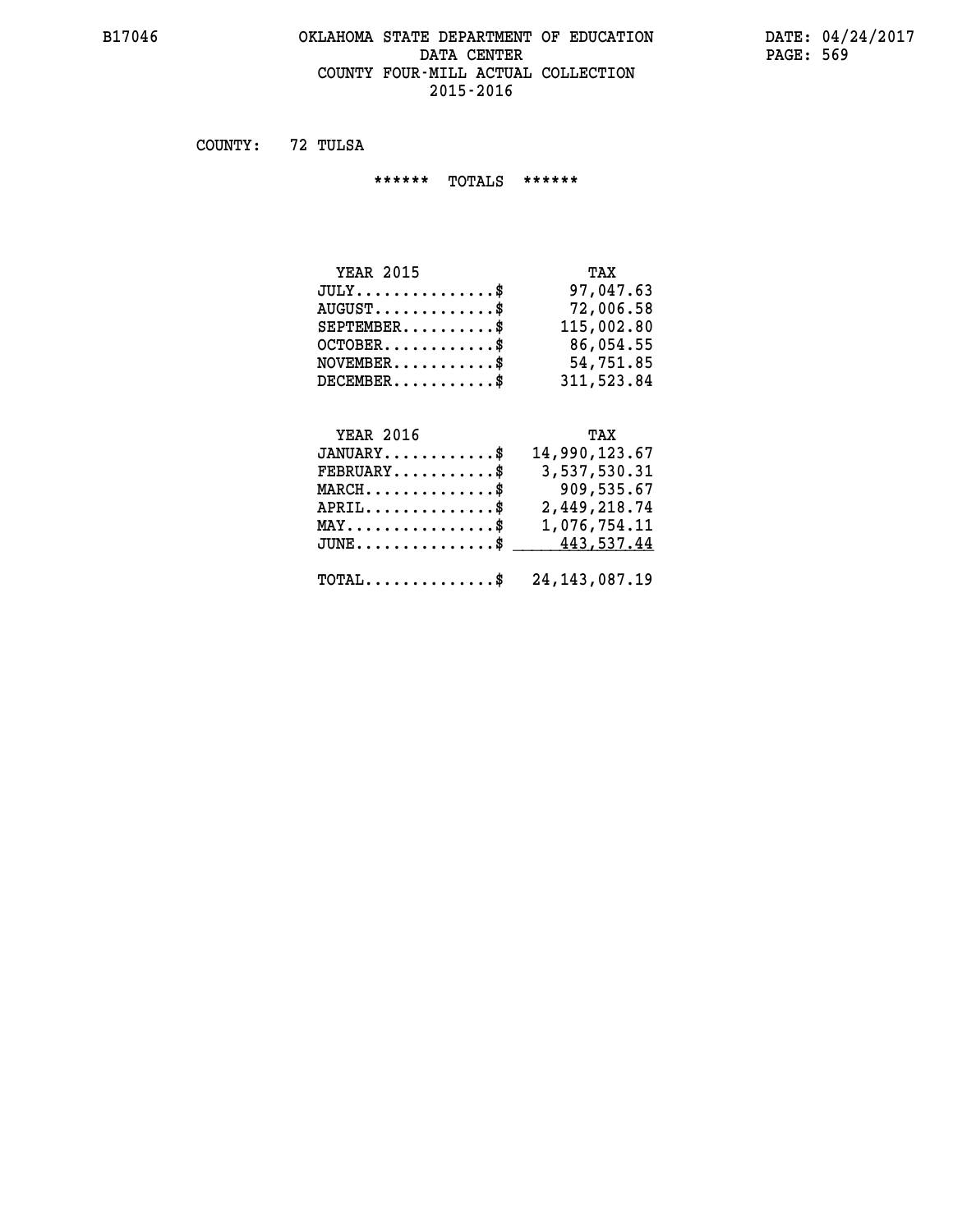#### **B17046 OKLAHOMA STATE DEPARTMENT OF EDUCATION DATE: 04/24/2017 DATA CENTER** PAGE: 570  **COUNTY FOUR-MILL ACTUAL COLLECTION 2015-2016**

 **COUNTY: 73 WAGONER DISTRICT: I001 OKAY**

| <b>YEAR 2015</b>                                 | TAX       |
|--------------------------------------------------|-----------|
| $JULY$ \$                                        | 312.51    |
| $AUGUST$ \$                                      | 513.12    |
| $SEPTEMBER$ \$                                   | 365.48    |
| $OCTOBER$ \$                                     | 139.78    |
| $\texttt{NOVEMBER} \dots \dots \dots \$          | 238.41    |
| $DECEMBER$ \$                                    | 122.69    |
|                                                  |           |
| <b>YEAR 2016</b>                                 | TAX       |
| $JANUARY$                                        | 31,884.67 |
| $FEBRUARY$ \$                                    | 6,312.25  |
| $\texttt{MARCH}\ldots\ldots\ldots\ldots\text{*}$ | 1,084.34  |
| $APRIL \ldots \ldots \ldots \ldots \$            | 5,639.36  |
| MAY\$ 1,657.84                                   |           |
| $JUNE$ \$                                        | 395.88    |
| $\texttt{TOTAL} \dots \dots \dots \dots$ \$      | 48,666.33 |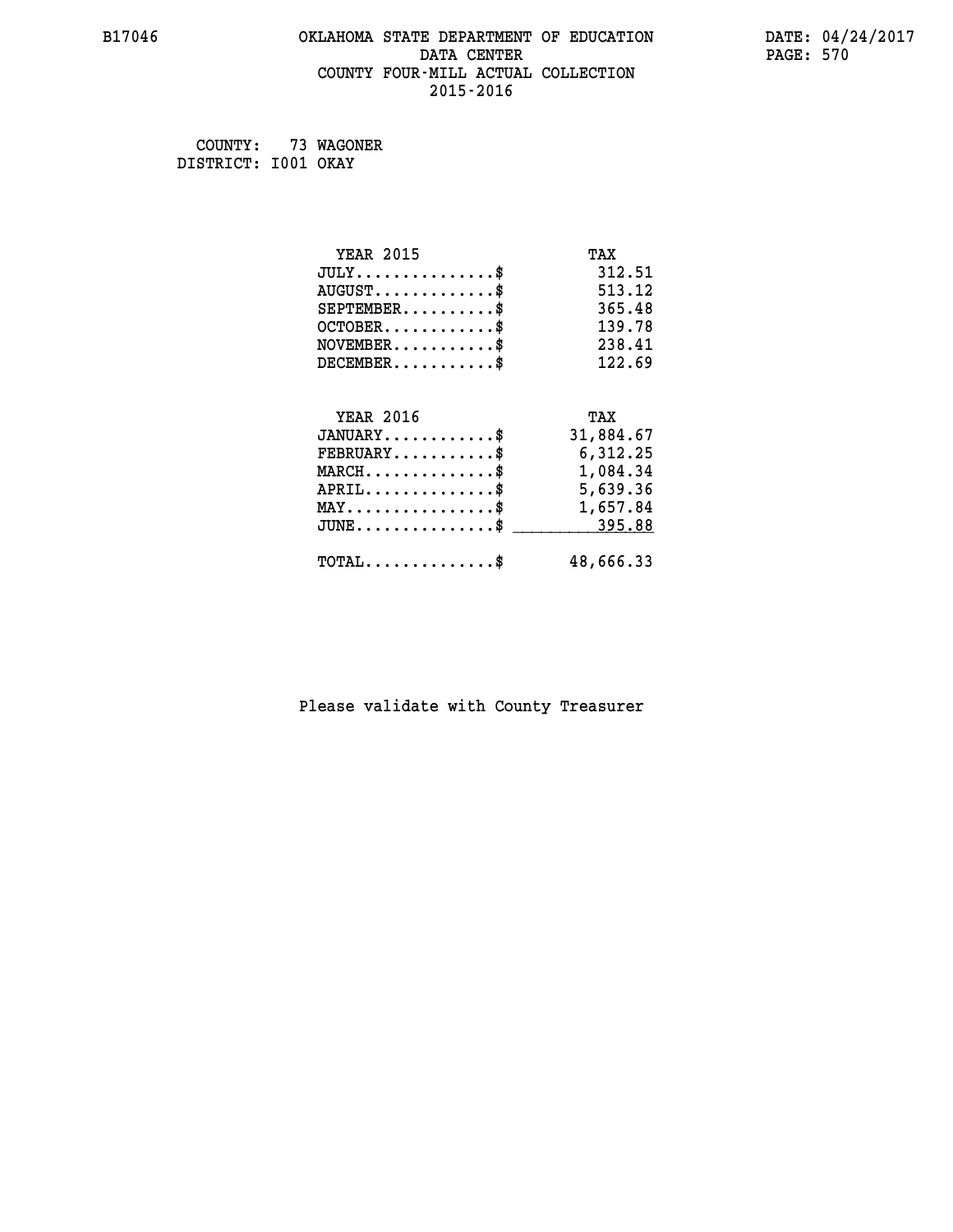#### **B17046 OKLAHOMA STATE DEPARTMENT OF EDUCATION DATE: 04/24/2017 DATA CENTER** PAGE: 571  **COUNTY FOUR-MILL ACTUAL COLLECTION 2015-2016**

 **COUNTY: 73 WAGONER DISTRICT: I017 COWETA**

| <b>YEAR 2015</b>                                  | TAX        |
|---------------------------------------------------|------------|
| $JULY$ \$                                         | 2,587.88   |
| $AUGUST$ \$                                       | 4,150.55   |
| $SEPTEMBER$ \$                                    | 2,956.32   |
| $OCTOBER$ \$                                      | 1,130.67   |
| $\texttt{NOVEMBER} \dots \dots \dots \$           | 1,928.49   |
| $DECEMBER$ \$                                     | 992.48     |
|                                                   |            |
| <b>YEAR 2016</b>                                  |            |
|                                                   | TAX        |
| $JANUARY$                                         | 257,910.87 |
| $FEBRUARY$                                        | 51,058.93  |
| $\texttt{MARCH}\ldots\ldots\ldots\ldots\clubsuit$ | 8,771.05   |
| $APRIL \ldots \ldots \ldots \ldots \$             | 45,615.98  |
| $\texttt{MAX} \dots \dots \dots \dots \dots \$    | 13,410.10  |
| $\texttt{JUNE} \dots \dots \dots \dots \dots \$$  | 3,202.25   |
| $\texttt{TOTAL} \dots \dots \dots \dots$          | 393,715.57 |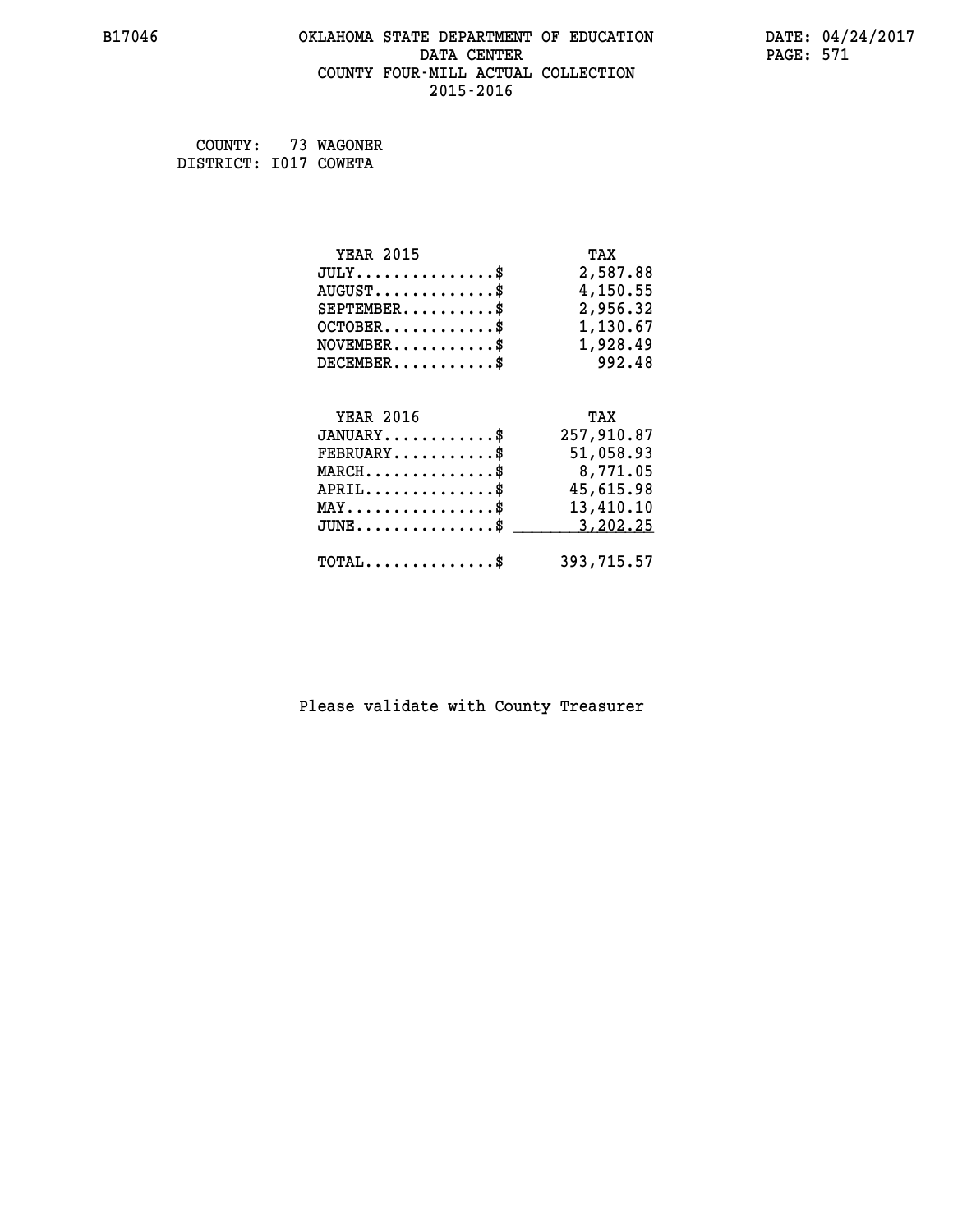#### **B17046 OKLAHOMA STATE DEPARTMENT OF EDUCATION DATE: 04/24/2017 DATA CENTER** PAGE: 572  **COUNTY FOUR-MILL ACTUAL COLLECTION 2015-2016**

 **COUNTY: 73 WAGONER DISTRICT: I019 WAGONER**

| <b>YEAR 2015</b>                                                                                                              | TAX        |
|-------------------------------------------------------------------------------------------------------------------------------|------------|
| $JULY$ \$                                                                                                                     | 1,867.17   |
| $AUGUST$ \$                                                                                                                   | 2,908.76   |
| $SEPTEMBER$ \$                                                                                                                | 2,071.83   |
| $OCTOBER$ \$                                                                                                                  | 792.39     |
| $NOVEMBER.$ \$                                                                                                                | 1,351.51   |
| $DECEMBER$ \$                                                                                                                 | 695.55     |
|                                                                                                                               |            |
| <b>YEAR 2016</b>                                                                                                              | TAX        |
| $JANUARY$ \$                                                                                                                  | 180,747.37 |
| $FEBRUARY$                                                                                                                    | 35,782.78  |
| $\texttt{MARCH}\ldots\ldots\ldots\ldots\overset{\hspace{0.1em}\mathsf{\scriptscriptstyle\$}}{\mathsf{\scriptscriptstyle\$}}}$ | 6,146.87   |
| $APRIL$ \$                                                                                                                    | 31,968.29  |
| $\texttt{MAX} \dots \dots \dots \dots \dots \$                                                                                | 9,397.98   |
| $JUNE$ \$                                                                                                                     | 2,244.18   |
| $\texttt{TOTAL} \dots \dots \dots \dots$ \$                                                                                   | 275,974.68 |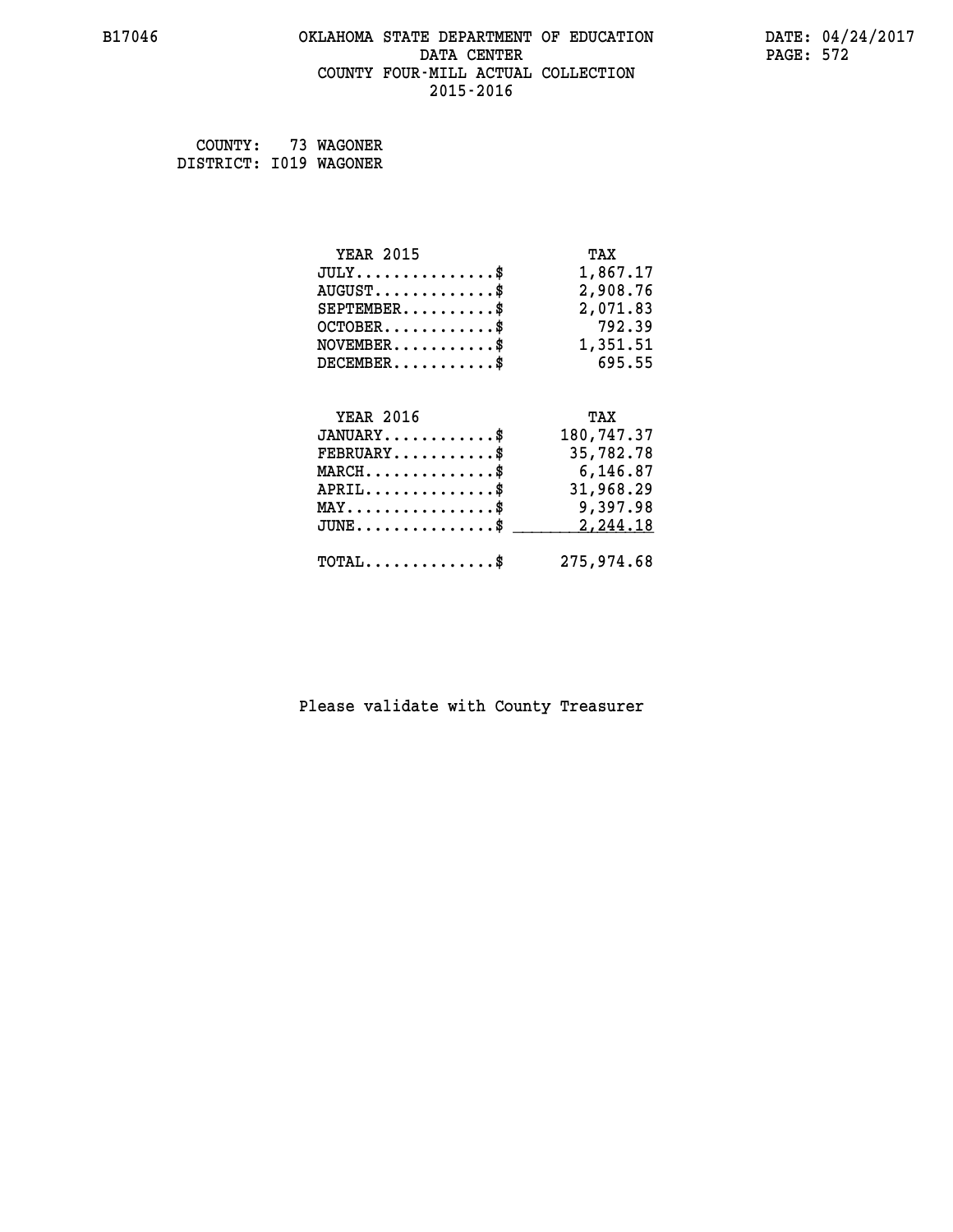#### **B17046 OKLAHOMA STATE DEPARTMENT OF EDUCATION DATE: 04/24/2017 DATA CENTER** PAGE: 573  **COUNTY FOUR-MILL ACTUAL COLLECTION 2015-2016**

 **COUNTY: 73 WAGONER DISTRICT: I365 PORTER CONSOLIDATED**

| <b>YEAR 2015</b>                                 | TAX       |
|--------------------------------------------------|-----------|
| $JULY$ \$                                        | 454.25    |
| $AUGUST$ \$                                      | 689.43    |
| $SEPTEMENT.$ \$                                  | 491.06    |
| $OCTOBER$ \$                                     | 187.82    |
| $\texttt{NOVEMBER} \dots \dots \dots \$          | 320.34    |
| $DECEMBER$ \$                                    | 164.86    |
| <b>YEAR 2016</b>                                 | TAX       |
| $JANUARY$ \$                                     | 42,840.80 |
|                                                  |           |
| $\texttt{FEBRUARY}\dots\dots\dots\dots\$         | 8,481.24  |
| $\texttt{MARCH} \dots \dots \dots \dots \$$      | 1,456.92  |
| $APRIL \ldots \ldots \ldots \ldots$              | 7,577.13  |
| MAY\$ 2,227.52                                   |           |
| $\texttt{JUNE} \dots \dots \dots \dots \dots \$$ | 531.91    |
| $\texttt{TOTAL} \dots \dots \dots \dots$         | 65,423.28 |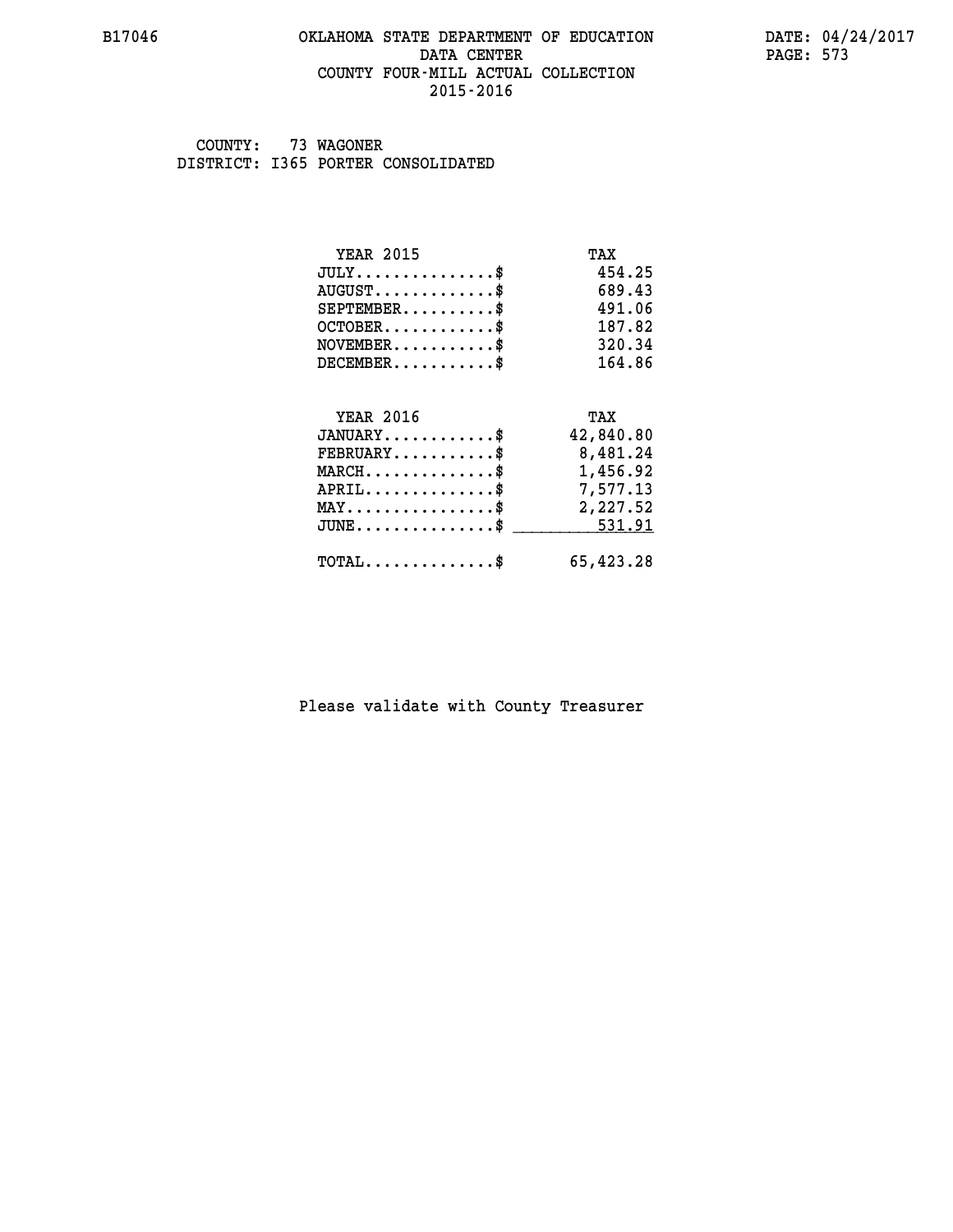#### **B17046 OKLAHOMA STATE DEPARTMENT OF EDUCATION DATE: 04/24/2017 DATA CENTER PAGE: 574 COUNTY FOUR-MILL ACTUAL COLLECTION 2015-2016**

 **COUNTY: 73 WAGONER**

 **\*\*\*\*\*\* TOTALS \*\*\*\*\*\***

| <b>YEAR 2015</b> | TAX      |
|------------------|----------|
| $JULY$           | 5,221.81 |
| $AUGUST$         | 8,261.86 |
| $SEPTEMBER$      | 5,884.69 |
| $OCTOBER$ \$     | 2,250.66 |
| $NOVEMBER$ \$    | 3,838.75 |
| $DECEMENTER$     | 1,975.58 |

#### **YEAR 2016 TAX JANUARY............\$ 513,383.71 FEBRUARY...........\$ 101,635.20 MARCH..............\$ 17,459.18 APRIL..............\$ 90,800.76 MAY................\$ 26,693.44 JUNE...............\$ 6,374.22 \_\_\_\_\_\_\_\_\_\_\_\_\_\_\_**

 **TOTAL..............\$ 783,779.86**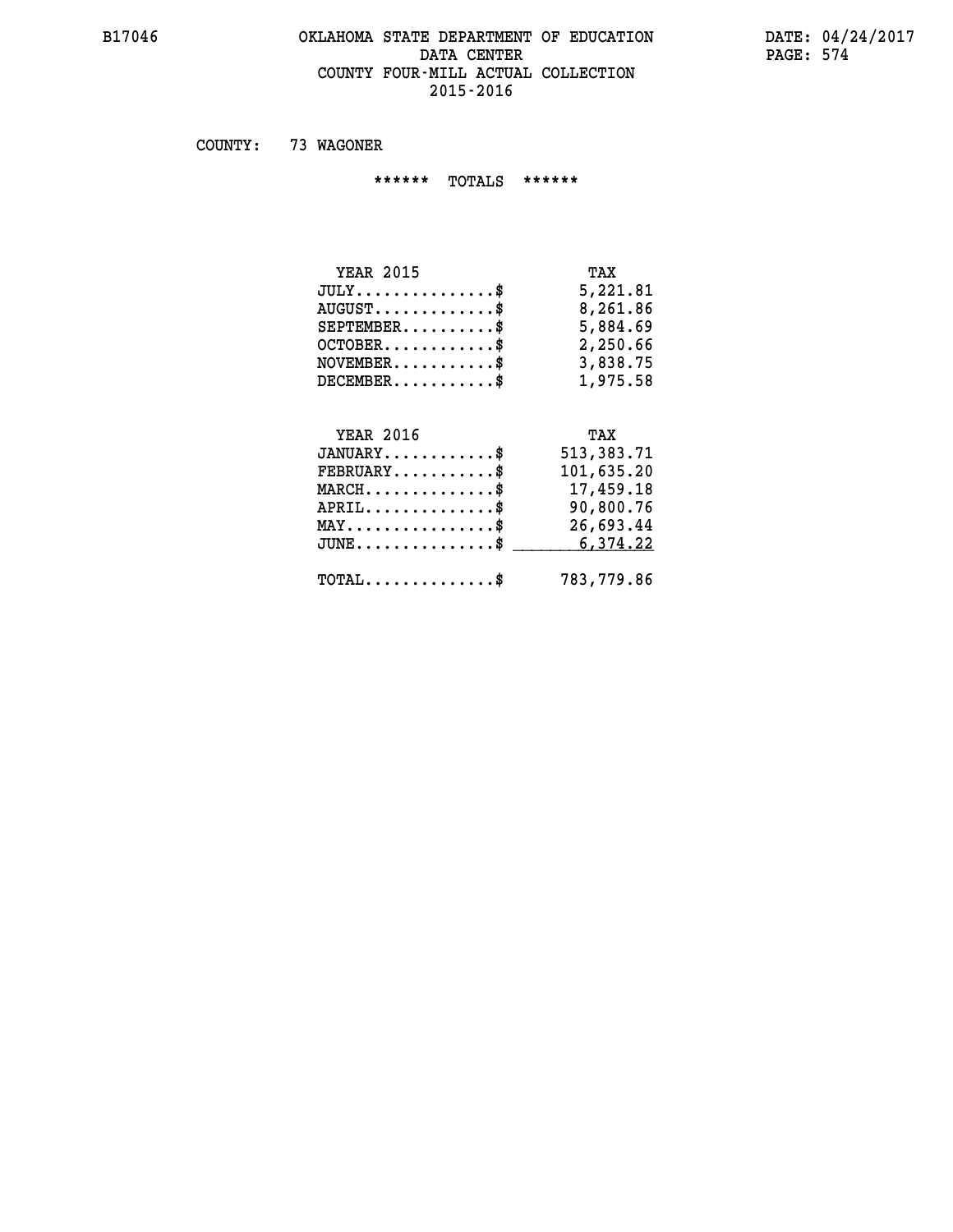#### **B17046 OKLAHOMA STATE DEPARTMENT OF EDUCATION DATE: 04/24/2017 DATA CENTER** PAGE: 575  **COUNTY FOUR-MILL ACTUAL COLLECTION 2015-2016**

 **COUNTY: 74 WASHINGTON DISTRICT: I004 COPAN**

| <b>YEAR 2015</b>                                      | TAX       |
|-------------------------------------------------------|-----------|
| $JULY$ \$                                             | 815.67    |
| $AUGUST$ \$                                           | 495.05    |
| $SEPTEMBER$ \$                                        | 62.06     |
| $OCTOBER$ \$                                          | 76.17     |
| $\texttt{NOVEMBER} \dots \dots \dots \$               | 45.66     |
| $DECEMBER$ \$                                         | 2,961.11  |
|                                                       |           |
| <b>YEAR 2016</b>                                      | TAX       |
| $JANUARY$ \$                                          | 26,675.52 |
| $FEBRUARY$                                            | 2,845.59  |
| $\texttt{MARCH}\ldots\ldots\ldots\ldots\$             | 1,535.56  |
| $APRIL \ldots \ldots \ldots \ldots \$                 | 5,251.27  |
| $\texttt{MAX} \dots \dots \dots \dots \dots \text{*}$ | 1,158.50  |
| $\texttt{JUNE} \dots \dots \dots \dots \dots \$$      | 146.76    |
| $\texttt{TOTAL} \dots \dots \dots \dots$ \$           | 42,068.92 |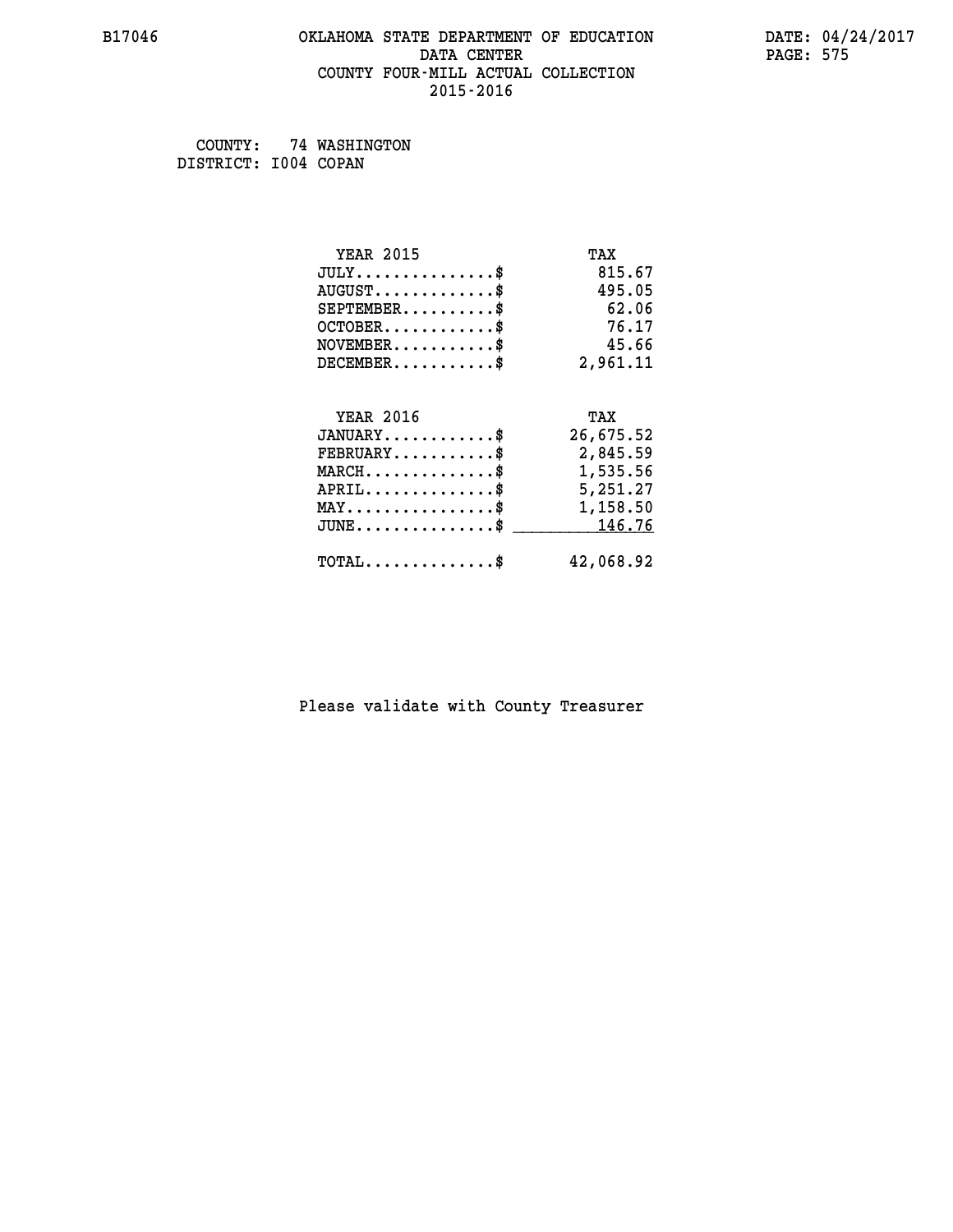#### **B17046 OKLAHOMA STATE DEPARTMENT OF EDUCATION DATE: 04/24/2017 DATA CENTER** PAGE: 576  **COUNTY FOUR-MILL ACTUAL COLLECTION 2015-2016**

 **COUNTY: 74 WASHINGTON DISTRICT: I007 DEWEY**

| <b>YEAR 2015</b>                                 | TAX        |
|--------------------------------------------------|------------|
| $JULY$ \$                                        | 1,140.80   |
| $AUGUST$ \$                                      | 2,412.19   |
| $SEPTEMBER$ \$                                   | 322.61     |
| $OCTOBER$ \$                                     | 395.97     |
| $NOVEMBER.$ \$                                   | 237.33     |
| $DECEMBER$ \$                                    | 15,391.99  |
| <b>YEAR 2016</b>                                 | TAX        |
|                                                  |            |
| $JANUARY$ \$                                     | 138,661.19 |
| $FEBRUARY$                                       | 14,791.62  |
| $MARCH$ \$                                       | 7,981.95   |
| $APRIL$ \$                                       | 27,296.47  |
| $\texttt{MAX} \dots \dots \dots \dots \dots \$   | 6,021.97   |
| $\texttt{JUNE} \dots \dots \dots \dots \dots \$$ | 762.88     |
| $\texttt{TOTAL} \dots \dots \dots \dots \$       | 215,416.97 |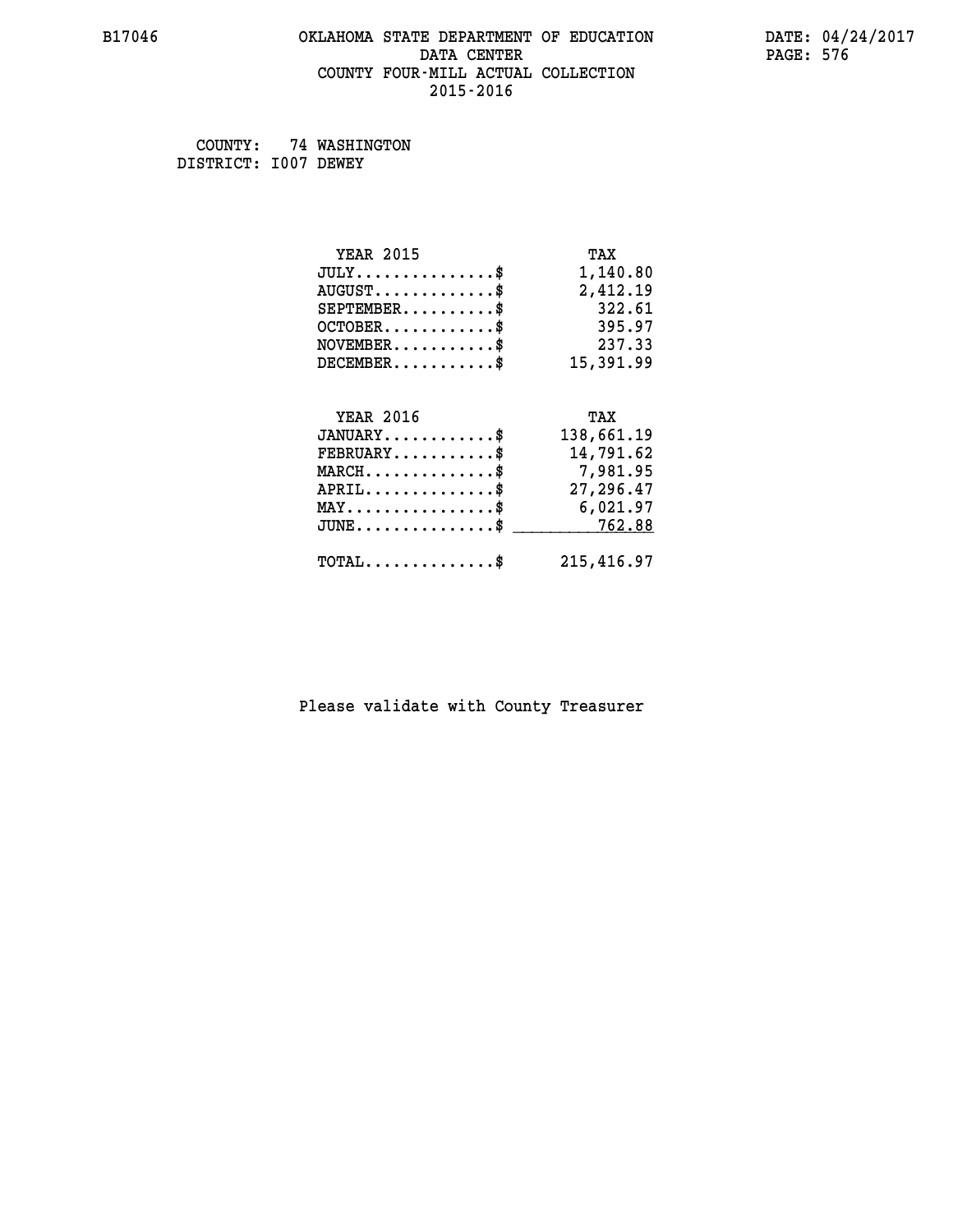#### **B17046 OKLAHOMA STATE DEPARTMENT OF EDUCATION DATE: 04/24/2017 DATA CENTER** PAGE: 577  **COUNTY FOUR-MILL ACTUAL COLLECTION 2015-2016**

 **COUNTY: 74 WASHINGTON DISTRICT: I018 CANEY VALLEY**

| <b>YEAR 2015</b>                               | TAX        |
|------------------------------------------------|------------|
| $JULY$ \$                                      | 687.13     |
| $AUGUST$ \$                                    | 1,491.93   |
| $SEPTEMBER$ \$                                 | 199.67     |
| $OCTOBER$ \$                                   | 245.07     |
| $NOVEMBER$ \$                                  | 146.89     |
| $DECEMBER$ \$                                  | 9,526.10   |
|                                                |            |
| <b>YEAR 2016</b>                               | TAX        |
| $JANUARY$ \$                                   | 85,817.30  |
| $FEBRUARY$                                     | 9,154.52   |
| $MARCH$ \$                                     | 4,940.02   |
| $APRIL$ \$                                     | 16,893.75  |
| $\texttt{MAX} \dots \dots \dots \dots \dots \$ | 3,726.98   |
| $JUNE$ \$                                      | 472.15     |
| $\texttt{TOTAL} \dots \dots \dots \dots \$     | 133,301.51 |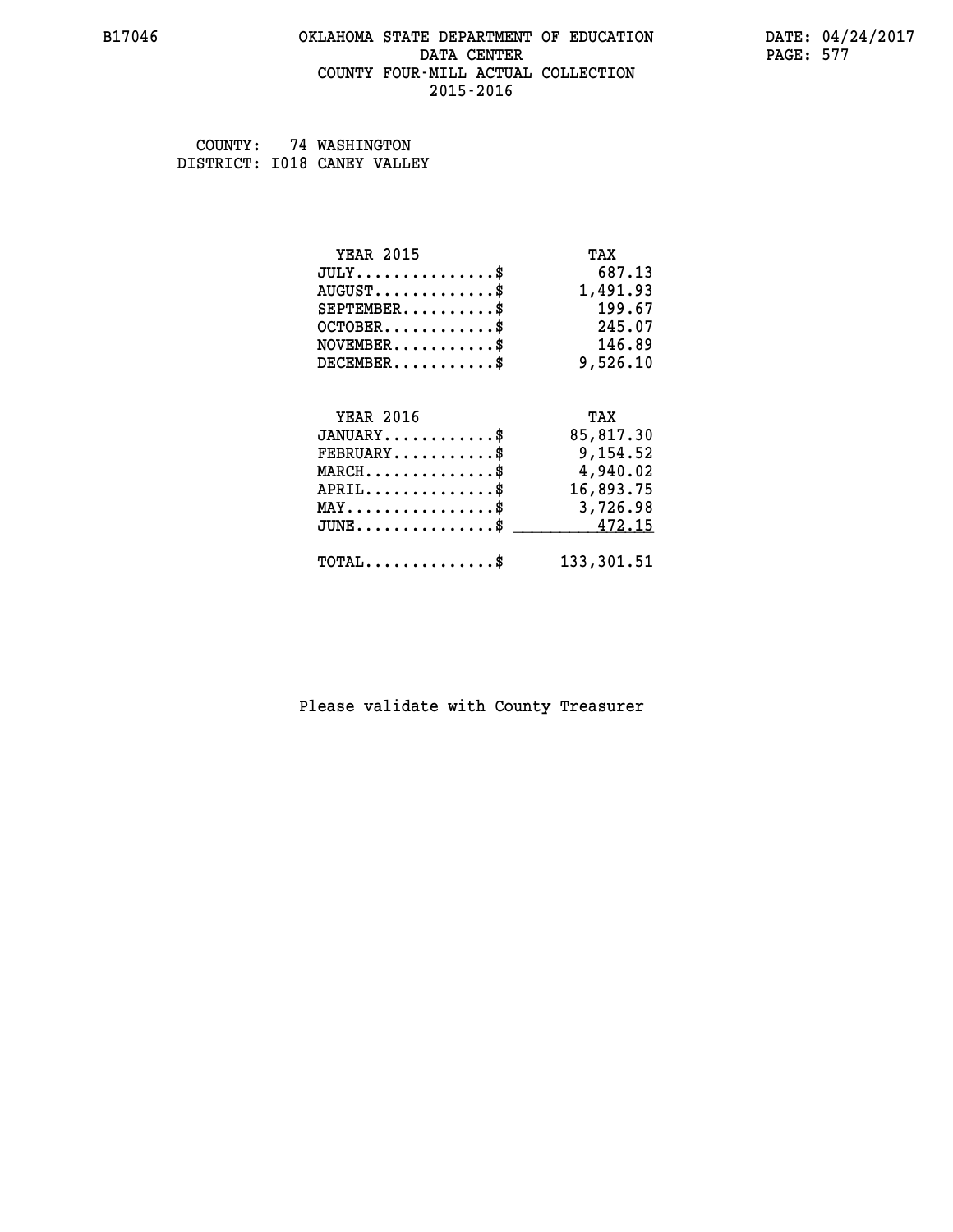### **B17046 OKLAHOMA STATE DEPARTMENT OF EDUCATION DATE: 04/24/2017** DATA CENTER PAGE: 578  **COUNTY FOUR-MILL ACTUAL COLLECTION 2015-2016**

 **COUNTY: 74 WASHINGTON DISTRICT: I030 BARTLESVILLE**

| <b>YEAR 2015</b>                                | TAX          |
|-------------------------------------------------|--------------|
| $JULY$ \$                                       | 5,453.62     |
| $AUGUST$ \$                                     | 11,669.45    |
| $SEPTEMENT.$ \$                                 | 1,561.14     |
| $OCTOBER$ \$                                    | 1,916.12     |
| $\texttt{NOVEMBER} \dots \dots \dots \$         | 1,148.52     |
| $DECEMBER$ \$                                   | 74,483.52    |
|                                                 |              |
| <b>YEAR 2016</b>                                | TAX          |
| $JANUARY$ \$                                    | 670,997.28   |
| $FEBRUARY$ \$                                   | 71,578.37    |
| $MARCH$ \$                                      | 38,625.54    |
| $APRIL$ \$                                      | 132,090.67   |
| $\texttt{MAX} \dots \dots \dots \dots \dots \$$ | 29,140.92    |
| $JUNE$ \$                                       | 3,691.61     |
| $\texttt{TOTAL} \dots \dots \dots \dots \$      | 1,042,356.76 |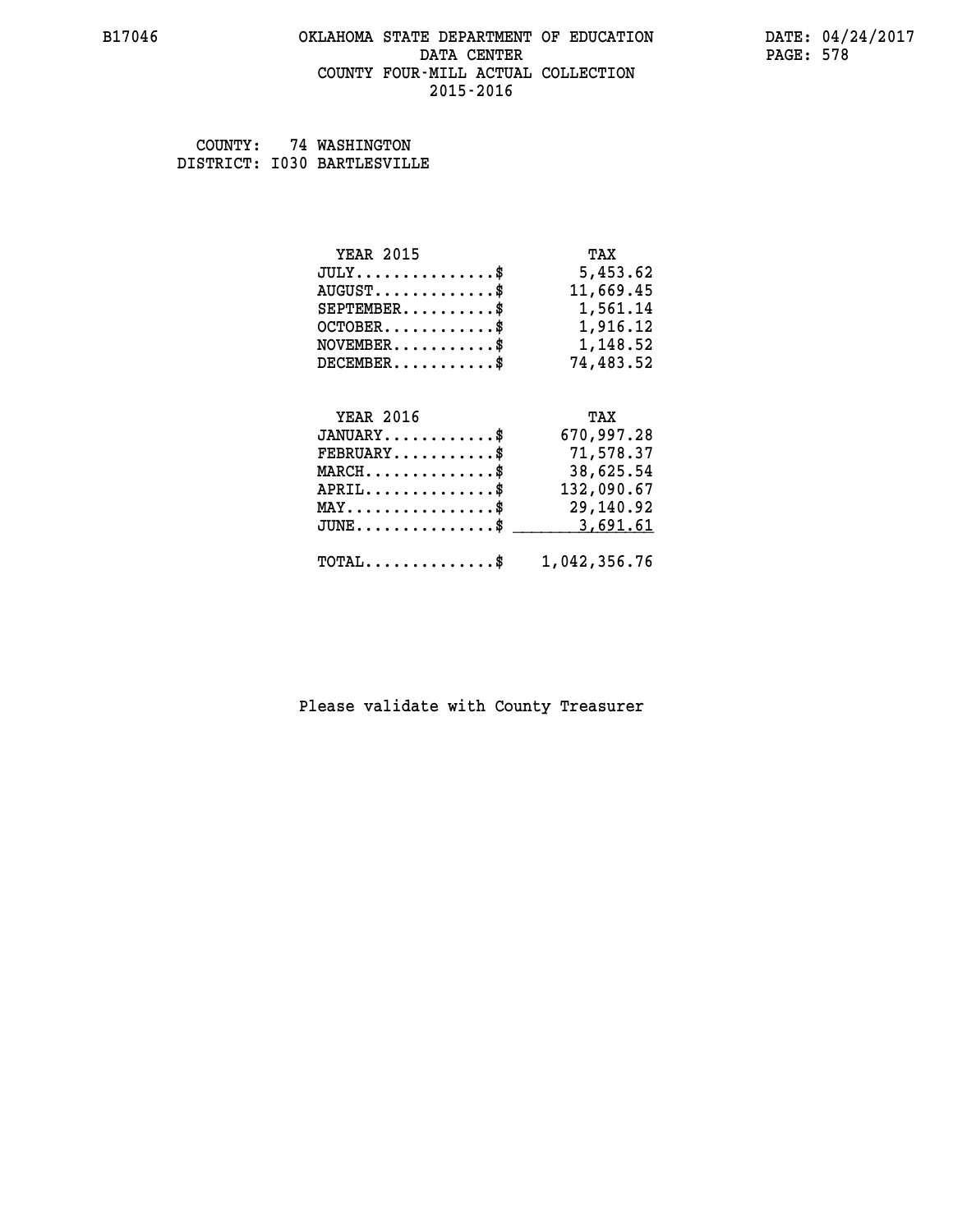#### **B17046 OKLAHOMA STATE DEPARTMENT OF EDUCATION DATE: 04/24/2017 DATA CENTER** PAGE: 579 **COUNTY FOUR-MILL ACTUAL COLLECTION 2015-2016**

 **COUNTY: 74 WASHINGTON**

 **\*\*\*\*\*\* TOTALS \*\*\*\*\*\***

| <b>YEAR 2015</b>              | TAX        |
|-------------------------------|------------|
| $JULY \ldots \ldots \ldots \$ | 8,097.22   |
| $AUGUST$                      | 16,068.62  |
| $SEPTEMBER$ $\$               | 2,145.48   |
| $OCTOBER$ \$                  | 2,633.33   |
| $NOVEMBER$ \$                 | 1,578.40   |
| $DECEMBER$                    | 102,362.72 |

#### **YEAR 2016 TAX JANUARY............\$ 922,151.29 FEBRUARY...........\$ 98,370.10**

| $MARCH$ \$                                              | 53,083.07  |
|---------------------------------------------------------|------------|
| $APRIL$ \$                                              | 181,532.16 |
| $\texttt{MAX} \dots \dots \dots \dots \dots \$          | 40,048.37  |
| $JUNE \dots \dots \dots \dots \dots \$ 5,073.40         |            |
| $\texttt{TOTAL} \dots \dots \dots \dots \$ 1,433,144.16 |            |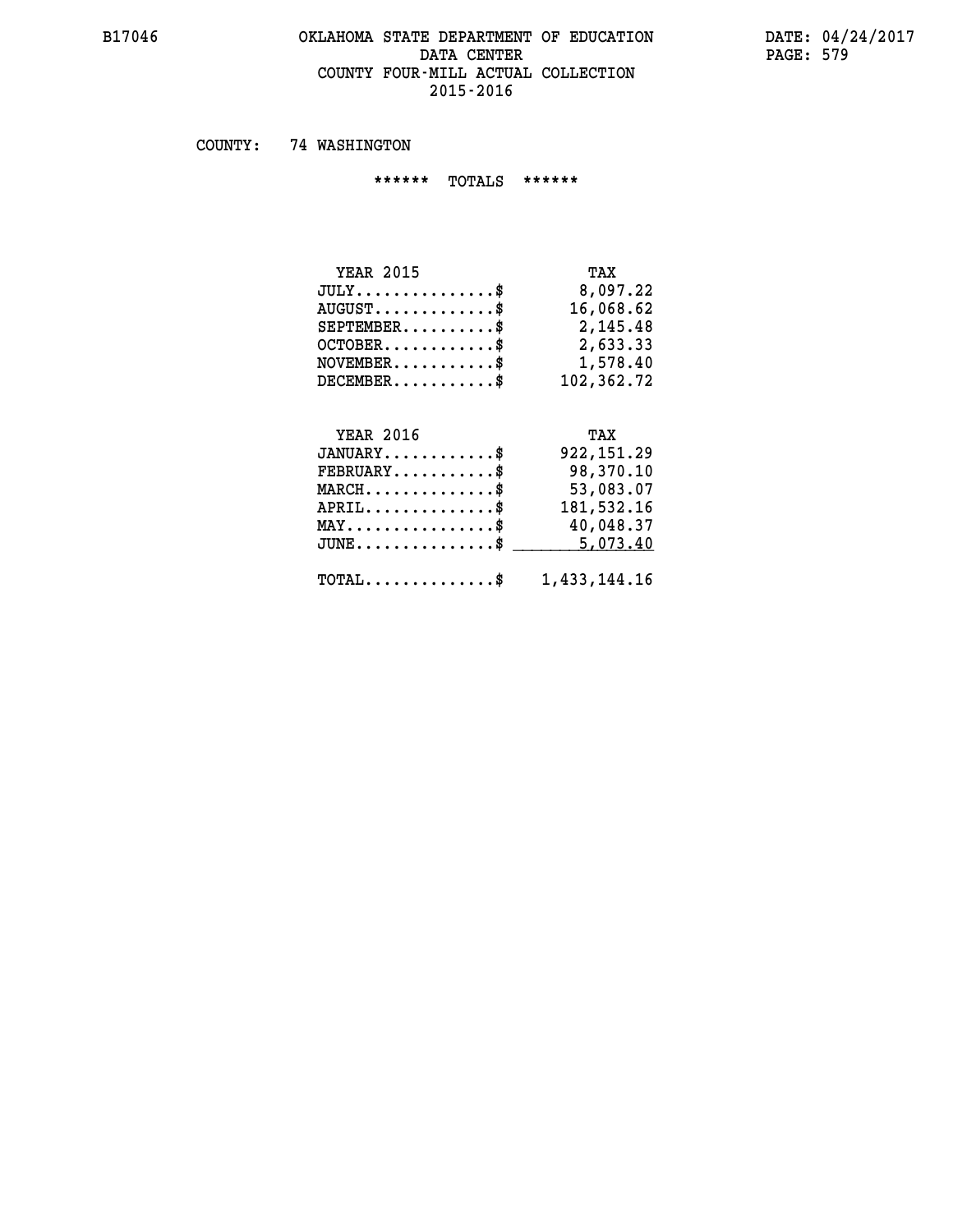#### **B17046 OKLAHOMA STATE DEPARTMENT OF EDUCATION DATE: 04/24/2017 DATA CENTER** PAGE: 580  **COUNTY FOUR-MILL ACTUAL COLLECTION 2015-2016**

 **COUNTY: 75 WASHITA DISTRICT: I001 SENTINEL**

| <b>YEAR 2015</b>                                   | TAX         |
|----------------------------------------------------|-------------|
| $JULY$ \$                                          | 182.58      |
| $AUGUST$ \$                                        | 536.21      |
| $SEPTEMENT.$ \$                                    | 154.03      |
| $OCTOBER$ \$                                       | 74.48       |
| $NOVEMBER$ \$                                      | 58.30       |
| $DECEMBER$ \$                                      | 557.31      |
|                                                    |             |
| <b>YEAR 2016</b>                                   | TAX         |
| $JANUARY$ \$                                       | 28,552.99   |
| $FEBRUARY$ \$                                      | 14,497.21   |
| $MARCH$ \$                                         | 1,693.55    |
| $APRIL \ldots \ldots \ldots \ldots \$              | 5,749.27    |
| $\texttt{MAX} \dots \dots \dots \dots \dots \$     | 4,061.00    |
| $\texttt{JUNE} \dots \dots \dots \dots \texttt{S}$ | 12, 142. 33 |
| $\texttt{TOTAL} \dots \dots \dots \dots \$         | 68,259.26   |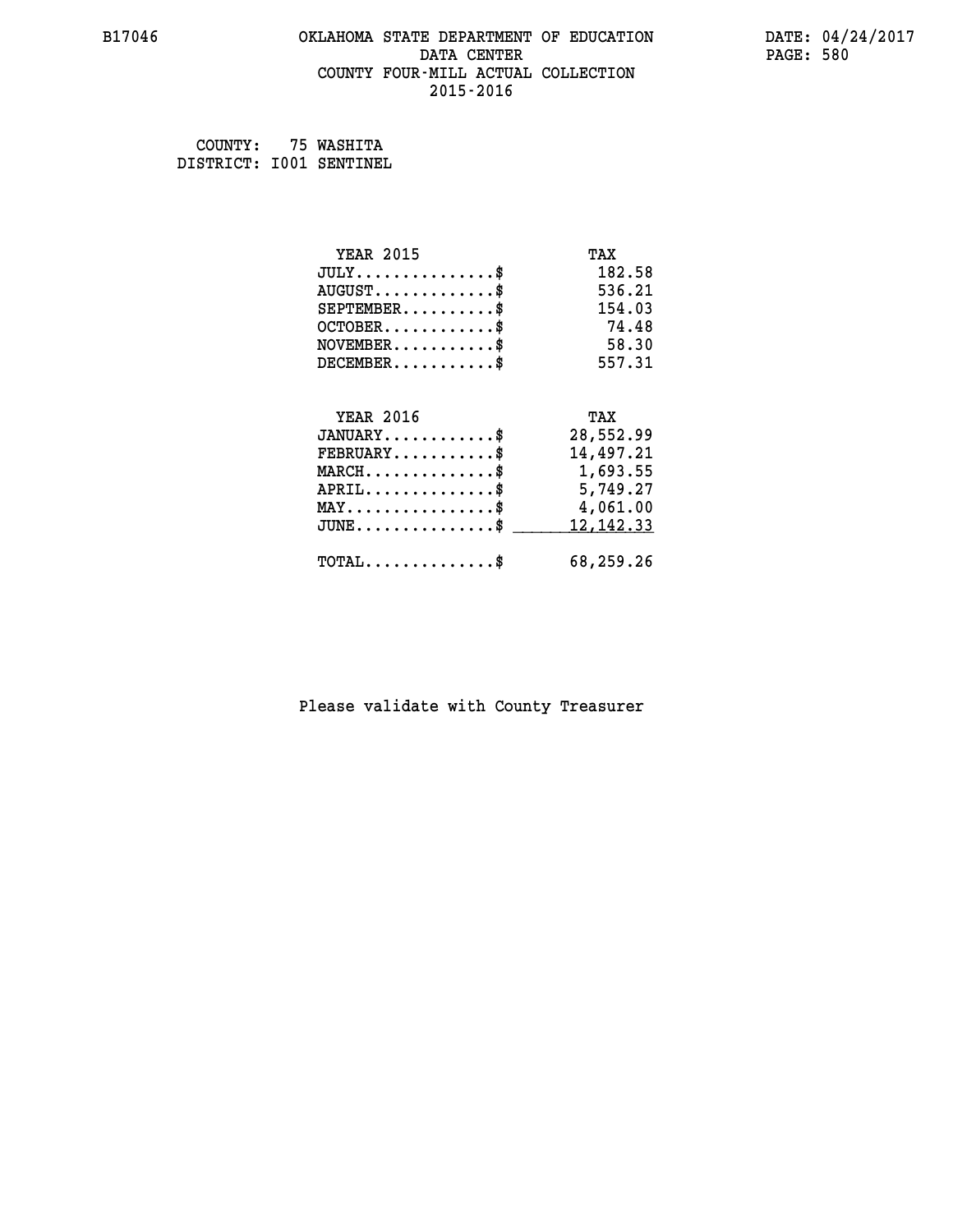#### **B17046 OKLAHOMA STATE DEPARTMENT OF EDUCATION DATE: 04/24/2017 DATA CENTER** PAGE: 581  **COUNTY FOUR-MILL ACTUAL COLLECTION 2015-2016**

 **COUNTY: 75 WASHITA DISTRICT: I010 BURNS FLAT-DILL CITY**

| <b>YEAR 2015</b>                           | TAX        |
|--------------------------------------------|------------|
| $JULY$ \$                                  | 355.20     |
| $AUGUST$ \$                                | 1,040.94   |
| $SEPTEMENT.$ \$                            | 299.03     |
| $OCTOBER$ \$                               | 149.31     |
| $NOVEMBER$ \$                              | 113.17     |
| $DECEMBER$ \$                              | 1,093.86   |
|                                            |            |
| <b>YEAR 2016</b>                           | TAX        |
| $JANUARY$ \$                               | 56,046.20  |
| $FEBRUARY$                                 | 28,456.14  |
| $MARCH$ \$                                 | 3,326.29   |
| $APRIL$ \$                                 | 11,285.30  |
| $MAX \dots \dots \dots \dots \dots$        | 7,972.31   |
| $JUNE$                                     | 23,887.68  |
| $\texttt{TOTAL} \dots \dots \dots \dots \$ | 134,025.43 |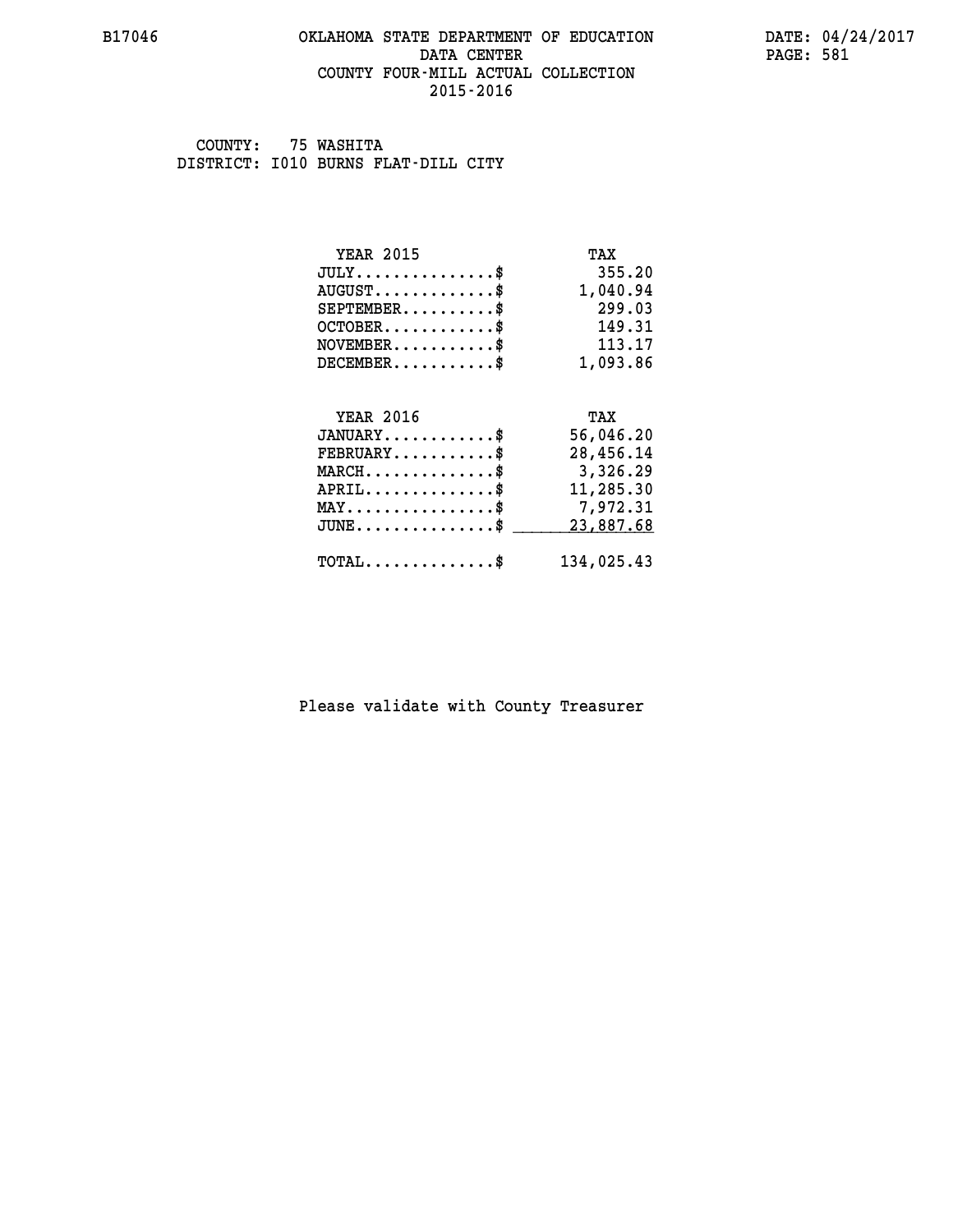#### **B17046 OKLAHOMA STATE DEPARTMENT OF EDUCATION DATE: 04/24/2017 DATA CENTER** PAGE: 582  **COUNTY FOUR-MILL ACTUAL COLLECTION 2015-2016**

 **COUNTY: 75 WASHITA DISTRICT: I011 CANUTE**

| <b>YEAR 2015</b>                               | TAX       |
|------------------------------------------------|-----------|
| $JULY$                                         | 235.42    |
| $AUGUST$ \$                                    | 690.73    |
| $SEPTEMBER$ \$                                 | 198.39    |
| $OCTOBER$ \$                                   | 98.12     |
| $NOVEMBER$ \$                                  | 75.11     |
| $DECEMBER$ \$                                  | 725.84    |
| <b>YEAR 2016</b>                               | TAX       |
| $JANUARY$ \$                                   | 37,196.70 |
| $FEBRUARY$ \$                                  | 18,885.42 |
| $MARCH$ \$                                     | 2,206.55  |
| $APRIL$ \$                                     | 7,489.36  |
| $\texttt{MAX} \dots \dots \dots \dots \dots \$ | 5,290.33  |
| $JUNE$ \$                                      | 15,817.19 |
| $TOTAL$ \$                                     | 88,909.16 |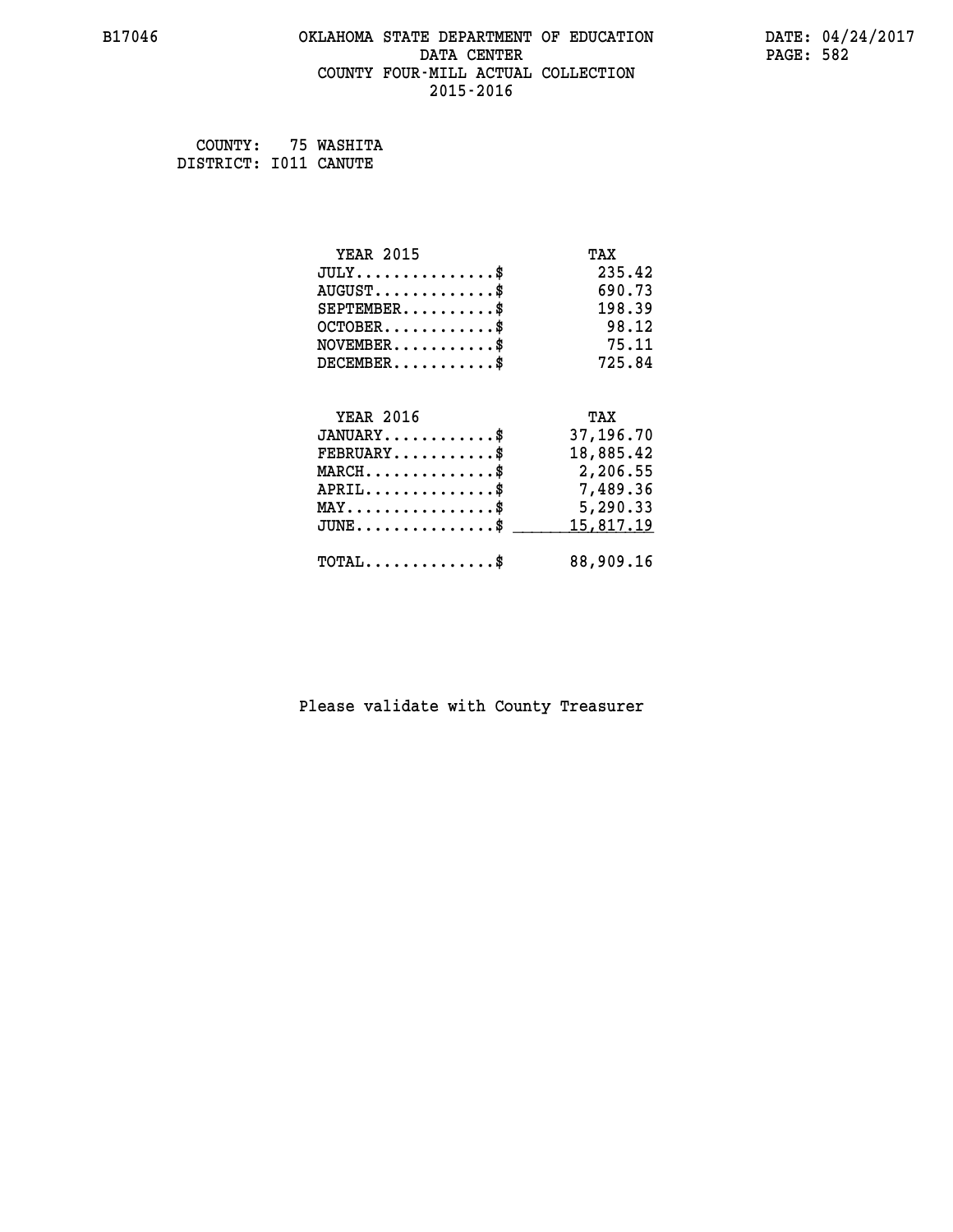#### **B17046 OKLAHOMA STATE DEPARTMENT OF EDUCATION DATE: 04/24/2017 DATA CENTER** PAGE: 583  **COUNTY FOUR-MILL ACTUAL COLLECTION 2015-2016**

 **COUNTY: 75 WASHITA DISTRICT: I078 CORDELL**

| <b>YEAR 2015</b>                                | TAX        |
|-------------------------------------------------|------------|
| $JULY$ \$                                       | 410.70     |
| $AUGUST$ \$                                     | 1,206.11   |
| $SEPTEMBER$ \$                                  | 346.38     |
| $OCTOBER$ \$                                    | 168.92     |
| $NOVEMBER.$ \$                                  | 131.18     |
| $DECEMBER$ \$                                   | 1,213.26   |
|                                                 |            |
| <b>YEAR 2016</b>                                | TAX        |
| $JANUARY$ \$                                    | 62,083.74  |
| $FEBRUARY$                                      | 31,523.85  |
| $MARCH$ \$                                      | 3,685.60   |
| $APRIL \ldots \ldots \ldots \ldots$ \$          | 12,502.80  |
| $\texttt{MAX} \dots \dots \dots \dots \dots \$$ | 8,833.15   |
| $J\texttt{UNE} \dots \dots \dots \dots \dots \$ | 26,402.38  |
| $\texttt{TOTAL} \dots \dots \dots \dots \$      | 148,508.07 |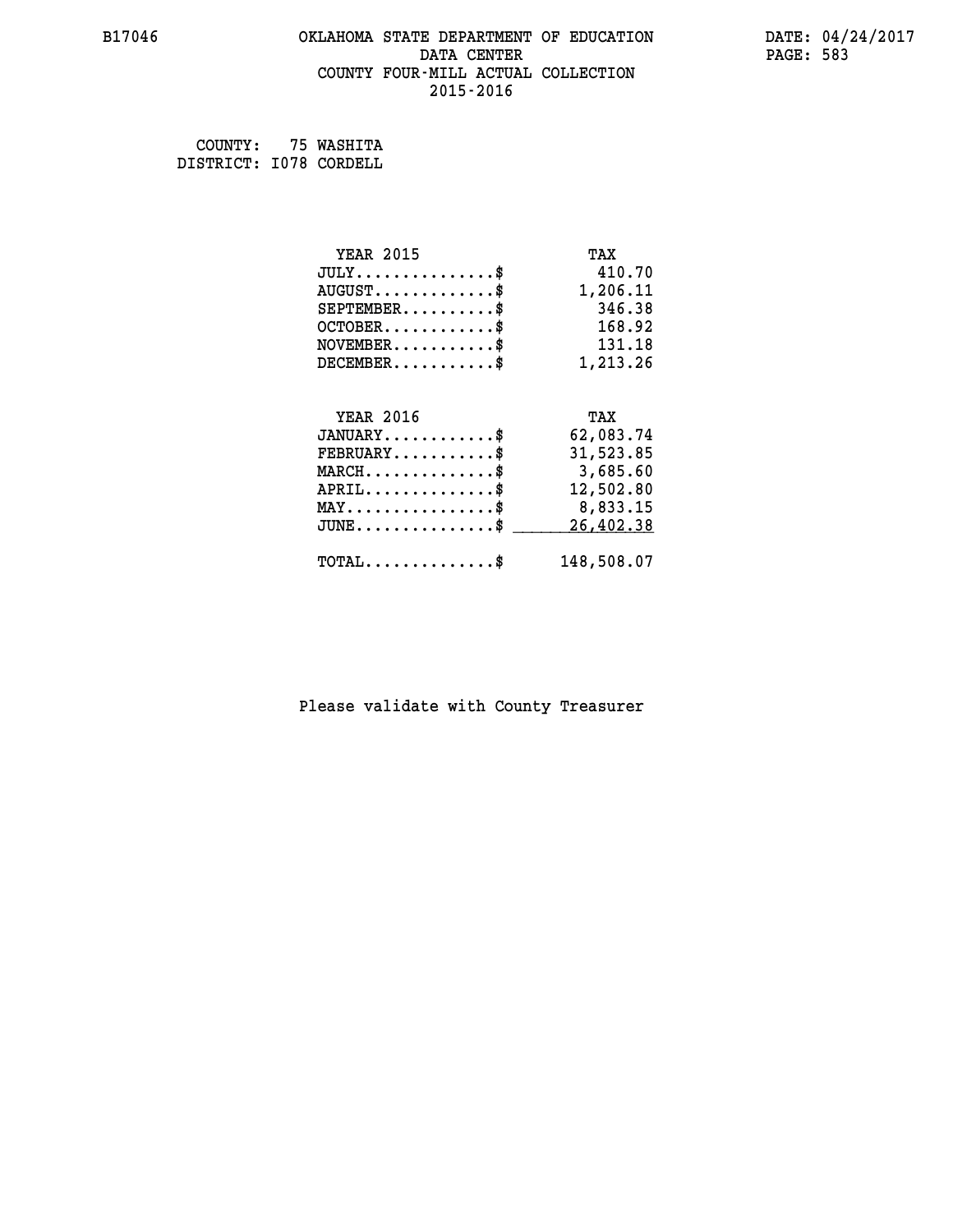#### **B17046 OKLAHOMA STATE DEPARTMENT OF EDUCATION DATE: 04/24/2017** DATA CENTER PAGE: 584  **COUNTY FOUR-MILL ACTUAL COLLECTION 2015-2016**

 **COUNTY: 75 WASHITA**

 **\*\*\*\*\*\* TOTALS \*\*\*\*\*\***

| <b>YEAR 2015</b>                       | TAX      |
|----------------------------------------|----------|
| $JULY \ldots \ldots \ldots \mathbb{S}$ | 1,183.90 |
| $AUGUST$ \$                            | 3,473.99 |
| $SEPTEMBER$                            | 997.83   |
| $OCTOBER$ \$                           | 490.83   |
| $NOVEMBER$ \$                          | 377.76   |
| $DECEMBER$ \$                          | 3,590.27 |

## **YEAR 2016 TAX JANUARY............\$ 183,879.63 FEBRUARY...........\$ 93,362.62 MARCH..............\$ 10,911.99 APRIL..............\$ 37,026.73 MAY................\$ 26,156.79** JUNE..............\$ <u>\_\_\_\_\_\_\_\_ 78,249.58</u>  **TOTAL..............\$ 439,701.92**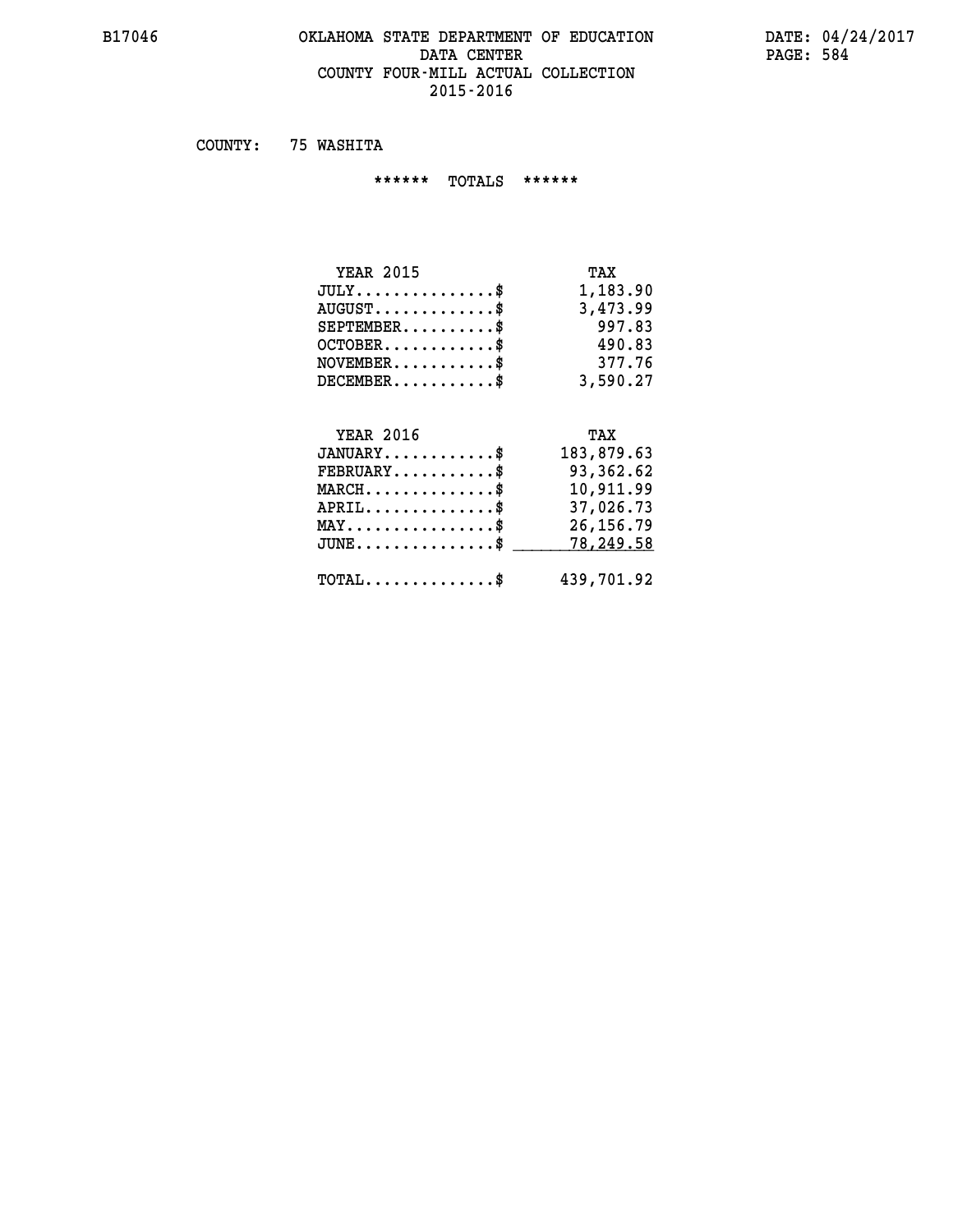#### **B17046 OKLAHOMA STATE DEPARTMENT OF EDUCATION DATE: 04/24/2017 DATA CENTER** PAGE: 585  **COUNTY FOUR-MILL ACTUAL COLLECTION 2015-2016**

 **COUNTY: 76 WOODS DISTRICT: I001 ALVA**

| <b>YEAR 2015</b>                               | TAX        |
|------------------------------------------------|------------|
| $JULY$ \$                                      | 1,403.69   |
| $AUGUST$ \$                                    | 904.87     |
| $SEPTEMBER$                                    | 553.12     |
| $OCTOBER$ \$                                   | 489.32     |
| $\texttt{NOVEMBER} \dots \dots \dots \$        | 25,568.77  |
| $DECEMBER$ \$                                  | 360,674.43 |
|                                                |            |
|                                                |            |
| <b>YEAR 2016</b>                               | TAX        |
| $JANUARY$ \$                                   | 107,530.84 |
| $FEBRUARY$                                     | 13,690.86  |
| $MARCH$ \$                                     | 156,774.68 |
| $APRIL$ \$                                     | 29,827.07  |
| $\texttt{MAX} \dots \dots \dots \dots \dots \$ | 4,857.40   |
| $JUNE$ \$                                      | 27,599.71  |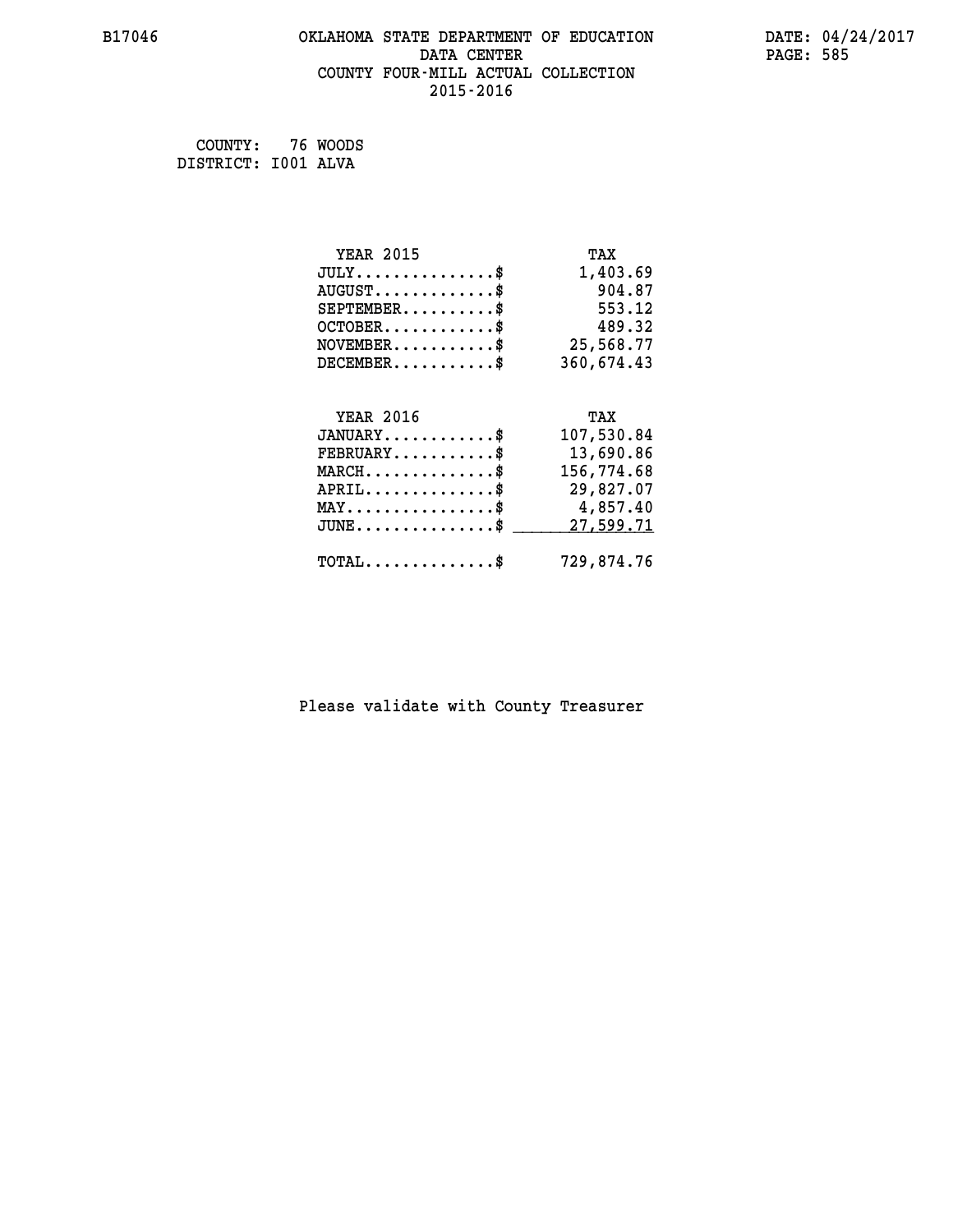### **B17046 OKLAHOMA STATE DEPARTMENT OF EDUCATION DATE: 04/24/2017 DATA CENTER PAGE: 586 COUNTY FOUR-MILL ACTUAL COLLECTION 2015-2016**

 **COUNTY: 76 WOODS**

 **DISTRICT: I003 WAYNOKA**

| <b>YEAR 2015</b>                                 | TAX        |
|--------------------------------------------------|------------|
| $JULY$ \$                                        | 398.77     |
| $AUGUST$ \$                                      | 256.92     |
| $SEPTEMBER$ \$                                   | 157.18     |
| $OCTOBER$ \$                                     | 138.37     |
| NOVEMBER\$ 7,358.24                              |            |
| $DECEMBER$ \$                                    | 103,822.11 |
|                                                  |            |
| <b>YEAR 2016</b>                                 | TAX        |
| $JANUARY$ \$                                     | 30,953.20  |
| $FEBRUARY$                                       | 3,940.21   |
| $MARCH$ \$                                       | 45,129.05  |
| $APRIL \ldots \ldots \ldots \ldots *$            | 8,584.84   |
| MAY\$ 1,397.98                                   |            |
| $\texttt{JUNE} \dots \dots \dots \dots \dots \$$ | 7,944.11   |
| $\texttt{TOTAL} \dots \dots \dots \dots \$       | 210,080.98 |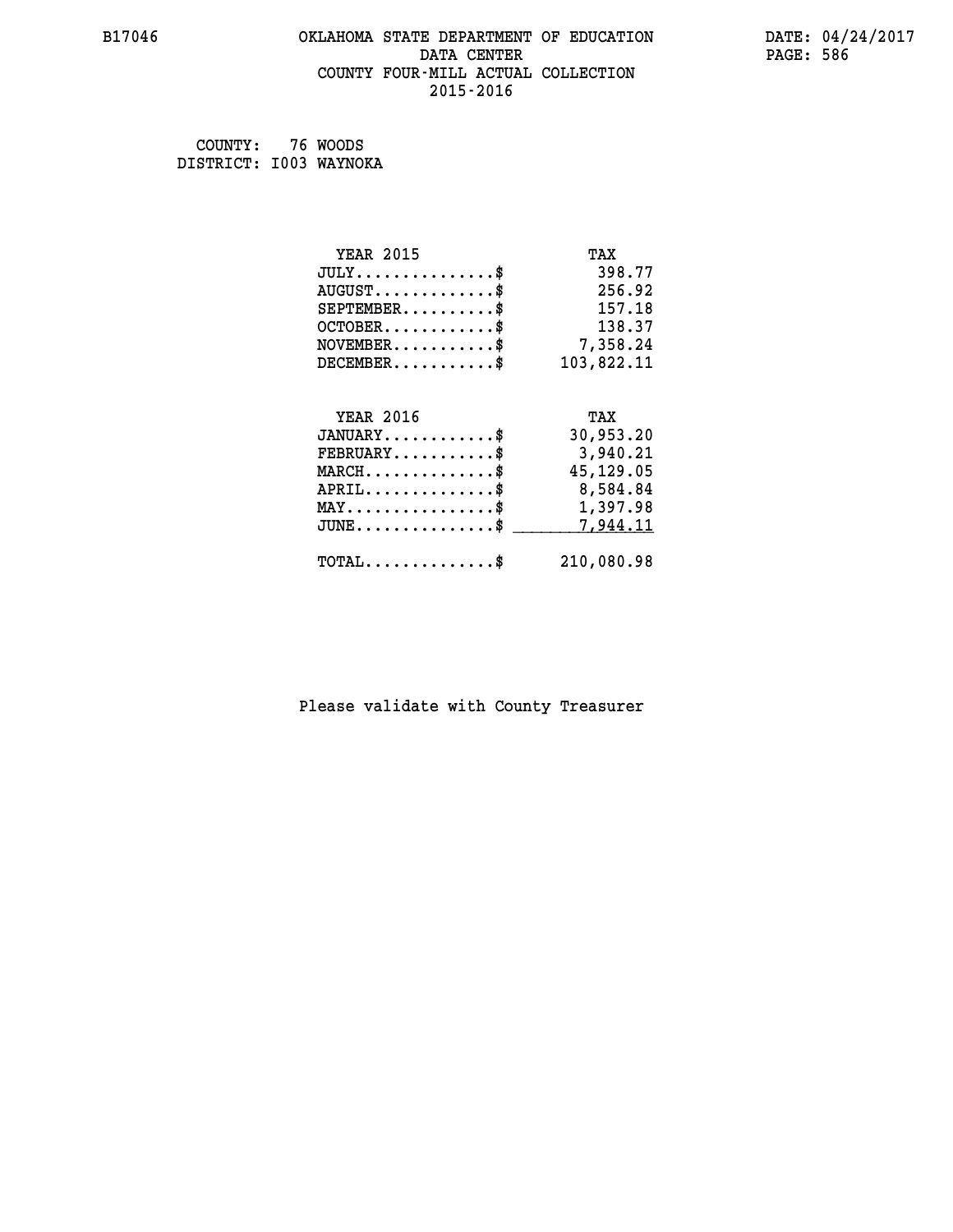### **B17046 OKLAHOMA STATE DEPARTMENT OF EDUCATION DATE: 04/24/2017 DATA CENTER PAGE: 587 COUNTY FOUR-MILL ACTUAL COLLECTION 2015-2016**

 **COUNTY: 76 WOODS DISTRICT: I006 FREEDOM**

| <b>YEAR 2015</b>                           | TAX       |
|--------------------------------------------|-----------|
| $JULY$ \$                                  | 123.04    |
| $AUGUST$ \$                                | 79.23     |
| $SEPTEMBER$ \$                             | 48.52     |
| $OCTOBER$ \$                               | 42.57     |
| $\texttt{NOVEMBER} \dots \dots \dots \$    | 2,189.98  |
| $DECEMBER$ \$                              | 30,893.71 |
|                                            |           |
| <b>YEAR 2016</b>                           | TAX       |
| $JANUARY$ \$                               | 9,210.16  |
| $FEBRUARY$                                 | 1,172.51  |
| $MARCH$ \$                                 | 13,428.20 |
| $APRIL$ \$                                 | 2,555.05  |
| $MAX \dots \dots \dots \dots \dots$        | 416.03    |
| $JUNE$ $$$                                 | 2,363.77  |
| $\texttt{TOTAL} \dots \dots \dots \dots \$ | 62,522.77 |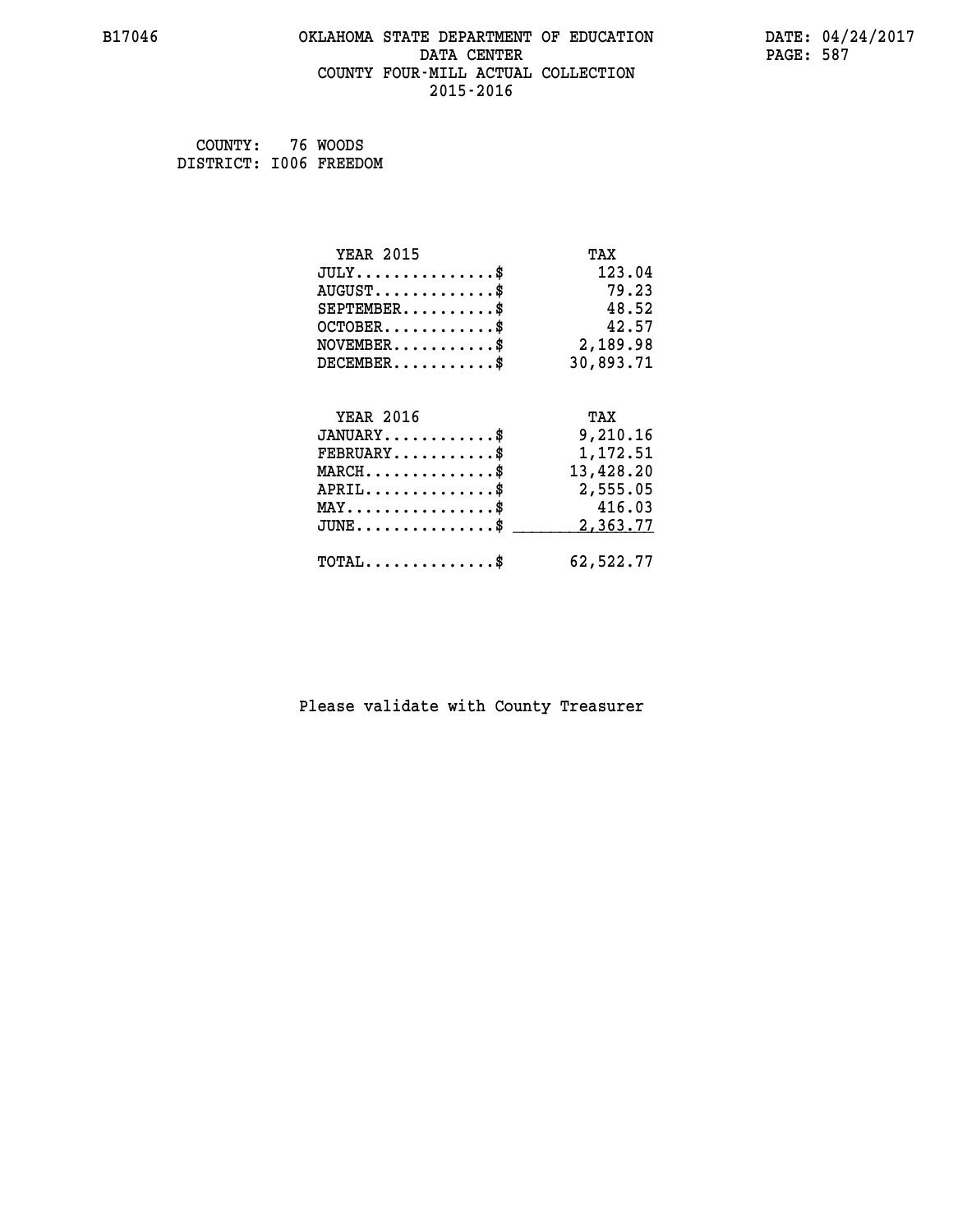#### **B17046 OKLAHOMA STATE DEPARTMENT OF EDUCATION DATE: 04/24/2017** DATA CENTER PAGE: 588  **COUNTY FOUR-MILL ACTUAL COLLECTION 2015-2016**

 **COUNTY: 76 WOODS**

 **\*\*\*\*\*\* TOTALS \*\*\*\*\*\***

| <b>YEAR 2015</b>                       | TAX        |
|----------------------------------------|------------|
| $JULY \ldots \ldots \ldots \mathbb{S}$ | 1,925.50   |
| $AUGUST \ldots \ldots \ldots$ \$       | 1,241.02   |
| $SEPTEMBER$ $\$                        | 758.82     |
| $OCTOBER$ \$                           | 670.26     |
| $NOVEMBER$ \$                          | 35,116.99  |
| $DECEMBER$                             | 495,390.25 |

# **YEAR 2016 TAX**

| $JANUARY$ \$                                            | 147,694.20 |
|---------------------------------------------------------|------------|
| $\texttt{FEBRUARY} \dots \dots \dots \dots \$           | 18,803.58  |
| $MARCH$ \$                                              | 215,331.93 |
| $APRIL$ \$                                              | 40,966.96  |
| $MAX \dots \dots \dots \dots \dots \$                   | 6,671.41   |
| $JUNE \dots \dots \dots \dots \$ 37,907.59              |            |
| $\texttt{TOTAL} \dots \dots \dots \dots \$ 1,002,478.51 |            |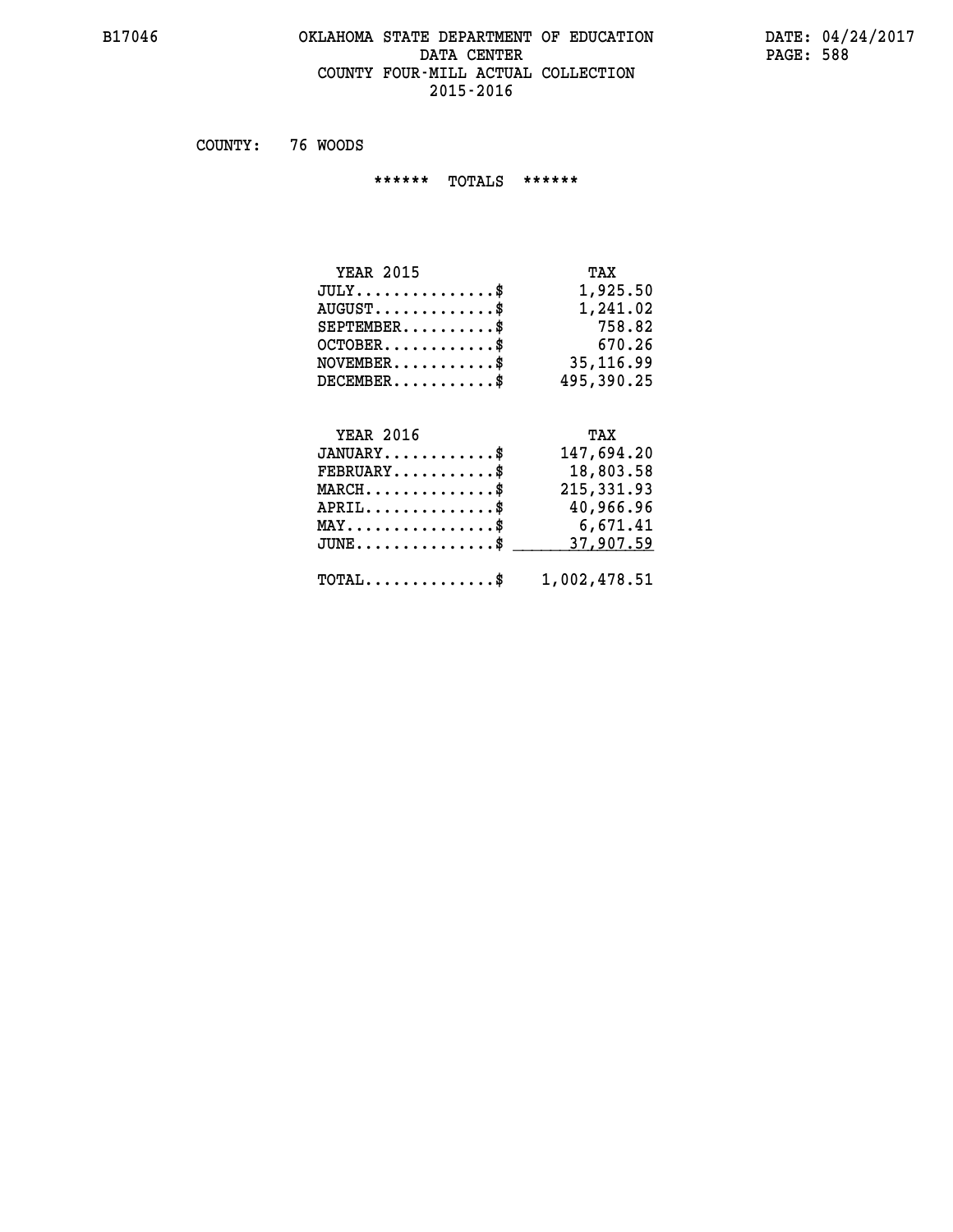### **B17046 OKLAHOMA STATE DEPARTMENT OF EDUCATION DATE: 04/24/2017 DATA CENTER PAGE: 589 COUNTY FOUR-MILL ACTUAL COLLECTION 2015-2016**

 **COUNTY: 77 WOODWARD DISTRICT: I001 WOODWARD**

| <b>YEAR 2015</b>                               | TAX          |
|------------------------------------------------|--------------|
| $JULY$                                         | 80,543.48    |
| $AUGUST$ \$                                    | 3, 163. 29   |
| $SEPTEMBER$ \$                                 | 1,632.46     |
| $OCTOBER$ \$                                   | 804.74       |
| $NOVEMBER$ \$                                  | 213.14       |
| $DECEMBER$ \$                                  | 12, 177.79   |
|                                                |              |
| <b>YEAR 2016</b>                               | TAX          |
| $JANUARY$ \$                                   | 365, 113.50  |
| $FEBRUARY$ \$                                  | 115,365.76   |
| $\texttt{MARCH}\ldots\ldots\ldots\ldots\$      | 47,002.99    |
| $APRIL$ \$                                     | 122,456.87   |
| $\texttt{MAX} \dots \dots \dots \dots \dots \$ | 75,749.91    |
| $JUNE$ \$                                      | 35,988.12    |
| $\texttt{TOTAL} \dots \dots \dots \dots \dots$ | 860, 212, 05 |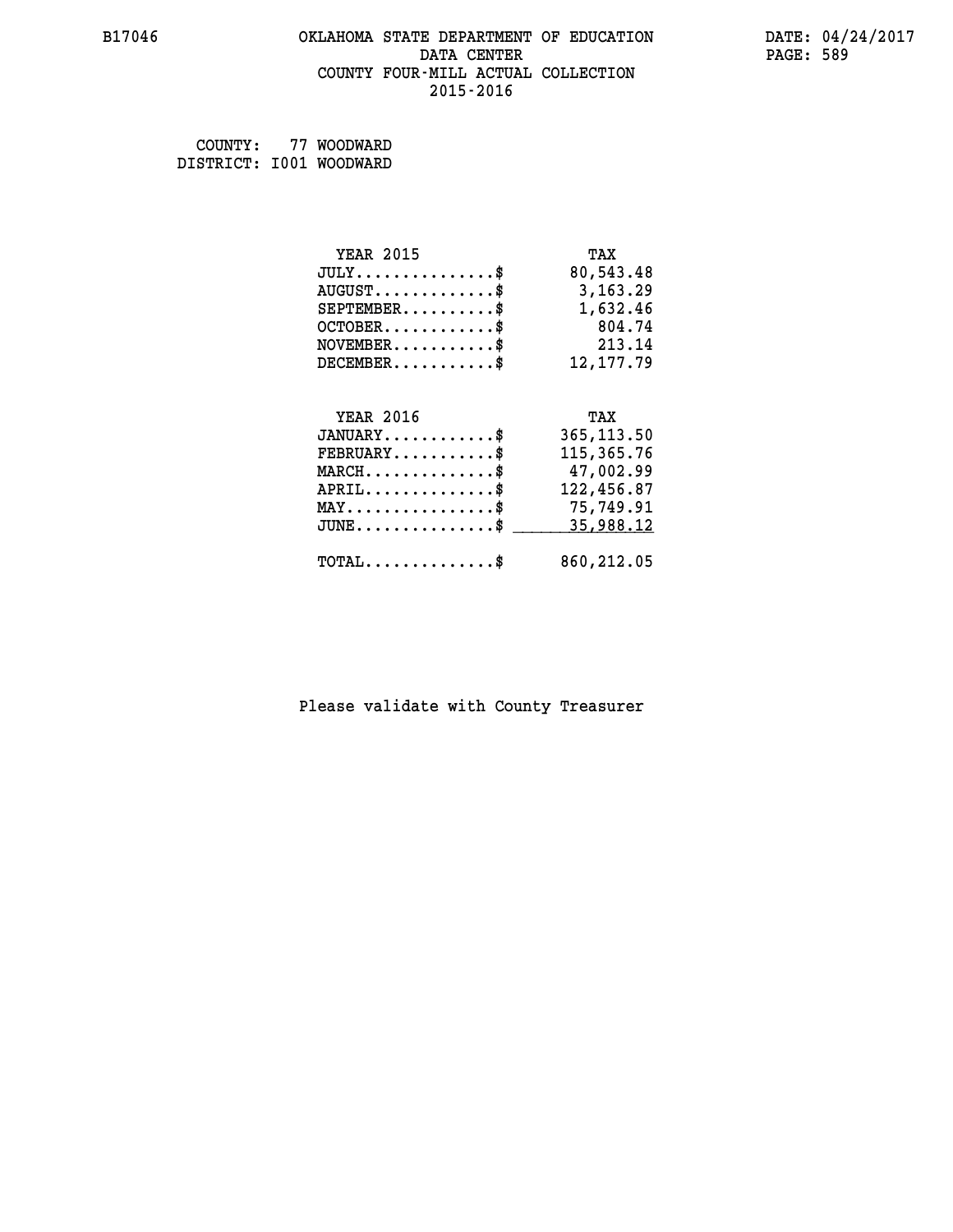#### **B17046 OKLAHOMA STATE DEPARTMENT OF EDUCATION DATE: 04/24/2017 DATA CENTER** PAGE: 590  **COUNTY FOUR-MILL ACTUAL COLLECTION 2015-2016**

 **COUNTY: 77 WOODWARD DISTRICT: I002 MOORELAND**

| <b>YEAR 2015</b>                               | TAX        |
|------------------------------------------------|------------|
| $JULY$                                         | 14,421.67  |
| $AUGUST$ \$                                    | 552.45     |
| $SEPTEMENT.$ $\frac{1}{2}$                     | 280.66     |
| $OCTOBER$ \$                                   | 138.36     |
| $NOVEMBER$ \$                                  | 36.65      |
| $DECEMBER$                                     | 2,093.64   |
| <b>YEAR 2016</b>                               | TAX        |
| $JANUARY$ \$                                   | 62,771.74  |
| $FEBRUARY$ \$                                  | 19,834.13  |
| $MARCH$ \$                                     | 8,080.93   |
| $APRIL$ \$                                     | 21,053.27  |
| $\texttt{MAX} \dots \dots \dots \dots \dots \$ | 13,023.23  |
| $JUNE$ \$                                      | 6,187.22   |
| $\texttt{TOTAL} \dots \dots \dots \dots \$     | 148,473.95 |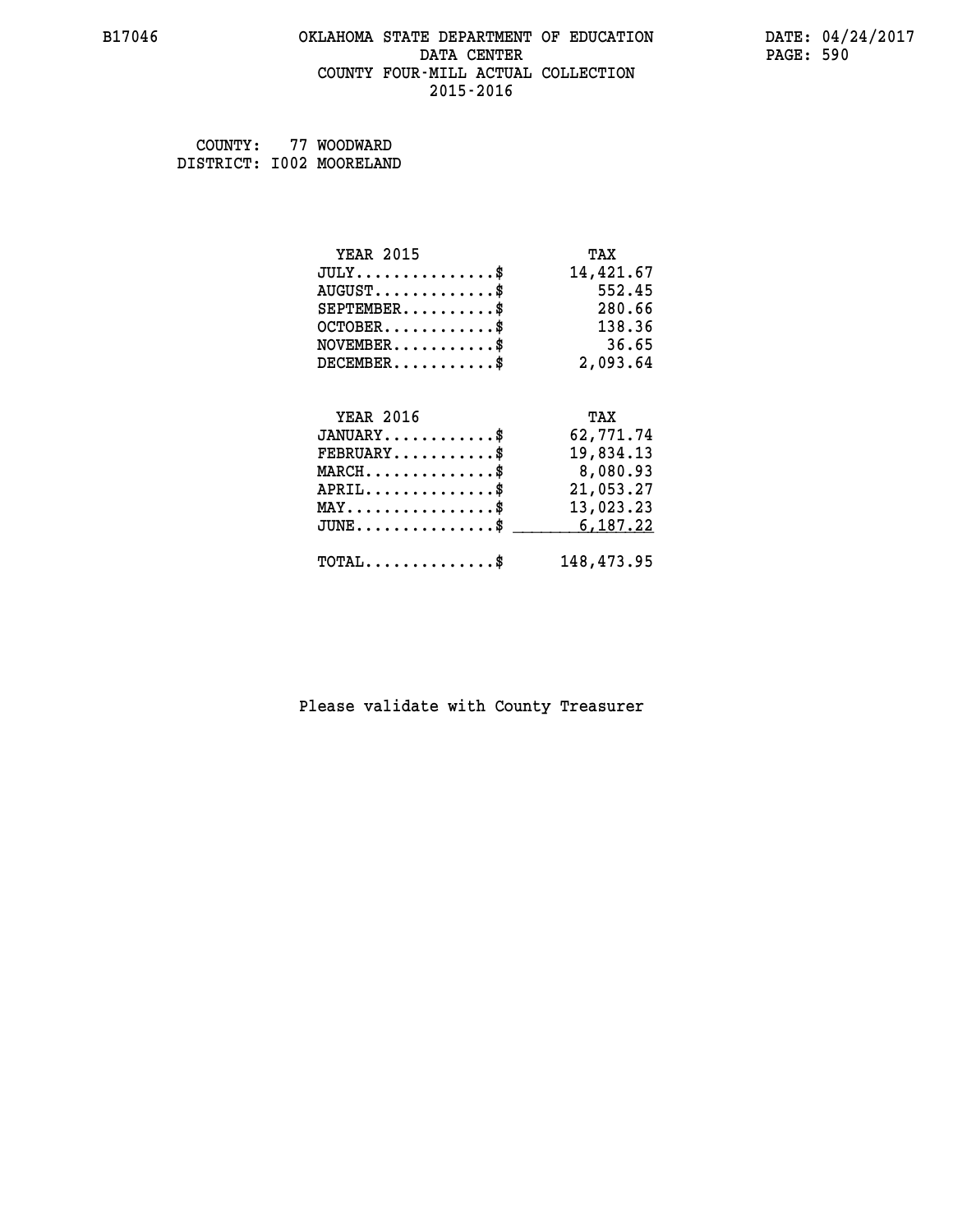#### **B17046 OKLAHOMA STATE DEPARTMENT OF EDUCATION DATE: 04/24/2017 DATA CENTER** PAGE: 591  **COUNTY FOUR-MILL ACTUAL COLLECTION 2015-2016**

 **COUNTY: 77 WOODWARD DISTRICT: I003 SHARON-MUTUAL**

| <b>YEAR 2015</b>                    | TAX         |
|-------------------------------------|-------------|
| $JULY$ \$                           | 8,120.79    |
| $AUGUST$ \$                         | 316.59      |
| $SEPTEMENT.$ \$                     | 162.63      |
| $OCTOBER$ \$                        | 80.17       |
| $NOVEMBER$ \$                       | 21.23       |
| $DECEMBER$ \$                       | 1,213.17    |
|                                     |             |
| <b>YEAR 2016</b>                    | TAX         |
| $JANUARY$                           | 36, 372. 73 |
| $FEBRUARY$                          | 11,492.77   |
|                                     |             |
| $MARCH$ \$                          | 4,682.46    |
| $APRIL$ \$                          | 12,199.20   |
| $MAX \dots \dots \dots \dots \dots$ | 7,546.24    |
| $JUNE \dots \dots \dots \dots \$    | 3,585.15    |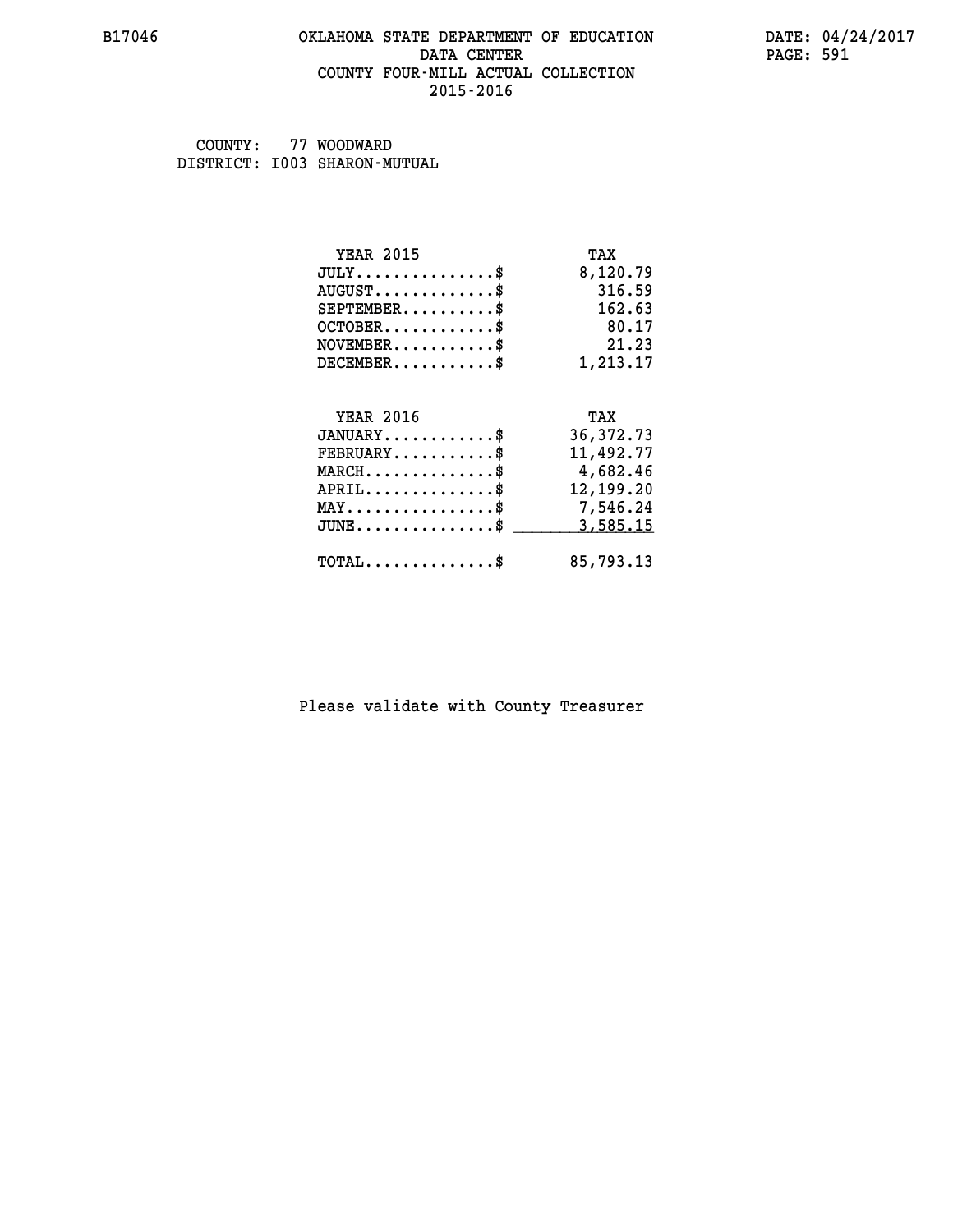#### **B17046 OKLAHOMA STATE DEPARTMENT OF EDUCATION DATE: 04/24/2017 DATA CENTER** PAGE: 592  **COUNTY FOUR-MILL ACTUAL COLLECTION 2015-2016**

 **COUNTY: 77 WOODWARD DISTRICT: I005 FORT SUPPLY**

| <b>YEAR 2015</b>                               | TAX       |
|------------------------------------------------|-----------|
| $JULY$ \$                                      | 3,206.54  |
| $AUGUST$ \$                                    | 136.39    |
| $SEPTEMENT.$ \$                                | 73.73     |
| $OCTOBER$ \$                                   | 36.33     |
| $NOVEMBER$ \$                                  | 9.62      |
| $DECEMBER$ \$                                  | 549.95    |
|                                                |           |
|                                                |           |
| <b>YEAR 2016</b>                               | TAX       |
| $JANUARY$                                      | 16,488.61 |
| $FEBRUARY$                                     | 5,209.96  |
| $MARCH$ \$                                     | 2,122.66  |
| $APRIL$ \$                                     | 5,530.17  |
| $\texttt{MAX} \dots \dots \dots \dots \dots \$ | 3,420.88  |
| $JUNE \ldots \ldots \ldots \ldots \ldots$ \$   | 1,625.24  |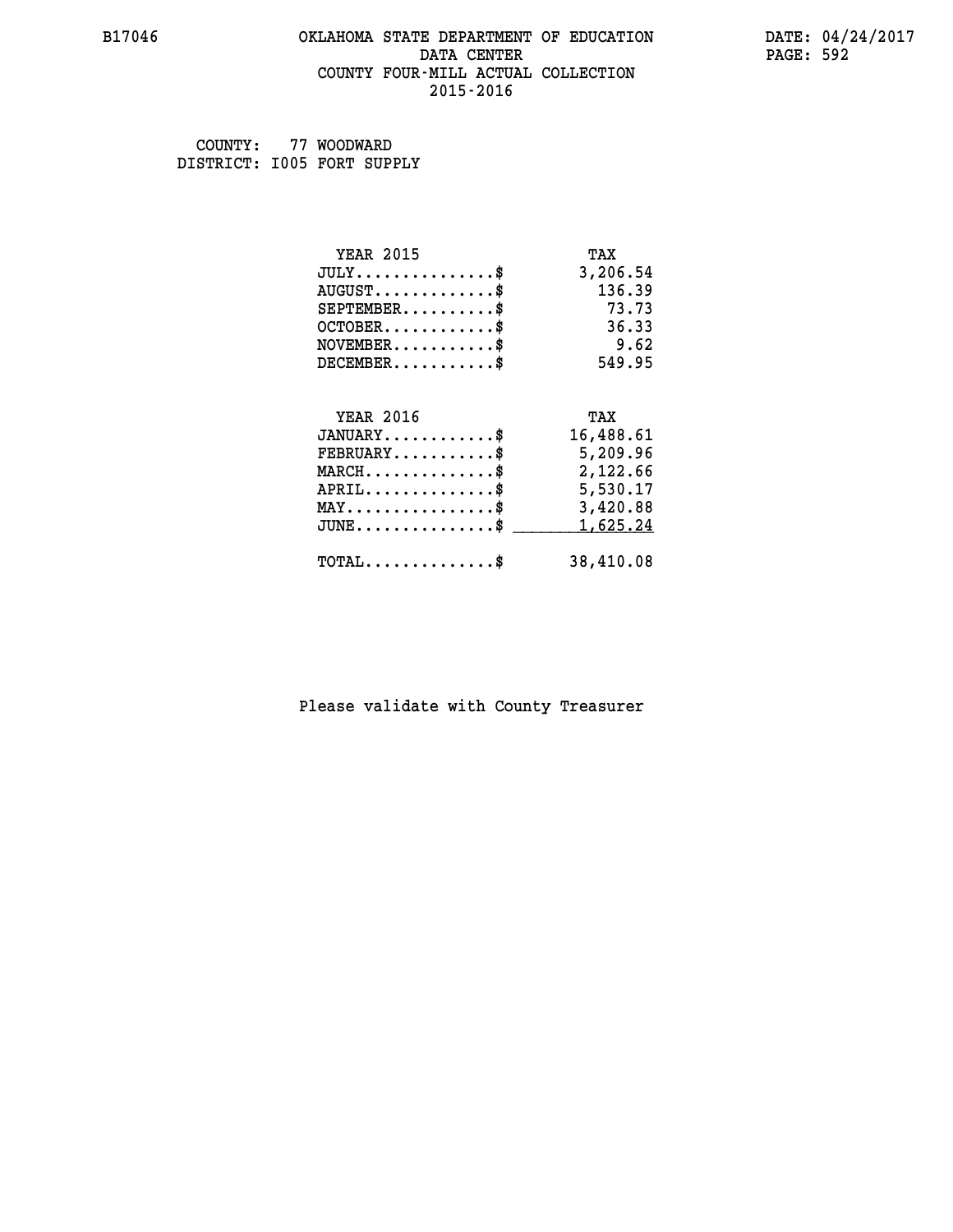#### **B17046 OKLAHOMA STATE DEPARTMENT OF EDUCATION DATE: 04/24/2017 DATA CENTER** PAGE: 593  **COUNTY FOUR-MILL ACTUAL COLLECTION 2015-2016**

 **COUNTY: 77 WOODWARD**

 **\*\*\*\*\*\* TOTALS \*\*\*\*\*\***

| <b>YEAR 2015</b>                       | TAX        |
|----------------------------------------|------------|
| $JULY \ldots \ldots \ldots \mathbb{S}$ | 106,292.48 |
| $AUGUST \ldots \ldots \ldots$ \$       | 4,168.72   |
| $SEPTEMBER$                            | 2,149.48   |
| $OCTOBER$ \$                           | 1,059.60   |
| $NOVEMBER$ \$                          | 280.64     |
| $DECEMBER$                             | 16,034.55  |

## **YEAR 2016**

| <b>YEAR 2016</b>                                  | TAX          |
|---------------------------------------------------|--------------|
| $JANUARY$ \$                                      | 480,746.58   |
| $FEBRUARY$ \$                                     | 151,902.62   |
| $MARCH$ \$                                        | 61,889.04    |
| $APRIL$ \$                                        | 161,239.51   |
| $\texttt{MAX} \dots \dots \dots \dots \dots \$    | 99,740.26    |
| JUNE\$ 47,385.73                                  |              |
| $\texttt{TOTAL} \dots \dots \dots \dots \text{*}$ | 1,132,889.21 |